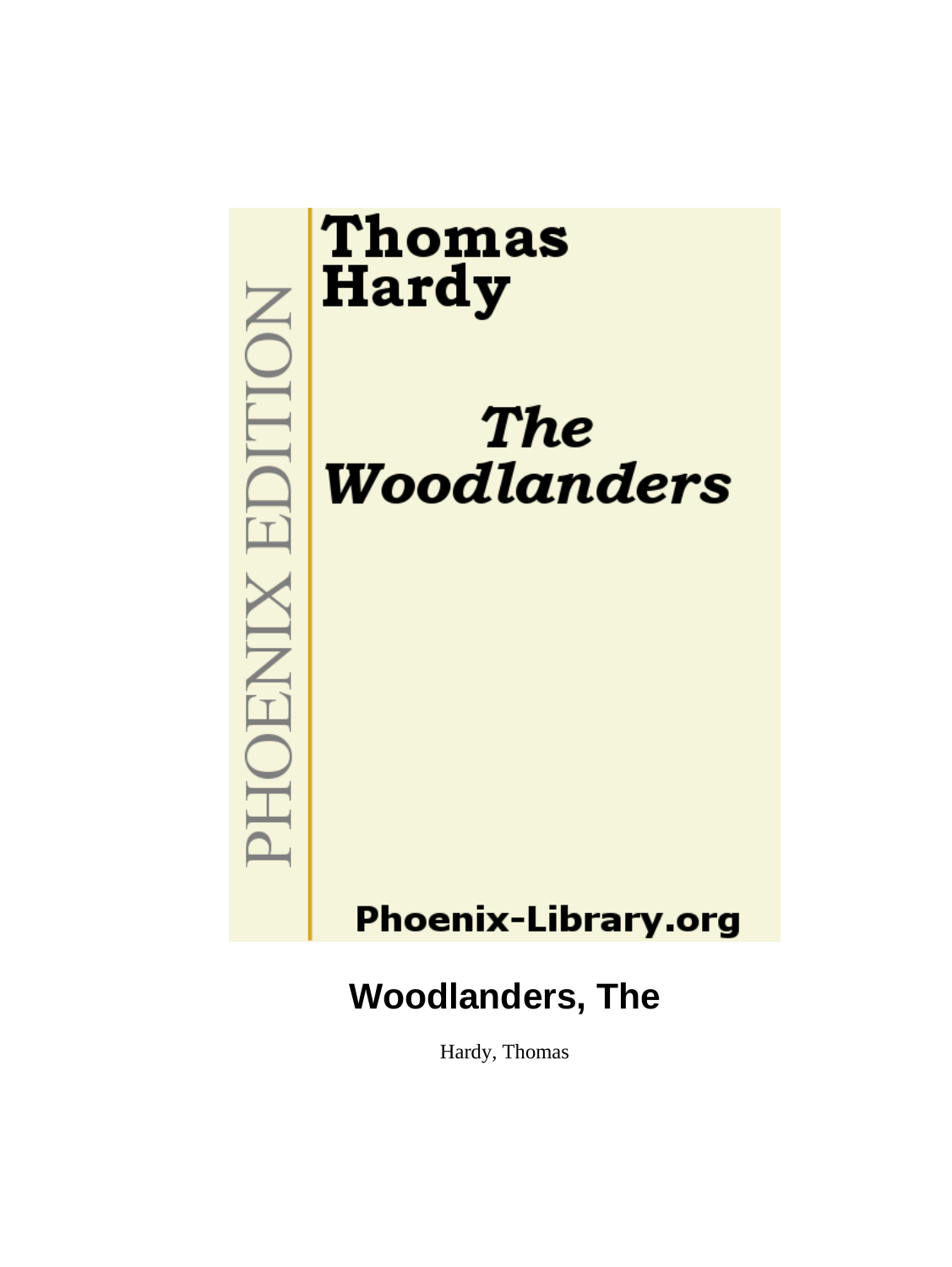[Table Of Content](#page-319-0) [About Phoenix−Edition](#page-322-0) **[Copyright](#page-323-0)**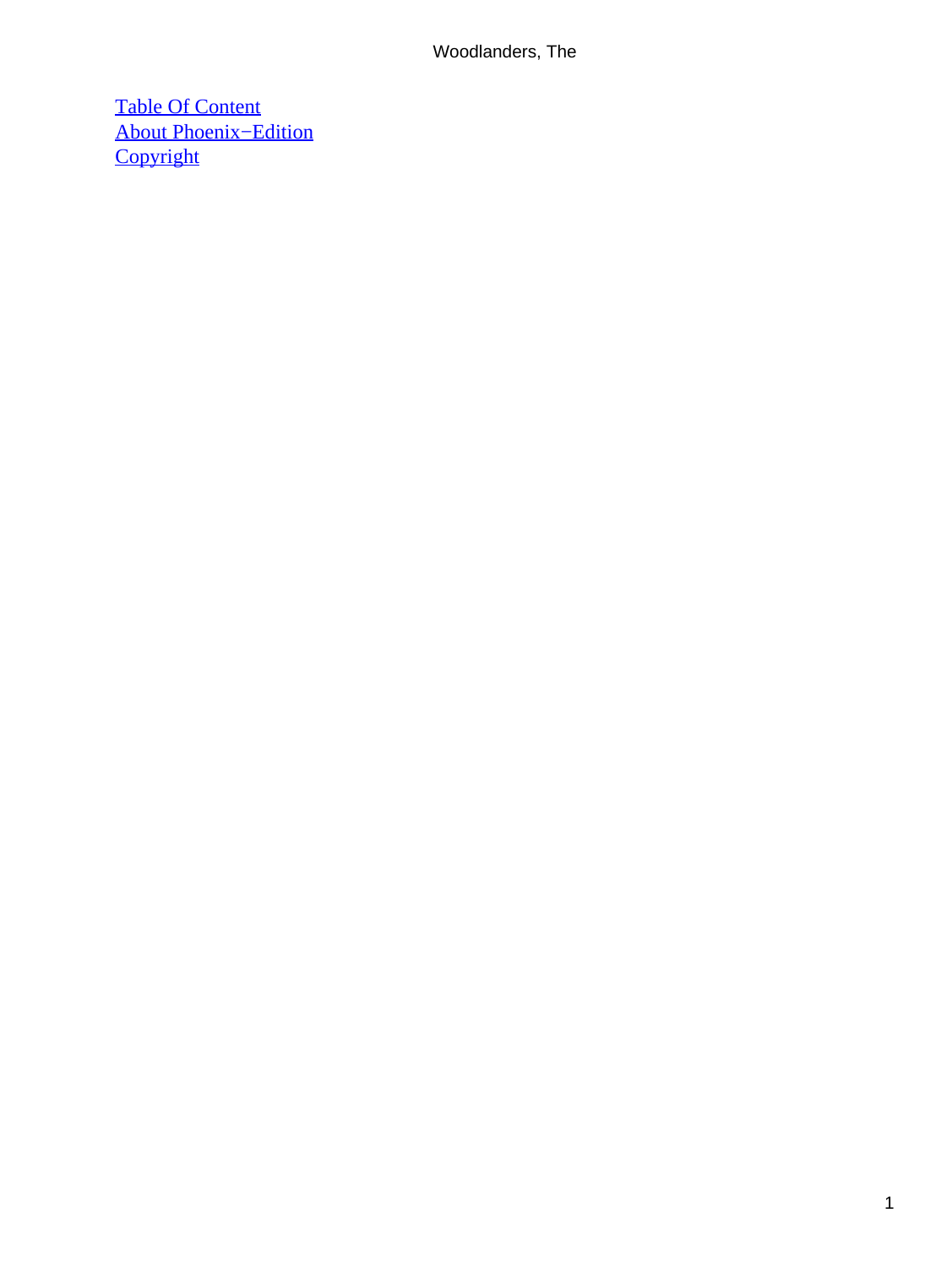# *T*HE **WOODLANDERS** by Thomas Hardy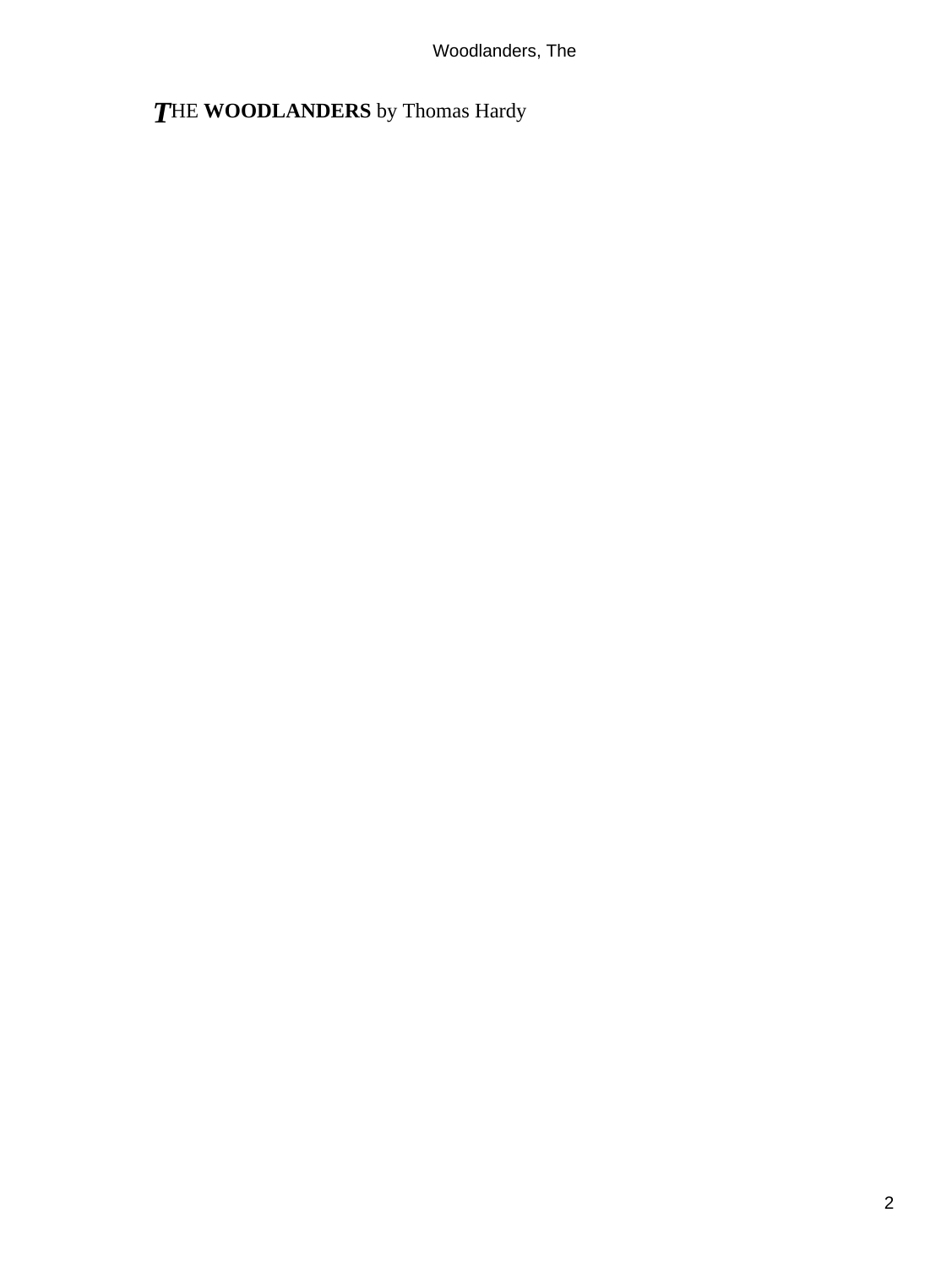## **[CHAPTER I.](#page-319-0)**

**The rambler who, for old association or other reasons, should trace the forsaken** coach−road running almost in a meridional line from Bristol to the south shore of England, would find himself during the latter half of his journey in the vicinity of some extensive woodlands, interspersed with apple−orchards. Here the trees, timber or fruit−bearing, as the case may be, make the way− side hedges ragged by their drip and shade, stretching over the road with easeful horizontality, as if they found the unsubstantial air an adequate support for their limbs. At one place, where a hill is crossed, the largest of the woods shows itself bisected by the high−way, as the head of thick hair is bisected by the white line of its parting. The spot is lonely.

 The physiognomy of a deserted highway expresses solitude to a degree that is not reached by mere dales or downs, and bespeaks a tomb−like stillness more emphatic than that of glades and pools. The contrast of what is with what might be probably accounts for this. To step, for instance, at the place under notice, from the hedge of the plantation into the adjoining pale thoroughfare, and pause amid its emptiness for a moment, was to exchange by the act of a single stride the simple absence of human companionship for an incubus of the forlorn.

 At this spot, on the lowering evening of a by−gone winter's day, there stood a man who had entered upon the scene much in the aforesaid manner. Alighting into the road from a stile hard by, he, though by no means a «chosen vessel» for impressions, was temporarily influenced by some such feeling of being suddenly more alone than before he had emerged upon the highway.

 It could be seen by a glance at his rather finical style of dress that he did not belong to the country proper; and from his air, after a while, that though there might be a sombre beauty in the scenery, music in the breeze, and a wan procession of coaching ghosts in the sentiment of this old turnpike−road, he was mainly puzzled about the way. The dead men's work that had been expended in climbing that hill, the blistered soles that had trodden it, and the tears that had wetted it, were not his concern; for fate had given him no time for any but practical things.

 He looked north and south, and mechanically prodded the ground with his walking−stick. A closer glance at his face corroborated the testimony of his clothes. It was self−complacent, yet there was small apparent ground for such complacence. Nothing irradiated it; to the eye of the magician in character, if not to the ordinary observer, the expression enthroned there was absolute submission to and belief in a little assortment of forms and habitudes.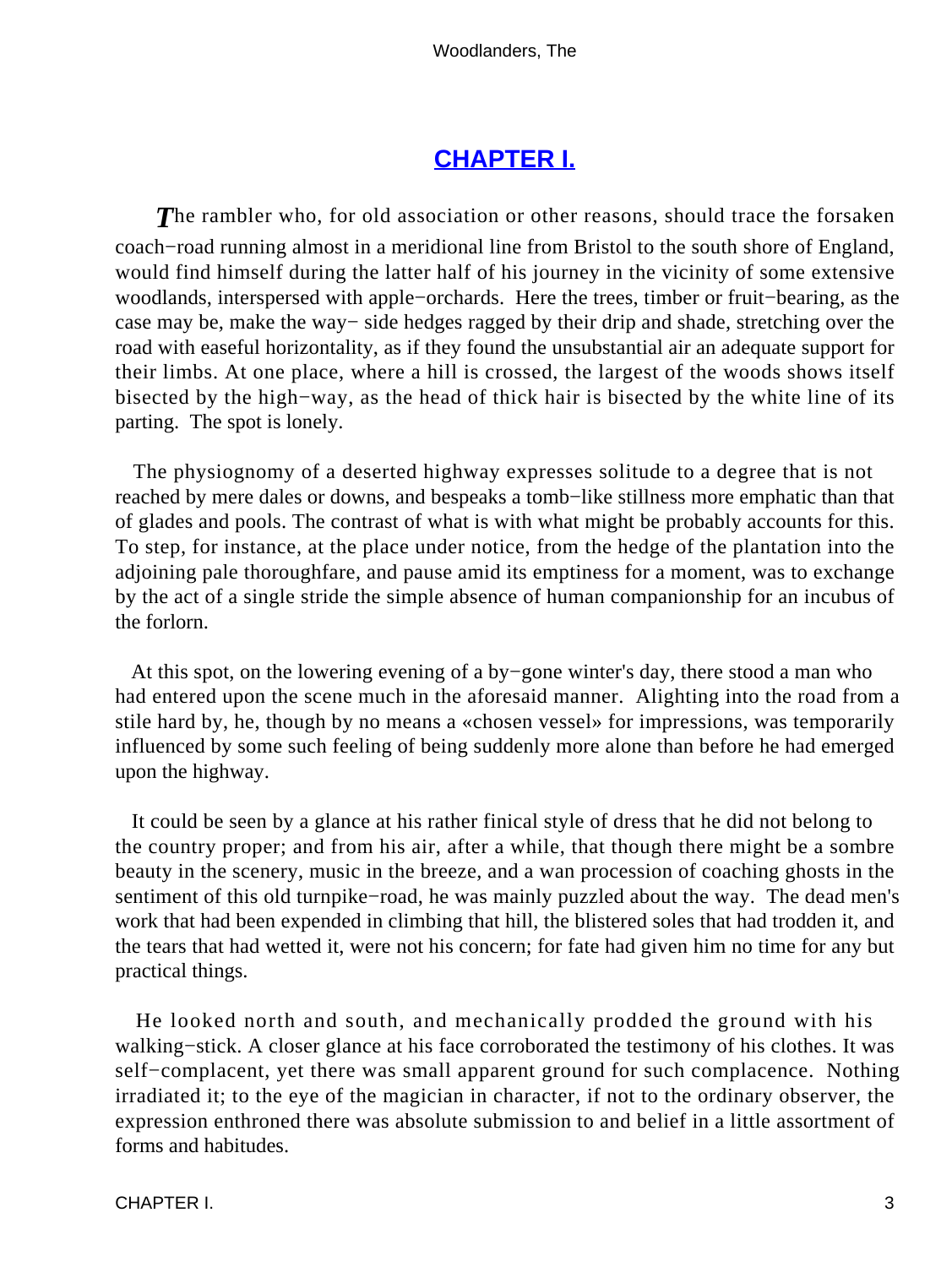At first not a soul appeared who could enlighten him as he desired, or seemed likely to appear that night. But presently a slight noise of laboring wheels and the steady dig of a horse's shoe−tips became audible; and there loomed in the notch of the hill and plantation that the road formed here at the summit a carrier's van drawn by a single horse. When it got nearer, he said, with some relief to himself, «'Tis Mrs. Dollery's – this will help me.»

 The vehicle was half full of passengers, mostly women. He held up his stick at its approach, and the woman who was driving drew rein.

 «I've been trying to find a short way to Little Hintock this last half−hour, Mrs. Dollery,» he said. «But though I've been to Great Hintock and Hintock House half a dozen times I am at fault about the small village. You can help me, I dare say?»

 She assured him that she could – that as she went to Great Hintock her van passed near it – that it was only up the lane that branched out of the lane into which she was about to turn – just ahead. «Though,» continued Mrs. Dollery, «'tis such a little small place that, as a town gentleman, you'd need have a candle and lantern to find it if ye don't know where 'tis. Bedad! I wouldn't live there if they'd pay me to. Now at Great Hintock you do see the world a bit.»

 He mounted and sat beside her, with his feet outside, where they were ever and anon brushed over by the horse's tail.

 This van, driven and owned by Mrs. Dollery, was rather a movable attachment of the roadway than an extraneous object, to those who knew it well. The old horse, whose hair was of the roughness and color of heather, whose leg−joints, shoulders, and hoofs were distorted by harness and drudgery from colthood – though if all had their rights, he ought, symmetrical in outline, to have been picking the herbage of some Eastern plain instead of tugging here – had trodden this road almost daily for twenty years. Even his subjection was not made congruous throughout, for the harness being too short, his tail was not drawn through the crupper, so that the breeching slipped awkwardly to one side. He knew every subtle incline of the seven or eight miles of ground between Hintock and Sherton Abbas – the market−town to which he journeyed – as accurately as any surveyor could have learned it by a Dumpy level.

 The vehicle had a square black tilt which nodded with the motion of the wheels, and at a point in it over the driver's head was a hook to which the reins were hitched at times, when they formed a catenary curve from the horse's shoulders. Somewhere about the axles was a loose chain, whose only known purpose was to clink as it went. Mrs. Dollery, having to hop up and down many times in the service of her passengers, wore, especially in windy weather, short leggings under her gown for modesty's sake, and instead of a bonnet a felt hat tied down with a handkerchief, to guard against an earache to which she was frequently subject. In the rear of the van was a glass window, which she cleaned with her pocket−

CHAPTER I. 4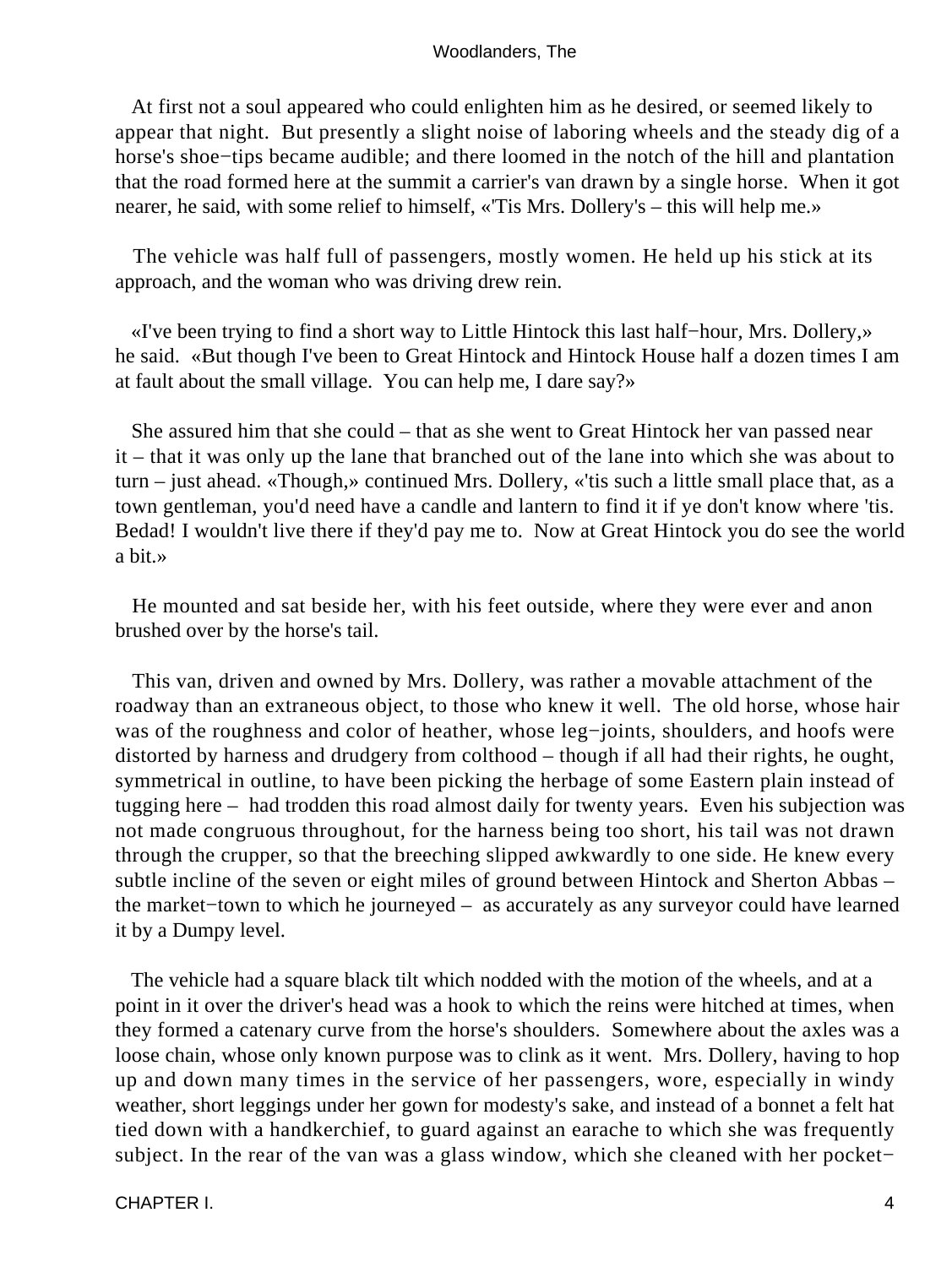handkerchief every market−day before starting. Looking at the van from the back, the spectator could thus see through its interior a square piece of the same sky and landscape that he saw without, but intruded on by the profiles of the seated passengers, who, as they rumbled onward, their lips moving and heads nodding in animated private converse, remained in happy unconsciousness that their mannerisms and facial peculiarities were sharply defined to the public eye.

 This hour of coming home from market was the happy one, if not the happiest, of the week for them. Snugly ensconced under the tilt, they could forget the sorrows of the world without, and survey life and recapitulate the incidents of the day with placid smiles.

 The passengers in the back part formed a group to themselves, and while the new−comer spoke to the proprietress, they indulged in a confidential chat about him as about other people, which the noise of the van rendered inaudible to himself and Mrs. Dollery, sitting forward.

 «'Tis Barber Percombe – he that's got the waxen woman in his window at the top of Abbey Street,» said one. «What business can bring him from his shop out here at this time and not a journeyman hair− cutter, but a master−barber that's left off his pole because 'tis not genteel!»

 They listened to his conversation, but Mr. Percombe, though he had nodded and spoken genially, seemed indisposed to gratify the curiosity which he had aroused; and the unrestrained flow of ideas which had animated the inside of the van before his arrival was checked thenceforward.

 Thus they rode on till they turned into a half−invisible little lane, whence, as it reached the verge of an eminence, could be discerned in the dusk, about half a mile to the right, gardens and orchards sunk in a concave, and, as it were, snipped out of the woodland. From this self−contained place rose in stealthy silence tall stems of smoke, which the eye of imagination could trace downward to their root on quiet hearth−stones festooned overhead with hams and flitches. It was one of those sequestered spots outside the gates of the world where may usually be found more meditation than action, and more passivity than meditation; where reasoning proceeds on narrow premises, and results in inferences wildly imaginative; yet where, from time to time, no less than in other places, dramas of a grandeur and unity truly Sophoclean are enacted in the real, by virtue of the concentrated passions and closely knit interdependence of the lives therein.

 This place was the Little Hintock of the master−barber's search. The coming night gradually obscured the smoke of the chimneys, but the position of the sequestered little world could still be distinguished by a few faint lights, winking more or less ineffectually through the leafless boughs, and the undiscerned songsters they bore, in the form of balls of feathers, at roost among them.

CHAPTER I. 5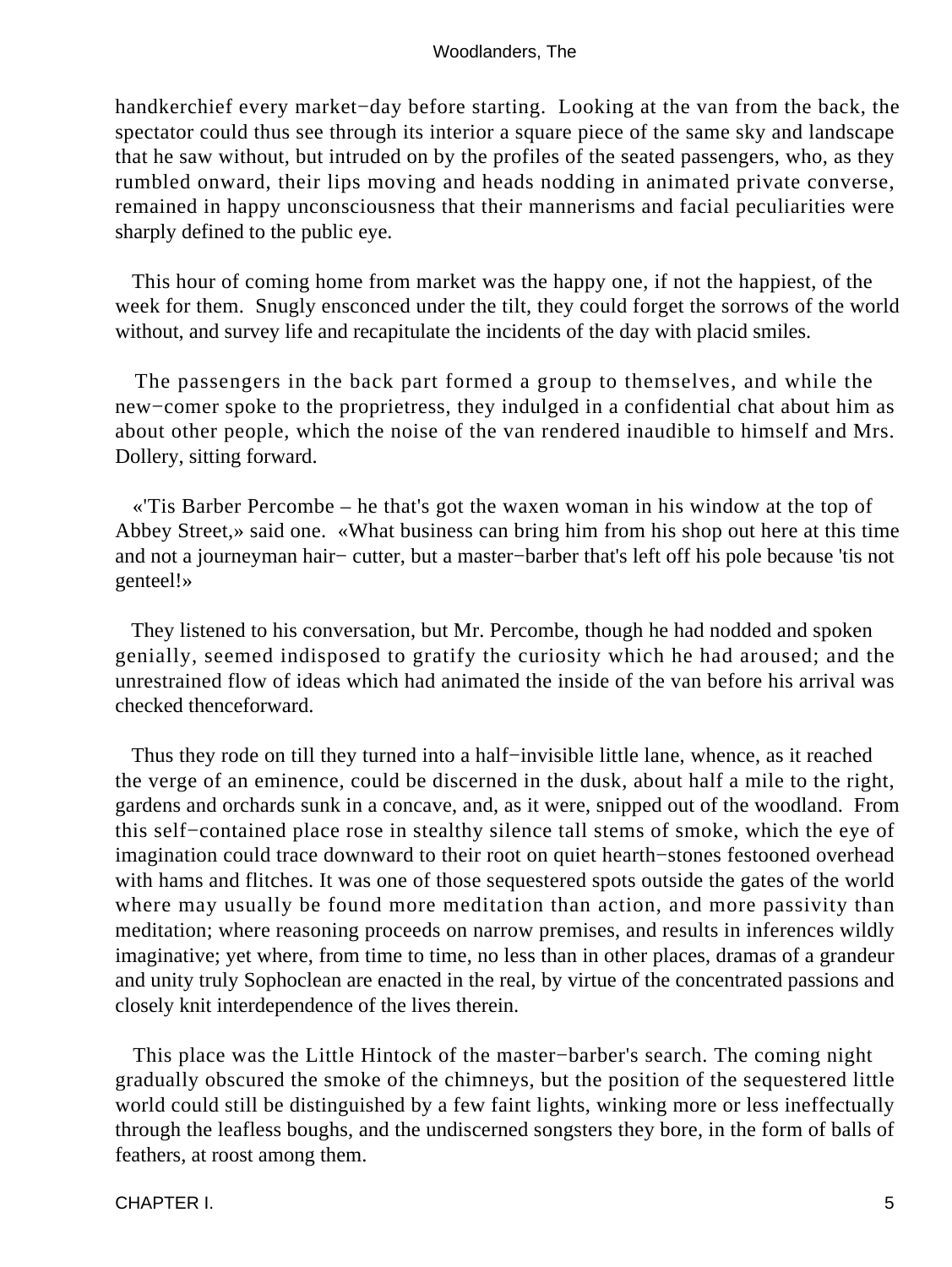Out of the lane followed by the van branched a yet smaller lane, at the corner of which the barber alighted, Mrs. Dollery's van going on to the larger village, whose superiority to the despised smaller one as an exemplar of the world's movements was not particularly apparent in its means of approach.

 «A very clever and learned young doctor, who, they say, is in league with the devil, lives in the place you be going to – not because there's anybody for'n to cure there, but because 'tis the middle of his district.»

 The observation was flung at the barber by one of the women at parting, as a last attempt to get at his errand that way.

 But he made no reply, and without further pause the pedestrian plunged towards the umbrageous nook, and paced cautiously over the dead leaves which nearly buried the road or street of the hamlet. As very few people except themselves passed this way after dark, a majority of the denizens of Little Hintock deemed window−curtains unnecessary; and on this account Mr. Percombe made it his business to stop opposite the casements of each cottage that he came to, with a demeanor which showed that he was endeavoring to conjecture, from the persons and things he observed within, the whereabouts of somebody or other who resided here.

 Only the smaller dwellings interested him; one or two houses, whose size, antiquity, and rambling appurtenances signified that notwithstanding their remoteness they must formerly have been, if they were not still, inhabited by people of a certain social standing, being neglected by him entirely. Smells of pomace, and the hiss of fermenting cider, which reached him from the back quarters of other tenements, revealed the recent occupation of some of the inhabitants, and joined with the scent of decay from the perishing leaves underfoot.

 Half a dozen dwellings were passed without result. The next, which stood opposite a tall tree, was in an exceptional state of radiance, the flickering brightness from the inside shining up the chimney and making a luminous mist of the emerging smoke. The interior, as seen through the window, caused him to draw up with a terminative air and watch. The house was rather large for a cottage, and the door, which opened immediately into the living− room, stood ajar, so that a ribbon of light fell through the opening into the dark atmosphere without. Every now and then a moth, decrepit from the late season, would flit for a moment across the out−coming rays and disappear again into the night.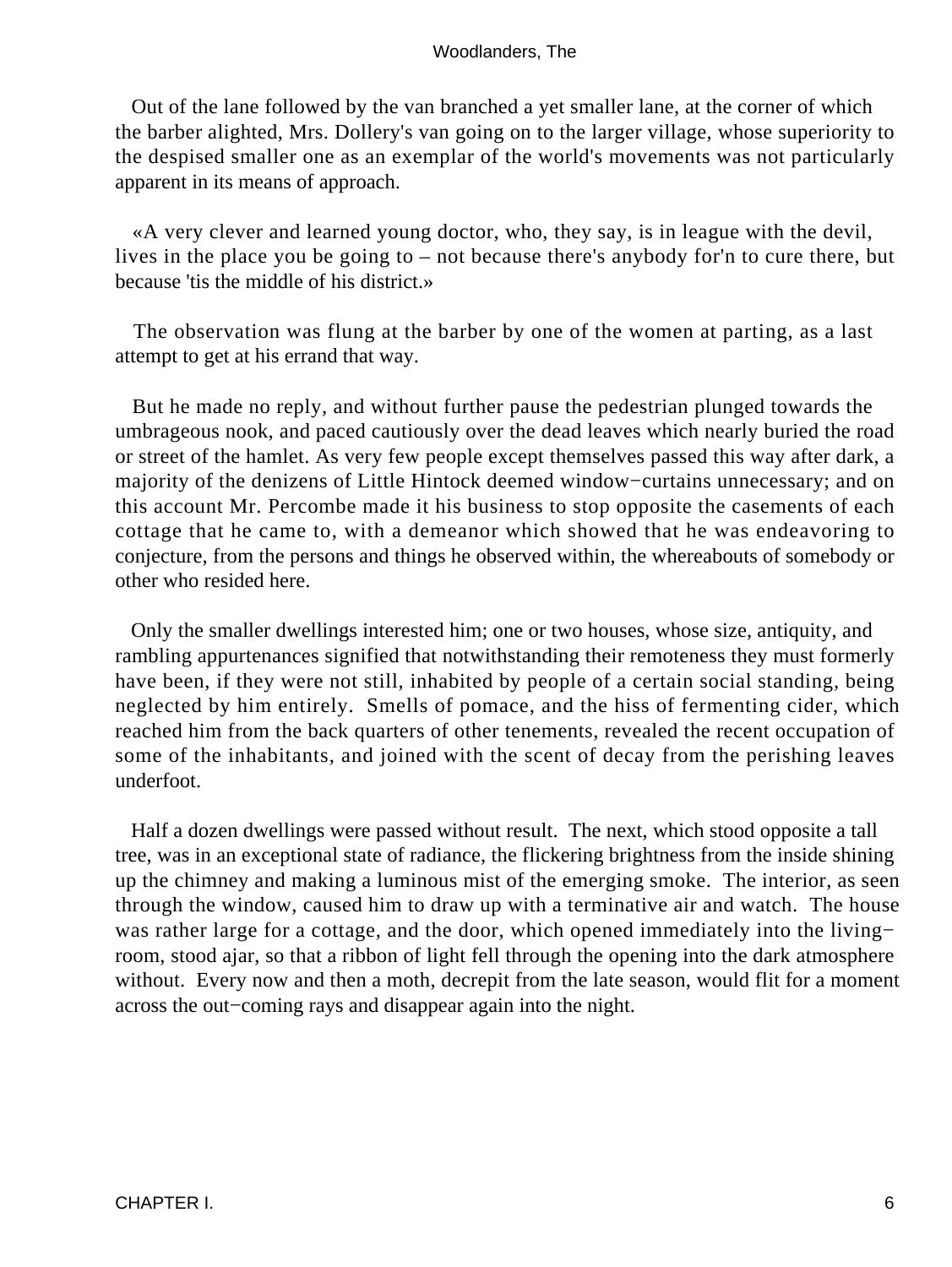### **[CHAPTER II.](#page-319-0)**

*I*n the room from which this cheerful blaze proceeded, he beheld a girl seated on a willow chair, and busily occupied by the light of the fire, which was ample and of wood. With a bill−hook in one hand and a leather glove, much too large for her, on the other, she was making spars, such as are used by thatchers, with great rapidity. She wore a leather apron for this purpose, which was also much too large for her figure. On her left hand lay a bundle of the straight, smooth sticks called spar−gads – the raw material of her manufacture; on her right, a heap of chips and ends – the refuse – with which the fire was maintained; in front, a pile of the finished articles. To produce them she took up each gad, looked critically at it from end to end, cut it to length, split it into four, and sharpened each of the quarters with dexterous blows, which brought it to a triangular point precisely resembling that of a bayonet.

 Beside her, in case she might require more light, a brass candlestick stood on a little round table, curiously formed of an old coffin−stool, with a deal top nailed on, the white surface of the latter contrasting oddly with the black carved oak of the substructure. The social position of the household in the past was almost as definitively shown by the presence of this article as that of an esquire or nobleman by his old helmets or shields. It had been customary for every well−to−do villager, whose tenure was by copy of court−roll, or in any way more permanent than that of the mere cotter, to keep a pair of these stools for the use of his own dead; but for the last generation or two a feeling of cui bono had led to the discontinuance of the custom, and the stools were frequently made use of in the manner described.

 The young woman laid down the bill−hook for a moment and examined the palm of her right hand, which, unlike the other, was ungloved, and showed little hardness or roughness about it. The palm was red and blistering, as if this present occupation were not frequent enough with her to subdue it to what it worked in. As with so many right hands born to manual labor, there was nothing in its fundamental shape to bear out the physiological conventionalism that gradations of birth, gentle or mean, show themselves primarily in the form of this member. Nothing but a cast of the die of destiny had decided that the girl should handle the tool; and the fingers which clasped the heavy ash haft might have skilfully guided the pencil or swept the string, had they only been set to do it in good time.

 Her face had the usual fulness of expression which is developed by a life of solitude. Where the eyes of a multitude beat like waves upon a countenance they seem to wear away its individuality; but in the still water of privacy every tentacle of feeling and sentiment shoots out in visible luxuriance, to be interpreted as readily as a child's look by an intruder. In years she was no more than nineteen or twenty, but the necessity of taking thought at a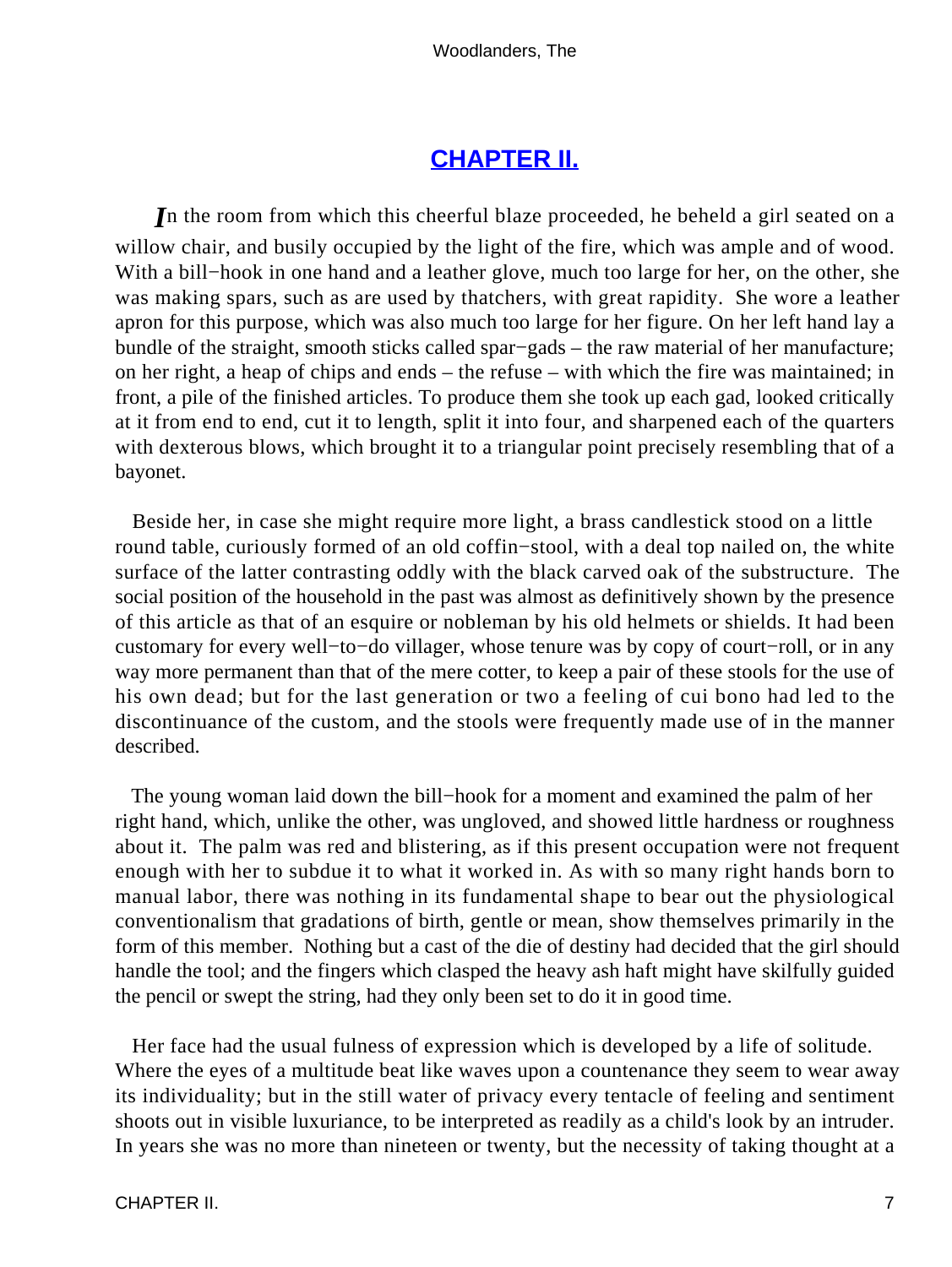too early period of life had forced the provisional curves of her childhood's face to a premature finality. Thus she had but little pretension to beauty, save in one prominent particular – her hair. Its abundance made it almost unmanageable; its color was, roughly speaking, and as seen here by firelight, brown, but careful notice, or an observation by day, would have revealed that its true shade was a rare and beautiful approximation to chestnut.

 On this one bright gift of Time to the particular victim of his now before us the new−comer's eyes were fixed; meanwhile the fingers of his right hand mechanically played over something sticking up from his waistcoat−pocket – the bows of a pair of scissors, whose polish made them feebly responsive to the light within. In her present beholder's mind the scene formed by the girlish spar−maker composed itself into a post−Raffaelite picture of extremest quality, wherein the girl's hair alone, as the focus of observation, was depicted with intensity and distinctness, and her face, shoulders, hands, and figure in general, being a blurred mass of unimportant detail lost in haze and obscurity.

 He hesitated no longer, but tapped at the door and entered. The young woman turned at the crunch of his boots on the sanded floor, and exclaiming, «Oh, Mr. Percombe, how you frightened me!» quite lost her color for a moment.

He replied, «You should shut your door – then you'd hear folk open it.»

 «I can't,» she said; «the chimney smokes so. Mr. Percombe, you look as unnatural out of your shop as a canary in a thorn−hedge. Surely you have not come out here on my  $account - for -$ 

 «Yes – to have your answer about this.» He touched her head with his cane, and she winced. «Do you agree?» he continued. «It is necessary that I should know at once, as the lady is soon going away, and it takes time to make up.»

 «Don't press me – it worries me. I was in hopes you had thought no more of it. I can NOT part with it  $-$  so there!»

 «Now, look here, Marty,» said the barber, sitting down on the coffin−stool table. «How much do you get for making these spars?»

«Hush – father's up−stairs awake, and he don't know that I am doing his work.»

«Well, now tell me,» said the man, more softly. «How much do you get?»

«Eighteenpence a thousand,» she said, reluctantly.

«Who are you making them for?»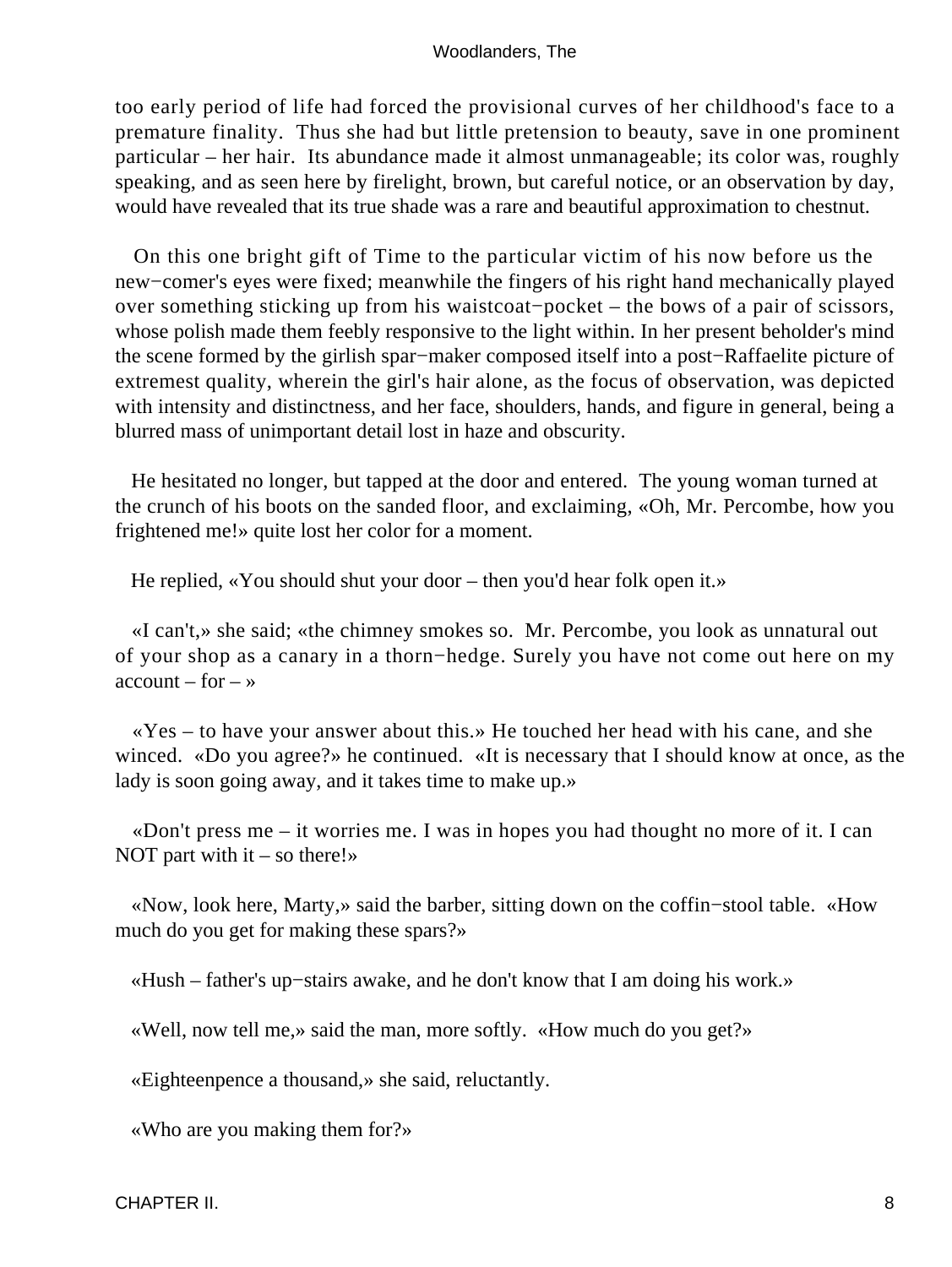«Mr. Melbury, the timber−dealer, just below here.»

«And how many can you make in a day?»

«In a day and half the night, three bundles – that's a thousand and a half.»

 «Two and threepence.» The barber paused. «Well, look here,» he continued, with the remains of a calculation in his tone, which calculation had been the reduction to figures of the probable monetary magnetism necessary to overpower the resistant force of her present purse and the woman's love of comeliness, «here's a sovereign – a gold sovereign, almost new.» He held it out between his finger and thumb. «That's as much as you'd earn in a week and a half at that rough man's work, and it's yours for just letting me snip off what you've got too much of.»

 The girl's bosom moved a very little. «Why can't the lady send to some other girl who don't value her hair – not to me?» she exclaimed.

 «Why, simpleton, because yours is the exact shade of her own, and 'tis a shade you can't match by dyeing. But you are not going to refuse me now I've come all the way from Sherton o' purpose?»

«I say I won't sell it – to you or anybody.»

 «Now listen,» and he drew up a little closer beside her. «The lady is very rich, and won't be particular to a few shillings; so I will advance to this on my own responsibility – I'll make the one sovereign two, rather than go back empty−handed.»

 «No, no, no!» she cried, beginning to be much agitated. «You are a−tempting me, Mr. Percombe. You go on like the Devil to Dr. Faustus in the penny book. But I don't want your money, and won't agree. Why did you come? I said when you got me into your shop and urged me so much, that I didn't mean to sell my hair!» The speaker was hot and stern.

 «Marty, now hearken. The lady that wants it wants it badly. And, between you and me, you'd better let her have it. 'Twill be bad for you if you don't.»

«Bad for me? Who is she, then?»

The barber held his tongue, and the girl repeated the question.

 «I am not at liberty to tell you. And as she is going abroad soon it makes no difference who she is at all.»

«She wants it to go abroad wi'?»

CHAPTER II. 9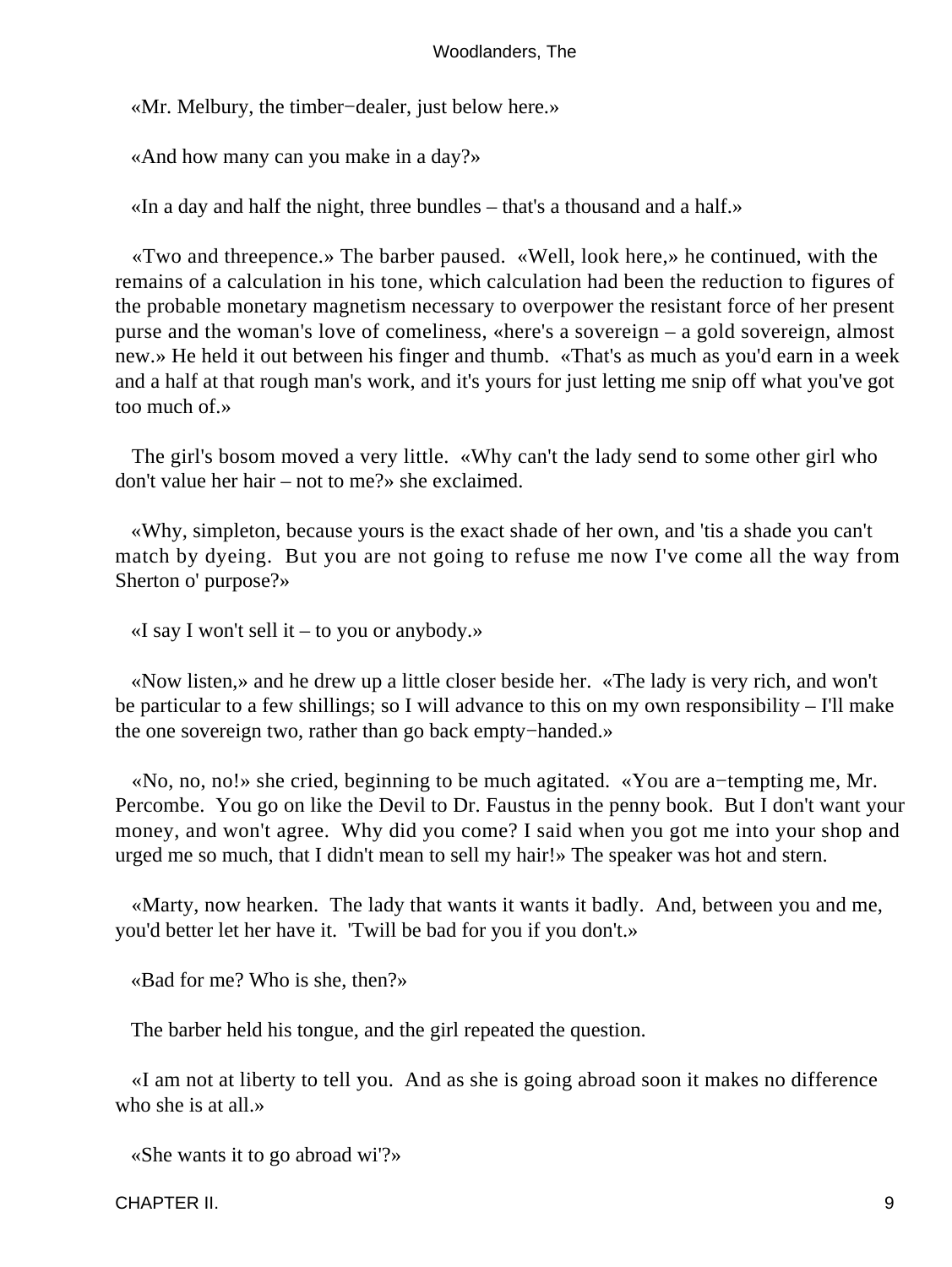Percombe assented by a nod. The girl regarded him reflectively. «Barber Percombe,» she said, «I know who 'tis. 'Tis she at the House – Mrs. Charmond!»

«That's my secret. However, if you agree to let me have it, I'll tell you in confidence.»

«I'll certainly not let you have it unless you tell me the truth. It is Mrs. Charmond.»

 The barber dropped his voice. «Well – it is. You sat in front of her in church the other day, and she noticed how exactly your hair matched her own. Ever since then she's been hankering for it, and at last decided to get it. As she won't wear it till she goes off abroad, she knows nobody will recognize the change. I'm commissioned to get it for her, and then it is to be made up. I shouldn't have vamped all these miles for any less important employer. Now, mind – 'tis as much as my business with her is worth if it should be known that I've let out her name; but honor between us two, Marty, and you'll say nothing that would injure me?»

 «I don't wish to tell upon her,» said Marty, coolly. «But my hair is my own, and I'm going to keep it.»

 «Now, that's not fair, after what I've told you,» said the nettled barber. «You see, Marty, as you are in the same parish, and in one of her cottages, and your father is ill, and wouldn't like to turn out, it would be as well to oblige her. I say that as a friend. But I won't press you to make up your mind to−night. You'll be coming to market to−morrow, I dare say, and you can call then. If you think it over you'll be inclined to bring what I want, I know.»

«I've nothing more to say,» she answered.

 Her companion saw from her manner that it was useless to urge her further by speech. «As you are a trusty young woman,» he said, «I'll put these sovereigns up here for ornament, that you may see how handsome they are. Bring the hair to−morrow, or return the sovereigns.» He stuck them edgewise into the frame of a small mantle looking−glass. «I hope you'll bring it, for your sake and mine. I should have thought she could have suited herself elsewhere; but as it's her fancy it must be indulged if possible. If you cut it off yourself, mind how you do it so as to keep all the locks one way.» He showed her how this was to be done.

 «But I sha'nt,» she replied, with laconic indifference. «I value my looks too much to spoil 'em. She wants my hair to get another lover with; though if stories are true she's broke the heart of many a noble gentleman already.»

 «Lord, it's wonderful how you guess things, Marty,» said the barber. «I've had it from them that know that there certainly is some foreign gentleman in her eye. However, mind what I ask.»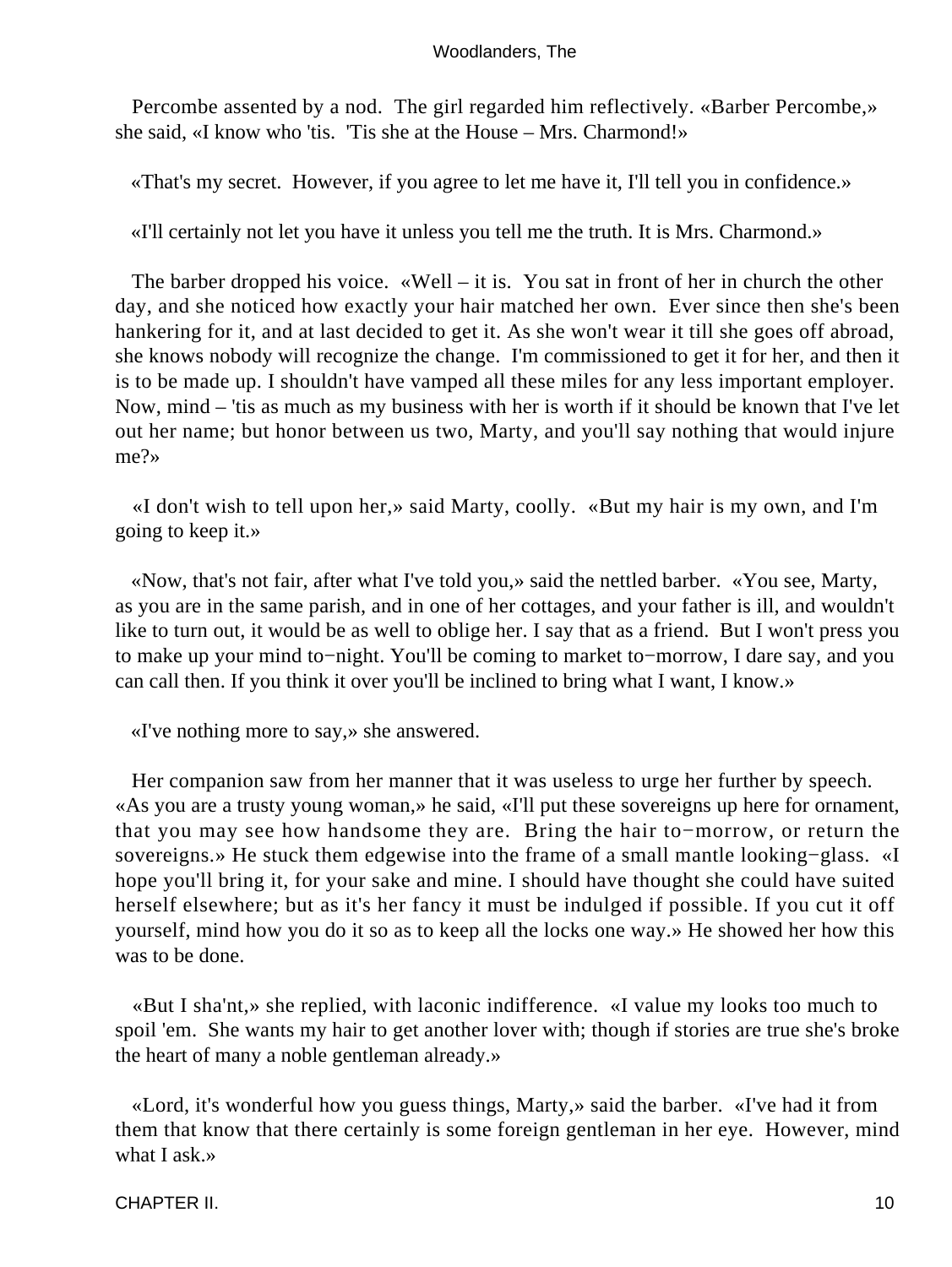«She's not going to get him through me.»

 Percombe had retired as far as the door; he came back, planted his cane on the coffin−stool, and looked her in the face. «Marty South,» he said, with deliberate emphasis, «YOU'VE **GOT A LOVER YOURSELF,** and that's why you won't let it go!»

 She reddened so intensely as to pass the mild blush that suffices to heighten beauty; she put the yellow leather glove on one hand, took up the hook with the other, and sat down doggedly to her work without turning her face to him again. He regarded her head for a moment, went to the door, and with one look back at her, departed on his way homeward.

 Marty pursued her occupation for a few minutes, then suddenly laying down the bill−hook, she jumped up and went to the back of the room, where she opened a door which disclosed a staircase so whitely scrubbed that the grain of the wood was wellnigh sodden away by such cleansing. At the top she gently approached a bedroom, and without entering, said, «Father, do you want anything?»

 A weak voice inside answered in the negative; adding, «I should be all right by to−morrow if it were not for the tree!»

 «The tree again – always the tree! Oh, father, don't worry so about that. You know it can do you no harm.»

«Who have ye had talking to ye down−stairs?»

 «A Sherton man called – nothing to trouble about,» she said, soothingly. «Father,» she went on, «can Mrs. Charmond turn us out of our house if she's minded to?»

 «Turn us out? No. Nobody can turn us out till my poor soul is turned out of my body. 'Tis life−hold, like Ambrose Winterborne's. But when my life drops 'twill be hers – not till then.» His words on this subject so far had been rational and firm enough. But now he lapsed into his moaning strain: «And the tree will do it – that tree will soon be the death of me.»

 «Nonsense, you know better. How can it be?» She refrained from further speech, and descended to the ground−floor again.

«Thank Heaven, then,» she said to herself, «what belongs to me I keep.»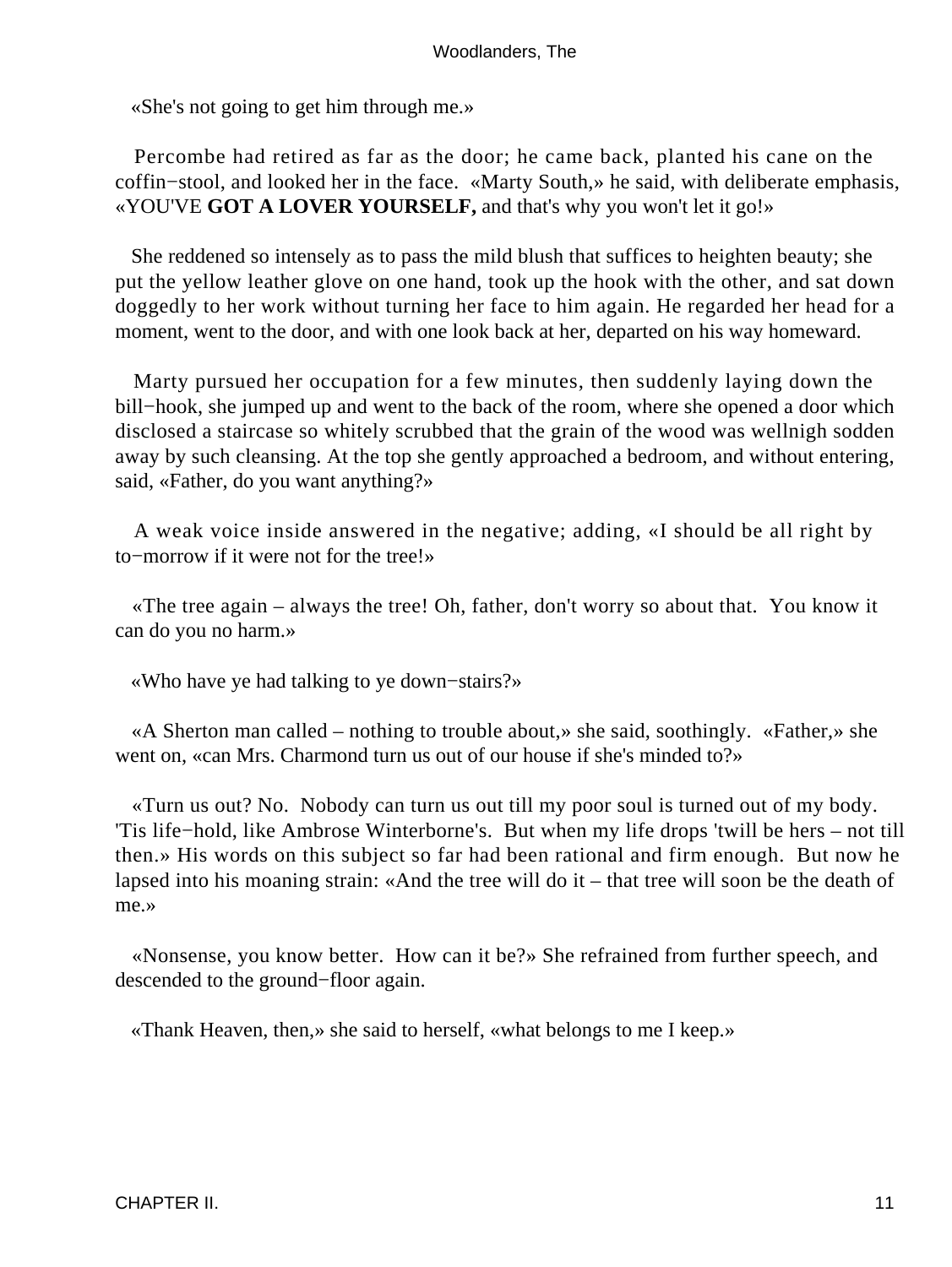### **[CHAPTER III.](#page-319-0)**

**The lights in the village went out, house after house, till there only remained two in the** darkness. One of these came from a residence on the hill−side, of which there is nothing to say at present; the other shone from the window of Marty South. Precisely the same outward effect was produced here, however, by her rising when the clock struck ten and hanging up a thick cloth curtain. The door it was necessary to keep ajar in hers, as in most cottages, because of the smoke; but she obviated the effect of the ribbon of light through the chink by hanging a cloth over that also. She was one of those people who, if they have to work harder than their neighbors, prefer to keep the necessity a secret as far as possible; and but for the slight sounds of wood− splintering which came from within, no wayfarer would have perceived that here the cottager did not sleep as elsewhere.

 Eleven, twelve, one o'clock struck; the heap of spars grew higher, and the pile of chips and ends more bulky. Even the light on the hill had now been extinguished; but still she worked on. When the temperature of the night without had fallen so low as to make her chilly, she opened a large blue umbrella to ward off the draught from the door. The two sovereigns confronted her from the looking−glass in such a manner as to suggest a pair of jaundiced eyes on the watch for an opportunity. Whenever she sighed for weariness she lifted her gaze towards them, but withdrew it quickly, stroking her tresses with her fingers for a moment, as if to assure herself that they were still secure. When the clock struck three she arose and tied up the spars she had last made in a bundle resembling those that lay against the wall.

 She wrapped round her a long red woollen cravat and opened the door. The night in all its fulness met her flatly on the threshold, like the very brink of an absolute void, or the antemundane Ginnung−Gap believed in by her Teuton forefathers. For her eyes were fresh from the blaze, and here there was no street−lamp or lantern to form a kindly transition between the inner glare and the outer dark. A lingering wind brought to her ear the creaking sound of two over−crowded branches in the neighboring wood which were rubbing each other into wounds, and other vocalized sorrows of the trees, together with the screech of owls, and the fluttering tumble of some awkward wood−pigeon ill− balanced on its roosting−bough.

 But the pupils of her young eyes soon expanded, and she could see well enough for her purpose. Taking a bundle of spars under each arm, and guided by the serrated line of tree−tops against the sky, she went some hundred yards or more down the lane till she reached a long open shed, carpeted around with the dead leaves that lay about everywhere. Night, that strange personality, which within walls brings ominous introspectiveness and self−distrust, but under the open sky banishes such subjective anxieties as too trivial for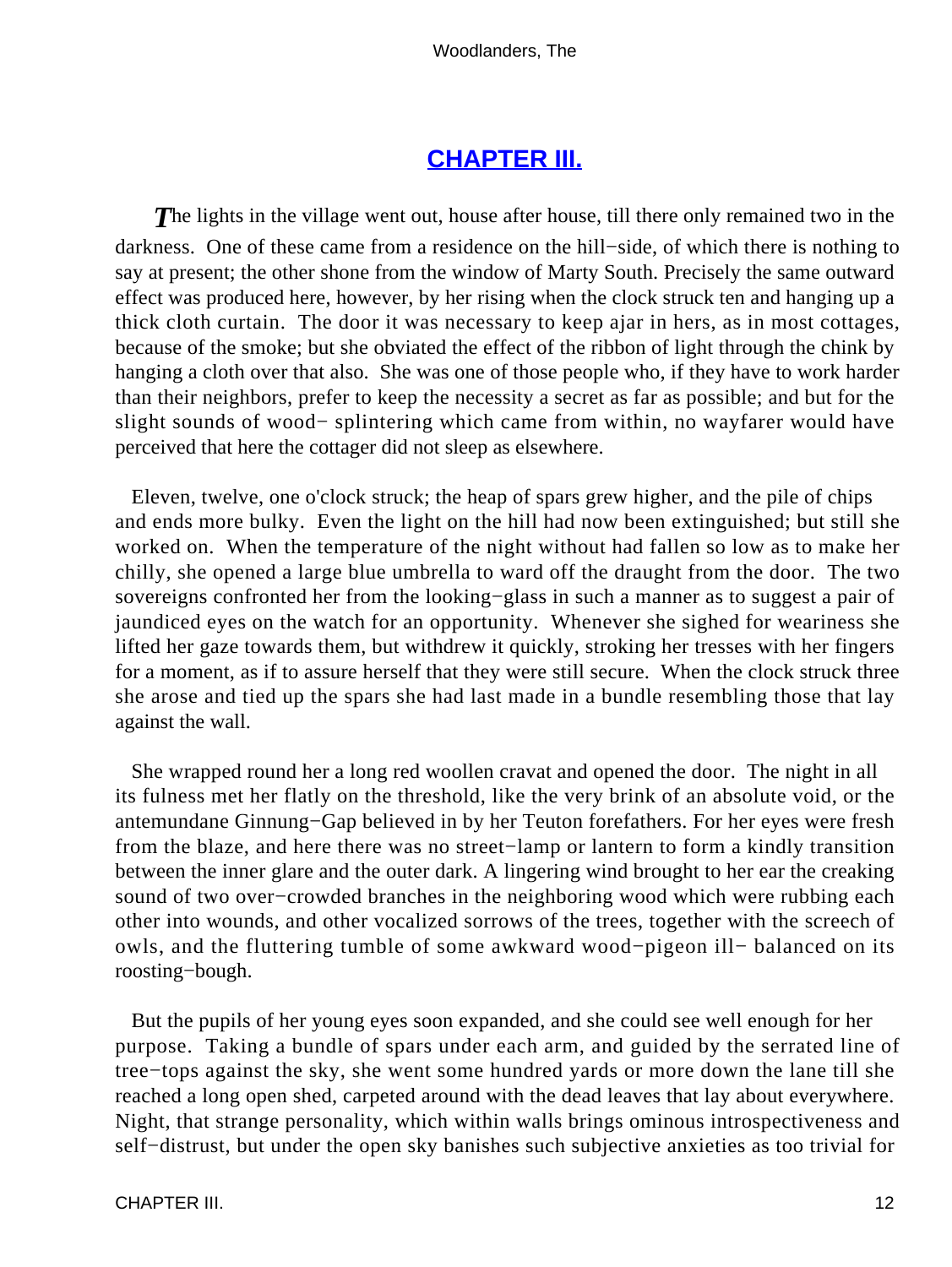thought, inspired Marty South with a less perturbed and brisker manner now. She laid the spars on the ground within the shed and returned for more, going to and fro till her whole manufactured stock were deposited here.

 This erection was the wagon−house of the chief man of business hereabout, Mr. George Melbury, the timber, bark, and copse−ware merchant for whom Marty's father did work of this sort by the piece. It formed one of the many rambling out−houses which surrounded his dwelling, an equally irregular block of building, whose immense chimneys could just be discerned even now. The four huge wagons under the shed were built on those ancient lines whose proportions have been ousted by modern patterns, their shapes bulging and curving at the base and ends like Trafalgar line−of− battle ships, with which venerable hulks, indeed, these vehicles evidenced a constructed spirit curiously in harmony. One was laden with sheep−cribs, another with hurdles, another with ash poles, and the fourth, at the foot of which she had placed her thatching−spars was half full of similar bundles.

 She was pausing a moment with that easeful sense of accomplishment which follows work done that has been a hard struggle in the doing, when she heard a woman's voice on the other side of the hedge say, anxiously, «George!» In a moment the name was repeated, with «Do come indoors! What are you doing there?»

 The cart−house adjoined the garden, and before Marty had moved she saw enter the latter from the timber−merchant's back door an elderly woman sheltering a candle with her hand, the light from which cast a moving thorn−pattern of shade on Marty's face. Its rays soon fell upon a man whose clothes were roughly thrown on, standing in advance of the speaker. He was a thin, slightly stooping figure, with a small nervous mouth and a face cleanly shaven; and he walked along the path with his eyes bent on the ground. In the pair Marty South recognized her employer Melbury and his wife. She was the second Mrs. Melbury, the first having died shortly after the birth of the timber−merchant's only child.

 «'Tis no use to stay in bed,» he said, as soon as she came up to where he was pacing restlessly about. «I can't sleep – I keep thinking of things, and worrying about the girl, till I'm quite in a fever of anxiety.» He went on to say that he could not think why «she (Marty knew he was speaking of his daughter) did not answer his letter. She must be ill – she must, certainly,» he said.

 «No, no. 'Tis all right, George,» said his wife; and she assured him that such things always did appear so gloomy in the night− time, if people allowed their minds to run on them; that when morning came it was seen that such fears were nothing but shadows. «Grace is as well as you or I,» she declared.

 But he persisted that she did not see all – that she did not see as much as he. His daughter's not writing was only one part of his worry. On account of her he was anxious concerning money affairs, which he would never alarm his mind about otherwise. The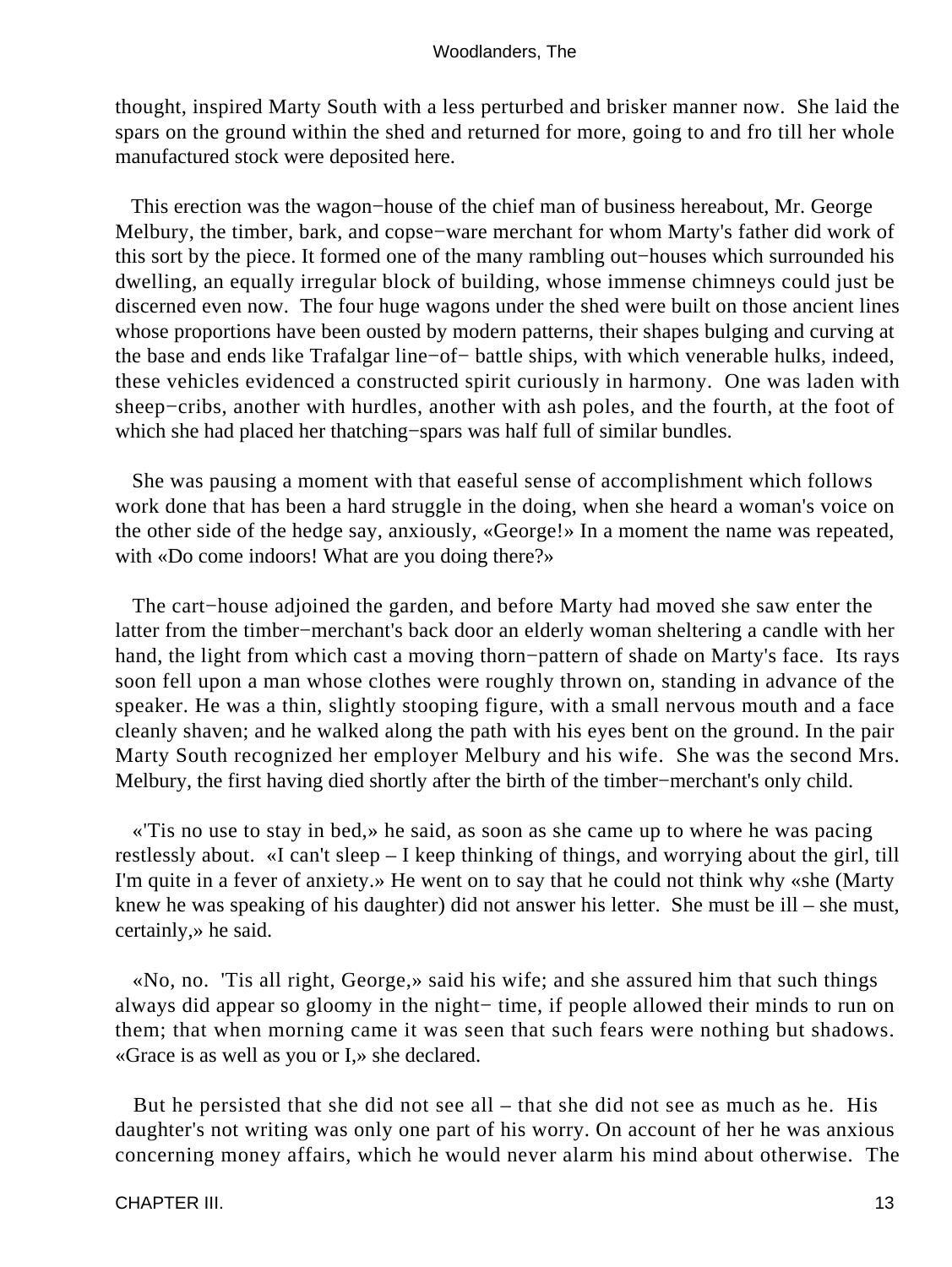reason he gave was that, as she had nobody to depend upon for a provision but himself, he wished her, when he was gone, to be securely out of risk of poverty.

 To this Mrs. Melbury replied that Grace would be sure to marry well, and that hence a hundred pounds more or less from him would not make much difference.

 Her husband said that that was what she, Mrs. Melbury, naturally thought; but there she was wrong, and in that lay the source of his trouble. «I have a plan in my head about her,» he said; «and according to my plan she won't marry a rich man.»

«A plan for her not to marry well?» said his wife, surprised.

 «Well, in one sense it is that,» replied Melbury. «It is a plan for her to marry a particular person, and as he has not so much money as she might expect, it might be called as you call it. I may not be able to carry it out; and even if I do, it may not be a good thing for her. I want her to marry Giles Winterborne.»

 His companion repeated the name. «Well, it is all right,» she said, presently. «He adores the very ground she walks on; only he's close, and won't show it much.»

Marty South appeared startled, and could not tear herself away.

 Yes, the timber−merchant asserted, he knew that well enough. Winterborne had been interested in his daughter for years; that was what had led him into the notion of their union. And he knew that she used to have no objection to him. But it was not any difficulty about that which embarrassed him. It was that, since he had educated her so well, and so long, and so far above the level of daughters thereabout, it was «wasting her» to give her to a man of no higher standing than the young man in question.

«That's what I have been thinking,» said Mrs. Melbury.

 «Well, then, Lucy, now you've hit it,» answered the timber− merchant, with feeling. «There lies my trouble. I vowed to let her marry him, and to make her as valuable as I could to him by schooling her as many years and as thoroughly as possible. I mean to keep my vow. I made it because I did his father a terrible wrong; and it was a weight on my conscience ever since that time till this scheme of making amends occurred to me through seeing that Giles liked her.»

«Wronged his father?» asked Mrs. Melbury.

«Yes, grievously wronged him,» said her husband.

«Well, don't think of it to−night,» she urged. «Come indoors.»

CHAPTER III. 2002. 2004. THE STREET STREET WAS SERVED FOR A 2004. THE STREET STREET STREET STREET STREET STREET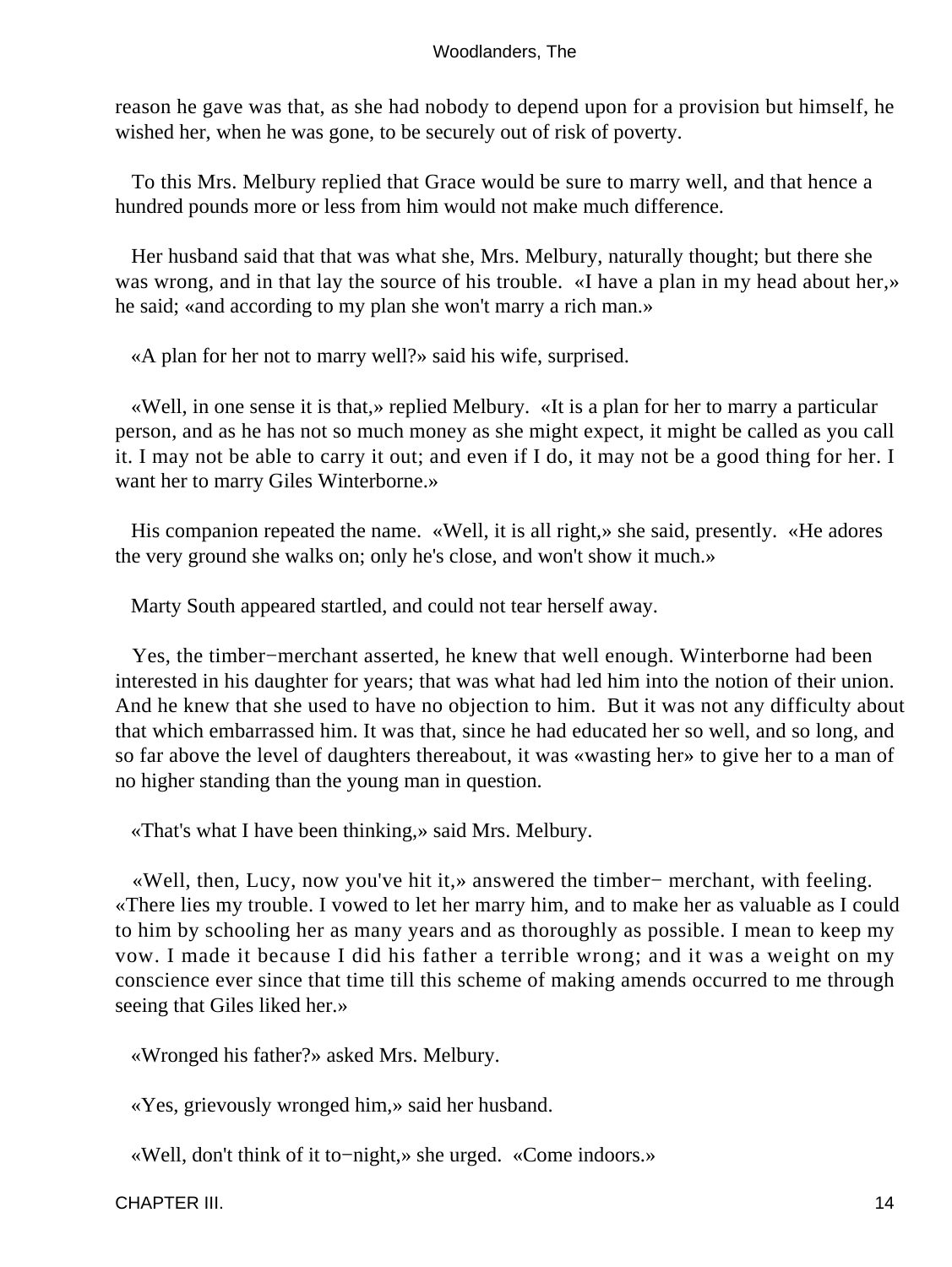«No, no, the air cools my head. I shall not stay long.» He was silent a while; then he told her, as nearly as Marty could gather, that his first wife, his daughter Grace's mother, was first the sweetheart of Winterborne's father, who loved her tenderly, till he, the speaker, won her away from him by a trick, because he wanted to marry her himself. He sadly went on to say that the other man's happiness was ruined by it; that though he married Winterborne's mother, it was but a half−hearted business with him. Melbury added that he was afterwards very miserable at what he had done; but that as time went on, and the children grew up, and seemed to be attached to each other, he determined to do all he could to right the wrong by letting his daughter marry the lad; not only that, but to give her the best education he could afford, so as to make the gift as valuable a one as it lay in his power to bestow. «I still mean to do it,» said Melbury.

«Then do,» said she.

 «But all these things trouble me,» said he; «for I feel I am sacrificing her for my own sin; and I think of her, and often come down here and look at this.»

«Look at what?» asked his wife.

 He took the candle from her hand, held it to the ground, and removed a tile which lay in the garden−path. «'Tis the track of her shoe that she made when she ran down here the day before she went away all those months ago. I covered it up when she was gone; and when I come here and look at it, I ask myself again, why should she be sacrificed to a poor man?»

 «It is not altogether a sacrifice,» said the woman. «He is in love with her, and he's honest and upright. If she encourages him, what can you wish for more?»

 «I wish for nothing definite. But there's a lot of things possible for her. Why, Mrs. Charmond is wanting some refined young lady, I hear, to go abroad with her – as companion or something of the kind. She'd jump at Grace.»

«That's all uncertain. Better stick to what's sure.»

 «True, true,» said Melbury; «and I hope it will be for the best. Yes, let me get 'em married up as soon as I can, so as to have it over and done with.» He continued looking at the imprint, while he added, «Suppose she should be dying, and never make a track on this path any more?»

«She'll write soon, depend upon't. Come, 'tis wrong to stay here and brood so.»

 He admitted it, but said he could not help it. «Whether she write or no, I shall fetch her in a few days.» And thus speaking, he covered the track, and preceded his wife indoors.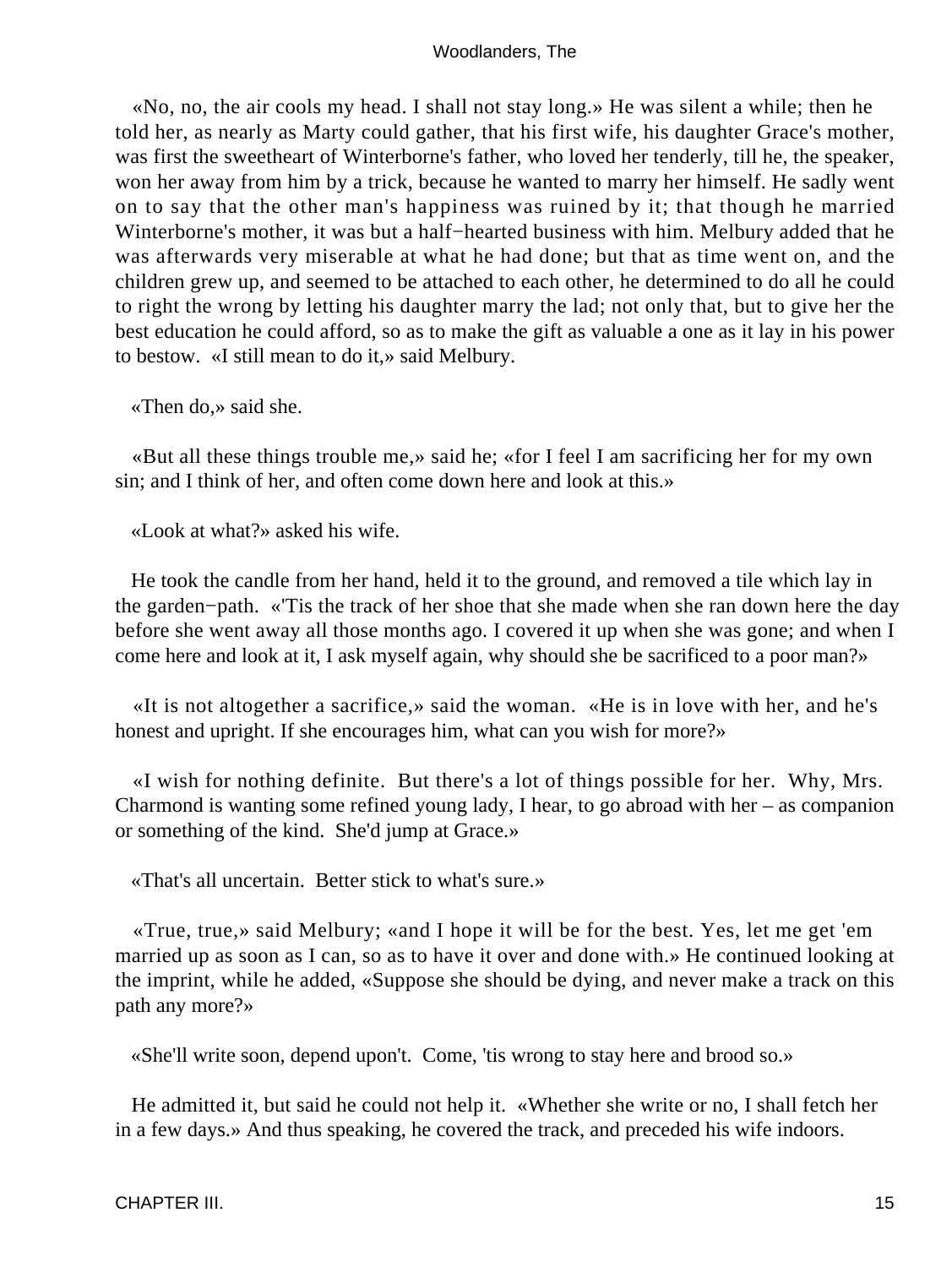Melbury, perhaps, was an unlucky man in having within him the sentiment which could indulge in this foolish fondness about the imprint of a daughter's footstep. Nature does not carry on her government with a view to such feelings, and when advancing years render the open hearts of those who possess them less dexterous than formerly in shutting against the blast, they must suffer «buffeting at will by rain and storm» no less than Little Celandines.

 But her own existence, and not Mr. Melbury's, was the centre of Marty's consciousness, and it was in relation to this that the matter struck her as she slowly withdrew.

 «That, then, is the secret of it all,» she said. «And Giles Winterborne is not for me, and the less I think of him the better.»

 She returned to her cottage. The sovereigns were staring at her from the looking−glass as she had left them. With a preoccupied countenance, and with tears in her eyes, she got a pair of scissors, and began mercilessly cutting off the long locks of her hair, arranging and tying them with their points all one way, as the barber had directed. Upon the pale scrubbed deal of the coffin−stool table they stretched like waving and ropy weeds over the washed gravel−bed of a clear stream.

 She would not turn again to the little looking−glass, out of humanity to herself, knowing what a deflowered visage would look back at her, and almost break her heart; she dreaded it as much as did her own ancestral goddess Sif the reflection in the pool after the rape of her locks by Loke the malicious. She steadily stuck to business, wrapped the hair in a parcel, and sealed it up, after which she raked out the fire and went to bed, having first set up an alarum made of a candle and piece of thread, with a stone attached.

 But such a reminder was unnecessary to−night. Having tossed till about five o'clock, Marty heard the sparrows walking down their long holes in the thatch above her sloping ceiling to their orifice at the eaves; whereupon she also arose, and descended to the ground−floor again.

 It was still dark, but she began moving about the house in those automatic initiatory acts and touches which represent among housewives the installation of another day. While thus engaged she heard the rumbling of Mr. Melbury's wagons, and knew that there, too, the day's toil had begun.

 An armful of gads thrown on the still hot embers caused them to blaze up cheerfully and bring her diminished head−gear into sudden prominence as a shadow. At this a step approached the door.

«Are folk astir here yet?» inquired a voice she knew well.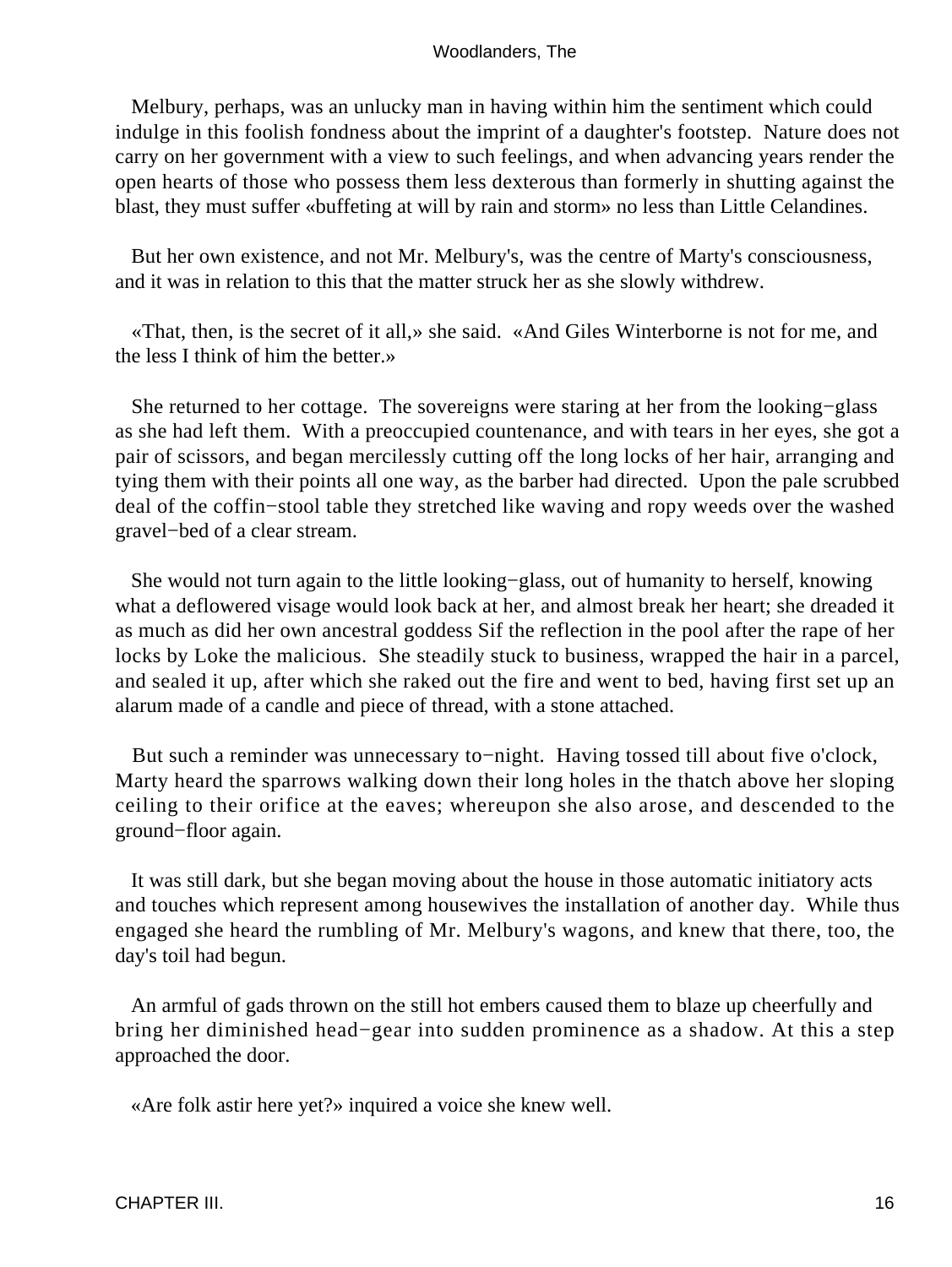«Yes, Mr. Winterborne,» said Marty, throwing on a tilt bonnet, which completely hid the recent ravages of the scissors. «Come in!»

 The door was flung back, and there stepped in upon the mat a man not particularly young for a lover, nor particularly mature for a person of affairs. There was reserve in his glance, and restraint upon his mouth. He carried a horn lantern which hung upon a swivel, and wheeling as it dangled marked grotesque shapes upon the shadier part of the walls.

 He said that he had looked in on his way down, to tell her that they did not expect her father to make up his contract if he was not well. Mr. Melbury would give him another week, and they would go their journey with a short load that day.

«They are done,» said Marty, «and lying in the cart−house.»

«Done!» he repeated. «Your father has not been too ill to work after all, then?»

 She made some evasive reply. «I'll show you where they be, if you are going down,» she added.

 They went out and walked together, the pattern of the air−holes in the top of the lantern being thrown upon the mist overhead, where they appeared of giant size, as if reaching the tent−shaped sky. They had no remarks to make to each other, and they uttered none. Hardly anything could be more isolated or more self−contained than the lives of these two walking here in the lonely antelucan hour, when gray shades, material and mental, are so very gray. And yet, looked at in a certain way, their lonely courses formed no detached design at all, but were part of the pattern in the great web of human doings then weaving in both hemispheres, from the White Sea to Cape Horn.

 The shed was reached, and she pointed out the spars. Winterborne regarded them silently, then looked at her.

«Now, Marty, I believe  $-\infty$  he said, and shook his head.

«What?»

«That you've done the work yourself.»

 «Don't you tell anybody, will you, Mr. Winterborne?» she pleaded, by way of answer. «Because I am afraid Mr. Melbury may refuse my work if he knows it is mine.»

«But how could you learn to do it? 'Tis a trade.»

«Trade!» said she. «I'd be bound to learn it in two hours.»

CHAPTER III. 17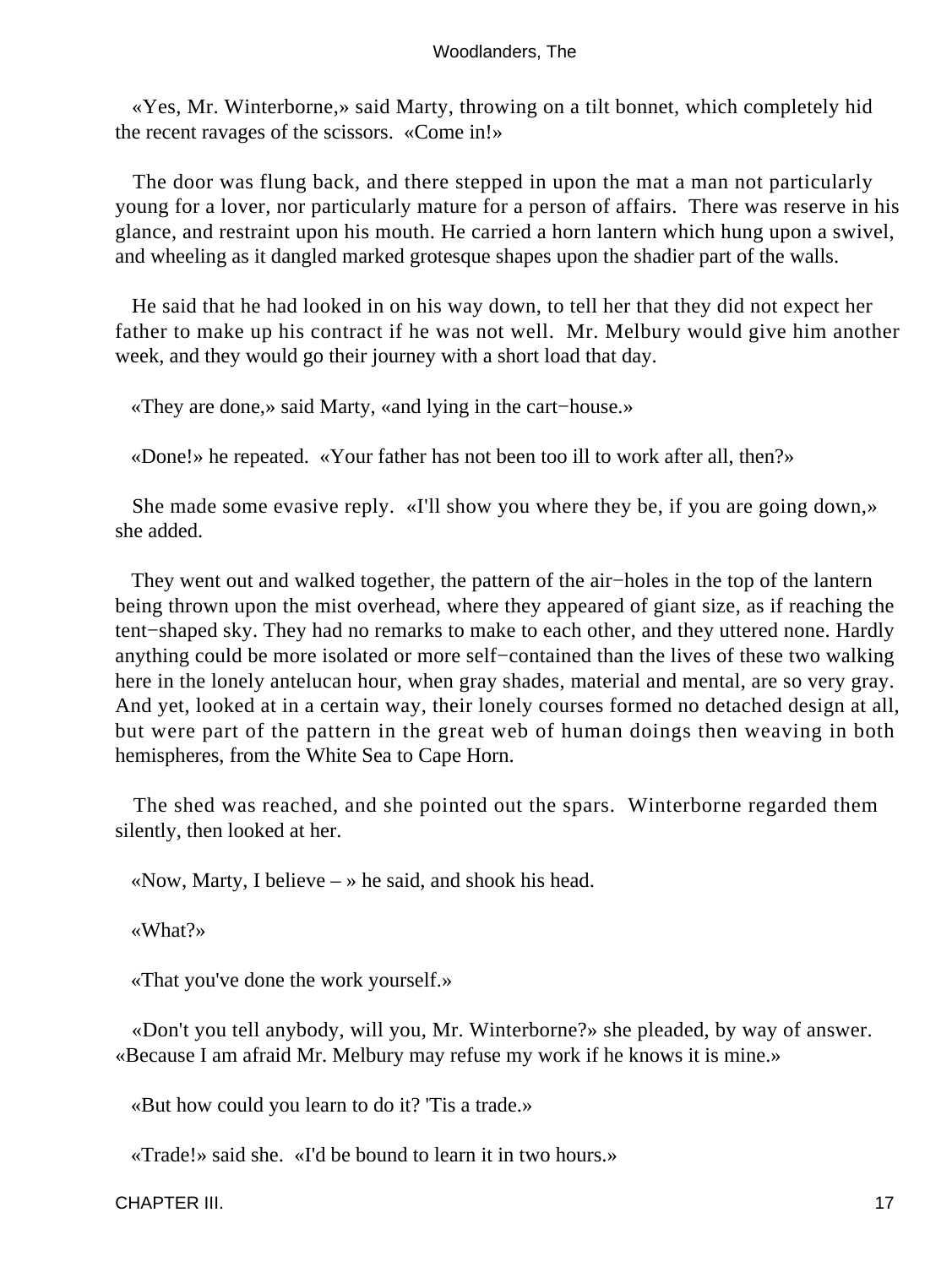«Oh no, you wouldn't, Mrs. Marty.» Winterborne held down his lantern, and examined the cleanly split hazels as they lay. «Marty,» he said, with dry admiration, «your father with his forty years of practice never made a spar better than that. They are too good for the thatching of houses – they are good enough for the furniture. But I won't tell. Let me look at your hands – your poor hands!»

 He had a kindly manner of a quietly severe tone; and when she seemed reluctant to show her hands, he took hold of one and examined it as if it were his own. Her fingers were blistered.

 «They'll get harder in time,» she said. «For if father continues ill, I shall have to go on wi' it. Now I'll help put 'em up in wagon.»

 Winterborne without speaking set down his lantern, lifted her as she was about to stoop over the bundles, placed her behind him, and began throwing up the bundles himself. «Rather than you should do it I will,» he said. «But the men will be here directly. Why, Marty! – whatever has happened to your head? Lord, it has shrunk to nothing – it looks an apple upon a gate−post!»

 Her heart swelled, and she could not speak. At length she managed to groan, looking on the ground, «I've made myself ugly – and hateful – that's what I've done!»

«No, no,» he answered. "You've only cut your hair – I see now.

«Then why must you needs say that about apples and gate−posts?»

«Let me see.»

 «No, no!» She ran off into the gloom of the sluggish dawn. He did not attempt to follow her. When she reached her father's door she stood on the step and looked back. Mr. Melbury's men had arrived, and were loading up the spars, and their lanterns appeared from the distance at which she stood to have wan circles round them, like eyes weary with watching. She observed them for a few seconds as they set about harnessing the horses, and then went indoors.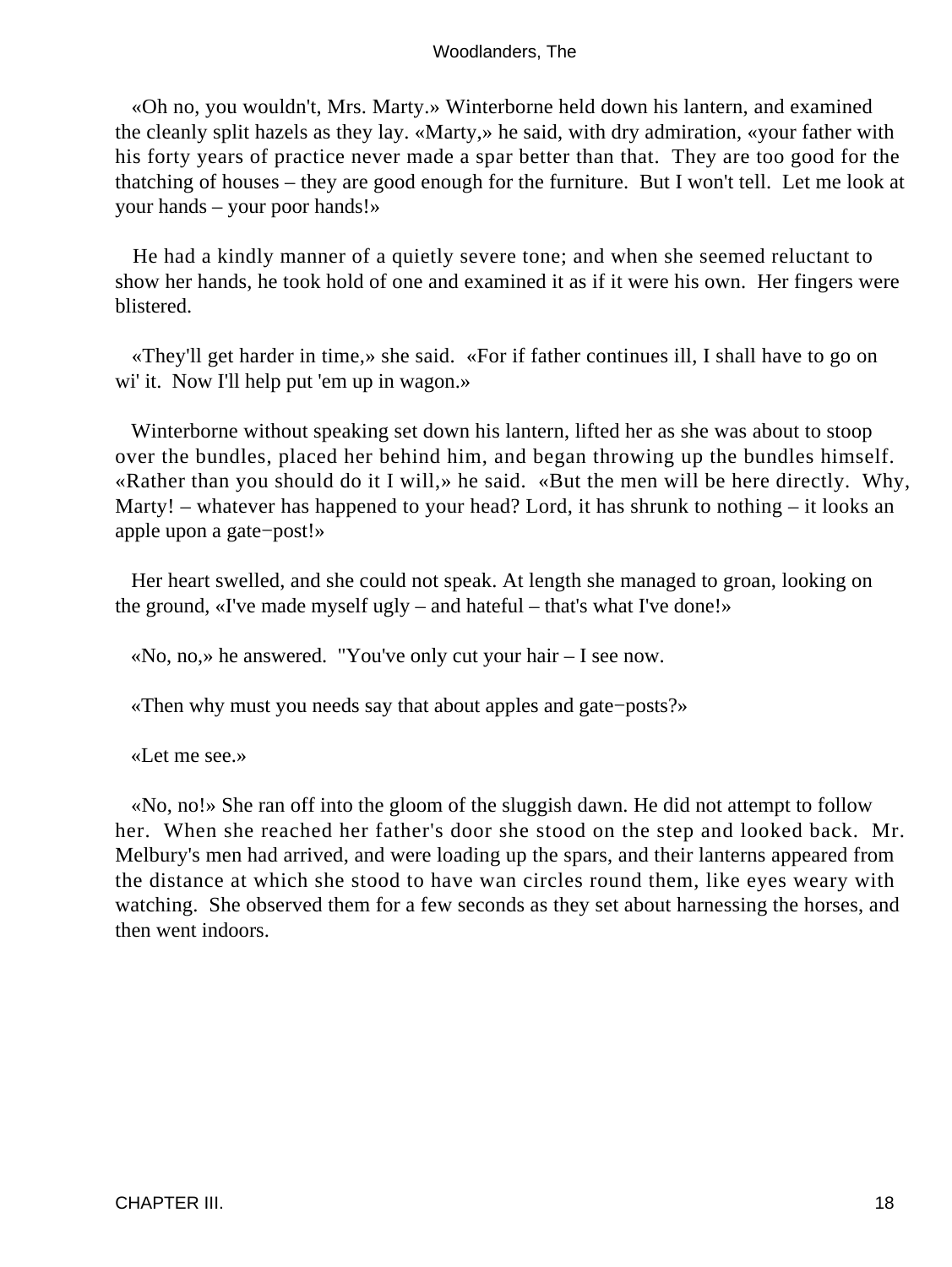## **[CHAPTER IV.](#page-319-0)**

**There was now a distinct manifestation of morning in the air, and presently the bleared** white visage of a sunless winter day emerged like a dead−born child. The villagers everywhere had already bestirred themselves, rising at this time of the year at the far less dreary hour of absolute darkness. It had been above an hour earlier, before a single bird had untucked his head, that twenty lights were struck in as many bedrooms, twenty pairs of shutters opened, and twenty pairs of eyes stretched to the sky to forecast the weather for the day.

 Owls that had been catching mice in the out−houses, rabbits that had been eating the wintergreens in the gardens, and stoats that had been sucking the blood of the rabbits, discerning that their human neighbors were on the move, discreetly withdrew from publicity, and were seen and heard no more that day.

 The daylight revealed the whole of Mr. Melbury's homestead, of which the wagon−sheds had been an outlying erection. It formed three sides of an open quadrangle, and consisted of all sorts of buildings, the largest and central one being the dwelling itself. The fourth side of the quadrangle was the public road.

 It was a dwelling−house of respectable, roomy, almost dignified aspect; which, taken with the fact that there were the remains of other such buildings thereabout, indicated that Little Hintock had at some time or other been of greater importance than now, as its old name of Hintock St. Osmond also testified. The house was of no marked antiquity, yet of well−advanced age; older than a stale novelty, but no canonized antique; faded, not hoary; looking at you from the still distinct middle−distance of the early Georgian time, and awakening on that account the instincts of reminiscence more decidedly than the remoter and far grander memorials which have to speak from the misty reaches of mediaevalism. The faces, dress, passions, gratitudes, and revenues of the great−great− grandfathers and grandmothers who had been the first to gaze from those rectangular windows, and had stood under that key−stoned doorway, could be divined and measured by homely standards of to− day. It was a house in whose reverberations queer old personal tales were yet audible if properly listened for; and not, as with those of the castle and cloister, silent beyond the possibility of echo.

 The garden−front remained much as it had always been, and there was a porch and entrance that way. But the principal house−door opened on the square yard or quadrangle towards the road, formerly a regular carriage entrance, though the middle of the area was now made use of for stacking timber, fagots, bundles, and other products of the wood. It was divided from the lane by a lichen− coated wall, in which hung a pair of gates, flanked by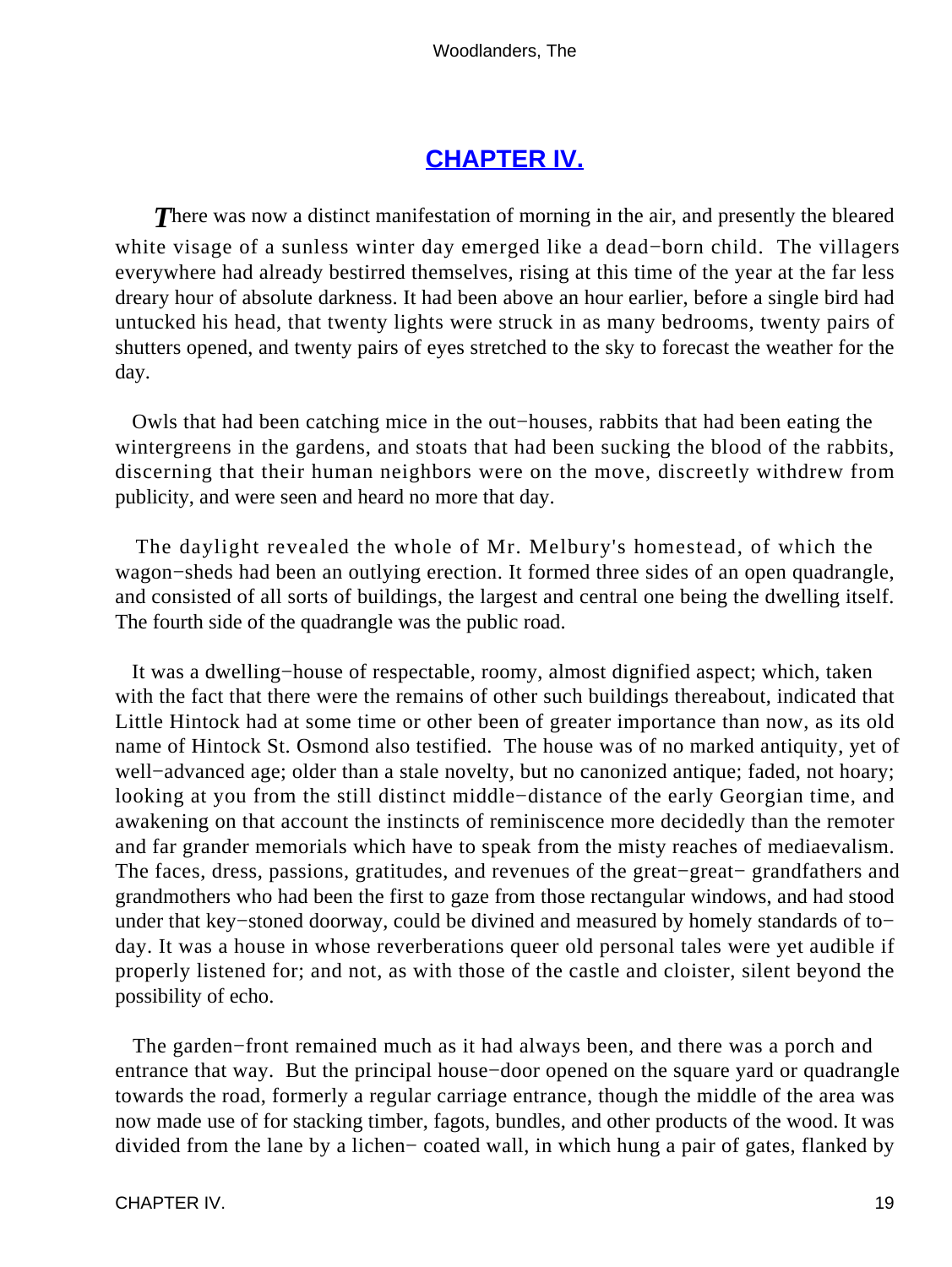piers out of the perpendicular, with a round white ball on the top of each.

 The building on the left of the enclosure was a long−backed erection, now used for spar−making, sawing, crib−framing, and copse−ware manufacture in general. Opposite were the wagon−sheds where Marty had deposited her spars.

 Here Winterborne had remained after the girl's abrupt departure, to see that the wagon−loads were properly made up. Winterborne was connected with the Melbury family in various ways. In addition to the sentimental relationship which arose from his father having been the first Mrs. Melbury's lover, Winterborne's aunt had married and emigrated with the brother of the timber− merchant many years before – an alliance that was sufficient to place Winterborne, though the poorer, on a footing of social intimacy with the Melburys. As in most villages so secluded as this, intermarriages were of Hapsburgian frequency among the inhabitants, and there were hardly two houses in Little Hintock unrelated by some matrimonial tie or other.

 For this reason a curious kind of partnership existed between Melbury and the younger man – a partnership based upon an unwritten code, by which each acted in the way he thought fair towards the other, on a give−and−take principle. Melbury, with his timber and copse−ware business, found that the weight of his labor came in winter and spring. Winterborne was in the apple and cider trade, and his requirements in cartage and other work came in the autumn of each year. Hence horses, wagons, and in some degree men, were handed over to him when the apples began to fall; he, in return, lending his assistance to Melbury in the busiest wood−cutting season, as now.

 Before he had left the shed a boy came from the house to ask him to remain till Mr. Melbury had seen him. Winterborne thereupon crossed over to the spar−house where two or three men were already at work, two of them being travelling spar−makers from White−hart Lane, who, when this kind of work began, made their appearance regularly, and when it was over disappeared in silence till the season came again.

 Firewood was the one thing abundant in Little Hintock; and a blaze of gad−cuds made the outhouse gay with its light, which vied with that of the day as yet. In the hollow shades of the roof could be seen dangling etiolated arms of ivy which had crept through the joints of the tiles and were groping in vain for some support, their leaves being dwarfed and sickly for want of sunlight; others were pushing in with such force at the eaves as to lift from their supports the shelves that were fixed there.

 Besides the itinerant journey−workers there were also present John Upjohn, engaged in the hollow−turnery trade, who lived hard by; old Timothy Tangs and young Timothy Tangs, top and bottom sawyers, at work in Mr. Melbury's pit outside; Farmer Bawtree, who kept the cider−house, and Robert Creedle, an old man who worked for Winterborne, and stood warming his hands; these latter being enticed in by the ruddy blaze, though they had no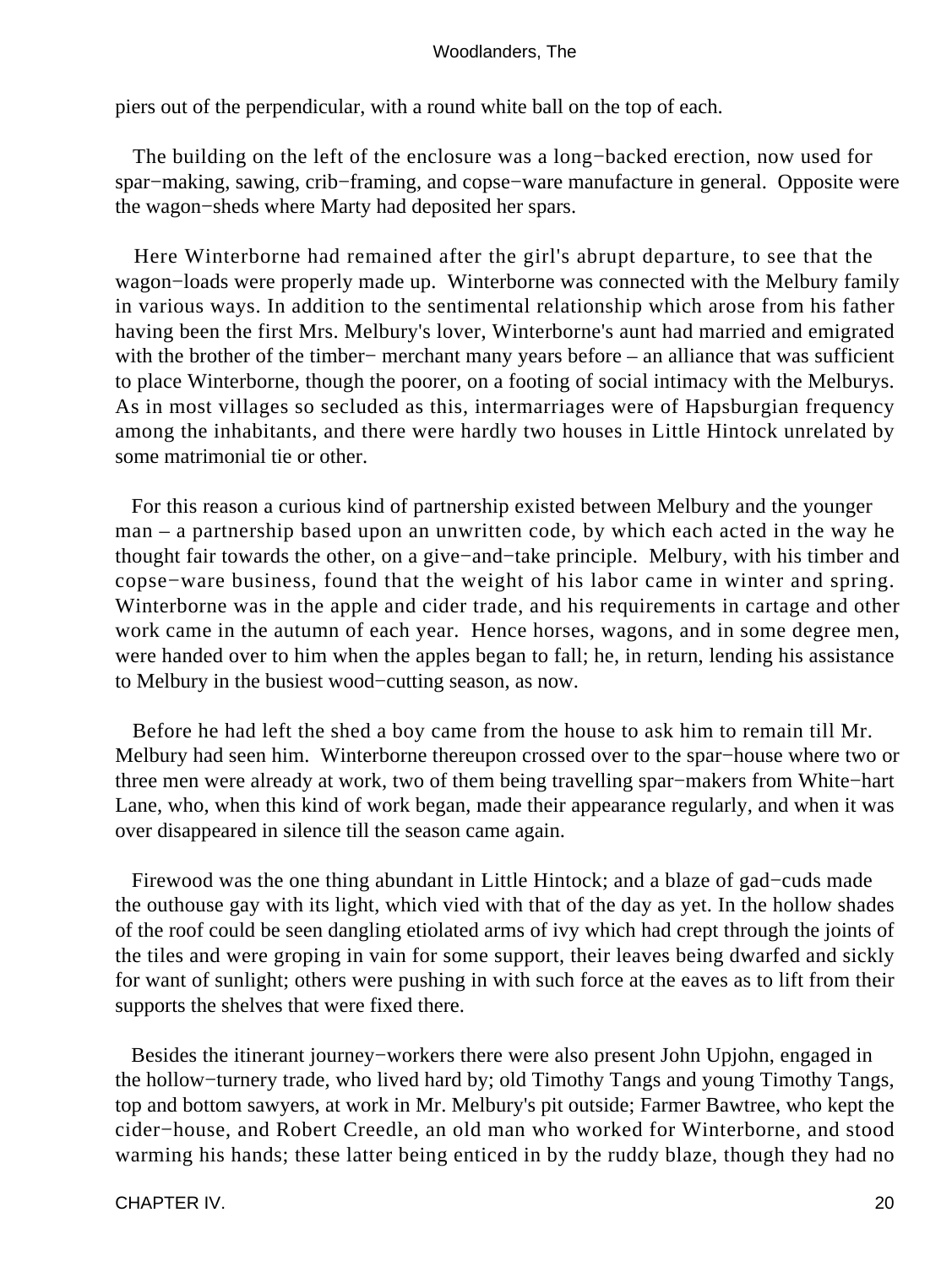particular business there. None of them call for any remark except, perhaps, Creedle. To have completely described him it would have been necessary to write a military memoir, for he wore under his smock− frock a cast−off soldier's jacket that had seen hot service, its collar showing just above the flap of the frock; also a hunting memoir, to include the top−boots that he had picked up by chance; also chronicles of voyaging and shipwreck, for his pocket−knife had been given him by a weather−beaten sailor. But Creedle carried about with him on his uneventful rounds these silent testimonies of war, sport, and adventure, and thought nothing of their associations or their stories.

 Copse−work, as it was called, being an occupation which the secondary intelligence of the hands and arms could carry on without requiring the sovereign attention of the head, the minds of its professors wandered considerably from the objects before them; hence the tales, chronicles, and ramifications of family history which were recounted here were of a very exhaustive kind, and sometimes so interminable as to defy description.

 Winterborne, seeing that Melbury had not arrived, stepped back again outside the door; and the conversation interrupted by his momentary presence flowed anew, reaching his ears as an accompaniment to the regular dripping of the fog from the plantation boughs around.

 The topic at present handled was a highly popular and frequent one – the personal character of Mrs. Charmond, the owner of the surrounding woods and groves.

 «My brother−in−law told me, and I have no reason to doubt it,» said Creedle, «that she'd sit down to her dinner with a frock hardly higher than her elbows. 'Oh, you wicked woman!' he said to himself when he first see her, 'you go to your church, and sit, and kneel, as if your knee−jints were greased with very saint's anointment, and tell off your Hear−us−good−Lords like a business man counting money; and yet you can eat your victuals such a figure as that!' Whether she's a reformed character by this time I can't say; but I don't care who the man is, that's how she went on when my brother−in−law lived there.»

«Did she do it in her husband's time?»

 «That I don't know – hardly, I should think, considering his temper. Ah!» Here Creedle threw grieved remembrance into physical form by slowly resigning his head to obliquity and letting his eyes water. «That man! 'Not if the angels of heaven come down, Creedle,' he said, 'shall you do another day's work for me!' Yes – he'd say anything – anything; and would as soon take a winged creature's name in vain as yours or mine! Well, now I must get these spars home−along, and to−morrow, thank God, I must see about using 'em.»

 An old woman now entered upon the scene. She was Mr. Melbury's servant, and passed a great part of her time in crossing the yard between the house−door and the spar−shed, whither she had come now for fuel. She had two facial aspects – one, of a soft and flexible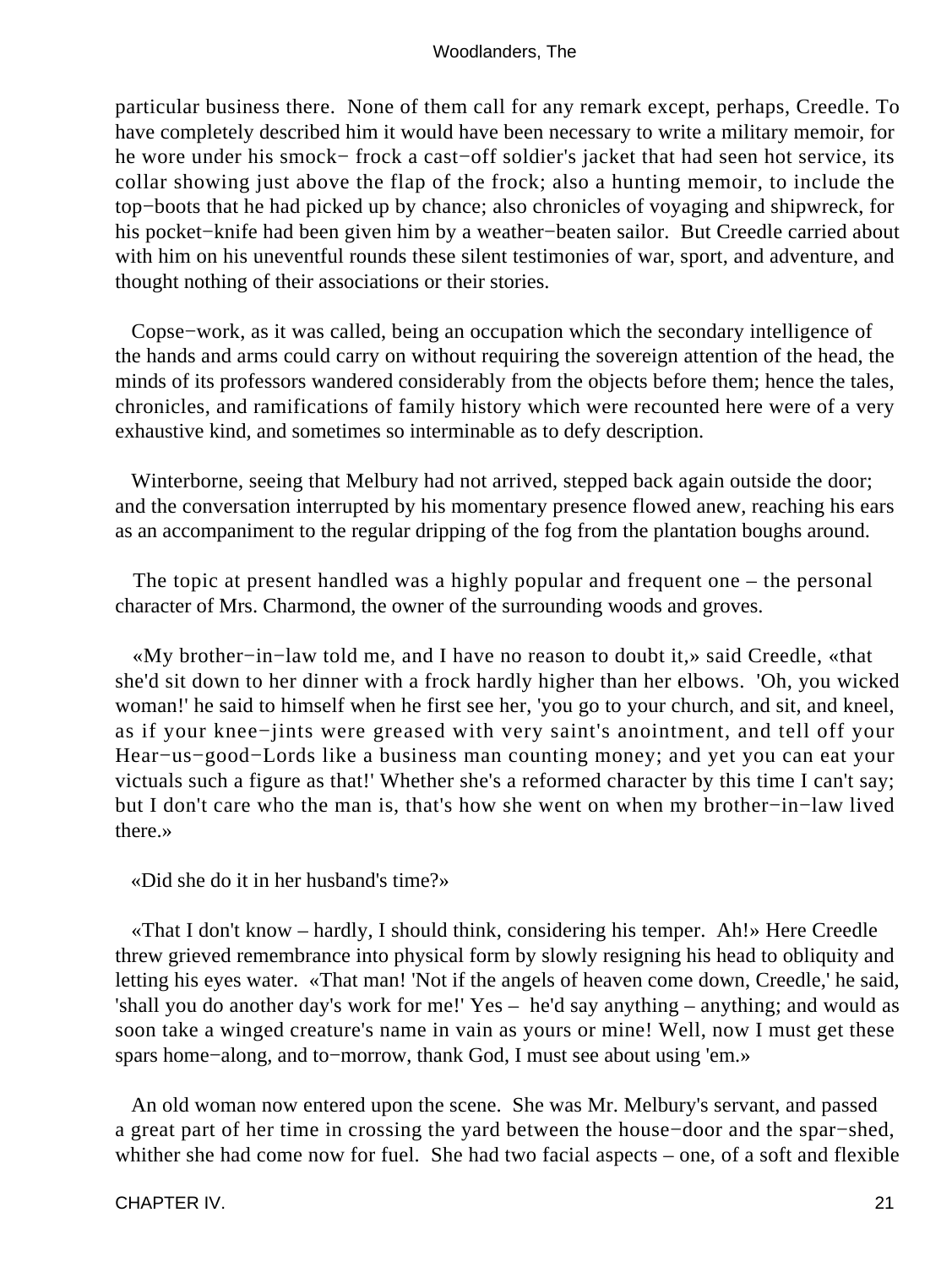kind, she used indoors when assisting about the parlor or up− stairs; the other, with stiff lines and corners, when she was bustling among the men in the spar−house or out−of−doors.

 «Ah, Grammer Oliver,» said John Upjohn, «it do do my heart good to see a old woman like you so dapper and stirring, when I bear in mind that after fifty one year counts as two did afore! But your smoke didn't rise this morning till twenty minutes past seven by my beater; and that's late, Grammer Oliver.»

 «If you was a full−sized man, John, people might take notice of your scornful meanings. But your growing up was such a scrimped and scanty business that really a woman couldn't feel hurt if you were to spit fire and brimstone itself at her. Here,» she added, holding out a spar−gad to one of the workmen, from which dangled a long black−pudding – «here's something for thy breakfast, and if you want tea you must fetch it from in−doors.»

«Mr. Melbury is late this morning,» said the bottom−sawyer.

 «Yes. 'Twas a dark dawn,» said Mrs. Oliver. «Even when I opened the door, so late as I was, you couldn't have told poor men from gentlemen, or John from a reasonable−sized object. And I don't think maister's slept at all well to−night. He's anxious about his daughter; and I know what that is, for I've cried bucketfuls for my own.»

When the old woman had gone Creedle said,

 «He'll fret his gizzard green if he don't soon hear from that maid of his. Well, learning is better than houses and lands. But to keep a maid at school till she is taller out of pattens than her mother was in 'em – 'tis tempting Providence.»

«It seems no time ago that she was a little playward girl,» said young Timothy Tangs.

 «I can mind her mother,» said the hollow−turner. «Always a teuny, delicate piece; her touch upon your hand was as soft and cool as wind. She was inoculated for the small−pox and had it beautifully fine, just about the time that I was out of my apprenticeship – ay, and a long apprenticeship 'twas. I served that master of mine six years and three hundred and fourteen days.»

The hollow–turner pronounced the days with emphasis, as if, considering their number, they were a rather more remarkable fact than the years.

 «Mr. Winterborne's father walked with her at one time,» said old Timothy Tangs. «But Mr. Melbury won her. She was a child of a woman, and would cry like rain if so be he huffed her. Whenever she and her husband came to a puddle in their walks together he'd take her up like a half−penny doll and put her over without dirting her a speck. And if he keeps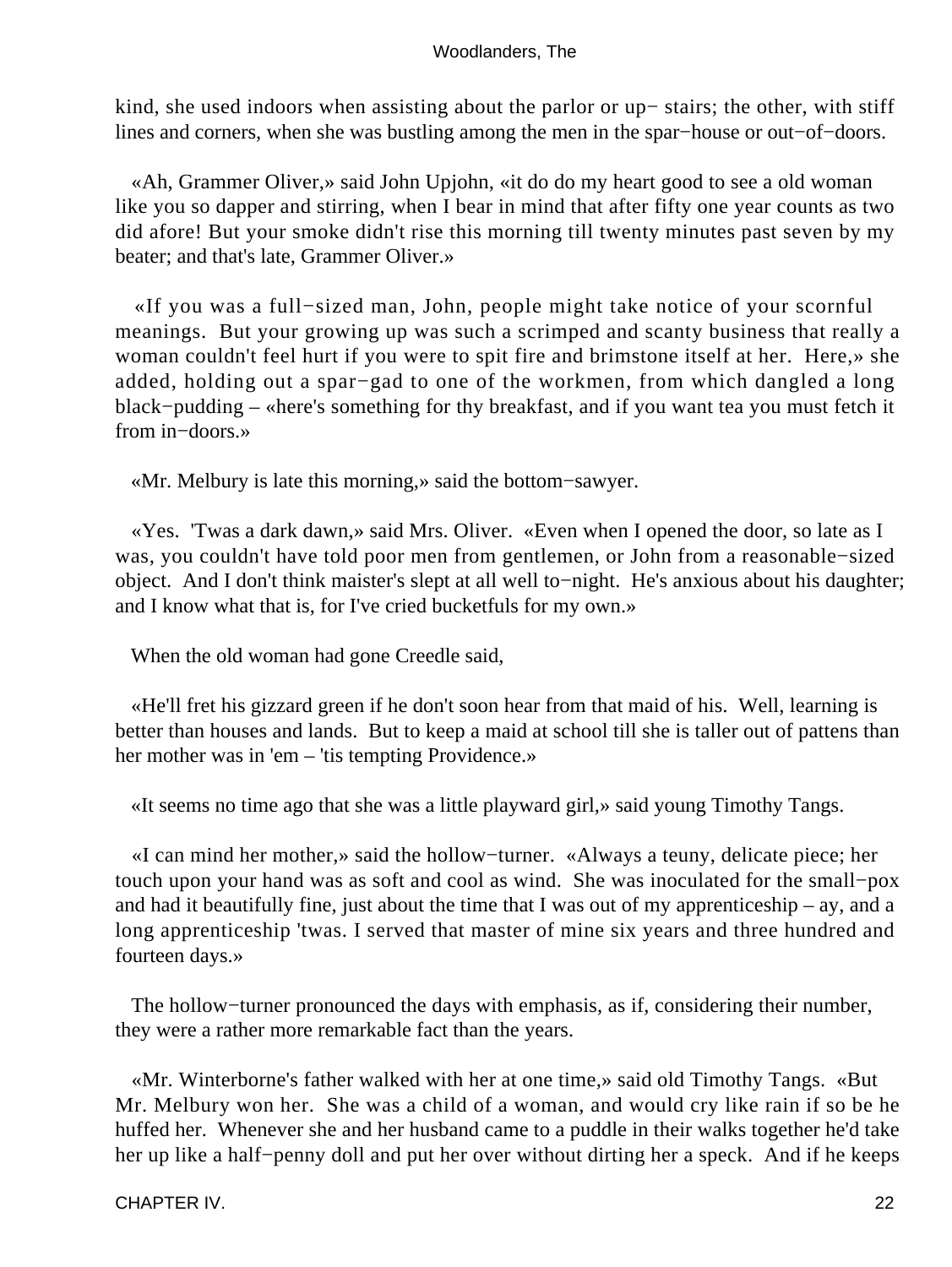the daughter so long at boarding−school, he'll make her as nesh as her mother was. But here he comes.»

 Just before this moment Winterborne had seen Melbury crossing the court from his door. He was carrying an open letter in his hand, and came straight to Winterborne. His gloom of the preceding night had quite gone.

 «I'd no sooner made up my mind, Giles, to go and see why Grace didn't come or write than I get a letter from her – 'Clifton: Wednesday. My dear father,' says she, 'I'm coming home to−morrow' (that's to−day), 'but I didn't think it worth while to write long beforehand.' The little rascal, and didn't she! Now, Giles, as you are going to Sherton market to−day with your apple−trees, why not join me and Grace there, and we'll drive home all together?»

 He made the proposal with cheerful energy; he was hardly the same man as the man of the small dark hours. Ever it happens that even among the moodiest the tendency to be cheered is stronger than the tendency to be cast down; and a soul's specific gravity stands permanently less than that of the sea of troubles into which it is thrown.

 Winterborne, though not demonstrative, replied to this suggestion with something like alacrity. There was not much doubt that Marty's grounds for cutting off her hair were substantial enough, if Ambrose's eyes had been a reason for keeping it on. As for the timber−merchant, it was plain that his invitation had been given solely in pursuance of his scheme for uniting the pair. He had made up his mind to the course as a duty, and was strenuously bent upon following it out.

 Accompanied by Winterborne, he now turned towards the door of the spar−house, when his footsteps were heard by the men as aforesaid.

«Well, John, and Lot,» he said, nodding as he entered. «A rimy morning.»

 «'Tis, sir!» said Creedle, energetically; for, not having as yet been able to summon force sufficient to go away and begin work, he felt the necessity of throwing some into his speech. «I don't care who the man is, 'tis the rimiest morning we've had this fall.»

 «I heard you wondering why I've kept my daughter so long at boarding−school,» resumed Mr. Melbury, looking up from the letter which he was reading anew by the fire, and turning to them with the suddenness that was a trait in him. «Hey?» he asked, with affected shrewdness. «But you did, you know. Well, now, though it is my own business more than anybody else's, I'll tell ye. When I was a boy, another boy – the pa'son's son – along with a lot of others, asked me 'Who dragged Whom round the walls of What?' and I said, 'Sam Barrett, who dragged his wife in a chair round the tower corner when she went to be churched.' They laughed at me with such torrents of scorn that I went home ashamed, and couldn't sleep for shame; and I cried that night till my pillow was wet: till at last I thought to

CHAPTER IV. 23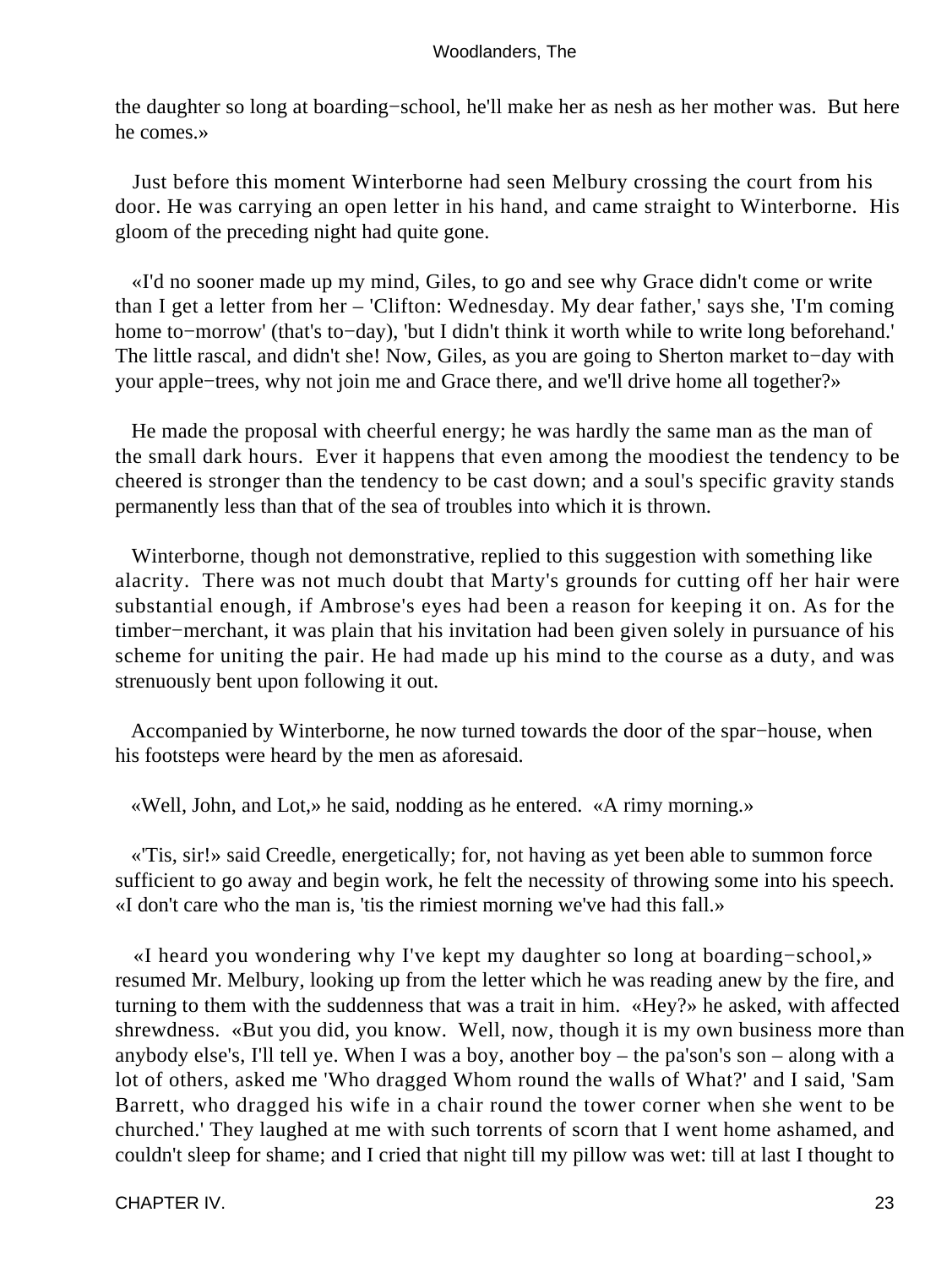myself there and then – 'They may laugh at me for my ignorance, but that was father's fault, and none o' my making, and I must bear it. But they shall never laugh at my children, if I have any: I'll starve first!' Thank God, I've been able to keep her at school without sacrifice; and her scholarship is such that she stayed on as governess for a time. Let 'em laugh now if they can: Mrs. Charmond herself is not better informed than my girl Grace.»

 There was something between high indifference and humble emotion in his delivery, which made it difficult for them to reply. Winterborne's interest was of a kind which did not show itself in words; listening, he stood by the fire, mechanically stirring the embers with a spar−gad.

 «You'll be, then, ready, Giles?» Melbury continued, awaking from a reverie. «Well, what was the latest news at Shottsford yesterday, Mr. Bawtree?»

 «Well, Shottsford is Shottsford still – you can't victual your carcass there unless you've got money; and you can't buy a cup of genuine there, whether or no....But as the saying is, 'Go abroad and you'll hear news of home.' It seems that our new neighbor, this young Dr. What's−his−name, is a strange, deep, perusing gentleman; and there's good reason for supposing he has sold his soul to the wicked one.»

 «'Od name it all,» murmured the timber−merchant, unimpressed by the news, but reminded of other things by the subject of it; «I've got to meet a gentleman this very morning? and yet I've planned to go to Sherton Abbas for the maid.»

 «I won't praise the doctor's wisdom till I hear what sort of bargain he's made,» said the top−sawyer.

 «'Tis only an old woman's tale,» said Bawtree. «But it seems that he wanted certain books on some mysterious science or black−art, and in order that the people hereabout should not know anything about his dark readings, he ordered 'em direct from London, and not from the Sherton book−seller. The parcel was delivered by mistake at the pa'son's, and he wasn't at home; so his wife opened it, and went into hysterics when she read 'em, thinking her husband had turned heathen, and 'twould be the ruin of the children. But when he came he said he knew no more about 'em than she; and found they were this Mr. Fitzpier's property. So he wrote 'Beware!' outside, and sent 'em on by the sexton.»

«He must be a curious young man,» mused the hollow−turner.

«He must,» said Timothy Tangs.

 «Nonsense,» said Mr. Melbury, authoritatively, «he's only a gentleman fond of science and philosophy and poetry, and, in fact, every kind of knowledge; and being lonely here, he passes his time in making such matters his hobby.»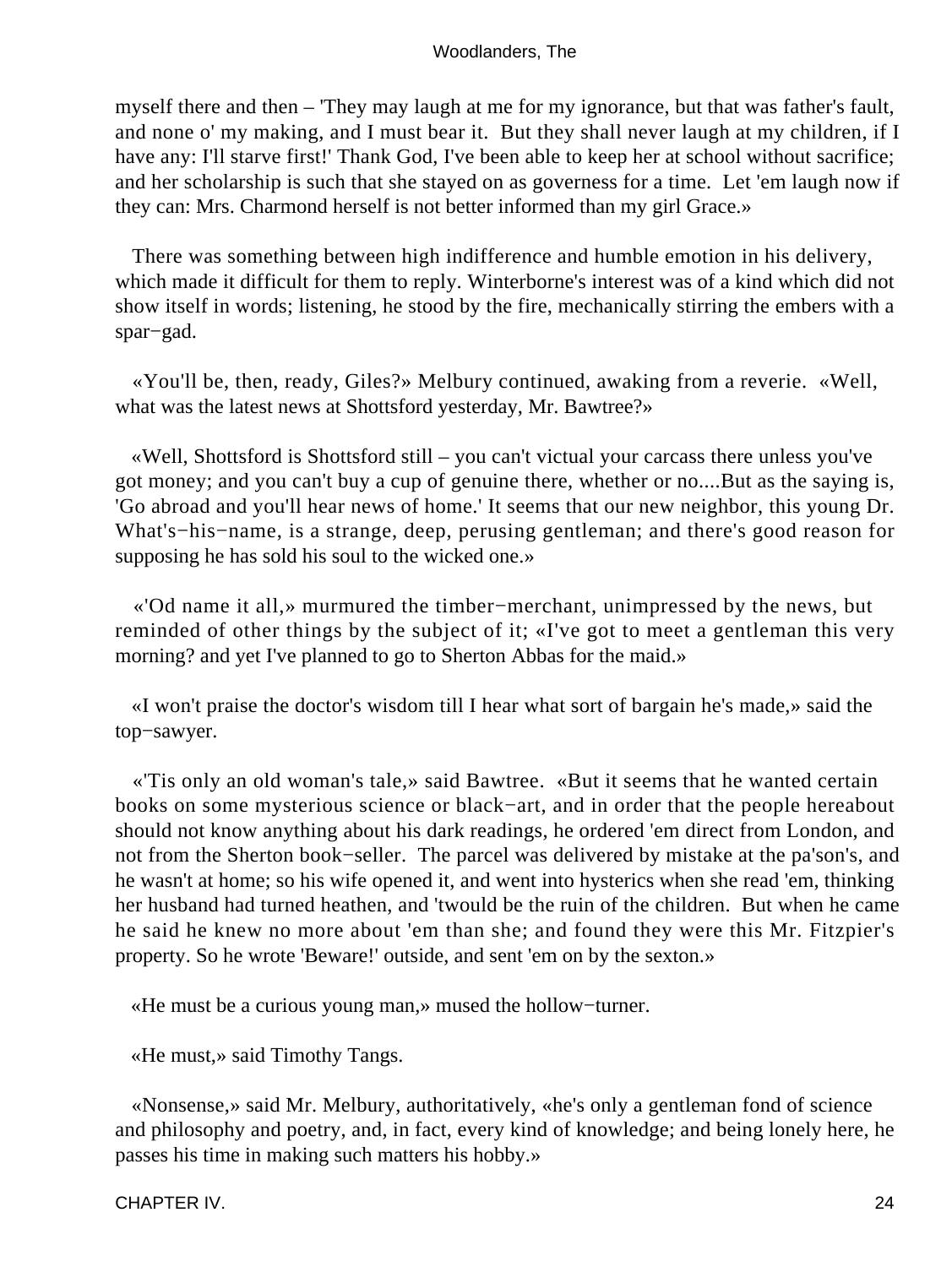«Well,» said old Timothy, «'tis a strange thing about doctors that the worse they be the better they be. I mean that if you hear anything of this sort about 'em, ten to one they can cure ye as nobody else can.»

 «True,» said Bawtree, emphatically. «And for my part I shall take my custom from old Jones and go to this one directly I've anything the matter with me. That last medicine old Jones gave me had no taste in it at all.»

 Mr. Melbury, as became a well−informed man, did not listen to these recitals, being moreover preoccupied with the business appointment which had come into his head. He walked up and down, looking on the floor – his usual custom when undecided. That stiffness about the arm, hip, and knee−joint which was apparent when he walked was the net product of the divers sprains and over− exertions that had been required of him in handling trees and timber when a young man, for he was of the sort called self−made, and had worked hard. He knew the origin of every one of these cramps: that in his left shoulder had come of carrying a pollard, unassisted, from Tutcombe Bottom home; that in one leg was caused by the crash of an elm against it when they were felling; that in the other was from lifting a bole. On many a morrow after wearying himself by these prodigious muscular efforts, he had risen from his bed fresh as usual; his lassitude had departed, apparently forever; and confident in the recuperative power of his youth, he had repeated the strains anew. But treacherous Time had been only hiding ill results when they could be guarded against, for greater accumulation when they could not. In his declining years the store had been unfolded in the form of rheumatisms, pricks, and spasms, in every one of which Melbury recognized some act which, had its consequence been contemporaneously made known, he would wisely have abstained from repeating.

 On a summons by Grammer Oliver to breakfast, he left the shed. Reaching the kitchen, where the family breakfasted in winter to save house−labor, he sat down by the fire, and looked a long time at the pair of dancing shadows cast by each fire−iron and dog−knob on the whitewashed chimney−corner – a yellow one from the window, and a blue one from the fire.

 «I don't quite know what to do to−day,» he said to his wife at last. «I've recollected that I promised to meet Mrs. Charmond's steward in Round Wood at twelve o'clock, and yet I want to go for Grace.»

«Why not let Giles fetch her by himself? 'Twill bring 'em together all the quicker.»

 «I could do that – but I should like to go myself. I always have gone, without fail, every time hitherto. It has been a great pleasure to drive into Sherton, and wait and see her arrive; and perhaps she'll be disappointed if I stay away.»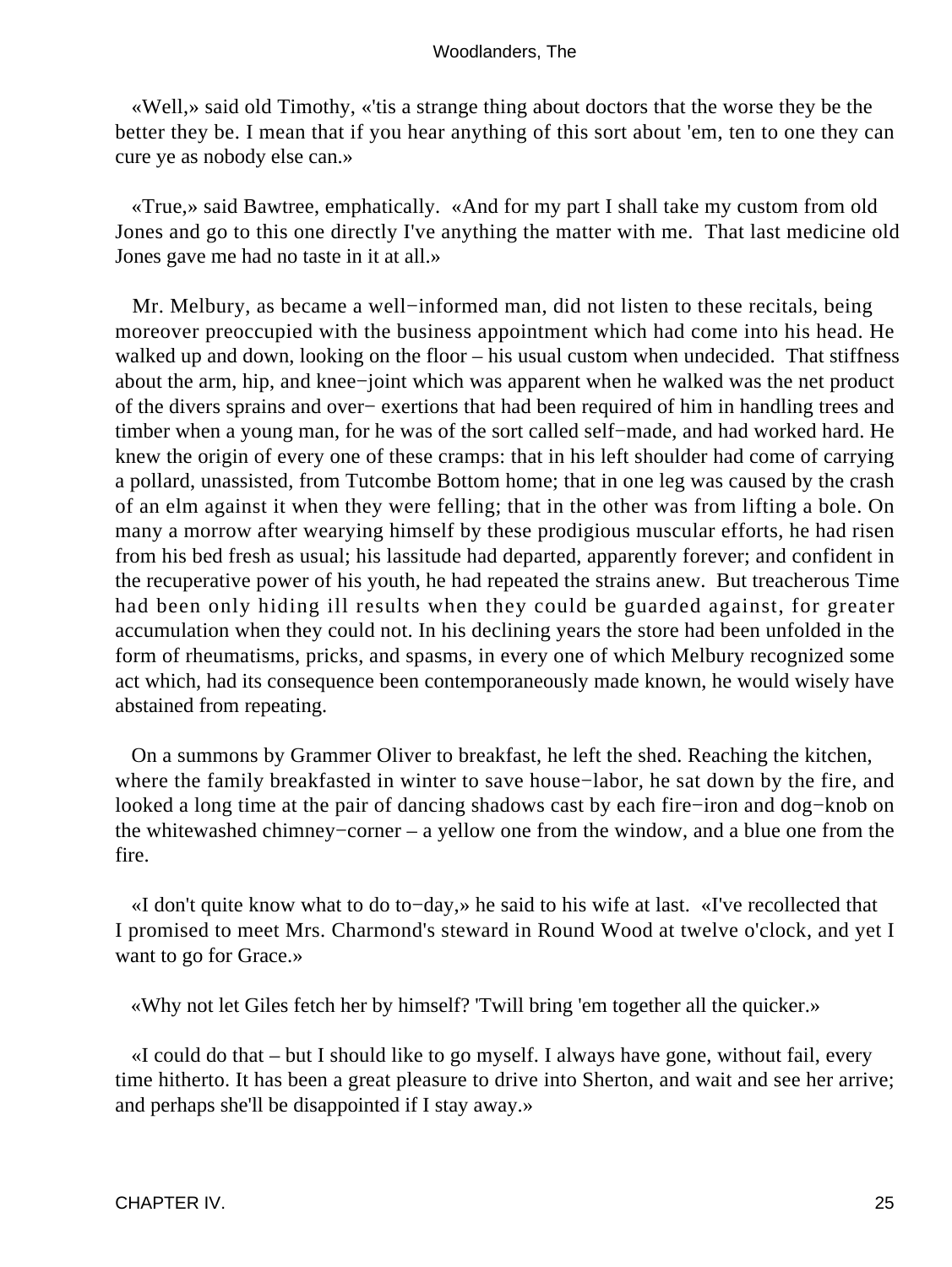«Yon may be disappointed, but I don't think she will, if you send Giles,» said Mrs. Melbury, dryly.

«Very well – I'll send him.»

 Melbury was often persuaded by the quietude of his wife's words when strenuous argument would have had no effect. This second Mrs. Melbury was a placid woman, who had been nurse to his child Grace before her mother's death. After that melancholy event little Grace had clung to the nurse with much affection; and ultimately Melbury, in dread lest the only woman who cared for the girl should be induced to leave her, persuaded the mild Lucy to marry him. The arrangement – for it was little more – had worked satisfactorily enough; Grace had thriven, and Melbury had not repented.

 He returned to the spar−house and found Giles near at hand, to whom he explained the change of plan. «As she won't arrive till five o'clock, you can get your business very well over in time to receive her,» said Melbury. «The green gig will do for her; you'll spin along quicker with that, and won't be late upon the road. Her boxes can be called for by one of the wagons.»

 Winterborne, knowing nothing of the timber−merchant's restitutory aims, quietly thought all this to be a kindly chance. Wishing even more than her father to despatch his apple−tree business in the market before Grace's arrival, he prepared to start at once.

Melbury was careful that the turnout should be seemly. The gig– wheels, for instance, were not always washed during winter−time before a journey, the muddy roads rendering that labor useless; but they were washed to−day. The harness was blacked, and when the rather elderly white horse had been put in, and Winterborne was in his seat ready to start, Mr. Melbury stepped out with a blacking−brush, and with his own hands touched over the yellow hoofs of the animal.

 «You see, Giles,» he said, as he blacked, «coming from a fashionable school, she might feel shocked at the homeliness of home; and 'tis these little things that catch a dainty woman's eye if they are neglected. We, living here alone, don't notice how the whitey−brown creeps out of the earth over us; but she, fresh from a city – why, she'll notice everything!»

«That she will,» said Giles.

«And scorn us if we don't mind.»

«Not scorn us.»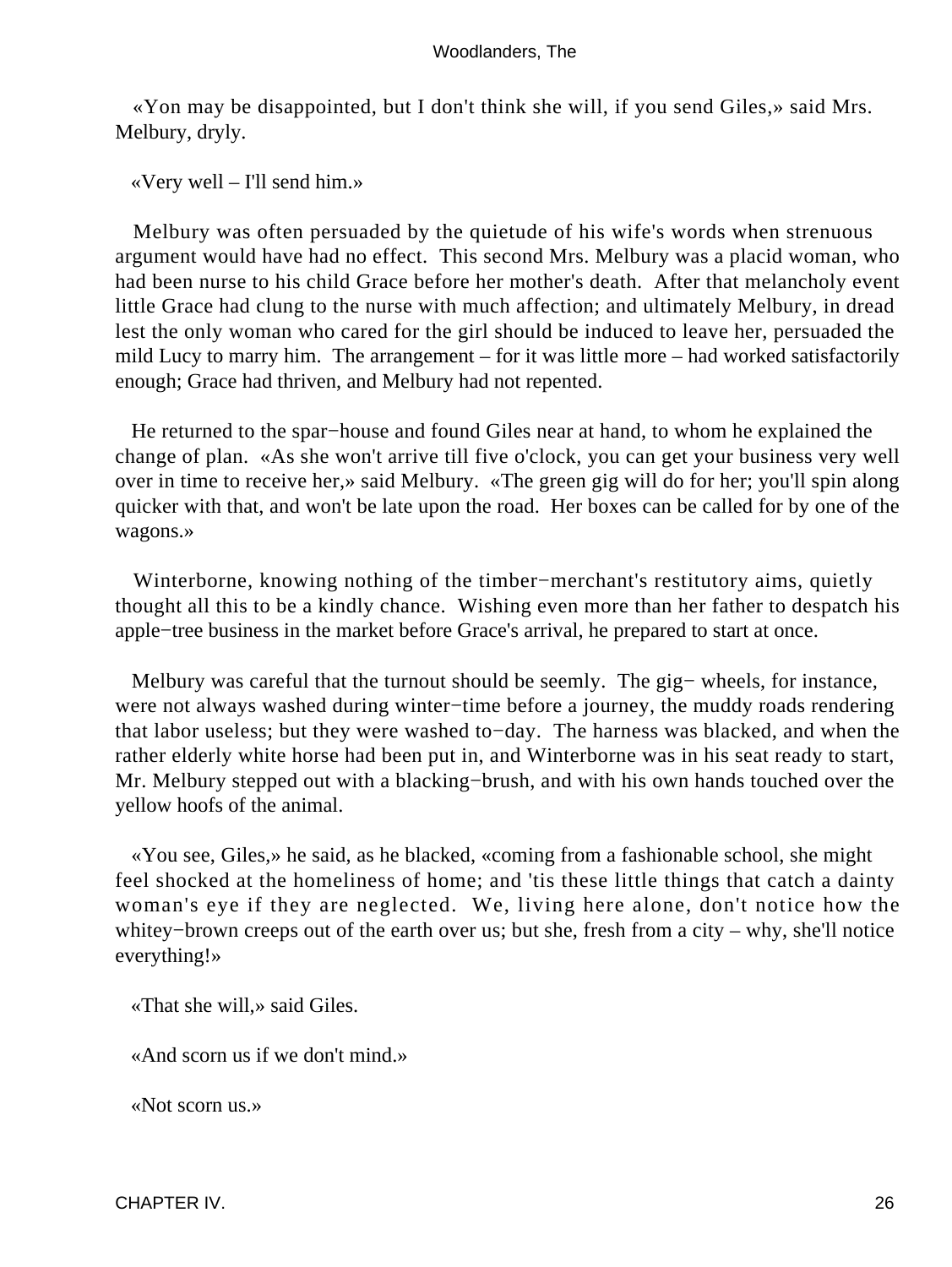«No, no, no – that's only words. She's too good a girl to do that. But when we consider what she knows, and what she has seen since she last saw us, 'tis as well to meet her views as nearly as possible. Why, 'tis a year since she was in this old place, owing to her going abroad in the summer, which I agreed to, thinking it best for her; and naturally we shall look small, just at first – I only say just at first.»

 Mr. Melbury's tone evinced a certain exultation in the very sense of that inferiority he affected to deplore; for this advanced and refined being, was she not his own all the time? Not so Giles; he felt doubtful – perhaps a trifle cynical – for that strand was wound into him with the rest. He looked at his clothes with misgiving, then with indifference.

 It was his custom during the planting season to carry a specimen apple−tree to market with him as an advertisement of what he dealt in. This had been tied across the gig; and as it would be left behind in the town, it would cause no inconvenience to Miss Grace Melbury coming home.

 He drove away, the twigs nodding with each step of the horse; and Melbury went in−doors. Before the gig had passed out of sight, Mr. Melbury reappeared and shouted after –

 «Here, Giles, »he said, breathlessly following with some wraps, «it may be very chilly to−night, and she may want something extra about her. And, Giles,» he added, when the young man, having taken the articles, put the horse in motion once more, «tell her that I should have come myself, but I had particular business with Mrs. Charmond's agent, which prevented me. Don't forget.»

 He watched Winterborne out of sight, saying, with a jerk – a shape into which emotion with him often resolved itself – «There, now, I hope the two will bring it to a point and have done with it! 'Tis a pity to let such a girl throw herself away upon him – a thousand pities!...And yet 'tis my duty for his father's sake.»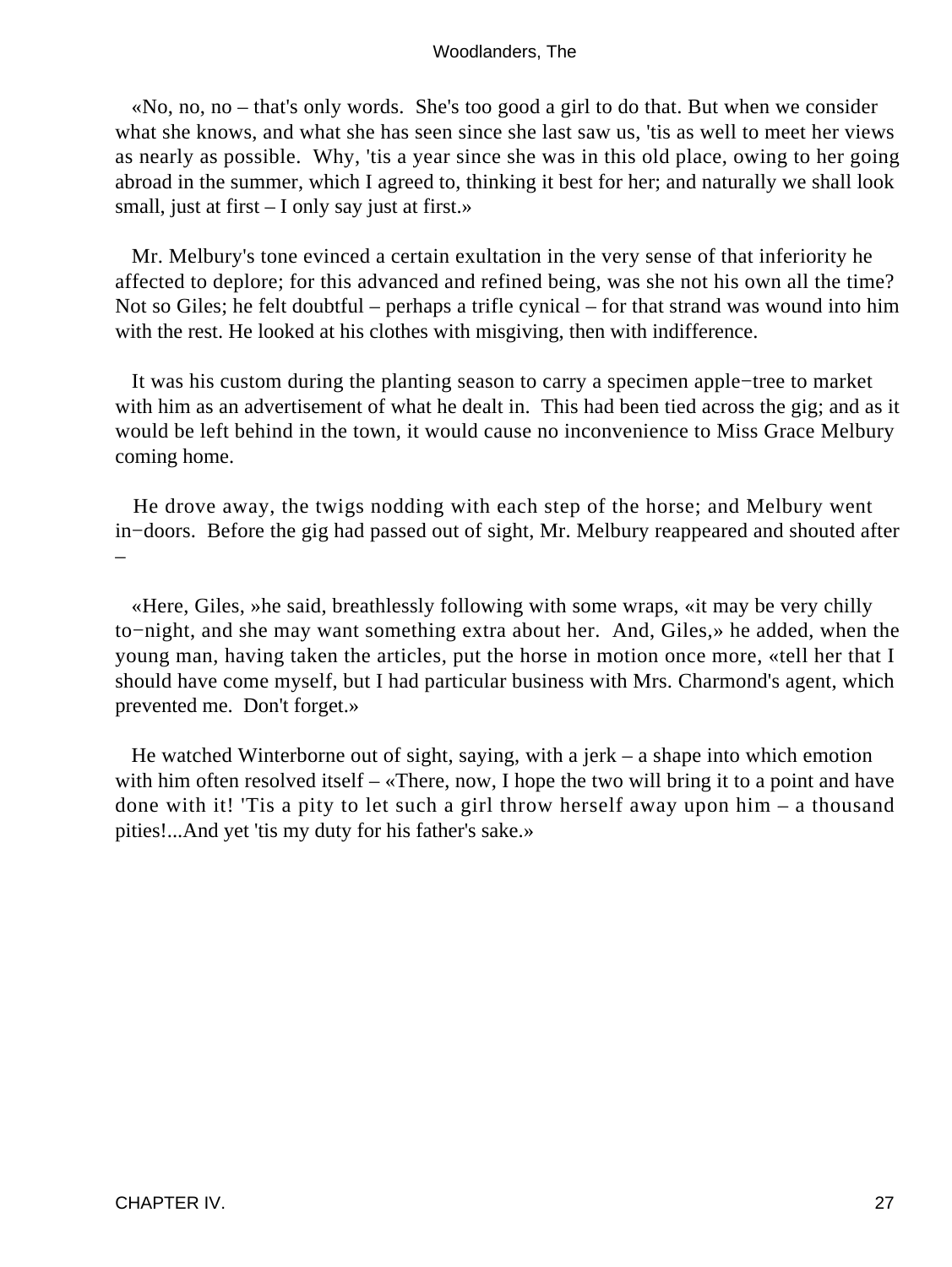# **[CHAPTER V.](#page-319-0)**

*W*interborne sped on his way to Sherton Abbas without elation and without discomposure. Had he regarded his inner self spectacularly, as lovers are now daily more wont to do, he might have felt pride in the discernment of a somewhat rare power in him – that of keeping not only judgment but emotion suspended in difficult cases. But he noted it not. Neither did he observe what was also the fact, that though he cherished a true and warm feeling towards Grace Melbury, he was not altogether her fool just now. It must be remembered that he had not seen her for a year.

 Arrived at the entrance to a long flat lane, which had taken the spirit out of many a pedestrian in times when, with the majority, to travel meant to walk, he saw before him the trim figure of a young woman in pattens, journeying with that steadfast concentration which means purpose and not pleasure. He was soon near enough to see that she was Marty South. Click, click, click went the pattens; and she did not turn her head.

 She had, however, become aware before this that the driver of the approaching gig was Giles. She had shrunk from being overtaken by him thus; but as it was inevitable, she had braced herself up for his inspection by closing her lips so as to make her mouth quite unemotional, and by throwing an additional firmness into her tread.

 «Why do you wear pattens, Marty? The turnpike is clean enough, although the lanes are muddy.»

«They save my boots.»

 «But twelve miles in pattens – 'twill twist your feet off. Come, get up and ride with me.»

 She hesitated, removed her pattens, knocked the gravel out of them against the wheel, and mounted in front of the nodding specimen apple−tree. She had so arranged her bonnet with a full border and trimmings that her lack of long hair did not much injure her appearance; though Giles, of course, saw that it was gone, and may have guessed her motive in parting with it, such sales, though infrequent, being not unheard of in that locality.

But nature's adornment was still hard by  $-$  in fact, within two feet of him, though he did not know it. In Marty's basket was a brown paper packet, and in the packet the chestnut locks, which, by reason of the barber's request for secrecy, she had not ventured to intrust to other hands.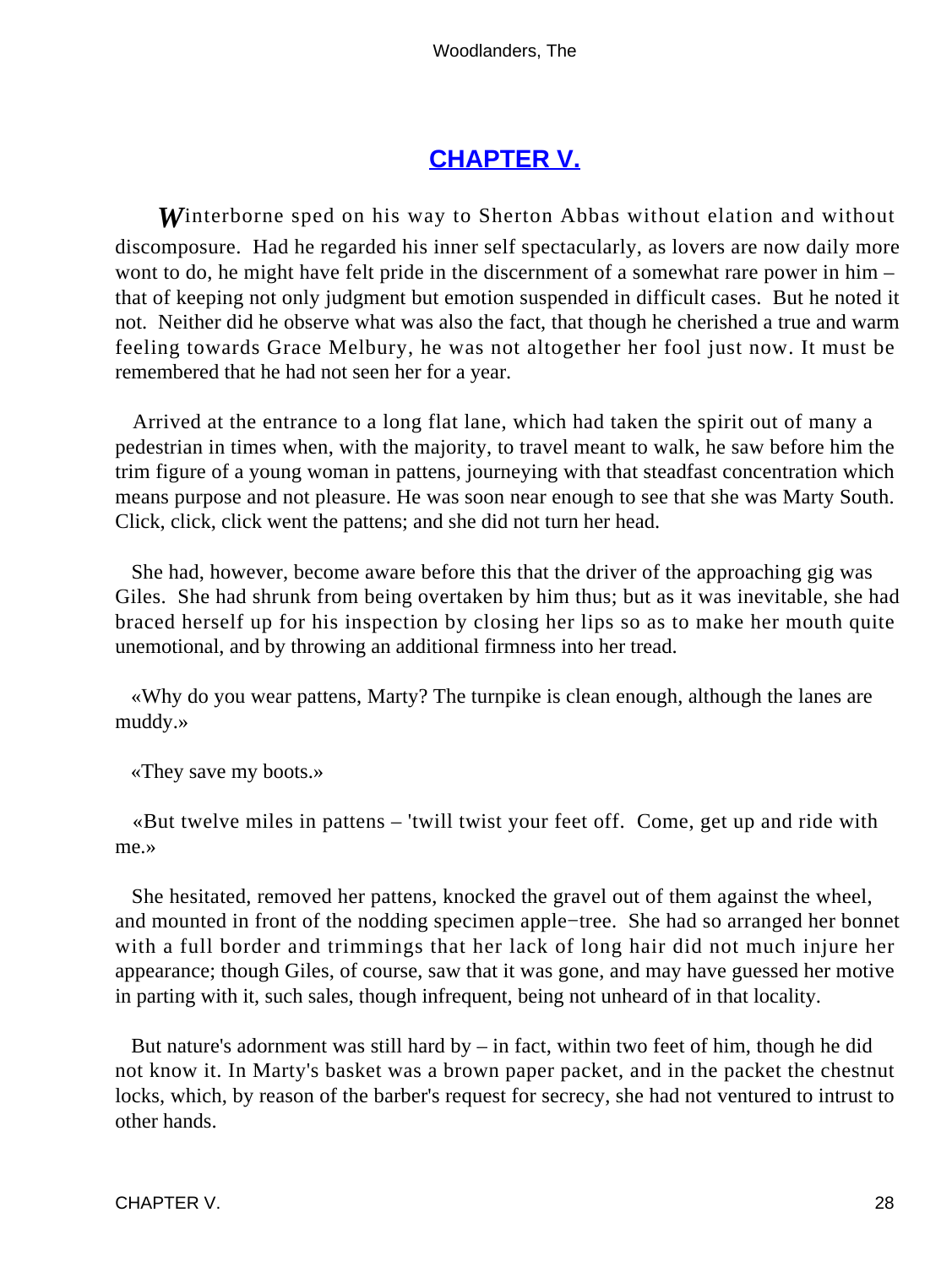Giles asked, with some hesitation, how her father was getting on.

 He was better, she said; he would be able to work in a day or two; he would be quite well but for his craze about the tree falling on him.

 «You know why I don't ask for him so often as I might, I suppose?» said Winterborne. «Or don't you know?»

«I think I do.»

«Because of the houses?»

She nodded.

 «Yes. I am afraid it may seem that my anxiety is about those houses, which I should lose by his death, more than about him. Marty, I do feel anxious about the houses, since half my income depends upon them; but I do likewise care for him; and it almost seems wrong that houses should be leased for lives, so as to lead to such mixed feelings.»

«After father's death they will be Mrs. Charmond's?»

«They'll be hers.»

«They are going to keep company with my hair,» she thought.

 Thus talking, they reached the town. By no pressure would she ride up the street with him. «That's the right of another woman,» she said, with playful malice, as she put on her pattens. «I wonder what you are thinking of! Thank you for the lift in that handsome gig. Good−by.»

 He blushed a little, shook his head at her, and drove on ahead into the streets – the churches, the abbey, and other buildings on this clear bright morning having the liny distinctness of architectural drawings, as if the original dream and vision of the conceiving master−mason, some mediaeval Vilars or other unknown to fame, were for a few minutes flashed down through the centuries to an unappreciative age. Giles saw their eloquent look on this day of transparency, but could not construe it. He turned into the inn−yard.

 Marty, following the same track, marched promptly to the hair− dresser's, Mr. Percombe's. Percombe was the chief of his trade in Sherton Abbas. He had the patronage of such county offshoots as had been obliged to seek the shelter of small houses in that ancient town, of the local clergy, and so on, for some of whom he had made wigs, while others among them had compensated for neglecting him in their lifetime by patronizing him when they were dead, and letting him shave their corpses. On the strength of all this he had taken

CHAPTER V. 29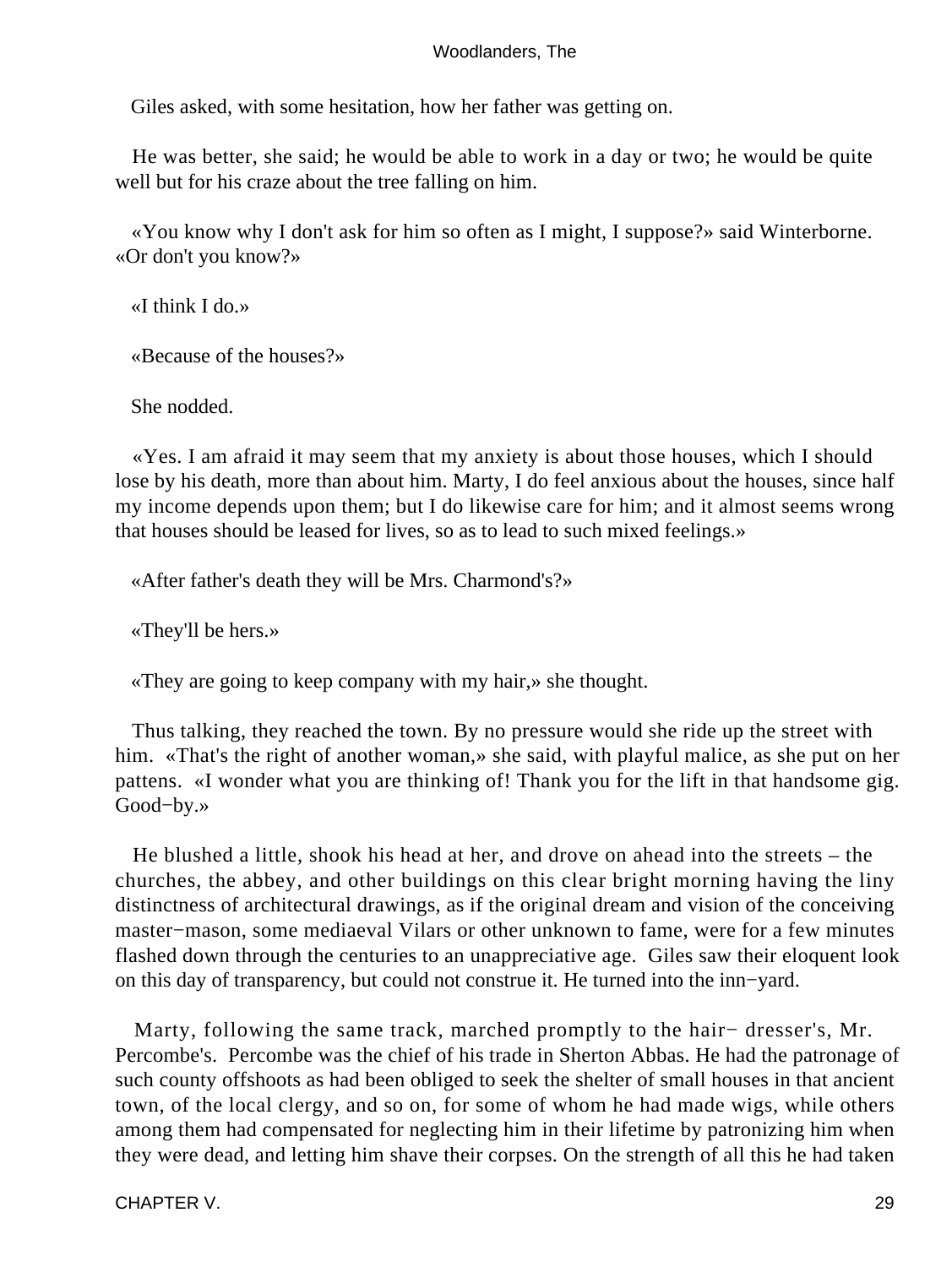down his pole, and called himself «Perruquier to the aristocracy.»

 Nevertheless, this sort of support did not quite fill his children's mouths, and they had to be filled. So, behind his house there was a little yard, reached by a passage from the back street, and in that yard was a pole, and under the pole a shop of quite another description than the ornamental one in the front street. Here on Saturday nights from seven till ten he took an almost innumerable succession of twopences from the farm laborers who flocked thither in crowds from the country. And thus he lived.

 Marty, of course, went to the front shop, and handed her packet to him silently. «Thank you,» said the barber, quite joyfully. «I hardly expected it after what you said last night.»

She turned aside, while a tear welled up and stood in each eye at this reminder.

 «Nothing of what I told you,» he whispered, there being others in the shop. «But I can trust you, I see.»

 She had now reached the end of this distressing business, and went listlessly along the street to attend to other errands. These occupied her till four o'clock, at which time she recrossed the market−place. It was impossible to avoid rediscovering Winterborne every time she passed that way, for standing, as he always did at this season of the year, with his specimen apple− tree in the midst, the boughs rose above the heads of the crowd, and brought a delightful suggestion of orchards among the crowded buildings there. When her eye fell upon him for the last time he was standing somewhat apart, holding the tree like an ensign, and looking on the ground instead of pushing his produce as he ought to have been doing. He was, in fact, not a very successful seller either of his trees or of his cider, his habit of speaking his mind, when he spoke at all, militating against this branch of his business.

 While she regarded him he suddenly lifted his eyes in a direction away from Marty, his face simultaneously kindling with recognition and surprise. She followed his gaze, and saw walking across to him a flexible young creature in whom she perceived the features of her she had known as Miss Grace Melbury, but now looking glorified and refined above her former level. Winterborne, being fixed to the spot by his apple−tree, could not advance to meet her; he held out his spare hand with his hat in it, and with some embarrassment beheld her coming on tiptoe through the mud to the middle of the square where he stood.

 Miss Melbury's arrival so early was, as Marty could see, unexpected by Giles, which accounted for his not being ready to receive her. Indeed, her father had named five o'clock as her probable time, for which reason that hour had been looming out all the day in his forward perspective, like an important edifice on a plain. Now here she was come, he knew not how, and his arranged welcome stultified.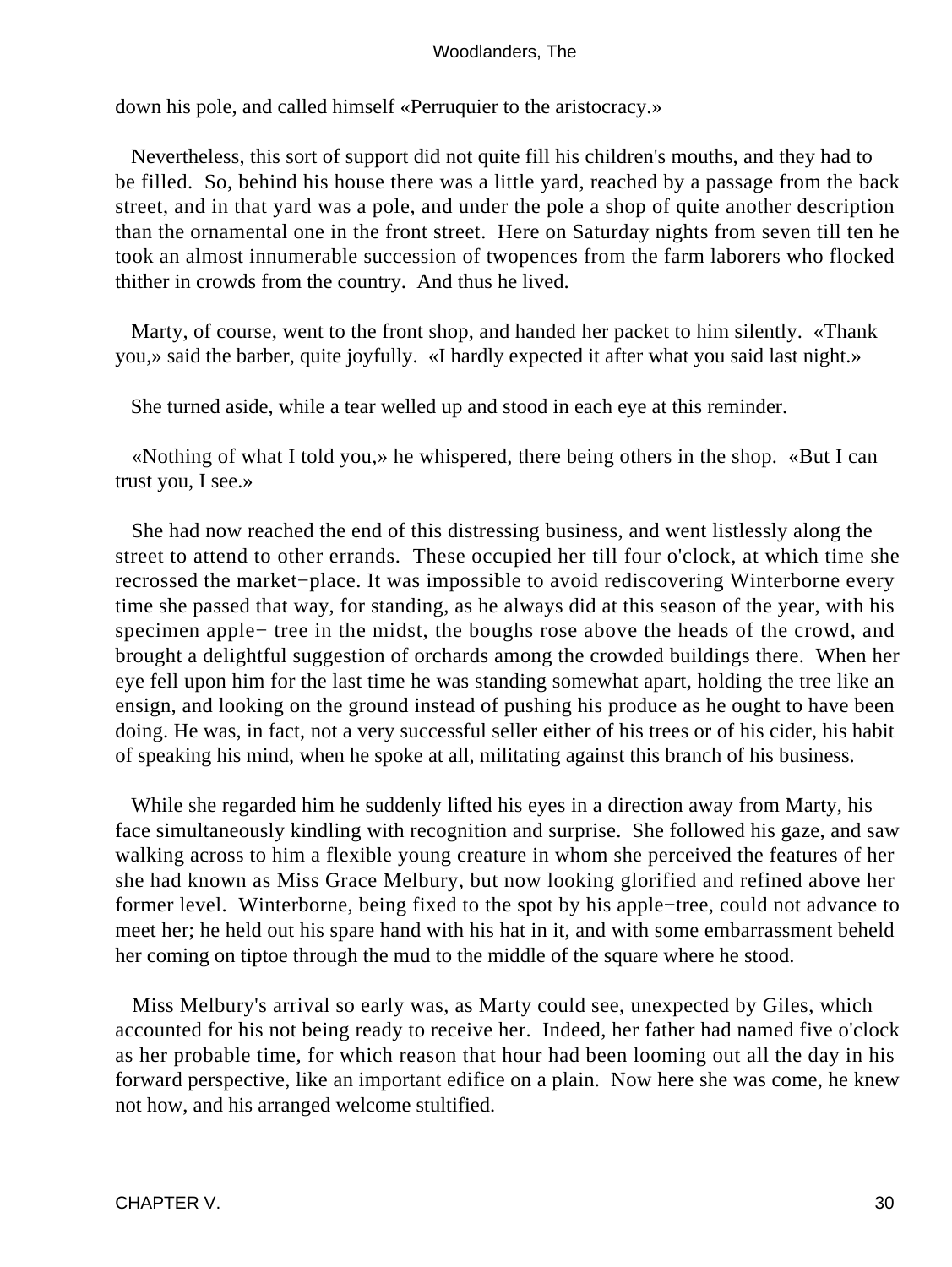His face became gloomy at her necessity for stepping into the road, and more still at the little look of embarrassment which appeared on hers at having to perform the meeting with him under an apple−tree ten feet high in the middle of the market−place. Having had occasion to take off the new gloves she had bought to come home in, she held out to him a hand graduating from pink at the tips of the fingers to white at the palm; and the reception formed a scene, with the tree over their heads, which was not by any means an ordinary one in Sherton Abbas streets.

 Nevertheless, the greeting on her looks and lips was of a restrained type, which perhaps was not unnatural. For true it was that Giles Winterborne, well−attired and well−mannered as he was for a yeoman, looked rough beside her. It had sometimes dimly occurred to him, in his ruminating silence at Little Hintock, that external phenomena – such as the lowness or height or color of a hat, the fold of a coat, the make of a boot, or the chance attitude or occupation of a limb at the instant of view – may have a great influence upon feminine opinion of a man's worth – so frequently founded on non−essentials; but a certain causticity of mental tone towards himself and the world in general had prevented to−day, as always, any enthusiastic action on the strength of that reflection; and her momentary instinct of reserve at first sight of him was the penalty he paid for his laxness.

 He gave away the tree to a by−stander, as soon as he could find one who would accept the cumbersome gift, and the twain moved on towards the inn at which he had put up. Marty made as if to step forward for the pleasure of being recognized by Miss Melbury; but abruptly checking herself, she glided behind a carrier's van, saying, dryly, «No; I baint wanted there,» and critically regarded Winterborne's companion.

 It would have been very difficult to describe Grace Melbury with precision, either now or at any time. Nay, from the highest point of view, to precisely describe a human being, the focus of a universe – how impossible! But, apart from transcendentalism, there never probably lived a person who was in herself more completely a reductio ad absurdum of attempts to appraise a woman, even externally, by items of face and figure. Speaking generally, it may be said that she was sometimes beautiful, at other times not beautiful, according to the state of her health and spirits.

 In simple corporeal presentment she was of a fair and clear complexion, rather pale than pink, slim in build and elastic in movement. Her look expressed a tendency to wait for others' thoughts before uttering her own; possibly also to wait for others' deeds before her own doing. In her small, delicate mouth, which had perhaps hardly settled down to its matured curves, there was a gentleness that might hinder sufficient self−assertion for her own good. She had well−formed eyebrows which, had her portrait been painted, would probably have been done in Prout's or Vandyke brown.

 There was nothing remarkable in her dress just now, beyond a natural fitness and a style that was recent for the streets of Sherton. But, indeed, had it been the reverse, and quite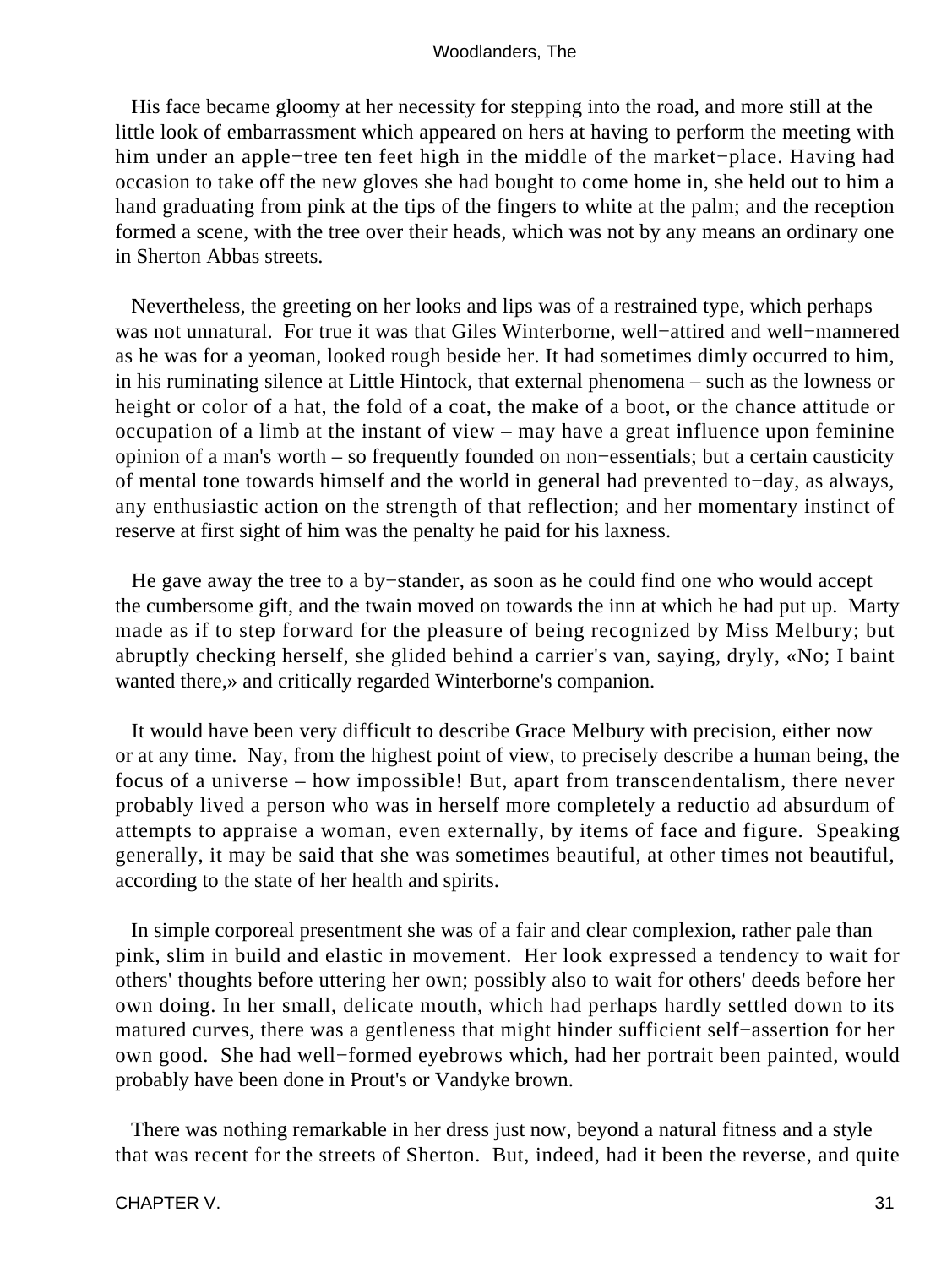striking, it would have meant just as little. For there can be hardly anything less connected with a woman's personality than drapery which she has neither designed, manufactured, cut, sewed, or even seen, except by a glance of approval when told that such and such a shape and color must be had because it has been decided by others as imperative at that particular time.

 What people, therefore, saw of her in a cursory view was very little; in truth, mainly something that was not she. The woman herself was a shadowy, conjectural creature who had little to do with the outlines presented to Sherton eyes; a shape in the gloom, whose true description could only be approximated by putting together a movement now and a glance then, in that patient and long−continued attentiveness which nothing but watchful loving− kindness ever troubles to give.

 There was a little delay in their setting out from the town, and Marty South took advantage of it to hasten forward, with the view of escaping them on the way, lest they should feel compelled to spoil their tete−a−tete by asking her to ride. She walked fast, and one−third of the journey was done, and the evening rapidly darkening, before she perceived any sign of them behind her. Then, while ascending a hill, she dimly saw their vehicle drawing near the lowest part of the incline, their heads slightly bent towards each other; drawn together, no doubt, by their souls, as the heads of a pair of horses well in hand are drawn in by the rein. She walked still faster.

 But between these and herself there was a carriage, apparently a brougham, coming in the same direction, with lighted lamps. When it overtook her – which was not soon, on account of her pace – the scene was much darker, and the lights glared in her eyes sufficiently to hide the details of the equipage.

 It occurred to Marty that she might take hold behind this carriage and so keep along with it, to save herself the mortification of being overtaken and picked up for pity's sake by the coming pair. Accordingly, as the carriage drew abreast of her in climbing the long ascent, she walked close to the wheels, the rays of the nearest lamp penetrating her very pores. She had only just dropped behind when the carriage stopped, and to her surprise the coachman asked her, over his shoulder, if she would ride. What made the question more surprising was that it came in obedience to an order from the interior of the vehicle.

 Marty gladly assented, for she was weary, very weary, after working all night and keeping afoot all day. She mounted beside the coachman, wondering why this good−fortune had happened to her. He was rather a great man in aspect, and she did not like to inquire of him for some time.

At last she said, «Who has been so kind as to ask me to ride?»

«Mrs. Charmond,» replied her statuesque companion.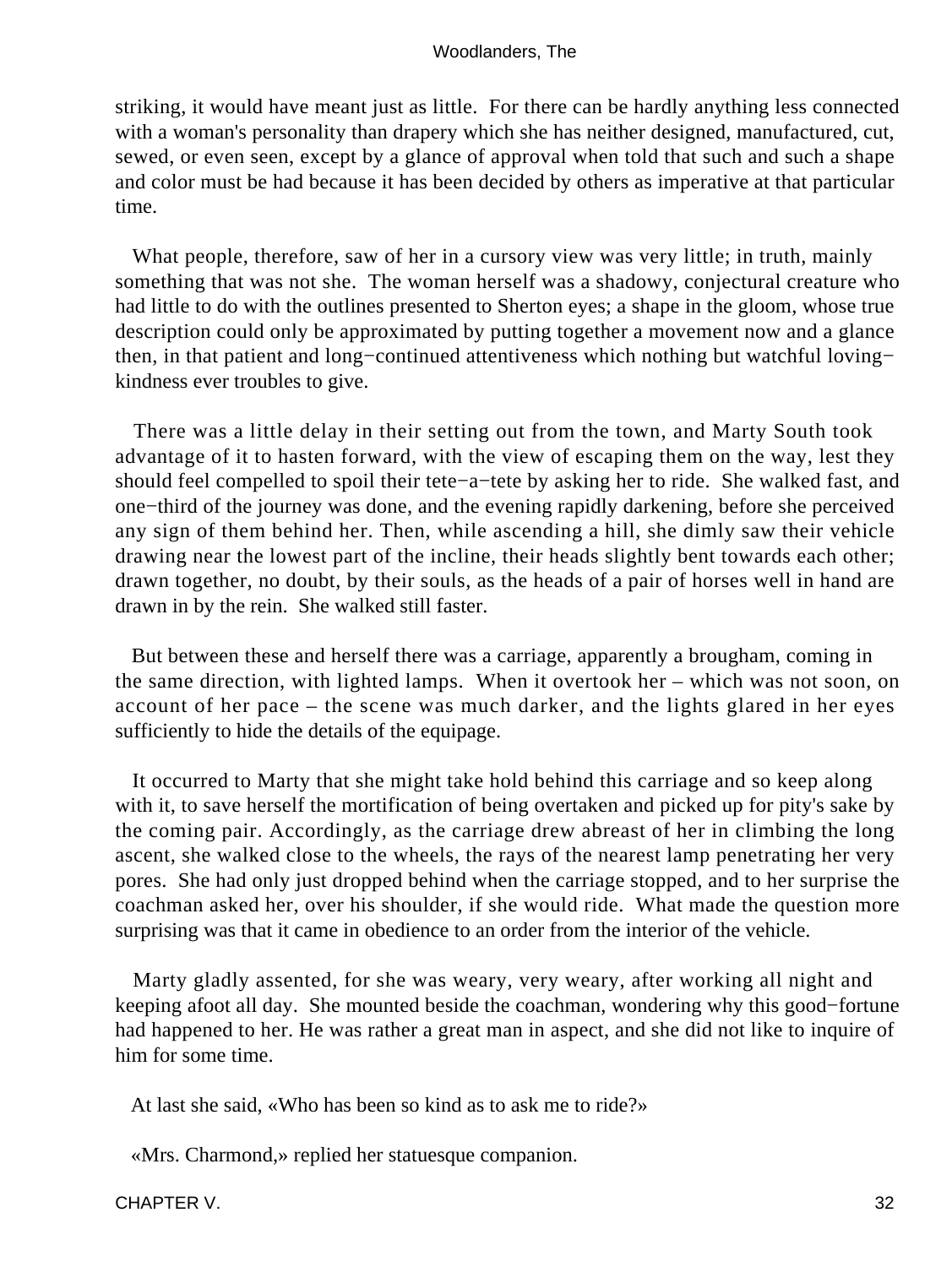Marty was stirred at the name, so closely connected with her last night's experiences. «Is this her carriage?» she whispered.

«Yes; she's inside.»

 Marty reflected, and perceived that Mrs. Charmond must have recognized her plodding up the hill under the blaze of the lamp; recognized, probably, her stubbly poll (since she had kept away her face), and thought that those stubbles were the result of her own desire.

 Marty South was not so very far wrong. Inside the carriage a pair of bright eyes looked from a ripely handsome face, and though behind those bright eyes was a mind of unfathomed mysteries, beneath them there beat a heart capable of quick extempore warmth – a heart which could, indeed, be passionately and imprudently warm on certain occasions. At present, after recognizing the girl, she had acted on a mere impulse, possibly feeling gratified at the denuded appearance which signified the success of her agent in obtaining what she had required.

 «'Tis wonderful that she should ask ye,» observed the magisterial coachman, presently. «I have never known her do it before, for as a rule she takes no interest in the village folk at all.»

 Marty said no more, but occasionally turned her head to see if she could get a glimpse of the Olympian creature who as the coachman had truly observed, hardly ever descended from her clouds into the Tempe of the parishioners. But she could discern nothing of the lady. She also looked for Miss Melbury and Winterborne. The nose of their horse sometimes came quite near the back of Mrs. Charmond's carriage. But they never attempted to pass it till the latter conveyance turned towards the park gate, when they sped by. Here the carriage drew up that the gate might be opened, and in the momentary silence Marty heard a gentle oral sound, soft as a breeze.

«What's that?» she whispered.

«Mis'ess yawning.»

«Why should she yawn?»

 «Oh, because she's been used to such wonderfully good life, and finds it dull here. She'll soon be off again on account of it.»

 «So rich and so powerful, and yet to yawn!» the girl murmured. «Then things don't fay with she any more than with we!»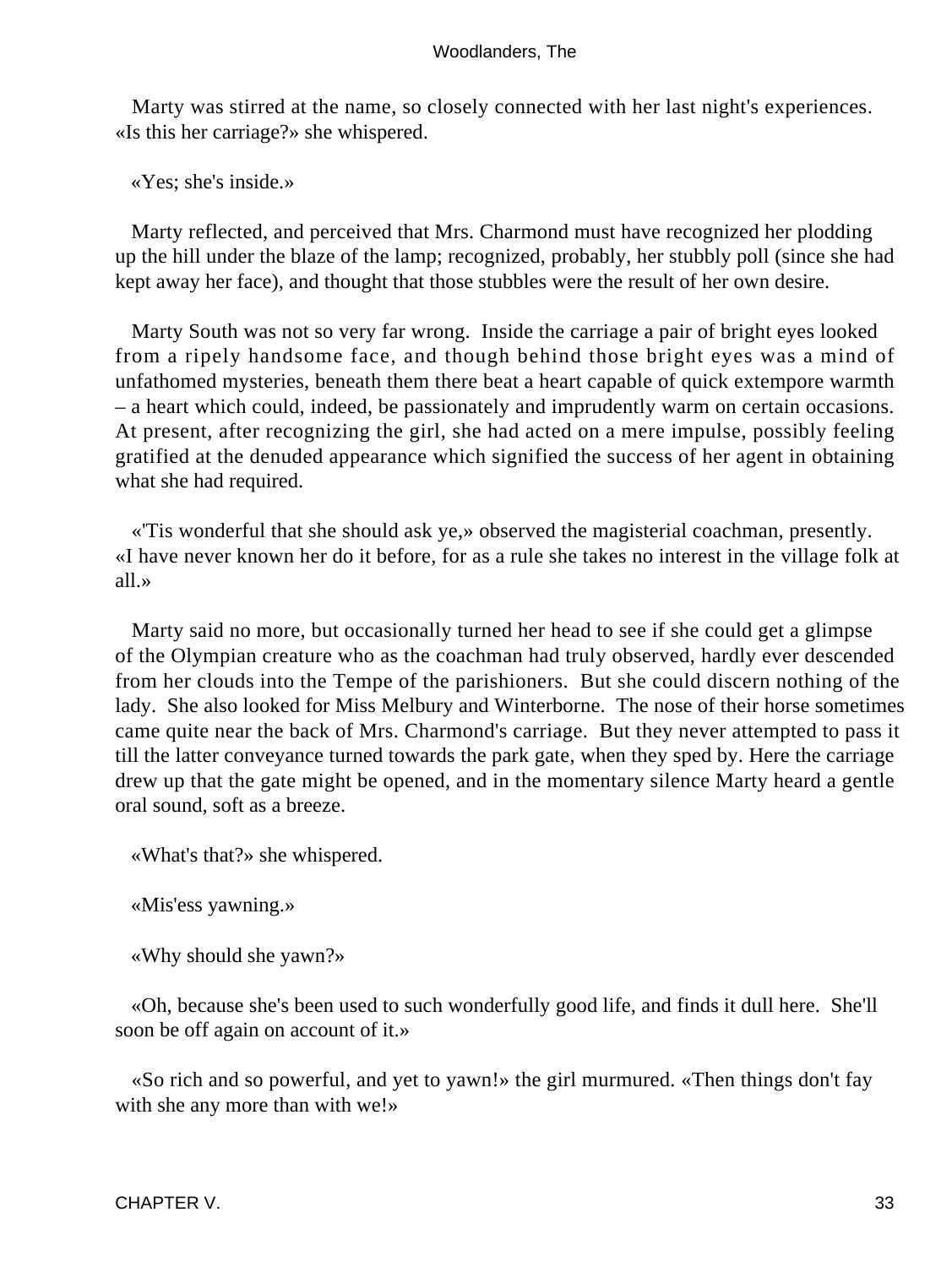Marty now alighted; the lamp again shone upon her, and as the carriage rolled on, a soft voice said to her from the interior, «Good−night.»

 «Good−night, ma'am,» said Marty. But she had not been able to see the woman who began so greatly to interest her – the second person of her own sex who had operated strongly on her mind that day.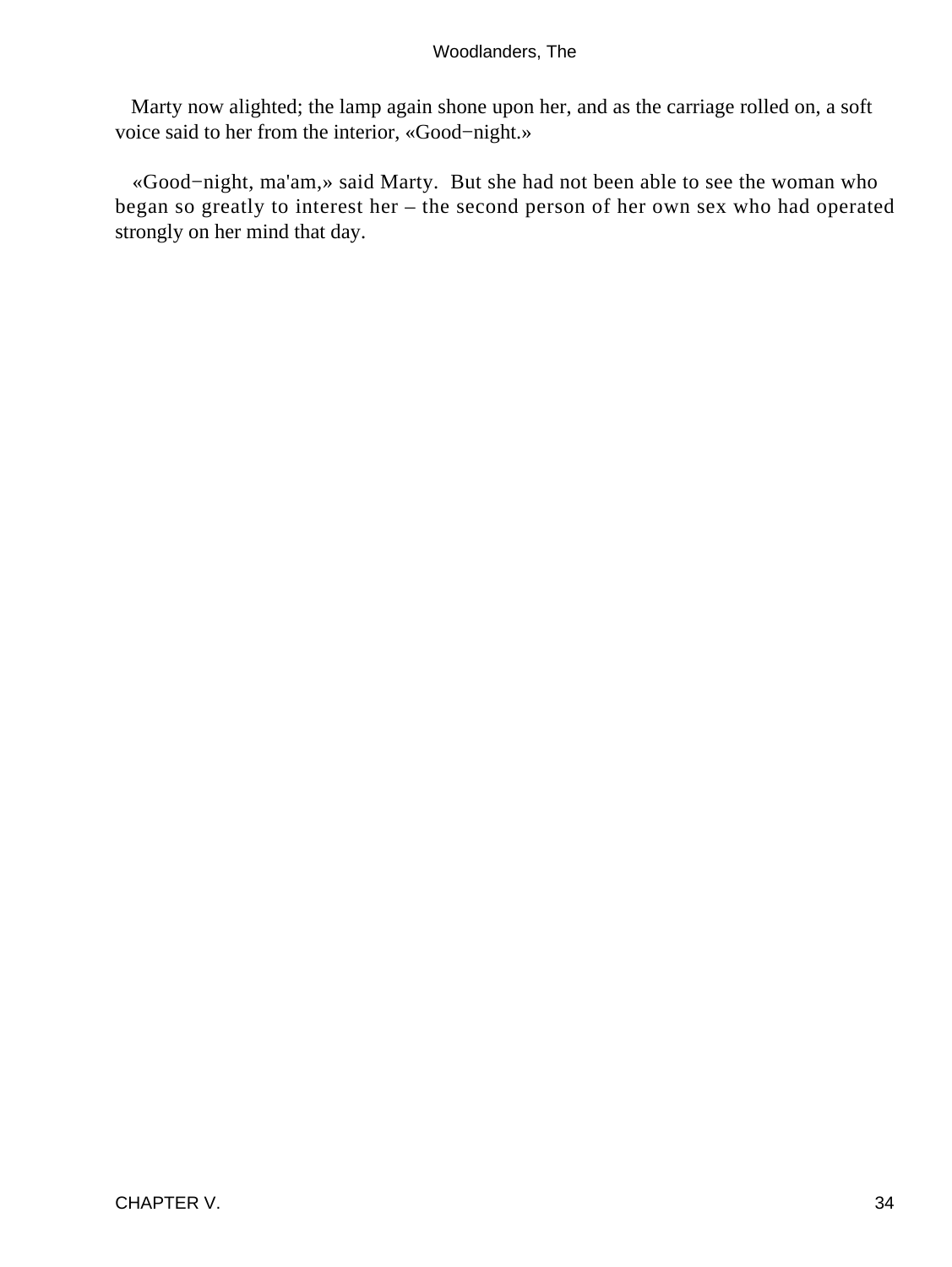# **[CHAPTER VI.](#page-319-0)**

*M*eanwhile, Winterborne and Grace Melbury had also undergone their little experiences of the same homeward journey.

 As he drove off with her out of the town the glances of people fell upon them, the younger thinking that Mr. Winterborne was in a pleasant place, and wondering in what relation he stood towards her. Winterborne himself was unconscious of this. Occupied solely with the idea of having her in charge, he did not notice much with outward eye, neither observing how she was dressed, nor the effect of the picture they together composed in the landscape.

 Their conversation was in briefest phrase for some time, Grace being somewhat disconcerted, through not having understood till they were about to start that Giles was to be her sole conductor in place of her father. When they were in the open country he spoke.

 «Don't Brownley's farm−buildings look strange to you, now they have been moved bodily from the hollow where the old ones stood to the top of the hill?»

 She admitted that they did, though she should not have seen any difference in them if he had not pointed it out.

 «They had a good crop of bitter−sweets; they couldn't grind them all» (nodding towards an orchard where some heaps of apples had been left lying ever since the ingathering).

She said «Yes,» but looking at another orchard.

 «Why, you are looking at John−apple−trees! You know bitter−sweets – you used to well enough!»

«I am afraid I have forgotten, and it is getting too dark to distinguish.»

 Winterborne did not continue. It seemed as if the knowledge and interest which had formerly moved Grace's mind had quite died away from her. He wondered whether the special attributes of his image in the past had evaporated like these other things.

 However that might be, the fact at present was merely this, that where he was seeing John−apples and farm−buildings she was beholding a far remoter scene – a scene no less innocent and simple, indeed, but much contrasting – a broad lawn in the fashionable suburb of a fast city, the evergreen leaves shining in the evening sun, amid which bounding girls,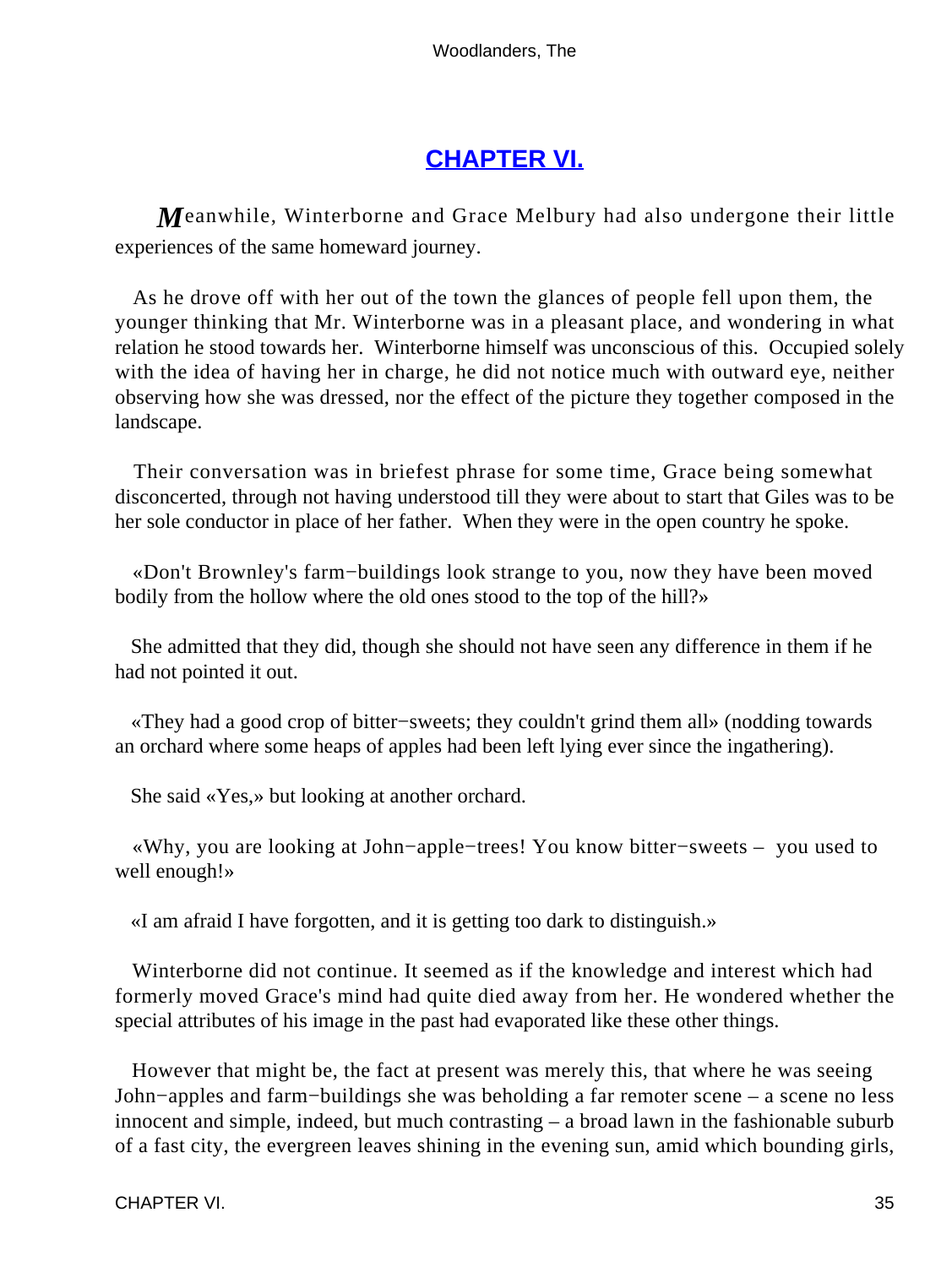gracefully clad in artistic arrangements of blue, brown, red, black, and white, were playing at games, with laughter and chat, in all the pride of life, the notes of piano and harp trembling in the air from the open windows adjoining. Moreover, they were girls – and this was a fact which Grace Melbury's delicate femininity could not lose sight of – whose parents Giles would have addressed with a deferential Sir or Madam. Beside this visioned scene the homely farmsteads did not quite hold their own from her present twenty− year point of survey. For all his woodland sequestration, Giles knew the primitive simplicity of the subject he had started, and now sounded a deeper note.

 «'Twas very odd what we said to each other years ago; I often think of it. I mean our saying that if we still liked each other when you were twenty and I twenty−five, we'd – »

«It was child's tattle.»

«H'm!» said Giles, suddenly.

 «I mean we were young,» said she, more considerately. That gruff manner of his in making inquiries reminded her that he was unaltered in much.

«Yes....I beg your pardon, Miss Melbury; your father **SENT** me to meet you to−day.»

«I know it, and I am glad of it.»

 He seemed satisfied with her tone and went on: «At that time you were sitting beside me at the back of your father's covered car, when we were coming home from gypsying, all the party being squeezed in together as tight as sheep in an auction−pen. It got darker and darker, and I said – I forget the exact words – but I put my arm round your waist and there you let it stay till your father, sitting in front suddenly stopped telling his story to Farmer Bollen, to light his pipe. The flash shone into the car, and showed us all up distinctly; my arm flew from your waist like lightning; yet not so quickly but that some of 'em had seen, and laughed at us. Yet your father, to our amazement, instead of being angry, was mild as milk, and seemed quite pleased. Have you forgot all that, or haven't you?»

 She owned that she remembered it very well, now that he mentioned the circumstances. «But, goodness! I must have been in short frocks,» she said.

 «Come now, Miss Melbury, that won't do! Short frocks, indeed! You know better, as well as I.»

 Grace thereupon declared that she would not argue with an old friend she valued so highly as she valued him, saying the words with the easy elusiveness that will be polite at all costs. It might possibly be true, she added, that she was getting on in girlhood when that event took place; but if it were so, then she was virtually no less than an old woman now, so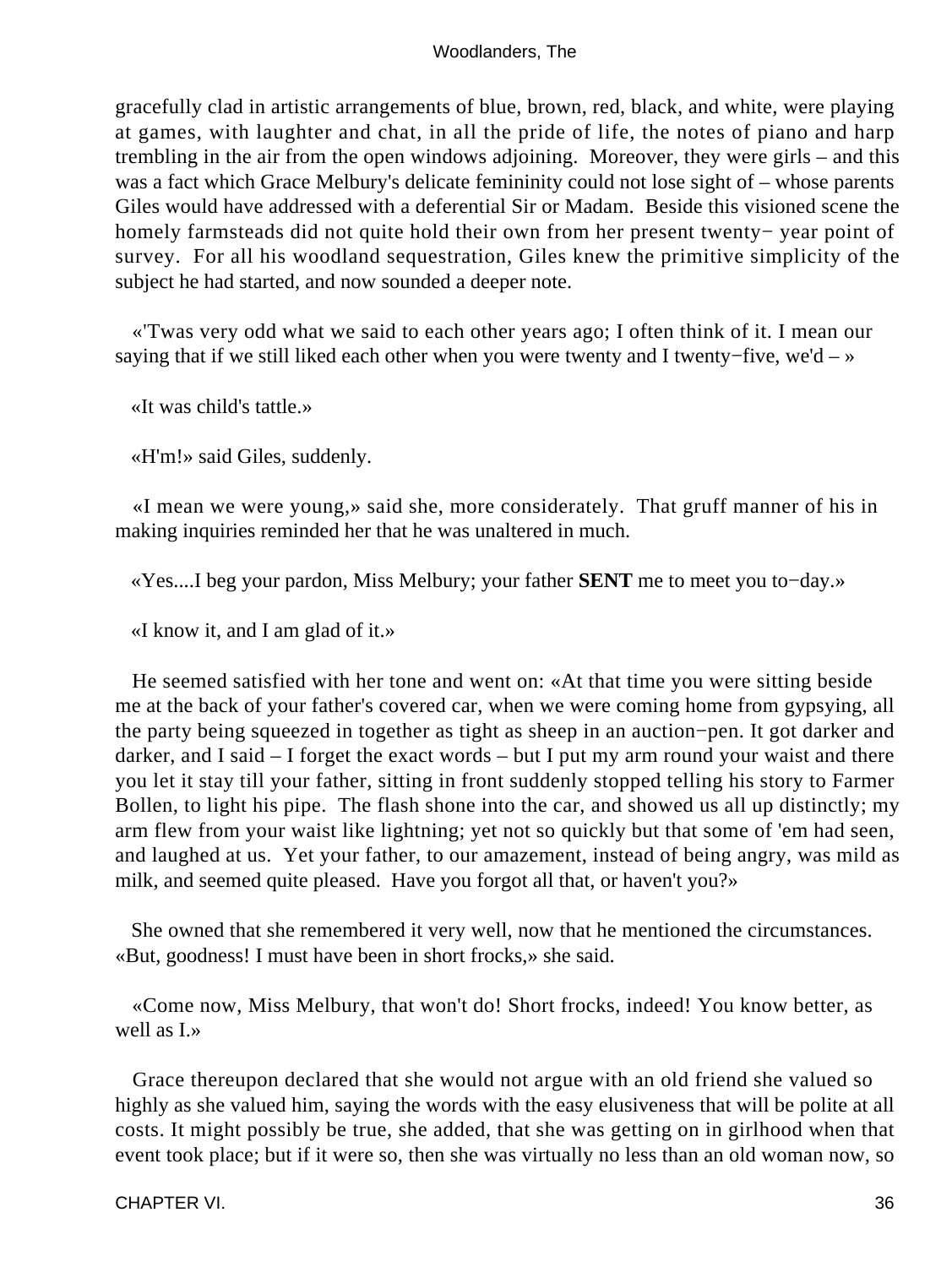far did the time seem removed from her present. «Do you ever look at things philosophically instead of personally?» she asked.

 «I can't say that I do,» answered Giles, his eyes lingering far ahead upon a dark spot, which proved to be a brougham.

 «I think you may, sometimes, with advantage,» said she. «Look at yourself as a pitcher drifting on the stream with other pitchers, and consider what contrivances are most desirable for avoiding cracks in general, and not only for saving your poor one. Shall I tell you all about Bath or Cheltenham, or places on the Continent that I visited last summer?»

«With all my heart.»

 She then described places and persons in such terms as might have been used for that purpose by any woman to any man within the four seas, so entirely absent from that description was everything specially appertaining to her own existence. When she had done she said, gayly, «Now do you tell me in return what has happened in Hintock since I have been away.»

«Anything to keep the conversation away from her and me,» said Giles within him.

 It was true cultivation had so far advanced in the soil of Miss Melbury's mind as to lead her to talk by rote of anything save of that she knew well, and had the greatest interest in developing – that is to say, herself.

 He had not proceeded far with his somewhat bald narration when they drew near the carriage that had been preceding them for some time. Miss Melbury inquired if he knew whose carriage it was.

 Winterborne, although he had seen it, had not taken it into account. On examination, he said it was Mrs. Charmond's.

 Grace watched the vehicle and its easy roll, and seemed to feel more nearly akin to it than to the one she was in.

 «Pooh! We can polish off the mileage as well as they, come to that,» said Winterborne, reading her mind; and rising to emulation at what it bespoke, he whipped on the horse. This it was which had brought the nose of Mr. Melbury's old gray close to the back of Mrs. Charmond's much−eclipsing vehicle.

 «There's Marty South Sitting up with the coachman,» said he, discerning her by her dress.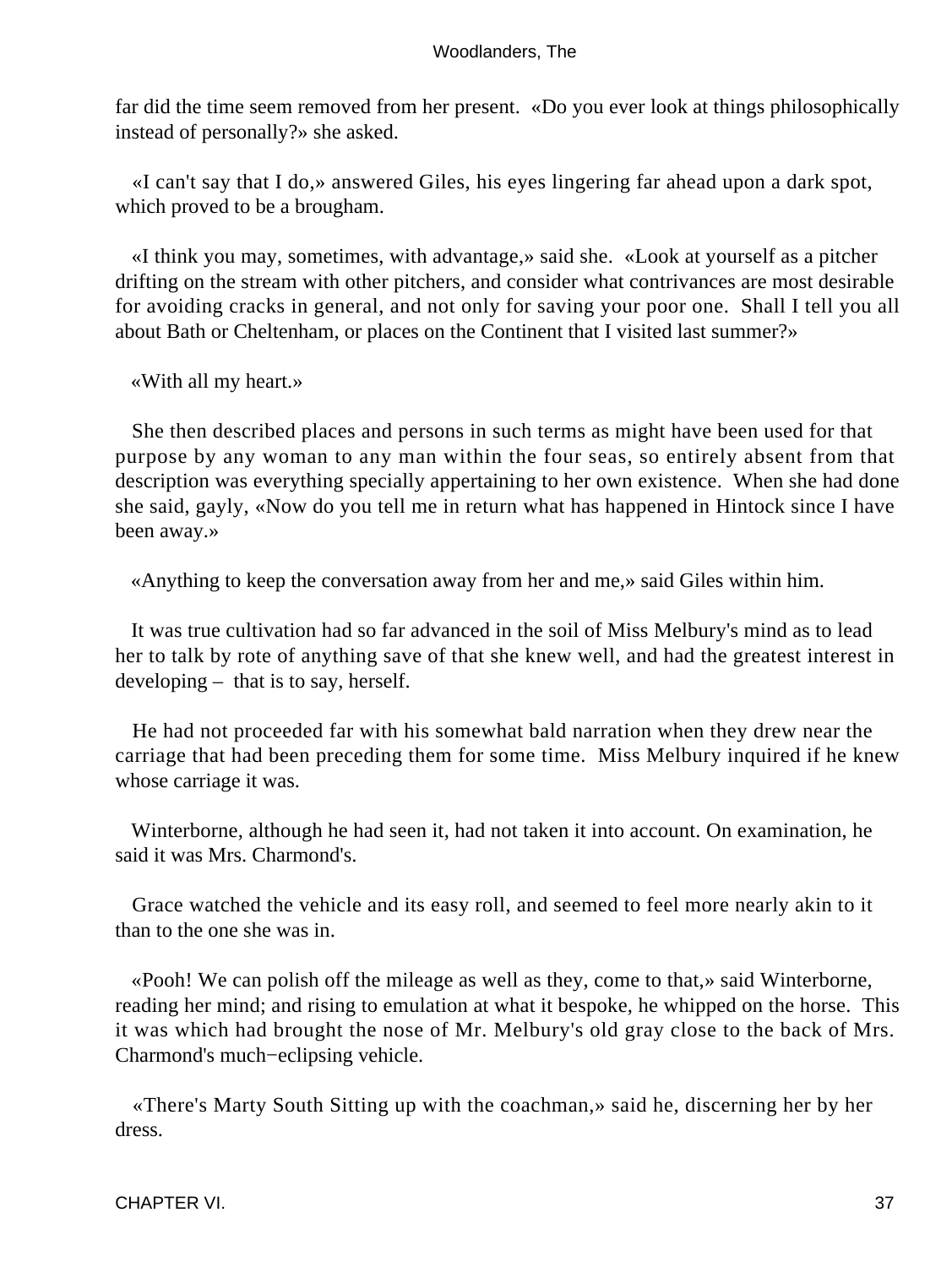«Ah, poor Marty! I must ask her to come to see me this very evening. How does she happen to be riding there?»

«I don't know. It is very singular.»

 Thus these people with converging destinies went along the road together, till Winterborne, leaving the track of the carriage, turned into Little Hintock, where almost the first house was the timber−merchant's. Pencils of dancing light streamed out of the windows sufficiently to show the white laurestinus flowers, and glance over the polished leaves of laurel. The interior of the rooms could be seen distinctly, warmed up by the fire−flames, which in the parlor were reflected from the glass of the pictures and bookcase, and in the kitchen from the utensils and ware.

«Let us look at the dear place for a moment before we call them,» she said.

 In the kitchen dinner was preparing; for though Melbury dined at one o'clock at other times, to−day the meal had been kept back for Grace. A rickety old spit was in motion, its end being fixed in the fire−dog, and the whole kept going by means of a cord conveyed over pulleys along the ceiling to a large stone suspended in a corner of the room. Old Grammer Oliver came and wound it up with a rattle like that of a mill.

 In the parlor a large shade of Mrs. Melbury's head fell on the wall and ceiling; but before the girl had regarded this room many moments their presence was discovered, and her father and step− mother came out to welcome her.

 The character of the Melbury family was of that kind which evinces some shyness in showing strong emotion among each other: a trait frequent in rural households, and one which stands in curiously inverse relation to most of the peculiarities distinguishing villagers from the people of towns. Thus hiding their warmer feelings under commonplace talk all round, Grace's reception produced no extraordinary demonstrations. But that more was felt than was enacted appeared from the fact that her father, in taking her in−doors, quite forgot the presence of Giles without, as did also Grace herself. He said nothing, but took the gig round to the yard and called out from the spar−house the man who particularly attended to these matters when there was no conversation to draw him off among the copse−workers inside. Winterborne then returned to the door with the intention of entering the house.

 The family had gone into the parlor, and were still absorbed in themselves. The fire was, as before, the only light, and it irradiated Grace's face and hands so as to make them look wondrously smooth and fair beside those of the two elders; shining also through the loose hair about her temples as sunlight through a brake. Her father was surveying her in a dazed conjecture, so much had she developed and progressed in manner and stature since he last had set eyes on her.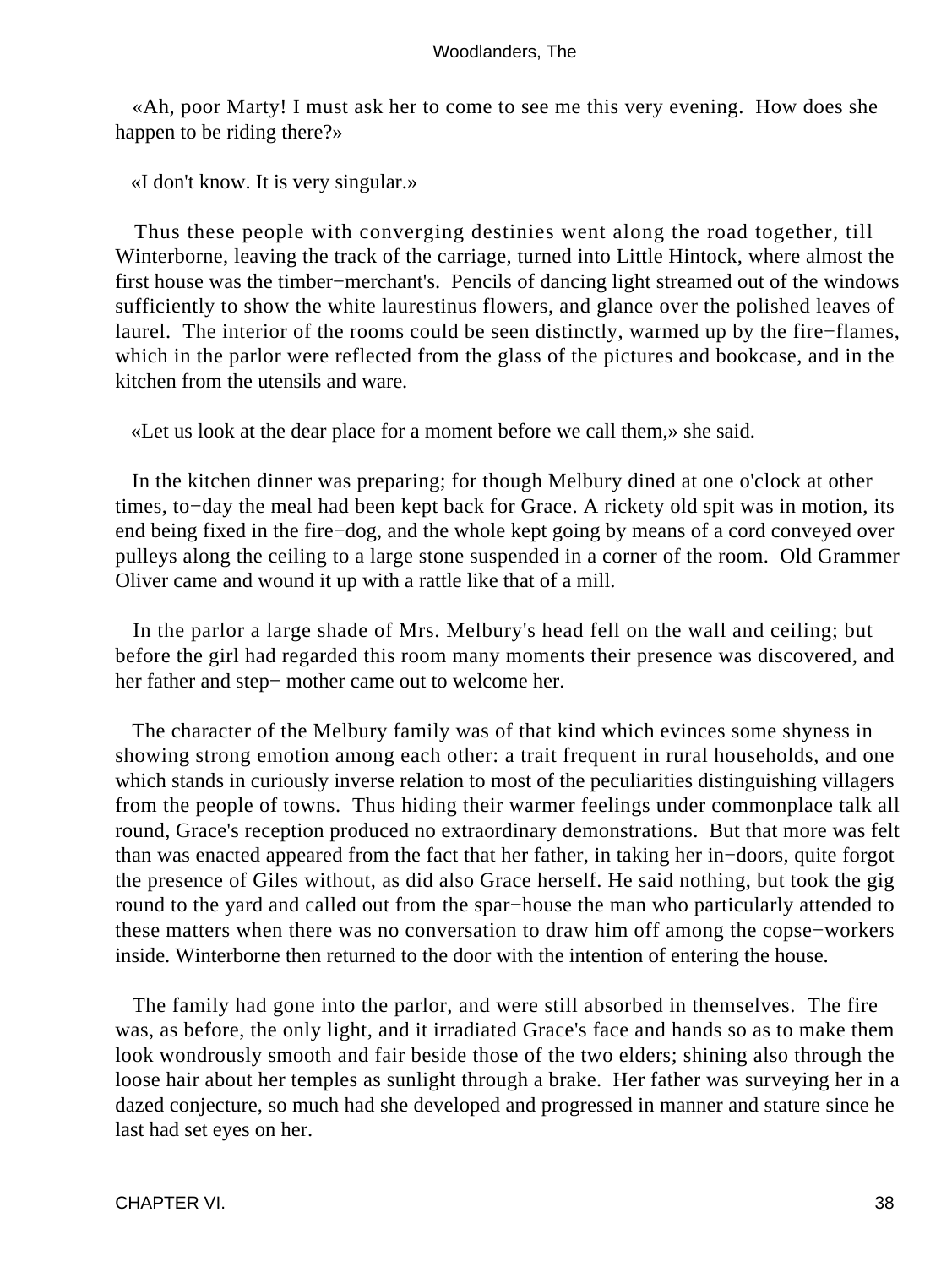Observing these things, Winterborne remained dubious by the door, mechanically tracing with his fingers certain time−worn letters carved in the jambs – initials of by−gone generations of householders who had lived and died there.

 No, he declared to himself, he would not enter and join the family; they had forgotten him, and it was enough for to−day that he had brought her home. Still, he was a little surprised that her father's eagerness to send him for Grace should have resulted in such an anticlimax as this.

 He walked softly away into the lane towards his own house, looking back when he reached the turning, from which he could get a last glimpse of the timber−merchant's roof. He hazarded guesses as to what Grace was saying just at that moment, and murmured, with some self−derision, «nothing about me!» He looked also in the other direction, and saw against the sky the thatched hip and solitary chimney of Marty's cottage, and thought of her too, struggling bravely along under that humble shelter, among her spar−gads and pots and skimmers.

 At the timber−merchant's, in the mean time, the conversation flowed; and, as Giles Winterborne had rightly enough deemed, on subjects in which he had no share. Among the excluding matters there was, for one, the effect upon Mr. Melbury of the womanly mien and manners of his daughter, which took him so much unawares that, though it did not make him absolutely forget the existence of her conductor homeward, thrust Giles's image back into quite the obscurest cellarage of his brain. Another was his interview with Mrs. Charmond's agent that morning, at which the lady herself had been present for a few minutes. Melbury had purchased some standing timber from her a long time before, and now that the date had come for felling it he was left to pursue almost his own course. This was what the household were actually talking of during Giles's cogitation without; and Melbury's satisfaction with the clear atmosphere that had arisen between himself and the deity of the groves which enclosed his residence was the cause of a counterbalancing mistiness on the side towards Winterborne.

 «So thoroughly does she trust me,» said Melbury, «that I might fell, top, or lop, on my own judgment, any stick o' timber whatever in her wood, and fix the price o't, and settle the matter. But, name it all! I wouldn't do such a thing. However, it may be useful to have this good understanding with her....I wish she took more interest in the place, and stayed here all the year round.»

 «I am afraid 'tis not her regard for you, but her dislike of Hintock, that makes her so easy about the trees,» said Mrs. Melbury.

When dinner was over, Grace took a candle and began to ramble pleasurably through the rooms of her old home, from which she had latterly become wellnigh an alien. Each nook and each object revived a memory, and simultaneously modified it. The chambers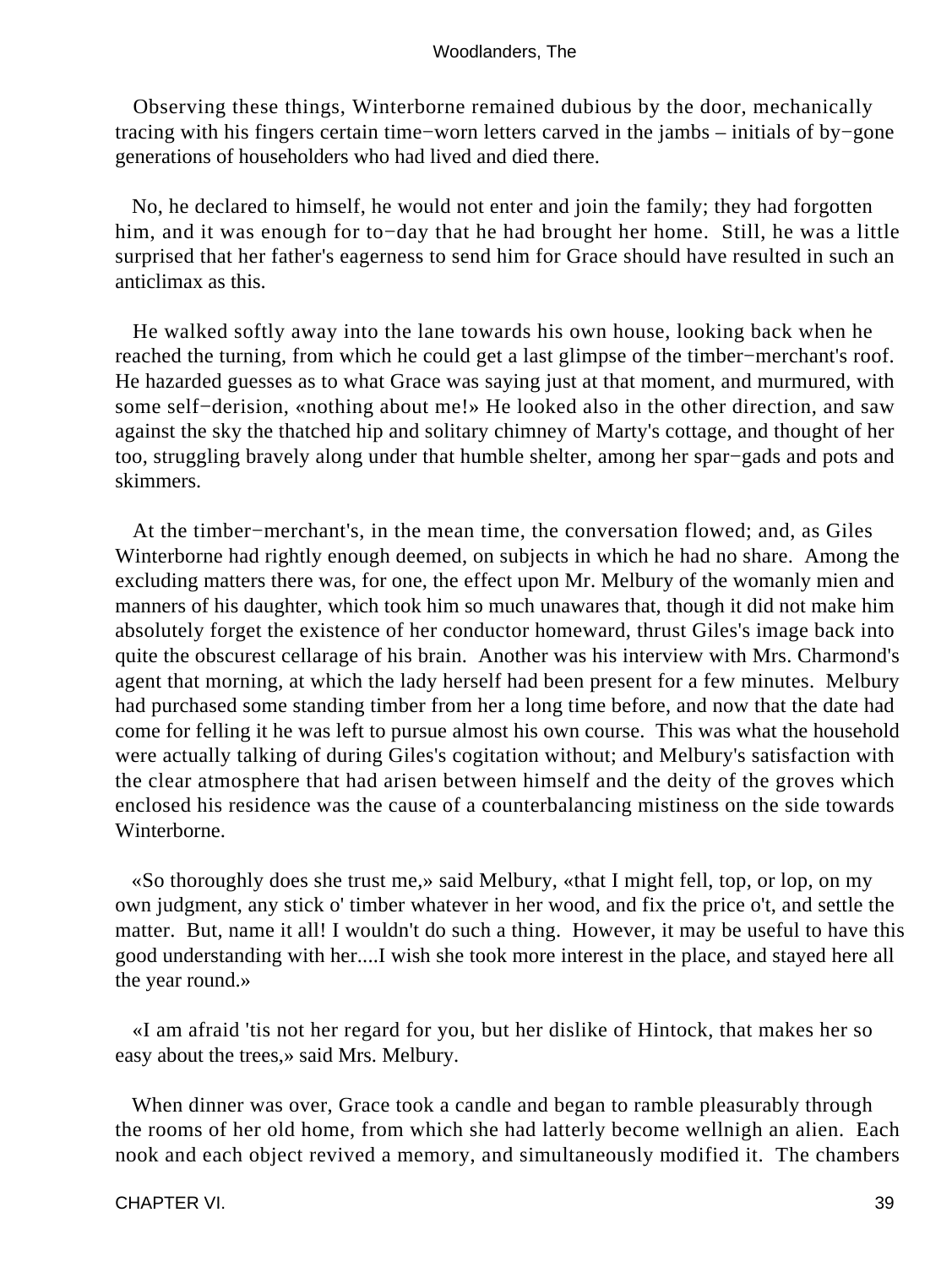seemed lower than they had appeared on any previous occasion of her return, the surfaces of both walls and ceilings standing in such relations to the eye that it could not avoid taking microscopic note of their irregularities and old fashion. Her own bedroom wore at once a look more familiar than when she had left it, and yet a face estranged. The world of little things therein gazed at her in helpless stationariness, as though they had tried and been unable to make any progress without her presence. Over the place where her candle had been accustomed to stand, when she had used to read in bed till the midnight hour, there was still the brown spot of smoke. She did not know that her father had taken especial care to keep it from being cleaned off.

 Having concluded her perambulation of this now uselessly commodious edifice, Grace began to feel that she had come a long journey since the morning; and when her father had been up himself, as well as his wife, to see that her room was comfortable and the fire burning, she prepared to retire for the night. No sooner, however, was she in bed than her momentary sleepiness took itself off, and she wished she had stayed up longer. She amused herself by listening to the old familiar noises that she could hear to be still going on down−stairs, and by looking towards the window as she lay. The blind had been drawn up, as she used to have it when a girl, and she could just discern the dim tree−tops against the sky on the neighboring hill. Beneath this meeting− line of light and shade nothing was visible save one solitary point of light, which blinked as the tree−twigs waved to and fro before its beams. From its position it seemed to radiate from the window of a house on the hill−side. The house had been empty when she was last at home, and she wondered who inhabited the place now.

 Her conjectures, however, were not intently carried on, and she was watching the light quite idly, when it gradually changed color, and at length shone blue as sapphire. Thus it remained several minutes, and then it passed through violet to red.

 Her curiosity was so widely awakened by the phenomenon that she sat up in bed, and stared steadily at the shine. An appearance of this sort, sufficient to excite attention anywhere, was no less than a marvel in Hintock, as Grace had known the hamlet. Almost every diurnal and nocturnal effect in that woodland place had hitherto been the direct result of the regular terrestrial roll which produced the season's changes; but here was something dissociated from these normal sequences, and foreign to local habit and knowledge.

 It was about this moment that Grace heard the household below preparing to retire, the most emphatic noise in the proceeding being that of her father bolting the doors. Then the stairs creaked, and her father and mother passed her chamber. The last to come was Grammer Oliver.

 Grace slid out of bed, ran across the room, and lifting the latch, said, «I am not asleep, Grammer. Come in and talk to me.»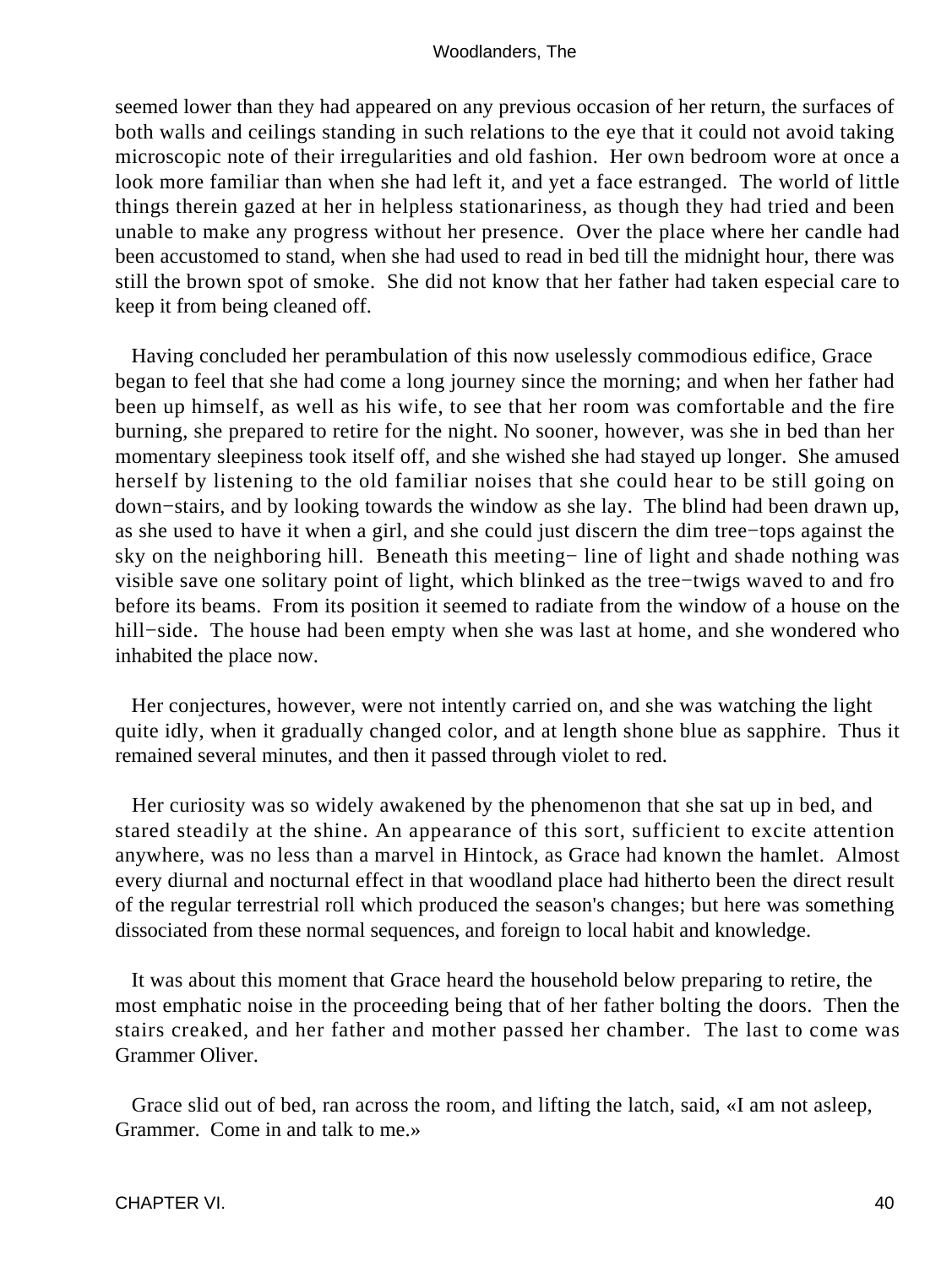Before the old woman had entered, Grace was again under the bedclothes. Grammer set down her candlestick, and seated herself on the edge of Miss Melbury's coverlet.

«I want you to tell me what light that is I see on the hill−side,» said Grace.

 Mrs. Oliver looked across. «Oh, that,» she said, «is from the doctor's. He's often doing things of that sort. Perhaps you don't know that we've a doctor living here now – Mr. Fitzpiers by name?»

Grace admitted that she had not heard of him.

 «Well, then, miss, he's come here to get up a practice. I know him very well, through going there to help 'em scrub sometimes, which your father said I might do, if I wanted to, in my spare time. Being a bachelor−man, he've only a lad in the house. Oh yes, I know him very well. Sometimes he'll talk to me as if I were his own mother.»

«Indeed.»

 «Yes. 'Grammer,' he said one day, when I asked him why he came here where there's hardly anybody living, 'I'll tell you why I came here. I took a map, and I marked on it where Dr. Jones's practice ends to the north of this district, and where Mr. Taylor's ends on the south, and little Jimmy Green's on the east, and somebody else's to the west. Then I took a pair of compasses, and found the exact middle of the country that was left between these bounds, and that middle was Little Hintock; so here I am....' But, Lord, there: poor young man!»

«Why?»

 «He said, 'Grammer Oliver, I've been here three months, and although there are a good many people in the Hintocks and the villages round, and a scattered practice is often a very good one, I don't seem to get many patients. And there's no society at all; and I'm pretty near melancholy mad,' he said, with a great yawn. 'I should be quite if it were not for my books, and my lab – laboratory, and what not. Grammer, I was made for higher things.' And then he'd yawn and yawn again.»

«Was he really made for higher things, do you think? I mean, is he clever?»

 «Well, no. How can he be clever? He may be able to jine up a broken man or woman after a fashion, and put his finger upon an ache if you tell him nearly where 'tis; but these young men – they should live to my time of life, and then they'd see how clever they were at five−and−twenty! And yet he's a projick, a real projick, and says the oddest of rozums. 'Ah, Grammer,' he said, at another time, 'let me tell you that Everything is Nothing. There's only Me and not Me in the whole world.' And he told me that no man's hands could help what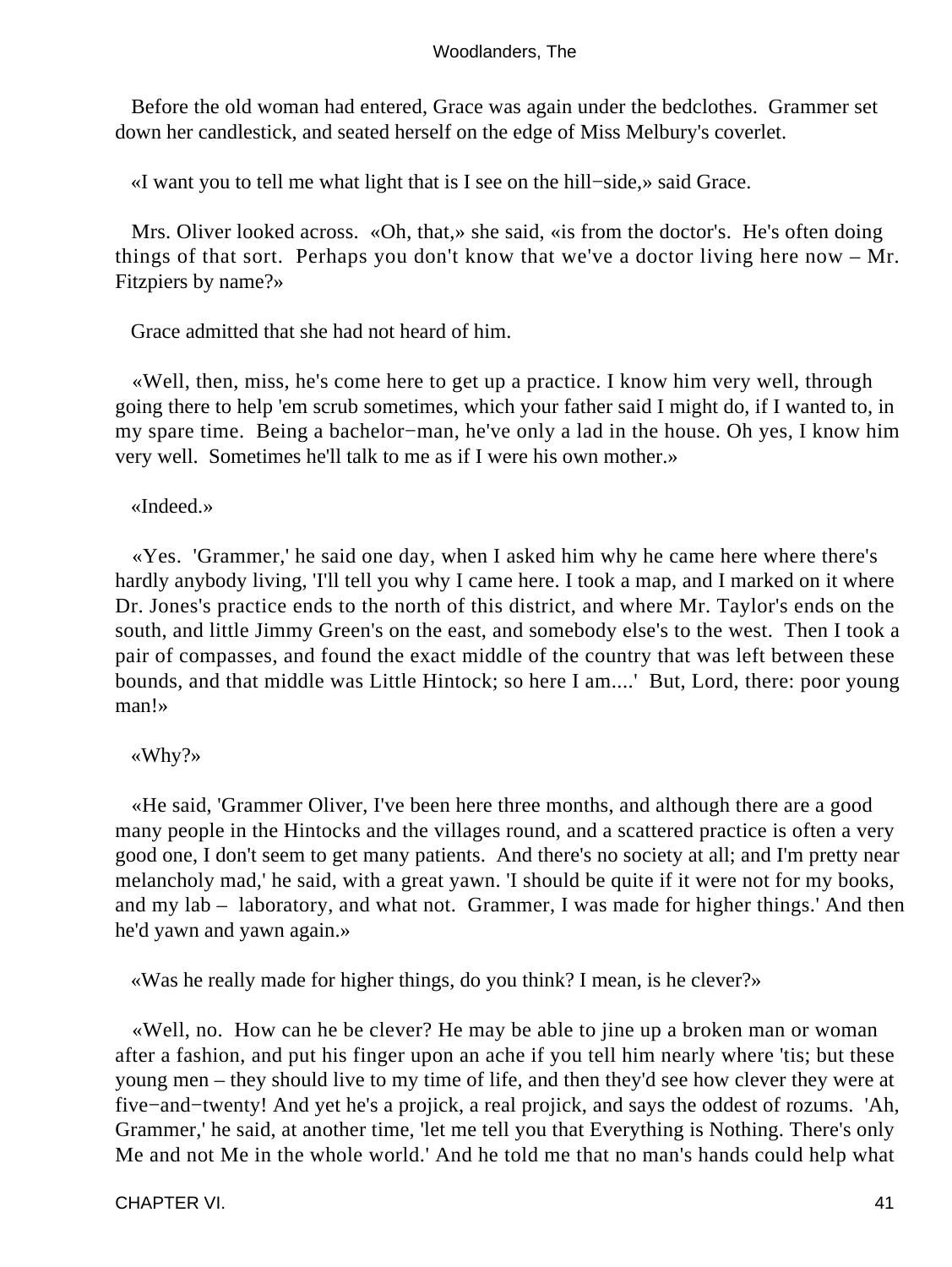they did, any more than the hands of a clock....Yes, he's a man of strange meditations, and his eyes seem to see as far as the north star.»

«He will soon go away, no doubt.»

 «I don't think so.» Grace did not say «Why?» and Grammer hesitated. At last she went on: «Don't tell your father or mother, miss, if I let you know a secret.»

Grace gave the required promise.

«Well, he talks of buying me; so he won't go away just yet.»

«Buying you! – how?»

 «Not my soul – my body, when I'm dead. One day when I was there cleaning, he said, 'Grammer, you've a large brain – a very large organ of brain,' he said. 'A woman's is usually four ounces less than a man's; but yours is man's size.' Well, then – hee, hee! – after he'd flattered me a bit like that, he said he'd give me ten pounds to have me as a natomy after my death. Well, knowing I'd no chick nor chiel left, and nobody with any interest in me, I thought, faith, if I can be of any use to my fellow−creatures after I'm gone they are welcome to my services; so I said I'd think it over, and would most likely agree and take the ten pounds. Now this is a secret, miss, between us two. The money would be very useful to me; and I see no harm in it.»

 «Of course there's no harm. But oh, Grammer, how can you think to do it? I wish you hadn't told me.»

 $\ll$ I wish I hadn't – if you don't like to know it, miss. But you needn't mind. Lord – hee, hee! – I shall keep him waiting many a year yet, bless ye!»

«I hope you will, I am sure.»

 The girl thereupon fell into such deep reflection that conversation languished, and Grammer Oliver, taking her candle, wished Miss Melbury good−night. The latter's eyes rested on the distant glimmer, around which she allowed her reasoning fancy to play in vague eddies that shaped the doings of the philosopher behind that light on the lines of intelligence just received. It was strange to her to come back from the world to Little Hintock and find in one of its nooks, like a tropical plant in a hedge− row, a nucleus of advanced ideas and practices which had nothing in common with the life around. Chemical experiments, anatomical projects, and metaphysical conceptions had found a strange home here.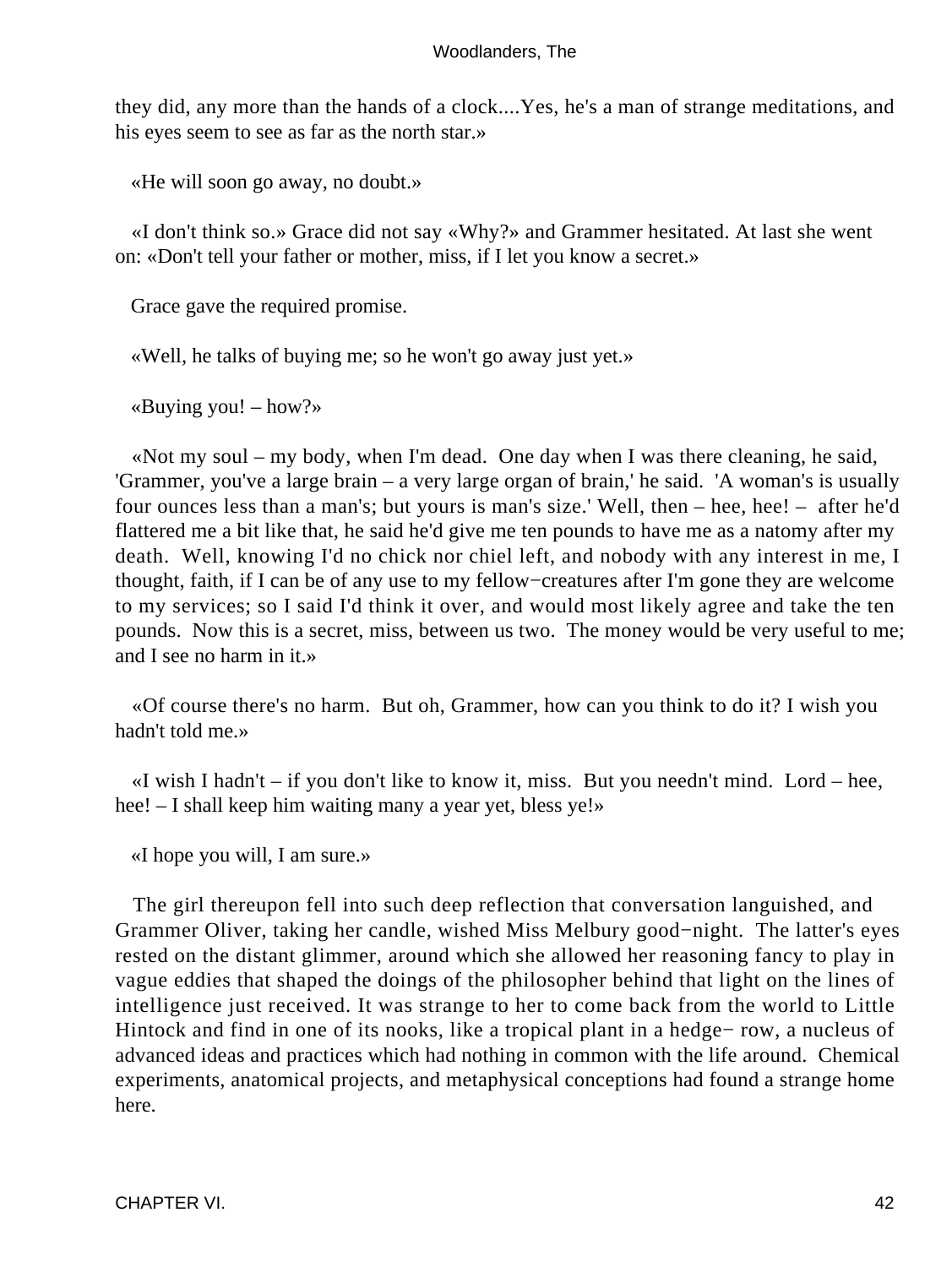Thus she remained thinking, the imagined pursuits of the man behind the light intermingling with conjectural sketches of his personality, till her eyes fell together with their own heaviness, and she slept.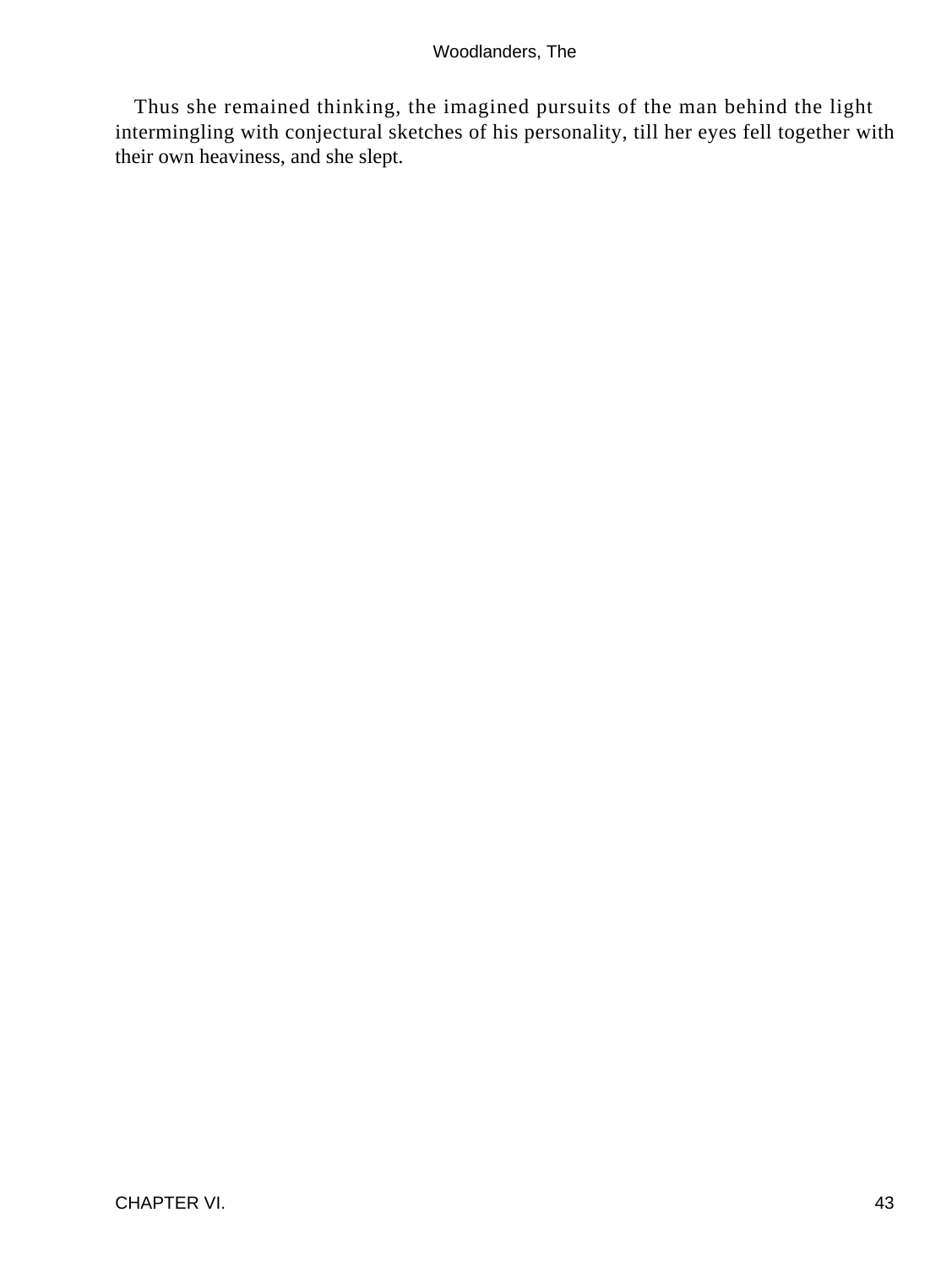# **[CHAPTER VII.](#page-319-0)**

*K*aleidoscopic dreams of a weird alchemist−surgeon, Grammer Oliver's skeleton, and the face of Giles Winterborne, brought Grace Melbury to the morning of the next day. It was fine. A north wind was blowing – that not unacceptable compromise between the atmospheric cutlery of the eastern blast and the spongy gales of the west quarter. She looked from her window in the direction of the light of the previous evening, and could just discern through the trees the shape of the surgeon's house. Somehow, in the broad, practical daylight, that unknown and lonely gentleman seemed to be shorn of much of the interest which had invested his personality and pursuits in the hours of darkness, and as Grace's dressing proceeded he faded from her mind.

 Meanwhile, Winterborne, though half assured of her father's favor, was rendered a little restless by Miss Melbury's behavior. Despite his dry self−control, he could not help looking continually from his own door towards the timber−merchant's, in the probability of somebody's emergence therefrom. His attention was at length justified by the appearance of two figures, that of Mr. Melbury himself, and Grace beside him. They stepped out in a direction towards the densest quarter of the wood, and Winterborne walked contemplatively behind them, till all three were soon under the trees.

 Although the time of bare boughs had now set in, there were sheltered hollows amid the Hintock plantations and copses in which a more tardy leave−taking than on windy summits was the rule with the foliage. This caused here and there an apparent mixture of the seasons; so that in some of the dells that they passed by holly−berries in full red were found growing beside oak and hazel whose leaves were as yet not far removed from green, and brambles whose verdure was rich and deep as in the month of August. To Grace these well−known peculiarities were as an old painting restored.

 Now could be beheld that change from the handsome to the curious which the features of a wood undergo at the ingress of the winter months. Angles were taking the place of curves, and reticulations of surfaces – a change constituting a sudden lapse from the ornate to the primitive on Nature's canvas, and comparable to a retrogressive step from the art of an advanced school of painting to that of the Pacific Islander.

 Winterborne followed, and kept his eye upon the two figures as they threaded their way through these sylvan phenomena. Mr. Melbury's long legs, and gaiters drawn in to the bone at the ankles, his slight stoop, his habit of getting lost in thought and arousing himself with an exclamation of «Hah!» accompanied with an upward jerk of the head, composed a personage recognizable by his neighbors as far as he could be seen. It seemed as if the squirrels and birds knew him. One of the former would occasionally run from the path to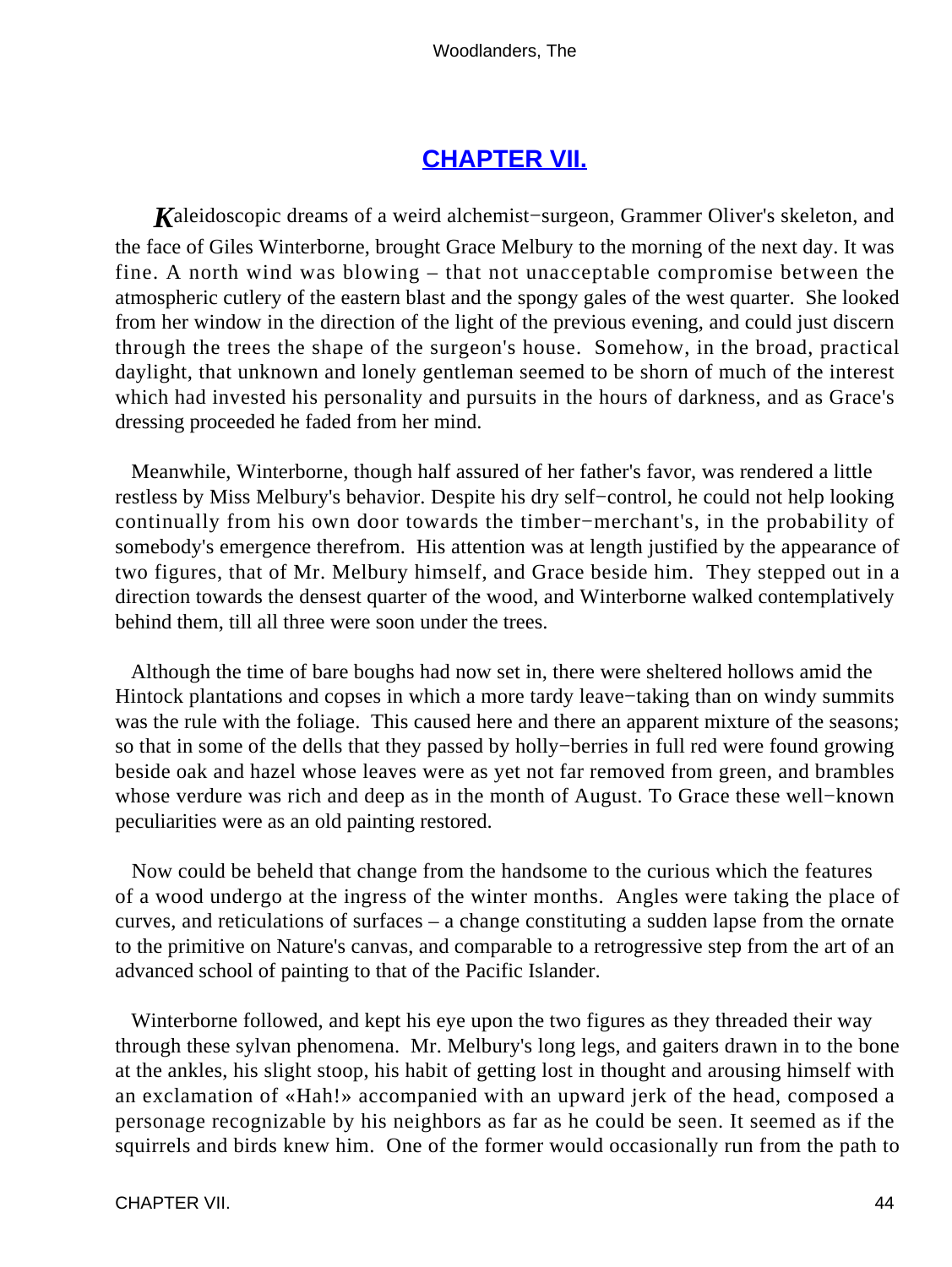hide behind the arm of some tree, which the little animal carefully edged round pari passu with Melbury and his daughters movement onward, assuming a mock manner, as though he were saying, «Ho, ho; you are only a timber− merchant, and carry no gun!»

 They went noiselessly over mats of starry moss, rustled through interspersed tracts of leaves, skirted trunks with spreading roots, whose mossed rinds made them like hands wearing green gloves; elbowed old elms and ashes with great forks, in which stood pools of water that overflowed on rainy days, and ran down their stems in green cascades. On older trees still than these, huge lobes of fungi grew like lungs. Here, as everywhere, the Unfulfilled Intention, which makes life what it is, was as obvious as it could be among the depraved crowds of a city slum. The leaf was deformed, the curve was crippled, the taper was interrupted; the lichen eat the vigor of the stalk, and the ivy slowly strangled to death the promising sapling.

 They dived amid beeches under which nothing grew, the younger boughs still retaining their hectic leaves, that rustled in the breeze with a sound almost metallic, like the sheet−iron foliage of the fabled Jarnvid wood. Some flecks of white in Grace's drapery had enabled Giles to keep her and her father in view till this time; but now he lost sight of them, and was obliged to follow by ear – no difficult matter, for on the line of their course every wood−pigeon rose from its perch with a continued clash, dashing its wings against the branches with wellnigh force enough to break every quill. By taking the track of this noise he soon came to a stile.

 Was it worth while to go farther? He examined the doughy soil at the foot of the stile, and saw among the large sole−and−heel tracks an impression of a slighter kind from a boot that was obviously not local, for Winterborne knew all the cobblers' patterns in that district, because they were very few to know. The mud−picture was enough to make him swing himself over and proceed.

 The character of the woodland now changed. The bases of the smaller trees were nibbled bare by rabbits, and at divers points heaps of fresh−made chips, and the newly−cut stool of a tree, stared white through the undergrowth. There had been a large fall of timber this year, which explained the meaning of some sounds that soon reached him.

 A voice was shouting intermittently in a sort of human bark, which reminded Giles that there was a sale of trees and fagots that very day. Melbury would naturally be present. Thereupon Winterborne remembered that he himself wanted a few fagots, and entered upon the scene.

 A large group of buyers stood round the auctioneer, or followed him when, between his pauses, he wandered on from one lot of plantation produce to another, like some philosopher of the Peripatetic school delivering his lectures in the shady groves of the Lyceum. His companions were timber−dealers, yeomen, farmers, villagers, and others; mostly woodland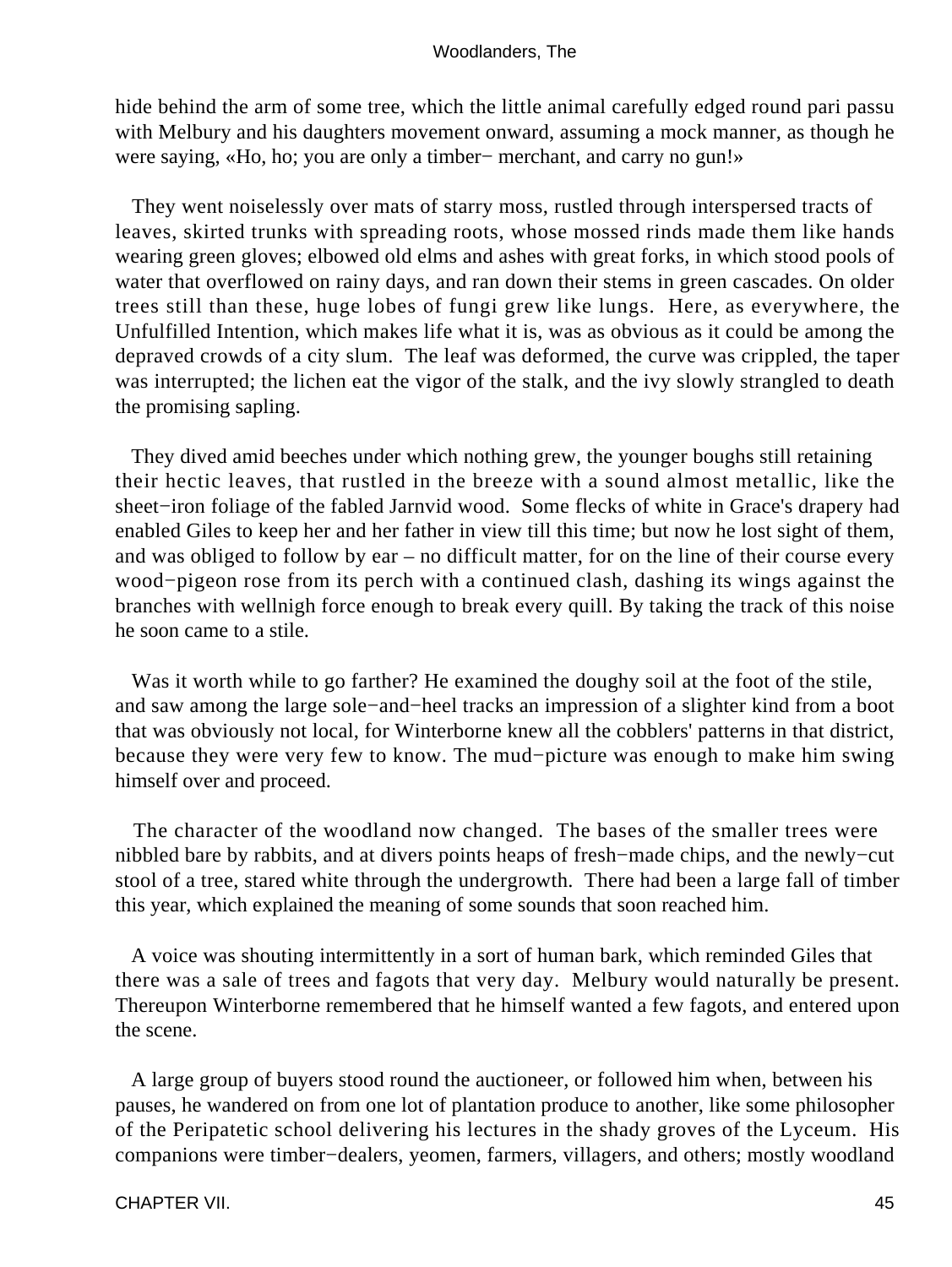men, who on that account could afford to be curious in their walking−sticks, which consequently exhibited various monstrosities of vegetation, the chief being cork−screw shapes in black and white thorn, brought to that pattern by the slow torture of an encircling woodbine during their growth, as the Chinese have been said to mould human beings into grotesque toys by continued compression in infancy. Two women, wearing men's jackets on their gowns, conducted in the rear of the halting procession a pony−cart containing a tapped barrel of beer, from which they drew and replenished horns that were handed round, with bread−and−cheese from a basket.

 The auctioneer adjusted himself to circumstances by using his walking−stick as a hammer, and knocked down the lot on any convenient object that took his fancy, such as the crown of a little boy's head, or the shoulders of a by−stander who had no business there except to taste the brew; a proceeding which would have been deemed humorous but for the air of stern rigidity which that auctioneer's face preserved, tending to show that the eccentricity was a result of that absence of mind which is engendered by the press of affairs, and no freak of fancy at all.

 Mr. Melbury stood slightly apart from the rest of the Peripatetics, and Grace beside him, clinging closely to his arm, her modern attire looking almost odd where everything else was old−fashioned, and throwing over the familiar garniture of the trees a homeliness that seemed to demand improvement by the addition of a few contemporary novelties also. Grace seemed to regard the selling with the interest which attaches to memories revived after an interval of obliviousness.

 Winterborne went and stood close to them; the timber−merchant spoke, and continued his buying; Grace merely smiled. To justify his presence there Winterborne began bidding for timber and fagots that he did not want, pursuing the occupation in an abstracted mood, in which the auctioneer's voice seemed to become one of the natural sounds of the woodland. A few flakes of snow descended, at the sight of which a robin, alarmed at these signs of imminent winter, and seeing that no offence was meant by the human invasion, came and perched on the tip of the fagots that were being sold, and looked into the auctioneer's face, while waiting for some chance crumb from the bread−basket. Standing a little behind Grace, Winterborne observed how one flake would sail downward and settle on a curl of her hair, and how another would choose her shoulder, and another the edge of her bonnet, which took up so much of his attention that his biddings proceeded incoherently; and when the auctioneer said, every now and then, with a nod towards him, «Yours, Mr. Winterborne,» he had no idea whether he had bought fagots, poles, or logwood.

 He regretted, with some causticity of humor, that her father should show such inequalities of temperament as to keep Grace tightly on his arm to−day, when he had quite lately seemed anxious to recognize their betrothal as a fact. And thus musing, and joining in no conversation with other buyers except when directly addressed, he followed the assemblage hither and thither till the end of the auction, when Giles for the first time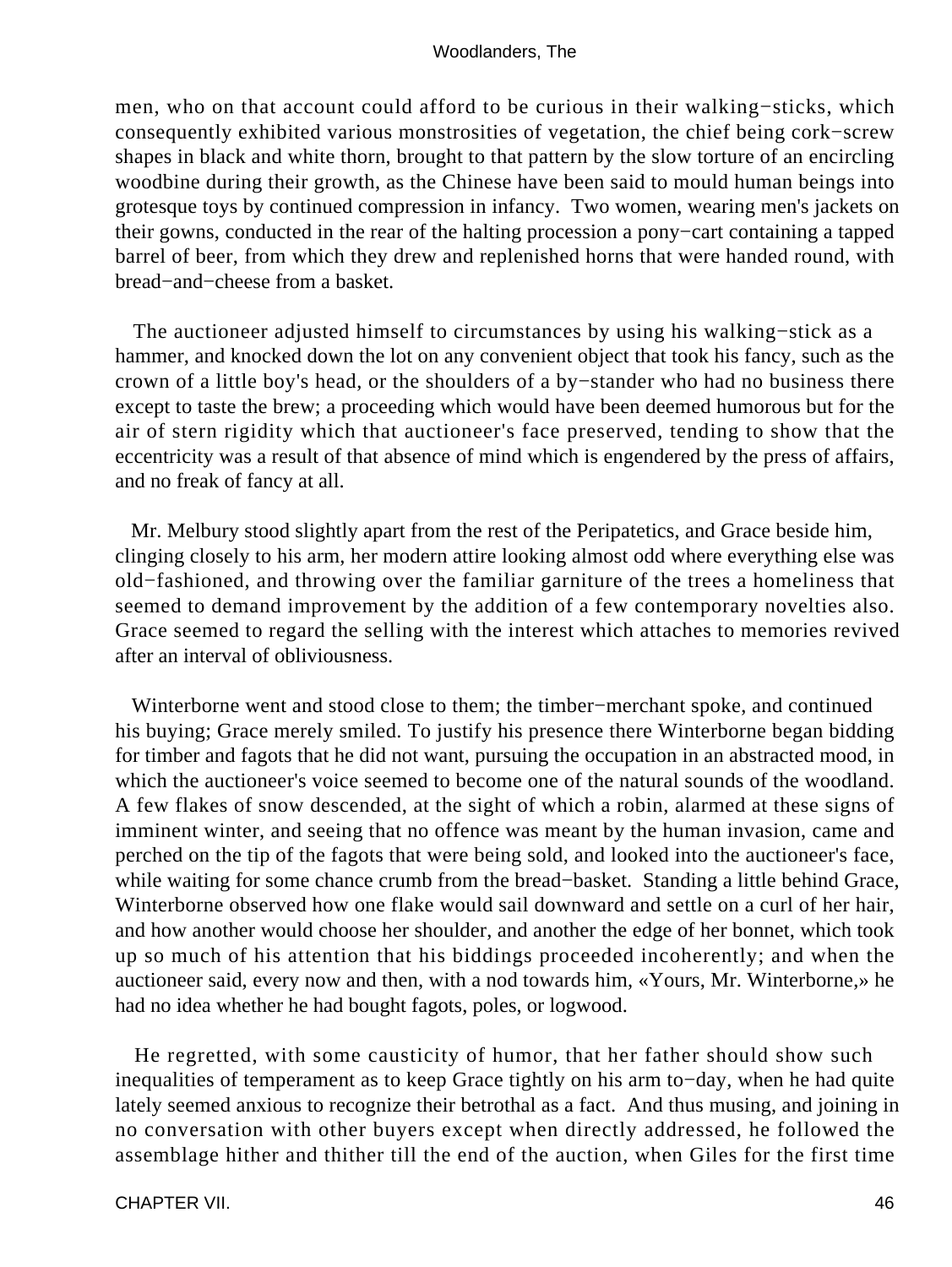realized what his purchases had been. Hundreds of fagots, and divers lots of timber, had been set down to him, when all he had required had been a few bundles of spray for his odd man Robert Creedle's use in baking and lighting fires.

 Business being over, he turned to speak to the timber merchant. But Melbury's manner was short and distant; and Grace, too, looked vexed and reproachful. Winterborne then discovered that he had been unwittingly bidding against her father, and picking up his favorite lots in spite of him. With a very few words they left the spot and pursued their way homeward.

 Giles was extremely sorry at what he had done, and remained standing under the trees, all the other men having strayed silently away. He saw Melbury and his daughter pass down a glade without looking back. While they moved slowly through it a lady appeared on horseback in the middle distance, the line of her progress converging upon that of Melbury's. They met, Melbury took off his hat, and she reined in her horse. A conversation was evidently in progress between Grace and her father and this equestrian, in whom he was almost sure that he recognized Mrs. Charmond, less by her outline than by the livery of the groom who had halted some yards off.

 The interlocutors did not part till after a prolonged pause, during which much seemed to be said. When Melbury and Grace resumed their walk it was with something of a lighter tread than before.

 Winterborne then pursued his own course homeward. He was unwilling to let coldness grow up between himself and the Melburys for any trivial reason, and in the evening he went to their house. On drawing near the gate his attention was attracted by the sight of one of the bedrooms blinking into a state of illumination. In it stood Grace lighting several candles, her right hand elevating the taper, her left hand on her bosom, her face thoughtfully fixed on each wick as it kindled, as if she saw in every flame's growth the rise of a life to maturity. He wondered what such unusual brilliancy could mean to−night. On getting in−doors he found her father and step−mother in a state of suppressed excitement, which at first he could not comprehend.

 «I am sorry about my biddings to−day,» said Giles. «I don't know what I was doing. I have come to say that any of the lots you may require are yours.»

 «Oh, never mind – never mind,» replied the timber−merchant, with a slight wave of his hand, «I have so much else to think of that I nearly had forgot it. Just now, too, there are matters of a different kind from trade to attend to, so don't let it concern ye.»

 As the timber−merchant spoke, as it were, down to him from a higher moral plane than his own, Giles turned to Mrs. Melbury.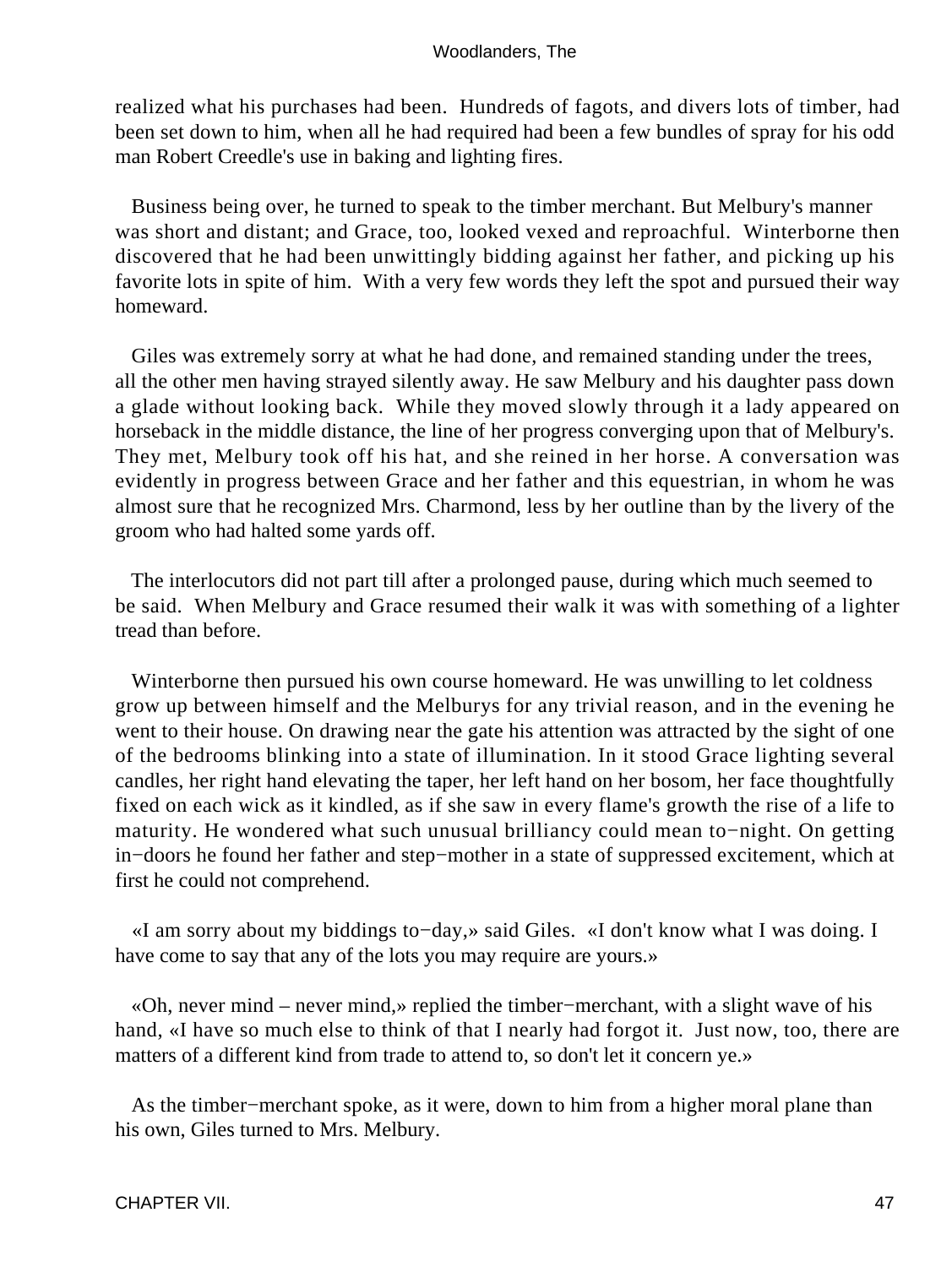«Grace is going to the House to−morrow,» she said, quietly. «She is looking out her things now. I dare say she is wanting me this minute to assist her.» Thereupon Mrs. Melbury left the room.

 Nothing is more remarkable than the independent personality of the tongue now and then. Mr. Melbury knew that his words had been a sort of boast. He decried boasting, particularly to Giles; yet whenever the subject was Grace, his judgment resigned the ministry of speech in spite of him.

 Winterborne felt surprise, pleasure, and also a little apprehension at the news. He repeated Mrs. Melbury's words.

 «Yes,» said paternal pride, not sorry to have dragged out of him what he could not in any circumstances have kept in. «Coming home from the woods this afternoon we met Mrs. Charmond out for a ride. She spoke to me on a little matter of business, and then got acquainted with Grace. 'Twas wonderful how she took to Grace in a few minutes; that freemasonry of education made 'em close at once. Naturally enough she was amazed that such an article – ha, ha! – could come out of my house. At last it led on to Mis'ess Grace being asked to the House. So she's busy hunting up her frills and furbelows to go in.» As Giles remained in thought without responding, Melbury continued: «But I'll call her down−stairs.»

«No, no; don't do that, since she's busy,» said Winterborne.

 Melbury, feeling from the young man's manner that his own talk had been too much at Giles and too little to him, repented at once. His face changed, and he said, in lower tones, with an effort, «She's yours, Giles, as far as I am concerned.»

 «Thanks – my best thanks....But I think, since it is all right between us about the biddings, that I'll not interrupt her now. I'll step homeward, and call another time.»

 On leaving the house he looked up at the bedroom again. Grace, surrounded by a sufficient number of candles to answer all purposes of self−criticism, was standing before a cheval−glass that her father had lately bought expressly for her use; she was bonneted, cloaked, and gloved, and glanced over her shoulder into the mirror, estimating her aspect. Her face was lit with the natural elation of a young girl hoping to inaugurate on the morrow an intimate acquaintance with a new, interesting, and powerful friend.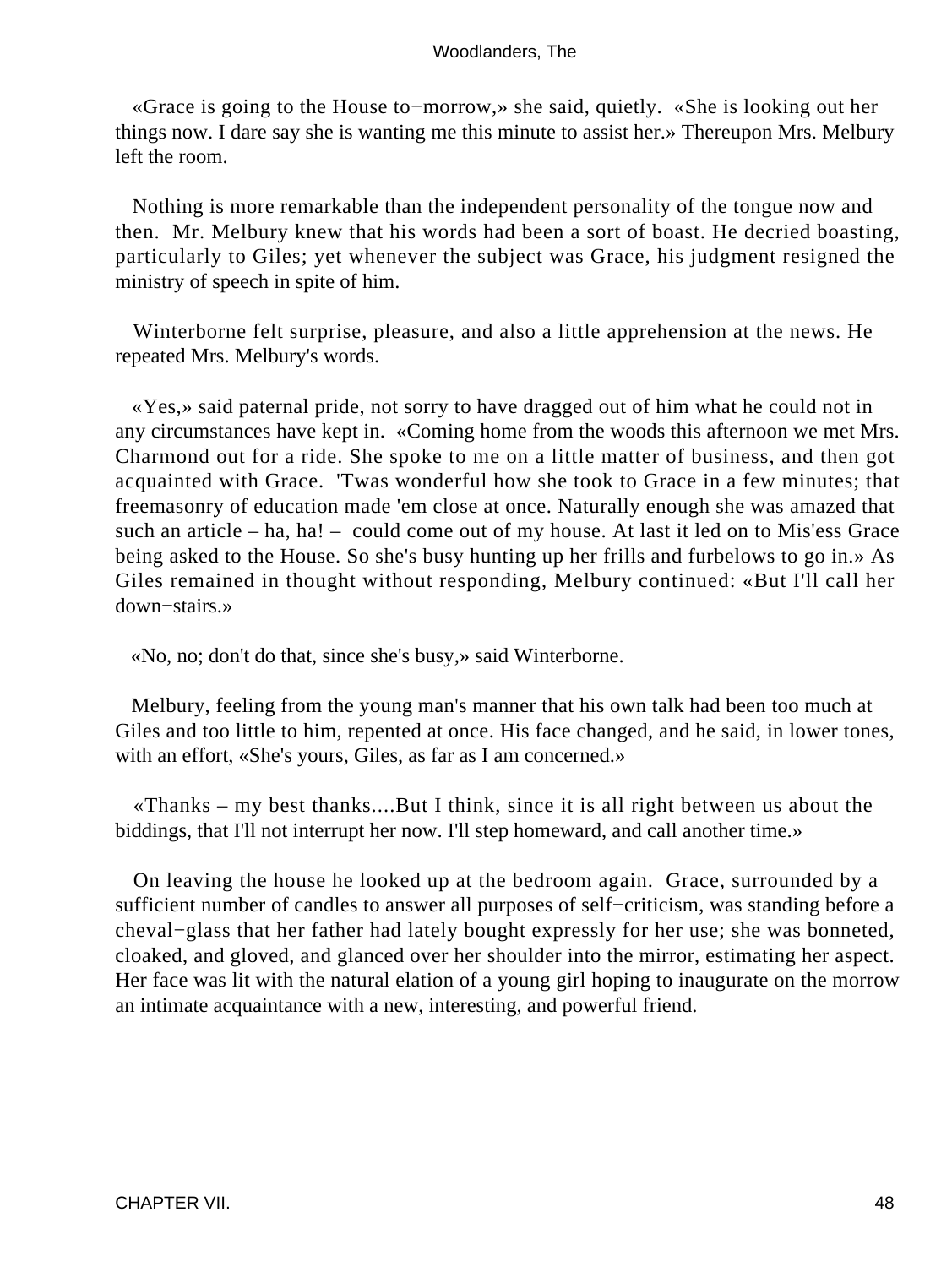# **[CHAPTER VIII.](#page-319-0)**

*T*he inspiriting appointment which had led Grace Melbury to indulge in a six−candle illumination for the arrangement of her attire, carried her over the ground the next morning with a springy tread. Her sense of being properly appreciated on her own native soil seemed to brighten the atmosphere and herbage around her, as the glowworm's lamp irradiates the grass. Thus she moved along, a vessel of emotion going to empty itself on she knew not what.

 Twenty minutes' walking through copses, over a stile, and along an upland lawn brought her to the verge of a deep glen, at the bottom of which Hintock House appeared immediately beneath her eye. To describe it as standing in a hollow would not express the situation of the manor−house; it stood in a hole, notwithstanding that the hole was full of beauty. From the spot which Grace had reached a stone could easily have been thrown over or into, the birds'−nested chimneys of the mansion. Its walls were surmounted by a battlemented parapet; but the gray lead roofs were quite visible behind it, with their gutters, laps, rolls, and skylights, together with incised letterings and shoe−patterns cut by idlers thereon.

 The front of the house exhibited an ordinary manorial presentation of Elizabethan windows, mullioned and hooded, worked in rich snuff−colored freestone from local quarries. The ashlar of the walls, where not overgrown with ivy and other creepers, was coated with lichen of every shade, intensifying its luxuriance with its nearness to the ground, till, below the plinth, it merged in moss.

 Above the house to the back was a dense plantation, the roots of whose trees were above the level of the chimneys. The corresponding high ground on which Grace stood was richly grassed, with only an old tree here and there. A few sheep lay about, which, as they ruminated, looked quietly into the bedroom windows. The situation of the house, prejudicial to humanity, was a stimulus to vegetation, on which account an endless shearing of the heavy−armed ivy was necessary, and a continual lopping of trees and shrubs. It was an edifice built in times when human constitutions were damp−proof, when shelter from the boisterous was all that men thought of in choosing a dwelling−place, the insidious being beneath their notice; and its hollow site was an ocular reminder, by its unfitness for modern lives, of the fragility to which these have declined. The highest architectural cunning could have done nothing to make Hintock House dry and salubrious; and ruthless ignorance could have done little to make it unpicturesque. It was vegetable nature's own home; a spot to inspire the painter and poet of still life – if they did not suffer too much from the relaxing atmosphere – and to draw groans from the gregariously disposed. Grace descended the green escarpment by a zigzag path into the drive, which swept round beneath the slope. The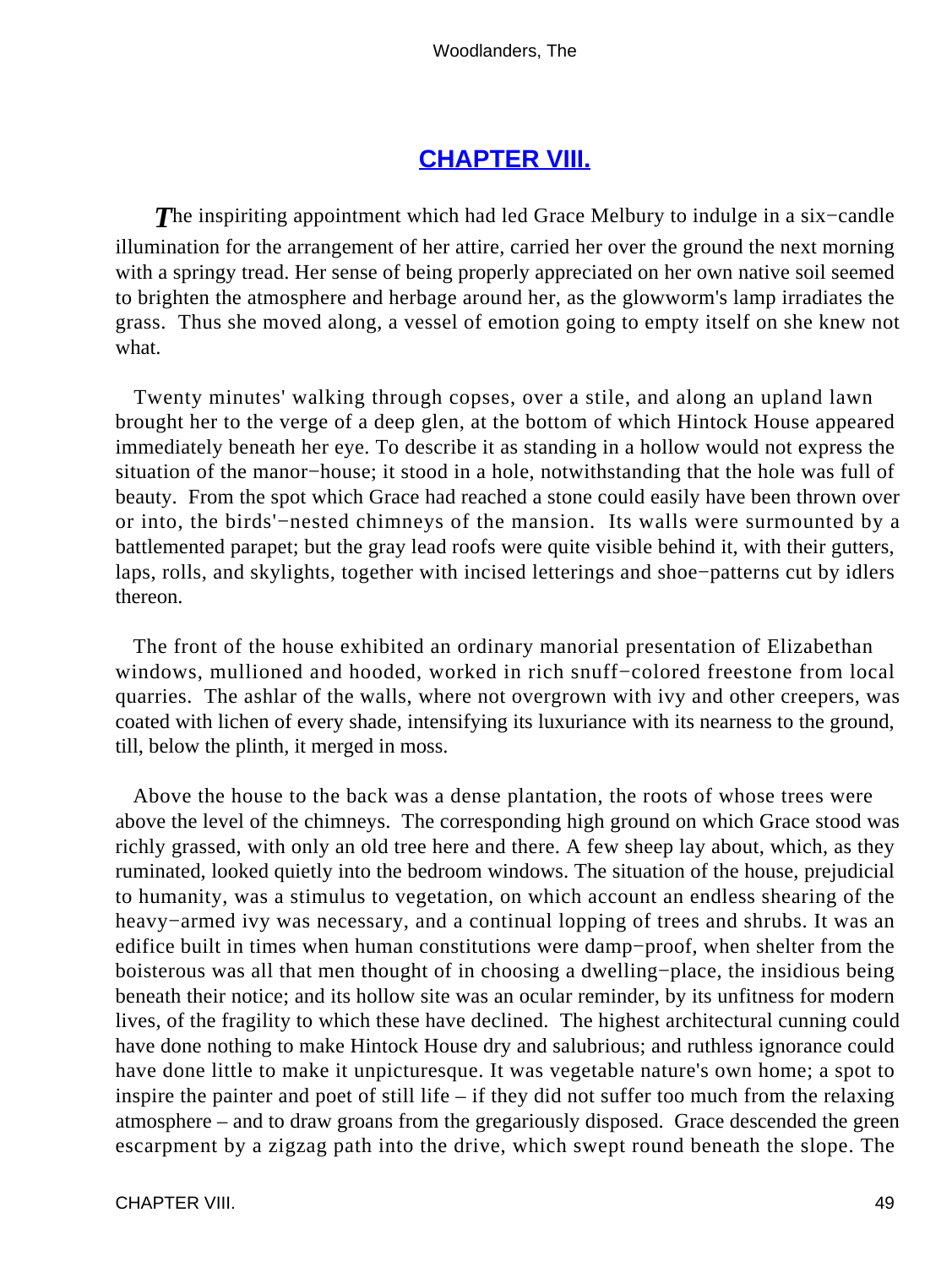exterior of the house had been familiar to her from her childhood, but she had never been inside, and the approach to knowing an old thing in a new way was a lively experience. It was with a little flutter that she was shown in; but she recollected that Mrs. Charmond would probably be alone. Up to a few days before this time that lady had been accompanied in her comings, stayings, and goings by a relative believed to be her aunt; latterly, however, these two ladies had separated, owing, it was supposed, to a quarrel, and Mrs. Charmond had been left desolate. Being presumably a woman who did not care for solitude, this deprivation might possibly account for her sudden interest in Grace.

 Mrs. Charmond was at the end of a gallery opening from the hall when Miss Melbury was announced, and saw her through the glass doors between them. She came forward with a smile on her face, and told the young girl it was good of her to come.

 «Ah! you have noticed those,» she said, seeing that Grace's eyes were attracted by some curious objects against the walls. «They are man−traps. My husband was a connoisseur in man−traps and spring−guns and such articles, collecting them from all his neighbors. He knew the histories of all these – which gin had broken a man's leg, which gun had killed a man. That one, I remember his saying, had been set by a game−keeper in the track of a notorious poacher; but the keeper, forgetting what he had done, went that way himself, received the charge in the lower part of his body, and died of the wound. I don't like them here, but I've never yet given directions for them to be taken away.» She added, playfully, «Man−traps are of rather ominous significance where a person of our sex lives, are they not?»

 Grace was bound to smile; but that side of womanliness was one which her inexperience had no great zest in contemplating.

 «They are interesting, no doubt, as relics of a barbarous time happily past,» she said, looking thoughtfully at the varied designs of these instruments of torture – some with semi–circular jaws, some with rectangular; most of them with long, sharp teeth, but a few with none, so that their jaws looked like the blank gums of old age.

 «Well, we must not take them too seriously,» said Mrs. Charmond, with an indolent turn of her head, and they moved on inward. When she had shown her visitor different articles in cabinets that she deemed likely to interest her, some tapestries, wood−carvings, ivories, miniatures, and so on – always with a mien of listlessness which might either have been constitutional, or partly owing to the situation of the place – they sat down to an early cup of tea.

 «Will you pour it out, please? Do,» she said, leaning back in her chair, and placing her hand above her forehead, while her almond eyes – those long eyes so common to the angelic legions of early Italian art – became longer, and her voice more languishing. She showed that oblique−mannered softness which is perhaps most frequent in women of darker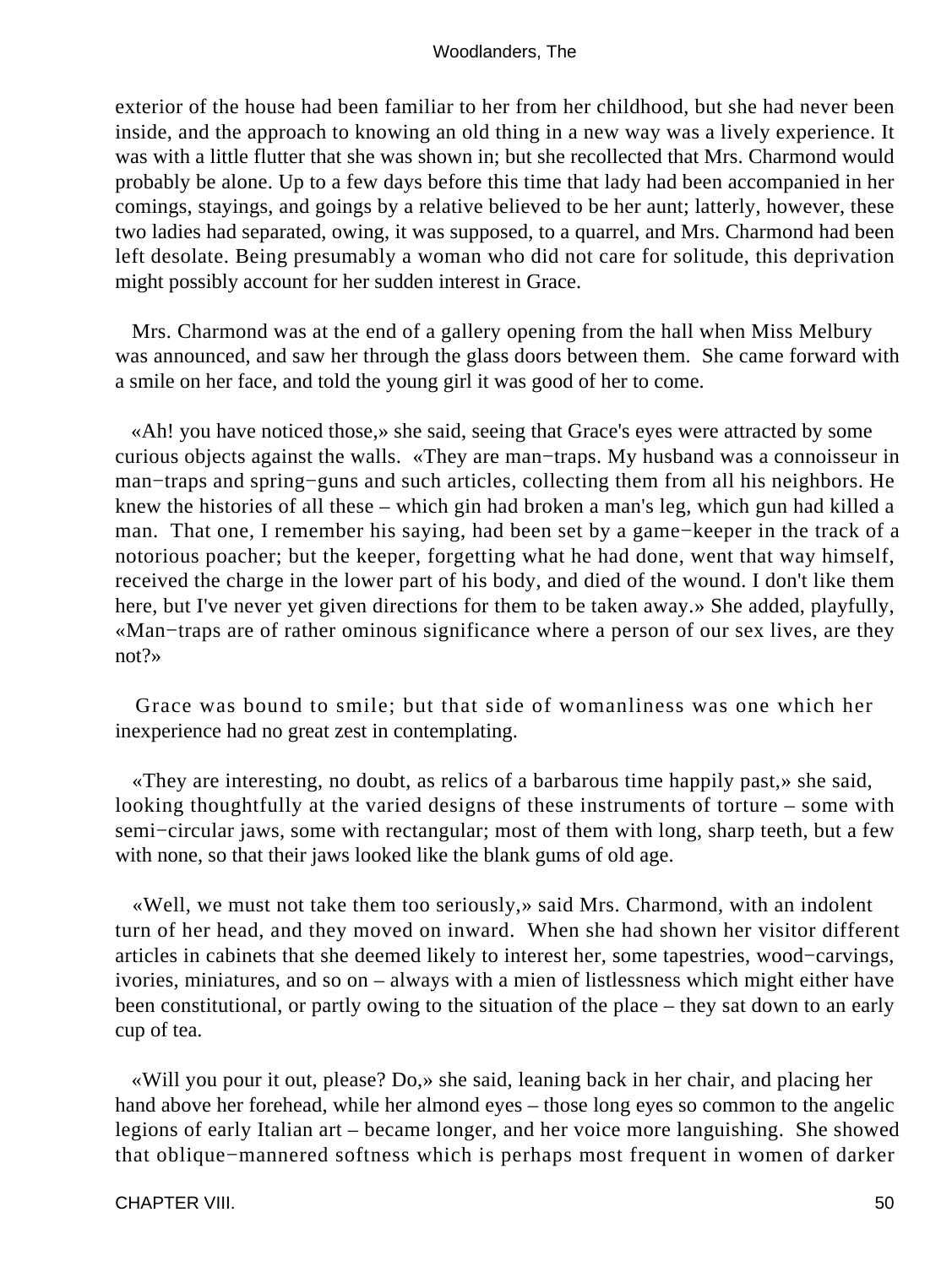complexion and more lymphatic temperament than Mrs. Charmond's was; who lingeringly smile their meanings to men rather than speak them, who inveigle rather than prompt, and take advantage of currents rather than steer.

 «I am the most inactive woman when I am here,» she said. «I think sometimes I was born to live and do nothing, nothing, nothing but float about, as we fancy we do sometimes in dreams. But that cannot be really my destiny, and I must struggle against such fancies.»

 «I am so sorry you do not enjoy exertion – it is quite sad! I wish I could tend you and make you very happy.»

 There was something so sympathetic, so appreciative, in the sound of Grace's voice, that it impelled people to play havoc with their customary reservations in talking to her. «It is tender and kind of you to feel that,» said Mrs. Charmond. «Perhaps I have given you the notion that my languor is more than it really is. But this place oppresses me, and I have a plan of going abroad a good deal. I used to go with a relative, but that arrangement has dropped through.» Regarding Grace with a final glance of criticism, she seemed to make up her mind to consider the young girl satisfactory, and continued: «Now I am often impelled to record my impressions of times and places. I have often thought of writing a 'New Sentimental Journey.' But I cannot find energy enough to do it alone. When I am at different places in the south of Europe I feel a crowd of ideas and fancies thronging upon me continually, but to unfold writing−materials, take up a cold steel pen, and put these impressions down systematically on cold, smooth paper – that I cannot do. So I have thought that if I always could have somebody at my elbow with whom I am in sympathy, I might dictate any ideas that come into my head. And directly I had made your acquaintance the other day it struck me that you would suit me so well. Would you like to undertake it? You might read to me, too, if desirable. Will you think it over, and ask your parents if they are willing?»

«Oh yes,» said Grace. «I am almost sure they would be very glad.»

 «You are so accomplished, I hear; I should be quite honored by such intellectual company.»

Grace, modestly blushing, deprecated any such idea.

«Do you keep up your lucubrations at Little Hintock?»

 «Oh no. Lucubrations are not unknown at Little Hintock; but they are not carried on by me.»

«What – another student in that retreat?»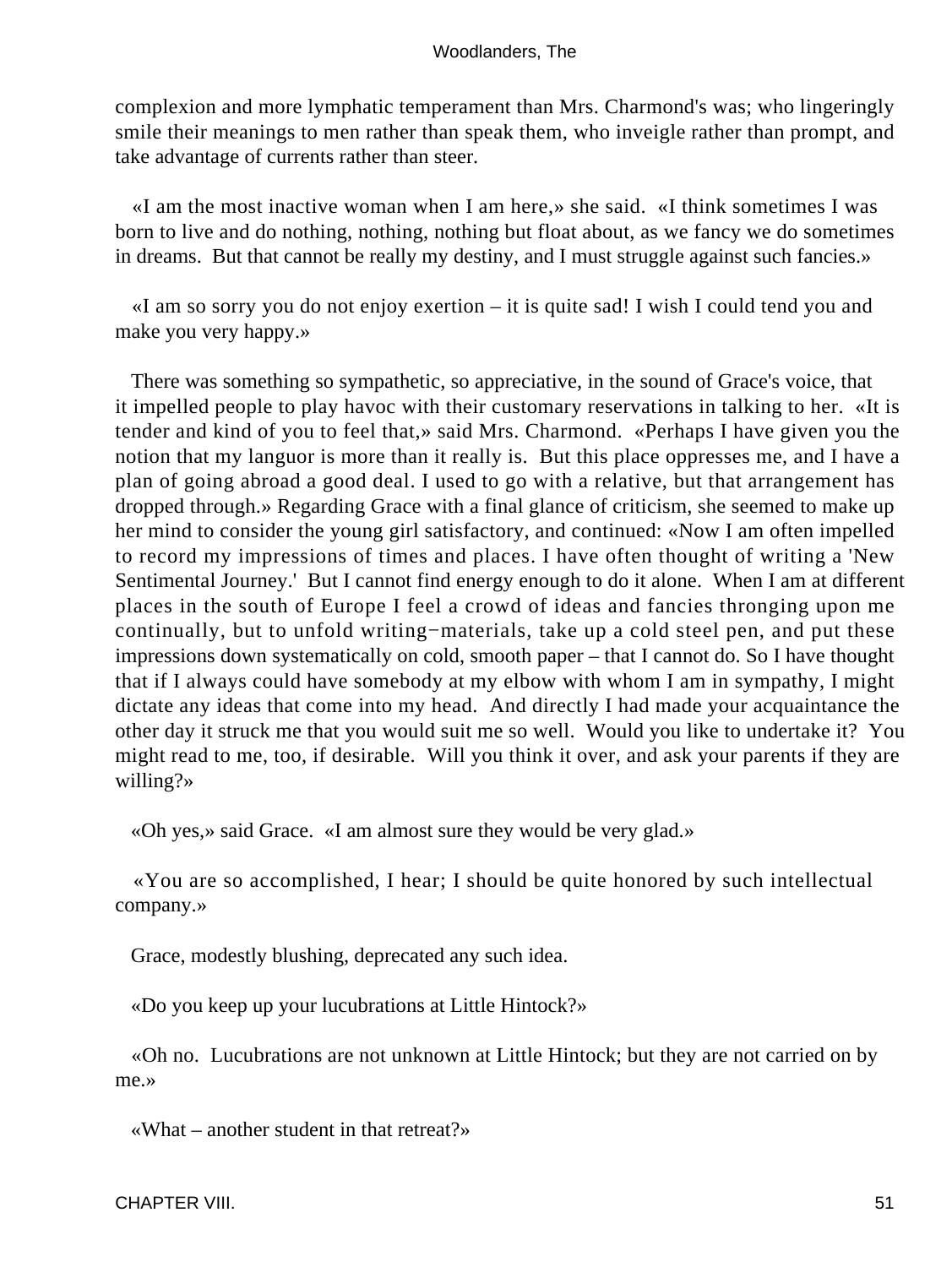«There is a surgeon lately come, and I have heard that he reads a great deal – I see his light sometimes through the trees late at night.»

 «Oh yes – a doctor – I believe I was told of him. It is a strange place for him to settle in.»

 «It is a convenient centre for a practice, they say. But he does not confine his studies to medicine, it seems. He investigates theology and metaphysics and all sorts of subjects.»

«What is his name?»

 «Fitzpiers. He represents a very old family, I believe, the Fitzpierses of Buckbury−Fitzpiers – not a great many miles from here.»

 «I am not sufficiently local to know the history of the family. I was never in the county till my husband brought me here.» Mrs. Charmond did not care to pursue this line of investigation. Whatever mysterious merit might attach to family antiquity, it was one which, though she herself could claim it, her adaptable, wandering weltburgerliche nature had grown tired of caring about – a peculiarity that made her a contrast to her neighbors. «It is of rather more importance to know what the man is himself than what his family is,» she said, «if he is going to practise upon us as a surgeon. Have you seen him?»

Grace had not. «I think he is not a very old man,» she added.

«Has he a wife?»

«I am not aware that he has.»

 «Well, I hope he will be useful here. I must get to know him when I come back. It will be very convenient to have a medical man – if he is clever – in one's own parish. I get dreadfully nervous sometimes, living in such an outlandish place; and Sherton is so far to send to. No doubt you feel Hintock to be a great change after watering−place life.»

 «I do. But it is home. It has its advantages and its disadvantages.» Grace was thinking less of the solitude than of the attendant circumstances.

 They chatted on for some time, Grace being set quite at her ease by her entertainer. Mrs. Charmond was far too well−practised a woman not to know that to show a marked patronage to a sensitive young girl who would probably be very quick to discern it, was to demolish her dignity rather than to establish it in that young girl's eyes. So, being violently possessed with her idea of making use of this gentle acquaintance, ready and waiting at her own door, she took great pains to win her confidence at starting.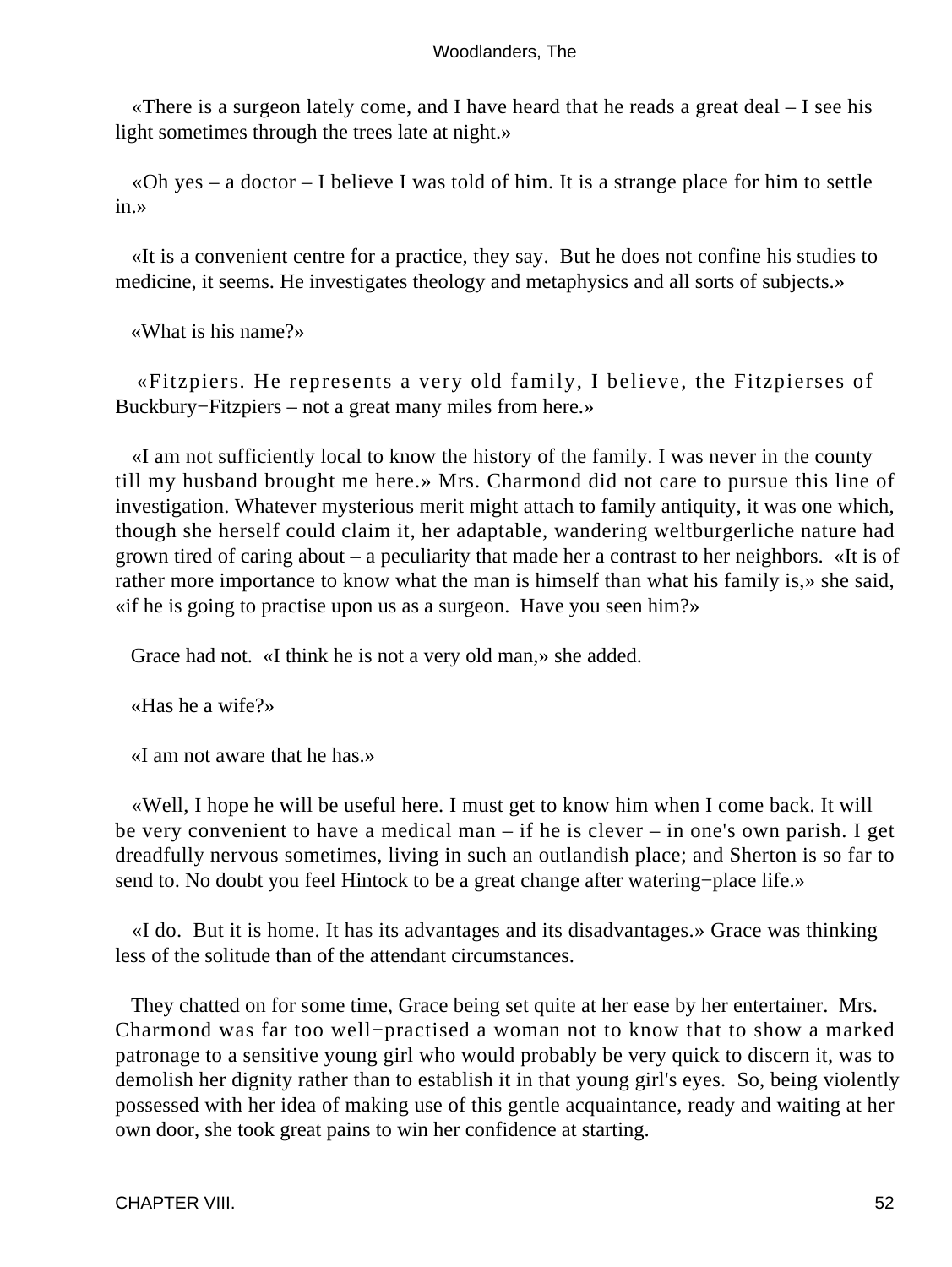Just before Grace's departure the two chanced to pause before a mirror which reflected their faces in immediate juxtaposition, so as to bring into prominence their resemblances and their contrasts. Both looked attractive as glassed back by the faithful reflector; but Grace's countenance had the effect of making Mrs. Charmond appear more than her full age. There are complexions which set off each other to great advantage, and there are those which antagonize, the one killing or damaging its neighbor unmercifully. This was unhappily the case here. Mrs. Charmond fell into a meditation, and replied abstractedly to a cursory remark of her companion's. However, she parted from her young friend in the kindliest tones, promising to send and let her know as soon as her mind was made up on the arrangement she had suggested.

 When Grace had ascended nearly to the top of the adjoining slope she looked back, and saw that Mrs. Charmond still stood at the door, meditatively regarding her.

 Often during the previous night, after his call on the Melburys, Winterborne's thoughts ran upon Grace's announced visit to Hintock House. Why could he not have proposed to walk with her part of the way? Something told him that she might not, on such an occasion, care for his company.

 He was still more of that opinion when, standing in his garden next day, he saw her go past on the journey with such a pretty pride in the event. He wondered if her father's ambition, which had purchased for her the means of intellectual light and culture far beyond those of any other native of the village, would conduce to the flight of her future interests above and away from the local life which was once to her the movement of the world.

 Nevertheless, he had her father's permission to win her if he could; and to this end it became desirable to bring matters soon to a crisis, if he ever hoped to do so. If she should think herself too good for him, he could let her go and make the best of his loss; but until he had really tested her he could not say that she despised his suit. The question was how to quicken events towards an issue.

 He thought and thought, and at last decided that as good a way as any would be to give a Christmas party, and ask Grace and her parents to come as chief guests.

 These ruminations were occupying him when there became audible a slight knocking at his front door. He descended the path and looked out, and beheld Marty South, dressed for out−door work.

 «Why didn't you come, Mr. Winterborne?» she said. «I've been waiting there hours and hours, and at last I thought I must try to find you.»

«Bless my soul, I'd quite forgot,» said Giles.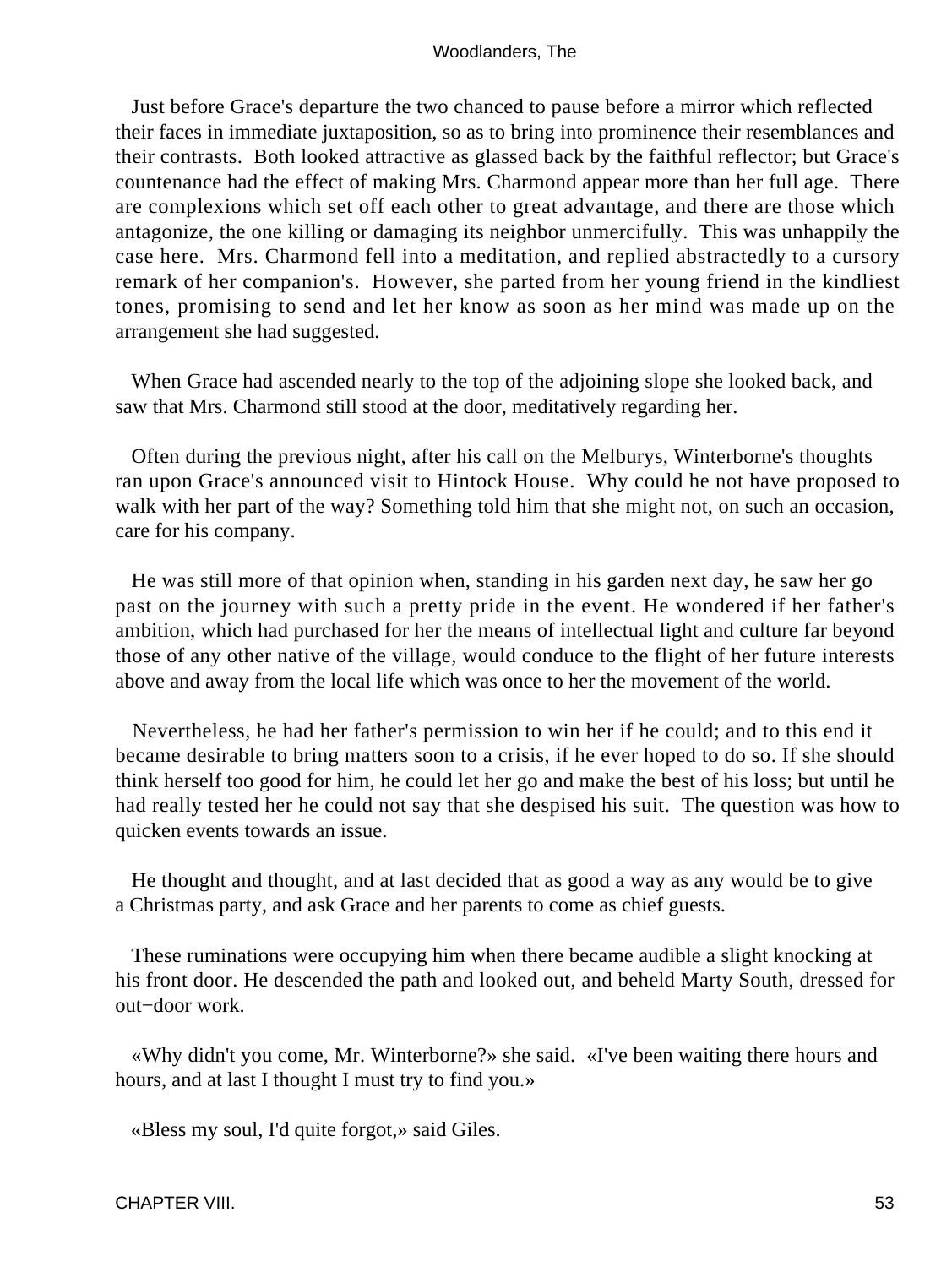What he had forgotten was that there was a thousand young fir− trees to be planted in a neighboring spot which had been cleared by the wood−cutters, and that he had arranged to plant them with his own hands. He had a marvellous power of making trees grow. Although he would seem to shovel in the earth quite carelessly, there was a sort of sympathy between himself and the fir, oak, or beech that he was operating on, so that the roots took hold of the soil in a few days. When, on the other hand, any of the journeymen planted, although they seemed to go through an identically similar process, one quarter of the trees would die away during the ensuing August.

 Hence Winterborne found delight in the work even when, as at present, he contracted to do it on portions of the woodland in which he had no personal interest. Marty, who turned her hand to anything, was usually the one who performed the part of keeping the trees in a perpendicular position while he threw in the mould.

 He accompanied her towards the spot, being stimulated yet further to proceed with the work by the knowledge that the ground was close to the way−side along which Grace must pass on her return from Hintock House.

 «You've a cold in the head, Marty,» he said, as they walked. «That comes of cutting off your hair.»

«I suppose it do. Yes; I've three headaches going on in my head at the same time.»

«Three headaches!»

 «Yes, a rheumatic headache in my poll, a sick headache over my eyes, and a misery headache in the middle of my brain. However, I came out, for I thought you might be waiting and grumbling like anything if I was not there.»

 The holes were already dug, and they set to work. Winterborne's fingers were endowed with a gentle conjuror's touch in spreading the roots of each little tree, resulting in a sort of caress, under which the delicate fibres all laid themselves out in their proper directions for growth. He put most of these roots towards the south−west; for, he said, in forty years' time, when some great gale is blowing from that quarter, the trees will require the strongest holdfast on that side to stand against it and not fall.

 «How they sigh directly we put 'em upright, though while they are lying down they don't sigh at all,» said Marty.

«Do they?» said Giles. «I've never noticed it.»

 She erected one of the young pines into its hole, and held up her finger; the soft musical breathing instantly set in, which was not to cease night or day till the grown tree should be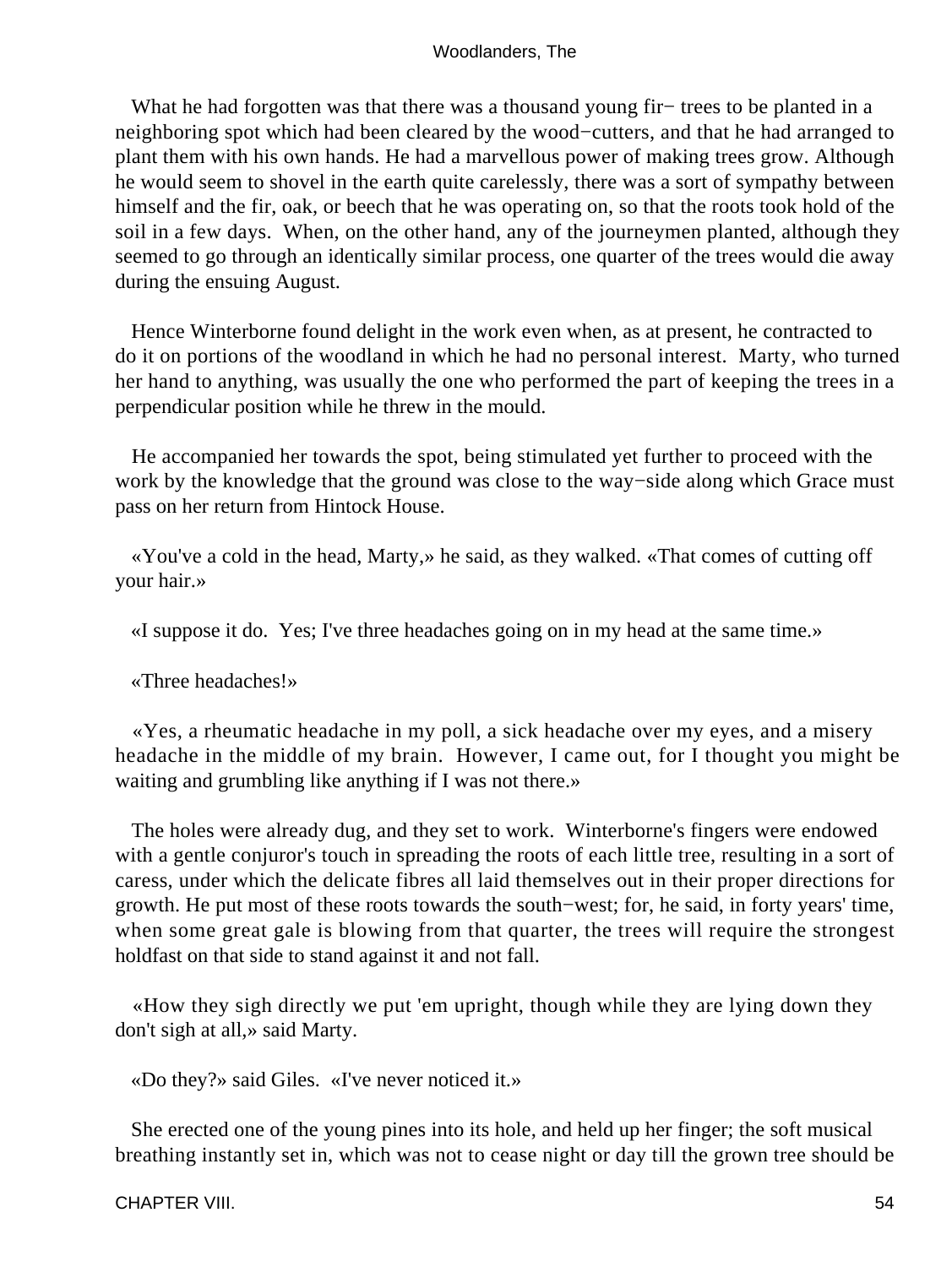felled – probably long after the two planters should be felled themselves.

 «It seems to me,» the girl continued, «as if they sigh because they are very sorry to begin life in earnest – just as we be.»

«Just as we be?» He looked critically at her. «You ought not to feel like that, Marty.»

 Her only reply was turning to take up the next tree; and they planted on through a great part of the day, almost without another word. Winterborne's mind ran on his contemplated evening−party, his abstraction being such that he hardly was conscious of Marty's presence beside him. From the nature of their employment, in which he handled the spade and she merely held the tree, it followed that he got good exercise and she got none. But she was an heroic girl, and though her out−stretched hand was chill as a stone, and her cheeks blue, and her cold worse than ever, she would not complain while he was disposed to continue work. But when he paused she said, «Mr. Winterborne, can I run down the lane and back to warm my feet?»

 «Why, yes, of course,» he said, awakening anew to her existence. «Though I was just thinking what a mild day it is for the season. Now I warrant that cold of yours is twice as bad as it was. You had no business to chop that hair off, Marty; it serves you almost right. Look here, cut off home at once.»

«A run down the lane will be quite enough.»

«No, it won't. You ought not to have come out to−day at all.»

«But I should like to finish the  $-\infty$ 

 «Marty, I tell you to go home,» said he, peremptorily. «I can manage to keep the rest of them upright with a stick or something.»

 She went away without saying any more. When she had gone down the orchard a little distance she looked back. Giles suddenly went after her.

 «Marty, it was for your good that I was rough, you know. But warm yourself in your own way, I don't care.»

 When she had run off he fancied he discerned a woman's dress through the holly−bushes which divided the coppice from the road. It was Grace at last, on her way back from the interview with Mrs. Charmond. He threw down the tree he was planting, and was about to break through the belt of holly when he suddenly became aware of the presence of another man, who was looking over the hedge on the opposite side of the way upon the figure of the unconscious Grace. He appeared as a handsome and gentlemanly personage of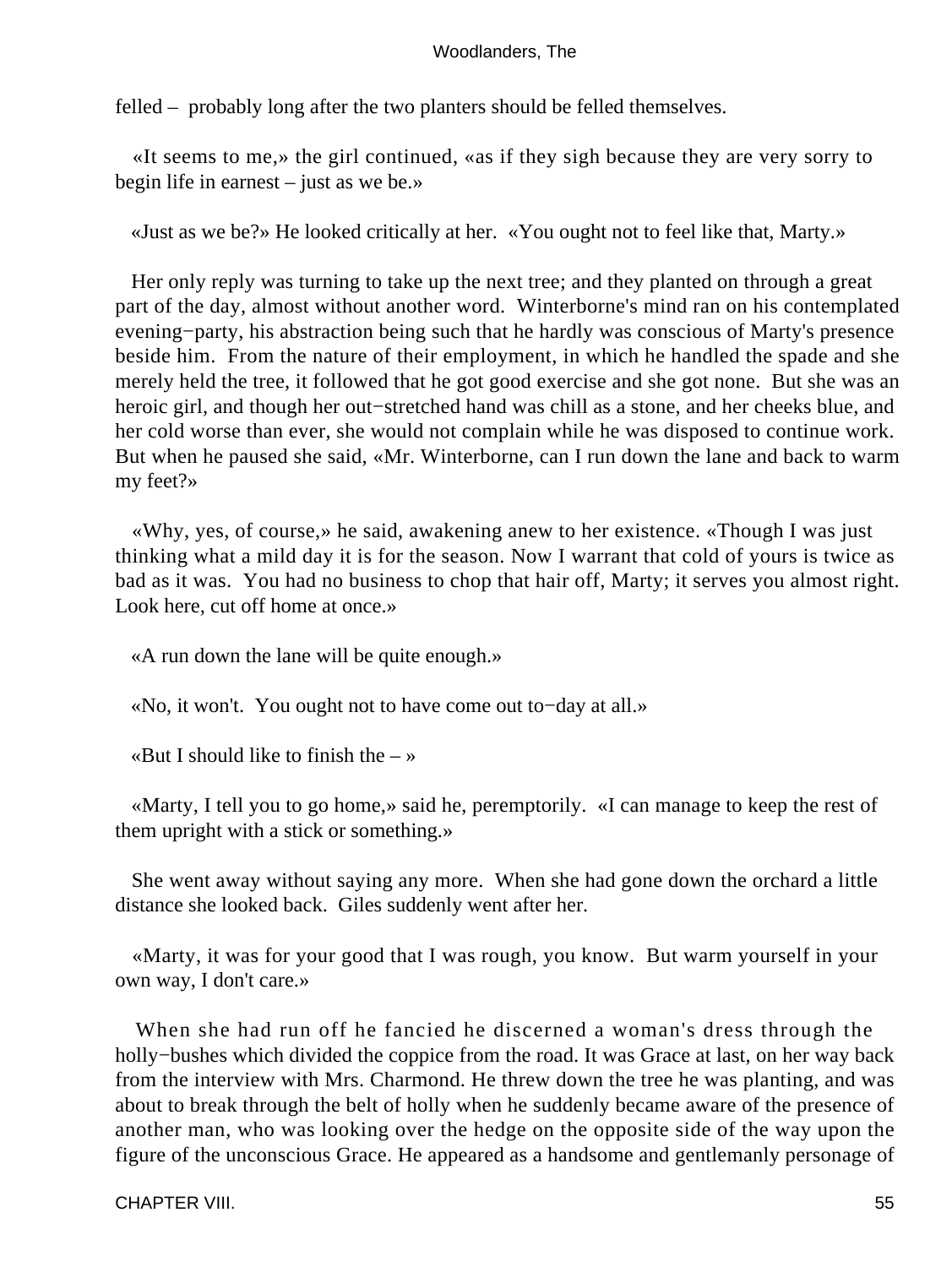six or eight and twenty, and was quizzing her through an eye−glass. Seeing that Winterborne was noticing him, he let his glass drop with a click upon the rail which protected the hedge, and walked away in the opposite direction. Giles knew in a moment that this must be Mr. Fitzpiers. When he was gone, Winterborne pushed through the hollies, and emerged close beside the interesting object of their contemplation.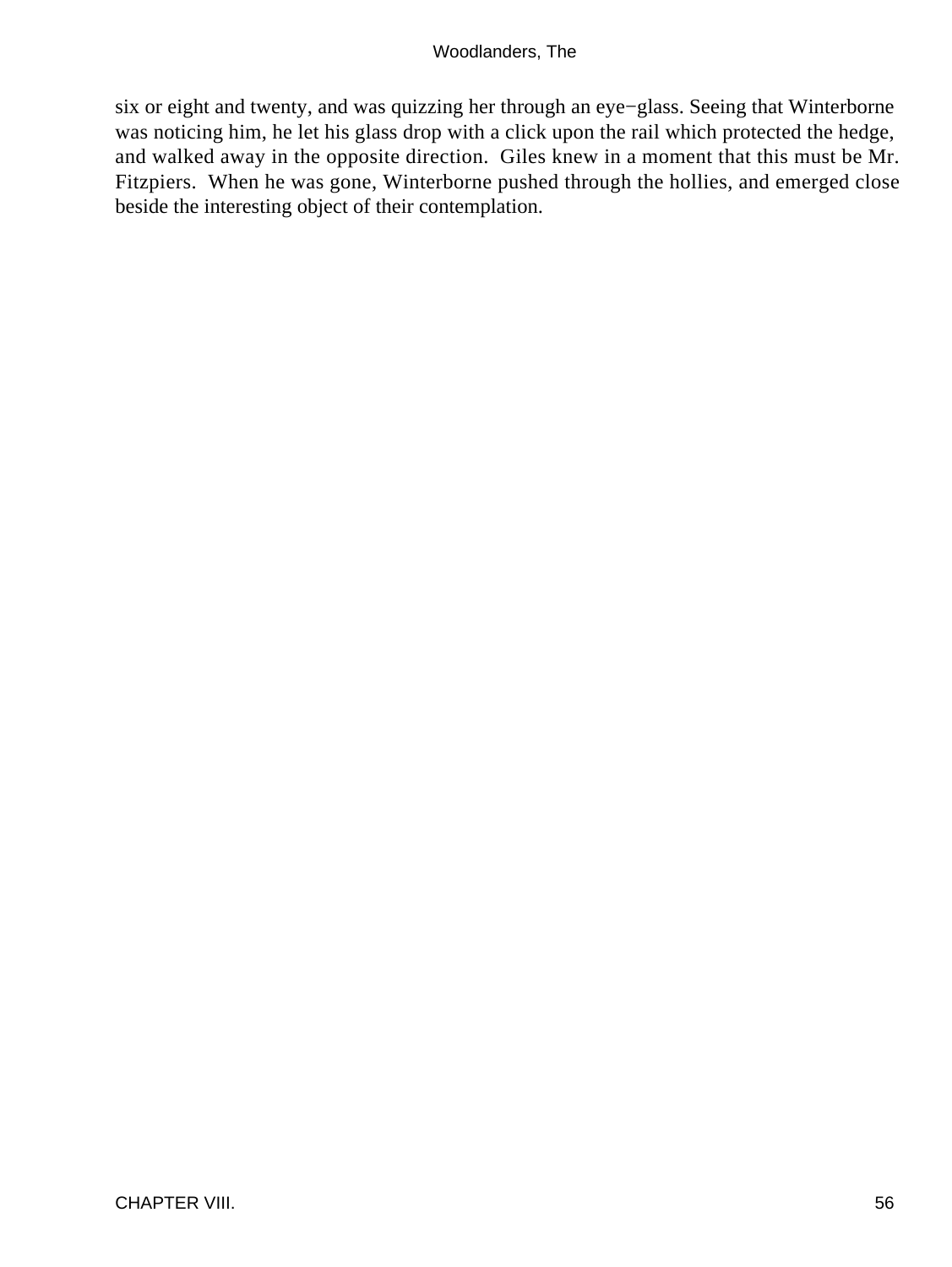# **[CHAPTER IX.](#page-319-0)**

**«I** heard the bushes move long before I saw you,» she began. «I said first, 'it is some terrible beast;' next, 'it is a poacher;' next, 'it is a friend!'»

 He regarded her with a slight smile, weighing, not her speech, but the question whether he should tell her that she had been watched. He decided in the negative.

 «You have been to the house?» he said. «But I need not ask.» The fact was that there shone upon Miss Melbury's face a species of exaltation, which saw no environing details nor his own occupation; nothing more than his bare presence.

«Why need you not ask?»

«Your face is like the face of Moses when he came down from the Mount.»

She reddened a little and said, «How can you be so profane, Giles Winterborne?»

 «How can you think so much of that class of people? Well, I beg pardon; I didn't mean to speak so freely. How do you like her house and her?»

 «Exceedingly. I had not been inside the walls since I was a child, when it used to be let to strangers, before Mrs. Charmond's late husband bought the property. She is SO nice!» And Grace fell into such an abstracted gaze at the imaginary image of Mrs. Charmond and her niceness that it almost conjured up a vision of that lady in mid−air before them.

 «She has only been here a month or two, it seems, and cannot stay much longer, because she finds it so lonely and damp in winter. She is going abroad. Only think, she would like me to go with her.»

 Giles's features stiffened a little at the news. «Indeed; what for? But I won't keep you standing here. Hoi, Robert!» he cried to a swaying collection of clothes in the distance, which was the figure of Creedle his man. «Go on filling in there till I come back.»

«I'm a−coming, sir; I'm a−coming.»

«Well, the reason is this,» continued she, as they went on together  $-\alpha$  Mrs. Charmond has a delightful side to her character – a desire to record her impressions of travel, like Alexandre Dumas, and Mery, and Sterne, and others. But she cannot find energy enough to do it herself.» And Grace proceeded to explain Mrs. Charmond's proposal at large. «My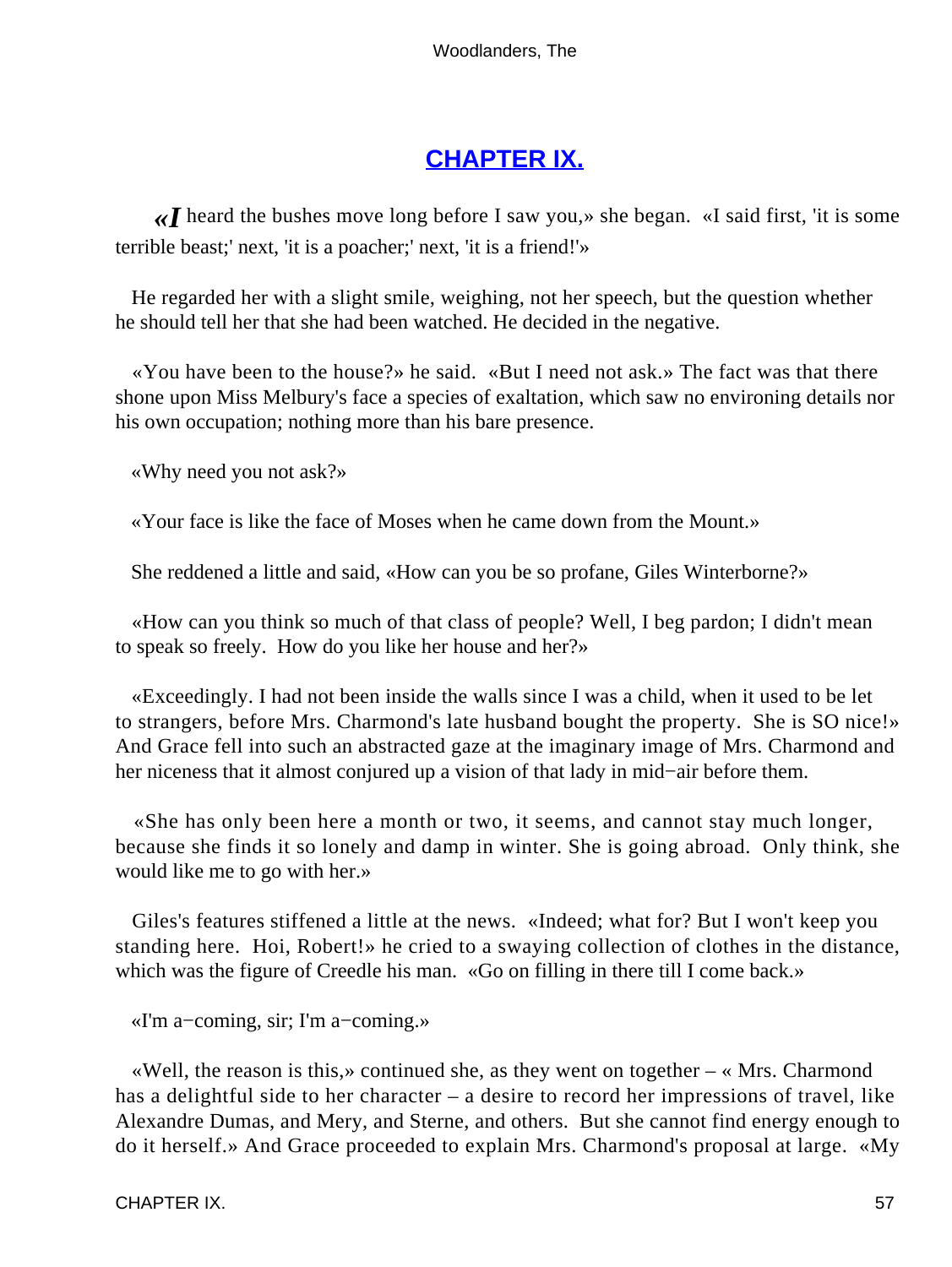notion is that Mery's style will suit her best, because he writes in that soft, emotional, luxurious way she has,» Grace said, musingly.

 «Indeed!» said Winterborne, with mock awe. «Suppose you talk over my head a little longer, Miss Grace Melbury?»

 «Oh, I didn't mean it!» she said, repentantly, looking into his eyes. «And as for myself, I hate French books. And I love dear old Hintock, **AND THE PEOPLE IN IT,** fifty times better than all the Continent. But the scheme; I think it an enchanting notion, don't you, Giles?»

«It is well enough in one sense, but it will take yon away,» said he, mollified.

«Only for a short time. We should return in May.»

«Well, Miss Melbury, it is a question for your father.»

 Winterborne walked with her nearly to her house. He had awaited her coming, mainly with the view of mentioning to her his proposal to have a Christmas party; but homely Christmas gatherings in the venerable and jovial Hintock style seemed so primitive and uncouth beside the lofty matters of her converse and thought that he refrained.

 As soon as she was gone he turned back towards the scene of his planting, and could not help saying to himself as he walked, that this engagement of his was a very unpromising business. Her outing to−day had not improved it. A woman who could go to Hintock House and be friendly with its mistress, enter into the views of its mistress, talk like her, and dress not much unlike her, why, she would hardly be contented with him, a yeoman, now immersed in tree−planting, even though he planted them well. «And yet she's a true−hearted girl,» he said, thinking of her words about Hintock. «I must bring matters to a point, and there's an end of it.»

 When he reached the plantation he found that Marty had come back, and dismissing Creedle, he went on planting silently with the girl as before.

 «Suppose, Marty,» he said, after a while, looking at her extended arm, upon which old scratches from briers showed themselves purple in the cold wind – «suppose you know a person, and want to bring that person to a good understanding with you, do you think a Christmas party of some sort is a warming−up thing, and likely to be useful in hastening on the matter?»

«Is there to be dancing?»

«There might be, certainly.»

CHAPTER IX. 58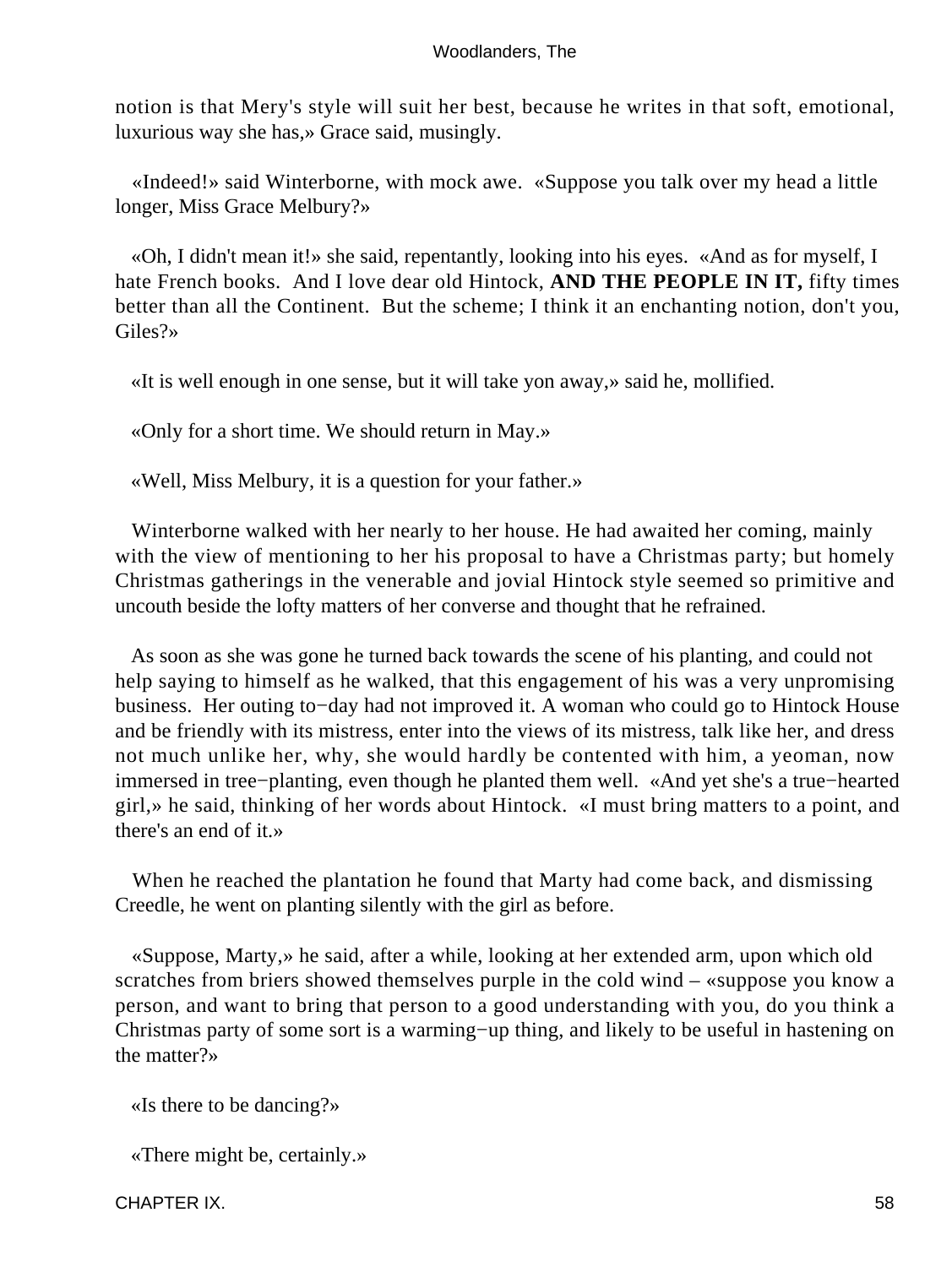«Will He dance with She?»

«Well, yes.»

 «Then it might bring things to a head, one way or the other; I won't be the one to say which.»

 «It shall be done,» said Winterborne, not to her, though he spoke the words quite loudly. And as the day was nearly ended, he added, «Here, Marty, I'll send up a man to plant the rest to− morrow. I've other things to think of just now.»

 She did not inquire what other things, for she had seen him walking with Grace Melbury. She looked towards the western sky, which was now aglow like some vast foundery wherein new worlds were being cast. Across it the bare bough of a tree stretched horizontally, revealing every twig against the red, and showing in dark profile every beck and movement of three pheasants that were settling themselves down on it in a row to roost.

 «It will be fine to−morrow,» said Marty, observing them with the vermilion light of the sun in the pupils of her eyes, «for they are a−croupied down nearly at the end of the bough. If it were going to be stormy they'd squeeze close to the trunk. The weather is almost all they have to think of, isn't it, Mr. Winterborne? and so they must be lighter−hearted than we.»

«I dare say they are,» said Winterborne.

 Before taking a single step in the preparations, Winterborne, with no great hopes, went across that evening to the timber−merchant's to ascertain if Grace and her parents would honor him with their presence. Having first to set his nightly gins in the garden, to catch the rabbits that ate his winter−greens, his call was delayed till just after the rising of the moon, whose rays reached the Hintock houses but fitfully as yet, on account of the trees. Melbury was crossing his yard on his way to call on some one at the larger village, but he readily turned and walked up and down the path with the young man.

 Giles, in his self−deprecatory sense of living on a much smaller scale than the Melburys did, would not for the world imply that his invitation was to a gathering of any importance. So he put it in the mild form of «Can you come in for an hour, when you have done business, the day after to−morrow; and Mrs. and Miss Melbury, if they have nothing more pressing to do?»

 Melbury would give no answer at once. «No, I can't tell you to− day,» he said. «I must talk it over with the women. As far as I am concerned, my dear Giles, you know I'll come with pleasure. But how do I know what Grace's notions may be? You see, she has been away among cultivated folks a good while; and now this acquaintance with Mrs. Charmond – Well, I'll ask her. I can say no more.»

CHAPTER IX. 59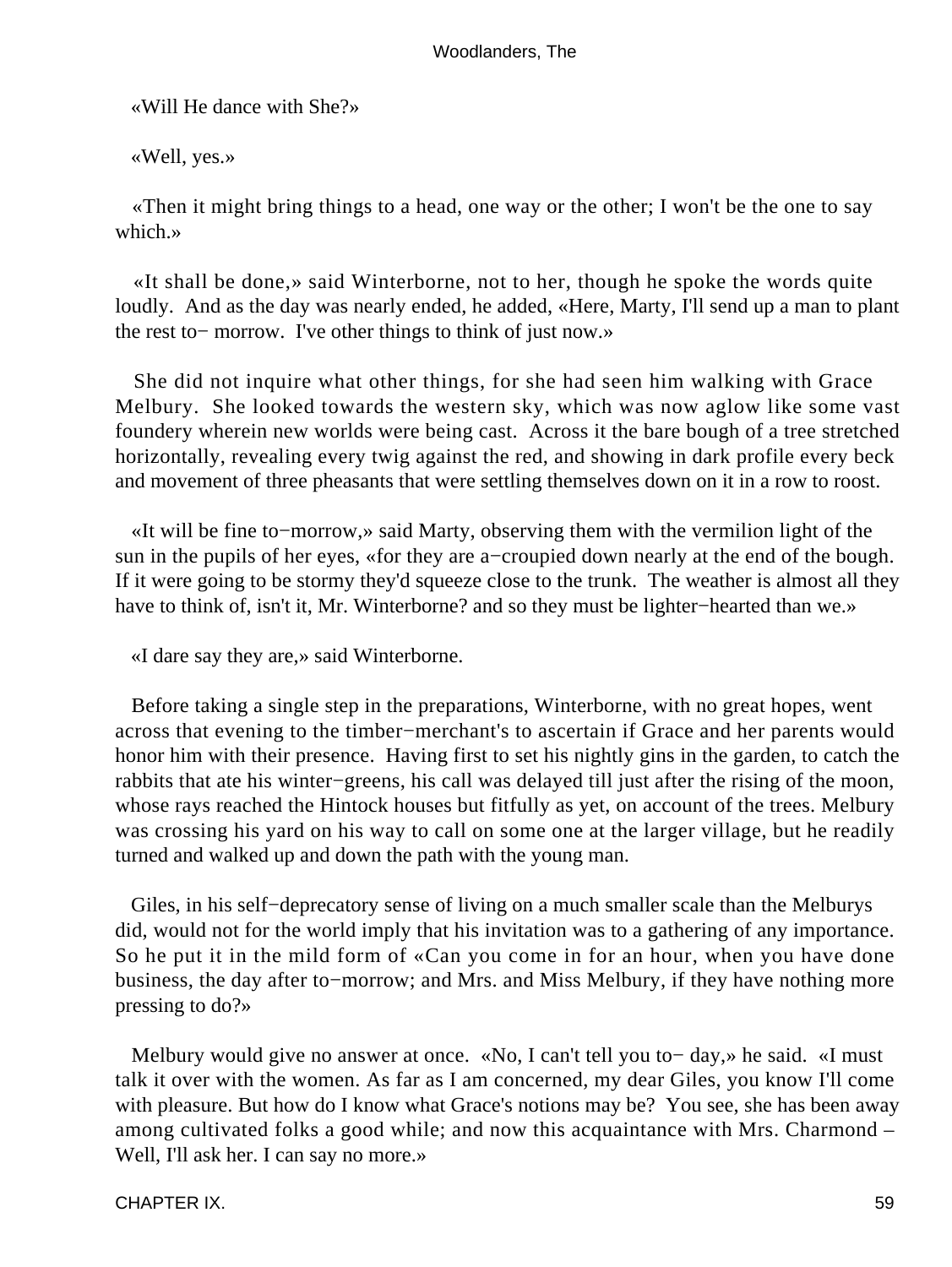When Winterborne was gone the timber−merchant went on his way. He knew very well that Grace, whatever her own feelings, would either go or not go, according as he suggested; and his instinct was, for the moment, to suggest the negative. His errand took him past the church, and the way to his destination was either across the church−yard or along−side it, the distances being the same. For some reason or other he chose the former way.

 The moon was faintly lighting up the gravestones, and the path, and the front of the building. Suddenly Mr. Melbury paused, turned ill upon the grass, and approached a particular headstone, where he read, «In memory of John Winterborne,» with the subjoined date and age. It was the grave of Giles's father.

 The timber−merchant laid his hand upon the stone, and was humanized. «Jack, my wronged friend!» he said. «I'll be faithful to my plan of making amends to 'ee.»

 When he reached home that evening, he said to Grace and Mrs. Melbury, who were working at a little table by the fire,

 «Giles wants us to go down and spend an hour with him the day after to−morrow; and I'm thinking, that as 'tis Giles who asks us, we'll go.»

 They assented without demur, and accordingly the timber−merchant sent Giles the next morning an answer in the affirmative.

 Winterborne, in his modesty, or indifference, had mentioned no particular hour in his invitation; and accordingly Mr. Melbury and his family, expecting no other guests, chose their own time, which chanced to be rather early in the afternoon, by reason of the somewhat quicker despatch than usual of the timber−merchant's business that day. To show their sense of the unimportance of the occasion, they walked quite slowly to the house, as if they were merely out for a ramble, and going to nothing special at all; or at most intending to pay a casual call and take a cup of tea.

 At this hour stir and bustle pervaded the interior of Winterborne's domicile from cellar to apple−loft. He had planned an elaborate high tea for six o'clock or thereabouts, and a good roaring supper to come on about eleven. Being a bachelor of rather retiring habits, the whole of the preparations devolved upon himself and his trusty man and familiar, Robert Creedle, who did everything that required doing, from making Giles's bed to catching moles in his field. He was a survival from the days when Giles's father held the homestead, and Giles was a playing boy.

 These two, with a certain dilatoriousness which appertained to both, were now in the heat of preparation in the bake−house, expecting nobody before six o'clock. Winterborne was standing before the brick oven in his shirt−sleeves, tossing in thorn sprays, and stirring about the blazing mass with a long−handled, three−pronged Beelzebub kind of fork, the heat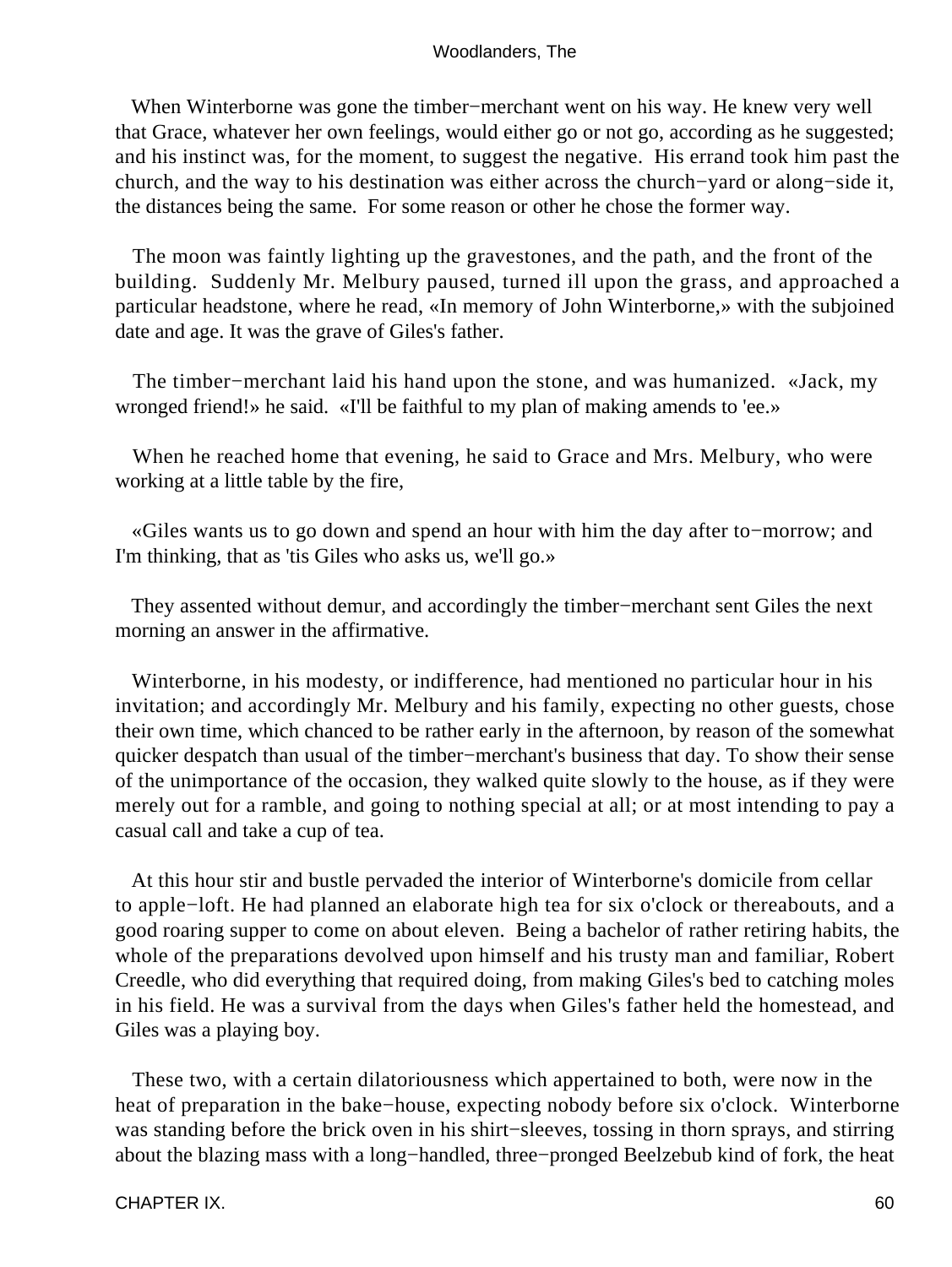shining out upon his streaming face and making his eyes like furnaces, the thorns crackling and sputtering; while Creedle, having ranged the pastry dishes in a row on the table till the oven should be ready, was pressing out the crust of a final apple−pie with a rolling−pin. A great pot boiled on the fire, and through the open door of the back kitchen a boy was seen seated on the fender, emptying the snuffers and scouring the candlesticks, a row of the latter standing upside down on the hob to melt out the grease

 Looking up from the rolling−pin, Creedle saw passing the window first the timber−merchant, in his second−best suit, Mrs. Melbury in her best silk, and Grace in the fashionable attire which, in part brought home with her from the Continent, she had worn on her visit to Mrs. Charmond's. The eyes of the three had been attracted to the proceedings within by the fierce illumination which the oven threw out upon the operators and their utensils.

«Lord, Lord! if they baint come a'ready!» said Creedle.

 «No – hey?» said Giles, looking round aghast; while the boy in the background waved a reeking candlestick in his delight. As there was no help for it, Winterborne went to meet them in the door−way.

 «My dear Giles, I see we have made a mistake in the time,» said the timber−merchant's wife, her face lengthening with concern.

«Oh, it is not much difference. I hope you'll come in.»

 «But this means a regular randyvoo!» said Mr. Melbury, accusingly, glancing round and pointing towards the bake−house with his stick.

«Well, yes,» said Giles.

«And – not Great Hintock band, and dancing, surely?»

 «I told three of 'em they might drop in if they'd nothing else to do,» Giles mildly admitted.

 «Now, why the name didn't ye tell us 'twas going to be a serious kind of thing before? How should I know what folk mean if they don't say? Now, shall we come in, or shall we go home and come back along in a couple of hours?»

 «I hope you'll stay, if you'll be so good as not to mind, now you are here. I shall have it all right and tidy in a very little time. I ought not to have been so backward.» Giles spoke quite anxiously for one of his undemonstrative temperament; for he feared that if the Melburys once were back in their own house they would not be disposed to turn out again.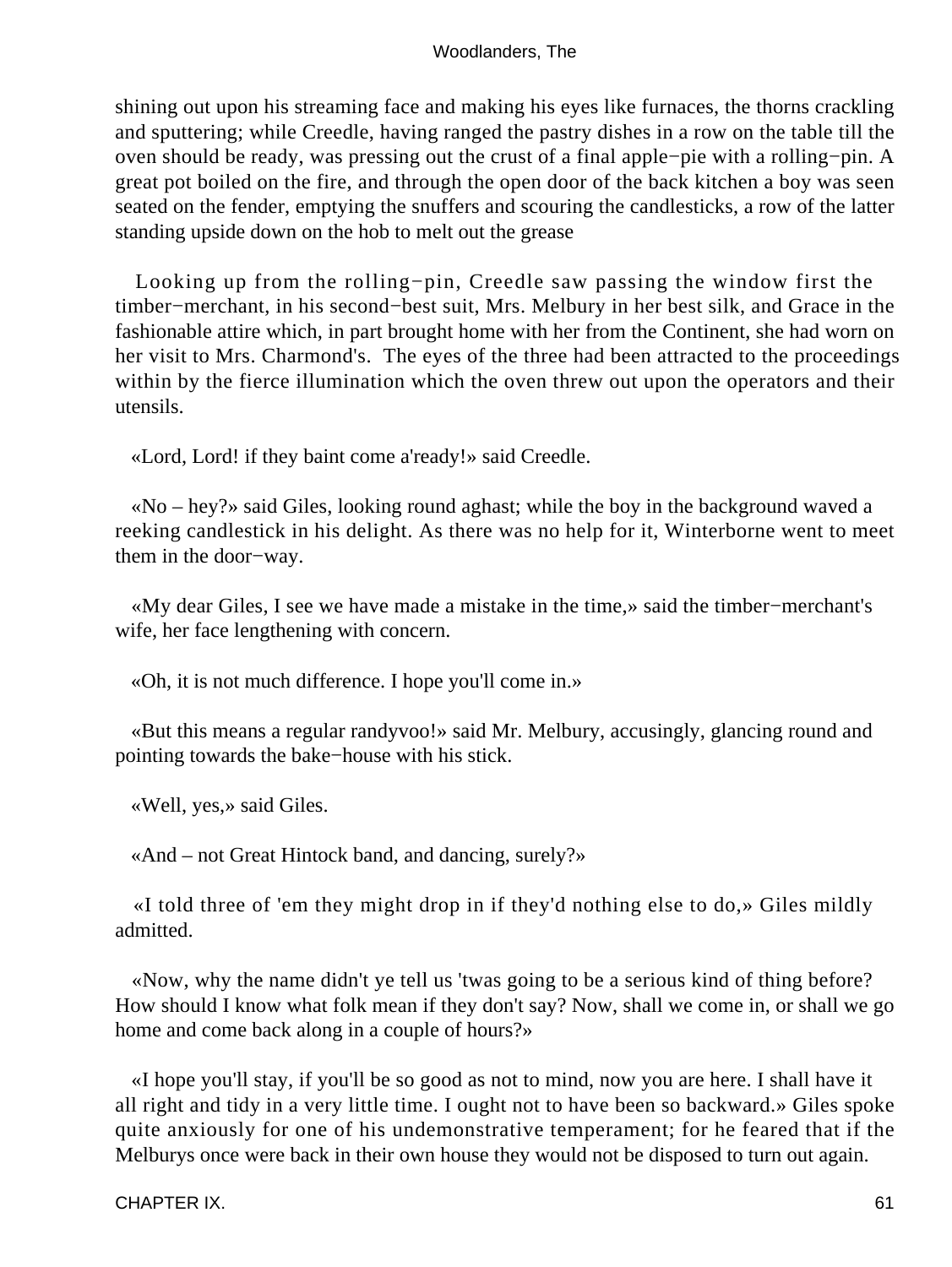«'Tis we ought not to have been so forward; that's what 'tis,» said Mr. Melbury, testily. «Don't keep us here in the sitting− room; lead on to the bakehouse, man. Now we are here we'll help ye get ready for the rest. Here, mis'ess, take off your things, and help him out in his baking, or he won't get done to−night. I'll finish heating the oven, and set you free to go and skiver up them ducks.» His eye had passed with pitiless directness of criticism into yet remote recesses of Winterborne's awkwardly built premises, where the aforesaid birds were hanging.

«And I'll help finish the tarts,» said Grace, cheerfully.

 «I don't know about that,» said her father. «'Tisn't quite so much in your line as it is in your mother−law's and mine.»

«Of course I couldn't let you, Grace!» said Giles, with some distress.

 «I'll do it, of course,» said Mrs. Melbury, taking off her silk train, hanging it up to a nail, carefully rolling back her sleeves, pinning them to her shoulders, and stripping Giles of his apron for her own use.

 So Grace pottered idly about, while her father and his wife helped on the preparations. A kindly pity of his household management, which Winterborne saw in her eyes whenever he caught them, depressed him much more than her contempt would have done.

 Creedle met Giles at the pump after a while, when each of the others was absorbed in the difficulties of a cuisine based on utensils, cupboards, and provisions that were strange to them. He groaned to the young man in a whisper, «This is a bruckle het, maister, I'm much afeared! Who'd ha' thought they'd ha' come so soon?»

 The bitter placidity of Winterborne's look adumbrated the misgivings he did not care to express. «Have you got the celery ready?» he asked, quickly.

 «Now that's a thing I never could mind; no, not if you'd paid me in silver and gold. And I don't care who the man is, I says that a stick of celery that isn't scrubbed with the scrubbing−brush is not clean.»

«Very well, very well! I'll attend to it. You go and get 'em comfortable in−doors.»

 He hastened to the garden, and soon returned, tossing the stalks to Creedle, who was still in a tragic mood. «If ye'd ha' married, d'ye see, maister,» he said, «this caddle couldn't have happened to us.»

 Everything being at last under way, the oven set, and all done that could insure the supper turning up ready at some time or other, Giles and his friends entered the parlor,

#### CHAPTER IX. 62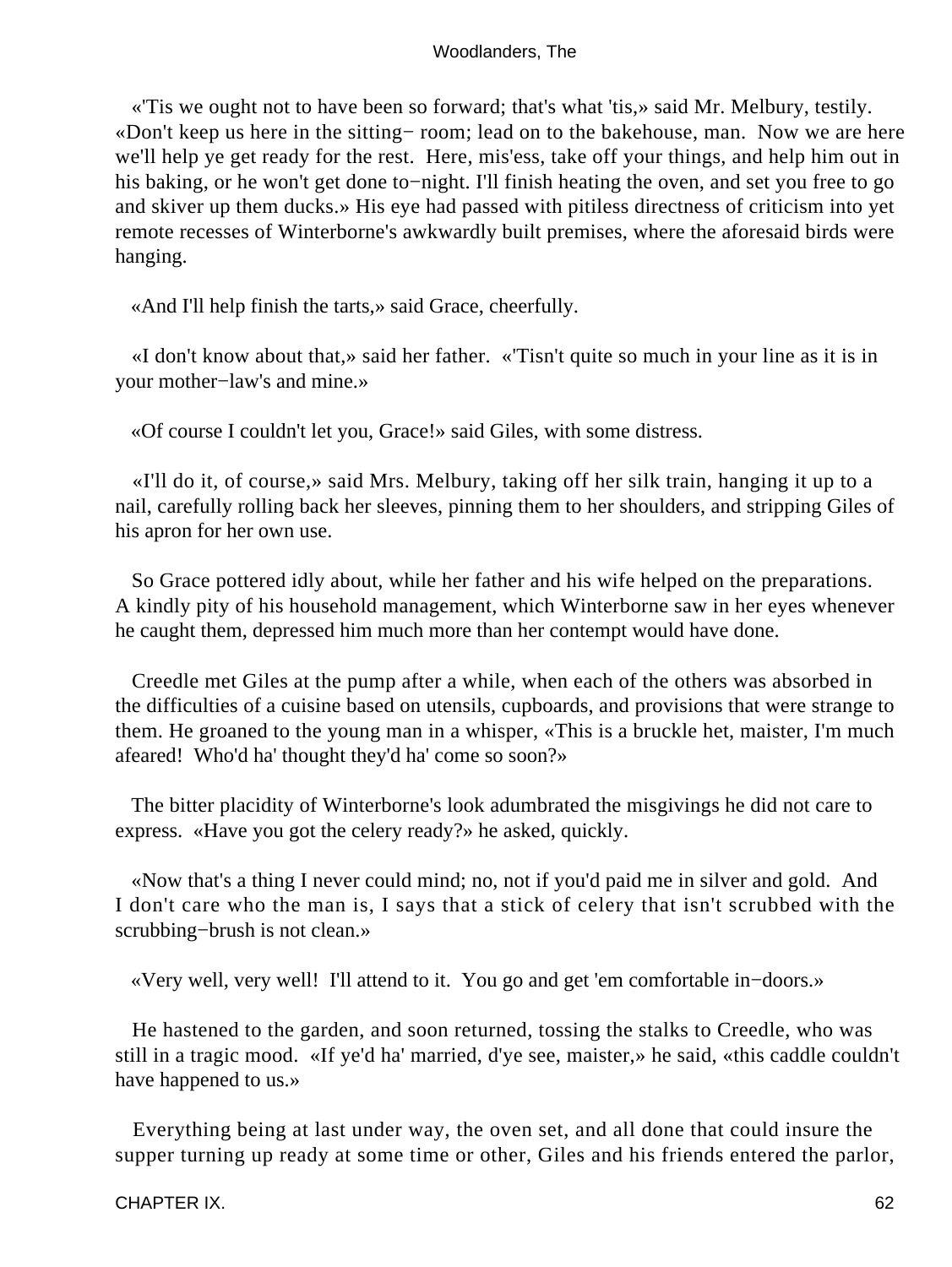where the Melburys again dropped into position as guests, though the room was not nearly so warm and cheerful as the blazing bakehouse. Others now arrived, among them Farmer Bawtree and the hollow− turner, and tea went off very well.

 Grace's disposition to make the best of everything, and to wink at deficiencies in Winterborne's menage, was so uniform and persistent that he suspected her of seeing even more deficiencies than he was aware of. That suppressed sympathy which had showed in her face ever since her arrival told him as much too plainly.

 «This muddling style of house−keeping is what you've not lately been used to, I suppose?» he said, when they were a little apart.

 «No; but I like it; it reminds me so pleasantly that everything here in dear old Hintock is just as it used to be. The oil is – not quite nice; but everything else is.»

«The oil?»

«On the chairs, I mean; because it gets on one's dress. Still, mine is not a new one.»

 Giles found that Creedle, in his zeal to make things look bright, had smeared the chairs with some greasy kind of furniture−polish, and refrained from rubbing it dry in order not to diminish the mirror−like effect that the mixture produced as laid on. Giles apologized and called Creedle; but he felt that the Fates were against him.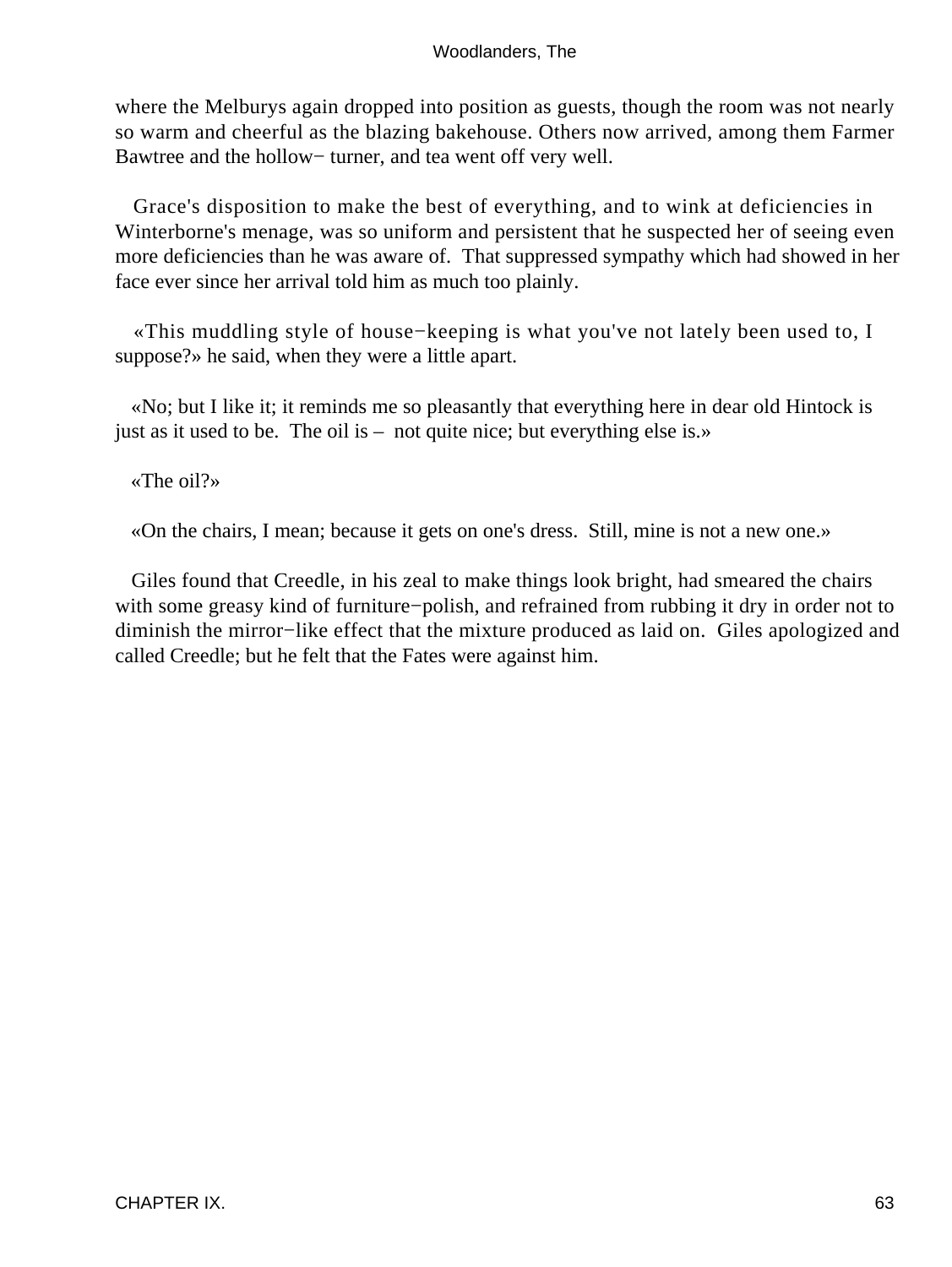# **[CHAPTER X.](#page-319-0)**

*S*upper−time came, and with it the hot−baked from the oven, laid on a snowy cloth fresh from the press, and reticulated with folds, as in Flemish «Last Suppers.» Creedle and the boy fetched and carried with amazing alacrity, the latter, to mollify his superior and make things pleasant, expressing his admiration of Creedle's cleverness when they were alone.

 «I s'pose the time when you learned all these knowing things, Mr. Creedle, was when you was in the militia?»

 «Well, yes. I seed the world at that time somewhat, certainly, and many ways of strange dashing life. Not but that Giles has worked hard in helping me to bring things to such perfection to− day. 'Giles,' says I, though he's maister. Not that I should call'n maister by rights, for his father growed up side by side with me, as if one mother had twinned us and been our nourishing.»

«I s'pose your memory can reach a long way back into history, Mr. Creedle?»

 «Oh yes. Ancient days, when there was battles and famines and hang−fairs and other pomps, seem to me as yesterday. Ah, many's the patriarch I've seed come and go in this parish! There, he's calling for more plates. Lord, why can't 'em turn their plates bottom upward for pudding, as they used to do in former days?»

 Meanwhile, in the adjoining room Giles was presiding in a half− unconscious state. He could not get over the initial failures in his scheme for advancing his suit, and hence he did not know that he was eating mouthfuls of bread and nothing else, and continually snuffing the two candles next him till he had reduced them to mere glimmers drowned in their own grease. Creedle now appeared with a specially prepared dish, which he served by elevating the little three−legged pot that contained it, and tilting the contents into a dish, exclaiming, simultaneously, «Draw back, gentlemen and ladies, please!»

 A splash followed. Grace gave a quick, involuntary nod and blink, and put her handkerchief to her face.

 «Good heavens! what did you do that for, Creedle?» said Giles, sternly, and jumping up.

 «'Tis how I do it when they baint here, maister,» mildly expostulated Creedle, in an aside audible to all the company.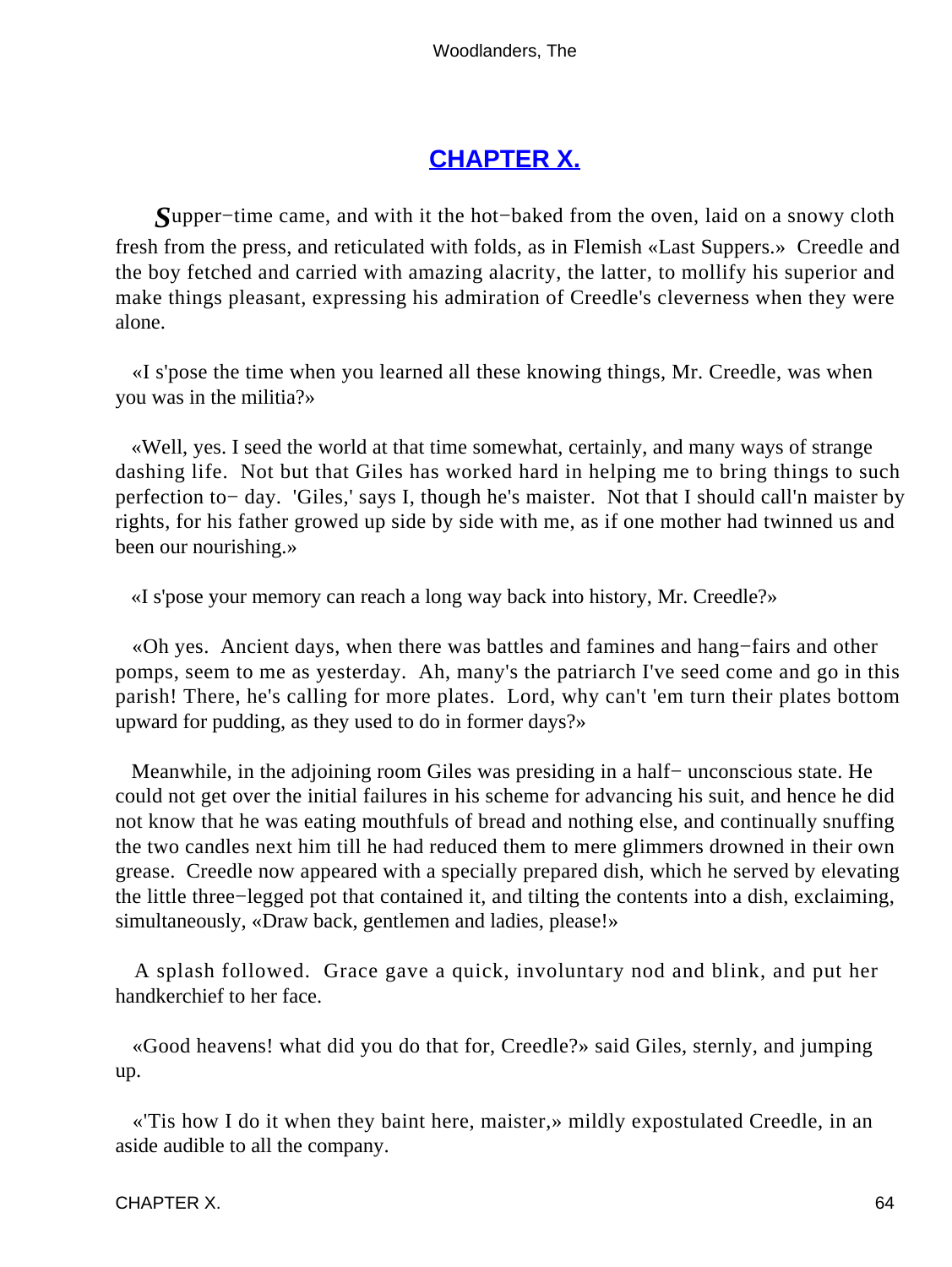«Well, yes – but – » replied Giles. He went over to Grace, and hoped none of it had gone into her eye.

«Oh no,» she said. «Only a sprinkle on my face. It was nothing.»

«Kiss it and make it well,» gallantly observed Mr. Bawtree.

Miss Melbury blushed.

 The timber−merchant said, quickly, «Oh, it is nothing! She must bear these little mishaps.» But there could be discerned in his face something which said «I ought to have foreseen this.»

 Giles himself, since the untoward beginning of the feast, had not quite liked to see Grace present. He wished he had not asked such people as Bawtree and the hollow−turner. He had done it, in dearth of other friends, that the room might not appear empty. In his mind's eye, before the event, they had been the mere background or padding of the scene, but somehow in reality they were the most prominent personages there.

 After supper they played cards, Bawtree and the hollow−turner monopolizing the new packs for an interminable game, in which a lump of chalk was incessantly used – a game those two always played wherever they were, taking a solitary candle and going to a private table in a corner with the mien of persons bent on weighty matters. The rest of the company on this account were obliged to put up with old packs for their round game, that had been lying by in a drawer ever since the time that Gliles's grandmother was alive. Each card had a great stain in the middle of its back, produced by the touch of generations of damp and excited thumbs now fleshless in the grave; and the kings and queens wore a decayed expression of feature, as if they were rather an impecunious dethroned race of monarchs hiding in obscure slums than real regal characters. Every now and then the comparatively few remarks of the players at the round game were harshly intruded on by the measured jingle of Farmer Bawtree and the hollow−turner from the back of the room:

«And I' will hold' a wa'−ger with you' That all' these marks' are thirt'−y two!»

 accompanied by rapping strokes with the chalk on the table; then an exclamation, an argument, a dealing of the cards; then the commencement of the rhymes anew.

 The timber−merchant showed his feelings by talking with a satisfied sense of weight in his words, and by praising the party in a patronizing tone, when Winterborne expressed his fear that he and his were not enjoying themselves.

 «Oh yes, yes; pretty much. What handsome glasses those are! I didn't know you had such glasses in the house. Now, Lucy» (to his wife), «you ought to get some like them for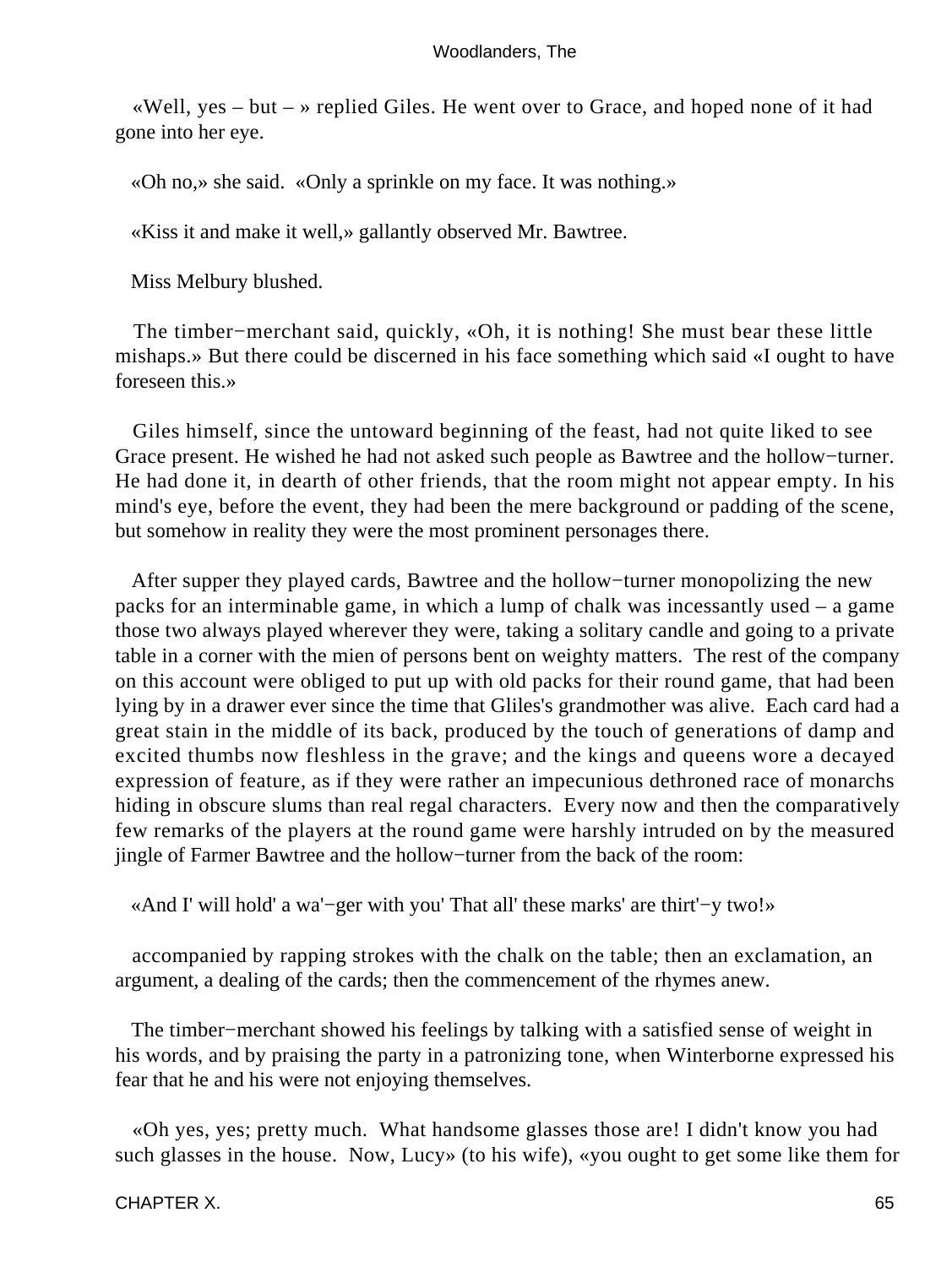ourselves.» And when they had abandoned cards, and Winterborne was talking to Melbury by the fire, it was the timber−merchant who stood with his back to the mantle in a proprietary attitude, from which post of vantage he critically regarded Giles's person, rather as a superficies than as a solid with ideas and feelings inside it, saying, «What a splendid coat that one is you have on, Giles! I can't get such coats. You dress better than I.»

 After supper there was a dance, the bandsmen from Great Hintock having arrived some time before. Grace had been away from home so long that she had forgotten the old figures, and hence did not join in the movement. Then Giles felt that all was over. As for her, she was thinking, as she watched the gyrations, of a very different measure that she had been accustomed to tread with a bevy of sylph−like creatures in muslin, in the music−room of a large house, most of whom were now moving in scenes widely removed from this, both as regarded place and character.

 A woman she did not know came and offered to tell her fortune with the abandoned cards. Grace assented to the proposal, and the woman told her tale unskilfully, for want of practice, as she declared.

 Mr. Melbury was standing by, and exclaimed, contemptuously, «Tell her fortune, indeed! Her fortune has been told by men of science – what do you call 'em? Phrenologists. You can't teach her anything new. She's been too far among the wise ones to be astonished at anything she can hear among us folks in Hintock.»

 At last the time came for breaking up, Melbury and his family being the earliest to leave, the two card−players still pursuing their game doggedly in the corner, where they had completely covered Giles's mahogany table with chalk scratches. The three walked home, the distance being short and the night clear.

 «Well, Giles is a very good fellow,» said Mr. Melbury, as they struck down the lane under boughs which formed a black filigree in which the stars seemed set.

 "Certainly he is, said Grace, quickly, and in such a tone as to show that he stood no lower, if no higher, in her regard than he had stood before.

When they were opposite an opening through which, by day, the doctor's house could be seen, they observed a light in one of his rooms, although it was now about two o'clock.

«The doctor is not abed yet,» said Mrs. Melbury.

«Hard study, no doubt,» said her husband.

 «One would think that, as he seems to have nothing to do about here by day, he could at least afford to go to bed early at night. 'Tis astonishing how little we see of him.»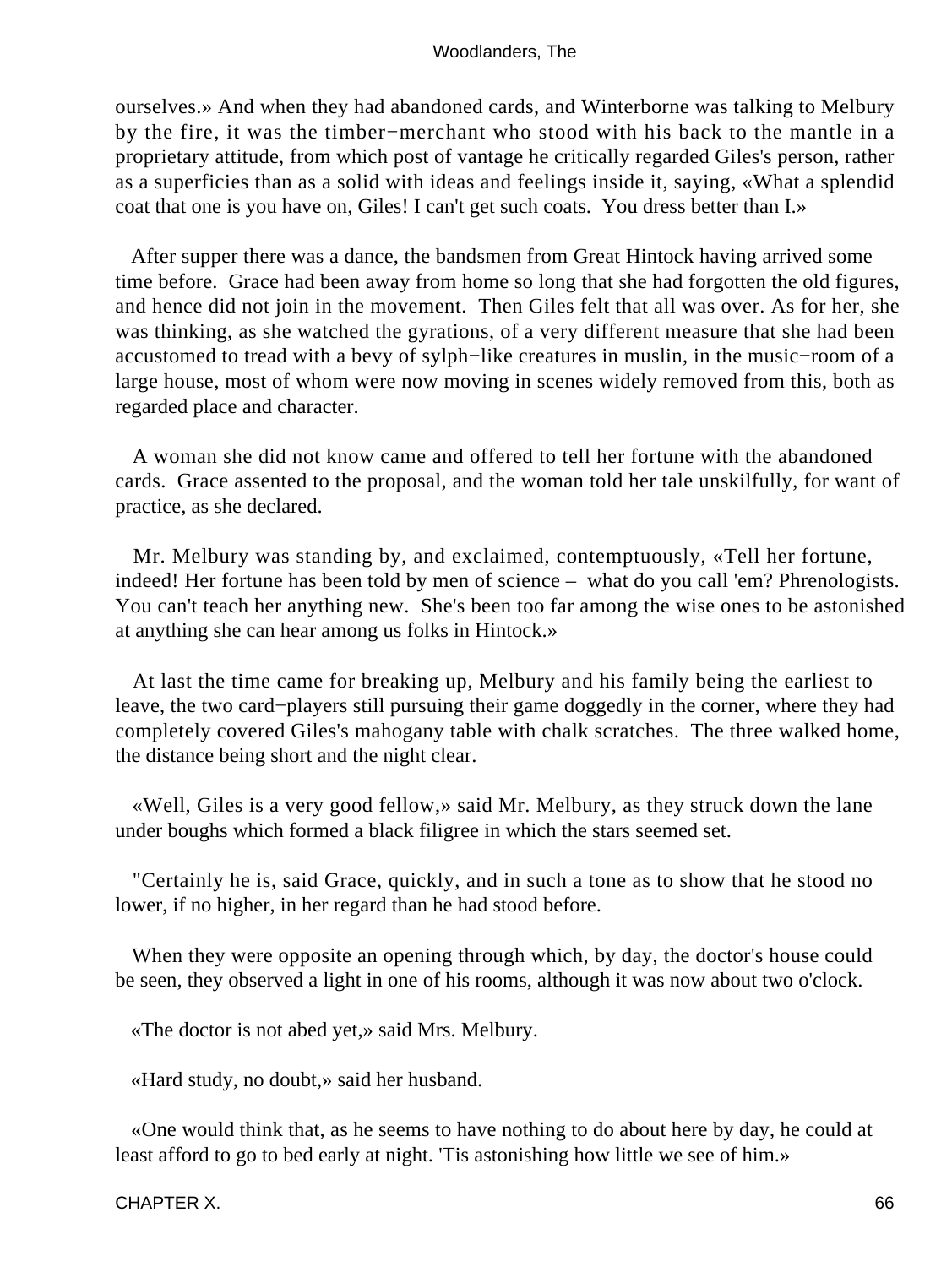Melbury's mind seemed to turn with much relief to the contemplation of Mr. Fitzpiers after the scenes of the evening. «It is natural enough,» he replied. «What can a man of that sort find to interest him in Hintock? I don't expect he'll stay here long.»

 His mind reverted to Giles's party, and when they were nearly home he spoke again, his daughter being a few steps in advance: «It is hardly the line of life for a girl like Grace, after what she's been accustomed to. I didn't foresee that in sending her to boarding−school and letting her travel, and what not, to make her a good bargain for Giles, I should be really spoiling her for him. Ah, 'tis a thousand pities! But he ought to have her – he ought!»

 At this moment the two exclusive, chalk−mark men, having at last really finished their play, could be heard coming along in the rear, vociferously singing a song to march−time, and keeping vigorous step to the same in far−reaching strides –

«She may go, oh! She may go, oh! She may go to the  $d - -$  for me!»

The timber–merchant turned indignantly to Mrs. Melbury. «That's the sort of society we've been asked to meet,» he said. «For us old folk it didn't matter; but for Grace – Giles should have known better!»

 Meanwhile, in the empty house from which the guests had just cleared out, the subject of their discourse was walking from room to room surveying the general displacement of furniture with no ecstatic feeling; rather the reverse, indeed. At last he entered the bakehouse, and found there Robert Creedle sitting over the embers, also lost in contemplation. Winterborne sat down beside him.

«Well, Robert, you must be tired. You'd better get on to bed.»

 «Ay, ay, Giles – what do I call ye? Maister, I would say. But 'tis well to think the day IS done, when 'tis done.»

 Winterborne had abstractedly taken the poker, and with a wrinkled forehead was ploughing abroad the wood−embers on the broad hearth, till it was like a vast scorching Sahara, with red−hot bowlders lying about everywhere. «Do you think it went off well, Creedle?» he asked.

 «The victuals did; that I know. And the drink did; that I steadfastly believe, from the holler sound of the barrels. Good, honest drink 'twere, the headiest mead I ever brewed; and the best wine that berries could rise to; and the briskest Horner−and− Cleeves cider ever wrung down, leaving out the spice and sperrits I put into it, while that egg−flip would ha' passed through muslin, so little curdled 'twere. 'Twas good enough to make any king's heart merry – ay, to make his whole carcass smile. Still, I don't deny I'm afeared some things didn't go well with He and his.» Creedle nodded in a direction which signified where the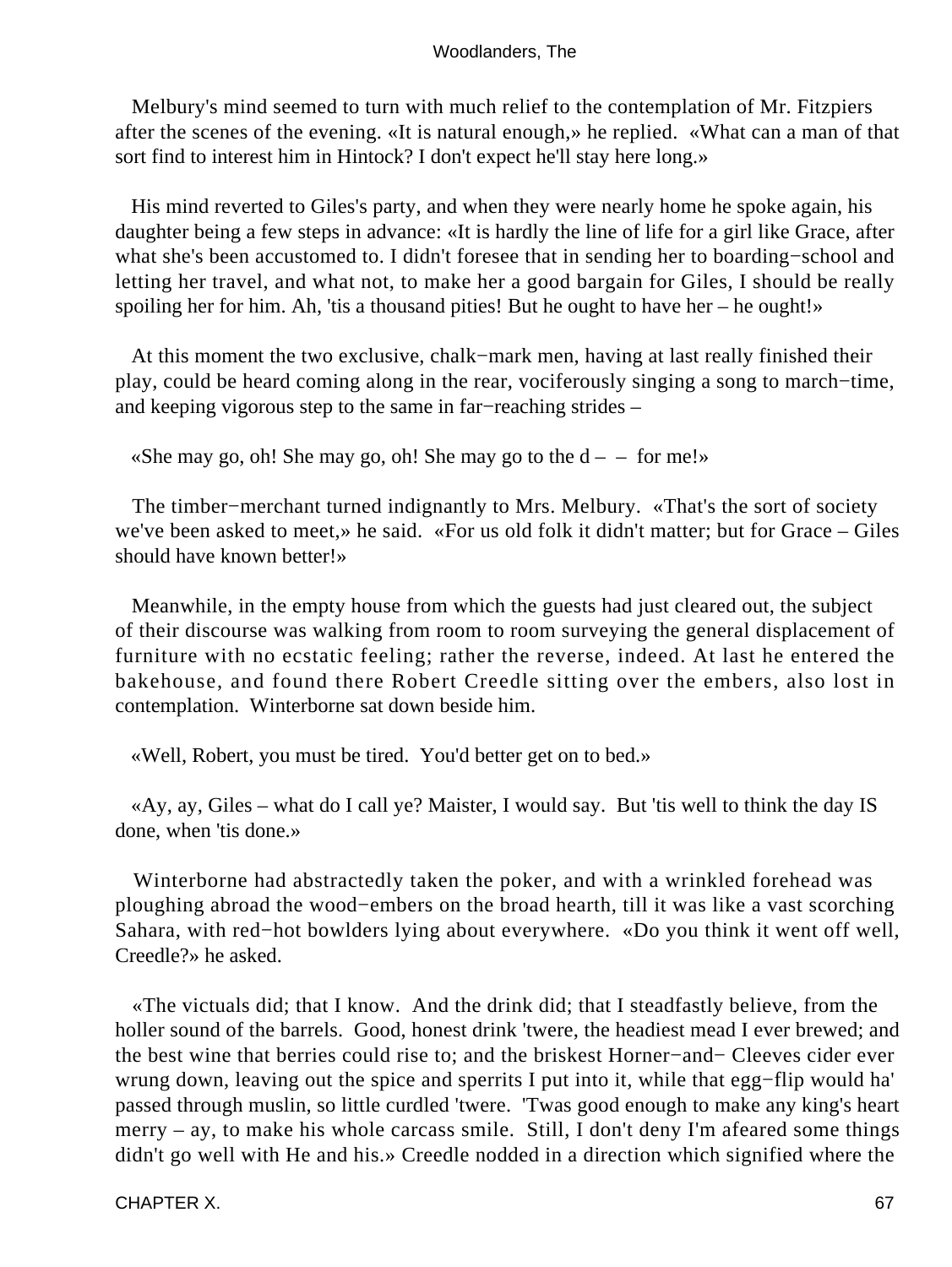Melburys lived.

«I'm afraid, too, that it was a failure there!»

 «If so, 'twere doomed to be so. Not but what that snail might as well have come upon anybody else's plate as hers.»

«What snail?»

 «Well, maister, there was a little one upon the edge of her plate when I brought it out; and so it must have been in her few leaves of wintergreen.»

«How the deuce did a snail get there?»

«That I don't know no more than the dead; but there my gentleman was.»

«But, Robert, of all places, that was where he shouldn't have been!»

 «Well, 'twas his native home, come to that; and where else could we expect him to be? I don't care who the man is, snails and caterpillars always will lurk in close to the stump of cabbages in that tantalizing way.»

«He wasn't alive, I suppose?» said Giles, with a shudder on Grace's account.

 «Oh no. He was well boiled. I warrant him well boiled. God forbid that a LIVE snail should be seed on any plate of victuals that's served by Robert Creedle....But Lord, there; I don't mind 'em myself – them small ones, for they were born on cabbage, and they've lived on cabbage, so they must be made of cabbage. But she, the close−mouthed little lady, she didn't say a word about it; though 'twould have made good small conversation as to the nater of such creatures; especially as wit ran short among us sometimes.»

 «Oh yes – 'tis all over!» murmured Giles to himself, shaking his head over the glooming plain of embers, and lining his forehead more than ever. «Do you know, Robert,» he said, «that she's been accustomed to servants and everything superfine these many years? How, then, could she stand our ways?»

 «Well, all I can say is, then, that she ought to hob−and−nob elsewhere. They shouldn't have schooled her so monstrous high, or else bachelor men shouldn't give randys, or if they do give 'em, only to their own race.»

«Perhaps that's true,» said Winterborne, rising and yawning a sigh.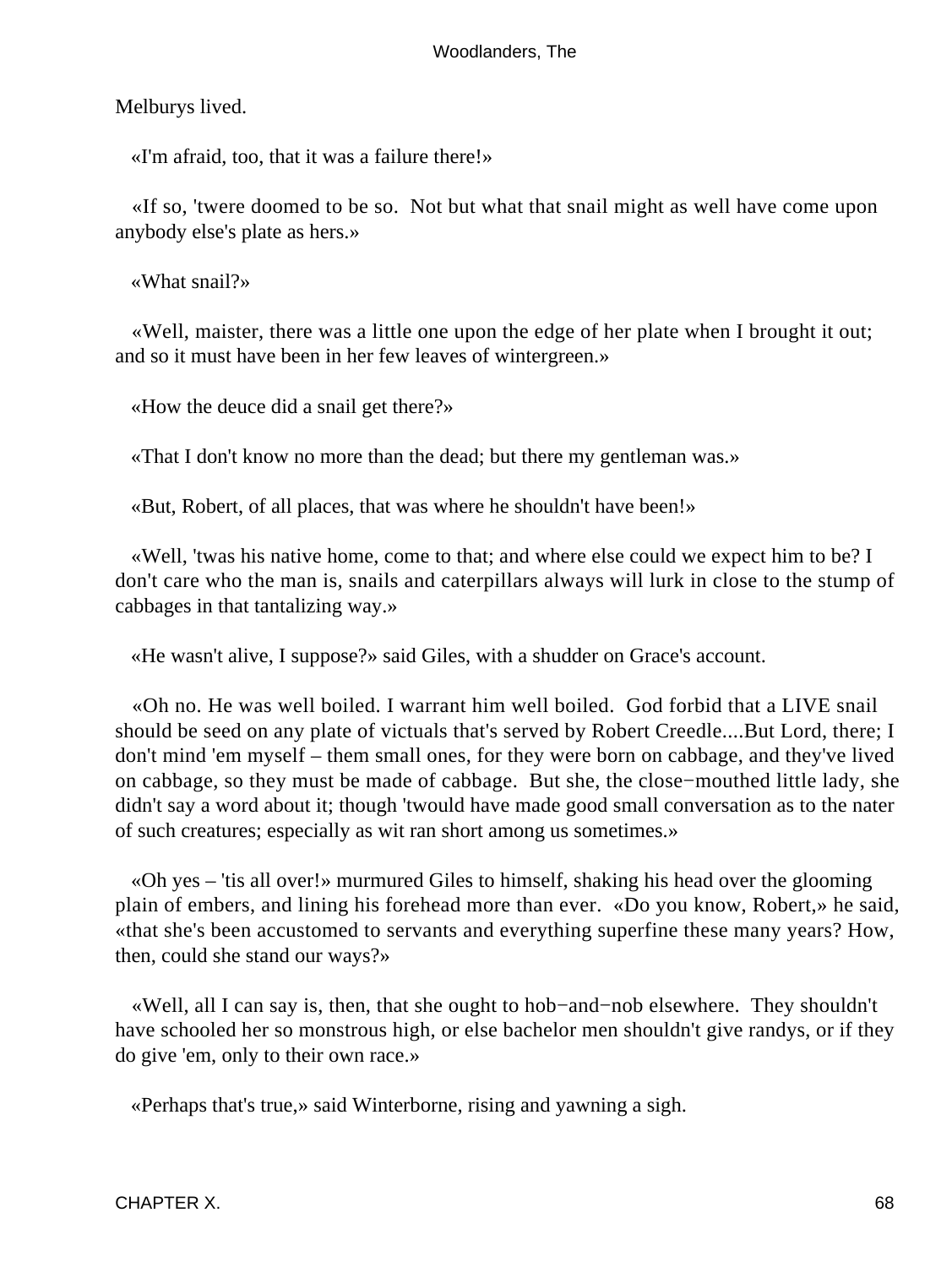# **[CHAPTER XI.](#page-319-0)**

*«'T*is a pity – a thousand pities!» her father kept saying next morning at breakfast, Grace being still in her bedroom.

 But how could he, with any self−respect, obstruct Winterborne's suit at this stage, and nullify a scheme he had labored to promote – was, indeed, mechanically promoting at this moment? A crisis was approaching, mainly as a result of his contrivances, and it would have to be met.

 But here was the fact, which could not be disguised: since seeing what an immense change her last twelve months of absence had produced in his daughter, after the heavy sum per annum that he had been spending for several years upon her education, he was reluctant to let her marry Giles Winterborne, indefinitely occupied as woodsman, cider−merchant, apple−farmer, and what not, even were she willing to marry him herself.

 «She will be his wife if you don't upset her notion that she's bound to accept him as an understood thing,» said Mrs. Melbury. «Bless ye, she'll soon shake down here in Hintock, and be content with Giles's way of living, which he'll improve with what money she'll have from you. 'Tis the strangeness after her genteel life that makes her feel uncomfortable at first. Why, when I saw Hintock the first time I thought I never could like it. But things gradually get familiar, and stone floors seem not so very cold and hard, and the hooting of the owls not so very dreadful, and loneliness not so very lonely, after a while.»

 «Yes, I believe ye. That's just it. **I KNOW** Grace will gradually sink down to our level again, and catch our manners and way of speaking, and feel a drowsy content in being Giles's wife. But I can't bear the thought of dragging down to that old level as promising a piece of maidenhood as ever lived – fit to ornament a palace wi' – that I've taken so much trouble to lift up. Fancy her white hands getting redder every day, and her tongue losing its pretty up−country curl in talking, and her bounding walk becoming the regular Hintock shail and wamble!»

«She may shail, but she'll never wamble,» replied his wife, decisively.

 When Grace came down−stairs he complained of her lying in bed so late; not so much moved by a particular objection to that form of indulgence as discomposed by these other reflections.

 The corners of her pretty mouth dropped a little down. «You used to complain with justice when I was a girl,» she said. «But I am a woman now, and can judge for myself....But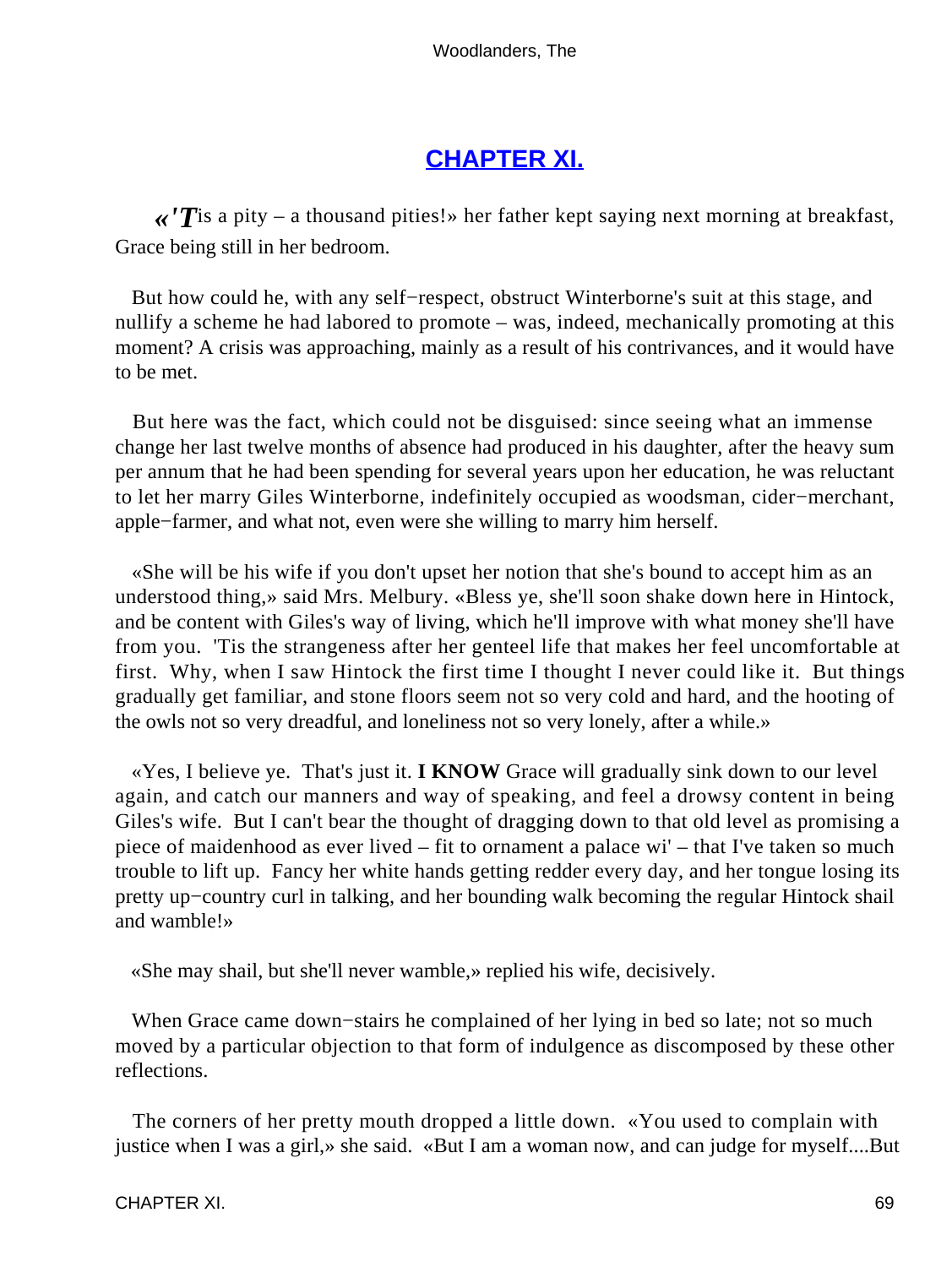it is not that; it is something else!» Instead of sitting down she went outside the door.

 He was sorry. The petulance that relatives show towards each other is in truth directed against that intangible Causality which has shaped the situation no less for the offenders than the offended, but is too elusive to be discerned and cornered by poor humanity in irritated mood. Melbury followed her. She had rambled on to the paddock, where the white frost lay, and where starlings in flocks of twenties and thirties were walking about, watched by a comfortable family of sparrows perched in a line along the string−course of the chimney, preening themselves in the rays of the sun.

 «Come in to breakfast, my girl,» he said. «And as to Giles, use your own mind. Whatever pleases you will please me.»

 «I am promised to him, father; and I cannot help thinking that in honor I ought to marry him, whenever I do marry.»

 He had a strong suspicion that somewhere in the bottom of her heart there pulsed an old simple indigenous feeling favorable to Giles, though it had become overlaid with implanted tastes. But he would not distinctly express his views on the promise. «Very well,» he said. «But I hope I sha'n't lose you yet. Come in to breakfast. What did you think of the inside of Hintock House the other day?»

«I liked it much.»

«Different from friend Winterborne's?»

 She said nothing; but he who knew her was aware that she meant by her silence to reproach him with drawing cruel comparisons.

«Mrs. Charmond has asked you to come again – when, did you say?»

 «She thought Tuesday, but would send the day before to let me know if it suited her.» And with this subject upon their lips they entered to breakfast.

 Tuesday came, but no message from Mrs. Charmond. Nor was there any on Wednesday. In brief, a fortnight slipped by without a sign, and it looked suspiciously as if Mrs. Charmond were not going further in the direction of «taking up» Grace at present.

 Her father reasoned thereon. Immediately after his daughter's two indubitable successes with Mrs. Charmond – the interview in the wood and a visit to the House – she had attended Winterborne's party. No doubt the out−and−out joviality of that gathering had made it a topic in the neighborhood, and that every one present as guests had been widely spoken of – Grace, with her exceptional qualities, above all. What, then, so natural as that Mrs.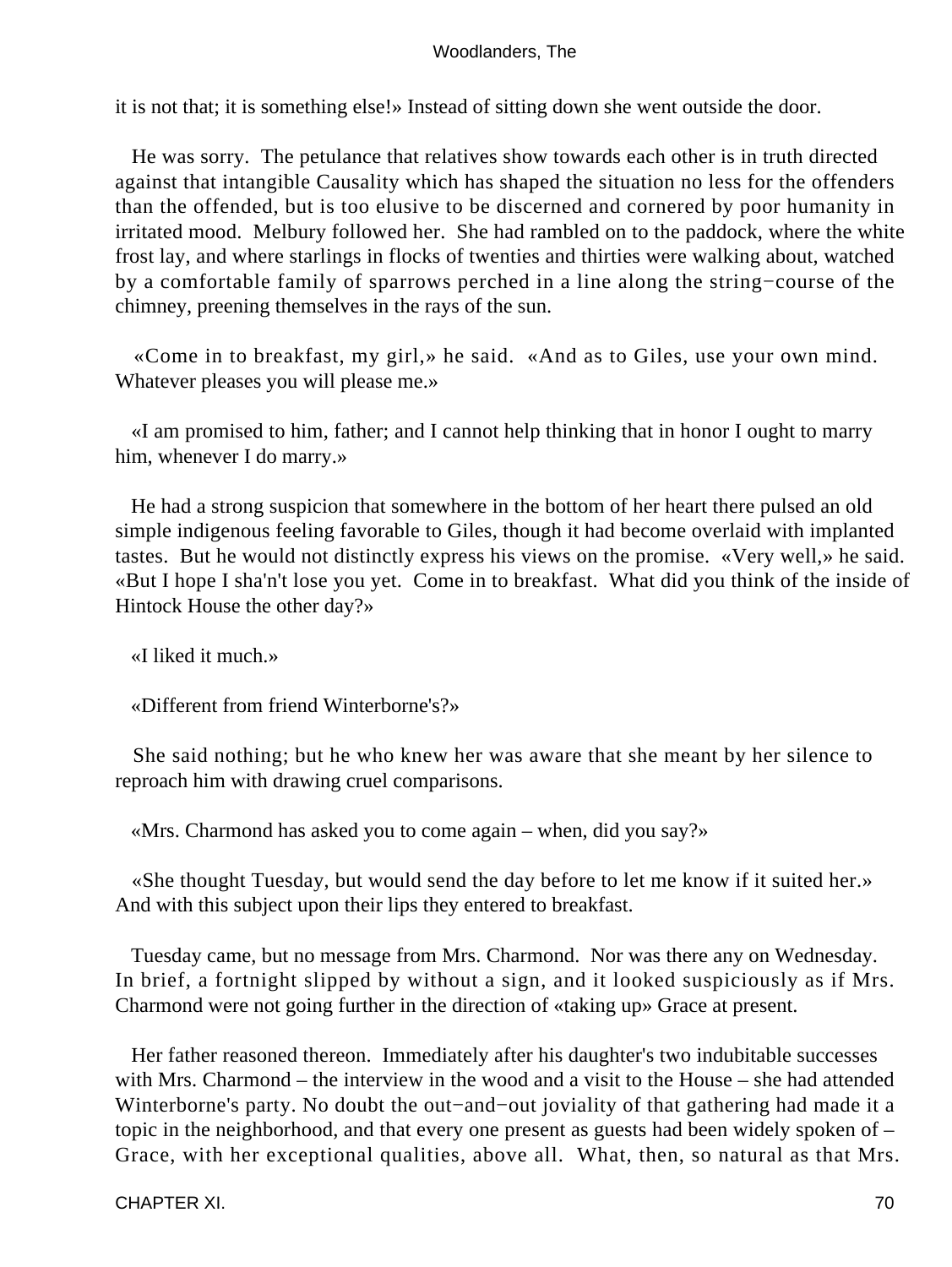Charmond should have heard the village news, and become quite disappointed in her expectations of Grace at finding she kept such company?

 Full of this post hoc argument, Mr. Melbury overlooked the infinite throng of other possible reasons and unreasons for a woman changing her mind. For instance, while knowing that his Grace was attractive, he quite forgot that Mrs. Charmond had also great pretensions to beauty. In his simple estimate, an attractive woman attracted all around.

 So it was settled in his mind that her sudden mingling with the villagers at the unlucky Winterborne's was the cause of her most grievous loss, as he deemed it, in the direction of Hintock House.

 «'Tis a thousand pities!» he would repeat to himself. «I am ruining her for conscience' sake!»

 It was one morning later on, while these things were agitating his mind, that, curiously enough, something darkened the window just as they finished breakfast. Looking up, they saw Giles in person mounted on horseback, and straining his neck forward, as he had been doing for some time, to catch their attention through the window. Grace had been the first to see him, and involuntarily exclaimed, «There he is – and a new horse!»

 On their faces as they regarded Giles were written their suspended thoughts and compound feelings concerning him, could he have read them through those old panes. But he saw nothing: his features just now were, for a wonder, lit up with a red smile at some other idea. So they rose from breakfast and went to the door, Grace with an anxious, wistful manner, her father in a reverie, Mrs. Melbury placid and inquiring. «We have come out to look at your horse,» she said.

 It could be seen that he was pleased at their attention, and explained that he had ridden a mile or two to try the animal's paces. «I bought her,» he added, with warmth so severely repressed as to seem indifference, «because she has been used to carry a lady.»

Still Mr. Melbury did not brighten. Mrs. Melbury said, «And is she quiet?»

 Winterborne assured her that there was no doubt of it. «I took care of that. She's five−and−twenty, and very clever for her age.»

 «Well, get off and come in,» said Melbury, brusquely; and Giles dismounted accordingly.

 This event was the concrete result of Winterborne's thoughts during the past week or two. The want of success with his evening party he had accepted in as philosophic a mood as he was capable of; but there had been enthusiasm enough left in him one day at Sherton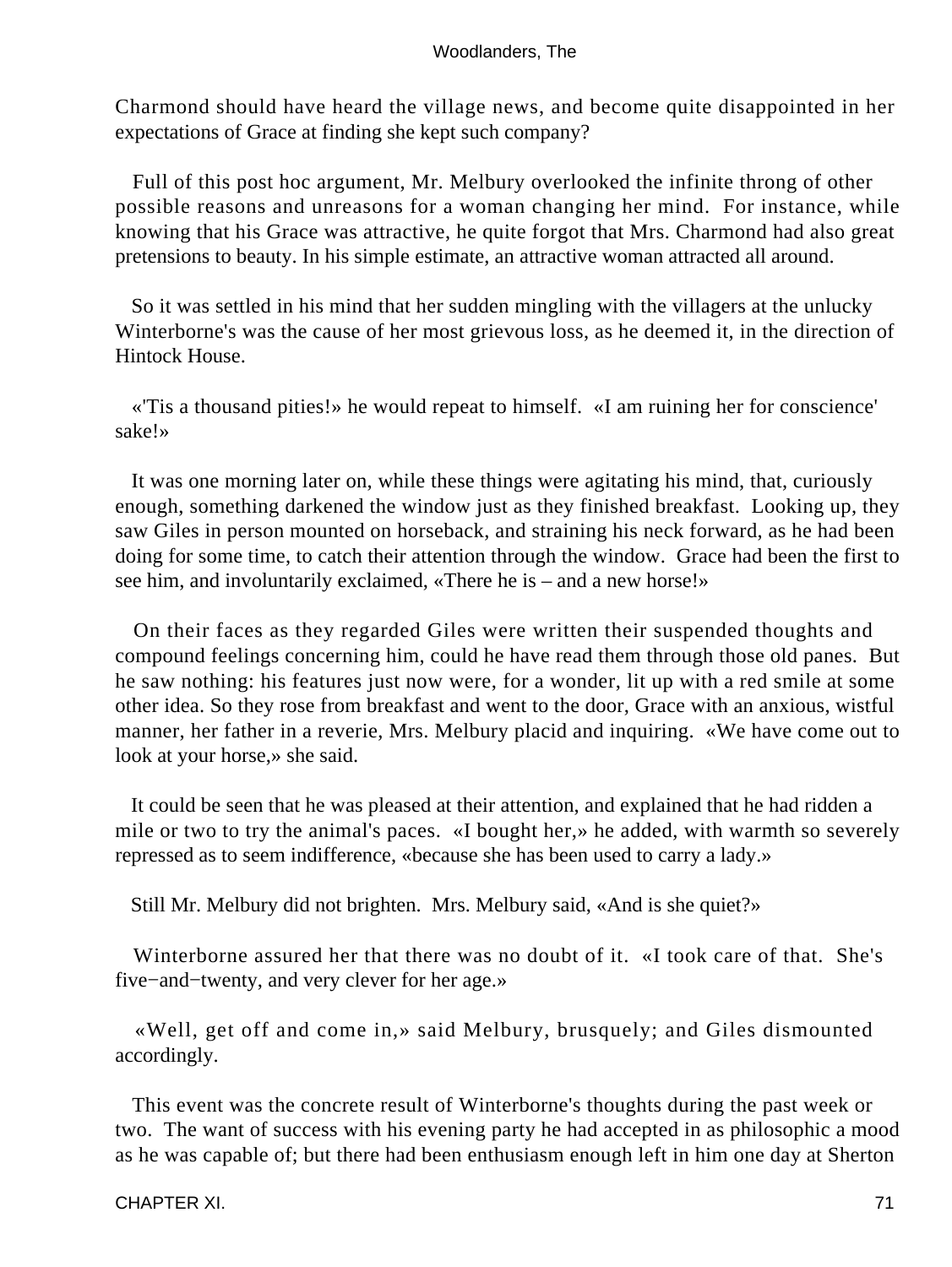Abbas market to purchase this old mare, which had belonged to a neighboring parson with several daughters, and was offered him to carry either a gentleman or a lady, and to do odd jobs of carting and agriculture at a pinch. This obliging quadruped seemed to furnish Giles with a means of reinstating himself in Melbury's good opinion as a man of considerateness by throwing out future possibilities to Grace.

 The latter looked at him with intensified interest this morning, in the mood which is altogether peculiar to woman's nature, and which, when reduced into plain words, seems as impossible as the penetrability of matter – that of entertaining a tender pity for the object of her own unnecessary coldness. The imperturbable poise which marked Winterborne in general was enlivened now by a freshness and animation that set a brightness in his eye and on his cheek. Mrs. Melbury asked him to have some breakfast, and he pleasurably replied that he would join them, with his usual lack of tactical observation, not perceiving that they had all finished the meal, that the hour was inconveniently late, and that the note piped by the kettle denoted it to be nearly empty; so that fresh water had to be brought in, trouble taken to make it boil, and a general renovation of the table carried out. Neither did he know, so full was he of his tender ulterior object in buying that horse, how many cups of tea he was gulping down one after another, nor how the morning was slipping, nor how he was keeping the family from dispersing about their duties.

 Then he told throughout the humorous story of the horse's purchase,looking particularly grim at some fixed object in the room, a way he always looked when he narrated anything that amused him. While he was still thinking of the scene he had described, Grace rose and said, «I have to go and help my mother now, Mr. Winterborne.»

«H'm!» he ejaculated, turning his eyes suddenly upon her.

 She repeated her words with a slight blush of awkwardness; whereupon Giles, becoming suddenly conscious, too conscious, jumped up, saying, «To be sure, to be sure!» wished them quickly good−morning, and bolted out of the house.

 Nevertheless he had, upon the whole, strengthened his position, with her at least. Time, too, was on his side, for (as her father saw with some regret) already the homeliness of Hintock life was fast becoming effaced from her observation as a singularity; just as the first strangeness of a face from which we have for years been separated insensibly passes off with renewed intercourse, and tones itself down into simple identity with the lineaments of the past.

 Thus Mr. Melbury went out of the house still unreconciled to the sacrifice of the gem he had been at such pains in mounting. He fain could hope, in the secret nether chamber of his mind, that something would happen, before the balance of her feeling had quite turned in Winterborne's favor, to relieve his conscience and preserve her on her elevated plane.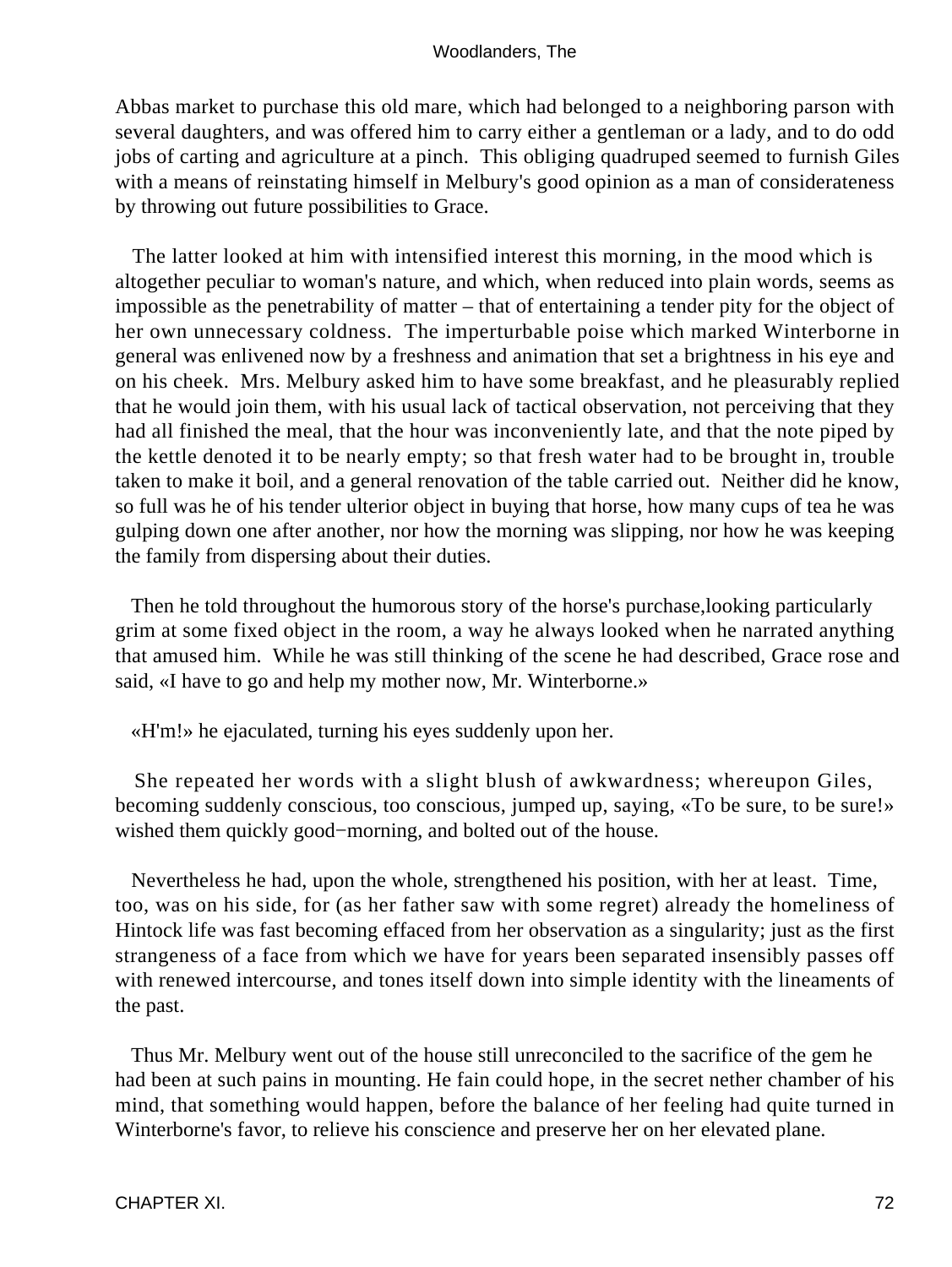He could not forget that Mrs. Charmond had apparently abandoned all interest in his daughter as suddenly as she had conceived it, and was as firmly convinced as ever that the comradeship which Grace had shown with Giles and his crew by attending his party had been the cause.

 Matters lingered on thus. And then, as a hoop by gentle knocks on this side and on that is made to travel in specific directions, the little touches of circumstance in the life of this young girl shaped the curves of her career.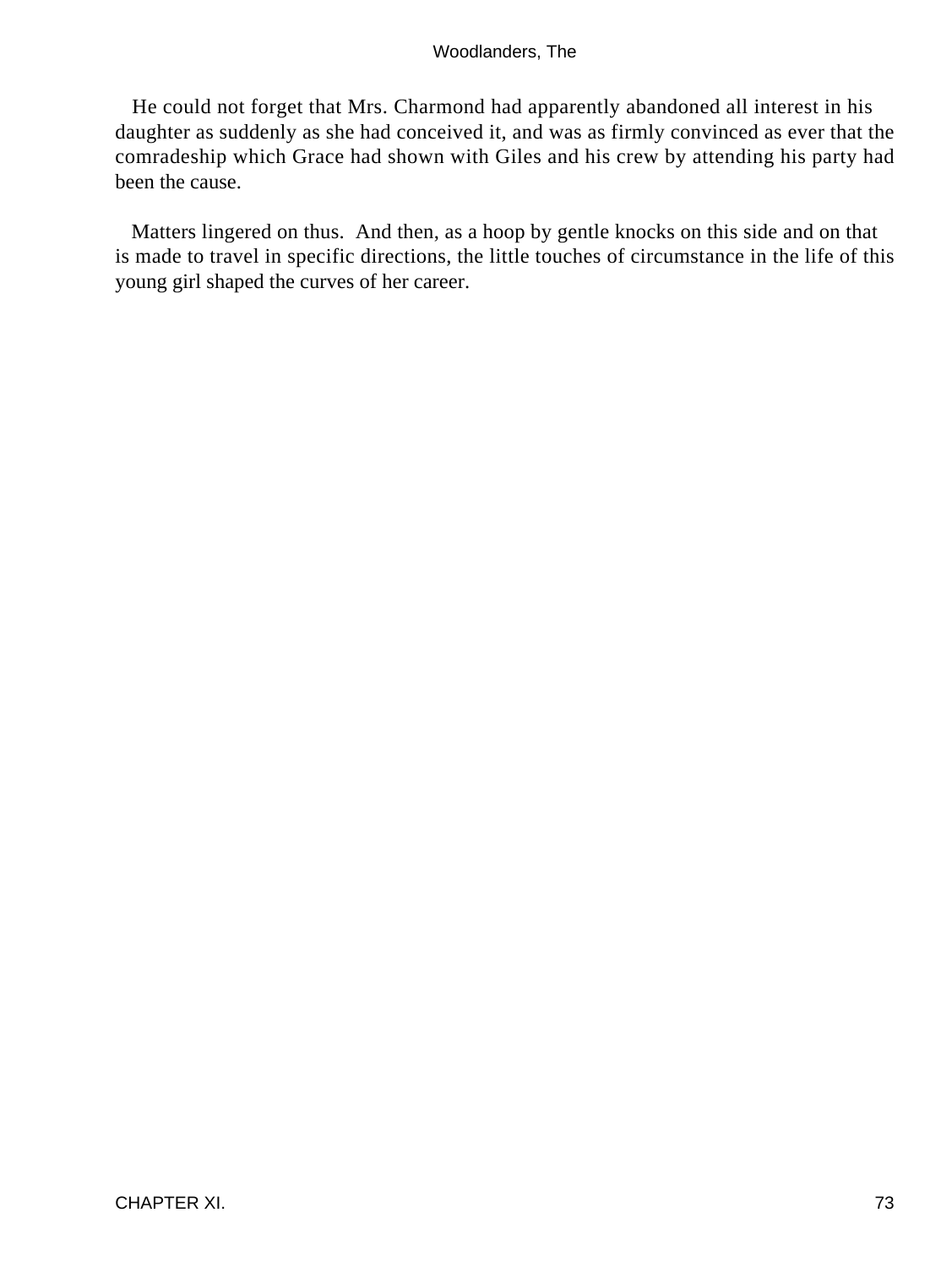# **[CHAPTER XII.](#page-319-0)**

*I*t was a day of rather bright weather for the season. Miss Melbury went out for a morning walk, and her ever−regardful father, having an hour's leisure, offered to walk with her. The breeze was fresh and quite steady, filtering itself through the denuded mass of twigs without swaying them, but making the point of each ivy−leaf on the trunks scratch its underlying neighbor restlessly. Grace's lips sucked in this native air of hers like milk. They soon reached a place where the wood ran down into a corner, and went outside it towards comparatively open ground. Having looked round about, they were intending to re−enter the copse when a fox quietly emerged with a dragging brush, trotted past them tamely as a domestic cat, and disappeared amid some dead fern. They walked on, her father merely observing, after watching the animal, «They are hunting somewhere near.»

 Farther up they saw in the mid−distance the hounds running hither and thither, as if there were little or no scent that day. Soon divers members of the hunt appeared on the scene, and it was evident from their movements that the chase had been stultified by general puzzle−headedness as to the whereabouts of the intended victim. In a minute a farmer rode up to the two pedestrians, panting with acteonic excitement, and Grace being a few steps in advance, he addressed her, asking if she had seen the fox.

«Yes,» said she. «We saw him some time ago – just out there.»

«Did you cry Halloo?»

«We said nothing.»

«Then why the  $d - -$  didn't you, or get the old buffer to do it for you?» said the man, as he cantered away.

 She looked rather disconcerted at this reply, and observing her father's face, saw that it was quite red.

 «He ought not to have spoken to ye like that!» said the old man, in the tone of one whose heart was bruised, though it was not by the epithet applied to himself. «And he wouldn't if he had been a gentleman. 'Twas not the language to use to a woman of any niceness. You, so well read and cultivated – how could he expect ye to know what tom−boy field−folk are in the habit of doing? If so be you had just come from trimming swedes or mangolds – joking with the rough work−folk and all that – I could have stood it. But hasn't it cost me near a hundred a year to lift you out of all that, so as to show an example to the neighborhood of what a woman can be? Grace, shall I tell you the secret of it? 'Twas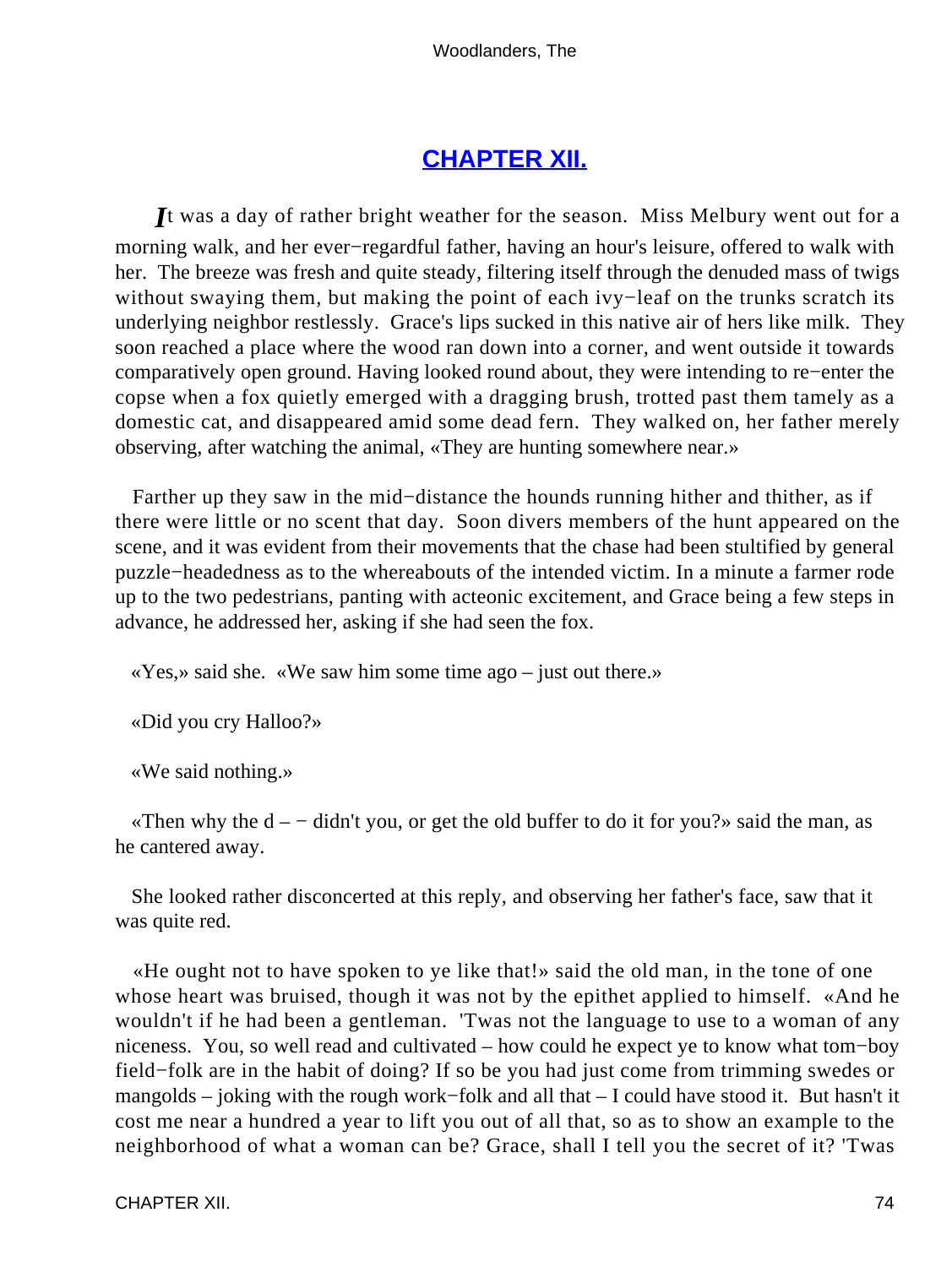because I was in your company. If a black−coated squire or pa'son had been walking with you instead of me he wouldn't have spoken so.»

«No, no, father; there's nothing in you rough or ill−mannered!»

 «I tell you it is that! I've noticed, and I've noticed it many times, that a woman takes her color from the man she's walking with. The woman who looks an unquestionable lady when she's with a polished−up fellow, looks a mere tawdry imitation article when she's hobbing and nobbing with a homely blade. You sha'n't be treated like that for long, or at least your children sha'n't. You shall have somebody to walk with you who looks more of a dandy than I – please God you shall!»

 «But, my dear father,» she said, much distressed, «I don't mind at all. I don't wish for more honor than I already have!»

 «A perplexing and ticklish possession is a daughter,» according to Menander or some old Greek poet, and to nobody was one ever more so than to Melbury, by reason of her very dearness to him. As for Grace, she began to feel troubled; she did not perhaps wish there and then to unambitiously devote her life to Giles Winterborne, but she was conscious of more and more uneasiness at the possibility of being the social hope of the family.

 «You would like to have more honor, if it pleases me?» asked her father, in continuation of the subject.

 Despite her feeling she assented to this. His reasoning had not been without its weight upon her.

 «Grace,» he said, just before they had reached the house, «if it costs me my life you shall marry well! To−day has shown me that whatever a young woman's niceness, she stands for nothing alone. You shall marry well.»

 He breathed heavily, and his breathing was caught up by the breeze, which seemed to sigh a soft remonstrance.

 She looked calmly at him. «And how about Mr. Winterborne?» she asked. «I mention it, father, not as a matter of sentiment, but as a question of keeping faith.»

 The timber−merchant's eyes fell for a moment. «I don't know – I don't know,» he said. «'Tis a trying strait. Well, well; there's no hurry. We'll wait and see how he gets on.»

 That evening he called her into his room, a snug little apartment behind the large parlor. It had at one time been part of the bakehouse, with the ordinary oval brick oven in the wall; but Mr. Melbury, in turning it into an office, had built into the cavity an iron safe, which he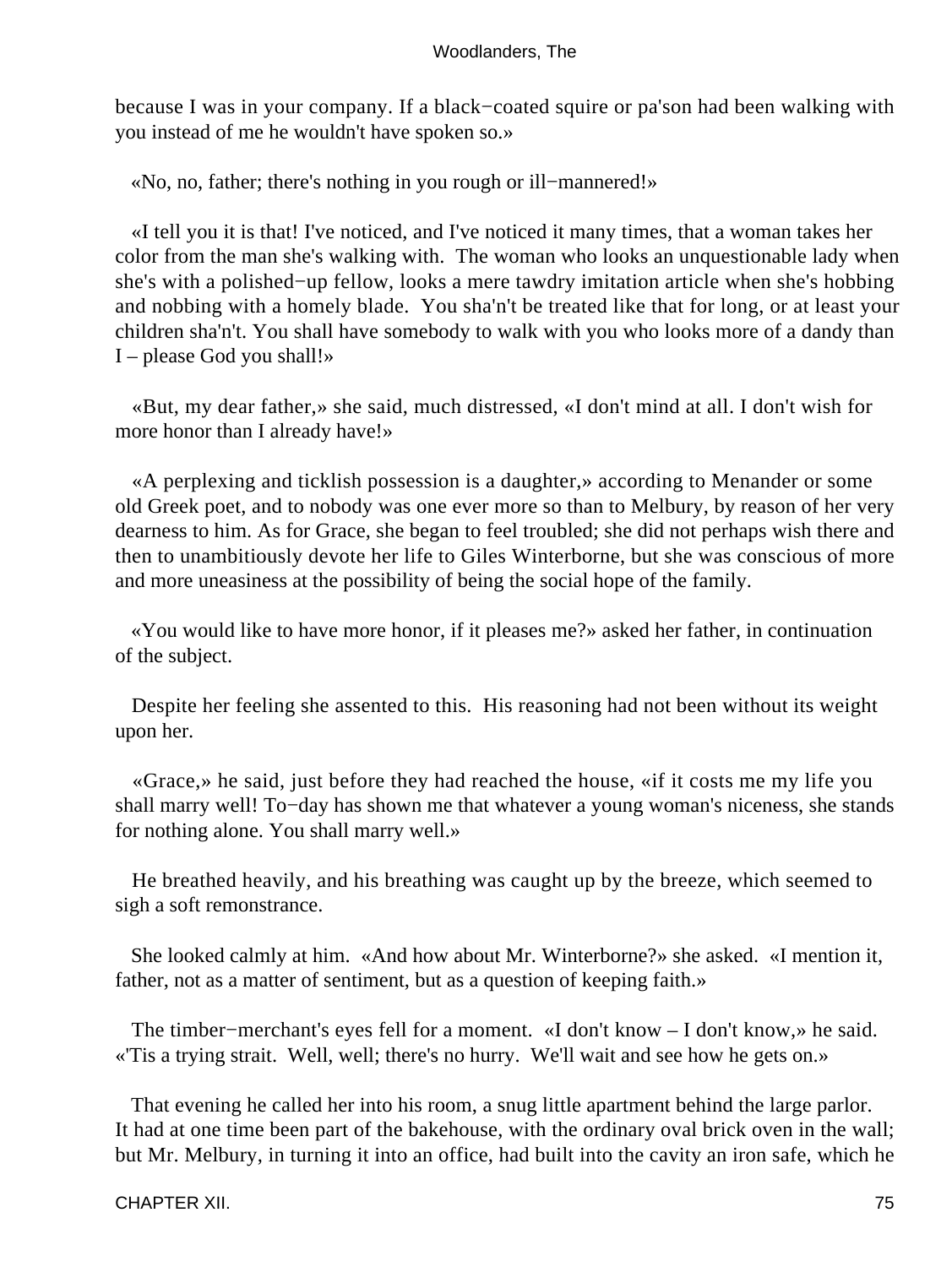used for holding his private papers. The door of the safe was now open, and his keys were hanging from it.

 «Sit down, Grace, and keep me company,» he said. «You may amuse yourself by looking over these.» He threw out a heap of papers before her.

«What are they?» she asked.

 «Securities of various sorts.» He unfolded them one by one. «Papers worth so much money each. Now here's a lot of turnpike bonds for one thing. Would you think that each of these pieces of paper is worth two hundred pounds?»

«No, indeed, if you didn't say so.»

 «'Tis so, then. Now here are papers of another sort. They are for different sums in the three−per−cents. Now these are Port Breedy Harbor bonds. We have a great stake in that harbor, you know, because I send off timber there. Open the rest at your pleasure. They'll interest ye.»

«Yes, I will, some day,» said she, rising.

 «Nonsense, open them now. You ought to learn a little of such matters. A young lady of education should not be ignorant of money affairs altogether. Suppose you should be left a widow some day, with your husband's title−deeds and investments thrown upon your hands  $\rightarrow$ 

«Don't say that, father – title−deeds; it sounds so vain!»

 «It does not. Come to that, I have title−deeds myself. There, that piece of parchment represents houses in Sherton Abbas.»

 $\langle x \rangle$  as  $\langle y \rangle$  =  $\langle x \rangle$  She hesitated, looked at the fire, and went on in a low voice:  $\langle x \rangle$  what has been arranged about me should come to anything, my sphere will be quite a middling one.»

 «Your sphere ought not to be middling,» he exclaimed, not in passion, but in earnest conviction. «You said you never felt more at home, more in your element, anywhere than you did that afternoon with Mrs. Charmond, when she showed you her house and all her knick−knacks, and made you stay to tea so nicely in her drawing−room – surely you did!»

«Yes, I did say so,» admitted Grace.

«Was it true?»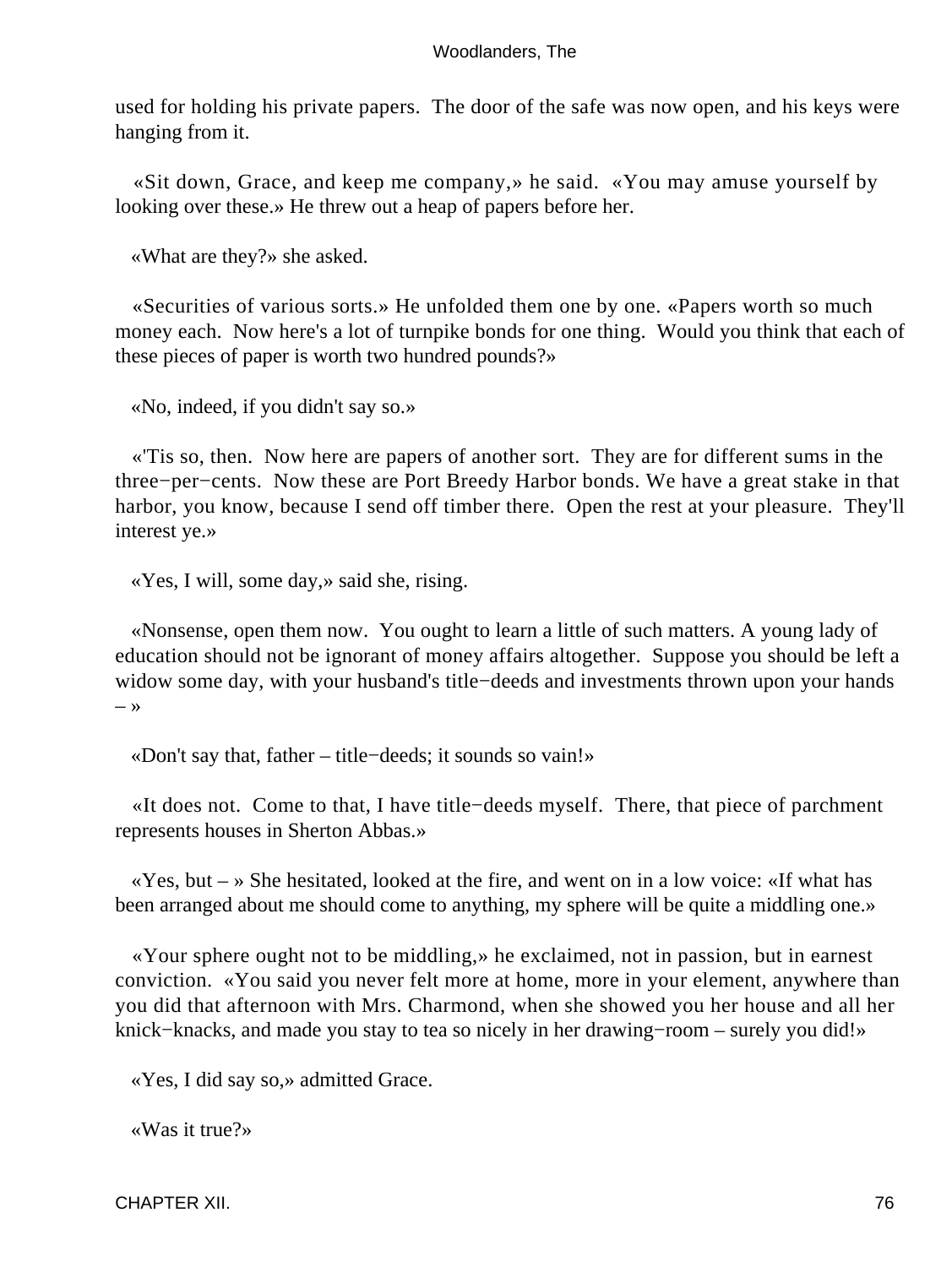«Yes, I felt so at the time. The feeling is less strong now, perhaps.»

 «Ah! Now, though you don't see it, your feeling at the time was the right one, because your mind and body were just in full and fresh cultivation, so that going there with her was like meeting like. Since then you've been biding with us, and have fallen back a little, and so you don't feel your place so strongly. Now, do as I tell ye, and look over these papers and see what you'll be worth some day. For they'll all be yours, you know; who have I got to leave 'em to but you? Perhaps when your education is backed up by what these papers represent, and that backed up by another such a set and their owner, men such as that fellow was this morning may think you a little more than a buffer's girl.»

 So she did as commanded, and opened each of the folded representatives of hard cash that her father put before her. To sow in her heart cravings for social position was obviously his strong desire, though in direct antagonism to a better feeling which had hitherto prevailed with him, and had, indeed, only succumbed that morning during the ramble.

 She wished that she was not his worldly hope; the responsibility of such a position was too great. She had made it for herself mainly by her appearance and attractive behavior to him since her return. «If I had only come home in a shabby dress, and tried to speak roughly, this might not have happened,» she thought. She deplored less the fact than the sad possibilities that might lie hidden therein.

 Her father then insisted upon her looking over his checkbook and reading the counterfoils. This, also, she obediently did, and at last came to two or three which had been drawn to defray some of the late expenses of her clothes, board, and education.

 «I, too, cost a good deal, like the horses and wagons and corn,» she said, looking up sorrily.

 «I didn't want you to look at those; I merely meant to give you an idea of my investment transactions. But if you do cost as much as they, never mind. You'll yield a better return.»

«Don't think of me like that!» she begged. «A mere chattel.»

 «A what? Oh, a dictionary word. Well, as that's in your line I don't forbid it, even if it tells against me,» he said, good− humoredly. And he looked her proudly up and down.

 A few minutes later Grammer Oliver came to tell them that supper was ready, and in giving the information she added, incidentally, «So we shall soon lose the mistress of Hintock House for some time, I hear, Maister Melbury. Yes, she's going off to foreign parts to−morrow, for the rest of the winter months; and be−chok'd if I don't wish I could do the same, for my wynd−pipe is furred like a flue.»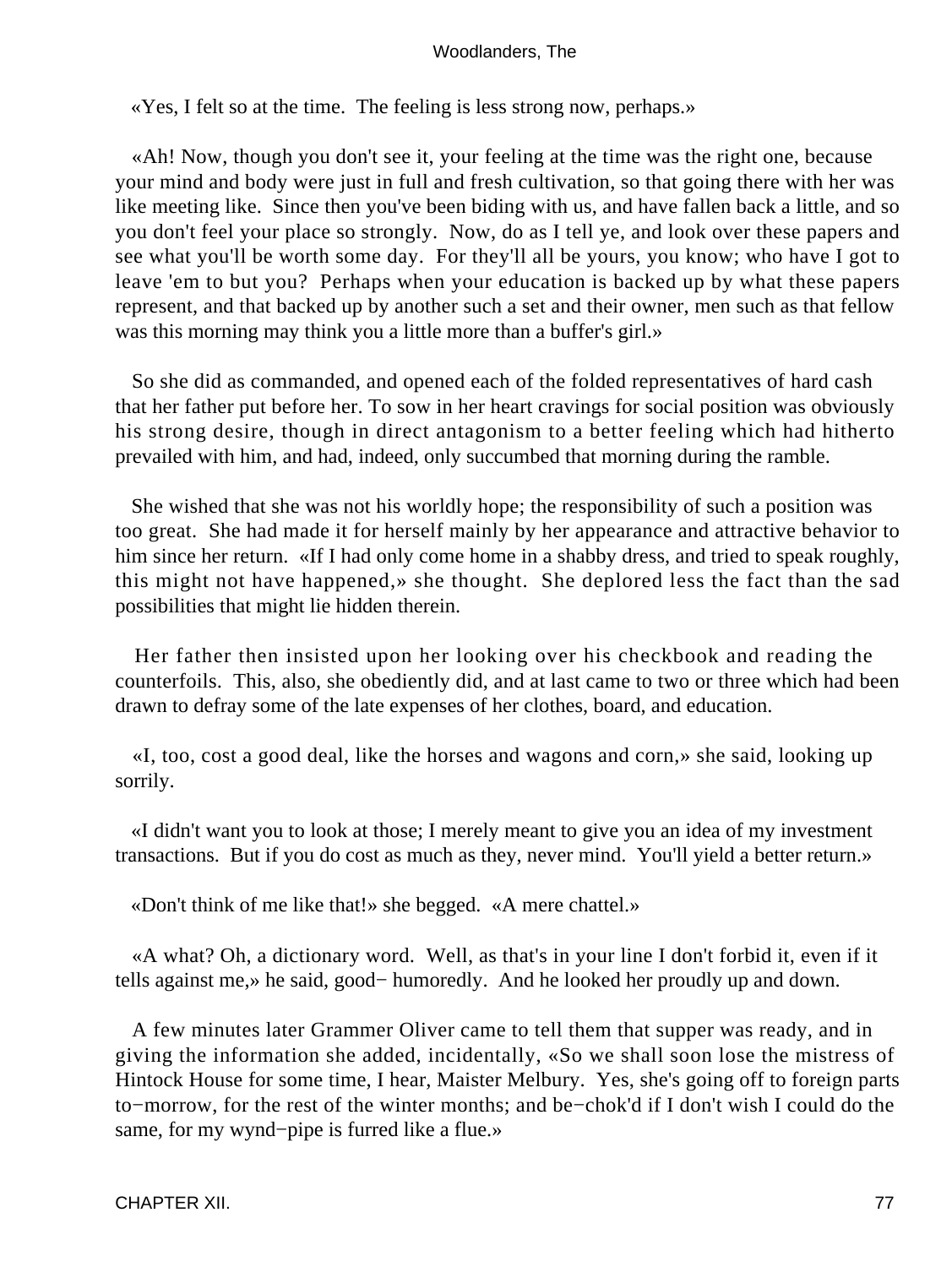When the old woman had left the room, Melbury turned to his daughter and said, «So, Grace, you've lost your new friend, and your chance of keeping her company and writing her travels is quite gone from ye!»

Grace said nothing.

 «Now,» he went on, emphatically, «'tis Winterborne's affair has done this. Oh yes, 'tis. So let me say one word. Promise me that you will not meet him again without my knowledge.»

«I never do meet him, father, either without your knowledge or with it.»

 «So much the better. I don't like the look of this at all. And I say it not out of harshness to him, poor fellow, but out of tenderness to you. For how could a woman, brought up delicately as you have been, bear the roughness of a life with him?»

 She sighed; it was a sigh of sympathy with Giles, complicated by a sense of the intractability of circumstances.

 At that same hour, and almost at that same minute, there was a conversation about Winterborne in progress in the village street, opposite Mr. Melbury's gates, where Timothy Tangs the elder and Robert Creedle had accidentally met.

 The sawyer was asking Creedle if he had heard what was all over the parish, the skin of his face being drawn two ways on the matter – towards brightness in respect of it as news, and towards concern in respect of it as circumstance.

 «Why, that poor little lonesome thing, Marty South, is likely to lose her father. He was almost well, but is much worse again. A man all skin and grief he ever were, and if he leave Little Hintock for a better land, won't it make some difference to your Maister Winterborne, neighbor Creedle?»

 «Can I be a prophet in Israel?» said Creedle. «Won't it! I was only shaping of such a thing yesterday in my poor, long−seeing way, and all the work of the house upon my one shoulders! You know what it means? It is upon John South's life that all Mr. Winterborne's houses hang. If so be South die, and so make his decease, thereupon the law is that the houses fall without the least chance of absolution into HER hands at the House. I told him so; but the words of the faithful be only as wind!»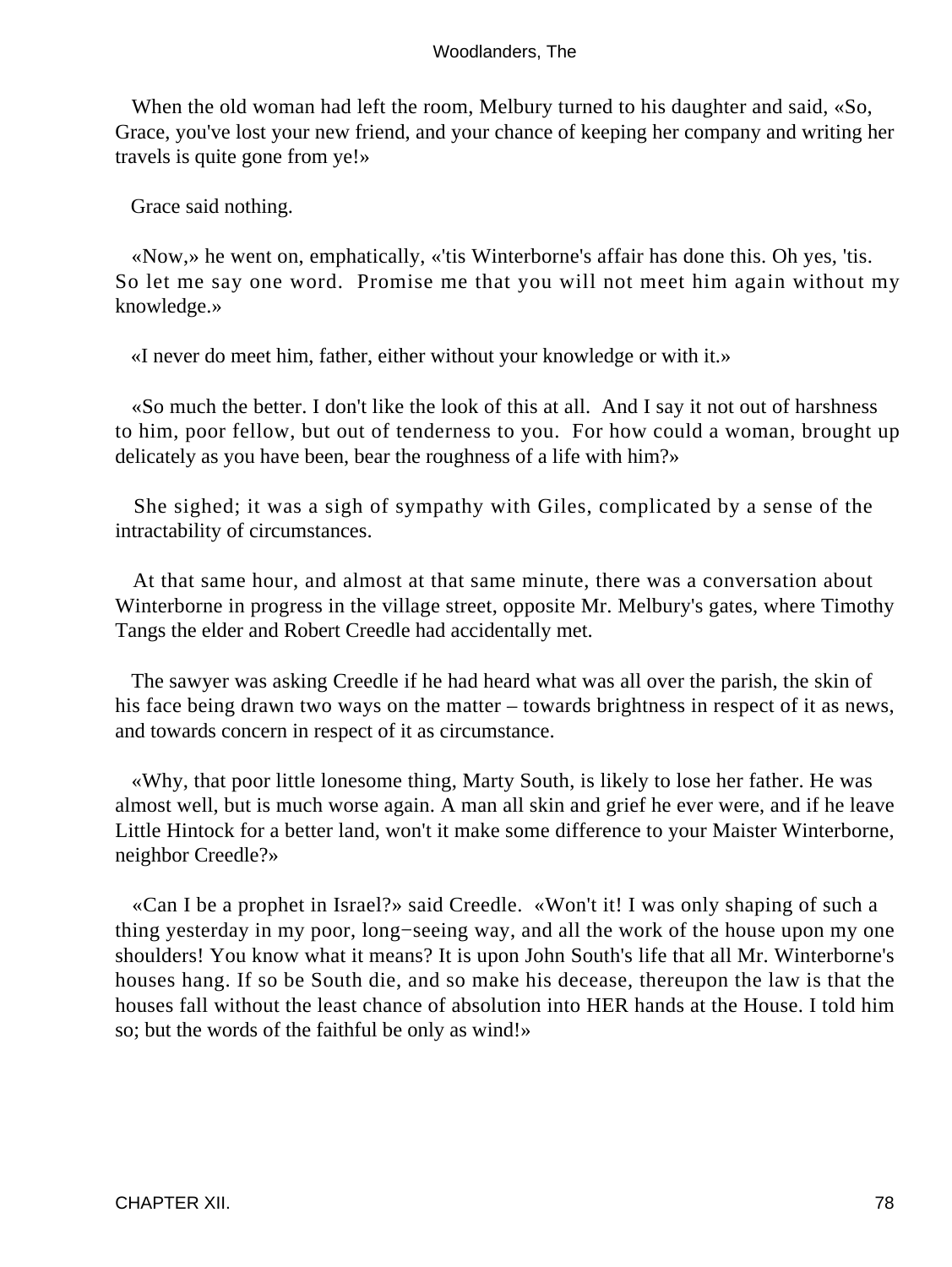# **[CHAPTER XIII.](#page-319-0)**

**The news was true.** The life – the one fragile life – that had been used as a measuring−tape of time by law, was in danger of being frayed away. It was the last of a group of lives which had served this purpose, at the end of whose breathings the small homestead occupied by South himself, the larger one of Giles Winterborne, and half a dozen others that had been in the possession of various Hintock village families for the previous hundred years, and were now Winterborne's, would fall in and become part of the encompassing estate.

 Yet a short two months earlier Marty's father, aged fifty−five years, though something of a fidgety, anxious being, would have been looked on as a man whose existence was so far removed from hazardous as any in the parish, and as bidding fair to be prolonged for another quarter of a century.

 Winterborne walked up and down his garden next day thinking of the contingency. The sense that the paths he was pacing, the cabbage− plots, the apple−trees, his dwelling, cider−cellar, wring−house, stables, and weathercock, were all slipping away over his head and beneath his feet, as if they were painted on a magic−lantern slide, was curious. In spite of John South's late indisposition he had not anticipated danger. To inquire concerning his health had been to show less sympathy than to remain silent, considering the material interest he possessed in the woodman's life, and he had, accordingly, made a point of avoiding Marty's house.

 While he was here in the garden somebody came to fetch him. It was Marty herself, and she showed her distress by her unconsciousness of a cropped poll.

 «Father is still so much troubled in his mind about that tree,» she said. «You know the tree I mean, Mr. Winterborne? the tall one in front of the house, that he thinks will blow down and kill us. Can you come and see if you can persuade him out of his notion? I can do nothing.»

 He accompanied her to the cottage, and she conducted him up− stairs. John South was pillowed up in a chair between the bed and the window exactly opposite the latter, towards which his face was turned.

 «Ah, neighbor Winterborne,» he said. «I wouldn't have minded if my life had only been my own to lose; I don't vallie it in much of itself, and can let it go if 'tis required of me. But to think what 'tis worth to you, a young man rising in life, that do trouble me! It seems a trick of dishonesty towards ye to go off at fifty−five! I could bear up, I know I could, if it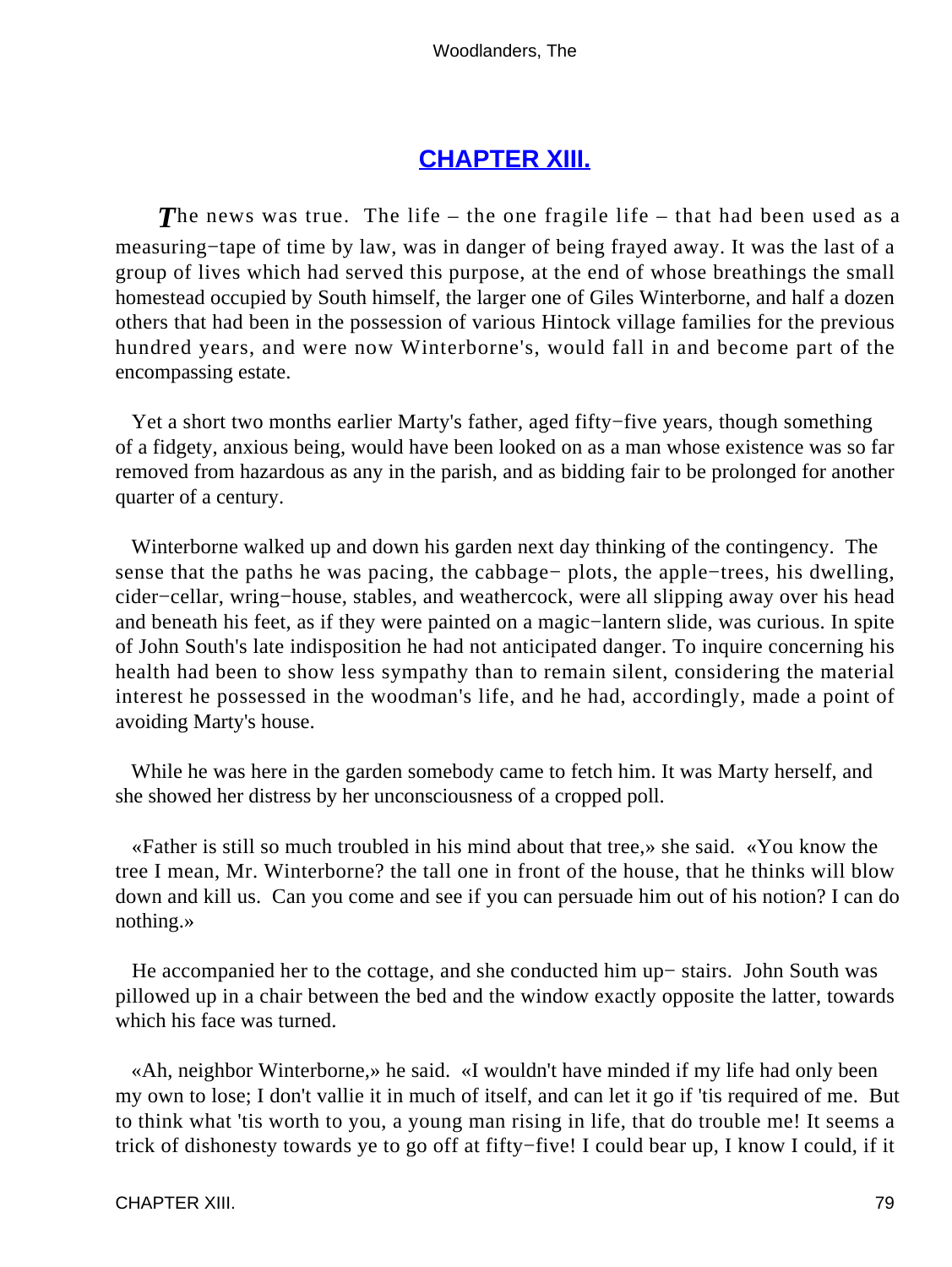were not for the tree – yes, the tree, 'tis that's killing me. There he stands, threatening my life every minute that the wind do blow. He'll come down upon us and squat us dead; and what will ye do when the life on your property is taken away?»

«Never you mind me – that's of no consequence,» said Giles. «Think of yourself alone.»

 He looked out of the window in the direction of the woodman's gaze. The tree was a tall elm, familiar to him from childhood, which stood at a distance of two−thirds its own height from the front of South's dwelling. Whenever the wind blew, as it did now, the tree rocked, naturally enough; and the sight of its motion and sound of its sighs had gradually bred the terrifying illusion in the woodman's mind that it would descend and kill him. Thus he would sit all day, in spite of persuasion, watching its every sway, and listening to the melancholy Gregorian melodies which the air wrung out of it. This fear it apparently was, rather than any organic disease which was eating away the health of John South.

 As the tree waved, South waved his head, making it his flugel−man with abject obedience. «Ah, when it was quite a small tree,» he said, «and I was a little boy, I thought one day of chopping it off with my hook to make a clothes−line prop with. But I put off doing it, and then I again thought that I would; but I forgot it, and didn't. And at last it got too big, and now 'tis my enemy, and will be the death o' me. Little did I think, when I let that sapling stay, that a time would come when it would torment me, and dash me into my grave.»

 «No, no,» said Winterborne and Marty, soothingly. But they thought it possible that it might hasten him into his grave, though in another way than by falling.

 «I tell you what,» added Winterborne, «I'll climb up this afternoon and shroud off the lower boughs, and then it won't be so heavy, and the wind won't affect it so.»

«She won't allow it – a strange woman come from nobody knows where – she won't have it done.»

 «You mean Mrs. Charmond? Oh, she doesn't know there's such a tree on her estate. Besides, shrouding is not felling, and I'll risk that much.»

 He went out, and when afternoon came he returned, took a billhook from the woodman's shed, and with a ladder climbed into the lower part of the tree, where he began lopping off – «shrouding,» as they called it at Hintock – the lowest boughs. Each of these quivered under his attack, bent, cracked, and fell into the hedge. Having cut away the lowest tier, he stepped off the ladder, climbed a few steps higher, and attacked those at the next level. Thus he ascended with the progress of his work far above the top of the ladder, cutting away his perches as he went, and leaving nothing but a bare stem below him.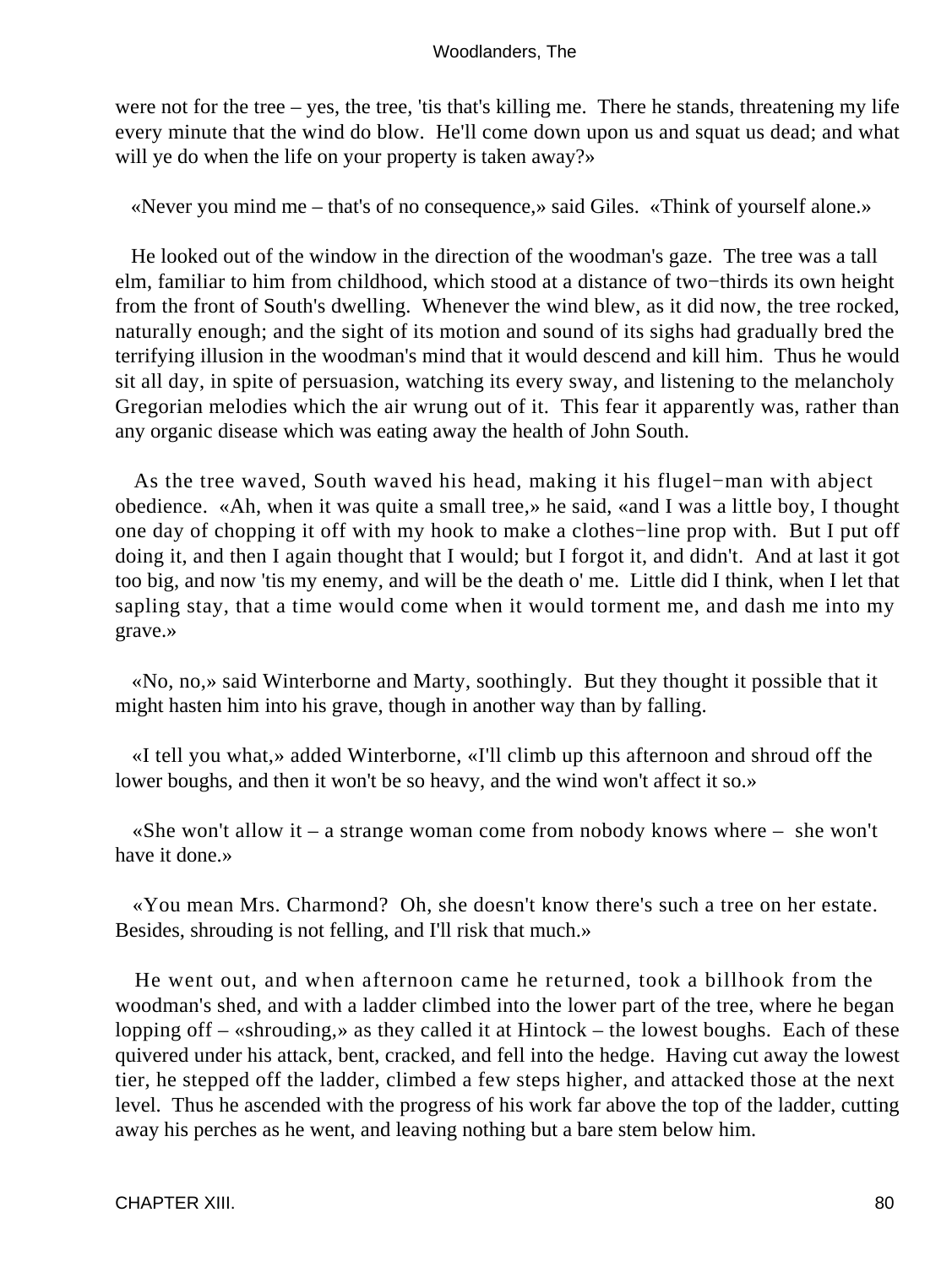The work was troublesome, for the tree was large. The afternoon wore on, turning dark and misty about four o'clock. From time to time Giles cast his eyes across towards the bedroom window of South, where, by the flickering fire in the chamber, he could see the old man watching him, sitting motionless with a hand upon each arm of the chair. Beside him sat Marty, also straining her eyes towards the skyey field of his operations.

 A curious question suddenly occurred to Winterborne, and he stopped his chopping. He was operating on another person's property to prolong the years of a lease by whose termination that person would considerably benefit. In that aspect of the case he doubted if he ought to go on. On the other hand he was working to save a man's life, and this seemed to empower him to adopt arbitrary measures.

 The wind had died down to a calm, and while he was weighing the circumstances he saw coming along the road through the increasing mist a figure which, indistinct as it was, he knew well. It was Grace Melbury, on her way out from the house, probably for a short evening walk before dark. He arranged himself for a greeting from her, since she could hardly avoid passing immediately beneath the tree.

 But Grace, though she looked up and saw him, was just at that time too full of the words of her father to give him any encouragement. The years−long regard that she had had for him was not kindled by her return into a flame of sufficient brilliancy to make her rebellious. Thinking that she might not see him, he cried, «Miss Melbury, here I am.»

 She looked up again. She was near enough to see the expression of his face, and the nails in his soles, silver−bright with constant walking. But she did not reply; and dropping her glance again, went on.

 Winterborne's face grew strange; he mused, and proceeded automatically with his work. Grace meanwhile had not gone far. She had reached a gate, whereon she had leaned sadly, and whispered to herself, «What shall I do?»

 A sudden fog came on, and she curtailed her walk, passing under the tree again on her return. Again he addressed her. «Grace,» he said, when she was close to the trunk, «speak to me.» She shook her head without stopping, and went on to a little distance, where she stood observing him from behind the hedge.

 Her coldness had been kindly meant. If it was to be done, she had said to herself, it should be begun at once. While she stood out of observation Giles seemed to recognize her meaning; with a sudden start he worked on, climbing higher, and cutting himself off more and more from all intercourse with the sublunary world. At last he had worked himself so high up the elm, and the mist had so thickened, that he could only just be discerned as a dark−gray spot on the light−gray sky: he would have been altogether out of notice but for the stroke of his billhook and the flight of a bough downward, and its crash upon the hedge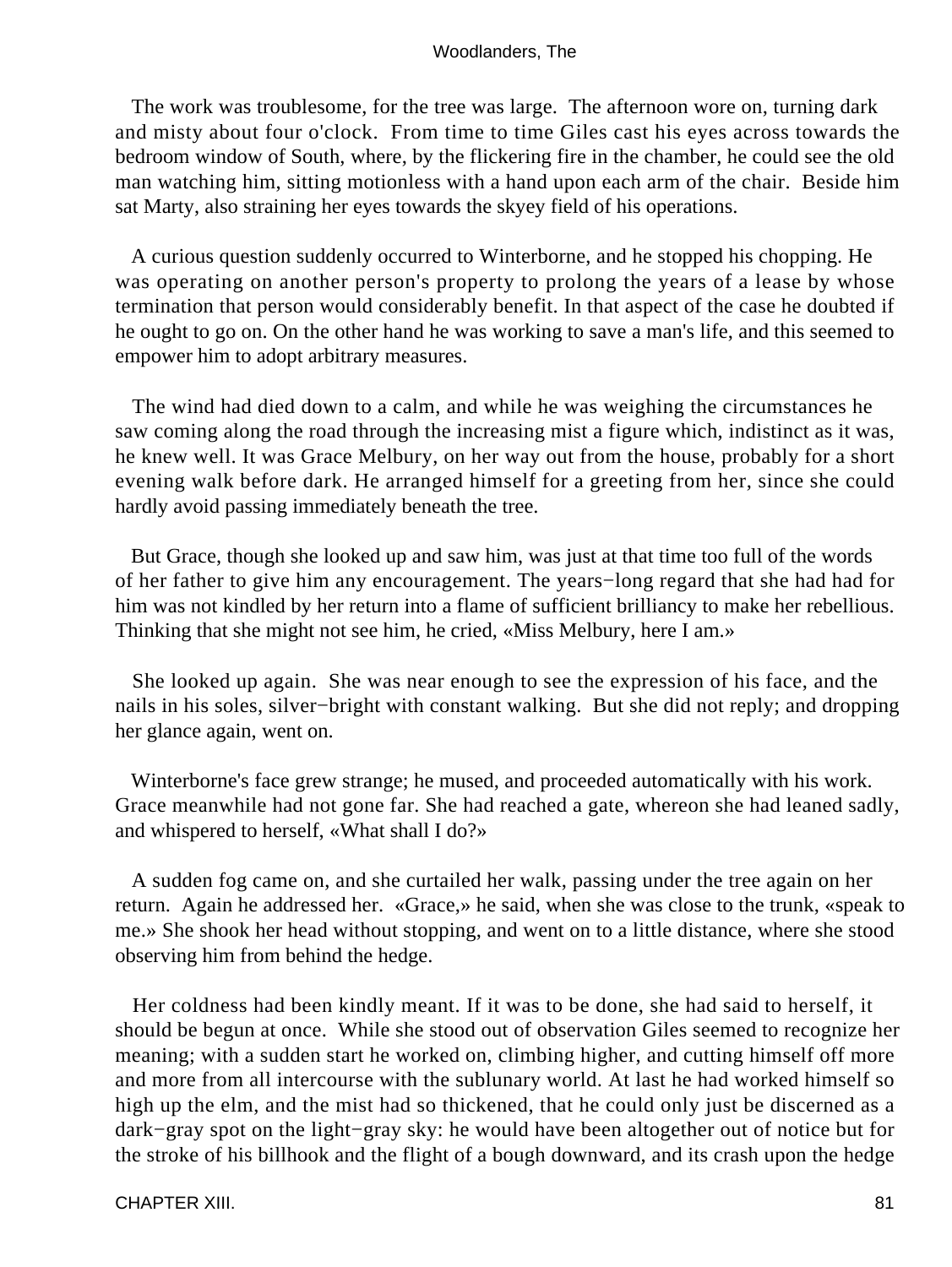at intervals.

 It was not to be done thus, after all: plainness and candor were best. She went back a third time; he did not see her now, and she lingeringly gazed up at his unconscious figure, loath to put an end to any kind of hope that might live on in him still. «Giles – Mr. Winterborne,» she said.

 He was so high amid the fog that he did not hear. «Mr. Winterborne!» she cried again, and this time he stopped, looked down, and replied.

 «My silence just now was not accident,» she said, in an unequal voice. «My father says it is best not to think too much of that – engagement, or understanding between us, that you know of. I, too, think that upon the whole he is right. But we are friends, you know, Giles, and almost relations.»

 «Very well,» he answered, as if without surprise, in a voice which barely reached down the tree. «I have nothing to say in objection – I cannot say anything till I've thought a while.»

 She added, with emotion in her tone, «For myself, I would have married you – some day – I think. But I give way, for I see it would be unwise.»

 He made no reply, but sat back upon a bough, placed his elbow in a fork, and rested his head upon his hand. Thus he remained till the fog and the night had completely enclosed him from her view.

 Grace heaved a divided sigh, with a tense pause between, and moved onward, her heart feeling uncomfortably big and heavy, and her eyes wet. Had Giles, instead of remaining still, immediately come down from the tree to her, would she have continued in that filial acquiescent frame of mind which she had announced to him as final? If it be true, as women themselves have declared, that one of their sex is never so much inclined to throw in her lot with a man for good and all as five minutes after she has told him such a thing cannot be, the probabilities are that something might have been done by the appearance of Winterborne on the ground beside Grace. But he continued motionless and silent in that gloomy Niflheim or fog−land which involved him, and she proceeded on her way.

 The spot seemed now to be quite deserted. The light from South's window made rays on the fog, but did not reach the tree. A quarter of an hour passed, and all was blackness overhead. Giles had not yet come down.

 Then the tree seemed to shiver, then to heave a sigh; a movement was audible, and Winterborne dropped almost noiselessly to the ground. He had thought the matter out, and having returned the ladder and billhook to their places, pursued his way homeward. He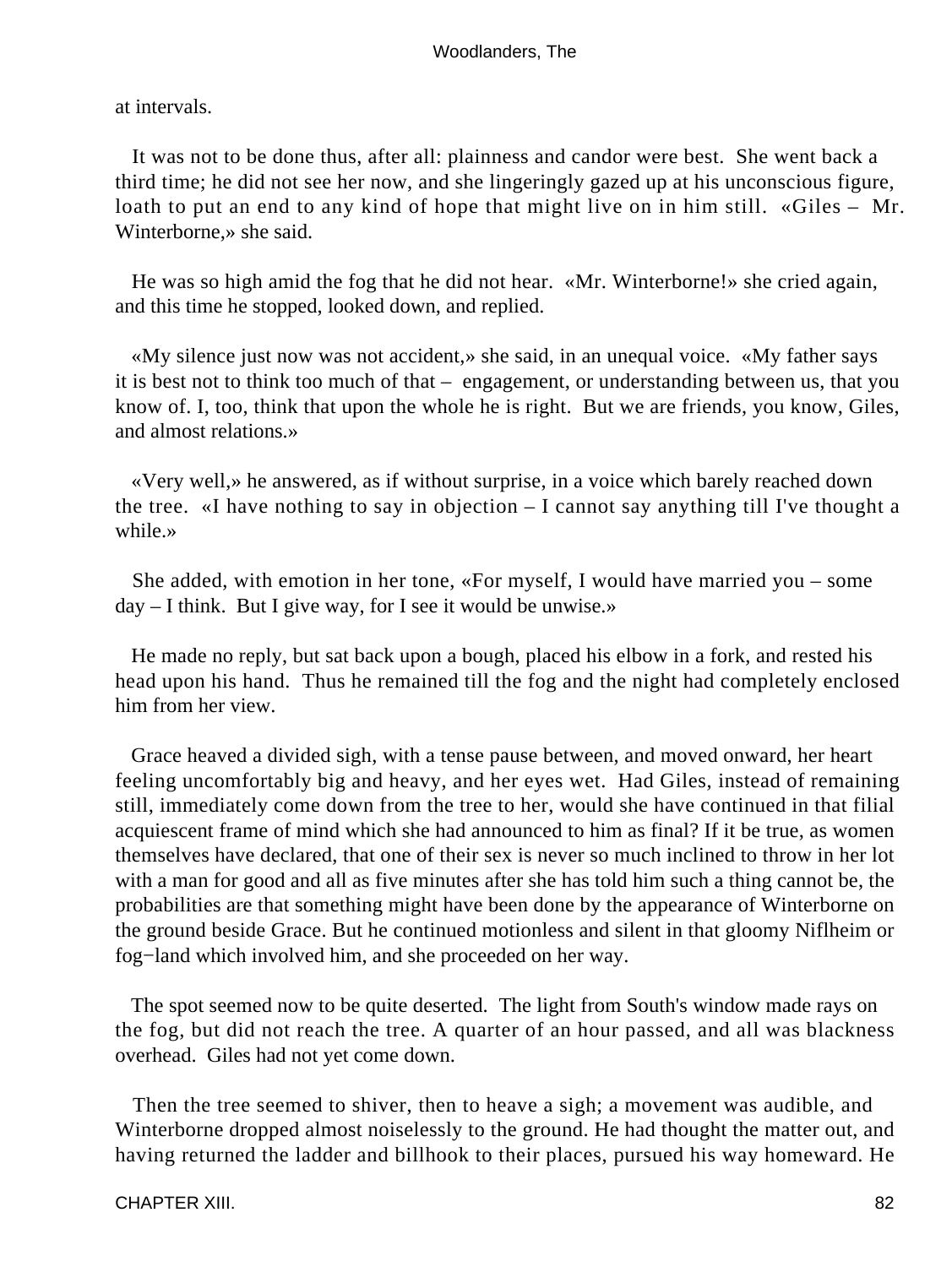would not allow this incident to affect his outer conduct any more than the danger to his leaseholds had done, and went to bed as usual. Two simultaneous troubles do not always make a double trouble; and thus it came to pass that Giles's practical anxiety about his houses, which would have been enough to keep him awake half the night at any other time, was displaced and not reinforced by his sentimental trouble about Grace Melbury. This severance was in truth more like a burial of her than a rupture with her; but he did not realize so much at present; even when he arose in the morning he felt quite moody and stern: as yet the second note in the gamut of such emotions, a tender regret for his loss, had not made itself heard.

 A load of oak timber was to be sent away that morning to a builder whose works were in a town many miles off. The proud trunks were taken up from the silent spot which had known them through the buddings and sheddings of their growth for the foregoing hundred years; chained down like slaves to a heavy timber carriage with enormous red wheels, and four of the most powerful of Melbury's horses were harnessed in front to draw them.

 The horses wore their bells that day. There were sixteen to the team, carried on a frame above each animal's shoulders, and tuned to scale, so as to form two octaves, running from the highest note on the right or off−side of the leader to the lowest on the left or near−side of the shaft−horse. Melbury was among the last to retain horse−bells in that neighborhood; for, living at Little Hintock, where the lanes yet remained as narrow as before the days of turnpike roads, these sound−signals were still as useful to him and his neighbors as they had ever been in former times. Much backing was saved in the course of a year by the warning notes they cast ahead; moreover, the tones of all the teams in the district being known to the carters of each, they could tell a long way off on a dark night whether they were about to encounter friends or strangers.

 The fog of the previous evening still lingered so heavily over the woods that the morning could not penetrate the trees till long after its time. The load being a ponderous one, the lane crooked, and the air so thick, Winterborne set out, as he often did, to accompany the team as far as the corner, where it would turn into a wider road.

 So they rumbled on, shaking the foundations of the roadside cottages by the weight of their progress, the sixteen bells chiming harmoniously over all, till they had risen out of the valley and were descending towards the more open route, the sparks rising from their creaking skid and nearly setting fire to the dead leaves alongside.

 Then occurred one of the very incidents against which the bells were an endeavor to guard. Suddenly there beamed into their eyes, quite close to them, the two lamps of a carriage, shorn of rays by the fog. Its approach had been quite unheard, by reason of their own noise. The carriage was a covered one, while behind it could be discerned another vehicle laden with luggage.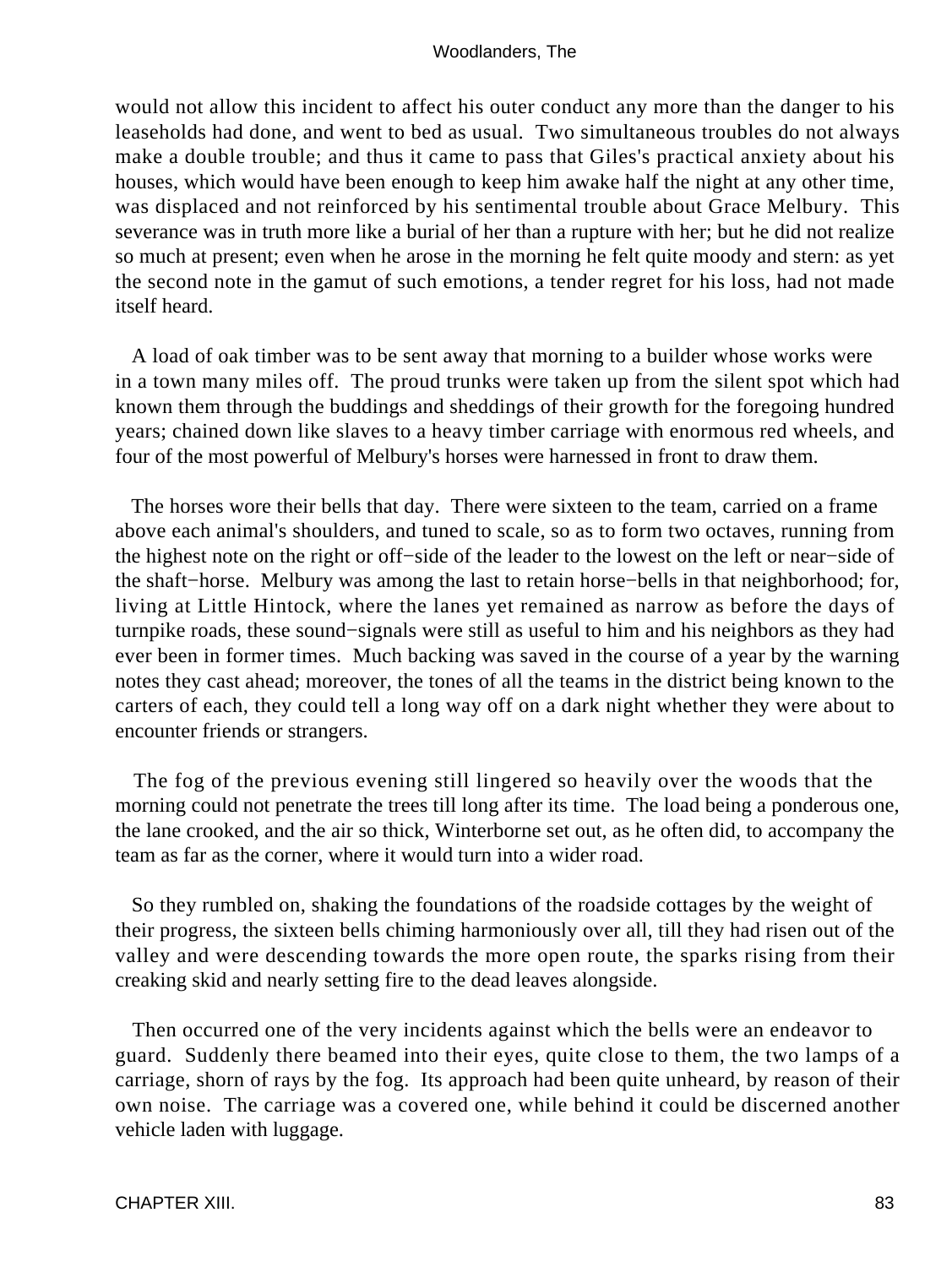Winterborne went to the head of the team, and heard the coachman telling the carter that he must turn back. The carter declared that this was impossible.

«You can turn if you unhitch your string−horses,» said the coachman.

 «It is much easier for you to turn than for us,» said Winterborne. «We've five tons of timber on these wheels if we've an ounce.»

«But I've another carriage with luggage at my back.»

 Winterborne admitted the strength of the argument. «But even with that,» he said, «you can back better than we. And you ought to, for you could hear our bells half a mile off.»

«And you could see our lights.»

«We couldn't, because of the fog.»

 «Well, our time's precious,» said the coachman, haughtily. «You are only going to some trumpery little village or other in the neighborhood, while we are going straight to Italy.»

«Driving all the way, I suppose,» said Winterborne, sarcastically.

 The argument continued in these terms till a voice from the interior of the carriage inquired what was the matter. It was a lady's.

 She was briefly informed of the timber people's obstinacy; and then Giles could hear her telling the footman to direct the timber people to turn their horses' heads.

 The message was brought, and Winterborne sent the bearer back to say that he begged the lady's pardon, but that he could not do as she requested; that though he would not assert it to be impossible, it was impossible by comparison with the slight difficulty to her party to back their light carriages. As fate would have it, the incident with Grace Melbury on the previous day made Giles less gentle than he might otherwise have shown himself, his confidence in the sex being rudely shaken.

 In fine, nothing could move him, and the carriages were compelled to back till they reached one of the sidings or turnouts constructed in the bank for the purpose. Then the team came on ponderously, and the clanging of its sixteen bells as it passed the discomfited carriages, tilted up against the bank, lent a particularly triumphant tone to the team's progress – a tone which, in point of fact, did not at all attach to its conductor's feelings.

 Giles walked behind the timber, and just as he had got past the yet stationary carriages he heard a soft voice say, «Who is that rude man? Not Melbury?» The sex of the speaker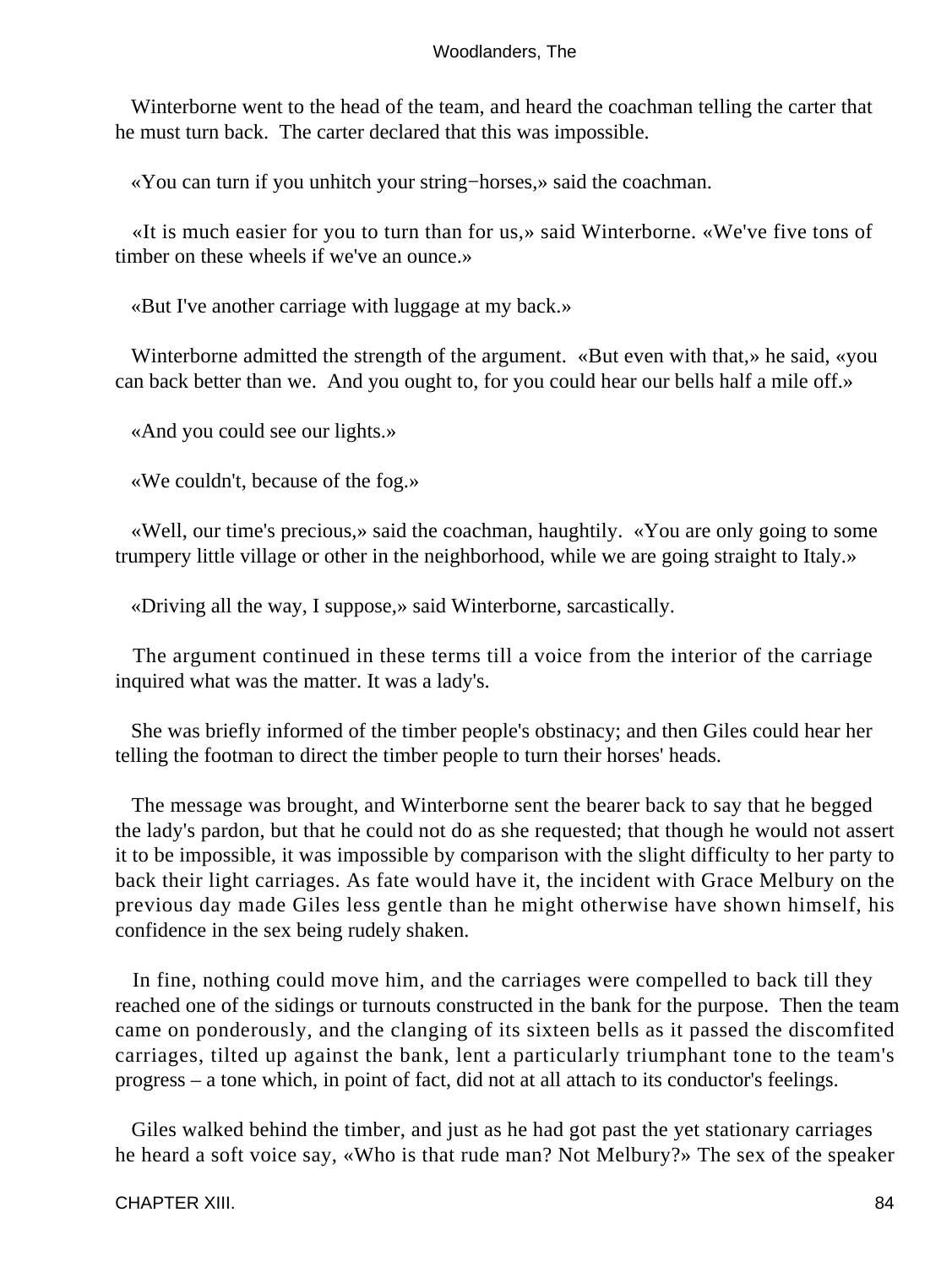was so prominent in the voice that Winterborne felt a pang of regret.

 «No, ma'am. A younger man, in a smaller way of business in Little Hintock. Winterborne is his name.»

 Thus they parted company. «Why, Mr. Winterborne,» said the wagoner, when they were out of hearing, «that was She – Mrs. Charmond! Who'd ha' thought it? What in the world can a woman that does nothing be cock−watching out here at this time o' day for? Oh, going to Italy – yes to be sure, I heard she was going abroad, she can't endure the winter here »

 Winterborne was vexed at the incident; the more so that he knew Mr. Melbury, in his adoration of Hintock House, would be the first to blame him if it became known. But saying no more, he accompanied the load to the end of the lane, and then turned back with an intention to call at South's to learn the result of the experiment of the preceding evening.

 It chanced that a few minutes before this time Grace Melbury, who now rose soon enough to breakfast with her father, in spite of the unwontedness of the hour, had been commissioned by him to make the same inquiry at South's. Marty had been standing at the door when Miss Melbury arrived. Almost before the latter had spoken, Mrs. Charmond's carriages, released from the obstruction up the lane, came bowling along, and the two girls turned to regard the spectacle.

 Mrs. Charmond did not see them, but there was sufficient light for them to discern her outline between the carriage windows. A noticeable feature in her tournure was a magnificent mass of braided locks.

 «How well she looks this morning!» said Grace, forgetting Mrs. Charmond's slight in her generous admiration. «Her hair so becomes her worn that way. I have never seen any more beautiful!»

«Nor have I, miss,» said Marty, dryly, unconsciously stroking her crown.

 Grace watched the carriages with lingering regret till they were out of sight. She then learned of Marty that South was no better. Before she had come away Winterborne approached the house, but seeing that one of the two girls standing on the door−step was Grace, he suddenly turned back again and sought the shelter of his own home till she should have gone away.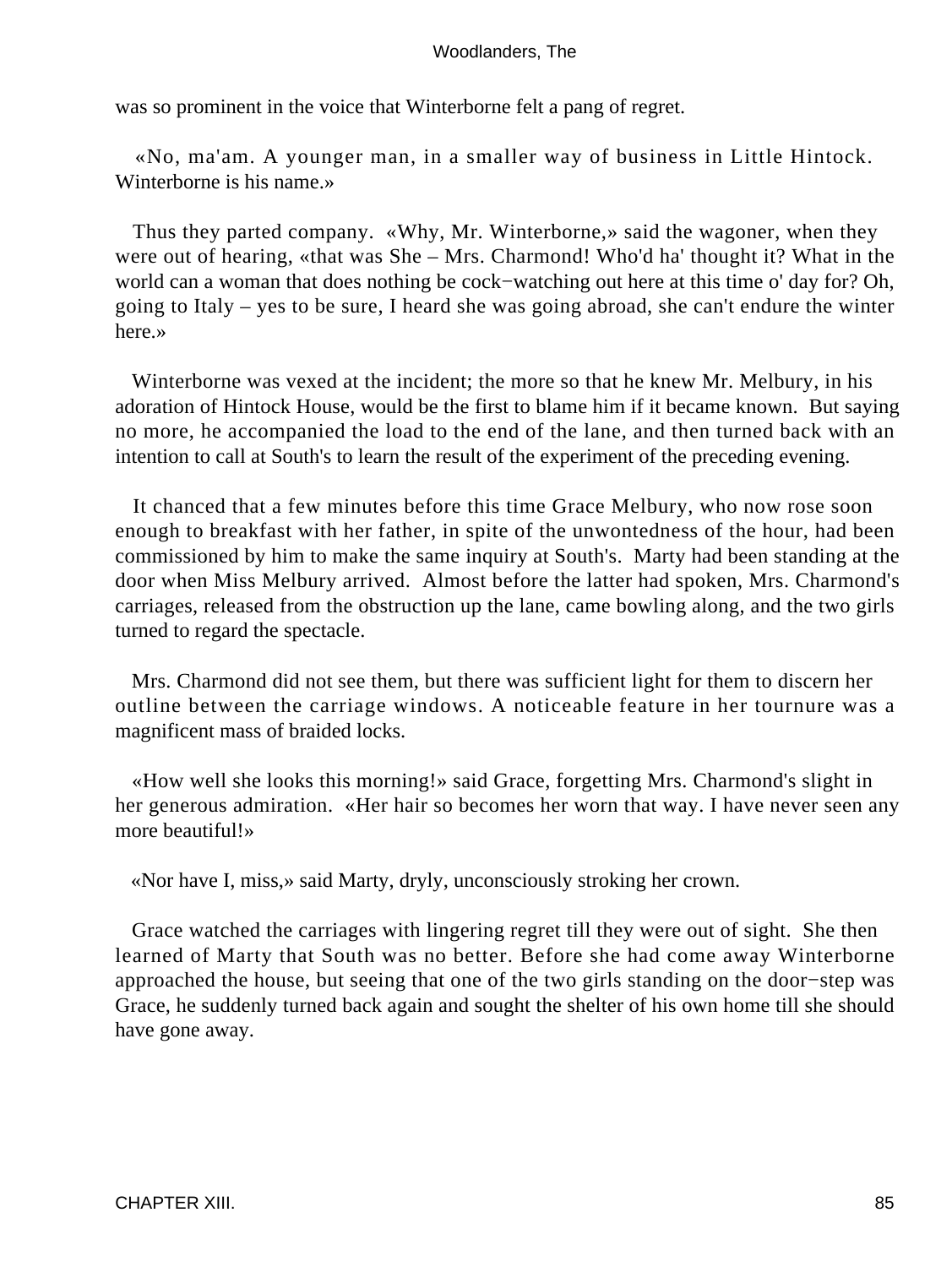# **[CHAPTER XIV.](#page-319-0)**

**The encounter with the carriages having sprung upon Winterborne's mind the image of** Mrs. Charmond, his thoughts by a natural channel went from her to the fact that several cottages and other houses in the two Hintocks, now his own, would fall into her possession in the event of South's death. He marvelled what people could have been thinking about in the past to invent such precarious tenures as these; still more, what could have induced his ancestors at Hintock, and other village people, to exchange their old copyholds for life−leases. But having naturally succeeded to these properties through his father, he had done his best to keep them in order, though he was much struck with his father's negligence in not insuring South's life.

 After breakfast, still musing on the circumstances, he went up− stairs, turned over his bed, and drew out a flat canvas bag which lay between the mattress and the sacking. In this he kept his leases, which had remained there unopened ever since his father's death. It was the usual hiding−place among rural lifeholders for such documents. Winterborne sat down on the bed and looked them over. They were ordinary leases for three lives, which a member of the South family, some fifty years before this time, had accepted of the lord of the manor in lieu of certain copyholds and other rights, in consideration of having the dilapidated houses rebuilt by said lord. They had come into his father's possession chiefly through his mother, who was a South.

 Pinned to the parchment of one of the indentures was a letter, which Winterborne had never seen before. It bore a remote date, the handwriting being that of some solicitor or agent, and the signature the landholder's. It was to the effect that at any time before the last of the stated lives should drop, Mr. Giles Winterborne, senior, or his representative, should have the privilege of adding his own and his son's life to the life remaining on payment of a merely nominal sum; the concession being in consequence of the elder Winterborne's consent to demolish one of the houses and relinquish its site, which stood at an awkward corner of the lane and impeded the way.

 The house had been pulled down years before. Why Giles's father had not taken advantage of his privilege to insert his own and his son's lives it was impossible to say. The likelihood was that death alone had hindered him in the execution of his project, as it surely was, the elder Winterborne having been a man who took much pleasure in dealing with house property in his small way.

 Since one of the Souths still survived, there was not much doubt that Giles could do what his father had left undone, as far as his own life was concerned. This possibility cheered him much, for by those houses hung many things. Melbury's doubt of the young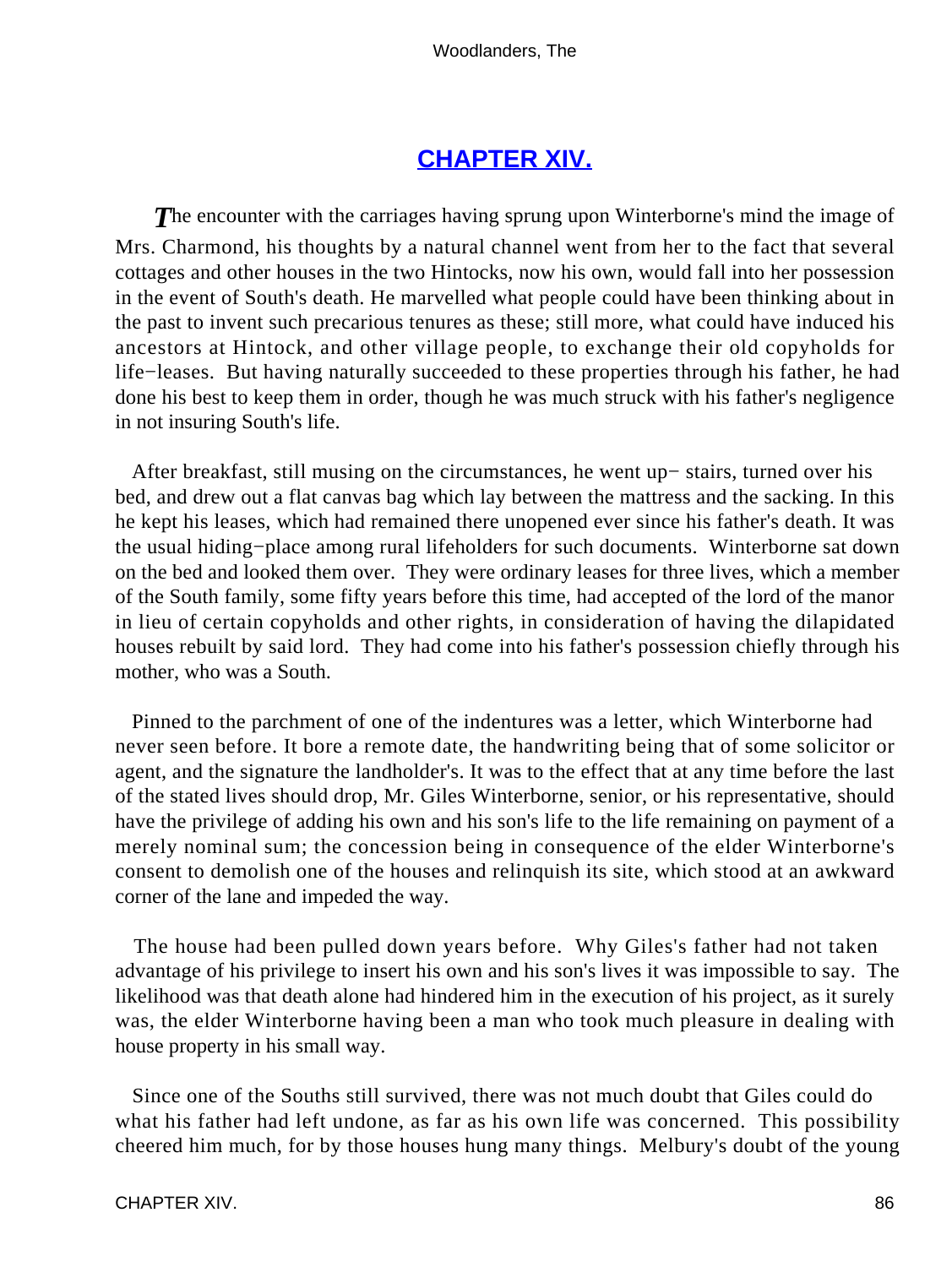man's fitness to be the husband of Grace had been based not a little on the precariousness of his holdings in Little and Great Hintock. He resolved to attend to the business at once, the fine for renewal being a sum that he could easily muster. His scheme, however, could not be carried out in a day; and meanwhile he would run up to South's, as he had intended to do, to learn the result of the experiment with the tree.

 Marty met him at the door. «Well, Marty,» he said; and was surprised to read in her face that the case was not so hopeful as he had imagined.

 «I am sorry for your labor,» she said. «It is all lost. He says the tree seems taller than ever.»

 Winterborne looked round at it. Taller the tree certainly did seem, the gauntness of its now naked stem being more marked than before.

 «It quite terrified him when he first saw what you had done to it this morning,» she added. «He declares it will come down upon us and cleave us, like 'the sword of the Lord and of Gideon.'»

«Well; can I do anything else?» asked he.

«The doctor says the tree ought to be cut down.»

«Oh – you've had the doctor?»

 «I didn't send for him Mrs. Charmond, before she left, heard that father was ill, and told him to attend him at her expense.»

 «That was very good of her. And he says it ought to be cut down. We mustn't cut it down without her knowledge, I suppose.»

 He went up−stairs. There the old man sat, staring at the now gaunt tree as if his gaze were frozen on to its trunk. Unluckily the tree waved afresh by this time, a wind having sprung up and blown the fog away, and his eyes turned with its wavings.

 They heard footsteps – a man's, but of a lighter type than usual. «There is Doctor Fitzpiers again,» she said, and descended. Presently his tread was heard on the naked stairs.

 Mr. Fitzpiers entered the sick−chamber just as a doctor is more or less wont to do on such occasions, and pre−eminently when the room is that of a humble cottager, looking round towards the patient with that preoccupied gaze which so plainly reveals that he has wellnigh forgotten all about the case and the whole circumstances since he dismissed them from his mind at his last exit from the same apartment. He nodded to Winterborne, with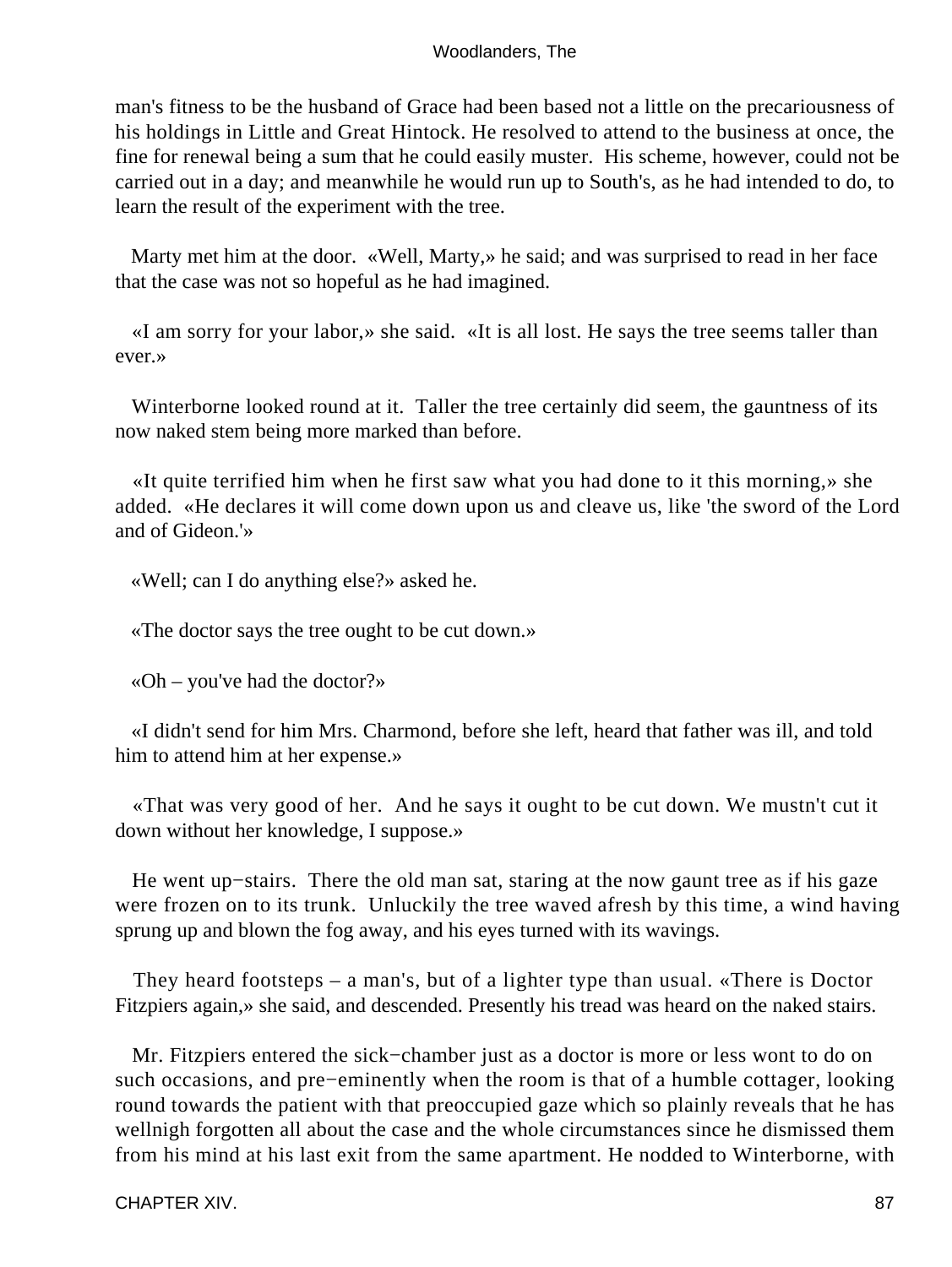whom he was already a little acquainted, recalled the case to his thoughts, and went leisurely on to where South sat.

 Fitzpiers was, on the whole, a finely formed, handsome man. His eyes were dark and impressive, and beamed with the light either of energy or of susceptivity – it was difficult to say which; it might have been a little of both. That quick, glittering, practical eye, sharp for the surface of things and for nothing beneath it, he had not. But whether his apparent depth of vision was real, or only an artistic accident of his corporeal moulding, nothing but his deeds could reveal.

His face was rather soft than stern, charming than grand, pale than flushed; his nose  $-$  if a sketch of his features be de rigueur for a person of his pretensions – was artistically beautiful enough to have been worth doing in marble by any sculptor not over−busy, and was hence devoid of those knotty irregularities which often mean power; while the double−cyma or classical curve of his mouth was not without a looseness in its close. Nevertheless, either from his readily appreciative mien, or his reflective manner, or the instinct towards profound things which was said to possess him, his presence bespoke the philosopher rather than the dandy or macaroni – an effect which was helped by the absence of trinkets or other trivialities from his attire, though this was more finished and up to date than is usually the case among rural practitioners.

 Strict people of the highly respectable class, knowing a little about him by report, might have said that he seemed likely to err rather in the possession of too many ideas than too few; to be a dreamy 'ist of some sort, or too deeply steeped in some false kind of 'ism. However this may be, it will be seen that he was undoubtedly a somewhat rare kind of gentleman and doctor to have descended, as from the clouds, upon Little Hintock.

 «This is an extraordinary case,» he said at last to Winterborne, after examining South by conversation, look, and touch, and learning that the craze about the elm was stronger than ever. «Come down−stairs, and I'll tell you what I think.»

 They accordingly descended, and the doctor continued, «The tree must be cut down, or I won't answer for his life.»

 «'Tis Mrs. Charmond's tree, and I suppose we must get permission?» said Giles. «If so, as she is gone away, I must speak to her agent.»

 «Oh – never mind whose tree it is – what's a tree beside a life! Cut it down. I have not the honor of knowing Mrs. Charmond as yet, but I am disposed to risk that much with her.»

 «'Tis timber,» rejoined Giles, more scrupulous than he would have been had not his own interests stood so closely involved. «They'll never fell a stick about here without it being marked first, either by her or the agent.»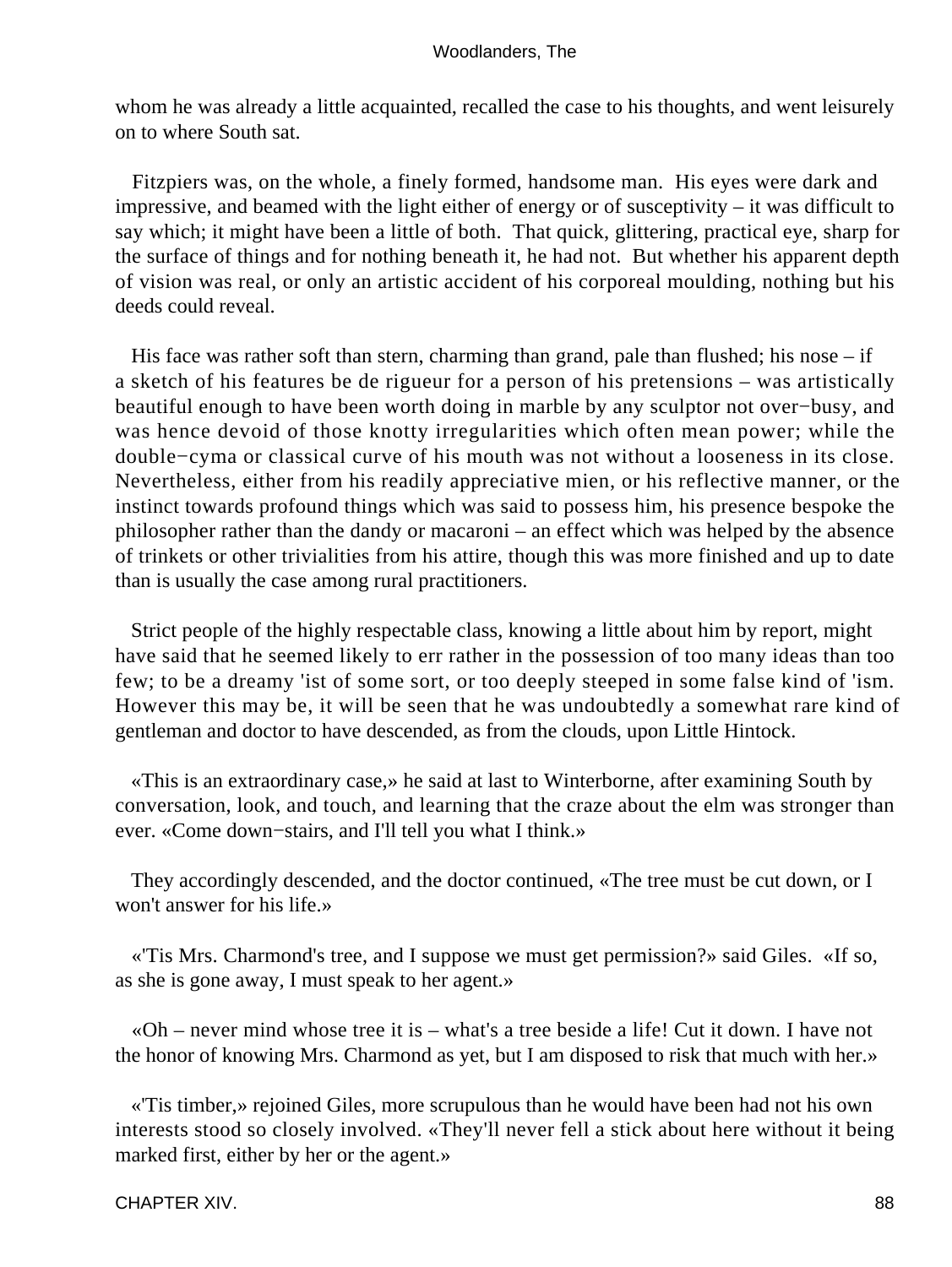«Then we'll inaugurate a new era forthwith. How long has he complained of the tree?» asked the doctor of Marty.

 «Weeks and weeks, sir. The shape of it seems to haunt him like an evil spirit. He says that it is exactly his own age, that it has got human sense, and sprouted up when he was born on purpose to rule him, and keep him as its slave. Others have been like it afore in Hintock.»

 They could hear South's voice up−stairs «Oh, he's rocking this way; he must come! And then my poor life, that's worth houses upon houses, will be squashed out o' me. Oh! oh!»

 «That's how he goes on,» she added. «And he'll never look anywhere else but out of the window, and scarcely have the curtains drawn.»

 «Down with it, then, and hang Mrs. Charmond,» said Mr. Fitzpiers. «The best plan will be to wait till the evening, when it is dark, or early in the morning before he is awake, so that he doesn't see it fall, for that would terrify him worse than ever. Keep the blind down till I come, and then I'll assure him, and show him that his trouble is over.»

 The doctor then departed, and they waited till the evening. When it was dusk, and the curtains drawn, Winterborne directed a couple of woodmen to bring a crosscut−saw, and the tall, threatening tree was soon nearly off at its base. He would not fell it completely then, on account of the possible crash, but next morning, before South was awake, they went and lowered it cautiously, in a direction away from the cottage. It was a business difficult to do quite silently; but it was done at last, and the elm of the same birth−year as the woodman's lay stretched upon the ground. The weakest idler that passed could now set foot on marks formerly made in the upper forks by the shoes of adventurous climbers only; once inaccessible nests could be examined microscopically; and on swaying extremities where birds alone had perched, the by−standers sat down.

 As soon as it was broad daylight the doctor came, and Winterborne entered the house with him. Marty said that her father was wrapped up and ready, as usual, to be put into his chair. They ascended the stairs, and soon seated him. He began at once to complain of the tree, and the danger to his life and Winterborne's house−property in consequence.

 The doctor signalled to Giles, who went and drew back the printed cotton curtains. «'Tis gone, see,» said Mr. Fitzpiers.

 As soon as the old man saw the vacant patch of sky in place of the branched column so familiar to his gaze, he sprang up, speechless, his eyes rose from their hollows till the whites showed all round; he fell back, and a bluish whiteness overspread him.

 Greatly alarmed, they put him on the bed. As soon as he came a little out of his fit, he gasped, «Oh, it is gone! – where? – where?»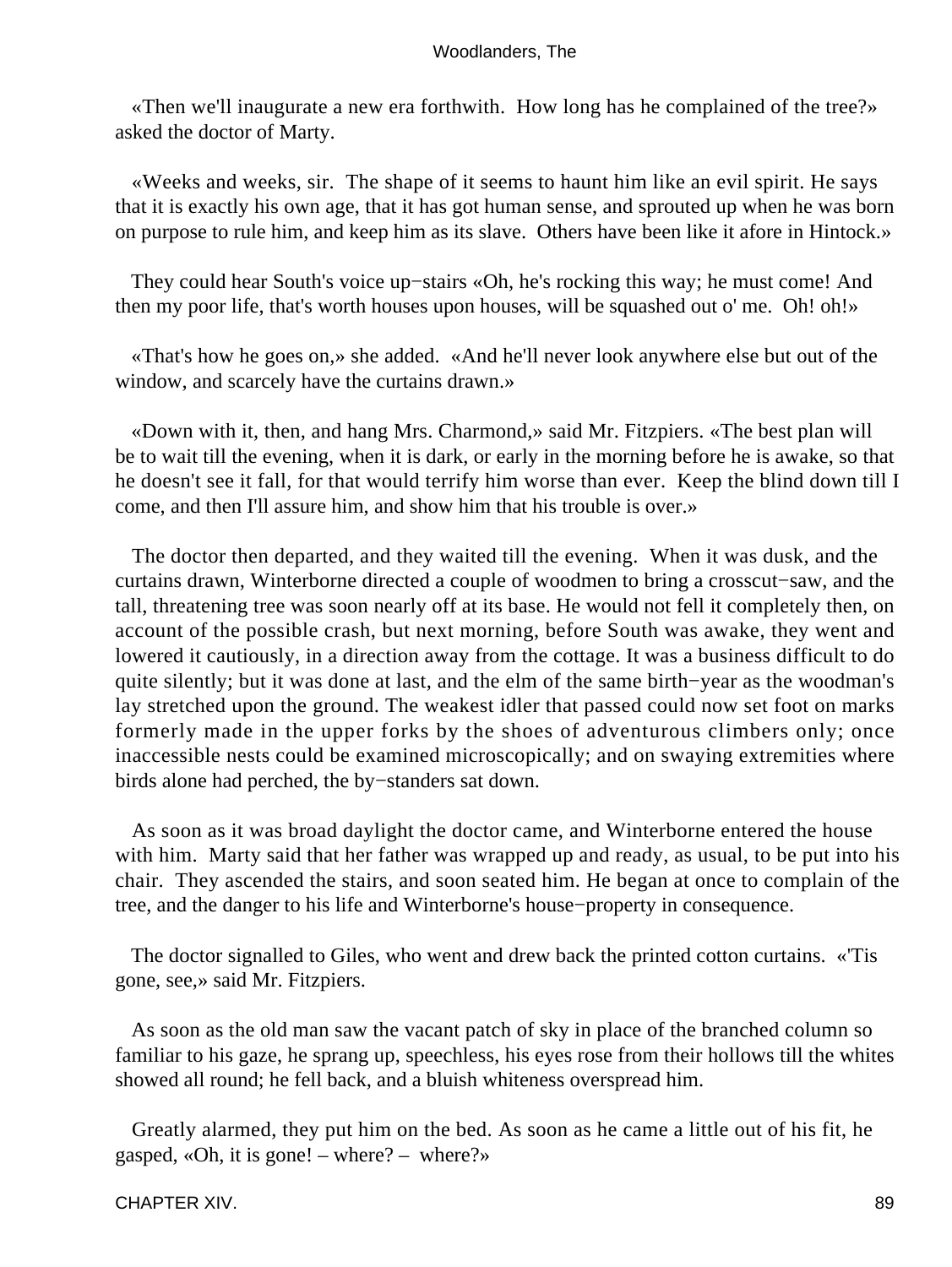His whole system seemed paralyzed by amazement. They were thunder−struck at the result of the experiment, and did all they could. Nothing seemed to avail. Giles and Fitzpiers went and came, but uselessly. He lingered through the day, and died that evening as the sun went down.

«D – d if my remedy hasn't killed him!» murmured the doctor.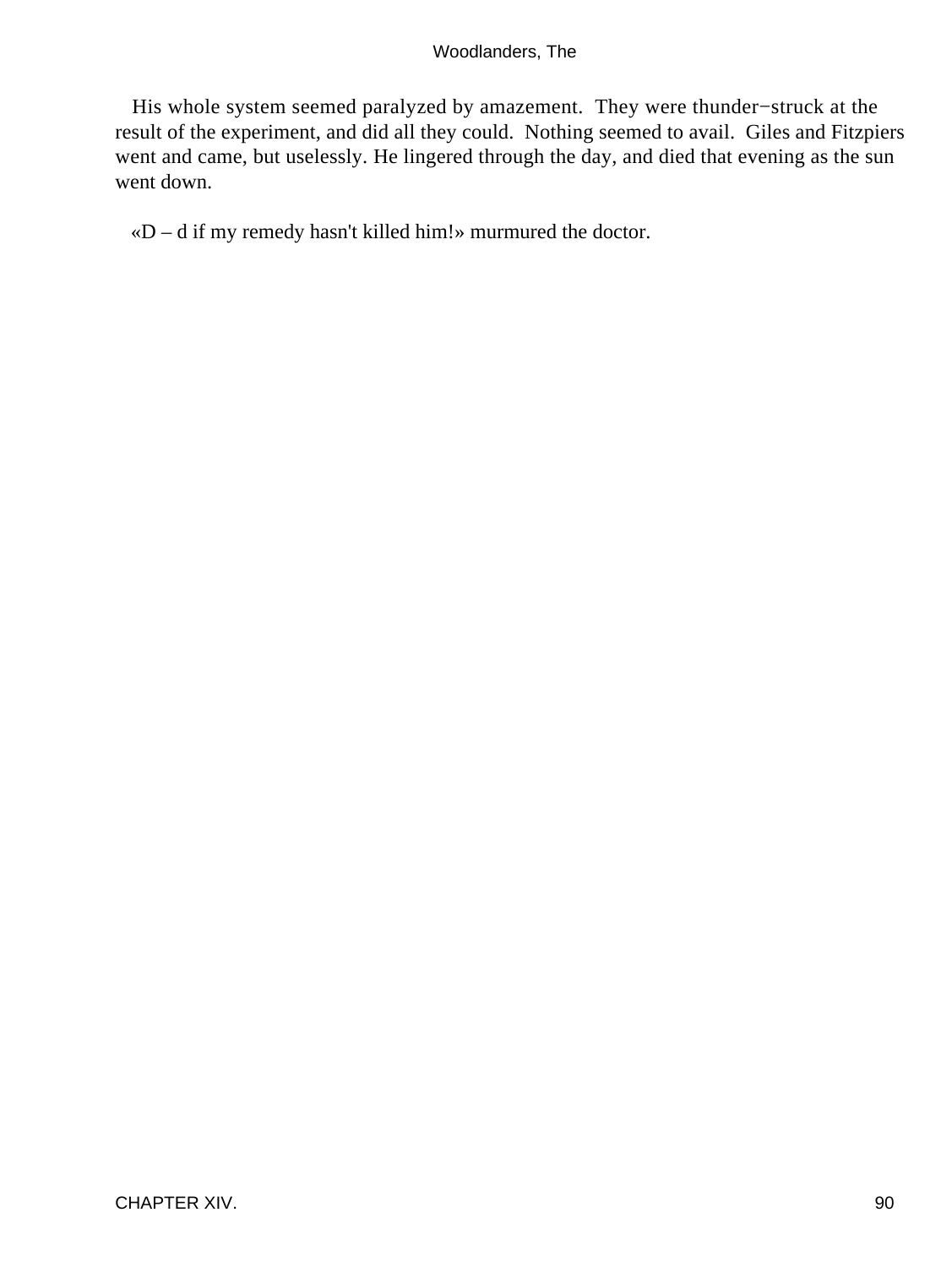# **[CHAPTER XV.](#page-319-0)**

*W*hen Melbury heard what had happened he seemed much moved, and walked thoughtfully about the premises. On South's own account he was genuinely sorry; and on Winterborne's he was the more grieved in that this catastrophe had so closely followed the somewhat harsh dismissal of Giles as the betrothed of his daughter.

 He was quite angry with circumstances for so heedlessly inflicting on Giles a second trouble when the needful one inflicted by himself was all that the proper order of events demanded. «I told Giles's father when he came into those houses not to spend too much money on lifehold property held neither for his own life nor his son's,» he exclaimed. «But he wouldn't listen to me. And now Giles has to suffer for it.»

«Poor Giles!» murmured Grace.

 «Now, Grace, between us two, it is very, very remarkable. It is almost as if I had foreseen this; and I am thankful for your escape, though I am sincerely sorry for Giles. Had we not dismissed him already, we could hardly have found it in our hearts to dismiss him now. So I say, be thankful. I'll do all I can for him as a friend; but as a pretender to the position of my son−in law, that can never be thought of more.»

 And yet at that very moment the impracticability to which poor Winterborne's suit had been reduced was touching Grace's heart to a warmer sentiment on his behalf than she had felt for years concerning him.

 He, meanwhile, was sitting down alone in the old familiar house which had ceased to be his, taking a calm if somewhat dismal survey of affairs. The pendulum of the clock bumped every now and then against one side of the case in which it swung, as the muffled drum to his worldly march. Looking out of the window he could perceive that a paralysis had come over Creedle's occupation of manuring the garden, owing, obviously, to a conviction that they might not be living there long enough to profit by next season's crop.

 He looked at the leases again and the letter attached. There was no doubt that he had lost his houses by an accident which might easily have been circumvented if he had known the true conditions of his holding. The time for performance had now lapsed in strict law; but might not the intention be considered by the landholder when she became aware of the circumstances, and his moral right to retain the holdings for the term of his life be conceded?

 His heart sank within him when he perceived that despite all the legal reciprocities and safeguards prepared and written, the upshot of the matter amounted to this, that it depended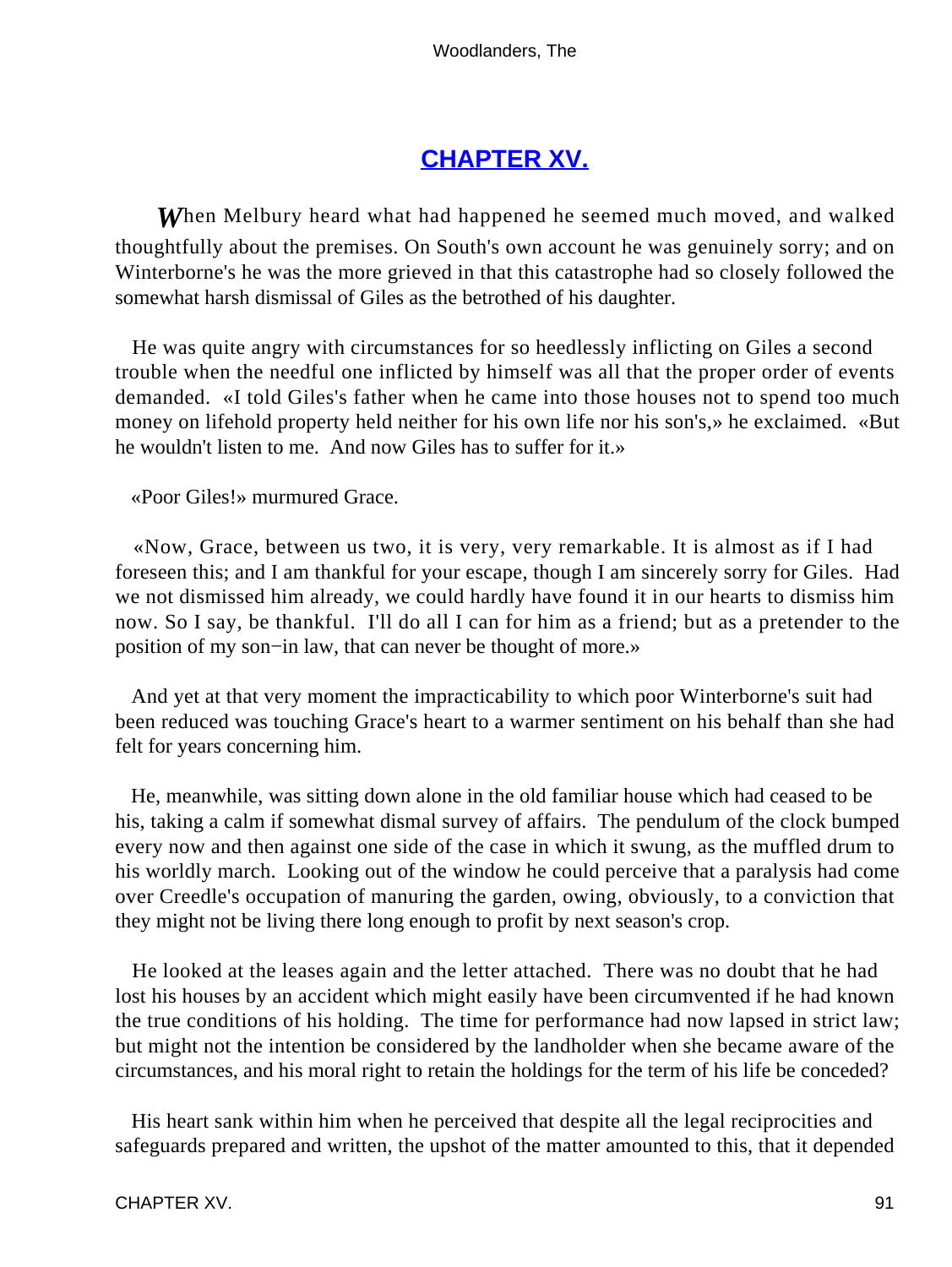upon the mere caprice – good or ill – of the woman he had met the day before in such an unfortunate way, whether he was to possess his houses for life or no.

 While he was sitting and thinking a step came to the door, and Melbury appeared, looking very sorry for his position. Winterborne welcomed him by a word and a look, and went on with his examination of the parchments. His visitor sat down.

 «Giles,» he said, «this is very awkward, and I am sorry for it. What are you going to do?»

 Giles informed him of the real state of affairs, and how barely he had missed availing himself of his chance of renewal.

 «What a misfortune! Why was this neglected? Well, the best thing you can do is to write and tell her all about it, and throw yourself upon her generosity.»

«I would rather not,» murmured Giles.

«But you must,» said Melbury.

 In short, he argued so cogently that Giles allowed himself to be persuaded, and the letter to Mrs. Charmond was written and sent to Hintock House, whence, as he knew, it would at once be forwarded to her.

 Melbury feeling that he had done so good an action in coming as almost to extenuate his previous arbitrary conduct to nothing, went home; and Giles was left alone to the suspense of waiting for a reply from the divinity who shaped the ends of the Hintock population. By this time all the villagers knew of the circumstances, and being wellnigh like one family, a keen interest was the result all round.

 Everybody thought of Giles; nobody thought of Marty. Had any of them looked in upon her during those moonlight nights which preceded the burial of her father, they would have seen the girl absolutely alone in the house with the dead man. Her own chamber being nearest the stairs, the coffin had been placed there for convenience; and at a certain hour of the night, when the moon arrived opposite the window, its beams streamed across the still profile of South, sublimed by the august presence of death, and onward a few feet farther upon the face of his daughter, lying in her little bed in the stillness of a repose almost as dignified as that of her companion – the repose of a guileless soul that had nothing more left on earth to lose, except a life which she did not overvalue.

 South was buried, and a week passed, and Winterborne watched for a reply from Mrs. Charmond. Melbury was very sanguine as to its tenor; but Winterborne had not told him of the encounter with her carriage, when, if ever he had heard an affronted tone on a woman's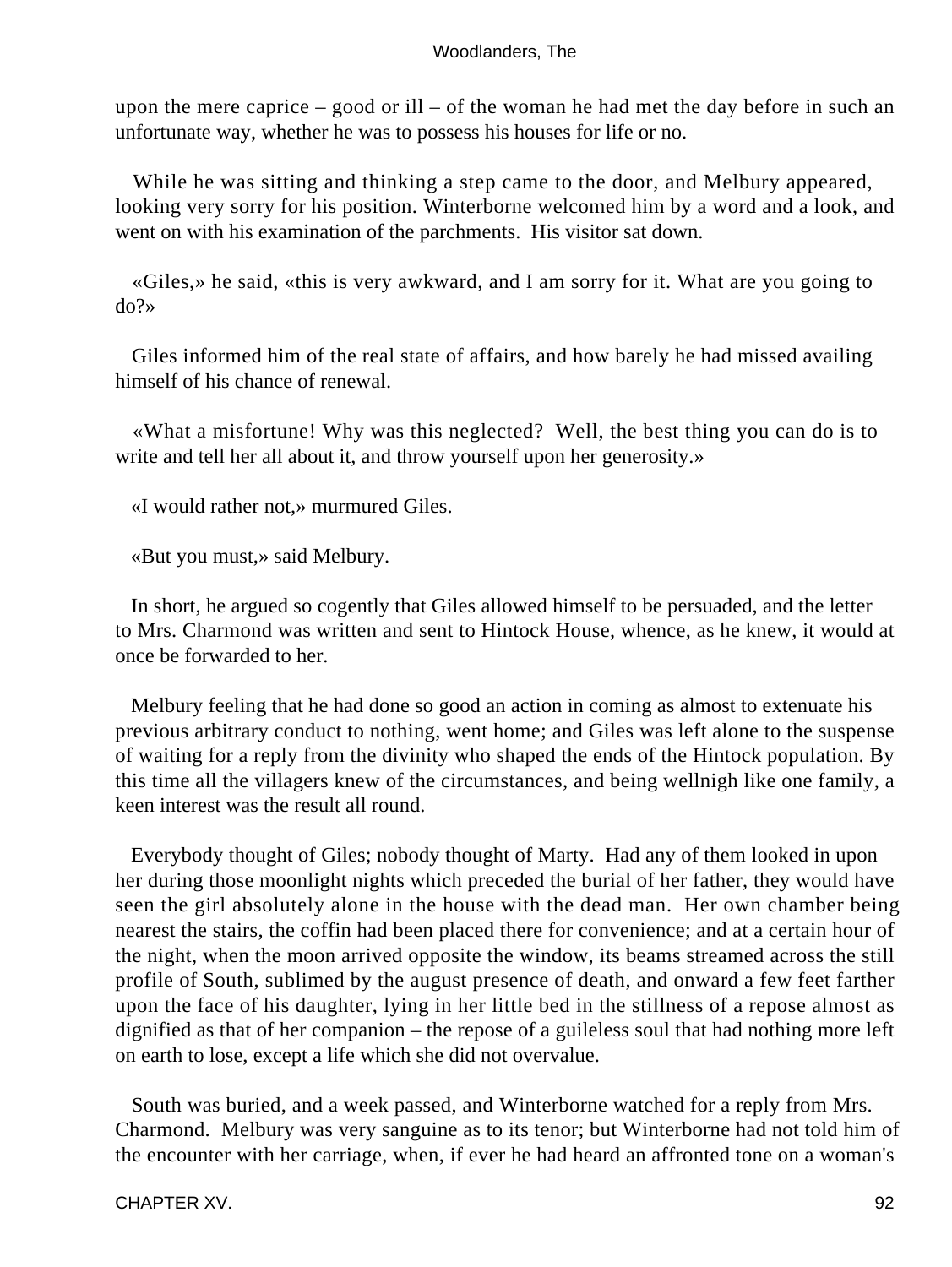lips, he had heard it on hers.

 The postman's time for passing was just after Melbury's men had assembled in the spar−house; and Winterborne, who when not busy on his own account would lend assistance there, used to go out into the lane every morning and meet the post−man at the end of one of the green rides through the hazel copse, in the straight stretch of which his laden figure could be seen a long way off. Grace also was very anxious; more anxious than her father; more, perhaps, than Winterborne himself. This anxiety led her into the spar−house on some pretext or other almost every morning while they were awaiting the reply.

 Fitzpiers too, though he did not personally appear, was much interested, and not altogether easy in his mind; for he had been informed by an authority of what he had himself conjectured, that if the tree had been allowed to stand, the old man would have gone on complaining, but might have lived for twenty years.

 Eleven times had Winterborne gone to that corner of the ride, and looked up its long straight slope through the wet grays of winter dawn. But though the postman's bowed figure loomed in view pretty regularly, he brought nothing for Giles. On the twelfth day the man of missives, while yet in the extreme distance, held up his hand, and Winterborne saw a letter in it. He took it into the spar−house before he broke the seal, and those who were there gathered round him while he read, Grace looking in at the door.

 The letter was not from Mrs. Charmond herself, but her agent at Sherton. Winterborne glanced it over and looked up.

«It's all over,» he said.

«Ah!» said they altogether.

 «Her lawyer is instructed to say that Mrs. Charmond sees no reason for disturbing the natural course of things, particularly as she contemplates pulling the houses down,» he said, quietly.

«Only think of that!» said several.

 Winterborne had turned away, and said vehemently to himself, «Then let her pull 'em down, and be  $d - d$  to her!»

 Creedle looked at him with a face of seven sorrows, saying, «Ah, 'twas that sperrit that lost 'em for ye, maister!»

 Winterborne subdued his feelings, and from that hour, whatever they were, kept them entirely to himself. There could be no doubt that, up to this last moment, he had nourished a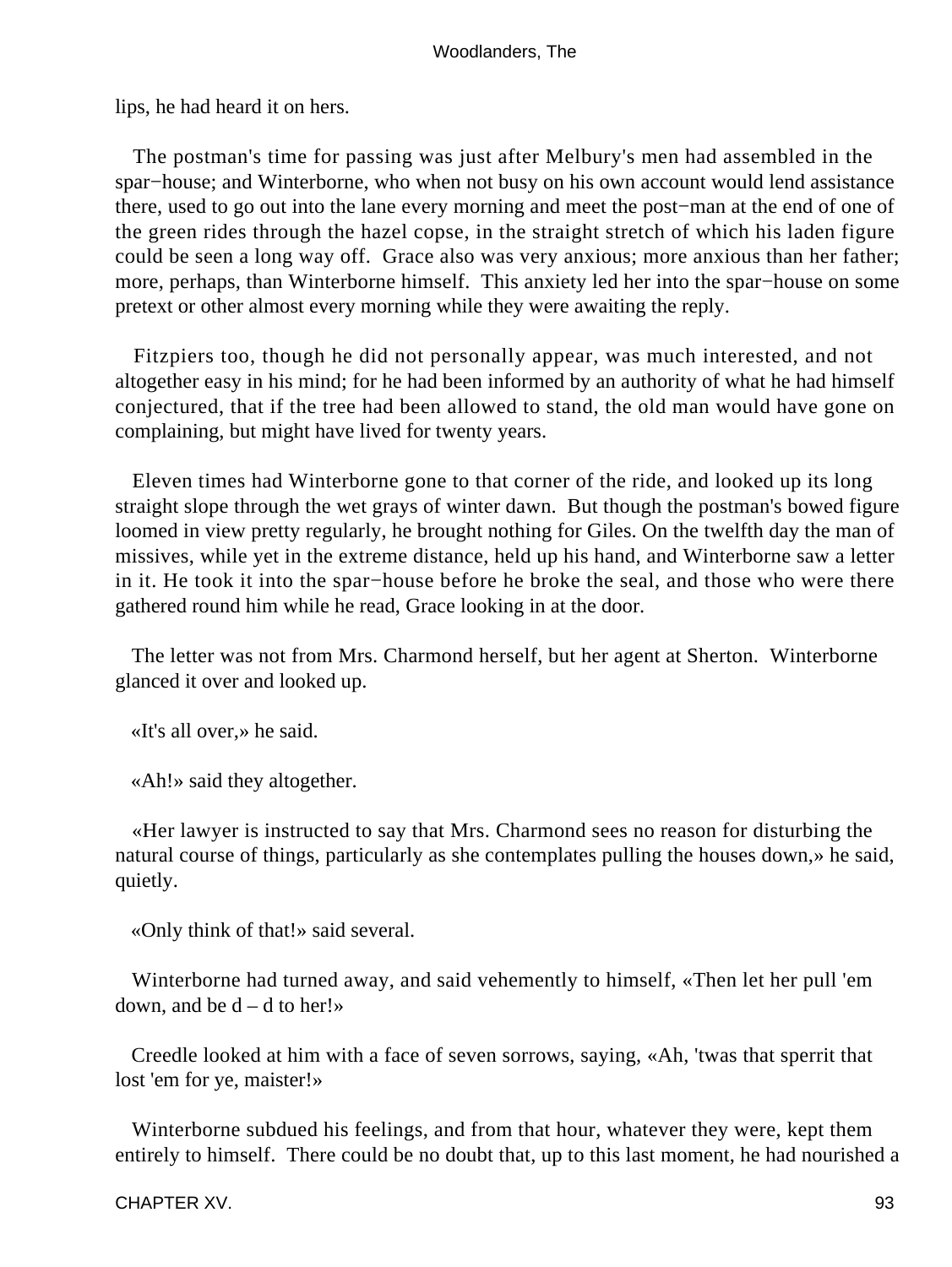feeble hope of regaining Grace in the event of this negotiation turning out a success. Not being aware of the fact that her father could have settled upon her a fortune sufficient to enable both to live in comfort, he deemed it now an absurdity to dream any longer of such a vanity as making her his wife, and sank into silence forthwith.

 Yet whatever the value of taciturnity to a man among strangers, it is apt to express more than talkativeness when he dwells among friends. The countryman who is obliged to judge the time of day from changes in external nature sees a thousand successive tints and traits in the landscape which are never discerned by him who hears the regular chime of a clock, because they are never in request. In like manner do we use our eyes on our taciturn comrade. The infinitesimal movement of muscle, curve, hair, and wrinkle, which when accompanied by a voice goes unregarded, is watched and translated in the lack of it, till virtually the whole surrounding circle of familiars is charged with the reserved one's moods and meanings.

 This was the condition of affairs between Winterborne and his neighbors after his stroke of ill−luck. He held his tongue; and they observed him, and knew that he was discomposed.

 Mr. Melbury, in his compunction, thought more of the matter than any one else, except his daughter. Had Winterborne been going on in the old fashion, Grace's father could have alluded to his disapproval of the alliance every day with the greatest frankness; but to speak any further on the subject he could not find it in his heart to do now. He hoped that Giles would of his own accord make some final announcement that he entirely withdrew his pretensions to Grace, and so get the thing past and done with. For though Giles had in a measure acquiesced in the wish of her family, he could make matters unpleasant if he chose to work upon Grace; and hence, when Melbury saw the young man approaching along the road one day, he kept friendliness and frigidity exactly balanced in his eye till he could see whether Giles's manner was presumptive or not.

 His manner was that of a man who abandoned all claims. «I am glad to meet ye, Mr. Melbury,» he said, in a low voice, whose quality he endeavored to make as practical as possible. «I am afraid I shall not be able to keep that mare I bought, and as I don't care to sell her, I should like – if you don't object – to give her to Miss Melbury. The horse is very quiet, and would be quite safe for her.»

 Mr. Melbury was rather affected at this. «You sha'n't hurt your pocket like that on our account, Giles. Grace shall have the horse, but I'll pay you what you gave for her, and any expense you may have been put to for her keep.»

 He would not hear of any other terms, and thus it was arranged. They were now opposite Melbury's house, and the timber−merchant pressed Winterborne to enter, Grace being out of the way.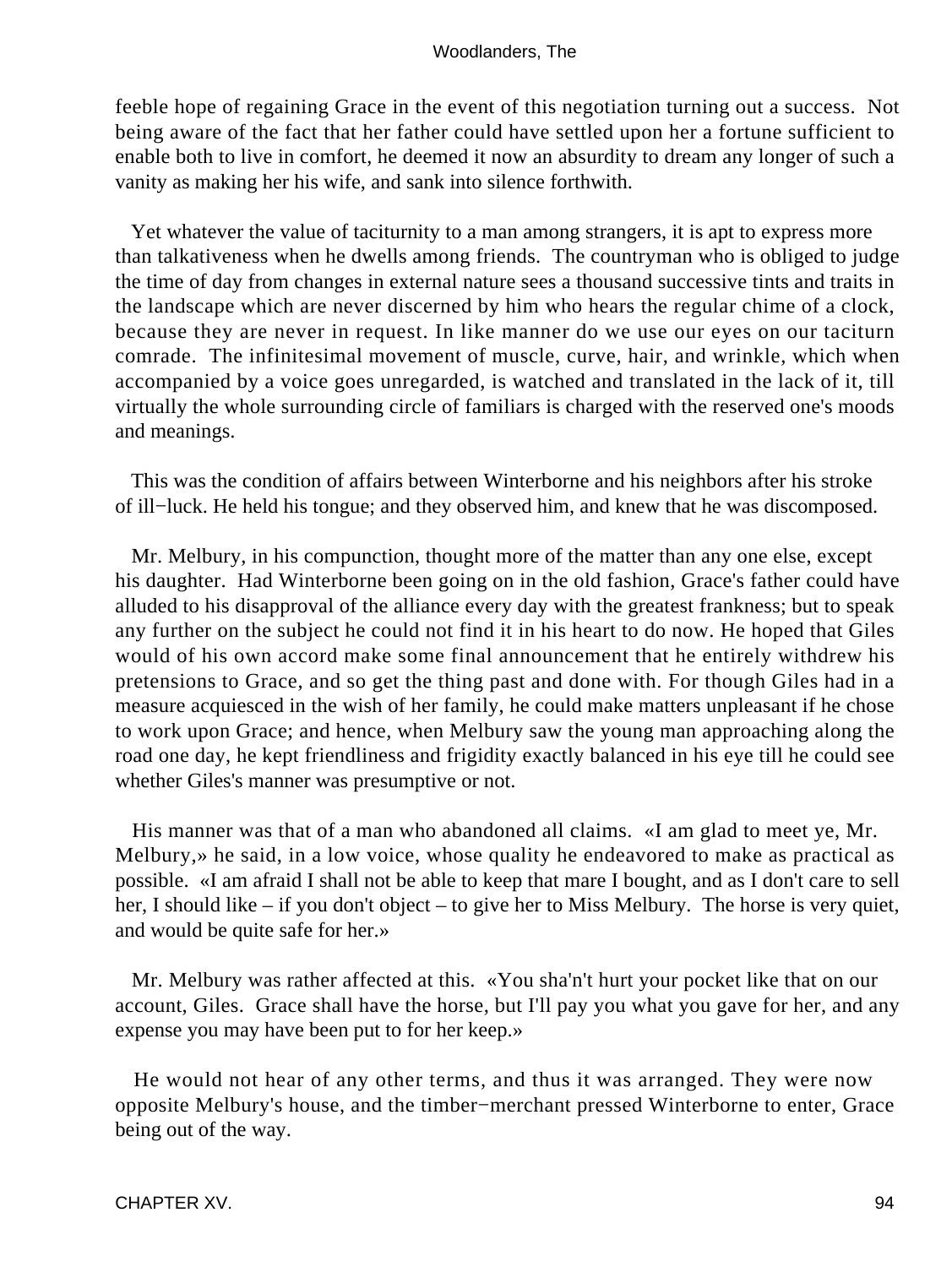«Pull round the settle, Giles,» said the timber−merchant, as soon as they were within. «I should like to have a serious talk with you.»

 Thereupon he put the case to Winterborne frankly, and in quite a friendly way. He declared that he did not like to be hard on a man when he was in difficulty; but he really did not see how Winterborne could marry his daughter now, without even a house to take her to.

 Giles quite acquiesced in the awkwardness of his situation. But from a momentary feeling that he would like to know Grace's mind from her own lips, he did not speak out positively there and then. He accordingly departed somewhat abruptly, and went home to consider whether he would seek to bring about a meeting with her.

 In the evening, while he sat quietly pondering, he fancied that he heard a scraping on the wall outside his house. The boughs of a monthly rose which grew there made such a noise sometimes, but as no wind was stirring he knew that it could not be the rose−tree. He took up the candle and went out. Nobody was near. As he turned, the light flickered on the whitewashed rough case of the front, and he saw words written thereon in charcoal, which he read as follows:

 «O Giles, you've lost your dwelling−place, And therefore, Giles, you'll lose your Grace.»

 Giles went in−doors. He had his suspicions as to the scrawler of those lines, but he could not be sure. What suddenly filled his heart far more than curiosity about their authorship was a terrible belief that they were turning out to be true, try to see Grace as he might. They decided the question for him. He sat down and wrote a formal note to Melbury, in which he briefly stated that he was placed in such a position as to make him share to the full Melbury's view of his own and his daughter's promise, made some years before; to wish that it should be considered as cancelled, and they themselves quite released from any obligation on account of it.

 Having fastened up this their plenary absolution, he determined to get it out of his hands and have done with it; to which end he went off to Melbury's at once. It was now so late that the family had all retired; he crept up to the house, thrust the note under the door, and stole away as silently as he had come.

 Melbury himself was the first to rise the next morning, and when he had read the letter his relief was great. «Very honorable of Giles, very honorable,» he kept saying to himself. «I shall not forget him. Now to keep her up to her own true level.»

 It happened that Grace went out for an early ramble that morning, passing through the door and gate while her father was in the spar−house. To go in her customary direction she could not avoid passing Winterborne's house. The morning sun was shining flat upon its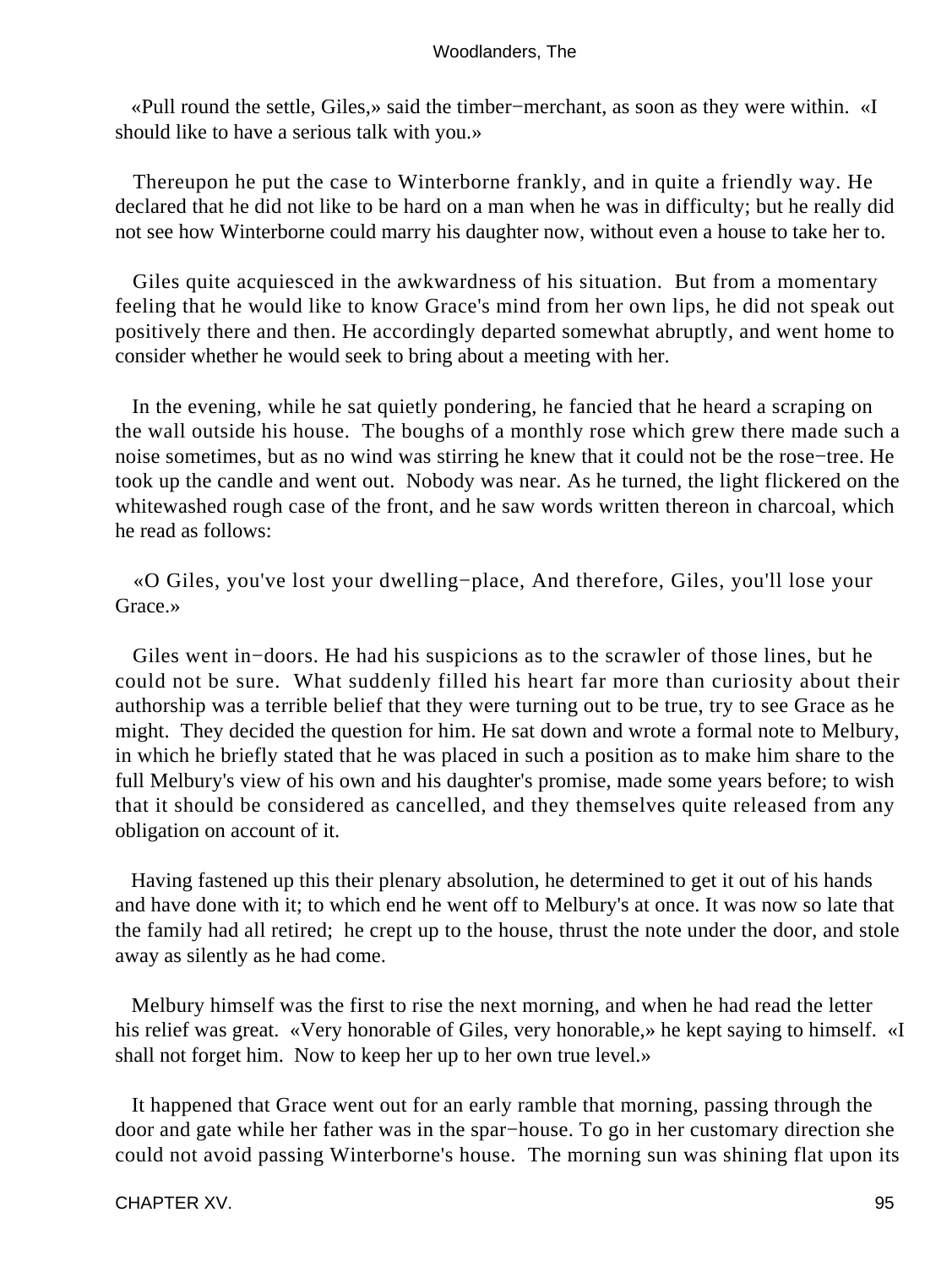white surface, and the words, which still remained, were immediately visible to her. She read them. Her face flushed to crimson. She could see Giles and Creedle talking together at the back; the charred spar−gad with which the lines had been written lay on the ground beneath the wall. Feeling pretty sure that Winterborne would observe her action, she quickly went up to the wall, rubbed out «lose» and inserted «keep» in its stead. Then she made the best of her way home without looking behind her. Giles could draw an inference now if he chose.

 There could not be the least doubt that gentle Grace was warming to more sympathy with, and interest in, Giles Winterborne than ever she had done while he was her promised lover; that since his misfortune those social shortcomings of his, which contrasted so awkwardly with her later experiences of life, had become obscured by the generous revival of an old romantic attachment to him. Though mentally trained and tilled into foreignness of view, as compared with her youthful time, Grace was not an ambitious girl, and might, if left to herself, have declined Winterborne without much discontent or unhappiness. Her feelings just now were so far from latent that the writing on the wall had thus quickened her to an unusual rashness.

 Having returned from her walk she sat at breakfast silently. When her step−mother had left the room she said to her father, «I have made up my mind that I should like my engagement to Giles to continue, for the present at any rate, till I can see further what I ought to do.»

Melbury looked much surprised.

«Nonsense,» he said, sharply. «You don't know what you are talking about. Look here.»

He handed across to her the letter received from Giles.

 She read it, and said no more. Could he have seen her write on the wall? She did not know. Fate, it seemed, would have it this way, and there was nothing to do but to acquiesce.

 It was a few hours after this that Winterborne, who, curiously enough, had NOT perceived Grace writing, was clearing away the tree from the front of South's late dwelling. He saw Marty standing in her door−way, a slim figure in meagre black, almost without womanly contours as yet. He went up to her and said, «Marty, why did you write that on my wall last night? It WAS you, you know.»

 «Because it was the truth. I didn't mean to let it stay, Mr. Winterborne; but when I was going to rub it out you came, and I was obliged to run off.»

 «Having prophesied one thing, why did you alter it to another? Your predictions can't be worth much.»

CHAPTER XV. 96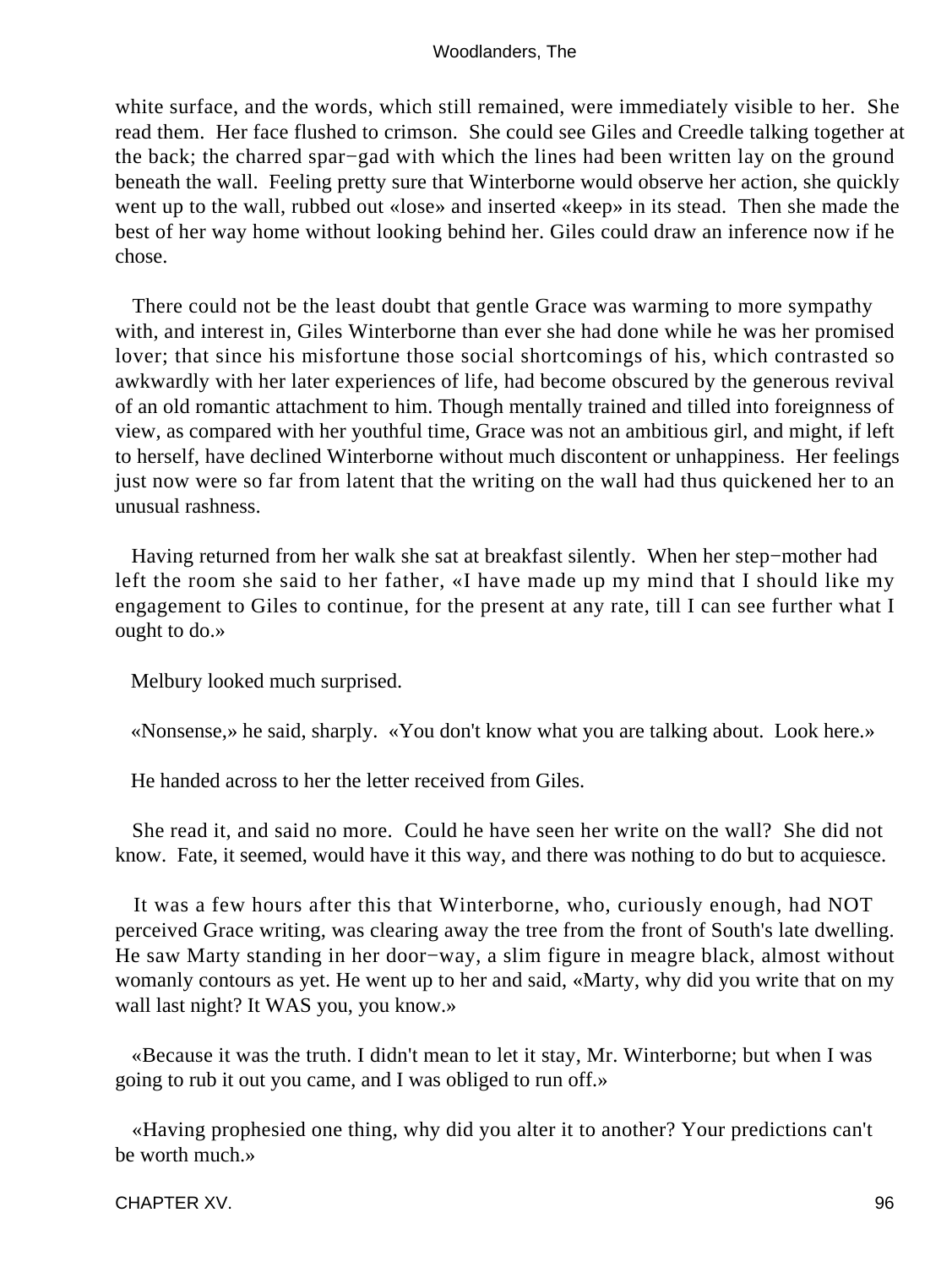«I have not altered it.»

«But you have.»

«No.»

«It is altered. Go and see.»

 She went, and read that, in spite of losing his dwelling−place, he would **KEEP** his Grace. Marty came back surprised.

«Well, I never,» she said. «Who can have made such nonsense of it?»

«Who, indeed?» said he.

«I have rubbed it all out, as the point of it is quite gone.»

«You'd no business to rub it out. I didn't tell you to. I meant to let it stay a little longer.»

«Some idle boy did it, no doubt,» she murmured.

 As this seemed very probable, and the actual perpetrator was unsuspected, Winterborne said no more, and dismissed the matter from his mind.

 From this day of his life onward for a considerable time, Winterborne, though not absolutely out of his house as yet, retired into the background of human life and action thereabout – a feat not particularly difficult of performance anywhere when the doer has the assistance of a lost prestige. Grace, thinking that Winterborne saw her write, made no further sign, and the frail bark of fidelity that she had thus timidly launched was stranded and lost.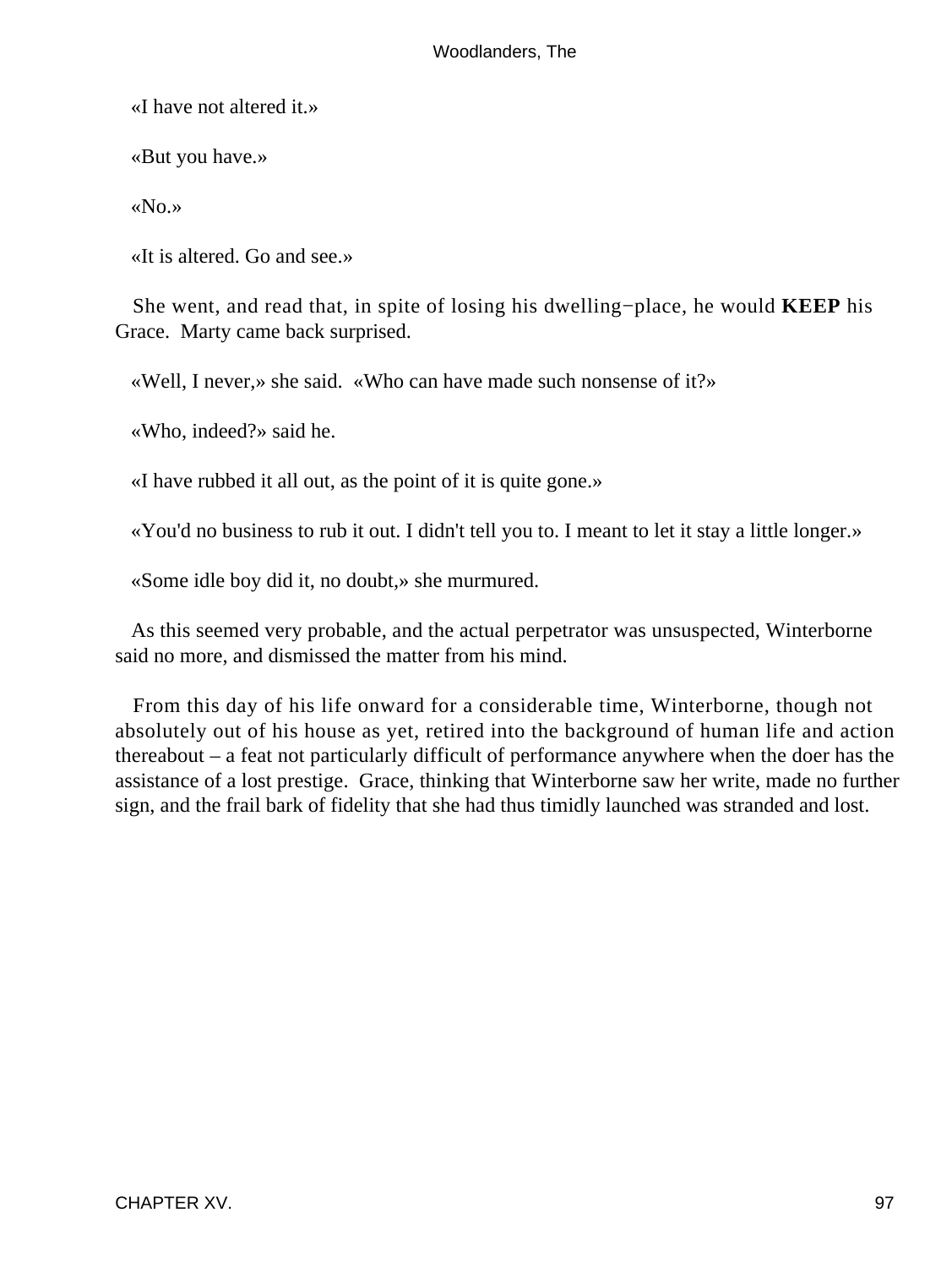# **[CHAPTER XVI.](#page-319-0)**

**D**r. Fitzpiers lived on the slope of the hill, in a house of much less pretension, both as to architecture and as to magnitude, than the timber−merchant's. The latter had, without doubt, been once the manorial residence appertaining to the snug and modest domain of Little Hintock, of which the boundaries were now lost by its absorption with others of its kind into the adjoining estate of Mrs. Charmond. Though the Melburys themselves were unaware of the fact, there was every reason to believe – at least so the parson said that the owners of that little manor had been Melbury's own ancestors, the family name occurring in numerous documents relating to transfers of land about the time of the civil wars.

 Mr. Fitzpiers's dwelling, on the contrary, was small, cottage− like, and comparatively modern. It had been occupied, and was in part occupied still, by a retired farmer and his wife, who, on the surgeon's arrival in quest of a home, had accommodated him by receding from their front rooms into the kitchen quarter, whence they administered to his wants, and emerged at regular intervals to receive from him a not unwelcome addition to their income.

 The cottage and its garden were so regular in their arrangement that they might have been laid out by a Dutch designer of the time of William and Mary. In a low, dense hedge, cut to wedge−shape, was a door over which the hedge formed an arch, and from the inside of the door a straight path, bordered with clipped box, ran up the slope of the garden to the porch, which was exactly in the middle of the house front, with two windows on each side. Right and left of the path were first a bed of gooseberry bushes; next of currant; next of raspberry; next of strawberry; next of old− fashioned flowers; at the corners opposite the porch being spheres of box resembling a pair of school globes. Over the roof of the house could be seen the orchard, on yet higher ground, and behind the orchard the forest−trees, reaching up to the crest of the hill.

 Opposite the garden door and visible from the parlor window was a swing−gate leading into a field, across which there ran a foot− path. The swing−gate had just been repainted, and on one fine afternoon, before the paint was dry, and while gnats were still dying thereon, the surgeon was standing in his sitting−room abstractedly looking out at the different pedestrians who passed and repassed along that route. Being of a philosophical stamp, he perceived that the chararter of each of these travellers exhibited itself in a somewhat amusing manner by his or her method of handling the gate.

 As regarded the men, there was not much variety: they gave the gate a kick and passed through. The women were more contrasting. To them the sticky wood−work was a barricade, a disgust, a menace, a treachery, as the case might be.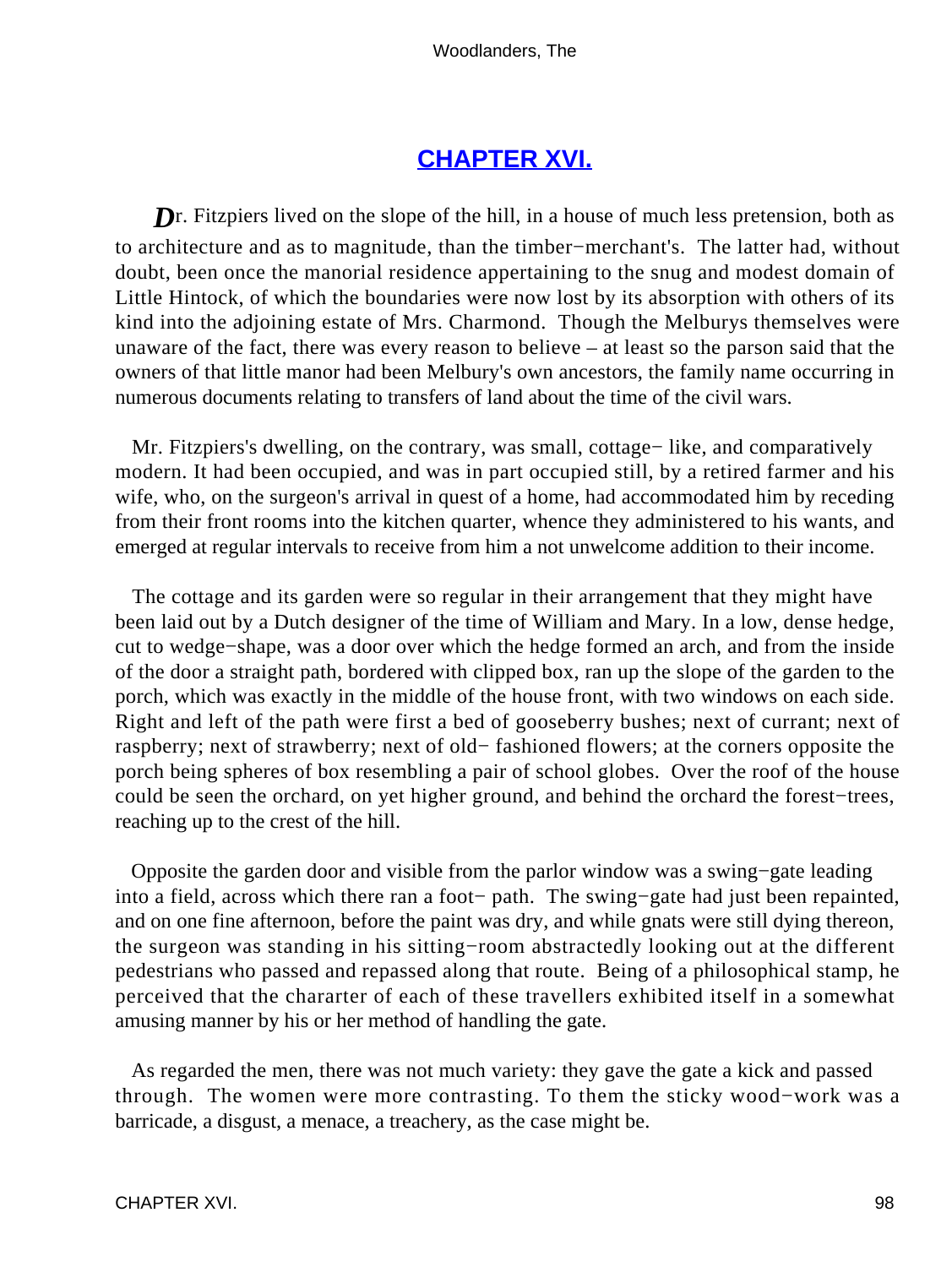The first that he noticed was a bouncing woman with her skirts tucked up and her hair uncombed. She grasped the gate without looking, giving it a supplementary push with her shoulder, when the white imprint drew from her an exclamation in language not too refined. She went to the green bank, sat down and rubbed herself in the grass, cursing the while.

#### «Ha! ha! ha!» laughed the doctor.

 The next was a girl, with her hair cropped short, in whom the surgeon recognized the daughter of his late patient, the woodman South. Moreover, a black bonnet that she wore by way of mourning unpleasantly reminded him that he had ordered the felling of a tree which had caused her parent's death and Winterborne's losses. She walked and thought, and not recklessly; but her preoccupation led her to grasp unsuspectingly the bar of the gate, and touch it with her arm. Fitzpiers felt sorry that she should have soiled that new black frock, poor as it was, for it was probably her only one. She looked at her hand and arm, seemed but little surprised, wiped off the disfigurement with an almost unmoved face, and as if without abandoning her original thoughts. Thus she went on her way.

 Then there came over the green quite a different sort of personage. She walked as delicately as if she had been bred in town, and as firmly as if she had been bred in the country; she seemed one who dimly knew her appearance to be attractive, but who retained some of the charm of being ignorant of that fact by forgetting it in a general pensiveness. She approached the gate. To let such a creature touch it even with a tip of her glove was to Fitzpiers almost like letting her proceed to tragical self− destruction. He jumped up and looked for his hat, but was unable to find the right one; glancing again out of the window he saw that he was too late. Having come up, she stopped, looked at the gate, picked up a little stick, and using it as a bayonet, pushed open the obstacle without touching it at all.

 He steadily watched her till she had passed out of sight, recognizing her as the very young lady whom he had seen once before and been unable to identify. Whose could that emotional face be? All the others he had seen in Hintock as yet oppressed him with their crude rusticity; the contrast offered by this suggested that she hailed from elsewhere.

 Precisely these thoughts had occurred to him at the first time of seeing her; but he now went a little further with them, and considered that as there had been no carriage seen or heard lately in that spot she could not have come a very long distance. She must be somebody staying at Hintock House? Possibly Mrs. Charmond, of whom he had heard so much – at any rate an inmate, and this probability was sufficient to set a mild radiance in the surgeon's somewhat dull sky.

 Fitzpiers sat down to the book he had been perusing. It happened to be that of a German metaphysician, for the doctor was not a practical man, except by fits, and much preferred the ideal world to the real, and the discovery of principles to their application. The young lady remained in his thoughts. He might have followed her; but he was not constitutionally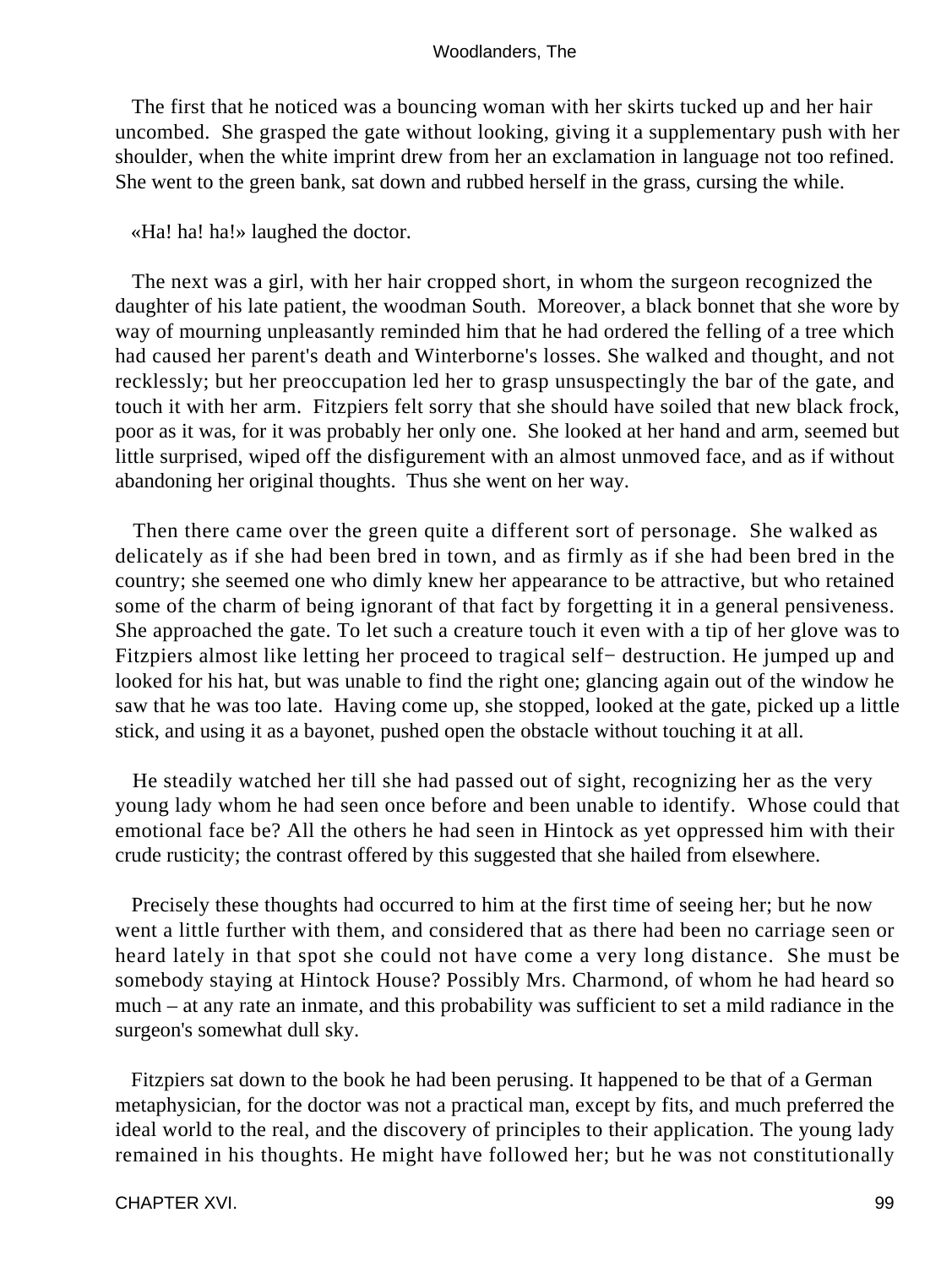active, and preferred a conjectural pursuit. However, when he went out for a ramble just before dusk he insensibly took the direction of Hintock House, which was the way that Grace had been walking, it having happened that her mind had run on Mrs. Charmond that day, and she had walked to the brow of a hill whence the house could be seen, returning by another route.

 Fitzpiers in his turn reached the edge of the glen, overlooking the manor−house. The shutters were shut, and only one chimney smoked. The mere aspect of the place was enough to inform him that Mrs. Charmond had gone away and that nobody else was staying there. Fitzpiers felt a vague disappointment that the young lady was not Mrs. Charmond, of whom he had heard so much; and without pausing longer to gaze at a carcass from which the spirit had flown, he bent his steps homeward.

 Later in the evening Fitzpiers was summoned to visit a cottage patient about two miles distant. Like the majority of young practitioners in his position he was far from having assumed the dignity of being driven his rounds by a servant in a brougham that flashed the sunlight like a mirror; his way of getting about was by means of a gig which he drove himself, hitching the rein of the horse to the gate post, shutter hook, or garden paling of the domicile under visitation, or giving pennies to little boys to hold the animal during his stay – pennies which were well earned when the cases to be attended were of a certain cheerful kind that wore out the patience of the little boys.

 On this account of travelling alone, the night journeys which Fitzpiers had frequently to take were dismal enough, a serious apparent perversity in nature ruling that whenever there was to be a birth in a particularly inaccessible and lonely place, that event should occur in the night. The surgeon, having been of late years a town man, hated the solitary midnight woodland. He was not altogether skilful with the reins, and it often occurred to his mind that if in some remote depths of the trees an accident were to happen, the fact of his being alone might be the death of him. Hence he made a practice of picking up any countryman or lad whom he chanced to pass by, and under the disguise of treating him to a nice drive, obtained his companionship on the journey, and his convenient assistance in opening gates.

 The doctor had started on his way out of the village on the night in question when the light of his lamps fell upon the musing form of Winterborne, walking leisurely along, as if he had no object in life. Winterborne was a better class of companion than the doctor usually could get, and he at once pulled up and asked him if he would like a drive through the wood that fine night.

 Giles seemed rather surprised at the doctor's friendliness, but said that he had no objection, and accordingly mounted beside Mr. Fitzpiers.

 They drove along under the black boughs which formed a network upon the stars, all the trees of a species alike in one respect, and no two of them alike in another. Looking up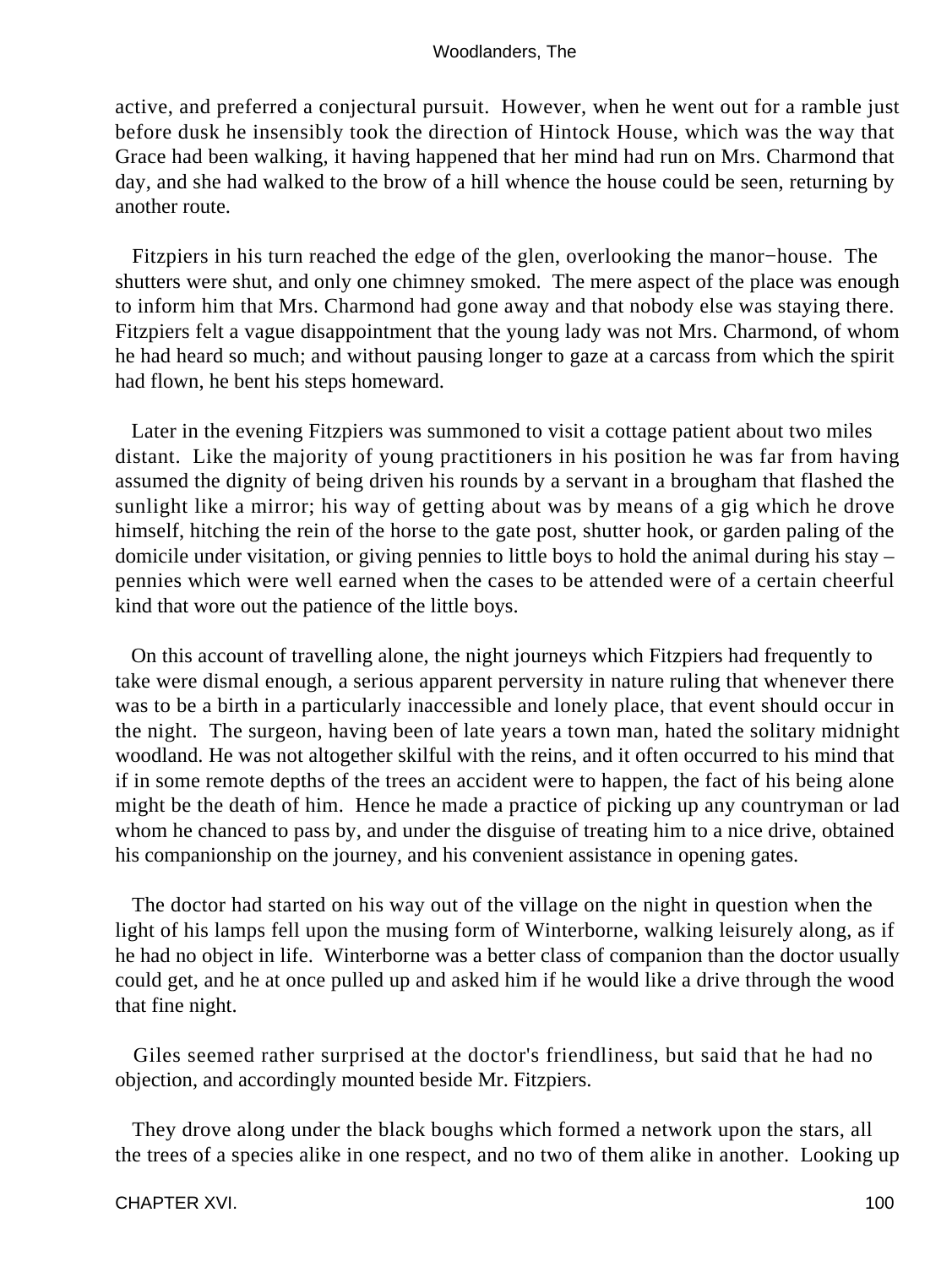as they passed under a horizontal bough they sometimes saw objects like large tadpoles lodged diametrically across it, which Giles explained to be pheasants there at roost; and they sometimes heard the report of a gun, which reminded him that others knew what those tadpole shapes represented as well as he.

Presently the doctor said what he had been going to say for some time:

 «Is there a young lady staying in this neighborhood – a very attractive girl – with a little white boa round her neck, and white fur round her gloves?»

 Winterborne of course knew in a moment that Grace, whom he had caught the doctor peering at, was represented by these accessaries. With a wary grimness, partly in his character, partly induced by the circumstances, he evaded an answer by saying, «I saw a young lady talking to Mrs. Charmond the other day; perhaps it was she.»

 Fitzpiers concluded from this that Winterborne had not seen him looking over the hedge. «It might have been,» he said. «She is quite a gentlewoman – the one I mean. She cannot be a permanent resident in Hintock or I should have seen her before. Nor does she look like one.»

«She is not staying at Hintock House?»

«No; it is closed.»

«Then perhaps she is staying at one of the cottages, or farm− houses?»

 «Oh no – you mistake. She was a different sort of girl altogether.» As Giles was nobody, Fitzpiers treated him accordingly, and apostrophized the night in continuation:

 «'She moved upon this earth a shape of brightness, A power, that from its objects scarcely drew One impulse of her being – in her lightness Most like some radiant cloud of morning dew, Which wanders through the waste air's pathless blue, To nourish some far desert: she did seem Beside me, gathering beauty as she grew, Like the bright shade of some immortal dream Which walks, when tempests sleep, the wave of life's dark stream.'»

 The consummate charm of the lines seemed to Winterborne, though he divined that they were a quotation, to be somehow the result of his lost love's charms upon Fitzpiers.

 «You seem to be mightily in love with her, sir,» he said, with a sensation of heart−sickness, and more than ever resolved not to mention Grace by name.

 «Oh no – I am not that, Winterborne; people living insulated, as I do by the solitude of this place, get charged with emotive fluid like a Leyden−jar with electric, for want of some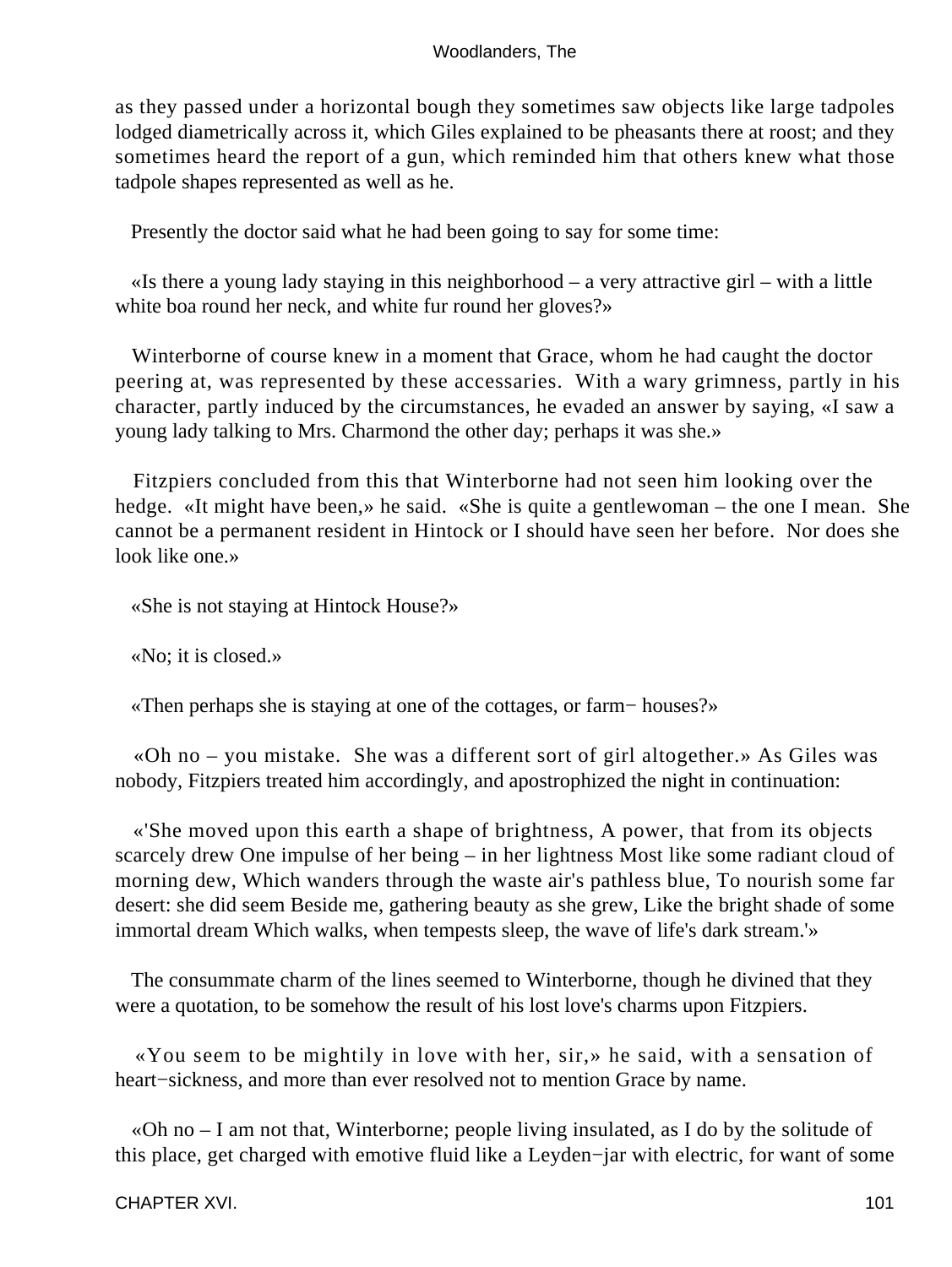conductor at hand to disperse it. Human love is a subjective thing – the essence itself of man, as that great thinker Spinoza the philosopher says – ipsa hominis essentia – it is joy accompanied by an idea which we project against any suitable object in the line of our vision, just as the rainbow iris is projected against an oak, ash, or elm tree indifferently. So that if any other young lady had appeared instead of the one who did appear, I should have felt just the same interest in her, and have quoted precisely the same lines from Shelley about her, as about this one I saw. Such miserable creatures of circumstance are we all!»

 «Well, it is what we call being in love down in these parts, whether or no,» said Winterborne.

 «You are right enough if you admit that I am in love with something in my own head, and no thing in itself outside it at all.»

 «Is it part of a country doctor's duties to learn that view of things, may I ask, sir?» said Winterborne, adopting the Socratic {Greek word: irony} with such well−assumed simplicity that Fitzpiers answered, readily,

 «Oh no. The real truth is, Winterborne, that medical practice in places like this is a very rule−of−thumb matter; a bottle of bitter stuff for this and that old woman – the bitterer the better – compounded from a few simple stereotyped prescriptions; occasional attendance at births, where mere presence is almost sufficient, so healthy and strong are the people; and a lance for an abscess now and then. Investigation and experiment cannot be carried on without more appliances than one has here – though I have attempted it a little.»

 Giles did not enter into this view of the case; what he had been struck with was the curious parallelism between Mr. Fitzpiers's manner and Grace's, as shown by the fact of both of them straying into a subject of discourse so engrossing to themselves that it made them forget it was foreign to him.

 Nothing further passed between himself and the doctor in relation to Grace till they were on their way back. They had stopped at a way−side inn for a glass of brandy and cider hot, and when they were again in motion, Fitzpiers, possibly a little warmed by the liquor, resumed the subject by saying, «I should like very much to know who that young lady was.»

«What difference can it make, if she's only the tree your rainbow falls on?»

«Ha! ha! True.»

«You have no wife, sir?»

 «I have no wife, and no idea of one. I hope to do better things than marry and settle in Hintock. Not but that it is well for a medical man to be married, and sometimes, begad,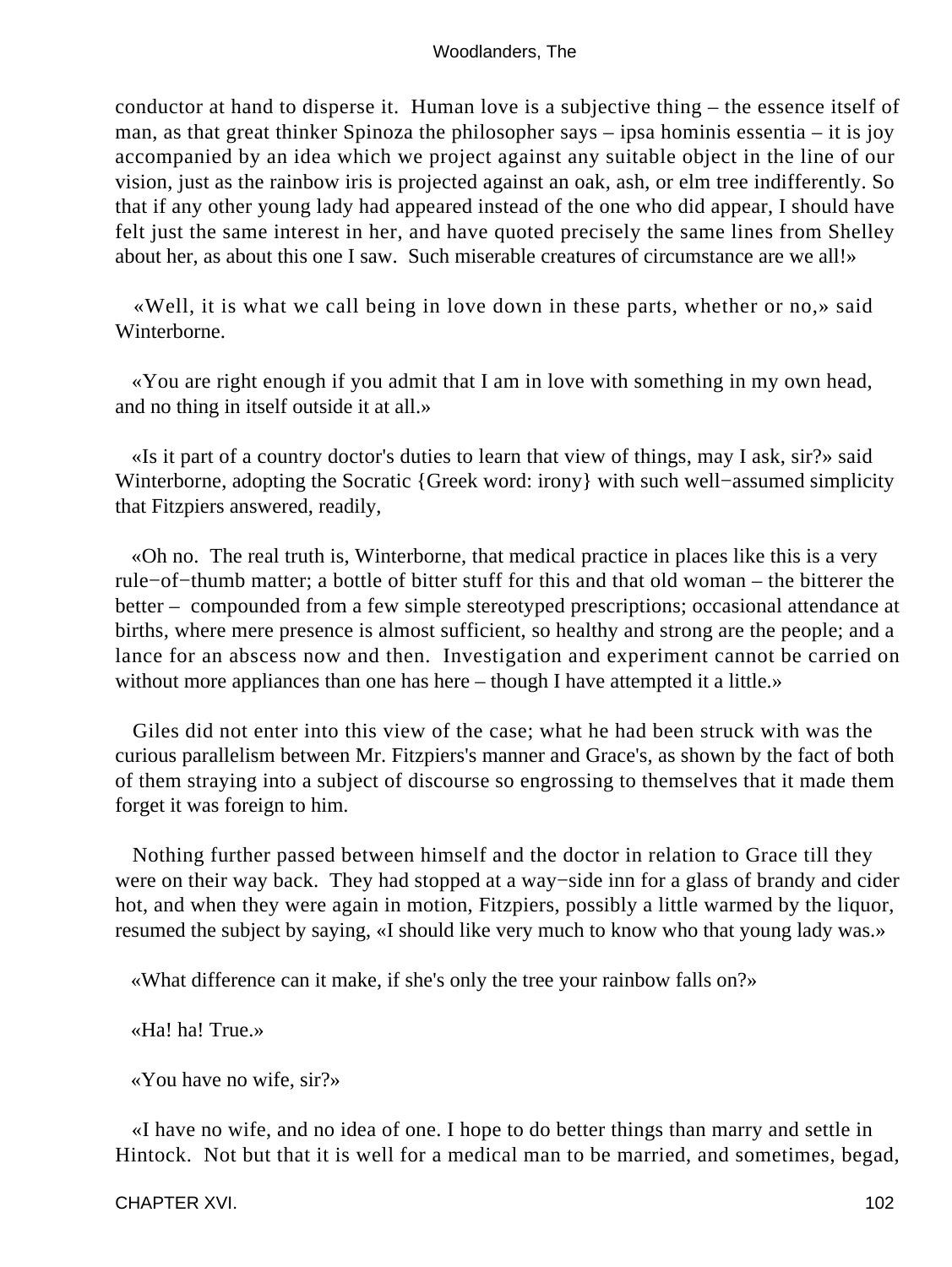'twould be pleasant enough in this place, with the wind roaring round the house, and the rain and the boughs beating against it. I hear that you lost your life−holds by the death of South?»

«I did. I lost in more ways than one.»

 They had reached the top of Hintock Lane or Street, if it could be called such where three−quarters of the road−side consisted of copse and orchard. One of the first houses to be passed was Melbury's. A light was shining from a bedroom window facing lengthwise of the lane. Winterborne glanced at it, and saw what was coming. He had withheld an answer to the doctor's inquiry to hinder his knowledge of Grace; but, as he thought to himself, «who hath gathered the wind in his fists? who hath bound the waters in a garment?» he could not hinder what was doomed to arrive, and might just as well have been outspoken. As they came up to the house, Grace's figure was distinctly visible, drawing the two white curtains together which were used here instead of blinds.

«Why, there she is!» said Fitzpiers. «How does she come there?»

«In the most natural way in the world. It is her home. Mr. Melbury is her father.»

«Oh, indeed – indeed – indeed! How comes he to have a daughter of that stamp?»

 Winterborne laughed coldly. «Won't money do anything,» he said, «if you've promising material to work upon? Why shouldn't a Hintock girl, taken early from home, and put under proper instruction, become as finished as any other young lady, if she's got brains and good looks to begin with?»

 «No reason at all why she shouldn't,» murmured the surgeon, with reflective disappointment. «Only I didn't anticipate quite that kind of origin for her.»

 «And you think an inch or two less of her now.» There was a little tremor in Winterborne's voice as he spoke.

 «Well,» said the doctor, with recovered warmth, «I am not so sure that I think less of her. At first it was a sort of blow; but, dammy! I'll stick up for her. She's charming, every inch of her!»

«So she is,» said Winterborne, «but not to me.»

 From this ambiguous expression of the reticent woodlander's, Dr. Fitzpiers inferred that Giles disliked Miss Melbury because of some haughtiness in her bearing towards him, and had, on that account, withheld her name. The supposition did not tend to diminish his admiration for her.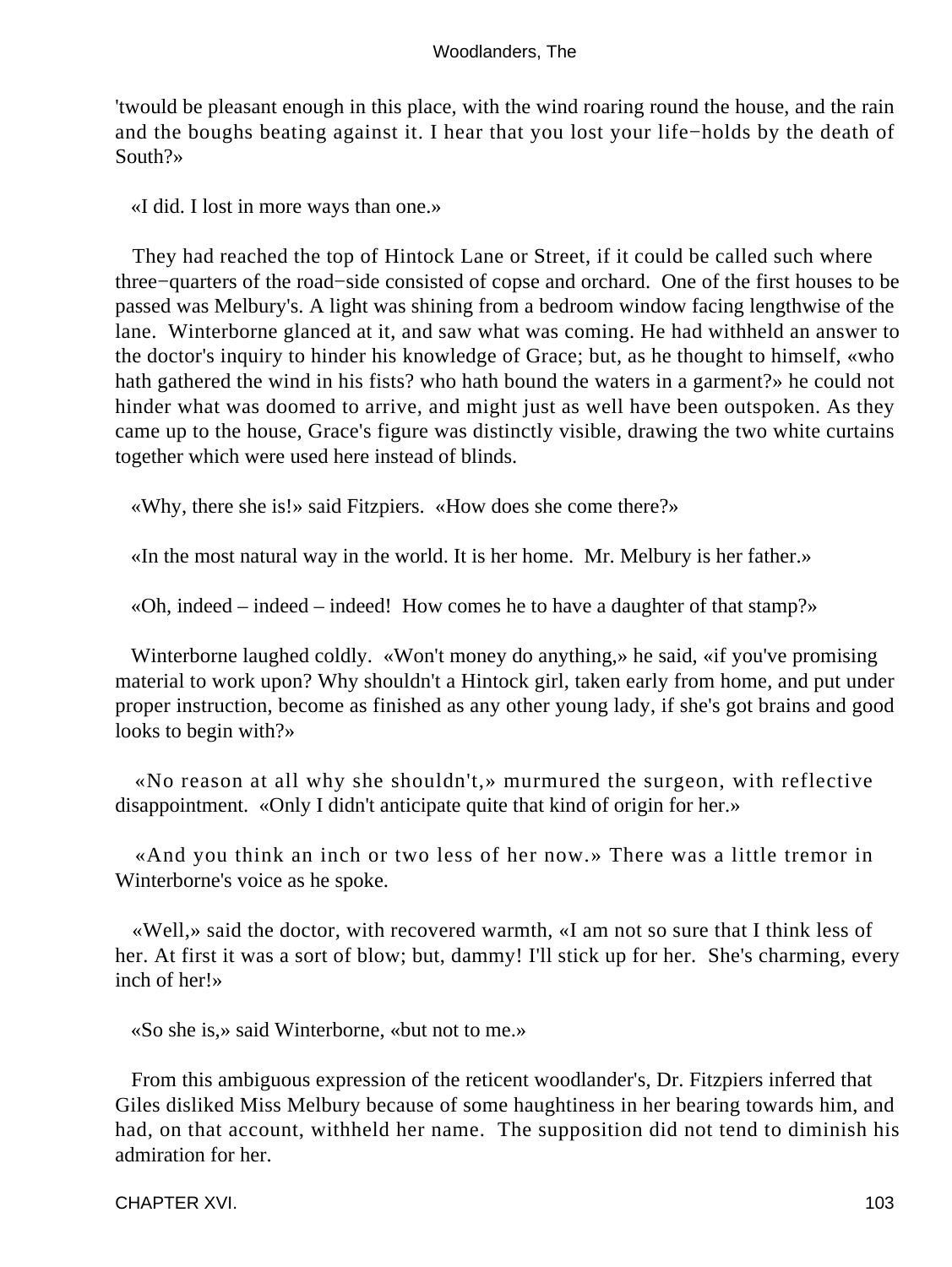# **[CHAPTER XVII.](#page-319-0)**

*G*race's exhibition of herself, in the act of pulling−to the window−curtains, had been the result of an unfortunate incident in the house that day – nothing less than the illness of Grammer Oliver, a woman who had never till now lain down for such a reason in her life. Like others to whom unbroken years of health has made the idea of keeping their bed almost as repugnant as death itself, she had continued on foot till she literally fell on the floor; and though she had, as yet, been scarcely a day off duty, she had sickened into quite a different personage from the independent Grammer of the yard and spar−house. Ill as she was, on one point she was firm. On no account would she see a doctor; in other words, Fitzpiers.

 The room in which Grace had been discerned was not her own, but the old woman's. On the girl's way to bed she had received a message from Grammer, to the effect that she would much like to speak to her that night.

 Grace entered, and set the candle on a low chair beside the bed, so that the profile of Grammer as she lay cast itself in a keen shadow upon the whitened wall, her large head being still further magnified by an enormous turban, which was, really, her petticoat wound in a wreath round her temples. Grace put the room a little in order, and approaching the sick woman, said, «I am come, Grammer, as you wish. Do let us send for the doctor before it gets later.»

«I will not have him,» said Grammer Oliver, decisively.

«Then somebody to sit up with you.»

 «Can't abear it! No; I wanted to see you, Miss Grace, because 'ch have something on my mind. Dear Miss Grace, **I TOOK THAT MONEY OF THE DOCTOR, AFTER** ALL!»

«What money?»

«The ten pounds.»

Grace did not quite understand.

 «The ten pounds he offered me for my head, because I've a large brain. I signed a paper when I took the money, not feeling concerned about it at all. I have not liked to tell ye that it was really settled with him, because you showed such horror at the notion. Well, having thought it over more at length, I wish I hadn't done it; and it weighs upon my mind. John South's death of fear about the tree makes me think that I shall die of this....'Ch have been

CHAPTER XVII. 104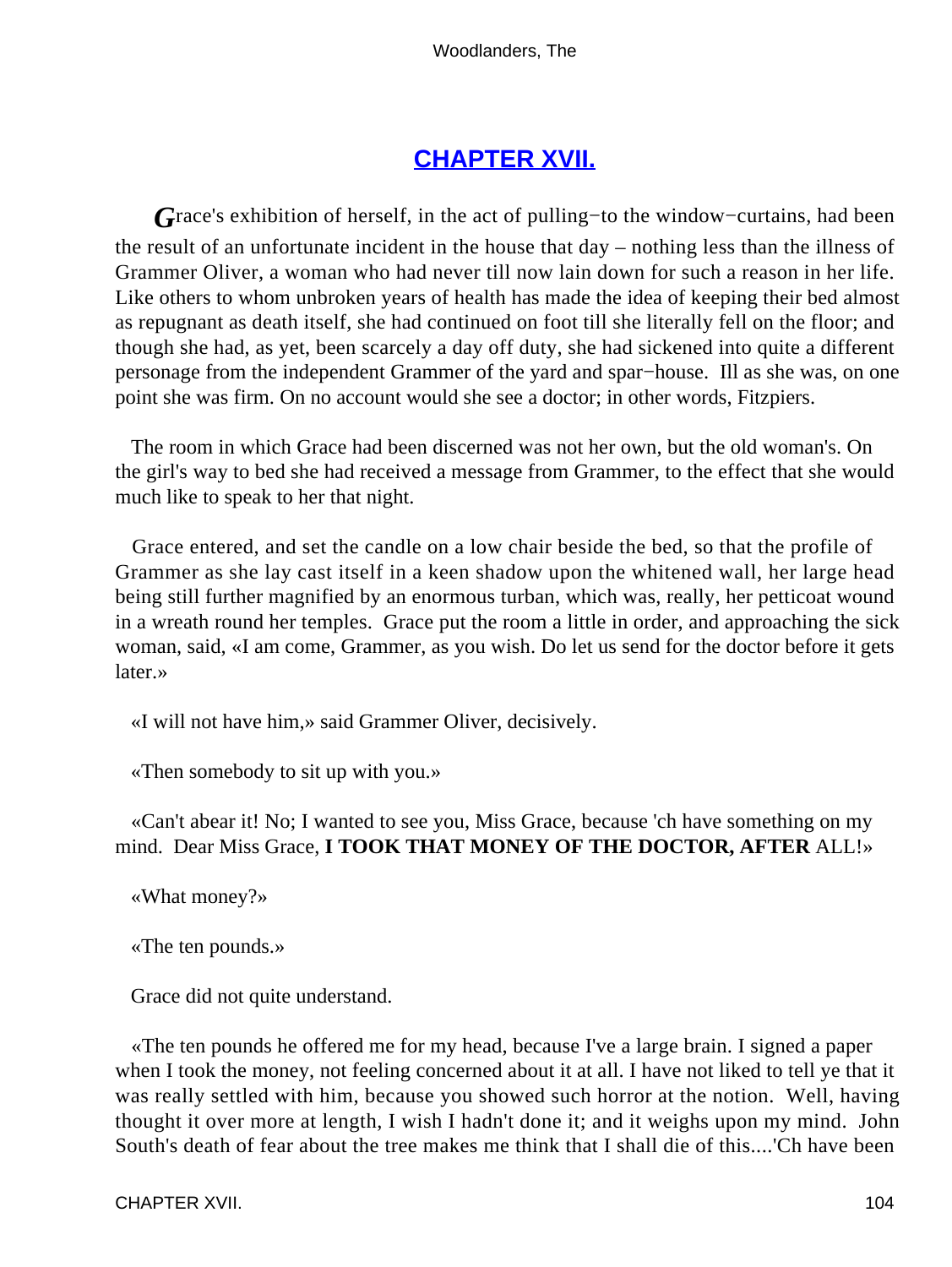going to ask him again to let me off, but I hadn't the face.»

«Why?»

 «I've spent some of the money – more'n two pounds o't. It do wherrit me terribly; and I shall die o' the thought of that paper I signed with my holy cross, as South died of his trouble.»

«If you ask him to burn the paper he will, I'm sure, and think no more of it.»

 «'Ch have done it once already, miss. But he laughed cruel like. 'Yours is such a fine brain, Grammer, 'er said, 'that science couldn't afford to lose you. Besides, you've taken my money.'...Don't let your father know of this, please, on no account whatever!»

«No, no. I will let you have the money to return to him.»

 Grammer rolled her head negatively upon the pillow. «Even if I should be well enough to take it to him, he won't like it. Though why he should so particular want to look into the works of a poor old woman's head−piece like mine when there's so many other folks about, I don't know. I know how he'll answer me: 'A lonely person like you, Grammer,' er woll say. 'What difference is it to you what becomes of ye when the breath's out of your body?' Oh, it do trouble me! If you only knew how he do chevy me round the chimmer in my dreams, you'd pity me. How I could do it I can't think! But 'ch was always so rackless!...If I only had anybody to plead for me!»

«Mrs. Melbury would, I am sure.»

 «Ay; but he wouldn't hearken to she! It wants a younger face than hers to work upon such as he.»

Grace started with comprehension. «You don't think he would do it for me?» she said.

«Oh, wouldn't he!»

«I couldn't go to him, Grammer, on any account. I don't know him at all.»

 «Ah, if I were a young lady,» said the artful Grammer, «and could save a poor old woman's skellington from a heathen doctor instead of a Christian grave, I would do it, and be glad to. But nobody will do anything for a poor old familiar friend but push her out of the way.»

 You are very ungrateful, Grammer, to say that. But you are ill, I know, and that's why you speak so. Now believe me, you are not going to die yet. Remember you told me yourself

CHAPTER XVII. 105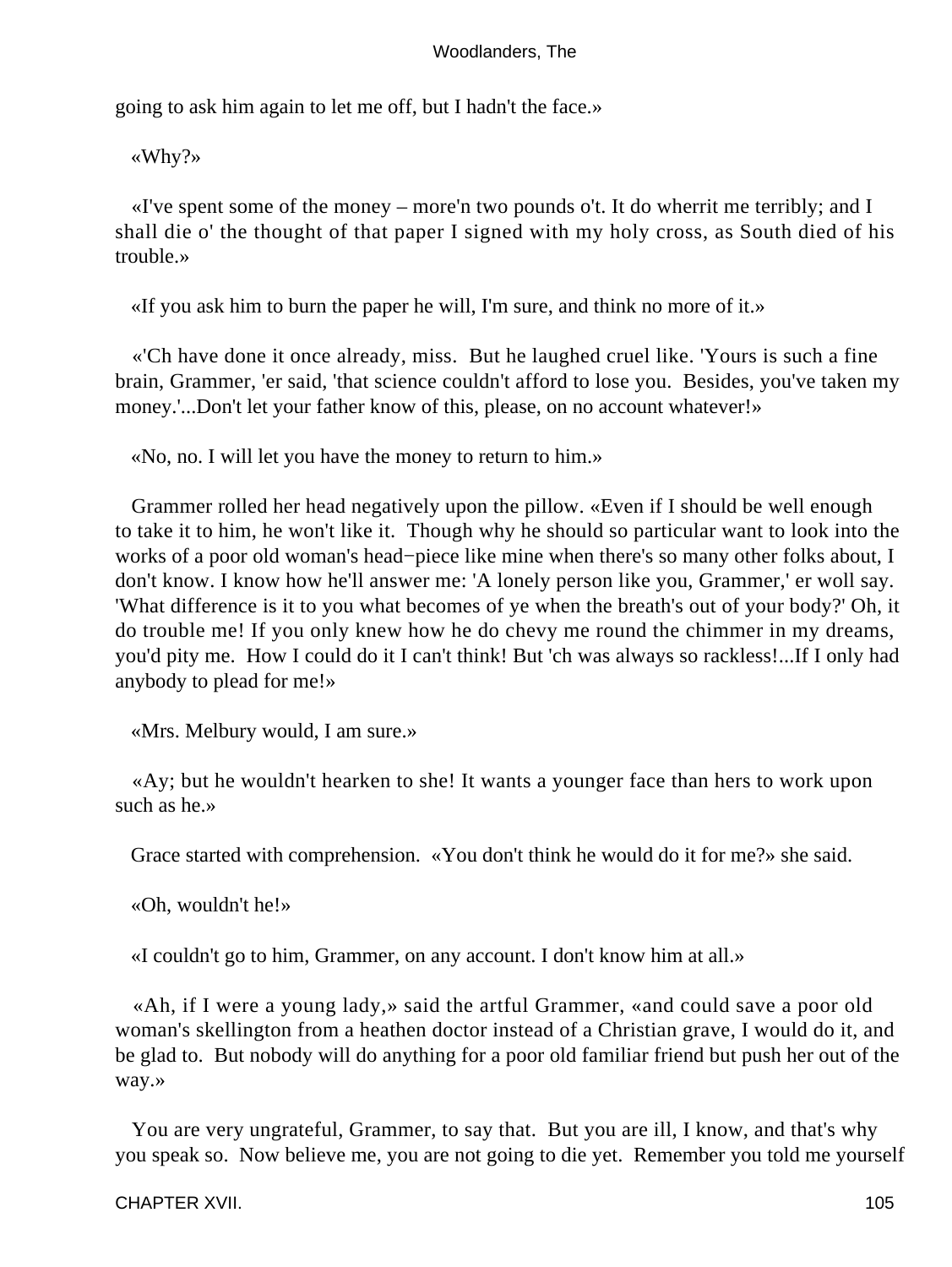that you meant to keep him waiting many a year."

 «Ay, one can joke when one is well, even in old age; but in sickness one's gayety falters to grief; and that which seemed small looks large; and the grim far−off seems near.»

 Grace's eyes had tears in them. «I don't like to go to him on such an errand, Grammer,» she said, brokenly. «But I will, to ease your mind.»

 It was with extreme reluctance that Grace cloaked herself next morning for the undertaking. She was all the more indisposed to the journey by reason of Grammer's allusion to the effect of a pretty face upon Dr. Fitzpiers; and hence she most illogically did that which, had the doctor never seen her, would have operated to stultify the sole motive of her journey; that is to say, she put on a woollen veil, which hid all her face except an occasional spark of her eyes.

 Her own wish that nothing should be known of this strange and grewsome proceeding, no less than Grammer Oliver's own desire, led Grace to take every precaution against being discovered. She went out by the garden door as the safest way, all the household having occupations at the other side. The morning looked forbidding enough when she stealthily opened it. The battle between frost and thaw was continuing in mid−air: the trees dripped on the garden−plots, where no vegetables would grow for the dripping, though they were planted year after year with that curious mechanical regularity of country people in the face of hopelessness; the moss which covered the once broad gravel terrace was swamped; and Grace stood irresolute. Then she thought of poor Grammer, and her dreams of the doctor running after her, scalpel in hand, and the possibility of a case so curiously similar to South's ending in the same way; thereupon she stepped out into the drizzle.

 The nature of her errand, and Grammer Oliver's account of the compact she had made, lent a fascinating horror to Grace's conception of Fitzpiers. She knew that he was a young man; but her single object in seeking an interview with him put all considerations of his age and social aspect from her mind. Standing as she stood, in Grammer Oliver's shoes, he was simply a remorseless Jove of the sciences, who would not have mercy, and would have sacrifice; a man whom, save for this, she would have preferred to avoid knowing. But since, in such a small village, it was improbable that any long time could pass without their meeting, there was not much to deplore in her having to meet him now.

 But, as need hardly be said, Miss Melbury's view of the doctor as a merciless, unwavering, irresistible scientist was not quite in accordance with fact. The real Dr. Fitzpiers w as a man of too many hobbies to show likelihood of rising to any great eminence in the profession he had chosen, or even to acquire any wide practice in the rural district he had marked out as his field of survey for the present. In the course of a year his mind was accustomed to pass in a grand solar sweep through all the zodiacal signs of the intellectual heaven. Sometimes it was in the Ram, sometimes in the Bull; one month he would be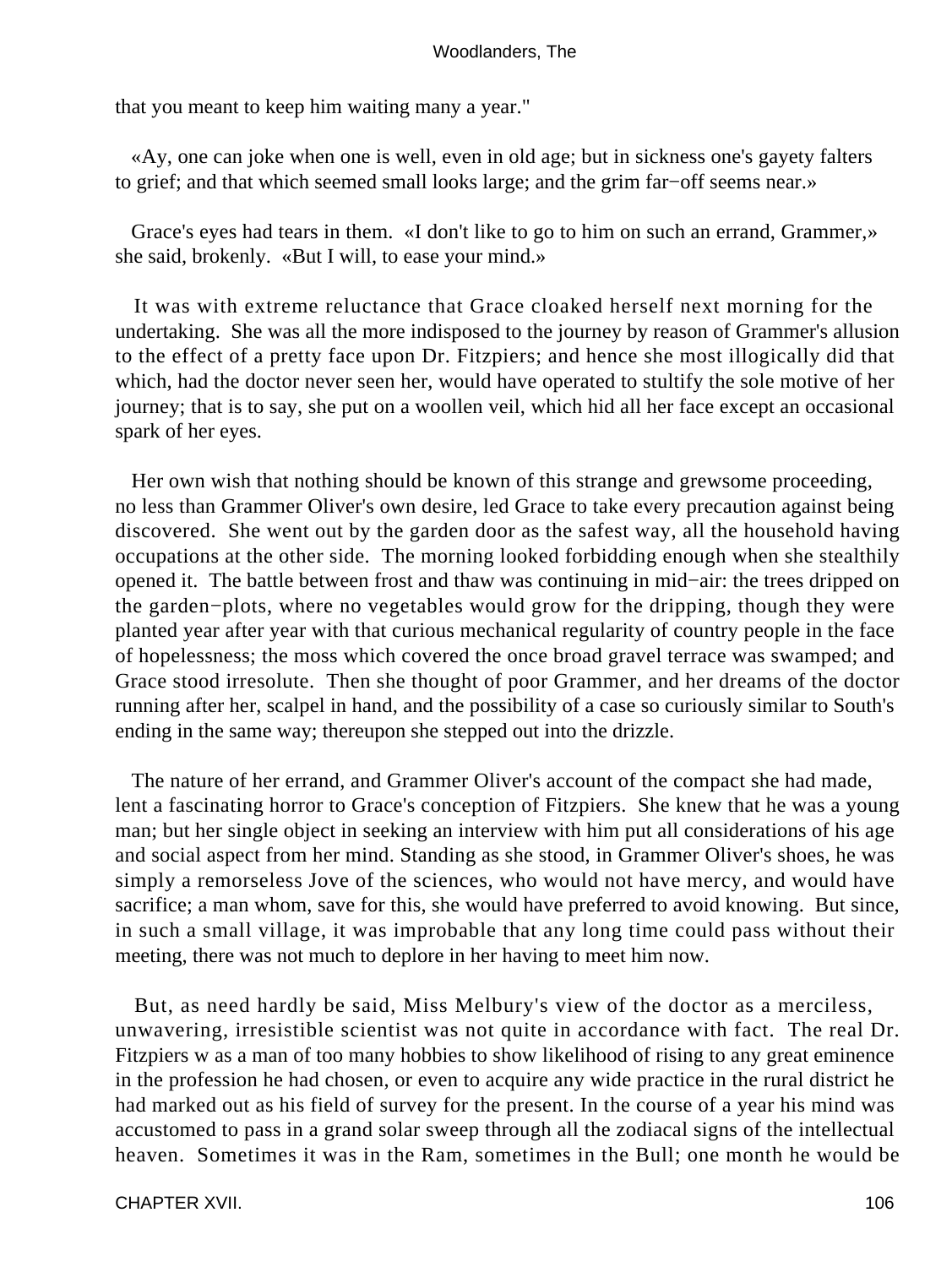immersed in alchemy, another in poesy; one month in the Twins of astrology and astronomy; then in the Crab of German literature and metaphysics. In justice to him it must be stated that he took such studies as were immediately related to his own profession in turn with the rest, and it had been in a month of anatomical ardor without the possibility of a subject that he had proposed to Grammer Oliver the terms she had mentioned to her mistress.

 As may be inferred from the tone of his conversation with Winterborne, he had lately plunged into abstract philosophy with much zest; perhaps his keenly appreciative, modern, unpractical mind found this a realm more to his taste than any other. Though his aims were desultory, Fitzpiers's mental constitution was not without its admirable side; a keen inquirer he honestly was, even if the midnight rays of his lamp, visible so far through the trees of Hintock, lighted rank literatures of emotion and passion as often as, or oftener than, the books and materiel of science.

 But whether he meditated the Muses or the philosophers, the loneliness of Hintock life was beginning to tell upon his impressionable nature. Winter in a solitary house in the country, without society, is tolerable, nay, even enjoyable and delightful, given certain conditions, but these are not the conditions which attach to the life of a professional man who drops down into such a place by mere accident. They were present to the lives of Winterborne, Melbury, and Grace; but not to the doctor's. They are old association – an almost exhaustive biographical or historical acquaintance with every object, animate and inanimate, within the observer's horizon. He must know all about those invisible ones of the days gone by, whose feet have traversed the fields which look so gray from his windows; recall whose creaking plough has turned those sods from time to time; whose hands planted the trees that form a crest to the opposite hill; whose horses and hounds have torn through that underwood; what birds affect that particular brake; what domestic dramas of love, jealousy, revenge, or disappointment have been enacted in the cottages, the mansion, the street, or on the green. The spot may have beauty, grandeur, salubrity, convenience; but if it lack memories it will ultimately pall upon him who settles there without opportunity of intercourse with his kind.

 In such circumstances, maybe, an old man dreams of an ideal friend, till he throws himself into the arms of any impostor who chooses to wear that title on his face. A young man may dream of an ideal friend likewise, but some humor of the blood will probably lead him to think rather of an ideal mistress, and at length the rustle of a woman's dress, the sound of her voice, or the transit of her form across the field of his vision, will enkindle his soul with a flame that blinds his eyes.

 The discovery of the attractive Grace's name and family would have been enough in other circumstances to lead the doctor, if not to put her personality out of his head, to change the character of his interest in her. Instead of treasuring her image as a rarity, he would at most have played with it as a toy. He was that kind of a man. But situated here he could not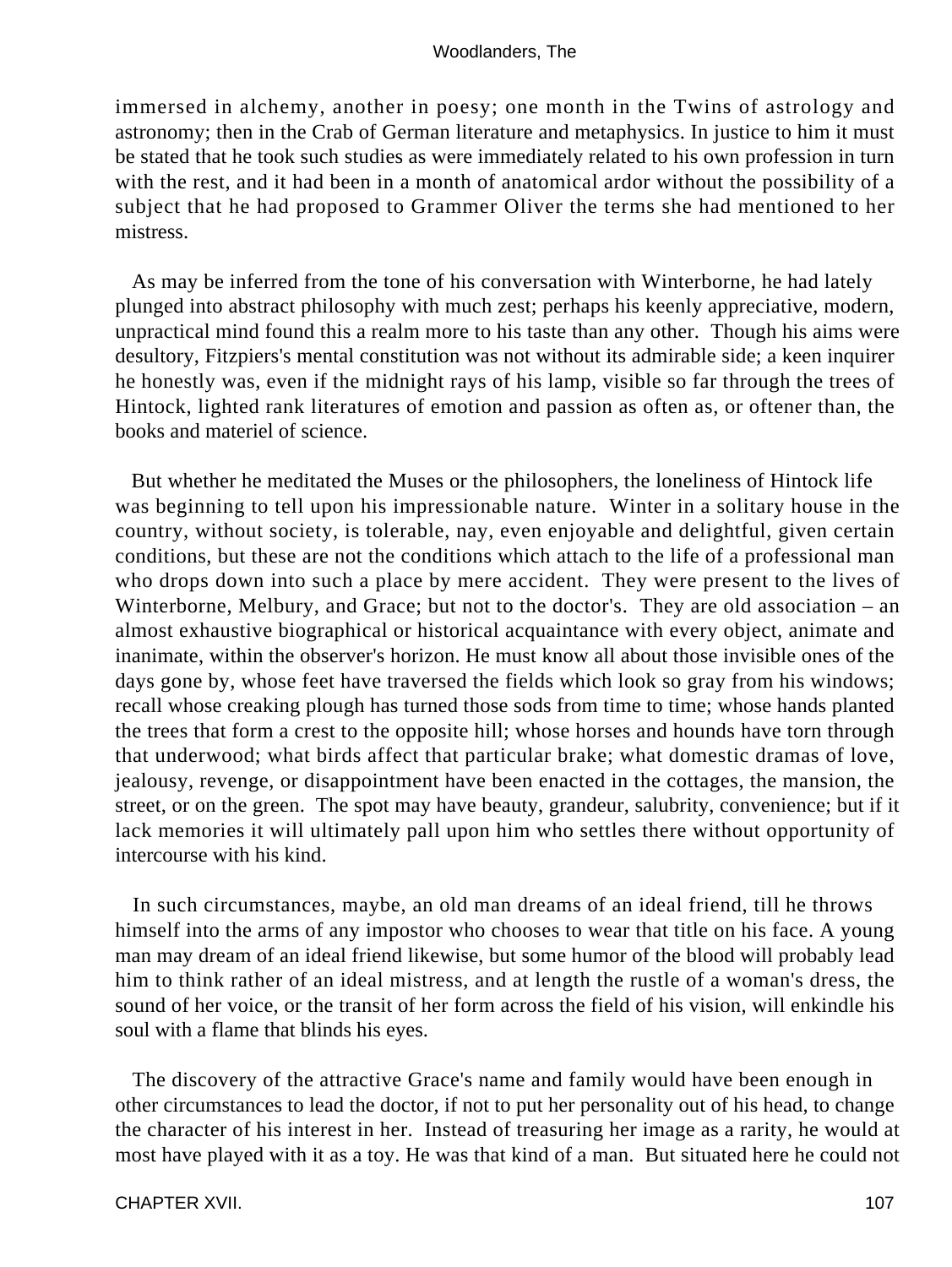go so far as amative cruelty. He dismissed all reverential thought about her, but he could not help taking her seriously.

 He went on to imagine the impossible. So far, indeed, did he go in this futile direction that, as others are wont to do, he constructed dialogues and scenes in which Grace had turned out to be the mistress of Hintock Manor−house, the mysterious Mrs. Charmond, particularly ready and willing to be wooed by himself and nobody else. «Well, she isn't that,» he said, finally. «But she's a very sweet, nice, exceptional girl.»

 The next morning he breakfasted alone, as usual. It was snowing with a fine−flaked desultoriness just sufficient to make the woodland gray, without ever achieving whiteness. There was not a single letter for Fitzpiers, only a medical circular and a weekly newspaper.

 To sit before a large fire on such mornings, and read, and gradually acquire energy till the evening came, and then, with lamp alight, and feeling full of vigor, to pursue some engrossing subject or other till the small hours, had hitherto been his practice. But to−day he could not settle into his chair. That self−contained position he had lately occupied, in which the only attention demanded was the concentration of the inner eye, all outer regard being quite gratuitous, seemed to have been taken by insidious stratagem, and for the first time he had an interest outside the house. He walked from one window to another, and became aware that the most irksome of solitudes is not the solitude of remoteness, but that which is just outside desirable company.

 The breakfast hour went by heavily enough, and the next followed, in the same half−snowy, half−rainy style, the weather now being the inevitable relapse which sooner or later succeeds a time too radiant for the season, such as they had enjoyed in the late midwinter at Hintock. To people at home there these changeful tricks had their interests; the strange mistakes that some of the more sanguine trees had made in budding before their month, to be incontinently glued up by frozen thawings now; the similar sanguine errors of impulsive birds in framing nests that were now swamped by snow−water, and other such incidents, prevented any sense of wearisomeness in the minds of the natives. But these were features of a world not familiar to Fitzpiers, and the inner visions to which he had almost exclusively attended having suddenly failed in their power to absorb him, he felt unutterably dreary.

 He wondered how long Miss Melbury was going to stay in Hintock. The season was unpropitious for accidental encounters with her out−of−doors, and except by accident he saw not how they were to become acquainted. One thing was clear – any acquaintance with her could only, with a due regard to his future, be casual, at most of the nature of a flirtation; for he had high aims, and they would some day lead him into other spheres than this.

 Thus desultorily thinking he flung himself down upon the couch, which, as in many draughty old country houses, was constructed with a hood, being in fact a legitimate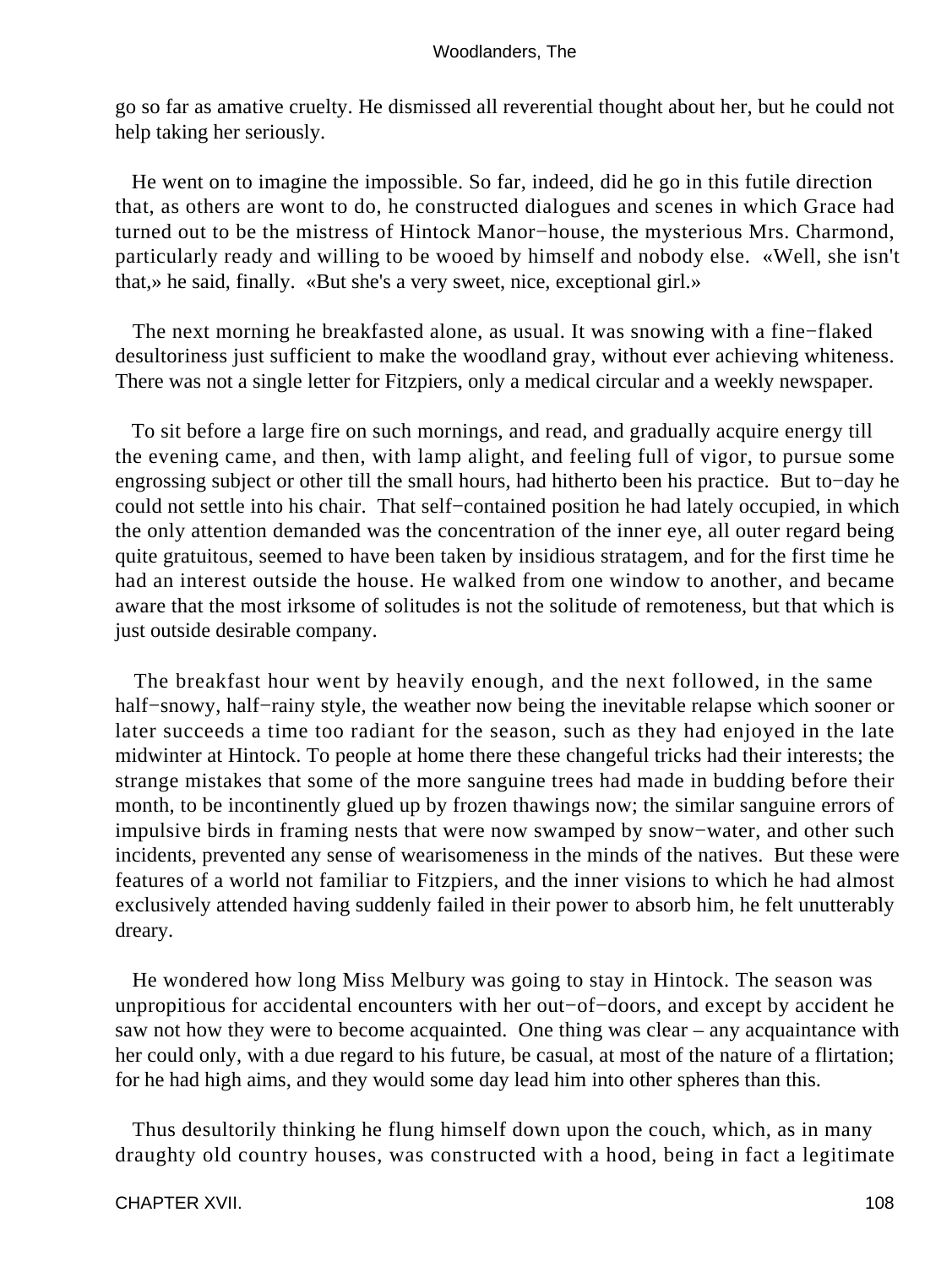development from the settle. He tried to read as he reclined, but having sat up till three o'clock that morning, the book slipped from his hand and he fell asleep.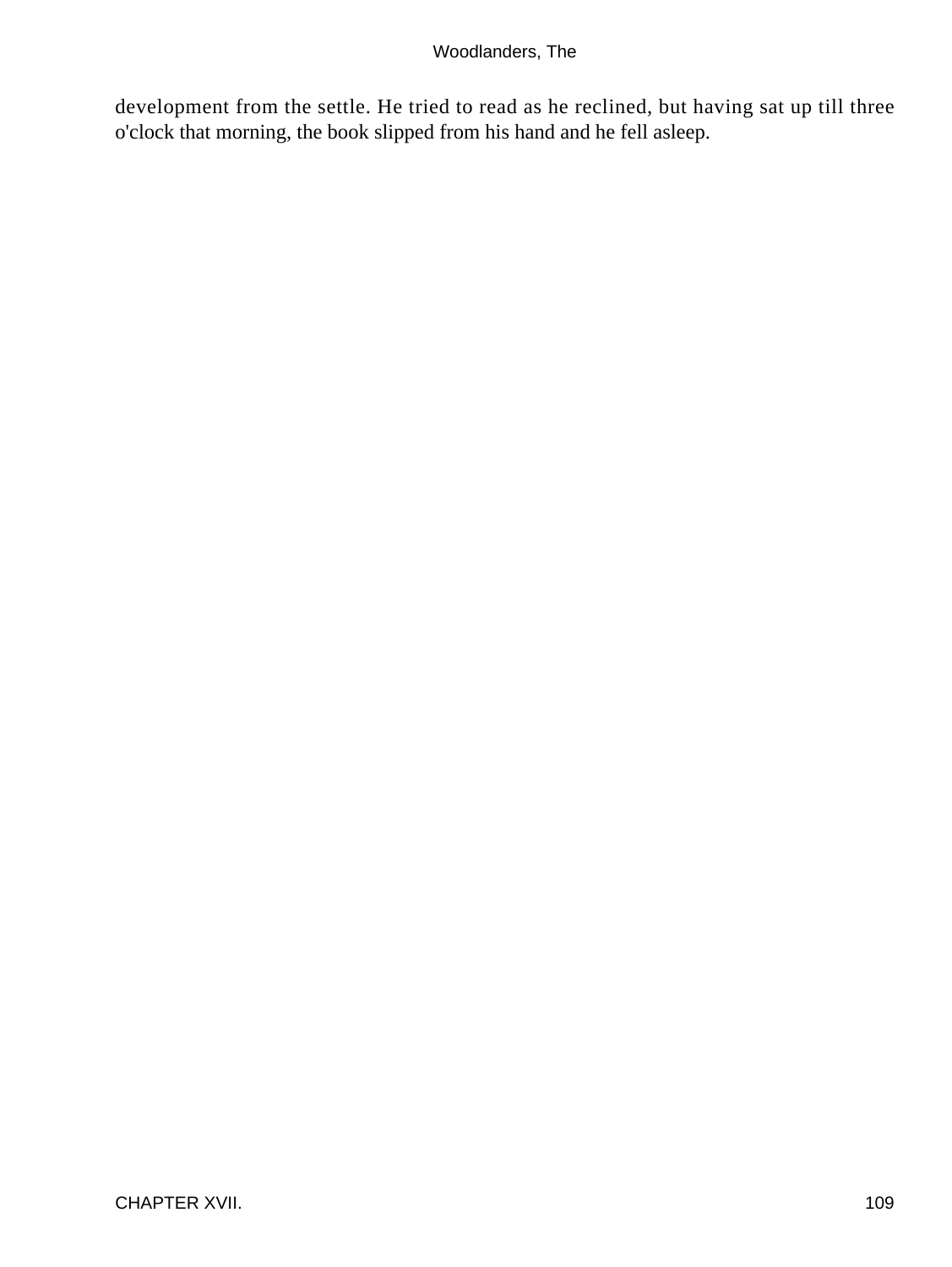## **[CHAPTER XVIII.](#page-319-0)**

*I*t was at this time that Grace approached the house. Her knock, always soft in virtue of her nature, was softer to−day by reason of her strange errand. However, it was heard by the farmer's wife who kept the house, and Grace was admitted. Opening the door of the doctor's room the housewife glanced in, and imagining Fitzpiers absent, asked Miss Melbury to enter and wait a few minutes while she should go and find him, believing him to be somewhere on the premises. Grace acquiesced, went in, and sat down close to the door.

 As soon as the door was shut upon her she looked round the room, and started at perceiving a handsome man snugly ensconced in the couch, like the recumbent figure within some canopied mural tomb of the fifteenth century, except that his hands were by no means clasped in prayer. She had no doubt that this was the doctor. Awaken him herself she could not, and her immediate impulse was to go and pull the broad ribbon with a brass rosette which hung at one side of the fireplace. But expecting the landlady to re−enter in a moment she abandoned this intention, and stood gazing in great embarrassment at the reclining philosopher.

 The windows of Fitzpiers's soul being at present shuttered, he probably appeared less impressive than in his hours of animation; but the light abstracted from his material presence by sleep was more than counterbalanced by the mysterious influence of that state, in a stranger, upon the consciousness of a beholder so sensitive. So far as she could criticise at all, she became aware that she had encountered a specimen of creation altogether unusual in that locality. The occasions on which Grace had observed men of this stamp were when she had been far removed away from Hintock, and even then such examples as had met her eye were at a distance, and mainly of coarser fibre than the one who now confronted her.

 She nervously wondered why the woman had not discovered her mistake and returned, and went again towards the bell−pull. Approaching the chimney her back was to Fitzpiers, but she could see him in the glass. An indescribable thrill passed through her as she perceived that the eyes of the reflected image were open, gazing wonderingly at her, and under the curious unexpectedness of the sight she became as if spellbound, almost powerless to turn her head and regard the original. However, by an effort she did turn, when there he lay asleep the same as before.

 Her startled perplexity as to what he could be meaning was sufficient to lead her to precipitately abandon her errand. She crossed quickly to the door, opened and closed it noiselessly, and went out of the house unobserved. By the time that she had gone down the path and through the garden door into the lane she had recovered her equanimity. Here, screened by the hedge, she stood and considered a while.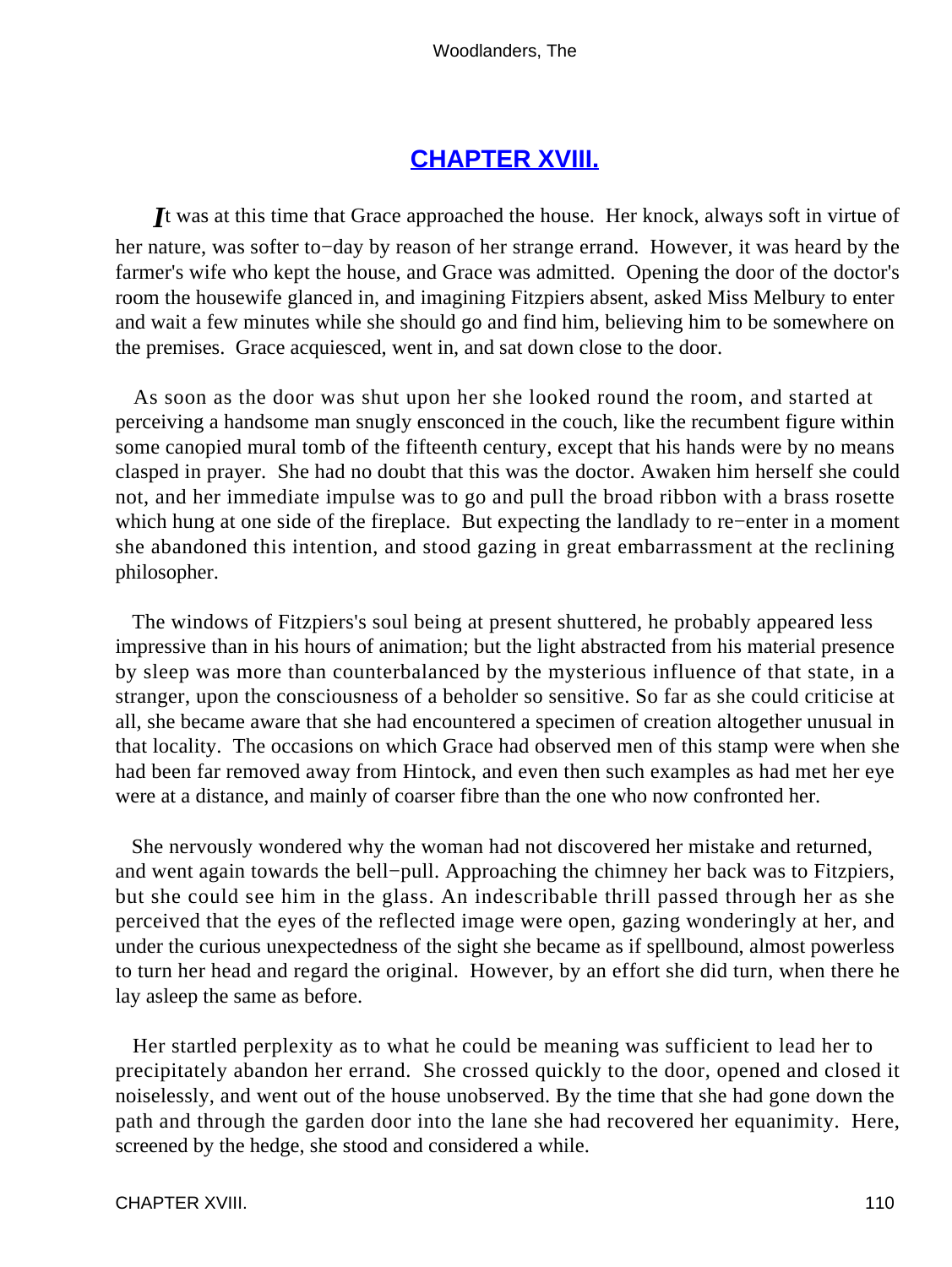Drip, drip, drip, fell the rain upon her umbrella and around; she had come out on such a morning because of the seriousness of the matter in hand; yet now she had allowed her mission to be stultified by a momentary tremulousness concerning an incident which perhaps had meant nothing after all.

 In the mean time her departure from the room, stealthy as it had been, had roused Fitzpiers, and he sat up. In the reflection from the mirror which Grace had beheld there was no mystery; he had opened his eyes for a few moments, but had immediately relapsed into unconsciousness, if, indeed, he had ever been positively awake. That somebody had just left the room he was certain, and that the lovely form which seemed to have visited him in a dream was no less than the real presentation of the person departed he could hardly doubt.

 Looking out of the window a few minutes later, down the box−edged gravel−path which led to the bottom, he saw the garden door gently open, and through it enter the young girl of his thoughts, Grace having just at this juncture determined to return and attempt the interview a second time. That he saw her coming instead of going made him ask himself if his first impression of her were not a dream indeed. She came hesitatingly along, carrying her umbrella so low over her head that he could hardly see her face. When she reached the point where the raspberry bushes ended and the strawberry bed began, she made a little pause.

 Fitzpiers feared that she might not be coming to him even now, and hastily quitting the room, he ran down the path to meet her. The nature of her errand he could not divine, but he was prepared to give her any amount of encouragement.

 «I beg pardon, Miss Melbury,» he said. «I saw you from the window, and fancied you might imagine that I was not at home – if it is I you were coming for.»

 «I was coming to speak one word to you, nothing more,» she replied. «And I can say it here.»

 «No, no. Please do come in. Well, then, if you will not come into the house, come as far as the porch.»

 Thus pressed she went on to the porch, and they stood together inside it, Fitzpiers closing her umbrella for her.

«I have merely a request or petition to make,» she said. «My father's servant is ill – a woman you know – and her illness is serious.»

«I am sorry to hear it. You wish me to come and see her at once?»

«No; I particularly wish you not to come.»

CHAPTER XVIII. 2002. 2004. THE STREET WAS SERVED FOR A 2004. THE STREET WAS SERVED FOR A 211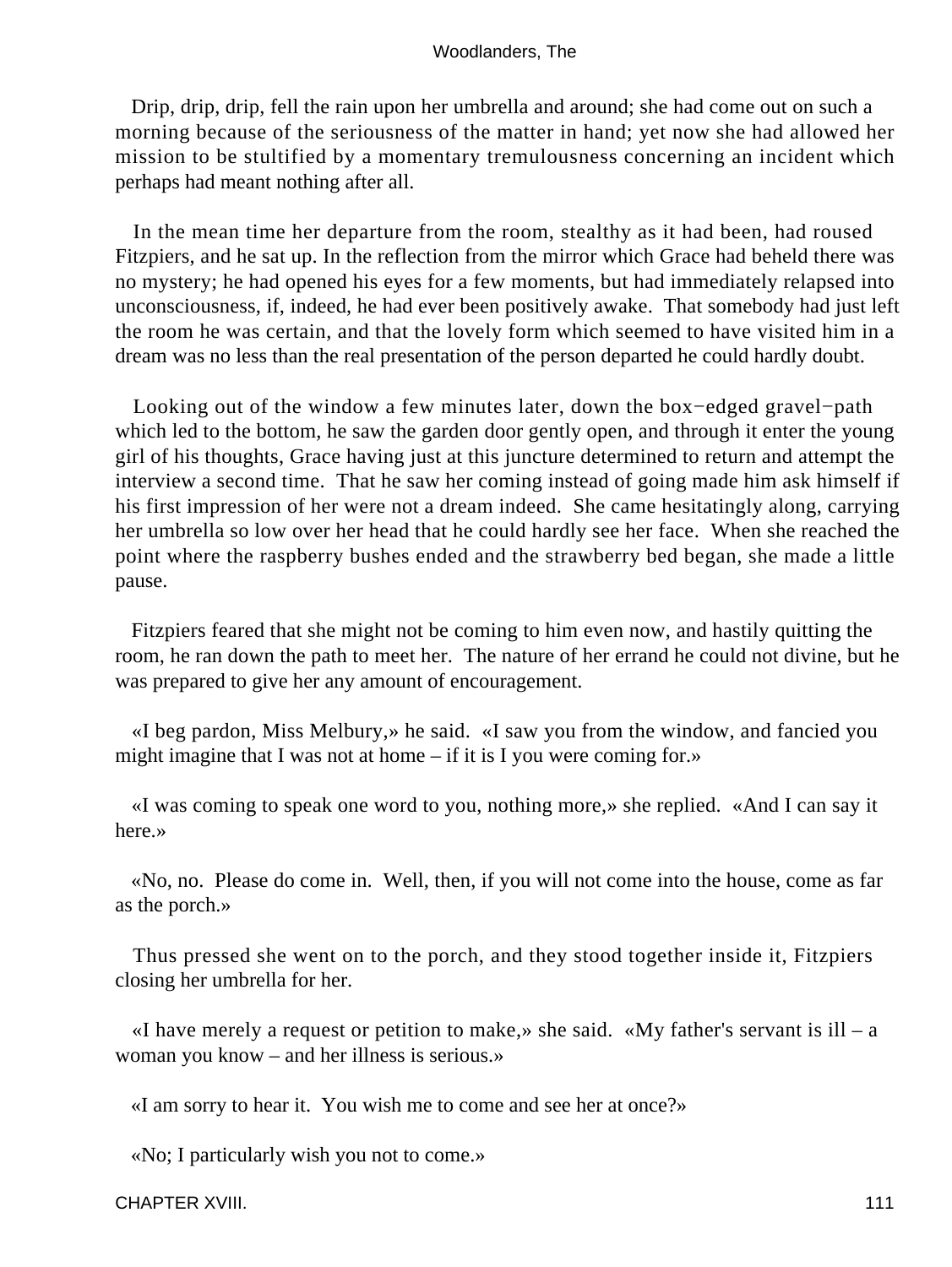«Oh, indeed.»

 «Yes; and she wishes the same. It would make her seriously worse if you were to come. It would almost kill her....My errand is of a peculiar and awkward nature. It is concerning a subject which weighs on her mind – that unfortunate arrangement she made with you, that you might have her body – after death.»

«Oh! Grammer Oliver, the old woman with the fine head. Seriously ill, is she!»

 «And SO disturbed by her rash compact! I have brought the money back – will you please return to her the agreement she signed?» Grace held out to him a couple of five−pound notes which she had kept ready tucked in her glove.

 Without replying or considering the notes, Fitzpiers allowed his thoughts to follow his eyes, and dwell upon Grace's personality, and the sudden close relation in which he stood to her. The porch was narrow; the rain increased. It ran off the porch and dripped on the creepers, and from the creepers upon the edge of Grace's cloak and skirts.

 «The rain is wetting your dress; please do come in,» he said. «It really makes my heart ache to let you stay here.»

 Immediately inside the front door was the door of his sitting− room; he flung it open, and stood in a coaxing attitude. Try how she would, Grace could not resist the supplicatory mandate written in the face and manner of this man, and distressful resignation sat on her as she glided past him into the room – brushing his coat with her elbow by reason of the narrowness.

 He followed her, shut the door – which she somehow had hoped he would leave open – and placing a chair for her, sat down. The concern which Grace felt at the development of these commonplace incidents was, of course, mainly owing to the strange effect upon her nerves of that view of him in the mirror gazing at her with open eyes when she had thought him sleeping, which made her fancy that his slumber might have been a feint based on inexplicable reasons.

 She again proffered the notes; he awoke from looking at her as at a piece of live statuary, and listened deferentially as she said, «Will you then reconsider, and cancel the bond which poor Grammer Oliver so foolishly gave?»

 «I'll cancel it without reconsideration. Though you will allow me to have my own opinion about her foolishness. Grammer is a very wise woman, and she was as wise in that as in other things. You think there was something very fiendish in the compact, do you not, Miss Melbury? But remember that the most eminent of our surgeons in past times have entered into such agreements.»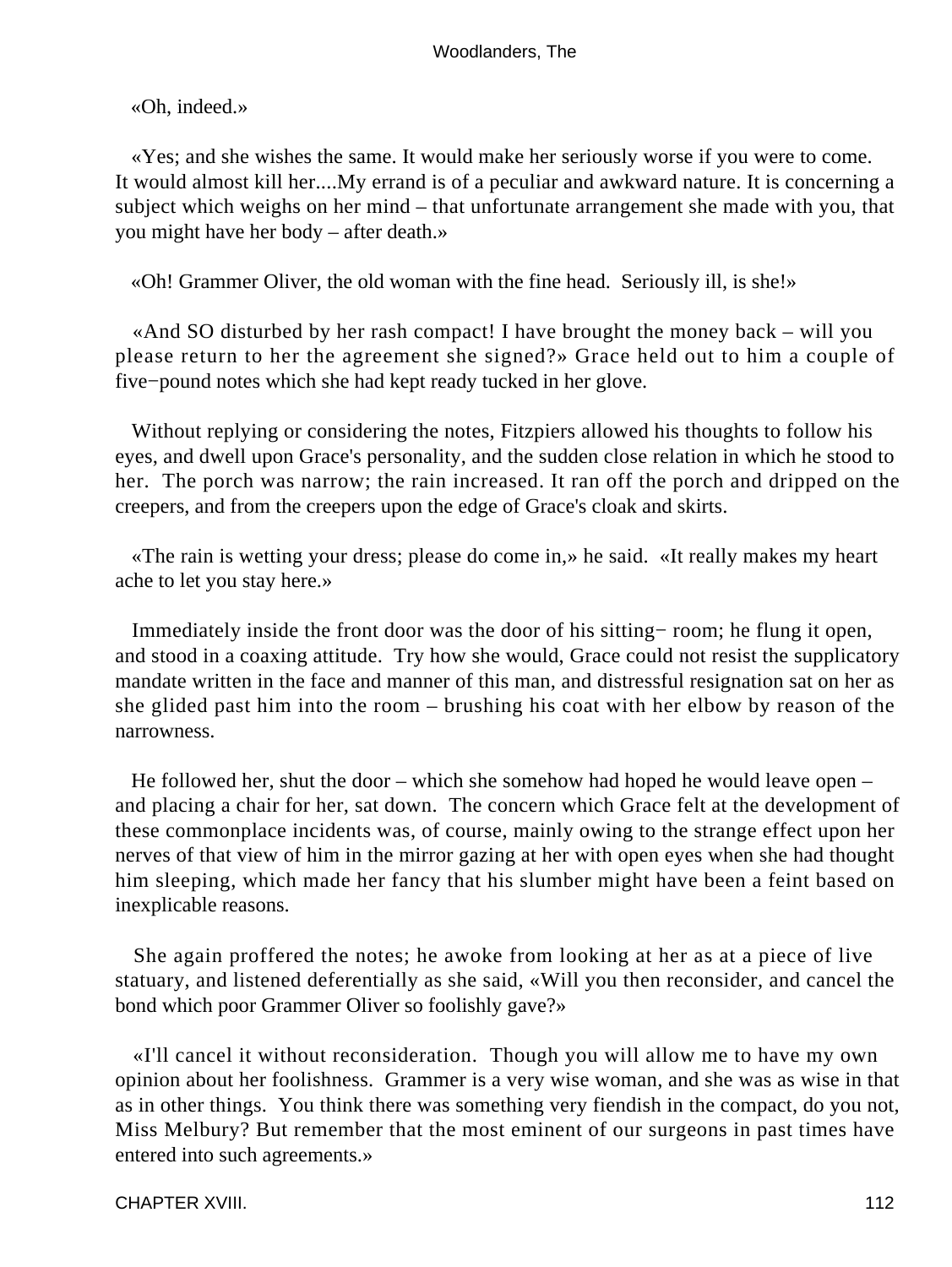«Not fiendish – strange.»

 «Yes, that may be, since strangeness is not in the nature of a thing, but in its relation to something extrinsic – in this case an unessential observer.»

 He went to his desk, and searching a while found a paper, which be unfolded and brought to her. A thick cross appeared in ink at the bottom – evidently from the hand of Grammer. Grace put the paper in her pocket with a look of much relief.

 As Fitzpiers did not take up the money (half of which had come from Grace's own purse), she pushed it a little nearer to him. «No, no. I shall not take it from the old woman,» he said. «It is more strange than the fact of a surgeon arranging to obtain a subject for dissection that our acquaintance should be formed out of it.»

 «I am afraid you think me uncivil in showing my dislike to the notion. But I did not mean to be.»

 «Oh no, no.» He looked at her, as he had done before, with puzzled interest. «I cannot think, I cannot think,» he murmured. «Something bewilders me greatly.» He still reflected and hesitated. «Last night I sat up very late,» he at last went on, «and on that account I fell into a little nap on that couch about half an hour ago. And during my few minutes of unconsciousness I dreamed – what do you think? – that you stood in the room.»

Should she tell? She merely blushed.

 «You may imagine,» Fitzpiers continued, now persuaded that it had, indeed, been a dream, «that I should not have dreamed of you without considerable thinking about you first.»

He could not be acting; of that she felt assured.

 «I fancied in my vision that you stood there,» he said, pointing to where she had paused. «I did not see you directly, but reflected in the glass. I thought, what a lovely creature! The design is for once carried out. Nature has at last recovered her lost union with the Idea! My thoughts ran in that direction because I had been reading the work of a transcendental philosopher last night; and I dare say it was the dose of Idealism that I received from it that made me scarcely able to distinguish between reality and fancy. I almost wept when I awoke, and found that you had appeared to me in Time, but not in Space, alas!»

 At moments there was something theatrical in the delivery of Fitzpiers's effusion; yet it would have been inexact to say that it was intrinsically theatrical. It often happens that in situations of unrestraint, where there is no thought of the eye of criticism, real feeling glides into a mode of manifestation not easily distinguishable from rodomontade. A veneer of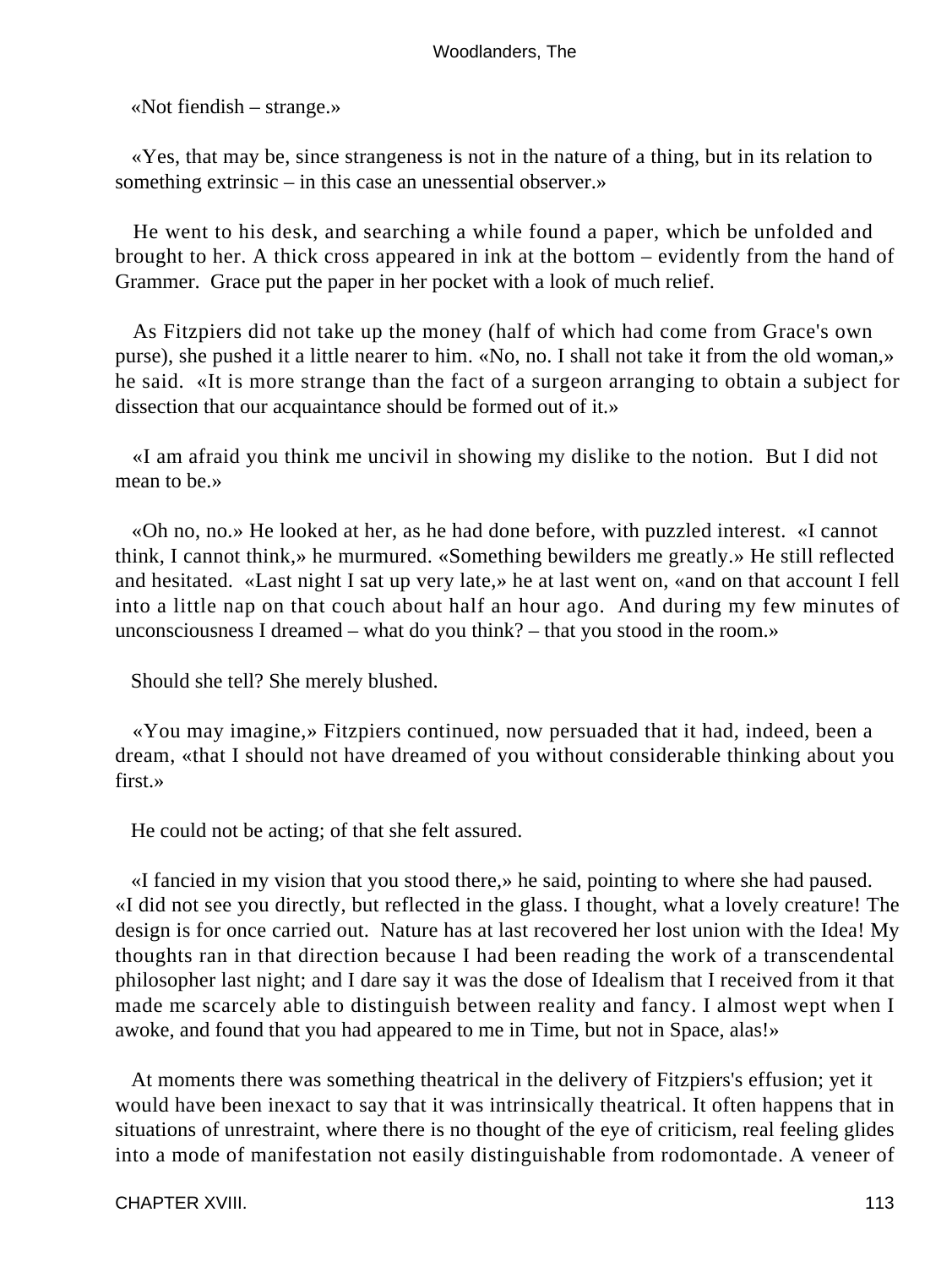affectation overlies a bulk of truth, with the evil consequence, if perceived, that the substance is estimated by the superficies, and the whole rejected.

 Grace, however, was no specialist in men's manners, and she admired the sentiment without thinking of the form. And she was embarrassed: «lovely creature» made explanation awkward to her gentle modesty.

«But can it be,» said he, suddenly, «that you really were here?»

 «I have to confess that I have been in the room once before,» faltered she. «The woman showed me in, and went away to fetch you; but as she did not return, I left.»

«And you saw me asleep,» he murmured, with the faintest show of humiliation.

«Yes – IF you were asleep, and did not deceive me.»

«Why do you say if?»

 "I saw your eyes open in the glass, but as they were closed when I looked round upon you, I thought you were perhaps deceiving me.

«Never,» said Fitzpiers, fervently – «never could I deceive you.»

 Foreknowledge to the distance of a year or so in either of them might have spoiled the effect of that pretty speech. Never deceive her! But they knew nothing, and the phrase had its day.

 Grace began now to be anxious to terminate the interview, but the compelling power of Fitzpiers's atmosphere still held her there. She was like an inexperienced actress who, having at last taken up her position on the boards, and spoken her speeches, does not know how to move off. The thought of Grammer occurred to her. «I'll go at once and tell poor Grammer of your generosity,» she said. «It will relieve her at once.»

 «Grammer's a nervous disease, too – how singular!» he answered, accompanying her to the door. «One moment; look at this – it is something which may interest you.»

 He had thrown open the door on the other side of the passage, and she saw a microscope on the table of the confronting room. «Look into it, please; you'll be interested,» he repeated.

 She applied her eye, and saw the usual circle of light patterned all over with a cellular tissue of some indescribable sort. «What do you think that is?» said Fitzpiers.

She did not know.

CHAPTER XVIII. 114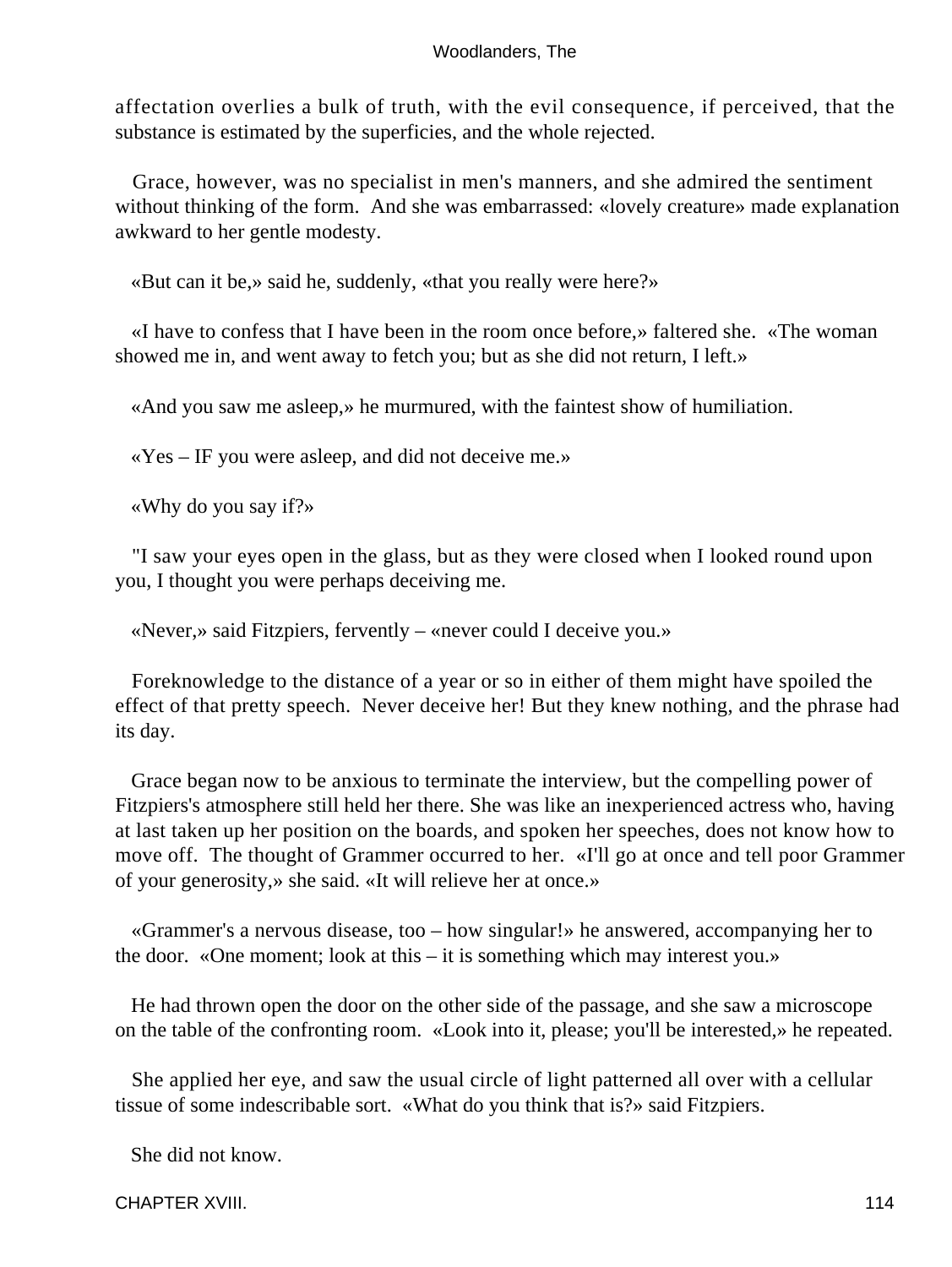«That's a fragment of old John South's brain, which I am investigating.»

 She started back, not with aversion, but with wonder as to how it should have got there. Fitzpiers laughed.

 «Here am I,» he said, «endeavoring to carry on simultaneously the study of physiology and transcendental philosophy, the material world and the ideal, so as to discover if possible a point of contrast between them; and your finer sense is quite offended!»

 «Oh no, Mr. Fitzpiers,» said Grace, earnestly. «It is not so at all. I know from seeing your light at night how deeply you meditate and work. Instead of condemning you for your studies, I admire you very much!»

Her face, upturned from the microscope, was so sweet, sincere, and self–forgetful in its aspect that the susceptible Fitzpiers more than wished to annihilate the lineal yard which separated it from his own. Whether anything of the kind showed in his eyes or not, Grace remained no longer at the microscope, but quickly went her way into the rain.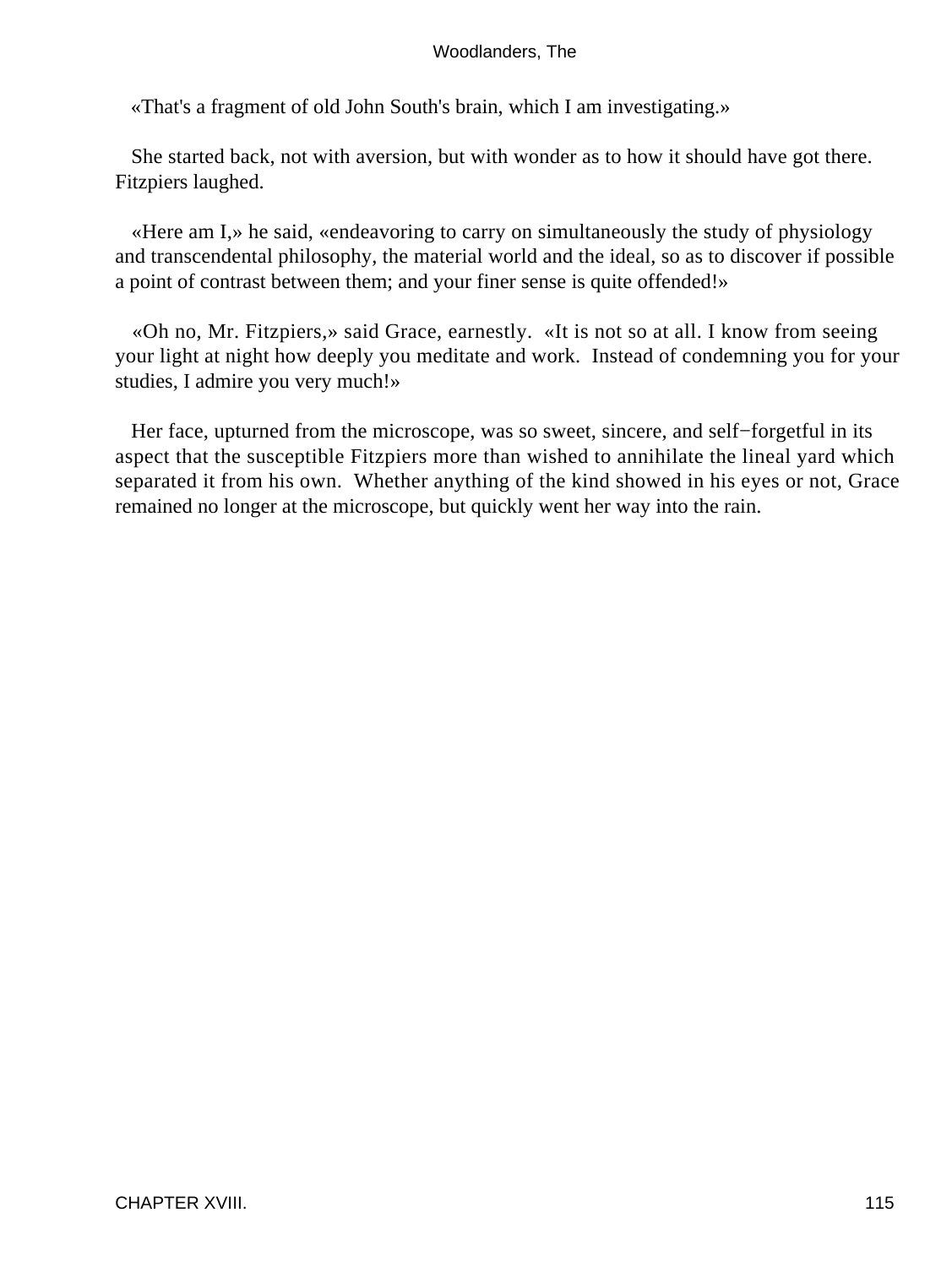## **[CHAPTER XIX.](#page-319-0)**

*I*nstead of resuming his investigation of South's brain, which perhaps was not so interesting under the microscope as might have been expected from the importance of that organ in life, Fitzpiers reclined and ruminated on the interview. Grace's curious susceptibility to his presence, though it was as if the currents of her life were disturbed rather than attracted by him, added a special interest to her general charm. Fitzpiers was in a distinct degree scientific, being ready and zealous to interrogate all physical manifestations, but primarily he was an idealist. He believed that behind the imperfect lay the perfect; that rare things were to be discovered amid a bulk of commonplace; that results in a new and untried case might be different from those in other cases where the conditions had been precisely similar. Regarding his own personality as one of unbounded possibilities, because it was his own – notwithstanding that the factors of his life had worked out a sorry product for thousands – he saw nothing but what was regular in his discovery at Hintock of an altogether exceptional being of the other sex, who for nobody else would have had any existence.

 One habit of Fitzpiers's – commoner in dreamers of more advanced age than in men of his years – was that of talking to himself. He paced round his room with a selective tread upon the more prominent blooms of the carpet, and murmured, «This phenomenal girl will be the light of my life while I am at Hintock; and the special beauty of the situation is that our attitude and relations to each other will be purely spiritual. Socially we can never be intimate. Anything like matrimonial intentions towards her, charming as she is, would be absurd. They would spoil the ethereal character of my regard. And, indeed, I have other aims on the practical side of my life.»

 Fitzpiers bestowed a regulation thought on the advantageous marriage he was bound to make with a woman of family as good as his own, and of purse much longer. But as an object of contemplation for the present, as objective spirit rather than corporeal presence, Grace Melbury would serve to keep his soul alive, and to relieve the monotony of his days.

 His first notion – acquired from the mere sight of her without converse – that of an idle and vulgar flirtation with a timber− merchant's pretty daughter, grated painfully upon him now that he had found what Grace intrinsically was. Personal intercourse with such as she could take no lower form than intellectual communion, and mutual explorations of the world of thought. Since he could not call at her father's, having no practical views, cursory encounters in the lane, in the wood, coming and going to and from church, or in passing her dwelling, were what the acquaintance would have to feed on.

Such anticipated glimpses of her now and then realized themselves in the event.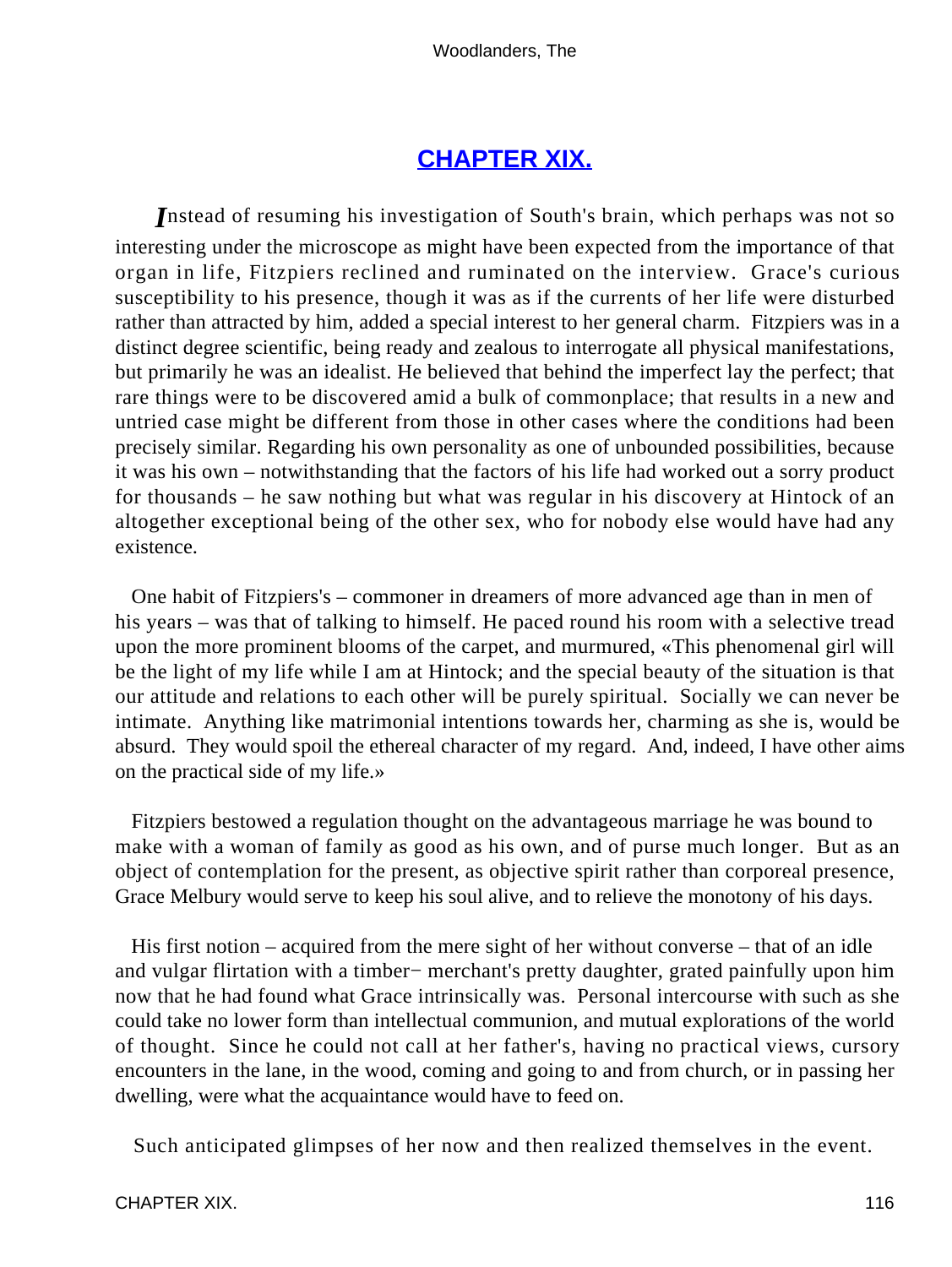Rencounters of not more than a minute's duration, frequently repeated, will build up mutual interest, even an intimacy, in a lonely place. Theirs grew as imperceptibly as the tree−twigs budded. There never was a particular moment at which it could be said they became friends; yet a delicate understanding now existed between two who in the winter had been strangers.

 Spring weather came on rather suddenly, the unsealing of buds that had long been swollen accomplishing itself in the space of one warm night. The rush of sap in the veins of the trees could almost be heard. The flowers of late April took up a position unseen, and looked as if they had been blooming a long while, though there had been no trace of them the day before yesterday; birds began not to mind getting wet. In−door people said they had heard the nightingale, to which out−door people replied contemptuously that they had heard him a fortnight before.

 The young doctor's practice being scarcely so large as a London surgeon's, he frequently walked in the wood. Indeed such practice as he had he did not follow up with the assiduity that would have been necessary for developing it to exceptional proportions. One day, book in hand, he walked in a part of the wood where the trees were mainly oaks. It was a calm afternoon, and there was everywhere around that sign of great undertakings on the part of vegetable nature which is apt to fill reflective human beings who are not undertaking much themselves with a sudden uneasiness at the contrast. He heard in the distance a curious sound, something like the quack of a duck, which, though it was common enough here about this time, was not common to him.

 Looking through the trees Fitzpiers soon perceived the origin of the noise. The barking season had just commenced, and what he had heard was the tear of the ripping tool as it ploughed its way along the sticky parting between the trunk and the rind. Melbury did a large business in bark, and as he was Grace's father, and possibly might be found on the spot, Fitzpiers was attracted to the scene even more than he might have been by its intrinsic interest. When he got nearer he recognized among the workmen the two Timothys, and Robert Creedle, who probably had been «lent» by Winterborne; Marty South also assisted.

 Each tree doomed to this flaying process was first attacked by Creedle. With a small billhook he carefully freed the collar of the tree from twigs and patches of moss which incrusted it to a height of a foot or two above the ground, an operation comparable to the «little toilet» of the executioner's victim. After this it was barked in its erect position to a point as high as a man could reach. If a fine product of vegetable nature could ever be said to look ridiculous it was the case now, when the oak stood naked− legged, and as if ashamed, till the axe−man came and cut a ring round it, and the two Timothys finished the work with the crosscut−saw.

 As soon as it had fallen the barkers attacked it like locusts, and in a short time not a particle of rind was left on the trunk and larger limbs. Marty South was an adept at peeling the upper parts, and there she stood encaged amid the mass of twigs and buds like a great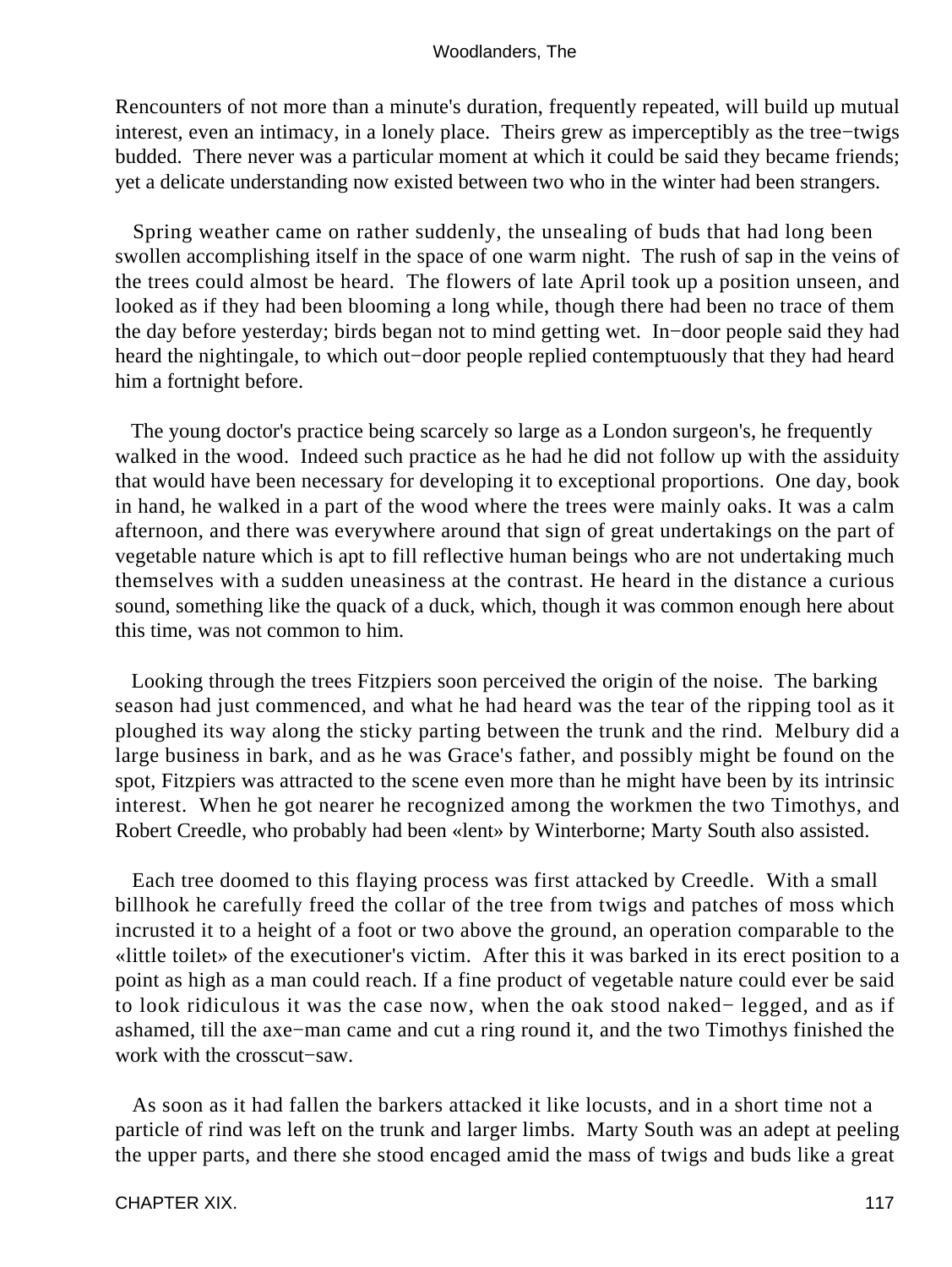bird, running her tool into the smallest branches, beyond the farthest points to which the skill and patience of the men enabled them to proceed – branches which, in their lifetime, had swayed high above the bulk of the wood, and caught the latest and earliest rays of the sun and moon while the lower part of the forest was still in darkness.

«You seem to have a better instrument than they, Marty,» said Fitzpiers.

 «No, sir,» she said, holding up the tool – a horse's leg−bone fitted into a handle and filed to an edge – «'tis only that they've less patience with the twigs, because their time is worth more than mine.»

 A little shed had been constructed on the spot, of thatched hurdles and boughs, and in front of it was a fire, over which a kettle sung. Fitzpiers sat down inside the shelter, and went on with his reading, except when he looked up to observe the scene and the actors. The thought that he might settle here and become welded in with this sylvan life by marrying Grace Melbury crossed his mind for a moment. Why should he go farther into the world than where he was? The secret of quiet happiness lay in limiting the ideas and aspirations; these men's thoughts were conterminous with the margin of the Hintock woodlands, and why should not his be likewise limited – a small practice among the people around him being the bound of his desires?

 Presently Marty South discontinued her operations upon the quivering boughs, came out from the reclining oak, and prepared tea. When it was ready the men were called; and Fitzpiers being in a mood to join, sat down with them.

 The latent reason of his lingering here so long revealed itself when the faint creaking of the joints of a vehicle became audible, and one of the men said, «Here's he.» Turning their heads they saw Melbury's gig approaching, the wheels muffled by the yielding moss.

 The timber−merchant was on foot leading the horse, looking back at every few steps to caution his daughter, who kept her seat, where and how to duck her head so as to avoid the overhanging branches. They stopped at the spot where the bark−ripping had been temporarily suspended; Melbury cursorily examined the heaps of bark, and drawing near to where the workmen were sitting down, accepted their shouted invitation to have a dish of tea, for which purpose he hitched the horse to a bough. (Grace declined to take any of their beverage, and remained in her place in the vehicle, looking dreamily at the sunlight that came in thin threads through the hollies with which the oaks were interspersed.

 When Melbury stepped up close to the shelter, he for the first time perceived that the doctor was present, and warmly appreciated Fitzpiers's invitation to sit down on the log beside him.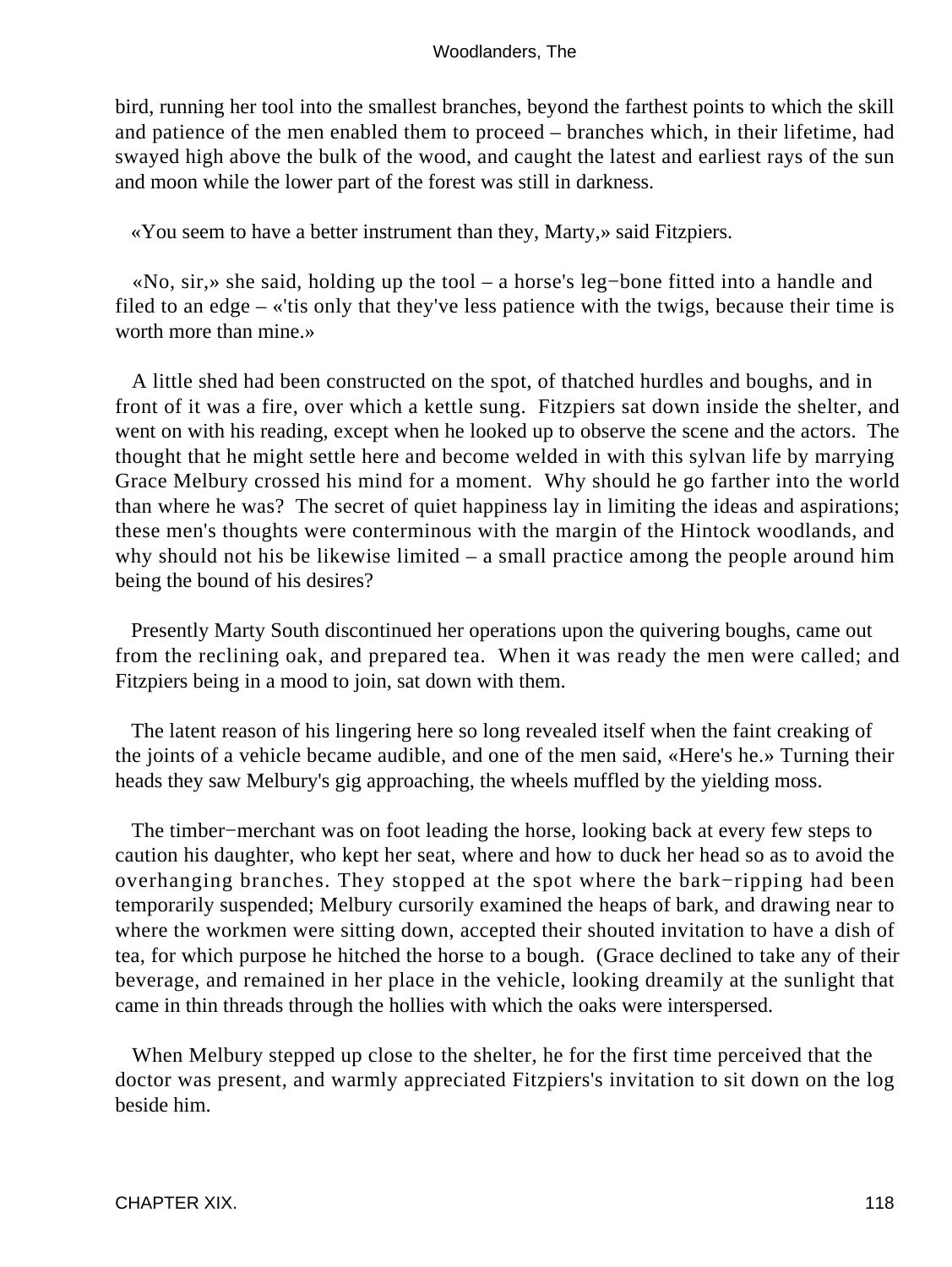«Bless my heart, who would have thought of finding you here,» he said, obviously much pleased at the circumstance. «I wonder now if my daughter knows you are so nigh at hand. I don't expect she do.»

 He looked out towards the gig wherein Grace sat, her face still turned in the opposite direction. «She doesn't see us. Well, never mind: let her be.»

 Grace was indeed quite unconscious of Fitzpiers's propinquity. She was thinking of something which had little connection with the scene before her – thinking of her friend, lost as soon as found, Mrs. Charmond; of her capricious conduct, and of the contrasting scenes she was possibly enjoying at that very moment in other climes, to which Grace herself had hoped to be introduced by her friend's means. She wondered if this patronizing lady would return to Hintock during the summer, and whether the acquaintance which had been nipped on the last occasion of her residence there would develop on the next.

 Melbury told ancient timber−stories as he sat, relating them directly to Fitzpiers, and obliquely to the men, who had heard them often before. Marty, who poured out tea, was just saying, «I think I'll take out a cup to Miss Grace,» when they heard a clashing of the gig−harness, and turning round Melbury saw that the horse had become restless, and was jerking about the vehicle in a way which alarmed its occupant, though she refrained from screaming. Melbury jumped up immediately, but not more quickly than Fitzpiers; and while her father ran to the horse's head and speedily began to control him, Fitzpiers was alongside the gig assisting Grace to descend. Her surprise at his appearance was so great that, far from making a calm and independent descent, she was very nearly lifted down in his arms. He relinquished her when she touched ground, and hoped she was not frightened.

 «Oh no, not much,» she managed to say. «There was no danger – unless he had run under the trees where the boughs are low enough to hit my head.»

«Which was by no means an impossibility, and justifies any amount of alarm.»

 He referred to what he thought he saw written in her face, and she could not tell him that this had little to do with the horse, but much with himself. His contiguity had, in fact, the same effect upon her as on those former occasions when he had come closer to her than usual – that of producing in her an unaccountable tendency to tearfulness. Melbury soon put the horse to rights, and seeing that Grace was safe, turned again to the work−people. His daughter's nervous distress had passed off in a few moments, and she said quite gayly to Fitzpiers as she walked with him towards the group, «There's destiny in it, you see. I was doomed to join in your picnic, although I did not intend to do so.»

 Marty prepared her a comfortable place, and she sat down in the circle, and listened to Fitzpiers while he drew from her father and the bark−rippers sundry narratives of their fathers', their grandfathers', and their own adventures in these woods; of the mysterious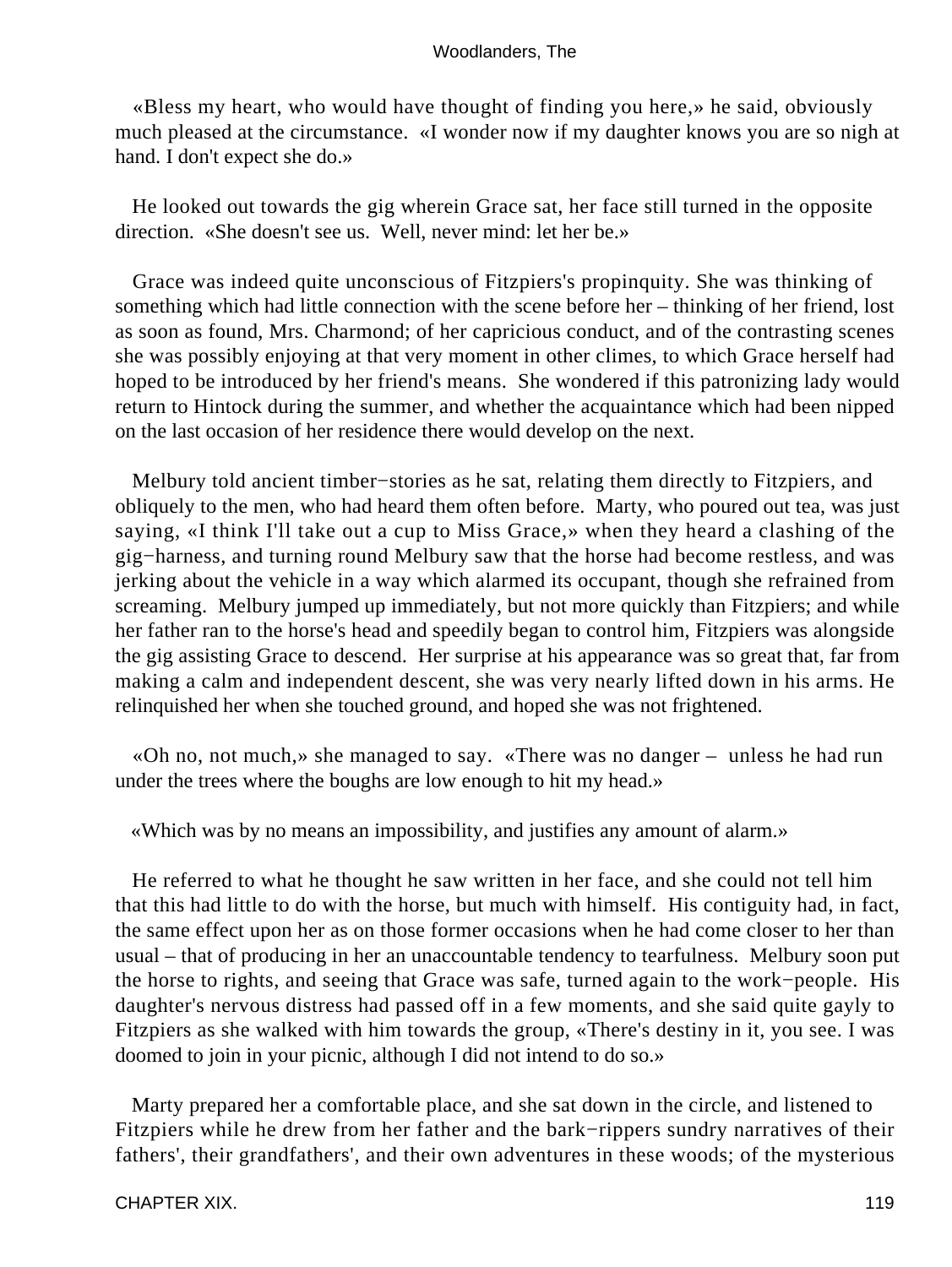sights they had seen – only to be accounted for by supernatural agency; of white witches and black witches; and the standard story of the spirits of the two brothers who had fought and fallen, and had haunted Hintock House till they were exorcised by the priest, and compelled to retreat to a swamp in this very wood, whence they were returning to their old quarters at the rate of a cock's stride every New−year's Day, old style; hence the local saying, «On New−year's tide, a cock's stride.»

 It was a pleasant time. The smoke from the little fire of peeled sticks rose between the sitters and the sunlight, and behind its blue veil stretched the naked arms of the prostrate trees The smell of the uncovered sap mingled with the smell of the burning wood, and the sticky inner surface of the scattered bark glistened as it revealed its pale madder hues to the eye. Melbury was so highly satisfied at having Fitzpiers as a sort of guest that he would have sat on for any length of time, but Grace, on whom Fitzpiers's eyes only too frequently alighted, seemed to think it incumbent upon her to make a show of going; and her father thereupon accompanied her to the vehicle.

 As the doctor had helped her out of it he appeared to think that he had excellent reasons for helping her in, and performed the attention lingeringly enough.

«What were you almost in tears about just now?» he asked, softly.

«I don't know,» she said: and the words were strictly true.

 Melbury mounted on the other side, and they drove on out of the grove, their wheels silently crushing delicate−patterned mosses, hyacinths, primroses, lords−and−ladies, and other strange and ordinary plants, and cracking up little sticks that lay across the track. Their way homeward ran along the crest of a lofty hill, whence on the right they beheld a wide valley, differing both in feature and atmosphere from that of the Hintock precincts. It was the cider country, which met the woodland district on the axis of this hill. Over the vale the air was blue as sapphire – such a blue as outside that apple−valley was never seen. Under the blue the orchards were in a blaze of bloom, some of the richly flowered trees running almost up to where they drove along. Over a gate which opened down the incline a man leaned on his arms, regarding this fair promise so intently that he did not observe their passing.

«That was Giles,» said Melbury, when they had gone by.

«Was it? Poor Giles,» said she.

 «All that blooth means heavy autumn work for him and his hands. If no blight happens before the setting the apple yield will be such as we have not had for years.»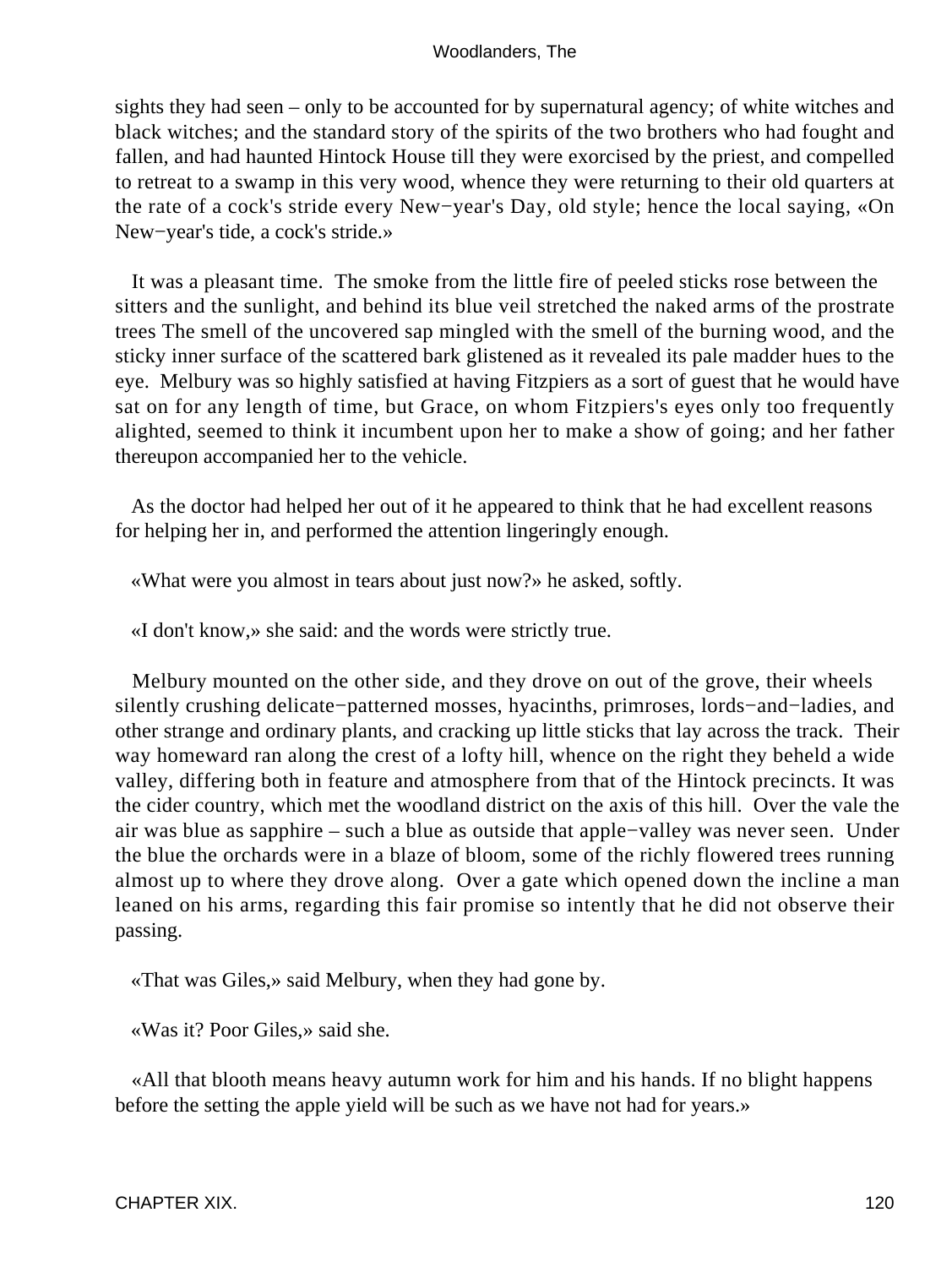Meanwhile, in the wood they had come from, the men had sat on so long that they were indisposed to begin work again that evening; they were paid by the ton, and their time for labor was as they chose. They placed the last gatherings of bark in rows for the curers, which led them farther and farther away from the shed; and thus they gradually withdrew as the sun went down.

 Fitzpiers lingered yet. He had opened his book again, though he could hardly see a word in it, and sat before the dying fire, scarcely knowing of the men's departure. He dreamed and mused till his consciousness seemed to occupy the whole space of the woodland around, so little was there of jarring sight or sound to hinder perfect unity with the sentiment of the place. The idea returned upon him of sacrificing all practical aims to live in calm contentment here, and instead of going on elaborating new conceptions with infinite pains, to accept quiet domesticity according to oldest and homeliest notions. These reflections detained him till the wood was embrowned with the coming night, and the shy little bird of this dusky time had begun to pour out all the intensity of his eloquence from a bush not very far off.

 Fitzpiers's eyes commanded as much of the ground in front as was open. Entering upon this he saw a figure, whose direction of movement was towards the spot where he sat. The surgeon was quite shrouded from observation by the recessed shadow of the hut, and there was no reason why he should move till the stranger had passed by. The shape resolved itself into a woman's; she was looking on the ground, and walking slowly as if searching for something that had been lost, her course being precisely that of Mr. Melbury's gig. Fitzpiers by a sort of divination jumped to the idea that the figure was Grace's; her nearer approach made the guess a certainty.

 Yes, she was looking for something; and she came round by the prostrate trees that would have been invisible but for the white nakedness which enabled her to avoid them easily. Thus she approached the heap of ashes, and acting upon what was suggested by a still shining ember or two, she took a stick and stirred the heap, which thereupon burst into a flame. On looking around by the light thus obtained she for the first time saw the illumined face of Fitzpiers, precisely in the spot where she had left him.

 Grace gave a start and a scream: the place had been associated with him in her thoughts, but she had not expected to find him there still. Fitzpiers lost not a moment in rising and going to her side.

 «I frightened you dreadfully, I know,» he said. «I ought to have spoken; but I did not at first expect it to be you. I have been sitting here ever since.»

 He was actually supporting her with his arm, as though under the impression that she was quite overcome, and in danger of falling. As soon as she could collect her ideas she gently withdrew from his grasp, and explained what she had returned for: in getting up or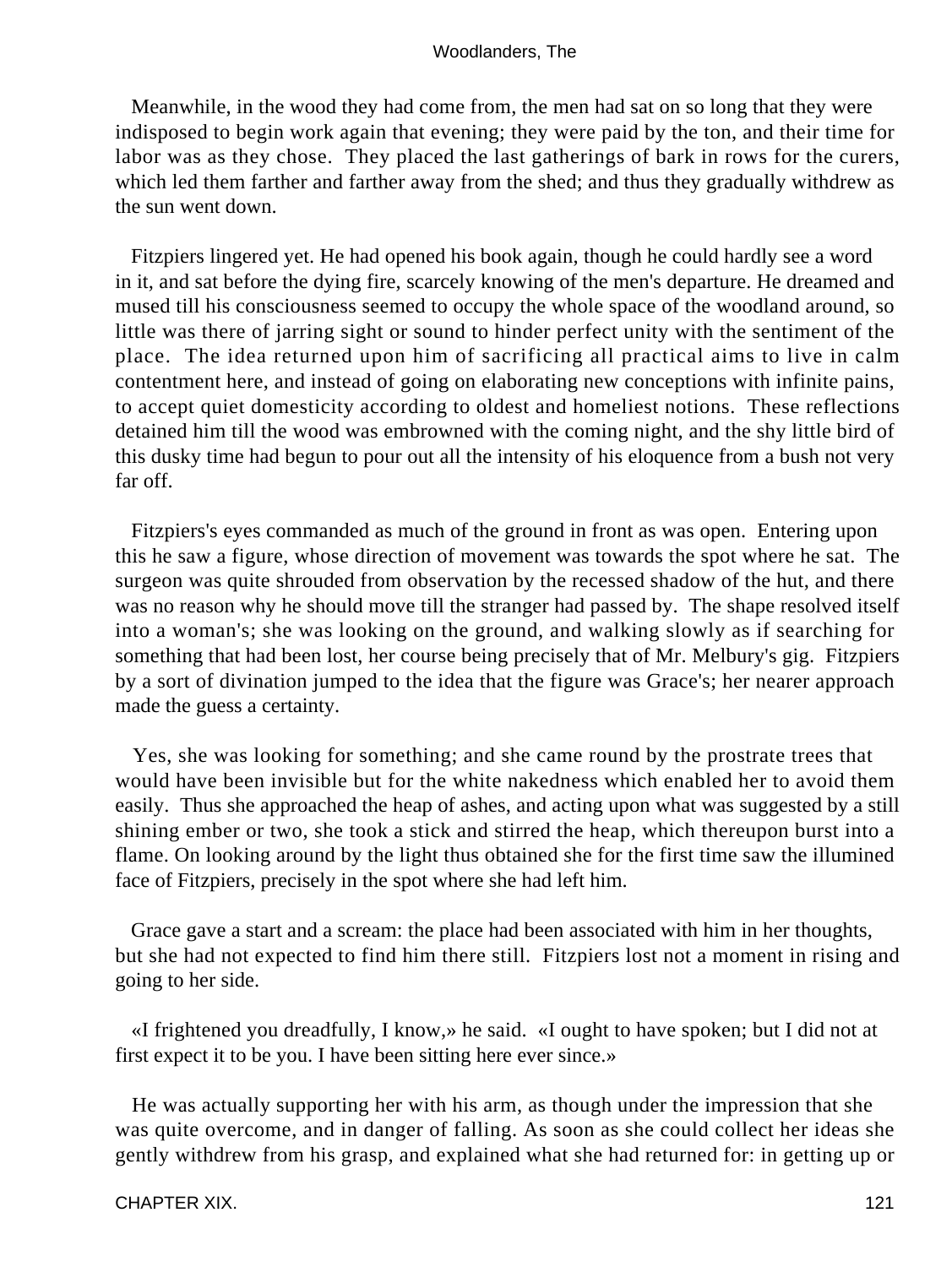down from the gig, or when sitting by the hut fire, she had dropped her purse.

«Now we will find it,» said Fitzpiers.

 He threw an armful of last year's leaves on to the fire, which made the flame leap higher, and the encompassing shades to weave themselves into a denser contrast, turning eve into night in a moment. By this radiance they groped about on their hands and knees, till Fitzpiers rested on his elbow, and looked at Grace. «We must always meet in odd circumstances,» he said; «and this is one of the oddest. I wonder if it means anything?»

 «Oh no, I am sure it doesn't,» said Grace in haste, quickly assuming an erect posture. «Pray don't say it any more.»

 «I hope there was not much money in the purse,» said Fitzpiers, rising to his feet more slowly, and brushing the leaves from his trousers.

 «Scarcely any. I cared most about the purse itself, because it was given me. Indeed, money is of little more use at Hintock than on Crusoe's island; there's hardly any way of spending it.»

 They had given up the search when Fitzpiers discerned something by his foot. «Here it is,» he said, «so that your father, mother, friend, or **ADMIRER** will not have his or her feelings hurt by a sense of your negligence after all.»

«Oh, he knows nothing of what I do now.»

«The admirer?» said Fitzpiers, slyly.

 «I don't know if you would call him that,» said Grace, with simplicity. «The admirer is a superficial, conditional creature, and this person is quite different.»

«He has all the cardinal virtues.»

«Perhaps – though I don't know them precisely.»

 «You unconsciously practise them, Miss Melbury, which is better. According to Schleiermacher they are Self−control, Perseverance, Wisdom, and Love; and his is the best list that I know.»

 «I am afraid poor – » She was going to say that she feared Winterborne – the giver of the purse years before – had not much perseverance, though he had all the other three; but she determined to go no further in this direction, and was silent.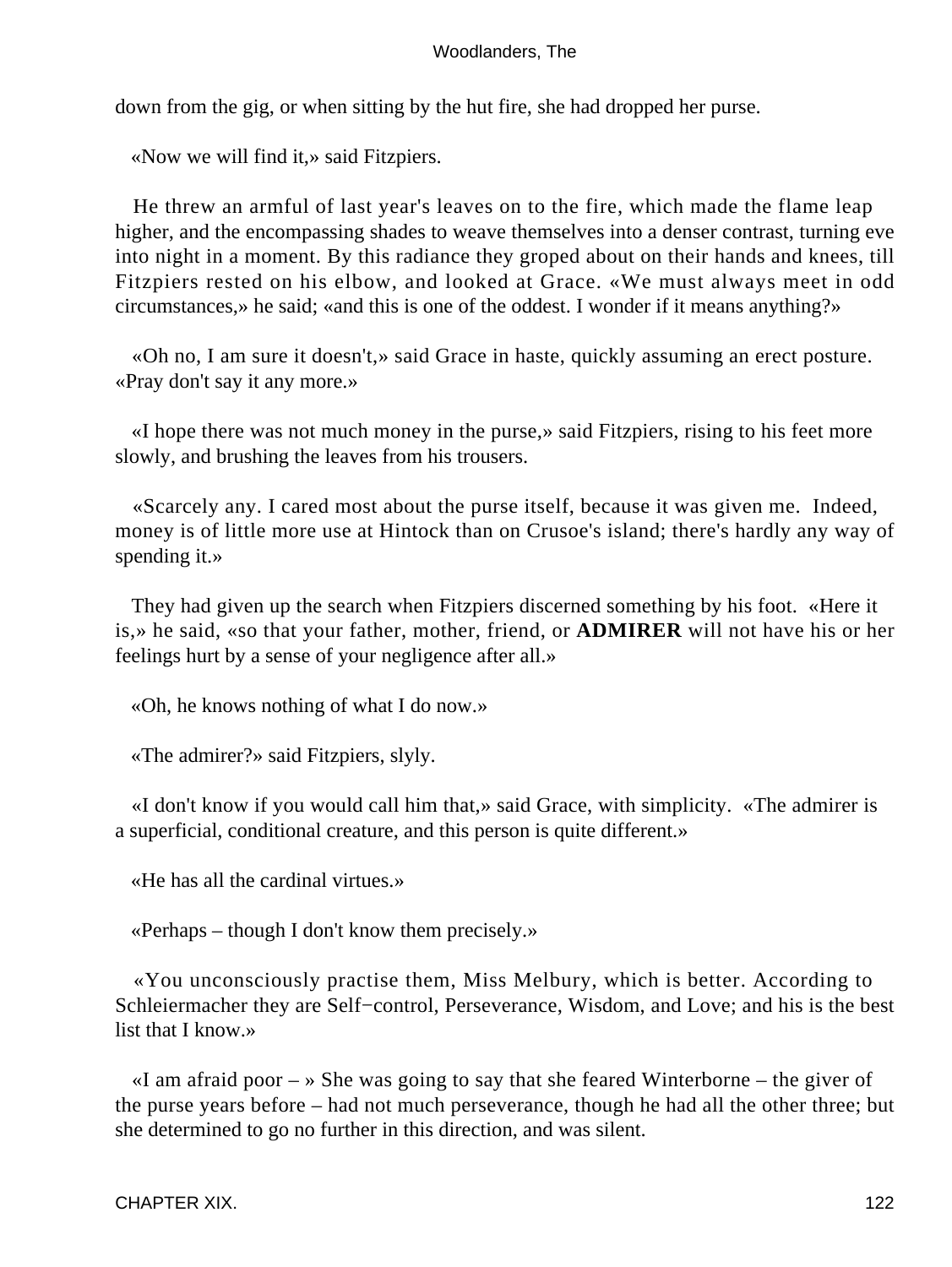These half−revelations made a perceptible difference in Fitzpiers. His sense of personal superiority wasted away, and Grace assumed in his eyes the true aspect of a mistress in her lover's regard.

 «Miss Melbury,» he said, suddenly, «I divine that this virtuous man you mention has been refused by you?»

She could do no otherwise than admit it.

 «I do not inquire without good reason. God forbid that I should kneel in another's place at any shrine unfairly. But, my dear Miss Melbury, now that he is gone, may I draw near?»

 «I – I can't say anything about that!» she cried, quickly. «Because when a man has been refused you feel pity for him, and like him more than you did before.»

 This increasing complication added still more value to Grace in the surgeon's eyes: it rendered her adorable. «But cannot you say?» he pleaded, distractedly.

«I'd rather not – I think I must go home at once.»

 «Oh yes,» said Fitzpiers. But as he did not move she felt it awkward to walk straight away from him; and so they stood silently together. A diversion was created by the accident of two birds, that had either been roosting above their heads or nesting there, tumbling one over the other into the hot ashes at their feet, apparently engrossed in a desperate quarrel that prevented the use of their wings. They speedily parted, however, and flew up, and were seen no more.

«That's the end of what is called love!» said some one.

 The speaker was neither Grace nor Fitzpiers, but Marty South, who approached with her face turned up to the sky in her endeavor to trace the birds. Suddenly perceiving Grace, she exclaimed, «Oh, Miss Melbury! I have been following they pigeons, and didn't see you. And here's Mr. Winterborne!» she continued, shyly, as she looked towards Fitzpiers, who stood in the background.

 «Marty,» Grace interrupted. «I want you to walk home with me – will you? Come along.» And without lingering longer she took hold of Marty's arm and led her away.

 They went between the spectral arms of the peeled trees as they lay, and onward among the growing trees, by a path where there were no oaks, and no barking, and no Fitzpiers – nothing but copse– wood, between which the primroses could be discerned in pale bunches. «I didn't know Mr. Winterborne was there,» said Marty, breaking the silence when they had nearly reached Grace's door.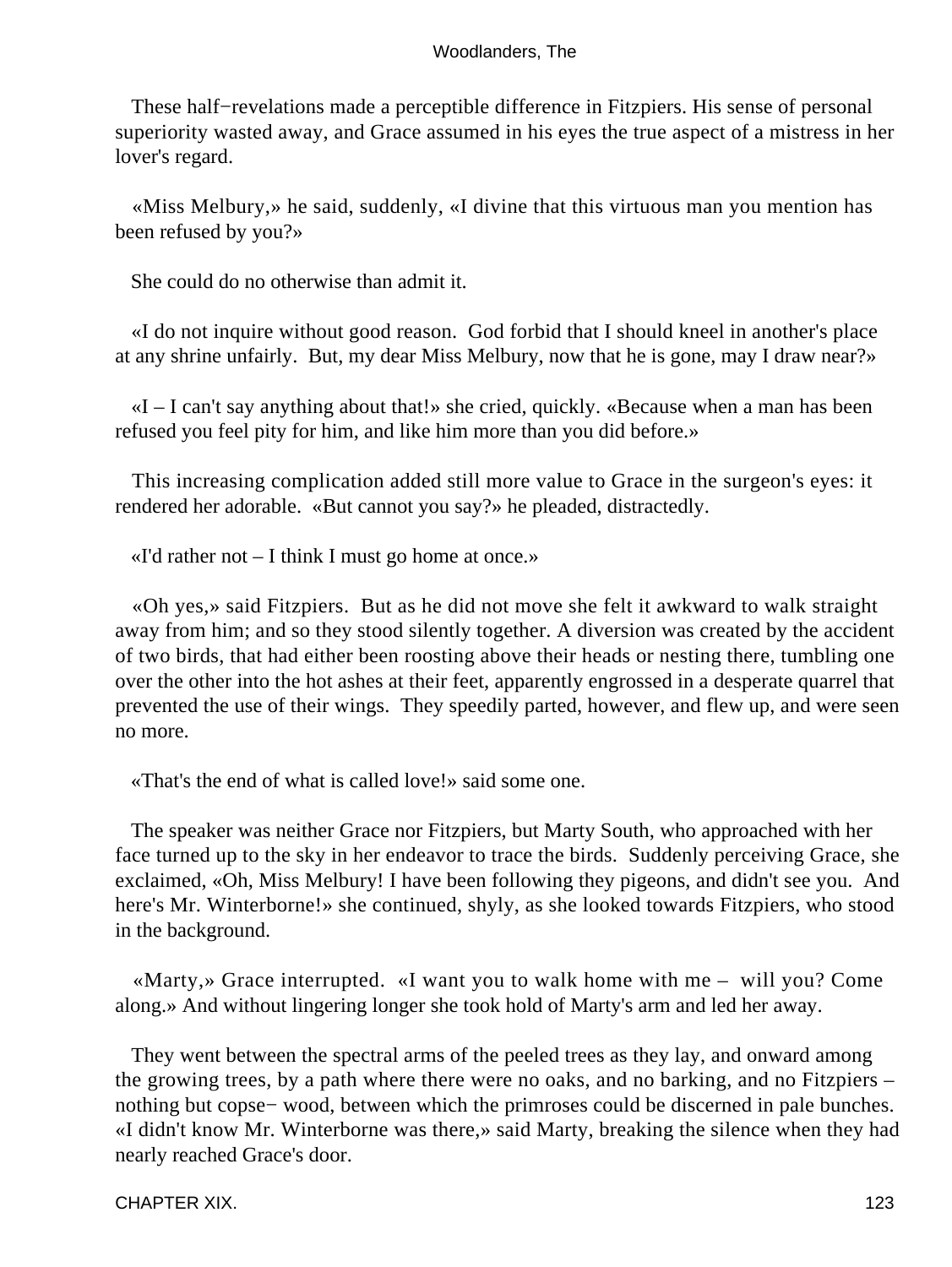«Nor was he,» said Grace.

«But, Miss Melbury, I saw him.»

«No,» said Grace. «It was somebody else. Giles Winterborne is nothing to me.»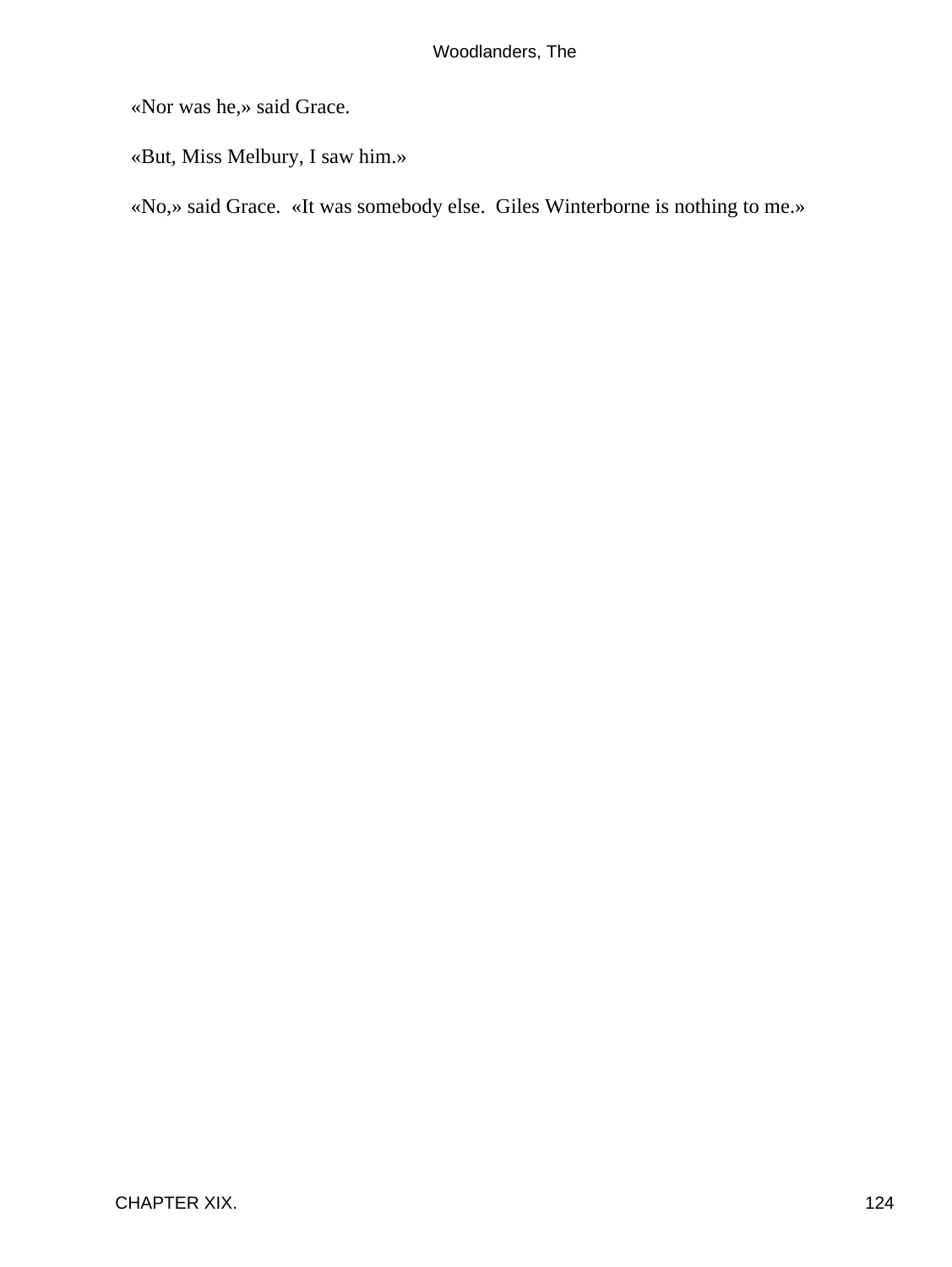## **[CHAPTER XX.](#page-319-0)**

**The leaves over Hintock grew denser in their substance, and the woodland seemed to** change from an open filigree to a solid opaque body of infinitely larger shape and importance. The boughs cast green shades, which hurt the complexion of the girls who walked there; and a fringe of them which overhung Mr. Melbury's garden dripped on his seed−plots when it rained, pitting their surface all over as with pock−marks, till Melbury declared that gardens in such a place were no good at all. The two trees that had creaked all the winter left off creaking, the whir of the night−jar, however, forming a very satisfactory continuation of uncanny music from that quarter. Except at mid−day the sun was not seen complete by the Hintock people, but rather in the form of numerous little stars staring through the leaves.

 Such an appearance it had on Midsummer Eve of this year, and as the hour grew later, and nine o'clock drew on, the irradiation of the daytime became broken up by weird shadows and ghostly nooks of indistinctness. Imagination could trace upon the trunks and boughs strange faces and figures shaped by the dying lights; the surfaces of the holly−leaves would here and there shine like peeping eyes, while such fragments of the sky as were visible between the trunks assumed the aspect of sheeted forms and cloven tongues. This was before the moonrise. Later on, when that planet was getting command of the upper heaven, and consequently shining with an unbroken face into such open glades as there were in the neighborhood of the hamlet, it became apparent that the margin of the wood which approached the timber−merchant's premises was not to be left to the customary stillness of that reposeful time.

 Fitzpiers having heard a voice or voices, was looking over his garden gate – where he now looked more frequently than into his books – fancying that Grace might be abroad with some friends. He was now irretrievably committed in heart to Grace Melbury, though he was by no means sure that she was so far committed to him. That the Idea had for once completely fulfilled itself in the objective substance – which he had hitherto deemed an impossibility – he was enchanted enough to fancy must be the case at last. It was not Grace who had passed, however, but several of the ordinary village girls in a group – some steadily walking, some in a mood of wild gayety. He quietly asked his landlady, who was also in the garden, what these girls were intending, and she informed him that it being Old Midsummer Eve, they were about to attempt some spell or enchantment which would afford them a glimpse of their future partners for life. She declared it to be an ungodly performance, and one which she for her part would never countenance; saying which, she entered her house and retired to bed.

The young man lit a cigar and followed the bevy of maidens slowly up the road. They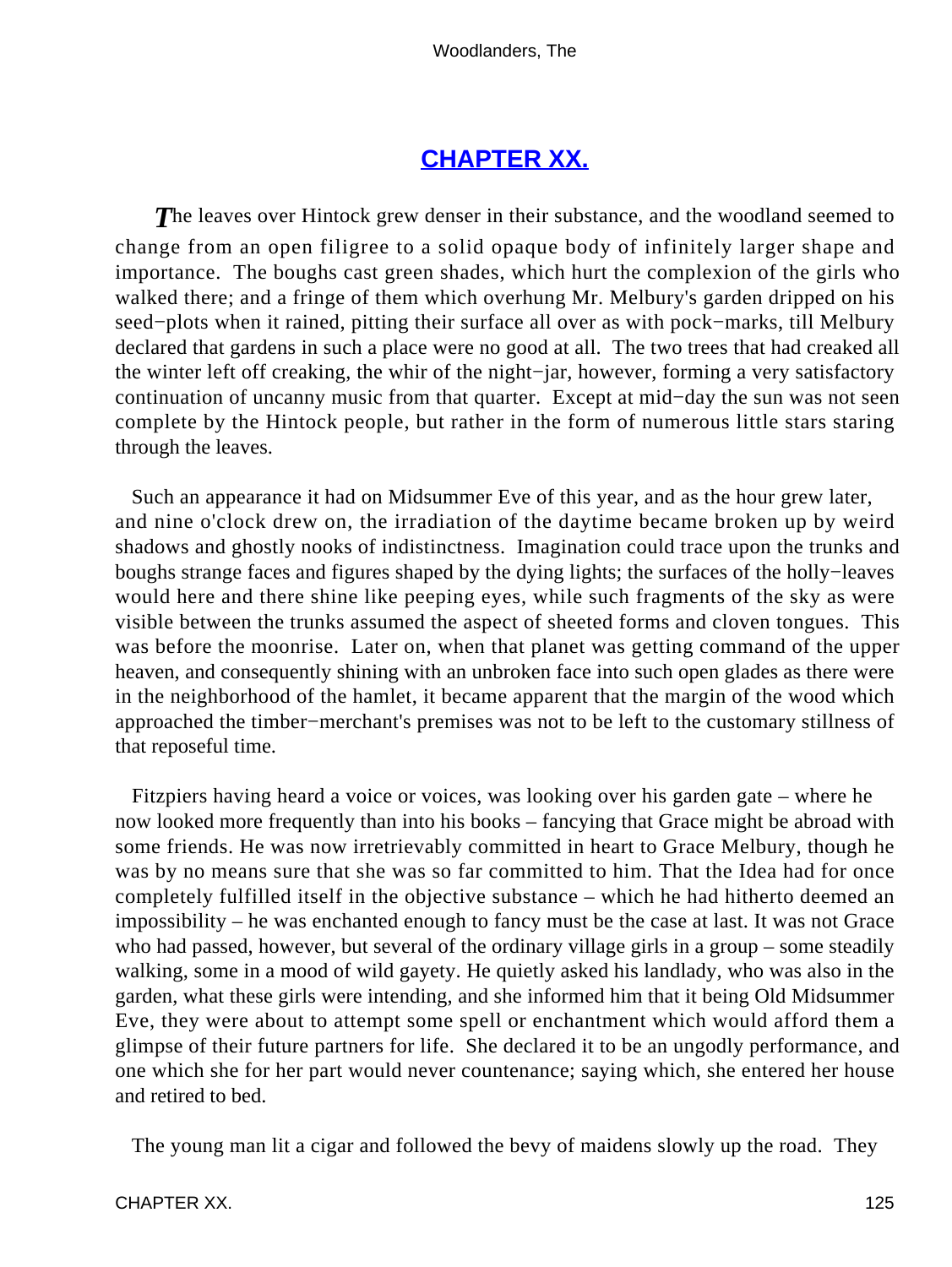had turned into the wood at an opening between Melbury's and Marty South's; but Fitzpiers could easily track them by their voices, low as they endeavored to keep their tones.

 In the mean time other inhabitants of Little Hintock had become aware of the nocturnal experiment about to be tried, and were also sauntering stealthily after the frisky maidens. Miss Melbury had been informed by Marty South during the day of the proposed peep into futurity, and, being only a girl like the rest, she was sufficiently interested to wish to see the issue. The moon was so bright and the night so calm that she had no difficulty in persuading Mrs. Melbury to accompany her; and thus, joined by Marty, these went onward in the same direction.

 Passing Winterborne's house, they heard a noise of hammering. Marty explained it. This was the last night on which his paternal roof would shelter him, the days of grace since it fell into hand having expired; and Giles was taking down his cupboards and bedsteads with a view to an early exit next morning. His encounter with Mrs. Charmond had cost him dearly.

 When they had proceeded a little farther Marty was joined by Grammer Oliver (who was as young as the youngest in such matters), and Grace and Mrs. Melbury went on by themselves till they had arrived at the spot chosen by the village daughters, whose primary intention of keeping their expedition a secret had been quite defeated. Grace and her step−mother paused by a holly−tree; and at a little distance stood Fitzpiers under the shade of a young oak, intently observing Grace, who was in the full rays of the moon.

 He watched her without speaking, and unperceived by any but Marty and Grammer, who had drawn up on the dark side of the same holly which sheltered Mrs. and Miss Melbury on its bright side. The two former conversed in low tones.

 «If they two come up in Wood next Midsummer Night they'll come as one,» said Grammer, signifying Fitzpiers and Grace. «Instead of my skellington he'll carry home her living carcass before long. But though she's a lady in herself, and worthy of any such as he, it do seem to me that he ought to marry somebody more of the sort of Mrs. Charmond, and that Miss Grace should make the best of Winterborne.»

 Marty returned no comment; and at that minute the girls, some of whom were from Great Hintock, were seen advancing to work the incantation, it being now about midnight.

 «Directly we see anything we'll run home as fast as we can,» said one, whose courage had begun to fail her. To this the rest assented, not knowing that a dozen neighbors lurked in the bushes around.

 «I wish we had not thought of trying this,» said another, «but had contented ourselves with the hole−digging to−morrow at twelve, and hearing our husbands' trades. It is too much like having dealings with the Evil One to try to raise their forms.»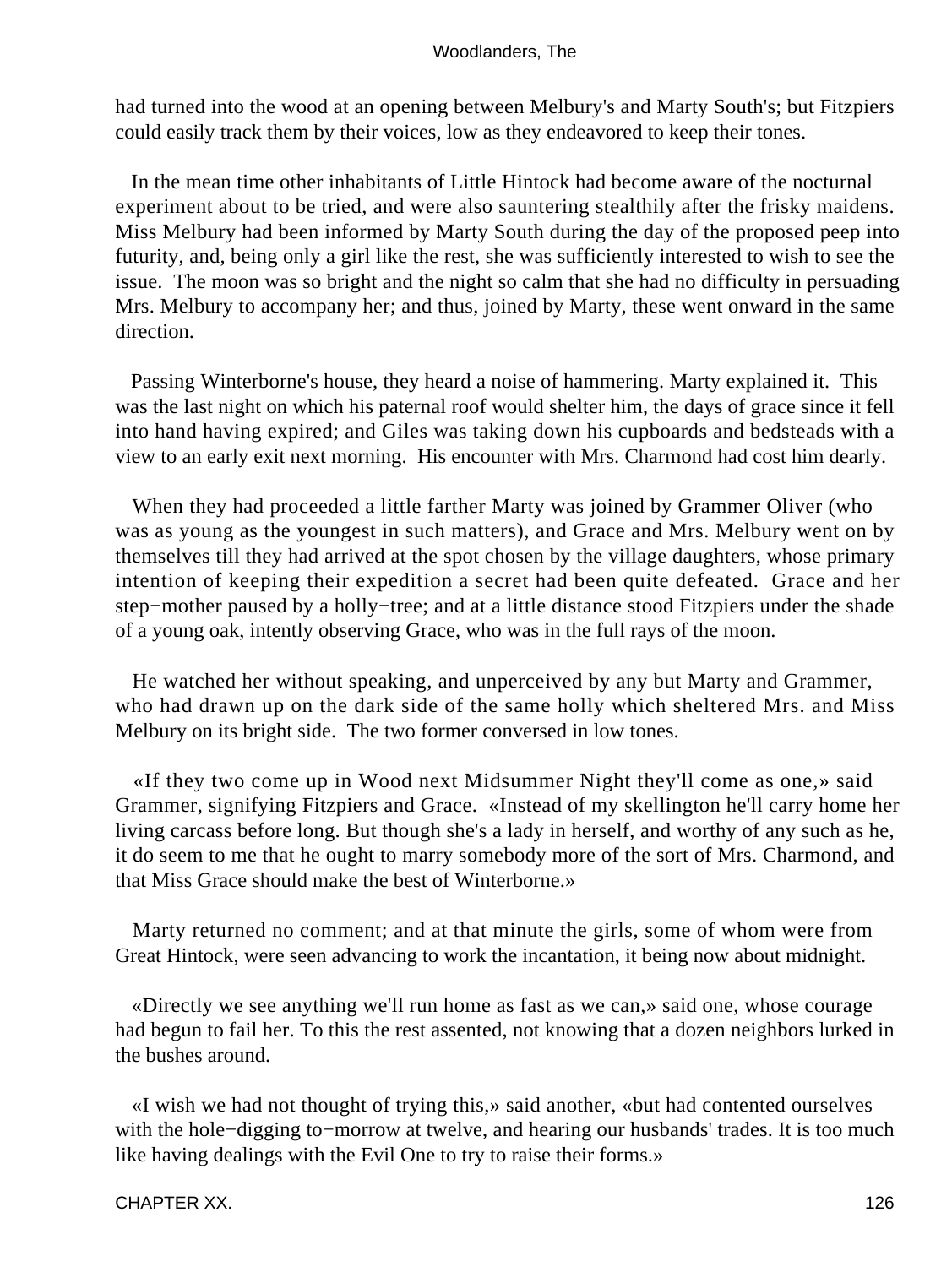However, they had gone too far to recede, and slowly began to march forward in a skirmishing line through the trees towards the deeper recesses of the wood. As far as the listeners could gather, the particular form of black−art to be practised on this occasion was one connected with the sowing of hemp−seed, a handful of which was carried by each girl. At the moment of their advance they looked back, and discerned the figure of Miss Melbury, who, alone of all the observers, stood in the full face of the moonlight, deeply engrossed in the proceedings. By contrast with her life of late years they made her feel as if she had receded a couple of centuries in the world's history. She was rendered doubly conspicuous by her light dress, and after a few whispered words, one of the girls – a bouncing maiden, plighted to young Timothy Tangs – asked her if she would join in. Grace, with some excitement, said that she would, and moved on a little in the rear of the rest.

 Soon the listeners could hear nothing of their proceedings beyond the faintest occasional rustle of leaves. Grammer whispered again to Marty: «Why didn't ye go and try your luck with the rest of the maids?»

«I don't believe in it,» said Marty, shortly.

 «Why, half the parish is here – the silly hussies should have kept it quiet. I see Mr. Winterborne through the leaves, just come up with Robert Creedle. Marty, we ought to act the part o' Providence sometimes. Do go and tell him that if he stands just behind the bush at the bottom of the slope, Miss Grace must pass down it when she comes back, and she will most likely rush into his arms; for as soon as the clock strikes, they'll bundle back home – along like hares. I've seen such larries before.»

«Do you think I'd better?» said Marty, reluctantly.

«Oh yes, he'll bless ye for it.»

 «I don't want that kind of blessing.» But after a moment's thought she went and delivered the information; and Grammer had the satisfaction of seeing Giles walk slowly to the bend in the leafy defile along which Grace would have to return.

 Meanwhile Mrs. Melbury, deserted by Grace, had perceived Fitzpiers and Winterborne, and also the move of the latter. An improvement on Grammer's idea entered the mind of Mrs. Melbury, for she had lately discerned what her husband had not – that Grace was rapidly fascinating the surgeon. She therefore drew near to Fitzpiers.

 «You should be where Mr. Winterborne is standing,» she said to him, significantly. «She will run down through that opening much faster than she went up it, if she is like the rest of the girls.»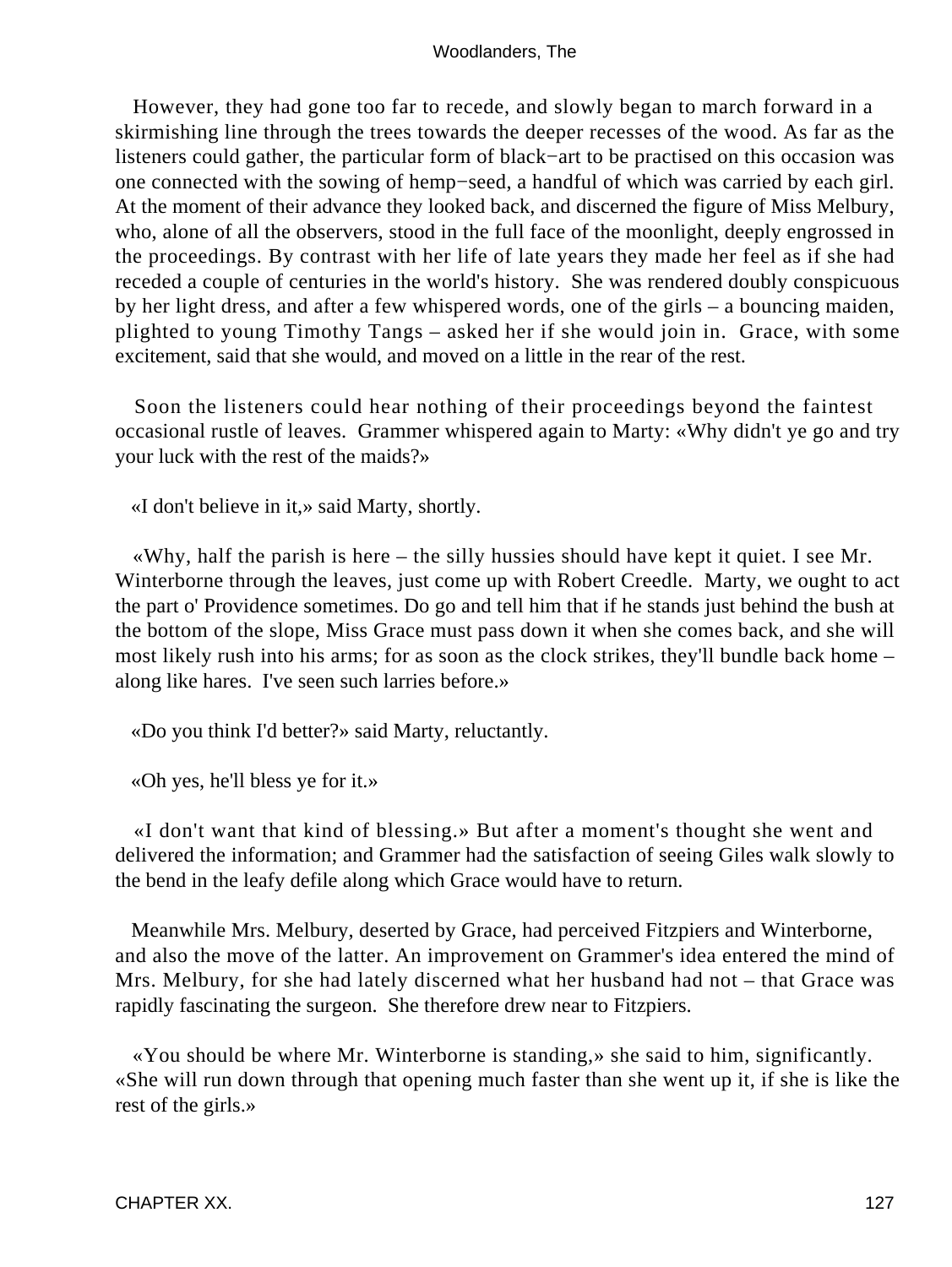Fitzpiers did not require to be told twice. He went across to Winterborne and stood beside him. Each knew the probable purpose of the other in standing there, and neither spoke, Fitzpiers scorning to look upon Winterborne as a rival, and Winterborne adhering to the off−hand manner of indifference which had grown upon him since his dismissal.

 Neither Grammer nor Marty South had seen the surgeon's manoeuvre, and, still to help Winterborne, as she supposed, the old woman suggested to the wood−girl that she should walk forward at the heels of Grace, and «tole» her down the required way if she showed a tendency to run in another direction. Poor Marty, always doomed to sacrifice desire to obligation, walked forward accordingly, and waited as a beacon, still and silent, for the retreat of Grace and her giddy companions, now quite out of hearing.

 The first sound to break the silence was the distant note of Great Hintock clock striking the significant hour. About a minute later that quarter of the wood to which the girls had wandered resounded with the flapping of disturbed birds; then two or three hares and rabbits bounded down the glade from the same direction, and after these the rustling and crackling of leaves and dead twigs denoted the hurried approach of the adventurers, whose fluttering gowns soon became visible. Miss Melbury, having gone forward quite in the rear of the rest, was one of the first to return, and the excitement being contagious, she ran laughing towards Marty, who still stood as a hand−post to guide her; then, passing on, she flew round the fatal bush where the undergrowth narrowed to a gorge. Marty arrived at her heels just in time to see the result. Fitzpiers had quickly stepped forward in front of Winterborne, who, disdaining to shift his position, had turned on his heel, and then the surgeon did what he would not have thought of doing but for Mrs. Melbury's encouragement and the sentiment of an eve which effaced conventionality. Stretching out his arms as the white figure burst upon him, he captured her in a moment, as if she had been a bird.

«Oh!» cried Grace, in her fright.

 «You are in my arms, dearest,» said Fitzpiers, «and I am going to claim you, and keep you there all our two lives!»

 She rested on him like one utterly mastered, and it was several seconds before she recovered from this helplessness. Subdued screams and struggles, audible from neighboring brakes, revealed that there had been other lurkers thereabout for a similar purpose. Grace, unlike most of these companions of hers, instead of gasping and writhing, said in a trembling voice, «Mr. Fitzpiers, will you let me go?»

«Certainly,» he said, laughing; «as soon as you have recovered.»

 She waited another few moments, then quietly and firmly pushed him aside, and glided on her path, the moon whitening her hot blush away. But it had been enough – new relations between them had begun.

CHAPTER XX. 28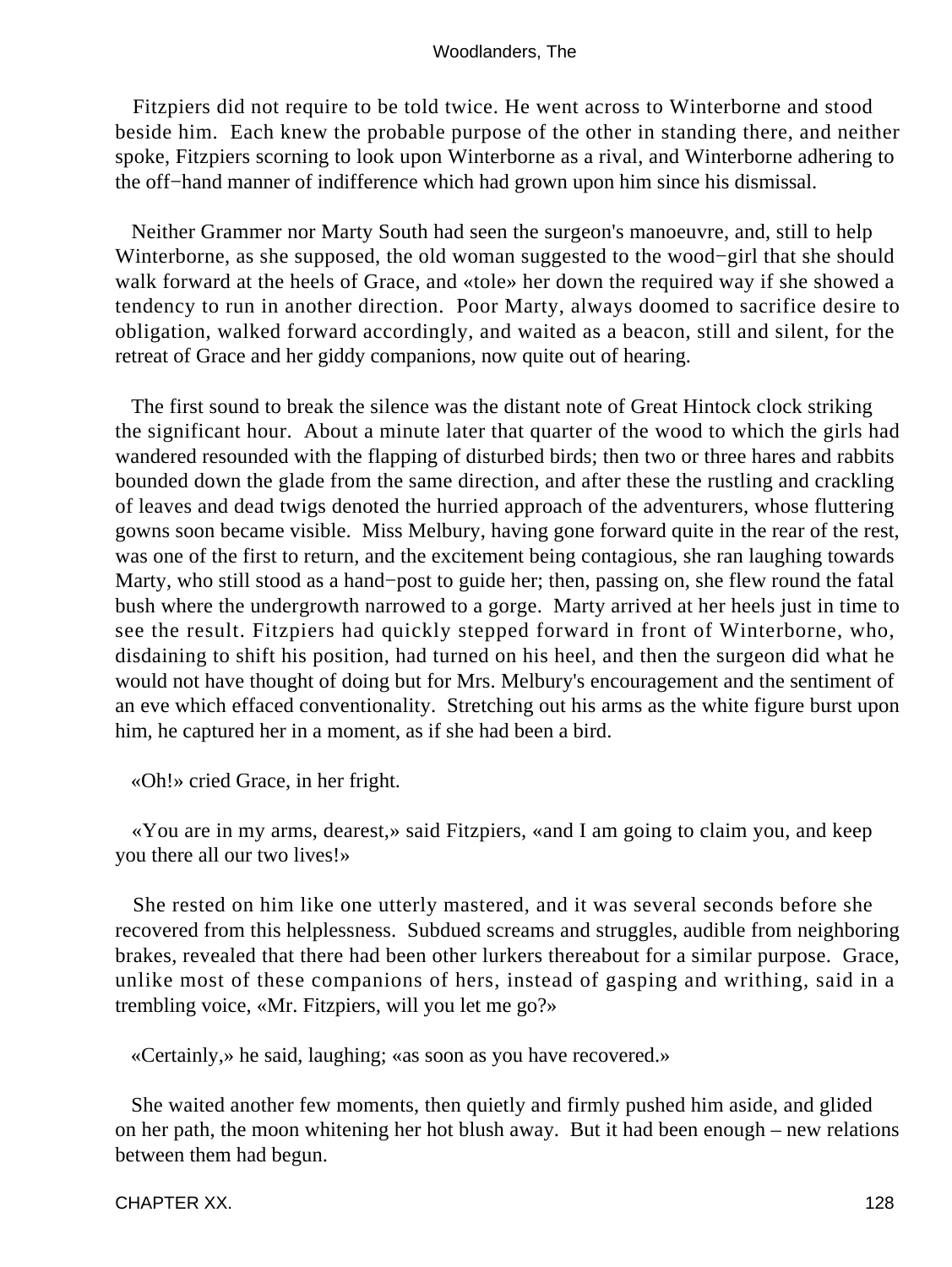The case of the other girls was different, as has been said. They wrestled and tittered, only escaping after a desperate struggle. Fitzpiers could hear these enactments still going on after Grace had left him, and he remained on the spot where he had caught her, Winterborne having gone away. On a sudden another girl came bounding down the same descent that had been followed by Grace – a fine−framed young woman with naked arms. Seeing Fitzpiers standing there, she said, with playful effrontery, «May'st kiss me if 'canst catch me, Tim!»

 Fitzpiers recognized her as Suke Damson, a hoydenish damsel of the hamlet, who was plainly mistaking him for her lover. He was impulsively disposed to profit by her error, and as soon as she began racing away he started in pursuit.

 On she went under the boughs, now in light, now in shade, looking over her shoulder at him every few moments and kissing her hand; but so cunningly dodging about among the trees and moon−shades that she never allowed him to get dangerously near her. Thus they ran and doubled, Fitzpiers warming with the chase, till the sound of their companions had quite died away. He began to lose hope of ever overtaking her, when all at once, by way of encouragement, she turned to a fence in which there was a stile and leaped over it. Outside the scene was a changed one – a meadow, where the half−made hay lay about in heaps, in the uninterrupted shine of the now high moon.

 Fitzpiers saw in a moment that, having taken to open ground, she had placed herself at his mercy, and he promptly vaulted over after her. She flitted a little way down the mead, when all at once her light form disappeared as if it had sunk into the earth. She had buried herself in one of the hay−cocks.

 Fitzpiers, now thoroughly excited, was not going to let her escape him thus. He approached, and set about turning over the heaps one by one. As soon as he paused, tantalized and puzzled, he was directed anew by an imitative kiss which came from her hiding− place, and by snatches of a local ballad in the smallest voice she could assume:

«O come in from the foggy, foggy dew.»

In a minute or two he uncovered her.

«Oh, 'tis not Tim!» said she, burying her face.

 Fitzpiers, however, disregarded her resistance by reason of its mildness, stooped and imprinted the purposed kiss, then sunk down on the next hay−cock, panting with his race.

«Whom do you mean by Tim?» he asked, presently.

«My young man, Tim Tangs,» said she.

CHAPTER XX. 29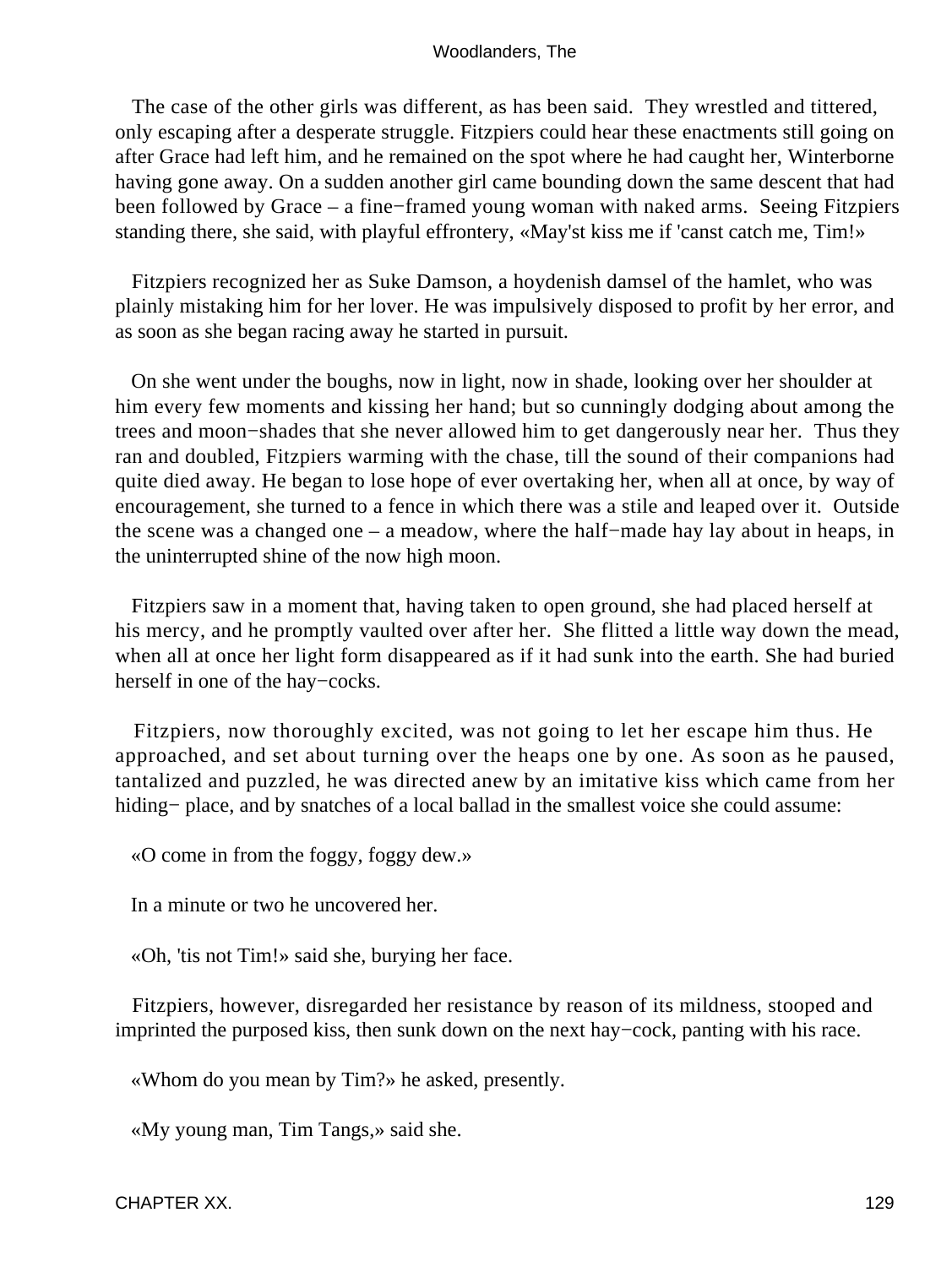«Now, honor bright, did you really think it was he?»

«I did at first.»

«But you didn't at last?»

«I didn't at last.»

«Do you much mind that it was not?»

«No,» she answered, slyly.

 Fitzpiers did not pursue his questioning. In the moonlight Suke looked very beautiful, the scratches and blemishes incidental to her out−door occupation being invisible under these pale rays. While they remain silent the coarse whir of the eternal night−jar burst sarcastically from the top of a tree at the nearest corner of the wood. Besides this not a sound of any kind reached their ears, the time of nightingales being now past, and Hintock lying at a distance of two miles at least. In the opposite direction the hay−field stretched away into remoteness till it was lost to the eye in a soft mist.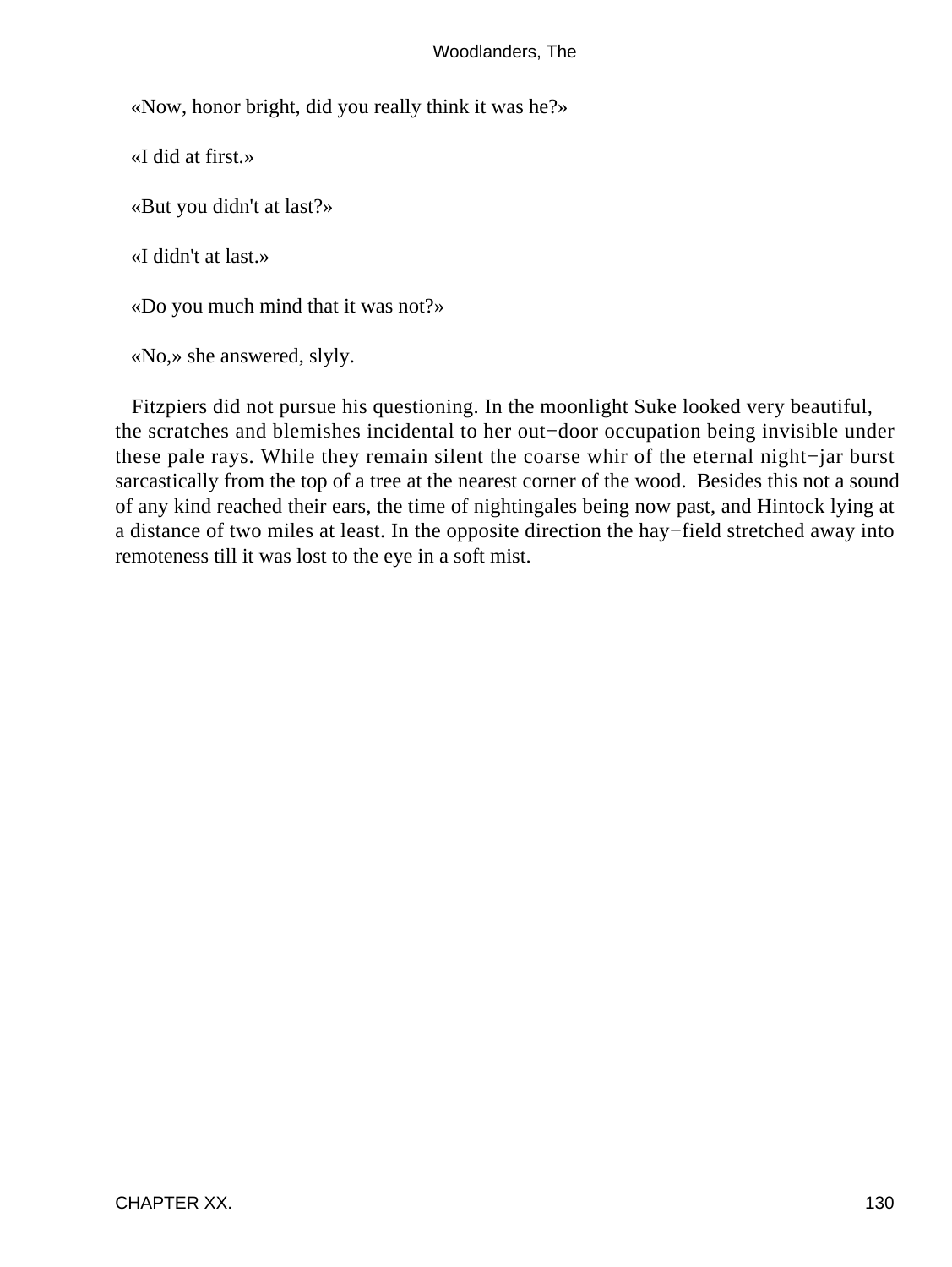## **[CHAPTER XXI.](#page-320-0)**

*W*hen the general stampede occurred Winterborne had also been looking on, and encountering one of the girls, had asked her what caused them all to fly.

 She said with solemn breathlessness that they had seen something very different from what they had hoped to see, and that she for one would never attempt such unholy ceremonies again. «We saw Satan pursuing us with his hour−glass. It was terrible!»

 This account being a little incoherent, Giles went forward towards the spot from which the girls had retreated. After listening there a few minutes he heard slow footsteps rustling over the leaves, and looking through a tangled screen of honeysuckle which hung from a bough, he saw in the open space beyond a short stout man in evening−dress, carrying on one arm a light overcoat and also his hat, so awkwardly arranged as possibly to have suggested the «hour−glass» to his timid observers – if this were the person whom the girls had seen. With the other hand he silently gesticulated and the moonlight falling upon his bare brow showed him to have dark hair and a high forehead of the shape seen oftener in old prints and paintings than in real life. His curious and altogether alien aspect, his strange gestures, like those of one who is rehearsing a scene to himself, and the unusual place and hour, were sufficient to account for any trepidation among the Hintock daughters at encountering him.

 He paused, and looked round, as if he had forgotten where he was; not observing Giles, who was of the color of his environment. The latter advanced into the light. The gentleman held up his hand and came towards Giles, the two meeting half−way.

 «I have lost my way,» said the stranger. «Perhaps you can put me in the path again.» He wiped his forehead with the air of one suffering under an agitation more than that of simple fatigue.

«The turnpike−road is over there,» said Giles

 «I don't want the turnpike−road,» said the gentleman, impatiently. «I came from that. I want Hintock House. Is there not a path to it across here?»

 «Well, yes, a sort of path. But it is hard to find from this point. I'll show you the way, sir, with great pleasure.»

 «Thanks, my good friend. The truth is that I decided to walk across the country after dinner from the hotel at Sherton, where I am staying for a day or two. But I did not know it was so far.»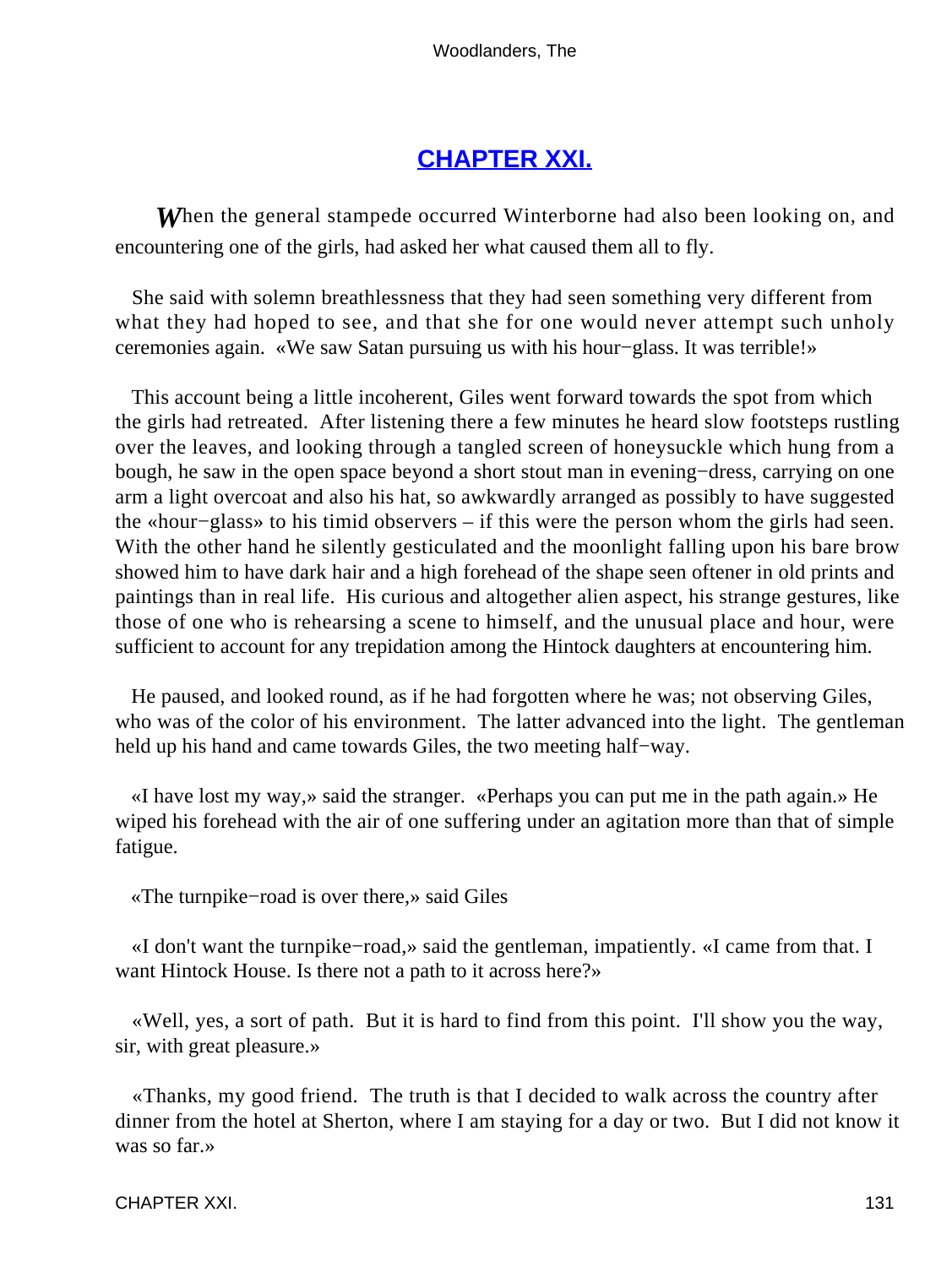«It is about a mile to the house from here.»

 They walked on together. As there was no path, Giles occasionally stepped in front and bent aside the underboughs of the trees to give his companion a passage, saying every now and then when the twigs, on being released, flew back like whips, «Mind your eyes, sir.» To which the stranger replied, «Yes, yes,» in a preoccupied tone.

 So they went on, the leaf−shadows running in their usual quick succession over the forms of the pedestrians, till the stranger said,

«Is it far?»

 «Not much farther,» said Winterborne. «The plantation runs up into a corner here, close behind the house.» He added with hesitation, «You know, I suppose, sir, that Mrs. Charmond is not at home?»

 «You mistake,» said the other, quickly. «Mrs. Charmond has been away for some time, but she's at home now.»

Giles did not contradict him, though he felt sure that the gentleman was wrong.

«You are a native of this place?» the stranger said.

«Yes.»

«Well, you are happy in having a home. It is what I don't possess.»

«You come from far, seemingly?»

«I come now from the south of Europe.»

«Oh, indeed, sir. You are an Italian, or Spanish, or French gentleman, perhaps?»

«I am not either.»

 Giles did not fill the pause which ensued, and the gentleman, who seemed of an emotional nature, unable to resist friendship, at length answered the question.

 «I am an Italianized American, a South Carolinian by birth,» he said. «I left my native country on the failure of the Southern cause, and have never returned to it since.»

 He spoke no more about himself, and they came to the verge of the wood. Here, striding over the fence out upon the upland sward, they could at once see the chimneys of the house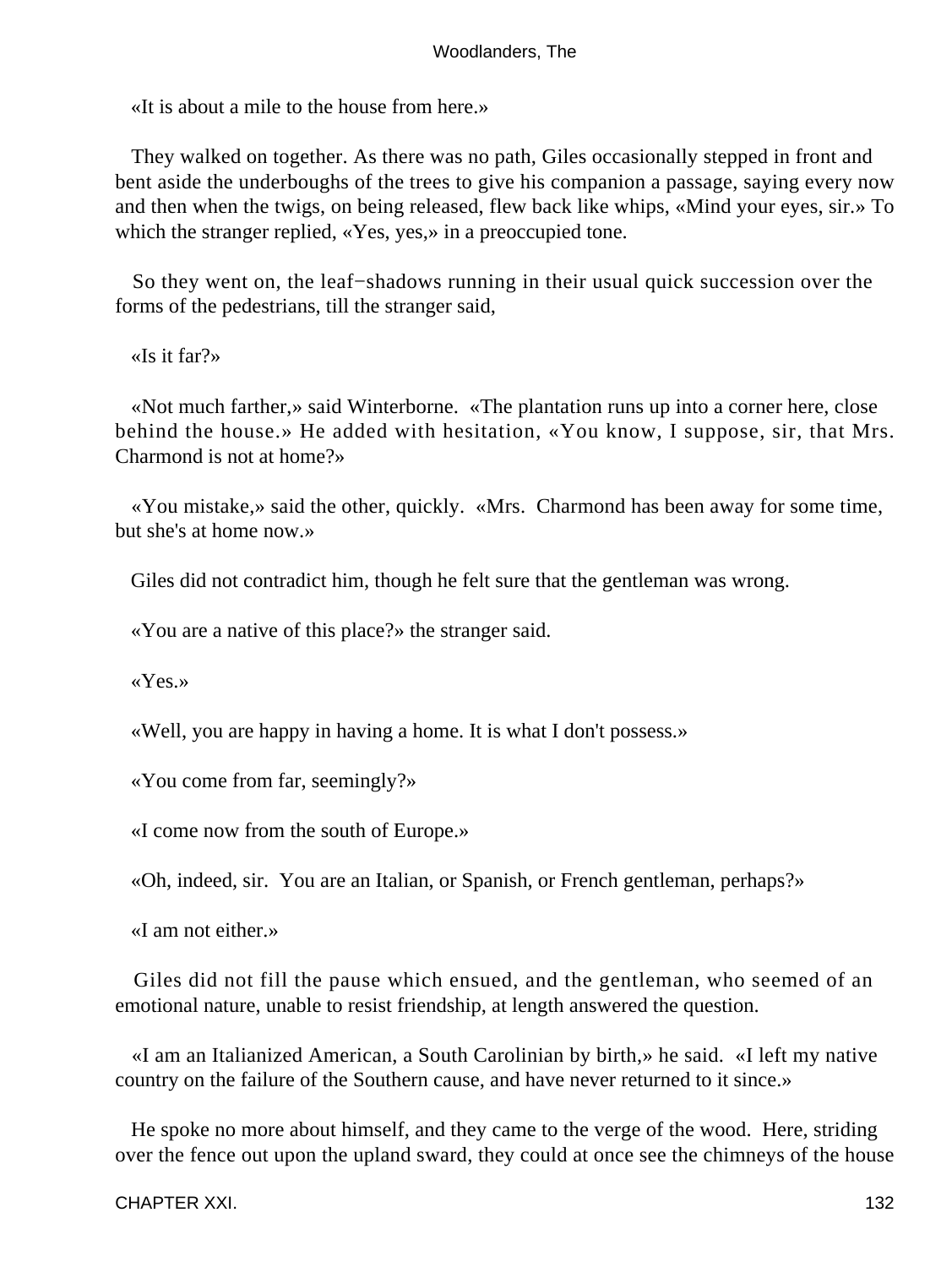in the gorge immediately beneath their position, silent, still, and pale.

«Can you tell me the time?» the gentleman asked. «My watch has stopped.»

«It is between twelve and one,» said Giles.

 His companion expressed his astonishment. «I thought it between nine and ten at latest! Dear me – dear me!»

 He now begged Giles to return, and offered him a gold coin, which looked like a sovereign, for the assistance rendered. Giles declined to accept anything, to the surprise of the stranger, who, on putting the money back into his pocket, said, awkwardly, «I offered it because I want you to utter no word about this meeting with me. Will you promise?»

 Winterborne promised readily. He thereupon stood still while the other ascended the slope. At the bottom he looked back dubiously. Giles would no longer remain when he was so evidently desired to leave, and returned through the boughs to Hintock.

 He suspected that this man, who seemed so distressed and melancholy, might be that lover and persistent wooer of Mrs. Charmond whom he had heard so frequently spoken of, and whom it was said she had treated cavalierly. But he received no confirmation of his suspicion beyond a report which reached him a few days later that a gentleman had called up the servants who were taking care of Hintock House at an hour past midnight; and on learning that Mrs. Charmond, though returned from abroad, was as yet in London, he had sworn bitterly, and gone away without leaving a card or any trace of himself.

 The girls who related the story added that he sighed three times before he swore, but this part of the narrative was not corroborated. Anyhow, such a gentleman had driven away from the hotel at Sherton next day in a carriage hired at that inn.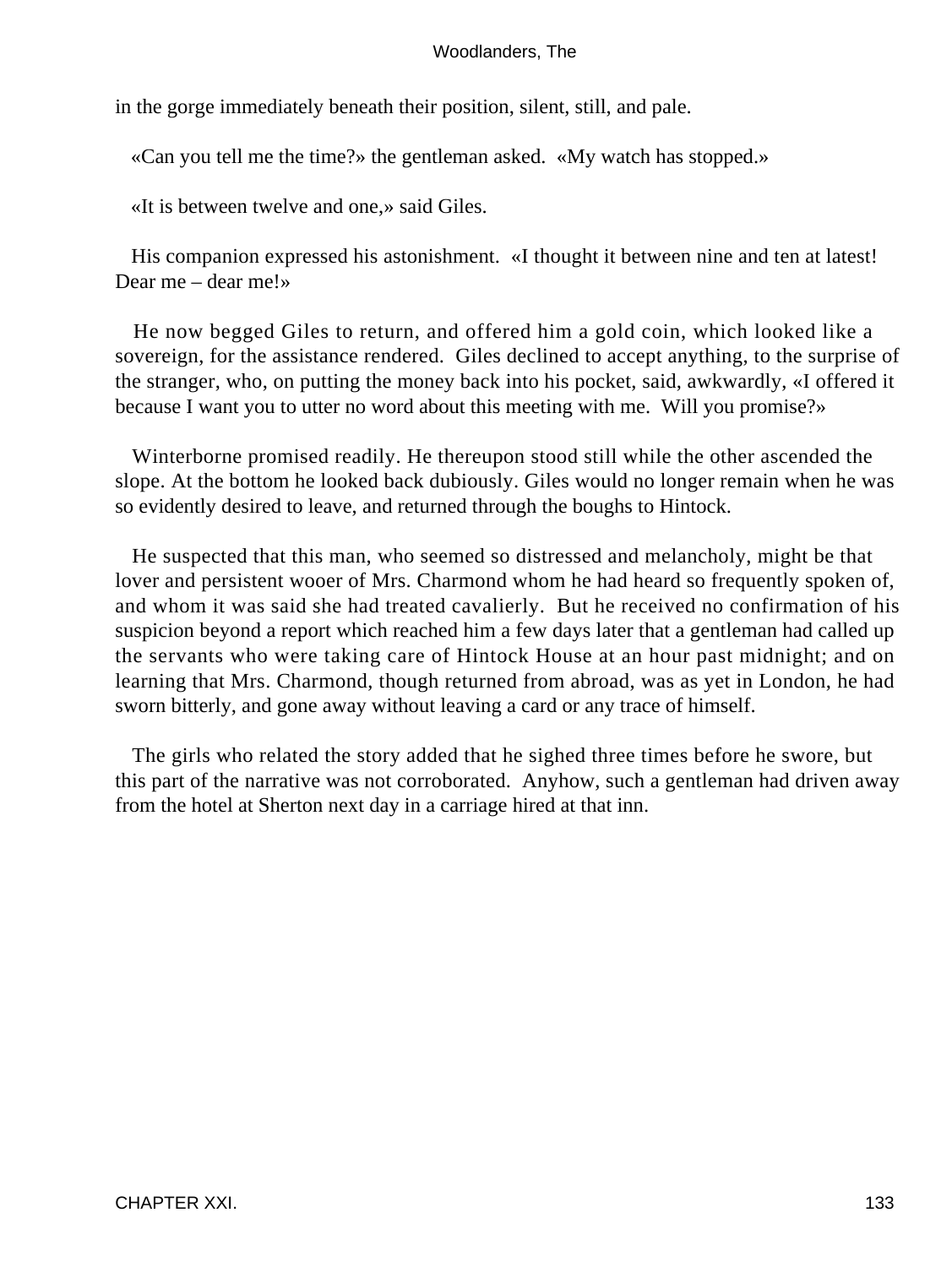# **[CHAPTER XXII.](#page-320-0)**

**The sunny, leafy week which followed the tender doings of Midsummer Eve brought a** visitor to Fitzpiers's door; a voice that he knew sounded in the passage. Mr. Melbury had called. At first he had a particular objection to enter the parlor, because his boots were dusty, but as the surgeon insisted he waived the point and came in.

 Looking neither to the right nor to the left, hardly at Fitzpiers himself, he put his hat under his chair, and with a preoccupied gaze at the floor, he said, «I've called to ask you, doctor, quite privately, a question that troubles me. I've a daughter, Grace, an only daughter, as you may have heard. Well, she's been out in the dew – on Midsummer Eve in particular she went out in thin slippers to watch some vagary of the Hintock maids – and she's got a cough, a distinct hemming and hacking, that makes me uneasy. Now, I have decided to send her away to some seaside place for a change – »

«Send her away!» Fitzpiers's countenance had fallen.

«Yes. And the question is, where would you advise me to send her?»

 The timber−merchant had happened to call at a moment when Fitzpiers was at the spring−tide of a sentiment that Grace was a necessity of his existence. The sudden pressure of her form upon his breast as she came headlong round the bush had never ceased to linger with him, ever since he adopted the manoeuvre for which the hour and the moonlight and the occasion had been the only excuse. Now she was to be sent away. Ambition? it could be postponed. Family? culture and reciprocity of tastes had taken the place of family nowadays. He allowed himself to be carried forward on the wave of his desire.

 «How strange, how very strange it is,» he said, «that you should have come to me about her just now. I have been thinking every day of coming to you on the very same errand.»

«Ah! – you have noticed, too, that her health –  $-\infty$ 

 «I have noticed nothing the matter with her health, because there is nothing. But, Mr. Melbury, I have seen your daughter several times by accident. I have admired her infinitely, and I was coming to ask you if I may become better acquainted with her – pay my addresses to her?»

 Melbury was looking down as he listened, and did not see the air of half−misgiving at his own rashness that spread over Fitzpiers's face as he made this declaration.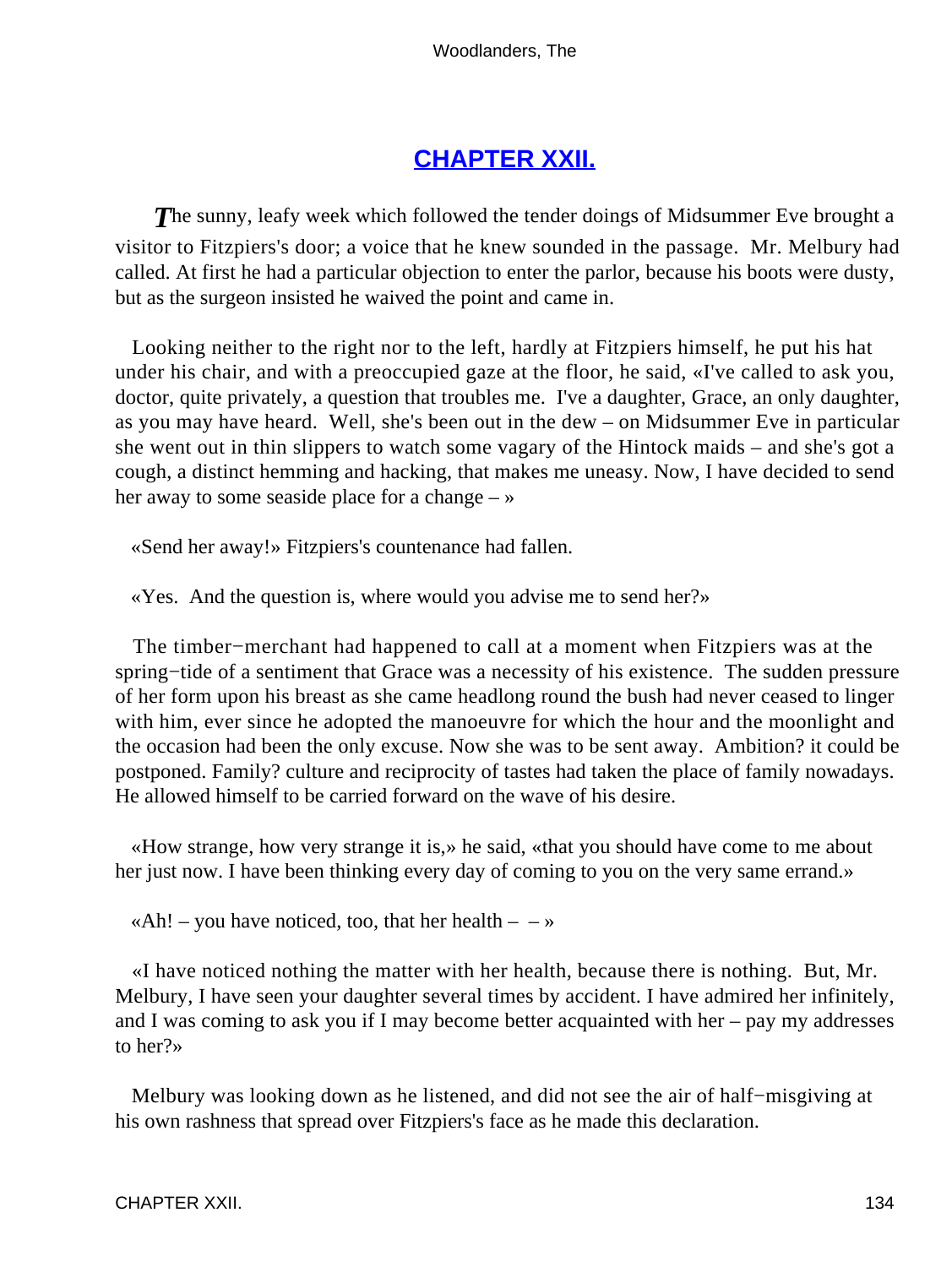«You have – got to know her?» said Melbury, a spell of dead silence having preceded his utterance, during which his emotion rose with almost visible effect.

«Yes,» said Fitzpiers.

 «And you wish to become better acquainted with her? You mean with a view to marriage – of course that is what you mean?»

 «Yes,» said the young man. «I mean, get acquainted with her, with a view to being her accepted lover; and if we suited each other, what would naturally follow.»

 The timber−merchant was much surprised, and fairly agitated; his hand trembled as he laid by his walking−stick. «This takes me unawares,» said he, his voice wellnigh breaking down. «I don't mean that there is anything unexpected in a gentleman being attracted by her; but it did not occur to me that it would be you. I always said,» continued he, with a lump in his throat, «that my Grace would make a mark at her own level some day. That was why I educated her. I said to myself, 'I'll do it, cost what it may;' though her mother−law was pretty frightened at my paying out so much money year after year. I knew it would tell in the end. 'Where you've not good material to work on, such doings would be waste and vanity,' I said. 'But where you have that material it is sure to be worth while.'»

 «I am glad you don't object,» said Fitzpiers, almost wishing that Grace had not been quite so cheap for him.

 «If she is willing I don't object, certainly. Indeed,» added the honest man, «it would be deceit if I were to pretend to feel anything else than highly honored personally; and it is a great credit to her to have drawn to her a man of such good professional station and venerable old family. That huntsman−fellow little thought how wrong he was about her! Take her and welcome, sir.»

«I'll endeavor to ascertain her mind.»

«Yes, yes. But she will be agreeable, I should think. She ought to be.»

«I hope she may. Well, now you'll expect to see me frequently.»

 «Oh yes. But, name it all – about her cough, and her going away. I had quite forgot that that was what I came about.»

 «I assure you,» said the surgeon, «that her cough can only be the result of a slight cold, and it is not necessary to banish her to any seaside place at all.»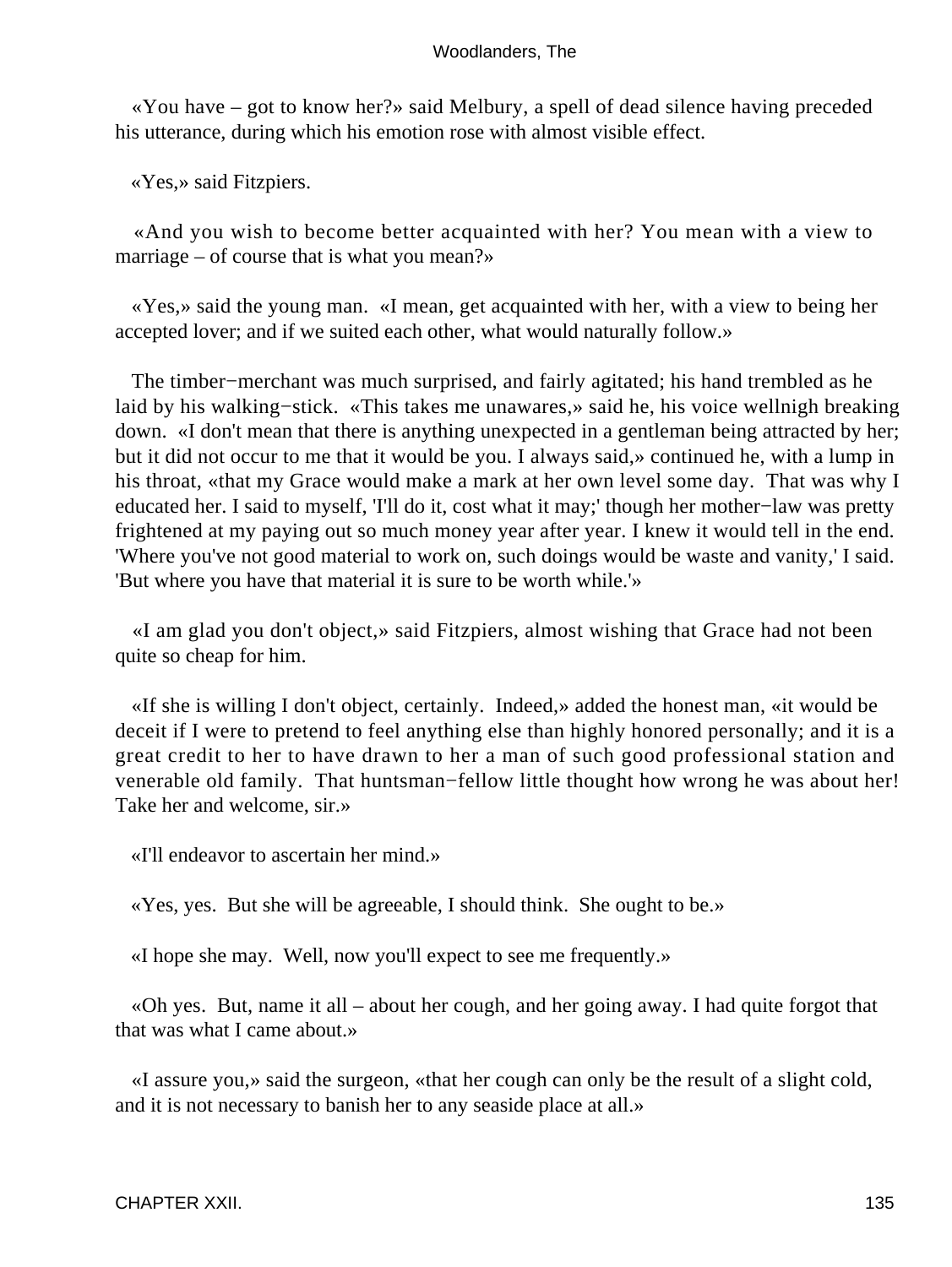Melbury looked unconvinced, doubting whether he ought to take Fitzpiers's professional opinion in circumstances which naturally led him to wish to keep her there. The doctor saw this, and honestly dreading to lose sight of her, he said, eagerly, 'Between ourselves, if I am successful with her I will take her away myself for a month or two, as soon as we are married, which I hope will be before the chilly weather comes on. This will be so very much better than letting her go now."

 The proposal pleased Melbury much. There could be hardly any danger in postponing any desirable change of air as long as the warm weather lasted, and for such a reason. Suddenly recollecting himself, he said, «Your time must be precious, doctor. I'll get home−along. I am much obliged to ye. As you will see her often, you'll discover for yourself if anything serious is the matter.»

 «I can assure you it is nothing,» said Fitzpiers, who had seen Grace much oftener already than her father knew of.

 When he was gone Fitzpiers paused, silent, registering his sensations, like a man who has made a plunge for a pearl into a medium of which he knows not the density or temperature. But he had done it, and Grace was the sweetest girl alive.

 As for the departed visitor, his own last words lingered in Melbury's ears as he walked homeward; he felt that what he had said in the emotion of the moment was very stupid, ungenteel, and unsuited to a dialogue with an educated gentleman, the smallness of whose practice was more than compensated by the former greatness of his family. He had uttered thoughts before they were weighed, and almost before they were shaped. They had expressed in a certain sense his feeling at Fitzpiers's news, but yet they were not right. Looking on the ground, and planting his stick at each tread as if it were a flag−staff, he reached his own precincts, where, as he passed through the court, he automatically stopped to look at the men working in the shed and around. One of them asked him a question about wagon−spokes.

«Hey?» said Melbury, looking hard at him. The man repeated the words.

 Melbury stood; then turning suddenly away without answering, he went up the court and entered the house. As time was no object with the journeymen, except as a thing to get past, they leisurely surveyed the door through which he had disappeared.

 «What maggot has the gaffer got in his head now?» said Tangs the elder. «Sommit to do with that chiel of his! When you've got a maid of yer own, John Upjohn, that costs ye what she costs him, that will take the squeak out of your Sunday shoes, John! But you'll never be tall enough to accomplish such as she; and 'tis a lucky thing for ye, John, as things be. Well, be ought to have a dozen – that would bring him to reason. I see 'em walking together last Sunday, and when they came to a puddle he lifted her over like a halfpenny doll. He ought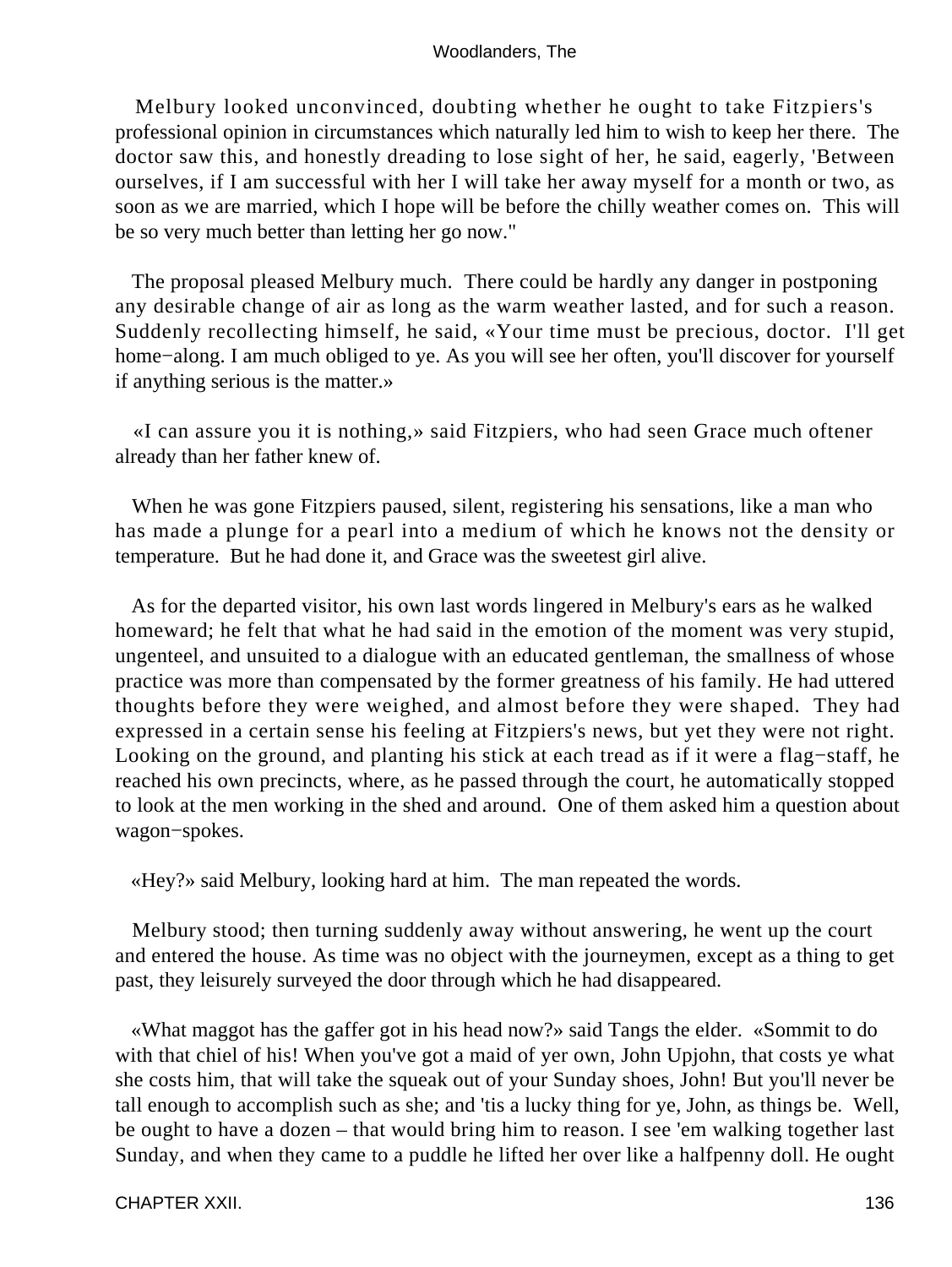to have a dozen; he'd let 'em walk through puddles for themselves then.»

 Meanwhile Melbury had entered the house with the look of a man who sees a vision before him. His wife was in the room. Without taking off his hat he sat down at random.

 «Luce – we've done it!» he said. «Yes – the thing is as I expected. The spell, that I foresaw might be worked, has worked. She's done it, and done it well. Where is she – Grace, I mean?»

«Up in her room – what has happened!»

 Mr. Melbury explained the circumstances as coherently as he could. «I told you so,» he said. «A maid like her couldn't stay hid long, even in a place like this. But where is Grace? Let's have her down. Here – Gra−a−ace!»

 She appeared after a reasonable interval, for she was sufficiently spoiled by this father of hers not to put herself in a hurry, however impatient his tones. «What is it, father?» said she, with a smile.

 «Why, you scamp, what's this you've been doing? Not home here more than six months, yet, instead of confining yourself to your father's rank, making havoc in the educated classes.»

 Though accustomed to show herself instantly appreciative of her father's meanings, Grace was fairly unable to look anyhow but at a loss now.

 «No, no – of course you don't know what I mean, or you pretend you don't; though, for my part, I believe women can see these things through a double hedge. But I suppose I must tell ye. Why, you've flung your grapnel over the doctor, and he's coming courting forthwith.»

«Only think of that, my dear! Don't you feel it a triumph?» said Mrs. Melbury.

«Coming courting! I've done nothing to make him,» Grace exclaimed.

 «'Twasn't necessary that you should, 'Tis voluntary that rules in these things....Well, he has behaved very honorably, and asked my consent. You'll know what to do when he gets here, I dare say. I needn't tell you to make it all smooth for him.»

«You mean, to lead him on to marry me?»

«I do. Haven't I educated you for it?»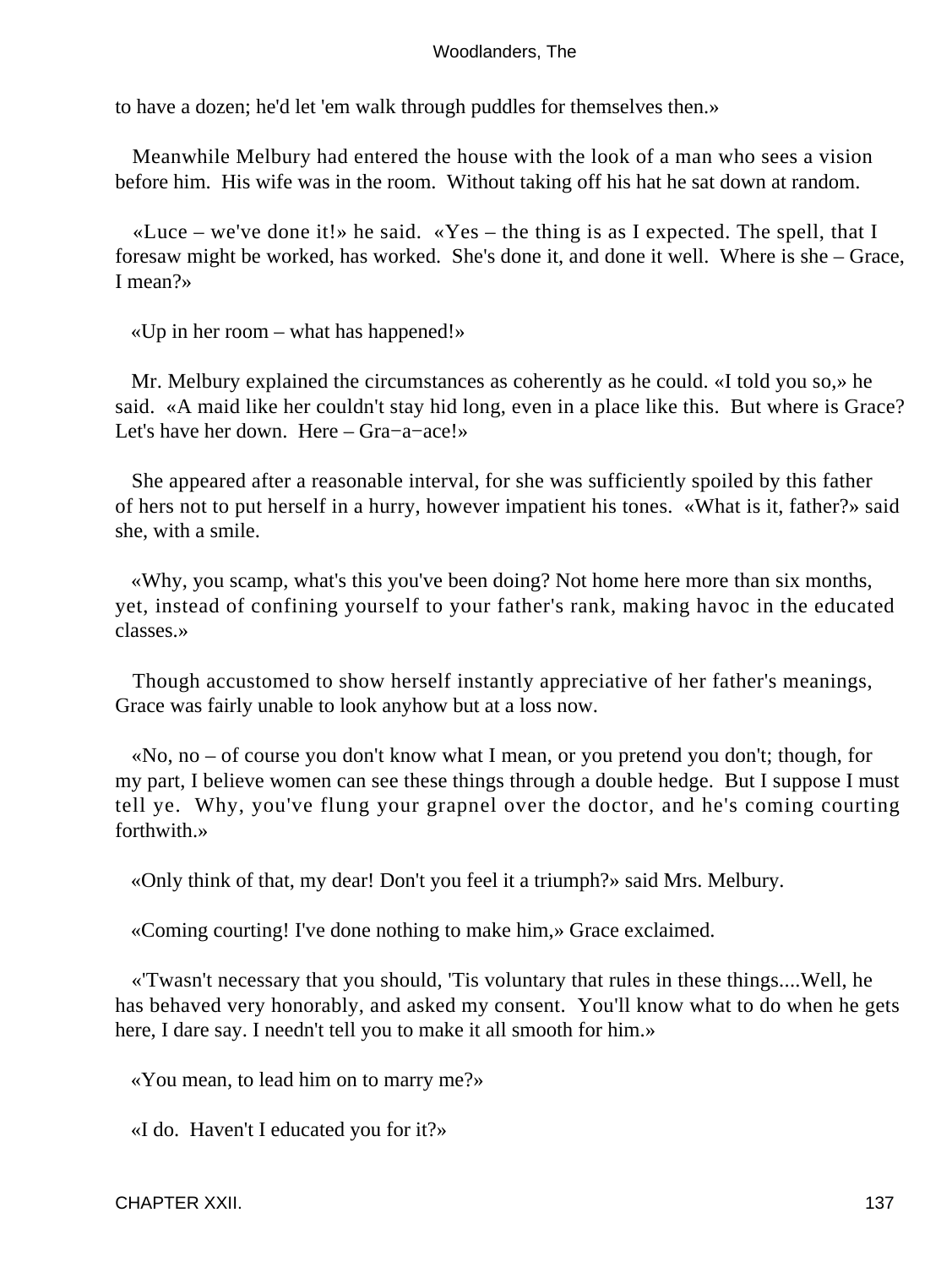Grace looked out of the window and at the fireplace with no animation in her face. «Why is it settled off−hand in this way?» said she, coquettishly. «You'll wait till you hear what I think of him, I suppose?»

«Oh yes, of course. But you see what a good thing it will be.»

She weighed the statement without speaking.

 «You will be restored to the society you've been taken away from,» continued her father; «for I don't suppose he'll stay here long.»

 She admitted the advantage; but it was plain that though Fitzpiers exercised a certain fascination over her when he was present, or even more, an almost psychic influence, and though his impulsive act in the wood had stirred her feelings indescribably, she had never regarded him in the light of a destined husband. «I don't know what to answer,» she said. «I have learned that he is very clever.»

«He's all right, and he's coming here to see you.»

 A premonition that she could not resist him if he came strangely moved her. «Of course, father, you remember that it is only lately that Giles  $-\infty$ 

«You know that you can't think of him. He has given up all claim to you.»

 She could not explain the subtleties of her feeling as he could state his opinion, even though she had skill in speech, and her father had none. That Fitzpiers acted upon her like a dram, exciting her, throwing her into a novel atmosphere which biassed her doings until the influence was over, when she felt something of the nature of regret for the mood she had experienced – still more if she reflected on the silent, almost sarcastic, criticism apparent in Winterborne's air towards her – could not be told to this worthy couple in words.

 It so happened that on this very day Fitzpiers was called away from Hintock by an engagement to attend some medical meetings, and his visits, therefore, did not begin at once. A note, however, arrived from him addressed to Grace, deploring his enforced absence. As a material object this note was pretty and superfine, a note of a sort that she had been unaccustomed to see since her return to Hintock, except when a school friend wrote to her – a rare instance, for the girls were respecters of persons, and many cooled down towards the timber−dealer's daughter when she was out of sight. Thus the receipt of it pleased her, and she afterwards walked about with a reflective air.

 In the evening her father, who knew that the note had come, said, «Why be ye not sitting down to answer your letter? That's what young folks did in my time.»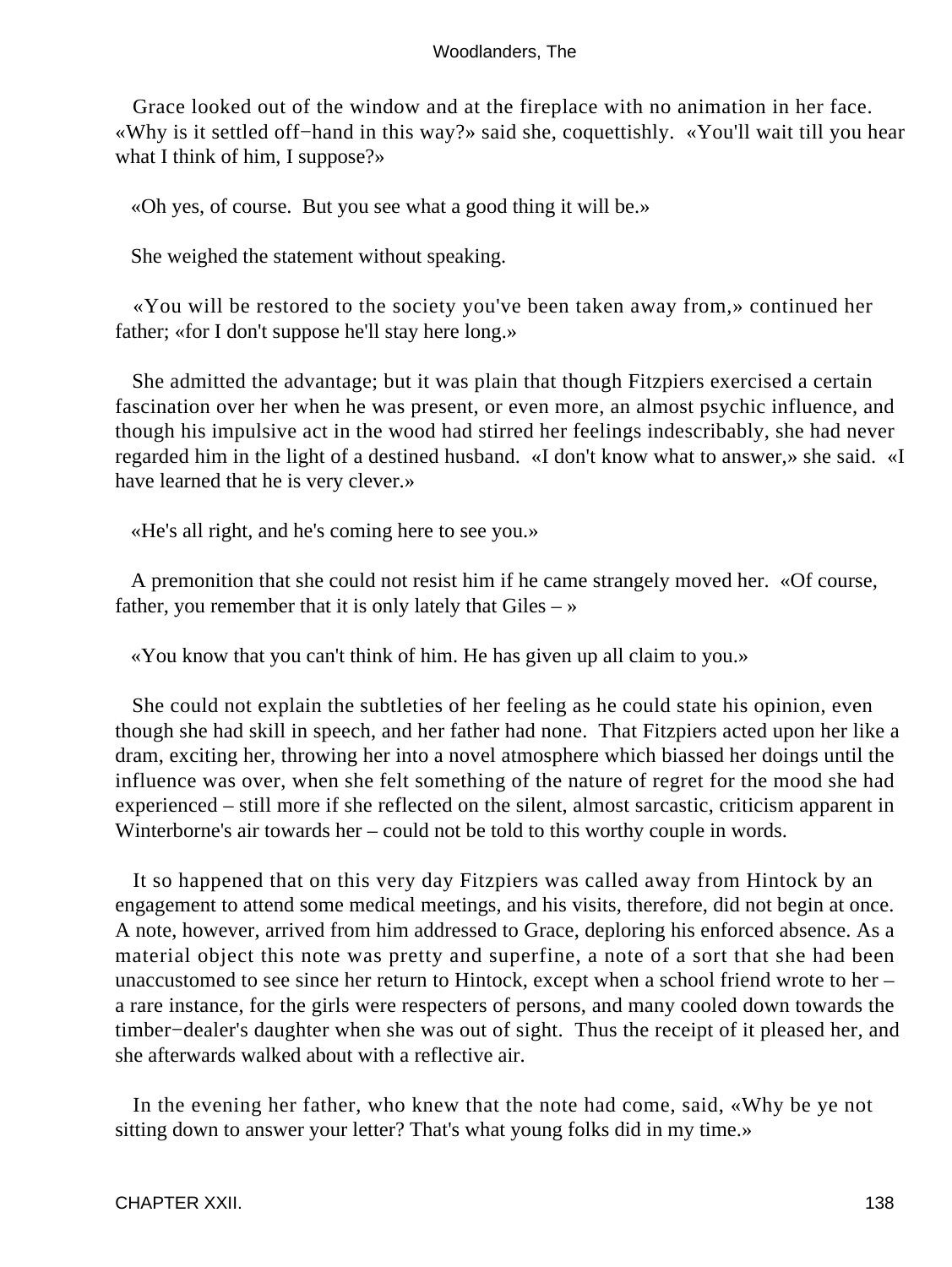She replied that it did not require an answer.

 «Oh, you know best,» he said. Nevertheless, he went about his business doubting if she were right in not replying; possibly she might be so mismanaging matters as to risk the loss of an alliance which would bring her much happiness.

 Melbury's respect for Fitzpiers was based less on his professional position, which was not much, than on the standing of his family in the county in by−gone days. That implicit faith in members of long−established families, as such, irrespective of their personal condition or character, which is still found among old−fashioned people in the rural districts reached its full intensity in Melbury. His daughter's suitor was descended from a family he had heard of in his grandfather's time as being once great, a family which had conferred its name upon a neighboring village; how, then, could anything be amiss in this betrothal?

 «I must keep her up to this,» he said to his wife. «She sees it is for her happiness; but still she's young, and may want a little prompting from an older tongue.»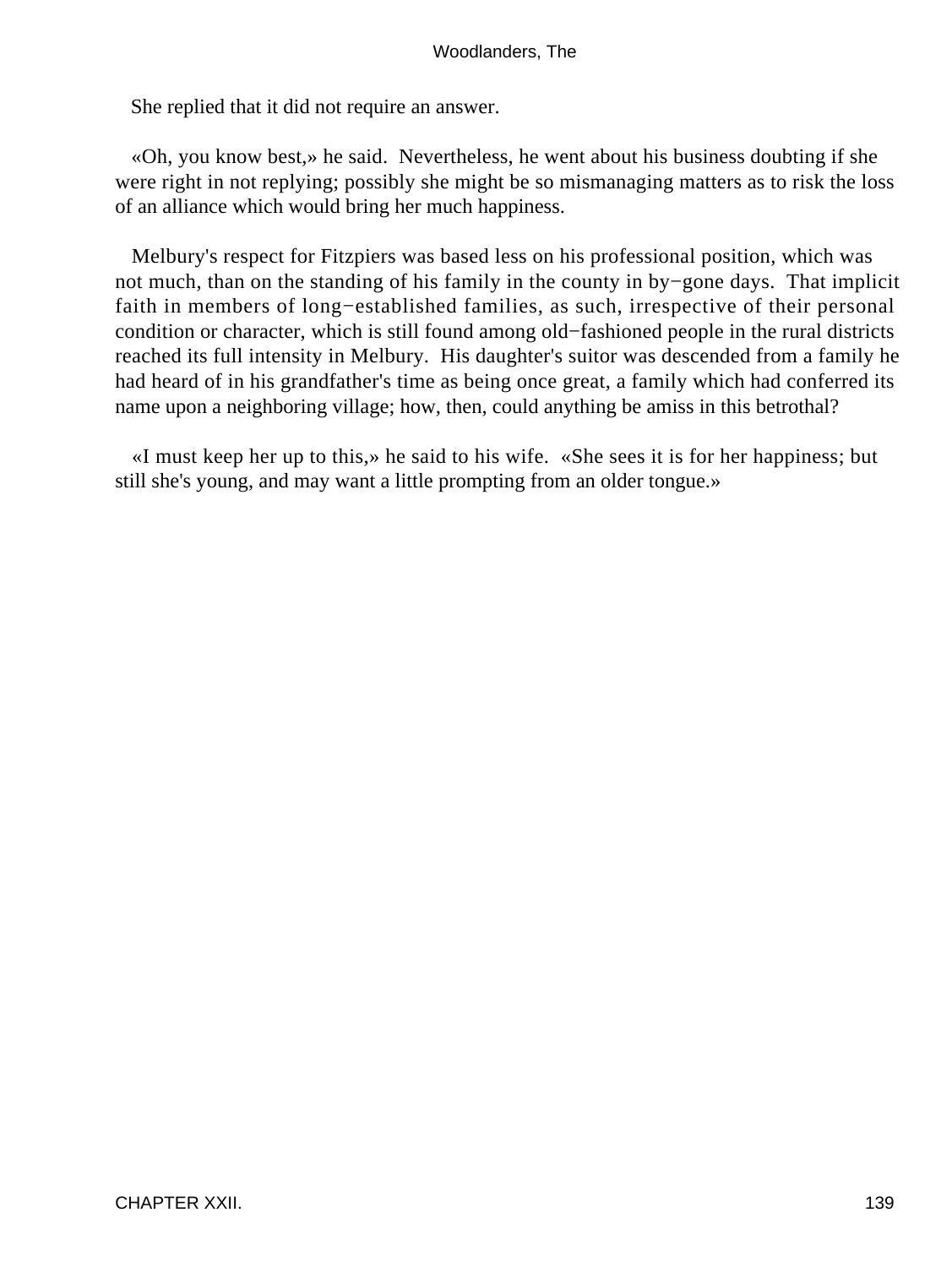# **[CHAPTER XXIII.](#page-320-0)**

**W**ith this in view he took her out for a walk, a custom of his when he wished to say anything specially impressive. Their way was over the top of that lofty ridge dividing their woodland from the cider district, whence they had in the spring beheld the miles of apple−trees in bloom. All was now deep green. The spot recalled to Grace's mind the last occasion of her presence there, and she said, «The promise of an enormous apple−crop is fulfilling itself, is it not? I suppose Giles is getting his mills and presses ready.»

 This was just what her father had not come there to talk about. Without replying he raised his arm, and moved his finger till he fixed it at a point. «There,» he said, «you see that plantation reaching over the hill like a great slug, and just behind the hill a particularly green sheltered bottom? That's where Mr. Fitzpiers's family were lords of the manor for I don't know how many hundred years, and there stands the village of Buckbury Fitzpiers. A wonderful property 'twas – wonderful!»

«But they are not lords of the manor there now.»

 «Why, no. But good and great things die as well as little and foolish. The only ones representing the family now, I believe, are our doctor and a maiden lady living I don't know where. You can't help being happy, Grace, in allying yourself with such a romantical family. You'll feel as if you've stepped into history.»

 «We've been at Hintock as long as they've been at Buckbury; is it not so? You say our name occurs in old deeds continually.»

 «Oh yes – as yeomen, copyholders, and such like. But think how much better this will be for 'ee. You'll be living a high intellectual life, such as has now become natural to you; and though the doctor's practice is small here, he'll no doubt go to a dashing town when he's got his hand in, and keep a stylish carriage, and you'll be brought to know a good many ladies of excellent society. If you should ever meet me then, Grace, you can drive past me, looking the other way. I shouldn't expect you to speak to me, or wish such a thing, unless it happened to be in some lonely, private place where 'twouldn't lower ye at all. Don't think such men as neighbor Giles your equal. He and I shall be good friends enough, but he's not for the like of you. He's lived our rough and homely life here, and his wife's life must be rough and homely likewise.»

 So much pressure could not but produce some displacement. As Grace was left very much to herself, she took advantage of one fine day before Fitzpiers's return to drive into the aforesaid vale where stood the village of Buckbury Fitzpiers. Leaving her father's man at the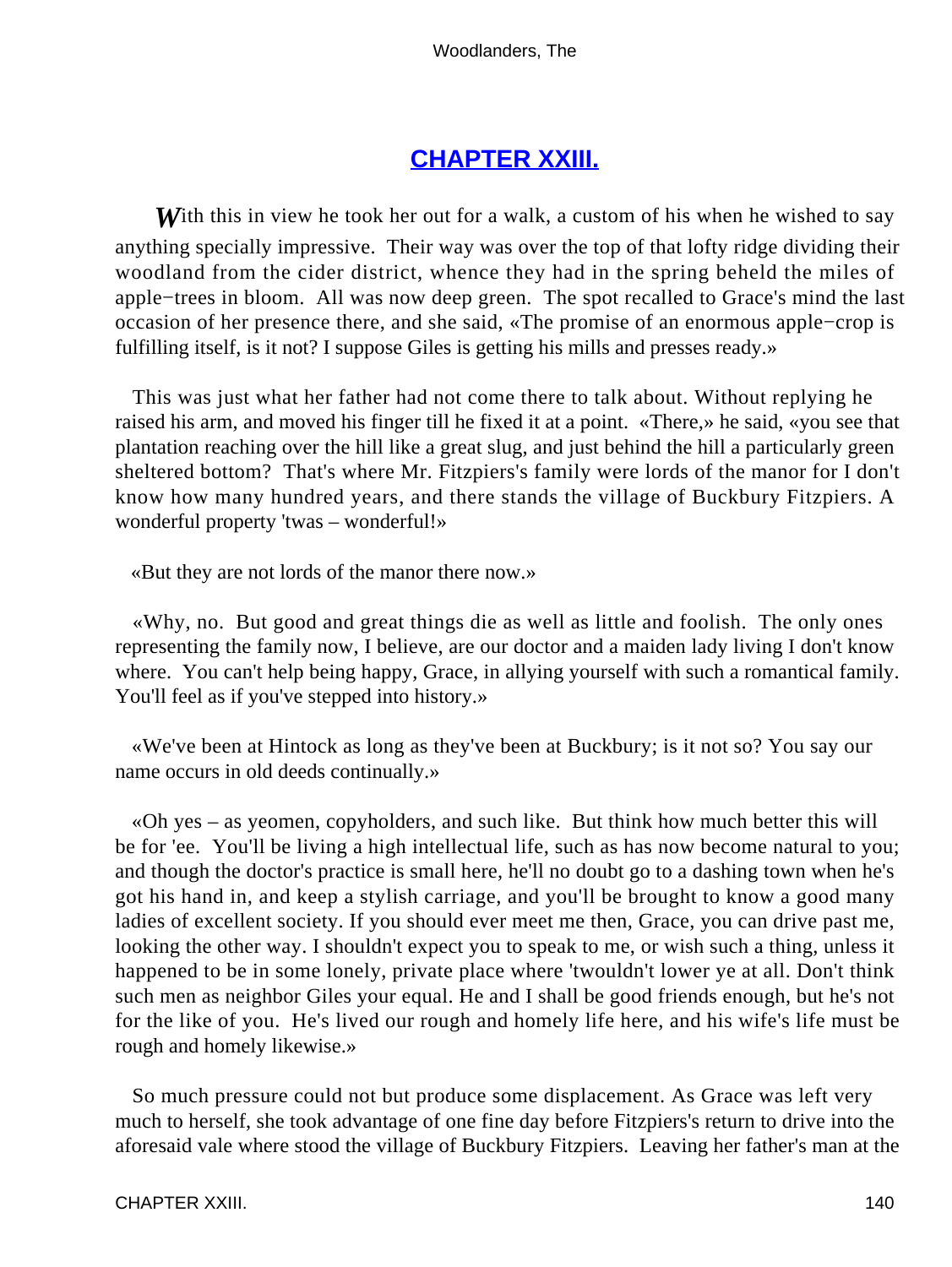inn with the horse and gig, she rambled onward to the ruins of a castle, which stood in a field hard by. She had no doubt that it represented the ancient stronghold of the Fitzpiers family.

 The remains were few, and consisted mostly of remnants of the lower vaulting, supported on low stout columns surmounted by the crochet capital of the period. The two or three arches of these vaults that were still in position were utilized by the adjoining farmer as shelter for his calves, the floor being spread with straw, amid which the young creatures rustled, cooling their thirsty tongues by licking the quaint Norman carving, which glistened with the moisture. It was a degradation of even such a rude form of art as this to be treatad so grossly, she thought, and for the first time the family of Fitzpiers assumed in her imagination the hues of a melancholy romanticism.

 It was soon time to drive home, and she traversed the distance with a preoccupied mind. The idea of so modern a man in science and aesthetics as the young surgeon springing out of relics so ancient was a kind of novelty she had never before experienced. The combination lent him a social and intellectual interest which she dreaded, so much weight did it add to the strange influence he exercised upon her whenever he came near her.

 In an excitement which was not love, not ambition, rather a fearful consciousness of hazard in the air, she awaited his return.

 Meanwhile her father was awaiting him also. In his house there was an old work on medicine, published towards the end of the last century, and to put himself in harmony with events Melbury spread this work on his knees when he had done his day's business, and read about Galen, Hippocrates, and Herophilus – of the dogmatic, the empiric, the hermetical, and other sects of practitioners that have arisen in history; and thence proceeded to the classification of maladies and the rules for their treatment, as laid down in this valuable book with absolute precision. Melbury regretted that the treatise was so old, fearing that he might in consequence be unable to hold as complete a conversation as he could wish with Mr. Fitzpiers, primed, no doubt, with more recent discoveries.

 The day of Fitzpiers's return arrived, and he sent to say that he would call immediately. In the little time that was afforded for putting the house in order the sweeping of Melbury's parlor was as the sweeping of the parlor at the Interpreter's which wellnigh choked the Pilgrim. At the end of it Mrs. Melbury sat down, folded her hands and lips, and waited. Her husband restlessly walked in and out from the timber−yard, stared at the interior of the room, jerked out «ay, ay,» and retreated again. Between four and five Fitzpiers arrived, hitching his horse to the hook outside the door.

 As soon as he had walked in and perceived that Grace was not in the room, he seemed to have a misgiving. Nothing less than her actual presence could long keep him to the level of this impassioned enterprise, and that lacking he appeared as one who wished to retrace his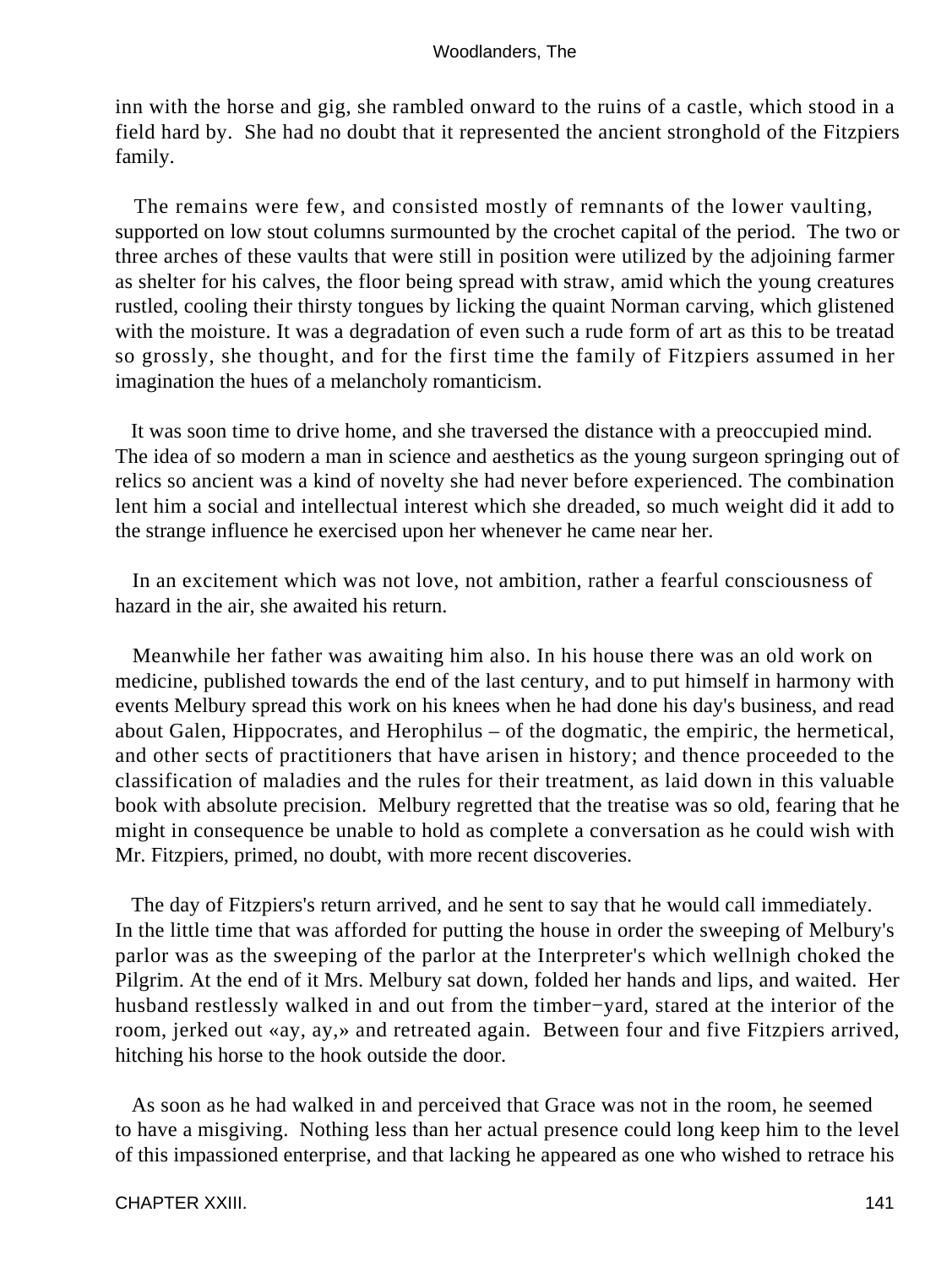steps.

 He mechanically talked at what he considered a woodland matron's level of thought till a rustling was heard on the stairs, and Grace came in. Fitzpiers was for once as agitated as she. Over and above the genuine emotion which she raised in his heart there hung the sense that he was casting a die by impulse which he might not have thrown by judgment.

 Mr. Melbury was not in the room. Having to attend to matters in the yard, he had delayed putting on his afternoon coat and waistcoat till the doctor's appearance, when, not wishing to be backward in receiving him, he entered the parlor hastily buttoning up those garments. Grace's fastidiousness was a little distressed that Fitzpiers should see by this action the strain his visit was putting upon her father; and to make matters worse for her just then, old Grammer seemed to have a passion for incessantly pumping in the back kitchen, leaving the doors open so that the banging and splashing were distinct above the parlor conversation.

 Whenever the chat over the tea sank into pleasant desultoriness Mr. Melbury broke in with speeches of labored precision on very remote topics, as if he feared to let Fitzpiers's mind dwell critically on the subject nearest the hearts of all. In truth a constrained manner was natural enough in Melbury just now, for the greatest interest of his life was reaching its crisis. Could the real have been beheld instead of the corporeal merely, the corner of the room in which he sat would have been filled with a form typical of anxious suspense, large−eyed, tight−lipped, awaiting the issue. That paternal hopes and fears so intense should be bound up in the person of one child so peculiarly circumstanced, and not have dispersed themselves over the larger field of a whole family, involved dangerous risks to future happiness.

 Fitzpiers did not stay more than an hour, but that time had apparently advanced his sentiments towards Grace, once and for all, from a vaguely liquescent to an organic shape. She would not have accompanied him to the door in response to his whispered «Come!» if her mother had not said in a matter−of−fact way, «Of course, Grace; go to the door with Mr. Fitzpiers.» Accordingly Grace went, both her parents remaining in the room. When the young pair were in the great brick−floored hall the lover took the girl's hand in his, drew it under his arm, and thus led her on to the door, where he stealthily kissed her.

 She broke from him trembling, blushed and turned aside, hardly knowing how things had advanced to this. Fitzpiers drove off, kissing his hand to her, and waving it to Melbury who was visible through the window. Her father returned the surgeon's action with a great flourish of his own hand and a satisfied smile.

 The intoxication that Fitzpiers had, as usual, produced in Grace's brain during the visit passed off somewhat with his withdrawal. She felt like a woman who did not know what she had been doing for the previous hour, but supposed with trepidation that the afternoon's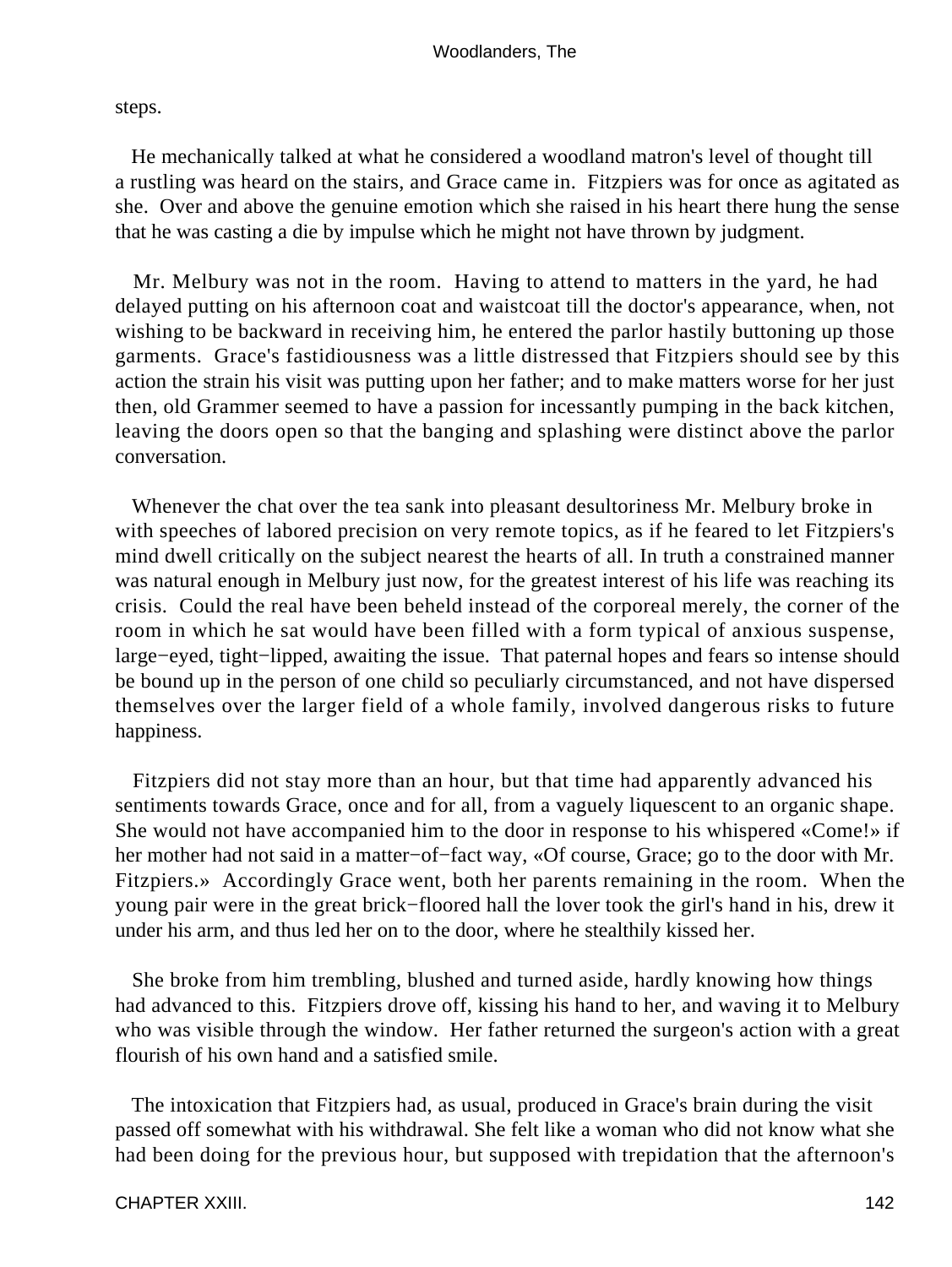proceedings, though vague, had amounted to an engagement between herself and the handsome, coercive, irresistible Fitzpiers.

 This visit was a type of many which followed it during the long summer days of that year. Grace was borne along upon a stream of reasonings, arguments, and persuasions, supplemented, it must be added, by inclinations of her own at times. No woman is without aspirations, which may be innocent enough within certain limits; and Grace had been so trained socially, and educated intellectually, as to see clearly enough a pleasure in the position of wife to such a man as Fitzpiers. His material standing of itself, either present or future, had little in it to give her ambition, but the possibilities of a refined and cultivated inner life, of subtle psychological intercourse, had their charm. It was this rather than any vulgar idea of marrying well which caused her to float with the current, and to yield to the immense influence which Fitzpiers exercised over her whenever she shared his society.

 Any observer would shrewdly have prophesied that whether or not she loved him as yet in the ordinary sense, she was pretty sure to do so in time.

 One evening just before dusk they had taken a rather long walk together, and for a short cut homeward passed through the shrubberies of Hintock House – still deserted, and still blankly confronting with its sightless shuttered windows the surrounding foliage and slopes. Grace was tired, and they approached the wall, and sat together on one of the stone sills – still warm with the sun that had been pouring its rays upon them all the afternoon.

 «This place would just do for us, would it not, dearest,» said her betrothed, as they sat, turning and looking idly at the old facade.

 «Oh yes,» said Grace, plainly showing that no such fancy had ever crossed her mind. «She is away from home still,» Grace added in a minute, rather sadly, for she could not forget that she had somehow lost the valuable friendship of the lady of this bower.

 «Who is? – oh, you mean Mrs. Charmond. Do you know, dear, that at one time I thought you lived here.»

«Indeed!» said Grace. «How was that?»

 He explained, as far as he could do so without mentioning his disappointment at finding it was otherwise; and then went on: «Well, never mind that. Now I want to ask you something. There is one detail of our wedding which I am sure you will leave to me. My inclination is not to be married at the horrid little church here, with all the yokels staring round at us, and a droning parson reading.»

«Where, then, can it be? At a church in town?»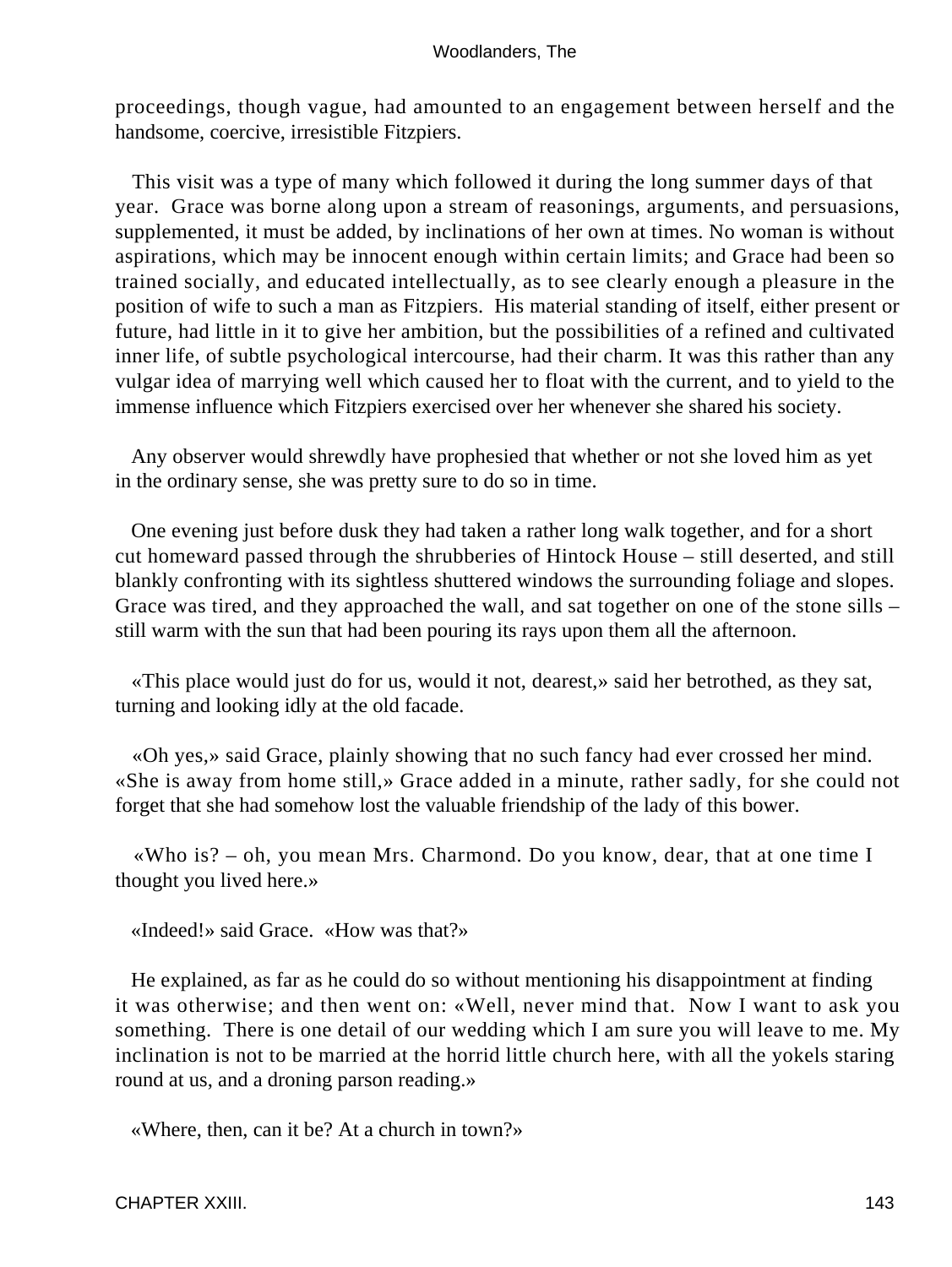«No. Not at a church at all. At a registry office. It is a quieter, snugger, and more convenient place in every way.»

 «Oh,» said she, with real distress. «How can I be married except at church, and with all my dear friends round me?»

«Yeoman Winterborne among them.»

«Yes – why not? You know there was nothing serious between him and me »

 «You see, dear, a noisy bell−ringing marriage at church has this objection in our case: it would be a thing of report a long way round. Now I would gently, as gently as possible, indicate to you how inadvisable such publicity would be if we leave Hintock, and I purchase the practice that I contemplate purchasing at Budmouth – hardly more than twenty miles off. Forgive my saying that it will be far better if nobody there knows where you come from, nor anything about your parents. Your beauty and knowledge and manners will carry you anywhere if you are not hampered by such retrospective criticism.»

«But could it not be a quiet ceremony, even at church?» she pleaded.

 «I don't see the necessity of going there!» he said, a trifle impatiently. «Marriage is a civil contract, and the shorter and simpler it is made the better. People don't go to church when they take a house, or even when they make a will.»

«Oh, Edgar – I don't like to hear you speak like that.»

 «Well, well – I didn't mean to. But I have mentioned as much to your father, who has made no objection; and why should you?»

 She gave way, deeming the point one on which she ought to allow sentiment to give way to policy – if there were indeed policy in his plan. But she was indefinably depressed as they walked homeward.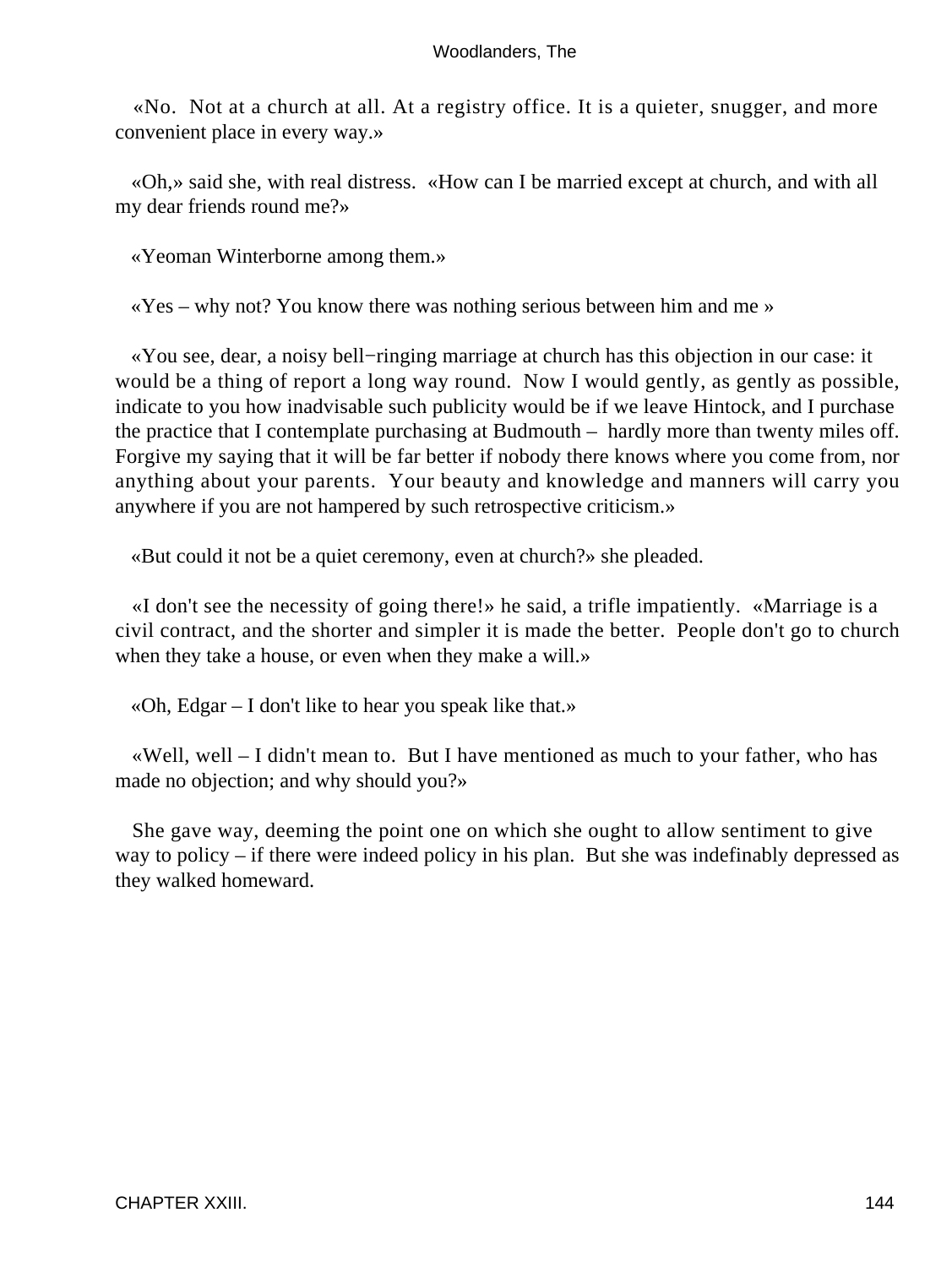## **[CHAPTER XXIV.](#page-320-0)**

*H*e left her at the door of her father's house. As he receded, and was clasped out of sight by the filmy shades, he impressed Grace as a man who hardly appertained to her existence at all. Cleverer, greater than herself, one outside her mental orbit, as she considered him, he seemed to be her ruler rather than her equal, protector, and dear familiar friend.

 The disappointment she had experienced at his wish, the shock given to her girlish sensibilities by his irreverent views of marriage, together with the sure and near approach of the day fixed for committing her future to his keeping, made her so restless that she could scarcely sleep at all that night. She rose when the sparrows began to walk out of the roof−holes, sat on the floor of her room in the dim light, and by−and−by peeped out behind the window−curtains. It was even now day out−of−doors, though the tones of morning were feeble and wan, and it was long before the sun would be perceptible in this overshadowed vale. Not a sound came from any of the out−houses as yet. The tree− trunks, the road, the out−buildings, the garden, every object wore that aspect of mesmeric fixity which the suspensive quietude of daybreak lends to such scenes. Outside her window helpless immobility seemed to be combined with intense consciousness; a meditative inertness possessed all things, oppressively contrasting with her own active emotions. Beyond the road were some cottage roofs and orchards; over these roofs and over the apple−trees behind, high up the slope, and backed by the plantation on the crest, was the house yet occupied by her future husband, the rough−cast front showing whitely through its creepers. The window−shutters were closed, the bedroom curtains closely drawn, and not the thinnest coil of smoke rose from the rugged chimneys.

 Something broke the stillness. The front door of the house she was gazing at opened softly, and there came out into the porch a female figure, wrapped in a large shawl, beneath which was visible the white skirt of a long loose garment. A gray arm, stretching from within the porch, adjusted the shawl over the woman's shoulders; it was withdrawn and disappeared, the door closing behind her.

 The woman went quickly down the box−edged path between the raspberries and currants, and as she walked her well−developed form and gait betrayed her individuality. It was Suke Damson, the affianced one of simple young Tim Tangs. At the bottom of the garden she entered the shelter of the tall hedge, and only the top of her head could be seen hastening in the direction of her own dwelling.

 Grace had recognized, or thought she recognized, in the gray arm stretching from the porch, the sleeve of a dressing−gown which Mr. Fitzpiers had been wearing on her own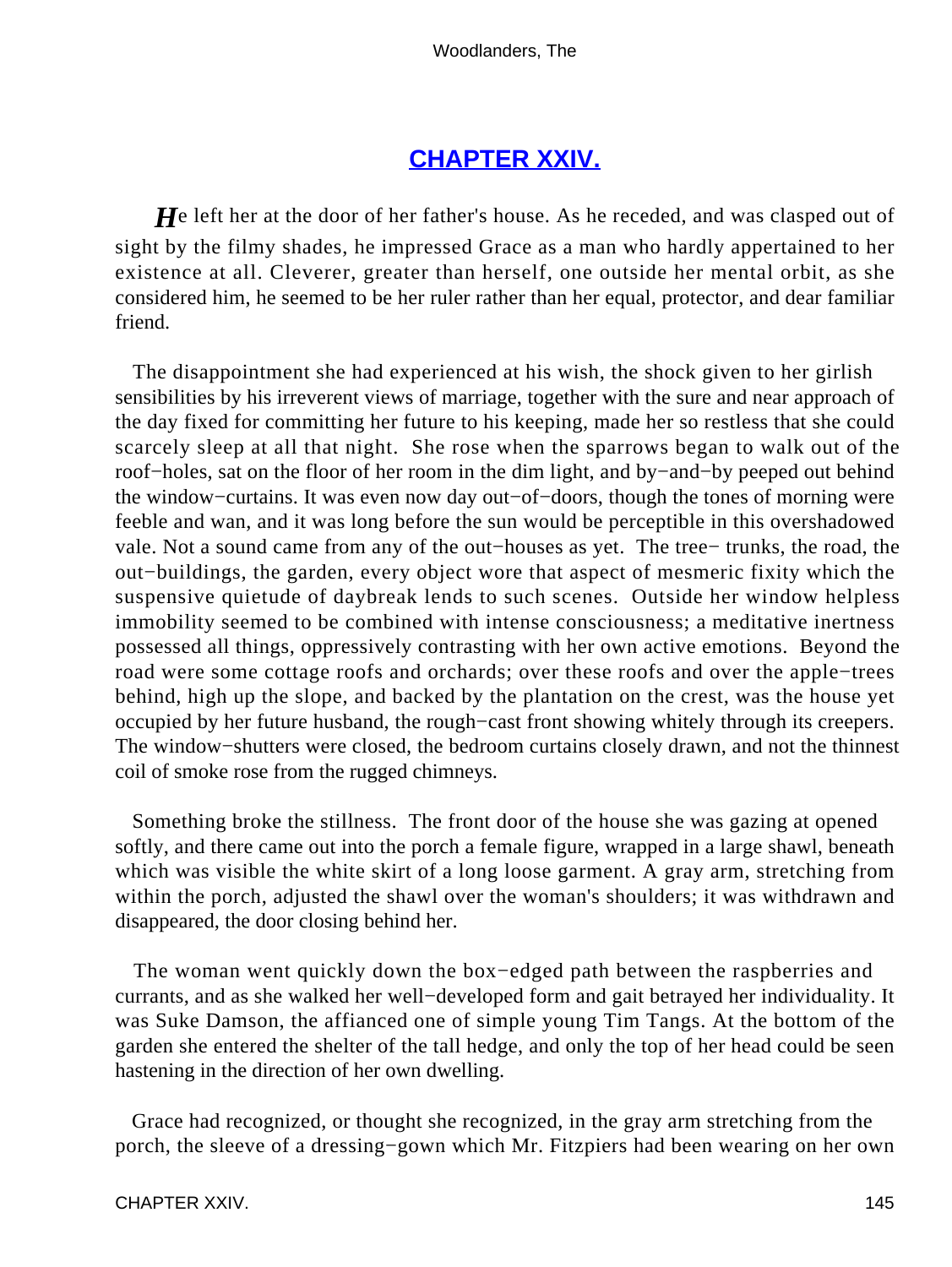memorable visit to him. Her face fired red. She had just before thought of dressing herself and taking a lonely walk under the trees, so coolly green this early morning; but she now sat down on her bed and fell into reverie. It seemed as if hardly any time had passed when she heard the household moving briskly about, and breakfast preparing down−stairs; though, on rousing herself to robe and descend, she found that the sun was throwing his rays completely over the tree− tops, a progress of natural phenomena denoting that at least three hours had elapsed since she last looked out of the window.

 When attired she searched about the house for her father; she found him at last in the garden, stooping to examine the potatoes for signs of disease. Hearing her rustle, he stood up and stretched his back and arms, saying, «Morning t'ye, Gracie. I congratulate ye. It is only a month to−day to the time!»

 She did not answer, but, without lifting her dress, waded between the dewy rows of tall potato−green into the middle of the plot where he was.

 «I have been thinking very much about my position this morning – ever since it was light,» she began, excitedly, and trembling so that she could hardly stand. «And I feel it is a false one. I wish not to marry Mr. Fitzpiers. I wish not to marry anybody; but I'll marry Giles Winterborne if you say I must as an alternative.»

 Her father's face settled into rigidity, he turned pale, and came deliberately out of the plot before he answered her. She had never seen him look so incensed before.

 «Now, hearken to me,» he said. «There's a time for a woman to alter her mind; and there's a time when she can no longer alter it, if she has any right eye to her parents' honor and the seemliness of things. That time has come. I won't say to ye, you **SHALL** marry him. But I will say that if you refuse, I shall forever be ashamed and a−weary of ye as a daughter, and shall look upon you as the hope of my life no more. What do you know about life and what it can bring forth, and how you ought to act to lead up to best ends? Oh, you are an ungrateful maid, Grace; you've seen that fellow Giles, and he has got over ye; that's where the secret lies, I'll warrant me!»

«No, father, no! It is not Giles – it is something I cannot tell you of  $-\infty$ 

 «Well, make fools of us all; make us laughing−stocks; break it off; have your own way.»

«But who knows of the engagement as yet? how can breaking it disgrace you?»

 Melbury then by degrees admitted that he had mentioned the engagement to this acquaintance and to that, till she perceived that in his restlessness and pride he had published it everywhere. She went dismally away to a bower of laurel at the top of the garden. Her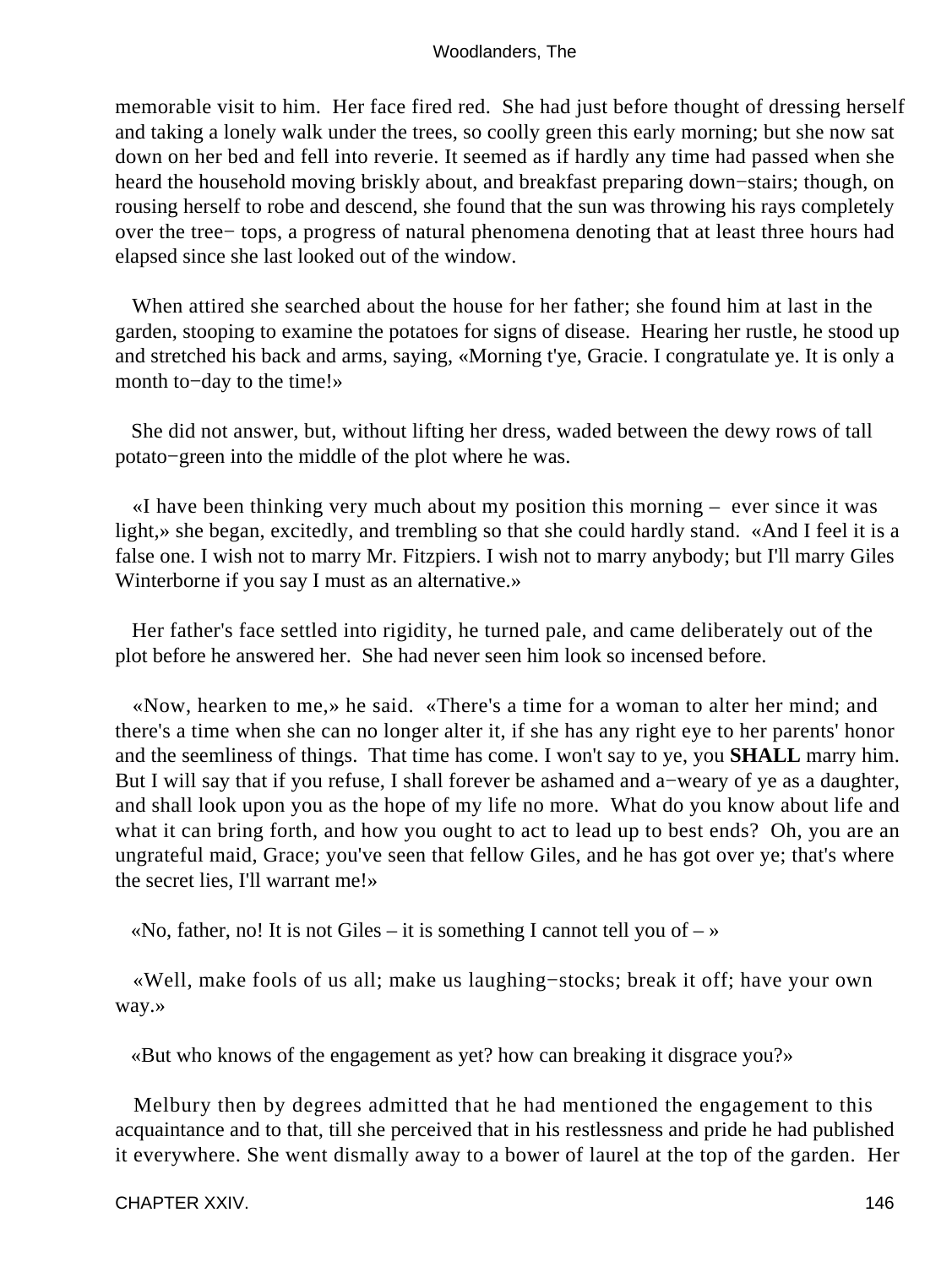father followed her.

«It is that Giles Winterborne!» he said, with an upbraiding gaze at her.

 «No, it is not; though for that matter you encouraged him once,» she said, troubled to the verge of despair. «It is not Giles, it is Mr. Fitzpiers.»

"You've had a tiff – a lovers' tiff – that's all, I suppose

«It is some woman – »

 «Ay, ay; you are jealous. The old story. Don't tell me. Now do you bide here. I'll send Fitzpiers to you. I saw him smoking in front of his house but a minute by−gone.»

 He went off hastily out of the garden−gate and down the lane. But she would not stay where she was; and edging through a slit in the garden−fence, walked away into the wood. Just about here the trees were large and wide apart, and there was no undergrowth, so that she could be seen to some distance; a sylph−like, greenish− white creature, as toned by the sunlight and leafage. She heard a foot−fall crushing dead leaves behind her, and found herself reconnoitered by Fitzpiers himself, approaching gay and fresh as the morning around them.

 His remote gaze at her had been one of mild interest rather than of rapture. But she looked so lovely in the green world about her, her pink cheeks, her simple light dress, and the delicate flexibility of her movement acquired such rarity from their wild− wood setting, that his eyes kindled as he drew near.

 «My darling, what is it? Your father says you are in the pouts, and jealous, and I don't know what. Ha! ha! ha! as if there were any rival to you, except vegetable nature, in this home of recluses! We know better.»

 «Jealous; oh no, it is not so,» said she, gravely. «That's a mistake of his and yours, sir. I spoke to him so closely about the question of marriage with you that he did not apprehend my state of mind.»

 «But there's something wrong – eh?» he asked, eying her narrowly, and bending to kiss her. She shrank away, and his purposed kiss miscarried.

«What is it?» he said, more seriously for this little defeat.

She made no answer beyond, «Mr. Fitzpiers, I have had no breakfast, I must go in.»

«Come,» he insisted, fixing his eyes upon her. «Tell me at once, I say.»

CHAPTER XXIV. 147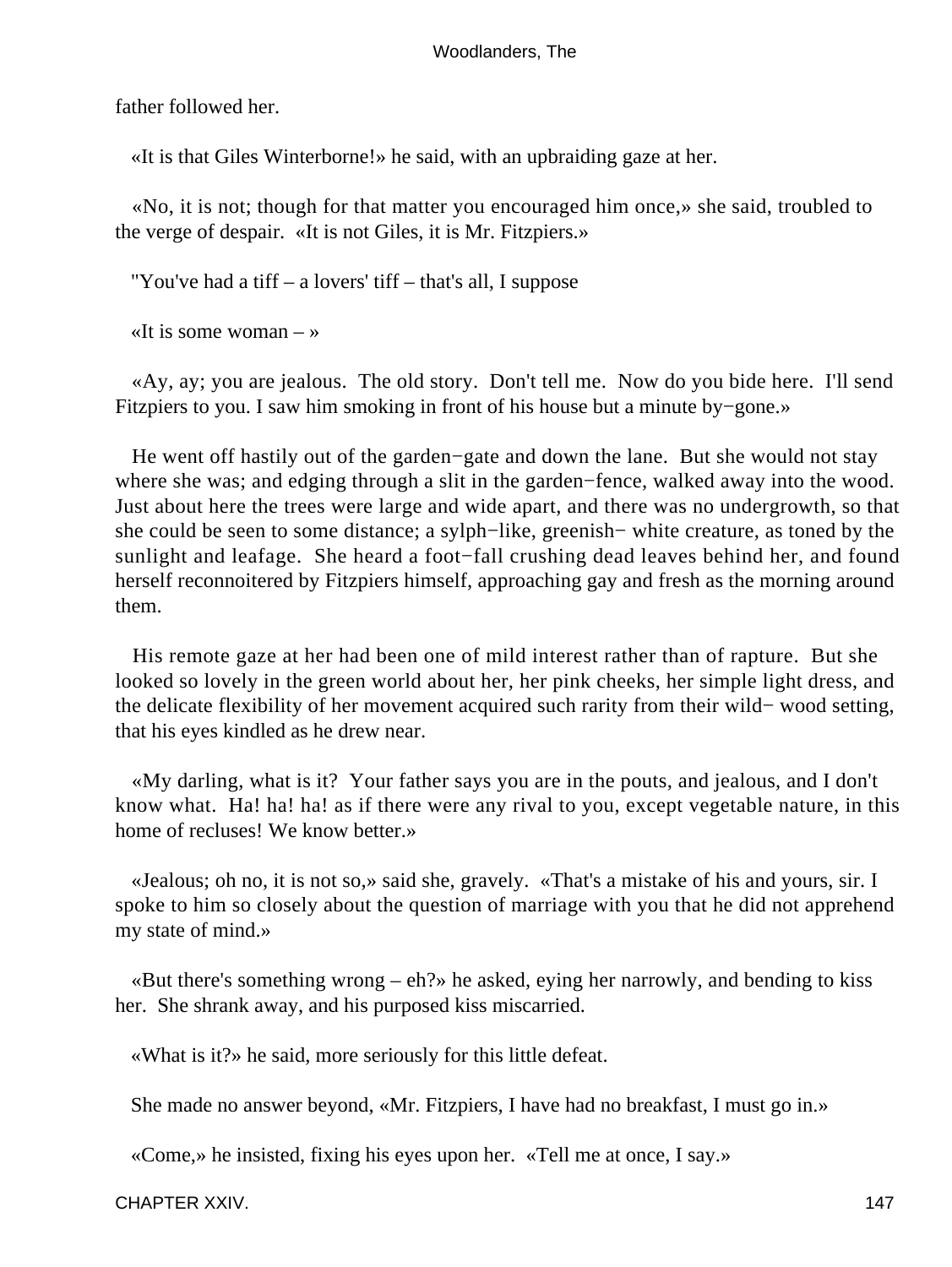It was the greater strength against the smaller; but she was mastered less by his manner than by her own sense of the unfairness of silence. «I looked out of the window,» she said, with hesitation. «I'll tell you by−and−by. I must go in−doors. I have had no breakfast.»

 By a sort of divination his conjecture went straight to the fact. «Nor I,» said he, lightly. «Indeed, I rose late to−day. I have had a broken night, or rather morning. A girl of the village – I don't know her name – came and rang at my bell as soon as it was light – between four and five, I should think it was – perfectly maddened with an aching tooth. As no−body heard her ring, she threw some gravel at my window, till at last I heard her and slipped on my dressing−gown and went down. The poor thing begged me with tears in her eyes to take out her tormentor, if I dragged her head off. Down she sat and out it came – a lovely molar, not a speck upon it; and off she went with it in her handkerchief, much contented, though it would have done good work for her for fifty years to come.»

 It was all so plausible – so completely explained. knowing nothing of the incident in the wood on old Midsummer−eve, Grace felt that her suspicions were unworthy and absurd, and with the readiness of an honest heart she jumped at the opportunity of honoring his word. At the moment of her mental liberation the bushes about the garden had moved, and her father emerged into the shady glade. «Well, I hope it is made up?» he said, cheerily.

 «Oh yes,» said Fitzpiers, with his eyes fixed on Grace, whose eyes were shyly bent downward.

 «Now,» said her father, «tell me, the pair of ye, that you still mean to take one another for good and all; and on the strength o't you shall have another couple of hundred paid down. I swear it by the name.»

Fitzpiers took her hand. «We declare it, do we not, my dear Grace?» said he.

 Relieved of her doubt, somewhat overawed, and ever anxious to please, she was disposed to settle the matter; yet, womanlike, she would not relinquish her opportunity of asking a concession of some sort. «If our wedding can be at church, I say yes,» she answered, in a measured voice. «If not, I say no.»

 Fitzpiers was generous in his turn. «It shall be so,» he rejoined, gracefully. «To holy church we'll go, and much good may it do us.»

 They returned through the bushes indoors, Grace walking, full of thought between the other two, somewhat comforted, both by Fitzpiers's ingenious explanation and by the sense that she was not to be deprived of a religious ceremony. «So let it be,» she said to herself. «Pray God it is for the best.»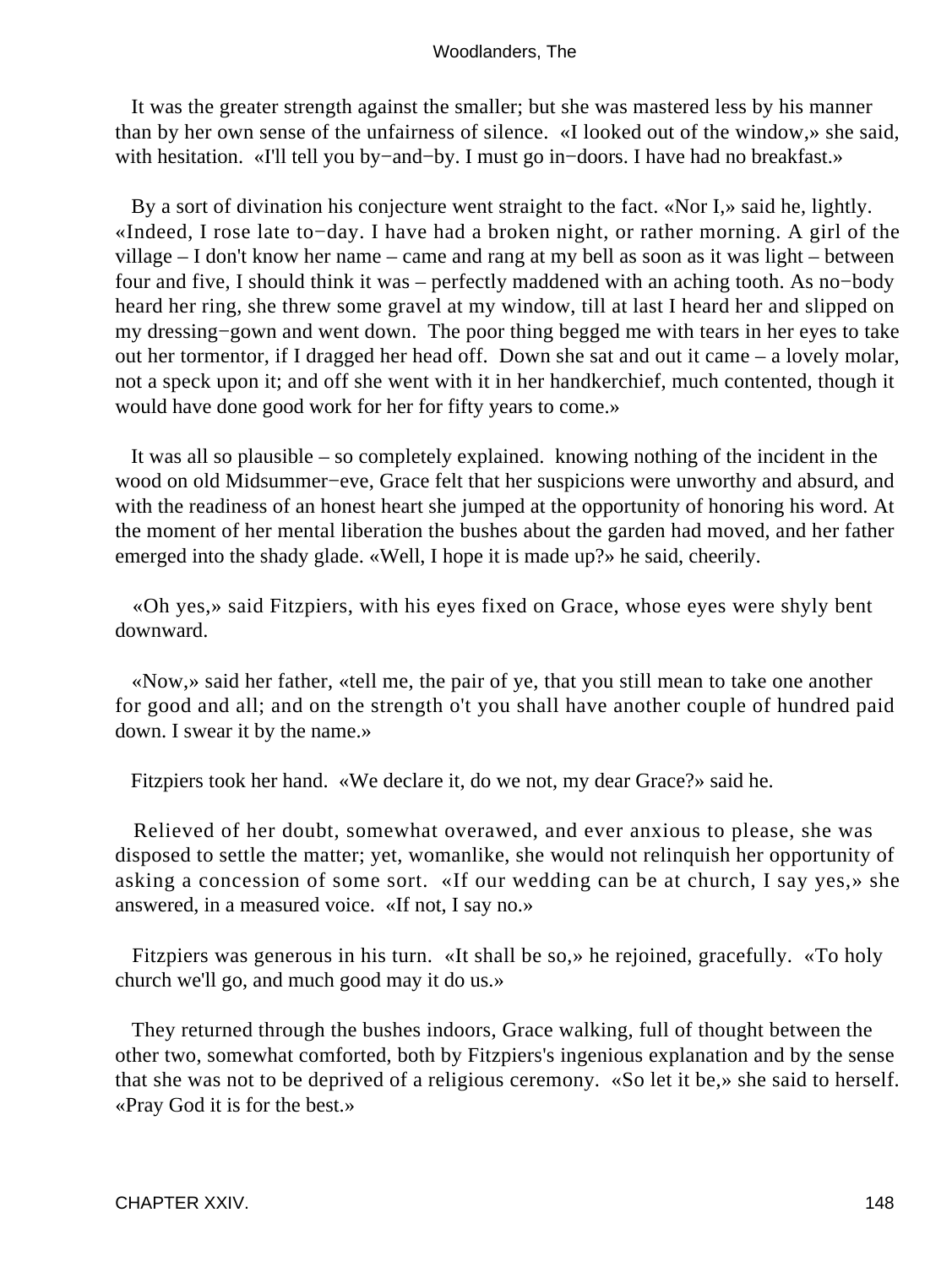From this hour there was no serious attempt at recalcitration on her part. Fitzpiers kept himself continually near her, dominating any rebellious impulse, and shaping her will into passive concurrence with all his desires. Apart from his lover−like anxiety to possess her, the few golden hundreds of the timber− dealer, ready to hand, formed a warm background to Grace's lovely face, and went some way to remove his uneasiness at the prospect of endangering his professional and social chances by an alliance with the family of a simple countryman.

 The interim closed up its perspective surely and silently. Whenever Grace had any doubts of her position, the sense of contracting time was like a shortening chamber: at other moments she was comparatively blithe. Day after day waxed and waned; the one or two woodmen who sawed, shaped, spokeshaved on her father's premises at this inactive season of the year, regularly came and unlocked the doors in the morning, locked them in the evening, supped, leaned over their garden−gates for a whiff of evening air, and to catch any last and farthest throb of news from the outer world, which entered and expired at Little Hintock like the exhausted swell of a wave in some innermost cavern of some innermost creek of an embayed sea; yet no news interfered with the nuptial purpose at their neighbor's house. The sappy green twig− tips of the season's growth would not, she thought, be appreciably woodier on the day she became a wife, so near was the time; the tints of the foliage would hardly have changed. Everything was so much as usual that no itinerant stranger would have supposed a woman's fate to be hanging in the balance at that summer's decline.

 But there were preparations, imaginable readily enough by those who had special knowledge. In the remote and fashionable town of Sandbourne something was growing up under the hands of several persons who had never seen Grace Melbury, never would see her, or care anything about her at all, though their creation had such interesting relation to her life that it would enclose her very heart at a moment when that heart would beat, if not with more emotional ardor, at least with more emotional turbulence than at any previous time.

 Why did Mrs. Dollery's van, instead of passing along at the end of the smaller village to Great Hintock direct, turn one Saturday night into Little Hintock Lane, and never pull up till it reached Mr. Melbury's gates? The gilding shine of evening fell upon a large, flat box not less than a yard square, and safely tied with cord, as it was handed out from under the tilt with a great deal of care. But it was not heavy for its size; Mrs. Dollery herself carried it into the house. Tim Tangs, the hollow−turner, Bawtree, Suke Damson, and others, looked knowing, and made remarks to each other as they watched its entrance. Melbury stood at the door of the timber−shed in the attitude of a man to whom such an arrival was a trifling domestic detail with which he did not condescend to be concerned. Yet he well divined the contents of that box, and was in truth all the while in a pleasant exaltation at the proof that thus far, at any rate, no disappointment had supervened. While Mrs. Dollery remained – which was rather long, from her sense of the importance of her errand – he went into the out−house; but as soon as she had had her say, been paid, and had rumbled away, he entered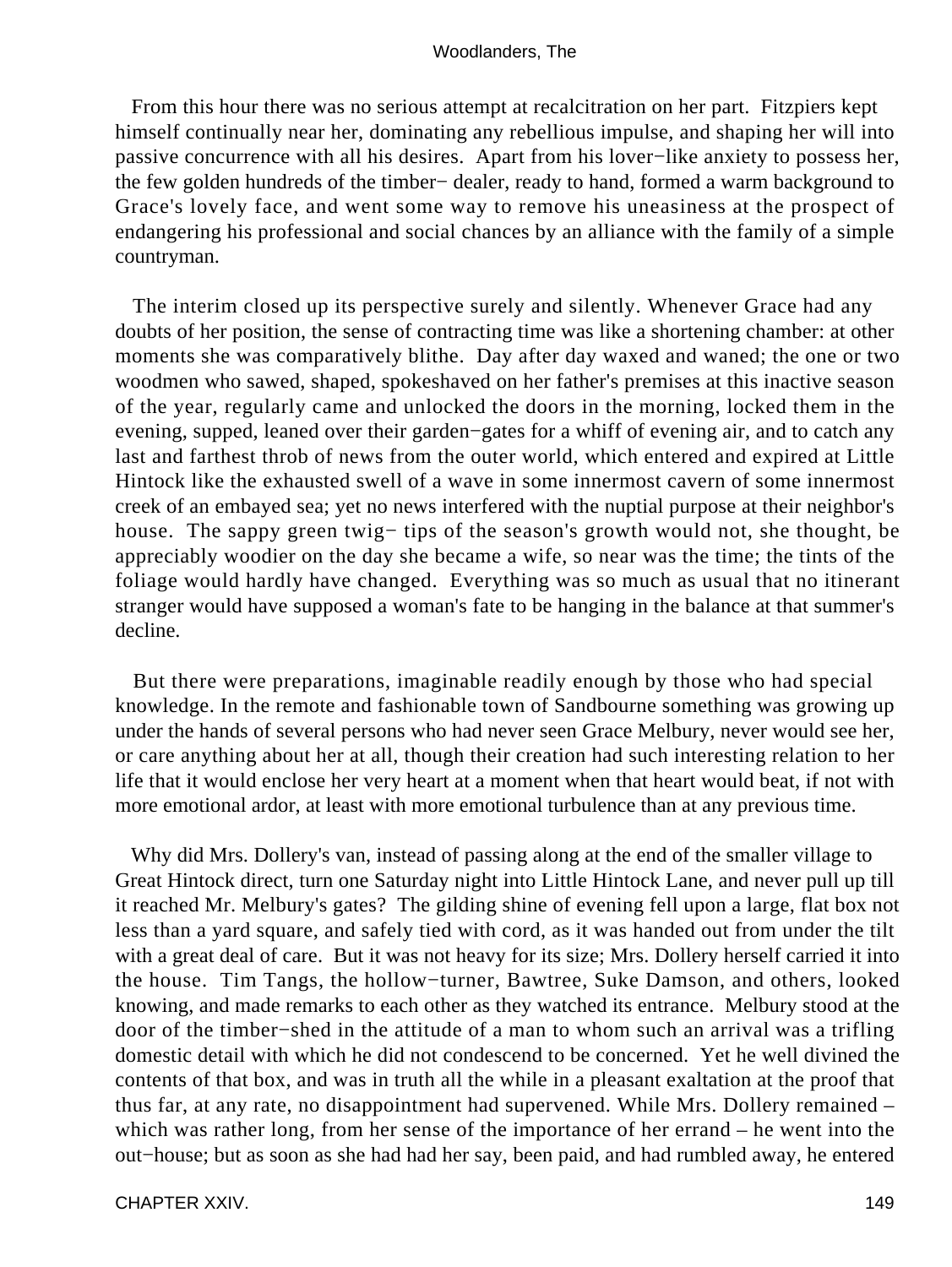the dwelling, to find there what he knew he should find – his wife and daughter in a flutter of excitement over the wedding−gown, just arrived from the leading dress−maker of Sandbourne watering−place aforesaid.

 During these weeks Giles Winterborne was nowhere to be seen or heard of. At the close of his tenure in Hintock he had sold some of his furniture, packed up the rest – a few pieces endeared by associations, or necessary to his occupation – in the house of a friendly neighbor, and gone away. People said that a certain laxity had crept into his life; that he had never gone near a church latterly, and had been sometimes seen on Sundays with unblacked boots, lying on his elbow under a tree, with a cynical gaze at surrounding objects. He was likely to return to Hintock when the cider−making season came round, his apparatus being stored there, and travel with his mill and press from village to village.

 The narrow interval that stood before the day diminished yet. There was in Grace's mind sometimes a certain anticipative satisfaction, the satisfaction of feeling that she would be the heroine of an hour; moreover, she was proud, as a cultivated woman, to be the wife of a cultivated man. It was an opportunity denied very frequently to young women in her position, nowadays not a few; those in whom parental discovery of the value of education has implanted tastes which parental circles fail to gratify. But what an attenuation was this cold pride of the dream of her youth, in which she had pictured herself walking in state towards the altar, flushed by the purple light and bloom of her own passion, without a single misgiving as to the sealing of the bond, and fervently receiving as her due

«The homage of a thousand hearts; the fond, deep love of one.»

 Everything had been clear then, in imagination; now something was undefined. She had little carking anxieties; a curious fatefulness seemed to rule her, and she experienced a mournful want of some one to confide in.

 The day loomed so big and nigh that her prophetic ear could, in fancy, catch the noise of it, hear the murmur of the villagers as she came out of church, imagine the jangle of the three thin−toned Hintock bells. The dialogues seemed to grow louder, and the ding− ding−dong of those three crazed bells more persistent. She awoke: the morning had come.

Five hours later she was the wife of Fitzpiers.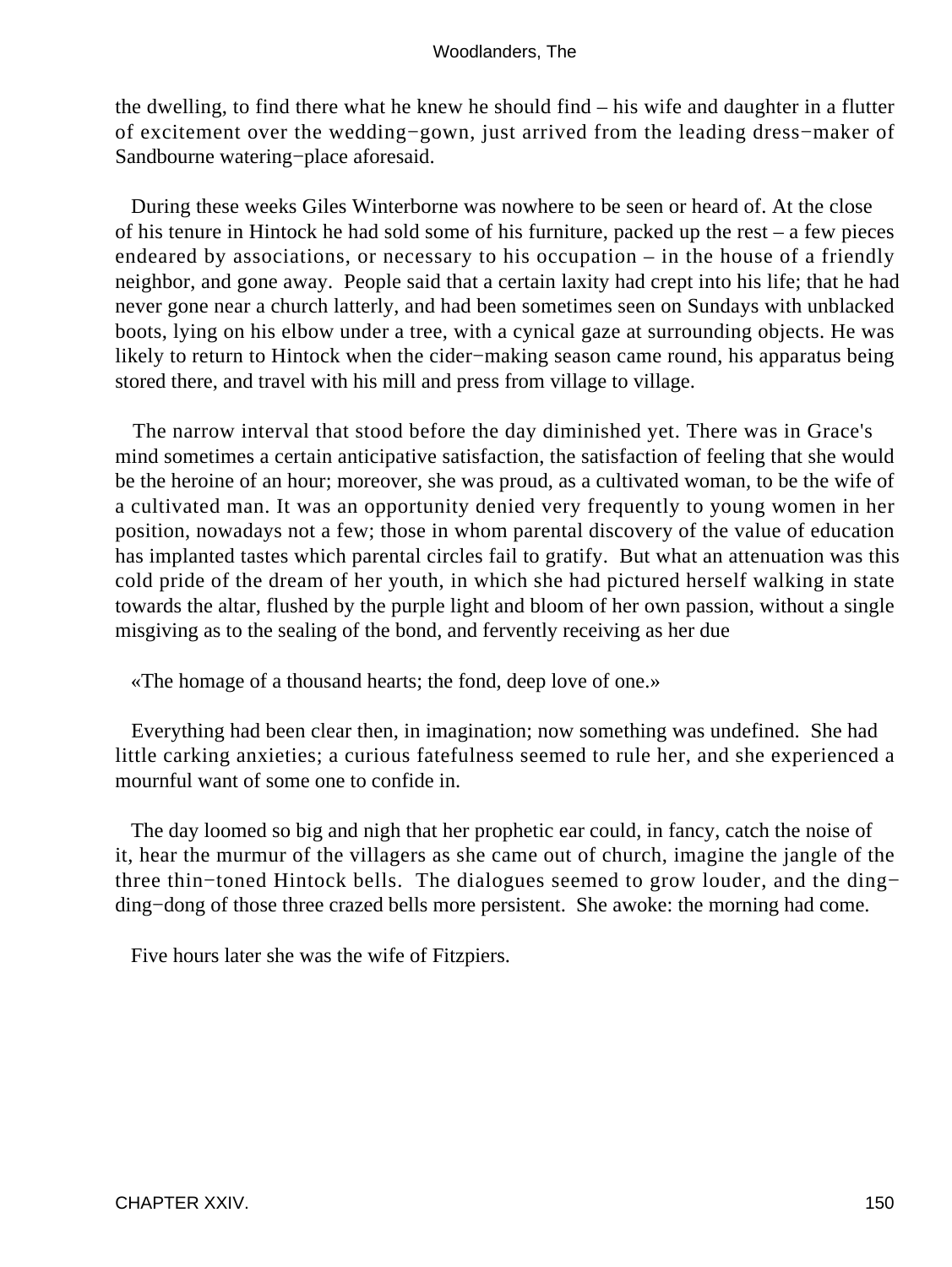# **[CHAPTER XXV.](#page-320-0)**

*T*he chief hotel at Sherton−Abbas was an old stone−fronted inn with a yawning arch, under which vehicles were driven by stooping coachmen to back premises of wonderful commodiousness. The windows to the street were mullioned into narrow lights, and only commanded a view of the opposite houses; hence, perhaps, it arose that the best and most luxurious private sitting−room that the inn could afford over−looked the nether parts of the establishment, where beyond the yard were to be seen gardens and orchards, now bossed, nay incrusted, with scarlet and gold fruit, stretching to infinite distance under a luminous lavender mist. The time was early autumn,

 «When the fair apples, red as evening sky, Do bend the tree unto the fruitful ground, When juicy pears, and berries of black dye, Do dance in air, and call the eyes around.»

 The landscape confronting the window might, indeed, have been part of the identical stretch of country which the youthful Chatterton had in his mind.

 In this room sat she who had been the maiden Grace Melbury till the finger of fate touched her and turned her to a wife. It was two months after the wedding, and she was alone. Fitzpiers had walked out to see the abbey by the light of sunset, but she had been too fatigued to accompany him. They had reached the last stage of a long eight−weeks' tour, and were going on to Hintock that night.

 In the yard, between Grace and the orchards, there progressed a scene natural to the locality at this time of the year. An apple− mill and press had been erected on the spot, to which some men were bringing fruit from divers points in mawn−baskets, while others were grinding them, and others wringing down the pomace, whose sweet juice gushed forth into tubs and pails. The superintendent of these proceedings, to whom the others spoke as master, was a young yeoman of prepossessing manner and aspect, whose form she recognized in a moment. He had hung his coat to a nail of the out−house wall, and wore his shirt−sleeves rolled up beyond his elbows, to keep them unstained while he rammed the pomace into the bags of horse−hair. Fragments of apple−rind had alighted upon the brim of his hat – probably from the bursting of a bag – while brown pips of the same fruit were sticking among the down upon his fine, round arms.

 She realized in a moment how he had come there. Down in the heart of the apple country nearly every farmer kept up a cider−making apparatus and wring−house for his own use, building up the pomace in great straw «cheeses,» as they were called; but here, on the margin of Pomona's plain, was a debatable land neither orchard nor sylvan exclusively, where the apple produce was hardly sufficient to warrant each proprietor in keeping a mill of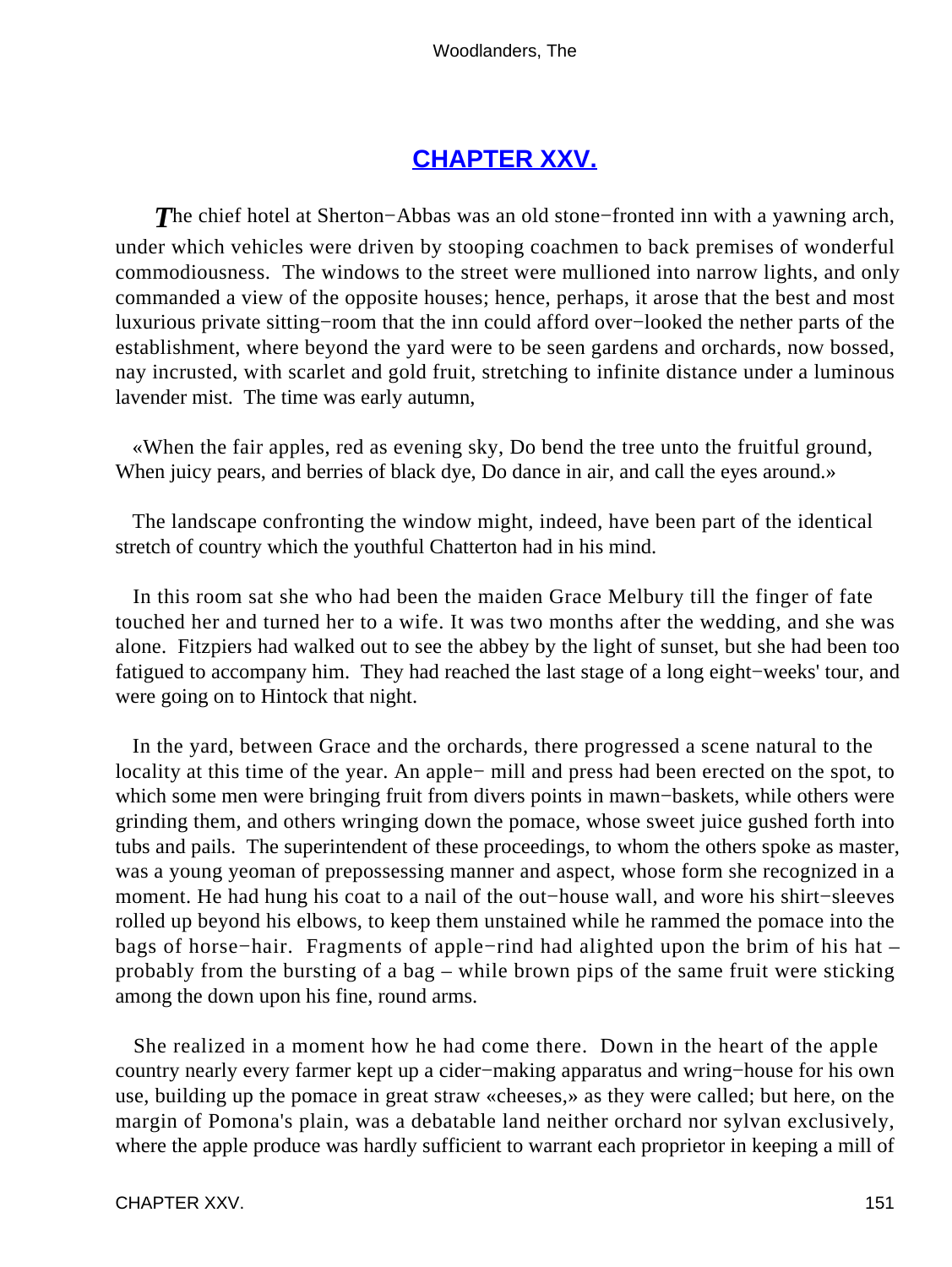his own. This was the field of the travelling cider−maker. His press and mill were fixed to wheels instead of being set up in a cider−house; and with a couple of horses, buckets, tubs, strainers, and an assistant or two, he wandered from place to place, deriving very satisfactory returns for his trouble in such a prolific season as the present.

 The back parts of the town were just now abounding with apple− gatherings. They stood in the yards in carts, baskets, and loose heaps; and the blue. stagnant air of autumn which hung over everything was heavy with a sweet cidery smell. Cakes of pomace lay against the walls in the yellow sun, where they were drying to be used as fuel. Yet it was not the great make of the year as yet; before the standard crop came in there accumulated, in abundant times like this, a large superfluity of early apples, and windfalls from the trees of later harvest, which would not keep long. Thus, in the baskets, and quivering in the hopper of the mill, she saw specimens of mixed dates, including the mellow countenances of streaked−jacks, codlins, costards, stubbards, ratheripes, and other well−known friends of her ravenous youth.

 Grace watched the head−man with interest. The slightest sigh escaped her. Perhaps she thought of the day – not so far distant – when that friend of her childhood had met her by her father's arrangement in this same town, warm with hope, though diffident, and trusting in a promise rather implied than given. Or she might have thought of days earlier yet – days of childhood – when her mouth was somewhat more ready to receive a kiss from his than was his to bestow one. However, all that was over. She had felt superior to him then, and she felt superior to him now.

 She wondered why he never looked towards her open window. She did not know that in the slight commotion caused by their arrival at the inn that afternoon Winterborne had caught sight of her through the archway, had turned red, and was continuing his work with more concentrated attention on the very account of his discovery. Robert Creedle, too, who travelled with Giles, had been incidentally informed by the hostler that Dr. Fitzpiers and his young wife were in the hotel, after which news Creedle kept shaking his head and saying to himself, «Ah!» very audibly, between his thrusts at the screw of the cider−press.

«Why the deuce do you sigh like that, Robert?» asked Winterborne, at last.

 «Ah, maister – 'tis my thoughts – 'tis my thoughts!...Yes, ye've lost a hundred load o' timber well seasoned; ye've lost five hundred pound in good money; ye've lost the stone−windered house that's big enough to hold a dozen families; ye've lost your share of half a dozen good wagons and their horses – all lost! – through your letting slip she that was once yer own!»

 «Good God, Creedle, you'll drive me mad!» said Giles, sternly. «Don't speak of that any more!»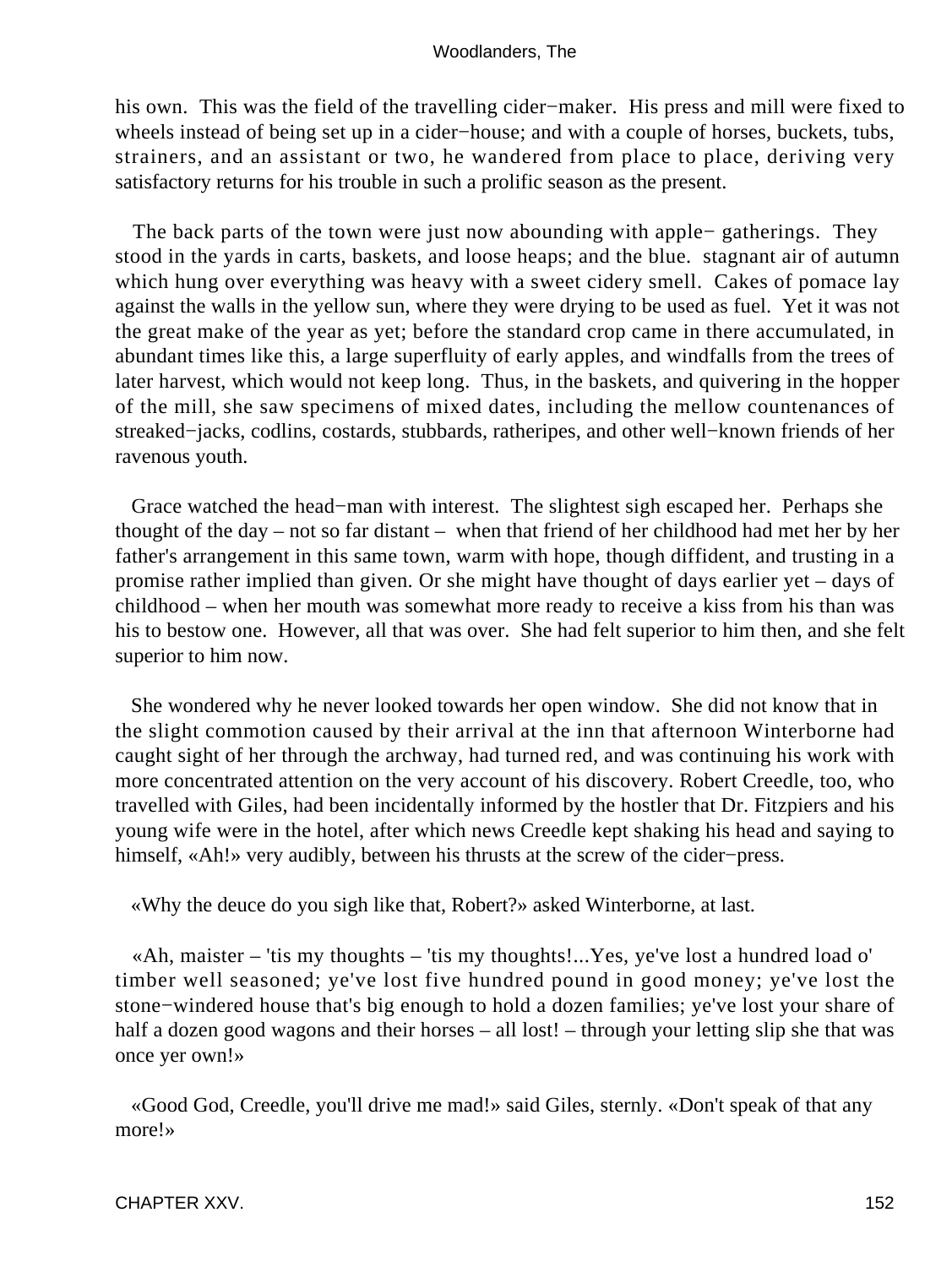Thus the subject had ended in the yard. Meanwhile, the passive cause of all this loss still regarded the scene. She was beautifully dressed; she was seated in the most comfortable room that the inn afforded; her long journey had been full of variety, and almost luxuriously performed – for Fitzpiers did not study economy where pleasure was in question. Hence it perhaps arose that Giles and all his belongings seemed sorry and common to her for the moment – moving in a plane so far removed from her own of late that she could scarcely believe she had ever found congruity therein. «No – I could never have married him!» she said, gently shaking her head. «Dear father was right. It would have been too coarse a life for me.» And she looked at the rings of sapphire and opal upon her white and slender fingers that had been gifts from Fitzpiers.

 Seeing that Giles still kept his back turned, and with a little of the above−described pride of life – easily to be understood, and possibly excused, in a young, inexperienced woman who thought she had married well – she said at last, with a smile on her lips, «Mr. Winterborne!»

He appeared to take no heed, and she said a second time, «Mr. Winterborne!»

 Even now he seemed not to hear, though a person close enough to him to see the expression of his face might have doubted it; and she said a third time, with a timid loudness, «Mr. Winterborne! What, have you forgotten my voice?» She remained with her lips parted in a welcoming smile.

 He turned without surprise, and came deliberately towards the window. «Why do you call me?» he said, with a sternness that took her completely unawares, his face being now pale. «Is it not enough that you see me here moiling and muddling for my daily bread while you are sitting there in your success, that you can't refrain from opening old wounds by calling out my name?»

 She flushed, and was struck dumb for some moments; but she forgave his unreasoning anger, knowing so well in what it had its root. «I am sorry I offended you by speaking,» she replied, meekly. «Believe me, I did not intend to do that. I could hardly sit here so near you without a word of recognition.»

 Winterborne's heart had swollen big, and his eyes grown moist by this time, so much had the gentle answer of that familiar voice moved him. He assured her hurriedly, and without looking at her, that he was not angry. He then managed to ask her, in a clumsy, constrained way, if she had had a pleasant journey, and seen many interesting sights. She spoke of a few places that she had visited, and so the time passed till he withdrew to take his place at one of the levers which pulled round the screw.

 Forgotten her voice! Indeed, he had not forgotten her voice, as his bitterness showed. But though in the heat of the moment he had reproached her keenly, his second mood was a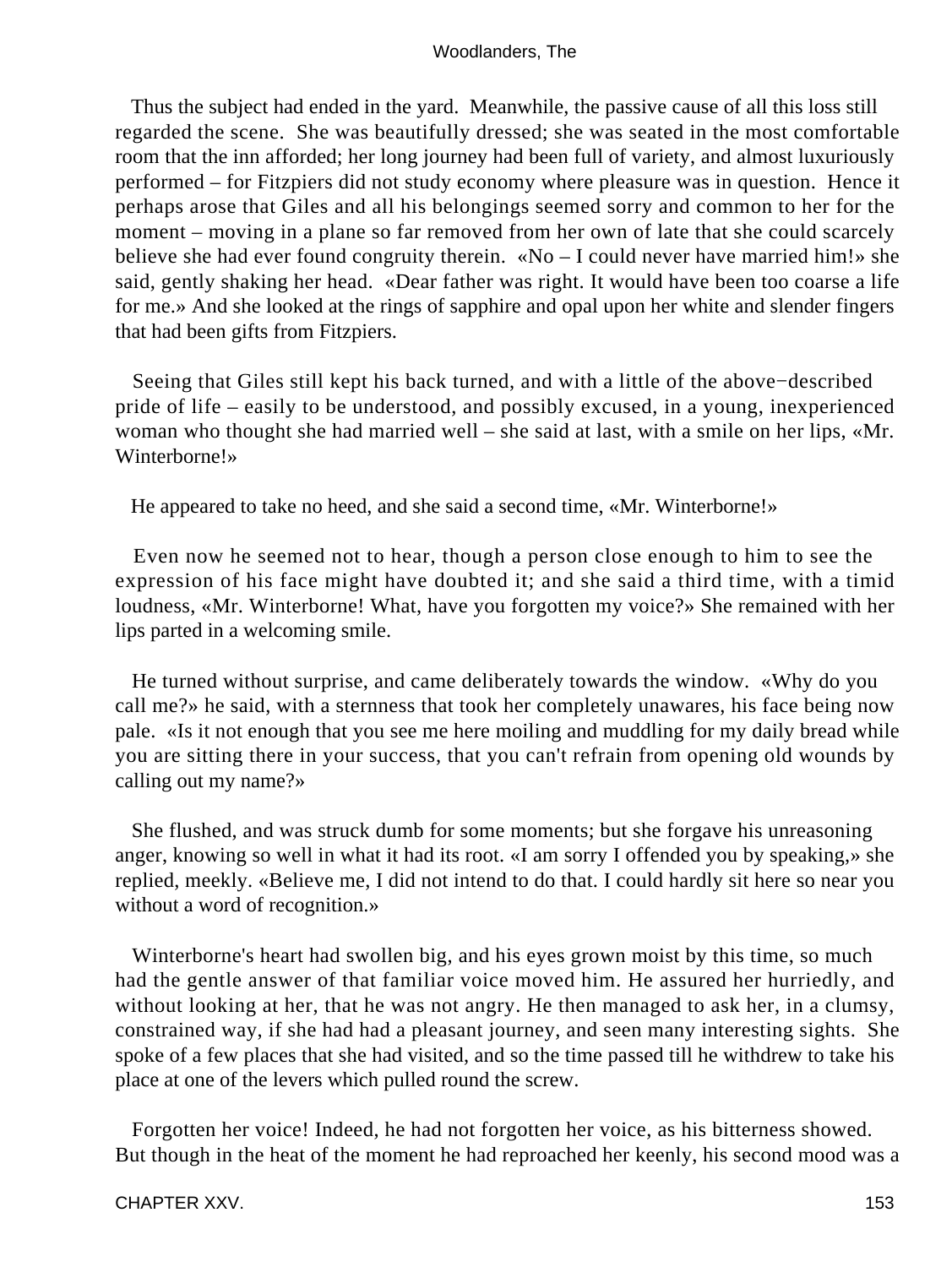far more tender one – that which could regard her renunciation of such as he as her glory and her privilege, his own fidelity notwithstanding. He could have declared with a contemporary poet –

 "If I forget, The salt creek may forget the ocean; If I forget The heart whence flows my heart's bright motion, May I sink meanlier than the worst Abandoned, outcast, crushed, accurst, If I forget.

 «Though you forget, No word of mine shall mar your pleasure; Though you forget, You filled my barren life with treasure, You may withdraw the gift you gave; You still are queen, I still am slave, Though you forget.»

 She had tears in her eyes at the thought that she could not remind him of what he ought to have remembered; that not herself but the pressure of events had dissipated the dreams of their early youth. Grace was thus unexpectedly worsted in her encounter with her old friend. She had opened the window with a faint sense of triumph, but he had turned it into sadness; she did not quite comprehend the reason why. In truth it was because she was not cruel enough in her cruelty. If you have to use the knife, use it, say the great surgeons; and for her own peace Grace should have contemned Winterborne thoroughly or not at all. As it was, on closing the window an indescribable, some might have said dangerous, pity quavered in her bosom for him.

 Presently her husband entered the room, and told her what a wonderful sunset there was to be seen.

 «I have not noticed it. But I have seen somebody out there that we know,» she replied, looking into the court.

Fitzpiers followed the direction of her eyes, and said he did not recognize anybody.

 «Why, Mr. Winterborne – there he is, cider−making. He combines that with his other business, you know.»

«Oh – that fellow,» said Fitzpiers, his curiosity becoming extinct.

 She, reproachfully: «What, call Mr. Winterborne a fellow, Edgar? It is true I was just saying to myself that I never could have married him; but I have much regard for him, and always shall.»

 «Well, do by all means, my dear one. I dare say I am inhuman, and supercilious, and contemptibly proud of my poor old ramshackle family; but I do honestly confess to you that I feel as if I belonged to a different species from the people who are working in that yard.»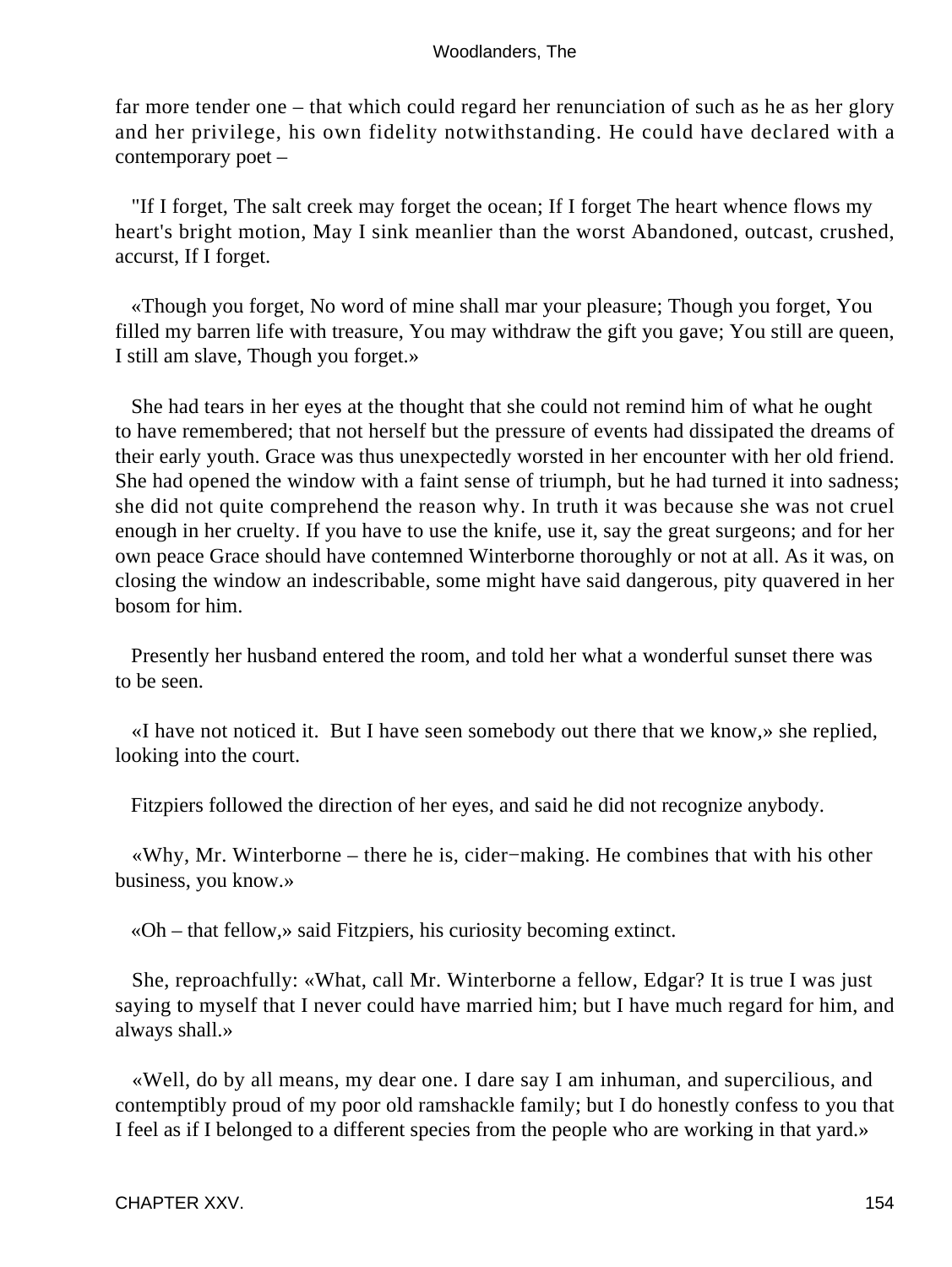«And from me too, then. For my blood is no better than theirs.»

 He looked at her with a droll sort of awakening. It was, indeed, a startling anomaly that this woman of the tribe without should be standing there beside him as his wife, if his sentiments were as he had said. In their travels together she had ranged so unerringly at his level in ideas, tastes, and habits that he had almost forgotten how his heart had played havoc with his principles in taking her to him.

 «Ah YOU – you are refined and educated into something quite different,» he said, self−assuringly.

 «I don't quite like to think that,» she murmured with soft regret. «And I think you underestimate Giles Winterborne. Remember, I was brought up with him till I was sent away to school, so I cannot be radically different. At any rate, I don't feel so. That is, no doubt, my fault, and a great blemish in me. But I hope you will put up with it, Edgar.»

 Fitzpiers said that he would endeavor to do so; and as it was now getting on for dusk, they prepared to perform the last stage of their journey, so as to arrive at Hintock before it grew very late.

 In less than half an hour they started, the cider−makers in the yard having ceased their labors and gone away, so that the only sounds audible there now were the trickling of the juice from the tightly screwed press, and the buzz of a single wasp, which had drunk itself so tipsy that it was unconscious of nightfall. Grace was very cheerful at the thought of being soon in her sylvan home, but Fitzpiers sat beside her almost silent. An indescribable oppressiveness had overtaken him with the near approach of the journey's end and the realities of life that lay there.

«You don't say a word, Edgar,» she observed. «Aren't you glad to get back? I am.»

«You have friends here. I have none.»

«But my friends are yours.»

«Oh yes – in that sense.»

 The conversation languished, and they drew near the end of Hintock Lane. It had been decided that they should, at least for a time, take up their abode in her father's roomy house, one wing of which was quite at their service, being almost disused by the Melburys. Workmen had been painting, papering, and whitewashing this set of rooms in the wedded pair's absence; and so scrupulous had been the timber−dealer that there should occur no hitch or disappointment on their arrival, that not the smallest detail remained undone. To make it all complete a ground−floor room had been fitted up as a surgery, with an

CHAPTER XXV. 2002 2003 2004 2004 2005 2006 2007 2007 2008 2009 2007 2008 2009 2009 2007 2008 2009 2009 2009 20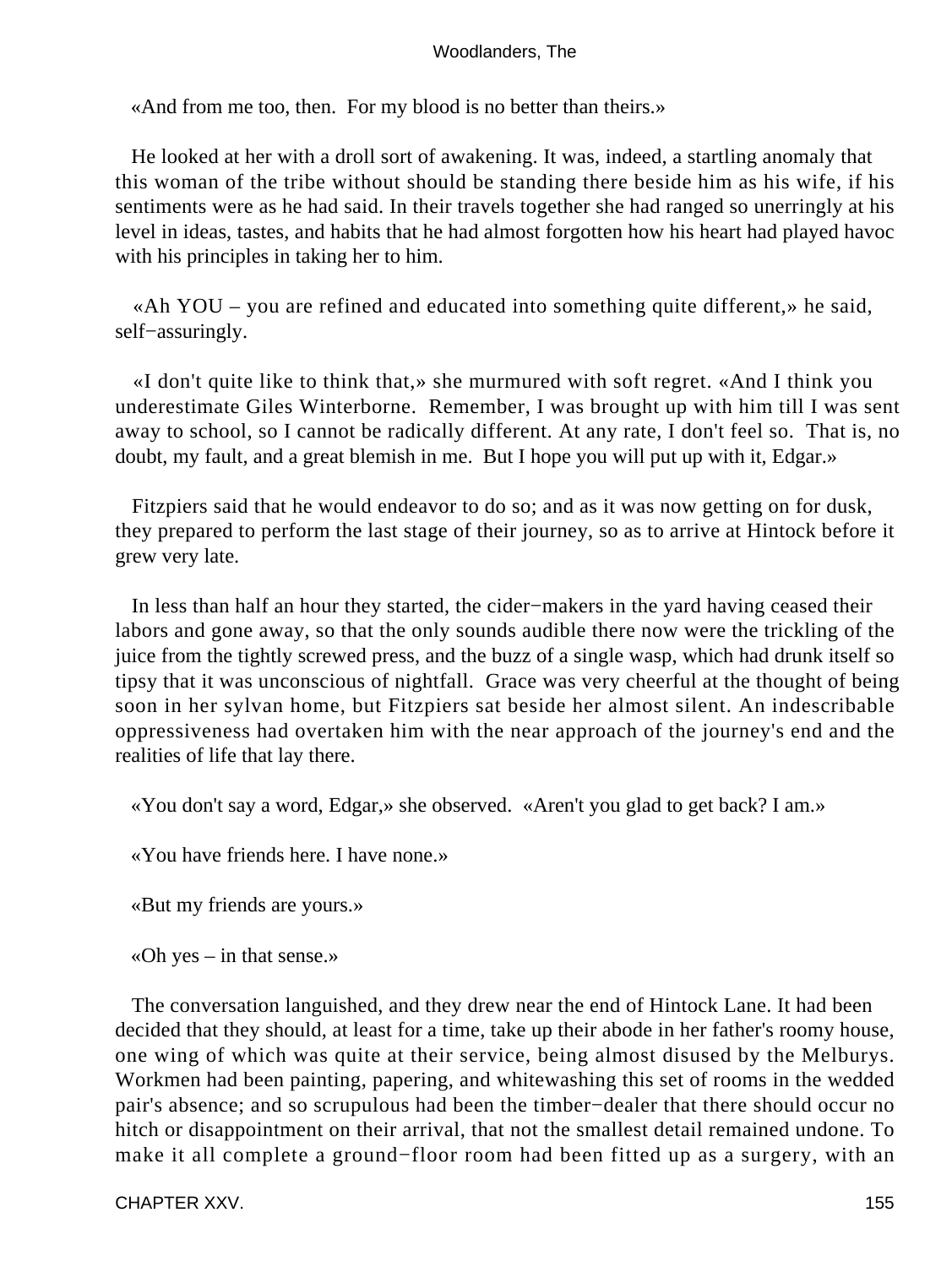independent outer door, to which Fitzpiers's brass plate was screwed – for mere ornament, such a sign being quite superfluous where everybody knew the latitude and longitude of his neighbors for miles round.

 Melbury and his wife welcomed the twain with affection, and all the house with deference. They went up to explore their rooms, that opened from a passage on the left hand of the staircase, the entrance to which could be shut off on the landing by a door that Melbury had hung for the purpose. A friendly fire was burning in the grate, although it was not cold. Fitzpiers said it was too soon for any sort of meal, they only having dined shortly before leaving Sherton−Abbas. He would walk across to his old lodging, to learn how his locum tenens had got on in his absence.

 In leaving Melbury's door he looked back at the house. There was economy in living under that roof, and economy was desirable, but in some way he was dissatisfied with the arrangement; it immersed him so deeply in son−in−lawship to Melbury. He went on to his former residence. His deputy was out, and Fitzpiers fell into conversation with his former landlady.

«Well, Mrs. Cox, what's the best news?» he asked of her, with cheery weariness.

 She was a little soured at losing by his marriage so profitable a tenant as the surgeon had proved to be duling his residence under her roof; and the more so in there being hardly the remotest chance of her getting such another settler in the Hintock solitudes. «'Tis what I don't wish to repeat, sir; least of all to you,» she mumbled.

«Never mind me, Mrs. Cox; go ahead.»

 «It is what people say about your hasty marrying, Dr. Fitzpiers. Whereas they won't believe you know such clever doctrines in physic as they once supposed of ye, seeing as you could marry into Mr. Melbury's family, which is only Hintock−born, such as me.»

 «They are kindly welcome to their opinion,» said Fitzpiers, not allowing himself to recognize that he winced. «Anything else?»

«Yes; SHE'S come home at last.»

«Who's she?»

«Mrs. Charmond.»

«Oh, indeed!» said Fitzpiers, with but slight interest. «I've never seen her.»

«She has seen you, sir, whether or no.»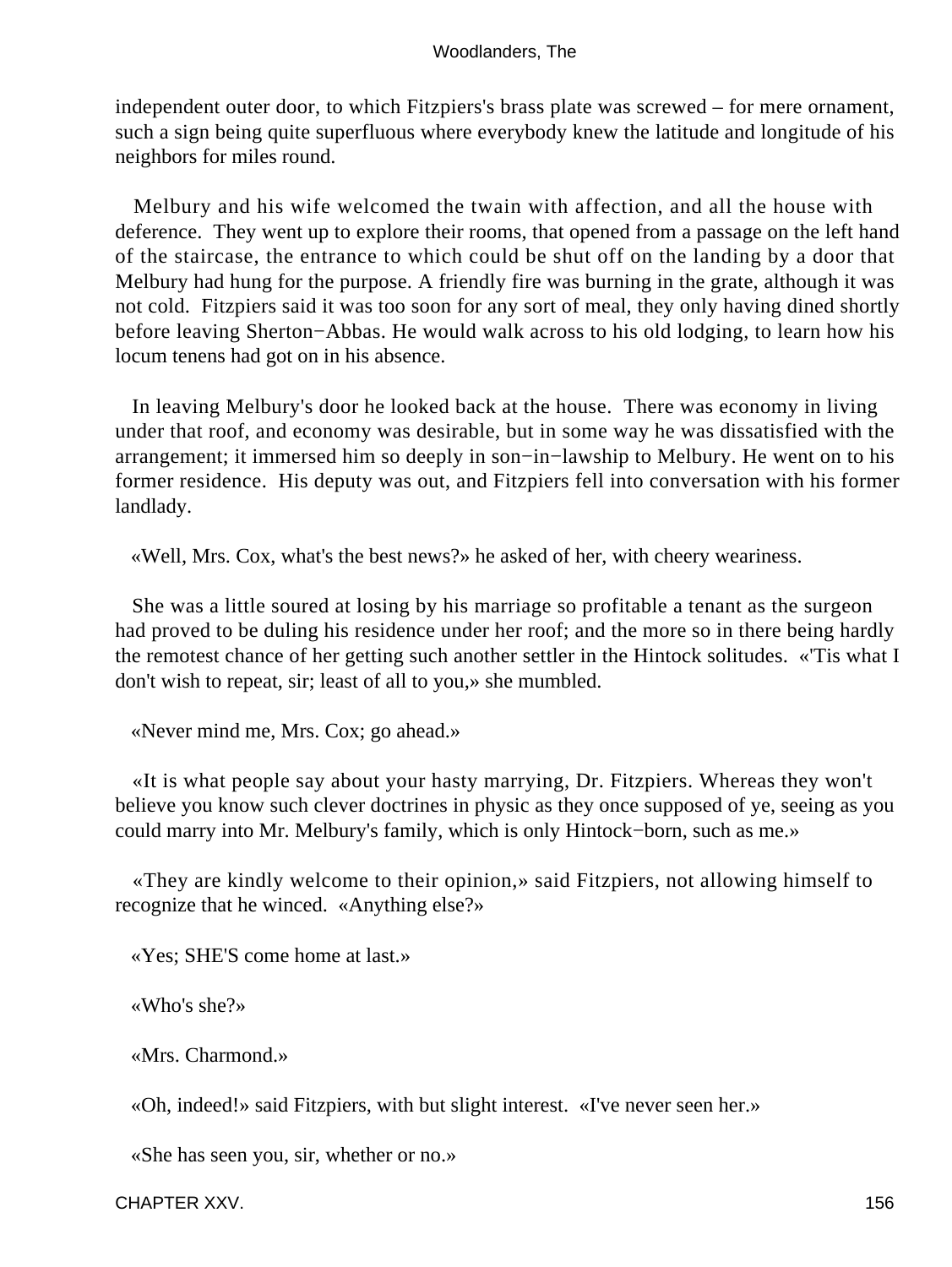### «Never.»

 «Yes; she saw you in some hotel or street for a minute or two while you were away travelling, and accidentally heard your name; and when she made some remark about you, Miss Ellis – that's her maid – told her you was on your wedding−tower with Mr. Melbury's daughter; and she said, 'He ought to have done better than that. I fear he has spoiled his chances,' she says.»

 Fitzpiers did not talk much longer to this cheering housewife, and walked home with no very brisk step. He entered the door quietly, and went straight up−stairs to the drawing−room extemporized for their use by Melbury in his and his bride's absence, expecting to find her there as he had left her. The fire was burning still, but there were no lights. He looked into the next apartment, fitted up as a little dining−room, but no supper was laid. He went to the top of the stairs, and heard a chorus of voices in the timber−merchant's parlor below, Grace's being occasionally intermingled.

 Descending, and looking into the room from the door−way, he found quite a large gathering of neighbors and other acquaintances, praising and congratulating Mrs. Fitzpiers on her return, among them being the dairyman, Farmer Bawtree, and the master−blacksmith from Great Hintock; also the cooper, the hollow−turner, the exciseman, and some others, with their wives, who lived hard by. Grace, girl that she was, had quite forgotten her new dignity and her husband's; she was in the midst of them, blushing, and receiving their compliments with all the pleasure of old− comradeship.

 Fitzpiers experienced a profound distaste for the situation. Melbury was nowhere in the room, but Melbury's wife, perceiving the doctor, came to him. «We thought, Grace and I,» she said, «that as they have called, hearing you were come, we could do no less than ask them to supper; and then Grace proposed that we should all sup together, as it is the first night of your return.»

 By this time Grace had come round to him. «Is it not good of them to welcome me so warmly?» she exclaimed, with tears of friendship in her eyes. «After so much good feeling I could not think of our shutting ourselves up away from them in our own dining−room.»

 «Certainly not – certainly not,» said Fitzpiers; and he entered the room with the heroic smile of a martyr.

 As soon as they sat down to table Melbury came in, and seemed to see at once that Fitzpiers would much rather have received no such demonstrative reception. He thereupon privately chid his wife for her forwardness in the matter. Mrs. Melbury declared that it was as much Grace's doing as hers, after which there was no more to be said by that young woman's tender father. By this time Fitzpiers was making the best of his position among the wide−elbowed and genial company who sat eating and drinking and laughing and joking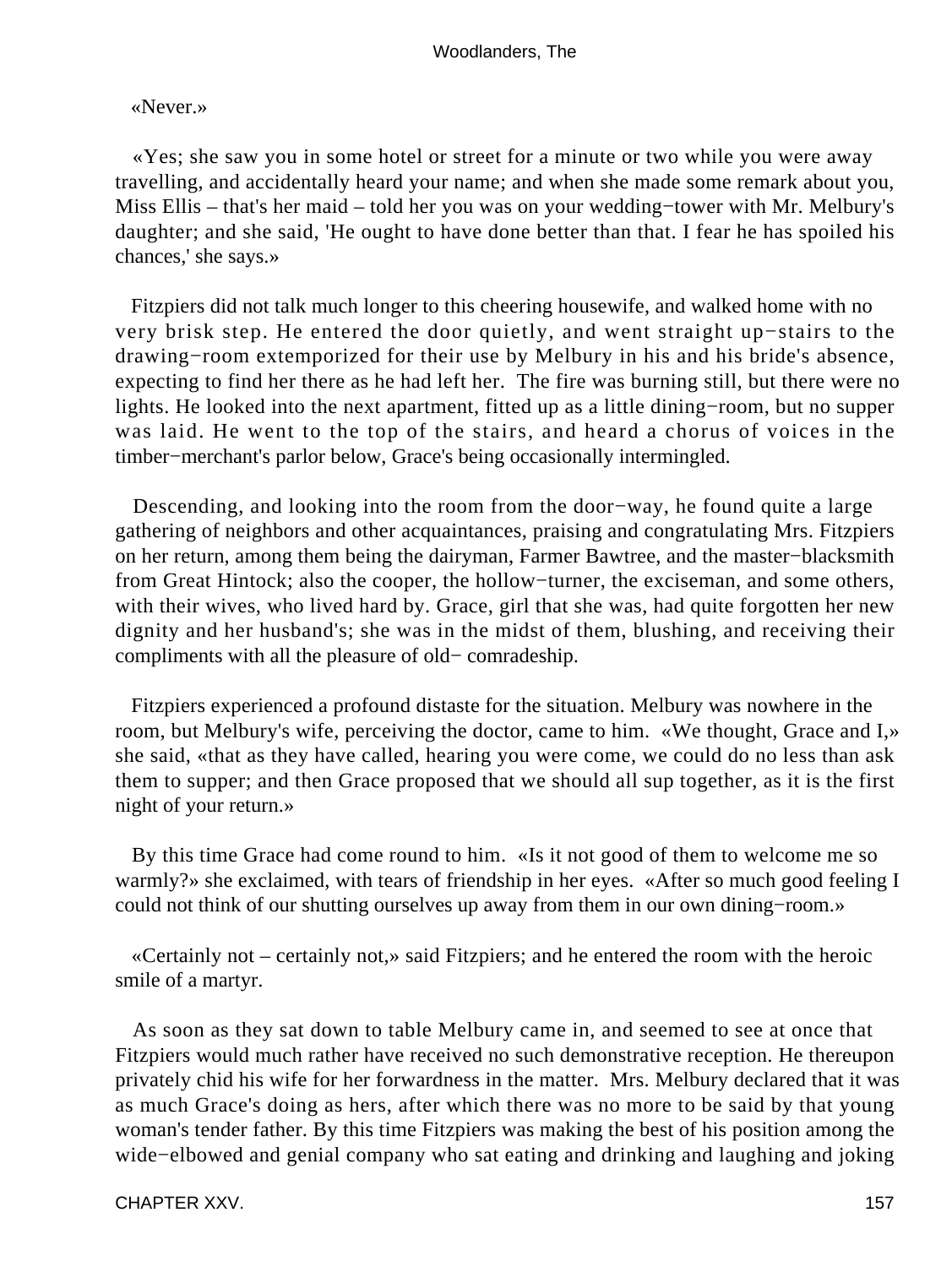around him; and getting warmed himself by the good cheer, was obliged to admit that, after all, the supper was not the least enjoyable he had ever known.

 At times, however, the words about his having spoiled his opportunities, repeated to him as those of Mrs. Charmond, haunted him like a handwriting on the wall. Then his manner would become suddenly abstracted. At one moment he would mentally put an indignant query why Mrs. Charmond or any other woman should make it her business to have opinions about his opportunities; at another he thought that he could hardly be angry with her for taking an interest in the doctor of her own parish. Then he would drink a glass of grog and so get rid of the misgiving. These hitches and quaffings were soon perceived by Grace as well as by her father; and hence both of them were much relieved when the first of the guests to discover that the hour was growing late rose and declared that he must think of moving homeward. At the words Melbury rose as alertly as if lifted by a spring, and in ten minutes they were gone.

 «Now, Grace,» said her husband as soon as he found himself alone with her in their private apartments, «we've had a very pleasant evening, and everybody has been very kind. But we must come to an understanding about our way of living here. If we continue in these rooms there must be no mixing in with your people below. I can't stand it, and that's the truth.»

 She had been sadly surprised at the suddenness of his distaste for those old−fashioned woodland forms of life which in his courtship he had professed to regard with so much interest. But she assented in a moment.

 «We must be simply your father's tenants,» he continued, «and our goings and comings must be as independent as if we lived elsewhere.»

«Certainly, Edgar – I quite see that it must be so.»

 «But you joined in with all those people in my absence, without knowing whether I should approve or disapprove. When I came I couldn't help myself at all.»

 She, sighing: «Yes – I see I ought to have waited; though they came unexpectedly, and I thought I had acted for the best.»

 Thus the discussion ended, and the next day Fitzpiers went on his old rounds as usual. But it was easy for so super−subtle an eye as his to discern, or to think he discerned, that he was no longer regarded as an extrinsic, unfathomed gentleman of limitless potentiality, scientific and social; but as Mr. Melbury's compeer, and therefore in a degree only one of themselves. The Hintock woodlandlers held with all the strength of inherited conviction to the aristocratic principle, and as soon as they had discovered that Fitzpiers was one of the old Buckbury Fitzpierses they had accorded to him for nothing a touching of hat−brims,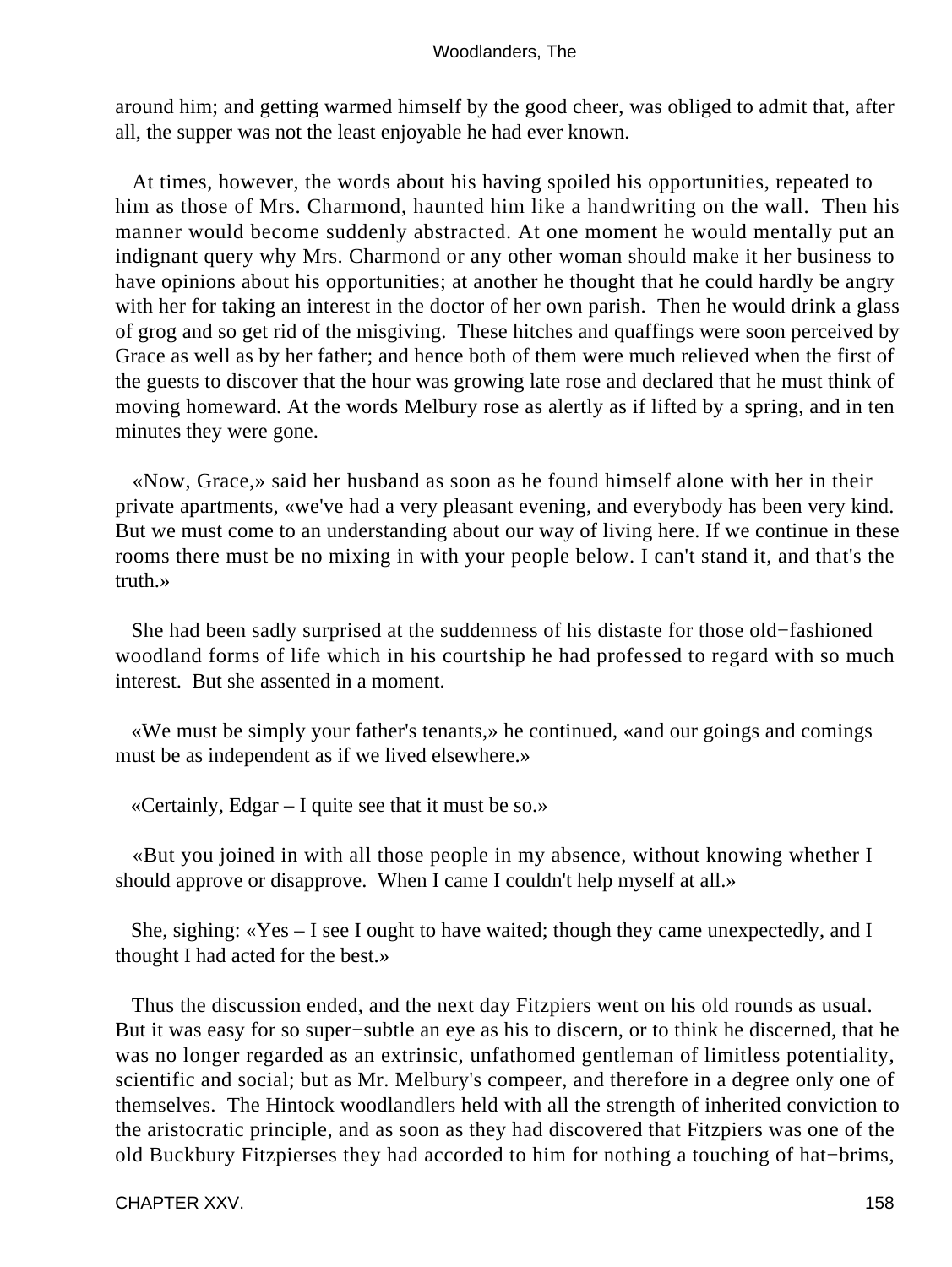promptness of service, and deference of approach, which Melbury had to do without, though he paid for it over and over. But now, having proved a traitor to his own cause by this marriage, Fitzpiers was believed in no more as a superior hedged by his own divinity; while as doctor he began to be rated no higher than old Jones, whom they had so long despised.

 His few patients seemed in his two months' absence to have dwindled considerably in number, and no sooner had he returned than there came to him from the Board of Guardians a complaint that a pauper had been neglected by his substitute. In a fit of pride Fitzpiers resigned his appointment as one of the surgeons to the union, which had been the nucleus of his practice here.

 At the end of a fortnight he came in−doors one evening to Grace more briskly than usual. «They have written to me again about that practice in Budmouth that I once negotiated for,» he said to her. «The premium asked is eight hundred pounds, and I think that between your father and myself it ought to be raised. Then we can get away from this place forever.»

 The question had been mooted between them before, and she was not unprepared to consider it. They had not proceeded far with the discussion when a knock came to the door, and in a minute Grammer ran up to say that a message had arrived from Hintock House requesting Dr. Fitzpiers to attend there at once. Mrs. Charmond had met with a slight accident through the overturning of her carriage.

 «This is something, anyhow,» said Fitzpiers, rising with an interest which he could not have defined. «I have had a presentiment that this mysterious woman and I were to be better acquainted.»

The latter words were murmured to himself alone.

 «Good−night,» said Grace, as soon as he was ready. «I shall be asleep, probably, when you return.»

 «Good−night, »he replied, inattentively, and went down−stairs. It was the first time since their marriage that he had left her without a kiss.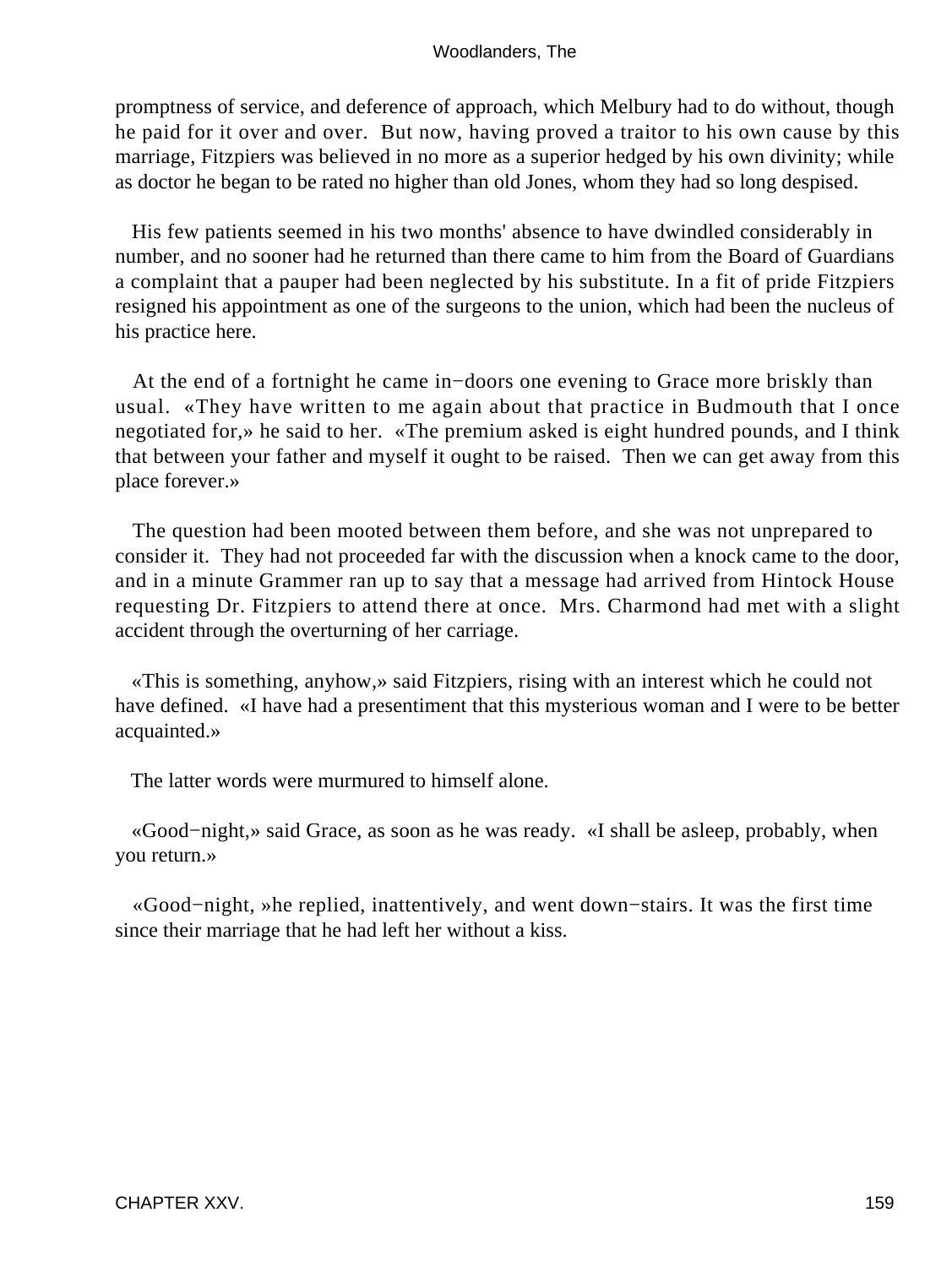## **[CHAPTER XXVI.](#page-320-0)**

**W**interborne's house had been pulled down. On this account his face had been seen but fitfully in Hintock; and he would probably have disappeared from the place altogether but for his slight business connection with Melbury, on whose premises Giles kept his cider−making apparatus, now that he had no place of his own to stow it in. Coming here one evening on his way to a hut beyond the wood where he now slept, he noticed that the familiar brown− thatched pinion of his paternal roof had vanished from its site, and that the walls were levelled. In present circumstances he had a feeling for the spot that might have been called morbid, and when he had supped in the hut aforesaid he made use of the spare hour before bedtime to return to Little Hintock in the twilight and ramble over the patch of ground on which he had first seen the day.

 He repeated this evening visit on several like occasions. Even in the gloom he could trace where the different rooms had stood; could mark the shape of the kitchen chimney−corner, in which he had roasted apples and potatoes in his boyhood, cast his bullets, and burned his initials on articles that did and did not belong to him. The apple−trees still remained to show where the garden had been, the oldest of them even now retaining the crippled slant to north−east given them by the great November gale of 1824, which carried a brig bodily over the Chesil Bank. They were at present bent to still greater obliquity by the heaviness of their produce. Apples bobbed against his head, and in the grass beneath he crunched scores of them as he walked. There was nobody to gather them now.

 It was on the evening under notice that, half sitting, half leaning against one of these inclined trunks, Winterborne had become lost in his thoughts, as usual, till one little star after another had taken up a position in the piece of sky which now confronted him where his walls and chimneys had formerly raised their outlines. The house had jutted awkwardly into the road, and the opening caused by its absence was very distinct.

 In the silence the trot of horses and the spin of carriage−wheels became audible; and the vehicle soon shaped itself against the blank sky, bearing down upon him with the bend in the lane which here occurred, and of which the house had been the cause. He could discern the figure of a woman high up on the driving−seat of a phaeton, a groom being just visible behind. Presently there was a slight scrape, then a scream. Winterborne went across to the spot, and found the phaeton half overturned, its driver sitting on the heap of rubbish which had once been his dwelling, and the man seizing the horses' heads. The equipage was Mrs. Charmond's, and the unseated charioteer that lady herself.

 To his inquiry if she were hurt she made some incoherent reply to the effect that she did not know. The damage in other respects was little or none: the phaeton was righted, Mrs.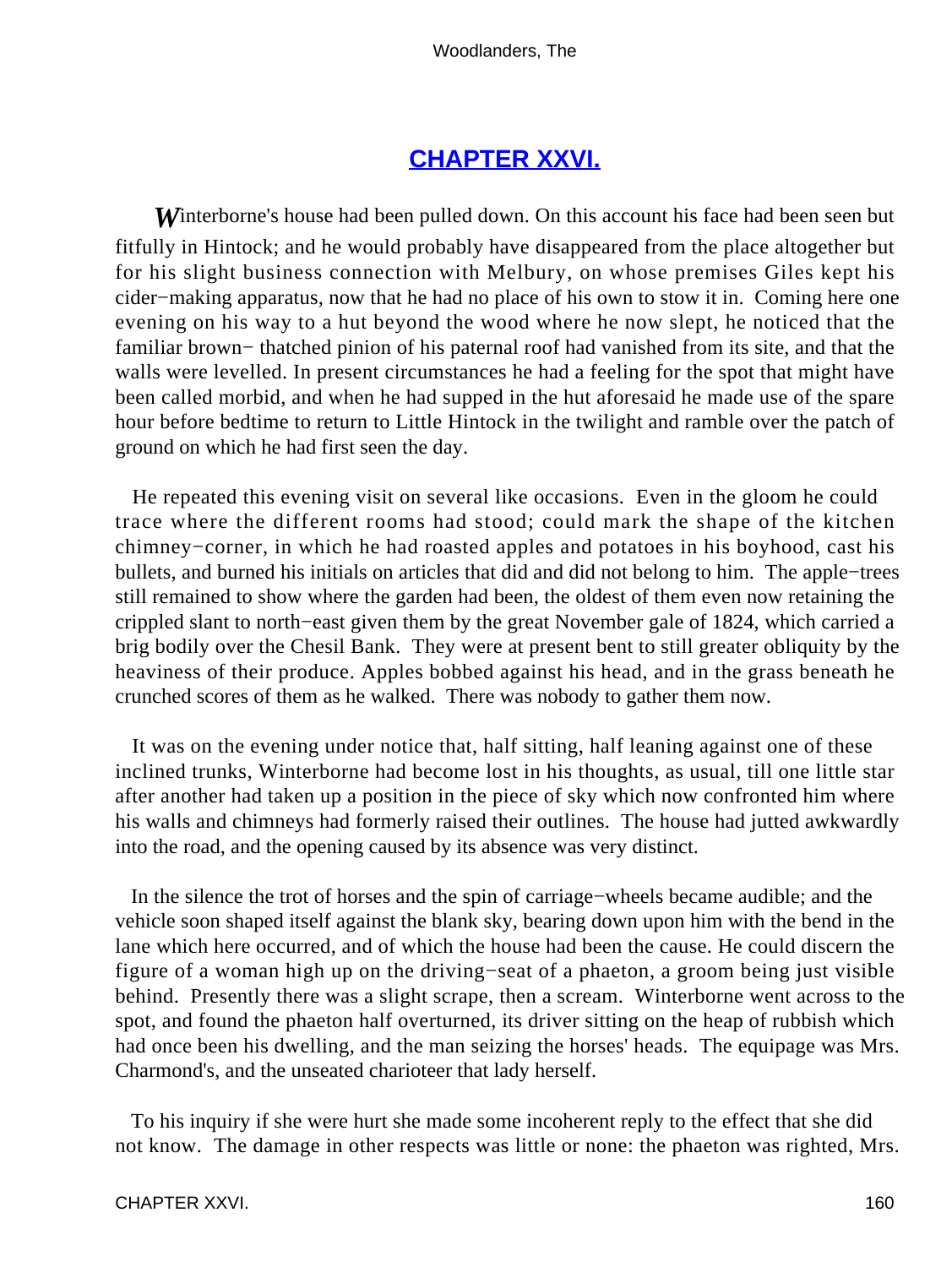Charmond placed in it, and the reins given to the servant. It appeared that she had been deceived by the removal of the house, imagining the gap caused by the demolition to be the opening of the road, so that she turned in upon the ruins instead of at the bend a few yards farther on.

 «Drive home – drive home!» cried the lady, impatiently; and they started on their way. They had not, however, gone many paces when, the air being still, Winterborne heard her say «Stop; tell that man to call the doctor – Mr. Fitzpiers – and send him on to the House. I find I am hurt more seriously than I thought.»

 Winterborne took the message from the groom and proceeded to the doctor's at once. Having delivered it, he stepped back into the darkness, and waited till he had seen Fitzpiers leave the door. He stood for a few minutes looking at the window which by its light revealed the room where Grace was sitting, and went away under the gloomy trees.

 Fitzpiers duly arrived at Hintock House, whose doors he now saw open for the first time. Contrary to his expectation there was visible no sign of that confusion or alarm which a serious accident to the mistress of the abode would have occasioned. He was shown into a room at the top of the staircase, cosily and femininely draped, where, by the light of the shaded lamp, he saw a woman of full round figure reclining upon a couch in such a position as not to disturb a pile of magnificent hair on the crown of her head. A deep purple dressing−gown formed an admirable foil to the peculiarly rich brown of her hair−plaits; her left arm, which was naked nearly up to the shoulder, was thrown upward, and between the fingers of her right hand she held a cigarette, while she idly breathed from her plump lips a thin stream of smoke towards the ceiling.

 The doctor's first feeling was a sense of his exaggerated prevision in having brought appliances for a serious case; the next, something more curious. While the scene and the moment were new to him and unanticipated, the sentiment and essence of the moment were indescribably familiar. What could be the cause of it? Probably a dream.

 Mrs. Charmond did not move more than to raise her eyes to him, and he came and stood by her. She glanced up at his face across her brows and forehead, and then he observed a blush creep slowly over her decidedly handsome cheeks. Her eyes, which had lingered upon him with an inquiring, conscious expression, were hastily withdrawn, and she mechanically applied the cigarette again to her lips.

 For a moment he forgot his errand, till suddenly arousing himself he addressed her, formally condoled with her, and made the usual professional inquiries about what had happened to her, and where she was hurt.

 «That's what I want you to tell me,» she murmured, in tones of indefinable reserve. «I quite believe in you, for I know you are very accomplished, because you study so hard.»

#### CHAPTER XXVI. 2002. THE RESERVE OF A SERVE OF A SERVE OF A SERVE OF A SERVE OF A SERVE OF A SERVE OF A SERVE O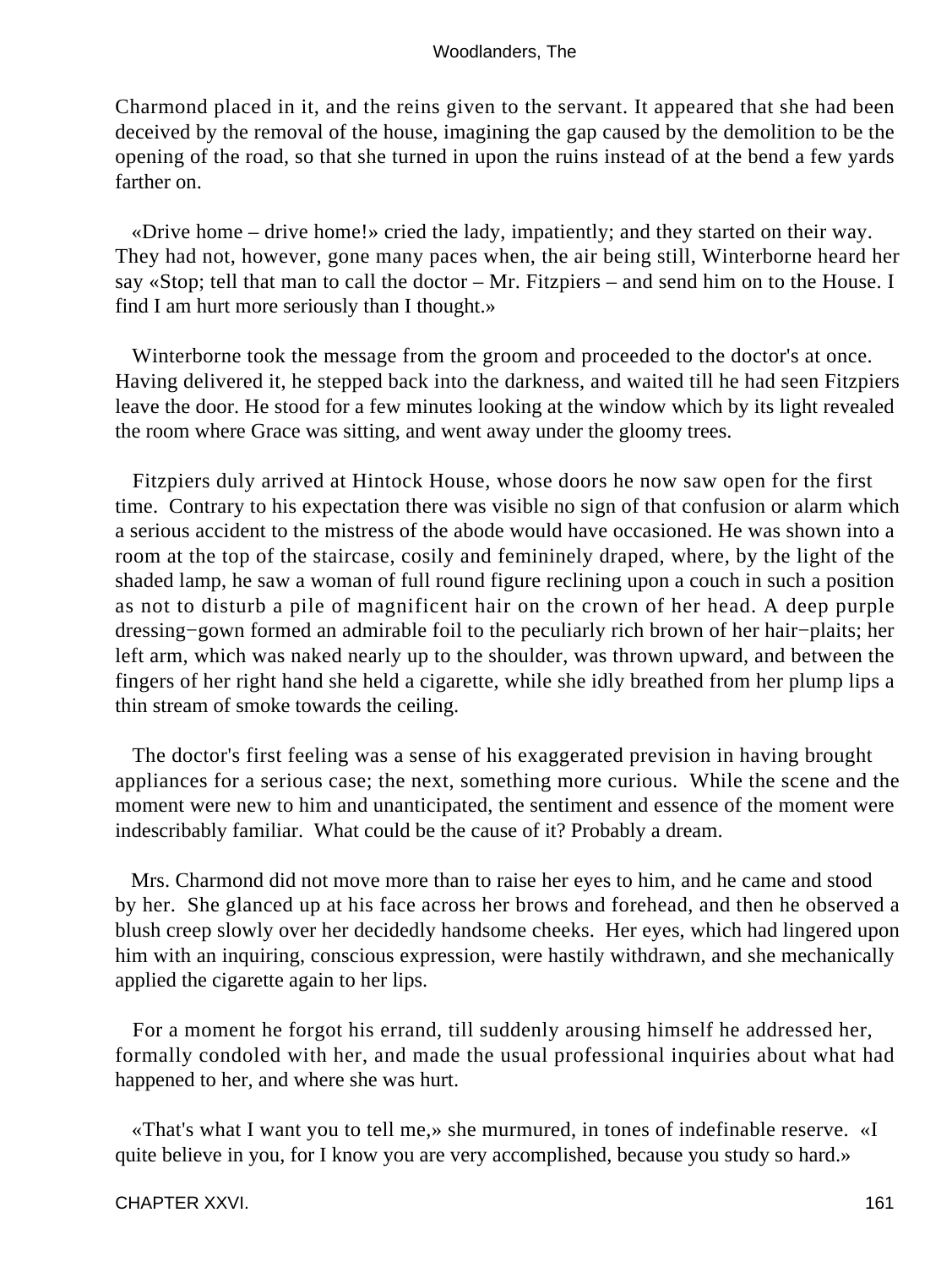«I'll do my best to justify your good opinion,» said the young man, bowing. «And none the less that I am happy to find the accident has not been serious.»

«I am very much shaken,» she said.

 «Oh yes,» he replied; and completed his examination, which convinced him that there was really nothing the matter with her, and more than ever puzzled him as to why he had been fetched, since she did not appear to be a timid woman. «You must rest a while, and I'll send something,» he said.

 «Oh, I forgot,» she returned. «Look here.» And she showed him a little scrape on her arm – the full round arm that was exposed. «Put some court−plaster on that, please.»

 He obeyed. «And now,» she said, «before you go I want to put a question to you. Sit round there in front of me, on that low chair, and bring the candles, or one, to the little table. Do you smoke? Yes? That's right – I am learning. Take one of these; and here's a light.» She threw a matchbox across.

 Fitzpiers caught it, and having lit up, regarded her from his new position, which, with the shifting of the candles, for the first time afforded him a full view of her face. «How many years have passed since first we met!» she resumed, in a voice which she mainly endeavored to maintain at its former pitch of composure, and eying him with daring bashfulness.

«WE met, do you say?»

 She nodded. «I saw you recently at an hotel in London, when you were passing through, I suppose, with your bride, and I recognized you as one I had met in my girlhood. Do you remember, when you were studying at Heidelberg, an English family that was staying there, who used to walk  $-\infty$ 

 «And the young lady who wore a long tail of rare−colored hair – ah, I see it before my eyes! – who lost her gloves on the Great Terrace – who was going back in the dusk to find them – to whom I said, 'I'll go for them,' and you said, 'Oh, they are not worth coming all the way up again for.' **I DO** remember, and how very long we stayed talking there! I went next morning while the dew was on the grass: there they lay – the little fingers sticking out damp and thin. I see them now! I picked them up, and then  $-\infty$ 

«Well?»

«I kissed them,» he rejoined, rather shamefacedly.

«But you had hardly ever seen me except in the dusk?»

CHAPTER XXVI. 162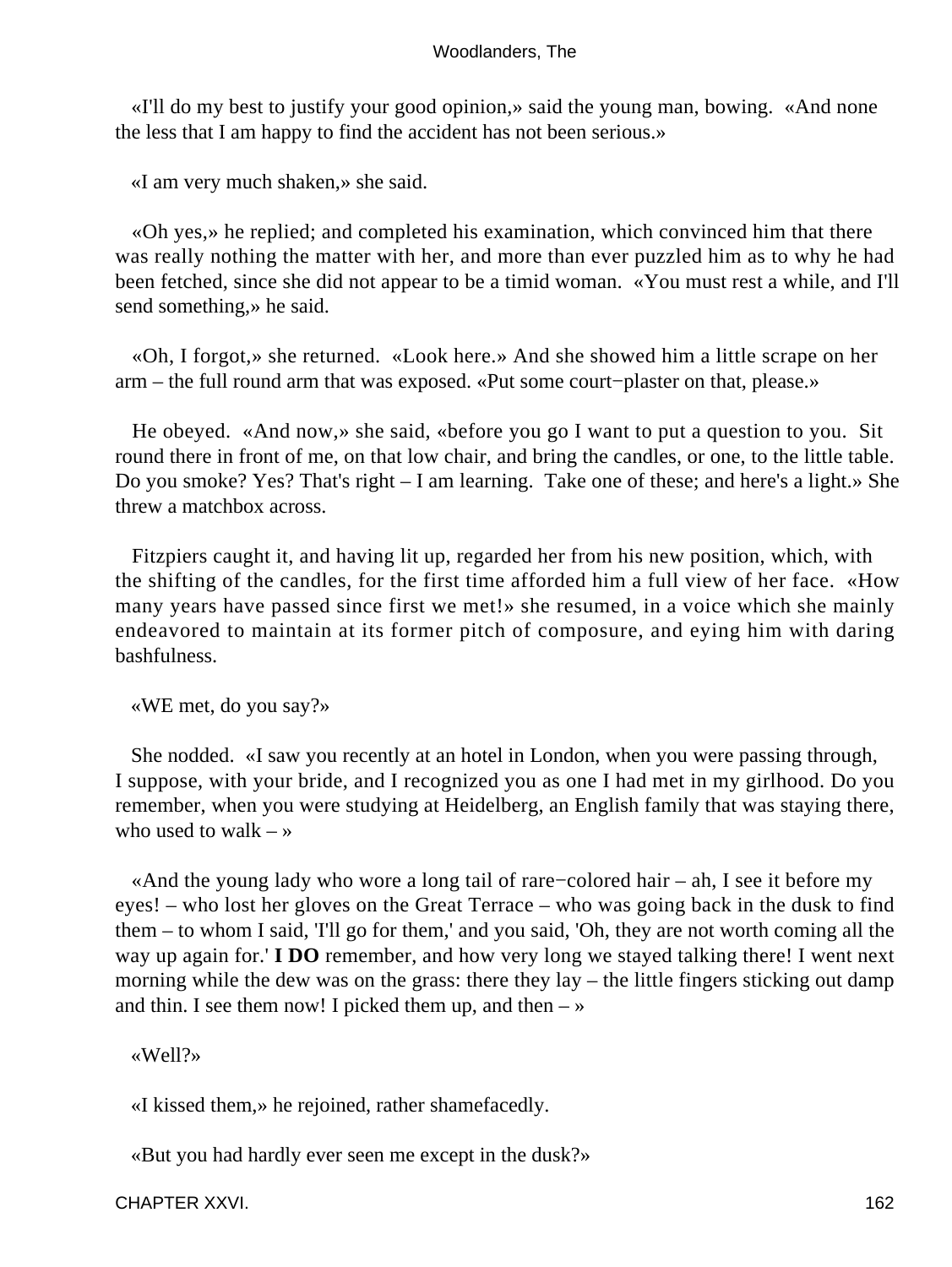«Never mind. I was young then, and I kissed them. I wondered how I could make the most of my trouvaille, and decided that I would call at your hotel with them that afternoon. It rained, and I waited till next day. I called, and you were gone.»

 «Yes,» answered she, with dry melancholy. «My mother, knowing my disposition, said she had no wish for such a chit as me to go falling in love with an impecunious student, and spirited me away to Baden. As it is all over and past I'll tell you one thing: I should have sent you a line passing warm had I known your name. That name I never knew till my maid said, as you passed up the hotel stairs a month ago, 'There's Dr. Fitzpiers.'»

 «Good Heaven!» said Fitzpiers, musingly. «How the time comes back to me! The evening, the morning, the dew, the spot. When I found that you really were gone it was as if a cold iron had been passed down my back. I went up to where you had stood when I last saw you –  $-I$  flung myself on the grass, and – being not much more than a boy – my eyes were literally blinded with tears. Nameless, unknown to me as you were, I couldn't forget your voice.»

«For how long?»

«Oh – ever so long. Days and days.»

«Days and days! **ONLY** days and days? Oh, the heart of a man! Days and days!»

 «But, my dear madam, I had not known you more than a day or two. It was not a full−blown love – it was the merest bud – red, fresh, vivid, but small. It was a colossal passion in posse, a giant in embryo. It never matured.»

«So much the better, perhaps.»

 «Perhaps. But see how powerless is the human will against predestination. We were prevented meeting; we have met. One feature of the case remains the same amid many changes. You are still rich, and I am still poor. Better than that, you have (judging by your last remark) outgrown the foolish, impulsive passions of your early girl−hood. I have not outgrown mine.»

 «I beg your pardon,» said she, with vibrations of strong feeling in her words. «I have been placed in a position which hinders such outgrowings. Besides, I don't believe that the genuine subjects of emotion do outgrow them; I believe that the older such people get the worse they are. Possibly at ninety or a hundred they may feel they are cured; but a mere threescore and ten won't do it – at least for me.»

He gazed at her in undisguised admiration. Here was a soul of souls!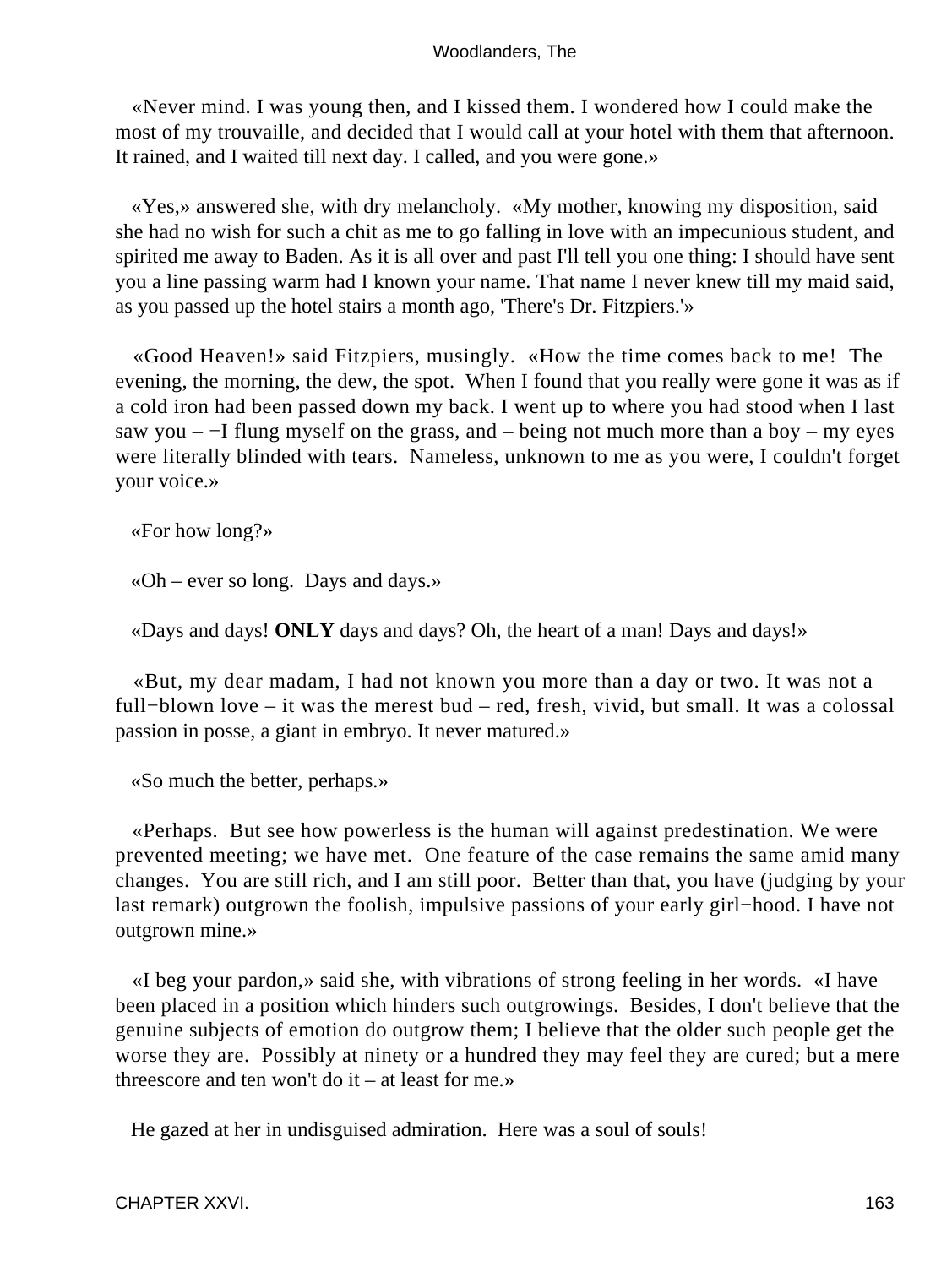«Mrs. Charmond, you speak truly,» he exclaimed. «But you speak sadly as well. Why is that?»

 «I always am sad when I come here,» she said, dropping to a low tone with a sense of having been too demonstrative.

«Then may I inquire why you came?»

 «A man brought me. Women are always carried about like corks upon the waves of masculine desires....I hope I have not alarmed you; but Hintock has the curious effect of bottling up the emotions till one can no longer hold them; I am often obliged to fly away and discharge my sentiments somewhere, or I should die outright.»

 «There is very good society in the county for those who have the privilege of entering it.»

 «Perhaps so. But the misery of remote country life is that your neighbors have no toleration for difference of opinion and habit. My neighbors think I am an atheist, except those who think I am a Roman Catholic; and when I speak disrespectfully of the weather or the crops they think I am a blasphemer.»

She broke into a low musical laugh at the idea.

 «You don't wish me to stay any longer?» he inquired, when he found that she remained musing.

«No  $-$  I think not.»

«Then tell me that I am to be gone.»

«Why? Cannot you go without?»

«I may consult my own feelings only, if left to myself.»

«Well, if you do, what then? Do you suppose you'll be in my way?»

«I feared it might be so.»

 «Then fear no more. But good−night. Come to−morrow and see if I am going on right. This renewal of acquaintance touches me. I have already a friendship for you.»

«If it depends upon myself it shall last forever.»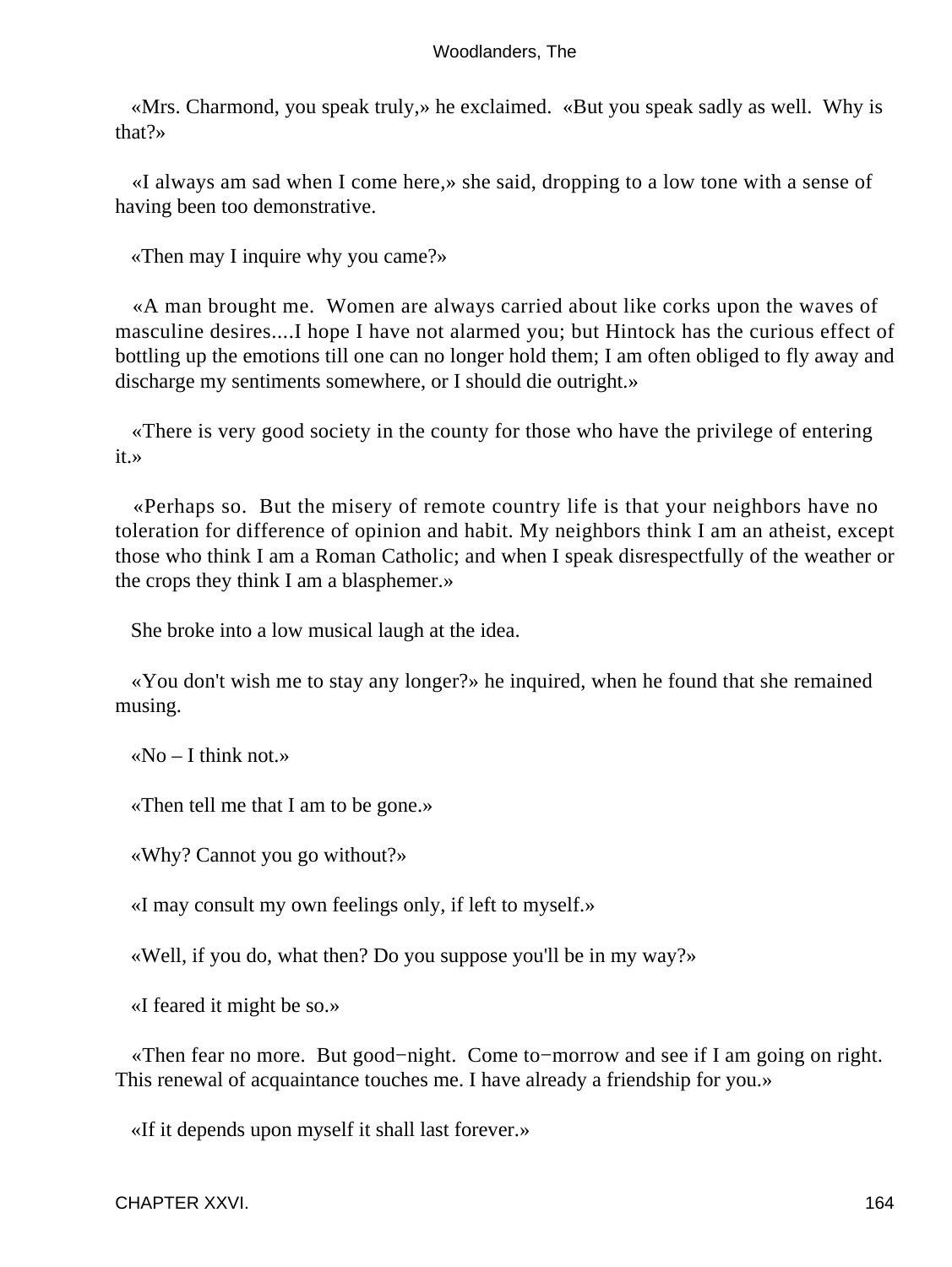«My best hopes that it may. Good−by.»

 Fitzpiers went down the stairs absolutely unable to decide whether she had sent for him in the natural alarm which might have followed her mishap, or with the single view of making herself known to him as she had done, for which the capsize had afforded excellent opportunity. Outside the house he mused over the spot under the light of the stars. It seemed very strange that he should have come there more than once when its inhabitant was absent, and observed the house with a nameless interest; that he should have assumed off−hand before he knew Grace that it was here she lived; that, in short, at sundry times and seasons the individuality of Hintock House should have forced itself upon him as appertaining to some existence with which he was concerned.

 The intersection of his temporal orbit with Mrs. Charmond's for a day or two in the past had created a sentimental interest in her at the time, but it had been so evanescent that in the ordinary onward roll of affairs he would scarce ever have recalled it again. To find her here, however, in these somewhat romantic circumstances, magnified that by−gone and transitory tenderness to indescribable proportions.

 On entering Little Hintock he found himself regarding it in a new way – from the Hintock House point of view rather than from his own and the Melburys'. The household had all gone to bed, and as he went up−stairs he heard the snore of the timber−merchant from his quarter of the building, and turned into the passage communicating with his own rooms in a strange access of sadness. A light was burning for him in the chamber; but Grace, though in bed, was not asleep. In a moment her sympathetic voice came from behind the curtains.

«Edgar, is she very seriously hurt?»

 Fitzpiers had so entirely lost sight of Mrs. Charmond as a patient that he was not on the instant ready with a reply.

 «Oh no,» he said. «There are no bones broken, but she is shaken. I am going again to−morrow.»

Another inquiry or two, and Grace said,

«Did she ask for me?»

 «Well – I think she did – I don't quite remember; but I am under the impression that she spoke of you.»

«Cannot you recollect at all what she said?»

CHAPTER XXVI. 2002. 2003. THE STREET WAS SERVED FOR A 2003 2004 2005 2006 2007 2008 2009 2007 2008 2009 2009 20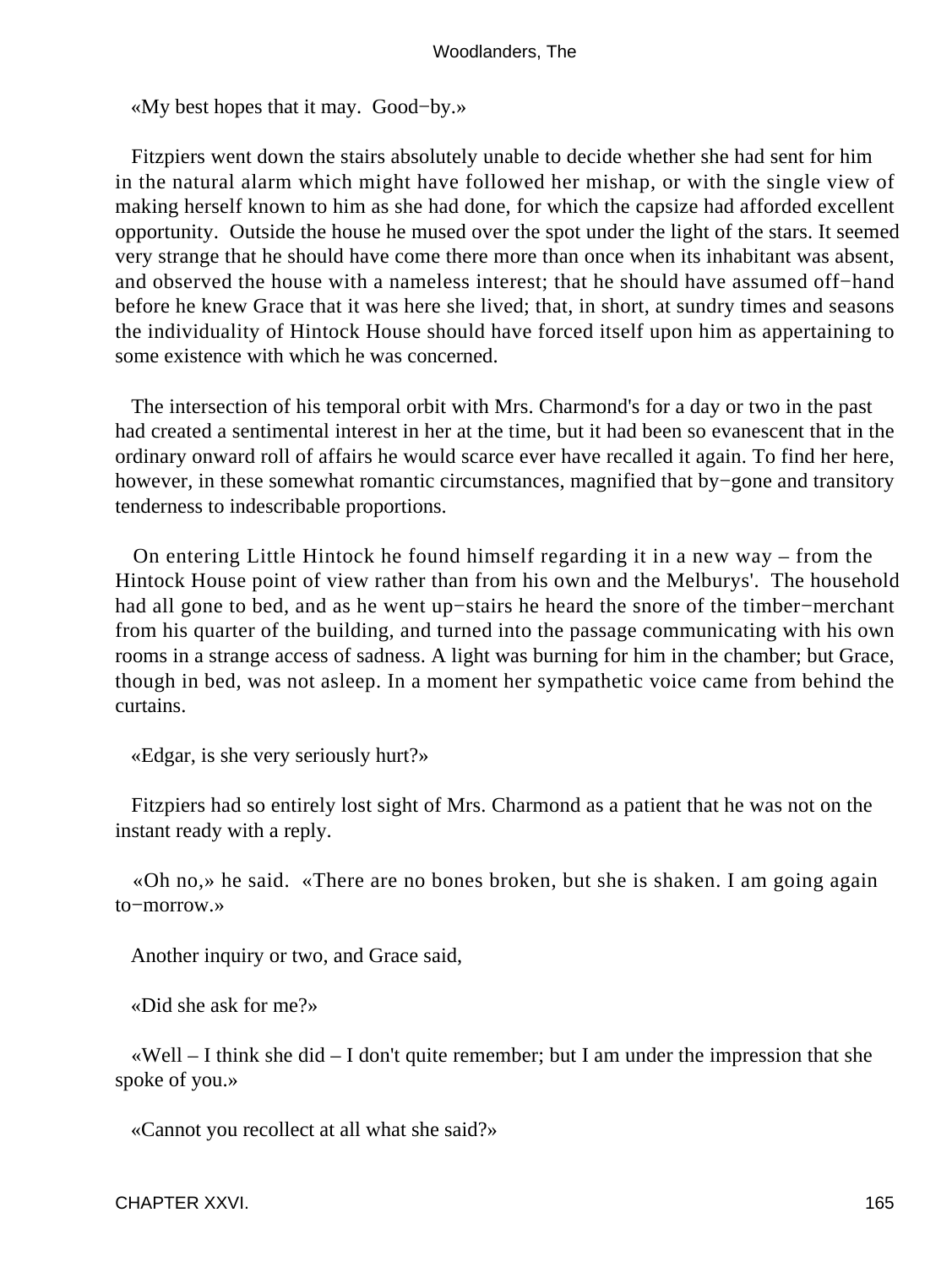«I cannot, just this minute.»

«At any rate she did not talk much about me?» said Grace with disappointment.

«Oh no.»

«But you did, perhaps,» she added, innocently fishing for a compliment.

 «Oh yes – you may depend upon that!» replied he, warmly, though scarcely thinking of what he was saving, so vividly was there present to his mind the personality of Mrs. Charmond.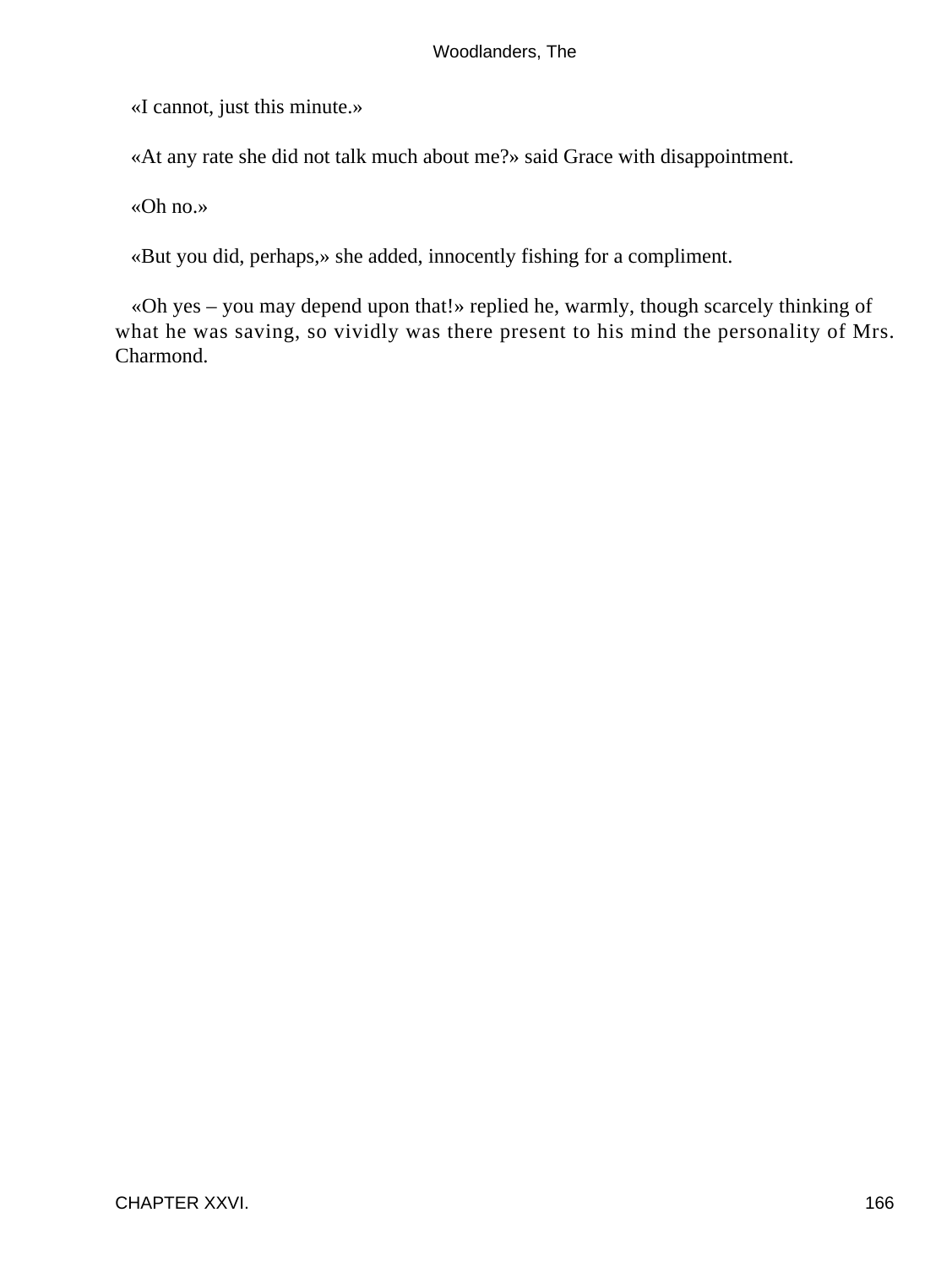# **[CHAPTER XXVII.](#page-320-0)**

**The doctor's professional visit to Hintock House was promptly repeated the next day** and the next. He always found Mrs. Charmond reclining on a sofa, and behaving generally as became a patient who was in no great hurry to lose that title. On each occasion he looked gravely at the little scratch on her arm, as if it had been a serious wound.

 He had also, to his further satisfaction, found a slight scar on her temple, and it was very convenient to put a piece of black plaster on this conspicuous part of her person in preference to gold−beater's skin, so that it might catch the eyes of the servants, and make his presence appear decidedly necessary, in case there should be any doubt of the fact.

«Oh – you hurt me!» she exclaimed one day.

 He was peeling off the bit of plaster on her arm, under which the scrape had turned the color of an unripe blackberry previous to vanishing altogether. «Wait a moment, then – I'll damp it,» said Fitzpiers. He put his lips to the place and kept them there till the plaster came off easily. «It was at your request I put it on,» said he.

 «I know it,» she replied. «Is that blue vein still in my temple that used to show there? The scar must be just upon it. If the cut had been a little deeper it would have spilt my hot blood indeed!» Fitzpiers examined so closely that his breath touched her tenderly, at which their eyes rose to an encounter – hers showing themselves as deep and mysterious as interstellar space. She turned her face away suddenly. «Ah! none of that! none of that  $- I$ cannot coquet with you!» she cried. «Don't suppose I consent to for one moment. Our poor, brief, youthful hour of love−making was too long ago to bear continuing now. It is as well that we should understand each other on that point before we go further.»

 «Coquet! Nor I with you. As it was when I found the historic gloves, so it is now. I might have been and may be foolish; but I am no trifler. I naturally cannot forget that little space in which I flitted across the field of your vision in those days of the past, and the recollection opens up all sorts of imaginings.»

 «Suppose my mother had not taken me away?» she murmured, her dreamy eyes resting on the swaying tip of a distant tree.

«I should have seen you again.»

«And then?»

CHAPTER XXVII. 2002. 2003. 2004. 2006. 2007. 2008. 2007. 2008. 2007. 2008. 2007. 2007. 2008. 2007. 2007. 2008.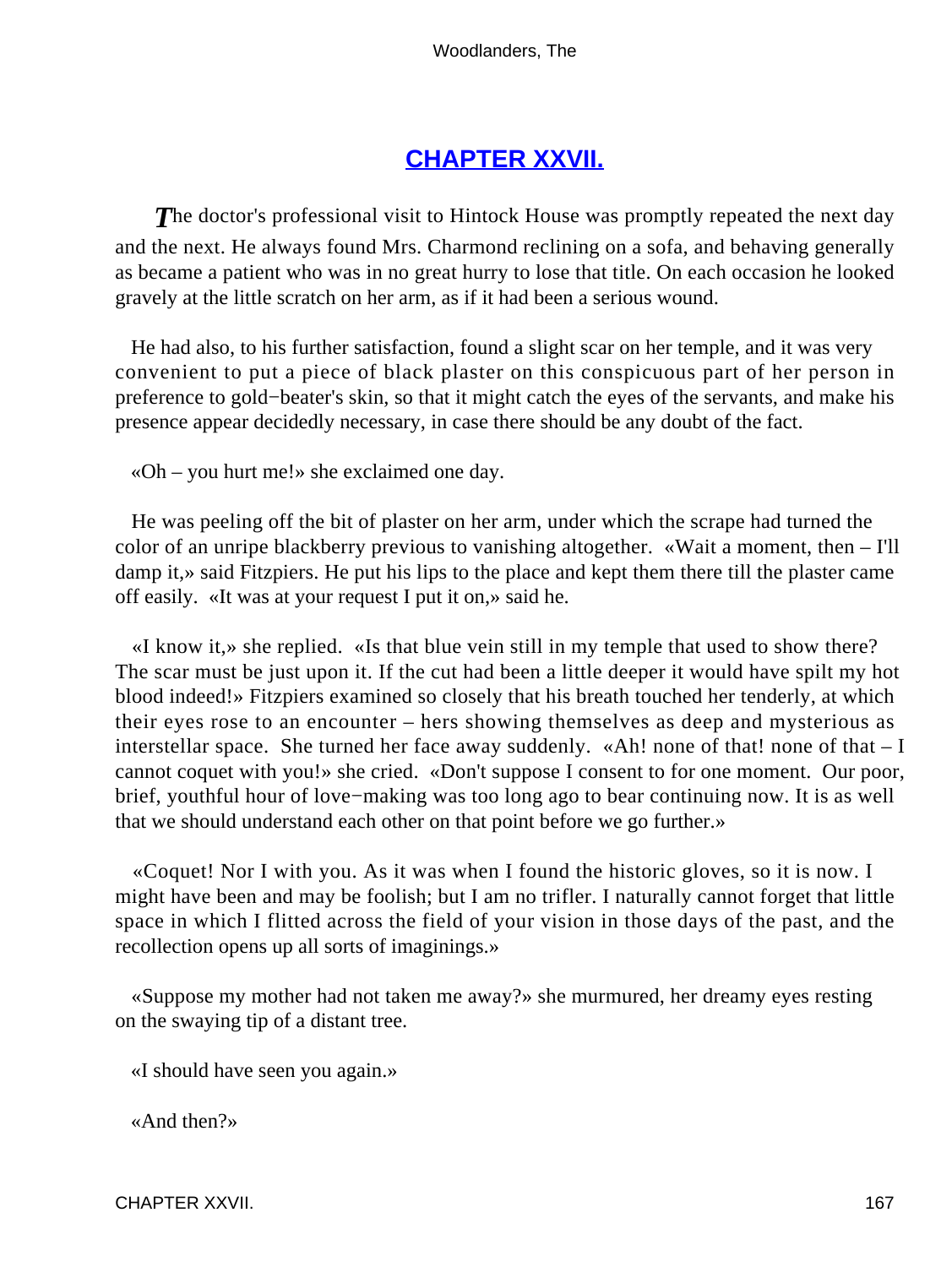«Then the fire would have burned higher and higher. What would have immediately followed I know not; but sorrow and sickness of heart at last.»

«Why?»

«Well – that's the end of all love, according to Nature's law. I can give no other reason.»

 «Oh, don't speak like that,» she exclaimed. «Since we are only picturing the possibilities of that time, don't, for pity's sake, spoil the picture.» Her voice sank almost to a whisper as she added, with an incipient pout upon her full lips, «Let me think at least that if you had really loved me at all seriously, you would have loved me for ever and ever!»

 «You are right – think it with all your heart,» said he. «It is a pleasant thought, and costs nothing.»

 She weighed that remark in silence a while. «Did you ever hear anything of me from then till now?» she inquired.

«Not a word.»

 «So much the better. I had to fight the battle of life as well as you. I may tell you about it some day. But don't ever ask me to do it, and particularly do not press me to tell you now.»

 Thus the two or three days that they had spent in tender acquaintance on the romantic slopes above the Neckar were stretched out in retrospect to the length and importance of years; made to form a canvas for infinite fancies, idle dreams, luxurious melancholies, and sweet, alluring assertions which could neither be proved nor disproved. Grace was never mentioned between them, but a rumor of his proposed domestic changes somehow reached her ears.

 «Doctor, you are going away,» she exclaimed, confronting him with accusatory reproach in her large dark eyes no less than in her rich cooing voice. «Oh yes, you are,» she went on, springing to her feet with an air which might almost have been called passionate. «It is no use denying it. You have bought a practice at Budmouth. I don't blame you. Nobody can live at Hintock – least of all a professional man who wants to keep abreast of recent discovery. And there is nobody here to induce such a one to stay for other reasons. That's right, that's right  $-$  go away!»

 «But no, I have not actually bought the practice as yet, though I am indeed in treaty for it. And, my dear friend, if I continue to feel about the business as I feel at this moment – perhaps I may conclude never to go at all.»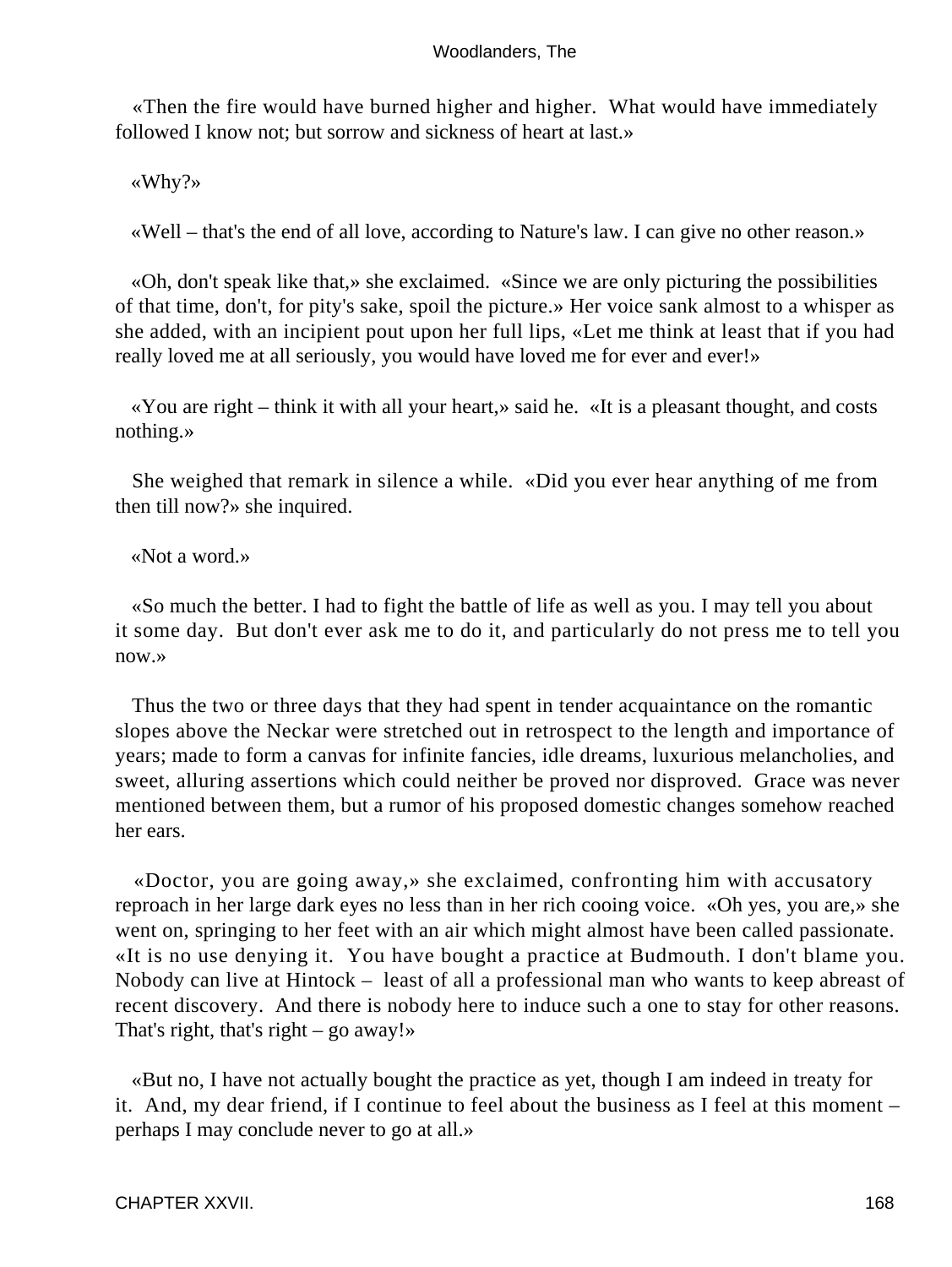«But you hate Hintock, and everybody and everything in it that you don't mean to take away with you?»

 Fitzpiers contradicted this idea in his most vibratory tones, and she lapsed into the frivolous archness under which she hid passions of no mean strength – strange, smouldering, erratic passions, kept down like a stifled conflagration, but bursting out now here, now there – the only certain element in their direction being its unexpectedness. If one word could have expressed her it would have been Inconsequence. She was a woman of perversities, delighting in frequent contrasts. She liked mystery, in her life, in her love, in her history. To be fair to her, there was nothing in the latter which she had any great reason to be ashamed of, and many things of which she might have been proud; but it had never been fathomed by the honest minds of Hintock, and she rarely volunteered her experiences. As for her capricious nature, the people on her estates grew accustomed to it, and with that marvellous subtlety of contrivance in steering round odd tempers, that is found in sons of the soil and dependants generally, they managed to get along under her government rather better than they would have done beneath a more equable rule.

 Now, with regard to the doctor's notion of leaving Hintock, he had advanced furthur towards completing the purchase of the Budmouth surgeon's good−will than he had admitted to Mrs. Charmond. The whole matter hung upon what he might do in the ensuing twenty−four hours. The evening after leaving her he went out into the lane, and walked and pondered between the high hedges, now greenish− white with wild clematis – here called «old−man's beard,» from its aspect later in the year.

 The letter of acceptance was to be written that night, after which his departure from Hintock would be irrevocable. But could he go away, remembering what had just passed? The trees, the hills, the leaves, the grass – each had been endowed and quickened with a subtle charm since he had discovered the person and history, and, above all, mood of their owner. There was every temporal reason for leaving; it would be entering again into a world which he had only quitted in a passion for isolation, induced by a fit of Achillean moodiness after an imagined slight. His wife herself saw the awkwardness of their position here, and cheerfully welcomed the purposed change, towards which every step had been taken but the last. But could he find it in his heart – as he found it clearly enough in his conscience – to go away?

 He drew a troubled breath, and went in−doors. Here he rapidly penned a letter, wherein he withdrew once for all from the treaty for the Budmouth practice. As the postman had already left Little Hintock for that night, he sent one of Melbury's men to intercept a mail−cart on another turnpike−road, and so got the letter off.

 The man returned, met Fitzpiers in the lane, and told him the thing was done. Fitzpiers went back to his house musing. Why had he carried out this impulse – taken such wild trouble to effect a probable injury to his own and his young wife's prospects? His motive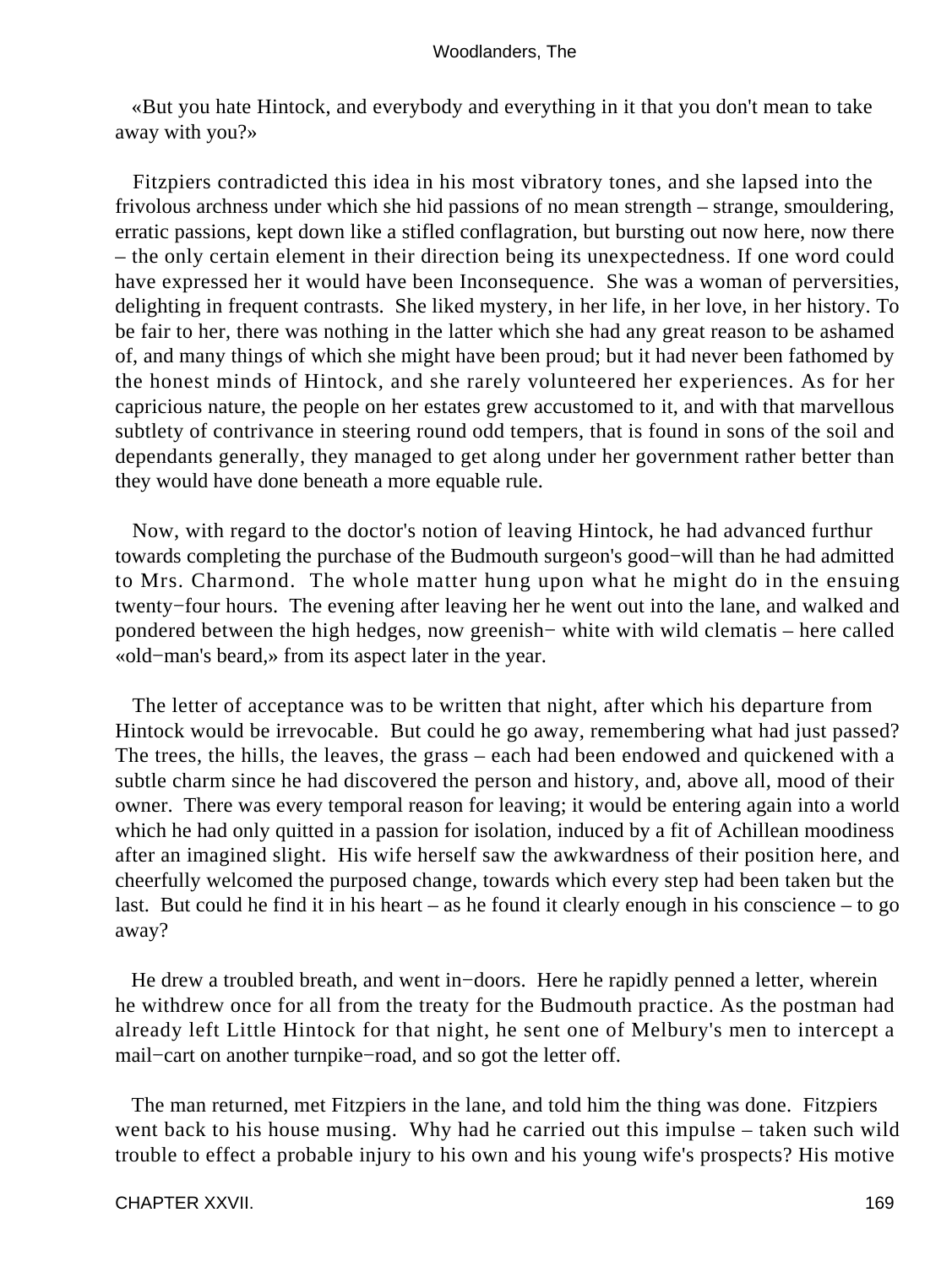was fantastic, glowing, shapeless as the fiery scenery about the western sky. Mrs. Charmond could overtly be nothing more to him than a patient now, and to his wife, at the outside, a patron. In the unattached bachelor days of his first sojourning here how highly proper an emotional reason for lingering on would have appeared to troublesome dubiousness. Matrimonial ambition is such an honorable thing.

 «My father has told me that you have sent off one of the men with a late letter to Budmouth,» cried Grace, coming out vivaciously to meet him under the declining light of the sky, wherein hung, solitary, the folding star. «I said at once that you had finally agreed to pay the premium they ask, and that the tedious question had been settled. When do we go, Edgar?»

 «I have altered my mind,» said he. «They want too much – seven hundred and fifty is too large a sum – and in short, I have declined to go further. We must wait for another opportunity. I fear I am not a good business−man.» He spoke the last words with a momentary faltering at the great foolishness of his act; for, as he looked in her fair and honorable face, his heart reproached him for what he had done.

 Her manner that evening showed her disappointment. Personally she liked the home of her childhood much, and she was not ambitious. But her husband had seemed so dissatisfied with the circumstances hereabout since their marriage that she had sincerely hoped to go for his sake.

 It was two or three days before he visited Mrs. Charmond again. The morning had been windy, and little showers had sowed themselves like grain against the walls and window−panes of the Hintock cottages. He went on foot across the wilder recesses of the park, where slimy streams of green moisture, exuding from decayed holes caused by old amputations, ran down the bark of the oaks and elms, the rind below being coated with a lichenous wash as green as emerald. They were stout−trunked trees, that never rocked their stems in the fiercest gale, responding to it entirely by crooking their limbs. Wrinkled like an old crone's face, and antlered with dead branches that rose above the foliage of their summits, they were nevertheless still green – though yellow had invaded the leaves of other trees.

 She was in a little boudoir or writing−room on the first floor, and Fitzpiers was much surprised to find that the window−curtains were closed and a red−shaded lamp and candles burning, though out− of−doors it was broad daylight. Moreover, a large fire was burning in the grate, though it was not cold.

«What does it all mean?» he asked.

 She sat in an easy−chair, her face being turned away. «Oh,» she murmured, «it is because the world is so dreary outside. Sorrow and bitterness in the sky, and floods of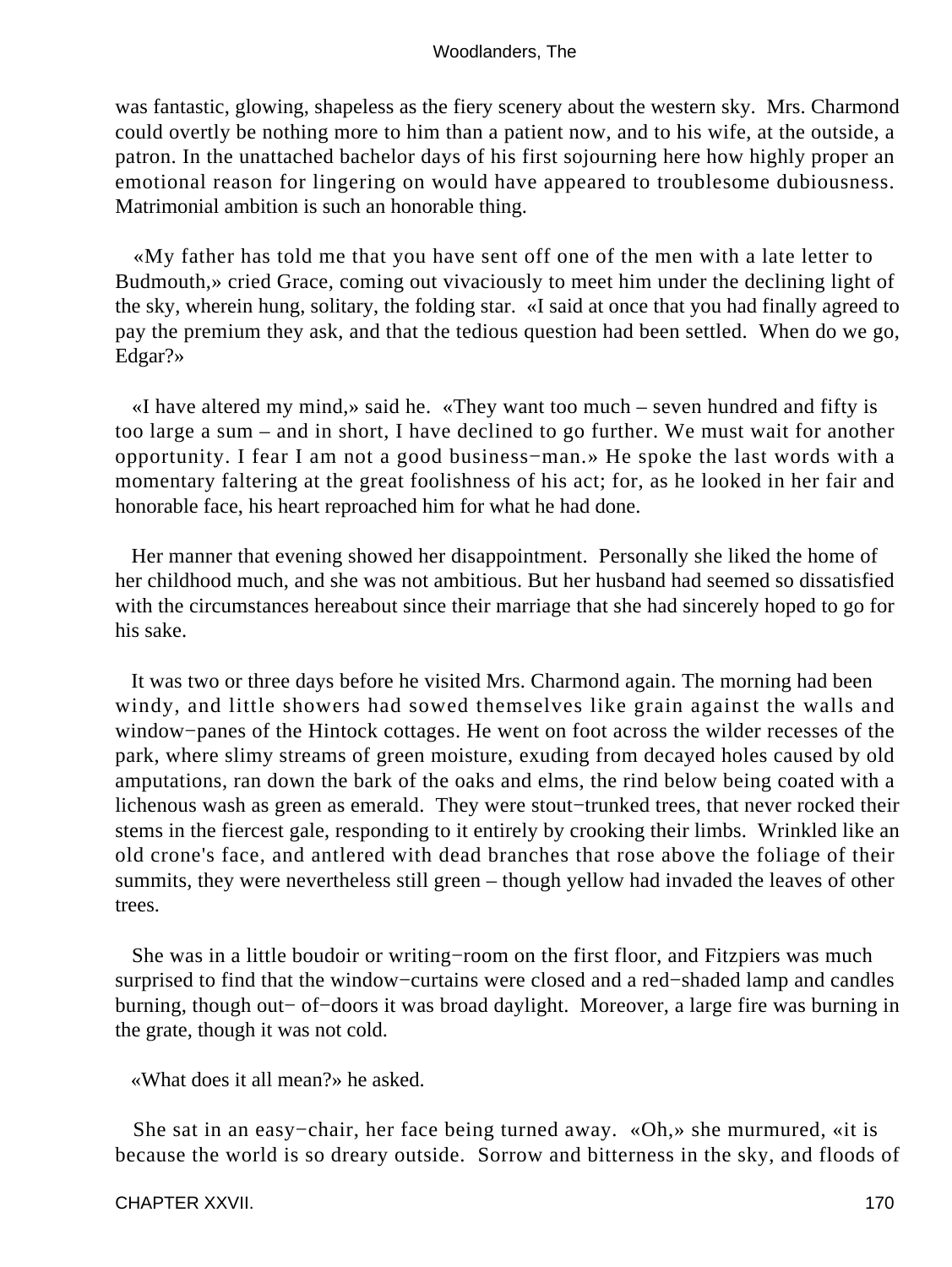agonized tears beating against the panes. I lay awake last night, and I could hear the scrape of snails creeping up the window−glass; it was so sad! My eyes were so heavy this morning that I could have wept my life away. I cannot bear you to see my face; I keep it away from you purposely. Oh! why were we given hungry hearts and wild desires if we have to live in a world like this? Why should Death only lend what Life is compelled to borrow – rest? Answer that, Dr. Fitzpiers.»

«You must eat of a second tree of knowledge before you can do it, Felice Charmond.»

 «Then, when my emotions have exhausted themselves, I become full of fears, till I think I shall die for very fear. The terrible insistencies of society – how severe they are, and cold and inexorable – ghastly towards those who are made of wax and not of stone. Oh, I am afraid of them; a stab for this error, and a stab for that – correctives and regulations framed that society may tend to perfection – an end which I don't care for in the least. Yet for this, all I do care for has to be stunted and starved.»

 Fitzpiers had seated himself near her. «What sets you in this mournful mood?» he asked, gently. (In reality he knew that it was the result of a loss of tone from staying in−doors so much, but he did not say so.)

 «My reflections. Doctor, you must not come here any more. They begin to think it a farce already. I say you must come no more. There – don't be angry with me;» and she jumped up, pressed his hand, and looked anxiously at him. «It is necessary. It is best for both you and me.»

«But,» said Fitzpiers, gloomily, «what have we done?»

 «Done – we have done nothing. Perhaps we have thought the more. However, it is all vexation. I am going away to Middleton Abbey, near Shottsford, where a relative of my late husband lives, who is confined to her bed. The engagement was made in London, and I can't get out of it. Perhaps it is for the best that I go there till all this is past. When are you going to enter on your new practice, and leave Hintock behind forever, with your pretty wife on your arm?»

«I have refused the opportunity. I love this place too well to depart.»

«You HAVE?» she said, regarding him with wild uncertainty.

«Why do you ruin yourself in that way? Great Heaven, what have I done!»

«Nothing. Besides, you are going away.»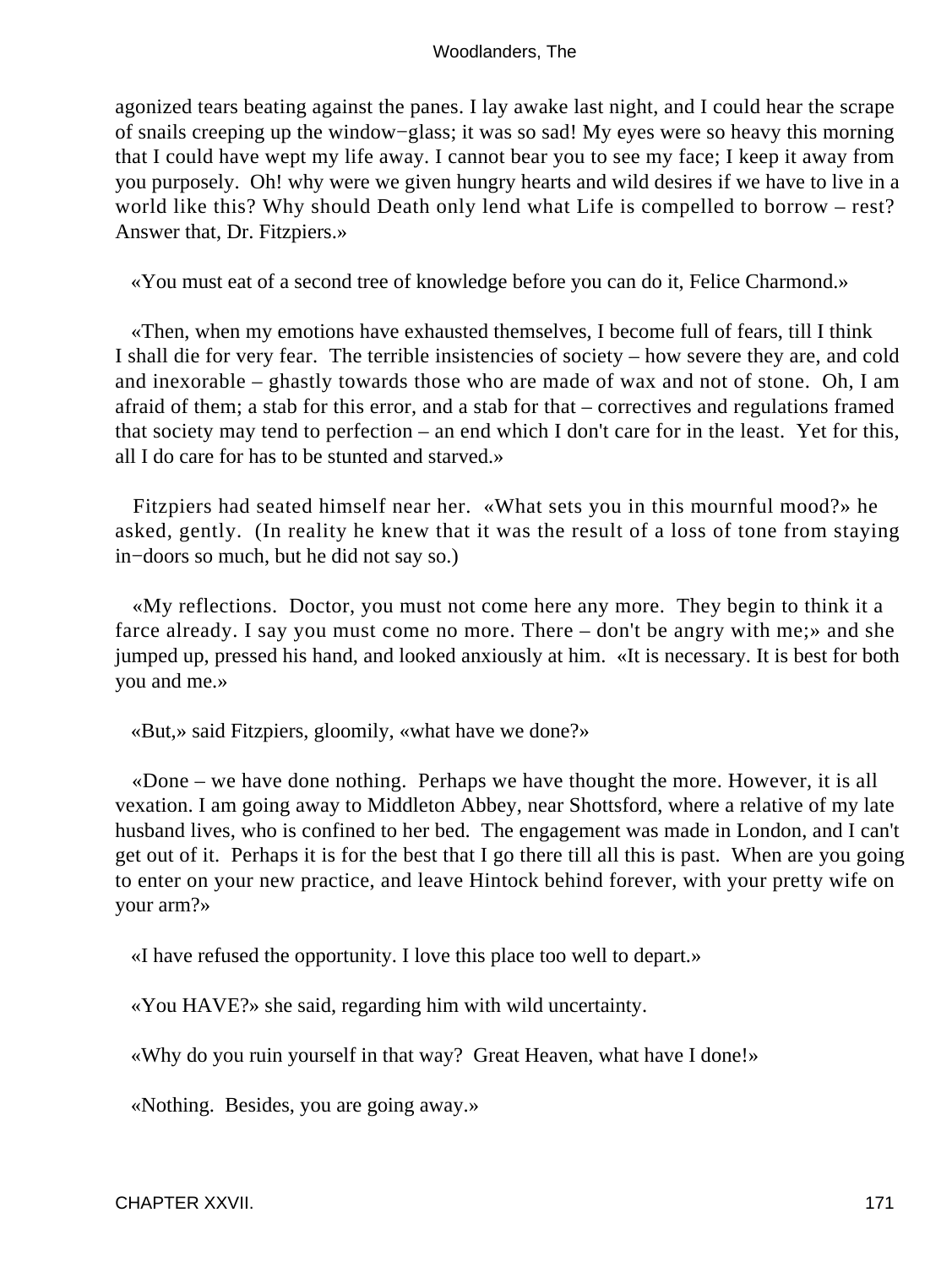«Oh yes; but only to Middleton Abbey for a month or two. Yet perhaps I shall gain strength there – particularly strength of mind – I require it. And when I come back I shall be a new woman; and you can come and see me safely then, and bring your wife with you, and we'll be friends – she and I. Oh, how this shutting up of one's self does lead to indulgence in idle sentiments. I shall not wish you to give your attendance to me after to−day. But I am glad that you are not going away – if your remaining does not injure your prospects at all.»

 As soon as he had left the room the mild friendliness she had preserved in her tone at parting, the playful sadness with which she had conversed with him, equally departed from her. She became as heavy as lead – just as she had been before he arrived. Her whole being seemed to dissolve in a sad powerlessness to do anything, and the sense of it made her lips tremulous and her closed eyes wet. His footsteps again startled her, and she turned round.

 «I returned for a moment to tell you that the evening is going to be fine. The sun is shining; so do open your curtains and put out those lights. Shall I do it for you?»

«Please – if you don't mind.»

 He drew back the window−curtains, whereupon the red glow of the lamp and the two candle−flames became almost invisible with the flood of late autumn sunlight that poured in. «Shall I come round to you?» he asked, her back being towards him.

«No,» she replied.

«Why not?»

«Because I am crying, and I don't want to see you.»

 He stood a moment irresolute, and regretted that he had killed the rosy, passionate lamplight by opening the curtains and letting in garish day.

«Then I am going,» he said.

 «Very well,» she answered, stretching one hand round to him, and patting her eyes with a handkerchief held in the other.

«Shall I write a line to you at  $-\infty$ 

 «No, no.» A gentle reasonableness came into her tone as she added, «It must not be, you know. It won't do.»

«Very well. Good−by.» The next moment he was gone.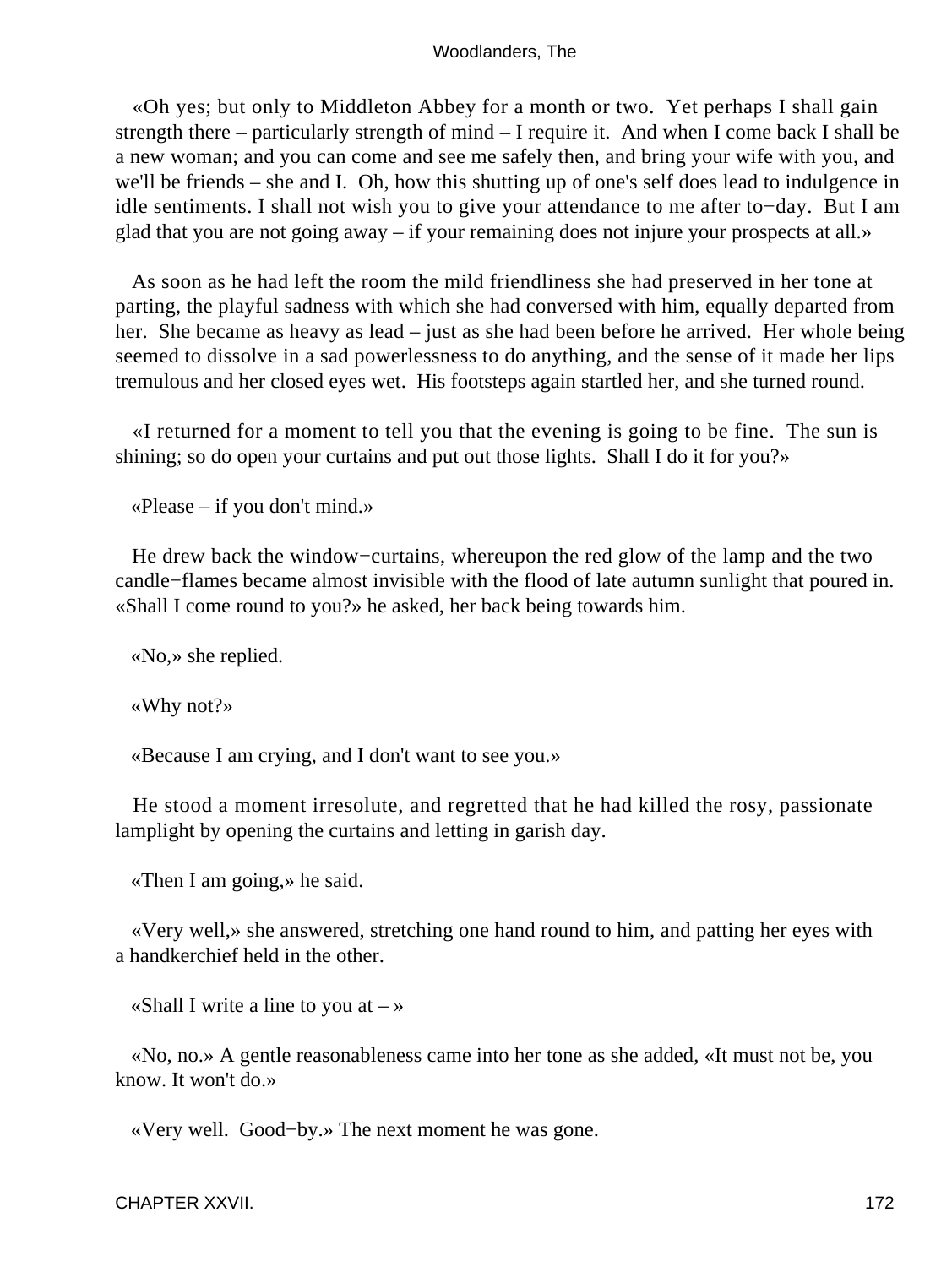In the evening, with listless adroitness, she encouraged the maid who dressed her for dinner to speak of Dr. Fitzpiers's marriage.

«Mrs. Fitzpiers was once supposed to favor Mr. Winterborne,» said the young woman.

«And why didn't she marry him?» said Mrs. Charmond.

«Because, you see, ma'am, he lost his houses.»

«Lost his houses? How came he to do that?»

 «The houses were held on lives, and the lives dropped, and your agent wouldn't renew them, though it is said that Mr. Winterborne had a very good claim. That's as I've heard it, ma'am, and it was through it that the match was broke off.»

 Being just then distracted by a dozen emotions, Mrs. Charmond sunk into a mood of dismal self−reproach. «In refusing that poor man his reasonable request,» she said to herself, «I foredoomed my rejuvenated girlhood's romance. Who would have thought such a business matter could have nettled my own heart like this? Now for a winter of regrets and agonies and useless wishes, till I forget him in the spring. Oh! I am glad I am going away.»

 She left her chamber and went down to dine with a sigh. On the stairs she stood opposite the large window for a moment, and looked out upon the lawn. It was not yet quite dark. Half−way up the steep green slope confronting her stood old Timothy Tangs, who was shortening his way homeward by clambering here where there was no road, and in opposition to express orders that no path was to be made there. Tangs had momentarily stopped to take a pinch of snuff; but observing Mrs. Charmond gazing at him, he hastened to get over the top out of hail. His precipitancy made him miss his footing, and he rolled like a barrel to the bottom, his snuffbox rolling in front of him.

 Her indefinite, idle, impossible passion for Fitzpiers; her constitutional cloud of misery; the sorrowful drops that still hung upon her eyelashes, all made way for the incursive mood started by the spectacle. She burst into an immoderate fit of laughter, her very gloom of the previous hour seeming to render it the more uncontrollable. It had not died out of her when she reached the dining−room; and even here, before the servants, her shoulders suddenly shook as the scene returned upon her; and the tears of her hilarity mingled with the remnants of those engendered by her grief.

 She resolved to be sad no more. She drank two glasses of champagne, and a little more still after those, and amused herself in the evening with singing little amatory songs.

«I must do something for that poor man Winterborne, however,» she said.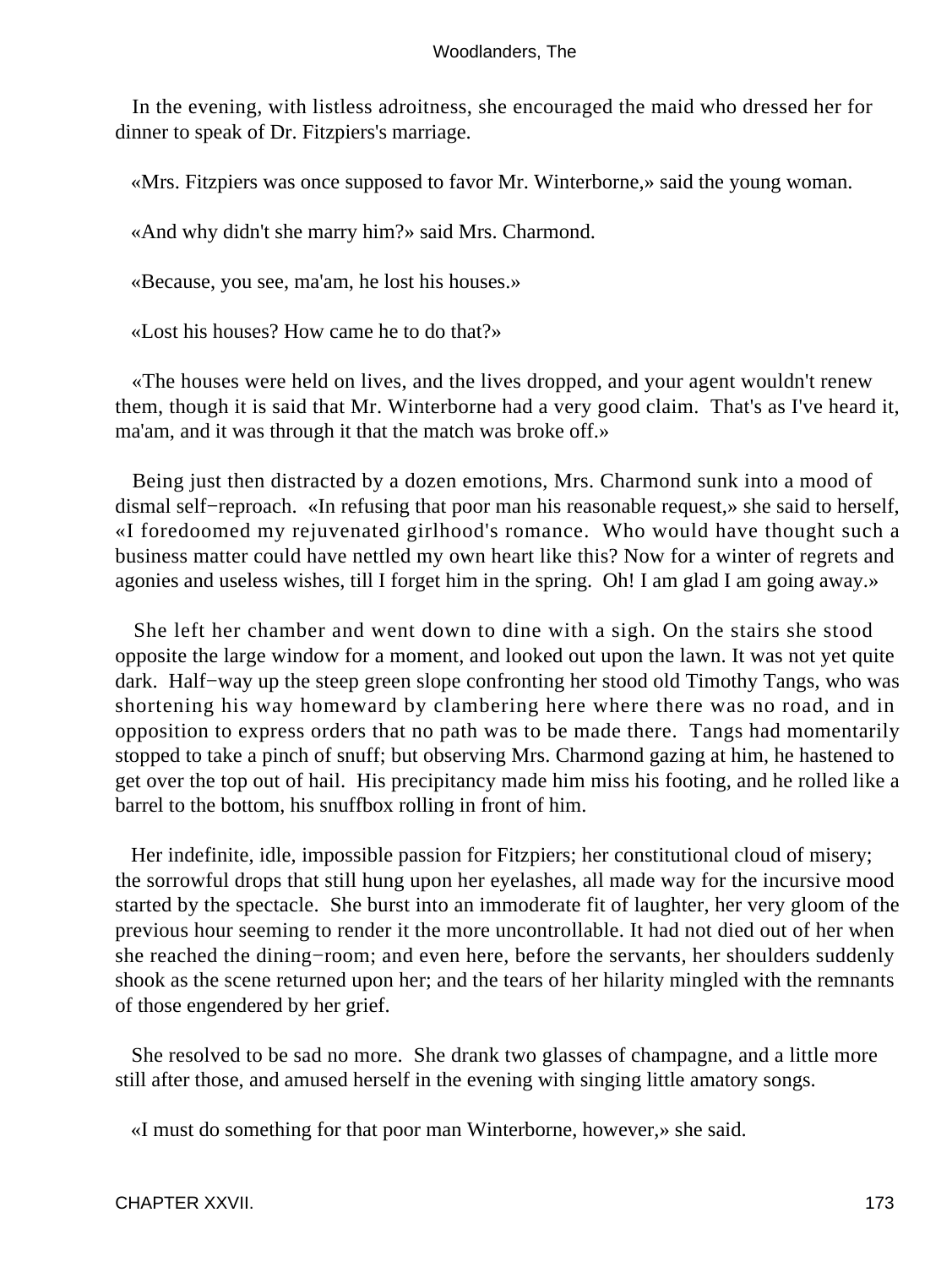## **[CHAPTER XXVIII.](#page-320-0)**

*A* week had passed, and Mrs. Charmond had left Hintock House. Middleton Abbey, the place of her sojourn, was about twenty miles distant by road, eighteen by bridle−paths and footways.

 Grace observed, for the first time, that her husband was restless, that at moments he even was disposed to avoid her. The scrupulous civility of mere acquaintanceship crept into his manner; yet, when sitting at meals, he seemed hardly to hear her remarks. Her little doings interested him no longer, while towards her father his bearing was not far from supercilious. It was plain that his mind was entirely outside her life, whereabouts outside it she could not tell; in some region of science, possibly, or of psychological literature. But her hope that he was again immersing himself in those lucubrations which before her marriage had made his light a landmark in Hintock, was founded simply on the slender fact that he often sat up late.

 One evening she discovered him leaning over a gate on Rub−Down Hill, the gate at which Winterborne had once been standing, and which opened on the brink of a steep, slanting down directly into Blackmoor Vale, or the Vale of the White Hart, extending beneath the eye at this point to a distance of many miles. His attention was fixed on the landscape far away, and Grace's approach was so noiseless that he did not hear her. When she came close she could see his lips moving unconsciously, as to some impassioned visionary theme.

She spoke, and Fitzpiers started. «What are you looking at?» she asked.

«Oh! I was contemplating our old place of Buckbury, in my idle way,» he said.

 It had seemed to her that he was looking much to the right of that cradle and tomb of his ancestral dignity; but she made no further observation, and taking his arm walked home beside him almost in silence. She did not know that Middleton Abbey lay in the direction of his gaze. «Are you going to have out Darling this afternoon?» she asked, presently. Darling being the light−gray mare which Winterborne had bought for Grace, and which Fitzpiers now constantly used, the animal having turned out a wonderful bargain, in combining a perfect docility with an almost human intelligence; moreover, she was not too young. Fitzpiers was unfamiliar with horses, and he valued these qualities.

 «Yes,» he replied, «but not to drive. I am riding her. I practise crossing a horse as often as I can now, for I find that I can take much shorter cuts on horseback.»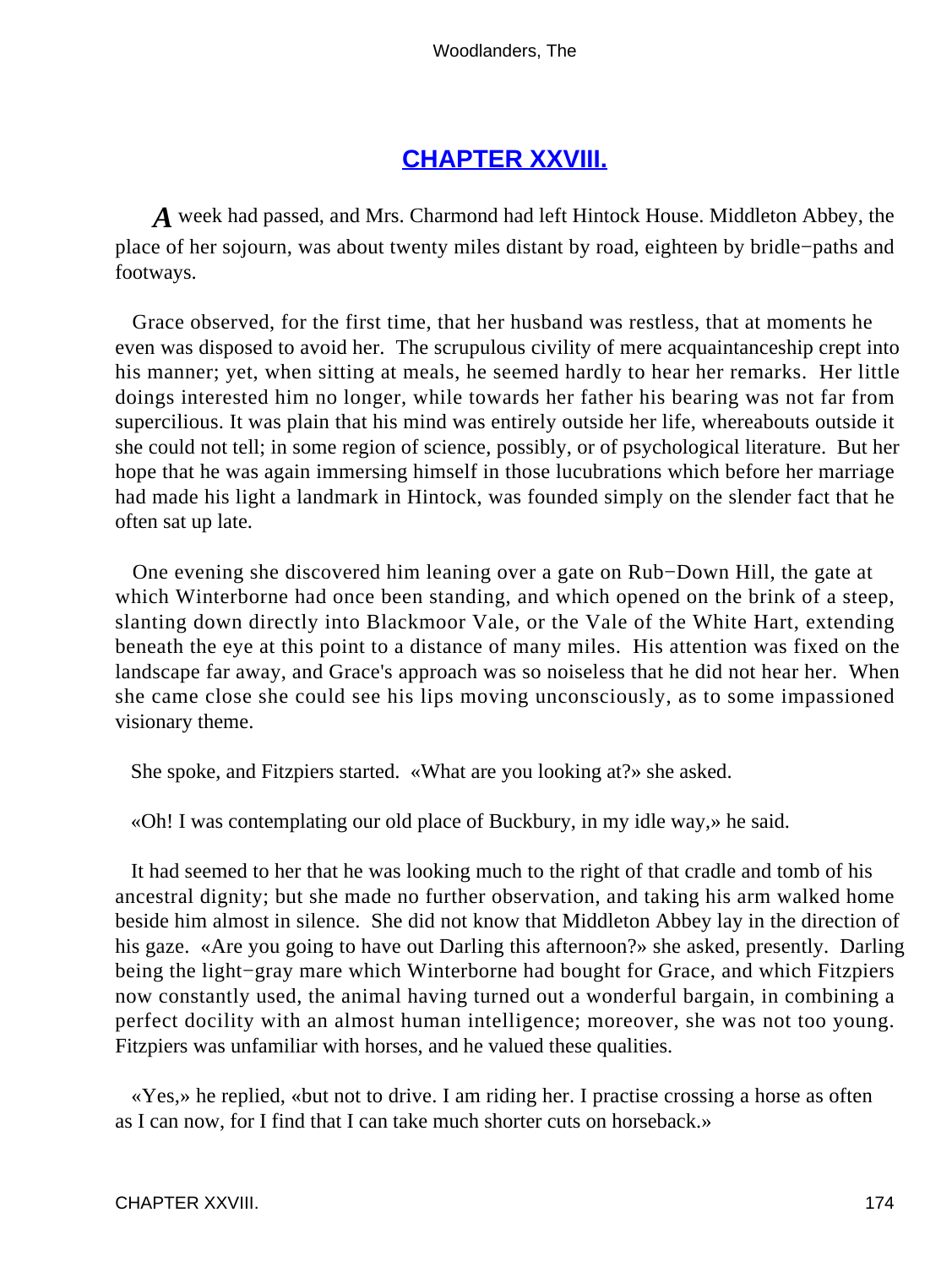He had, in fact, taken these riding exercises for about a week, only since Mrs. Charmond's absence, his universal practice hitherto having been to drive.

 Some few days later, Fitzpiers started on the back of this horse to see a patient in the aforesaid Vale. It was about five o'clock in the evening when he went away, and at bedtime he had not reached home. There was nothing very singular in this, though she was not aware that he had any patient more than five or six miles distant in that direction. The clock had struck one before Fitzpiers entered the house, and he came to his room softly, as if anxious not to disturb her.

The next morning she was stirring considerably earlier than he.

 In the yard there was a conversation going on about the mare; the man who attended to the horses, Darling included, insisted that the latter was «hag−rid;» for when he had arrived at the stable that morning she was in such a state as no horse could be in by honest riding. It was true that the doctor had stabled her himself when he got home, so that she was not looked after as she would have been if he had groomed and fed her; but that did not account for the appearance she presented, if Mr. Fitzpiers's journey had been only where he had stated. The phenomenal exhaustion of Darling, as thus related, was sufficient to develop a whole series of tales about riding witches and demons, the narration of which occupied a considerable time.

 Grace returned in−doors. In passing through the outer room she picked up her husband's overcoat which he had carelessly flung down across a chair. A turnpike ticket fell out of the breast− pocket, and she saw that it had been issued at Middleton Gate. He had therefore visited Middleton the previous night, a distance of at least five−and−thirty miles on horseback, there and back.

 During the day she made some inquiries, and learned for the first time that Mrs. Charmond was staying at Middleton Abbey. She could not resist an inference – strange as that inference was.

 A few days later he prepared to start again, at the same time and in the same direction. She knew that the state of the cottager who lived that way was a mere pretext; she was quite sure he was going to Mrs. Charmond. Grace was amazed at the mildness of the passion which the suspicion engendered in her. She was but little excited, and her jealousy was languid even to death. It told tales of the nature of her affection for him. In truth, her antenuptial regard for Fitzpiers had been rather of the quality of awe towards a superior being than of tender solicitude for a lover. It had been based upon mystery and strangeness – the mystery of his past, of his knowledge, of his professional skill, of his beliefs. When this structure of ideals was demolished by the intimacy of common life, and she found him as merely human as the Hintock people themselves, a new foundation was in demand for an enduring and stanch affection – a sympathetic interdependence, wherein mutual weaknesses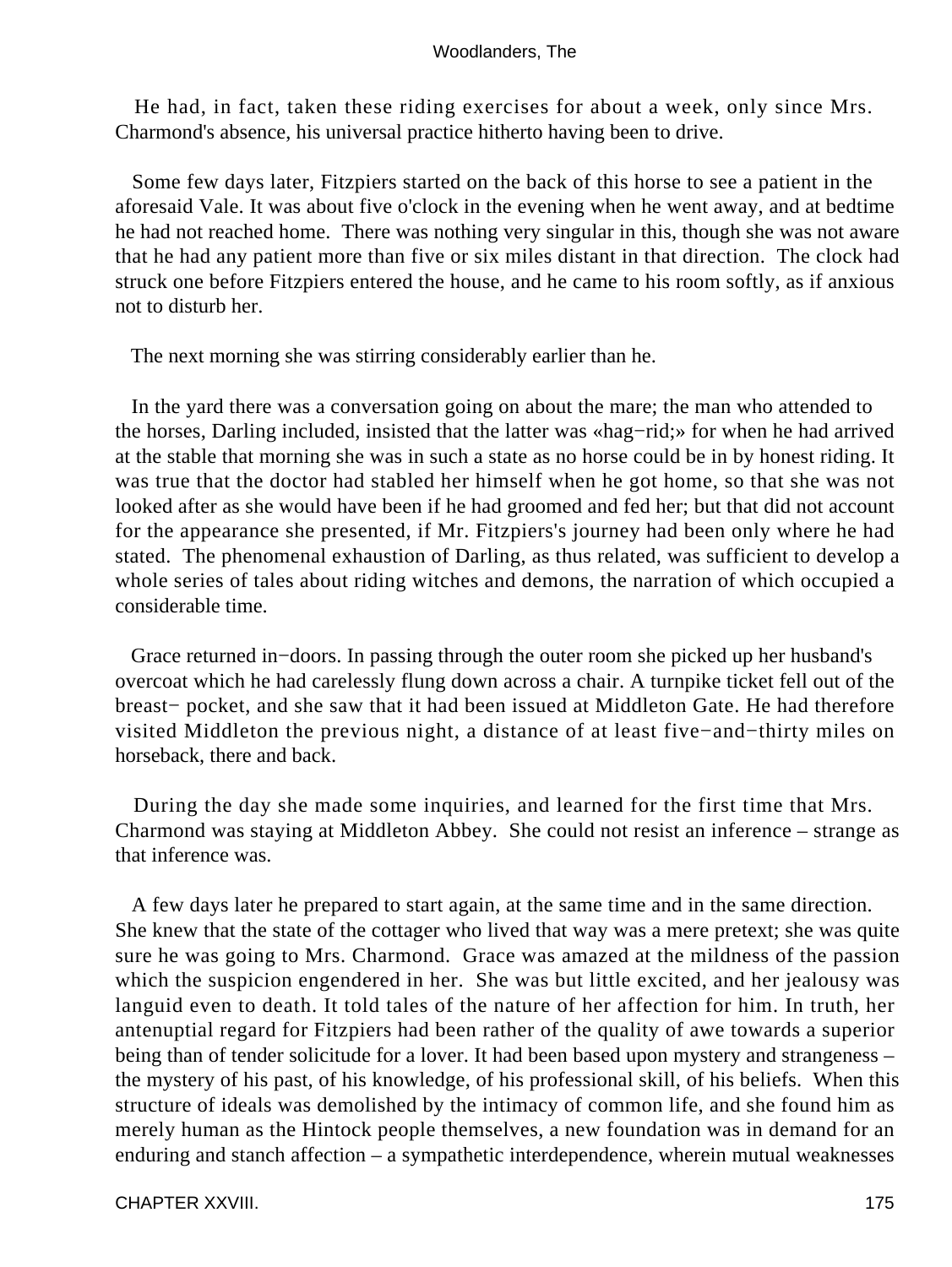were made the grounds of a defensive alliance. Fitzpiers had furnished none of that single−minded confidence and truth out of which alone such a second union could spring; hence it was with a controllable emotion that she now watched the mare brought round.

 «I'll walk with you to the hill if you are not in a great hurry,» she said, rather loath, after all, to let him go.

 «Do; there's plenty of time,» replied her husband. Accordingly he led along the horse, and walked beside her, impatient enough nevertheless. Thus they proceeded to the turnpike road, and ascended Rub−Down Hill to the gate he had been leaning over when she surprised him ten days before. This was the end of her excursion. Fitzpiers bade her adieu with affection, even with tenderness, and she observed that he looked weary−eyed.

 «Why do you go to−night?» she said. «You have been called up two nights in succession already.»

 «I must go,» he answered, almost gloomily. «Don't wait up for me.» With these words he mounted his horse, passed through the gate which Grace held open for him, and ambled down the steep bridle−track to the valley.

 She closed the gate and watched his descent, and then his journey onward. His way was east, the evening sun which stood behind her back beaming full upon him as soon as he got out from the shade of the hill. Notwithstanding this untoward proceeding she was determined to be loyal if he proved true; and the determination to love one's best will carry a heart a long way towards making that best an ever−growing thing. The conspicuous coat of the active though blanching mare made horse and rider easy objects for the vision. Though Darling had been chosen with such pains by Winterborne for Grace, she had never ridden the sleek creature; but her husband had found the animal exceedingly convenient, particularly now that he had taken to the saddle, plenty of staying power being left in Darling yet. Fitzpiers, like others of his character, while despising Melbury and his station, did not at all disdain to spend Melbury's money, or appropriate to his own use the horse which belonged to Melbury's daughter.

 And so the infatuated young surgeon went along through the gorgeous autumn landscape of White Hart Vale, surrounded by orchards lustrous with the reds of apple−crops, berries, and foliage, the whole intensified by the gilding of the declining sun. The earth this year had been prodigally bountiful, and now was the supreme moment of her bounty. In the poorest spots the hedges were bowed with haws and blackberries; acorns cracked underfoot, and the burst husks of chestnuts lay exposing their auburn contents as if arranged by anxious sellers in a fruit− market. In all this proud show some kernels were unsound as her own situation, and she wondered if there were one world in the universe where the fruit had no worm, and marriage no sorrow.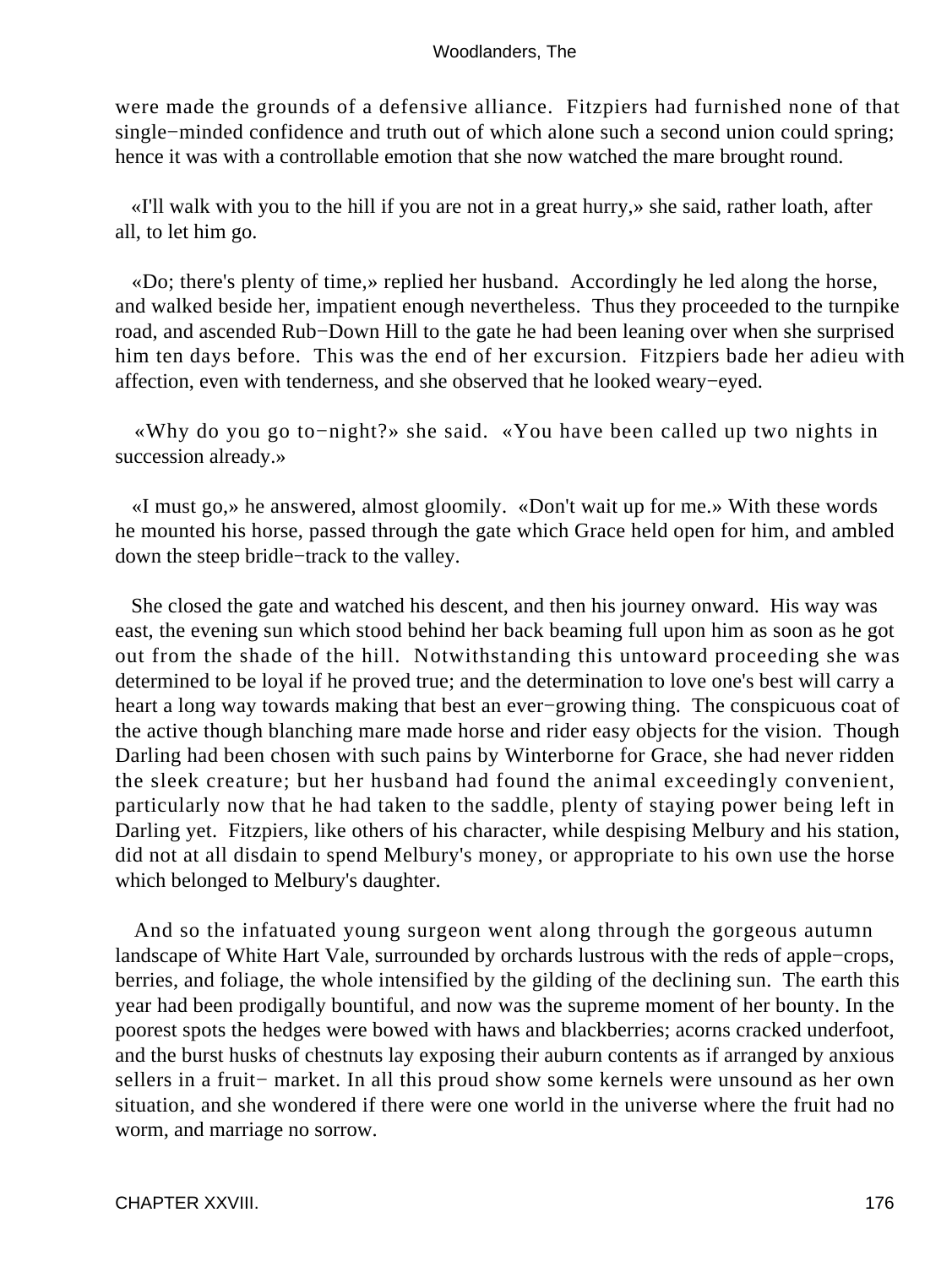Herr Tannhauser still moved on, his plodding steed rendering him distinctly visible yet. Could she have heard Fitzpiers's voice at that moment she would have found him murmuring –

 «...Towards the loadstar of my one desire I flitted, even as a dizzy moth in the owlet light.»

 But he was a silent spectacle to her now. Soon he rose out of the valley, and skirted a high plateau of the chalk formation on his right, which rested abruptly upon the fruity district of loamy clay, the character and herbage of the two formations being so distinct that the calcareous upland appeared but as a deposit of a few years' antiquity upon the level vale. He kept along the edge of this high, unenclosed country, and the sky behind him being deep violet, she could still see white Darling in relief upon it – a mere speck now – a Wouvermans eccentricity reduced to microscopic dimensions. Upon this high ground he gradually disappeared.

 Thus she had beheld the pet animal purchased for her own use, in pure love of her, by one who had always been true, impressed to convey her husband away from her to the side of a new−found idol. While she was musing on the vicissitudes of horses and wives, she discerned shapes moving up the valley towards her, quite near at hand, though till now hidden by the hedges. Surely they were Giles Winterborne, with his two horses and cider−apparatus, conducted by Robert Creedle. Up, upward they crept, a stray beam of the sun alighting every now and then like a star on the blades of the pomace−shovels, which had been converted to steel mirrors by the action of the malic acid. She opened the gate when he came close, and the panting horses rested as they achieved the ascent.

«How do you do, Giles?» said she, under a sudden impulse to be familiar with him.

 He replied with much more reserve. «You are going for a walk, Mrs. Fitzpiers?» he added. «It is pleasant just now.»

«No, I am returning,» said she.

 The vehicles passed through, the gate slammed, and Winterborne walked by her side in the rear of the apple−mill.

 He looked and smelt like Autumn's very brother, his face being sunburnt to wheat−color, his eyes blue as corn−flowers, his boots and leggings dyed with fruit−stains, his hands clammy with the sweet juice of apples, his hat sprinkled with pips, and everywhere about him that atmosphere of cider which at its first return each season has such an indescribable fascination for those who have been born and bred among the orchards. Her heart rose from its late sadness like a released spring; her senses revelled in the sudden lapse back to nature unadorned. The consciousness of having to be genteel because of her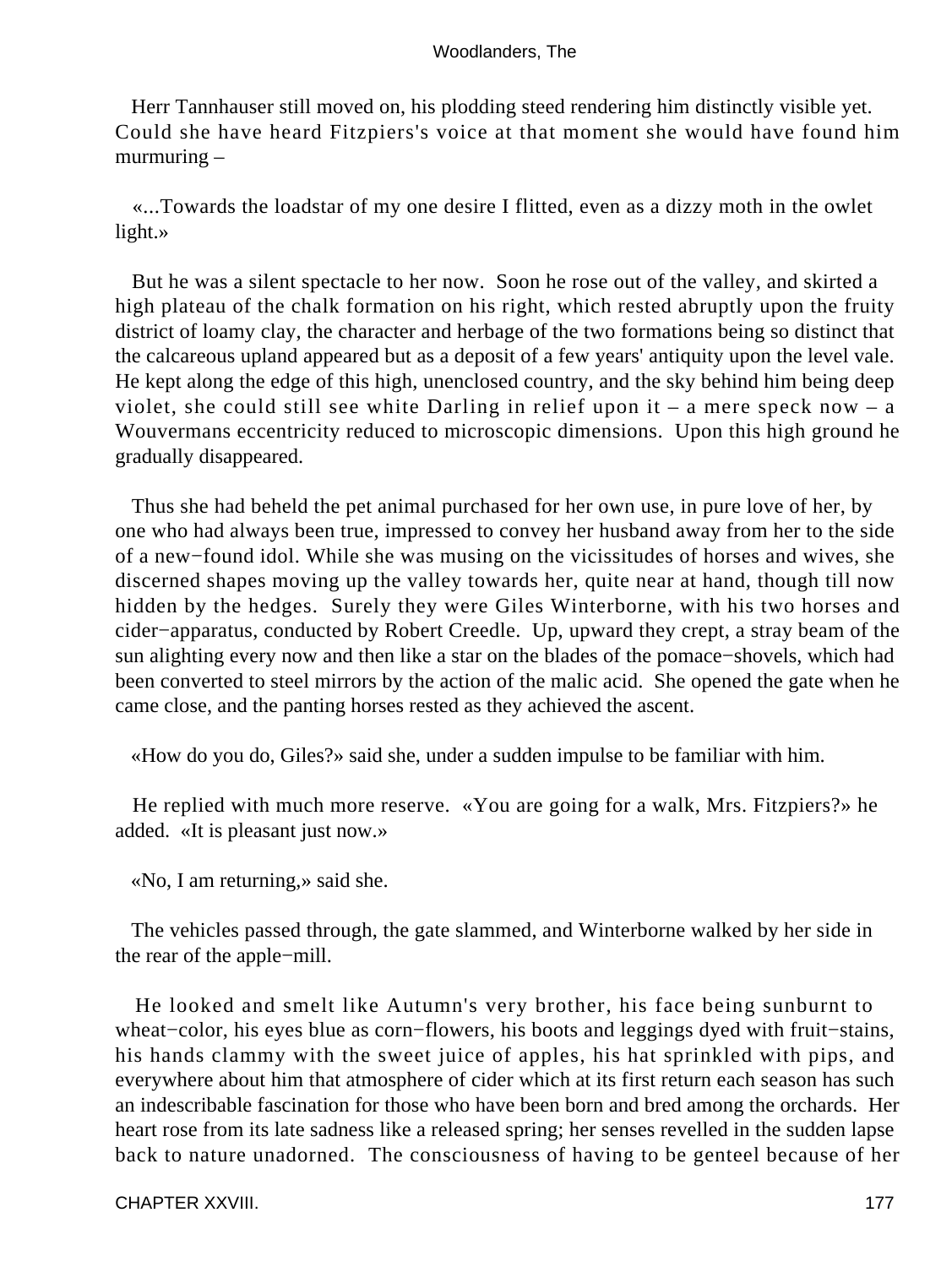husband's profession, the veneer of artificiality which she had acquired at the fashionable schools, were thrown off, and she became the crude, country girl of her latent, earliest instincts.

 Nature was bountiful, she thought. No sooner had she been starved off by Edgar Fitzpiers than another being, impersonating bare and undiluted manliness, had arisen out of the earth, ready to hand. This was an excursion of the imagination which she did not encourage, and she said suddenly, to disguise the confused regard which had followed her thoughts, «Did you meet my husband?»

Winterborne, with some hesitation, «Yes.»

«Where did you meet him?»

 «At Calfhay Cross. I come from Middleton Abbey; I have been making there for the last week.»

«Haven't they a mill of their own?»

«Yes, but it's out of repair.»

«I think – I heard that Mrs. Charmond had gone there to stay?»

«Yes. I have seen her at the windows once or twice.»

 Grace waited an interval before she went on: «Did Mr. Fitzpiers take the way to Middleton?»

 «Yes...I met him on Darling.» As she did not reply, he added, with a gentler inflection, «You know why the mare was called that?»

«Oh yes – of course,» she answered, quickly.

 They had risen so far over the crest of the hill that the whole west sky was revealed. Between the broken clouds they could see far into the recesses of heaven, the eye journeying on under a species of golden arcades, and past fiery obstructions, fancied cairns, logan−stones, stalactites and stalagmite of topaz. Deeper than this their gaze passed thin flakes of incandescence, till it plunged into a bottomless medium of soft green fire.

 Her abandonment to the luscious time after her sense of ill−usage, her revolt for the nonce against social law, her passionate desire for primitive life, may have showed in her face. Winterborne was looking at her, his eyes lingering on a flower that she wore in her bosom. Almost with the abstraction of a somnambulist he stretched out his hand and gently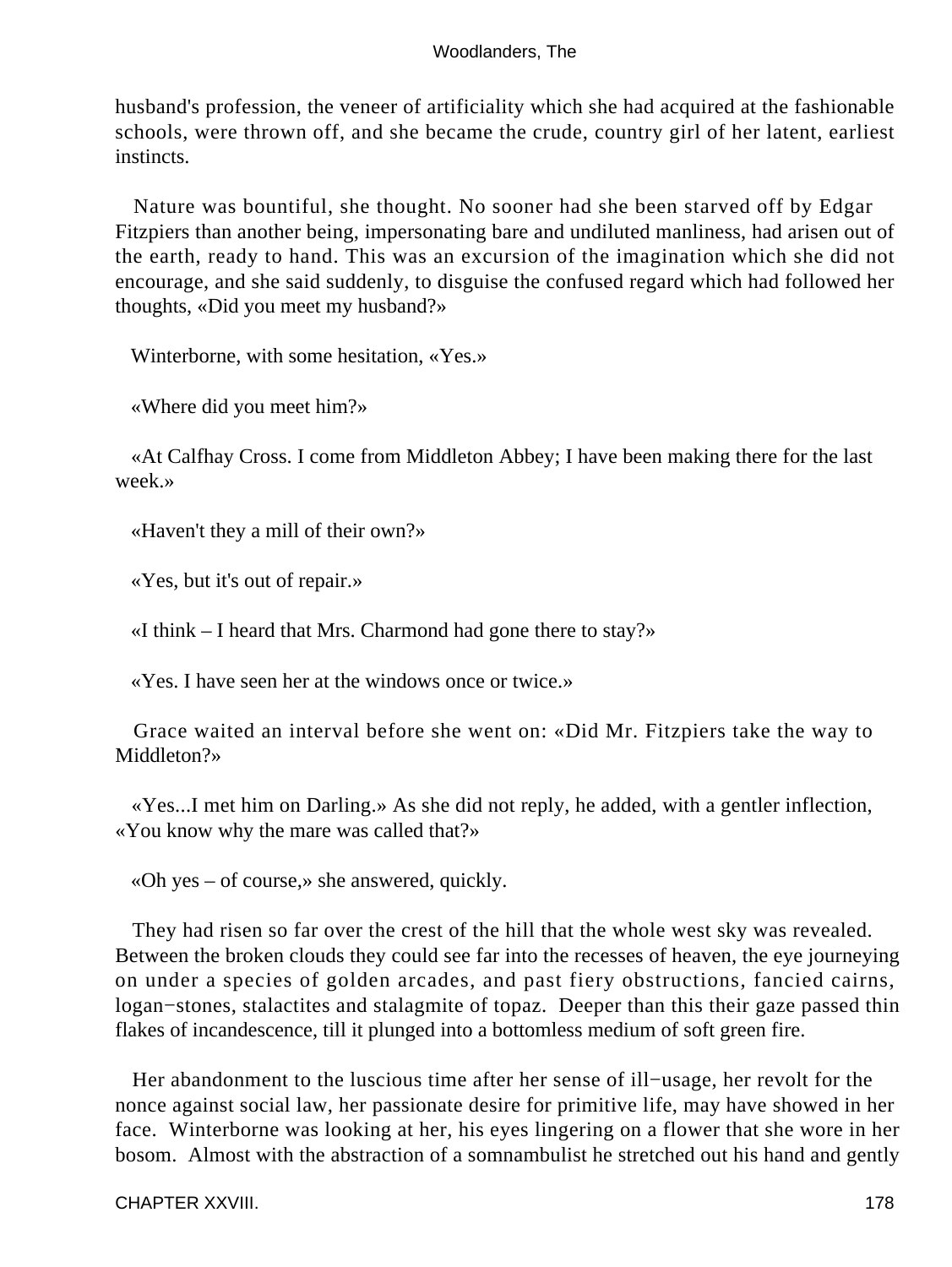caressed the flower.

 She drew back. «What are you doing, Giles Winterborne!» she exclaimed, with a look of severe surprise. The evident absence of all premeditation from the act, however, speedily led her to think that it was not necessary to stand upon her dignity here and now. «You must bear in mind, Giles,» she said, kindly, «that we are not as we were; and some people might have said that what you did was taking a liberty.»

 It was more than she need have told him; his action of forgetfulness had made him so angry with himself that he flushed through his tan. «I don't know what I am coming to!» he exclaimed, savagely. «Ah – I was not once like this!» Tears of vexation were in his eyes.

«No, now – it was nothing. I was too reproachful.»

 «It would not have occurred to me if I had not seen something like it done elsewhere – at Middleton lately,» he said, thoughtfully, after a while.

«By whom?»

«Don't ask it.»

 She scanned him narrowly. «I know quite well enough,» she returned, indifferently. «It was by my husband, and the woman was Mrs. Charmond. Association of ideas reminded you when you saw me....Giles – tell me all you know about that – please do, Giles! But no – I won't hear it. Let the subject cease. And as you are my friend, say nothing to my father.»

 They reached a place where their ways divided. Winterborne continued along the highway which kept outside the copse, and Grace opened a gate that entered it.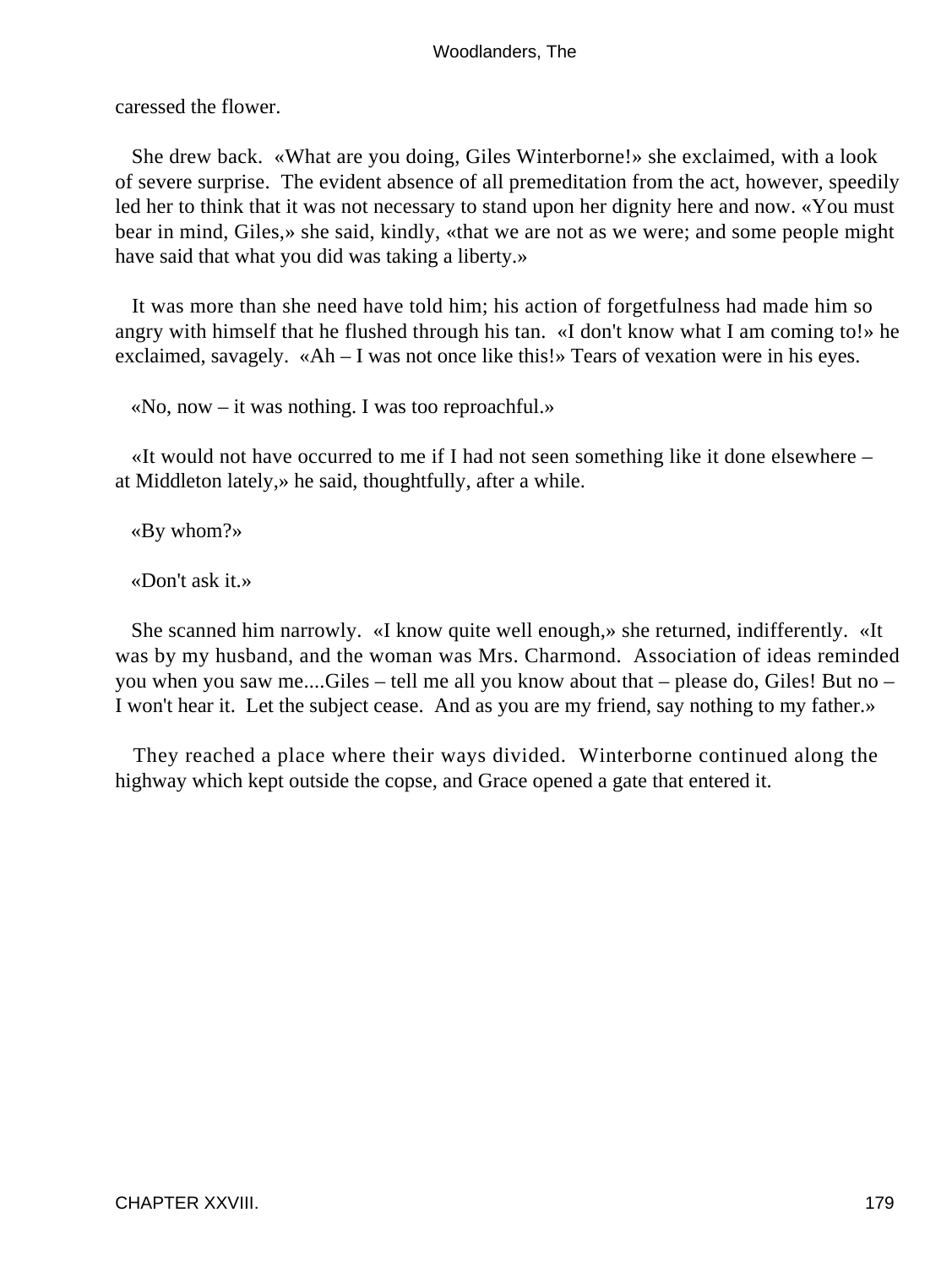# **[CHAPTER XXIX.](#page-320-0)**

*S*he walked up the soft grassy ride, screened on either hand by nut−bushes, just now heavy with clusters of twos and threes and fours. A little way on, the track she pursued was crossed by a similar one at right angles. Here Grace stopped; some few yards up the transverse ride the buxom Suke Damson was visible – her gown tucked up high through her pocket−hole, and no bonnet on her head – in the act of pulling down boughs from which she was gathering and eating nuts with great rapidity, her lover Tim Tangs standing near her engaged in the same pleasant meal.

 Crack, crack went Suke's jaws every second or two. By an automatic chain of thought Grace's mind reverted to the tooth− drawing scene described by her husband; and for the first time she wondered if that narrative were really true, Susan's jaws being so obviously sound and strong. Grace turned up towards the nut– gatherers, and conquered her reluctance to speak to the girl who was a little in advance of Tim. «Good−evening, Susan,» she said.

«Good−evening, Miss Melbury» (crack).

«Mrs. Fitzpiers.»

«Oh yes, ma'am – Mrs. Fitzpiers,» said Suke, with a peculiar smile.

 Grace, not to be daunted, continued: «Take care of your teeth, Suke. That accounts for the toothache.»

«I don't know what an ache is, either in tooth, ear, or head, thank the Lord» (crack).

«Nor the loss of one, either?»

 «See for yourself, ma'am.» She parted her red lips, and exhibited the whole double row, full up and unimpaired.

«You have never had one drawn?»

«Never.»

 «So much the better for your stomach,» said Mrs. Fitzpiers, in an altered voice. And turning away quickly, she went on.

As her husband's character thus shaped itself under the touch of time, Grace was almost

CHAPTER XXIX. 180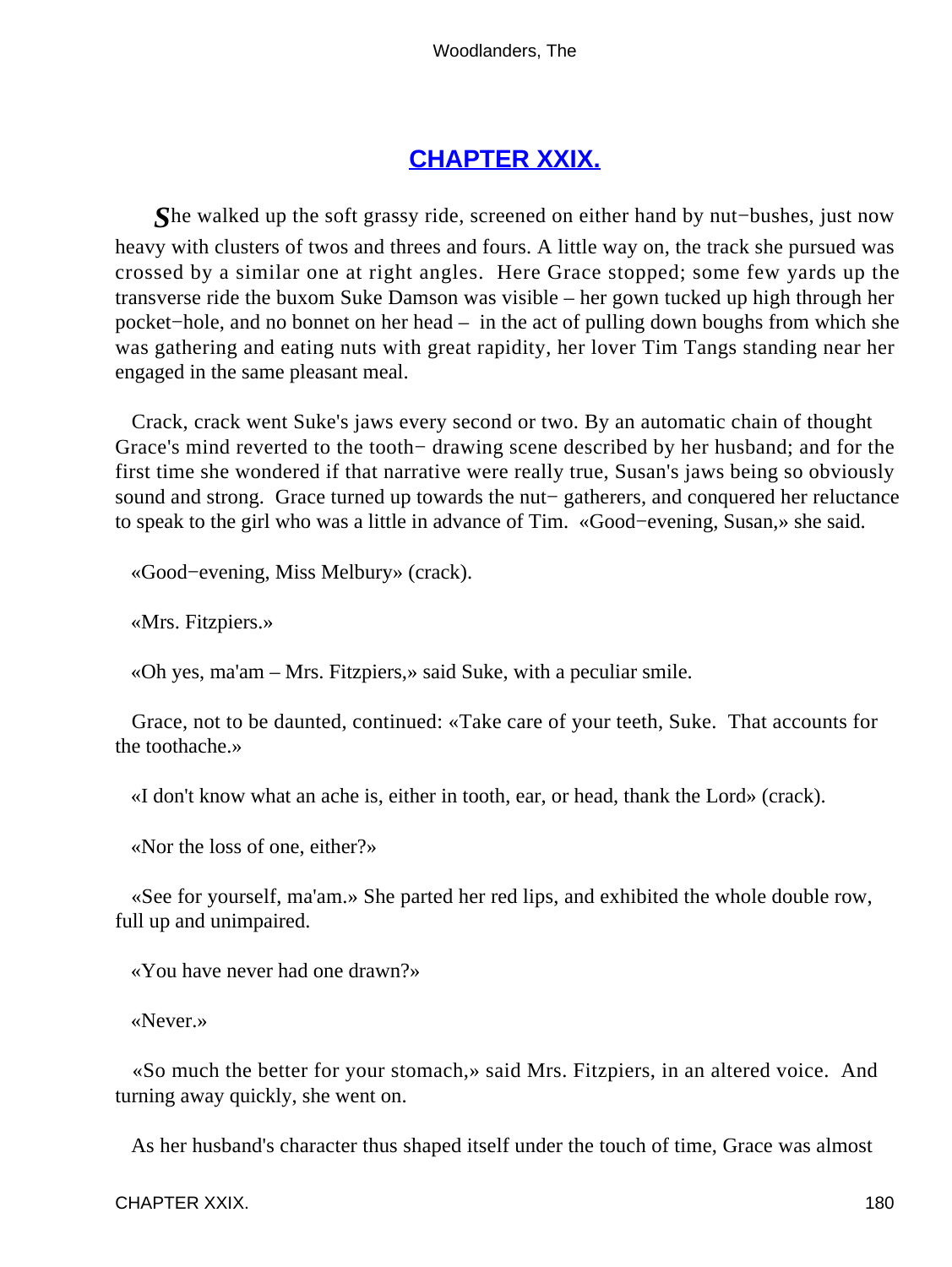startled to find how little she suffered from that jealous excitement which is conventionally attributed to all wives in such circumstances. But though possessed by none of that feline wildness which it was her moral duty to experience, she did not fail to know that she had made a frightful mistake in her marriage. Acquiescence in her father's wishes had been degradation to herself. People are not given premonitions for nothing; she should have obeyed her impulse on that early morning, and steadfastly refused her hand.

 Oh, that plausible tale which her then betrothed had told her about Suke – the dramatic account of her entreaties to him to draw the aching enemy, and the fine artistic touch he had given to the story by explaining that it was a lovely molar without a flaw!

 She traced the remainder of the woodland track dazed by the complications of her position. If his protestations to her before their marriage could be believed, her husband had felt affection of some sort for herself and this woman simultaneously; and was now again spreading the same emotion over Mrs. Charmond and herself conjointly, his manner being still kind and fond at times. But surely, rather than that, he must have played the hypocrite towards her in each case with elaborate completeness; and the thought of this sickened her, for it involved the conjecture that if he had not loved her, his only motive for making her his wife must have been her little fortune. Yet here Grace made a mistake, for the love of men like Fitzpiers is unquestionably of such quality as to bear division and transference. He had indeed, once declared, though not to her, that on one occasion he had noticed himself to be possessed by five distinct infatuations at the same time. Therein it differed from the highest affection as the lower orders of the animal world differ from advanced organisms, partition causing, not death, but a multiplied existence. He had loved her sincerely, and had by no means ceased to love her now. But such double and treble barrelled hearts were naturally beyond her conception.

Of poor Suke Damson, Grace thought no more. She had had her day.

 «If he does not love me I will not love him!» said Grace, proudly. And though these were mere words, it was a somewhat formidable thing for Fitzpiers that her heart was approximating to a state in which it might be possible to carry them out. That very absence of hot jealousy which made his courses so easy, and on which, indeed, he congratulated himself, meant, unknown to either wife or husband, more mischief than the inconvenient watchfulness of a jaundiced eye.

 Her sleep that night was nervous. The wing allotted to her and her husband had never seemed so lonely. At last she got up, put on her dressing−gown, and went down−stairs. Her father, who slept lightly, heard her descend, and came to the stair−head.

«Is that you, Grace? What's the matter?» he said.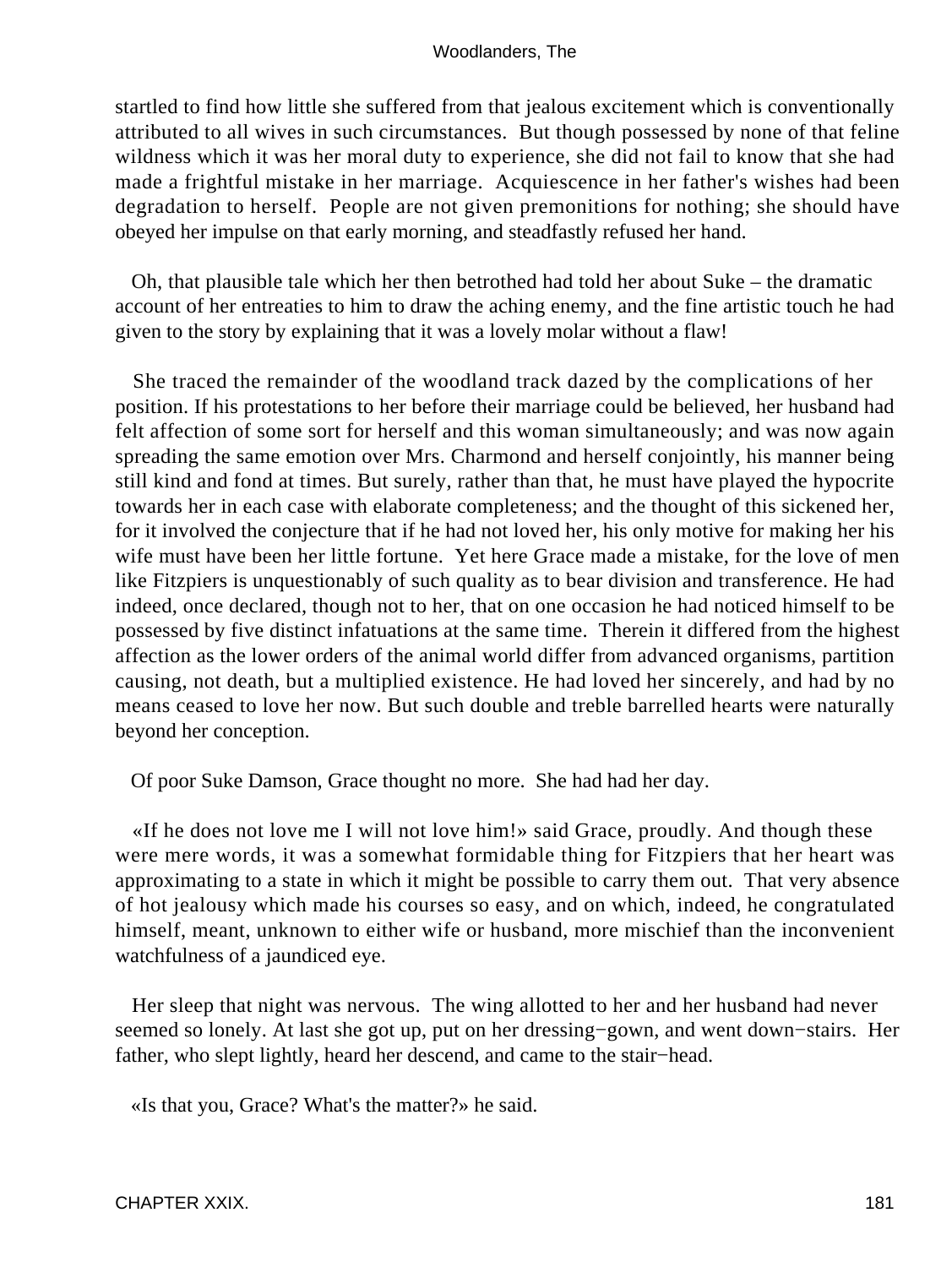«Nothing more than that I am restless. Edgar is detained by a case at Owlscombe in White Hart Vale.»

 «But how's that? I saw the woman's husband at Great Hintock just afore bedtime; and she was going on well, and the doctor gone then.»

 «Then he's detained somewhere else,» said Grace. «Never mind me; he will soon be home. I expect him about one.»

 She went back to her room, and dozed and woke several times. One o'clock had been the hour of his return on the last occasion; but it passed now by a long way, and Fitzpiers did not come. Just before dawn she heard the men stirring in the yard; and the flashes of their lanterns spread every now and then through her window−blind. She remembered that her father had told her not to be disturbed if she noticed them, as they would be rising early to send off four loads of hurdles to a distant sheep−fair. Peeping out, she saw them bustling about, the hollow−turner among the rest; he was loading his wares – wooden−bowls, dishes, spigots, spoons, cheese−vats, funnels, and so on – upon one of her father's wagons, who carried them to the fair for him every year out of neighborly kindness.

 The scene and the occasion would have enlivened her but that her husband was still absent; though it was now five o'clock. She could hardly suppose him, whatever his infatuation, to have prolonged to a later hour than ten an ostensibly professional call on Mrs. Charmond at Middleton; and he could have ridden home in two hours and a half. What, then, had become of him? That he had been out the greater part of the two preceding nights added to her uneasiness.

 She dressed herself, descended, and went out, the weird twilight of advancing day chilling the rays from the lanterns, and making the men's faces wan. As soon as Melbury saw her he came round, showing his alarm.

 «Edgar is not come,» she said. «And I have reason to know that he's not attending anybody. He has had no rest for two nights before this. I was going to the top of the hill to look for him.

«I'll come with you,» said Melbury.

 She begged him not to hinder himself; but he insisted, for he saw a peculiar and rigid gloom in her face over and above her uneasiness, and did not like the look of it. Telling the men he would be with them again soon, he walked beside her into the turnpike−road, and partly up the hill whence she had watched Fitzpiers the night before across the Great White Hart or Blackmoor Valley. They halted beneath a half−dead oak, hollow, and disfigured with white tumors, its roots spreading out like accipitrine claws grasping the ground. A chilly wind circled round them, upon whose currents the seeds of a neighboring lime− tree,

CHAPTER XXIX. 182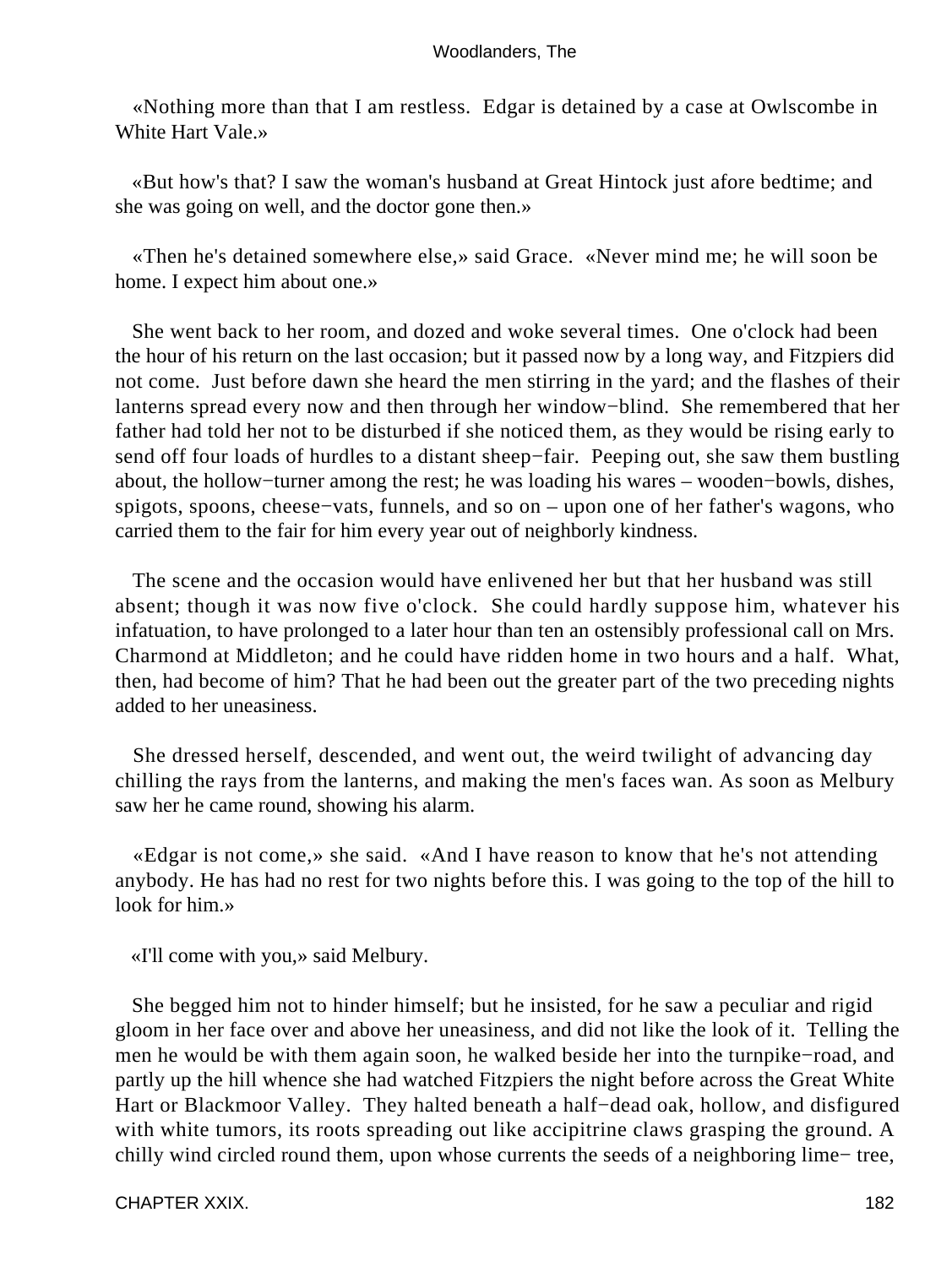supported parachute−wise by the wing attached, flew out of the boughs downward like fledglings from their nest. The vale was wrapped in a dim atmosphere of unnaturalness, and the east was like a livid curtain edged with pink. There was no sign nor sound of Fitzpiers.

 «It is no use standing here,» said her father. «He may come home fifty ways...why, look here! – here be Darling's tracks – turned homeward and nearly blown dry and hard! He must have come in hours ago without your seeing him.»

«He has not done that,» said she.

 They went back hastily. On entering their own gates they perceived that the men had left the wagons, and were standing round the door of the stable which had been appropriated to the doctor's use. «Is there anything the matter?» cried Grace.

 «Oh no, ma'am. All's well that ends well,» said old Timothy Tangs. «I've heard of such things before – among workfolk, though not among your gentle people – that's true.»

 They entered the stable, and saw the pale shape of Darling standing in the middle of her stall, with Fitzpiers on her back, sound asleep. Darling was munching hay as well as she could with the bit in her month, and the reins, which had fallen from Fitzpiers's hand, hung upon her neck.

 Grace went and touched his hand; shook it before she could arouse him. He moved, started, opened his eyes, and exclaimed, «Ah, Felice!...Oh, it's Grace. I could not see in the gloom. What – am I in the saddle?»

«Yes,» said she. «How do you come here?»

 He collected his thoughts, and in a few minutes stammered, «I was riding along homeward through the vale, very, very sleepy, having been up so much of late. When I came opposite Holywell spring the mare turned her head that way, as if she wanted to drink. I let her go in, and she drank; I thought she would never finish. While she was drinking, the clock of Owlscombe Church struck twelve. I distinctly remember counting the strokes. From that moment I positively recollect nothing till I saw you here by my side.»

 «The name! If it had been any other horse he'd have had a broken neck!» murmured Melbury.

 «'Tis wonderful, sure, how a quiet hoss will bring a man home at such times!» said John Upjohn. «And what's more wonderful than keeping your seat in a deep, slumbering sleep? I've knowed men drowze off walking home from randies where the mead and other liquors have gone round well, and keep walking for more than a mile on end without waking. Well, doctor, I don't care who the man is, 'tis a mercy you wasn't a drownded, or a splintered, or a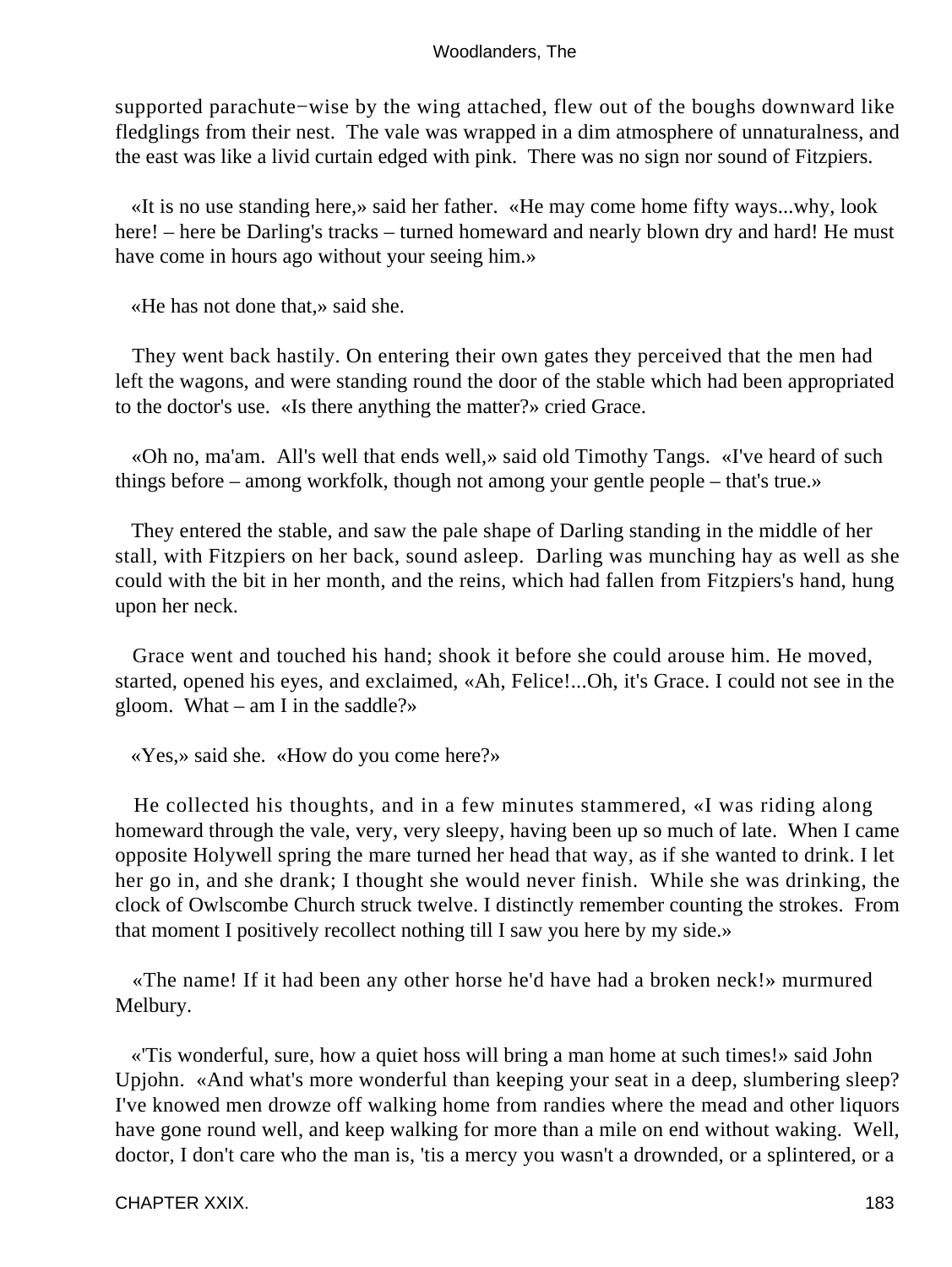hanged up to a tree like Absalom – also a handsome gentleman like yerself, as the prophets say.»

 «True,» murmured old Timothy. «From the soul of his foot to the crown of his head there was no blemish in him.»

 «Or leastwise you might ha' been a−wownded into tatters a'most, and no doctor to jine your few limbs together within seven mile!»

 While this grim address was proceeding, Fitzpiers had dismounted, and taking Grace's arm walked stiffly in−doors with her. Melbury stood staring at the horse, which, in addition to being very weary, was spattered with mud. There was no mud to speak of about the Hintocks just now – only in the clammy hollows of the vale beyond Owlscombe, the stiff soil of which retained moisture for weeks after the uplands were dry. While they were rubbing down the mare, Melbury's mind coupled with the foreign quality of the mud the name he had heard unconsciously muttered by the surgeon when Grace took his hand – «Felice.» Who was Felice? Why, Mrs. Charmond; and she, as he knew, was staying at Middleton.

 Melbury had indeed pounced upon the image that filled Fitzpiers's half−awakened soul – wherein there had been a picture of a recent interview on a lawn with a capriciously passionate woman who had begged him not to come again in tones whose vibration incited him to disobey. «What are you doing here? Why do you pursue me? Another belongs to you. If they were to see you they would seize you as a thief!» And she had turbulently admitted to his wringing questions that her visit to Middleton had been undertaken less because of the invalid relative than in shamefaced fear of her own weakness if she remained near his home. A triumph then it was to Fitzpiers, poor and hampered as he had become, to recognize his real conquest of this beauty, delayed so many years. His was the selfish passion of Congreve's Millamont, to whom love's supreme delight lay in «that heart which others bleed for, bleed for me.»

 When the horse had been attended to Melbury stood uneasily here and there about his premises; he was rudely disturbed in the comfortable views which had lately possessed him on his domestic concerns. It is true that he had for some days discerned that Grace more and more sought his company, preferred supervising his kitchen and bakehouse with her step−mother to occupying herself with the lighter details of her own apartments. She seemed no longer able to find in her own hearth an adequate focus for her life, and hence, like a weak queen−bee after leading off to an independent home, had hovered again into the parent hive. But he had not construed these and other incidents of the kind till now.

 Something was wrong in the dove−cot. A ghastly sense that he alone would be responsible for whatever unhappiness should be brought upon her for whom he almost solely lived, whom to retain under his roof he had faced the numerous inconveniences

#### CHAPTER XXIX. 184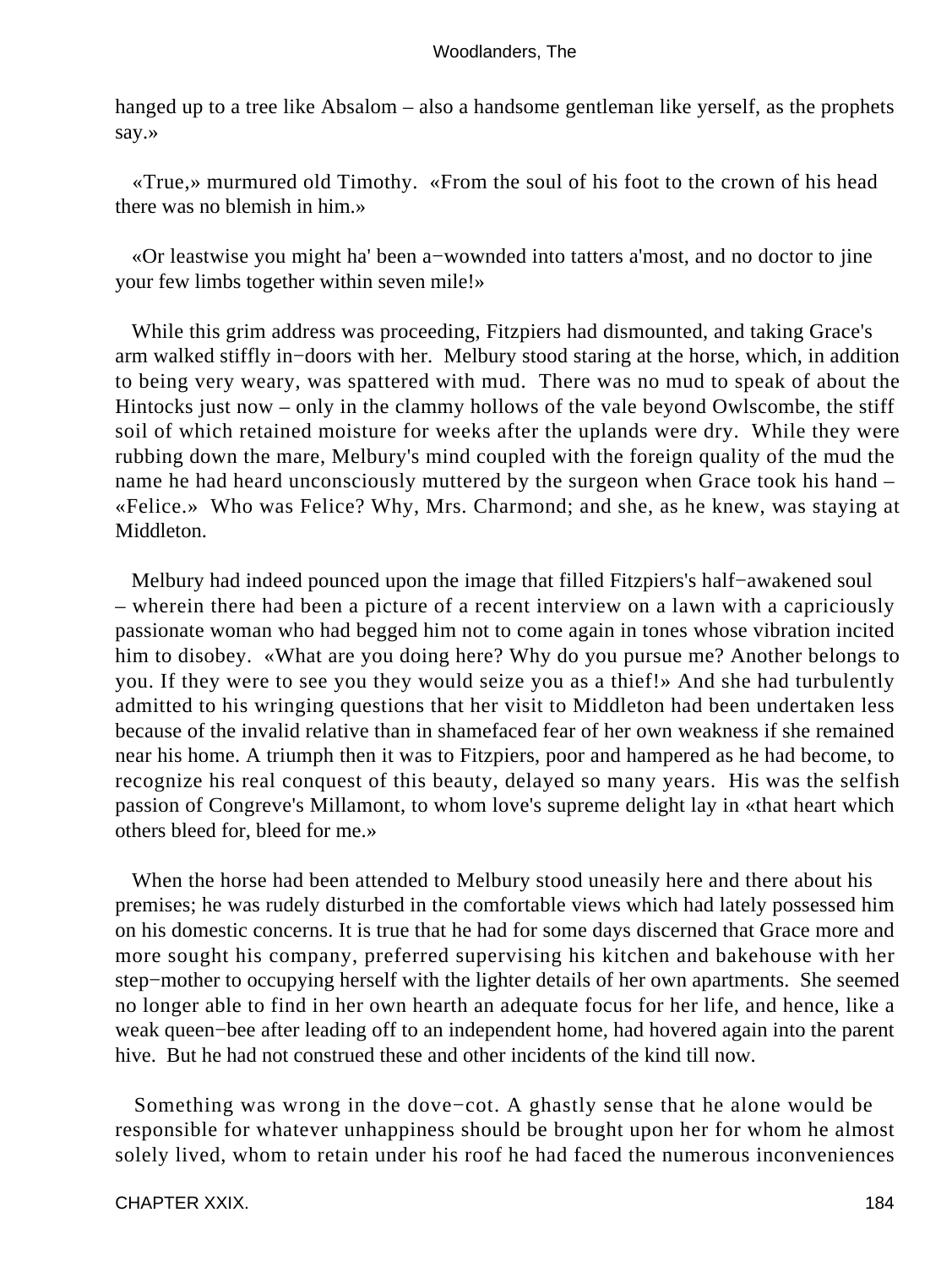involved in giving up the best part of his house to Fitzpiers. There was no room for doubt that, had he allowed events to take their natural course, she would have accepted Winterborne, and realized his old dream of restitution to that young man's family.

 That Fitzpiers could allow himself to look on any other creature for a moment than Grace filled Melbury with grief and astonishment. In the pure and simple life he had led it had scarcely occurred to him that after marriage a man might be faithless. That he could sweep to the heights of Mrs. Charmond's position, lift the veil of Isis, so to speak, would have amazed Melbury by its audacity if he had not suspected encouragement from that quarter. What could he and his simple Grace do to countervail the passions of such as those two sophisticated beings – versed in the world's ways, armed with every apparatus for victory? In such an encounter the homely timber−dealer felt as inferior as a bow−and−arrow savage before the precise weapons of modern warfare.

 Grace came out of the house as the morning drew on. The village was silent, most of the folk having gone to the fair. Fitzpiers had retired to bed, and was sleeping off his fatigue. She went to the stable and looked at poor Darling: in all probability Giles Winterborne, by obtaining for her a horse of such intelligence and docility, had been the means of saving her husband's life. She paused over the strange thought; and then there appeared her father behind her. She saw that he knew things were not as they ought to be, from the troubled dulness of his eye, and from his face, different points of which had independent motions, twitchings, and tremblings, unknown to himself, and involuntary.

«He was detained, I suppose, last night?» said Melbury.

«Oh yes; a bad case in the vale,» she replied, calmly.

«Nevertheless, he should have stayed at home.»

«But he couldn't, father.»

 Her father turned away. He could hardly bear to see his whilom truthful girl brought to the humiliation of having to talk like that.

 That night carking care sat beside Melbury's pillow, and his stiff limbs tossed at its presence. «I can't lie here any longer,» he muttered. Striking a light, he wandered about the room. «What have I done – what have I done for her?» he said to his wife, who had anxiously awakened. «I had long planned that she should marry the son of the man I wanted to make amends to; do ye mind how I told you all about it, Lucy, the night before she came home? Ah! but I was not content with doing right, I wanted to do more!»

 «Don't raft yourself without good need, George,» she replied. «I won't quite believe that things are so much amiss. I won't believe that Mrs. Charmond has encouraged him. Even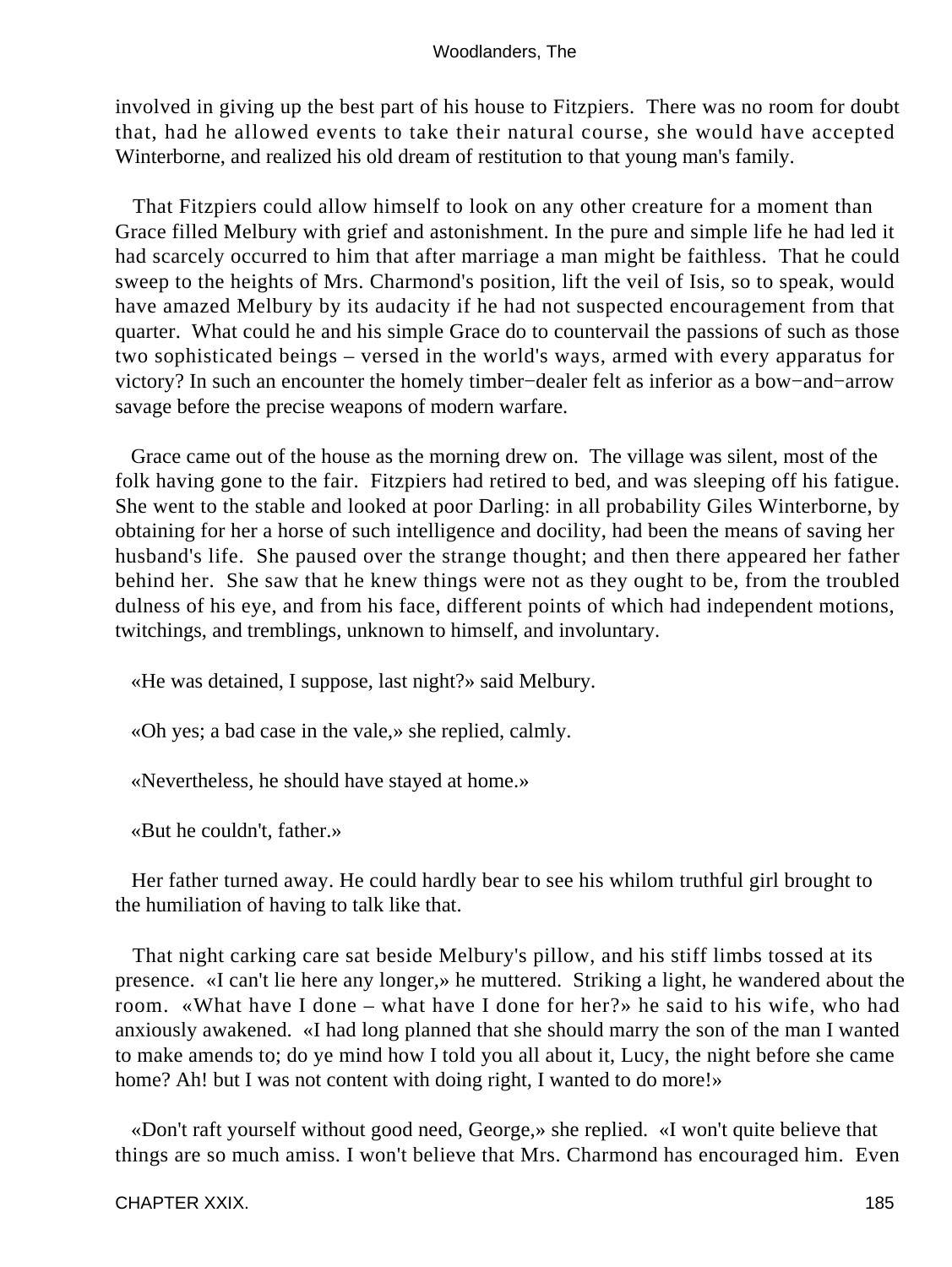supposing she has encouraged a great many, she can have no motive to do it now. What so likely as that she is not yet quite well, and doesn't care to let another doctor come near her?»

 He did not heed. «Grace used to be so busy every day, with fixing a curtain here and driving a tin−tack there; but she cares for no employment now!»

 «Do you know anything of Mrs. Charmond's past history? Perhaps that would throw some light upon things. Pefore she came here as the wife of old Charmond four or five years ago, not a soul seems to have heard aught of her. Why not make inquiries? And then do ye wait and see more; there'll be plenty of opportnnity. Time enough to cry when you know 'tis a crying matter; and 'tis bad to meet troubles half−way.»

 There was some good−sense in the notion of seeing further. Melbury resolved to inquire and wait, hoping still, hut oppressed between−whiles with much fear.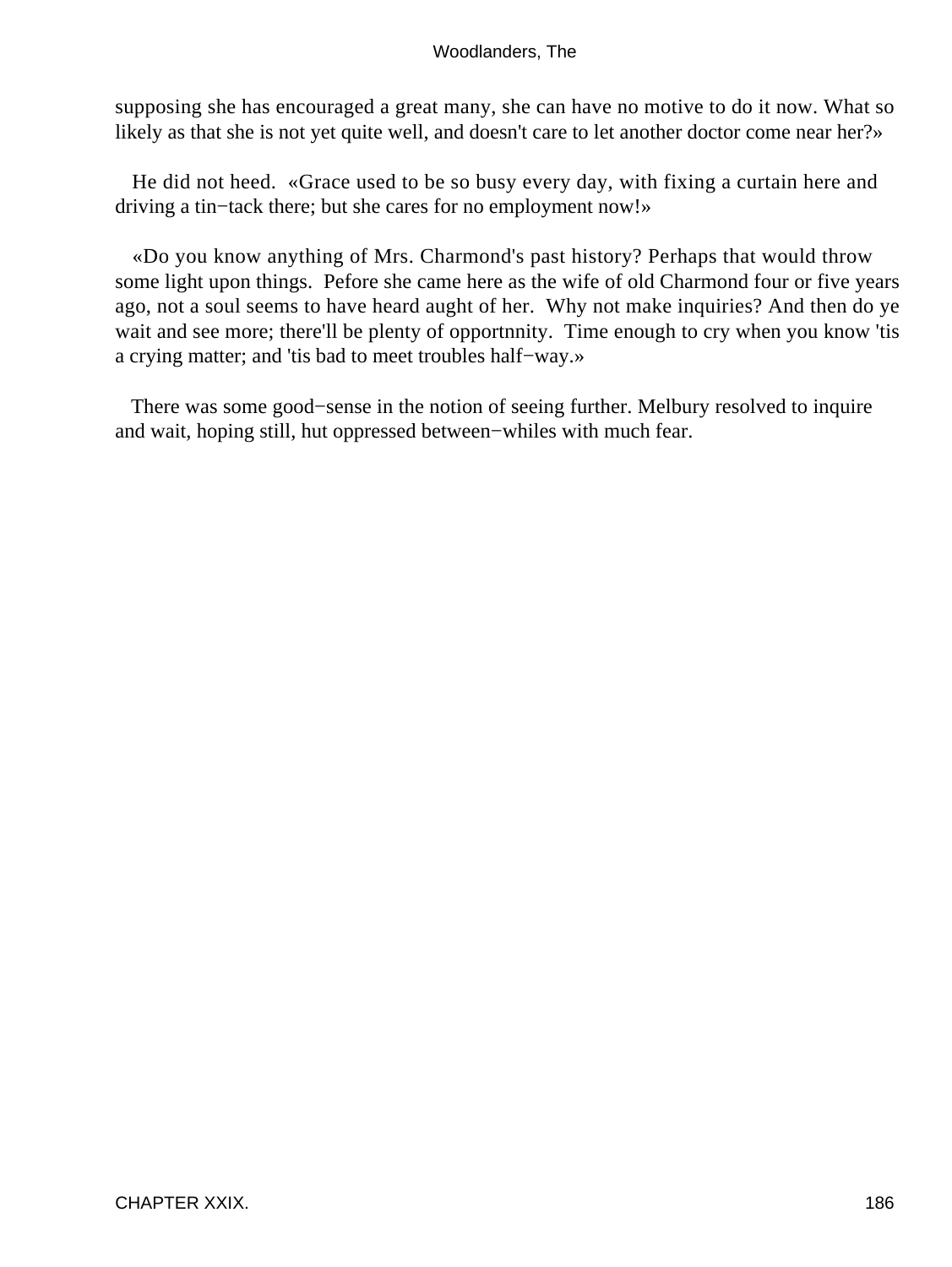## **[CHAPTER XXX.](#page-320-0)**

*Examine Grace as her father might, she would admit nothing. For the present,* therefore, he simply watched.

 The suspicion that his darling child was being slighted wrought almost a miraculous change in Melbury's nature. No man so furtive for the time as the ingenuous countryman who finds that his ingenuousness has been abused. Melbury's heretofore confidential candor towards his gentlemanly son−in−law was displaced by a feline stealth that did injnry to his every action, thought, and mood. He knew that a woman once given to a man for life took, as a rule, her lot as it came and made the best of it, without external interference; but for the first time he asked himself why this so generally should be so. Moreover, this case was not, he argued, like ordinary cases. Leaving out the question of Grace being anything but an ordinary woman, her peculiar situation, as it were in mid−air between two planes of society, together with the loneliness of Hintock, made a husband's neglect a far more tragical matter to her than it would be to one who had a large circle of friends to fall back upon. Wisely or unwisely, and whatever other fathers did, he resolved to fight his daughter's battle still.

 Mrs. Charmond had returned. But Hintock House scarcely gave forth signs of life, so quietly had she reentered it. He went to church at Great Hintock one afternoon as usual, there being no service at the smaller village. A few minutes before his departure, he had casually heard Fitzpiers, who was no church−goer, tell his wife that he was going to walk in the wood. Melbury entered the building and sat down in his pew; the parson came in, then Mrs. Charmond, then Mr. Fitzpiers.

 The service proceeded, and the jealons father was quite sure that a mutual consciousness was uninterruptedly maintained between those two; he fancied that more than once their eyes met. At the end, Fitzpiers so timed his movement into the aisle that it exactly coincided with Felice Charmond's from the opposite side, and they walked out with their garments in contact, the surgeon being just that two or three inches in her rear which made it convenient for his eyes to rest upon her cheek. The cheek warmed up to a richer tone.

 This was a worse feature in the flirtation than he had expected. If she had been playing with him in an idle freak the game might soon have wearied her; but the smallest germ of passion – and women of the world do not change color for nothing – was a threatening development. The mere presence of Fitzpiers in the building, after his statement, was wellnigh conclusive as far as he was concerned; but Melbury resolved yet to watch.

 He had to wait long. Autumn drew shiveringly to its end. One day something seemed to be gone from the gardens; the tenderer leaves of vegetables had shrunk under the first smart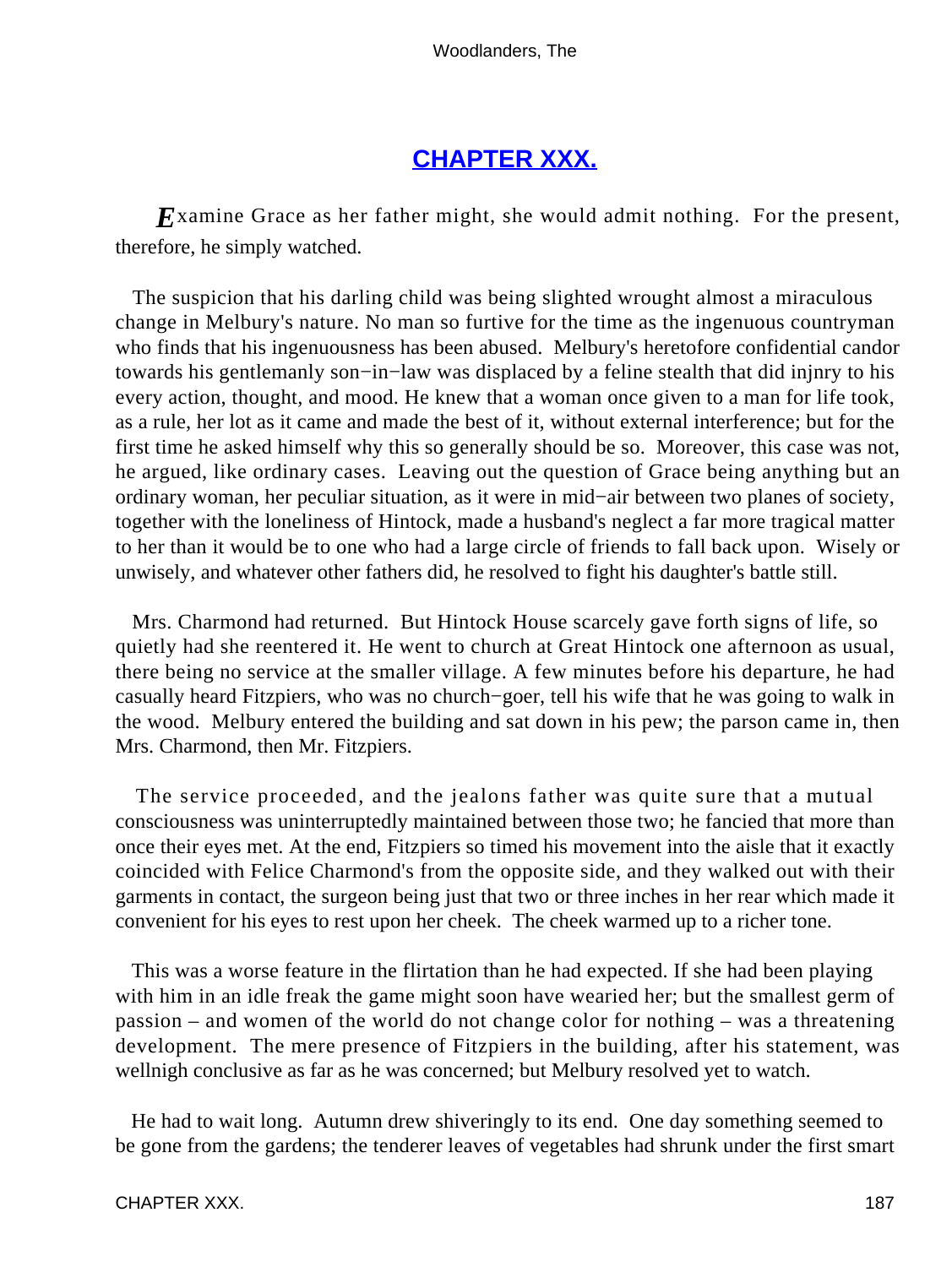frost, and hung like faded linen rags; then the forest leaves, which had been descending at leisure, descended in haste and in multitudes, and all the golden colors that had hung overhead were now crowded together in a degraded mass underfoot, where the fallen myriads got redder and hornier, and curled themselves up to rot. The only suspicious features in Mrs. Charmond's existence at this season were two: the first, that she lived with no companion or relative about her, which, considering her age and attractions, was somewhat unusual conduct for a young widow in a lonely country− house; the other, that she did not, as in previous years, start from Hintock to winter abroad. In Fitzpiers, the only change from his last autnmn's habits lay in his abandonment of night study – his lamp never shone from his new dwelling as from his old.

 If the suspected ones met, it was by such adroit contrivances that even Melbury's vigilance could not encounter them together. A simple call at her house by the doctor had nothing irregular about it, and that he had paid two or three such calls was certain. What had passed at those interviews was known only to the parties themselves; but that Felice Charmond was under some one's influence Melbury soon had opportunity of perceiving.

 Winter had come on. Owls began to be noisy in the mornings and evenings, and flocks of wood−pigeons made themselves prominent again. One day in February, about six months after the marriage of Fitzpiers, Melbury was returning from Great Hintock on foot through the lane, when he saw before him the surgeon also walking. Melbury would have overtaken him, but at that moment Fitzpiers turned in through a gate to one of the rambling drives among the trees at this side of the wood, which led to nowhere in particular, and the beauty of whose serpentine curves was the only justification of their existence. Felice almost simultaneously trotted down the lane towards the timber−dealer, in a little basket−carriage which she sometimes drove about the estate, unaccompanied by a servant. She turned in at the same place without having seen either Melbury or apparently Fitzpiers. Melbury was soon at the spot, despite his aches and his sixty years. Mrs. Charmond had come up with the doctor, who was standing immediately behind the carriage. She had turned to him, her arm being thrown carelessly over the back of the seat. They looked in each other's faces without uttering a word, an arch yet gloomy smile wreathing her lips. Fitzpiers clasped her hanging hand, and, while she still remained in the same listless attitude, looking volumes into his eyes, he stealthily unbuttoned her glove, and stripped her hand of it by rolling back the gauntlet over the fingers, so that it came off inside out. He then raised her hand to his month, she still reclining passively, watching him as she might have watched a fly upon her dress. At last she said, «Well, sir, what excuse for this disobedience?»

«I make none.»

 «Then go your way, and let me go mine.» She snatched away her hand, touched the pony with the whip, and left him standing there, holding the reversed glove.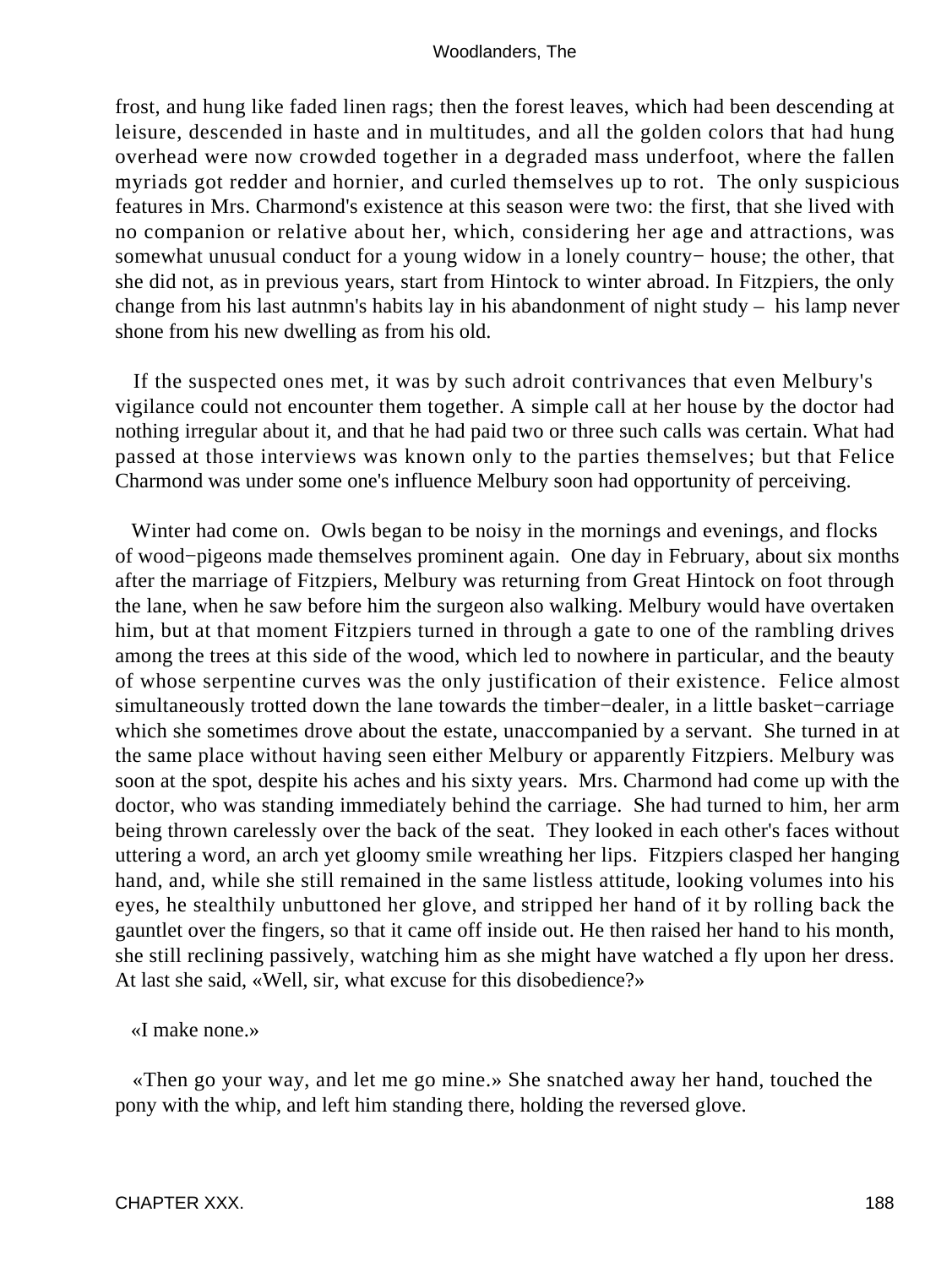Melbury's first impulse was to reveal his presence to Fitzpiers, and upbraid him bitterly. But a moment's thought was sufficient to show him the futility of any such simple proceeding. There was not, after all, so much in what he had witnessed as in what that scene might be the surface and froth of – probably a state of mind on which censure operates as an aggravation rather than as a cure. Moreover, he said to himself that the point of attack should be the woman, if either. He therefore kept out of sight, and musing sadly, even tearfully – for he was meek as a child in matters concerning his daughter – continued his way towards Hintock.

 The insight which is bred of deep sympathy was never more finely exemplified than in this instance. Through her guarded manner, her dignified speech, her placid countenance, he discerned the interior of Grace's life only too truly, hidden as were its incidents from every outer eye.

 These incidents had become painful enough. Fitzpiers had latterly developed an irritable discontent which vented itself in monologues when Grace was present to hear them. The early morning of this day had been dull, after a night of wind, and on looking out of the window Fitzpiers had observed some of Melbury's men dragging away a large limb which had been snapped off a beech− tree. Everything was cold and colorless.

 «My good Heaven!» he said, as he stood in his dressing−gown. «This is life!» He did not know whether Grace was awake or not, and he would not turn his head to ascertain. «Ah, fool,» he went on to himself, "to clip your own wings when you were free to soar!...But I could not rest till I had done it. Why do I never recognize an opportunity till I have missed it, nor the good or ill of a step till it is irrevocable!...I fell in love....Love, indeed! –

 "'Love's but the frailty of the mind When 'tis not with ambition joined; A sickly flame which if not fed, expires, And feeding, wastes in self−consuming fires!'

 Ah, old author of 'The Way of the World,' you knew – you knew!" Grace moved. He thought she had heard some part of his soliloquy. He was sorry – though he had not taken any precaution to prevent her.

 He expected a scene at breakfast, but she only exhibited an extreme reserve. It was enough, however, to make him repent that he should have done anything to produce discomfort; for he attributed her manner entirely to what he had said. But Grace's manner had not its cause either in his sayings or in his doings. She had not heard a single word of his regrets. Something even nearer home than her husband's blighted prospects – if blighted they were – was the origin of her mood, a mood that was the mere continuation of what her father had noticed when he would have preferred a passionate jealousy in her, as the more natural.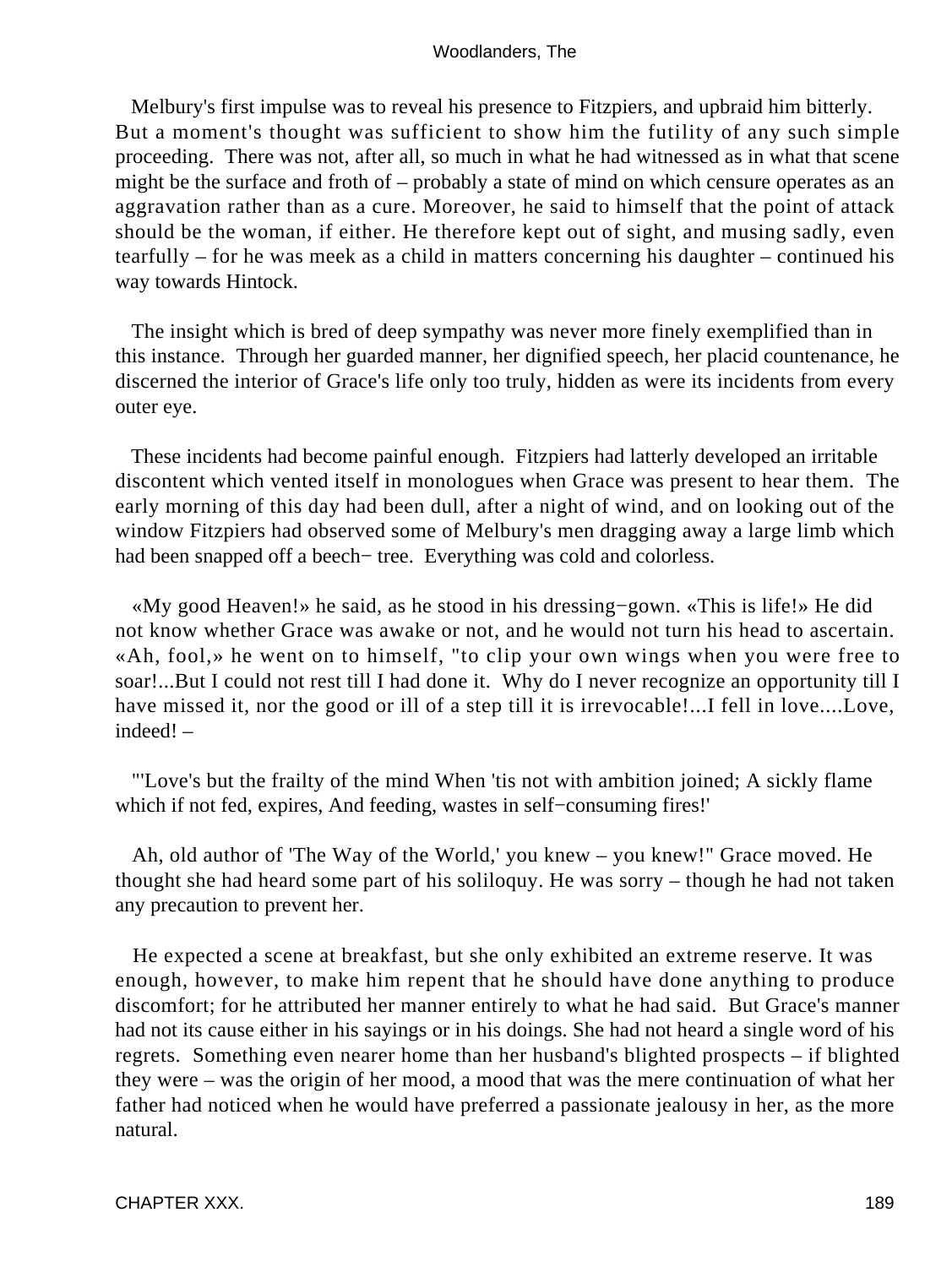She had made a discovery – one which to a girl of honest nature was almost appalling. She had looked into her heart, and found that her early interest in Giles Winterborne had become revitalized into luxuriant growth by her widening perceptions of what was great and little in life. His homeliness no longer offended her acquired tastes; his comparative want of so−called culture did not now jar on her intellect; his country dress even pleased her eye; his exterior roughness fascinated her. Having discovered by marriage how much that was humanly not great could co−exist with attainments of an exceptional order, there was a revulsion in her sentiments from all that she had formerly clung to in this kind: honesty, goodness, manliness, tenderness, devotion, for her only existed in their purity now in the breasts of unvarnished men; and here was one who had manifested them towards her from his youth up.

 There was, further, that never−ceasing pity in her soul for Giles as a man whom she had wronged – a man who had been unfortunate in his worldly transactions; while, not without a touch of sublimity, he had, like Horatio, borne himself throughout his scathing

«As one, in suffering all, that suffers nothing.»

 It was these perceptions, and no subtle catching of her husband's murmurs, that had bred the abstraction visible in her.

 When her father approached the house after witnessing the interview between Fitzpiers and Mrs. Charmond, Grace was looking out of her sitting−room window, as if she had nothing to do, or think of, or care for. He stood still.

«Ah, Grace,» he said, regarding her fixedly.

«Yes, father,» she murmured.

 «Waiting for your dear husband?» he inquired, speaking with the sarcasm of pitiful affection.

«Oh no – not especially. He has a great many patients to see this afternoon.»

 Melbury came quite close. «Grace, what's the use of talking like that, when you know – Here, come down and walk with me out in the garden, child.»

He unfastened the door in the ivy−laced wall, and waited. This apparent indifference alarmed him. He would far rather that she had rushed in all the fire of jealousy to Hintock House, regardless of conventionality, confronted and attacked Felice Charmond unguibus et rostro, and accused her even in exaggerated shape of stealing away her husband. Such a storm might have cleared the air.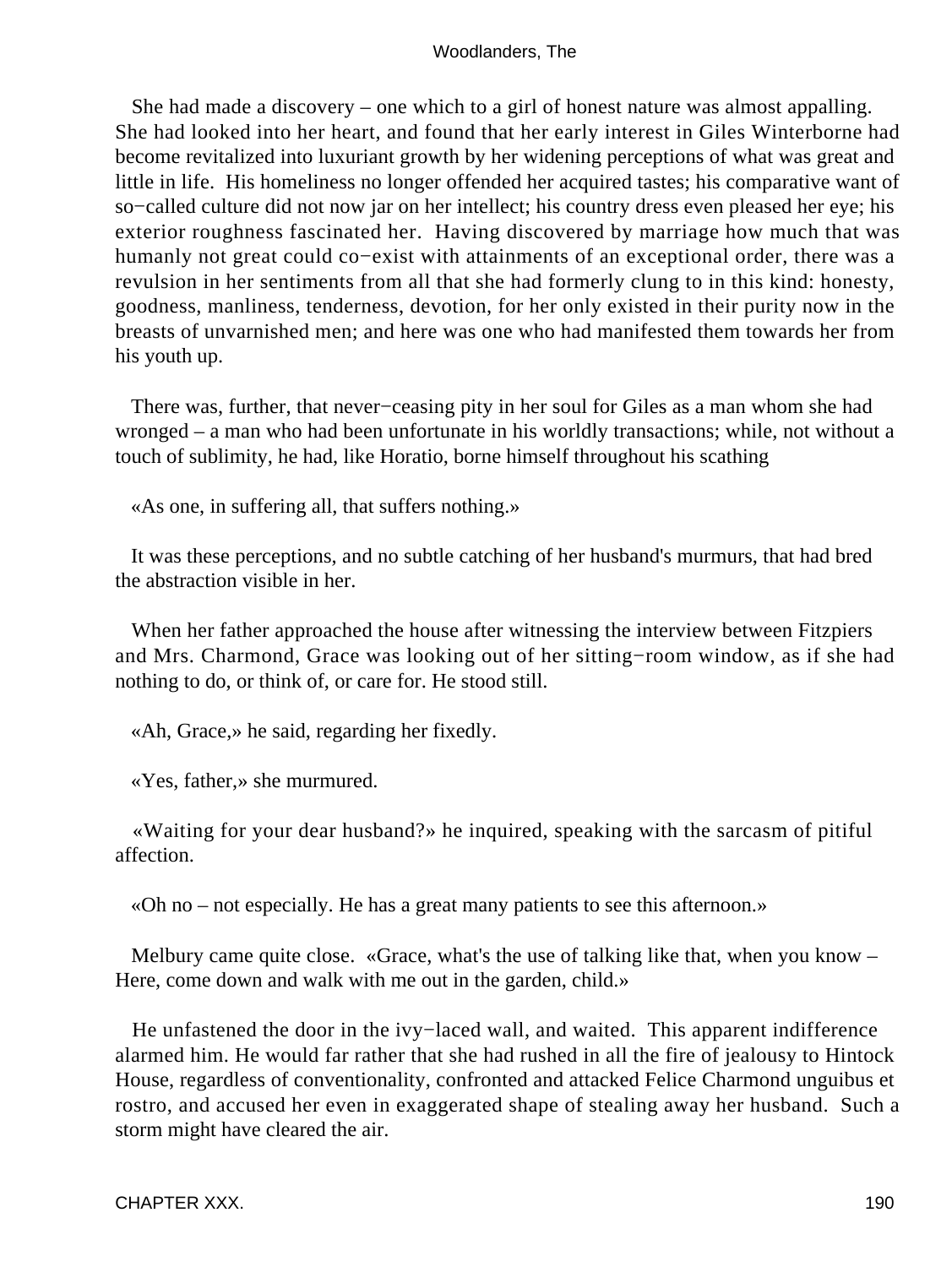She emerged in a minute or two, and they went inside together. «You know as well as I do,» he resumed, «that there is something threatening mischief to your life; and yet you pretend you do not. Do you suppose I don't see the trouble in your face every day? I am very sure that this quietude is wrong conduct in you. You should look more into matters.»

«I am quiet because my sadness is not of a nature to stir me to action.»

 Melbury wanted to ask her a dozen questions – did she not feel jealous? was she not indignant? but a natural delicacy restrained him. «You are very tame and let−alone, I am bound to say,» he remarked, pointedly.

«I am what I feel, father,» she repeated.

 He glanced at her, and there returned upon his mind the scene of her offering to wed Winterborne instead of Fitzpiers in the last days before her marriage; and he asked himself if it could be the fact that she loved Winterborne, now that she had lost him, more than she had ever done when she was comparatively free to choose him.

«What would you have me do?» she asked, in a low voice.

 He recalled his mind from the retrospective pain to the practical matter before them. «I would have you go to Mrs. Charmond,» he said.

«Go to Mrs. Charmond – what for?» said she.

 «Well – if I must speak plain, dear Grace – to ask her, appeal to her in the name of your common womanhood, and your many like sentiments on things, not to make unhappiness between you and your husband. It lies with her entirely to do one or the other – that I can see.»

 Grace's face had heated at her father's words, and the very rustle of her skirts upon the box−edging bespoke hauteur. «I shall not think of going to her, father – of course I could not!» she answered.

 «Why – don't 'ee want to be happier than you be at present?» said Melbury, more moved on her account than she was herself.

«I don't wish to be more humiliated. If I have anything to bear I can bear it in silence.»

 «But, my dear maid, you are too young – you don't know what the present state of things may lead to. Just see the harm done a'ready! Your husband would have gone away to Budmouth to a bigger practice if it had not been for this. Although it has gone such a little way, it is poisoning your future even now. Mrs. Charmond is thoughtlessly bad, not bad by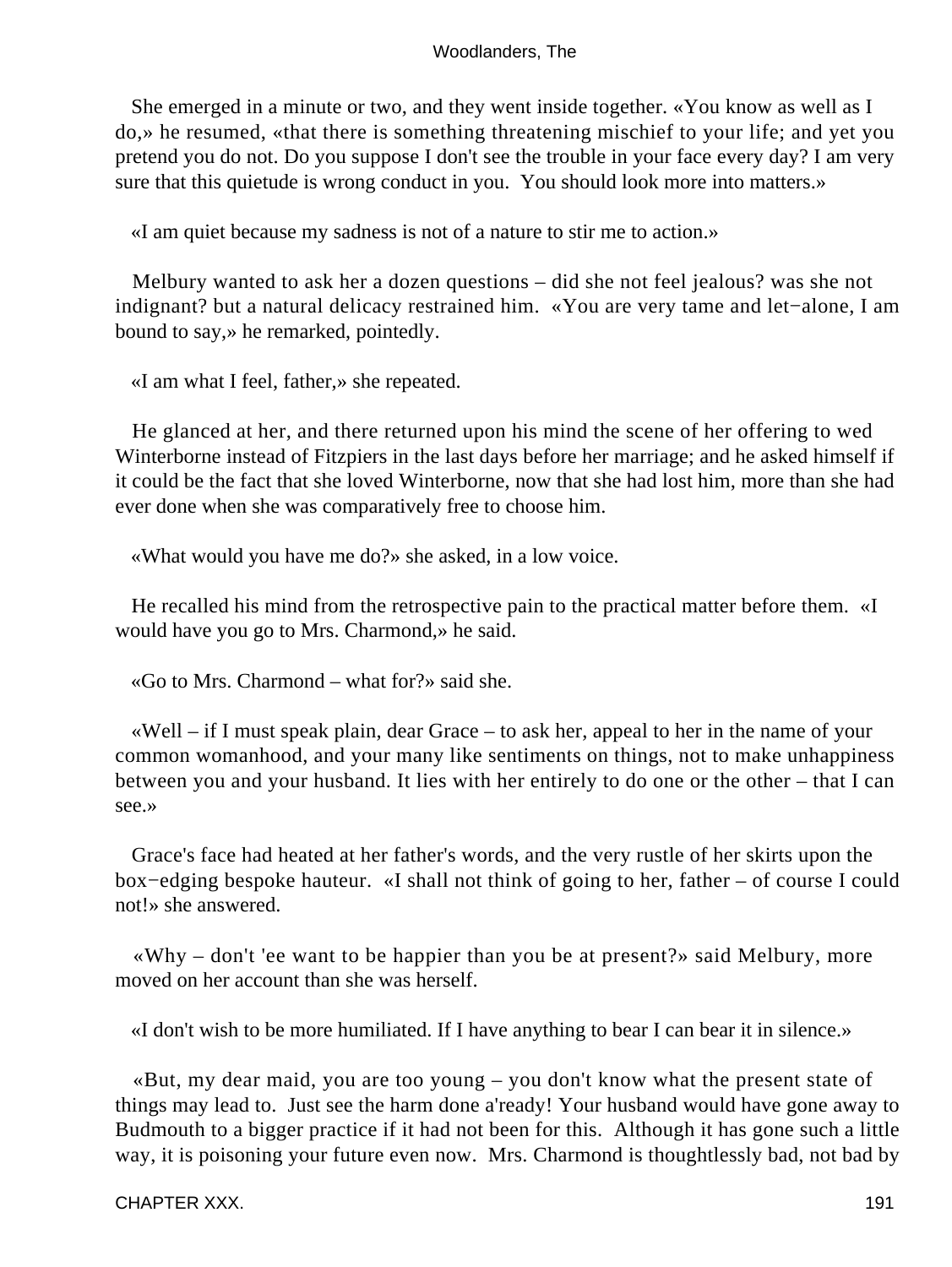calculation; and just a word to her now might save 'ee a peck of woes.»

 «Ah, I loved her once,» said Grace, with a broken articulation, «and she would not care for me then! Now I no longer love her. Let her do her worst: I don't care.»

 «You ought to care. You have got into a very good position to start with. You have been well educated, well tended, and you have become the wife of a professional man of unusually good family. Surely you ought to make the best of your position.»

 «I don't see that I ought. I wish I had never got into it. I wish you had never, never thought of educating me. I wish I worked in the woods like Marty South. I hate genteel life, and I want to be no better than she.»

«Why?» said her amazed father.

 «Because cultivation has only brought me inconveniences and troubles. I say again, I wish you had never sent me to those fashionable schools you set your mind on. It all arose out of that, father. If I had stayed at home I should have married – » She closed up her mouth suddenly and was silent; and be saw that she was not far from crying.

 Melbury was much grieved. «What, and would you like to have grown up as we be here in Hintock – knowing no more, and with no more chance of seeing good life than we have here?»

 «Yes. I have never got any happiness outside Hintock that I know of, and I have suffered many a heartache at being sent away. Oh, the misery of those January days when I had got back to school, and left you all here in the wood so happy. I used to wonder why I had to bear it. And I was always a little despised by the other girls at school, because they knew where I came from, and that my parents were not in so good a station as theirs.»

 Her poor father was much hurt at what he thought her ingratitude and intractability. He had admitted to himself bitterly enough that he should have let young hearts have their way, or rather should have helped on her affection for Winterborne, and given her to him according to his original plan; but he was not prepared for her deprecation of those attainments whose completion had been a labor of years, and a severe tax upon his purse.

 «Very well,» he said, with much heaviness of spirit. «If you don't like to go to her I don't wish to force you.»

 And so the question remained for him still: how should he remedy this perilous state of things? For days he sat in a moody attitude over the fire, a pitcher of cider standing on the hearth beside him, and his drinking−horn inverted upon the top of it. He spent a week and more thus composing a letter to the chief offender, which he would every now and then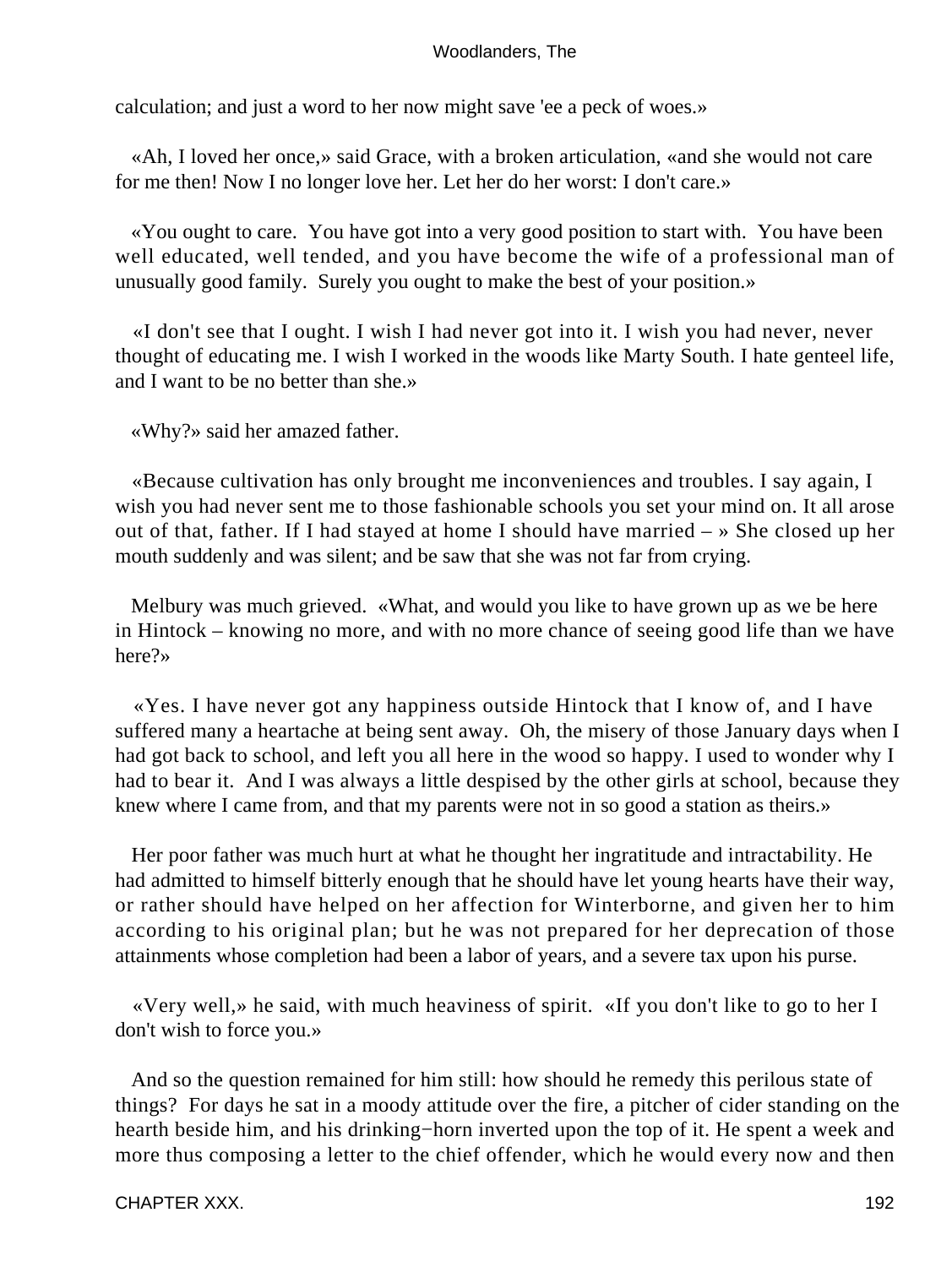attempt to complete, and suddenly crumple up in his hand.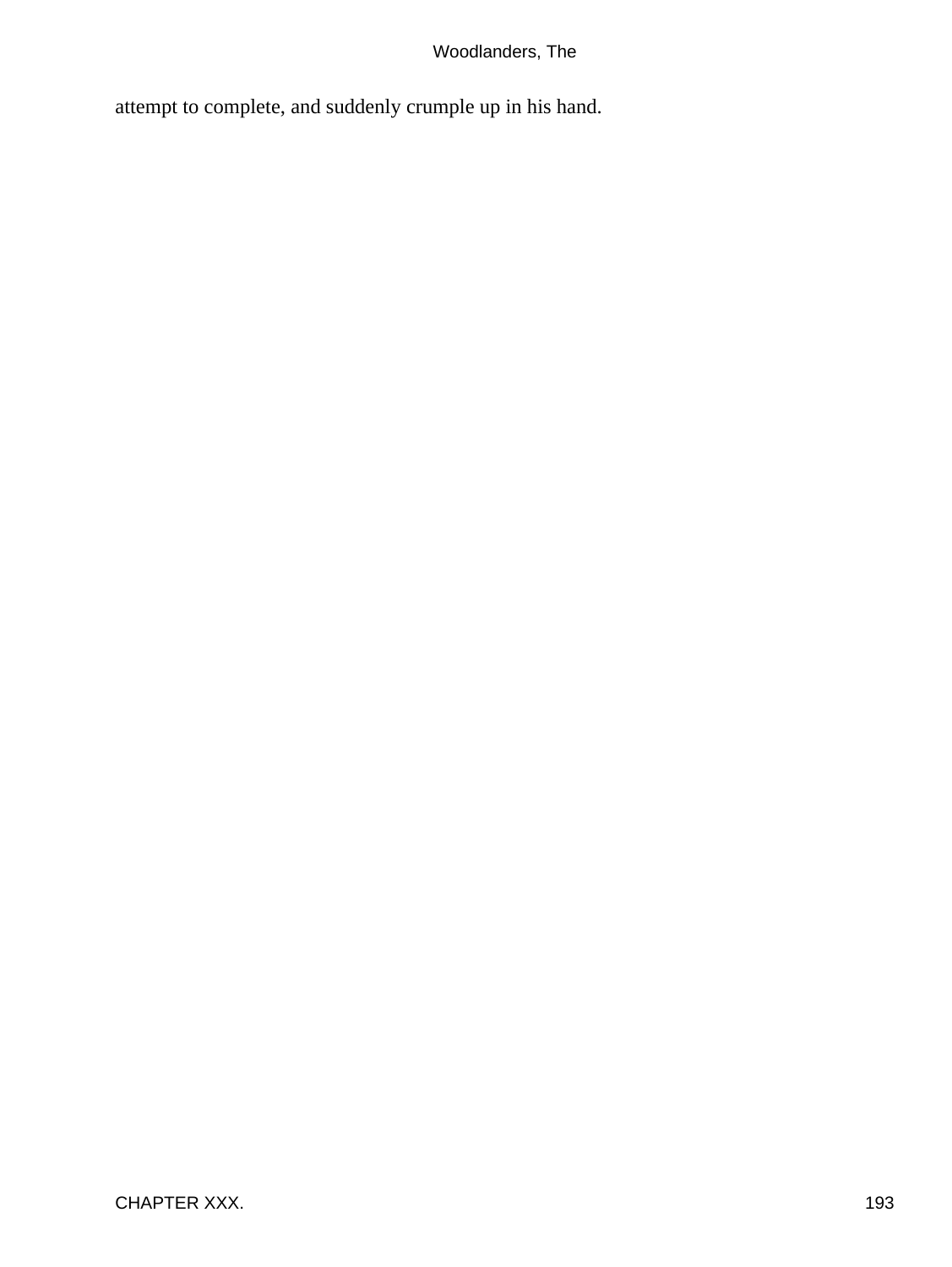## **[CHAPTER XXXI.](#page-320-0)**

*A*s February merged in March, and lighter evenings broke the gloom of the woodmen's homeward journey, the Hintocks Great and Little began to have ears for a rumor of the events out of which had grown the timber−dealer's troubles. It took the form of a wide sprinkling of conjecture, wherein no man knew the exact truth. Tantalizing phenomena, at once showing and concealing the real relationship of the persons concerned, caused a diffusion of excited surprise. Honest people as the woodlanders were, it was hardly to be expected that they could remain immersed in the study of their trees and gardens amid such circumstances, or sit with their backs turned like the good burghers of Coventry at the passage of the beautiful lady.

 Rumor, for a wonder, exaggerated little. There were, in fact, in this case as in thousands, the well−worn incidents, old as the hills, which, with individual variations, made a mourner of Ariadne, a by−word of Vashti, and a corpse of the Countess Amy. There were rencounters accidental and contrived, stealthy correspondence, sudden misgivings on one side, sudden self− reproaches on the other. The inner state of the twain was one as of confused noise that would not allow the accents of calmer reason to be heard. Determinations to go in this direction, and headlong plunges in that; dignified safeguards, undignified collapses; not a single rash step by deliberate intention, and all against judgment.

 It was all that Melbury had expected and feared. It was more, for he had overlooked the publicity that would be likely to result, as it now had done. What should he do – appeal to Mrs. Charmond himself, since Grace would not? He bethought himself of Winterborne, and resolved to consult him, feeling the strong need of some friend of his own sex to whom he might unburden his mind.

 He had entirely lost faith in his own judgment. That judgment on which he had relied for so many years seemed recently, like a false companion unmasked, to have disclosed unexpected depths of hypocrisy and speciousness where all had seemed solidity. He felt almost afraid to form a conjecture on the weather, or the time, or the fruit−promise, so great was his self−abasement.

 It was a rimy evening when he set out to look for Giles. The woods seemed to be in a cold sweat; beads of perspiration hung from every bare twig; the sky had no color, and the trees rose before him as haggard, gray phantoms, whose days of substantiality were passed. Melbury seldom saw Winterborne now, but he believed him to be occupying a lonely hut just beyond the boundary of Mrs. Charmond's estate, though still within the circuit of the woodland. The timber−merchant's thin legs stalked on through the pale, damp scenery, his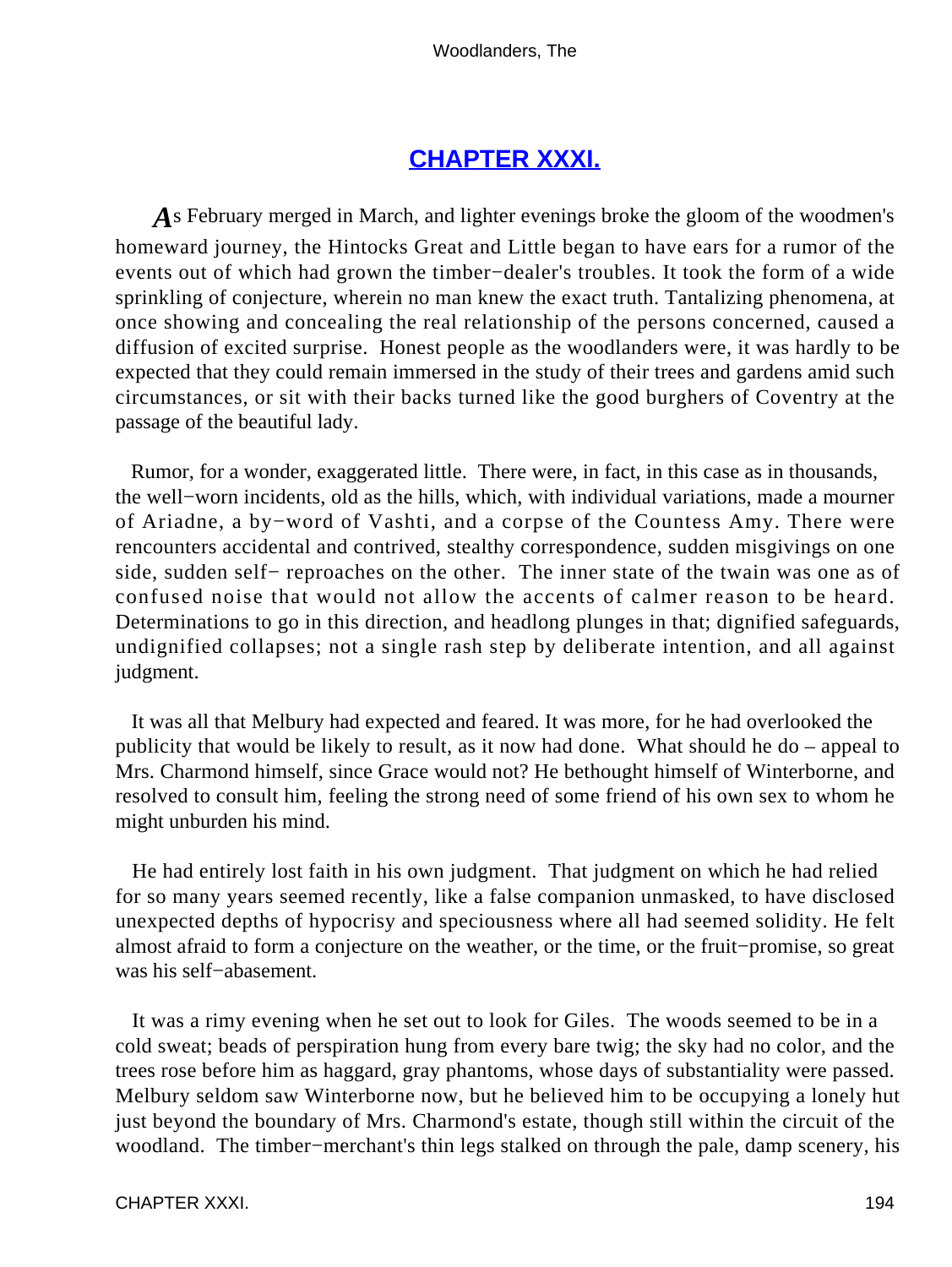eyes on the dead leaves of last year; while every now and then a hasty «Ay?» escaped his lips in reply to some bitter proposition.

 His notice was attracted by a thin blue haze of smoke, behind which arose sounds of voices and chopping: bending his steps that way, he saw Winterborne just in front of him. It just now happened that Giles, after being for a long time apathetic and unemployed, had become one of the busiest men in the neighborhood. It is often thus; fallen friends, lost sight of, we expect to find starving; we discover them going on fairly well. Without any solicitation, or desire for profit on his part, he had been asked to execute during that winter a very large order for hurdles and other copse−ware, for which purpose he had been obliged to buy several acres of brushwood standing. He was now engaged in the cutting and manufacture of the same, proceeding with the work daily like an automaton.

 The hazel−tree did not belie its name to−day. The whole of the copse−wood where the mist had cleared returned purest tints of that hue, amid which Winterborne himself was in the act of making a hurdle, the stakes being driven firmly into the ground in a row, over which he bent and wove the twigs. Beside him was a square, compact pile like the altar of Cain, formed of hurdles already finished, which bristled on all sides with the sharp points of their stakes. At a little distance the men in his employ were assisting him to carry out his contract. Rows of copse−wood lay on the ground as it had fallen under the axe; and a shelter had been constructed near at hand, in front of which burned the fire whose smoke had attracted him. The air was so dank that the smoke hung heavy, and crept away amid the bushes without rising from the ground.

 After wistfully regarding Winterborne a while, Melbury drew nearer, and briefly inquired of Giles how he came to be so busily engaged, with an undertone of slight surprise that Winterborne could seem so thriving after being deprived of Grace. Melbury was not without emotion at the meeting; for Grace's affairs had divided them, and ended their intimacy of old times.

 Winterborne explained just as briefly, without raising his eyes from his occupation of chopping a bough that he held in front of him.

«'Twill be up in April before you get it all cleared,» said Melbury.

 «Yes, there or thereabouts,» said Winterborne, a chop of the billhook jerking the last word into two pieces.

 There was another interval; Melbury still looked on, a chip from Winterborne's hook occasionally flying against the waistcoat and legs of his visitor, who took no heed.

 «Ah, Giles – you should have been my partner. You should have been my son−in−law,» the old man said at last. «It would have been far better for her and for me.»

CHAPTER XXXI. 2002. 2003. 2004. 2006. 2012. 2013. 2014. 2015. 2016. 2017. 2018. 2019. 2017. 2018. 2019. 2017. 2018. 2019. 2017. 2018. 2019. 2017. 2018. 2019. 2017. 2018. 2019. 2017. 2017. 2017. 2017. 2017. 2017. 2017. 2017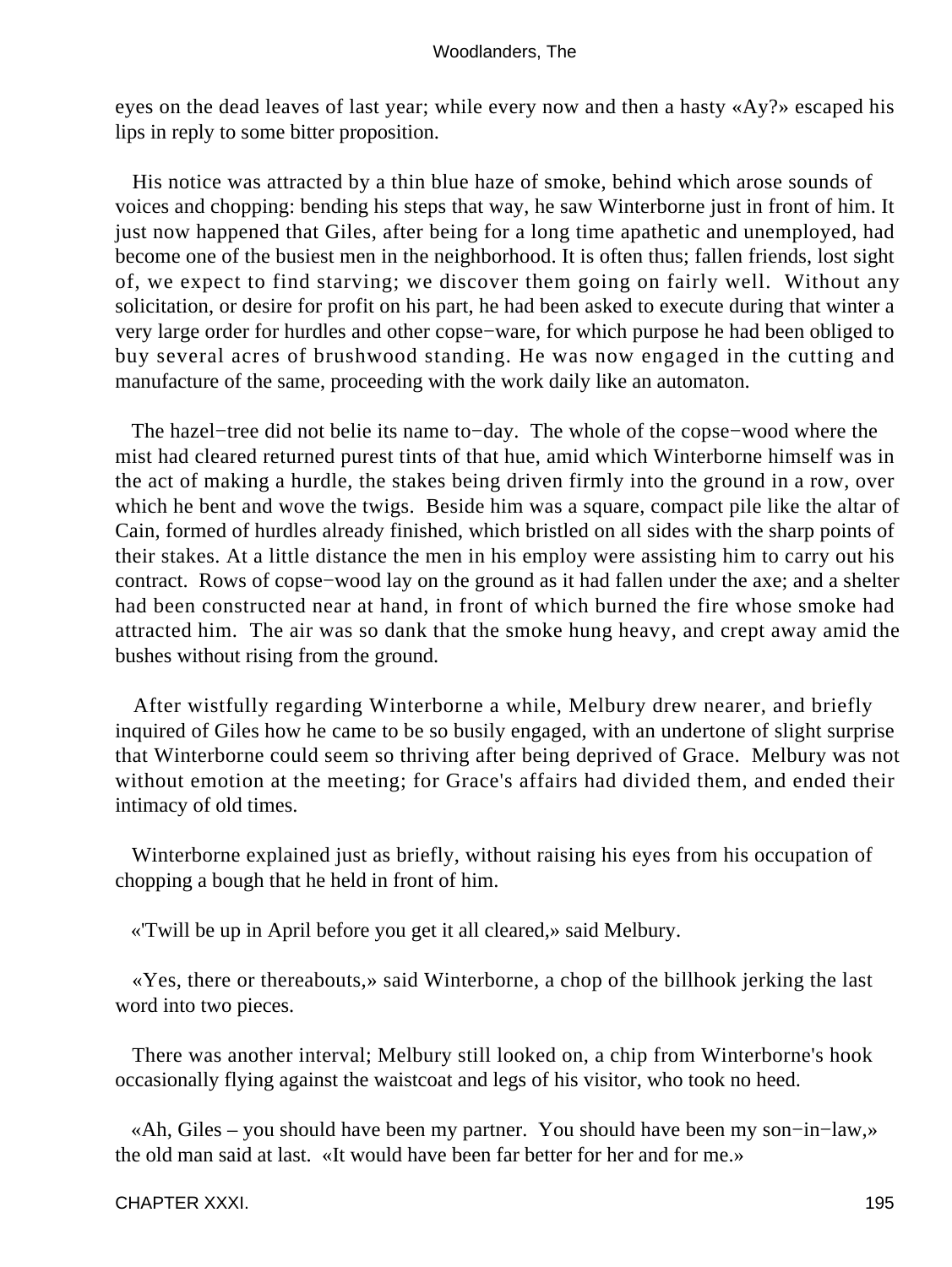Winterborne saw that something had gone wrong with his former friend, and throwing down the switch he was about to interweave, he responded only too readily to the mood of the timber−dealer. «Is she ill?» he said, hurriedly.

 «No, no.» Melbury stood without speaking for some minutes, and then, as though he could not bring himself to proceed, turned to go away.

 Winterborne told one of his men to pack up the tools for the night and walked after Melbury.

 «Heaven forbid that I should seem too inquisitive, sir,» he said, «especially since we don't stand as we used to stand to one another; but I hope it is well with them all over your way?»

 «No,» said Melbury – «no.» He stopped, and struck the smooth trunk of a young ash−tree with the flat of his hand. «I would that his ear had been where that rind is!» he exclaimed; «I should have treated him to little compared wi what he deserves.»

 «Now,» said Winterborne, «don't be in a hurry to go home. I've put some cider down to warm in my shelter here, and we'll sit and drink it and talk this over.»

 Melbury turned unresistingly as Giles took his arm, and they went back to where the fire was, and sat down under the screen, the other woodmen having gone. He drew out the cider−mug from the ashes and they drank together.

 «Giles, you ought to have had her, as I said just now,» repeated Melbury. «I'll tell you why for the first time.»

 He thereupon told Winterborne, as with great relief, the story of how he won away Giles's father's chosen one – by nothing worse than a lover's cajoleries, it is true, but by means which, except in love, would certainly have been pronounced cruel and unfair. He explained how he had always intended to make reparation to Winterborne the father by giving Grace to Winterborne the son, till the devil tempted him in the person of Fitzpiers, and he broke his virtuous vow.

 «How highly I thought of that man, to be sure! Who'd have supposed he'd have been so weak and wrong−headed as this! You ought to have had her, Giles, and there's an end on't.»

 Winterborne knew how to preserve his calm under this unconsciously cruel tearing of a healing wound to which Melbury's concentration on the more vital subject had blinded him. The young man endeavored to make the best of the case for Grace's sake.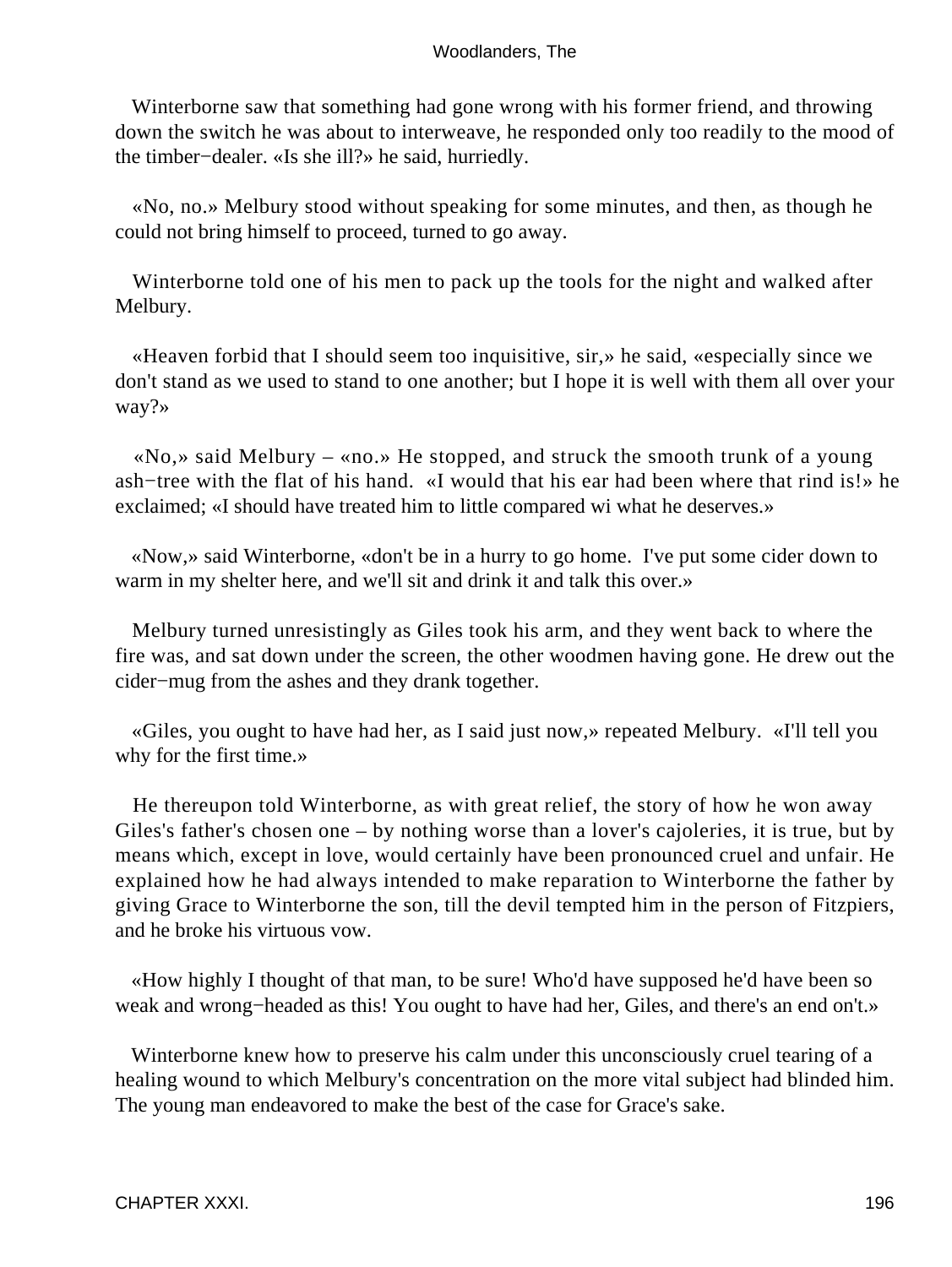«She would hardly have been happy with me,» he said, in the dry, unimpassioned voice under which he hid his feelings. «I was not well enough educated: too rough, in short. I couldn't have surrounded her with the refinements she looked for, anyhow, at all.»

 «Nonsense – you are quite wrong there,» said the unwise old man, doggedly. «She told me only this day that she hates refinements and such like. All that my trouble and money bought for her in that way is thrown away upon her quite. She'd fain be like Marty South – think o' that! That's the top of her ambition! Perhaps she's right. Giles, she loved you – under the rind; and, what's more, she loves ye still – worse luck for the poor maid!»

 If Melbury only had known what fires he was recklessly stirring up he might have held his peace. Winterborne was silent a long time. The darkness had closed in round them, and the monotonous drip of the fog from the branches quickened as it turned to fine rain.

 «Oh, she never cared much for me,» Giles managed to say, as he stirred the embers with a brand.

 «She did, and does, I tell ye,» said the other, obstinately. «However, all that's vain talking now. What I come to ask you about is a more practical matter – how to make the best of things as they are. I am thinking of a desperate step – of calling on the woman Charmond. I am going to appeal to her, since Grace will not. 'Tis she who holds the balance in her hands – not he. While she's got the will to lead him astray he will follow – poor, unpractical, lofty−notioned dreamer – and how long she'll do it depends upon her whim. Did ye ever hear anything about her character before she came to Hintock?»

 «She's been a bit of a charmer in her time, I believe,» replied Giles, with the same level quietude, as he regarded the red coals. «One who has smiled where she has not loved and loved where she has not married. Before Mr. Charmond made her his wife she was a play−actress.»

«Hey?» But how close you have kept all this, Giles! What besides?"

 «Mr. Charmond was a rich man, engaged in the iron trade in the north, twenty or thirty years older than she. He married her and retired, and came down here and bought this property, as they do nowadays.»

 «Yes, yes – I know all about that; but the other I did not know. I fear it bodes no good. For how can I go and appeal to the forbearance of a woman in this matter who has made cross−loves and crooked entanglements her trade for years? I thank ye, Giles, for finding it out; but it makes my plan the harder that she should have belonged to that unstable tribe.»

 Another pause ensued, and they looked gloomily at the smoke that beat about the hurdles which sheltered them, through whose weavings a large drop of rain fell at intervals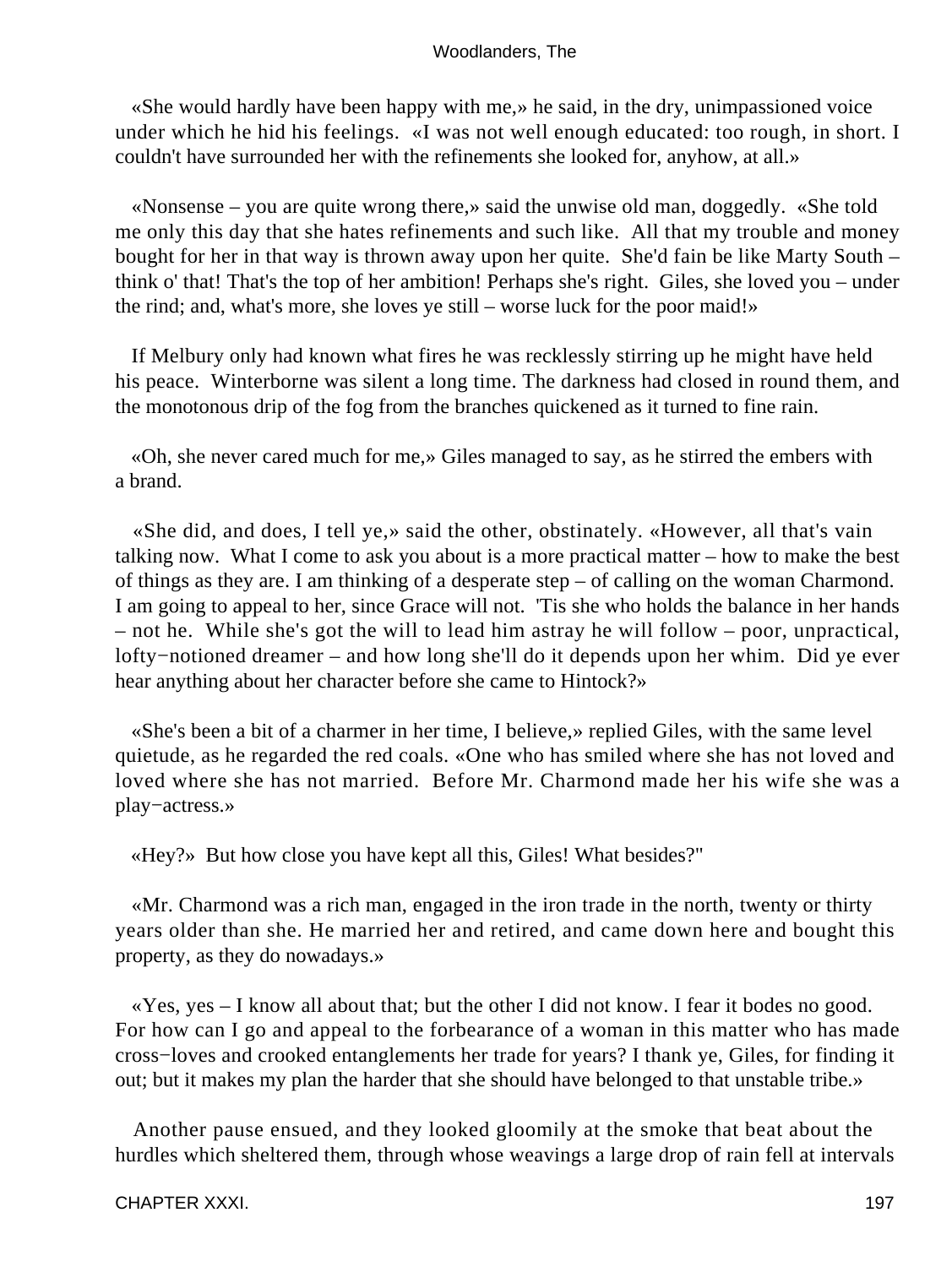and spat smartly into the fire. Mrs. Charmond had been no friend to Winterborne, but he was manly, and it was not in his heart to let her be condemned without a trial.

«She is said to be generous,» he answered. «You might not appeal to her in vain.»

 «It shall be done,» said Melbury, rising. «For good or for evil, to Mrs. Charmond I'll go.»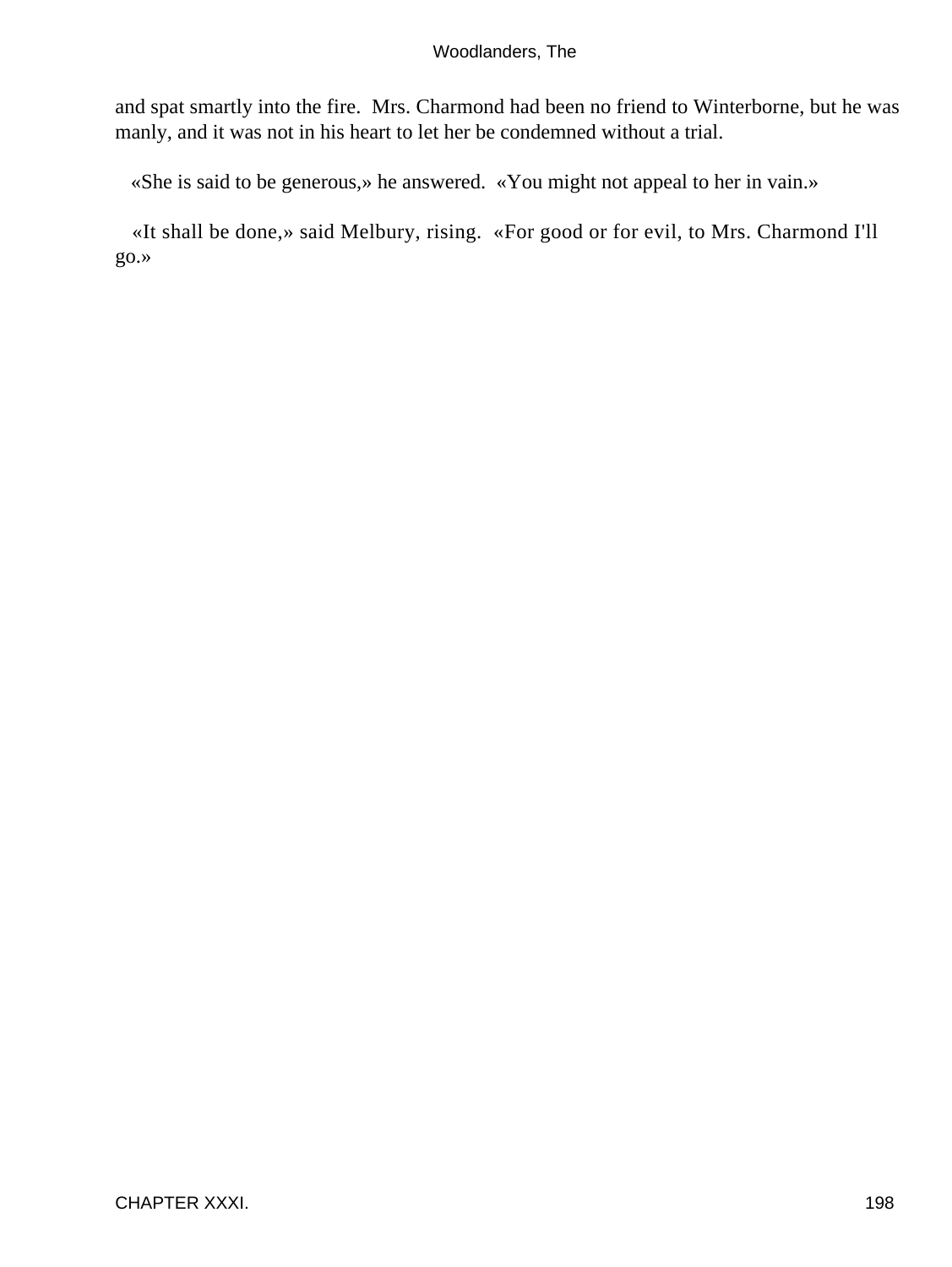## **[CHAPTER XXXII.](#page-320-0)**

*A*t nine o'clock the next morning Melbury dressed himself up in shining broadcloth, creased with folding and smelling of camphor, and started for Hintock House. He was the more impelled to go at once by the absence of his son−in−law in London for a few days, to attend, really or ostensibly, some professional meetings. He said nothing of his destination either to his wife or to Grace, fearing that they might entreat him to abandon so risky a project, and went out unobserved. He had chosen his time with a view, as he supposed, of conveniently catching Mrs. Charmond when she had just finished her breakfast, before any other business people should be about, if any came. Plodding thoughtfully onward, he crossed a glade lying between Little Hintock Woods and the plantation which abutted on the park; and the spot being open, he was discerned there by Winterborne from the copse on the next hill, where he and his men were working. Knowing his mission, the younger man hastened down from the copse and managed to intercept the timber− merchant.

 «I have been thinking of this, sir,» he said, «and I am of opinion that it would be best to put off your visit for the present.»

 But Melbury would not even stop to hear him. His mind was made up, the appeal was to be made; and Winterborne stood and watched him sadly till he entered the second plantation and disappeared.

 Melbury rang at the tradesmen's door of the manor−house, and was at once informed that the lady was not yet visible, as indeed he might have guessed had he been anybody but the man he was. Melbury said he would wait, whereupon the young man informed him in a neighborly way that, between themselves, she was in bed and asleep.

 «Never mind,» said Melbury, retreating into the court, «I'll stand about here.» Charged so fully with his mission, he shrank from contact with anybody.

 But he walked about the paved court till he was tired, and still nobody came to him. At last he entered the house and sat down in a small waiting−room, from which he got glimpses of the kitchen corridor, and of the white−capped maids flitting jauntily hither and thither. They had heard of his arrival, but had not seen him enter, and, imagining him still in the court, discussed freely the possible reason of his calling. They marvelled at his temerity; for though most of the tongues which had been let loose attributed the chief blame−worthiness to Fitzpiers, these of her household preferred to regard their mistress as the deeper sinner.

 Melbury sat with his hands resting on the familiar knobbed thorn walking−stick, whose growing he had seen before he enjoyed its use. The scene to him was not the material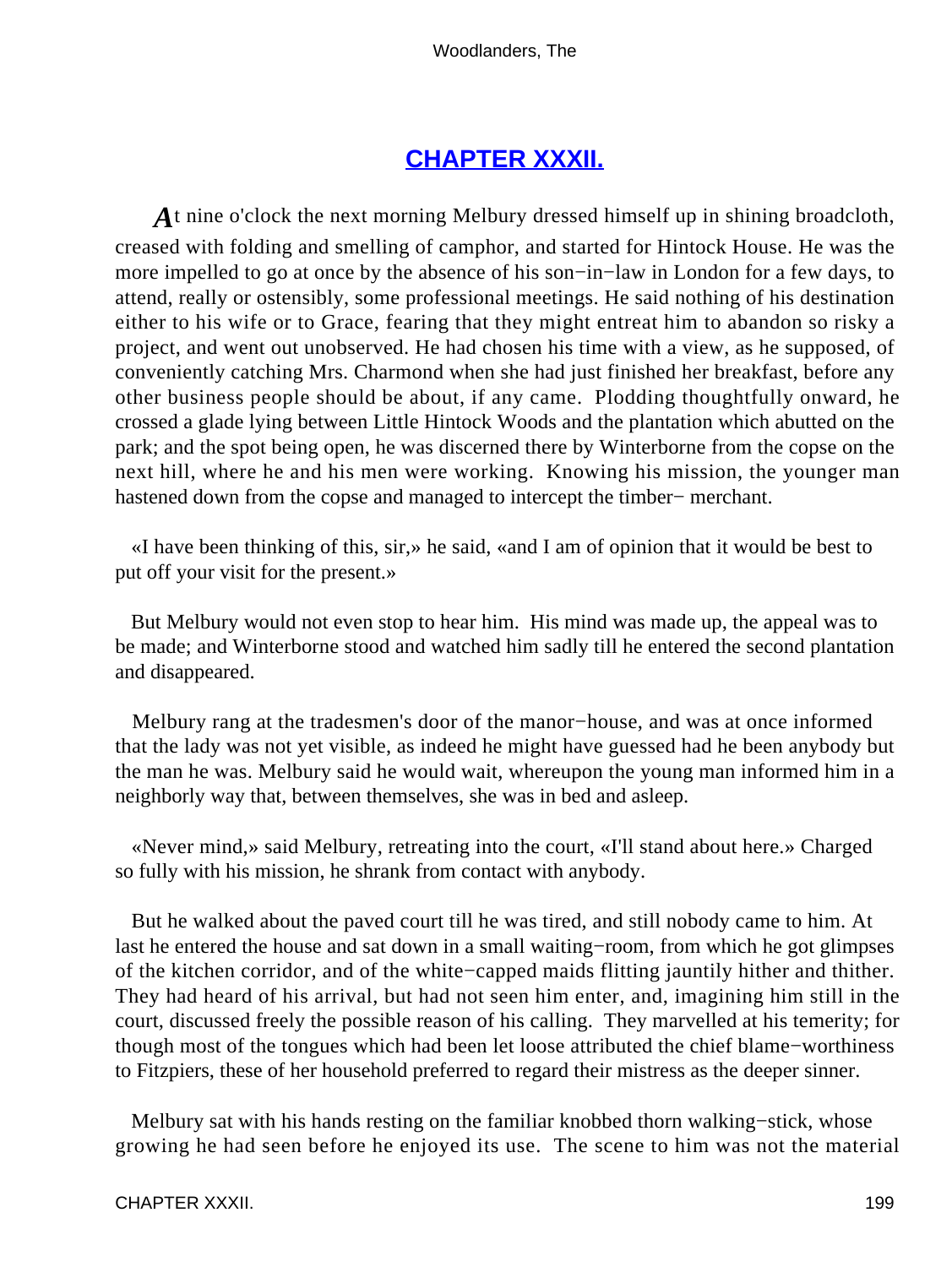environment of his person, but a tragic vision that travelled with him like an envelope. Through this vision the incidents of the moment but gleamed confusedly here and there, as an outer landscape through the high−colored scenes of a stained window. He waited thus an hour, an hour and a half, two hours. He began to look pale and ill, whereupon the butler, who came in, asked him to have a glass of wine. Melbury roused himself and said, «No, no. Is she almost ready?»

 «She is just finishing breakfast,» said the butler. «She will soon see you now. I am just going up to tell her you are here.»

«What! haven't you told her before?» said Melbury.

«Oh no,» said the other. «You see you came so very early.»

 At last the bell rang: Mrs. Charmond could see him. She was not in her private sitting−room when he reached it, but in a minute he heard her coming from the front staircase, and she entered where he stood.

 At this time of the morning Mrs. Charmond looked her full age and more. She might almost have been taken for the typical femme de trente ans, though she was really not more than seven or eight and twenty. There being no fire in the room, she came in with a shawl thrown loosely round her shoulders, and obviously without the least suspicion that Melbury had called upon any other errand than timber. Felice was, indeed, the only woman in the parish who had not heard the rumor of her own weaknesses; she was at this moment living in a fool's paradise in respect of that rumor, though not in respect of the weaknesses themselves, which, if the truth be told, caused her grave misgivings.

 «Do sit down, Mr. Melbury. You have felled all the trees that were to be purchased by you this season, except the oaks, I believe.»

«Yes,» said Melbury.

«How very nice! It must be so charming to work in the woods just now!»

 She was too careless to affect an interest in an extraneous person's affairs so consummately as to deceive in the manner of the perfect social machine. Hence her words «very nice,» «so charming,» were uttered with a perfunctoriness that made them sound absurdly unreal.

 «Yes, yes,» said Melbury, in a reverie. He did not take a chair, and she also remained standing. Resting upon his stick, he began: «Mrs. Charmond, I have called upon a more serious matter – at least to me – than tree−throwing. And whatever mistakes I make in my manner of speaking upon it to you, madam, do me the justice to set 'em down to my want of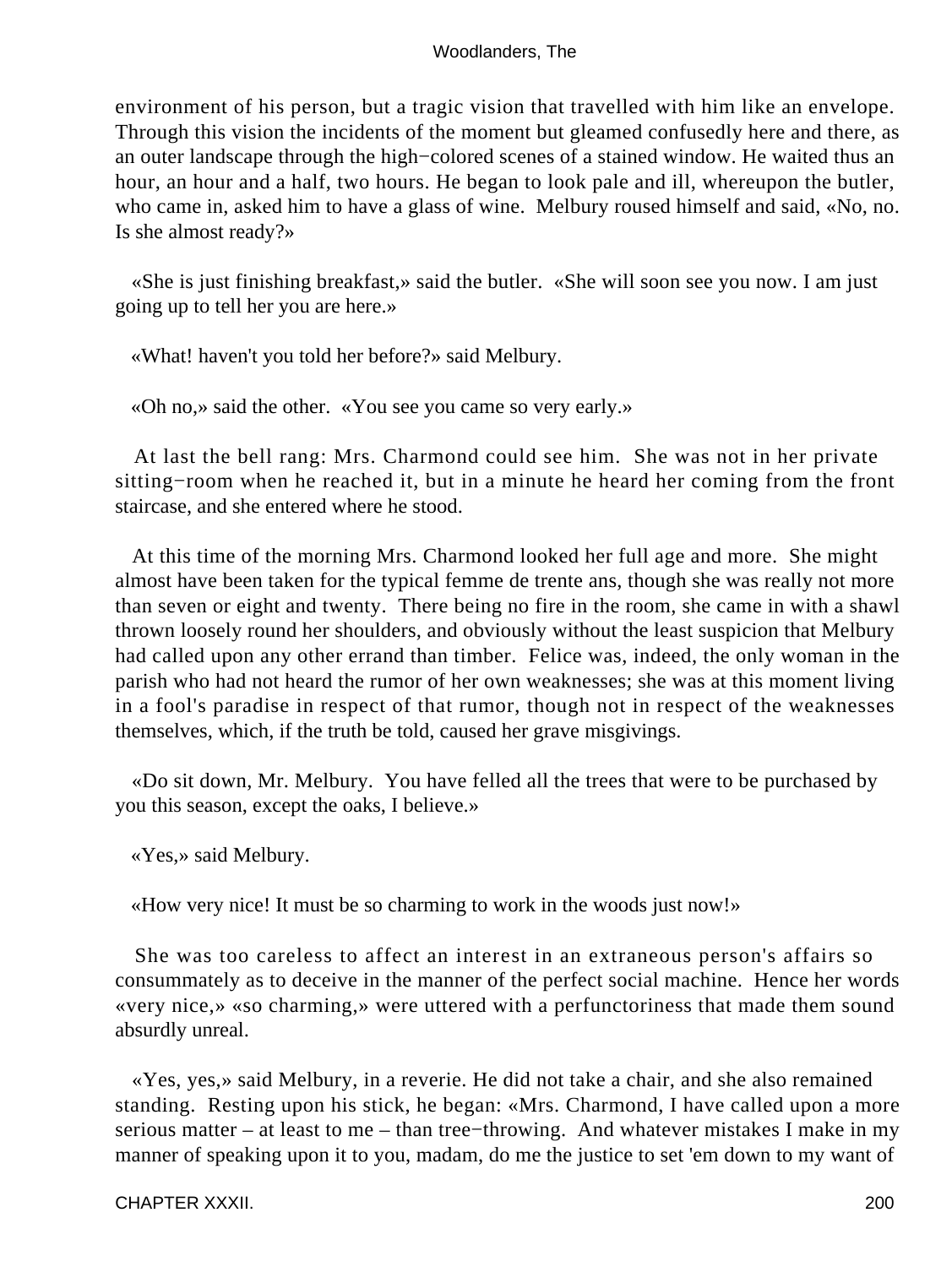practice, and not to my want of care.»

 Mrs. Charmond looked ill at ease. She might have begun to guess his meaning; but apart from that, she had such dread of contact with anything painful, harsh, or even earnest, that his preliminaries alone were enough to distress her. «Yes, what is it?» she said.

 «I am an old man,» said Melbury, «whom, somewhat late in life, God thought fit to bless with one child, and she a daughter. Her mother was a very dear wife to me, but she was taken away from us when the child was young, and the child became precious as the apple of my eye to me, for she was all I had left to love. For her sake entirely I married as second wife a homespun woman who had been kind as a mother to her. In due time the question of her education came on, and I said, 'I will educate the maid well, if I live upon bread to do it.' Of her possible marriage I could not bear to think, for it seemed like a death that she should cleave to another man, and grow to think his house her home rather than mine. But I saw it was the law of nature that this should be, and that it was for the maid's happiness that she should have a home when I was gone; and I made up my mind without a murmur to help it on for her sake. In my youth I had wronged my dead friend, and to make amends I determined to give her, my most precious possession, to my friend's son, seeing that they liked each other well. Things came about which made me doubt if it would be for my daughter's happiness to do this, inasmuch as the young man was poor, and she was delicately reared. Another man came and paid court to her – one her equal in breeding and accomplishments; in every way it seemed to me that he only could give her the home which her training had made a necessity almost. I urged her on, and she married him. But, ma'am, a fatal mistake was at the root of my reckoning. I found that this well−born gentleman I had calculated on so surely was not stanch of heart, and that therein lay a danger of great sorrow for my daughter. Madam, he saw you, and you know the rest....I have come to make no demands – to utter no threats; I have come simply as a father in great grief about this only child, and I beseech you to deal kindly with my daughter, and to do nothing which can turn her husband's heart away from her forever. Forbid him your presence, ma'am, and speak to him on his duty as one with your power over him well can do, and I am hopeful that the rent between them may be patched up. For it is not as if you would lose by so doing; your course is far higher than the courses of a simple professional man, and the gratitude you would win from me and mine by your kindness is more than I can say.»

 Mrs. Charmond had first rushed into a mood of indignation on comprehending Melbury's story; hot and cold by turns, she had murmured, «Leave me, leave me!» But as he seemed to take no notice of this, his words began to influence her, and when he ceased speaking she said, with hurried, hot breath, «What has led you to think this of me? Who says I have won your daughter's husband away from her? Some monstrous calumnies are afloat – of which I have known nothing until now!»

 Melbury started, and looked at her simply. «But surely, ma'am, you know the truth better than I?»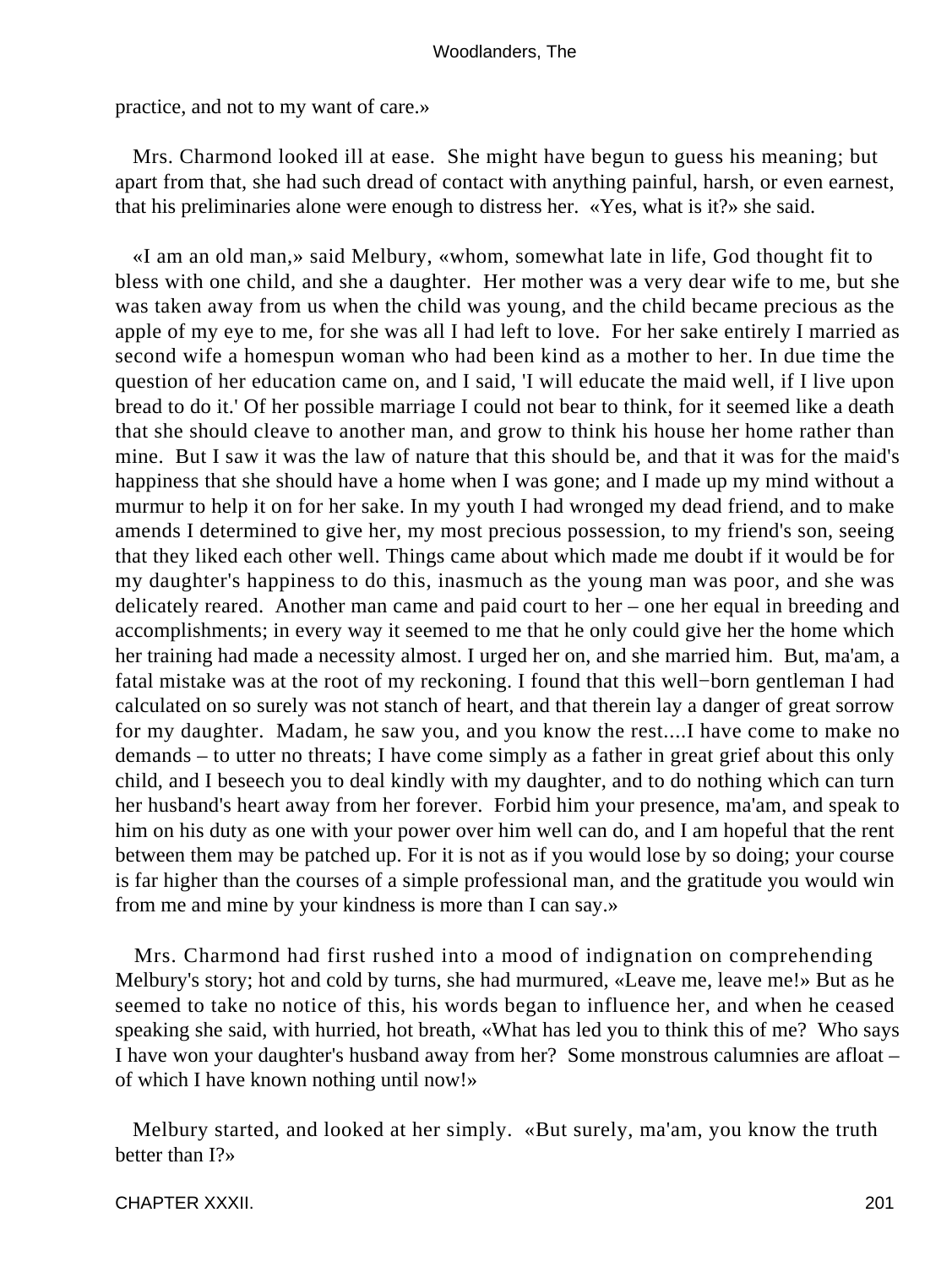Her features became a little pinched, and the touches of powder on her handsome face for the first time showed themselves as an extrinsic film. «Will you leave me to myself?» she said, with a faintness which suggested a guilty conscience. «This is so utterly unexpected – you obtain admission to my presence by misrepresentation –  $\gg$ 

 «As God's in heaven, ma'am, that's not true. I made no pretence; and I thought in reason you would know why I had come. This gossip  $-\infty$ 

«I have heard nothing of it. Tell me of it, I say.»

 «Tell you, ma'am – not I. What the gossip is, no matter. What really is, you know. Set facts right, and the scandal will right of itself. But pardon me – I speak roughly; and I came to speak gently, to coax you, beg you to be my daughter's friend. She loved you once, ma'am; you began by liking her. Then you dropped her without a reason, and it hurt her warm heart more than I can tell ye. But you were within your right as the superior, no doubt. But if you would consider her position now – surely, surely, you would do her no harm!»

«Certainly I would do her no harm  $-I \rightarrow Melbury's$  eye met hers. It was curious, but the allusion to Grace's former love for her seemed to touch her more than all Melbury's other arguments. «Oh, Melbury,» she burst out, «you have made me so unhappy! How could you come to me like this! It is too dreadful! Now go away – go, go!»

«I will,» he said, in a husky tone.

 As soon as he was out of the room she went to a corner and there sat and writhed under an emotion in which hurt pride and vexation mingled with better sentiments.

 Mrs. Charmond's mobile spirit was subject to these fierce periods of stress and storm. She had never so clearly perceived till now that her soul was being slowly invaded by a delirium which had brought about all this; that she was losing judgment and dignity under it, becoming an animated impulse only, a passion incarnate. A fascination had led her on; it was as if she had been seized by a hand of velvet; and this was where she found herself – overshadowed with sudden night, as if a tornado had passed by.

 While she sat, or rather crouched, unhinged by the interview, lunch−time came, and then the early afternoon, almost without her consciousness. Then «a strange gentleman who says it is not necessary to give his name,» was suddenly announced.

«I cannot see him, whoever he may be. I am not at home to anybody.»

 She heard no more of her visitor; and shortly after, in an attempt to recover some mental serenity by violent physical exercise, she put on her hat and cloak and went out−of−doors, taking a path which led her up the slopes to the nearest spur of the wood. She disliked the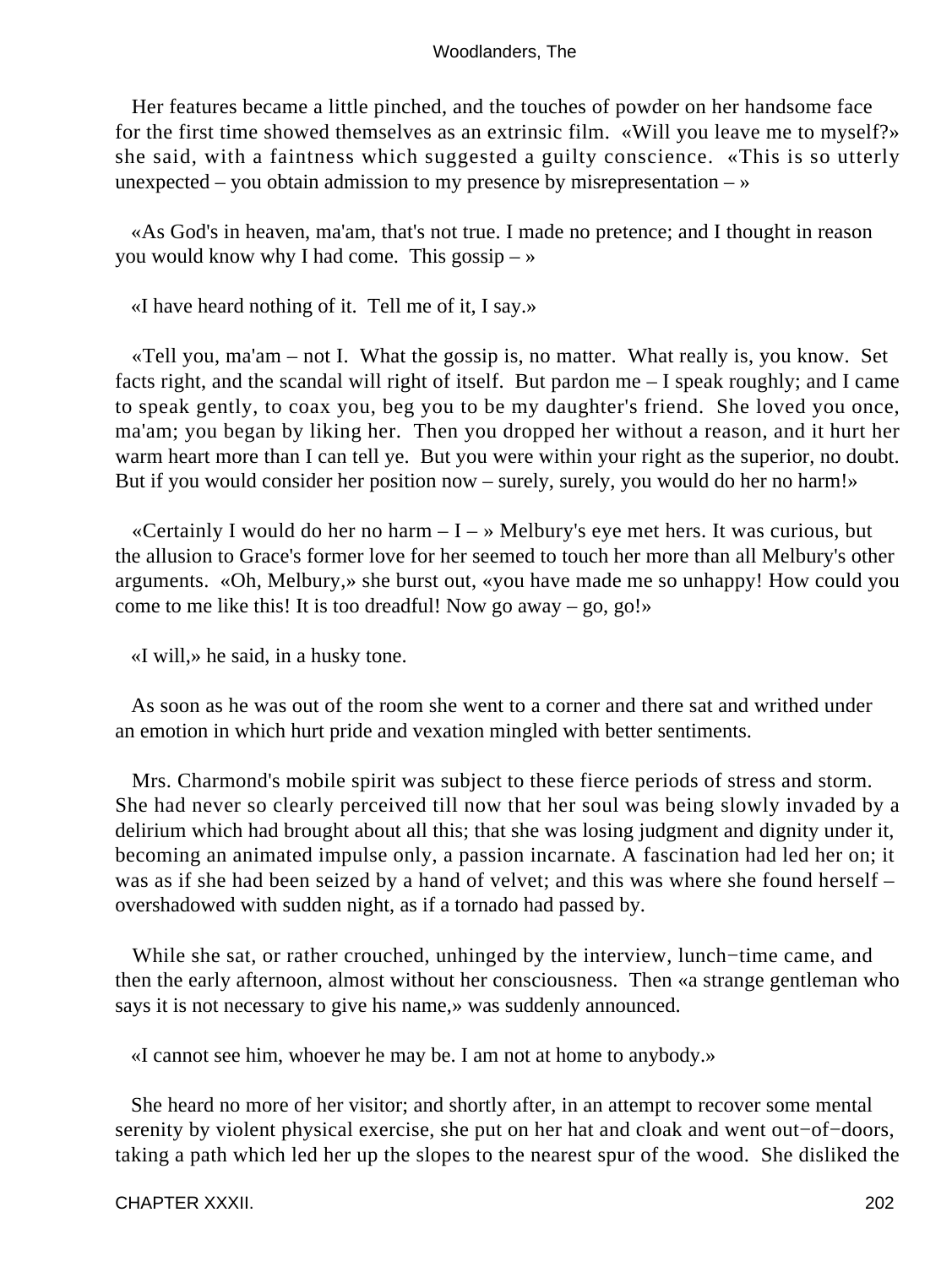woods, but they had the advantage of being a place in which she could walk comparatively unobserved.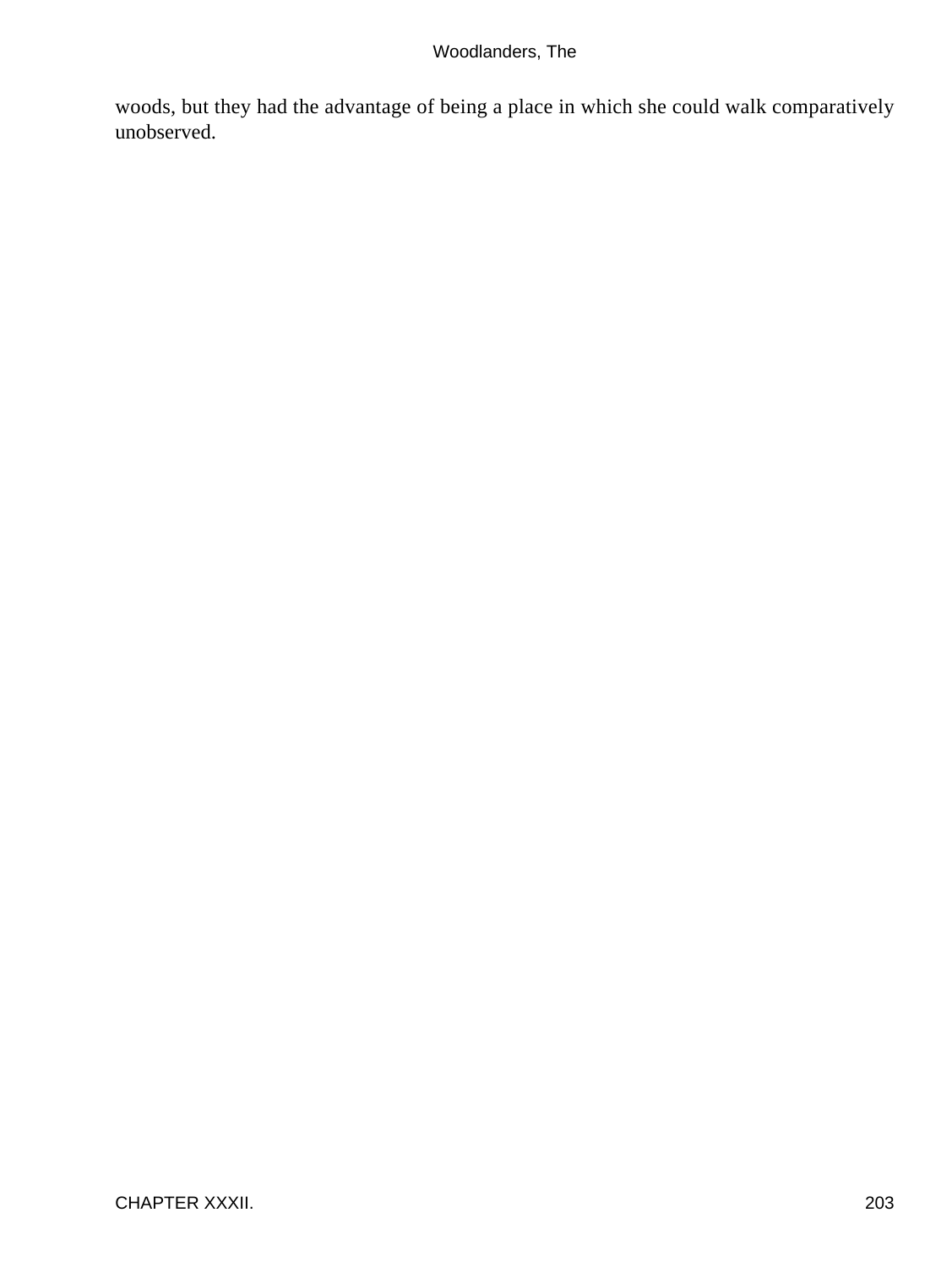# **[CHAPTER XXXIII.](#page-320-0)**

*T*here was agitation to−day in the lives of all whom these matters concerned. It was not till the Hintock dinner−time – one o'clock – that Grace discovered her father's absence from the house after a departure in the morning under somewhat unusual conditions. By a little reasoning and inquiry she was able to come to a conclusion on his destination, and to divine his errand.

 Her husband was absent, and her father did not return. He had, in truth, gone on to Sherton after the interview, but this Grace did not know. In an indefinite dread that something serious would arise out of Melbury's visit by reason of the inequalities of temper and nervous irritation to which he was subject, something possibly that would bring her much more misery than accompanied her present negative state of mind, she left the house about three o'clock, and took a loitering walk in the woodland track by which she imagined he would come home. This track under the bare trees and over the cracking sticks, screened and roofed in from the outer world of wind and cloud by a net−work of boughs, led her slowly on till in time she had left the larger trees behind her and swept round into the coppice where Winterborne and his men were clearing the undergrowth.

 Had Giles's attention been concentrated on his hurdles he would not have seen her; but ever since Melbury's passage across the opposite glade in the morning he had been as uneasy and unsettled as Grace herself; and her advent now was the one appearance which, since her father's avowal, could arrest him more than Melbury's return with his tidings. Fearing that something might be the matter, he hastened up to her.

 She had not seen her old lover for a long time, and, too conscious of the late pranks of her heart, she could not behold him calmly. «I am only looking for my father,» she said, in an unnecessarily apologetic intonation.

«I was looking for him too,» said Giles. «I think he may perhaps have gone on farther.»

 «Then you knew he was going to the House, Giles?» she said, turning her large tender eyes anxiously upon him. «Did he tell you what for?»

 Winterborne glanced doubtingly at her, and then softly hinted that her father had visited him the evening before, and that their old friendship was quite restored, on which she guessed the rest.

 «Oh, I am glad, indeed, that you two are friends again!» she cried. And then they stood facing each other, fearing each other, troubling each other's souls. Grace experienced acute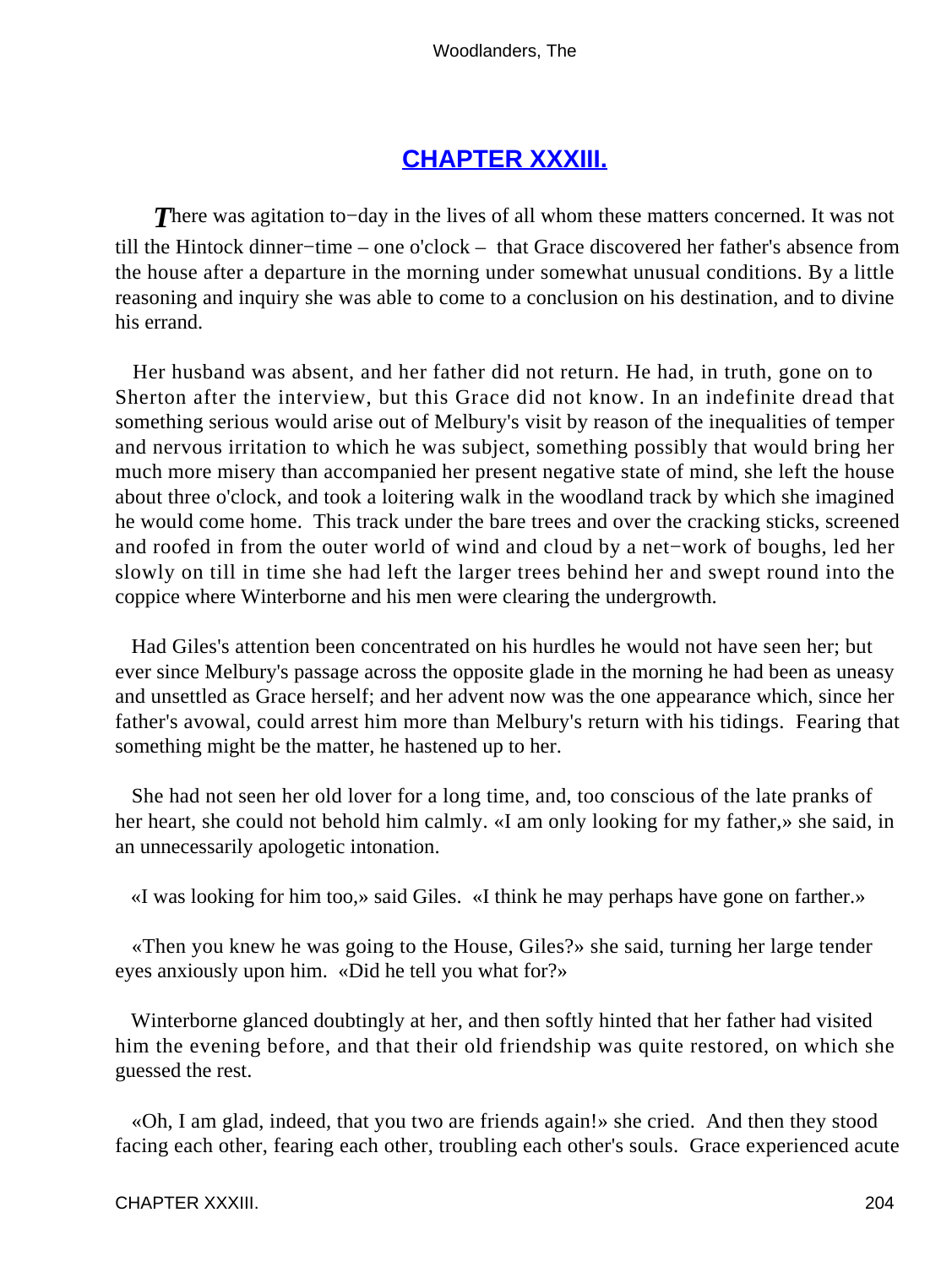misery at the sight of these wood−cutting scenes, because she had estranged herself from them, craving, even to its defects and inconveniences, that homely sylvan life of her father which in the best probable succession of events would shortly be denied her.

 At a little distance, on the edge of the clearing, Marty South was shaping spar−gads to take home for manufacture during the evenings. While Winterborne and Mrs. Fitzpiers stood looking at her in their mutual embarrassment at each other's presence, they beheld approaching the girl a lady in a dark fur mantle and a black hat, having a white veil tied picturesquely round it. She spoke to Marty, who turned and courtesied, and the lady fell into conversation with her. It was Mrs. Charmond.

 On leaving her house, Mrs. Charmond had walked on and onward under the fret and fever of her mind with more vigor than she was accustomed to show in her normal moods – a fever which the solace of a cigarette did not entirely allay. Reaching the coppice, she listlessly observed Marty at work, threw away her cigarette, and came near. Chop, chop, chop, went Marty's little billhook with never more assiduity, till Mrs. Charmond spoke.

«Who is that young lady I see talking to the woodman yonder?» she asked.

«Mrs. Fitzpiers, ma'am,» said Marty.

 «Oh,» said Mrs. Charmond, with something like a start; for she had not recognized Grace at that distance. «And the man she is talking to?»

«That's Mr. Winterborne.»

 A redness stole into Marty's face as she mentioned Giles's name, which Mrs. Charmond did not fail to notice informed her of the state of the girl's heart. «Are you engaged to him?» she asked, softly.

«No, ma'am,» said Marty. «SHE was once; and I think  $-\infty$ 

 But Marty could not possibly explain the complications of her thoughts on this matter – which were nothing less than one of extraordinary acuteness for a girl so young and inexperienced – namely, that she saw danger to two hearts naturally honest in Grace being thrown back into Winterborne's society by the neglect of her husband. Mrs. Charmond, however, with the almost supersensory means to knowledge which women have on such occasions, quite understood what Marty had intended to convey, and the picture thus exhibited to her of lives drifting away, involving the wreck of poor Marty's hopes, prompted her to more generous resolves than all Melbury's remonstrances had been able to stimulate.

 Full of the new feeling, she bade the girl good−afternoon, and went on over the stumps of hazel to where Grace and Winterborne were standing. They saw her approach, and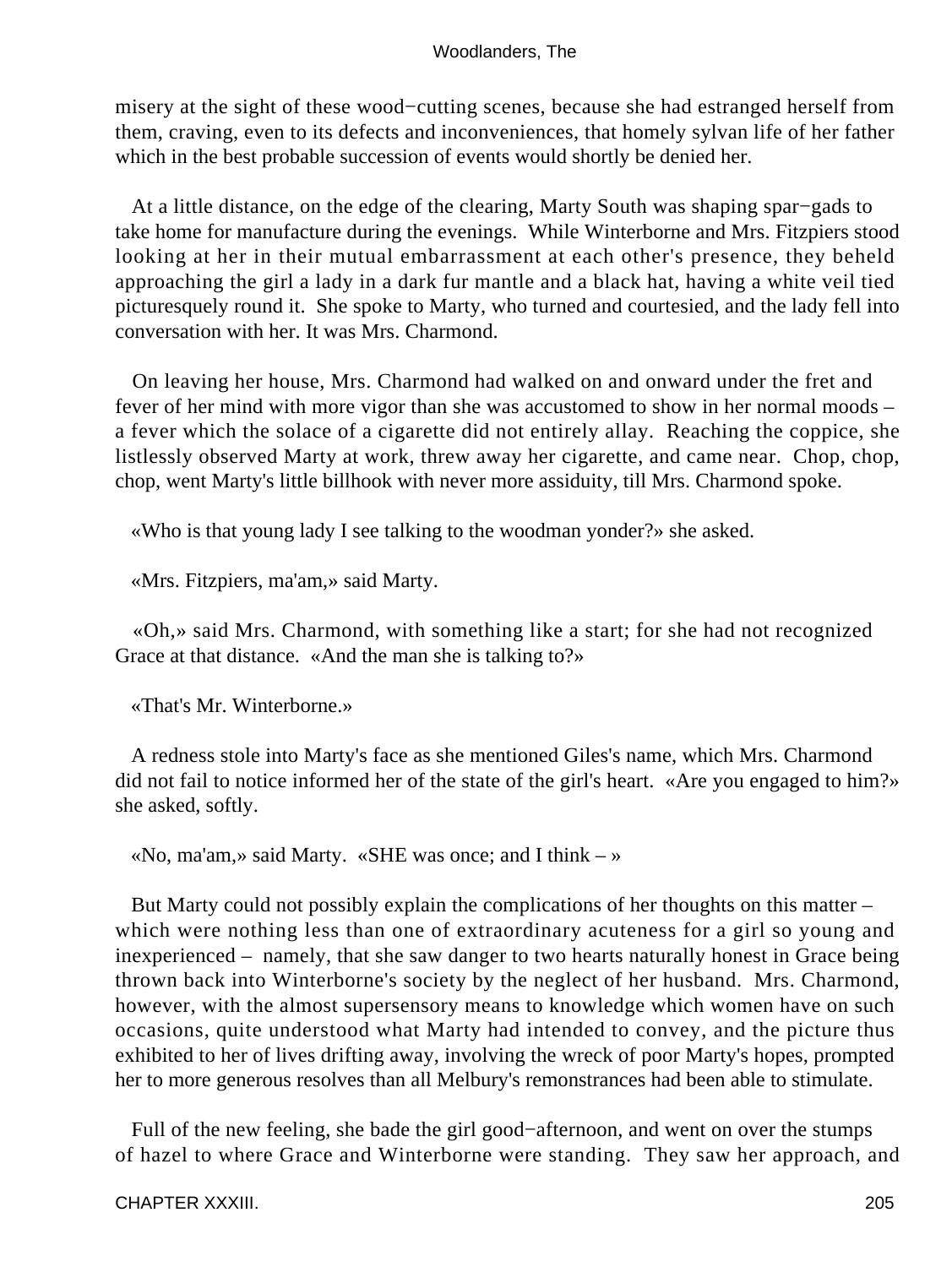Winterborne said, «She is coming to you; it is a good omen. She dislikes me, so I'll go away.» He accordingly retreated to where he had been working before Grace came, and Grace's formidable rival approached her, each woman taking the other's measure as she came near.

 «Dear – Mrs. Fitzpiers,» said Felice Charmond, with some inward turmoil which stopped her speech. «I have not seen you for a long time.»

 She held out her hand tentatively, while Grace stood like a wild animal on first confronting a mirror or other puzzling product of civilization. Was it really Mrs. Charmond speaking to her thus? If it was, she could no longer form any guess as to what it signified.

 «I want to talk with you,» said Mrs. Charmond, imploringly, for the gaze of the young woman had chilled her through. «Can you walk on with me till we are quite alone?»

 Sick with distaste, Grace nevertheless complied, as by clockwork and they moved evenly side by side into the deeper recesses of the woods. They went farther, much farther than Mrs. Charmond had meant to go; but she could not begin her conversation, and in default of it kept walking.

 «I have seen your father,» she at length resumed. «And – I am much troubled by what he told me.»

 «What did he tell you? I have not been admitted to his confidence on anything he may have said to you.»

«Nevertheless, why should I repeat to you what you can easily divine?»

 «True – true,» returned Grace, mournfully. «Why should you repeat what we both know to be in our minds already?»

«Mrs. Fitzpiers, your husband  $-\infty$  The moment that the speaker's tongue touched the dangerous subject a vivid look of self− consciousness flashed over her, in which her heart revealed, as by a lightning gleam, what filled it to overflowing. So transitory was the expression that none but a sensitive woman, and she in Grace's position, would have had the power to catch its meaning. Upon her the phase was not lost.

«Then you DO love him!» she exclaimed, in a tone of much surprise.

«What do you mean, my young friend?»

 «Why,» cried Grace, «I thought till now that you had only been cruelly flirting with my husband, to amuse your idle moments – a rich lady with a poor professional gentleman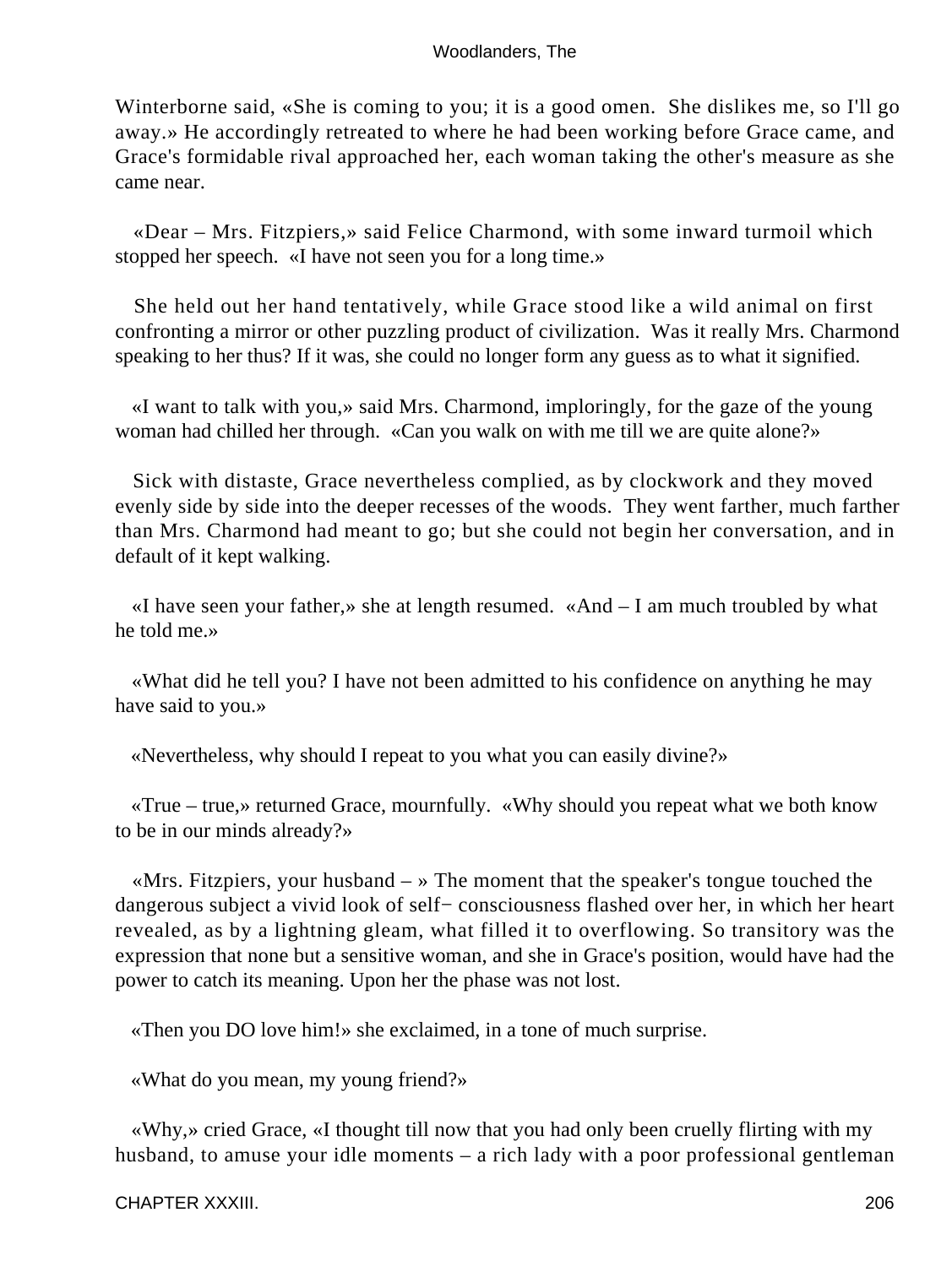whom in her heart she despised not much less than her who belongs to him. But I guess from your manner that you love him desperately, and I don't hate you as I did before.»

 «Yes, indeed,» continued Mrs. Fitzpiers, with a trembling tongue, «since it is not playing in your case at all, but **REAL.** Oh, I do pity you, more than I despise you, for you will s−s−suffer most!»

 Mrs. Charmond was now as much agitated as Grace. «I ought not to allow myself to argue with you,» she exclaimed. «I demean myself by doing it. But I liked you once, and for the sake of that time I try to tell you how mistaken you are!» Much of her confusion resulted from her wonder and alarm at finding herself in a sense dominated mentally and emotionally by this simple school−girl. «I do not love him,» she went on, with desperate untruth. «It was a kindness – my making somewhat more of him than one usually does of one's doctor. I was lonely; I talked – well, I trifled with him. I am very sorry if such child's playing out of pure friendship has been a serious matter to you. Who could have expected it? But the world is so simple here.»

 «Oh, that's affectation,» said Grace, shaking her head. «It is no use – you love him. I can see in your face that in this matter of my husband you have not let your acts belie your feelings. During these last four or six months you have been terribly indiscreet; but you have not been insincere, and that almost disarms me.»

 «I **HAVE** been insincere – if you will have the word – I mean **I HAVE** coquetted, and do NOT love him!»

 But Grace clung to her position like a limpet. «You may have trifled with others, but him you love as you never loved another man.»

 «Oh, well – I won't argue,» said Mrs. Charmond, laughing faintly. «And you come to reproach me for it, child.»

 «No,» said Grace, magnanimously. «You may go on loving him if you like – I don't mind at all. You'll find it, let me tell you, a bitterer business for yourself than for me in the end. He'll get tired of you soon, as tired as can be – you don't know him so well as I – and then you may wish you had never seen him!»

 Mrs. Charmond had grown quite pale and weak under this prophecy. It was extraordinary that Grace, whom almost every one would have characterized as a gentle girl, should be of stronger fibre than her interlocutor. «You exaggerate – cruel, silly young woman,» she reiterated, writhing with little agonies. «It is nothing but playful friendship – nothing! It will be proved by my future conduct. I shall at once refuse to see him more – since it will make no difference to my heart, and much to my name.»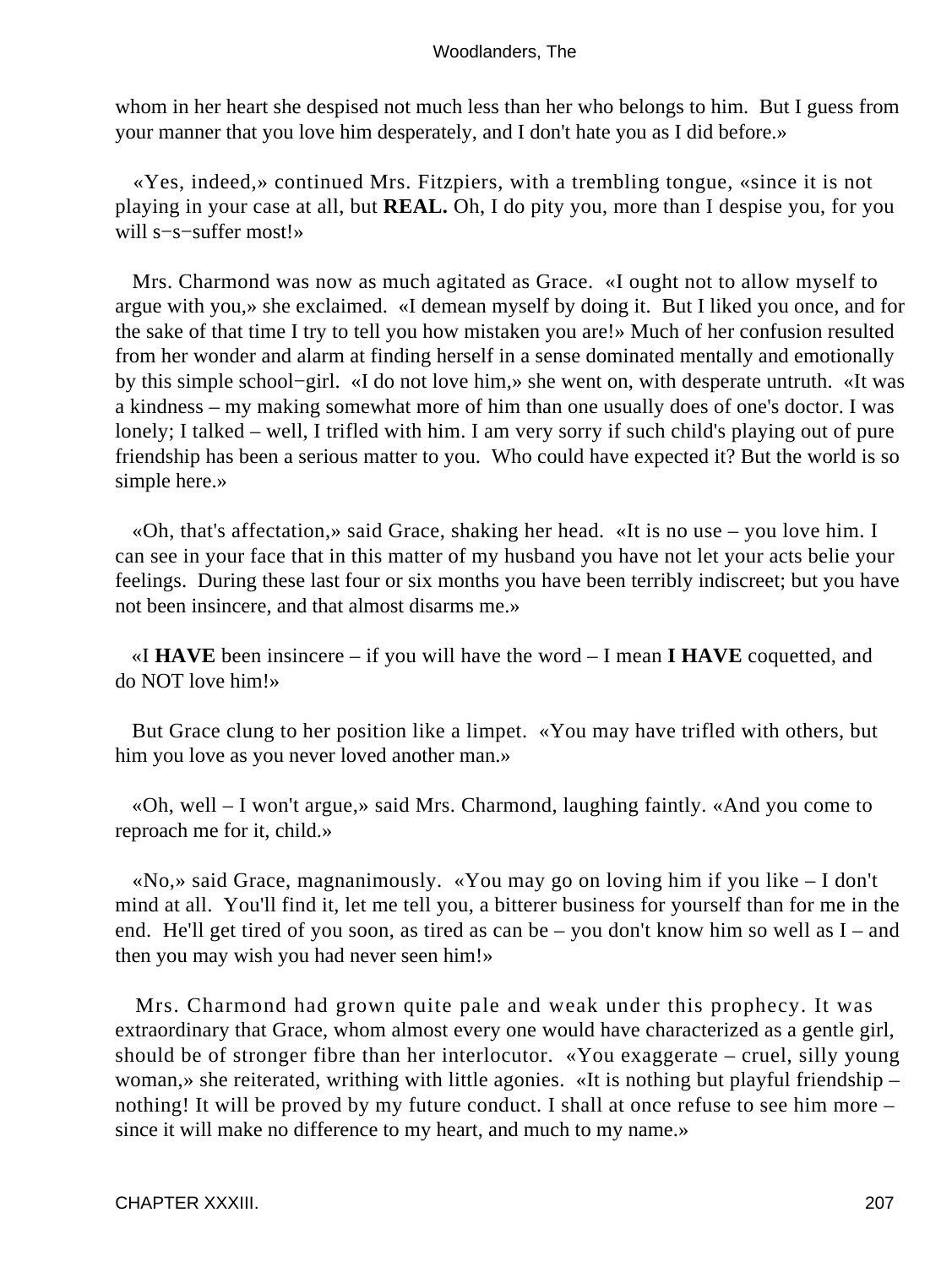«I question if you will refuse to see him again,» said Grace, dryly, as with eyes askance she bent a sapling down. «But I am not incensed against you as you are against me,» she added, abandoning the tree to its natural perpendicular. «Before I came I had been despising you for wanton cruelty; now I only pity you for misplaced affection. When Edgar has gone out of the house in hope of seeing you, at seasonable hours and unseasonable; when I have found him riding miles and miles across the country at midnight, and risking his life, and getting covered with mud, to get a glimpse of you, I have called him a foolish man – the plaything of a finished coquette. I thought that what was getting to be a tragedy to me was a comedy to you. But now I see that tragedy lies on **YOUR** side of the situation no less than on **MINE,** and more; that if I have felt trouble at my position, you have felt anguish at yours; that if I have had disappointments, you have had despairs. Heaven may fortify me – God help you!»

 «I cannot attempt to reply to your raving eloquence,» returned the other, struggling to restore a dignity which had completely collapsed. «My acts will be my proofs. In the world which you have seen nothing of, friendships between men and women are not unknown, and it would have been better both for you and your father if you had each judged me more respectfully, and left me alone. As it is I wish never to see or speak to you, madam, any more.»

 Grace bowed, and Mrs. Charmond turned away. The two went apart in directly opposite courses, and were soon hidden from each other by their umbrageous surroundings and by the shadows of eve.

 In the excitement of their long argument they had walked onward and zigzagged about without regarding direction or distance. All sound of the woodcutters had long since faded into remoteness, and even had not the interval been too great for hearing them they would have been silent and homeward bound at this twilight hour. But Grace went on her course without any misgiving, though there was much underwood here, with only the narrowest passages for walking, across which brambles hung. She had not, however, traversed this the wildest part of the wood since her childhood, and the transformation of outlines had been great; old trees which once were landmarks had been felled or blown down, and the bushes which then had been small and scrubby were now large and overhanging. She soon found that her ideas as to direction were vague – that she had indeed no ideas as to direction at all. If the evening had not been growing so dark, and the wind had not put on its night moan so distinctly, Grace would not have minded; but she was rather frightened now, and began to strike across hither and thither in random courses.

 Denser grew the darkness, more developed the wind−voices, and still no recognizable spot or outlet of any kind appeared, nor any sound of the Hintocks floated near, though she had wandered probably between one and two hours, and began to be weary. She was vexed at her foolishness, since the ground she had covered, if in a straight line, must inevitably have taken her out of the wood to some remote village or other; but she had wasted her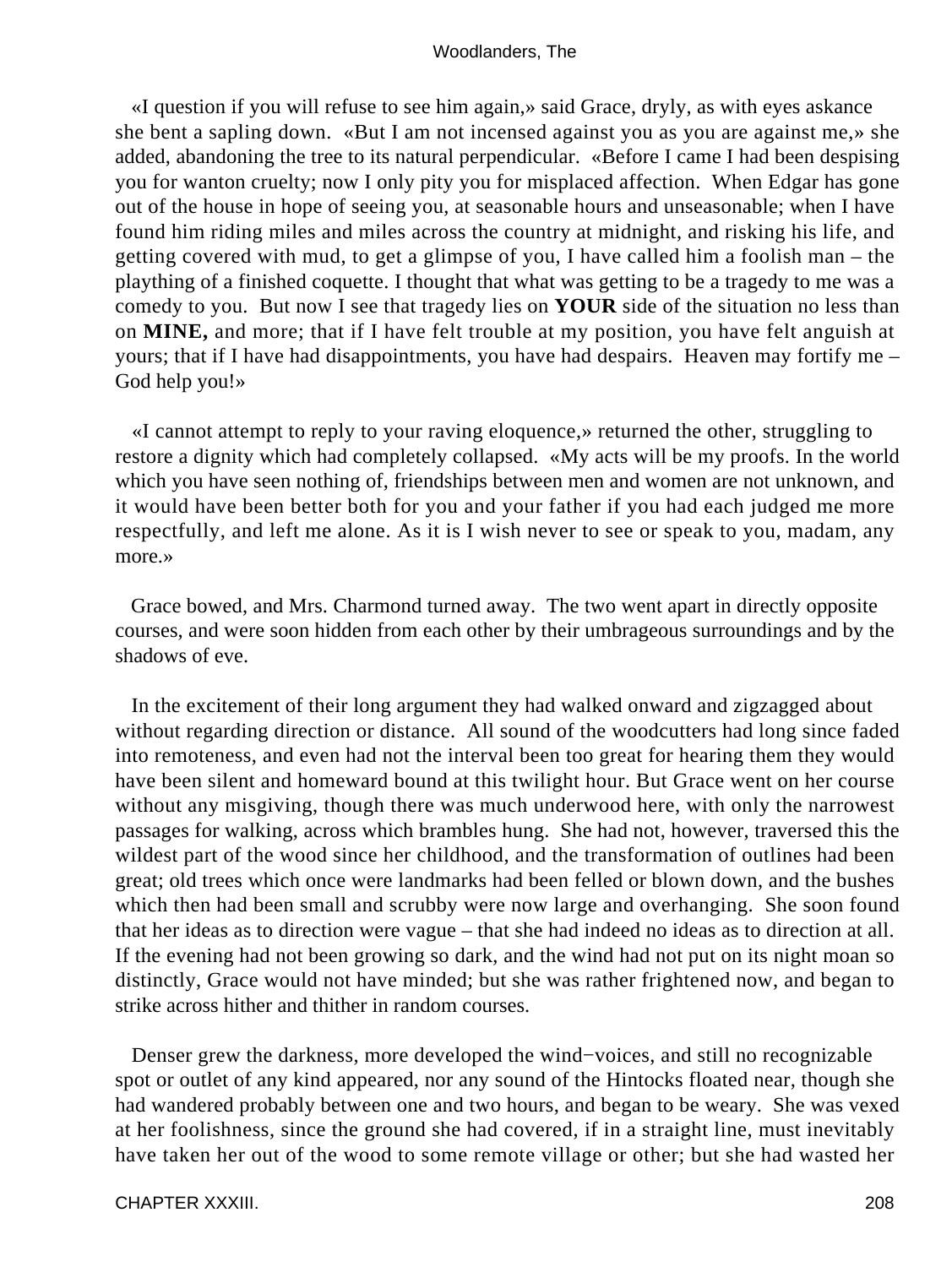forces in countermarches; and now, in much alarm, wondered if she would have to pass the night here. She stood still to meditate, and fancied that between the soughing of the wind she heard shuffling footsteps on the leaves heavier than those of rabbits or hares. Though fearing at first to meet anybody on the chance of his being a friend, she decided that the fellow night−rambler, even if a poacher, would not injure her, and that he might possibly be some one sent to search for her. She accordingly shouted a rather timid «Hoi!»

 The cry was immediately returned by the other person; and Grace running at once in the direction whence it came beheld an indistinct figure hastening up to her as rapidly. They were almost in each other's arms when she recognized in her vis−a−vis the outline and white veil of her whom she had parted from an hour and a half before – Mrs. Charmond.

«I have lost my way, I have lost my way,» cried that lady. «Oh – is it indeed you? I am so glad to meet you or anybody. I have been wandering up and down ever since we parted, and am nearly dead with terror and misery and fatigue!»

«So am I,» said Grace. «What shall we, shall we do?»

«You won't go away from me?» asked her companion, anxiously.

«No, indeed. Are you very tired?»

«I can scarcely move, and I am scratched dreadfully about the ankles.»

 Grace reflected. «Perhaps, as it is dry under foot, the best thing for us to do would be to sit down for half an hour, and then start again when we have thoroughly rested. By walking straight we must come to a track leading somewhere before the morning.»

 They found a clump of bushy hollies which afforded a shelter from the wind, and sat down under it, some tufts of dead fern, crisp and dry, that remained from the previous season forming a sort of nest for them. But it was cold, nevertheless, on this March night, particularly for Grace, who with the sanguine prematureness of youth in matters of dress, had considered it spring−time, and hence was not so warmly clad as Mrs. Charmond, who still wore her winter fur. But after sitting a while the latter lady shivered no less than Grace as the warmth imparted by her hasty walking began to go off, and they felt the cold air drawing through the holly leaves which scratched their backs and shoulders. Moreover, they could hear some drops of rain falling on the trees, though none reached the nook in which they had ensconced themselves.

 «If we were to cling close together,» said Mrs. Charmond, «we should keep each other warm. But,» she added, in an uneven voice, «I suppose you won't come near me for the world!»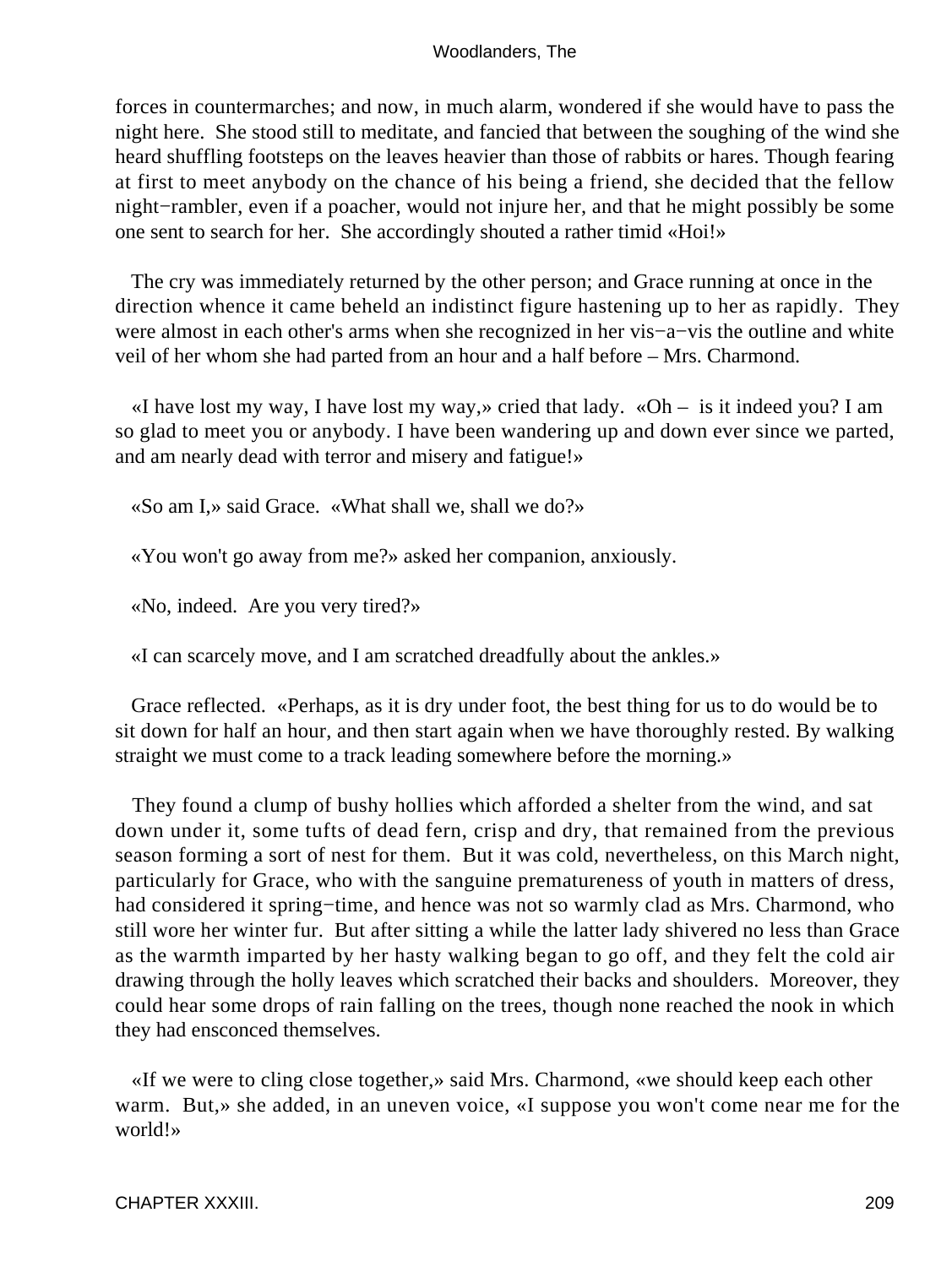«Why not?»

«Because – well, you know.»

«Yes. I will – I don't hate you at all.»

 They consequently crept up to one another, and being in the dark, lonely and weary, did what neither had dreamed of doing beforehand, clasped each other closely, Mrs. Charmond's furs consoling Grace's cold face, and each one's body as she breathed alternately heaving against that of her companion.

When a few minutes had been spent thus, Mrs. Charmond said, «I am so wretched!» in a heavy, emotional whisper.

 «You are frightened,» said Grace, kindly. «But there is nothing to fear; I know these woods well.»

«I am not at all frightened at the wood, but I am at other things.»

 Mrs. Charmond embraced Grace more and more tightly, and the younger woman could feel her neighbor's breathings grow deeper and more spasmodic, as though uncontrollable feelings were germinating.

 «After I had left you,» she went on, «I regretted something I had said. I have to make a confession – I must make it!» she whispered, brokenly, the instinct to indulge in warmth of sentiment which had led this woman of passions to respond to Fitzpiers in the first place leading her now to find luxurious comfort in opening her heart to his wife. «I said to you I could give him up without pain or deprivation – that he had only been my pastime. That was untrue – it was said to deceive you. I could not do it without much pain; and, what is more dreadful, I cannot give him up – even if I would – of myself alone.»

«Why? Because you love him, you mean.»

Felice Charmond denoted assent by a movement.

 «I knew I was right!» said Grace, exaltedly. «But that should not deter you,» she presently added, in a moral tone. «Oh, do struggle against it, and you will conquer!»

 «You are so simple, so simple!» cried Felice. «You think, because you guessed my assumed indifference to him to be a sham, that you know the extremes that people are capable of going to! But a good deal more may have been going on than you have fathomed with all your insight. **I CANNOT** give him up until he chooses to give up me.»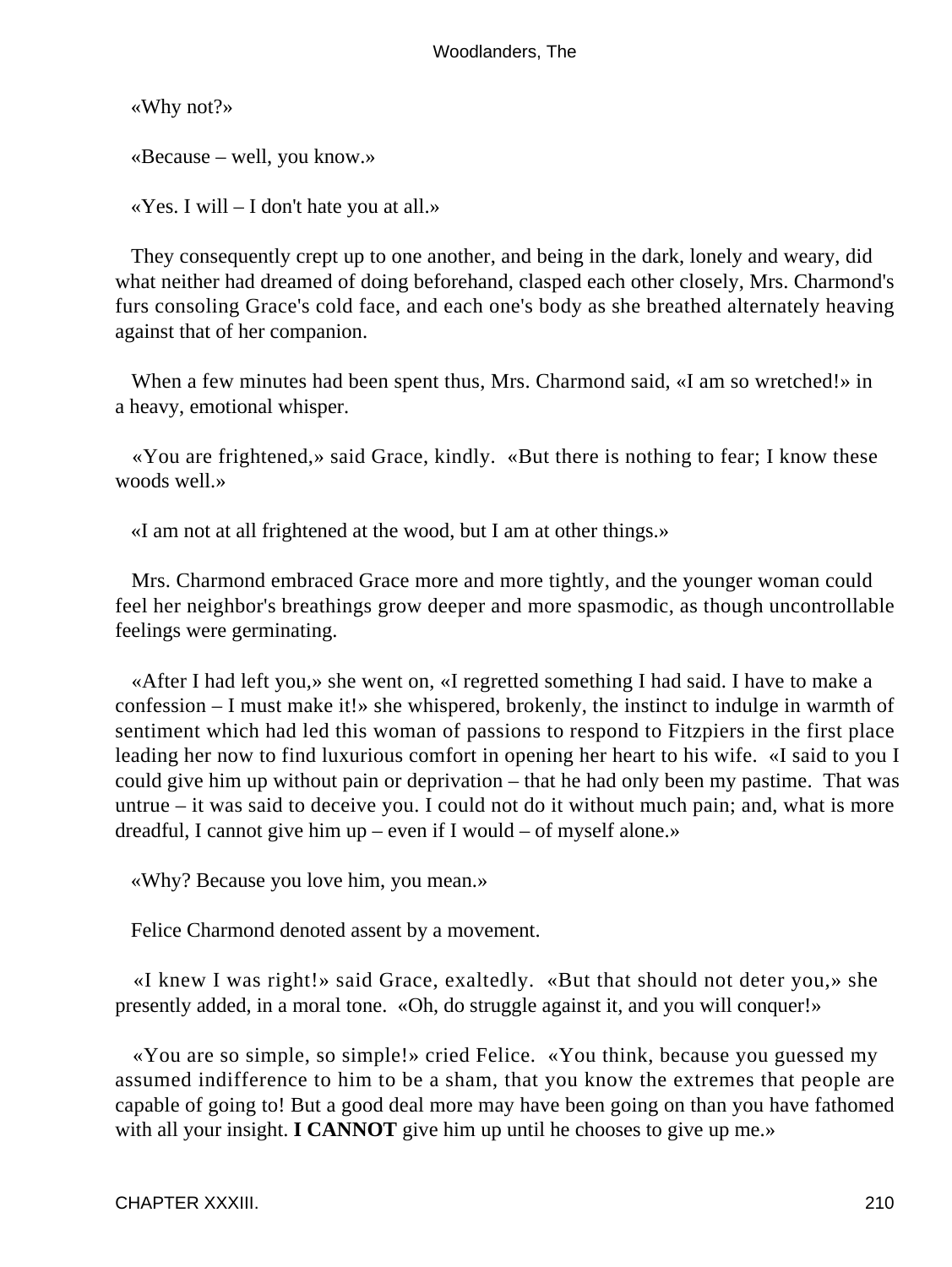«But surely you are the superior in station and in every way, and the cut must come from you.»

 «Tchut! Must I tell verbatim, you simple child? Oh, I suppose I must! I shall eat away my heart if I do not let out all, after meeting you like this and finding how guileless you are.» She thereupon whispered a few words in the girl's ear, and burst into a violent fit of sobbing.

Grace started roughly away from the shelter of the fur, and sprang to her feet.

 «Oh, my God!» she exclaimed, thunderstruck at a revelation transcending her utmost suspicion. «Can it be – can it be!»

 She turned as if to hasten away. But Felice Charmond's sobs came to her ear: deep darkness circled her about, the funereal trees rocked and chanted their diriges and placebos around her, and she did not know which way to go. After a moment of energy she felt mild again, and turned to the motionless woman at her feet.

 «Are you rested?» she asked, in what seemed something like her own voice grown ten years older.

Without an answer Mrs. Charmond slowly rose.

 «You mean to betray me!» she said from the bitterest depths of her soul. «Oh fool, fool I!»

 «No,» said Grace, shortly. «I mean no such thing. But let us be quick now. We have a serious undertaking before us. Think of nothing but going straight on.»

 They walked on in profound silence, pulling back boughs now growing wet, and treading down woodbine, but still keeping a pretty straight course. Grace began to be thoroughly worn out, and her companion too, when, on a sudden, they broke into the deserted highway at the hill−top on which the Sherton man had waited for Mrs. Dollery's van. Grace recognized the spot as soon as she looked around her.

 «How we have got here I cannot tell,» she said, with cold civility. «We have made a complete circuit of Little Hintock. The hazel copse is quite on the other side. Now we have only to follow the road.»

 They dragged themselves onward, turned into the lane, passed the track to Little Hintock, and so reached the park.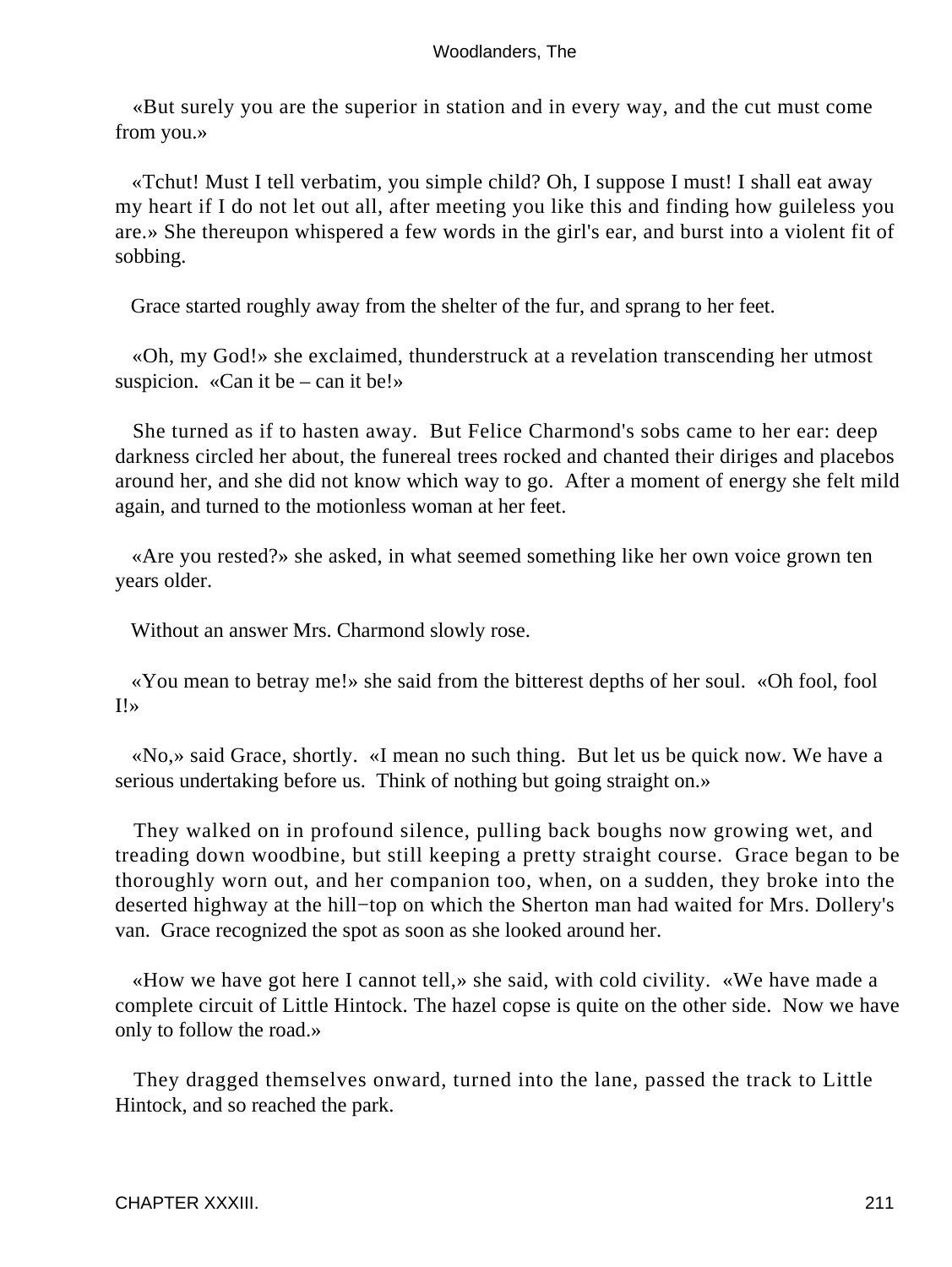«Here I turn back,» said Grace, in the same passionless voice. «You are quite near home.»

Mrs. Charmond stood inert, seeming appalled by her late admission.

 «I have told you something in a moment of irresistible desire to unburden my soul which all but a fool would have kept silent as the grave,» she said. «I cannot help it now. Is it to be a secret – or do you mean war?»

 «A secret, certainly,» said Grace, mournfully. «How can you expect war from such a helpless, wretched being as I!»

«And I'll do my best not to see him. I am his slave; but I'll try.»

Grace was naturally kind; but she could not help using a small dagger now.

 «Pray don't distress yourself,» she said, with exquisitely fine scorn. «You may keep him – for me.» Had she been wounded instead of mortified she could not have used the words; but Fitzpiers's hold upon her heart was slight.

 They parted thus and there, and Grace went moodily homeward. Passing Marty's cottage she observed through the window that the girl was writing instead of chopping as usual, and wondered what her correspondence could be. Directly afterwards she met people in search of her, and reached the house to find all in serious alarm. She soon explained that she had lost her way, and her general depression was attributed to exhaustion on that account.

Could she have known what Marty was writing she would have been surprised.

 The rumor which agitated the other folk of Hintock had reached the young girl, and she was penning a letter to Fitzpiers, to tell him that Mrs. Charmond wore her hair. It was poor Marty's only card, and she played it, knowing nothing of fashion, and thinking her revelation a fatal one for a lover.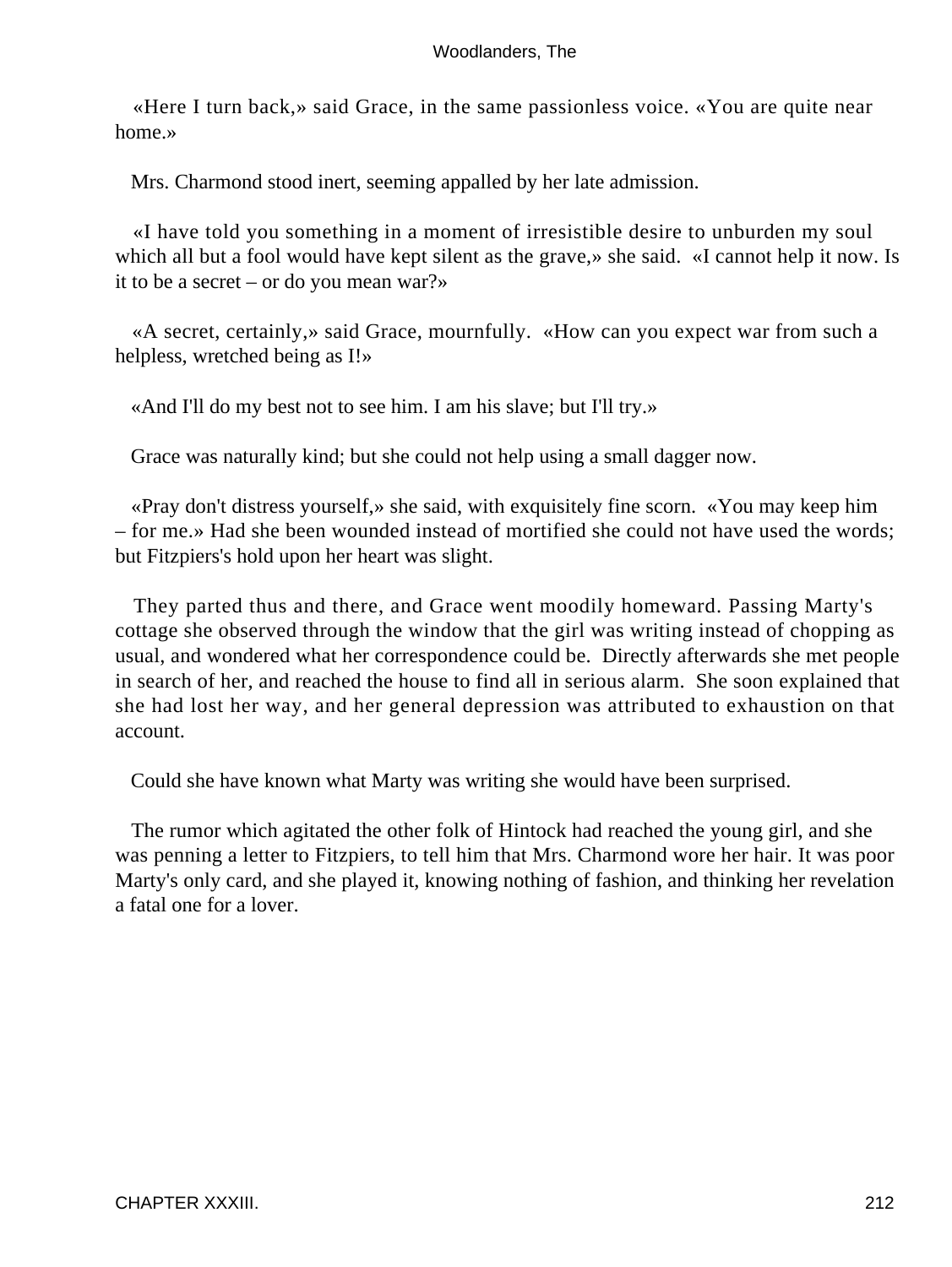## **[CHAPTER XXXIV.](#page-320-0)**

*I*t was at the beginning of April, a few days after the meeting between Grace and Mrs. Charmond in the wood, that Fitzpiers, just returned from London, was travelling from Sherton−Abbas to Hintock in a hired carriage. In his eye there was a doubtful light, and the lines of his refined face showed a vague disquietude. He appeared now like one of those who impress the beholder as having suffered wrong in being born.

 His position was in truth gloomy, and to his appreciative mind it seemed even gloomier than it was. His practice had been slowly dwindling of late, and now threatened to die out altogether, the irrepressible old Dr. Jones capturing patients up to Fitzpiers's very door. Fitzpiers knew only too well the latest and greatest cause of his unpopularity; and yet, so illogical is man, the second branch of his sadness grew out of a remedial measure proposed for the first – a letter from Felice Charmond imploring him not to see her again. To bring about their severance still more effectually, she added, she had decided during his absence upon almost immediate departure for the Continent.

 The time was that dull interval in a woodlander's life which coincides with great activity in the life of the woodland itself – a period following the close of the winter tree−cutting, and preceding the barking season, when the saps are just beginning to heave with the force of hydraulic lifts inside all the trunks of the forest.

 Winterborne's contract was completed, and the plantations were deserted. It was dusk; there were no leaves as yet; the nightingales would not begin to sing for a fortnight; and «the Mother of the Months» was in her most attenuated phase – starved and bent to a mere bowed skeleton, which glided along behind the bare twigs in Fitzpiers's company

 When he reached home he went straight up to his wife's sitting− room. He found it deserted, and without a fire. He had mentioned no day for his return; nevertheless, he wondered why she was not there waiting to receive him. On descending to the other wing of the house and inquiring of Mrs. Melbury, he learned with much surprise that Grace had gone on a visit to an acquaintance at Shottsford−Forum three days earlier; that tidings had on this morning reached her father of her being very unwell there, in consequence of which he had ridden over to see her.

 Fitzpiers went up−stairs again, and the little drawing−room, now lighted by a solitary candle, was not rendered more cheerful by the entrance of Grammer Oliver with an apronful of wood, which she threw on the hearth while she raked out the grate and rattled about the fire−irons, with a view to making things comfortable. Fitzpiers considered that Grace ought to have let him know her plans more accurately before leaving home in a freak like this. He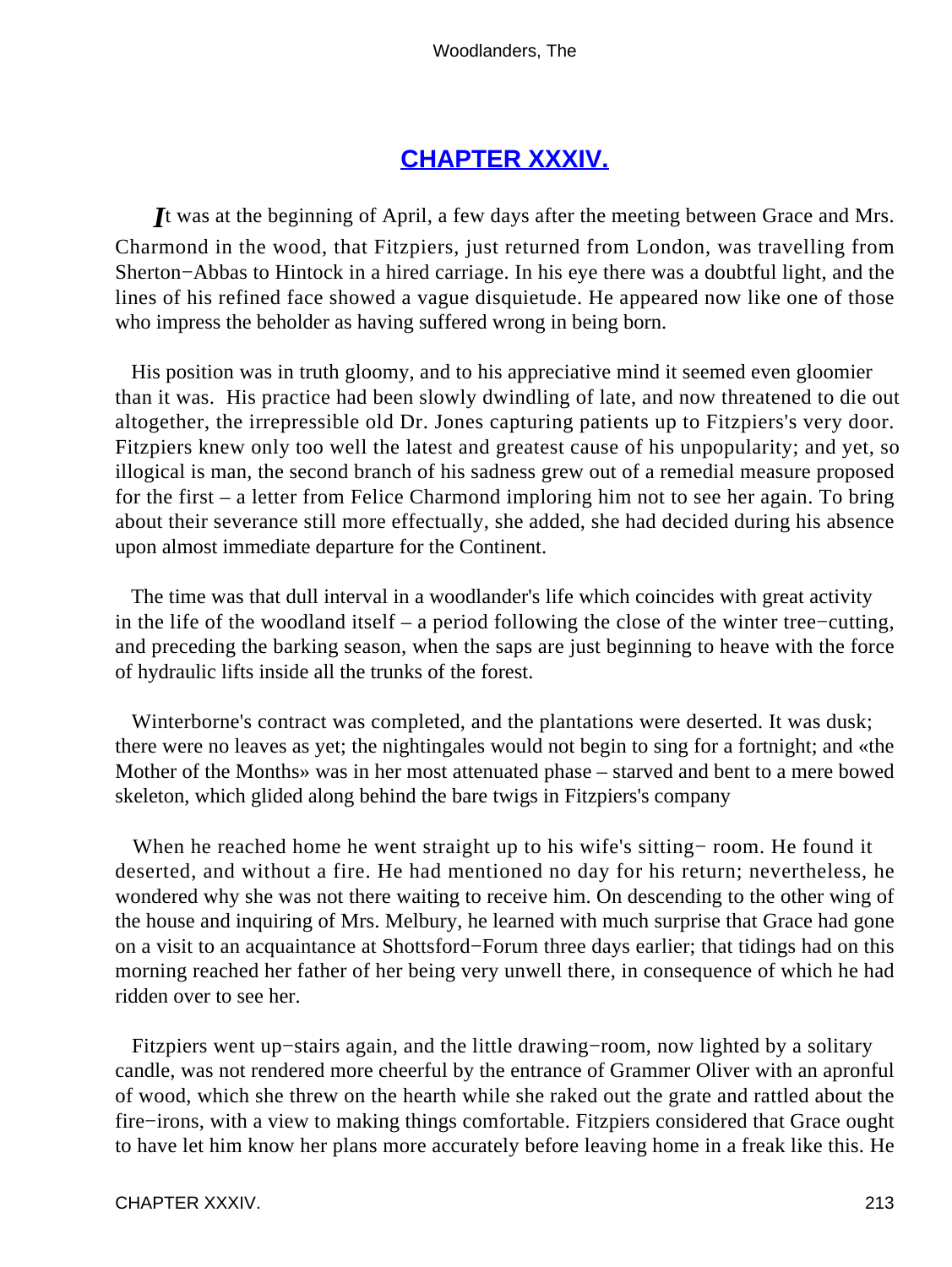went desultorily to the window, the blind of which had not been pulled down, and looked out at the thin, fast−sinking moon, and at the tall stalk of smoke rising from the top of Suke Damson's chimney, signifying that the young woman had just lit her fire to prepare supper.

 He became conscious of a discussion in progress on the opposite side of the court. Somebody had looked over the wall to talk to the sawyers, and was telling them in a loud voice news in which the name of Mrs. Charmond soon arrested his ears.

 «Grammer, don't make so much noise with that grate,» said the surgeon; at which Grammer reared herself upon her knees and held the fuel suspended in her hand, while Fitzpiers half opened the casement.

 "She is off to foreign lands again at last – hev made up her mind quite sudden−like – and it is thoughted she'll leave in a day or two. She's been all as if her mind were low for some days past – with a sort of sorrow in her face, as if she reproached her own soul. She's the wrong sort of woman for Hintock – hardly knowing a beech from a woak – that I own. But I don't care who the man is, she's been a very kind friend to me.

 «Well, the day after to−morrow is the Sabbath day, and without charity we are but tinkling simples; but this I do say, that her going will be a blessed thing for a certain married couple who remain.»

 The fire was lighted, and Fitzpiers sat down in front of it, restless as the last leaf upon a tree. «A sort of sorrow in her face, as if she reproached her own soul.» Poor Felice. How Felice's frame must be pulsing under the conditions of which he had just heard the caricature; how her fair temples must ache; what a mood of wretchedness she must be in! But for the mixing up of his name with hers, and her determination to sunder their too close acquaintance on that account, she would probably have sent for him professionally. She was now sitting alone, suffering, perhaps wishing that she had not forbidden him to come again.

 Unable to remain in this lonely room any longer, or to wait for the meal which was in course of preparation, he made himself ready for riding, descended to the yard, stood by the stable−door while Darling was being saddled, and rode off down the lane. He would have preferred walking, but was weary with his day's travel.

 As he approached the door of Marty South's cottage, which it was necessary to pass on his way, she came from the porch as if she had been awaiting him, and met him in the middle of the road, holding up a letter. Fitzpiers took it without stopping, and asked over his shoulder from whom it came.

Marty hesitated. «From me,» she said, shyly, though with noticeable firmness.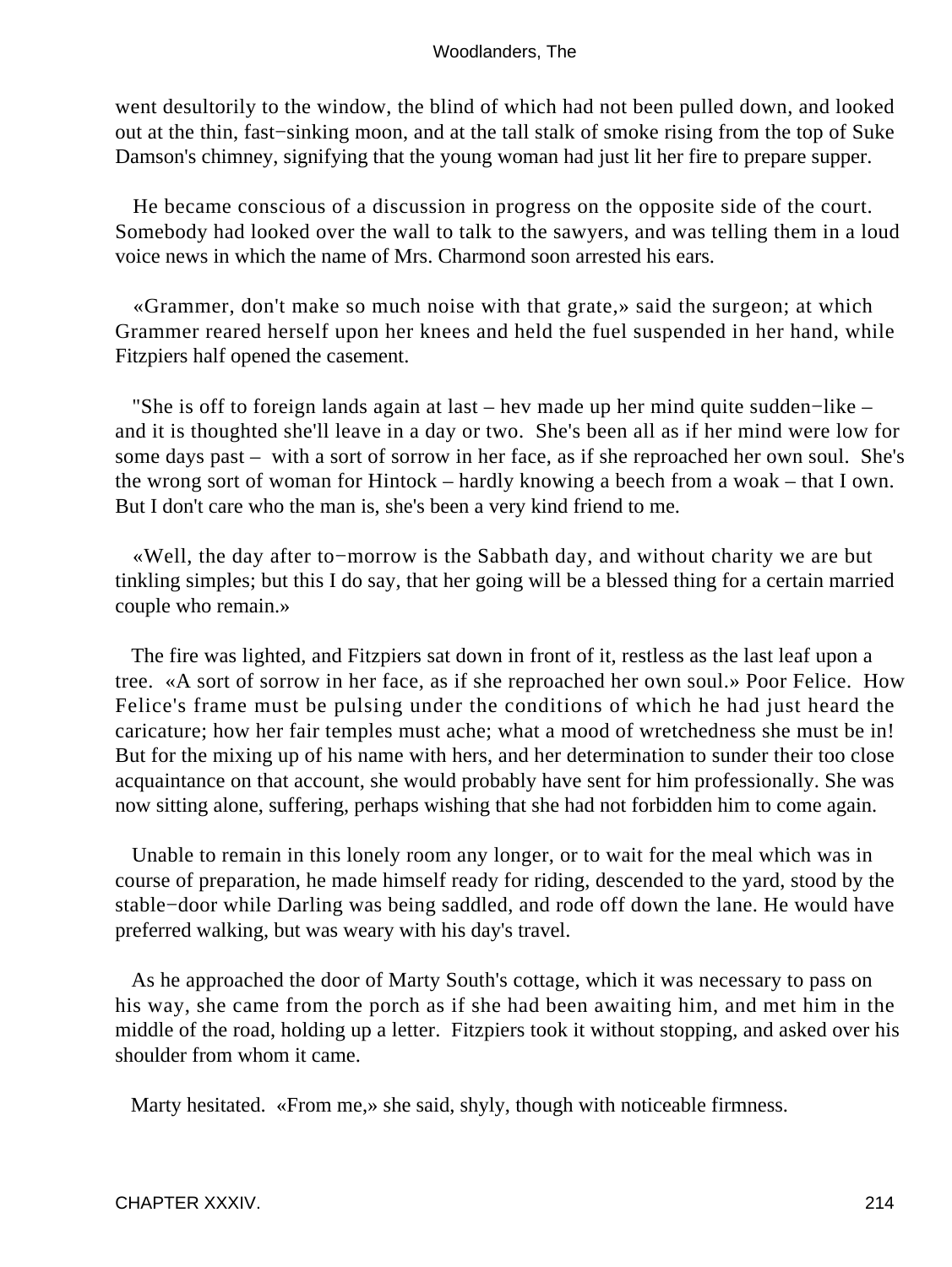This letter contained, in fact, Marty's declaration that she was the original owner of Mrs. Charmond's supplementary locks, and enclosed a sample from the native stock, which had grown considerably by this time. It was her long contemplated apple of discord, and much her hand trembled as she handed the document up to him.

 But it was impossible on account of the gloom for Fitzpiers to read it then, while he had the curiosity to do so, and he put it in his pocket. His imagination having already centred itself on Hintock House, in his pocket the letter remained unopened and forgotten, all the while that Marty was hopefully picturing its excellent weaning effect upon him.

 He was not long in reaching the precincts of the Manor House. He drew rein under a group of dark oaks commanding a view of the front, and reflected a while. His entry would not be altogether unnatural in the circumstances of her possible indisposition; but upon the whole he thought it best to avoid riding up to the door. By silently approaching he could retreat unobserved in the event of her not being alone. Thereupon he dismounted, hitched Darling to a stray bough hanging a little below the general browsing line of the trees, and proceeded to the door on foot.

 In the mean time Melbury had returned from Shottsford−Forum. The great court or quadrangle of the timber−merchant's house, divided from the shady lane by an ivy−covered wall, was entered by two white gates, one standing near each extremity of the wall. It so happened that at the moment when Fitzpiers was riding out at the lower gate on his way to the Manor House, Melbury was approaching the upper gate to enter it. Fitzpiers being in front of Melbury was seen by the latter, but the surgeon, never turning his head, did not observe his father−in−law, ambling slowly and silently along under the trees, though his horse too was a gray one.

«How is Grace?» said his wife, as soon as he entered.

 Melbury looked gloomy. «She is not at all well,» he said. «I don't like the looks of her at all. I couldn't bear the notion of her biding away in a strange place any longer, and I begged her to let me get her home. At last she agreed to it, but not till after much persuading. I was then sorry that I rode over instead of driving; but I have hired a nice comfortable carriage – the easiest−going I could get – and she'll be here in a couple of hours or less. I rode on ahead to tell you to get her room ready; but I see her husband has come back.»

 «Yes,» said Mrs. Melbury. She expressed her concern that her husband had hired a carriage all the way from Shottsford. «What it will cost!» she said.

 «I don't care what it costs!» he exclaimed, testily. «I was determined to get her home. Why she went away I can't think! She acts in a way that is not at all likely to mend matters as far as I can see.» (Grace had not told her father of her interview with Mrs. Charmond, and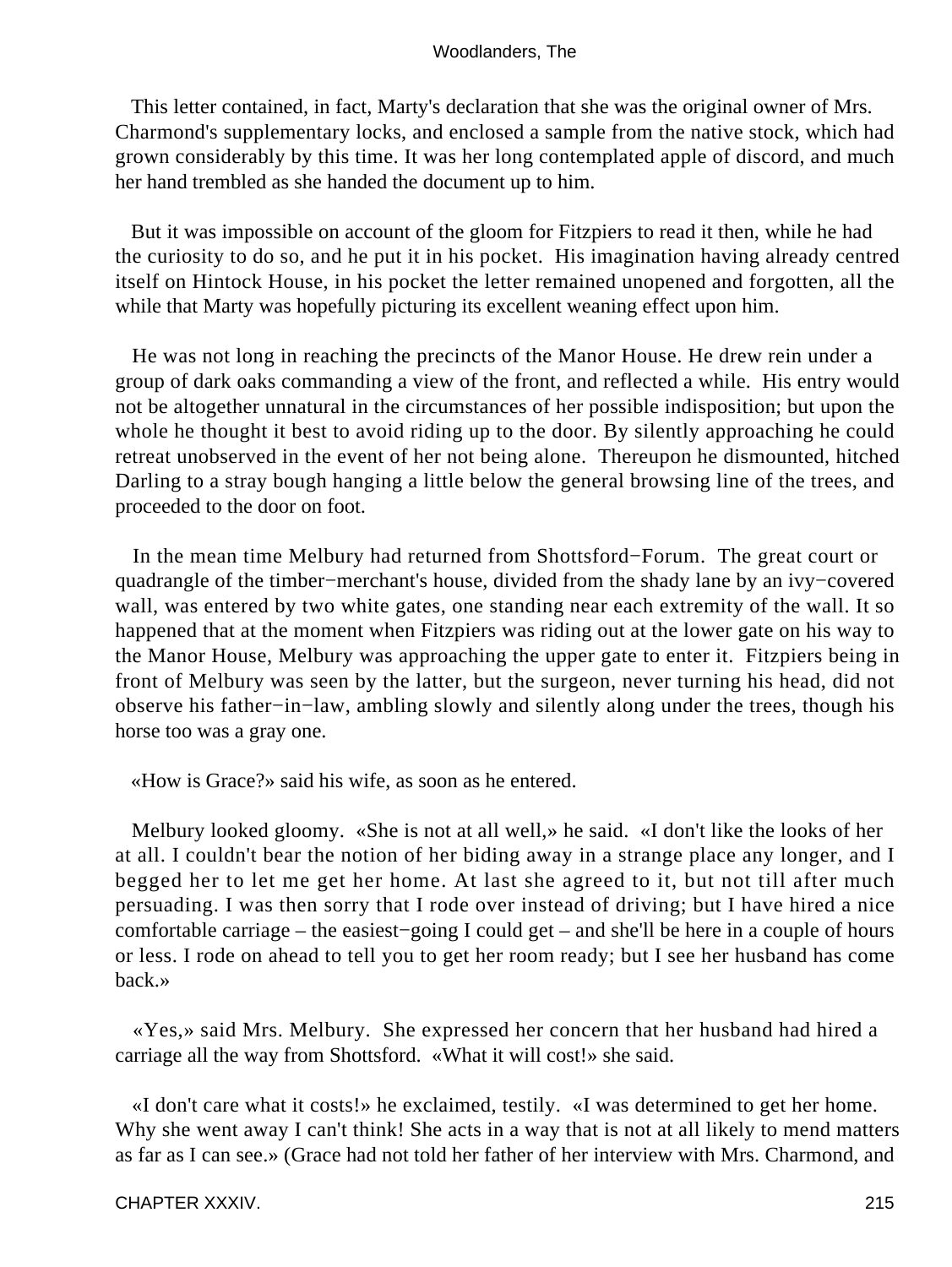the disclosure that had been whispered in her startled ear.) «Since Edgar is come,» he continued, «he might have waited in till I got home, to ask me how she was, if only for a compliment. I saw him go out; where is he gone?»

 Mrs. Melbury did not know positively; but she told her husband that there was not much doubt about the place of his first visit after an absence. She had, in fact, seen Fitzpiers take the direction of the Manor House.

 Melbury said no more. It was exasperating to him that just at this moment, when there was every reason for Fitzpiers to stay indoors, or at any rate to ride along the Shottsford road to meet his ailing wife, he should be doing despite to her by going elsewhere. The old man went out−of−doors again; and his horse being hardly unsaddled as yet, he told Upjohn to retighten the girths, when he again mounted, and rode off at the heels of the surgeon.

 By the time that Melbury reached the park, he was prepared to go any lengths in combating this rank and reckless errantry of his daughter's husband. He would fetch home Edgar Fitzpiers to−night by some means, rough or fair: in his view there could come of his interference nothing worse than what existed at present. And yet to every bad there is a worse.

 He had entered by the bridle−gate which admitted to the park on this side, and cantered over the soft turf almost in the tracks of Fitzpiers's horse, till he reached the clump of trees under which his precursor had halted. The whitish object that was indistinctly visible here in the gloom of the boughs he found to be Darling, as left by Fitzpiers.

 $\alpha$ W – n him! why did he not ride up to the house in an honest way?» said Melbury.

 He profited by Fitzpiers's example; dismounting, he tied his horse under an adjoining tree, and went on to the house on foot, as the other had done. He was no longer disposed to stick at trifles in his investigation, and did not hesitate to gently open the front door without ringing.

 The large square hall, with its oak floor, staircase, and wainscot, was lighted by a dim lamp hanging from a beam. Not a soul was visible. He went into the corridor and listened at a door which he knew to be that of the drawing−room; there was no sound, and on turning the handle he found the room empty. A fire burning low in the grate was the sole light of the apartment; its beams flashed mockingly on the somewhat showy Versaillese furniture and gilding here, in style as unlike that of the structural parts of the building as it was possible to be, and probably introduced by Felice to counteract the fine old−English gloom of the place. Disappointed in his hope of confronting his son−in−law here, he went on to the dining−room; this was without light or fire, and pervaded by a cold atmosphere, which signified that she had not dined there that day.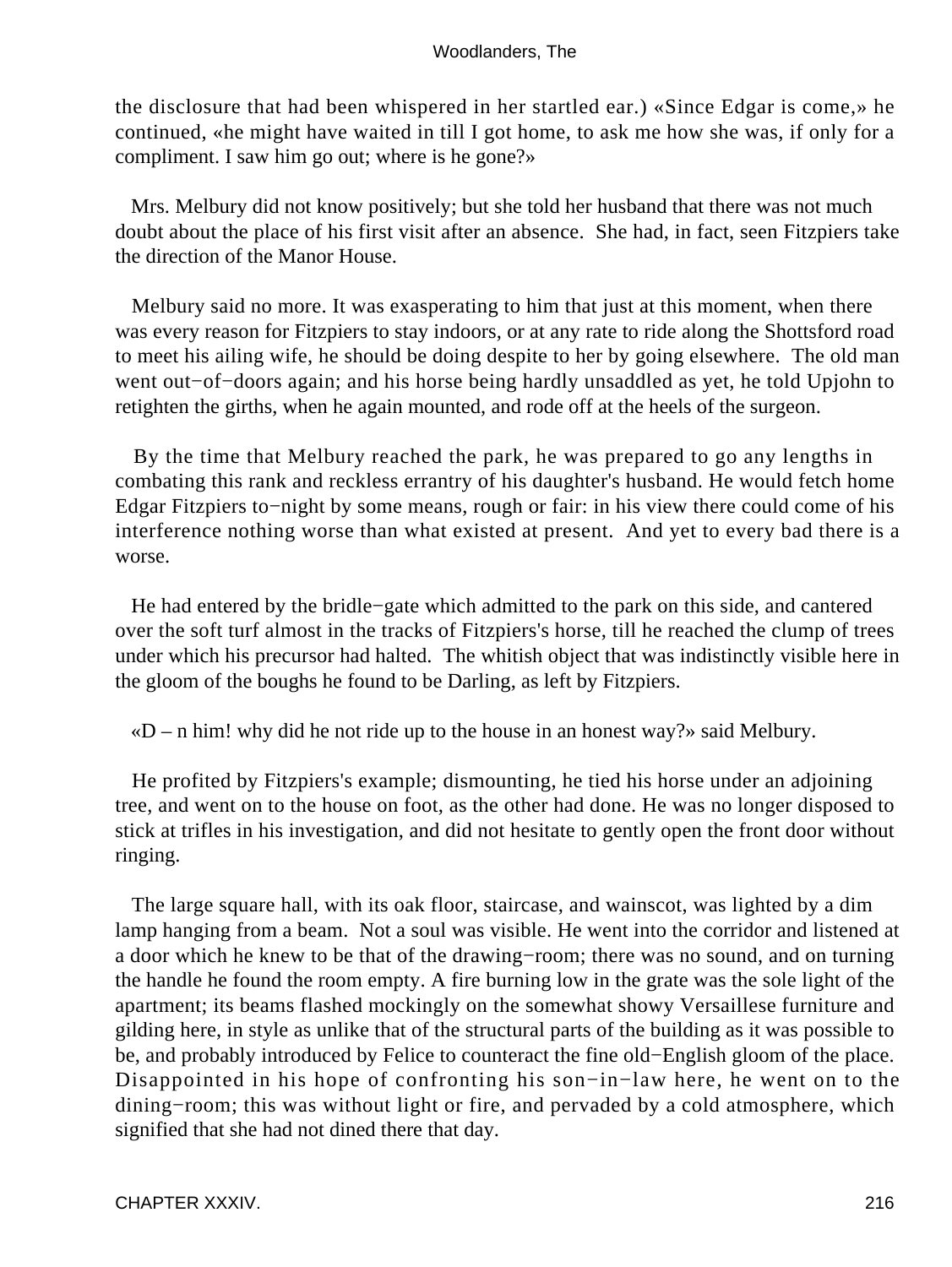By this time Melbury's mood had a little mollified. Everything here was so pacific, so unaggressive in its repose, that he was no longer incited to provoke a collision with Fitzpiers or with anybody. The comparative stateliness of the apartments influenced him to an emotion, rather than to a belief, that where all was outwardly so good and proper there could not be quite that delinquency within which he had suspected. It occurred to him, too, that even if his suspicion were justified, his abrupt, if not unwarrantable, entry into the house might end in confounding its inhabitant at the expense of his daughter's dignity and his own. Any ill result would be pretty sure to hit Grace hardest in the long−run. He would, after all, adopt the more rational course, and plead with Fitzpiers privately, as he had pleaded with Mrs. Charmond.

 He accordingly retreated as silently as he had come. Passing the door of the drawing−room anew, he fancied that he heard a noise within which was not the crackling of the fire. Melbury gently reopened the door to a distance of a few inches, and saw at the opposite window two figures in the act of stepping out – a man and a woman – in whom he recognized the lady of the house and his son− in−law. In a moment they had disappeared amid the gloom of the lawn.

 He returned into the hall, and let himself out by the carriage− entrance door, coming round to the lawn front in time to see the two figures parting at the railing which divided the precincts of the house from the open park. Mrs. Charmond turned to hasten back immediately that Fitzpiers had left her side, and he was speedily absorbed into the duskiness of the trees.

 Melbury waited till Mrs. Charmond had re−entered the drawing−room, and then followed after Fitzpiers, thinking that he would allow the latter to mount and ride ahead a little way before overtaking him and giving him a piece of his mind. His son−in−law might possibly see the second horse near his own; but that would do him no harm, and might prepare him for what he was to expect.

 The event, however, was different from the plan. On plunging into the thick shade of the clump of oaks, he could not perceive his horse Blossom anywhere; but feeling his way carefully along, he by−and−by discerned Fitzpiers's mare Darling still standing as before under the adjoining tree. For a moment Melbury thought that his own horse, being young and strong, had broken away from her fastening; but on listening intently he could hear her ambling comfortably along a little way ahead, and a creaking of the saddle which showed that she had a rider. Walking on as far as the small gate in the corner of the park, he met a laborer, who, in reply to Melbury's inquiry if he had seen any person on a gray horse, said that he had only met Dr. Fitzpiers.

 It was just what Melbury had begun to suspect: Fitzpiers had mounted the mare which did not belong to him in mistake for his own – an oversight easily explicable, in a man ever unwitting in horse−flesh, by the darkness of the spot and the near similarity of the animals in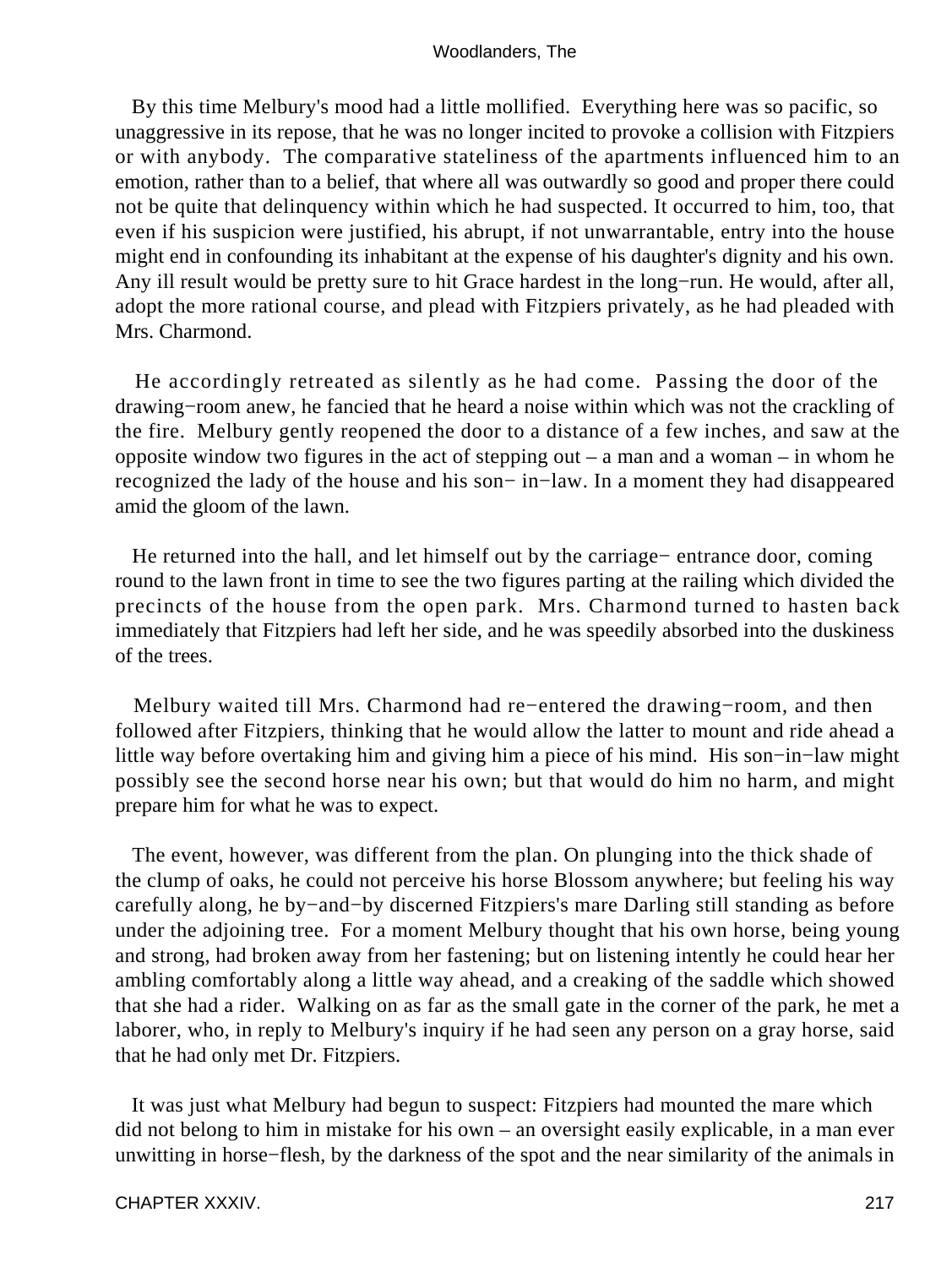appearance, though Melbury's was readily enough seen to be the grayer horse by day. He hastened back, and did what seemed best in the circumstances – got upon old Darling, and rode rapidly after Fitzpiers.

 Melbury had just entered the wood, and was winding along the cart− way which led through it, channelled deep in the leaf−mould with large ruts that were formed by the timber−wagons in fetching the spoil of the plantations, when all at once he descried in front, at a point where the road took a turning round a large chestnut− tree, the form of his own horse Blossom, at which Melbury quickened Darling's pace, thinking to come up with Fitzpiers.

 Nearer view revealed that the horse had no rider. At Melbury's approach it galloped friskily away under the trees in a homeward direction. Thinking something was wrong, the timber−merchant dismounted as soon as he reached the chestnut, and after feeling about for a minute or two discovered Fitzpiers lying on the ground.

 «Here – help!» cried the latter as soon as he felt Melbury's touch; «I have been thrown off, but there's not much harm done, I think.»

 Since Melbury could not now very well read the younger man the lecture he had intended, and as friendliness would be hypocrisy, his instinct was to speak not a single word to his son−in−law. He raised Fitzpiers into a sitting posture, and found that he was a little stunned and stupefied, but, as he had said, not otherwise hurt. How this fall had come about was readily conjecturable: Fitzpiers, imagining there was only old Darling under him, had been taken unawares by the younger horse's sprightliness.

 Melbury was a traveller of the old−fashioned sort; having just come from Shottsford−Forum, he still had in his pocket the pilgrim's flask of rum which he always carried on journeys exceeding a dozen miles, though he seldom drank much of it. He poured it down the surgeon's throat, with such effect that he quickly revived. Melbury got him on his legs; but the question was what to do with him. He could not walk more than a few steps, and the other horse had gone away.

 With great exertion Melbury contrived to get him astride Darling, mounting himself behind, and holding Fitzpiers round his waist with one arm. Darling being broad, straight−backed, and high in the withers, was well able to carry double, at any rate as far as Hintock, and at a gentle pace.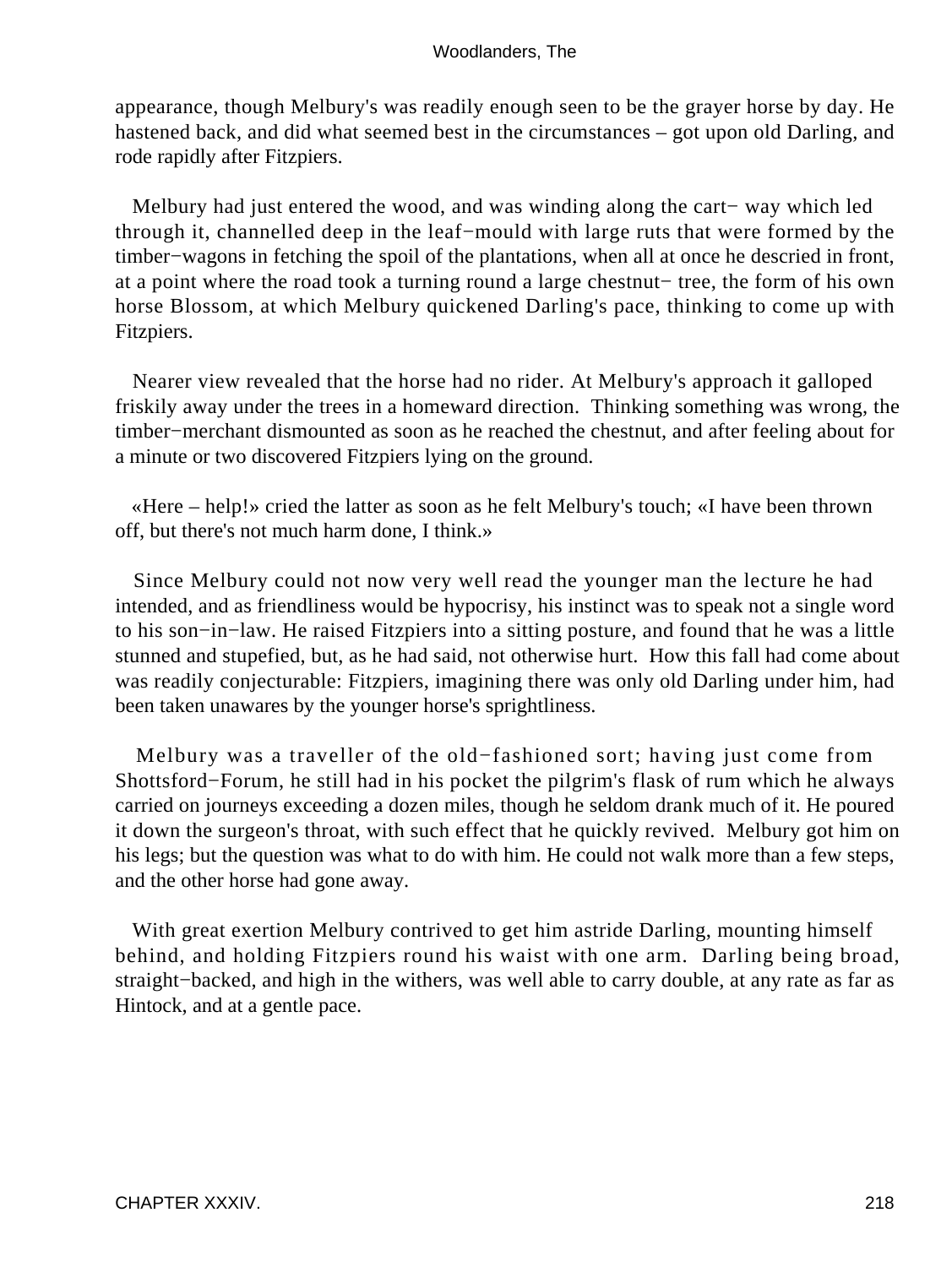# **[CHAPTER XXXV.](#page-320-0)**

**The mare paced along with firm and cautious tread through the copse where** Winterborne had worked, and into the heavier soil where the oaks grew; past Great Willy, the largest oak in the wood, and thence towards Nellcombe Bottom, intensely dark now with overgrowth, and popularly supposed to be haunted by the spirits of the fratricides exorcised from Hintock House.

 By this time Fitzpiers was quite recovered as to physical strength. But he had eaten nothing since making a hasty breakfast in London that morning, his anxiety about Felice having hurried him away from home before dining; as a consequence, the old rum administered by his father−in−law flew to the young man's head and loosened his tongue, without his ever having recognized who it was that had lent him a kindly hand. He began to speak in desultory sentences, Melbury still supporting him.

 «I've come all the way from London to−day,» said Fitzpiers. «Ah, that's the place to meet your equals. I live at Hintock – worse, at Little Hintock – and I am quite lost there. There's not a man within ten miles of Hintock who can comprehend me. I tell you, Farmer What's−your−name, that I'm a man of education. I know several languages; the poets and I are familiar friends; I used to read more in metaphysics than anybody within fifty miles; and since I gave that up there's nobody can match me in the whole county of Wessex as a scientist. Yet I an doomed to live with tradespeople in a miserable little hole like Hintock!»

«Indeed!» muttered Melbury.

 Fitzpiers, increasingly energized by the alcohol, here reared himself up suddenly from the bowed posture he had hitherto held, thrusting his shoulders so violently against Melbury's breast as to make it difficult for the old man to keep a hold on the reins. «People don't appreciate me here!» the surgeon exclaimed; lowering his voice, he added, softly and slowly, «except one – except one!...A passionate soul, as warm as she is clever, as beautiful as she is warm, and as rich as she is beautiful. I say, old fellow, those claws of yours clutch me rather tight – rather like the eagle's, you know, that ate out the liver of Pro – Pre – the man on Mount Caucasus. People don't appreciate me, I say, except HER. Ah, gods, I am an unlucky man! She would have been mine, she would have taken my name; but unfortunately it cannot be so. I stooped to mate beneath me, and now I rue it.»

 The position was becoming a very trying one for Melbury, corporeally and mentally. He was obliged to steady Fitzpiers with his left arm, and he began to hate the contact. He hardly knew what to do. It was useless to remonstrate with Fitzpiers, in his intellectual confusion from the rum and from the fall. He remained silent, his hold upon his companion, however,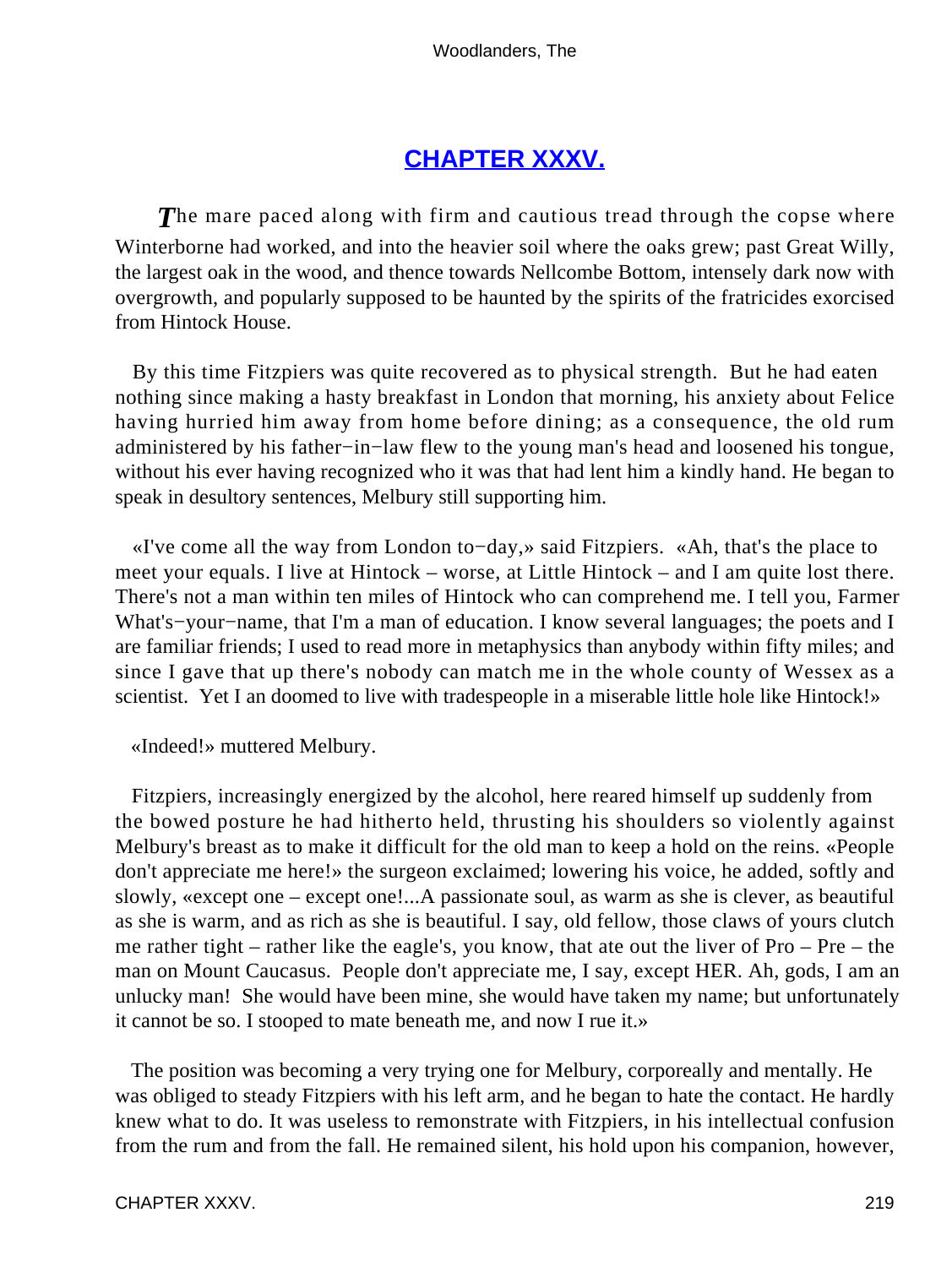being stern rather than compassionate.

 «You hurt me a little, farmer – though I am much obliged to you for your kindness. People don't appreciate me, I say. Between ourselves, I am losing my practice here; and why? Because I see matchless attraction where matchless attraction is, both in person and position. I mention no names, so nobody will be the wiser. But I have lost her, in a legitimate sense, that is. If I were a free man now, things have come to such a pass that she could not refuse me; while with her fortune (which I don't covet for itself) I should have a chance of satisfying an honorable ambition – a chance I have never had yet, and now never, never shall have, probably!»

 Melbury, his heart throbbing against the other's backbone, and his brain on fire with indignation, ventured to mutter huskily, «Why?»

 The horse ambled on some steps before Fitzpiers replied, «Because I am tied and bound to another by law, as tightly as I am to you by your arm – not that I complain of your arm – I thank you for helping me. Well, where are we? Not nearly home yet?...Home, say I. It is a home! When I might have been at the other house over there.» In a stupefied way he flung his hand in the direction of the park. «I was just two months too early in committing myself. Had I only seen the other first  $-\infty$ 

 Here the old man's arm gave Fitzpiers a convulsive shake. «What are you doing?» continued the latter. «Keep still, please, or put me down. I was saying that I lost her by a mere little two months! There is no chance for me now in this world, and it makes me reckless – reckless! Unless, indeed, anything should happen to the other one. She is amiable enough; but if anything should happen to her – and I hear she is ill – well, if it should, I should be free – and my fame, my happiness, would be insured.»

 These were the last words that Fitzpiers uttered in his seat in front of the timber−merchant. Unable longer to master himself, Melbury, the skin of his face compressed, whipped away his spare arm from Fitzpiers's waist, and seized him by the collar.

 «You heartless villain – after all that we have done for ye!» he cried, with a quivering lip. «And the money of hers that you've had, and the roof we've provided to shelter ye! It is to me, George Melbury, that you dare to talk like that!» The exclamation was accompanied by a powerful swing from the shoulder, which flung the young man head−long into the road, Fitzpiers fell with a heavy thud upon the stumps of some undergrowth which had been cut during the winter preceding. Darling continued her walk for a few paces farther and stopped.

 «God forgive me!» Melbury murmured, repenting of what he had done. «He tried me too sorely; and now perhaps I've murdered him!»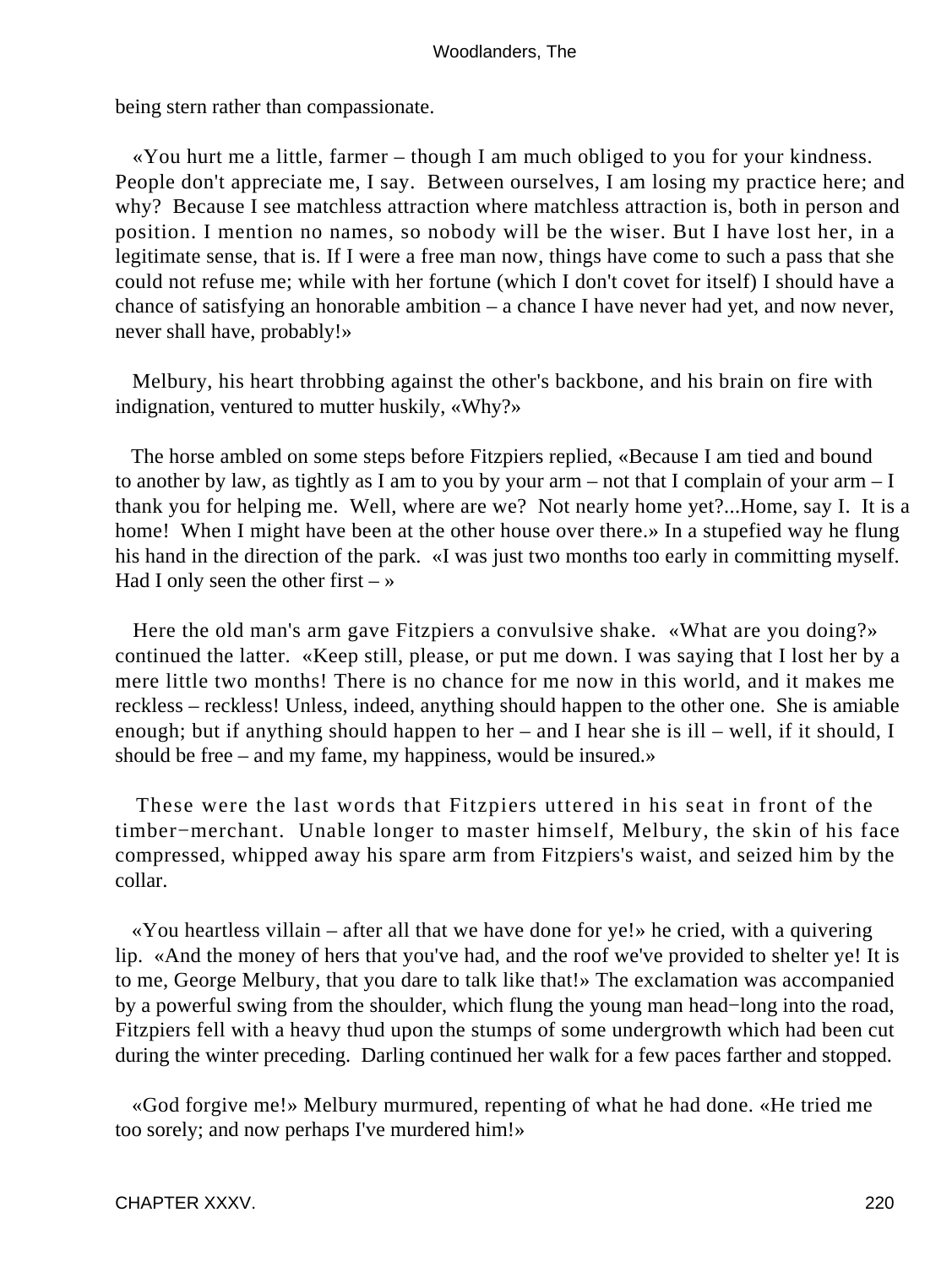He turned round in the saddle and looked towards the spot on which Fitzpiers had fallen. To his great surprise he beheld the surgeon rise to his feet with a bound, as if unhurt, and walk away rapidly under the trees.

 Melbury listened till the rustle of Fitzpiers's footsteps died away. «It might have been a crime, but for the mercy of Providence in providing leaves for his fall,» he said to himself. And then his mind reverted to the words of Fitzpiers, and his indignation so mounted within him that he almost wished the fall had put an end to the young man there and then.

 He had not ridden far when he discerned his own gray mare standing under some bushes. Leaving Darling for a moment, Melbury went forward and easily caught the younger animal, now disheartened at its freak. He then made the pair of them fast to a tree, and turning back, endeavored to find some trace of Fitzpiers, feeling pitifully that, after all, he had gone further than he intended with the offender.

 But though he threaded the wood hither and thither, his toes ploughing layer after layer of the little horny scrolls that had once been leaves, he could not find him. He stood still listening and looking round. The breeze was oozing through the network of boughs as through a strainer; the trunks and larger branches stood against the light of the sky in the forms of writhing men, gigantic candelabra, pikes, halberds, lances, and whatever besides the fancy chose to make of them. Giving up the search, Melbury came back to the horses, and walked slowly homeward, leading one in each hand.

 It happened that on this self−same evening a boy had been returning from Great to Little Hintock about the time of Fitzpiers's and Melbury's passage home along that route. A horse− collar that had been left at the harness−mender's to be repaired was required for use at five o'clock next morning, and in consequence the boy had to fetch it overnight. He put his head through the collar, and accompanied his walk by whistling the one tune he knew, as an antidote to fear.

 The boy suddenly became aware of a horse trotting rather friskily along the track behind him, and not knowing whether to expect friend or foe, prudence suggested that he should cease his whistling and retreat among the trees till the horse and his rider had gone by; a course to which he was still more inclined when he found how noiselessly they approached, and saw that the horse looked pale, and remembered what he had read about Death in the Revelation. He therefore deposited the collar by a tree, and hid himself behind it. The horseman came on, and the youth, whose eyes were as keen as telescopes, to his great relief recognized the doctor.

 As Melbury surmised, Fitzpiers had in the darkness taken Blossom for Darling, and he had not discovered his mistake when he came up opposite the boy, though he was somewhat surprised at the liveliness of his usually placid mare. The only other pair of eyes on the spot whose vision was keen as the young carter's were those of the horse; and, with that strongly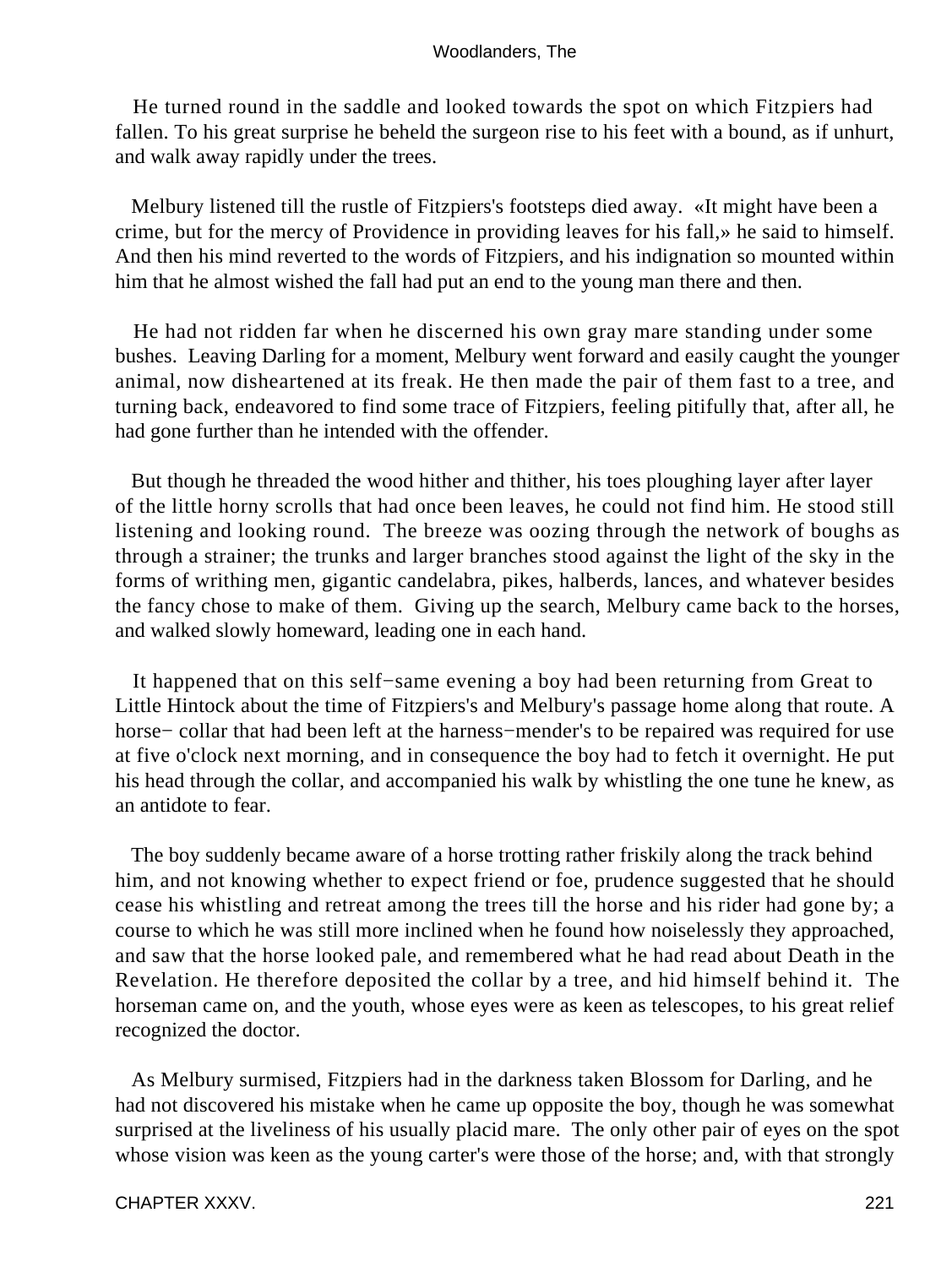conservative objection to the unusual which animals show, Blossom, on eying the collar under the tree – quite invisible to Fitzpiers – exercised none of the patience of the older horse, but shied sufficiently to unseat so second−rate an equestrian as the surgeon.

 He fell, and did not move, lying as Melbury afterwards found him. The boy ran away, salving his conscience for the desertion by thinking how vigorously he would spread the alarm of the accident when he got to Hintock – which he uncompromisingly did, incrusting the skeleton event with a load of dramatic horrors.

 Grace had returned, and the fly hired on her account, though not by her husband, at the Crown Hotel, Shottsford−Forum, had been paid for and dismissed. The long drive had somewhat revived her, her illness being a feverish intermittent nervousness which had more to do with mind than body, and she walked about her sitting− room in something of a hopeful mood. Mrs. Melbury had told her as soon as she arrived that her husband had returned from London. He had gone out, she said, to see a patient, as she supposed, and he must soon be back, since he had had no dinner or tea. Grace would not allow her mind to harbor any suspicion of his whereabouts, and her step−mother said nothing of Mrs. Charmond's rumored sorrows and plans of departure.

 So the young wife sat by the fire, waiting silently. She had left Hintock in a turmoil of feeling after the revelation of Mrs. Charmond, and had intended not to be at home when her husband returned. But she had thought the matter over, and had allowed her father's influence to prevail and bring her back; and now somewhat regretted that Edgar's arrival had preceded hers.

By−and−by Mrs. Melbury came up−stairs with a slight air of flurry and abruptness.

 «I have something to tell – some bad news,» she said. «But you must not be alarmed, as it is not so bad as it might have been. Edgar has been thrown off his horse. We don't think he is hurt much. It happened in the wood the other side of Nellcombe Bottom, where 'tis said the ghosts of the brothers walk.»

 She went on to give a few of the particulars, but none of the invented horrors that had been communicated by the boy. «I thought it better to tell you at once,» she added, «in case he should not be very well able to walk home, and somebody should bring him.»

 Mrs. Melbury really thought matters much worse than she represented, and Grace knew that she thought so. She sat down dazed for a few minutes, returning a negative to her step−mother's inquiry if she could do anything for her. «But please go into the bedroom,» Grace said, on second thoughts, «and see if all is ready there – in case it is serious.» Mrs. Melbury thereupon called Grammer, and they did as directed, supplying the room with everything they could think of for the accommodation of an injured man.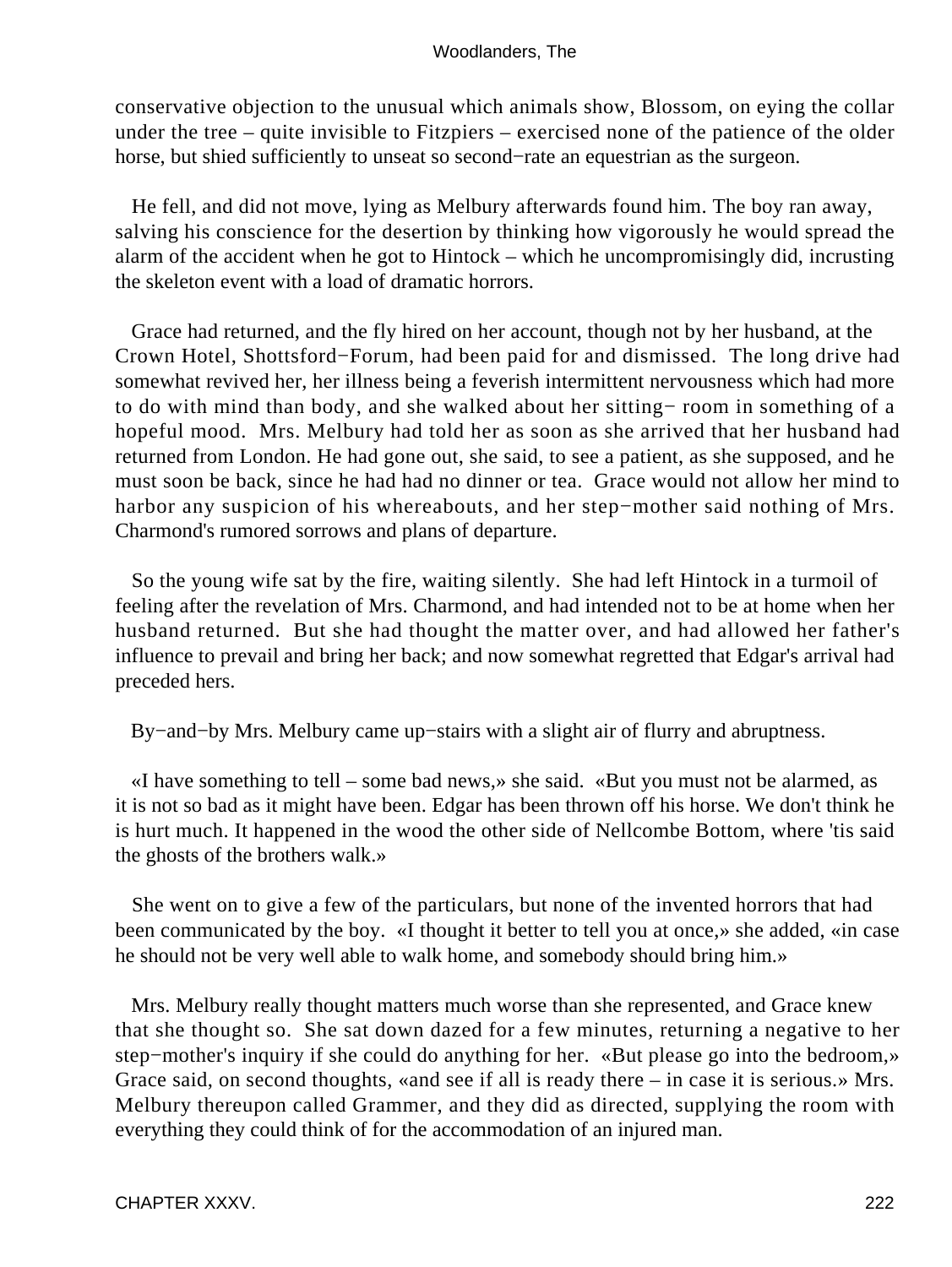Nobody was left in the lower part of the house. Not many minutes passed when Grace heard a knock at the door – a single knock, not loud enough to reach the ears of those in the bedroom. She went to the top of the stairs and said, faintly, «Come up,» knowing that the door stood, as usual in such houses, wide open.

 Retreating into the gloom of the broad landing she saw rise up the stairs a woman whom at first she did not recognize, till her voice revealed her to be Suke Damson, in great fright and sorrow. A streak of light from the partially closed door of Grace's room fell upon her face as she came forward, and it was drawn and pale.

 «Oh, Miss Melbury – I would say Mrs. Fitzpiers,» she said, wringing her hands. «This terrible news. Is he dead? Is he hurted very bad? Tell me; I couldn't help coming; please forgive me, Miss Melbury – Mrs. Fitzpiers I would say!»

 Grace sank down on the oak chest which stood on the landing, and put her hands to her now flushed face and head. Could she order Suke Damson down−stairs and out of the house? Her husband might be brought in at any moment, and what would happen? But could she order this genuinely grieved woman away?

 There was a dead silence of half a minute or so, till Suke said, «Why don't ye speak? Is he here? Is he dead? If so, why can't I see him – would it be so very wrong?»

 Before Grace had answered somebody else came to the door below – a foot−fall light as a roe's. There was a hurried tapping upon the panel, as if with the impatient tips of fingers whose owner thought not whether a knocker were there or no. Without a pause, and possibly guided by the stray beam of light on the landing, the newcomer ascended the staircase as the first had done. Grace was sufficiently visible, and the lady, for a lady it was, came to her side.

 «I could make nobody hear down−stairs,» said Felice Charmond, with lips whose dryness could almost be heard, and panting, as she stood like one ready to sink on the floor with distress. «What is – the matter – tell me the worst! Can he live?» She looked at Grace imploringly, without perceiving poor Suke, who, dismayed at such a presence, had shrunk away into the shade.

 Mrs. Charmond's little feet were covered with mud; she was quite unconscious of her appearance now. «I have heard such a dreadful report,» she went on; «I came to ascertain the truth of it. Is he – killed?»

 «She won't tell us – he's dying – he's in that room!» burst out Suke, regardless of consequences, as she heard the distant movements of Mrs. Melbury and Grammer in the bedroom at the end of the passage.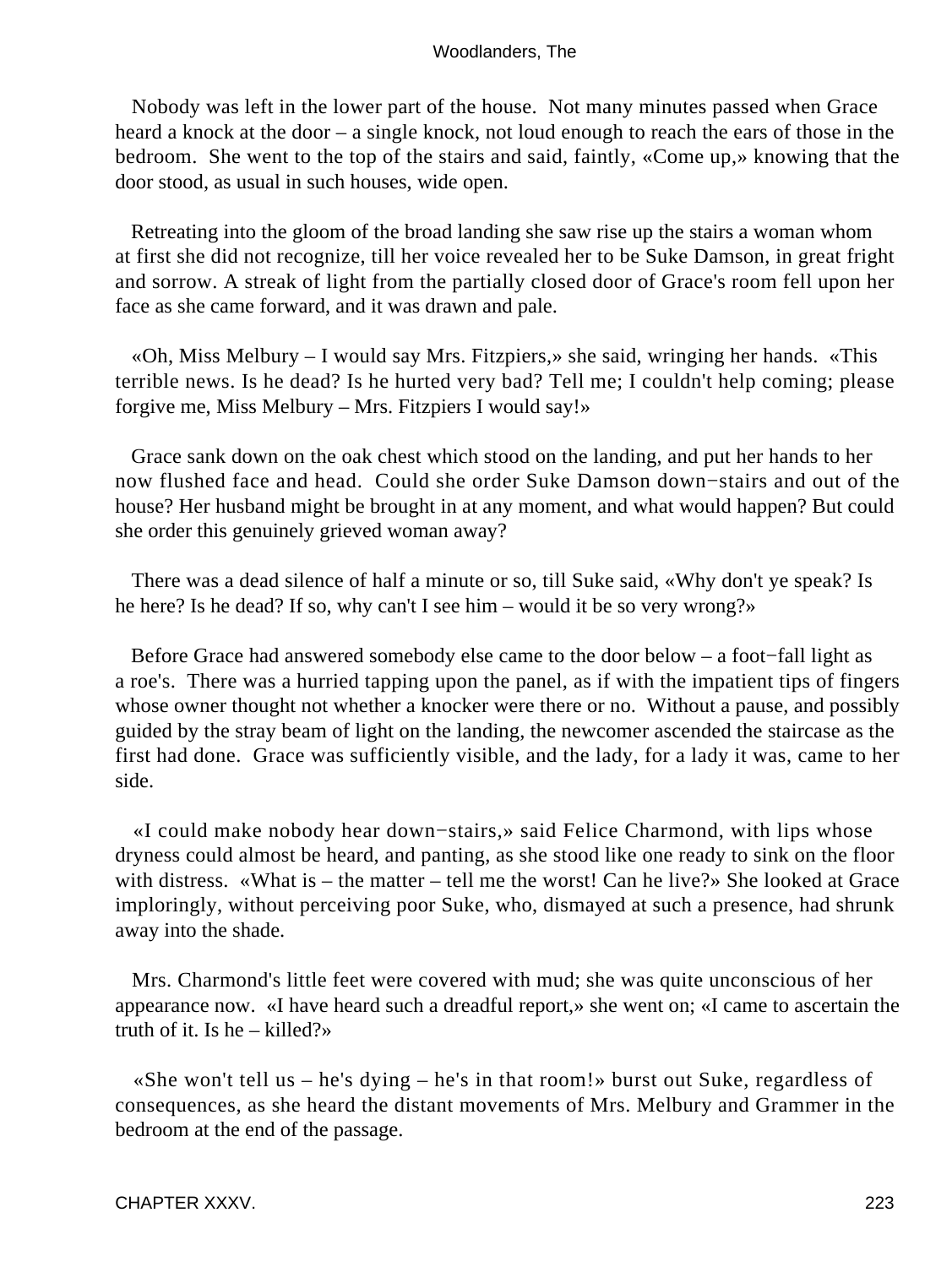«Where?» said Mrs. Charmond; and on Suke pointing out the direction, she made as if to go thither.

 Grace barred the way. «He is not there,» she said. «I have not seen him any more than you. I have heard a report only – not so bad as you think. It must have been exaggerated to you.»

«Please do not conceal anything – let me know all!» said Felice, doubtingly.

 «You shall know all I know – you have a perfect right to know – who can have a better than either of you?» said Grace, with a delicate sting which was lost upon Felice Charmond now. «I repeat, I have only heard a less alarming account than you have heard; how much it means, and how little, I cannot say. I pray God that it means not much – in common humanity. You probably pray the same – for other reasons.»

She regarded them both there in the dim light a while.

 They stood dumb in their trouble, not stinging back at her; not heeding her mood. A tenderness spread over Grace like a dew. It was well, very well, conventionally, to address either one of them in the wife's regulation terms of virtuous sarcasm, as woman, creature, or thing, for losing their hearts to her husband. But life, what was it, and who was she? She had, like the singer of the psalm of Asaph, been plagued and chastened all the day long; but could she, by retributive words, in order to please herself – the individual – «offend against the generation,» as he would not?

«He is dying, perhaps,» blubbered Suke Damson, putting her apron to her eyes.

 In their gestures and faces there were anxieties, affection, agony of heart, all for a man who had wronged them – had never really behaved towards either of them anyhow but selfishly. Neither one but would have wellnigh sacrificed half her life to him, even now. The tears which his possibly critical situation could not bring to her eyes surged over at the contemplation of these fellow−women. She turned to the balustrade, bent herself upon it, and wept.

 Thereupon Felice began to cry also, without using her handkerchief, and letting the tears run down silently. While these three poor women stood together thus, pitying another though most to be pitied themselves, the pacing of a horse or horses became audible in the court, and in a moment Melbury's voice was heard calling to his stableman. Grace at once started up, ran down the stairs and out into the quadrangle as her father crossed it towards the door. «Father, what is the matter with him?» she cried.

 «Who – Edgar?» said Melbury, abruptly. «Matter? Nothing. What, my dear, and have you got home safe? Why, you are better already! But you ought not to be out in the air like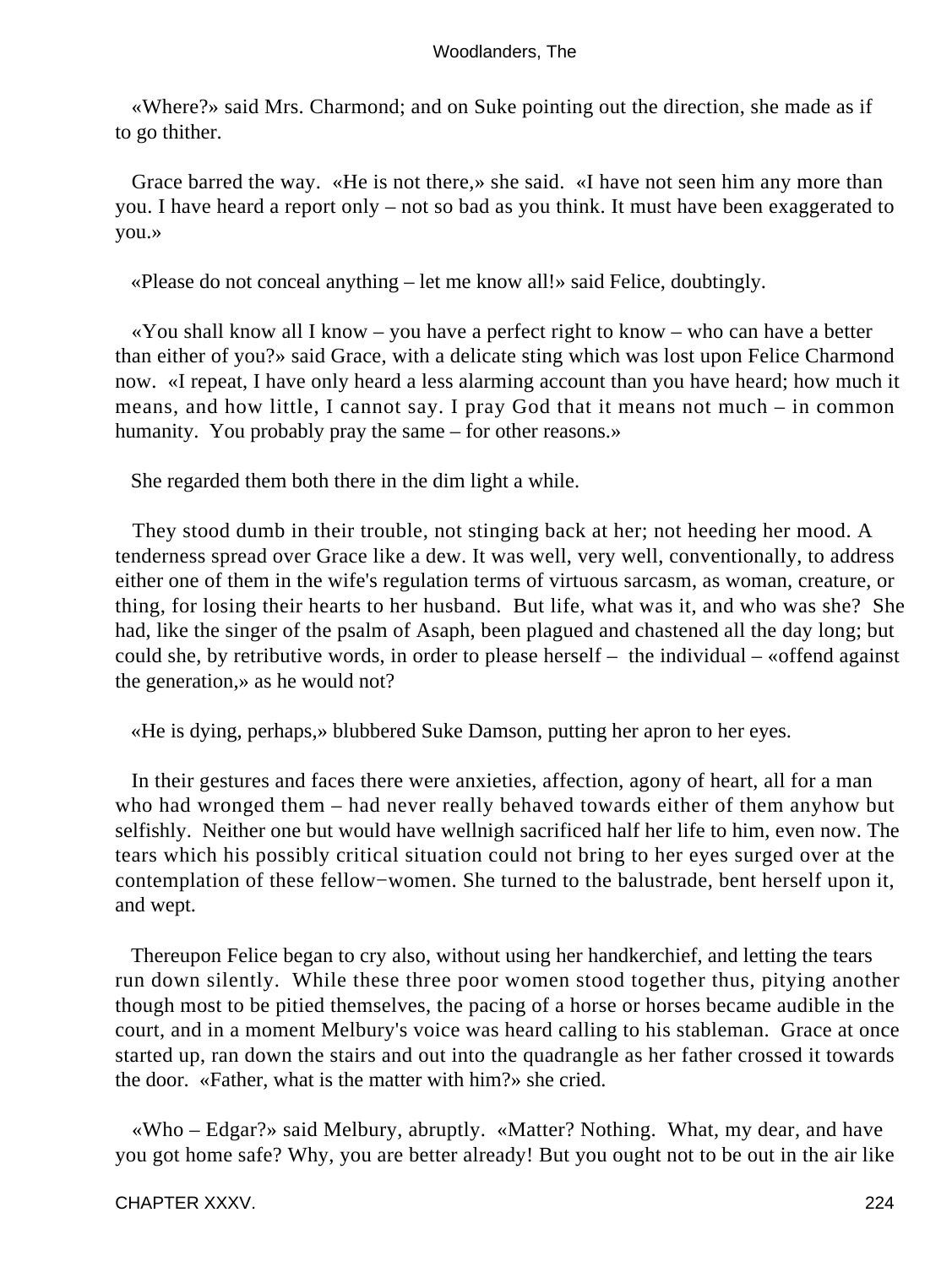this.»

«But he has been thrown off his horse!»

 «I know; I know. I saw it. He got up again, and walked off as well as ever. A fall on the leaves didn't hurt a spry fellow like him. He did not come this way,» he added, significantly. "I suppose he went to look for his horse. I tried to find him, but could not. But after seeing him go away under the trees I found the horse, and have led it home for safety. So he must walk. Now, don't you stay out here in this night air.

 She returned to the house with her father. when she had again ascended to the landing and to her own rooms beyond it was a great relief to her to find that both Petticoat the First and Petticoat the Second of her Bien−aime had silently disappeared. They had, in all probability, heard the words of her father, and departed with their anxieties relieved.

 Presently her parents came up to Grace, and busied themselves to see that she was comfortable. Perceiving soon that she would prefer to be left alone they went away.

 Grace waited on. The clock raised its voice now and then, but her husband did not return. At her father's usual hour for retiring he again came in to see her. «Do not stay up,» she said, as soon as he entered. «I am not at all tired. I will sit up for him.»

«I think it will be useless, Grace,» said Melbury, slowly.

«Why?»

 «I have had a bitter quarrel with him; and on that account I hardly think he will return to−night.»

«A quarrel? Was that after the fall seen by the boy?»

Melbury nodded an affirmative, without taking his eyes off the candle.

«Yes; it was as we were coming home together,» he said.

 Something had been swelling up in Grace while her father was speaking. «How could you want to quarrel with him?» she cried, suddenly. «Why could you not let him come home quietly if he were inclined to? He is my husband; and now you have married me to him surely you need not provoke him unnecessarily. First you induce me to accept him, and then you do things that divide us more than we should naturally be divided!»

 «How can you speak so unjustly to me, Grace?» said Melbury, with indignant sorrow. «I divide you from your husband, indeed! You little think  $-\infty$ 

CHAPTER XXXV. 225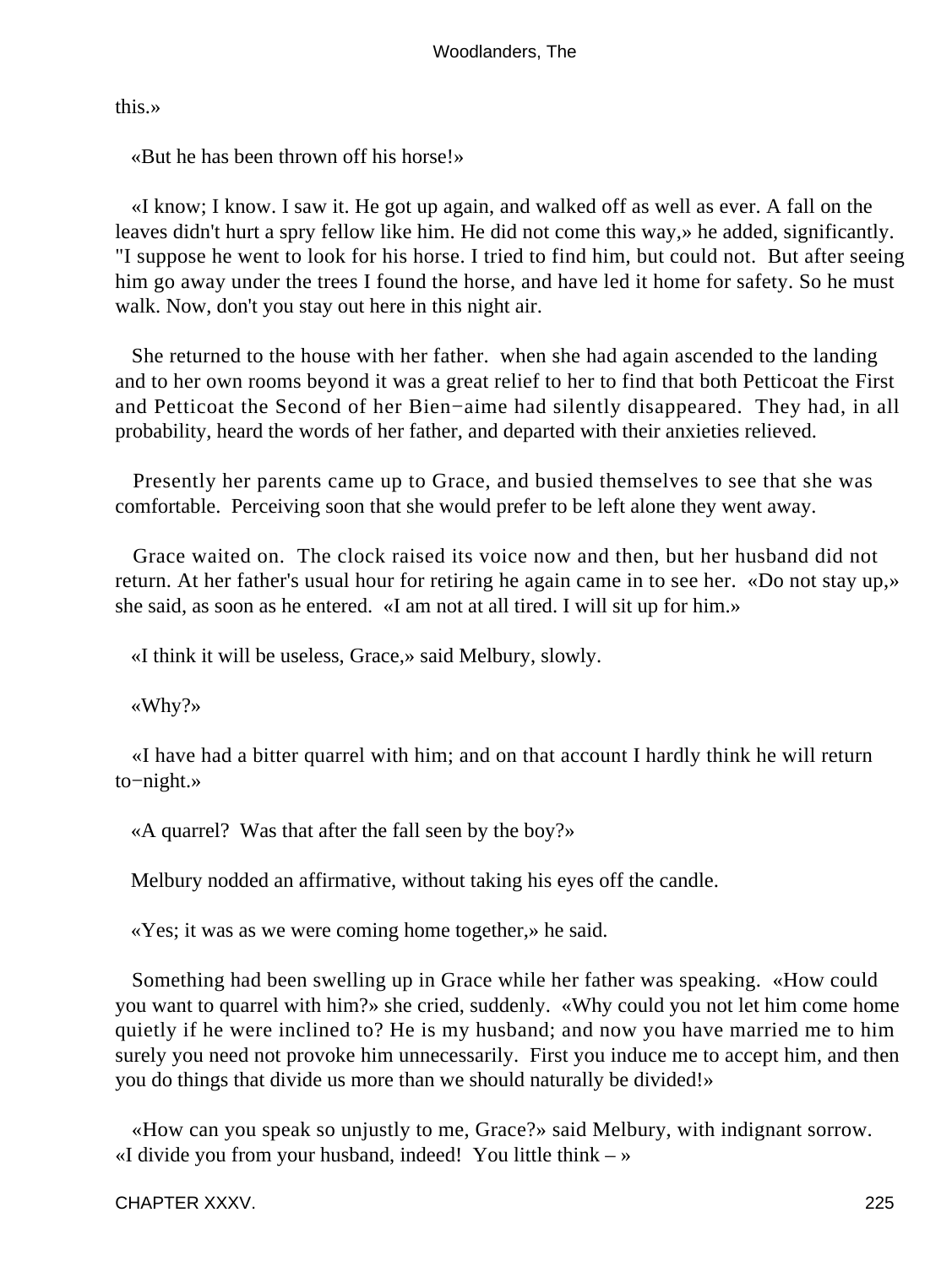He was inclined to say more – to tell her the whole story of the encounter, and that the provocation he had received had lain entirely in hearing her despised. But it would have greatly distressed her, and he forbore. «You had better lie down. You are tired,» he said, soothingly. «Good−night.»

 The household went to bed, and a silence fell upon the dwelling, broken only by the occasional skirr of a halter in Melbury's stables. Despite her father's advice Grace still waited up. But nobody came.

 It was a critical time in Grace's emotional life that night. She thought of her husband a good deal, and for the nonce forgot Winterborne.

 «How these unhappy women must have admired Edgar!» she said to herself. «How attractive he must be to everybody; and, indeed, he is attractive.» The possibility is that, piqued by rivalry, these ideas might have been transformed into their corresponding emotions by a show of the least reciprocity in Fitzpiers. There was, in truth, a love−bird yearning to fly from her heart; and it wanted a lodging badly.

 But no husband came. The fact was that Melbury had been much mistaken about the condition of Fitzpiers. People do not fall headlong on stumps of underwood with impunity. Had the old man been able to watch Fitzpiers narrowly enough, he would have observed that on rising and walking into the thicket he dropped blood as he went; that he had not proceeded fifty yards before he showed signs of being dizzy, and, raising his hands to his head, reeled and fell down.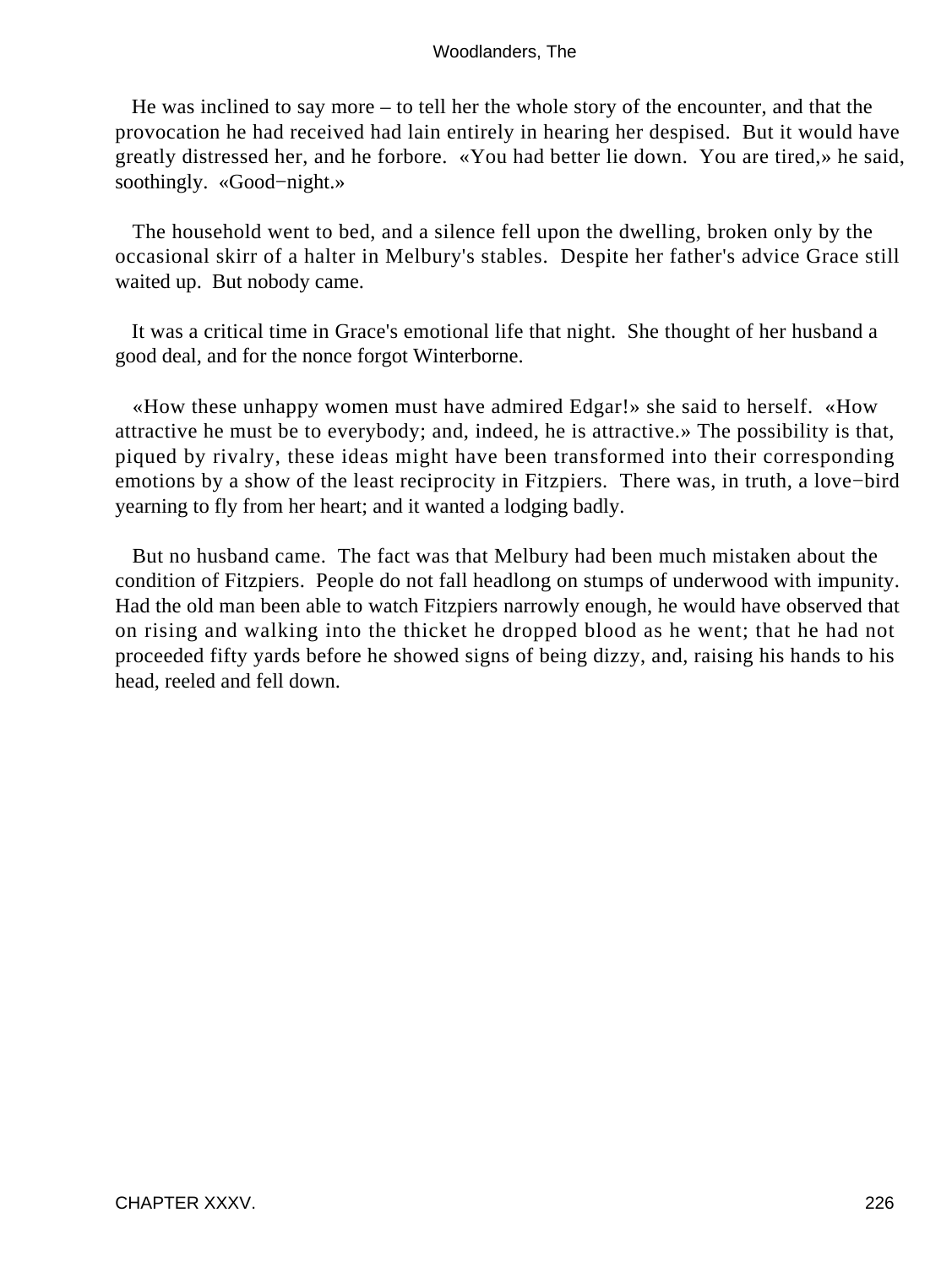## **[CHAPTER XXXVI.](#page-320-0)**

*G*race was not the only one who watched and meditated in Hintock that night. Felice Charmond was in no mood to retire to rest at a customary hour; and over her drawing−room fire at the Manor House she sat as motionless and in as deep a reverie as Grace in her little apartment at the homestead.

 Having caught ear of Melbury's intelligence while she stood on the landing at his house, and been eased of much of her mental distress, her sense of personal decorum returned upon her with a rush. She descended the stairs and left the door like a ghost, keeping close to the walls of the building till she got round to the gate of the quadrangle, through which she noiselessly passed almost before Grace and her father had finished their discourse. Suke Damson had thought it well to imitate her superior in this respect, and, descending the back stairs as Felice descended the front, went out at the side door and home to her cottage.

 Once outside Melbury's gates Mrs. Charmond ran with all her speed to the Manor House, without stopping or turning her head, and splitting her thin boots in her haste. She entered her own dwelling, as she had emerged from it, by the drawing−room window. In other circumstances she would have felt some timidity at undertaking such an unpremeditated excursion alone; but her anxiety for another had cast out her fear for herself.

 Everything in her drawing−room was just as she had left it – the candles still burning, the casement closed, and the shutters gently pulled to, so as to hide the state of the window from the cursory glance of a servant entering the apartment. She had been gone about three−quarters of an hour by the clock, and nobody seemed to have discovered her absence. Tired in body but tense in mind, she sat down, palpitating, round−eyed, bewildered at what she had done.

 She had been betrayed by affrighted love into a visit which, now that the emotion instigating it had calmed down under her belief that Fitzpiers was in no danger, was the saddest surprise to her. This was how she had set about doing her best to escape her passionate bondage to him! Somehow, in declaring to Grace and to herself the unseemliness of her infatuation, she had grown a convert to its irresistibility. If Heaven would only give her strength; but Heaven never did! One thing was indispensable; she must go away from Hintock if she meant to withstand further temptation. The struggle was too wearying, too hopeless, while she remained. It was but a continual capitulation of conscience to what she dared not name.

 By degrees, as she sat, Felice's mind – helped perhaps by the anticlimax of learning that her lover was unharmed after all her fright about him – grew wondrously strong in wise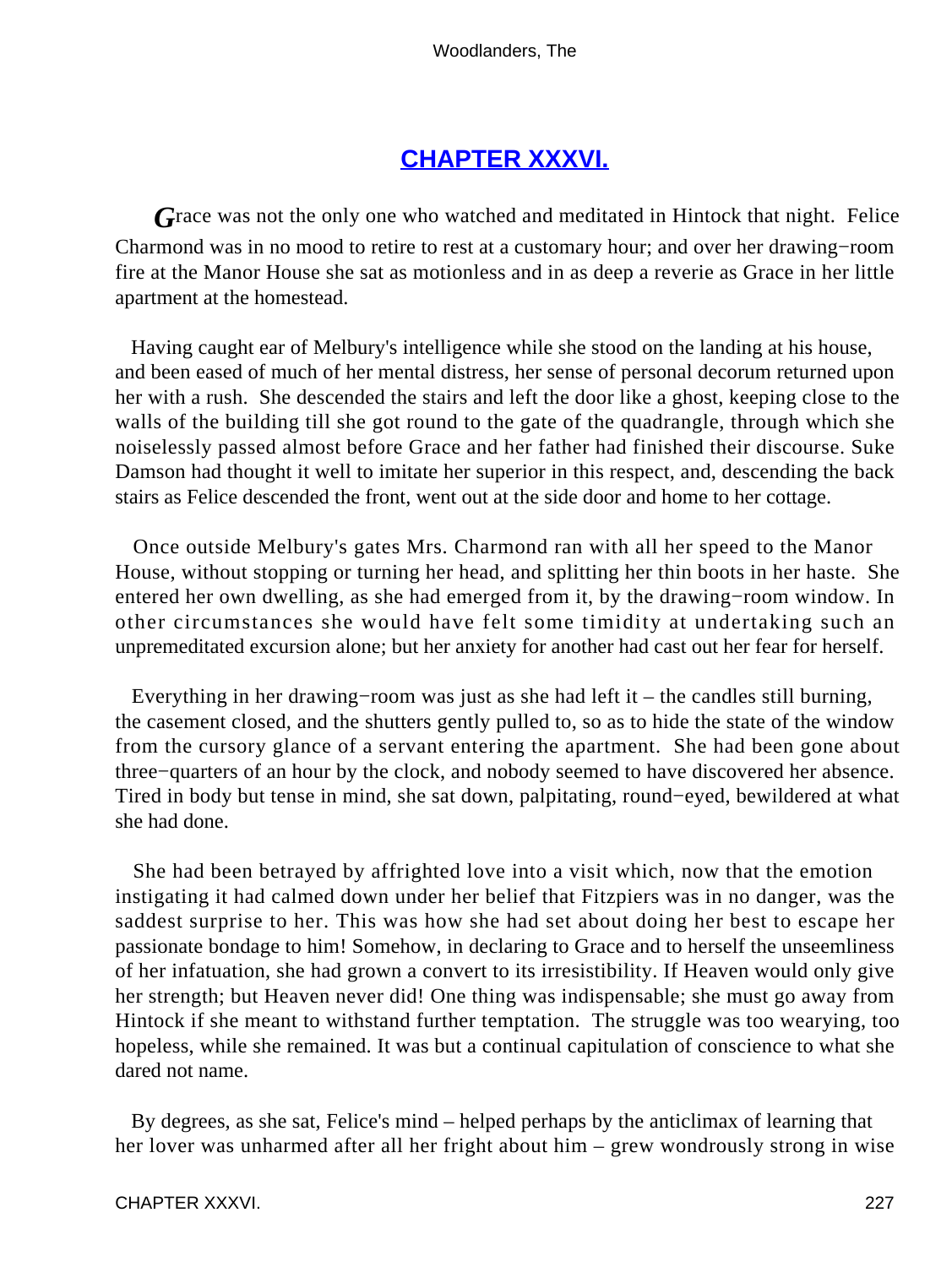resolve. For the moment she was in a mood, in the words of Mrs. Elizabeth Montagu, «to run mad with discretion;» and was so persuaded that discretion lay in departure that she wished to set about going that very minute. Jumping up from her seat, she began to gather together some small personal knick−knacks scattered about the room, to feel that preparations were really in train.

 While moving here and there she fancied that she heard a slight noise out−of−doors, and stood still. Surely it was a tapping at the window. A thought entered her mind, and burned her cheek. He had come to that window before; yet was it possible that he should dare to do so now! All the servants were in bed, and in the ordinary course of affairs she would have retired also. Then she remembered that on stepping in by the casement and closing it, she had not fastened the window−shutter, so that a streak of light from the interior of the room might have revealed her vigil to an observer on the lawn. How all things conspired against her keeping faith with Grace!

 The tapping recommenced, light as from the bill of a little bird; her illegitimate hope overcame her vow; she went and pulled back the shutter, determining, however, to shake her head at him and keep the casement securely closed.

What she saw outside might have struck terror into a heart stouter than a helpless woman's at midnight. In the centre of the lowest pane of the window, close to the glass, was a human face, which she barely recognized as the face of Fitzpiers. It was surrounded with the darkness of the night without, corpse−like in its pallor, and covered with blood. As disclosed in the square area of the pane it met her frightened eyes like a replica of the Sudarium of St. Veronica.

 He moved his lips, and looked at her imploringly. Her rapid mind pieced together in an instant a possible concatenation of events which might have led to this tragical issue. She unlatched the casement with a terrified hand, and bending down to where he was crouching, pressed her face to his with passionate solicitude. She assisted him into the room without a word, to do which it was almost necessary to lift him bodily. Quickly closing the window and fastening the shutters, she bent over him breathlessly.

«Are you hurt much – much?» she cried, faintly. «Oh, oh, how is this!»

 «Rather much – but don't be frightened,» he answered in a difficult whisper, and turning himself to obtain an easier position if possible. «A little water, please.»

 She ran across into the dining−room, and brought a bottle and glass, from which he eagerly drank. He could then speak much better, and with her help got upon the nearest couch.

«Are you dying, Edgar?» she said. «Do speak to me!»

CHAPTER XXXVI. 228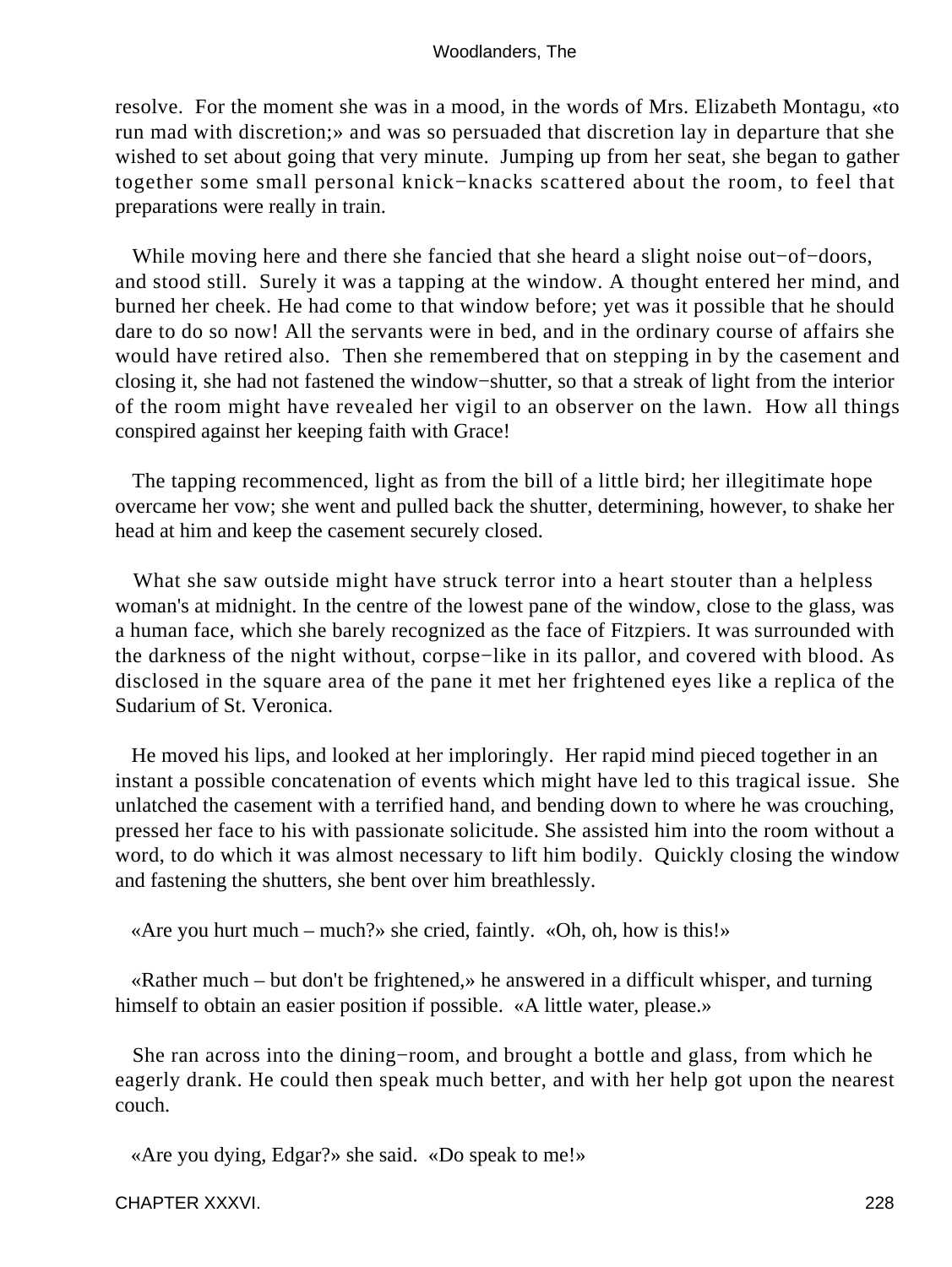«I am half dead,» said Fitzpiers. «But perhaps I shall get over it....It is chiefly loss of blood.»

«But I thought your fall did not hurt you,» said she. «Who did this?»

 «Felice – my father−in−law!...I have crawled to you more than a mile on my hands and knees – God, I thought I should never have got here!...I have come to you – be−cause you are the only friend – I have in the world now....I can never go back to Hintock – never – to the roof of the Melburys! Not poppy nor mandragora will ever medicine this bitter feud!...If I were only well again  $-\infty$ 

«Let me bind your head, now that you have rested.»

 $\langle Y \rangle$ es – but wait a moment – it has stopped bleeding, fortunately, or I should be a dead man before now. While in the wood I managed to make a tourniquet of some half−pence and my handkerchief, as well as I could in the dark....But listen, dear Felice! Can you hide me till I am well? Whatever comes, I can be seen in Hintock no more. My practice is nearly gone, you know – and after this I would not care to recover it if I could.»

 By this time Felice's tears began to blind her. Where were now her discreet plans for sundering their lives forever? To administer to him in his pain, and trouble, and poverty, was her single thought. The first step was to hide him, and she asked herself where. A place occurred to her mind.

 She got him some wine from the dining−room, which strengthened him much. Then she managed to remove his boots, and, as he could now keep himself upright by leaning upon her on one side and a walking−stick on the other, they went thus in slow march out of the room and up the stairs. At the top she took him along a gallery, pausing whenever he required rest, and thence up a smaller staircase to the least used part of the house, where she unlocked a door. Within was a lumber−room, containing abandoned furniture of all descriptions, built up in piles which obscured the light of the windows, and formed between them nooks and lairs in which a person would not be discerned even should an eye gaze in at the door. The articles were mainly those that had belonged to the previous owner of the house, and had been bought in by the late Mr. Charmond at the auction; but changing fashion, and the tastes of a young wife, had caused them to be relegated to this dungeon.

 Here Fitzpiers sat on the floor against the wall till she had hauled out materials for a bed, which she spread on the floor in one of the aforesaid nooks. She obtained water and a basin, and washed the dried blood from his face and hands; and when he was comfortably reclining, fetched food from the larder. While he ate her eyes lingered anxiously on his face, following its every movement with such loving−kindness as only a fond woman can show.

He was now in better condition, and discussed his position with her.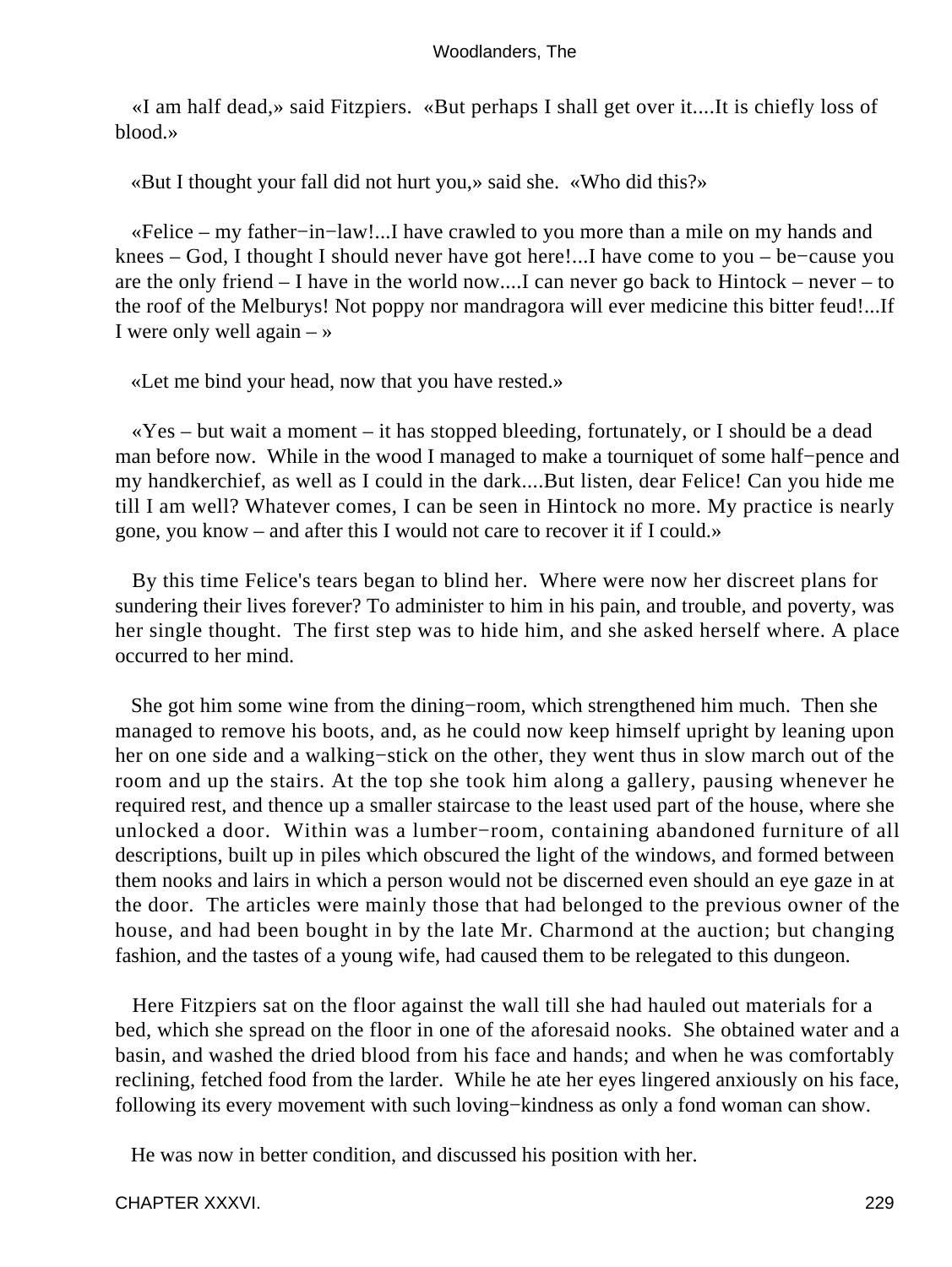«What I fancy I said to Melbury must have been enough to enrage any man, if uttered in cold blood, and with knowledge of his presence. But I did not know him, and I was stupefied by what he had given me, so that I hardly was aware of what I said. Well – the veil of that temple is rent in twain!...As I am not going to be seen again in Hintock, my first efforts must be directed to allay any alarm that may be felt at my absence, before I am able to get clear away. Nobody must suspect that I have been hurt, or there will be a country talk about me. Felice, I must at once concoct a letter to check all search for me. I think if you can bring me a pen and paper I may be able to do it now. I could rest better if it were done. Poor thing! how I tire her with running up and down!»

 She fetched writing materials, and held up the blotting−book as a support to his hand, while he penned a brief note to his nominal wife.

 «The animosity shown towards me by your father,» he wrote, in this coldest of marital epistles, «is such that I cannot return again to a roof which is his, even though it shelters you. A parting is unavoidable, as you are sure to be on his side in this division. I am starting on a journey which will take me a long way from Hintock, and you must not expect to see me there again for some time.»

 He then gave her a few directions bearing upon his professional engagements and other practical matters, concluding without a hint of his destination, or a notion of when she would see him again. He offered to read the note to Felice before he closed it up, but she would not hear or see it; that side of his obligations distressed her beyond endurance. She turned away from Fitzpiers, and sobbed bitterly.

 «If you can get this posted at a place some miles away,» he whispered, exhausted by the effort of writing – «at Shottsford or Port−Bredy, or still better, Budmouth – it will divert all suspicion from this house as the place of my refuge.»

 «I will drive to one or other of the places myself – anything to keep it unknown,» she murmured, her voice weighted with vague foreboding, now that the excitement of helping him had passed away.

 Fitzpiers told her that there was yet one thing more to he done. «In creeping over the fence on to the lawn,» he said, «I made the rail bloody, and it shows rather much on the white paint – I could see it in the dark. At all hazards it should be washed off. Could you do that also, Felice?»

 What will not women do on such devoted occasions? weary as she was she went all the way down the rambling staircases to the ground− floor, then to search for a lantern, which she lighted and hid under her cloak; then for a wet sponge, and next went forth into the night. The white railing stared out in the darkness at her approach, and a ray from the enshrouded lantern fell upon the blood – just where he had told her it would be found. she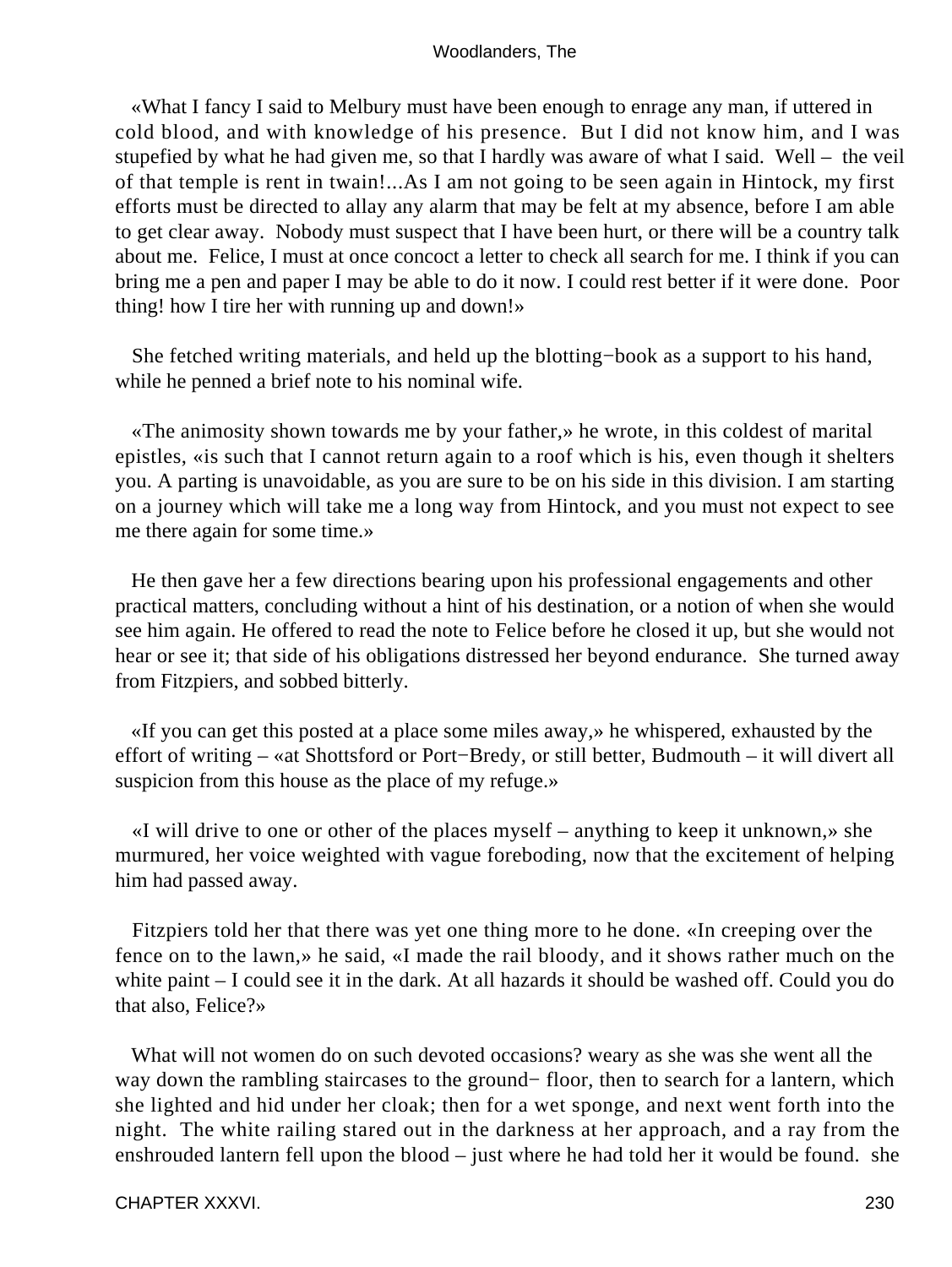shuddered. It was almost too much to bear in one day – but with a shaking hand she sponged the rail clean, and returned to the house.

 The time occupied by these several proceedings was not much less than two hours. When all was done, and she had smoothed his extemporized bed, and placed everything within his reach that she could think of, she took her leave of him, and locked him in.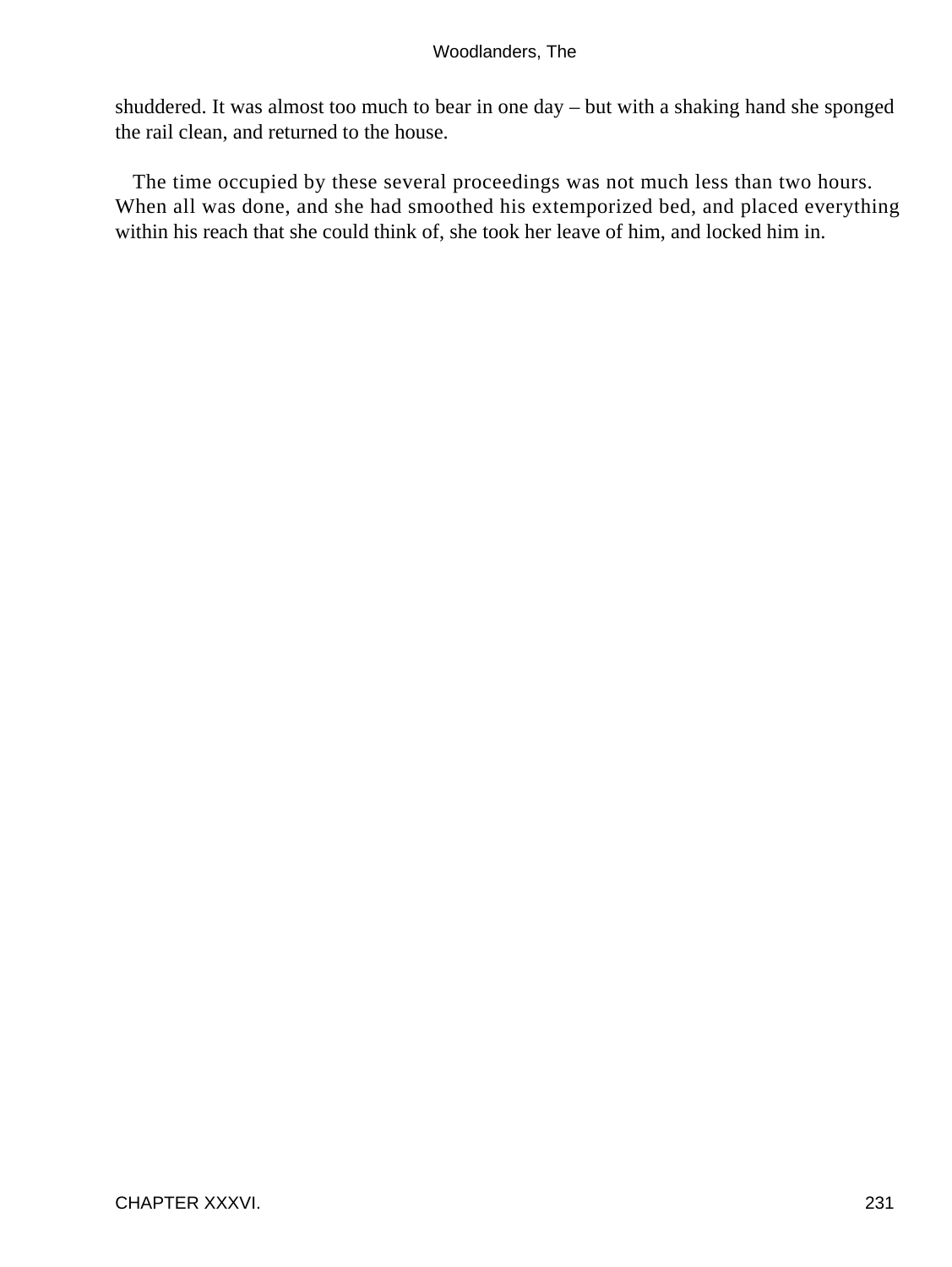## **[CHAPTER XXXVII.](#page-320-0)**

*W*hen her husband's letter reached Grace's hands, bearing upon it the postmark of a distant town, it never once crossed her mind that Fitzpiers was within a mile of her still. she felt relieved that he did not write more bitterly of the quarrel with her father, whatever its nature might have been; but the general frigidity of his communication quenched in her the incipient spark that events had kindled so shortly before.

 From this centre of information it was made known in Hintock that the doctor had gone away, and as none but the Melbury household was aware that he did not return on the night of his accident, no excitement manifested itself in the village.

 Thus the early days of May passed by. None but the nocturnal birds and animals observed that late one evening, towards the middle of the month, a closely wrapped figure, with a crutch under one arm and a stick in his hand, crept out from Hintock House across the lawn to the shelter of the trees, taking thence a slow and laborious walk to the nearest point of the turnpike−road. The mysterious personage was so disguised that his own wife would hardly have known him. Felice Charmond was a practised hand at make−ups, as well she might be; and she had done her utmost in padding and painting Fitzpiers with the old materials of her art in the recesses of the lumber−room.

 In the highway he was met by a covered carriage, which conveyed him to Sherton−Abbas, whence he proceeded to the nearest port on the south coast, and immediately crossed the Channel.

 But it was known to everybody that three days after this time Mrs. Charmond executed her long−deferred plan of setting out for a long term of travel and residence on the Continent. She went off one morning as unostentatiously as could be, and took no maid with her, having, she said, engaged one to meet her at a point farther on in her route. After that, Hintock House, so frequently deserted, was again to be let. Spring had not merged in summer when a clinching rumor, founded on the best of evidence, reached the parish and neighborhood. Mrs. Charmond and Fitzpiers had been seen together in Baden, in relations which set at rest the question that had agitated the little community ever since the winter.

 Melbury had entered the Valley of Humiliation even farther than Grace. His spirit seemed broken.

 But once a week he mechanically went to market as usual, and here, as he was passing by the conduit one day, his mental condition expressed largely by his gait, he heard his name spoken by a voice formerly familiar. He turned and saw a certain Fred Beaucock – once a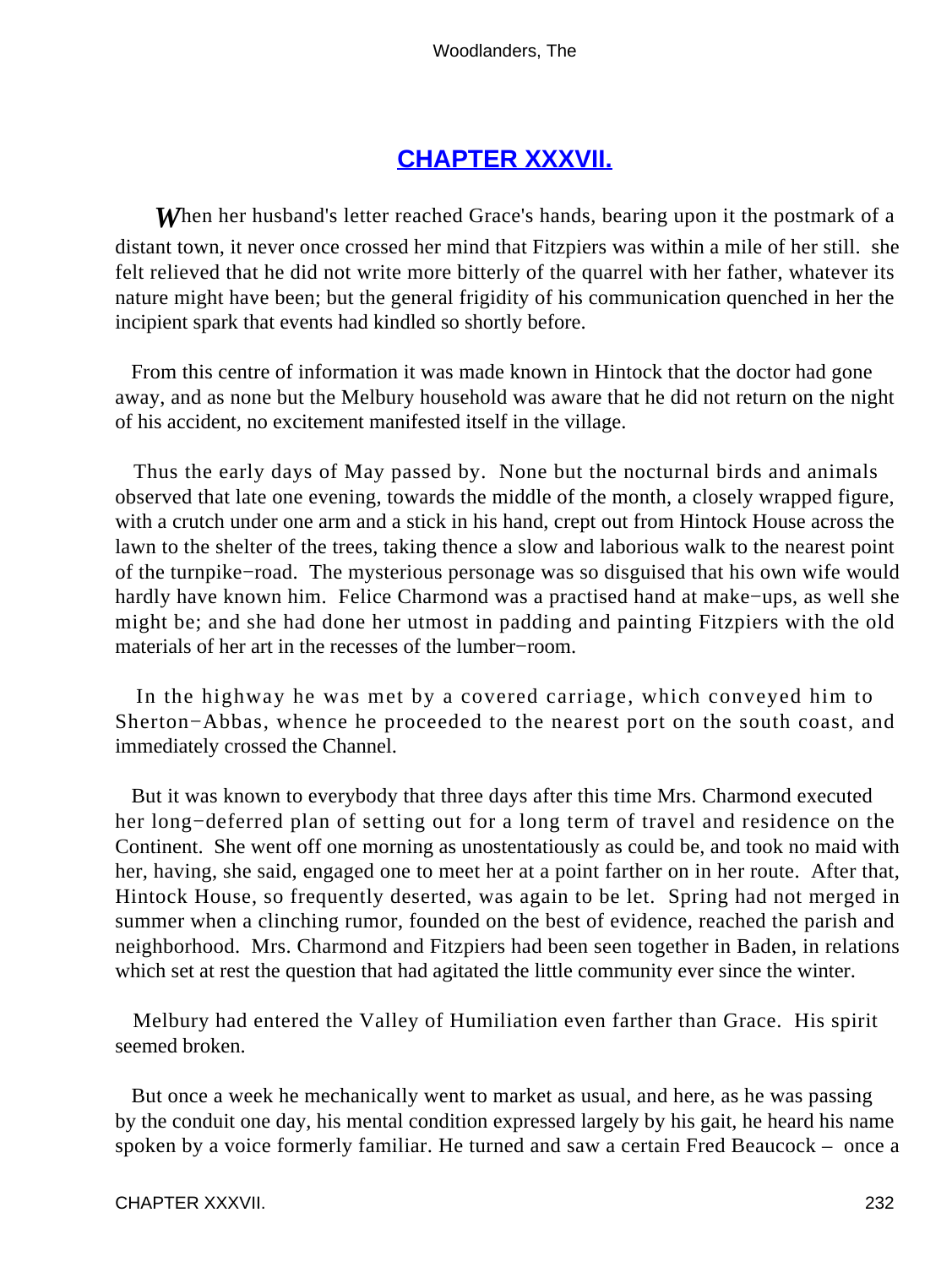promising lawyer's clerk and local dandy, who had been called the cleverest fellow in Sherton, without whose brains the firm of solicitors employing him would be nowhere. But later on Beaucock had fallen into the mire. He was invited out a good deal, sang songs at agricultural meetings and burgesses' dinners; in sum, victualled himself with spirits more frequently than was good for the clever brains or body either. He lost his situation, and after an absence spent in trying his powers elsewhere, came back to his native town, where, at the time of the foregoing events in Hintock, he gave legal advice for astonishingly small fees – mostly carrying on his profession on public−house settles, in whose recesses he might often have been overheard making country−people's wills for half a crown; calling with a learned voice for pen−and−ink and a halfpenny sheet of paper, on which he drew up the testament while resting it in a little space wiped with his hand on the table amid the liquid circles formed by the cups and glasses. An idea implanted early in life is difficult to uproot, and many elderly tradespeople still clung to the notion that Fred Beaucock knew a great deal of law.

 It was he who had called Melbury by name. «You look very down, Mr. Melbury – very, if I may say as much,» he observed, when the timber−merchant turned. «But I know – I know. A very sad case – very. I was bred to the law, as you know, and am professionally no stranger to such matters. Well, Mrs. Fitzpiers has her remedy.»

```
 «How – what – a remedy?» said Melbury.
```
 «Under the new law, sir. A new court was established last year, and under the new statute, twenty and twenty−one Vic., cap. eighty−five, unmarrying is as easy as marrying. No more Acts of Parliament necessary; no longer one law for the rich and another for the poor. But come inside – I was just going to have a nibleykin of rum hot – I'll explain it all to you.»

 The intelligence amazed Melbury, who saw little of newspapers. And though he was a severely correct man in his habits, and had no taste for entering a tavern with Fred Beaucock – nay, would have been quite uninfluenced by such a character on any other matter in the world – such fascination lay in the idea of delivering his poor girl from bondage, that it deprived him of the critical faculty. He could not resist the ex−lawyer's clerk, and entered the inn.

 Here they sat down to the rum, which Melbury paid for as a matter of course, Beaucock leaning back in the settle with a legal gravity which would hardly allow him to be conscious of the spirits before him, though they nevertheless disappeared with mysterious quickness.

 How much of the exaggerated information on the then new divorce laws which Beaucock imparted to his listener was the result of ignorance, and how much of dupery, was never ascertained. But he related such a plausible story of the ease with which Grace could become a free woman that her father was irradiated with the project; and though he scarcely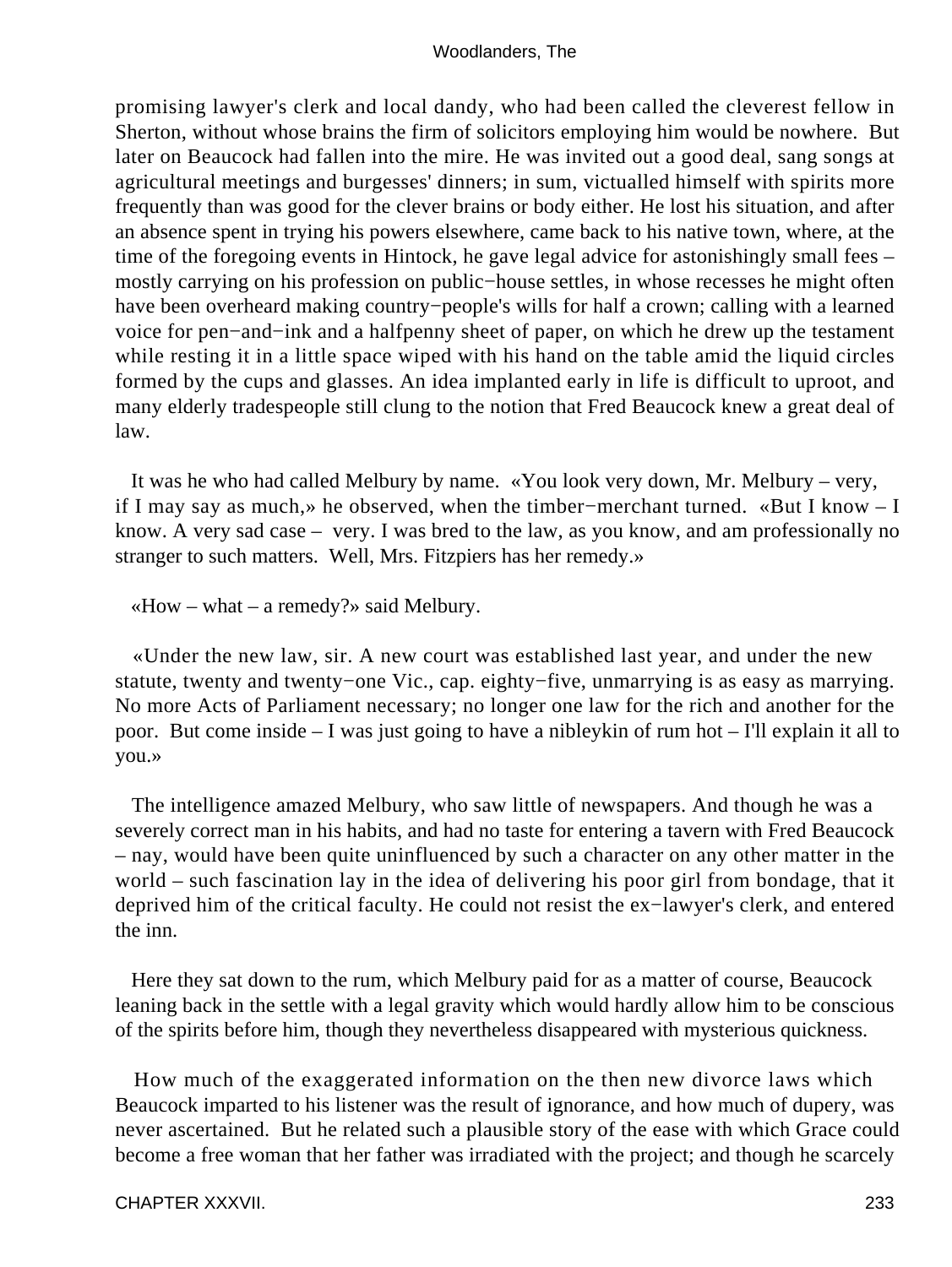wetted his lips, Melbury never knew how he came out of the inn, or when or where he mounted his gig to pursue his way homeward. But home he found himself, his brain having all the way seemed to ring sonorously as a gong in the intensity of its stir. Before he had seen Grace, he was accidentally met by Winterborne, who found his face shining as if he had, like the Law−giver, conversed with an angel.

 He relinquished his horse, and took Winterborne by the arm to a heap of rendlewood – as barked oak was here called – which lay under a privet−hedge.

 «Giles,» he said, when they had sat down upon the logs, «there's a new law in the land! Grace can be free quite easily. I only knew it by the merest accident. I might not have found it out for the next ten years. She can get rid of him – d'ye hear? – get rid of him. Think of that, my friend Giles!»

 He related what he had learned of the new legal remedy. A subdued tremulousness about the mouth was all the response that Winterborne made; and Melbury added, «My boy, you shall have her yet – if you want her.» His feelings had gathered volume as he said this, and the articulate sound of the old idea drowned his sight in mist.

 «Are you sure – about this new law?» asked Winterborne, so disquieted by a gigantic exultation which loomed alternately with fearful doubt that he evaded the full acceptance of Melbury's last statement.

 Melbury said that he had no manner of doubt, for since his talk with Beaucock it had come into his mind that he had seen some time ago in the weekly paper an allusion to such a legal change; but, having no interest in those desperate remedies at the moment, he had passed it over. «But I'm not going to let the matter rest doubtful for a single day,» he continued. «I am going to London. Beaucock will go with me, and we shall get the best advice as soon as we possibly can. Beaucock is a thorough lawyer – nothing the matter with him but a fiery palate. I knew him as the stay and refuge of Sherton in knots of law at one time.»

 Winterborne's replies were of the vaguest. The new possibility was almost unthinkable by him at the moment. He was what was called at Hintock «a solid−going fellow;» he maintained his abeyant mood, not from want of reciprocity, but from a taciturn hesitancy, taught by life as he knew it.

 «But,» continued the timber−merchant, a temporary crease or two of anxiety supplementing those already established in his forehead by time and care, «Grace is not at all well. Nothing constitutional, you know; but she has been in a low, nervous state ever since that night of fright. I don't doubt but that she will be all right soon....I wonder how she is this evening?» He rose with the words, as if he had too long forgotten her personality in the excitement of her previsioned career.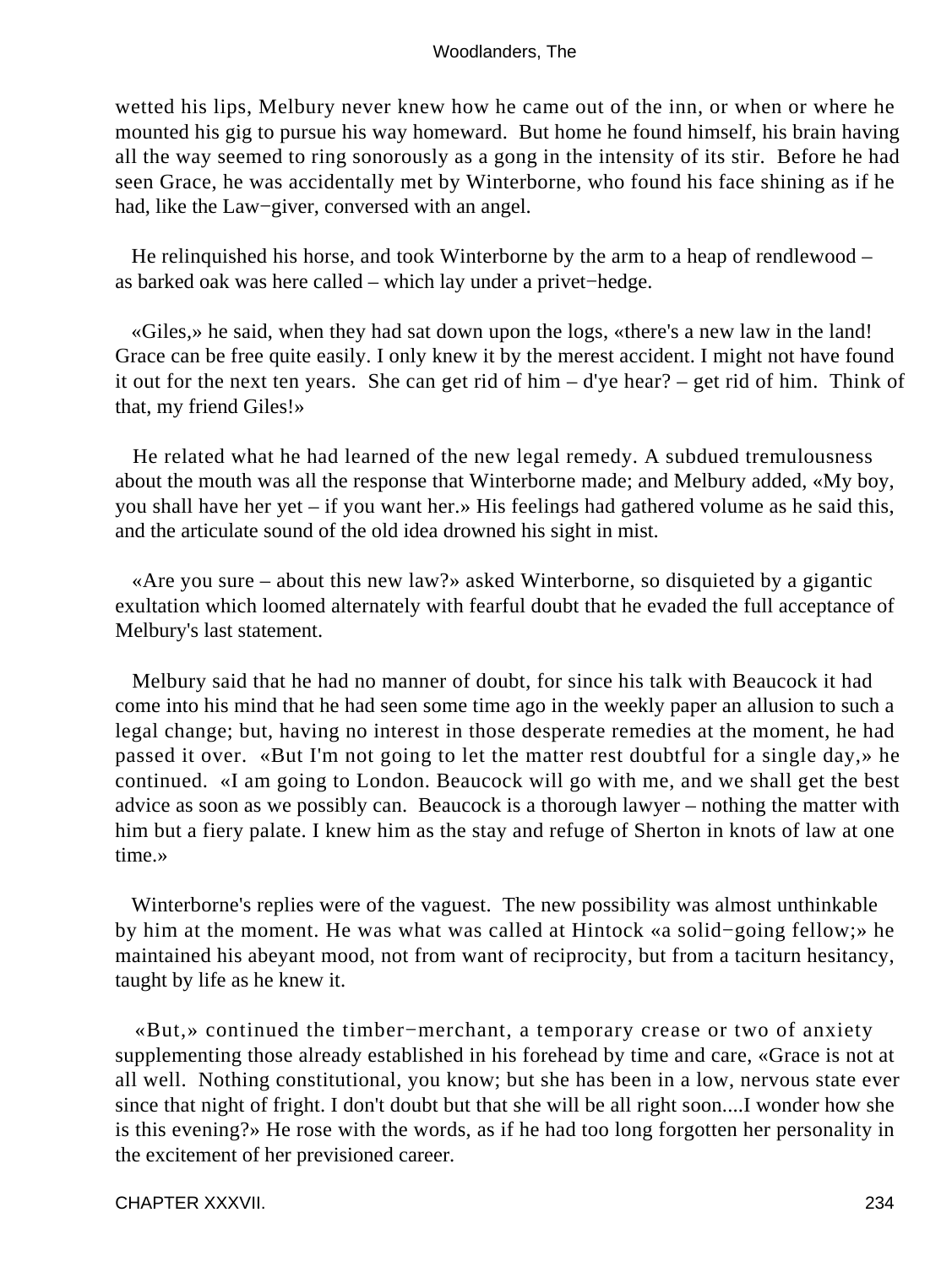They had sat till the evening was beginning to dye the garden brown, and now went towards Melbury's house, Giles a few steps in the rear of his old friend, who was stimulated by the enthusiasm of the moment to outstep the ordinary walking of Winterborne. He felt shy of entering Grace's presence as her reconstituted lover – which was how her father's manner would be sure to present him – before definite information as to her future state was forthcoming; it seemed too nearly like the act of those who rush in where angels fear to tread.

 A chill to counterbalance all the glowing promise of the day was prompt enough in coming. No sooner had he followed the timber− merchant in at the door than he heard Grammer inform him that Mrs. Fitzpiers was still more unwell than she had been in the morning. Old Dr. Jones being in the neighborhood they had called him in, and he had instantly directed them to get her to bed. They were not, however, to consider her illness serious – a feverish, nervous attack the result of recent events, was what she was suffering from, and she would doubtless be well in a few days.

 Winterborne, therefore, did not remain, and his hope of seeing her that evening was disappointed. Even this aggravation of her morning condition did not greatly depress Melbury. He knew, he said, that his daughter's constitution was sound enough. It was only these domestic troubles that were pulling her down. Once free she would be blooming again. Melbury diagnosed rightly, as parents usually do.

 He set out for London the next morning, Jones having paid another visit and assured him that he might leave home without uneasiness, especially on an errand of that sort, which would the sooner put an end to her suspense.

 The timber−merchant had been away only a day or two when it was told in Hintock that Mr. Fitzpiers's hat had been found in the wood. Later on in the afternoon the hat was brought to Melbury, and, by a piece of ill−fortune, into Grace's presence. It had doubtless lain in the wood ever since his fall from the horse, but it looked so clean and uninjured – the summer weather and leafy shelter having much favored its preservation – that Grace could not believe it had remained so long concealed. A very little of fact was enough to set her fevered fancy at work at this juncture; she thought him still in the neighborhood; she feared his sudden appearance; and her nervous malady developed consequences so grave that Dr. Jones began to look serious, and the household was alarmed.

 It was the beginning of June, and the cuckoo at this time of the summer scarcely ceased his cry for more than two or three hours during the night. The bird's note, so familiar to her ears from infancy, was now absolute torture to the poor girl. On the Friday following the Wednesday of Melbury's departure, and the day after the discovery of Fitzpiers's hat, the cuckoo began at two o'clock in the morning with a sudden cry from one of Melbury's apple− trees, not three yards from the window of Grace's room.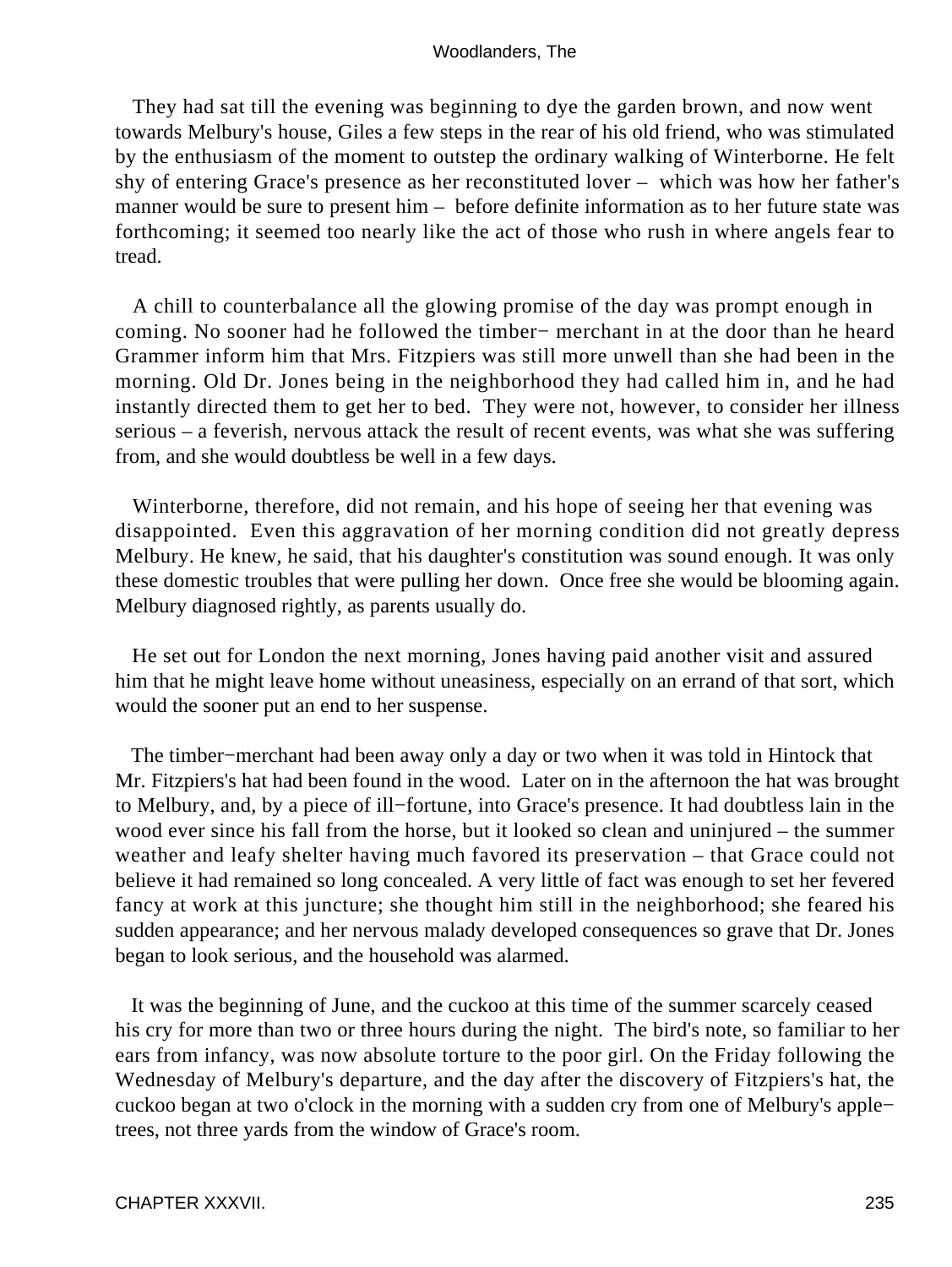«Oh, he is coming!» she cried, and in her terror sprang clean from the bed out upon the floor.

 These starts and frights continued till noon; and when the doctor had arrived and had seen her, and had talked with Mrs. Melbury, he sat down and meditated. That ever−present terror it was indispensable to remove from her mind at all hazards; and he thought how this might be done.

 Without saying a word to anybody in the house, or to the disquieted Winterborne waiting in the lane below, Dr. Jones went home and wrote to Mr. Melbury at the London address he had obtained from his wife. The gist of his communication was that Mrs. Fitzpiers should be assured as soon as possible that steps were being taken to sever the bond which was becoming a torture to her; that she would soon be free, and was even then virtually so. «If you can say it **AT ONCE** it may be the means of averting much harm,» he said. «Write to herself; not to me.»

 On Saturday he drove over to Hintock, and assured her with mysterious pacifications that in a day or two she might expect to receive some assuring news. So it turned out. When Sunday morning came there was a letter for Grace from her father. It arrived at seven o'clock, the usual time at which the toddling postman passed by Hintock; at eight Grace awoke, having slept an hour or two for a wonder, and Mrs. Melbury brought up the letter.

«Can you open it yourself?» said she.

 «Oh yes, yes!» said Grace, with feeble impatience. She tore the envelope, unfolded the sheet, and read; when a creeping blush tinctured her white neck and cheek.

 Her father had exercised a bold discretion. He informed her that she need have no further concern about Fitzpiers's return; that she would shortly be a free woman; and therefore, if she should desire to wed her old lover – which he trusted was the case, since it was his own deep wish – she would be in a position to do so. In this Melbury had not written beyond his belief. But he very much stretched the facts in adding that the legal formalities for dissolving her union were practically settled. The truth was that on the arrival of the doctor's letter poor Melbury had been much agitated, and could with difficulty be prevented by Beaucock from returning to her bedside. What was the use of his rushing back to Hintock? Beaucock had asked him. The only thing that could do her any good was a breaking of the bond. Though he had not as yet had an interview with the eminent solicitor they were about to consult, he was on the point of seeing him; and the case was clear enough. Thus the simple Melbury, urged by his parental alarm at her danger by the representations of his companion, and by the doctor's letter, had yielded, and sat down to tell her roundly that she was virtually free.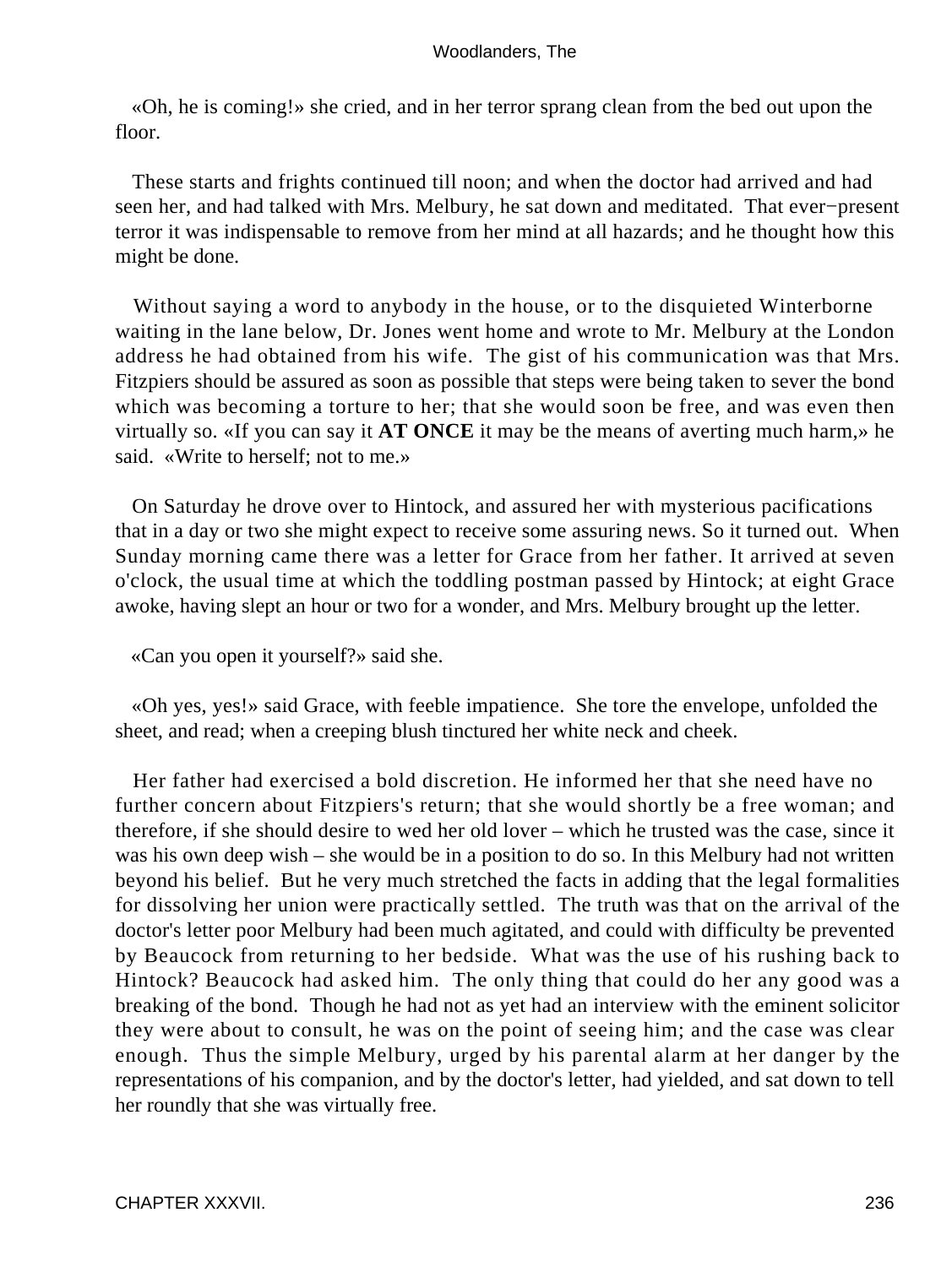«And you'd better write also to the gentleman,» suggested Beaucock, who, scenting notoriety and the germ of a large practice in the case, wished to commit Melbury to it irretrievably; to effect which he knew that nothing would be so potent as awakening the passion of Grace for Winterborne, so that her father might not have the heart to withdraw from his attempt to make her love legitimate when he discovered that there were difficulties in the way.

 The nervous, impatient Melbury was much pleased with the idea of «starting them at once,» as he called it. To put his long−delayed reparative scheme in train had become a passion with him now. He added to the letter addressed to his daughter a passage hinting that she ought to begin to encourage Winterborne, lest she should lose him altogether; and he wrote to Giles that the path was virtually open for him at last. Life was short, he declared; there were slips betwixt the cup and the lip; her interest in him should be reawakened at once, that all might be ready when the good time came for uniting them.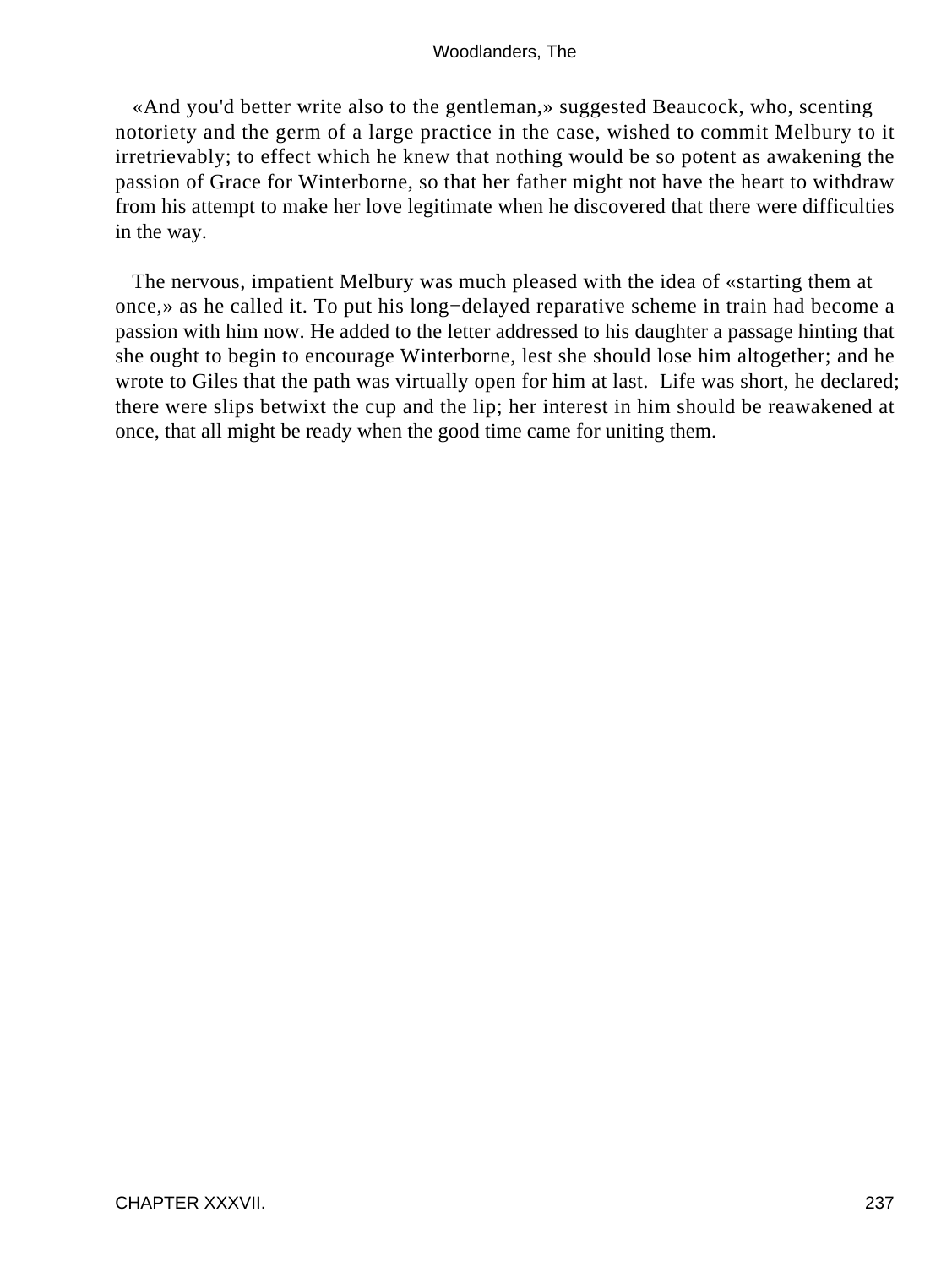## **[CHAPTER XXXVIII.](#page-320-0)**

*A*t these warm words Winterborne was not less dazed than he was moved in heart. The novelty of the avowal rendered what it carried with it inapprehensible by him in its entirety.

 Only a few short months ago completely estranged from this family – beholding Grace going to and fro in the distance, clothed with the alienating radiance of obvious superiority, the wife of the then popular and fashionable Fitzpiers, hopelessly outside his social boundary down to so recent a time that flowers then folded were hardly faded yet – he was now asked by that jealously guarding father of hers to take courage – to get himself ready for the day when he should be able to claim her.

 The old times came back to him in dim procession. How he had been snubbed; how Melbury had despised his Christmas party; how that sweet, coy Grace herself had looked down upon him and his household arrangements, and poor Creedle's contrivances!

 Well, he could not believe it. Surely the adamantine barrier of marriage with another could not be pierced like this! It did violence to custom. Yet a new law might do anything. But was it at all within the bounds of probability that a woman who, over and above her own attainments, had been accustomed to those of a cultivated professional man, could ever be the wife of such as he?

 Since the date of his rejection he had almost grown to see the reasonableness of that treatment. He had said to himself again and again that her father was right; that the poor ceorl, Giles Winterborne, would never have been able to make such a dainty girl happy. Yet, now that she had stood in a position farther removed from his own than at first, he was asked to prepare to woo her. He was full of doubt.

 Nevertheless, it was not in him to show backwardness. To act so promptly as Melbury desired him to act seemed, indeed, scarcely wise, because of the uncertainty of events. Giles knew nothing of legal procedure, but he did know that for him to step up to Grace as a lover before the bond which bound her was actually dissolved was simply an extravagant dream of her father's overstrained mind. He pitied Melbury for his almost childish enthusiasm, and saw that the aging man must have suffered acutely to be weakened to this unreasoning desire.

 Winterborne was far too magnanimous to harbor any cynical conjecture that the timber−merchant, in his intense affection for Grace, was courting him now because that young lady, when disunited, would be left in an anomalous position, to escape which a bad husband was better than none. He felt quite sure that his old friend was simply on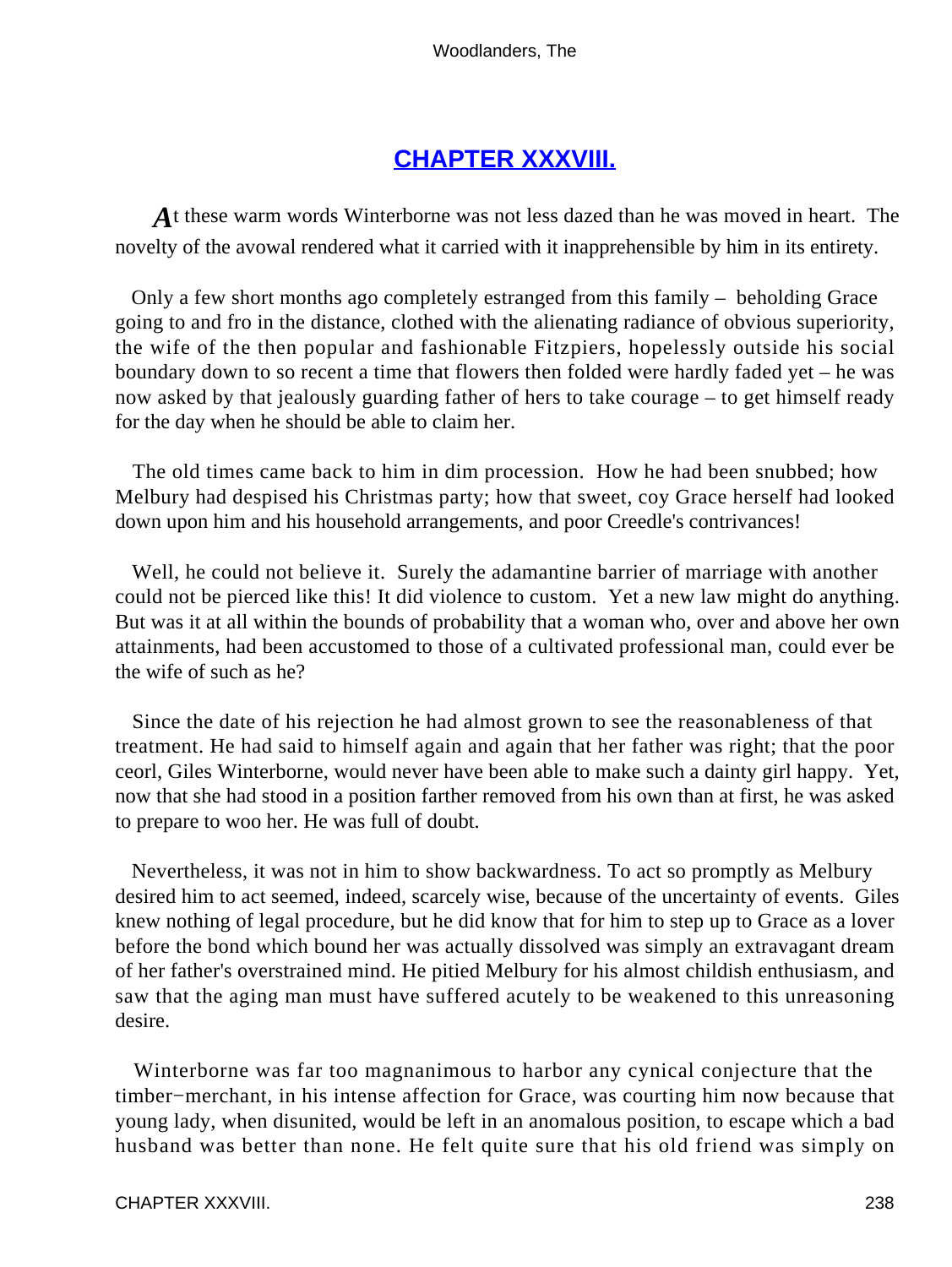tenterhooks of anxiety to repair the almost irreparable error of dividing two whom Nature had striven to join together in earlier days, and that in his ardor to do this he was oblivious of formalities. The cautious supervision of his past years had overleaped itself at last. hence, Winterborne perceived that, in this new beginning, the necessary care not to compromise Grace by too early advances must be exercised by himself.

 Perhaps Winterborne was not quite so ardent as heretofore. There is no such thing as a stationary love: men are either loving more or loving less. But Giles himself recognized no decline in his sense of her dearness. If the flame did indeed burn lower now than when he had fetched her from Sherton at her last return from school, the marvel was small. He had been laboring ever since his rejection and her marriage to reduce his former passion to a docile friendship, out of pure regard to its expediency; and their separation may have helped him to a partial success.

 A week and more passed, and there was no further news of Melbury. But the effect of the intelligence he had already transmitted upon the elastic−nerved daughter of the woods had been much what the old surgeon Jones had surmised. It had soothed her perturbed spirit better than all the opiates in the pharmacopoeia. She had slept unbrokenly a whole night and a day. The «new law» was to her a mysterious, beneficent, godlike entity, lately descended upon earth, that would make her as she once had been without trouble or annoyance. Her position fretted her, its abstract features rousing an aversion which was even greater than her aversion to the personality of him who had caused it. It was mortifying, productive of slights, undignified. Him she could forget; her circumstances she had always with her.

 She saw nothing of Winterborne during the days of her recovery; and perhaps on that account her fancy wove about him a more romantic tissue than it could have done if he had stood before her with all the specks and flaws inseparable from corporeity. He rose upon her memory as the fruit−god and the wood−god in alternation; sometimes leafy, and smeared with green lichen, as she had seen him among the sappy boughs of the plantations; sometimes cider−stained, and with apple−pips in the hair of his arms, as she had met him on his return from cider−making in White Hart Vale, with his vats and presses beside him. In her secret heart she almost approximated to her father's enthusiasm in wishing to show Giles once for all how she still regarded him. The question whether the future would indeed bring them together for life was a standing wonder with her. She knew that it could not with any propriety do so just yet. But reverently believing in her father's sound judgment and knowledge, as good girls are wont to do, she remembered what he had written about her giving a hint to Winterborne lest there should be risk in delay, and her feelings were not averse to such a step, so far as it could be done without danger at this early stage of the proceedings.

 From being a frail phantom of her former equable self she returned in bounds to a condition of passable philosophy. She bloomed again in the face in the course of a few days, and was well enough to go about as usual. One day Mrs. Melbury proposed that for a change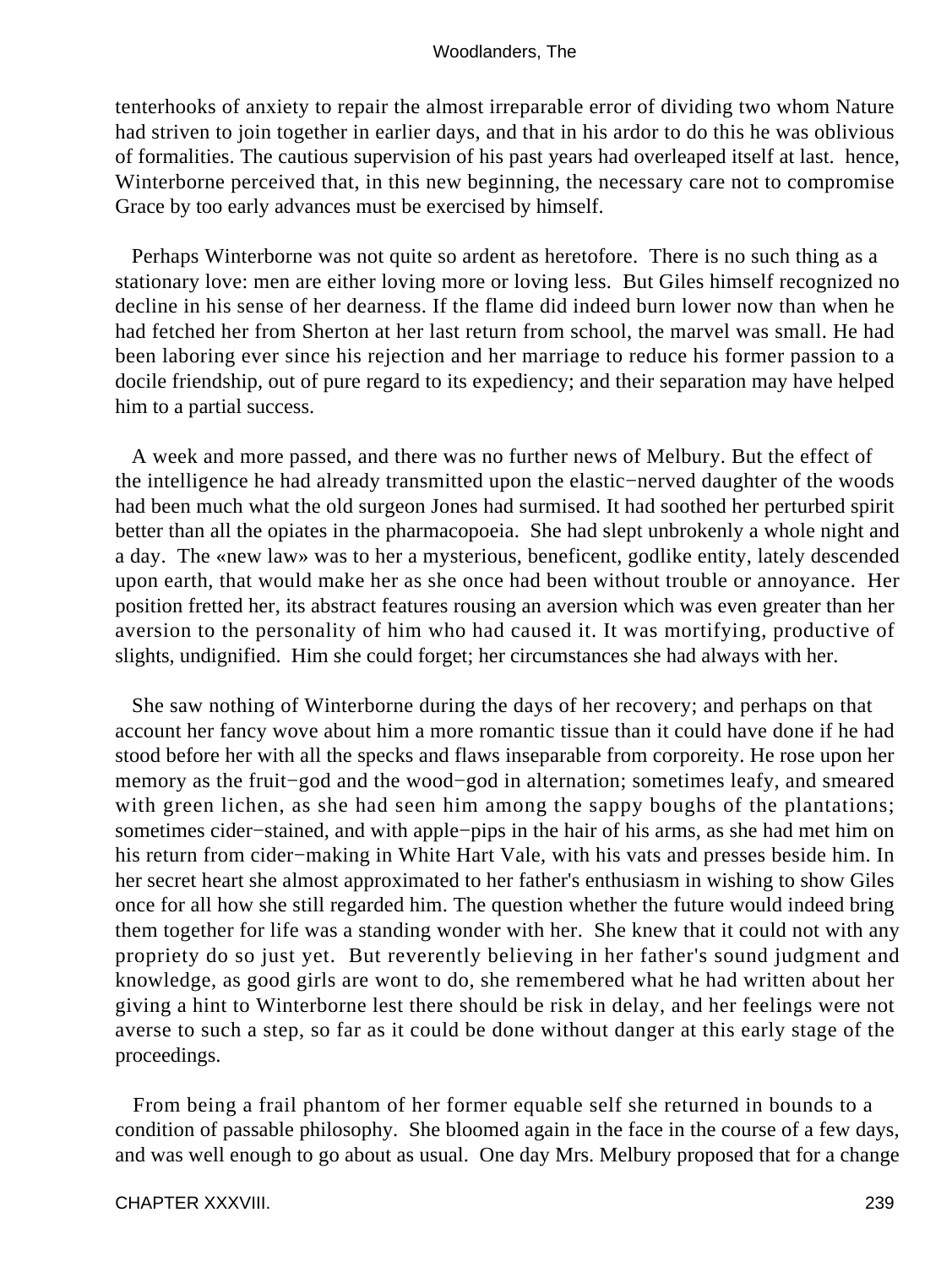she should be driven in the gig to Sherton market, whither Melbury's man was going on other errands. Grace had no business whatever in Sherton; but it crossed her mind that Winterborne would probably be there, and this made the thought of such a drive interesting.

 On the way she saw nothing of him; but when the horse was walking slowly through the obstructions of Sheep Street, she discerned the young man on the pavement. She thought of that time when he had been standing under his apple−tree on her return from school, and of the tender opportunity then missed through her fastidiousness. Her heart rose in her throat. She abjured all such fastidiousness now. Nor did she forget the last occasion on which she had beheld him in that town, making cider in the court−yard of the Earl of Wessex Hotel, while she was figuring as a fine lady in the balcony above.

 Grace directed the man to set her down there in the midst, and immediately went up to her lover. Giles had not before observed her, and his eyes now suppressedly looked his pleasure, without the embarrassment that had formerly marked him at such meetings.

 When a few words had been spoken, she said, archly, «I have nothing to do. Perhaps you are deeply engaged?»

«I? Not a bit. My business now at the best of times is small, I am sorry to say.»

«Well, then, I am going into the Abbey. Come along with me.»

 The proposition had suggested itself as a quick escape from publicity, for many eyes were regarding her. She had hoped that sufficient time had elapsed for the extinction of curiosity; but it was quite otherwise. The people looked at her with tender interest as the deserted girl−wife – without obtrusiveness, and without vulgarity; but she was ill prepared for scrutiny in any shape.

 They walked about the Abbey aisles, and presently sat down. Not a soul was in the building save themselves. She regarded a stained window, with her head sideways, and tentatively asked him if he remembered the last time they were in that town alone.

 He remembered it perfectly, and remarked, «You were a proud miss then, and as dainty as you were high. Perhaps you are now?»

 Grace slowly shook her head. «Affliction has taken all that out of me,» she answered, impressively. «Perhaps I am too far the other way now.» As there was something lurking in this that she could not explain, she added, so quickly as not to allow him time to think of it, «Has my father written to you at all?»

«Yes,» said Winterborne.

CHAPTER XXXVIII. 240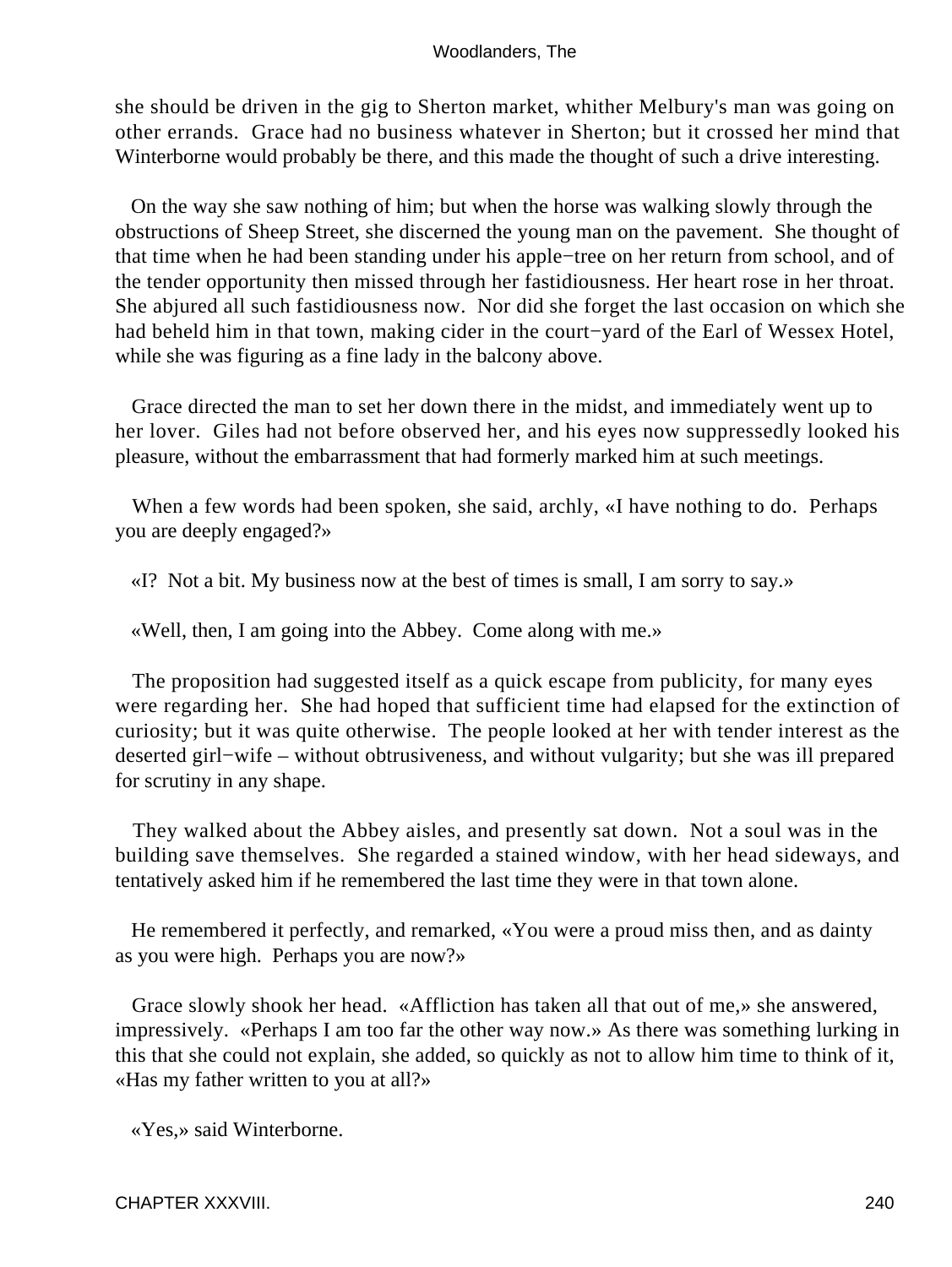She glanced ponderingly up at him. «Not about me?»

«Yes.»

 His mouth was lined with charactery which told her that he had been bidden to take the hint as to the future which she had been bidden to give. The unexpected discovery sent a scarlet pulsation through Grace for the moment. However, it was only Giles who stood there, of whom she had no fear; and her self−possession returned.

 «He said I was to sound you with a view to – what you will understand, if you care to,» continued Winterborne, in a low voice. Having been put on this track by herself, he was not disposed to abandon it in a hurry.

 They had been children together, and there was between them that familiarity as to personal affairs which only such acquaintanceship can give. «You know, Giles,» she answered, speaking in a very practical tone, «that that is all very well; but I am in a very anomalous position at present, and I cannot say anything to the point about such things as those.»

 «No?» he said, with a stray air as regarded the subject. He was looking at her with a curious consciousness of discovery. He had not been imagining that their renewed intercourse would show her to him thus. For the first time he realized an unexpectedness in her, which, after all, should not have been unexpected. She before him was not the girl Grace Melbury whom he used to know. Of course, he might easily have prefigured as much; but it had never occurred to him. She was a woman who had been married; she had moved on; and without having lost her girlish modesty, she had lost her girlish shyness. The inevitable change, though known to him, had not been heeded; and it struck him into a momentary fixity. The truth was that he had never come into close comradeship with her since her engagement to Fitzpiers, with the brief exception of the evening encounter on Rubdown Hill, when she met him with his cider apparatus; and that interview had been of too cursory a kind for insight.

 Winterborne had advanced, too. He could criticise her. Times had been when to criticise a single trait in Grace Melbury would have lain as far beyond his powers as to criticise a deity. This thing was sure: it was a new woman in many ways whom he had come out to see; a creature of more ideas, more dignity, and, above all, more assurance, than the original Grace had been capable of. He could not at first decide whether he were pleased or displeased at this. But upon the whole the novelty attracted him.

 She was so sweet and sensitive that she feared his silence betokened something in his brain of the nature of an enemy to her. «What are you thinking of that makes those lines come in your forehead?» she asked. «I did not mean to offend you by speaking of the time being premature as yet.»

#### CHAPTER XXXVIII. 241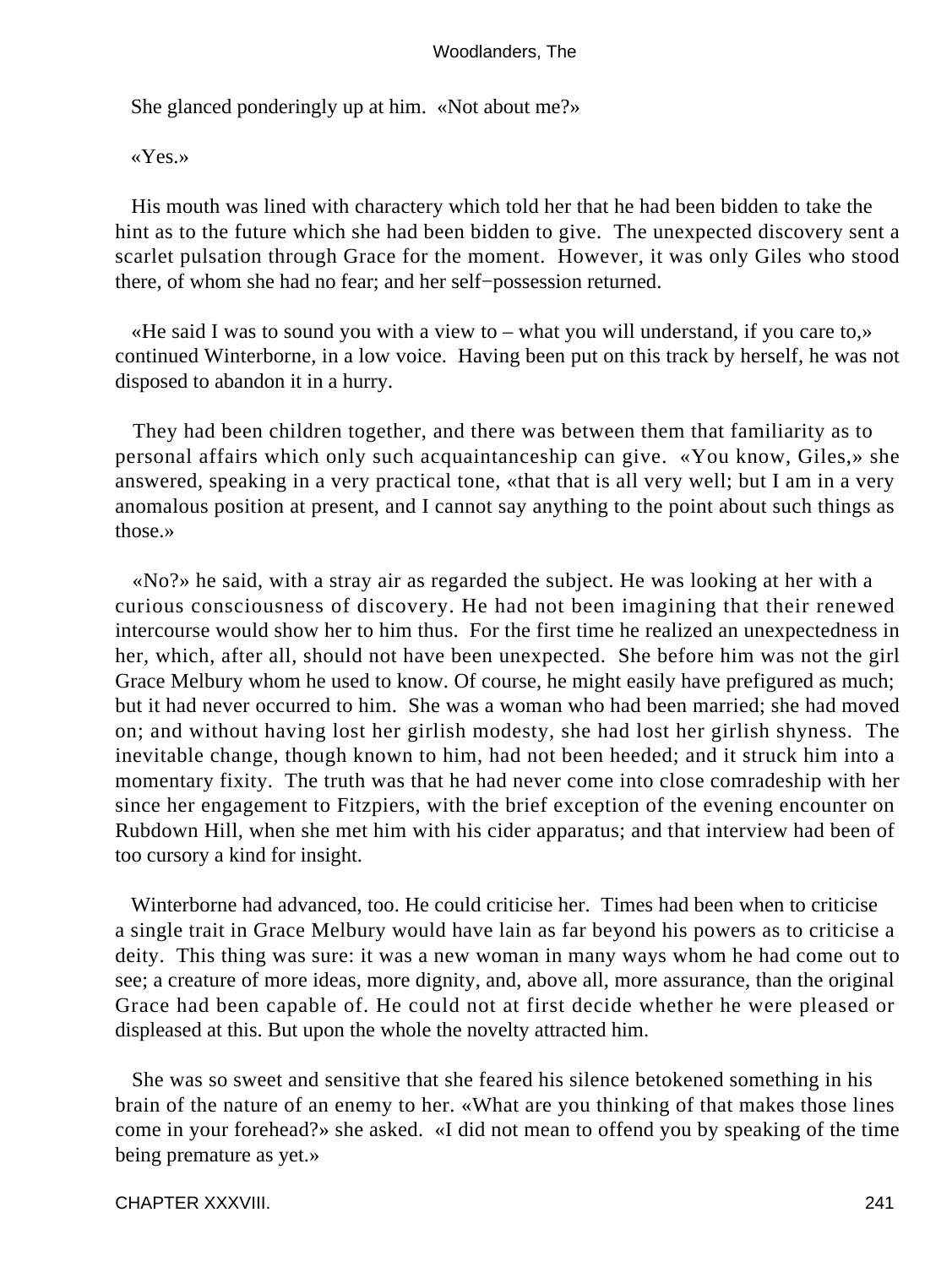Touched by the genuine loving−kindness which had lain at the foundation of these words, and much moved, Winterborne turned his face aside, as he took her by the hand. He was grieved that he had criticised her.

 «You are very good, dear Grace,» he said, in a low voice. «You are better, much better, than you used to be.»

«How?»

 He could not very well tell her how, and said, with an evasive smile, «You are prettier;» which was not what he really had meant. He then remained still holding her right hand in his own right, so that they faced in opposite ways; and as he did not let go, she ventured upon a tender remonstrance.

 «I think we have gone as far as we ought to go at present – and far enough to satisfy my poor father that we are the same as ever. You see, Giles, my case is not settled yet, and if – Oh, suppose **I NEVER** get free! – there should be any hitch or informality!»

 She drew a catching breath, and turned pale. The dialogue had been affectionate comedy up to this point. The gloomy atmosphere of the past, and the still gloomy horizon of the present, had been for the interval forgotten. Now the whole environment came back, the due balance of shade among the light was restored.

 «It is sure to be all right, I trust?» she resumed, in uneasy accents. «What did my father say the solicitor had told him?»

 «Oh – that all is sure enough. The case is so clear – nothing could be clearer. But the legal part is not yet quite done and finished, as is natural.»

 «Oh no – of course not,» she said, sunk in meek thought. «But father said it was **ALMOST** – did he not? Do you know anything about the new law that makes these things so easy?»

 «Nothing – except the general fact that it enables ill−assorted husbands and wives to part in a way they could not formerly do without an Act of Parliament.»

«Have you to sign a paper, or swear anything? Is it something like that?»

«Yes, I believe so.»

«How long has it been introduced?»

«About six months or a year, the lawyer said, I think.»

CHAPTER XXXVIII. 242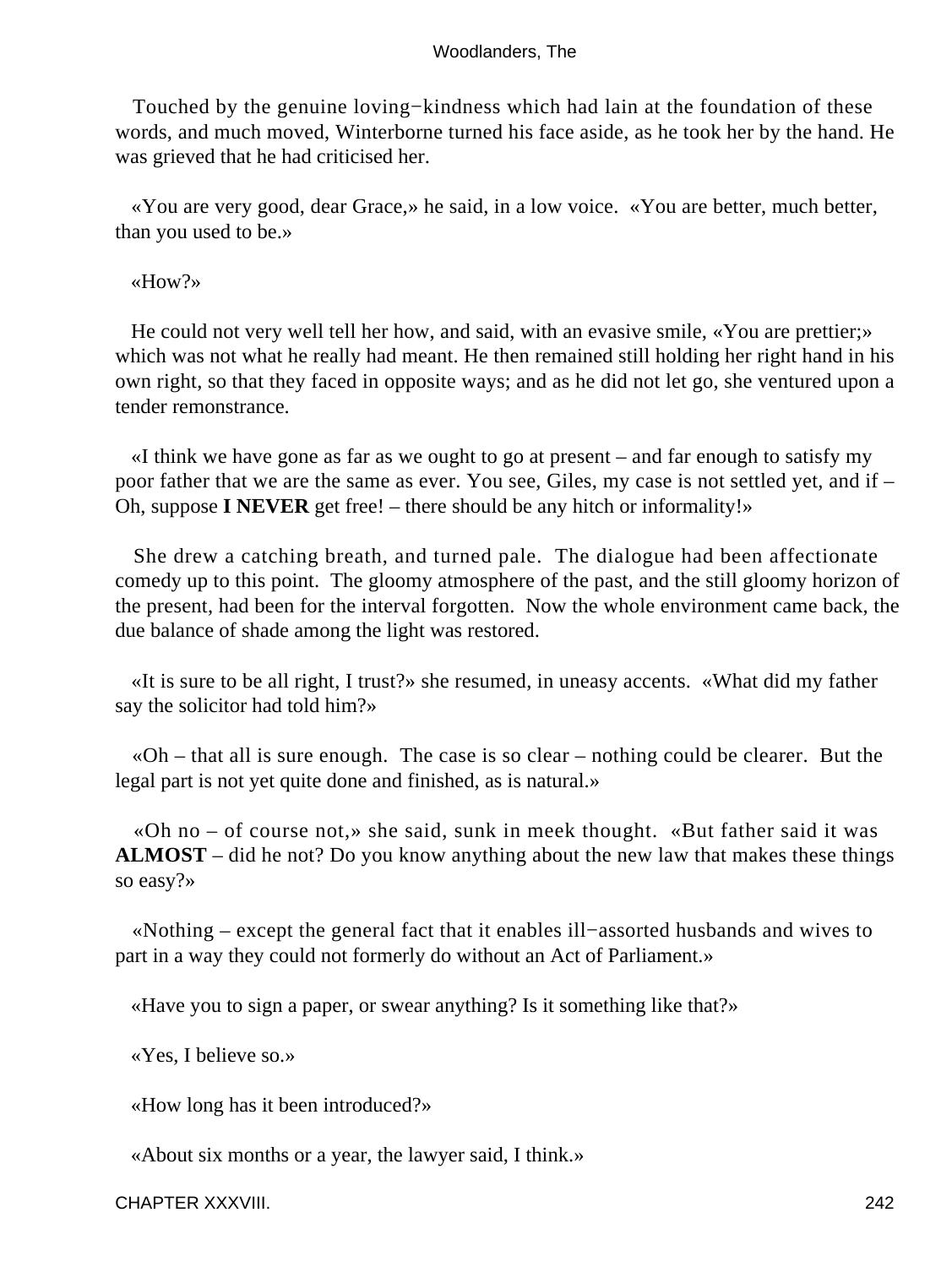To hear these two poor Arcadian innocents talk of imperial law would have made a humane person weep who should have known what a dangerous structure they were building up on their supposed knowledge. They remained in thought, like children in the presence of the incomprehensible.

 «Giles,» she said, at last, «it makes me quite weary when I think how serious my situation is, or has been. Shall we not go out from here now, as it may seem rather fast of me – our being so long together, I mean – if anybody were to see us? I am almost sure,» she added, uncertainly, «that I ought not to let you hold my hand yet, knowing that the documents – or whatever it may be – have not been signed; so that  $I$  – am still as married as ever – or almost. My dear father has forgotten himself. Not that I feel morally bound to any one else, after what has taken place – no woman of spirit could – now, too, that several months have passed. But I wish to keep the proprieties as well as I can.»

 «Yes, yes. Still, your father reminds us that life is short. I myself feel that it is; that is why I wished to understand you in this that we have begun. At times, dear Grace, since receiving your father's letter, I am as uneasy and fearful as a child at what he said. If one of us were to die before the formal signing and sealing that is to release you have been done – if we should drop out of the world and never have made the most of this little, short, but real opportunity, I should think to myself as I sunk down dying, 'Would to my God that I had spoken out my whole heart – given her one poor little kiss when I had the chance to give it! But I never did, although she had promised to be mine some day; and now I never can.' That's what I should think.»

 She had begun by watching the words from his lips with a mournful regard, as though their passage were visible; but as he went on she dropped her glance. «Yes,» she said, «I have thought that, too. And, because I have thought it, I by no means meant, in speaking of the proprieties, to be reserved and cold to you who loved me so long ago, or to hurt your heart as I used to do at that thoughtless time. Oh, not at all, indeed! But – ought I to allow you? – oh, it is too quick – surely!» Her eyes filled with tears of bewildered, alarmed emotion.

 Winterborne was too straightforward to influence her further against her better judgment. «Yes – I suppose it is,» he said, repentantly. «I'll wait till all is settled. What did your father say in that last letter?»

 He meant about his progress with the petition; but she, mistaking him, frankly spoke of the personal part. «He said – what I have implied. Should I tell more plainly?»

«Oh no – don't, if it is a secret.»

 «Not at all. I will tell every word, straight out, Giles, if you wish. He said I was to encourage you. There. But I cannot obey him further to−day. Come, let us go now.» She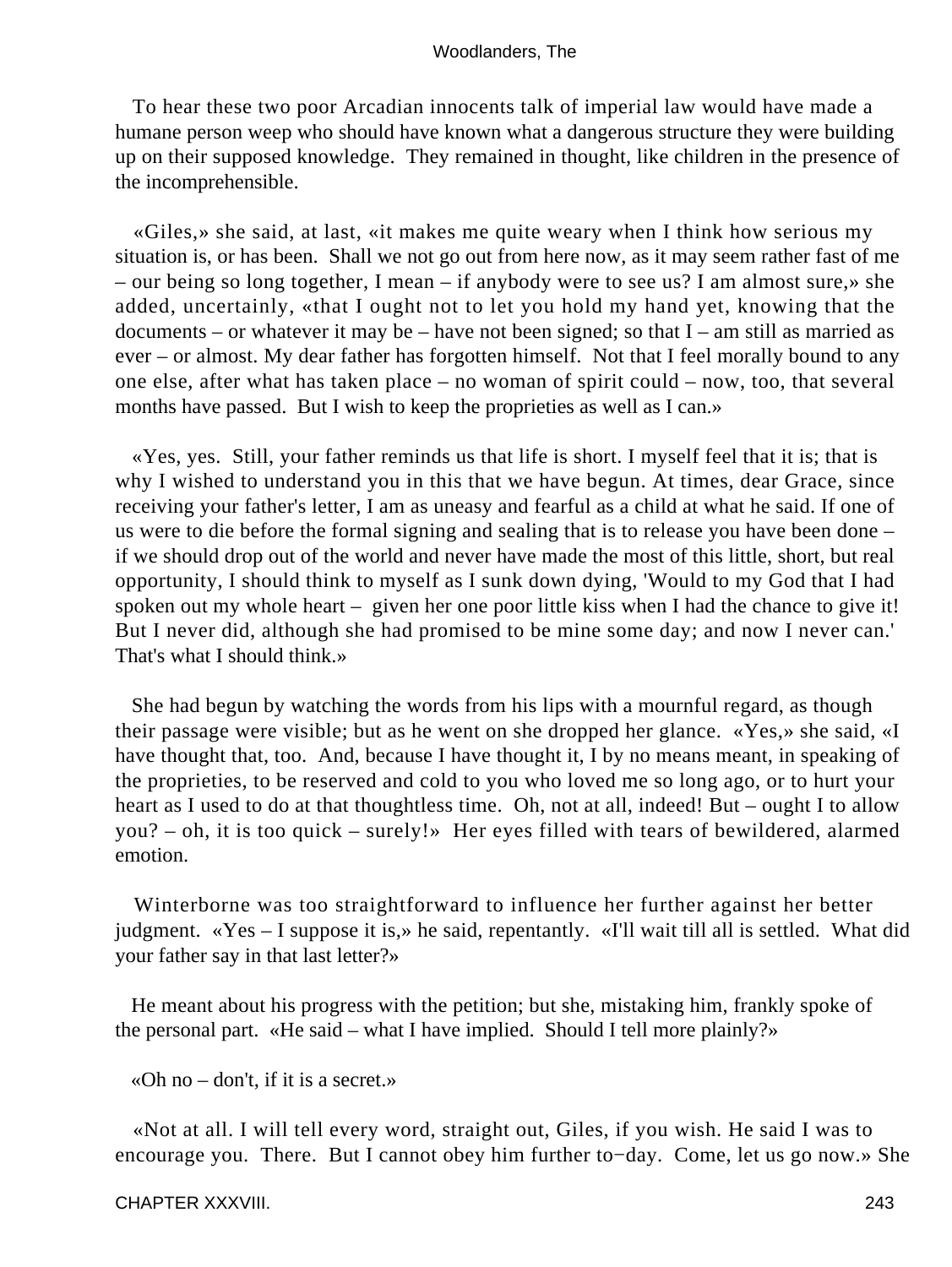gently slid her hand from his, and went in front of him out of the Abbey.

 «I was thinking of getting some dinner,» said Winterborne, changing to the prosaic, as they walked. «And you, too, must require something. Do let me take you to a place I know.»

 Grace was almost without a friend in the world outside her father's house; her life with Fitzpiers had brought her no society; had sometimes, indeed, brought her deeper solitude and inconsideration than any she had ever known before. Hence it was a treat to her to find herself again the object of thoughtful care. But she questioned if to go publicly to dine with Giles Winterborne were not a proposal, due rather to his unsophistication than to his discretion. She said gently that she would much prefer his ordering her lunch at some place and then coming to tell her it was ready, while she remained in the Abbey porch. Giles saw her secret reasoning, thought how hopelessly blind to propriety he was beside her, and went to do as she wished.

 He was not absent more than ten minutes, and found Grace where he had left her. «It will be quite ready by the time you get there,» he said, and told her the name of the inn at which the meal had been ordered, which was one that she had never heard of.

«I'll find it by inquiry,» said Grace, setting out.

«And shall I see you again?»

 «Oh yes – come to me there. It will not be like going together. I shall want you to find my father's man and the gig for me.»

 He waited on some ten minutes or a quarter of an hour, till he thought her lunch ended, and that he might fairly take advantage of her invitation to start her on her way home. He went straight to The Three Tuns – a little tavern in a side street, scrupulously clean, but humble and inexpensive. On his way he had an occasional misgiving as to whether the place had been elegant enough for her; and as soon as he entered it, and saw her ensconced there, he perceived that he had blundered.

 Grace was seated in the only dining−room that the simple old hostelry could boast of, which was also a general parlor on market−days; a long, low apartment, with a sanded floor herring− boned with a broom; a wide, red−curtained window to the street, and another to the garden. Grace had retreated to the end of the room looking out upon the latter, the front part being full of a mixed company which had dropped in since he was there.

 She was in a mood of the greatest depression. On arriving, and seeing what the tavern was like, she had been taken by surprise; but having gone too far to retreat, she had heroically entered and sat down on the well−scrubbed settle, opposite the narrow table with its knives and steel forks, tin pepper−boxes, blue salt− cellars, and posters advertising the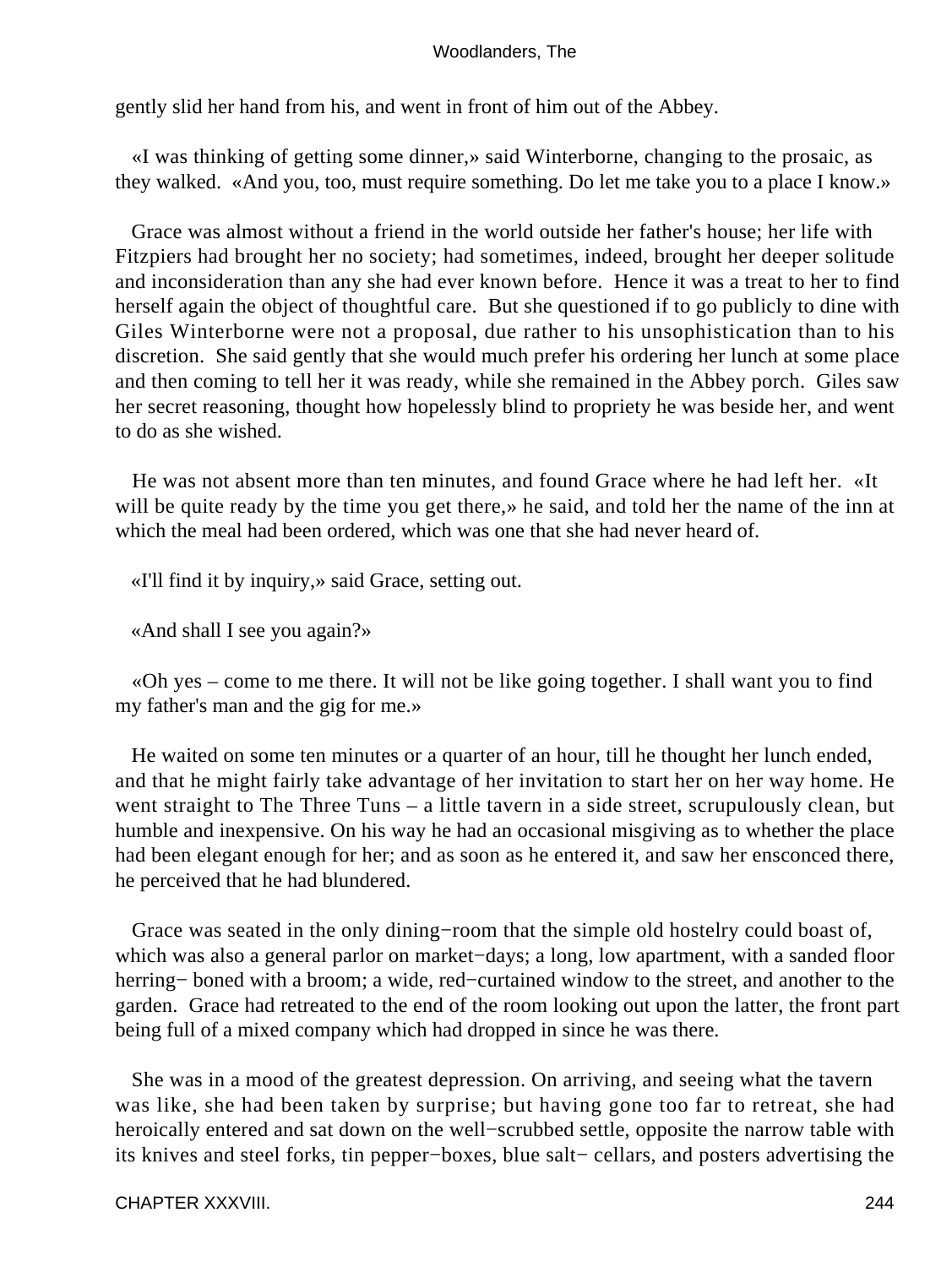sale of bullocks against the wall. The last time that she had taken any meal in a public place it had been with Fitzpiers at the grand new Earl of Wessex Hotel in that town, after a two months' roaming and sojourning at the gigantic hotels of the Continent. How could she have expected any other kind of accommodation in present circumstances than such as Giles had provided? And yet how unprepared she was for this change! The tastes that she had acquired from Fitzpiers had been imbibed so subtly that she hardly knew she possessed them till confronted by this contrast. The elegant Fitzpiers, in fact, at that very moment owed a long bill at the above−mentioned hotel for the luxurious style in which he used to put her up there whenever they drove to Sherton. But such is social sentiment, that she had been quite comfortable under those debt−impending conditions, while she felt humiliated by her present situation, which Winterborne had paid for honestly on the nail.

 He had noticed in a moment that she shrunk from her position, and all his pleasure was gone. It was the same susceptibility over again which had spoiled his Christmas party long ago.

 But he did not know that this recrudescence was only the casual result of Grace's apprenticeship to what she was determined to learn in spite of it – a consequence of one of those sudden surprises which confront everybody bent upon turning over a new leaf. She had finished her lunch, which he saw had been a very mincing performance; and he brought her out of the house as soon as he could.

 «Now,» he said, with great sad eyes, «you have not finished at all well, I know. Come round to the Earl of Wessex. I'll order a tea there. I did not remember that what was good enough for me was not good enough for you.»

 Her face faded into an aspect of deep distress when she saw what had happened. «Oh no, Giles,» she said, with extreme pathos; «certainly not. Why do you – say that when you know better? You **EVER** will misunderstand me.»

 «Indeed, that's not so, Mrs. Fitzpiers. Can you deny that you felt out of place at The Three Tuns?»

«I don't know. Well, since you make me speak, I do not deny it.»

 «And yet I have felt at home there these twenty years. Your husband used always to take you to the Earl of Wessex, did he not?»

 «Yes,» she reluctantly admitted. How could she explain in the street of a market−town that it was her superficial and transitory taste which had been offended, and not her nature or her affection? Fortunately, or unfortunately, at that moment they saw Melbury's man driving vacantly along the street in search of her, the hour having passed at which he had been told to take her up. Winterborne hailed him, and she was powerless then to prolong the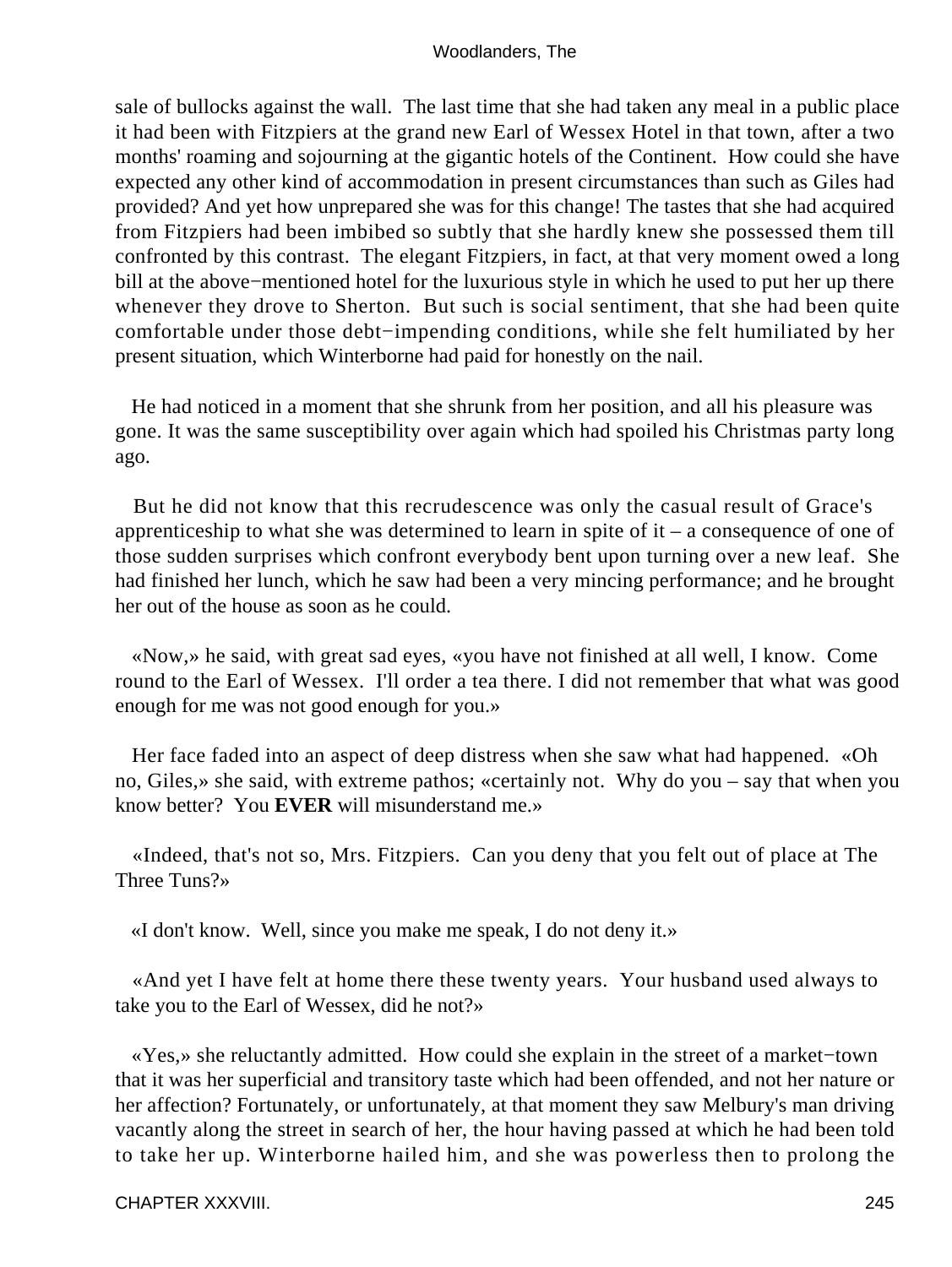discourse. She entered the vehicle sadly, and the horse trotted away.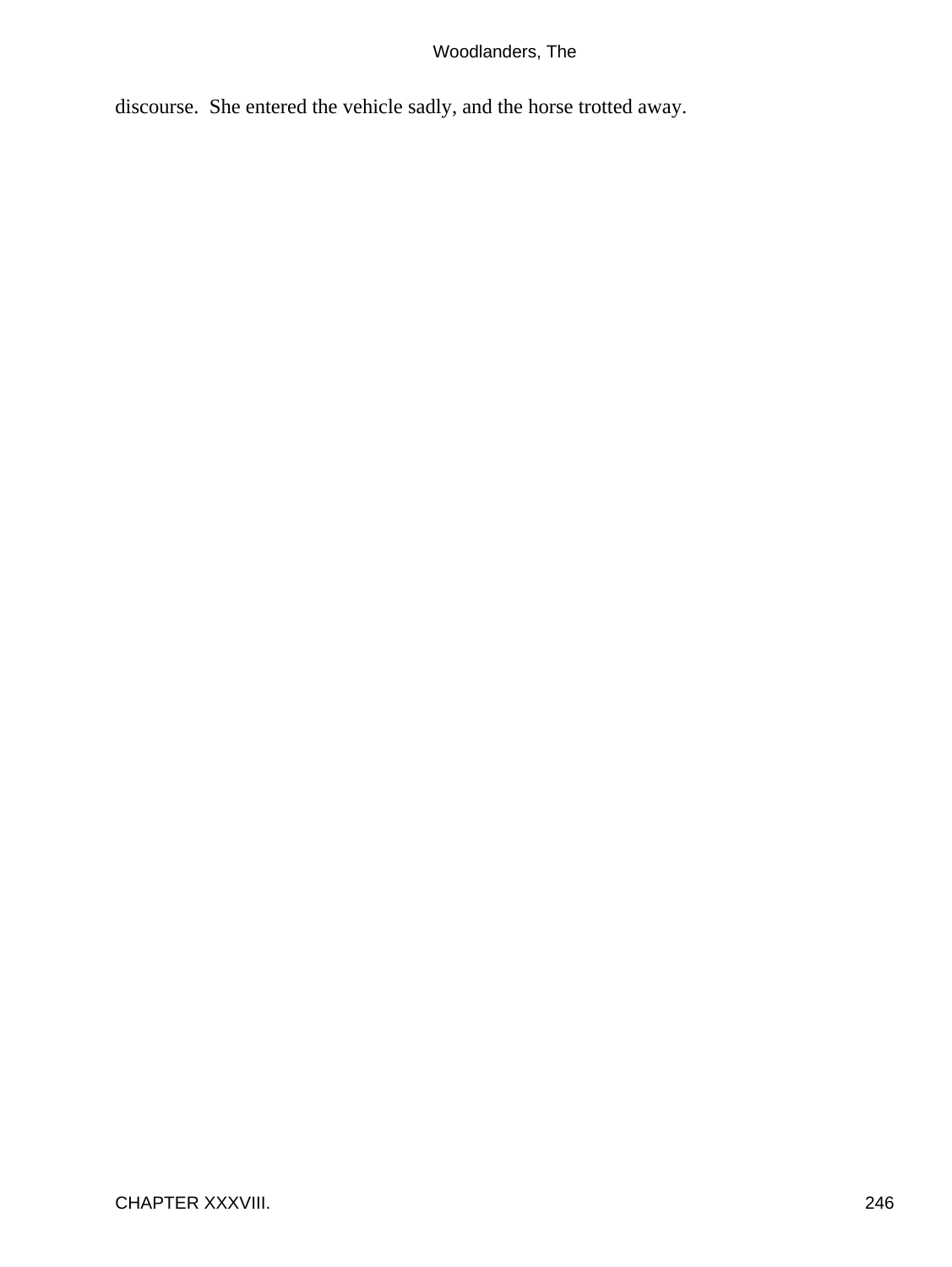## **[CHAPTER XXXIX.](#page-320-0)**

All night did Winterborne think over that unsatisfactory ending of a pleasant time, forgetting the pleasant time itself. He feared anew that they could never be happy together, even should she be free to choose him. She was accomplished; he was unrefined. It was the original difficulty, which he was too sensitive to recklessly ignore, as some men would have done in his place.

 He was one of those silent, unobtrusive beings who want little from others in the way of favor or condescension, and perhaps on that very account scrutinize those others' behavior too closely. He was not versatile, but one in whom a hope or belief which had once had its rise, meridian, and decline seldom again exactly recurred, as in the breasts of more sanguine mortals. He had once worshipped her, laid out his life to suit her, wooed her, and lost her. Though it was with almost the same zest, it was with not quite the same hope, that he had begun to tread the old tracks again, and allowed himself to be so charmed with her that day.

 Move another step towards her he would not. He would even repulse her – as a tribute to conscience. It would be sheer sin to let her prepare a pitfall for her happiness not much smaller than the first by inveigling her into a union with such as he. Her poor father was now blind to these subtleties, which he had formerly beheld as in noontide light. It was his own duty to declare them – for her dear sake.

 Grace, too, had a very uncomfortable night, and her solicitous embarrassment was not lessened the next morning when another letter from her father was put into her hands. Its tenor was an intenser strain of the one that had preceded it. After stating how extremely glad he was to hear that she was better, and able to get out−of−doors, he went on:

 «This is a wearisome business, the solicitor we have come to see being out of town. I do not know when I shall get home. My great anxiety in this delay is still lest you should lose Giles Winterborne. I cannot rest at night for thinking that while our business is hanging fire he may become estranged, or go away from the neighborhood. I have set my heart upon seeing him your husband, if you ever have another. Do, then, Grace, give him some temporary encouragement, even though it is over−early. For when I consider the past I do think God will forgive me and you for being a little forward. I have another reason for this, my dear. I feel myself going rapidly downhill, and late affairs have still further helped me that way. And until this thing is done I cannot rest in peace.»

He added a postscript:

«I have just heard that the solicitor is to be seen to−morrow. Possibly, therefore, I shall

## CHAPTER XXXIX. 247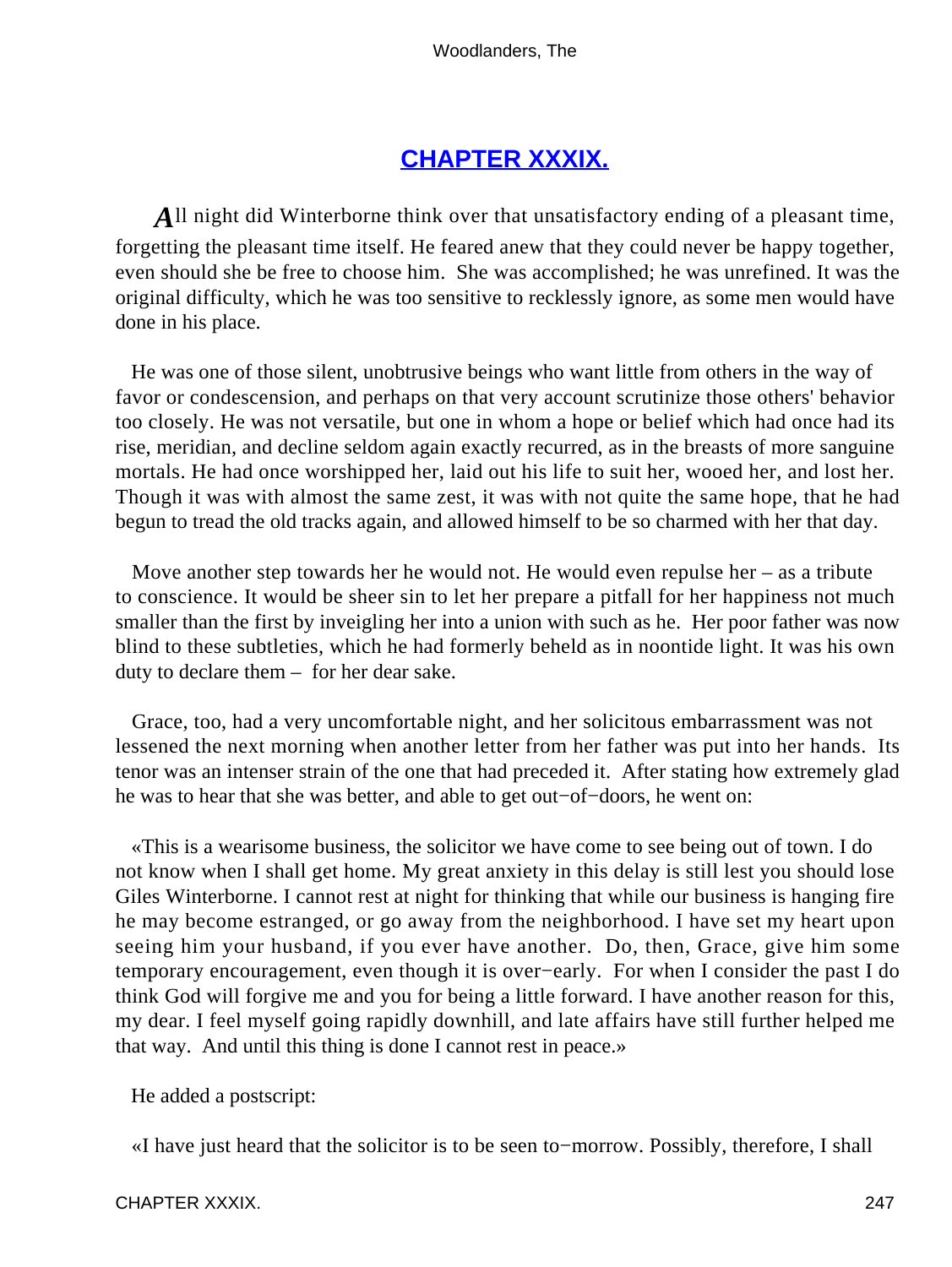return in the evening after you get this.»

 The paternal longing ran on all fours with her own desire; and yet in forwarding it yesterday she had been on the brink of giving offence. While craving to be a country girl again just as her father requested; to put off the old Eve, the fastidious miss – or rather madam – completely, her first attempt had been beaten by the unexpected vitality of that fastidiousness. Her father on returning and seeing the trifling coolness of Giles would be sure to say that the same perversity which had led her to make difficulties about marrying Fitzpiers was now prompting her to blow hot and cold with poor Winterborne.

 If the latter had been the most subtle hand at touching the stops of her delicate soul instead of one who had just bound himself to let her drift away from him again (if she would) on the wind of her estranging education, he could not have acted more seductively than he did that day. He chanced to be superintending some temporary work in a field opposite her windows. She could not discover what he was doing, but she read his mood keenly and truly: she could see in his coming and going an air of determined abandonment of the whole landscape that lay in her direction.

 Oh, how she longed to make it up with him! Her father coming in the evening – which meant, she supposed, that all formalities would be in train, her marriage virtually annulled, and she be free to be won again – how could she look him in the face if he should see them estranged thus?

 It was a fair green evening in June. She was seated in the garden, in the rustic chair which stood under the laurel−bushes – made of peeled oak−branches that came to Melbury's premises as refuse after barking−time. The mass of full−juiced leafage on the heights around her was just swayed into faint gestures by a nearly spent wind which, even in its enfeebled state, did not reach her shelter. All day she had expected Giles to call – to inquire how she had got home, or something or other; but he had not come. And he still tantalized her by going athwart and across that orchard opposite. She could see him as she sat.

 A slight diversion was presently created by Creedle bringing him a letter. She knew from this that Creedle had just come from Sherton, and had called as usual at the post−office for anything that had arrived by the afternoon post, of which there was no delivery at Hintock. She pondered on what the letter might contain – particularly whether it were a second refresher for Winterborne from her father, like her own of the morning.

 But it appeared to have no bearing upon herself whatever. Giles read its contents; and almost immediately turned away to a gap in the hedge of the orchard – if that could be called a hedge which, owing to the drippings of the trees, was little more than a bank with a bush upon it here and there. He entered the plantation, and was no doubt going that way homeward to the mysterious hut he occupied on the other side of the woodland.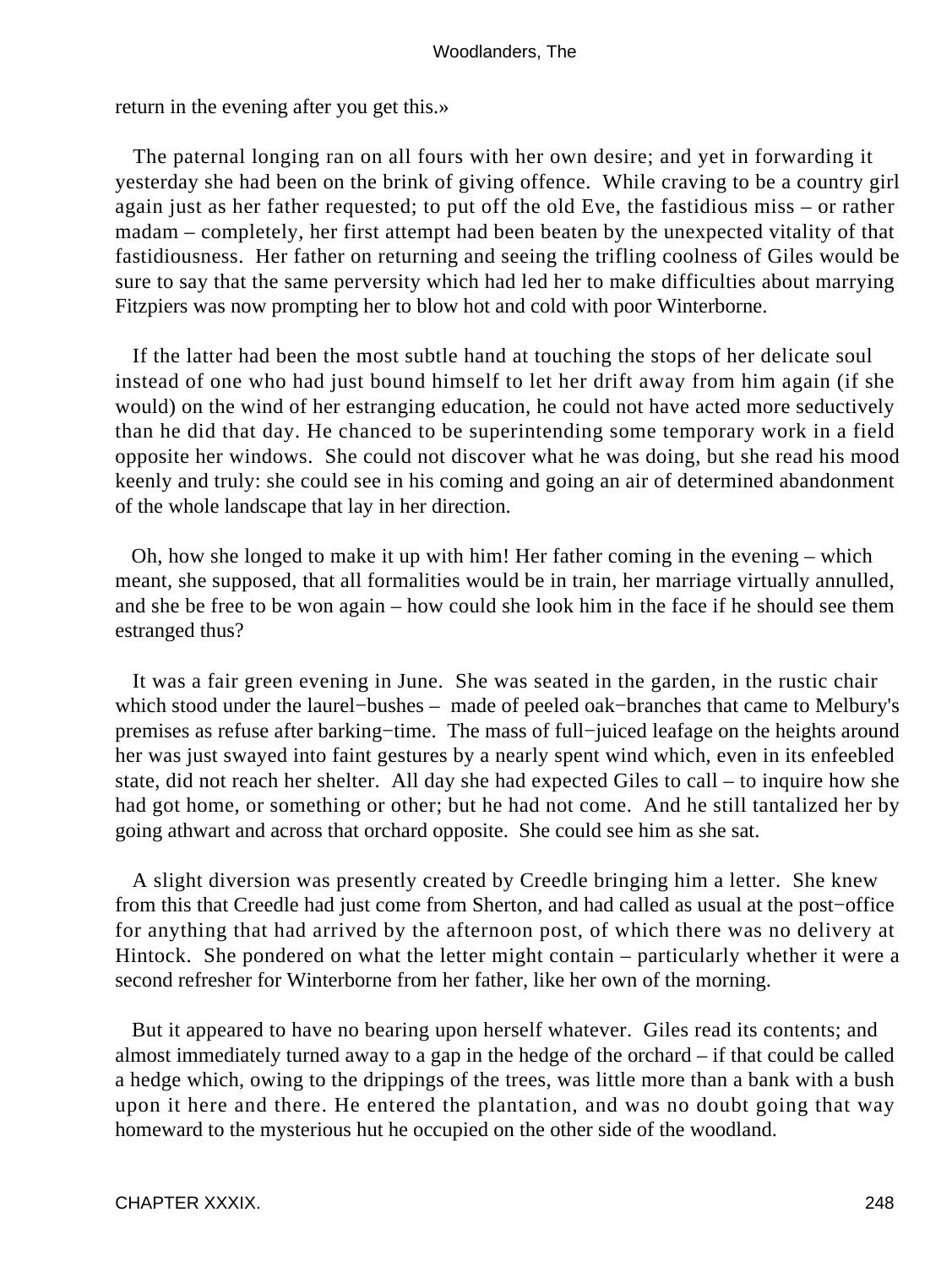The sad sands were running swiftly through Time's glass; she had often felt it in these latter days; and, like Giles, she felt it doubly now after the solemn and pathetic reminder in her father's communication. Her freshness would pass, the long−suffering devotion of Giles might suddenly end – might end that very hour. Men were so strange. The thought took away from her all her former reticence, and made her action bold. She started from her seat. If the little breach, quarrel, or whatever it might be called, of yesterday, was to be healed up it must be done by her on the instant. She crossed into the orchard, and clambered through the gap after Giles, just as he was diminishing to a faun− like figure under the green canopy and over the brown floor.

 Grace had been wrong – very far wrong – in assuming that the letter had no reference to herself because Giles had turned away into the wood after its perusal. It was, sad to say, because the missive had so much reference to herself that he had thus turned away. He feared that his grieved discomfiture might be observed. The letter was from Beaucock, written a few hours later than Melbury's to his daughter. It announced failure.

 Giles had once done that thriftless man a good turn, and now was the moment when Beaucock had chosen to remember it in his own way. During his absence in town with Melbury, the lawyer's clerk had naturally heard a great deal of the timber−merchant's family scheme of justice to Giles, and his communication was to inform Winterborne at the earliest possible moment that their attempt had failed, in order that the young man should not place himself in a false position towards Grace in the belief of its coming success. The news was, in sum, that Fitzpiers's conduct had not been sufficiently cruel to Grace to enable her to snap the bond. She was apparently doomed to be his wife till the end of the chapter.

 Winterborne quite forgot his superficial differences with the poor girl under the warm rush of deep and distracting love for her which the almost tragical information engendered.

 To renounce her forever – that was then the end of it for him, after all. There was no longer any question about suitability, or room for tiffs on petty tastes. The curtain had fallen again between them. She could not be his. The cruelty of their late revived hope was now terrible. How could they all have been so simple as to suppose this thing could be done?

 It was at this moment that, hearing some one coming behind him, he turned and saw her hastening on between the thickets. He perceived in an instant that she did not know the blighting news.

 «Giles, why didn't you come across to me?» she asked, with arch reproach. «Didn't you see me sitting there ever so long?»

 «Oh yes,» he said, in unprepared, extemporized tones, for her unexpected presence caught him without the slightest plan of behavior in the conjuncture. His manner made her think that she had been too chiding in her speech; and a mild scarlet wave passed over her as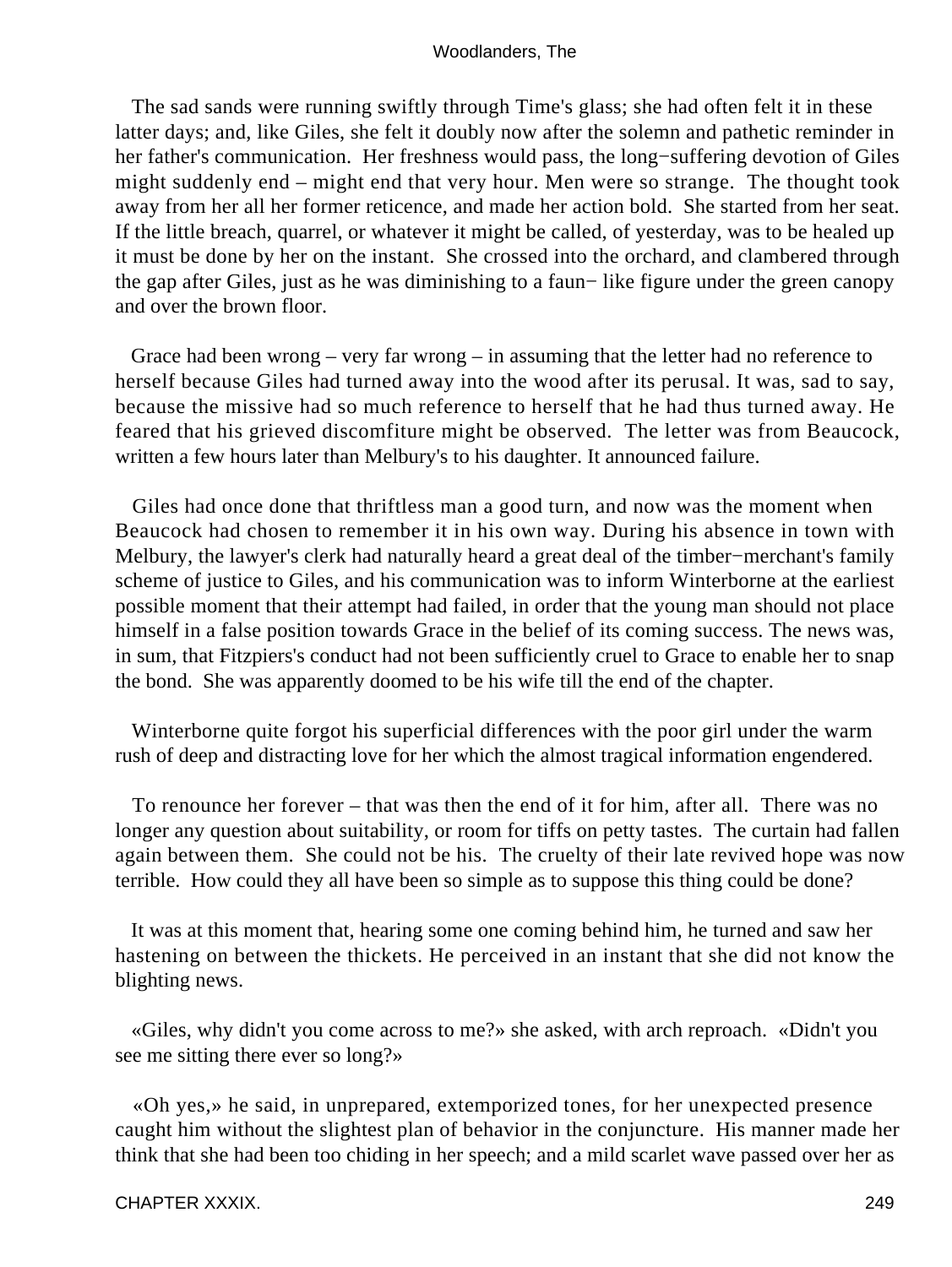she resolved to soften it.

 «I have had another letter from my father,» she hastened to continue. «He thinks he may come home this evening. And – in view of his hopes – it will grieve him if there is any little difference between us, Giles.»

 «There is none,» he said, sadly regarding her from the face downward as he pondered how to lay the cruel truth bare.

«Still – I fear you have not quite forgiven me about my being uncomfortable at the inn.»

«I have, Grace, I'm sure.»

 «But you speak in quite an unhappy way,» she returned, coming up close to him with the most winning of the many pretty airs that appertained to her. «Don't you think you will ever be happy, Giles?»

 He did not reply for some instants. «When the sun shines on the north front of Sherton Abbey – that's when my happiness will come to me!» said he, staring as it were into the earth.

 «But – then that means that there is something more than my offending you in not liking The Three Tuns. If it is because  $I -$  did not like to let you kiss me in the Abbey – well, you know, Giles, that it was not on account of my cold feelings, but because I did certainly, just then, think it was rather premature, in spite of my poor father. That was the true reason – the sole one. But I do not want to be hard – God knows I do not,» she said, her voice fluctuating. «And perhaps – as I am on the verge of freedom – I am not right, after all, in thinking there is any harm in your kissing me.»

 «Oh God!» said Winterborne within himself. His head was turned askance as he still resolutely regarded the ground. For the last several minutes he had seen this great temptation approaching him in regular siege; and now it had come. The wrong, the social sin, of now taking advantage of the offer of her lips had a magnitude, in the eyes of one whose life had been so primitive, so ruled by purest household laws, as Giles's, which can hardly be explained.

«Did you say anything?» she asked, timidly.

«Oh no – only that – »

«You mean that it must BE settled, since my father is coming home?» she said, gladly.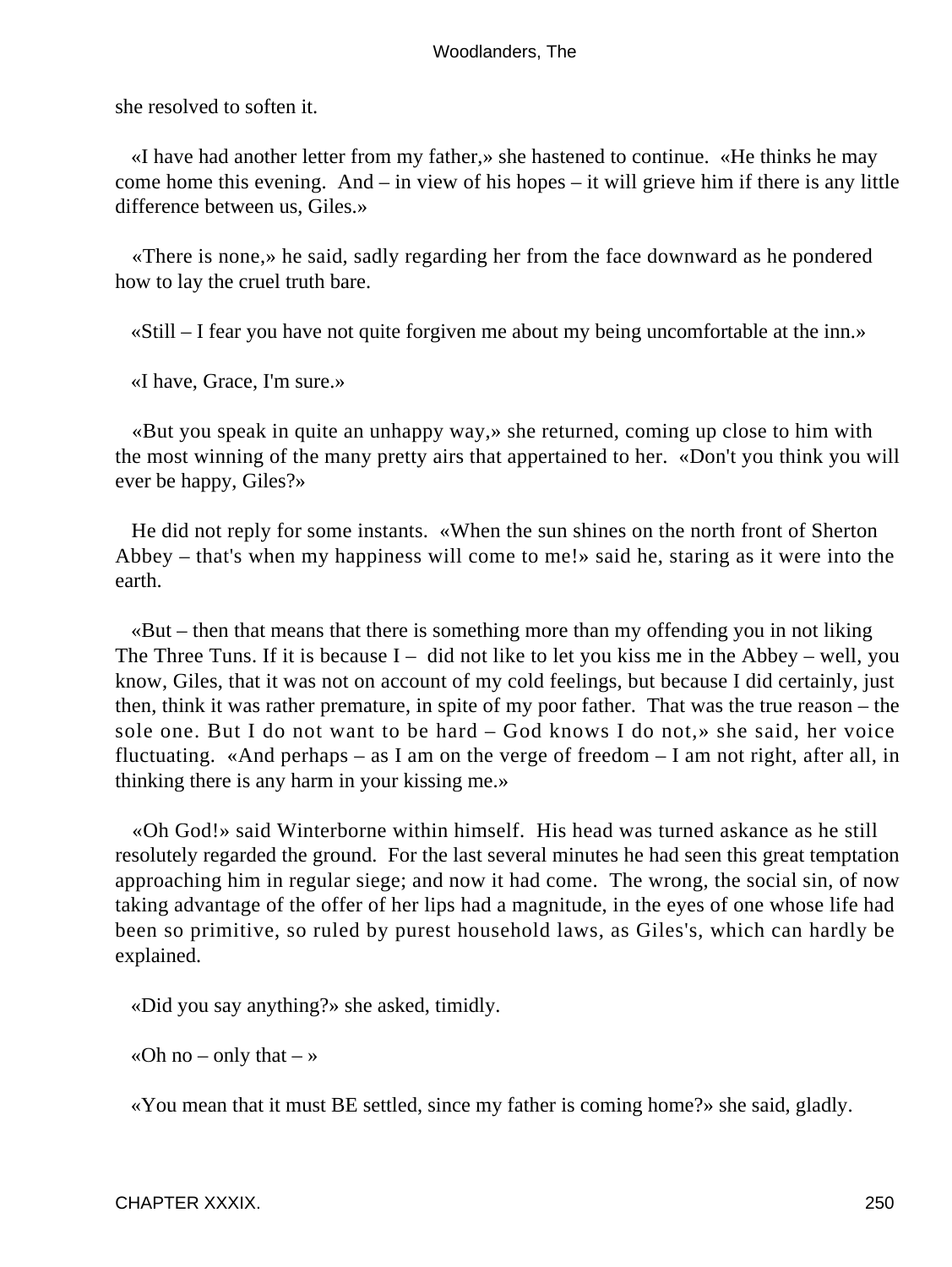Winterborne, though fighting valiantly against himself all this while – though he would have protected Grace's good repute as the apple of his eye – was a man; and, as Desdemona said, men are not gods. In face of the agonizing seductiveness shown by her, in her unenlightened school−girl simplicity about the laws and ordinances, he betrayed a man's weakness. Since it was so – since it had come to this, that Grace, deeming herself free to do it, was virtually asking him to demonstrate that he loved her – since he could demonstrate it only too truly – since life was short and love was strong – he gave way to the temptation, notwithstanding that he perfectly well knew her to be wedded irrevocably to Fitzpiers. Indeed, he cared for nothing past or future, simply accepting the present and what it brought, desiring once in his life to clasp in his arms her he had watched over and loved so long.

 She started back suddenly from his embrace, influenced by a sort of inspiration. «Oh, I suppose,» she stammered, «that I am really free? – that this is right? Is there **REALLY a** new law? Father cannot have been too sanguine in saying – »

 He did not answer, and a moment afterwards Grace burst into tears in spite of herself. «Oh, why does not my father come home and explain,» she sobbed, «and let me know clearly what I am? It is too trying, this, to ask me to – and then to leave me so long in so vague a state that I do not know what to do, and perhaps do wrong!»

 Winterborne felt like a very Cain, over and above his previous sorrow. How he had sinned against her in not telling her what he knew. He turned aside; the feeling of his cruelty mounted higher and higher. How could he have dreamed of kissing her? He could hardly refrain from tears. Surely nothing more pitiable had ever been known than the condition of this poor young thing, now as heretofore the victim of her father's well−meant but blundering policy.

 Even in the hour of Melbury's greatest assurance Winterborne had harbored a suspicion that no law, new or old, could undo Grace's marriage without her appearance in public; though he was not sufficiently sure of what might have been enacted to destroy by his own words her pleasing idea that a mere dash of the pen, on her father's testimony, was going to be sufficient. But he had never suspected the sad fact that the position was irremediable.

 Poor Grace, perhaps feeling that she had indulged in too much fluster for a mere kiss, calmed herself at finding how grave he was. «I am glad we are friends again anyhow,» she said, smiling through her tears. «Giles, if you had only shown half the boldness before I married that you show now, you would have carried me off for your own first instead of second. If we do marry, I hope you will never think badly of me for encouraging you a little, but my father is SO impatient, you know, as his years and infirmities increase, that he will wish to see us a little advanced when he comes. That is my only excuse.»

 To Winterborne all this was sadder than it was sweet. How could she so trust her father's conjectures? He did not know how to tell her the truth and shame himself. And yet

#### CHAPTER XXXIX. 251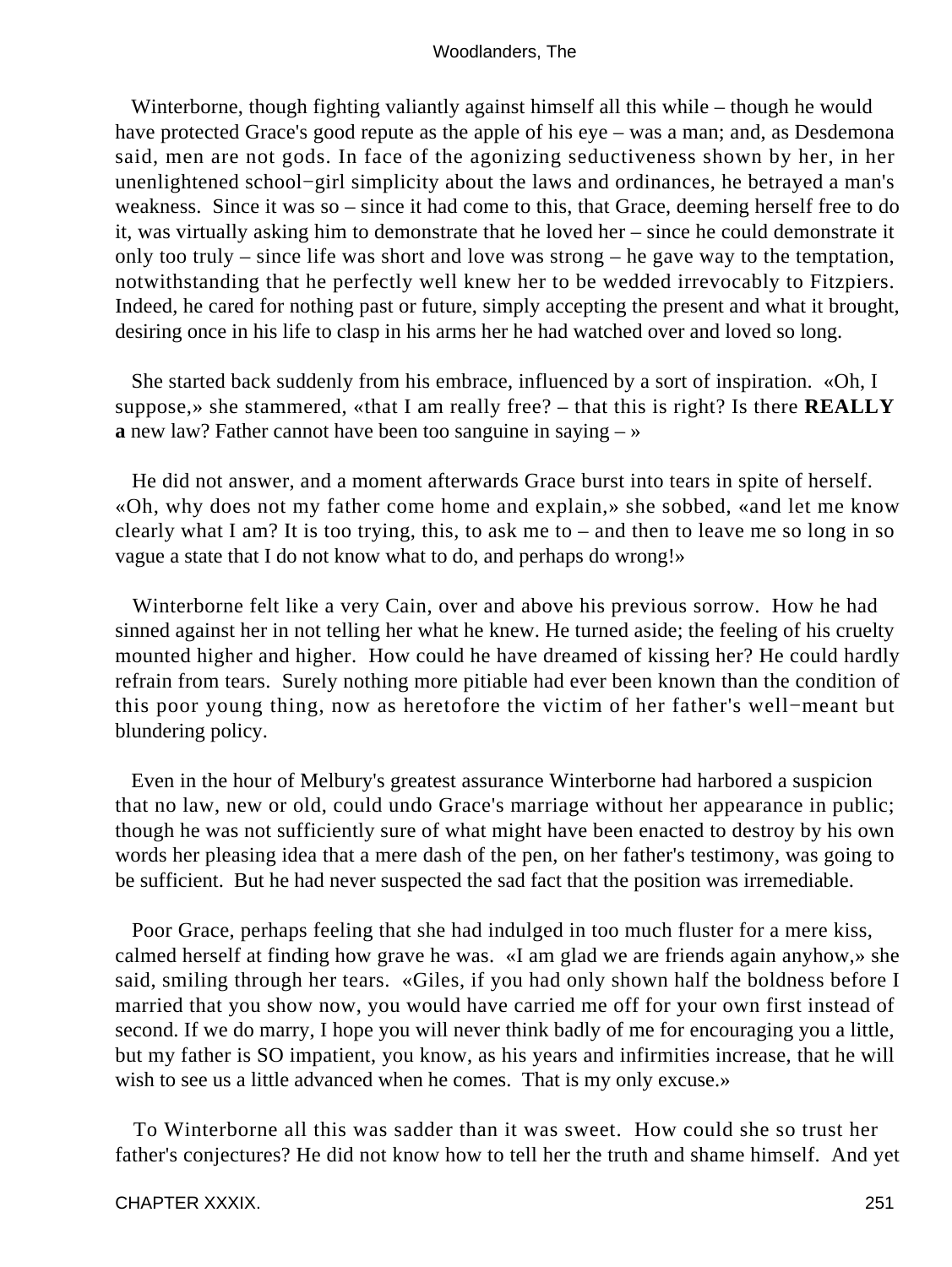he felt that it must be done. «We may have been wrong,» he began, almost fearfully, «in supposing that it can all be carried out while we stay here at Hintock. I am not sure but that people may have to appear in a public court even under the new Act; and if there should be any difficulty, and we cannot marry after all  $-\infty$ 

 Her cheeks became slowly bloodless. «Oh, Giles,» she said, grasping his arm, «you have heard something! What – cannot my father conclude it there and now? Surely he has done it? Oh, Giles, Giles, don't deceive me. What terrible position am I in?»

 He could not tell her, try as he would. The sense of her implicit trust in his honor absolutely disabled him. «I cannot inform you,» he murmured, his voice as husky as that of the leaves underfoot. «Your father will soon be here. Then we shall know. I will take you home.»

 Inexpressibly dear as she was to him, he offered her his arm with the most reserved air, as he added, correctingly, «I will take you, at any rate, into the drive.»

 Thus they walked on together. Grace vibrating between happiness and misgiving. It was only a few minutes' walk to where the drive ran, and they had hardly descended into it when they heard a voice behind them cry, «Take out that arm!»

For a moment they did not heed, and the voice repeated, more loudly and hoarsely,

«Take out that arm!»

 It was Melbury's. He had returned sooner than they expected, and now came up to them. Grace's hand had been withdrawn like lightning on her hearing the second command. «I don't blame you – I don't blame you,» he said, in the weary cadence of one broken down with scourgings. «But you two must walk together no more – I have been surprised – I have been cruelly deceived – Giles, don't say anything to me; but go away!»

 He was evidently not aware that Winterborne had known the truth before he brought it; and Giles would not stay to discuss it with him then. When the young man had gone Melbury took his daughter in−doors to the room he used as his office. There he sat down, and bent over the slope of the bureau, her bewildered gaze fixed upon him.

When Melbury had recovered a little he said, «You are now, as ever, Fitzpiers's wife. I was deluded. He has not done you **ENOUGH** harm. You are still subject to his beck and call.»

 «Then let it be, and never mind, father,» she said, with dignified sorrow. «I can bear it. It is your trouble that grieves me most.» She stooped over him, and put her arm round his neck, which distressed Melbury still more. «I don't mind at all what comes to me,» Grace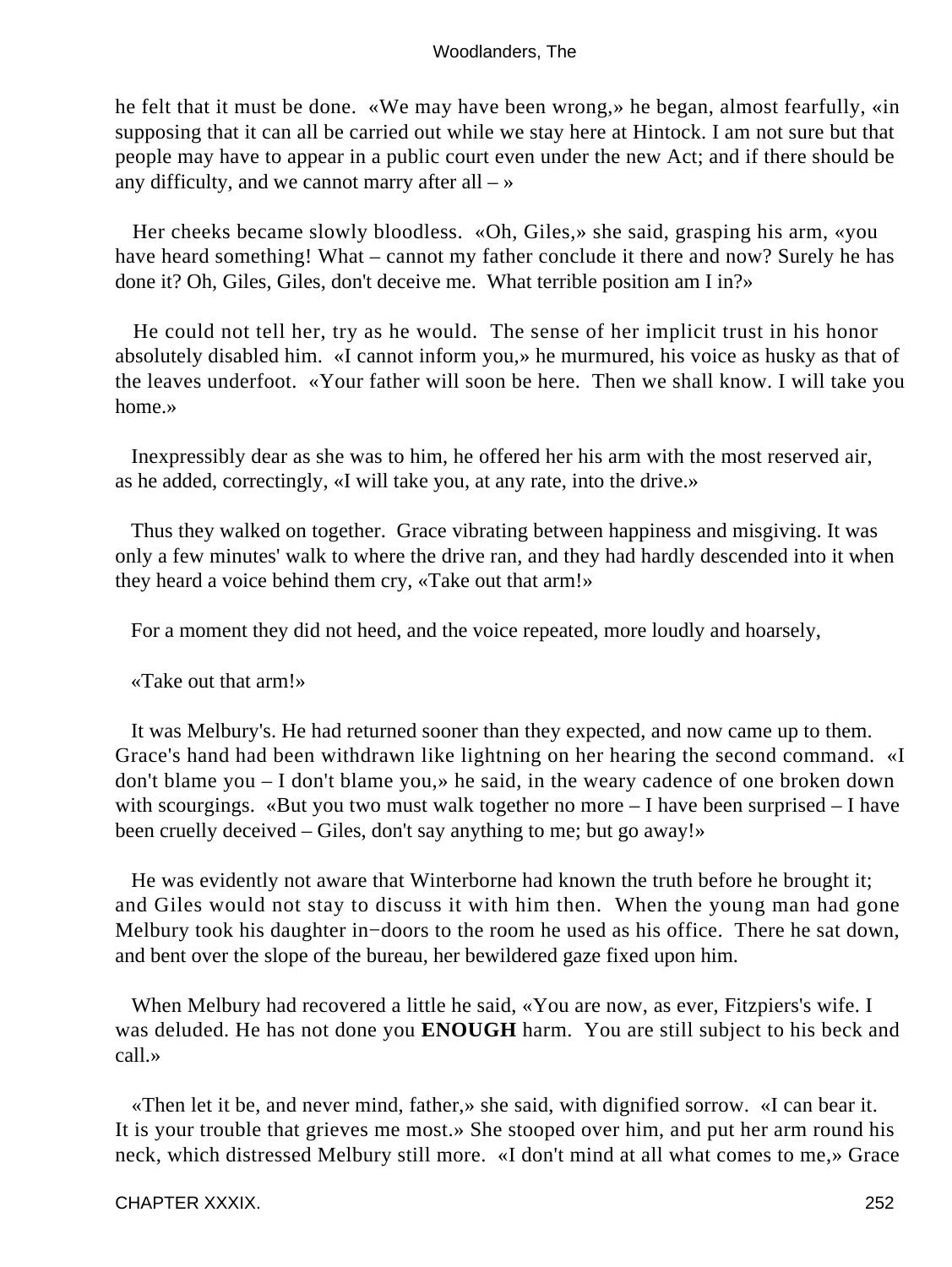continued; «whose wife I am, or whose I am not. I do love Giles; I cannot help that; and I have gone further with him than I should have done if I had known exactly how things were. But I do not reproach you.»

«Then Giles did not tell you?» said Melbury.

 «No,» said she. «He could not have known it. His behavior to me proved that he did not know.»

Her father said nothing more, and Grace went away to the solitude of her chamber.

 Her heavy disquietude had many shapes; and for a time she put aside the dominant fact to think of her too free conduct towards Giles. His love−making had been brief as it was sweet; but would he on reflection contemn her for forwardness? How could she have been so simple as to suppose she was in a position to behave as she had done! Thus she mentally blamed her ignorance; and yet in the centre of her heart she blessed it a little for what it had momentarily brought her.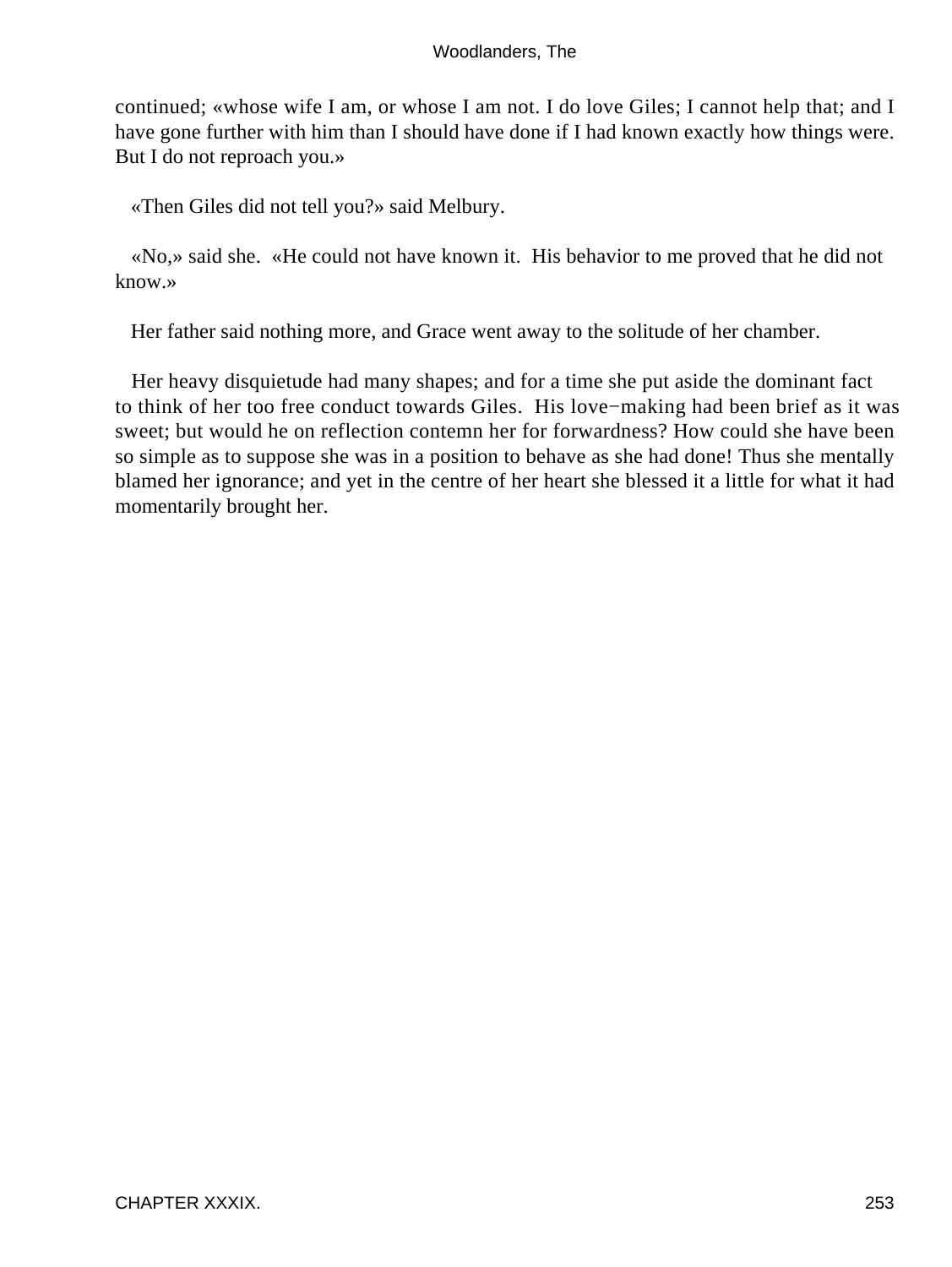# **[CHAPTER XL.](#page-320-0)**

*L*ife among the people involved in these events seemed to be suppressed and hide−bound for a while. Grace seldom showed herself outside the house, never outside the garden; for she feared she might encounter Giles Winterborne; and that she could not bear.

 This pensive intramural existence of the self−constituted nun appeared likely to continue for an indefinite time. She had learned that there was one possibility in which her formerly imagined position might become real, and only one; that her husband's absence should continue long enough to amount to positive desertion. But she never allowed her mind to dwell much upon the thought; still less did she deliberately hope for such a result. Her regard for Winterborne had been rarefied by the shock which followed its avowal into an ethereal emotion that had little to do with living and doing.

 As for Giles, he was lying – or rather sitting – ill at his hut. A feverish indisposition which had been hanging about him for some time, the result of a chill caught the previous winter, seemed to acquire virulence with the prostration of his hopes. But not a soul knew of his languor, and he did not think the case serious enough to send for a medical man. After a few days he was better again, and crept about his home in a great coat, attending to his simple wants as usual with his own hands. So matters stood when the limpid inertion of Grace's pool−like existence was disturbed as by a geyser. She received a letter from Fitzpiers.

 Such a terrible letter it was in its import, though couched in the gentlest language. In his absence Grace had grown to regard him with toleration, and her relation to him with equanimity, till she had almost forgotten how trying his presence would be. He wrote briefly and unaffectedly; he made no excuses, but informed her that he was living quite alone, and had been led to think that they ought to be together, if she would make up her mind to forgive him. He therefore purported to cross the Channel to Budmouth by the steamer on a day he named, which she found to be three days after the time of her present reading.

 He said that he could not come to Hintock for obvious reasons, which her father would understand even better than herself. As the only alternative she was to be on the quay to meet the steamer when it arrived from the opposite coast, probably about half an hour before midnight, bringing with her any luggage she might require; join him there, and pass with him into the twin vessel, which left immediately the other entered the harbor; returning thus with him to his continental dwelling−place, which he did not name. He had no intention of showing himself on land at all.

The troubled Grace took the letter to her father, who now continued for long hours by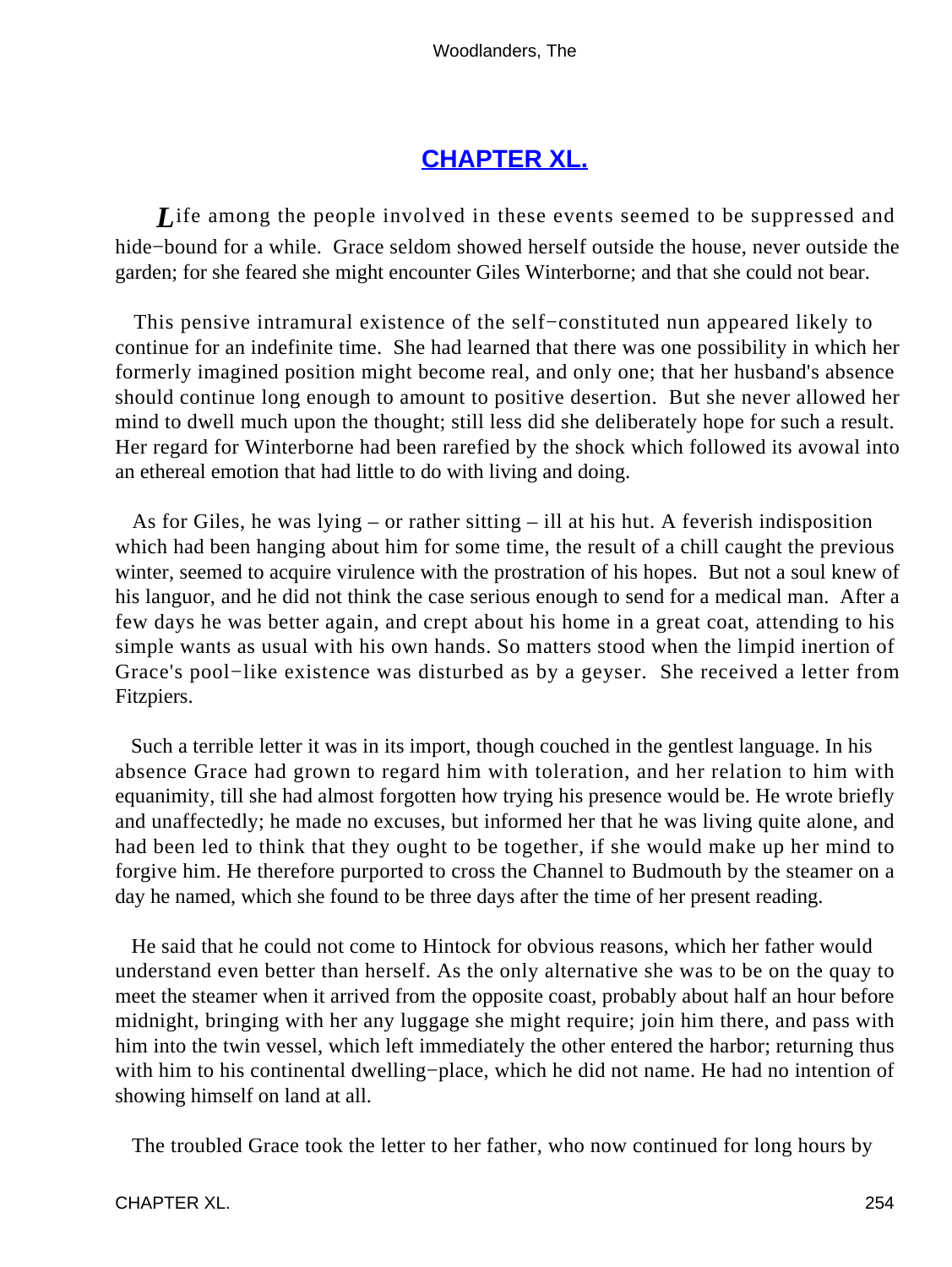the fireless summer chimney−corner, as if he thought it were winter, the pitcher of cider standing beside him, mostly untasted, and coated with a film of dust. After reading it he looked up.

«You sha'n't go,» said he.

«I had felt I would not,» she answered. «But I did not know what you would say.»

 «If he comes and lives in England, not too near here and in a respectable way, and wants you to come to him, I am not sure that I'll oppose him in wishing it,» muttered Melbury. «I'd stint myself to keep you both in a genteel and seemly style. But go abroad you never shall with my consent.»

 There the question rested that day. Grace was unable to reply to her husband in the absence of an address, and the morrow came, and the next day, and the evening on which he had requested her to meet him. Throughout the whole of it she remained within the four walls of her room.

 The sense of her harassment, carking doubt of what might be impending, hung like a cowl of blackness over the Melbury household. They spoke almost in whispers, and wondered what Fitzpiers would do next. It was the hope of every one that, finding she did not arrive, he would return again to France; and as for Grace, she was willing to write to him on the most kindly terms if he would only keep away.

 The night passed, Grace lying tense and wide awake, and her relatives, in great part, likewise. When they met the next morning they were pale and anxious, though neither speaking of the subject which occupied all their thoughts. The day passed as quietly as the previous ones, and she began to think that in the rank caprice of his moods he had abandoned the idea of getting her to join him as quickly as it was formed. All on a sudden, some person who had just come from Sherton entered the house with the news that Mr. Fitzpiers was on his way home to Hintock. He had been seen hiring a carriage at the Earl of Wessex Hotel.

Her father and Grace were both present when the intelligence was announced.

 «Now,» said Melbury, «we must make the best of what has been a very bad matter. The man is repenting; the partner of his shame, I hear, is gone away from him to Switzerland, so that chapter of his life is probably over. If he chooses to make a home for ye I think you should not say him nay, Grace. Certainly he cannot very well live at Hintock without a blow to his pride; but if he can bear that, and likes Hintock best, why, there's the empty wing of the house as it was before.»

«Oh, father!» said Grace, turning white with dismay.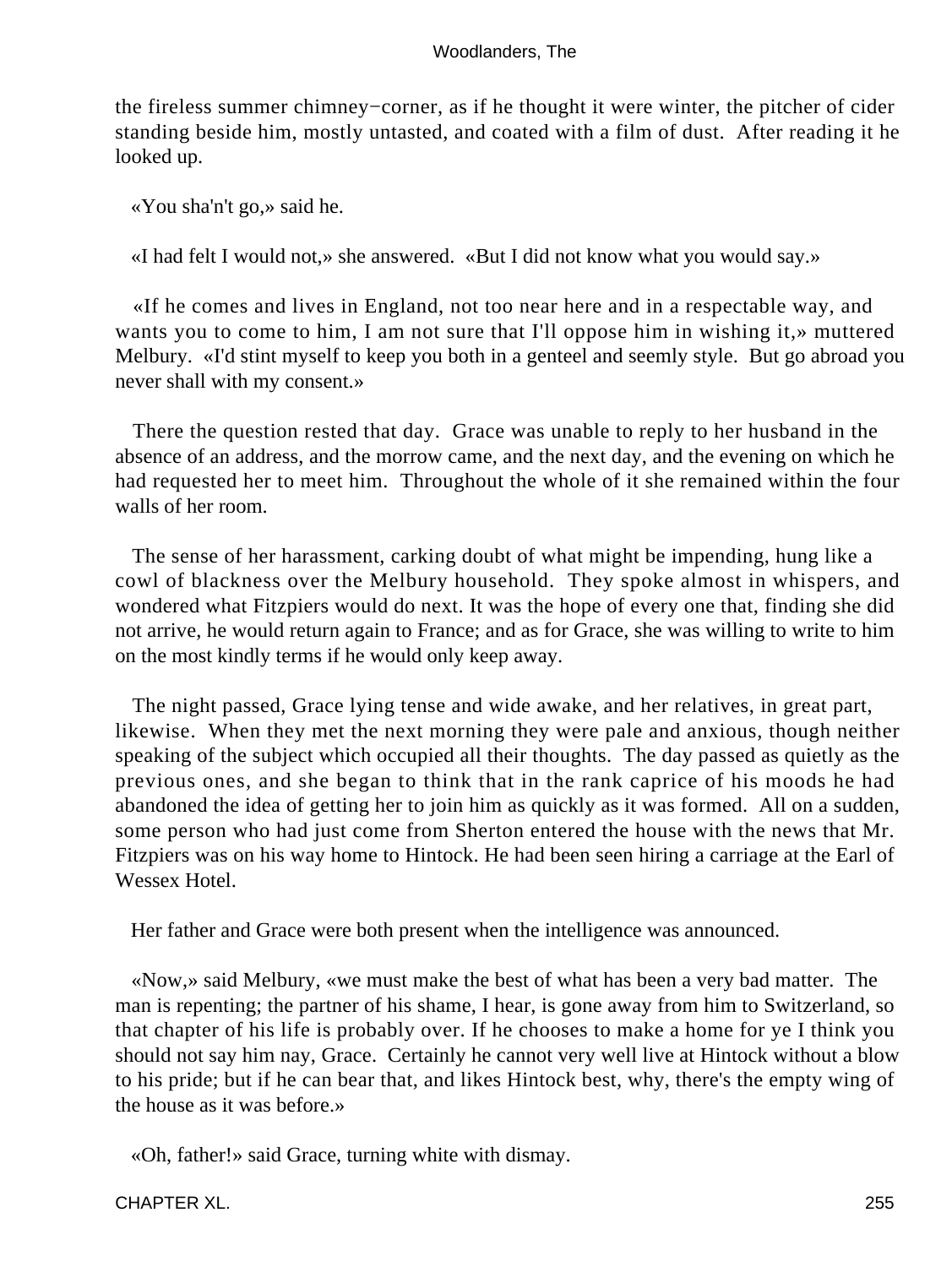«Why not?» said he, a little of his former doggedness returning. He was, in truth, disposed to somewhat more leniency towards her husband just now than he had shown formerly, from a conviction that he had treated him over−roughly in his anger. «Surely it is the most respectable thing to do?» he continued. «I don't like this state that you are in – neither married nor single. It hurts me, and it hurts you, and it will always be remembered against us in Hintock. There has never been any scandal like it in the family before.»

 «He will be here in less than an hour,» murmured Grace. The twilight of the room prevented her father seeing the despondent misery of her face. The one intolerable condition, the condition she had deprecated above all others, was that of Fitzpiers's reinstatement there. «Oh, I won't, I won't see him,» she said, sinking down. She was almost hysterical.

«Try if you cannot,» he returned, moodily.

 «Oh yes, I will, I will,» she went on, inconsequently. «I'll try;» and jumping up suddenly, she left the room.

 In the darkness of the apartment to which she flew nothing could have been seen during the next half−hour; but from a corner a quick breathing was audible from this impressible creature, who combined modern nerves with primitive emotions, and was doomed by such coexistence to be numbered among the distressed, and to take her scourgings to their exquisite extremity.

 The window was open. On this quiet, late summer evening, whatever sound arose in so secluded a district – the chirp of a bird, a call from a voice, the turning of a wheel – extended over bush and tree to unwonted distances. Very few sounds did arise. But as Grace invisibly breathed in the brown glooms of the chamber, the small remote noise of light wheels came in to her, accompanied by the trot of a horse on the turnpike−road. There seemed to be a sudden hitch or pause in the progress of the vehicle, which was what first drew her attention to it. She knew the point whence the sound proceeded – the hill−top over which travellers passed on their way hitherward from Sherton Abbas – the place at which she had emerged from the wood with Mrs. Charmond. Grace slid along the floor, and bent her head over the window−sill, listening with open lips. The carriage had stopped, and she heard a man use exclamatory words. Then another said, «What the devil is the matter with the horse?» She recognized the voice as her husband's.

 The accident, such as it had been, was soon remedied, and the carriage could be heard descending the hill on the Hintock side, soon to turn into the lane leading out of the highway, and then into the «drong» which led out of the lane to the house where she was.

 A spasm passed through Grace. The Daphnean instinct, exceptionally strong in her as a girl, had been revived by her widowed seclusion; and it was not lessened by her affronted sentiments towards the comer, and her regard for another man. She opened some little ivory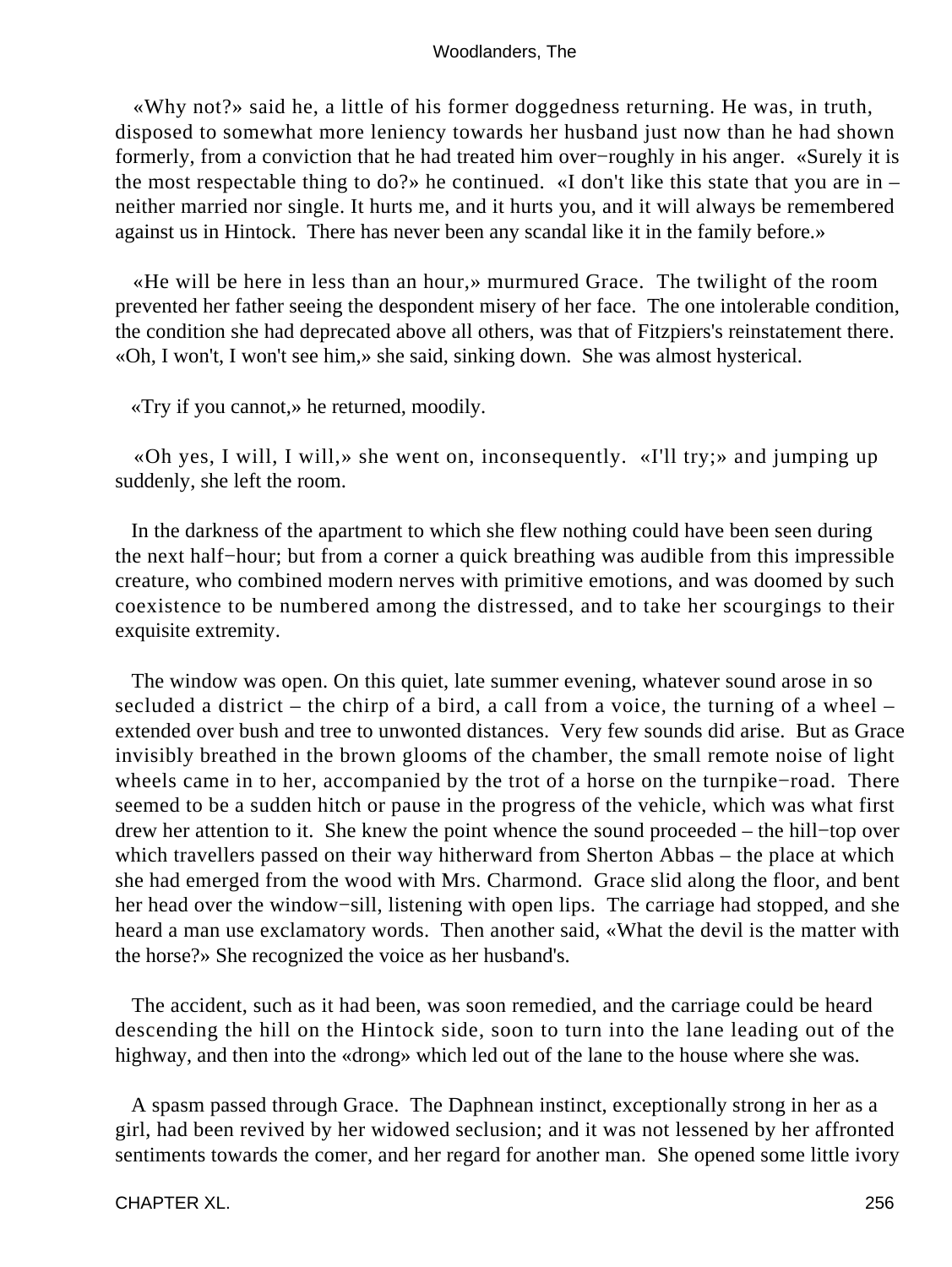tablets that lay on the dressing−table, scribbled in pencil on one of them, «I am gone to visit one of my school−friends,» gathered a few toilet necessaries into a hand− bag, and not three minutes after that voice had been heard, her slim form, hastily wrapped up from observation, might have been seen passing out of the back door of Melbury's house. Thence she skimmed up the garden−path, through the gap in the hedge, and into the mossy cart−track under the trees which led into the depth of the woods.

 The leaves overhead were now in their latter green – so opaque, that it was darker at some of the densest spots than in winter− time, scarce a crevice existing by which a ray could get down to the ground. But in open places she could see well enough. Summer was ending: in the daytime singing insects hung in every sunbeam; vegetation was heavy nightly with globes of dew; and after showers creeping damps and twilight chills came up from the hollows. The plantations were always weird at this hour of eve – more spectral far than in the leafless season, when there were fewer masses and more minute lineality. The smooth surfaces of glossy plants came out like weak, lidless eyes; there were strange faces and figures from expiring lights that had somehow wandered into the canopied obscurity; while now and then low peeps of the sky between the trunks were like sheeted shapes, and on the tips of boughs sat faint cloven tongues.

 But Grace's fear just now was not imaginative or spiritual, and she heeded these impressions but little. She went on as silently as she could, avoiding the hollows wherein leaves had accumulated, and stepping upon soundless moss and grass−tufts. She paused breathlessly once or twice, and fancied that she could hear, above the beat of her strumming pulse, the vehicle containing Fitzpiers turning in at the gate of her father's premises. She hastened on again.

 The Hintock woods owned by Mrs. Charmond were presently left behind, and those into which she next plunged were divided from the latter by a bank, from whose top the hedge had long ago perished – starved for want of sun. It was with some caution that Grace now walked, though she was quite free from any of the commonplace timidities of her ordinary pilgrimages to such spots. She feared no lurking harms, but that her effort would be all in vain, and her return to the house rendered imperative.

 She had walked between three and four miles when that prescriptive comfort and relief to wanderers in woods – a distant light – broke at last upon her searching eyes. It was so very small as to be almost sinister to a stranger, but to her it was what she sought. She pushed forward, and the dim outline of a dwelling was disclosed.

 The house was a square cot of one story only, sloping up on all sides to a chimney in the midst. It had formerly been the home of a charcoal−burner, in times when that fuel was still used in the county houses. Its only appurtenance was a paled enclosure, there being no garden, the shade of the trees preventing the growth of vegetables. She advanced to the window whence the rays of light proceeded, and the shutters being as yet unclosed, she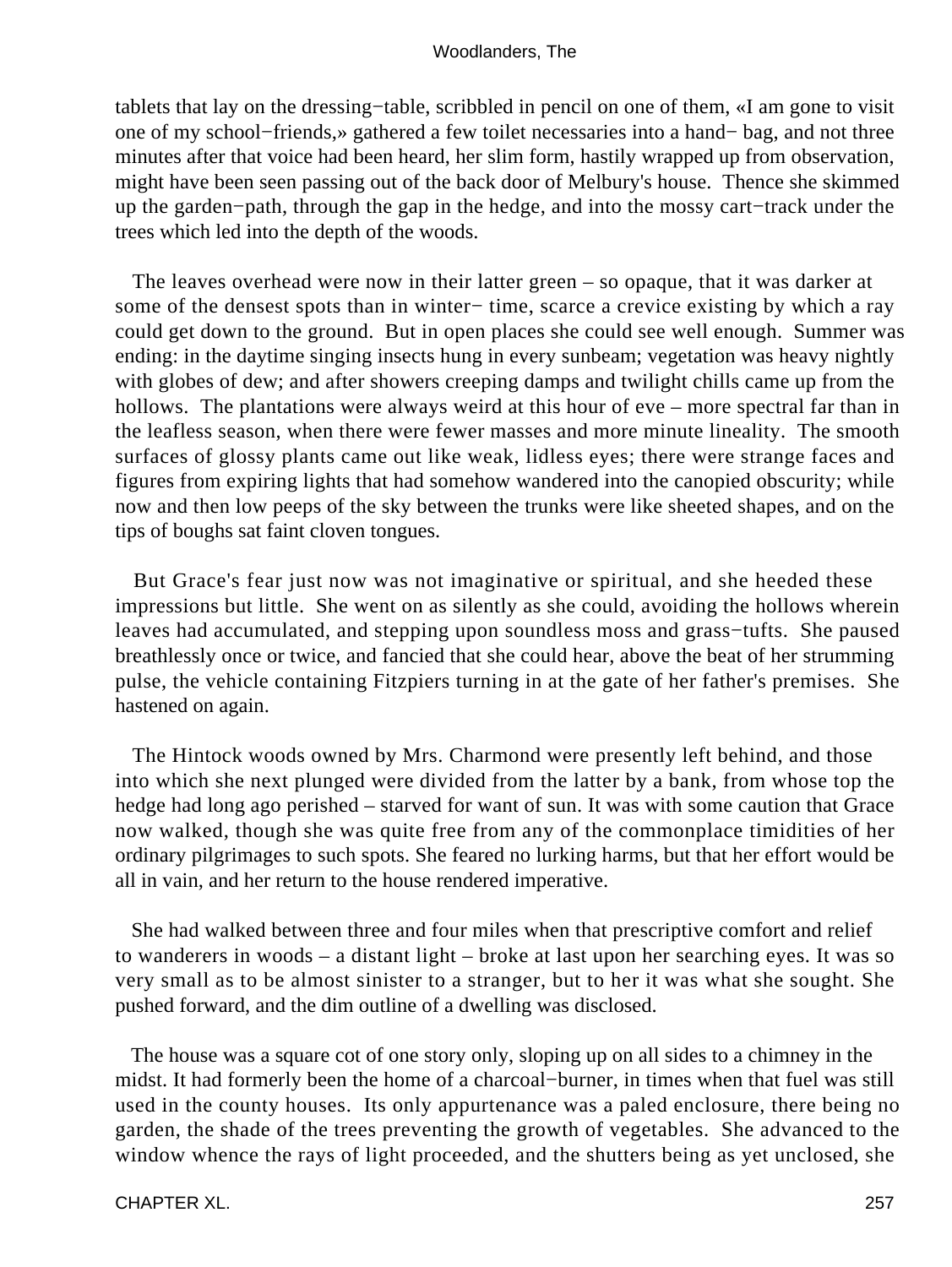could survey the whole interior through the panes.

 The room within was kitchen, parlor, and scullery all in one; the natural sandstone floor was worn into hills and dales by long treading, so that none of the furniture stood level, and the table slanted like a desk. A fire burned on the hearth, in front of which revolved the skinned carcass of a rabbit, suspended by a string from a nail. Leaning with one arm on the mantle−shelf stood Winterborne, his eyes on the roasting animal, his face so rapt that speculation could build nothing on it concerning his thoughts, more than that they were not with the scene before him. She thought his features had changed a little since she saw them last. The fire−light did not enable her to perceive that they were positively haggard.

 Grace's throat emitted a gasp of relief at finding the result so nearly as she had hoped. She went to the door and tapped lightly.

 He seemed to be accustomed to the noises of woodpeckers, squirrels, and such small creatures, for he took no notice of her tiny signal, and she knocked again. This time he came and opened the door. When the light of the room fell upon her face he started, and, hardly knowing what he did, crossed the threshold to her, placing his hands upon her two arms, while surprise, joy, alarm, sadness, chased through him by turns. With Grace it was the same: even in this stress there was the fond fact that they had met again. Thus they stood,

«Long tears upon their faces, waxen white With extreme sad delight.»

He broke the silence by saying in a whisper, «Come in.»

 «No, no, Giles!» she answered, hurriedly, stepping yet farther back from the door. «I am passing by – and I have called on you – I won't enter. Will you help me? I am afraid. I want to get by a roundabout way to Sherton, and so to Exbury. I have a school− fellow there – but I cannot get to Sherton alone. Oh, if you will only accompany me a little way! Don't condemn me, Giles, and be offended! I was obliged to come to you because – I have no other help here. Three months ago you were my lover; now you are only my friend. The law has stepped in, and forbidden what we thought of. It must not be. But we can act honestly, and yet you can be my friend for one little hour? I have no other  $-\infty$ 

 She could get no further. Covering her eyes with one hand, by an effort of repression she wept a silent trickle, without a sigh or sob. Winterborne took her other hand. «What has happened?» he said.

«He has come.»

 There was a stillness as of death, till Winterborne asked, «You mean this, Grace – that I am to help you to get away?»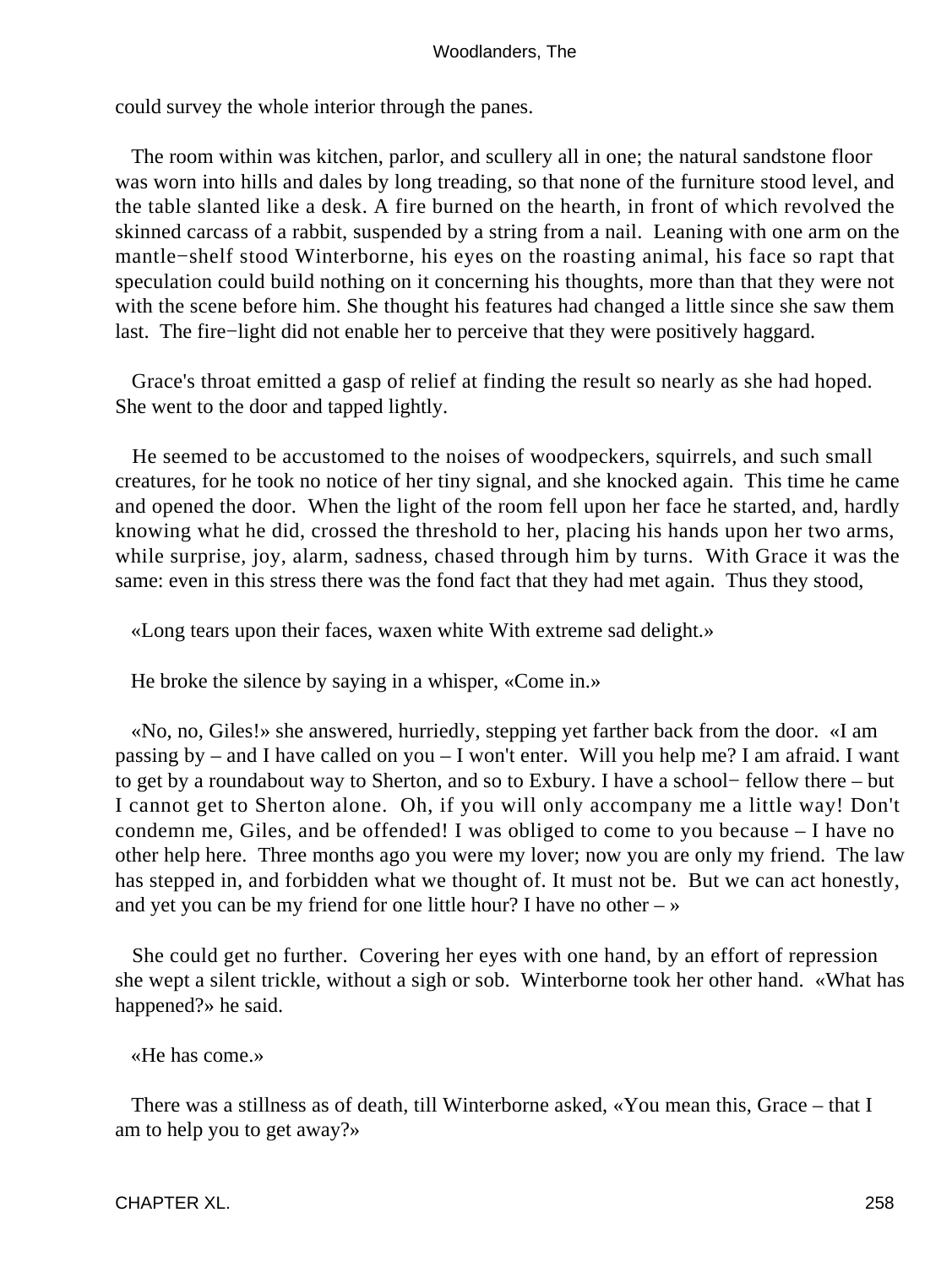«Yes,» said she. «Appearance is no matter, when the reality is right. I have said to myself I can trust you.»

 Giles knew from this that she did not suspect his treachery – if it could be called such – earlier in the summer, when they met for the last time as lovers; and in the intensity of his contrition for that tender wrong, he determined to deserve her faith now at least, and so wipe out that reproach from his conscience. «I'll come at once,» he said. «I'll light a lantern.»

 He unhooked a dark−lantern from a nail under the eaves and she did not notice how his hand shook with the slight strain, or dream that in making this offer he was taxing a convalescence which could ill afford such self−sacrifice. The lantern was lit, and they started.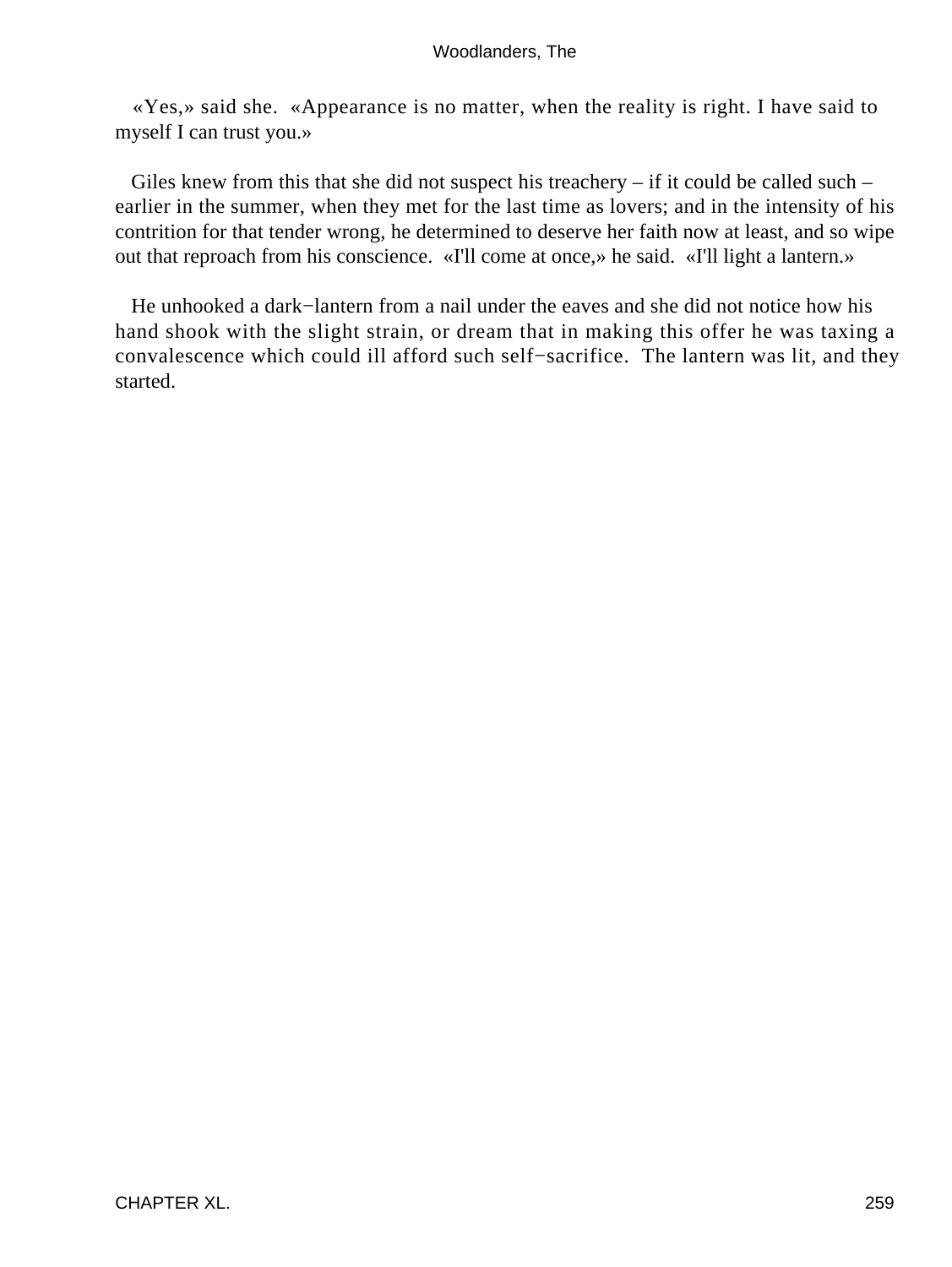# **[CHAPTER XLI.](#page-320-0)**

**The first hundred yards of their course lay under motionless trees, whose upper foliage** began to hiss with falling drops of rain. By the time that they emerged upon a glade it rained heavily.

«This is awkward,» said Grace, with an effort to hide her concern.

 Winterborne stopped. «Grace,» he said, preserving a strictly business manner which belied him, «you cannot go to Sherton to− night.»

«But I must!»

«Why? It is nine miles from here. It is almost an impossibility in this rain.»

«True –  $WHY$ ?» she replied, mournfully, at the end of a silence. «What is reputation to me?»

«Now hearken,» said Giles. «You won't – go back to your – »

«No, no, no! Don't make me!» she cried, piteously.

 «Then let us turn.» They slowly retraced their steps, and again stood before his door. «Now, this house from this moment is yours, and not mine,» he said, deliberately. «I have a place near by where I can stay very well.»

 Her face had drooped. «Oh!» she murmured, as she saw the dilemma. «What have I done!»

 There was a smell of something burning within, and he looked through the window. The rabbit that he had been cooking to coax a weak appetite was beginning to char. «Please go in and attend to it,» he said. «Do what you like. Now I leave. You will find everything about the hut that is necessary.»

 «But, Giles – your supper,» she exclaimed. «An out−house would do for me – anything – till to−morrow at day−break!»

 He signified a negative. «I tell you to go in – you may catch agues out here in your delicate state. You can give me my supper through the window, if you feel well enough. I'll wait a while.»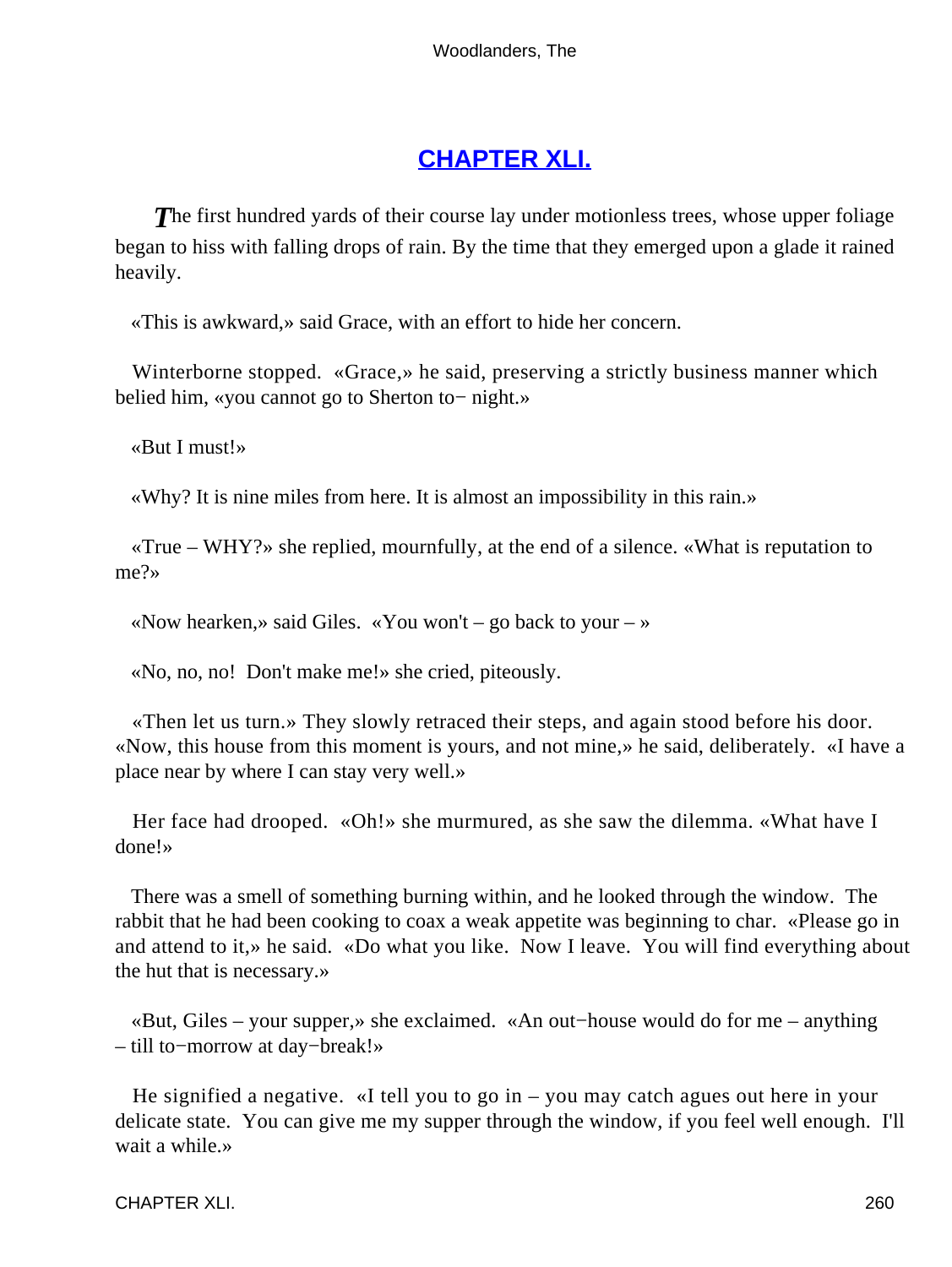He gently urged her to pass the door−way, and was relieved when he saw her within the room sitting down. Without so much as crossing the threshold himself, he closed the door upon her, and turned the key in the lock. Tapping at the window, he signified that she should open the casement, and when she had done this he handed in the key to her.

«You are locked in,» he said; «and your own mistress.»

 Even in her trouble she could not refrain from a faint smile at his scrupulousness, as she took the door−key.

 «Do you feel better?» he went on. «If so, and you wish to give me some of your supper, please do. If not, it is of no importance. I can get some elsewhere.»

 The grateful sense of his kindness stirred her to action, though she only knew half what that kindness really was. At the end of some ten minutes she again came to the window, pushed it open, and said in a whisper, «Giles!» He at once emerged from the shade, and saw that she was preparing to hand him his share of the meal upon a plate.

 «I don't like to treat you so hardly,» she murmured, with deep regret in her words as she heard the rain pattering on the leaves. «But – I suppose it is best to arrange like this?»

«Oh yes,» he said, quickly.

«I feel that I could never have reached Sherton.»

«It was impossible.»

«Are you sure you have a snug place out there?» (With renewed misgiving.)

 «Quite. Have you found everything you want? I am afraid it is rather rough accommodation.»

 «Can I notice defects? I have long passed that stage, and you know it, Giles, or you ought to.»

 His eyes sadly contemplated her face as its pale responsiveness modulated through a crowd of expressions that showed only too clearly to what a pitch she was strung. If ever Winterborne's heart fretted his bosom it was at this sight of a perfectly defenceless creature conditioned by such circumstances. He forgot his own agony in the satisfaction of having at least found her a shelter. He took his plate and cup from her hands, saying, «Now I'll push the shutter to, and you will find an iron pin on the inside, which you must fix into the bolt. Do not stir in the morning till I come and call you.»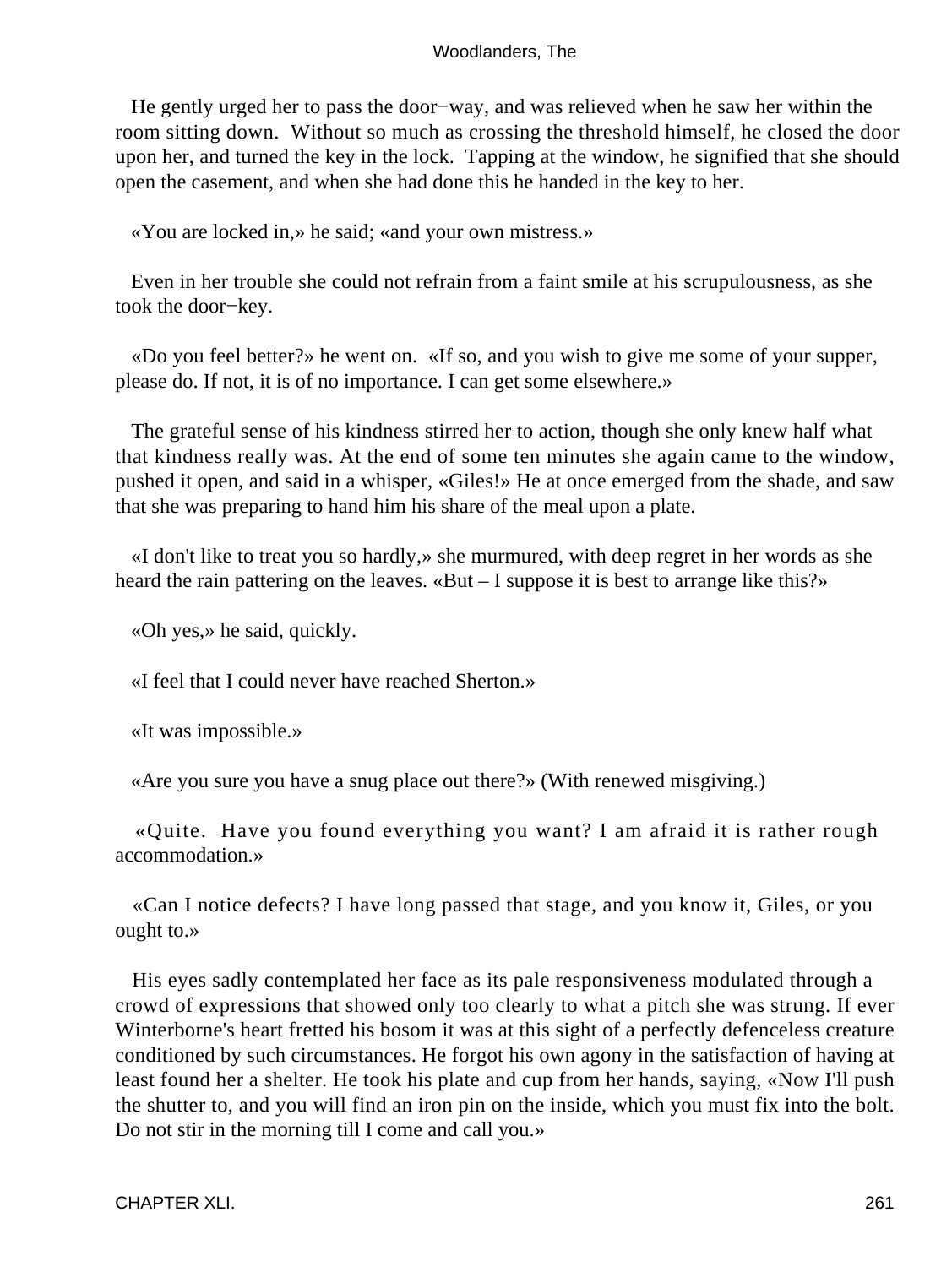She expressed an alarmed hope that he would not go very far away.

«Oh no – I shall be quite within hail,» said Winterborne.

 She bolted the window as directed, and he retreated. His snug place proved to be a wretched little shelter of the roughest kind, formed of four hurdles thatched with brake−fern. Underneath were dry sticks, hay, and other litter of the sort, upon which he sat down; and there in the dark tried to eat his meal. But his appetite was quite gone. He pushed the plate aside, and shook up the hay and sacks, so as to form a rude couch, on which he flung himself down to sleep, for it was getting late.

 But sleep he could not, for many reasons, of which not the least was thought of his charge. He sat up, and looked towards the cot through the damp obscurity. With all its external features the same as usual, he could scarcely believe that it contained the dear friend – he would not use a warmer name – who had come to him so unexpectedly, and, he could not help admitting, so rashly.

 He had not ventured to ask her any particulars; but the position was pretty clear without them. Though social law had negatived forever their opening paradise of the previous June, it was not without stoical pride that he accepted the present trying conjuncture. There was one man on earth in whom she believed absolutely, and he was that man. That this crisis could end in nothing but sorrow was a view for a moment effaced by this triumphant thought of her trust in him; and the purity of the affection with which he responded to that trust rendered him more than proof against any frailty that besieged him in relation to her.

 The rain, which had never ceased, now drew his attention by beginning to drop through the meagre screen that covered him. He rose to attempt some remedy for this discomfort, but the trembling of his knees and the throbbing of his pulse told him that in his weakness he was unable to fence against the storm, and he lay down to bear it as best he might. He was angry with himself for his feebleness – he who had been so strong. It was imperative that she should know nothing of his present state, and to do that she must not see his face by daylight, for its color would inevitably betray him.

 The next morning, accordingly, when it was hardly light, he rose and dragged his stiff limbs about the precincts, preparing for her everything she could require for getting breakfast within. On the bench outside the window−sill he placed water, wood, and other necessaries, writing with a piece of chalk beside them, «It is best that I should not see you. Put my breakfast on the bench.»

 At seven o'clock he tapped at her window, as he had promised, retreating at once, that she might not catch sight of him. But from his shelter under the boughs he could see her very well, when, in response to his signal, she opened the window and the light fell upon her face. The languid largeness of her eyes showed that her sleep had been little more than his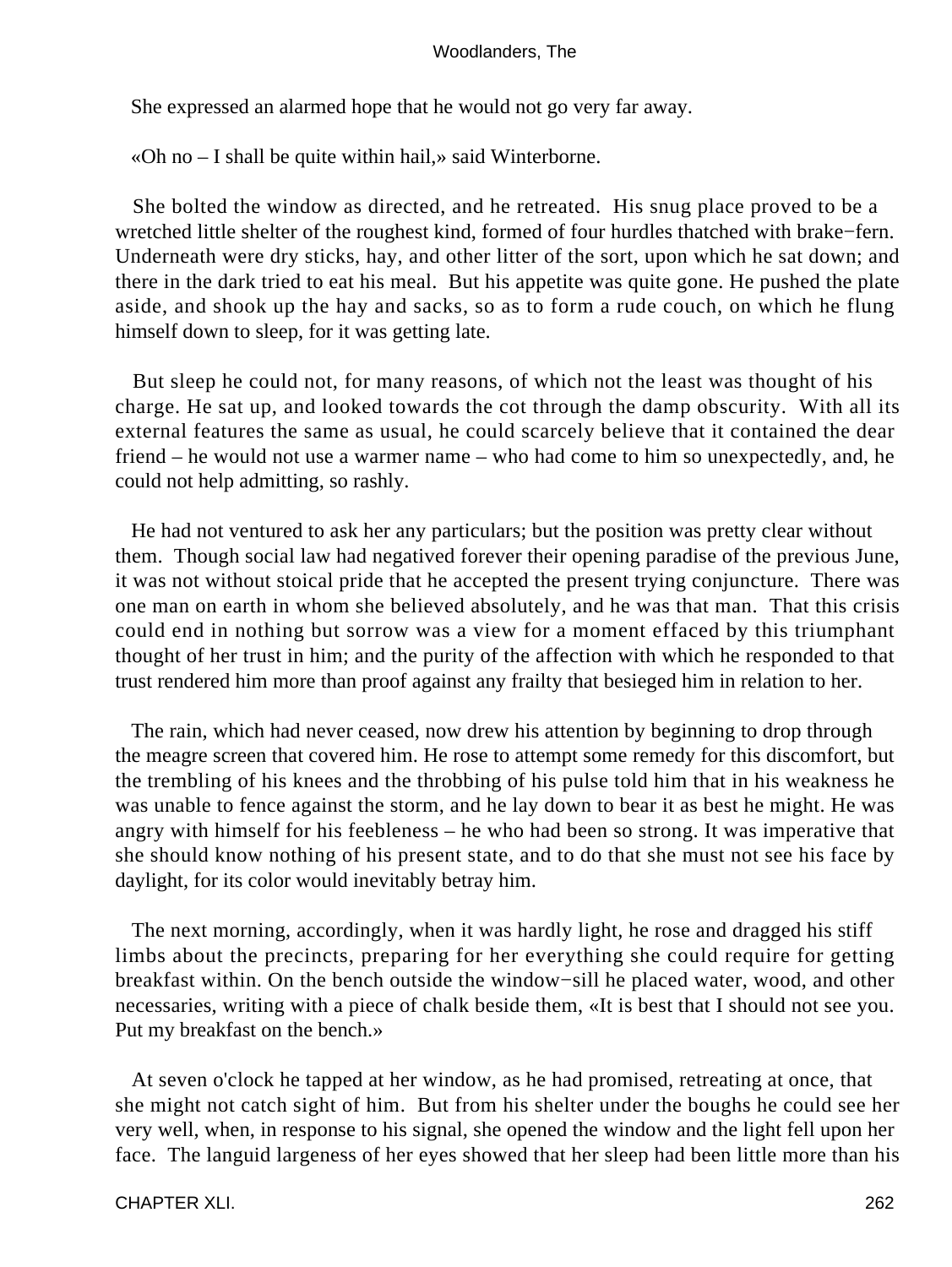own, and the pinkness of their lids, that her waking hours had not been free from tears.

 She read the writing, seemed, he thought, disappointed, but took up the materials he had provided, evidently thinking him some way off. Giles waited on, assured that a girl who, in spite of her culture, knew what country life was, would find no difficulty in the simple preparation of their food.

Within the cot it was all very much as he conjectured, though Grace had slept much longer than he. After the loneliness of the night, she would have been glad to see him; but appreciating his feeling when she read the writing, she made no attempt to recall him. She found abundance of provisions laid in, his plan being to replenish his buttery weekly, and this being the day after the victualling van had called from Sherton. When the meal was ready, she put what he required outside, as she had done with the supper; and, notwithstanding her longing to see him, withdrew from the window promptly, and left him to himself.

 It had been a leaden dawn, and the rain now steadily renewed its fall. As she heard no more of Winterborne, she concluded that he had gone away to his daily work, and forgotten that he had promised to accompany her to Sherton; an erroneous conclusion, for he remained all day, by force of his condition, within fifty yards of where she was. The morning wore on; and in her doubt when to start, and how to travel, she lingered yet, keeping the door carefully bolted, lest an intruder should discover her. Locked in this place, she was comparatively safe, at any rate, and doubted if she would be safe elsewhere.

 The humid gloom of an ordinary wet day was doubled by the shade and drip of the leafage. Autumn, this year, was coming in with rains. Gazing, in her enforced idleness, from the one window of the living−room, she could see various small members of the animal community that lived unmolested there – creatures of hair, fluff, and scale, the toothed kind and the billed kind; underground creatures, jointed and ringed – circumambulating the hut, under the impression that, Giles having gone away, nobody was there; and eying it inquisitively with a view to winter−quarters. Watching these neighbors, who knew neither law nor sin, distracted her a little from her trouble; and she managed to while away some portion of the afternoon by putting Giles's home in order and making little improvements which she deemed that he would value when she was gone.

 Once or twice she fancied that she heard a faint noise amid the trees, resembling a cough; but as it never came any nearer she concluded that it was a squirrel or a bird.

 At last the daylight lessened, and she made up a larger fire for the evenings were chilly. As soon as it was too dark – which was comparatively early – to discern the human countenance in this place of shadows, there came to the window to her great delight, a tapping which she knew from its method to be Giles's.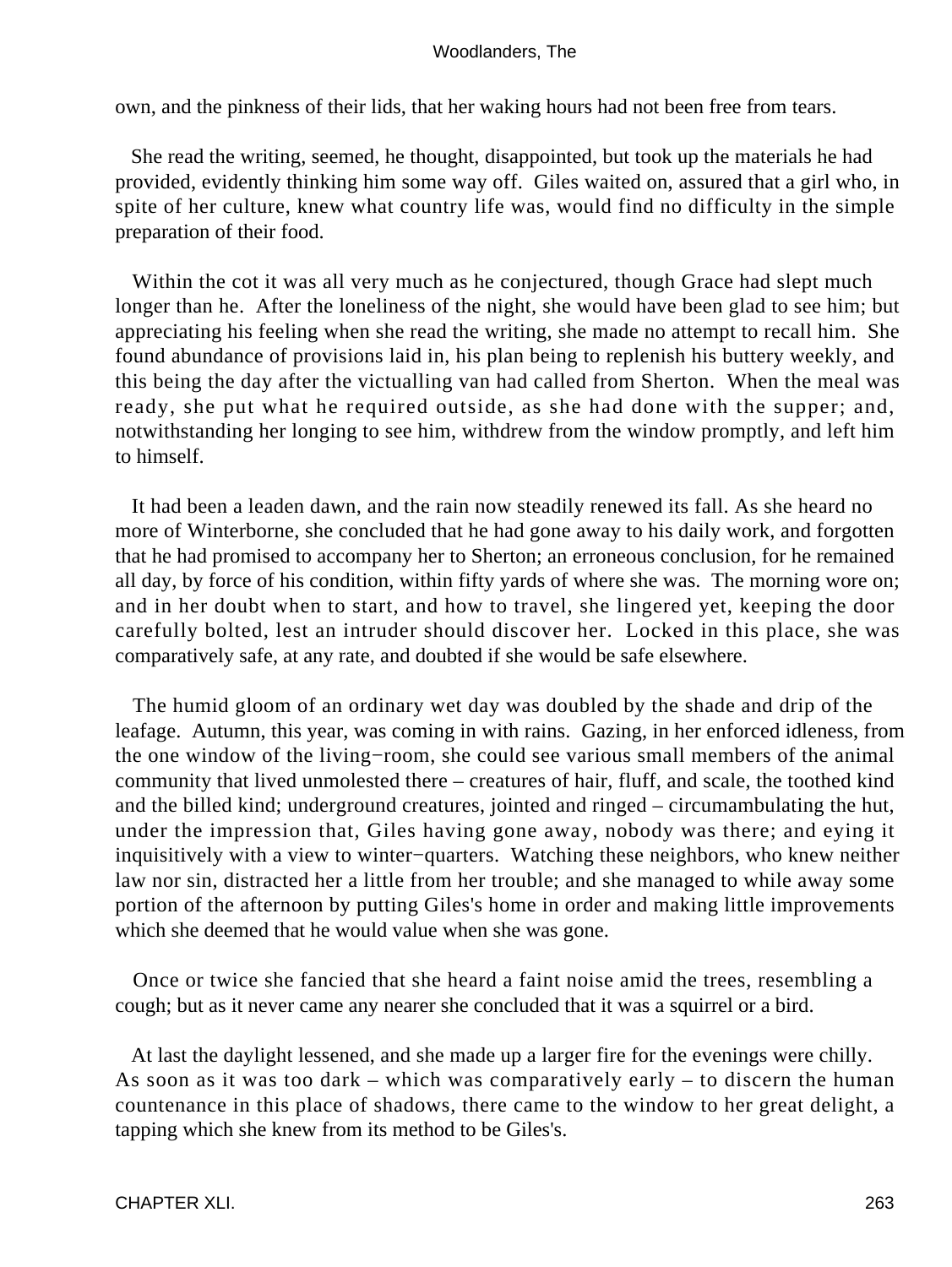She opened the casement instantly, and put out her hand to him, though she could only just perceive his outline. He clasped her fingers, and she noticed the heat of his palm and its shakiness.

 «He has been walking fast, in order to get here quickly,» she thought. How could she know that he had just crawled out from the straw of the shelter hard by; and that the heat of his hand was feverishness?

«My dear, good Giles!» she burst out, impulsively.

 «Anybody would have done it for you,» replied Winterborne, with as much matter−of−fact as he could summon.

«About my getting to Exbury?» she said.

 «I have been thinking,» responded Giles, with tender deference, «that you had better stay where you are for the present, if you wish not to be caught. I need not tell you that the place is yours as long as you like; and perhaps in a day or two, finding you absent, he will go away. At any rate, in two or three days I could do anything to assist – such as make inquiries, or go a great way towards Sherton−Abbas with you; for the cider season will soon be coming on, and I want to run down to the Vale to see how the crops are, and I shall go by the Sherton road. But for a day or two I am busy here.» He was hoping that by the time mentioned he would be strong enough to engage himself actively on her behalf. «I hope you do not feel over−much melancholy in being a prisoner?»

She declared that she did not mind it; but she sighed.

 From long acquaintance they could read each other's heart−symptoms like books of large type. «I fear you are sorry you came,» said Giles, «and that you think I should have advised you more firmly than I did not to stay.»

 «Oh no, dear, dear friend,» answered Grace, with a heaving bosom. «Don't think that that is what I regret. What I regret is my enforced treatment of you – dislodging you, excluding you from your own house. Why should I not speak out? You know what I feel for you – what I have felt for no other living man, what I shall never feel for a man again! But as I have vowed myself to somebody else than you, and cannot be released, I must behave as I do behave, and keep that vow. I am not bound to him by any divine law, after what he has done; but I have promised, and I will pay.»

 The rest of the evening was passed in his handing her such things as she would require the next day, and casual remarks thereupon, an occupation which diverted her mind to some degree from pathetic views of her attitude towards him, and of her life in general. The only infringement – if infringement it could be called – of his predetermined bearing towards her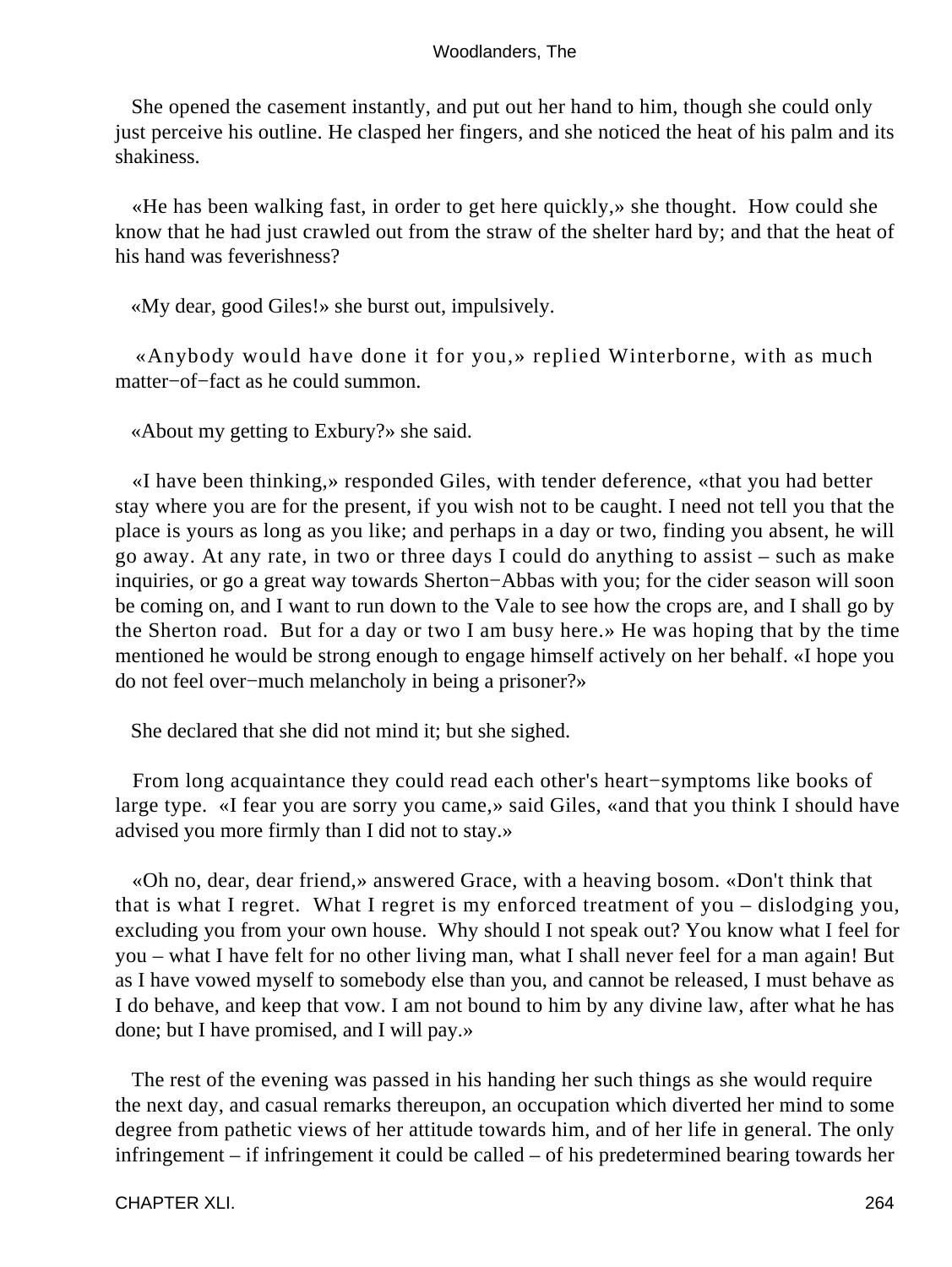was an involuntary pressing of her hand to his lips when she put it through the casement to bid him good−night. He knew she was weeping, though he could not see her tears.

 She again entreated his forgiveness for so selfishly appropriating the cottage. But it would only be for a day or two more, she thought, since go she must.

He replied, yearningly,  $\alpha I - I$  don't like you to go away.»

 «Oh, Giles,» said she, «I know – I know! But – I am a woman, and you are a man. I cannot speak more plainly. 'Whatsoever things are pure, whatsoever things are of good report' – you know what is in my mind, because you know me so well.»

 «Yes, Grace, yes. I do not at all mean that the question between us has not been settled by the fact of your marriage turning out hopelessly unalterable. I merely meant – well, a feeling no more.»

 «In a week, at the outside, I should be discovered if I stayed here: and I think that by law he could compel me to return to him.»

«Yes; perhaps you are right. Go when you wish, dear Grace.»

 His last words that evening were a hopeful remark that all might be well with her yet; that Mr. Fitzpiers would not intrude upon her life, if he found that his presence cost her so much pain. Then the window was closed, the shutters folded, and the rustle of his footsteps died away.

 No sooner had she retired to rest that night than the wind began to rise, and, after a few prefatory blasts, to be accompanied by rain. The wind grew more violent, and as the storm went on, it was difficult to believe that no opaque body, but only an invisible colorless thing, was trampling and climbing over the roof, making branches creak, springing out of the trees upon the chimney, popping its head into the flue, and shrieking and blaspheming at every corner of the walls. As in the old story, the assailant was a spectre which could be felt but not seen. She had never before been so struck with the devilry of a gusty night in a wood, because she had never been so entirely alone in spirit as she was now. She seemed almost to be apart from herself – a vacuous duplicate only. The recent self of physical animation and clear intentions was not there.

 Sometimes a bough from an adjoining tree was swayed so low as to smite the roof in the manner of a gigantic hand smiting the mouth of an adversary, to be followed by a trickle of rain, as blood from the wound. To all this weather Giles must be more or less exposed; how much, she did not know.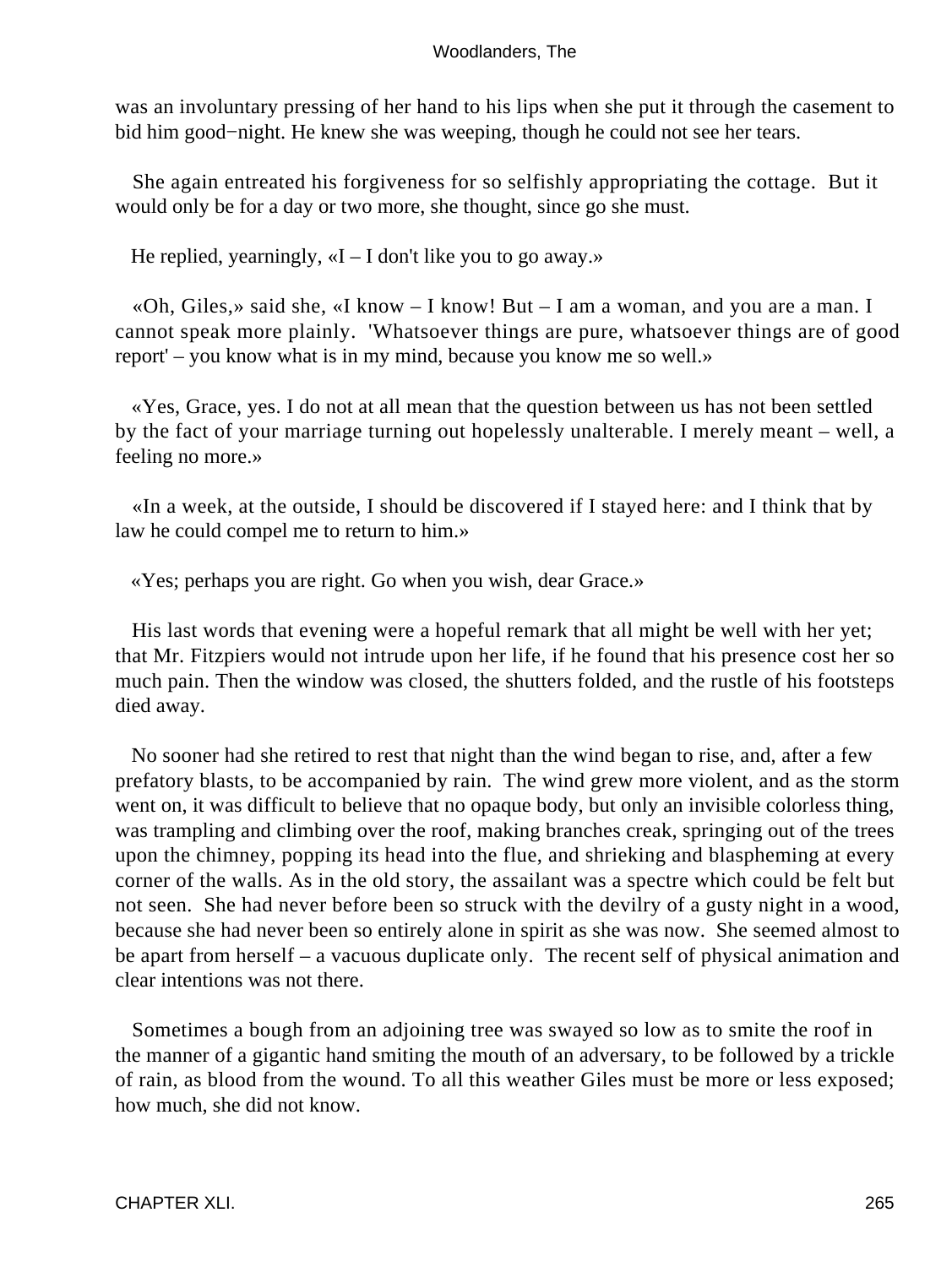At last Grace could hardly endure the idea of such a hardship in relation to him. Whatever he was suffering, it was she who had caused it; he vacated his house on account of her. She was not worth such self−sacrifice; she should not have accepted it of him. And then, as her anxiety increased with increasing thought, there returned upon her mind some incidents of her late intercourse with him, which she had heeded but little at the time. The look of his face – what had there been about his face which seemed different from its appearance as of yore? Was it not thinner, less rich in hue, less like that of ripe autumn's brother to whom she had formerly compared him? And his voice; she had distinctly noticed a change in tone. And his gait; surely it had been feebler, stiffer, more like the gait of a weary man. That slight occasional noise she had heard in the day, and attributed to squirrels, it might have been his cough after all.

 Thus conviction took root in her perturbed mind that Winterborne was ill, or had been so, and that he had carefully concealed his condition from her that she might have no scruples about accepting a hospitality which by the nature of the case expelled her entertainer.

 «My own, own, true l – −, my dear kind friend!» she cried to herself. «Oh, it shall not be – it shall not be!»

 She hastily wrapped herself up, and obtained a light, with which she entered the adjoining room, the cot possessing only one floor. Setting down the candle on the table here, she went to the door with the key in her hand, and placed it in the lock. Before turning it she paused, her fingers still clutching it; and pressing her other hand to her forehead, she fell into agitating thought.

 A tattoo on the window, caused by the tree−droppings blowing against it, brought her indecision to a close. She turned the key and opened the door.

 The darkness was intense, seeming to touch her pupils like a substance. She only now became aware how heavy the rainfall had been and was; the dripping of the eaves splashed like a fountain. She stood listening with parted lips, and holding the door in one hand, till her eyes, growing accustomed to the obscurity, discerned the wild brandishing of their boughs by the adjoining trees. At last she cried loudly with an effort, «Giles! you may come in!»

 There was no immediate answer to her cry, and overpowered by her own temerity, Grace retreated quickly, shut the door, and stood looking on the floor. But it was not for long. She again lifted the latch, and with far more determination than at first.

 «Giles, Giles!» she cried, with the full strength of her voice, and without any of the shamefacedness that had characterized her first cry. «Oh, come in – come in! Where are you? I have been wicked. I have thought too much of myself! Do you hear? I don't want to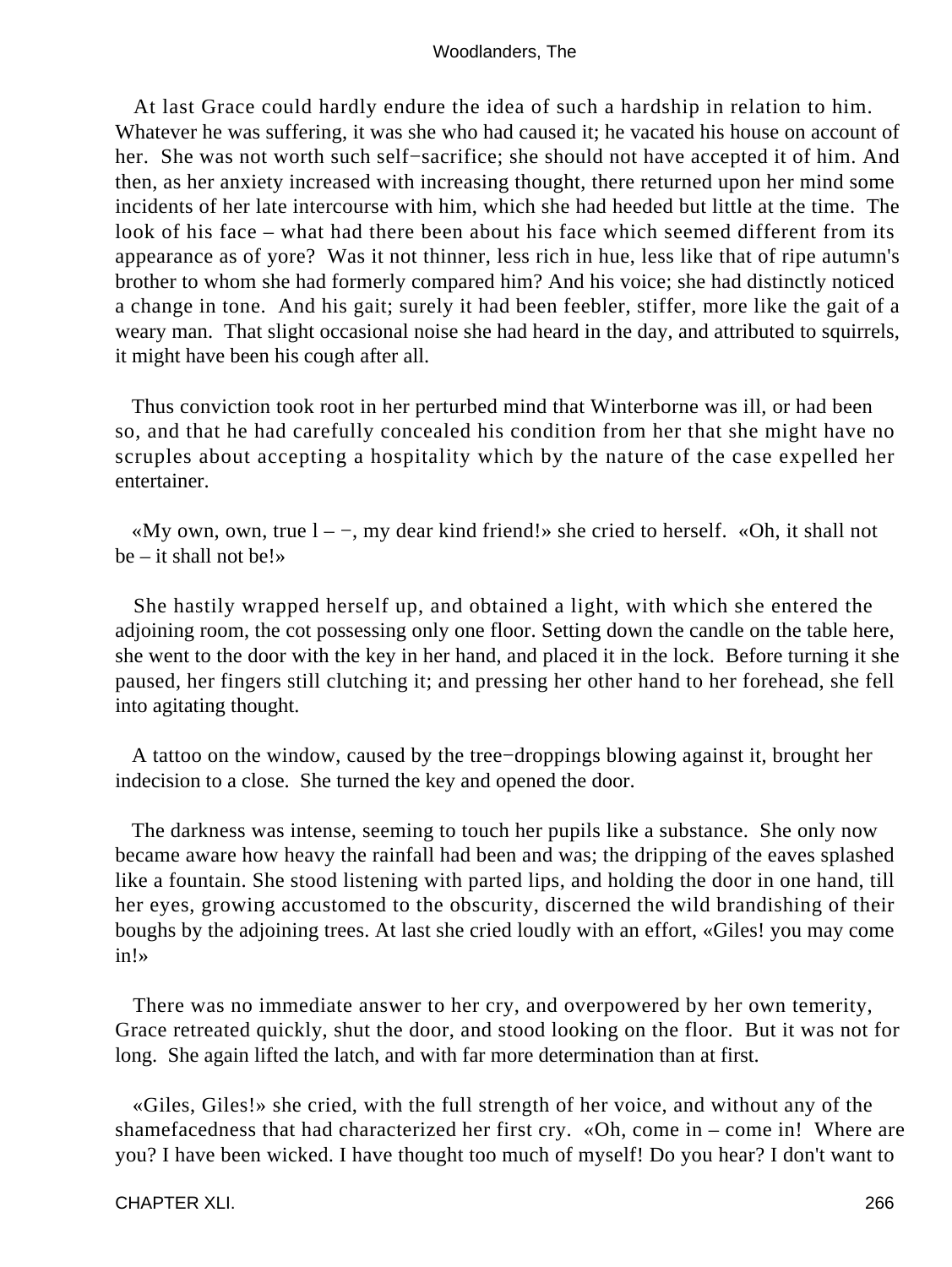keep you out any longer. I cannot bear that you should suffer so. Gi−i−iles!»

 A reply! It was a reply! Through the darkness and wind a voice reached her, floating upon the weather as though a part of it.

«Here I am – all right. Don't trouble about me.»

 «Don't you want to come in? Are you not ill? I don't mind what they say, or what they think any more.»

 «I am all right,» he repeated. «It is not necessary for me to come. Good−night! good−night!»

 Grace sighed, turned and shut the door slowly. Could she have been mistaken about his health? Perhaps, after all, she had perceived a change in him because she had not seen him for so long. Time sometimes did his ageing work in jerks, as she knew. Well, she had done all she could. He would not come in. She retired to rest again.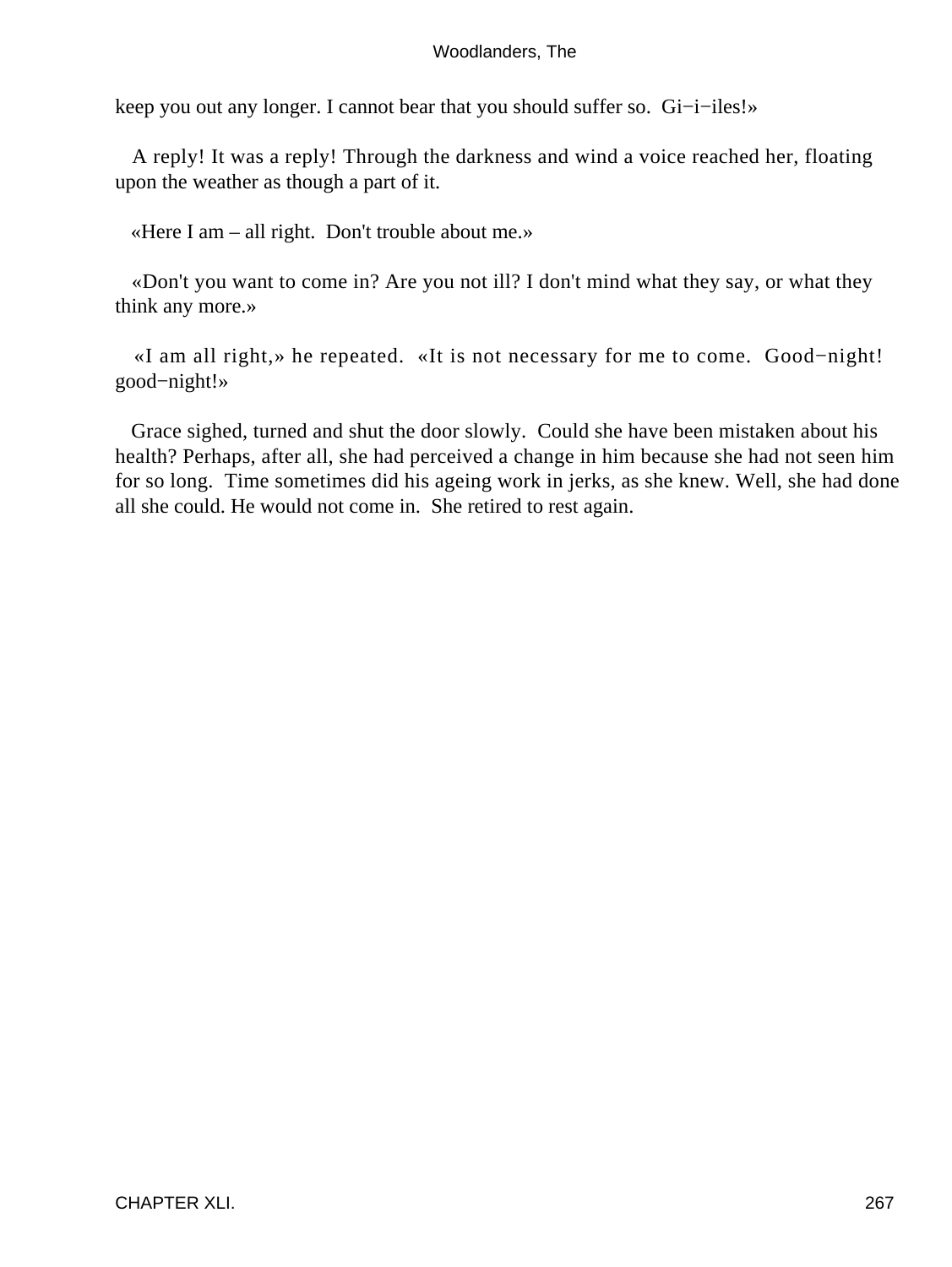# **[CHAPTER XLII.](#page-320-0)**

**The next morning Grace was at the window early. She felt determined to see him** somehow that day, and prepared his breakfast eagerly. Eight o'clock struck, and she had remembered that he had not come to arouse her by a knocking, as usual, her own anxiety having caused her to stir.

 The breakfast was set in its place without. But he did not arrive to take it; and she waited on. Nine o'clock arrived, and the breakfast was cold; and still there was no Giles. A thrush, that had been repeating itself a good deal on an opposite bush for some time, came and took a morsel from the plate and bolted it, waited, looked around, and took another. At ten o'clock she drew in the tray, and sat down to her own solitary meal. He must have been called away on business early, the rain having cleared off.

 Yet she would have liked to assure herself, by thoroughly exploring the precincts of the hut, that he was nowhere in its vicinity; but as the day was comparatively fine, the dread lest some stray passenger or woodman should encounter her in such a reconnoitre paralyzed her wish. The solitude was further accentuated to−day by the stopping of the clock for want of winding, and the fall into the chimney−corner of flakes of soot loosened by the rains. At noon she heard a slight rustling outside the window, and found that it was caused by an eft which had crept out of the leaves to bask in the last sun−rays that would be worth having till the following May.

 She continually peeped out through the lattice, but could see little. In front lay the brown leaves of last year, and upon them some yellowish−green ones of this season that had been prematurely blown down by the gale. Above stretched an old beech, with vast armpits, and great pocket−holes in its sides where branches had been amputated in past times; a black slug was trying to climb it. Dead boughs were scattered about like ichthyosauri in a museum, and beyond them were perishing woodbine stems resembling old ropes.

 From the other window all she could see were more trees, jacketed with lichen and stockinged with moss. At their roots were stemless yellow fungi like lemons and apricots, and tall fungi with more stem than stool. Next were more trees close together, wrestling for existence, their branches disfigured with wounds resulting from their mutual rubbings and blows. It was the struggle between these neighbors that she had heard in the night. Beneath them were the rotting stumps of those of the group that had been vanquished long ago, rising from their mossy setting like decayed teeth from green gums. Farther on were other tufts of moss in islands divided by the shed leaves – variety upon variety, dark green and pale green; moss−like little fir−trees, like plush, like malachite stars, like nothing on earth except moss.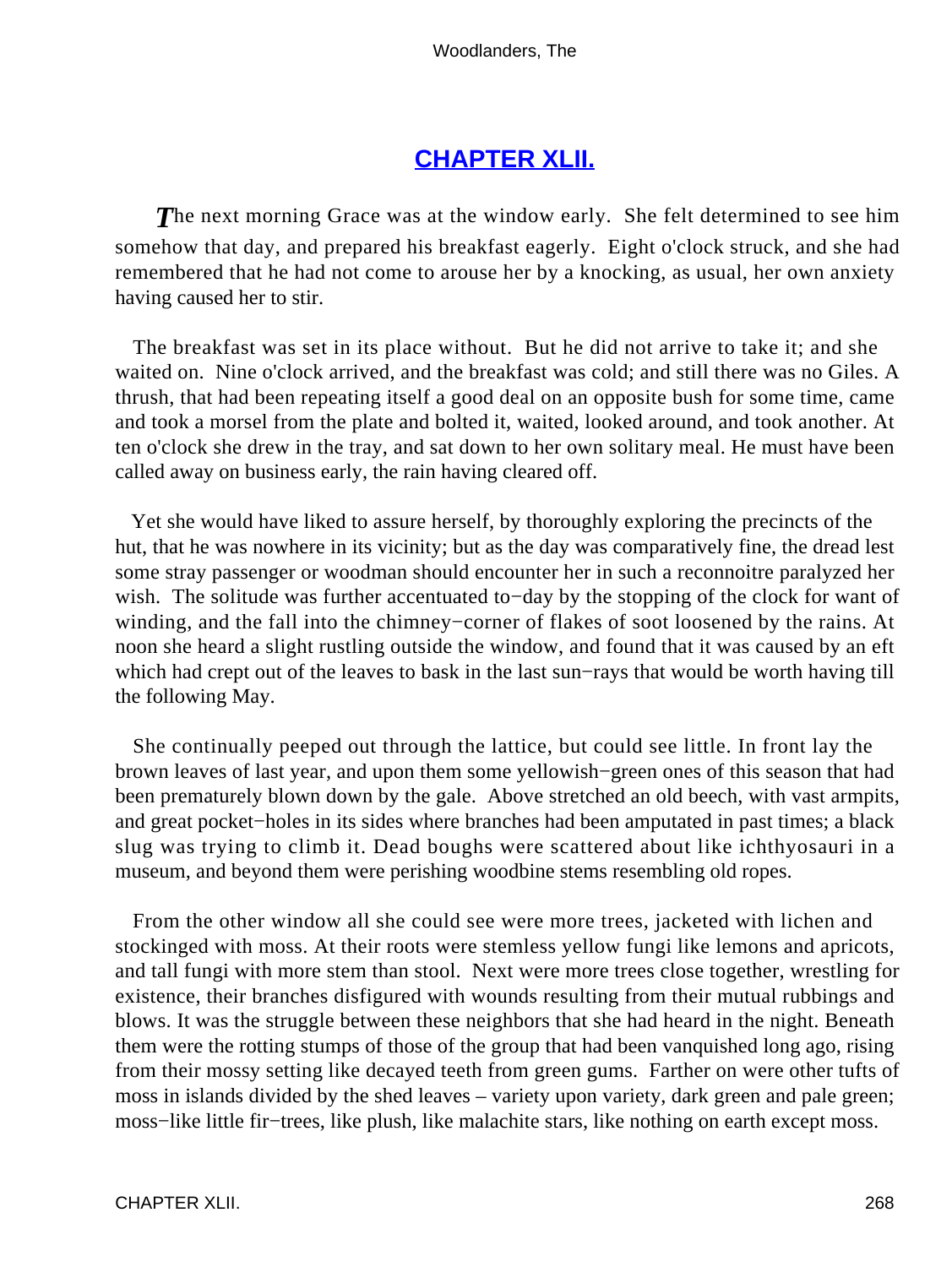The strain upon Grace's mind in various ways was so great on this the most desolate day she had passed there that she felt it would be well−nigh impossible to spend another in such circumstances. The evening came at last; the sun, when its chin was on the earth, found an opening through which to pierce the shade, and stretched irradiated gauzes across the damp atmosphere, making the wet trunks shine, and throwing splotches of such ruddiness on the leaves beneath the beech that they were turned to gory hues. When night at last arrived, and with it the time for his return, she was nearly broken down with suspense.

 The simple evening meal, partly tea, partly supper, which Grace had prepared, stood waiting upon the hearth; and yet Giles did not come. It was now nearly twenty−four hours since she had seen him. As the room grew darker, and only the firelight broke against the gloom of the walls, she was convinced that it would be beyond her staying power to pass the night without hearing from him or from somebody. Yet eight o'clock drew on, and his form at the window did not appear.

 The meal remained untasted. Suddenly rising from before the hearth of smouldering embers, where she had been crouching with her hands clasped over her knees, she crossed the room, unlocked the door, and listened. Every breath of wind had ceased with the decline of day, but the rain had resumed the steady dripping of the night before. Grace might have stood there five minutes when she fancied she heard that old sound, a cough, at no great distance; and it was presently repeated. If it were Winterborne's, he must be near her; why, then, had he not visited her?

 A horrid misgiving that he could not visit her took possession of Grace, and she looked up anxiously for the lantern, which was hanging above her head. To light it and go in the direction of the sound would be the obvious way to solve the dread problem; but the conditions made her hesitate, and in a moment a cold sweat pervaded her at further sounds from the same quarter.

 They were low mutterings; at first like persons in conversation, but gradually resolving themselves into varieties of one voice. It was an endless monologue, like that we sometimes hear from inanimate nature in deep secret places where water flows, or where ivy leaves flap against stones; but by degrees she was convinced that the voice was Winterborne's. Yet who could be his listener, so mute and patient; for though he argued so rapidly and persistently, nobody replied.

 A dreadful enlightenment spread through the mind of Grace. «Oh,» she cried, in her anguish, as she hastily prepared herself to go out, «how selfishly correct I am always – too, too correct! Cruel propriety is killing the dearest heart that ever woman clasped to her own.»

 While speaking thus to herself she had lit the lantern, and hastening out without further thought, took the direction whence the mutterings had proceeded. The course was marked by a little path, which ended at a distance of about forty yards in a small erection of hurdles, not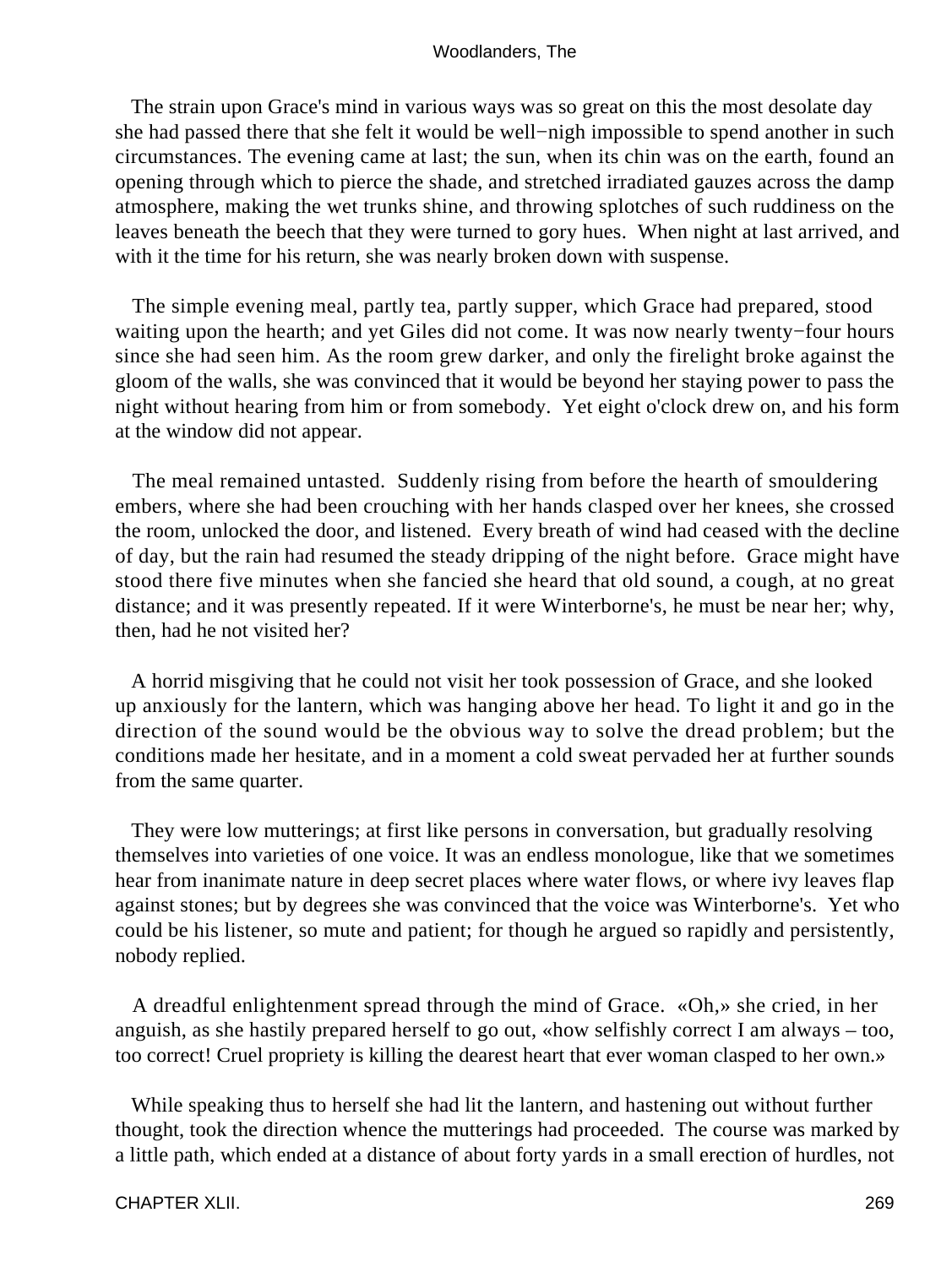much larger than a shock of corn, such as were frequent in the woods and copses when the cutting season was going on. It was too slight even to be called a hovel, and was not high enough to stand upright in; appearing, in short, to be erected for the temporary shelter of fuel. The side towards Grace was open, and turning the light upon the interior, she beheld what her prescient fear had pictured in snatches all the way thither.

 Upon the straw within, Winterborne lay in his clothes, just as she had seen him during the whole of her stay here, except that his hat was off, and his hair matted and wild.

 Both his clothes and the straw were saturated with rain. His arms were flung over his head; his face was flushed to an unnatural crimson. His eyes had a burning brightness, and though they met her own, she perceived that he did not recognize her.

«Oh, my Giles,» she cried, «what have I done to you!»

 But she stopped no longer even to reproach herself. She saw that the first thing to be thought of was to get him indoors.

 How Grace performed that labor she never could have exactly explained. But by dint of clasping her arms round him, rearing him into a sitting posture, and straining her strength to the uttermost, she put him on one of the hurdles that was loose alongside, and taking the end of it in both her hands, dragged him along the path to the entrance of the hut, and, after a pause for breath, in at the door−way.

 It was somewhat singular that Giles in his semi−conscious state acquiesced unresistingly in all that she did. But he never for a moment recognized her – continuing his rapid conversation to himself, and seeming to look upon her as some angel, or other supernatural creature of the visionary world in which he was mentally living. The undertaking occupied her more than ten minutes; but by that time, to her great thankfulness, he was in the inner room, lying on the bed, his damp outer clothing removed.

 Then the unhappy Grace regarded him by the light of the candle. There was something in his look which agonized her, in the rush of his thoughts, accelerating their speed from minute to minute. He seemed to be passing through the universe of ideas like a comet – erratic, inapprehensible, untraceable.

 Grace's distraction was almost as great as his. In a few moments she firmly believed he was dying. Unable to withstand her impulse, she knelt down beside him, kissed his hands and his face and his hair, exclaiming, in a low voice, «How could I? How could I?»

 Her timid morality had, indeed, underrated his chivalry till now, though she knew him so well. The purity of his nature, his freedom from the grosser passions, his scrupulous delicacy, had never been fully understood by Grace till this strange self− sacrifice in lonely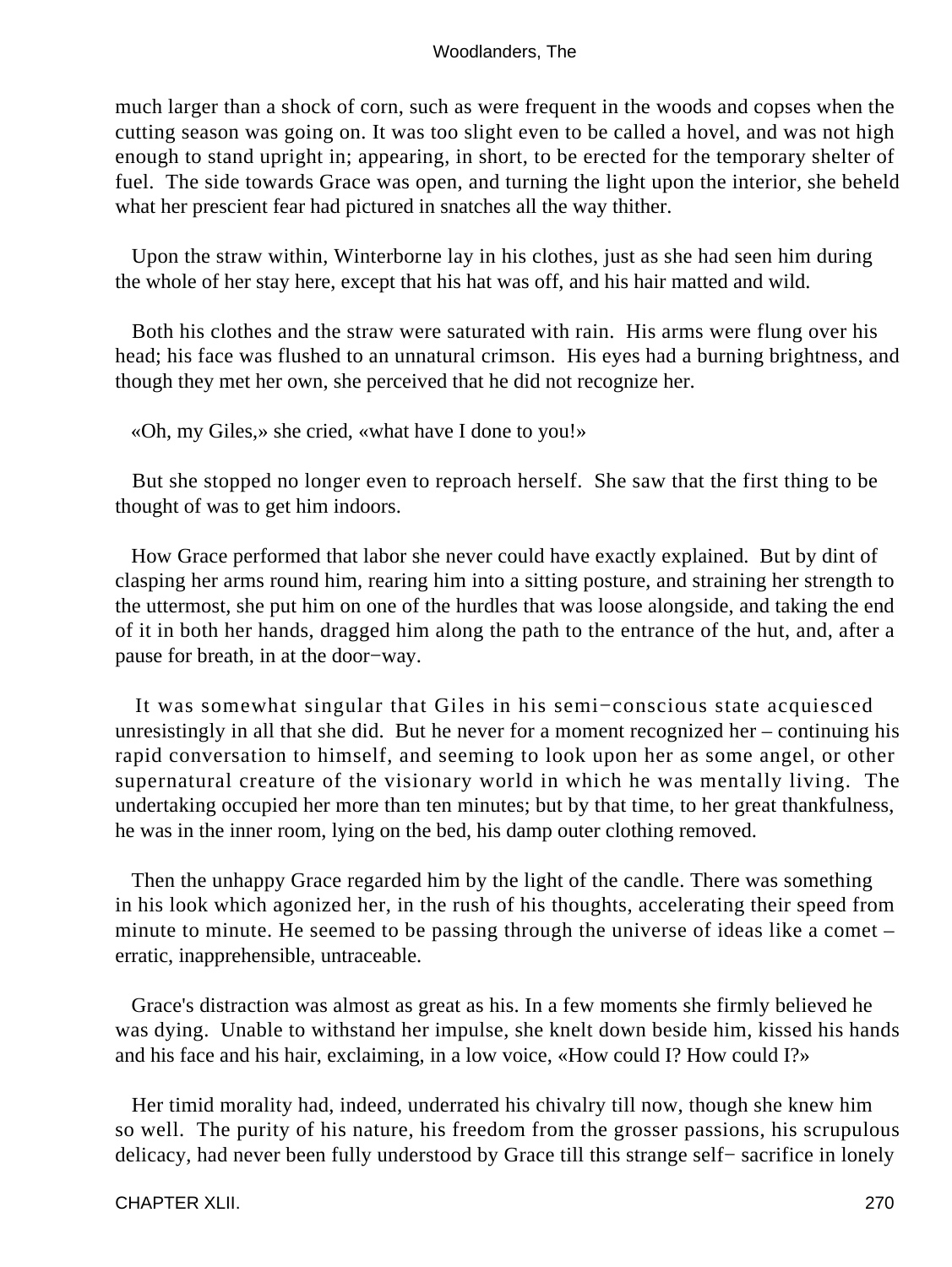juxtaposition to her own person was revealed. The perception of it added something that was little short of reverence to the deep affection for him of a woman who, herself, had more of Artemis than of Aphrodite in her constitution.

 All that a tender nurse could do, Grace did; and the power to express her solicitude in action, unconscious though the sufferer was, brought her mournful satisfaction. She bathed his hot head, wiped his perspiring hands, moistened his lips, cooled his fiery eyelids, sponged his heated skin, and administered whatever she could find in the house that the imagination could conceive as likely to be in any way alleviating. That she might have been the cause, or partially the cause, of all this, interfused misery with her sorrow.

 Six months before this date a scene, almost similar in its mechanical parts, had been enacted at Hintock House. It was between a pair of persons most intimately connected in their lives with these. Outwardly like as it had been, it was yet infinite in spiritual difference, though a woman's devotion had been common to both.

 Grace rose from her attitude of affection, and, bracing her energies, saw that something practical must immediately be done. Much as she would have liked, in the emotion of the moment, to keep him entirely to herself, medical assistance was necessary while there remained a possibility of preserving him alive. Such assistance was fatal to her own concealment; but even had the chance of benefiting him been less than it was, she would have run the hazard for his sake. The question was, where should she get a medical man, competent and near?

 There was one such man, and only one, within accessible distance; a man who, if it were possible to save Winterborne's life, had the brain most likely to do it. If human pressure could bring him, that man ought to be brought to the sick Giles's side. The attempt should be made.

 Yet she dreaded to leave her patient, and the minutes raced past, and yet she postponed her departure. At last, when it was after eleven o'clock, Winterborne fell into a fitful sleep, and it seemed to afford her an opportunity.

 She hastily made him as comfortable as she could, put on her things, cut a new candle from the bunch hanging in the cupboard, and having set it up, and placed it so that the light did not fall upon his eyes, she closed the door and started.

 The spirit of Winterborne seemed to keep her company and banish all sense of darkness from her mind. The rains had imparted a phosphorescence to the pieces of touchwood and rotting leaves that lay about her path, which, as scattered by her feet, spread abroad like spilt milk. She would not run the hazard of losing her way by plunging into any short, unfrequented track through the denser parts of the woodland, but followed a more open course, which eventually brought her to the highway. Once here, she ran along with great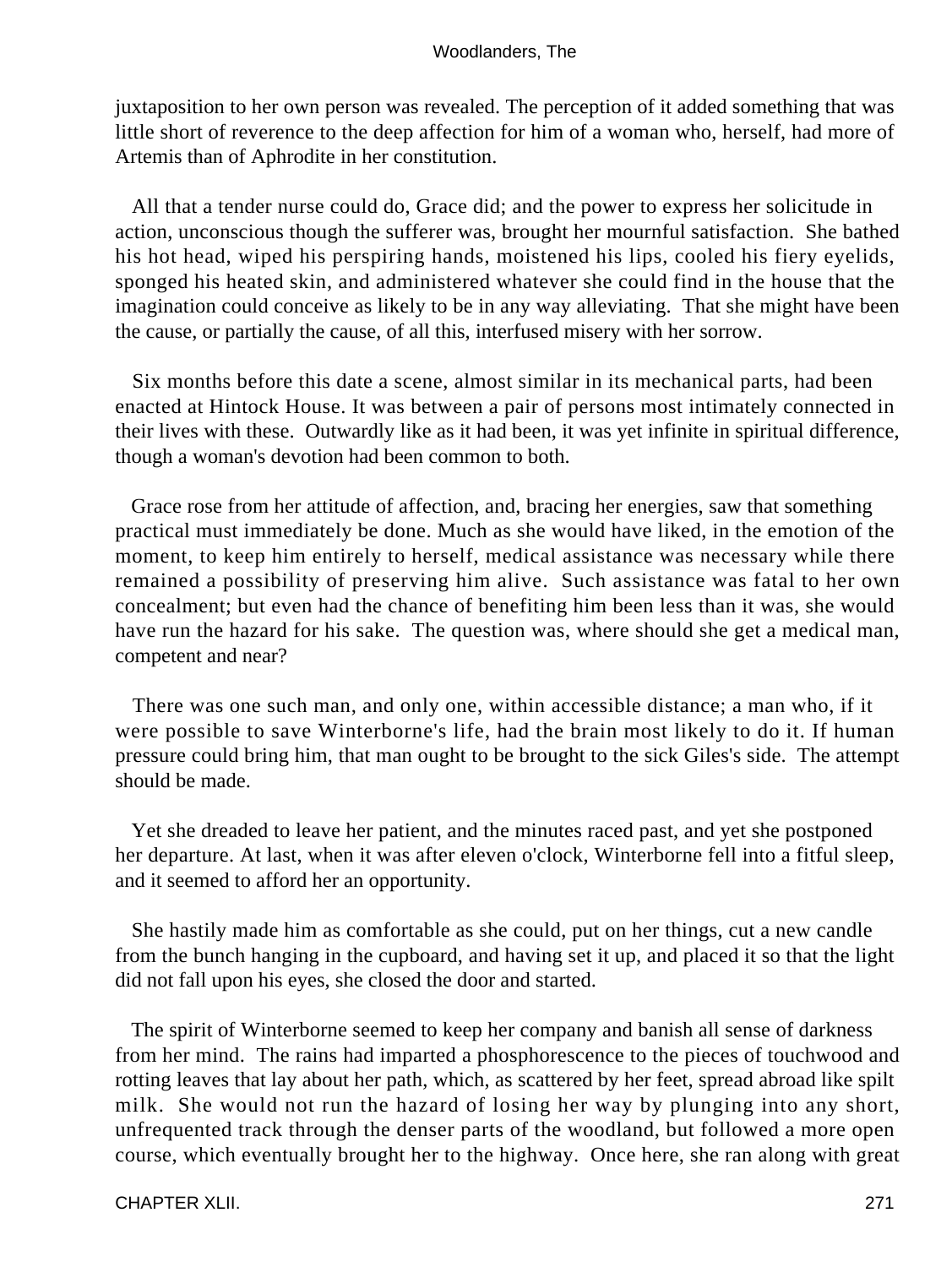speed, animated by a devoted purpose which had much about it that was stoical; and it was with scarcely any faltering of spirit that, after an hour's progress, she passed over Rubdown Hill, and onward towards that same Hintock, and that same house, out of which she had fled a few days before in irresistible alarm. But that had happened which, above all other things of chance and change, could make her deliberately frustrate her plan of flight and sink all regard of personal consequences.

 One speciality of Fitzpiers's was respected by Grace as much as ever – his professional skill. In this she was right. Had his persistence equalled his insight, instead of being the spasmodic and fitful thing it was, fame and fortune need never have remained a wish with him. His freedom from conventional errors and crusted prejudices had, indeed, been such as to retard rather than accelerate his advance in Hintock and its neighborhood, where people could not believe that nature herself effected cures, and that the doctor's business was only to smooth the way.

 It was past midnight when Grace arrived opposite her father's house, now again temporarily occupied by her husband, unless he had already gone away. Ever since her emergence from the denser plantations about Winterborne's residence a pervasive lightness had hung in the damp autumn sky, in spite of the vault of cloud, signifying that a moon of some age was shining above its arch. The two white gates were distinct, and the white balls on the pillars, and the puddles and damp ruts left by the recent rain, had a cold, corpse−eyed luminousness. She entered by the lower gate, and crossed the quadrangle to the wing wherein the apartments that had been hers since her marriage were situate, till she stood under a window which, if her husband were in the house, gave light to his bedchamber.

 She faltered, and paused with her hand on her heart, in spite of herself. Could she call to her presence the very cause of all her foregoing troubles? Alas! – old Jones was seven miles off; Giles was possibly dying – what else could she do?

 It was in a perspiration, wrought even more by consciousness than by exercise, that she picked up some gravel, threw it at the panes, and waited to see the result. The night−bell which had been fixed when Fitzpiers first took up his residence there still remained; but as it had fallen into disuse with the collapse of his practice, and his elopement, she did not venture to pull it now.

 Whoever slept in the room had heard her signal, slight as it was. In half a minute the window was opened, and a voice said «Yes?» inquiringly. Grace recognized her husband in the speaker at once. Her effort was now to disguise her own accents.

 «Doctor,» she said, in as unusual a tone as she could command, «a man is dangerously ill in One−chimney Hut, out towards Delborough, and you must go to him at once – in all mercy!»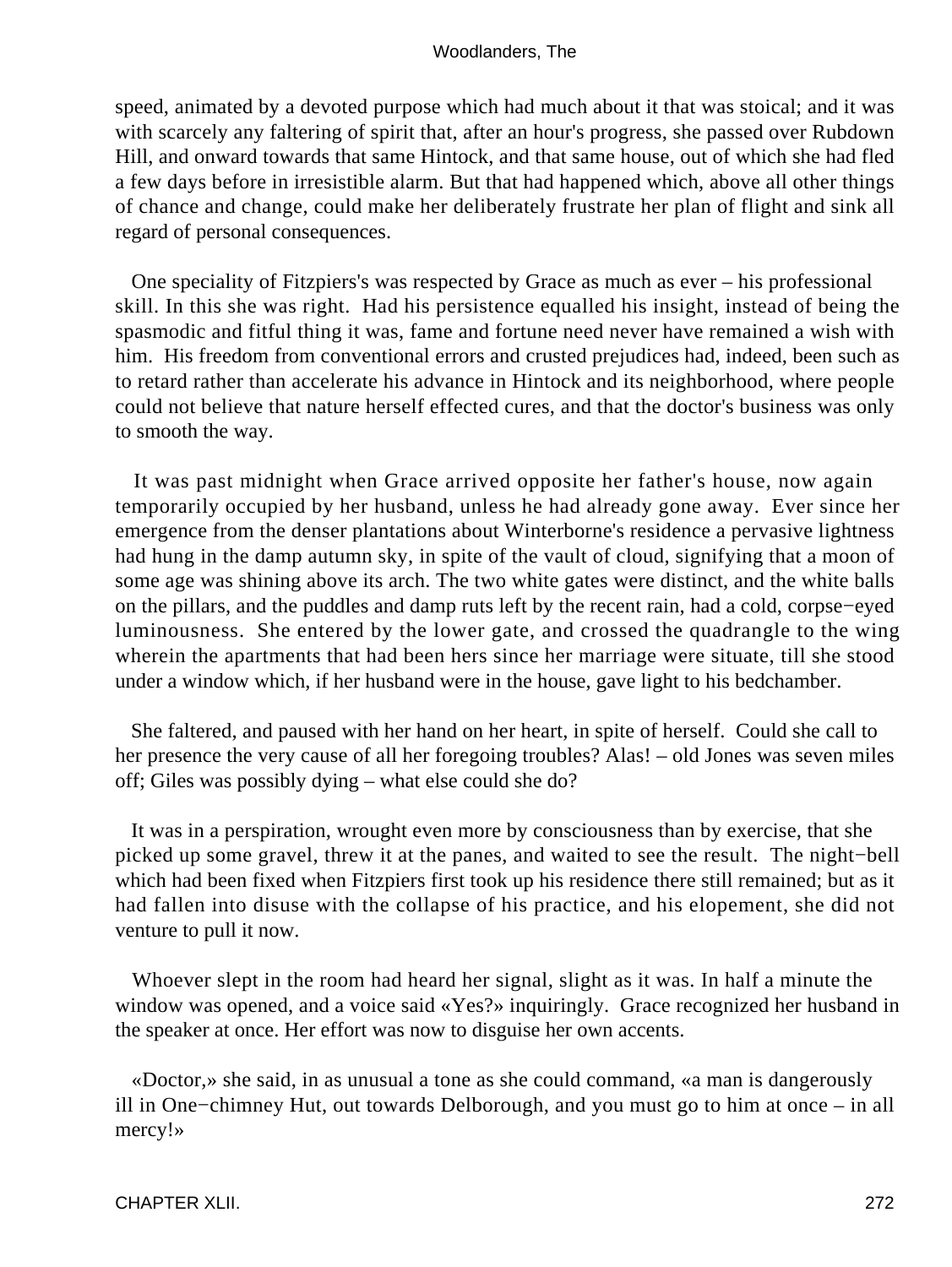«I will, readily.»

 The alacrity, surprise, and pleasure expressed in his reply amazed her for a moment. But, in truth, they denoted the sudden relief of a man who, having got back in a mood of contrition, from erratic abandonment to fearful joys, found the soothing routine of professional practice unexpectedly opening anew to him. The highest desire of his soul just now was for a respectable life of painstaking. If this, his first summons since his return, had been to attend upon a cat or dog, he would scarcely have refused it in the circumstances.

«Do you know the way?» she asked.

«Yes,» said he.

«One−chimney Hut,» she repeated. «And – immediately!»

«Yes, yes,» said Fitzpiers.

 Grace remained no longer. She passed out of the white gate without slamming it, and hastened on her way back. Her husband, then, had re−entered her father's house. How he had been able to effect a reconciliation with the old man, what were the terms of the treaty between them, she could not so much as conjecture. Some sort of truce must have been entered into, that was all she could say. But close as the question lay to her own life, there was a more urgent one which banished it; and she traced her steps quickly along the meandering track−ways.

 Meanwhile, Fitzpiers was preparing to leave the house. The state of his mind, over and above his professional zeal, was peculiar. At Grace's first remark he had not recognized or suspected her presence; but as she went on, he was awakened to the great resemblance of the speaker's voice to his wife's. He had taken in such good faith the statement of the household on his arrival, that she had gone on a visit for a time because she could not at once bring her mind to be reconciled to him, that he could not quite actually believe this comer to be she. It was one of the features of Fitzpiers's repentant humor at this date that, on receiving the explanation of her absence, he had made no attempt to outrage her feelings by following her; though nobody had informed him how very shortly her departure had preceded his entry, and of all that might have been inferred from her precipitancy.

 Melbury, after much alarm and consideration, had decided not to follow her either. He sympathized with her flight, much as he deplored it; moreover, the tragic color of the antecedent events that he had been a great means of creating checked his instinct to interfere. He prayed and trusted that she had got into no danger on her way (as he supposed) to Sherton, and thence to Exbury, if that were the place she had gone to, forbearing all inquiry which the strangeness of her departure would have made natural. A few months before this time a performance by Grace of one−tenth the magnitude of this would have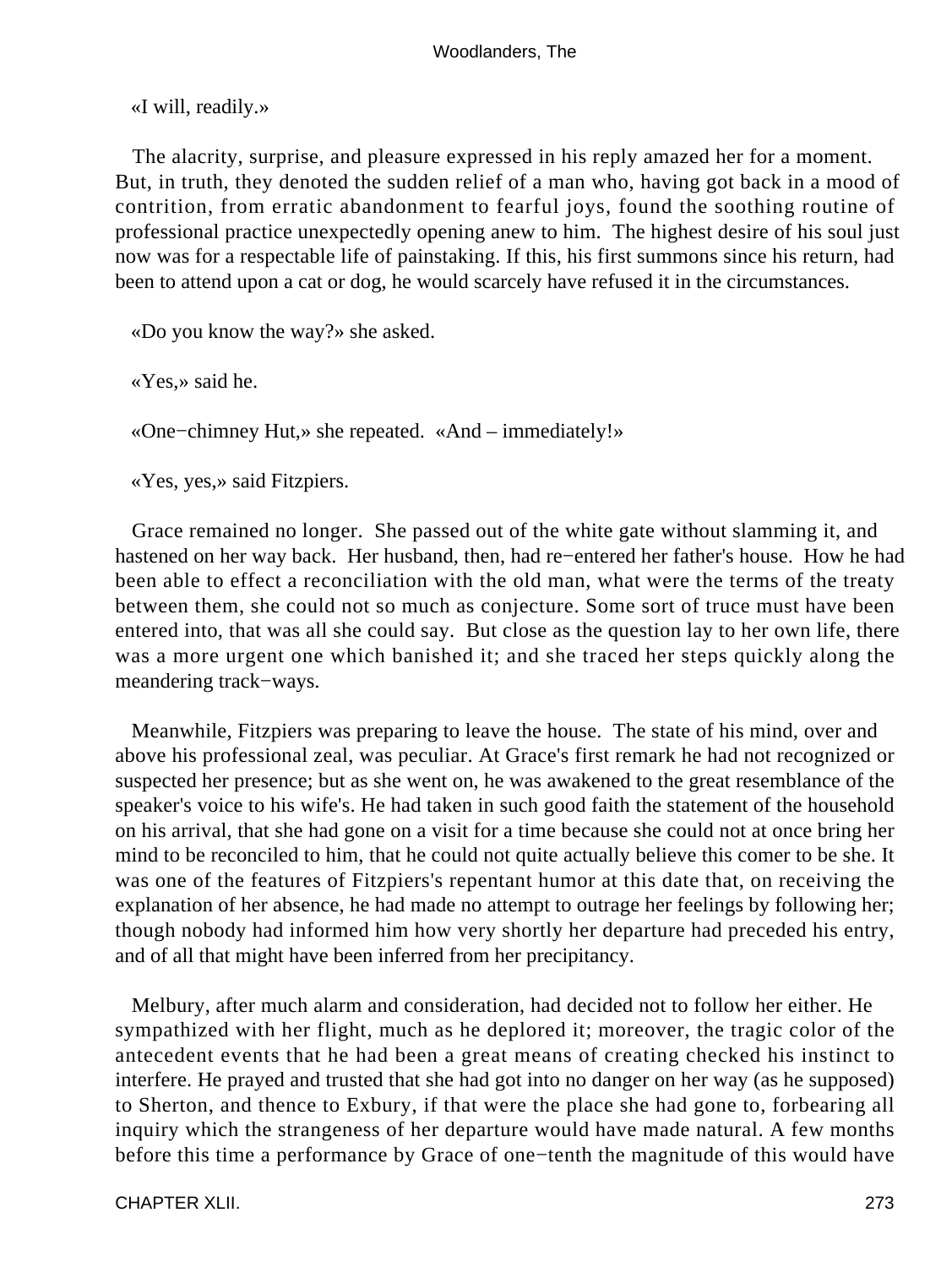aroused him to unwonted investigation.

 It was in the same spirit that he had tacitly assented to Fitzpiers's domicilation there. The two men had not met face to face, but Mrs. Melbury had proposed herself as an intermediary, who made the surgeon's re−entrance comparatively easy to him. Everything was provisional, and nobody asked questions. Fitzpiers had come in the performance of a plan of penitence, which had originated in circumstances hereafter to be explained; his self− humiliation to the very bass−string was deliberate; and as soon as a call reached him from the bedside of a dying man his desire was to set to work and do as much good as he could with the least possible fuss or show. He therefore refrained from calling up a stableman to get ready any horse or gig, and set out for One− chimney Hut on foot, as Grace had done.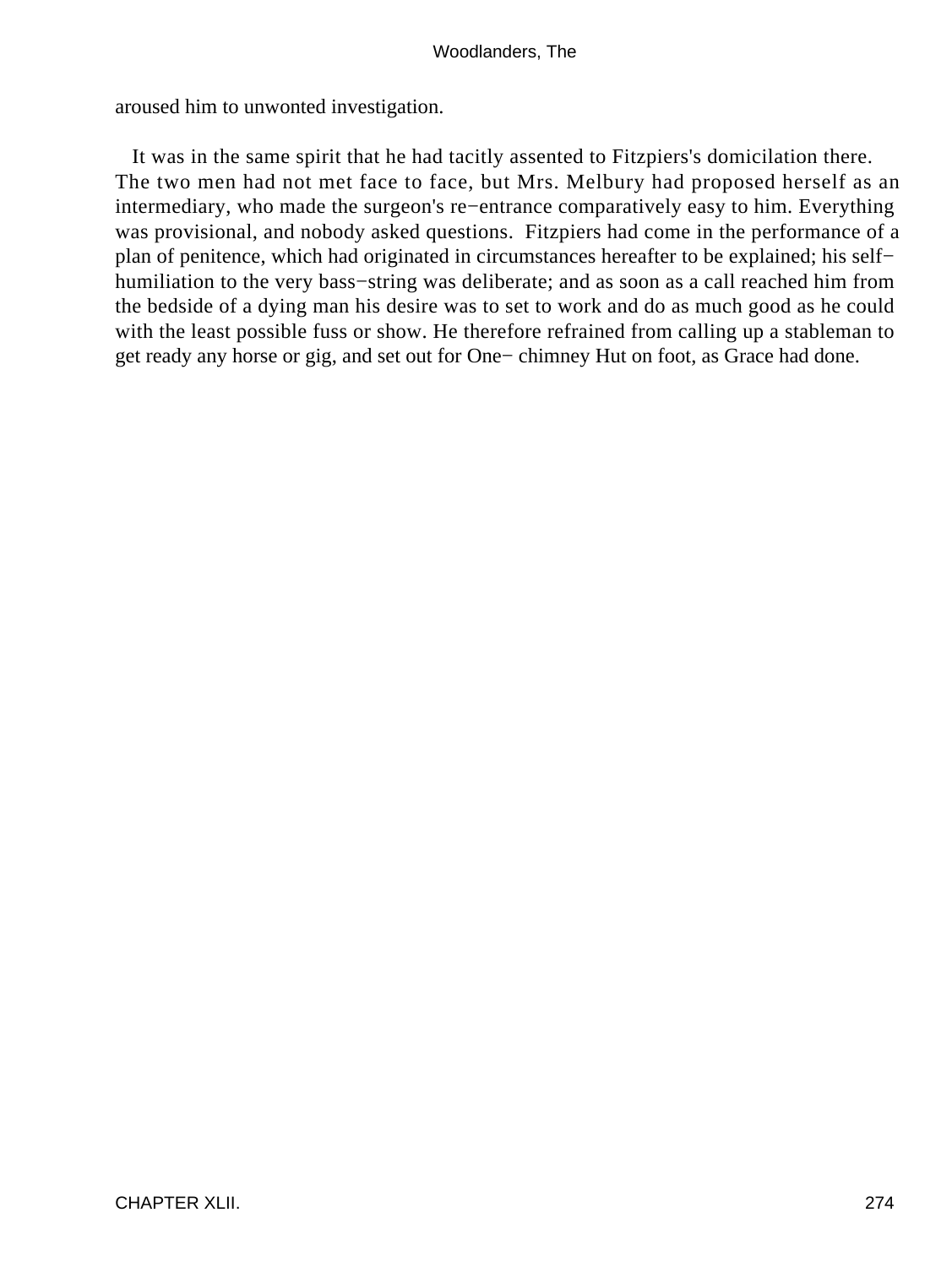# **[CHAPTER XLIII.](#page-321-0)**

*S*he re−entered the hut, flung off her bonnet and cloak, and approached the sufferer. He had begun anew those terrible mutterings, and his hands were cold. As soon as she saw him there returned to her that agony of mind which the stimulus of her journey had thrown off for a time.

 Could he really be dying? She bathed him, kissed him, forgot all things but the fact that lying there before her was he who had loved her more than the mere lover would have loved; had martyred himself for her comfort, cared more for her self−respect than she had thought of caring. This mood continued till she heard quick, smart footsteps without; she knew whose footsteps they were.

 Grace sat on the inside of the bed against the wall, holding Giles's hand, so that when her husband entered the patient lay between herself and him. He stood transfixed at first, noticing Grace only. Slowly he dropped his glance and discerned who the prostrate man was. Strangely enough, though Grace's distaste for her husband's company had amounted almost to dread, and culminated in actual flight, at this moment her last and least feeling was personal. Sensitive femininity was eclipsed by self−effacing purpose, and that it was a husband who stood there was forgotten. The first look that possessed her face was relief; satisfaction at the presence of the physician obliterated thought of the man, which only returned in the form of a sub−consciousness that did not interfere with her words.

«Is he dying  $-$  is there any hope?» she cried.

 «Grace!» said Fitzpiers, in an indescribable whisper – more than invocating, if not quite deprecatory.

 He was arrested by the spectacle, not so much in its intrinsic character – though that was striking enough to a man who called himself the husband of the sufferer's friend and nurse – but in its character as the counterpart of one that had its hour many months before, in which he had figured as the patient, and the woman had been Felice Charmond.

«Is he in great danger – can you save him?» she cried again.

 Fitzpiers aroused himself, came a little nearer, and examined Winterborne as he stood. His inspection was concluded in a mere glance. Before he spoke he looked at her contemplatively as to the effect of his coming words.

«He is dying,» he said, with dry precision.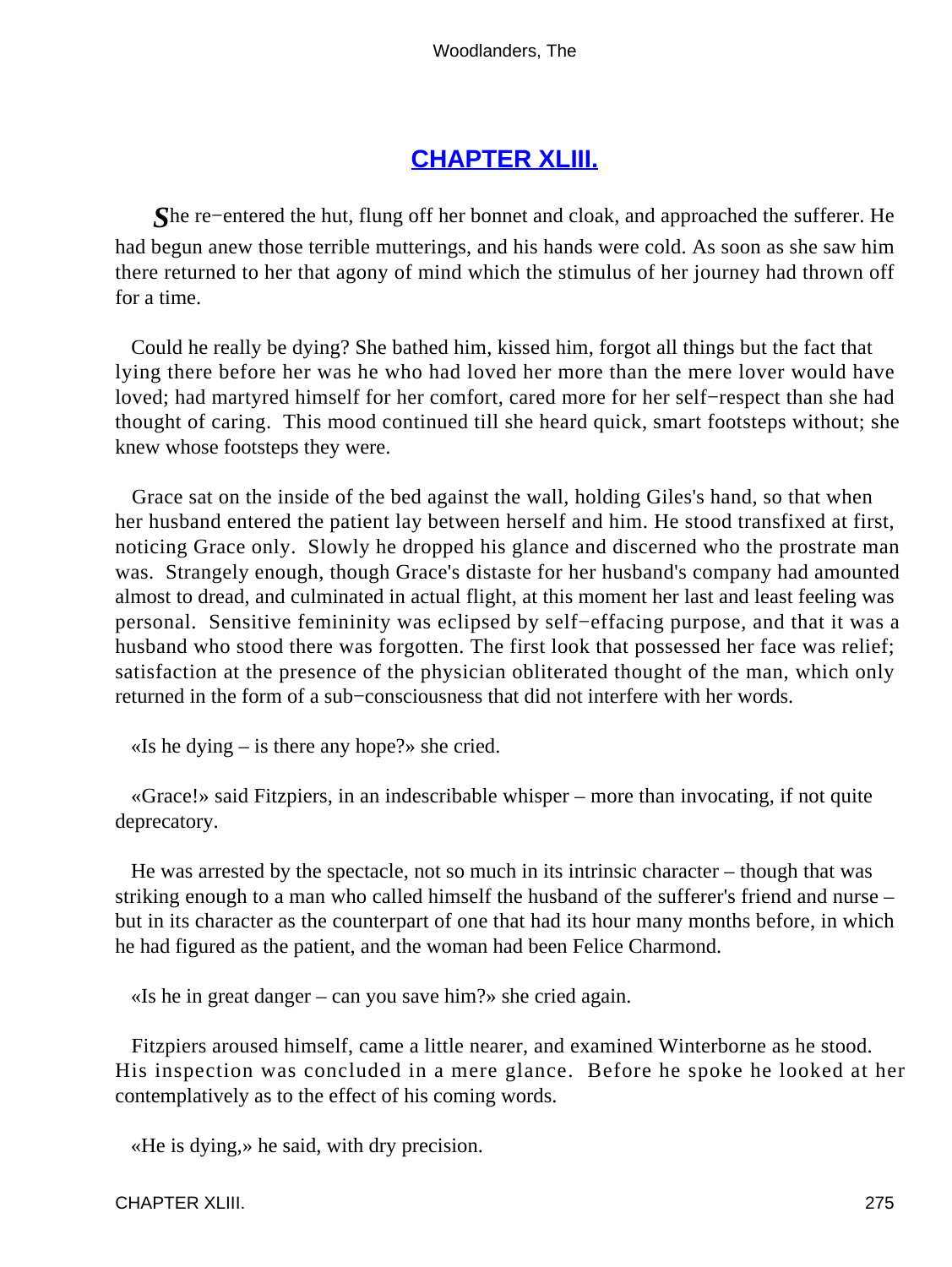«What?» said she.

 «Nothing can be done, by me or any other man. It will soon be all over. The extremities are dead already.» His eyes still remained fixed on her; the conclusion to which he had come seeming to end his interest, professional and otherwise, in Winterborne forever.

«But it cannot be! He was well three days ago.»

 «Not well, I suspect. This seems like a secondary attack, which has followed some previous illness – possibly typhoid – it may have been months ago, or recently.»

 $\kappa$ Ah – he was not well – you are right. He was ill – he was ill when I came.»

 There was nothing more to do or say. She crouched down at the side of the bed, and Fitzpiers took a seat. Thus they remained in silence, and long as it lasted she never turned her eyes, or apparently her thoughts, at all to her husband. He occasionally murmured, with automatic authority, some slight directions for alleviating the pain of the dying man, which she mechanically obeyed, bending over him during the intervals in silent tears.

 Winterborne never recovered consciousness of what was passing; and that he was going became soon perceptible also to her. In less than an hour the delirium ceased; then there was an interval of somnolent painlessness and soft breathing, at the end of which Winterborne passed quietly away.

Then Fitzpiers broke the silence. «Have you lived here long?» said he.

 Grace was wild with sorrow – with all that had befallen her – with the cruelties that had attacked her – with life – with Heaven. She answered at random. «Yes. By what right do you ask?»

 «Don't think I claim any right,» said Fitzpiers, sadly. «It is for you to do and say what you choose. I admit, quite as much as you feel, that I am a vagabond – a brute – not worthy to possess the smallest fragment of you. But here I am, and I have happened to take sufficient interest in you to make that inquiry.»

 «He is everything to me!» said Grace, hardly heeding her husband, and laying her hand reverently on the dead man's eyelids, where she kept it a long time, pressing down their lashes with gentle touches, as if she were stroking a little bird.

 He watched her a while, and then glanced round the chamber where his eyes fell upon a few dressing necessaries that she had brought.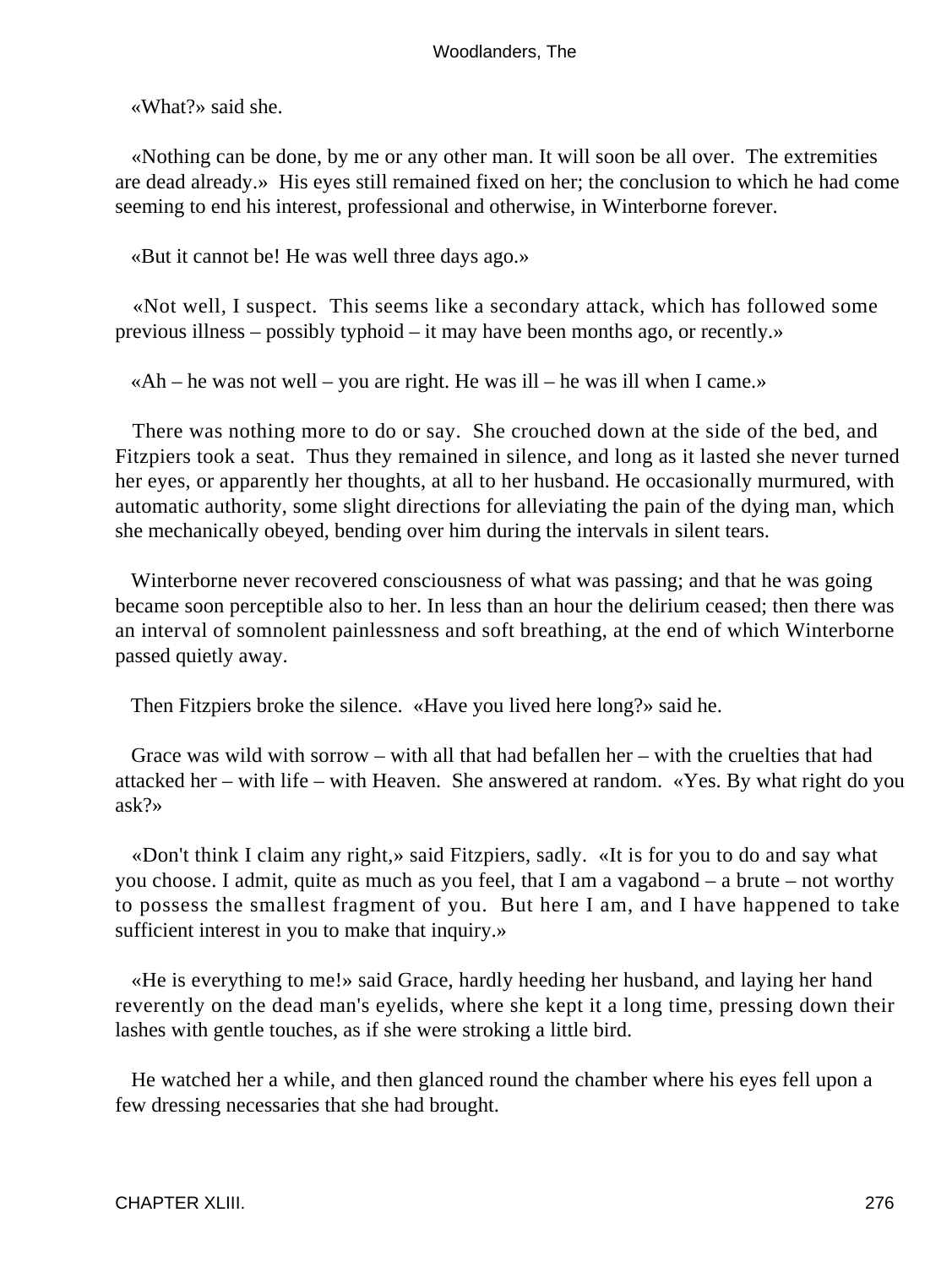«Grace – if I may call you so,» he said, «I have been already humiliated almost to the depths. I have come back since you refused to join me elsewhere – I have entered your father's house, and borne all that that cost me without flinching, because I have felt that I deserved humiliation. But is there a yet greater humiliation in store for me? You say you have been living here – that he is everything to you. Am I to draw from that the obvious, the extremest inference?»

 Triumph at any price is sweet to men and women – especially the latter. It was her first and last opportunity of repaying him for the cruel contumely which she had borne at his hands so docilely.

 «Yes,» she answered; and there was that in her subtly compounded nature which made her feel a thrill of pride as she did so.

 Yet the moment after she had so mightily belied her character she half repented. Her husband had turned as white as the wall behind him. It seemed as if all that remained to him of life and spirit had been abstracted at a stroke. Yet he did not move, and in his efforts at self−control closed his mouth together as a vice. His determination was fairly successful, though she saw how very much greater than she had expected her triumph had been. Presently he looked across at Winterborne.

 «Would it startle you to hear,» he said, as if he hardly had breath to utter the words, «that she who was to me what he was to you is dead also?»

«Dead – SHE dead?» exclaimed Grace.

«Yes. Felice Charmond is where this young man is.»

«Never!» said Grace, vehemently.

 He went on without heeding the insinuation: «And I came back to try to make it up with  $you - but - \infty$ 

 Fitzpiers rose, and moved across the room to go away, looking downward with the droop of a man whose hope was turned to apathy, if not despair. In going round the door his eye fell upon her once more. She was still bending over the body of Winterborne, her face close to the young man's.

«Have you been kissing him during his illness?» asked her husband.

«Yes.»

«Since his fevered state set in?»

CHAPTER XLIII. 277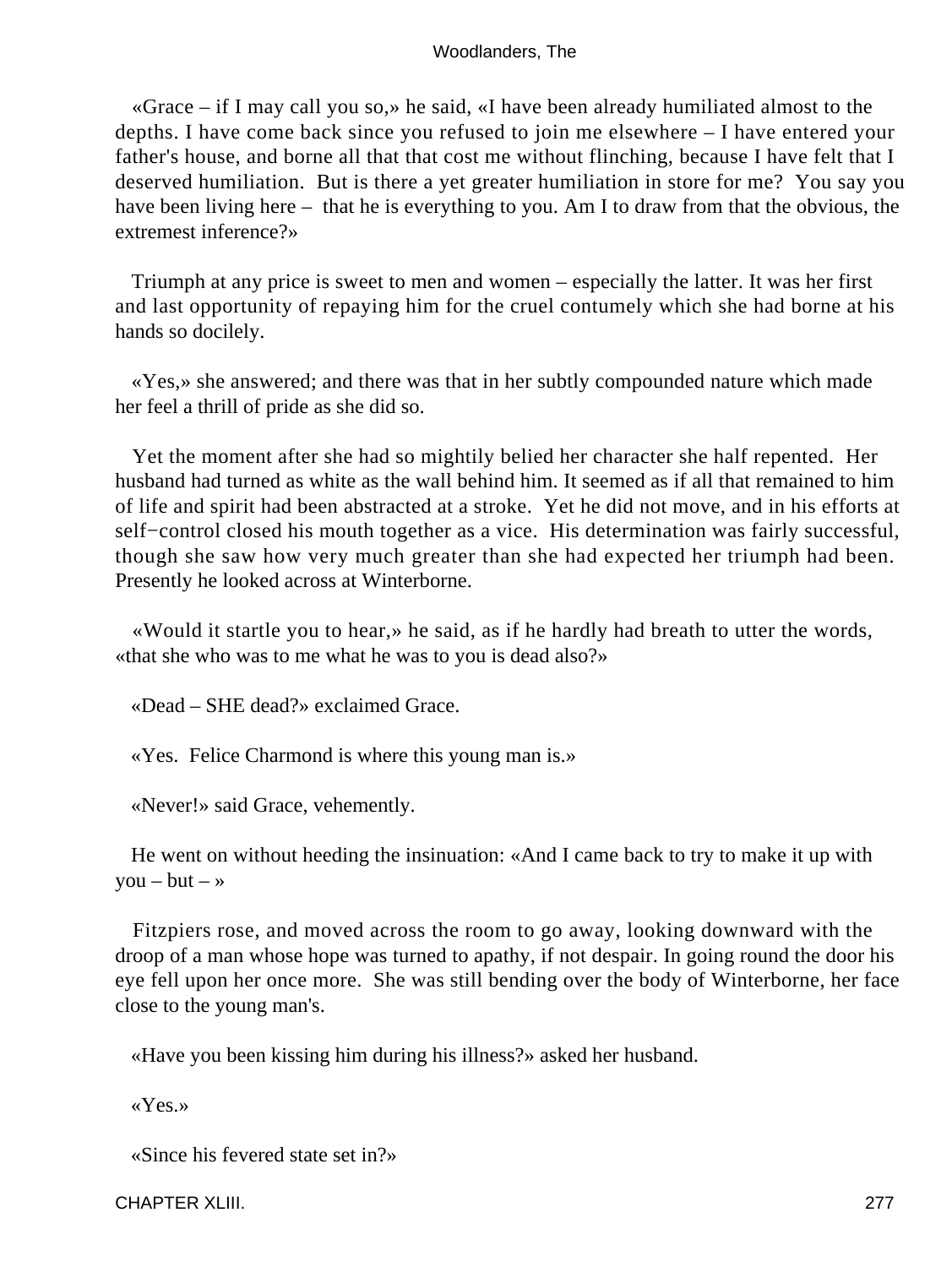«Yes.»

«On his lips?»

«Yes.»

 «Then you will do well to take a few drops of this in water as soon as possible.» He drew a small phial from his pocket and returned to offer it to her.

Grace shook her head.

«If you don't do as I tell you you may soon be like him.»

«I don't care. I wish to die.»

 «I'll put it here,» said Fitzpiers, placing the bottle on a ledge beside him. «The sin of not having warned you will not be upon my head at any rate, among my other sins. I am now going, and I will send somebody to you. Your father does not know that you are here, so I suppose I shall be bound to tell him?»

«Certainly.»

 Fitzpiers left the cot, and the stroke of his feet was soon immersed in the silence that prevaded the spot. Grace remained kneeling and weeping, she hardly knew how long, and then she sat up, covered poor Giles's features, and went towards the door where her husband had stood. No sign of any other comer greeted her ear, the only perceptible sounds being the tiny cracklings of the dead leaves, which, like a feather−bed, had not yet done rising to their normal level where indented by the pressure of her husband's receding footsteps. It reminded her that she had been struck with the change in his aspect; the extremely intellectual look that had always been in his face was wrought to a finer phase by thinness, and a care−worn dignity had been superadded. She returned to Winterborne's side, and during her meditations another tread drew near the door, entered the outer room, and halted at the entrance of the chamber where Grace was.

«What – Marty!» said Grace.

 «Yes. I have heard,» said Marty, whose demeanor had lost all its girlishness under the stroke that seemed almost literally to have bruised her.

«He died for me!» murmured Grace, heavily.

 Marty did not fully comprehend; and she answered, «He belongs to neither of us now, and your beauty is no more powerful with him than my plainness. I have come to help you,

CHAPTER XLIII. 278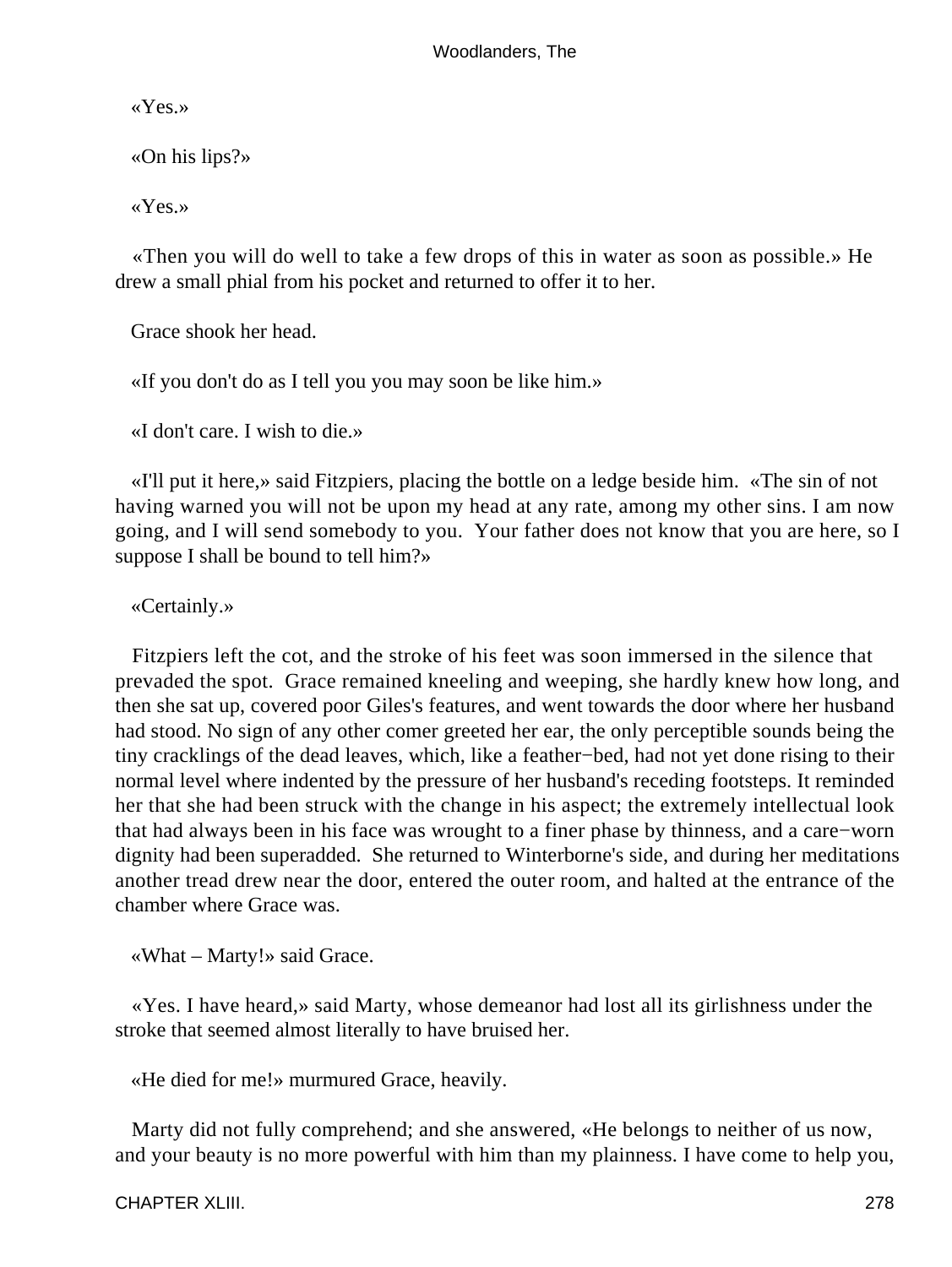ma'am. He never cared for me, and he cared much for you; but he cares for us both alike now.»

«Oh don't, don't, Marty!»

Marty said no more, but knelt over Winterborne from the other side.

«Did you meet my hus – Mr. Fitzpiers?»

«Then what brought you here?»

 «I come this way sometimes. I have got to go to the farther side of the wood this time of the year, and am obliged to get there before four o'clock in the morning, to begin heating the oven for the early baking. I have passed by here often at this time.»

Grace looked at her quickly. «Then did you know I was here?»

«Yes, ma'am.»

«Did you tell anybody?»

«No. I knew you lived in the hut, that he had gied it up to ye, and lodged out himself.»

«Did you know where he lodged?»

«No. That I couldn't find out. Was it at Delborough?»

«No. It was not there, Marty. Would it had been! It would have saved – saved  $-$  » To check her tears she turned, and seeing a book on the window−bench, took it up. «Look, Marty, this is a Psalter. He was not an outwardly religious man, but he was pure and perfect in his heart. Shall we read a psalm over him?»

«Oh yes – we will – with all my heart!»

 Grace opened the thin brown book, which poor Giles had kept at hand mainly for the convenience of whetting his pen−knife upon its leather covers. She began to read in that rich, devotional voice peculiar to women only on such occasions. When it was over, Marty said, «I should like to pray for his soul.»

«So should I,» said her companion. «But we must not.»

«Why? Nobody would know.»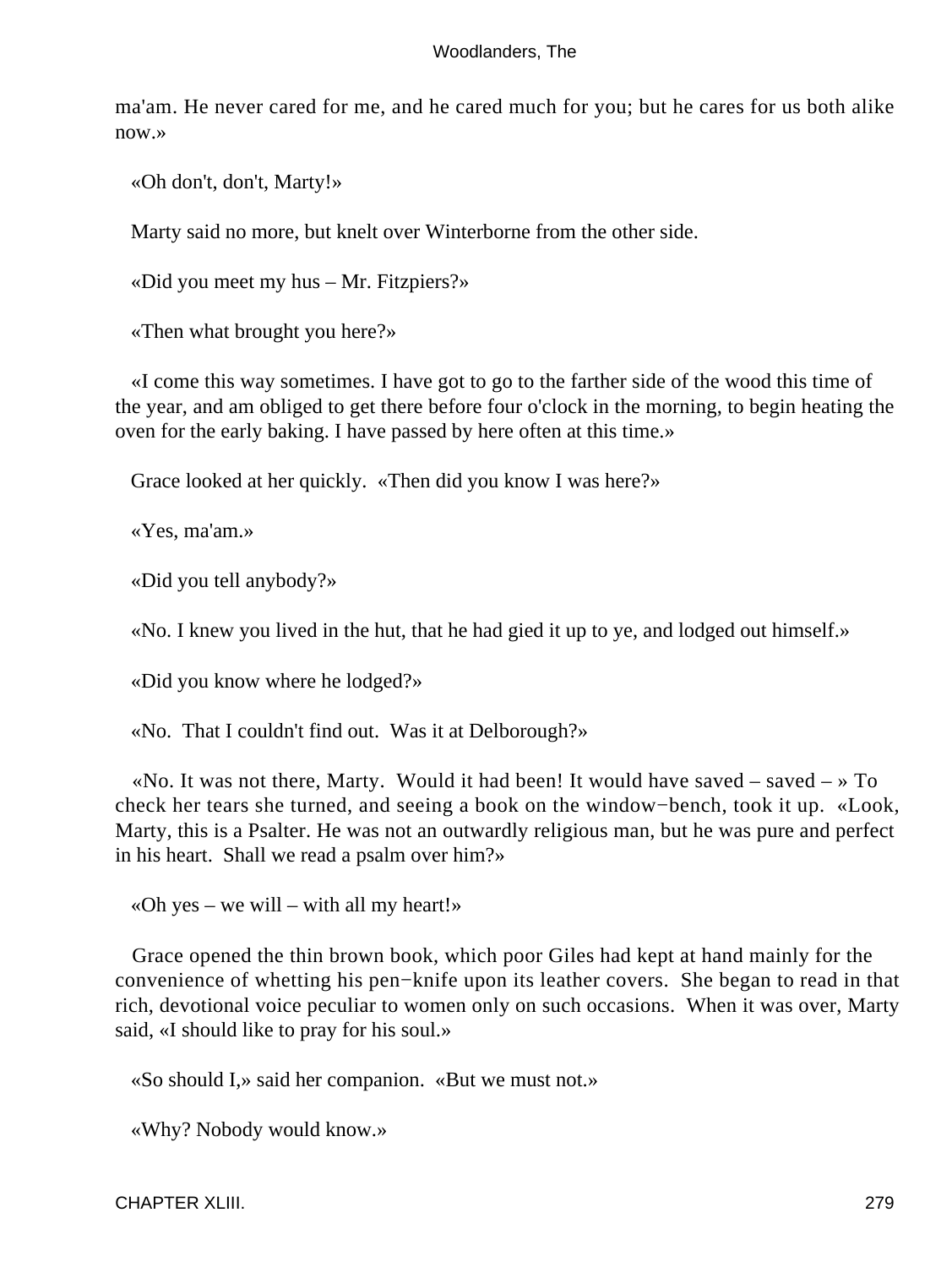Grace could not resist the argument, influenced as she was by the sense of making amends for having neglected him in the body; and their tender voices united and filled the narrow room with supplicatory murmurs that a Calvinist might have envied. They had hardly ended when now and more numerous foot−falls were audible, also persons in conversation, one of whom Grace recognized as her father.

 She rose, and went to the outer apartment, in which there was only such light as beamed from the inner one. Melbury and Mrs. Melbury were standing there.

 «I don't reproach you, Grace,» said her father, with an estranged manner, and in a voice not at all like his old voice. «What has come upon you and us is beyond reproach, beyond weeping, and beyond wailing. Perhaps I drove you to it. But I am hurt; I am scourged; I am astonished. In the face of this there is nothing to be said.»

 Without replying, Grace turned and glided back to the inner chamber. «Marty,» she said, quickly, «I cannot look my father in the face until he knows the true circumstances of my life here. Go and tell him – what you have told me – what you saw – that he gave up his house to me.»

 She sat down, her face buried in her hands, and Marty went, and after a short absence returned. Then Grace rose, and going out asked her father if he had met her husband.

«Yes,» said Melbury.

«And you know all that has happened?»

 «I do. Forgive me, Grace, for suspecting ye of worse than rashness – I ought to know ye better. Are you coming with me to what was once your home?»

«No. I stay here with HIM. Take no account of me any more.»

 The unwonted, perplexing, agitating relations in which she had stood to Winterborne quite lately – brought about by Melbury's own contrivance – could not fail to soften the natural anger of a parent at her more recent doings. «My daughter, things are bad,» he rejoined. "But why do you persevere to make 'em worse? What good can you do to Giles by staying here with him? Mind, I ask no questions. I don't inquire why you decided to come here, or anything as to what your course would have been if he had not died, though I know there's no deliberate harm in ye. As for me, I have lost all claim upon you, and I make no complaint. But I do say that by coming back with me now you will show no less kindness to him, and escape any sound of shame.

«But I don't wish to escape it.»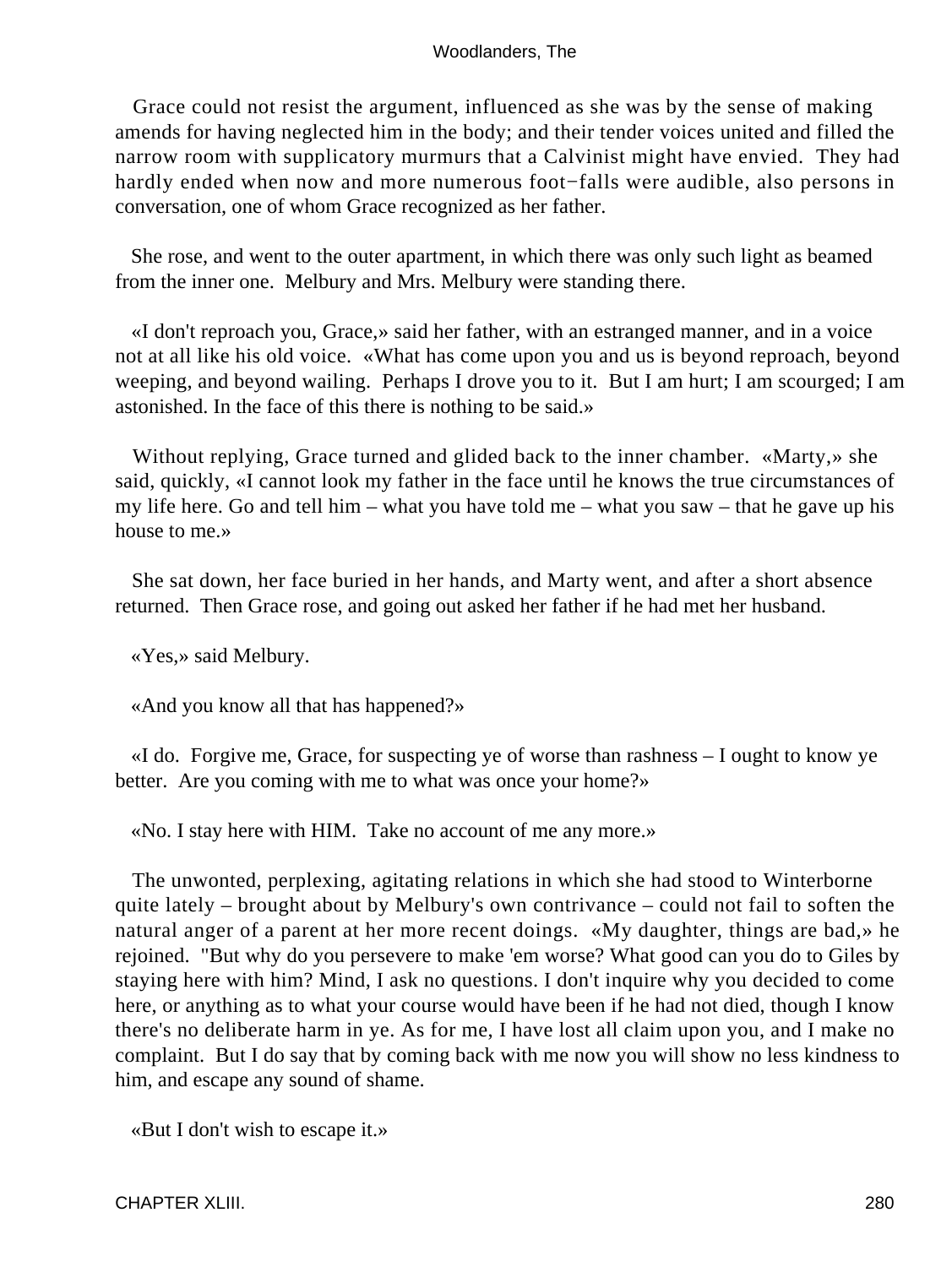«If you don't on your own account, cannot you wish to on mine and hers? Nobody except our household knows that you have left home. Then why should you, by a piece of perverseness, bring down my gray hairs with sorrow to the grave?»

 $\ll$ If it were not for my husband – » she began, moved by his words. «But how can I meet him there? How can any woman who is not a mere man's creature join him after what has taken place?»

«He would go away again rather than keep you out of my house.»

«How do you know that, father?»

 «We met him on our way here, and he told us so,» said Mrs. Melbury. «He had said something like it before. He seems very much upset altogether.»

 «He declared to her when he came to our house that he would wait for time and devotion to bring about his forgiveness,» said her husband. «That was it, wasn't it, Lucy?»

 «Yes. That he would not intrude upon you, Grace, till you gave him absolute permission,» Mrs. Melbury added.

 This antecedent considerateness in Fitzpiers was as welcome to Grace as it was unexpected; and though she did not desire his presence, she was sorry that by her retaliatory fiction she had given him a different reason for avoiding her. She made no further objections to accompanying her parents, taking them into the inner room to give Winterborne a last look, and gathering up the two or three things that belonged to her. While she was doing this the two women came who had been called by Melbury, and at their heels poor Creedle.

 «Forgive me, but I can't rule my mourning nohow as a man should, Mr. Melbury,» he said. «I ha'n't seen him since Thursday se'night, and have wondered for days and days where he's been keeping. There was I expecting him to come and tell me to wash out the cider−barrels against the making, and here was he – Well, I've knowed him from table−high; I knowed his father – used to bide about upon two sticks in the sun afore he died! – and now I've seen the end of the family, which we can ill afford to lose, wi' such a scanty lot of good folk in Hintock as we've got. And now Robert Creedle will be nailed up in parish boards 'a b'lieve; and noboby will glutch down a sigh for he!»

 They started for home, Marty and Creedle remaining behind. For a time Grace and her father walked side by side without speaking. It was just in the blue of the dawn, and the chilling tone of the sky was reflected in her cold, wet face. The whole wood seemed to be a house of death, pervaded by loss to its uttermost length and breadth. Winterborne was gone, and the copses seemed to show the want of him; those young trees, so many of which he had planted, and of which he had spoken so truly when he said that he should fall before they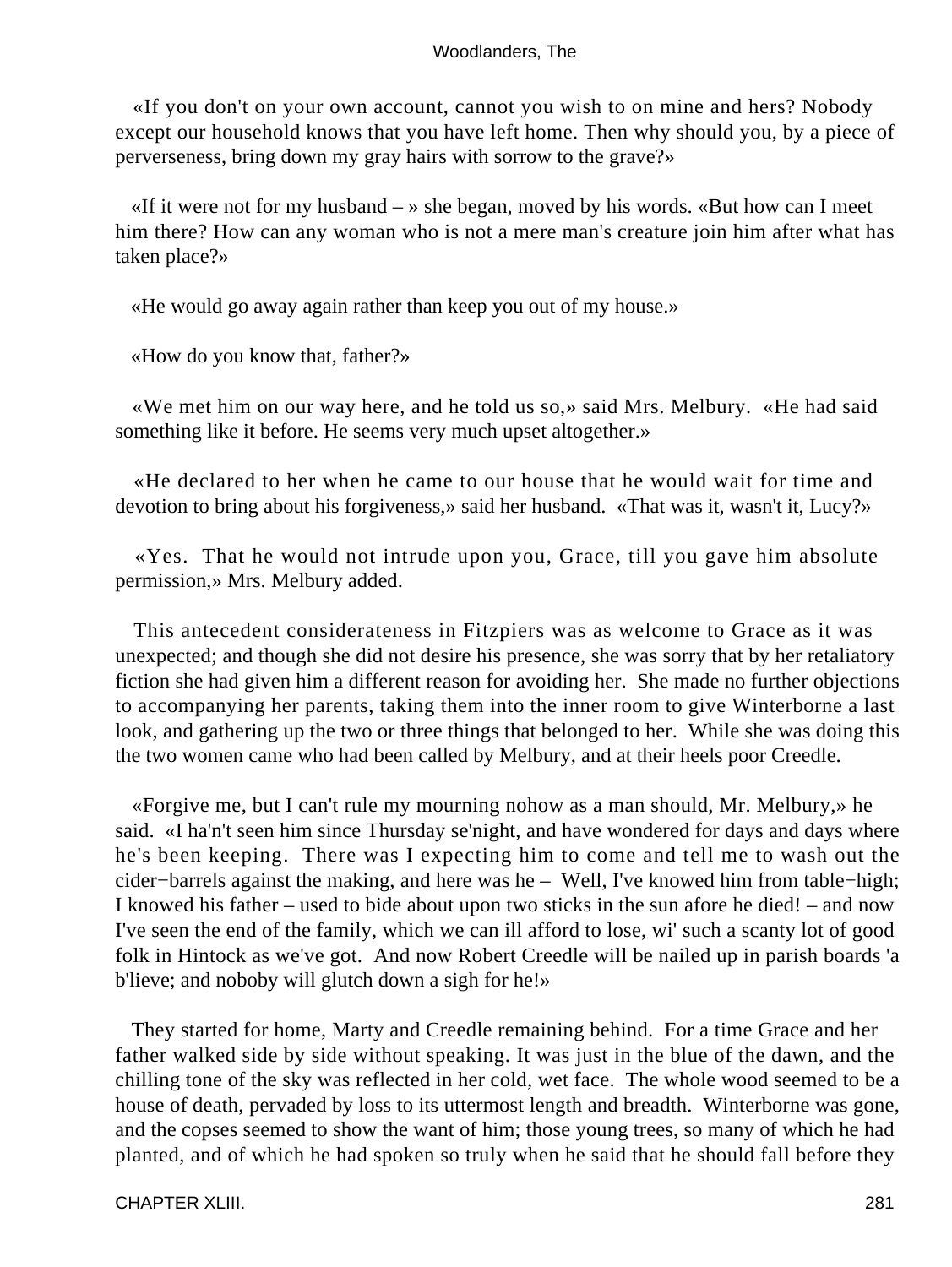fell, were at that very moment sending out their roots in the direction that he had given them with his subtle hand.

 «One thing made it tolerable to us that your husband should come back to the house,» said Melbury at last – «the death of Mrs. Charmond.»

«Ah, yes,» said Grace, arousing slightly to the recollection, «he told me so.»

 «Did he tell you how she died? It was no such death as Giles's. She was shot – by a disappointed lover. It occurred in Germany. The unfortunate man shot himself afterwards. He was that South Carolina gentleman of very passionate nature who used to haunt this place to force her to an interview, and followed her about everywhere. So ends the brilliant Felice Charmond – once a good friend to me – but no friend to you.»

«I can forgive her,» said Grace, absently. «Did Edgar tell you of this?»

 «No; but he put a London newspaper, giving an account of it, on the hall table, folded in such a way that we should see it. It will be in the Sherton paper this week, no doubt. To make the event more solemn still to him, he had just before had sharp words with her, and left her. He told Lucy this, as nothing about him appears in the newspaper. And the cause of the quarrel was, of all people, she we've left behind us.»

 «Do you mean Marty?» Grace spoke the words but perfunctorily. For, pertinent and pointed as Melbury's story was, she had no heart for it now.

 «Yes. Marty South.» Melbury persisted in his narrative, to divert her from her present grief, if possible. «Before he went away she wrote him a letter, which he kept in his, pocket a long while before reading. He chanced to pull it out in Mrs. Charmond's, presence, and read it out loud. It contained something which teased her very much, and that led to the rupture. She was following him to make it up when she met with her terrible death.»

 Melbury did not know enough to give the gist of the incident, which was that Marty South's letter had been concerning a certain personal adornment common to herself and Mrs. Charmond. Her bullet reached its billet at last. The scene between Fitzpiers and Felice had been sharp, as only a scene can be which arises out of the mortification of one woman by another in the presence of a lover. True, Marty had not effected it by word of mouth; the charge about the locks of hair was made simply by Fitzpiers reading her letter to him aloud to Felice in the playfully ironical tones of one who had become a little weary of his situation, and was finding his friend, in the phrase of George Herbert, a «flat delight.» He had stroked those false tresses with his hand many a time without knowing them to be transplanted, and it was impossible when the discovery was so abruptly made to avoid being finely satirical, despite her generous disposition.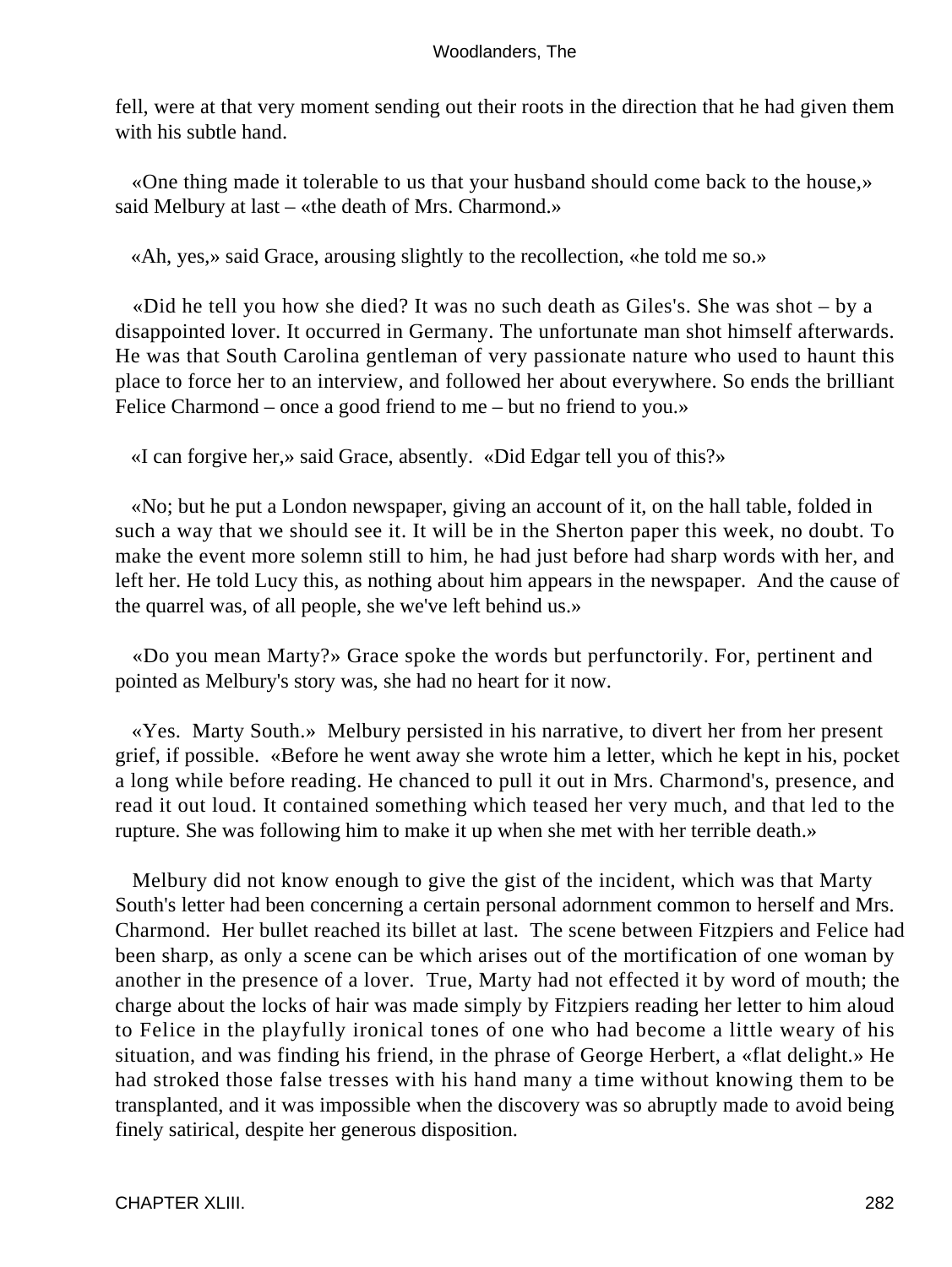That was how it had begun, and tragedy had been its end. On his abrupt departure she had followed him to the station but the train was gone; and in travelling to Baden in search of him she had met his rival, whose reproaches led to an altercation, and the death of both. Of that precipitate scene of passion and crime Fitzpiers had known nothing till he saw an account of it in the papers, where, fortunately for himself, no mention was made of his prior acquaintance with the unhappy lady; nor was there any allusion to him in the subsequent inquiry, the double death being attributed to some gambling losses, though, in point of fact, neither one of them had visited the tables.

 Melbury and his daughter drew near their house, having seen but one living thing on their way, a squirrel, which did not run up its tree, but, dropping the sweet chestnut which it carried, cried chut−chut−chut, and stamped with its hind legs on the ground. When the roofs and chimneys of the homestead began to emerge from the screen of boughs, Grace started, and checked herself in her abstracted advance.

 «You clearly understand,» she said to her step−mother some of her old misgiving returning, «that I am coming back only on condition of his leaving as he promised? Will you let him know this, that there may be no mistake?»

 Mrs. Melbury, who had some long private talks with Fitzpiers, assured Grace that she need have no doubts on that point, and that he would probably be gone by the evening. Grace then entered with them into Melbury's wing of the house, and sat down listlessly in the parlor, while her step−mother went to Fitzpiers.

 The prompt obedience to her wishes which the surgeon showed did honor to him, if anything could. Before Mrs. Melbury had returned to the room Grace, who was sitting on the parlor window−bench, saw her husband go from the door under the increasing light of morning, with a bag in his hand. While passing through the gate he turned his head. The firelight of the room she sat in threw her figure into dark relief against the window as she looked through the panes, and he must have seen her distinctly. In a moment he went on, the gate fell to, and he disappeared. At the hut she had declared that another had displaced him; and now she had banished him.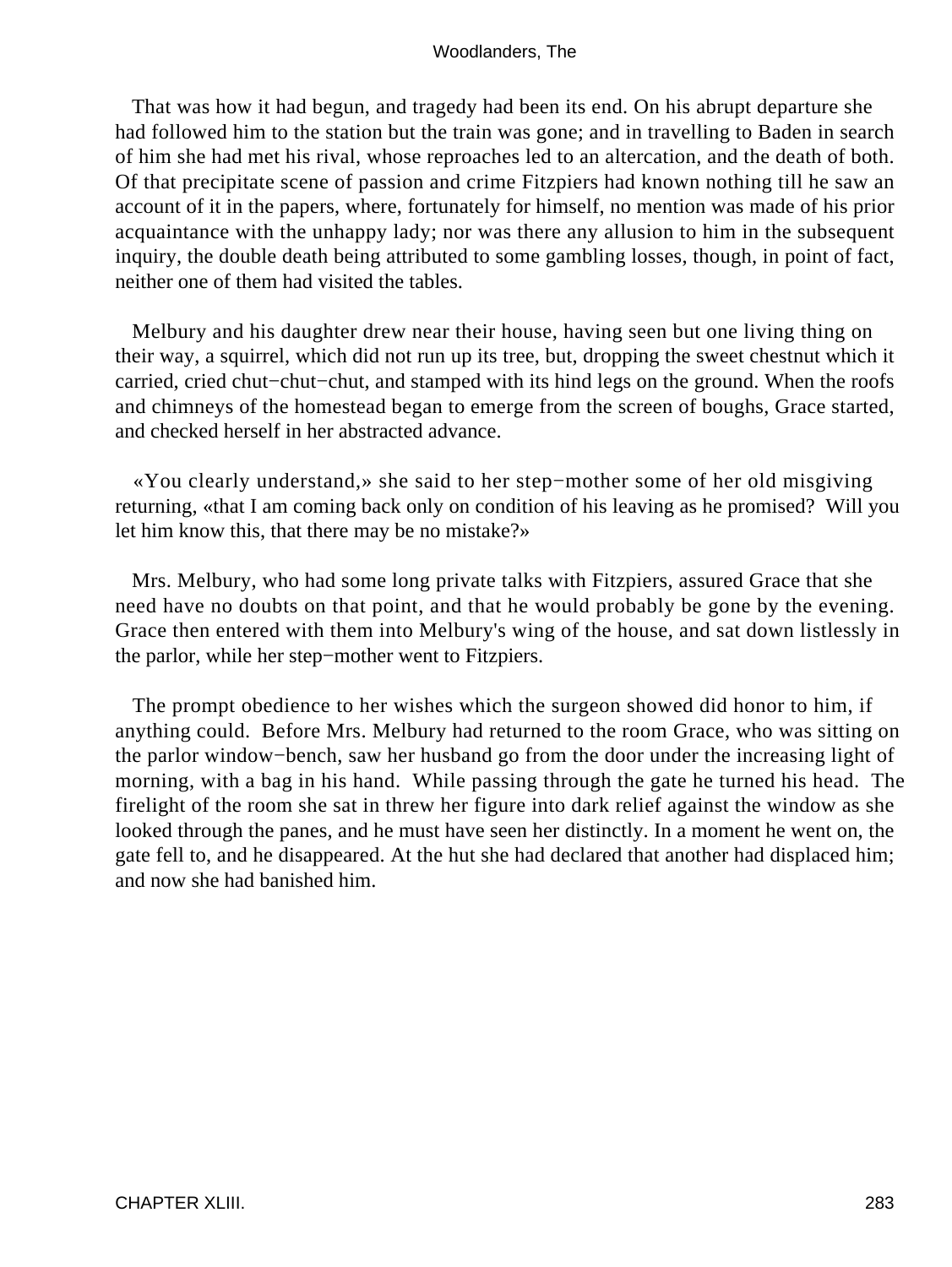# **[CHAPTER XLIV.](#page-321-0)**

*F*itzpiers had hardly been gone an hour when Grace began to sicken. The next day she kept her room. Old Jones was called in; he murmured some statements in which the words «feverish symptoms» occurred. Grace heard them, and guessed the means by which she had brought this visitation upon herself.

 One day, while she still lay there with her head throbbing, wondering if she were really going to join him who had gone before, Grammer Oliver came to her bedside. «I don't know whe'r this is meant for you to take, ma'am,» she said, «but I have found it on the table. It was left by Marty, I think, when she came this morning.»

 Grace turned her hot eyes upon what Grammer held up. It was the phial left at the hut by her husband when he had begged her to take some drops of its contents if she wished to preserve herself from falling a victim to the malady which had pulled down Winterborne. She examined it as well as she could. The liquid was of an opaline hue, and bore a label with an inscription in Italian. He had probably got it in his wanderings abroad. She knew but little Italian, but could understand that the cordial was a febrifuge of some sort. Her father, her mother, and all the household were anxious for her recovery, and she resolved to obey her husband's directions. Whatever the risk, if any, she was prepared to run it. A glass of water was brought, and the drops dropped in.

 The effect, though not miraculous, was remarkable. In less than an hour she felt calmer, cooler, better able to reflect – less inclined to fret and chafe and wear herself away. She took a few drops more. From that time the fever retreated, and went out like a damped conflagration.

 «How clever he is!» she said, regretfully. «Why could he not have had more principle, so as to turn his great talents to good account? Perhaps he has saved my useless life. But he doesn't know it, and doesn't care whether he has saved it or not; and on that account will never be told by me! Probably he only gave it to me in the arrogance of his skill, to show the greatness of his resources beside mine, as Elijah drew down fire from heaven.»

 As soon as she had quite recovered from this foiled attack upon her life, Grace went to Marty South's cottage. The current of her being had again set towards the lost Giles Winterborne.

«Marty,» she said, «we both loved him. We will go to his grave together.»

Great Hintock church stood at the upper part of the village, and could be reached

CHAPTER XLIV. 284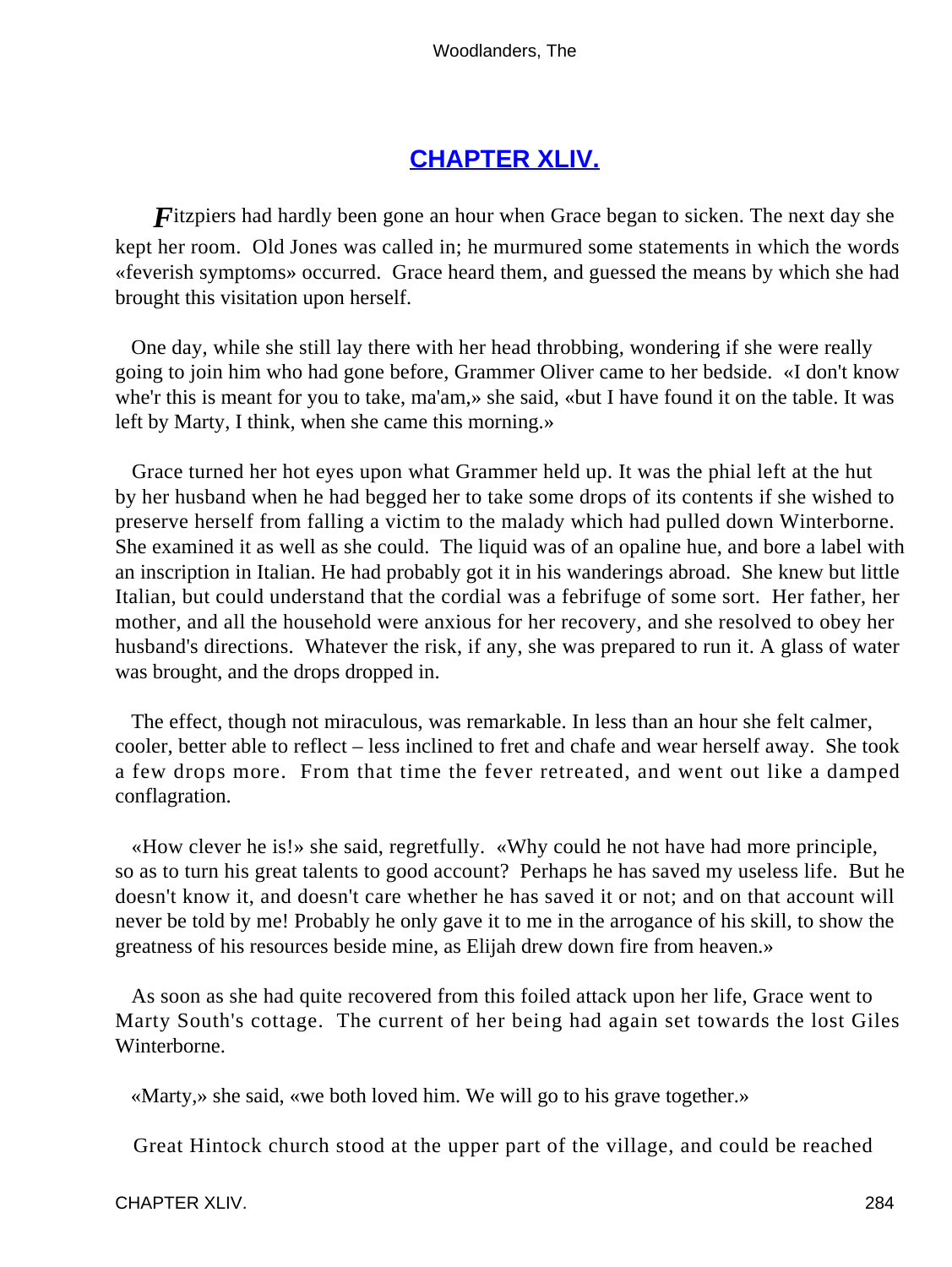without passing through the street. In the dusk of the late September day they went thither by secret ways, walking mostly in silence side by side, each busied with her own thoughts. Grace had a trouble exceeding Marty's – that haunting sense of having put out the light of his life by her own hasty doings. She had tried to persuade herself that he might have died of his illness, even if she had not taken possession of his house. Sometimes she succeeded in her attempt; sometimes she did not.

 They stood by the grave together, and though the sun had gone down, they could see over the woodland for miles, and down to the vale in which he had been accustomed to descend every year, with his portable mill and press, to make cider about this time.

 Perhaps Grace's first grief, the discovery that if he had lived he could never have claimed her, had some power in softening this, the second. On Marty's part there was the same consideration; never would she have been his. As no anticipation of gratified affection had been in existence while he was with them, there was none to be disappointed now that he had gone.

 Grace was abased when, by degrees, she found that she had never understood Giles as Marty had done. Marty South alone, of all the women in Hintock and the world, had approximated to Winterborne's level of intelligent intercourse with nature. In that respect she had formed the complement to him in the other sex, had lived as his counterpart, had subjoined her thought to his as a corollary.

 The casual glimpses which the ordinary population bestowed upon that wondrous world of sap and leaves called the Hintock woods had been with these two, Giles and Marty, a clear gaze. They had been possessed of its finer mysteries as of commonplace knowledge; had been able to read its hieroglyphs as ordinary writing; to them the sights and sounds of night, winter, wind, storm, amid those dense boughs, which had to Grace a touch of the uncanny, and even the supernatural, were simple occurrences whose origin, continuance, and laws they foreknew. They had planted together, and together they had felled; together they had, with the run of the years, mentally collected those remoter signs and symbols which, seen in few, were of runic obscurity, but all together made an alphabet. From the light lashing of the twigs upon their faces, when brushing through them in the dark, they could pronounce upon the species of the tree whence they stretched; from the quality of the wind's murmur through a bough they could in like manner name its sort afar off. They knew by a glance at a trunk if its heart were sound, or tainted with incipient decay, and by the state of its upper twigs, the stratum that had been reached by its roots. The artifices of the seasons were seen by them from the conjuror's own point of view, and not from that of the spectator's.

 «He ought to have married YOU, Marty, and nobody else in the world!» said Grace, with conviction, after thinking somewhat in the above strain.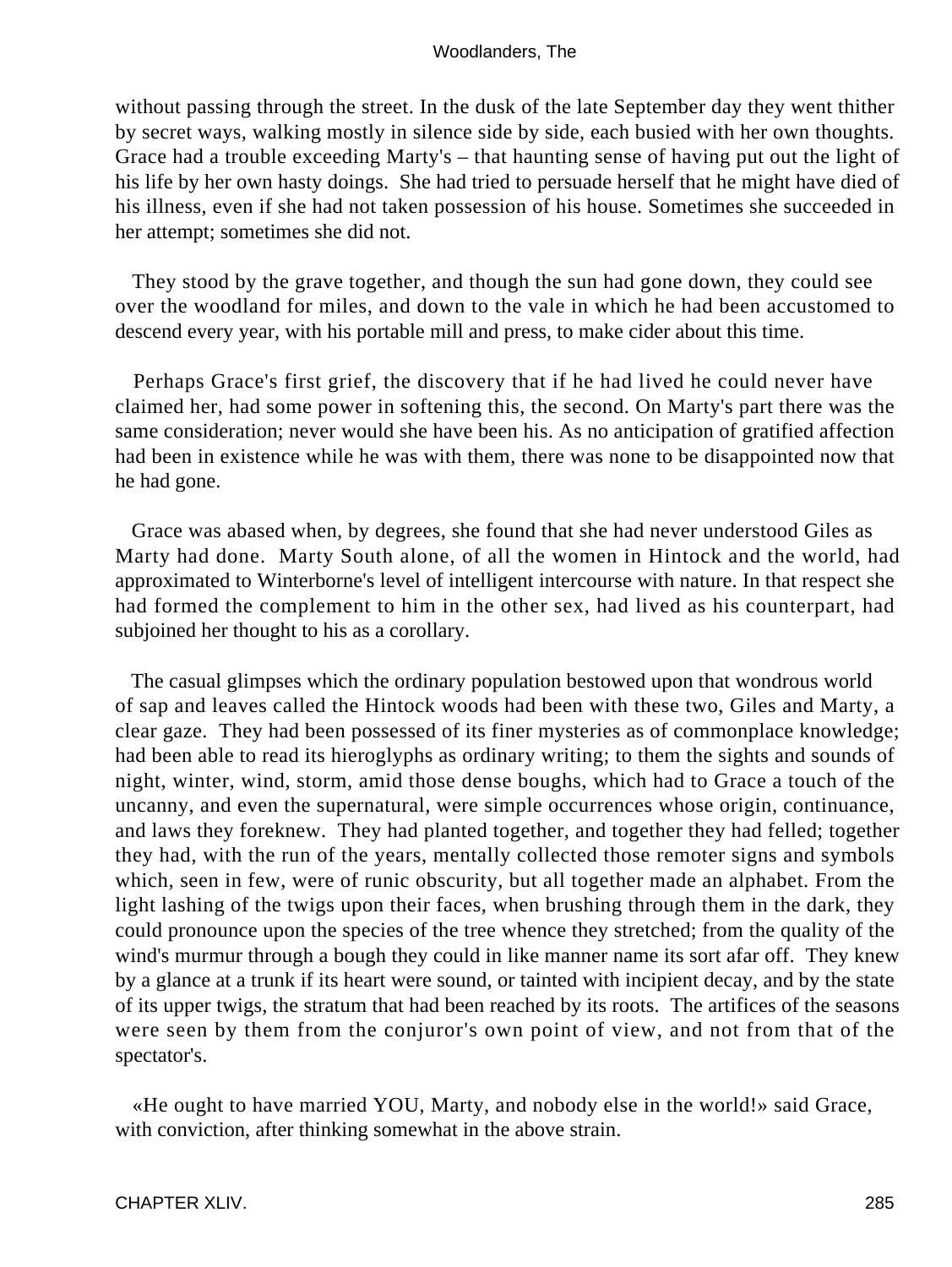Marty shook her head. «In all our out−door days and years together, ma'am,» she replied, «the one thing he never spoke of to me was love; nor I to him.»

 «Yet you and he could speak in a tongue that nobody else knew – not even my father, though he came nearest knowing – the tongue of the trees and fruits and flowers themselves.»

 She could indulge in mournful fancies like this to Marty; but the hard core to her grief – which Marty's had not – remained. Had she been sure that Giles's death resulted entirely from his exposure, it would have driven her well−nigh to insanity; but there was always that bare possibility that his exposure had only precipitated what was inevitable. She longed to believe that it had not done even this.

 There was only one man whose opinion on the circumstances she would be at all disposed to trust. Her husband was that man. Yet to ask him it would be necessary to detail the true conditions in which she and Winterborne had lived during these three or four critical days that followed her flight; and in withdrawing her original defiant announcement on that point, there seemed a weakness she did not care to show. She never doubted that Fitzpiers would believe her if she made a clean confession of the actual situation; but to volunteer the correction would seem like signalling for a truce, and that, in her present frame of mind, was what she did not feel the need of.

 It will probably not appear a surprising statement, after what has been already declared of Fitzpiers, that the man whom Grace's fidelity could not keep faithful was stung into passionate throbs of interest concerning her by her avowal of the contrary.

 He declared to himself that he had never known her dangerously full compass if she were capable of such a reprisal; and, melancholy as it may be to admit the fact, his own humiliation and regret engendered a smouldering admiration of her.

 He passed a month or two of great misery at Exbury, the place to which he had retired – quite as much misery indeed as Grace, could she have known of it, would have been inclined to inflict upon any living creature, how much soever he might have wronged her. Then a sudden hope dawned upon him; he wondered if her affirmation were true. He asked himself whether it were not the act of a woman whose natural purity and innocence had blinded her to the contingencies of such an announcement. His wide experience of the sex had taught him that, in many cases, women who ventured on hazardous matters did so because they lacked an imagination sensuous enough to feel their full force. In this light Grace's bold avowal might merely have denoted the desperation of one who was a child to the realities of obliquity.

 Fitzpiers's mental sufferings and suspense led him at last to take a melancholy journey to the neighborhood of Little Hintock; and here he hovered for hours around the scene of the

#### CHAPTER XLIV. 286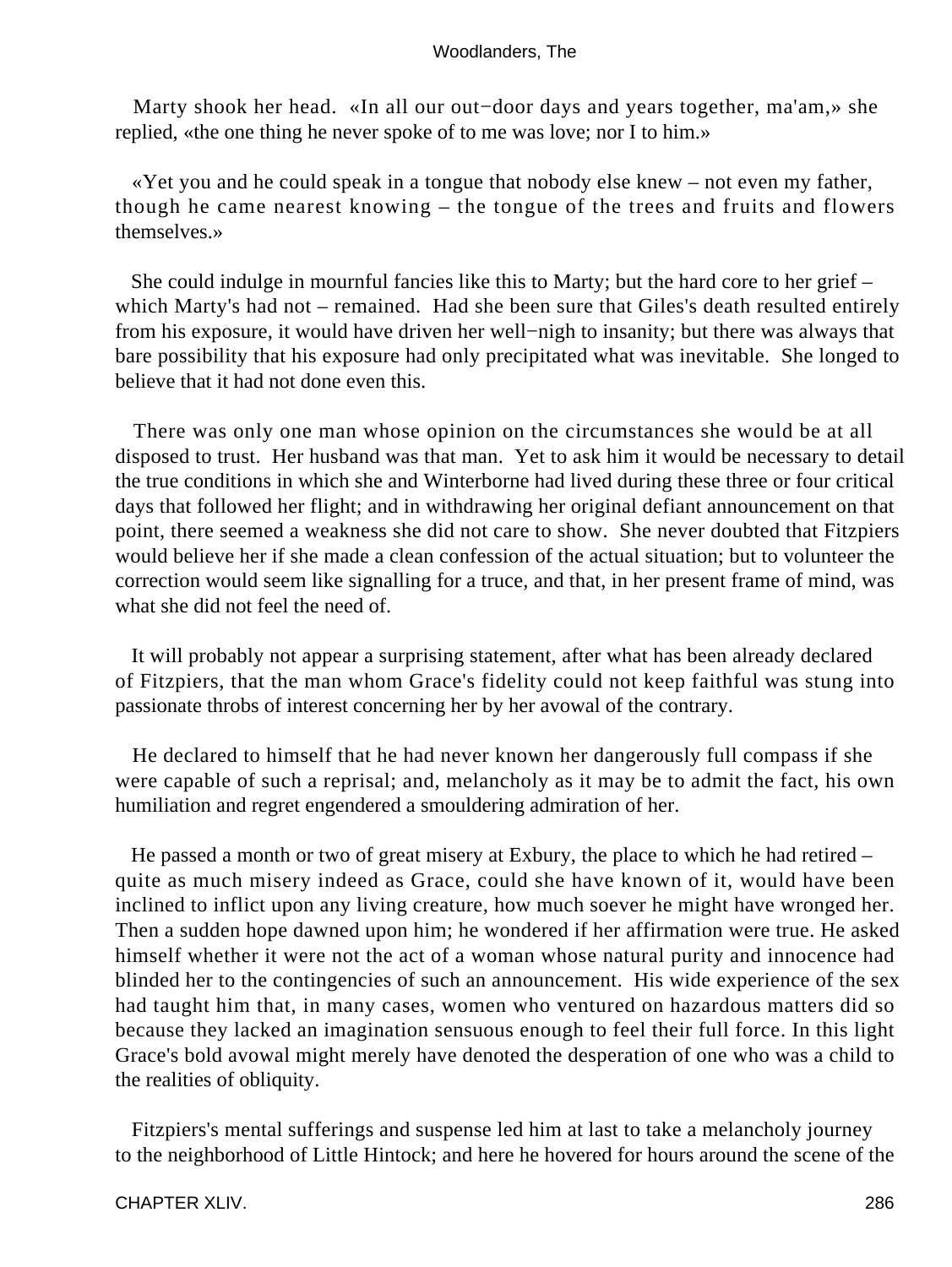purest emotional experiences that he had ever known in his life. He walked about the woods that surrounded Melbury's house, keeping out of sight like a criminal. It was a fine evening, and on his way homeward he passed near Marty South's cottage. As usual she had lighted her candle without closing her shutters; he saw her within as he had seen her many times before.

 She was polishing tools, and though he had not wished to show himself, he could not resist speaking in to her through the half− open door. «What are you doing that for, Marty?»

 «Because I want to clean them. They are not mine.» He could see, indeed, that they were not hers, for one was a spade, large and heavy, and another was a bill−hook which she could only have used with both hands. The spade, though not a new one, had been so completely burnished that it was bright as silver.

 Fitzpiers somehow divined that they were Giles Winterborne's, and he put the question to her.

 She replied in the affirmative. «I am going to keep 'em,» she said, «but I can't get his apple−mill and press. I wish could; it is going to be sold, they say.»

 «Then I will buy it for you,» said Fitzpiers. «That will be making you a return for a kindness you did me.» His glance fell upon the girl's rare−colored hair, which had grown again. «Oh, Marty, those locks of yours – and that letter! But it was a kindness to send it, nevertheless,» he added, musingly.

 After this there was confidence between them – such confidence as there had never been before. Marty was shy, indeed, of speaking about the letter, and her motives in writing it; but she thanked him warmly for his promise of the cider−press. She would travel with it in the autumn season, as he had done, she said. She would be quite strong enough, with old Creedle as an assistant.

 «Ah! there was one nearer to him than you,» said Fitzpiers, referring to Winterborne. «One who lived where he lived, and was with him when he died.»

 Then Marty, suspecting that he did not know the true circumstances, from the fact that Mrs. Fitzpiers and himself were living apart, told him of Giles's generosity to Grace in giving up his house to her at the risk, and possibly the sacrifice, of his own life. When the surgeon heard it he almost envied Giles his chivalrous character. He expressed a wish to Marty that his visit to her should be kept secret, and went home thoughtful, feeling that in more that one sense his journey to Hintock had not been in vain.

 He would have given much to win Grace's forgiveness then. But whatever he dared hope for in that kind from the future, there was nothing to be done yet, while Giles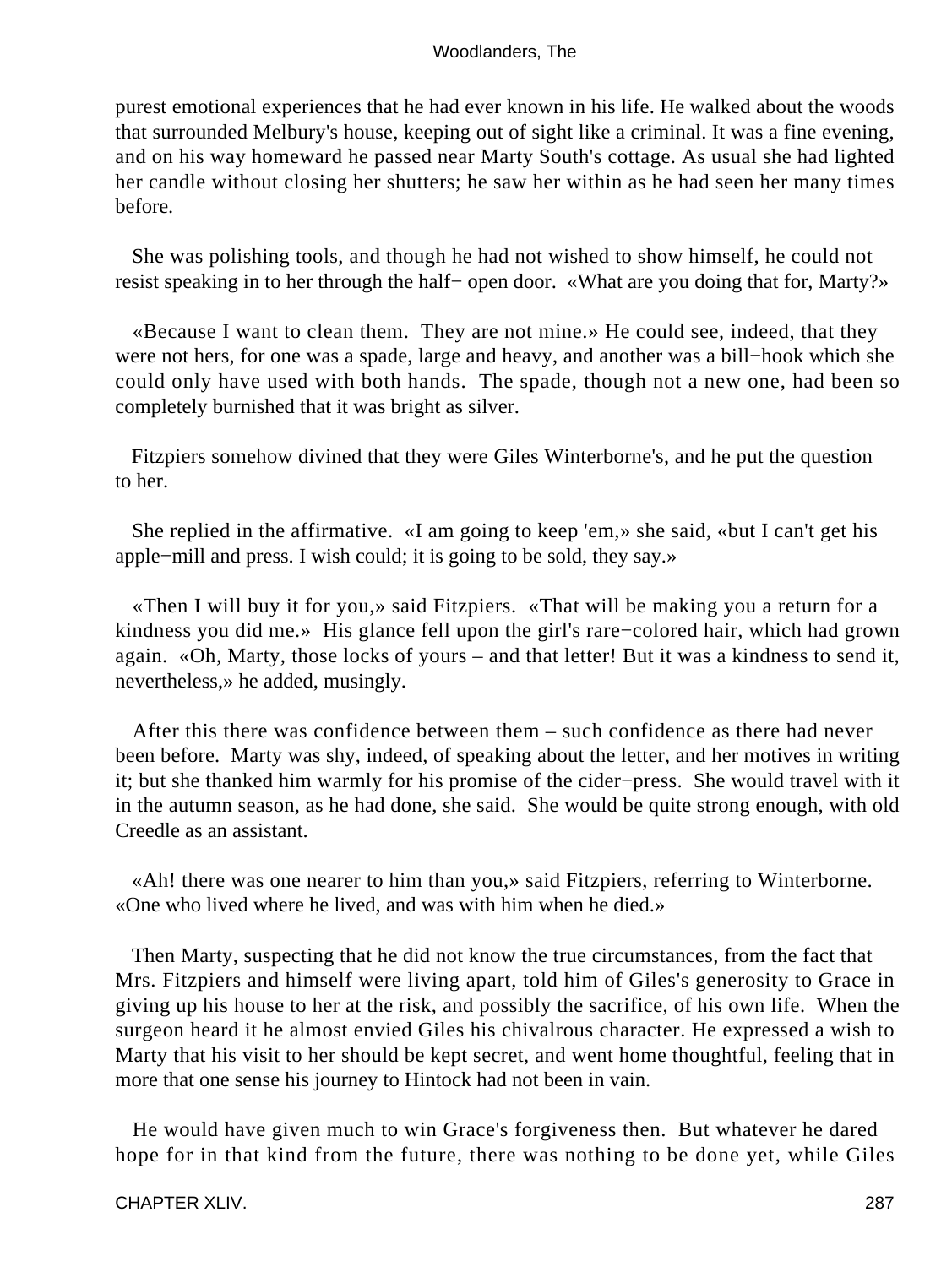Winterborne's memory was green. To wait was imperative. A little time might melt her frozen thoughts, and lead her to look on him with toleration, if not with love.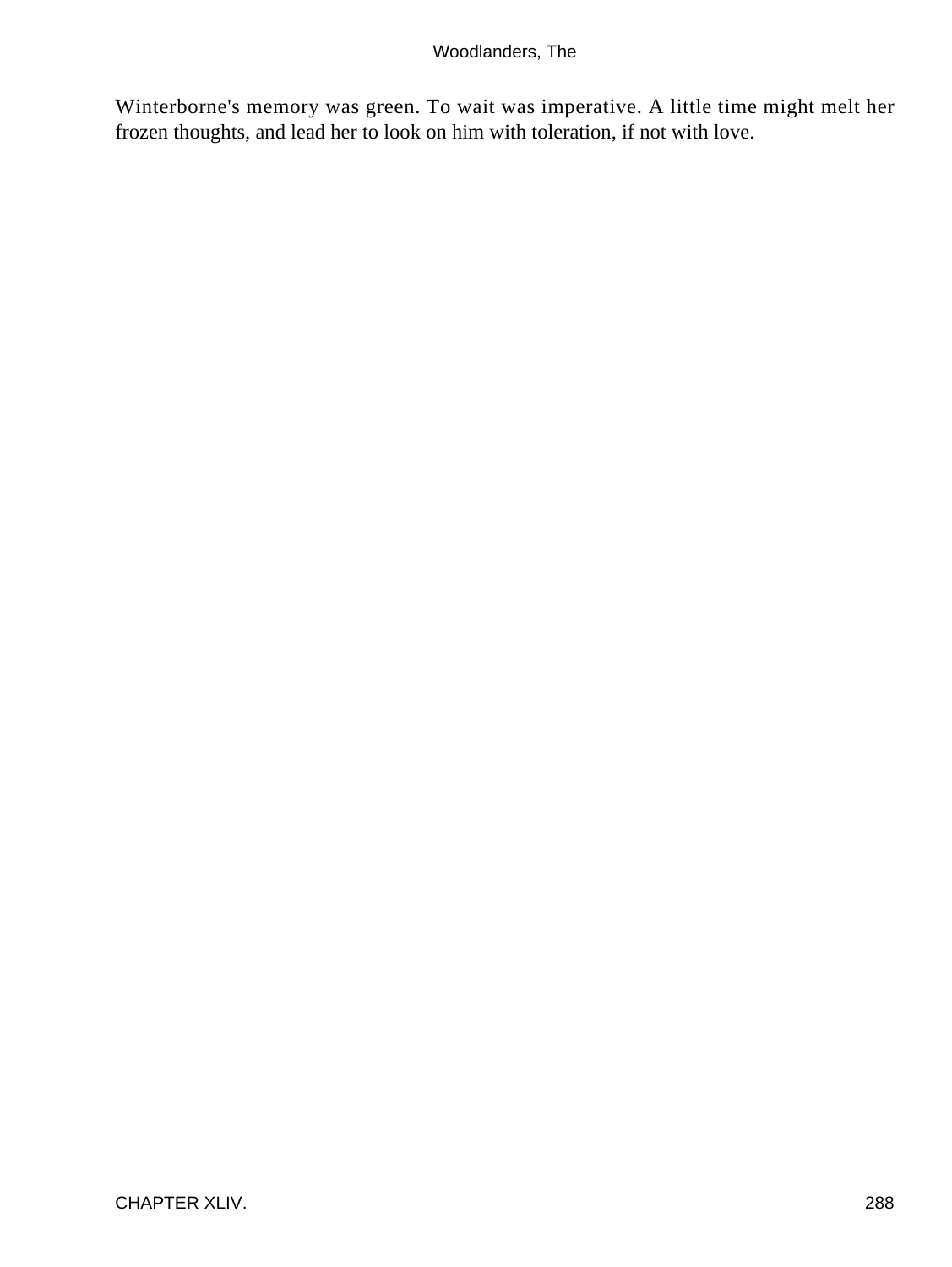## **[CHAPTER XLV.](#page-321-0)**

<span id="page-289-0"></span>*W*eeks and months of mourning for Winterborne had been passed by Grace in the soothing monotony of the memorial act to which she and Marty had devoted themselves. Twice a week the pair went in the dusk to Great Hintock, and, like the two mourners in Cymbeline, sweetened his sad grave with their flowers and their tears. Sometimes Grace thought that it was a pity neither one of them had been his wife for a little while, and given the world a copy of him who was so valuable in their eyes. Nothing ever had brought home to her with such force as this death how little acquirements and culture weigh beside sterling personal character. While her simple sorrow for his loss took a softer edge with the lapse of the autumn and winter seasons, her self−reproach at having had a possible hand in causing it knew little abatement.

 Little occurred at Hintock during these months of the fall and decay of the leaf. Discussion of the almost contemporaneous death of Mrs. Charmond abroad had waxed and waned. Fitzpiers had had a marvellous escape from being dragged into the inquiry which followed it, through the accident of their having parted just before under the influence of Marty South's letter – the tiny instrument of a cause deep in nature.

 Her body was not brought home. It seemed to accord well with the fitful fever of that impassioned woman's life that she should not have found a native grave. She had enjoyed but a life−interest in the estate, which, after her death, passed to a relative of her husband's – one who knew not Felice, one whose purpose seemed to be to blot out every vestige of her.

 On a certain day in February – the cheerful day of St. Valentine, in fact – a letter reached Mrs. Fitzpiers, which had been mentally promised her for that particular day a long time before.

 It announced that Fitzpiers was living at some midland town, where he had obtained a temporary practice as assistant to some local medical man, whose curative principles were all wrong, though he dared not set them right. He had thought fit to communicate with her on that day of tender traditions to inquire if, in the event of his obtaining a substantial practice that he had in view elsewhere, she could forget the past and bring herself to join him.

There the practical part ended; he then went on –

 "My last year of experience has added ten years to my age, dear Grace and dearest wife that ever erring man undervalued. You may be absolutely indifferent to what I say, but let me say it: I have never loved any woman alive or dead as I love, respect, and honor you at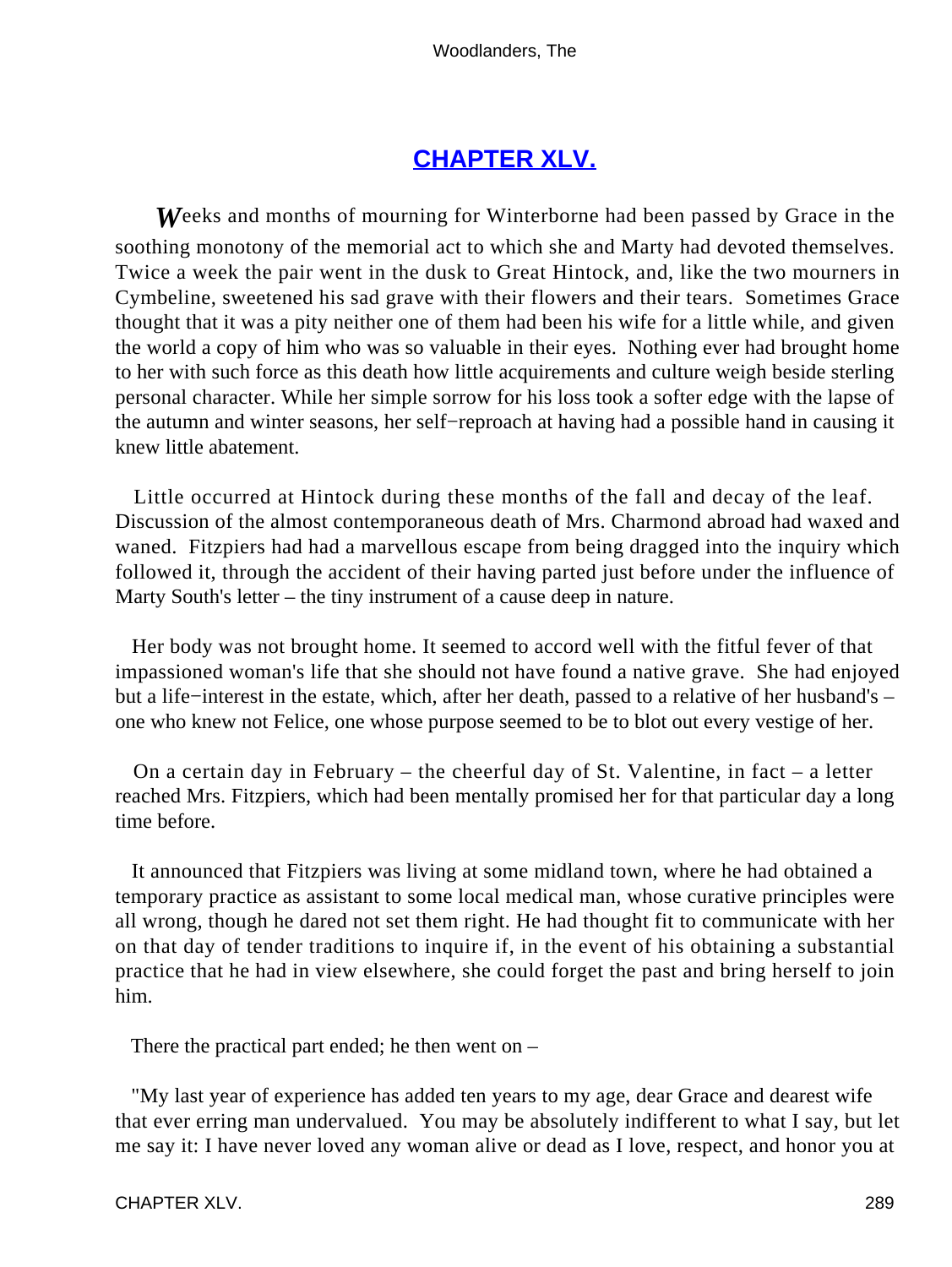this present moment. What you told me in the pride and haughtiness of your heart I never believed [this, by the way, was not strictly true]; but even if I had believed it, it could never have estranged me from you. Is there any use in telling you – no, there is not – that I dream of your ripe lips more frequently than I say my prayers; that the old familiar rustle of your dress often returns upon my mind till it distracts me? If you could condescend even only to see me again you would be breathing life into a corpse. My pure, pure Grace, modest as a turtledove, how came I ever to possess you? For the sake of being present in your mind on this lovers' day, I think I would almost rather have you hate me a little than not think of me at all. You may call my fancies whimsical; but remember, sweet, lost one, that 'nature is one in love, and where 'tis fine it sends some instance of itself.' I will not intrude upon you further now. Make me a little bit happy by sending back one line to say that you will consent, at any rate, to a short interview. I will meet you and leave you as a mere acquaintance, if you will only afford me this slight means of making a few explanations, and of putting my position before you. Believe me, in spite of all you may do or feel, Your lover always (once your husband),

«E.»

 It was, oddly enough, the first occasion, or nearly the first on which Grace had ever received a love−letter from him, his courtship having taken place under conditions which rendered letter−writing unnecessary. Its perusal, therefore, had a certain novelty for her. She thought that, upon the whole, he wrote love− letters very well. But the chief rational interest of the letter to the reflective Grace lay in the chance that such a meeting as he proposed would afford her of setting her doubts at rest, one way or the other, on her actual share in Winterborne's death. The relief of consulting a skilled mind, the one professional man who had seen Giles at that time, would be immense. As for that statement that she had uttered in her disdainful grief, which at the time she had regarded as her triumph, she was quite prepared to admit to him that his belief was the true one; for in wronging herself as she did when she made it, she had done what to her was a far more serious thing, wronged Winterborne's memory.

 Without consulting her father, or any one in the house or out of it, Grace replied to the letter. She agreed to meet Fitzpiers on two conditions, of which the first was that the place of meeting should be the top of Rubdown Hill, the second that he would not object to Marty South accompanying her.

 Whatever part, much or little, there may have been in Fitzpiers's so−called valentine to his wife, he felt a delight as of the bursting of spring when her brief reply came. It was one of the few pleasures that he had experienced of late years at all resembling those of his early youth. He promptly replied that he accepted the conditions, and named the day and hour at which he would be on the spot she mentioned.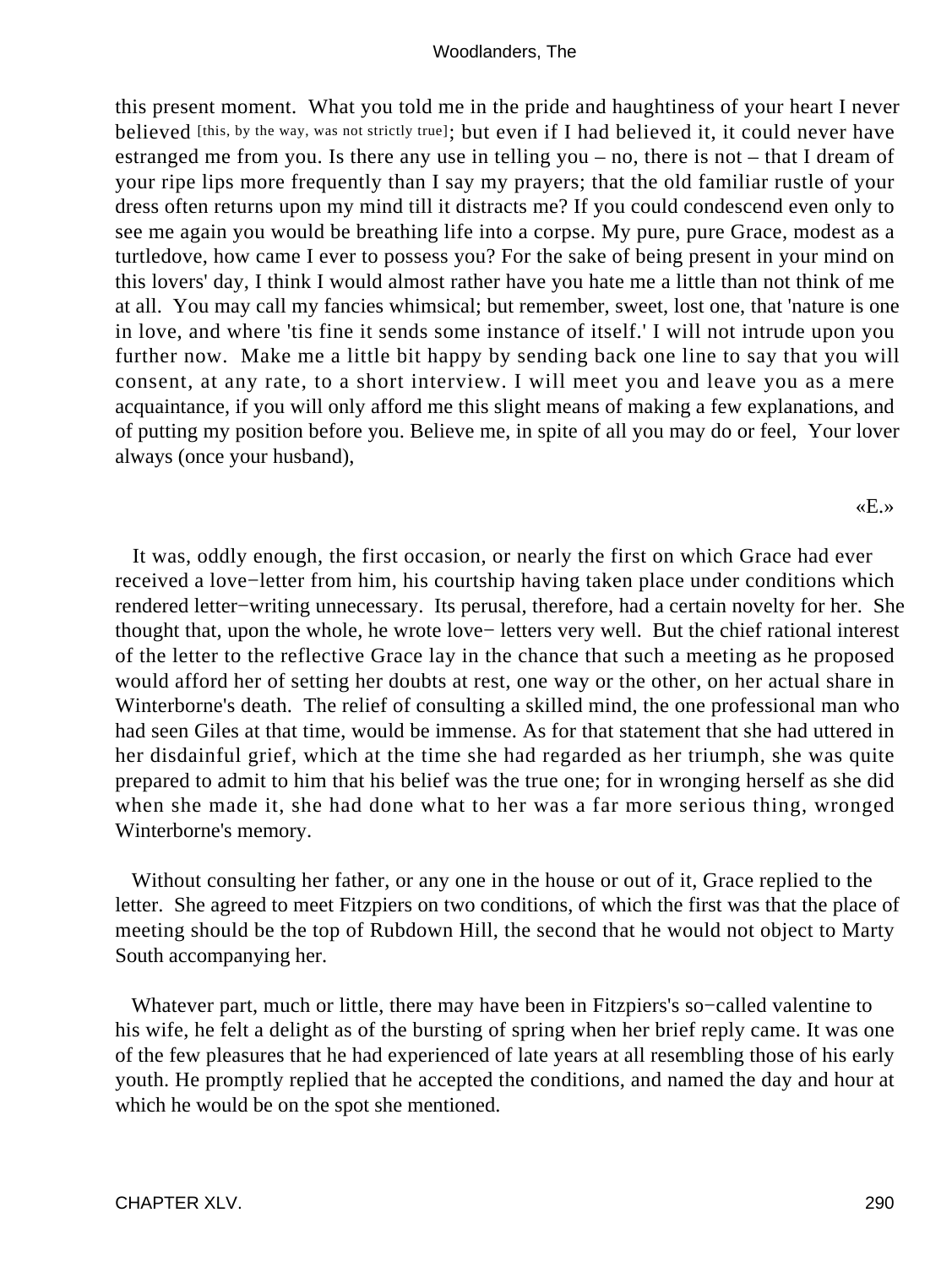A few minutes before three on the appointed day found him climbing the well−known hill, which had been the axis of so many critical movements in their lives during his residence at Hintock.

 The sight of each homely and well−remembered object swelled the regret that seldom left him now. Whatever paths might lie open to his future, the soothing shades of Hintock were forbidden him forever as a permanent dwelling−place.

 He longed for the society of Grace. But to lay offerings on her slighted altar was his first aim, and until her propitiation was complete he would constrain her in no way to return to him. The least reparation that he could make, in a case where he would gladly have made much, would be to let her feel herself absolutely free to choose between living with him and without him.

 Moreover, a subtlist in emotions, he cultivated as under glasses strange and mournful pleasures that he would not willingly let die just at present. To show any forwardness in suggesting a modus vivendi to Grace would be to put an end to these exotics. To be the vassal of her sweet will for a time, he demanded no more, and found solace in the contemplation of the soft miseries she caused him.

 Approaching the hill−top with a mind strung to these notions, Fitzpiers discerned a gay procession of people coming over the crest, and was not long in perceiving it to be a wedding−party.

 Though the wind was keen the women were in light attire, and the flowered waistcoats of the men had a pleasing vividness of pattern. Each of the gentler ones clung to the arm of her partner so tightly as to have with him one step, rise, swing, gait, almost one centre of gravity. In the buxom bride Fitzpiers recognized no other than Suke Damson, who in her light gown looked a giantess; the small husband beside her he saw to be Tim Tangs.

 Fitzpiers could not escape, for they had seen him; though of all the beauties of the world whom he did not wish to meet Suke was the chief. But he put the best face on the matter that he could and came on, the approaching company evidently discussing him and his separation from Mrs. Fitzpiers. As the couples closed upon him he expressed his congratulations.

 «We be just walking round the parishes to show ourselves a bit,» said Tim. «First we het across to Delborough, then athwart to here, and from here we go to Rubdown and Millshot, and then round by the cross−roads home. Home says I, but it won't be that long! We be off next month.»

«Indeed. Where to?»

CHAPTER XLV. 291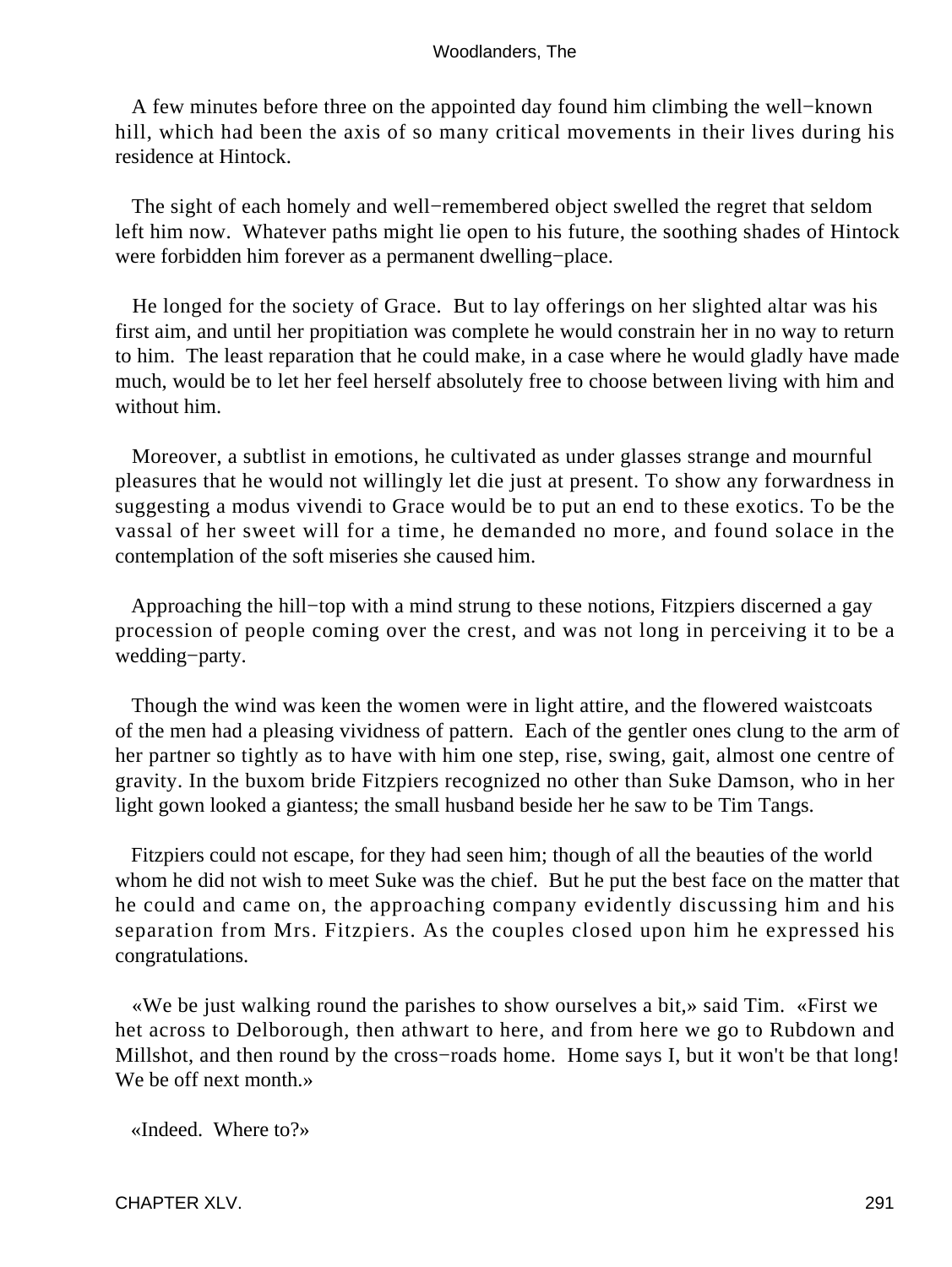Tim informed him that they were going to New Zealand. Not but that he would have been contented with Hintock, but his wife was ambitious and wanted to leave, so he had given way.

 «Then good−by,» said Fitzpiers; «I may not see you again.» He shook hands with Tim and turned to the bride. «Good−by, Suke,» he said, taking her hand also. «I wish you and your husband prosperity in the country you have chosen.» With this he left them, and hastened on to his appointment.

 The wedding−party re−formed and resumed march likewise. But in restoring his arm to Suke, Tim noticed that her full and blooming countenance had undergone a change. «Holloa! me dear – what's the matter?» said Tim.

 «Nothing to speak o',» said she. But to give the lie to her assertion she was seized with lachrymose twitches, that soon produced a dribbling face.

«How – what the devil's this about!» exclaimed the bridegroom.

 «She's a little wee bit overcome, poor dear!» said the first bridesmaid, unfolding her handkerchief and wiping Suke's eyes.

«I never did like parting from people!» said Suke, as soon as she could speak.

«Why him in particular?»

 «Well – he's such a clever doctor, that 'tis a thousand pities we sha'n't see him any more! There'll be no such clever doctor as he in New Zealand, if I should require one; and the thought o't got the better of my feelings!»

 They walked on, but Tim's face had grown rigid and pale, for he recalled slight circumstances, disregarded at the time of their occurrence. The former boisterous laughter of the wedding−party at the groomsman's jokes was heard ringing through the woods no more.

 By this time Fitzpiers had advanced on his way to the top of the hill, where he saw two figures emerging from the bank on the right hand. These were the expected ones, Grace and Marty South, who had evidently come there by a short and secret path through the wood. Grace was muffled up in her winter dress, and he thought that she had never looked so seductive as at this moment, in the noontide bright but heatless sun, and the keen wind, and the purplish−gray masses of brushwood around.

 Fitzpiers continued to regard the nearing picture, till at length their glances met for a moment, when she demurely sent off hers at a tangent and gave him the benefit of her three−quarter face, while with courteous completeness of conduct he lifted his hat in a large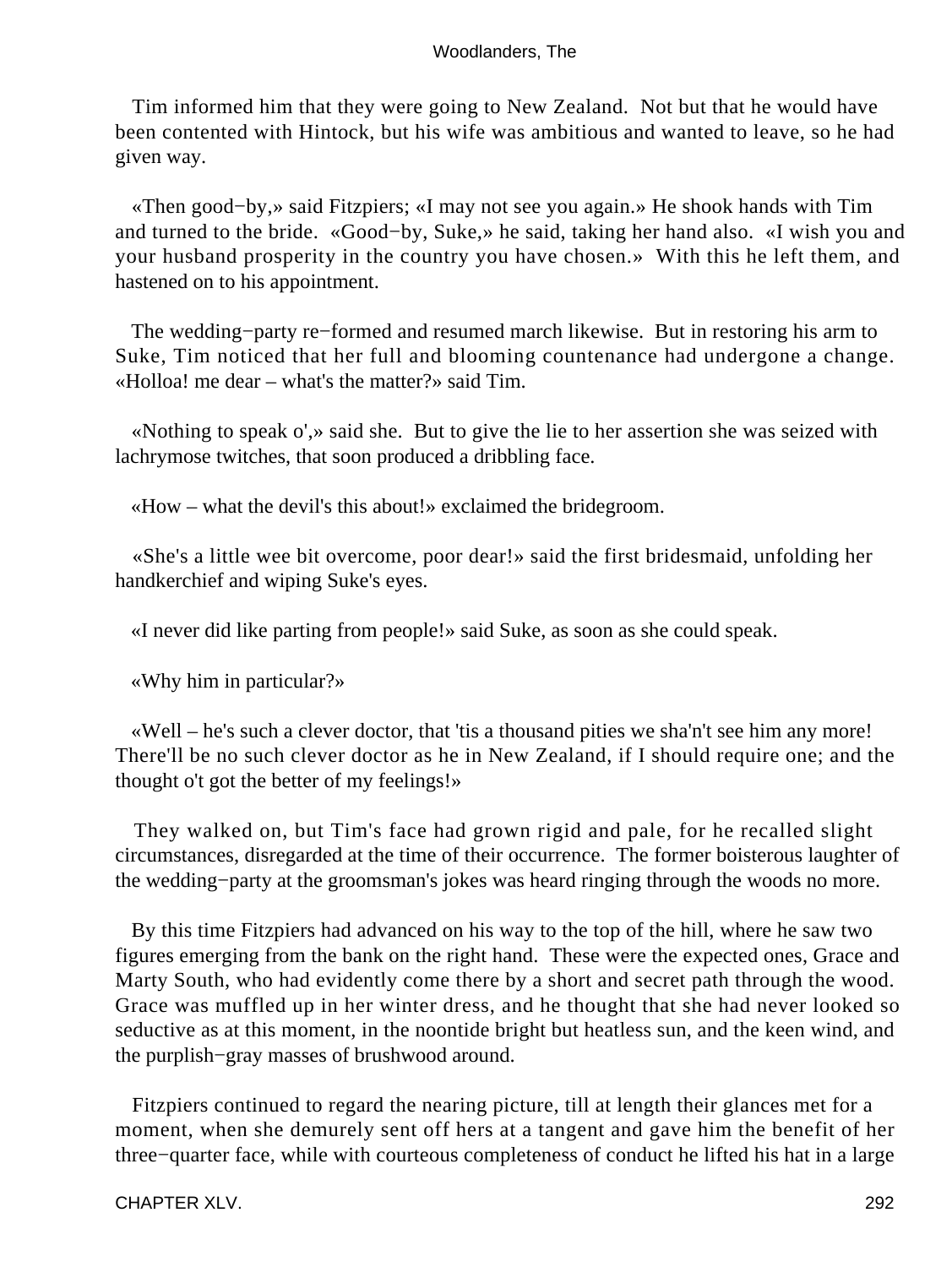arc. Marty dropped behind; and when Fitzpiers held out his hand, Grace touched it with her fingers.

 «I have agreed to be here mostly because I wanted to ask you something important,» said Mrs. Fitzpiers, her intonation modulating in a direction that she had not quite wished it to take.

«I am most attentive,» said her husband. «Shall we take to the wood for privacy?»

Grace demurred, and Fitzpiers gave in, and they kept the public road.

 At any rate she would take his arm? This also was gravely negatived, the refusal being audible to Marty.

«Why not?» he inquired.

«Oh, Mr. Fitzpiers – how can you ask?»

«Right, right,» said he, his effusiveness shrivelled up.

 As they walked on she returned to her inquiry. «It is about a matter that may perhaps be unpleasant to you. But I think I need not consider that too carefully.»

«Not at all,» said Fitzpiers, heroically.

 She then took him back to the time of poor Winterborne's death, and related the precise circumstances amid which his fatal illness had come upon him, particularizing the dampness of the shelter to which he had betaken himself, his concealment from her of the hardships that he was undergoing, all that he had put up with, all that he had done for her in his scrupulous considerateness. The retrospect brought her to tears as she asked him if he thought that the sin of having driven him to his death was upon her.

 Fitzpiers could hardly help showing his satisfaction at what her narrative indirectly revealed, the actual harmlessness of an escapade with her lover, which had at first, by her own showing, looked so grave, and he did not care to inquire whether that harmlessness had been the result of aim or of accident. With regard to her question, he declared that in his judgment no human being could answer it. He thought that upon the whole the balance of probabilities turned in her favor. Winterborne's apparent strength, during the last months of his life, must have been delusive. It had often occurred that after a first attack of that insidious disease a person's apparent recovery was a physiological mendacity.

 The relief which came to Grace lay almost as much in sharing her knowledge of the particulars with an intelligent mind as in the assurances Fitzpiers gave her. «Well, then, to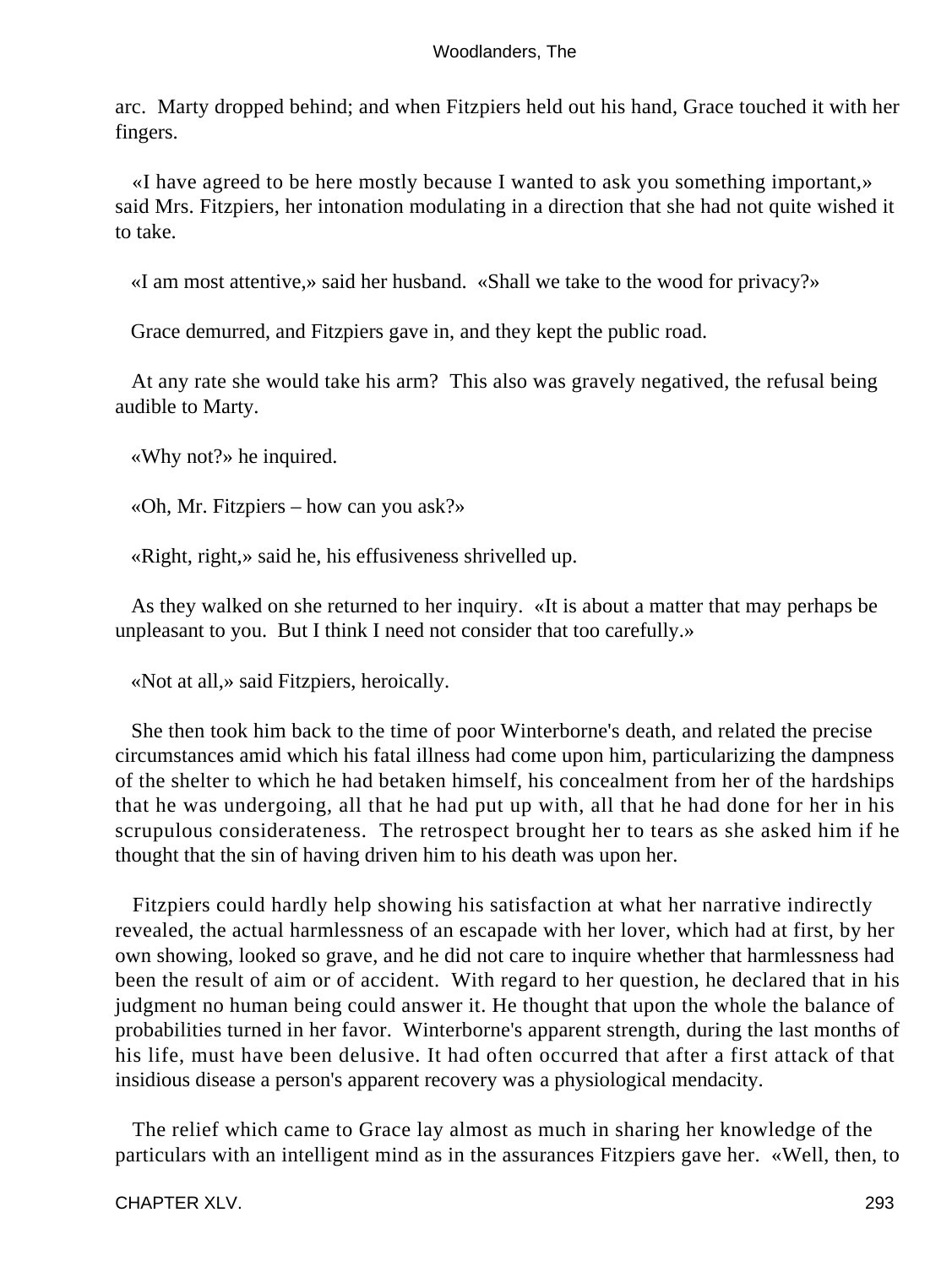put this case before you, and obtain your professional opinion, was chiefly why I consented to come here to−day,» said she, when he had reached the aforesaid conclusion.

«For no other reason at all?» he asked, ruefully.

«It was nearly the whole.»

 They stood and looked over a gate at twenty or thirty starlings feeding in the grass, and he started the talk again by saying, in a low voice, «And yet I love you more than ever I loved you in my life.»

 Grace did not move her eyes from the birds, and folded her delicate lips as if to keep them in subjection.

 «It is a different kind of love altogether,» said he. «Less passionate; more profound. It has nothing to do with the material conditions of the object at all; much to do with her character and goodness, as revealed by closer observation. 'Love talks with better knowledge, and knowledge with dearer love.'»

«That's out of 'Measure for Measure,'» said she, slyly.

 «Oh yes – I meant it as a citation,» blandly replied Fitzpiers. «Well, then, why not give me a very little bit of your heart again?»

 The crash of a felled tree in the remote depths of the wood recalled the past at that moment, and all the homely faithfulness of Winterborne. «Don't ask it! My heart is in the grave with Giles,» she replied, stanchly.

«Mine is with you – in no less deep a grave, I fear, according to that.»

«I am very sorry; but it cannot be helped.»

«How can you be sorry for me, when you wilfully keep open the grave?»

«Oh no – that's not so,» returned Grace, quickly, and moved to go away from him.

 «But, dearest Grace,» said he, «you have condescended to come; and I thought from it that perhaps when I had passed through a long state of probation you would be generous. But if there can be no hope of our getting completely reconciled, treat me gently – wretch though I am.»

«I did not say you were a wretch, nor have I ever said so.»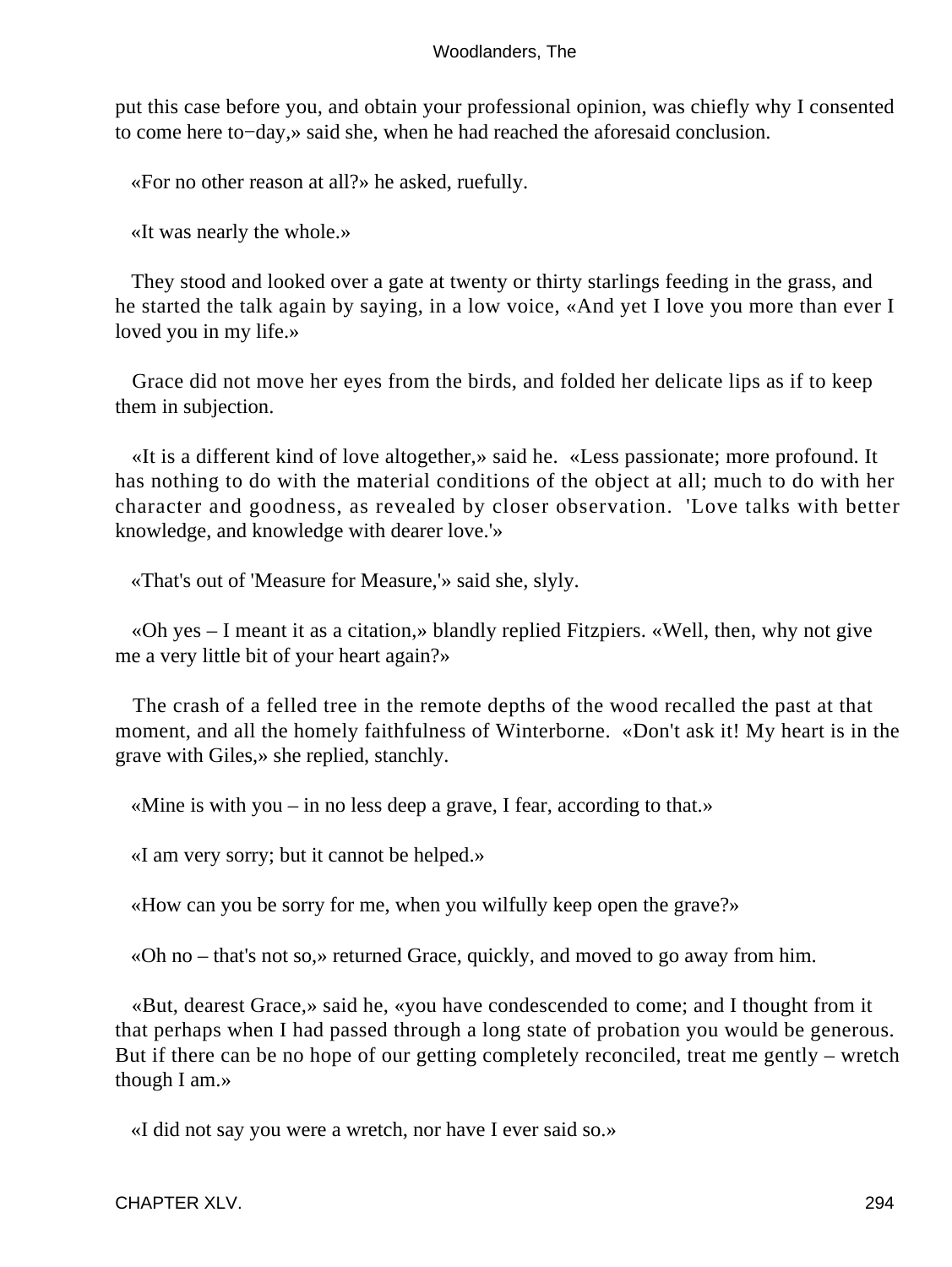«But you have such a contemptuous way of looking at me that I fear you think so.»

 Grace's heart struggled between the wish not to be harsh and the fear that she might mislead him. «I cannot look contemptuous unless I feel contempt,» she said, evasively. «And all I feel is lovelessness.»

 «I have been very bad, I know,» he returned. «But unless you can really love me again, Grace, I would rather go away from you forever. I don't want you to receive me again for duty's sake, or anything of that sort. If I had not cared more for your affection and forgiveness than my own personal comfort, I should never have come back here. I could have obtained a practice at a distance, and have lived my own life without coldness or reproach. But I have chosen to return to the one spot on earth where my name is tarnished – to enter the house of a man from whom I have had worse treatment than from any other man alive – all for you!»

 This was undeniably true, and it had its weight with Grace, who began to look as if she thought she had been shockingly severe.

 «Before you go,» he continued, «I want to know your pleasure about me – what you wish me to do, or not to do.»

 «You are independent of me, and it seems a mockery to ask that. Far be it from me to advise. But I will think it over. I rather need advice myself than stand in a position to give it.»

 $\alpha$  YOU don't need advice, wisest, dearest woman that ever lived. If you did  $-\infty$ 

«Would you give it to me?»

«Would you act upon what I gave?»

 «That's not a fair inquiry,» said she, smiling despite her gravity. «I don't mind hearing it – what you do really think the most correct and proper course for me.»

 «It is so easy for me to say, and yet I dare not, for it would be provoking you to remonstrances.»

 Knowing, of course, what the advice would be, she did not press him further, and was about to beckon Marty forward and leave him, when he interrupted her with, «Oh, one moment, dear Grace – you will meet me again?»

 She eventually agreed to see him that day fortnight. Fitzpiers expostulated at the interval, but the half−alarmed earnestness with which she entreated him not to come sooner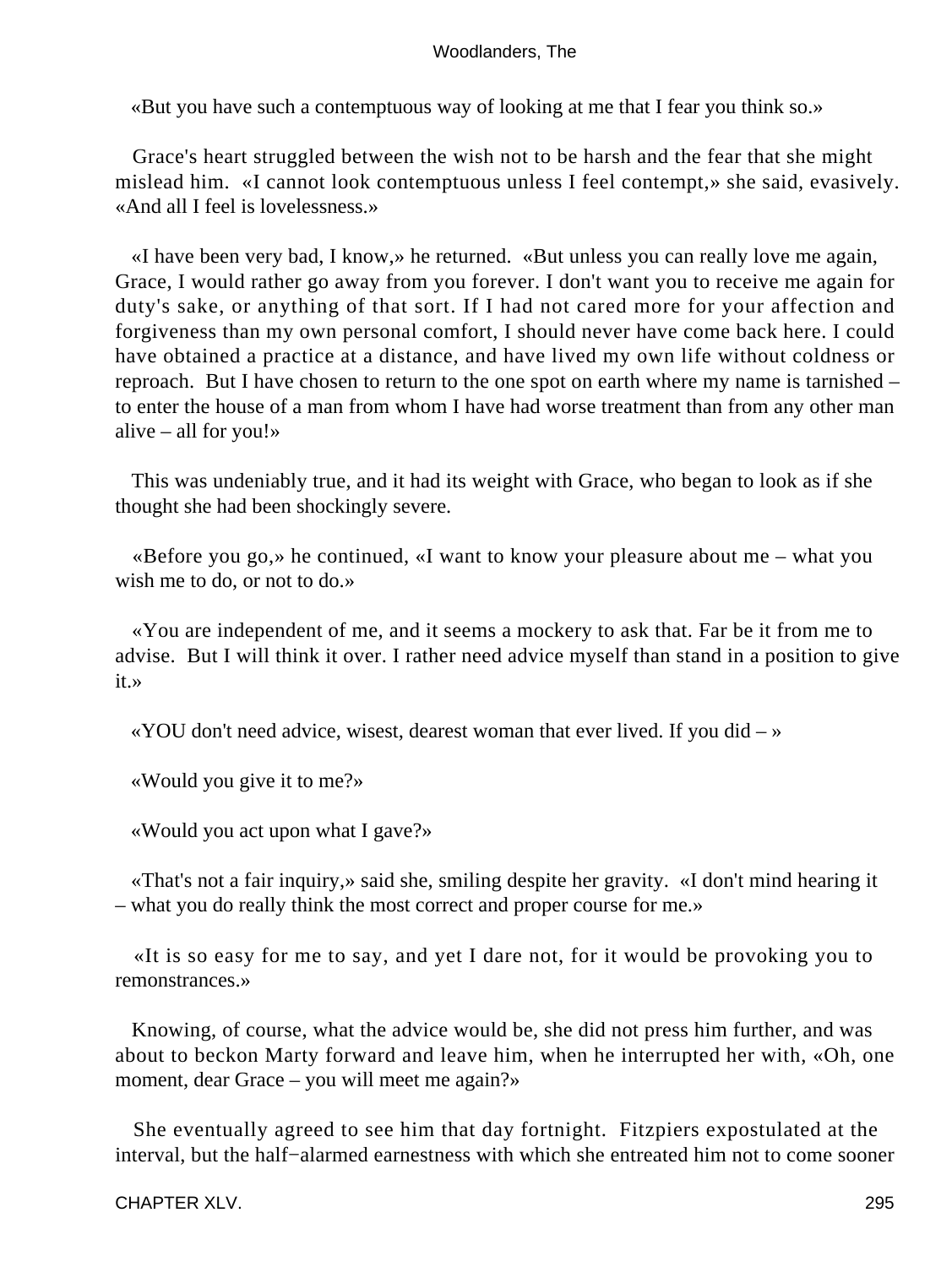made him say hastily that he submitted to her will – that he would regard her as a friend only, anxious for his reform and well−being, till such time as she might allow him to exceed that privilege.

 All this was to assure her; it was only too clear that he had not won her confidence yet. It amazed Fitzpiers, and overthrew all his deductions from previous experience, to find that this girl, though she had been married to him, could yet be so coy. Notwithstanding a certain fascination that it carried with it, his reflections were sombre as he went homeward; he saw how deep had been his offence to produce so great a wariness in a gentle and once unsuspicious soul.

 He was himself too fastidious to care to coerce her. To be an object of misgiving or dislike to a woman who shared his home was what he could not endure the thought of. Life as it stood was more tolerable.

 When he was gone, Marty joined Mrs. Fitzpiers. She would fain have consulted Marty on the question of Platonic relations with her former husband, as she preferred to regard him. But Marty showed no great interest in their affairs, so Grace said nothing. They came onward, and saw Melbury standing at the scene of the felling which had been audible to them, when, telling Marty that she wished her meeting with Mr. Fitzpiers to be kept private, she left the girl to join her father. At any rate, she would consult him on the expediency of occasionally seeing her husband.

 Her father was cheerful, and walked by her side as he had done in earlier days. «I was thinking of you when you came up,» he said. «I have considered that what has happened is for the best. Since your husband is gone away, and seems not to wish to trouble you, why, let him go, and drop out of your life. Many women are worse off. You can live here comfortably enough, and he can emigrate, or do what he likes for his good. I wouldn't mind sending him the further sum of money he might naturally expect to come to him, so that you may not be bothered with him any more. He could hardly have gone on living here without speaking to me, or meeting me; and that would have been very unpleasant on both sides.»

 These remarks checked her intention. There was a sense of weakness in following them by saying that she had just met her husband by appointment. «Then you would advise me not to communicate with him?» she observed.

 «I shall never advise ye again. You are your own mistress – do as you like. But my opinion is that if you don't live with him, you had better live without him, and not go shilly−shallying and playing bopeep. You sent him away; and now he's gone. Very well; trouble him no more.»

Grace felt a guiltiness – she hardly knew why – and made no confession.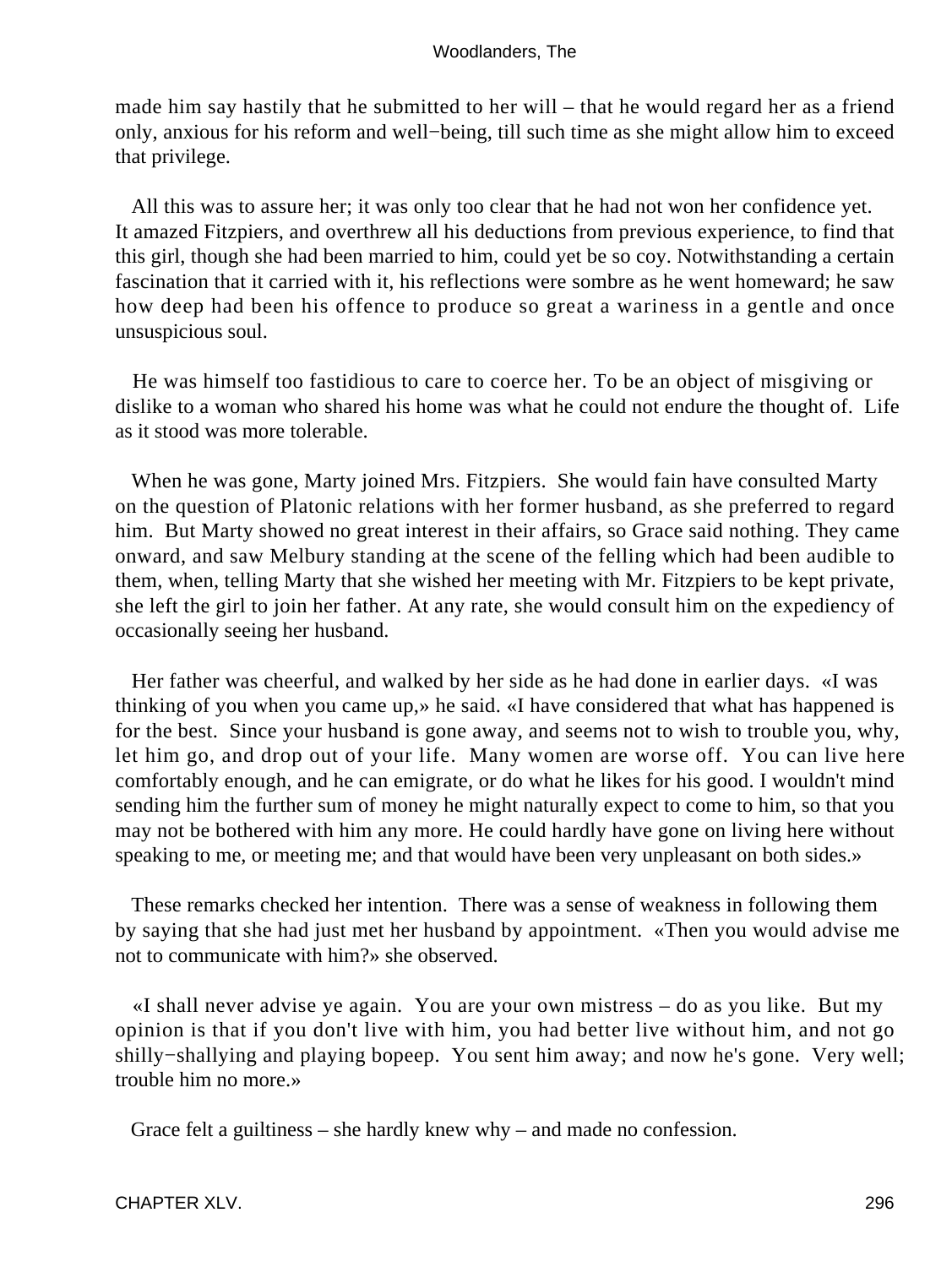## **[CHAPTER XLVI.](#page-321-0)**

<span id="page-297-0"></span>*T*he woods were uninteresting, and Grace stayed in−doors a great deal. She became quite a student, reading more than she had done since her marriage But her seclusion was always broken for the periodical visit to Winterborne's grave with Marty, which was kept up with pious strictness, for the purpose of putting snow−drops, primroses, and other vernal flowers thereon as they came.

 One afternoon at sunset she was standing just outside her father's garden, which, like the rest of the Hintock enclosures, abutted into the wood. A slight foot−path led along here, forming a secret way to either of the houses by getting through its boundary hedge. Grace was just about to adopt this mode of entry when a figure approached along the path, and held up his hand to detain her. It was her husband.

 «I am delighted,» he said, coming up out of breath; and there seemed no reason to doubt his words. «I saw you some way off – I was afraid you would go in before I could reach you.»

 «It is a week before the time,» said she, reproachfully. «I said a fortnight from the last meeting.»

 «My dear, you don't suppose I could wait a fortnight without trying to get a glimpse of you, even though you had declined to meet me! Would it make you angry to know that I have been along this path at dusk three or four times since our last meeting? Well, how are you?»

 She did not refuse her hand, but when he showed a wish to retain it a moment longer than mere formality required, she made it smaller, so that it slipped away from him, with again that same alarmed look which always followed his attempts in this direction. He saw that she was not yet out of the elusive mood; not yet to be treated presumingly; and he was correspondingly careful to tranquillize her.

 His assertion had seemed to impress her somewhat. «I had no idea you came so often,» she said. «How far do you come from?»

 «From Exbury. I always walk from Sherton−Abbas, for if I hire, people will know that I come; and my success with you so far has not been great enough to justify such overtness. Now, my dear one – as **I MUST** call you – I put it to you: will you see me a little oftener as the spring advances?»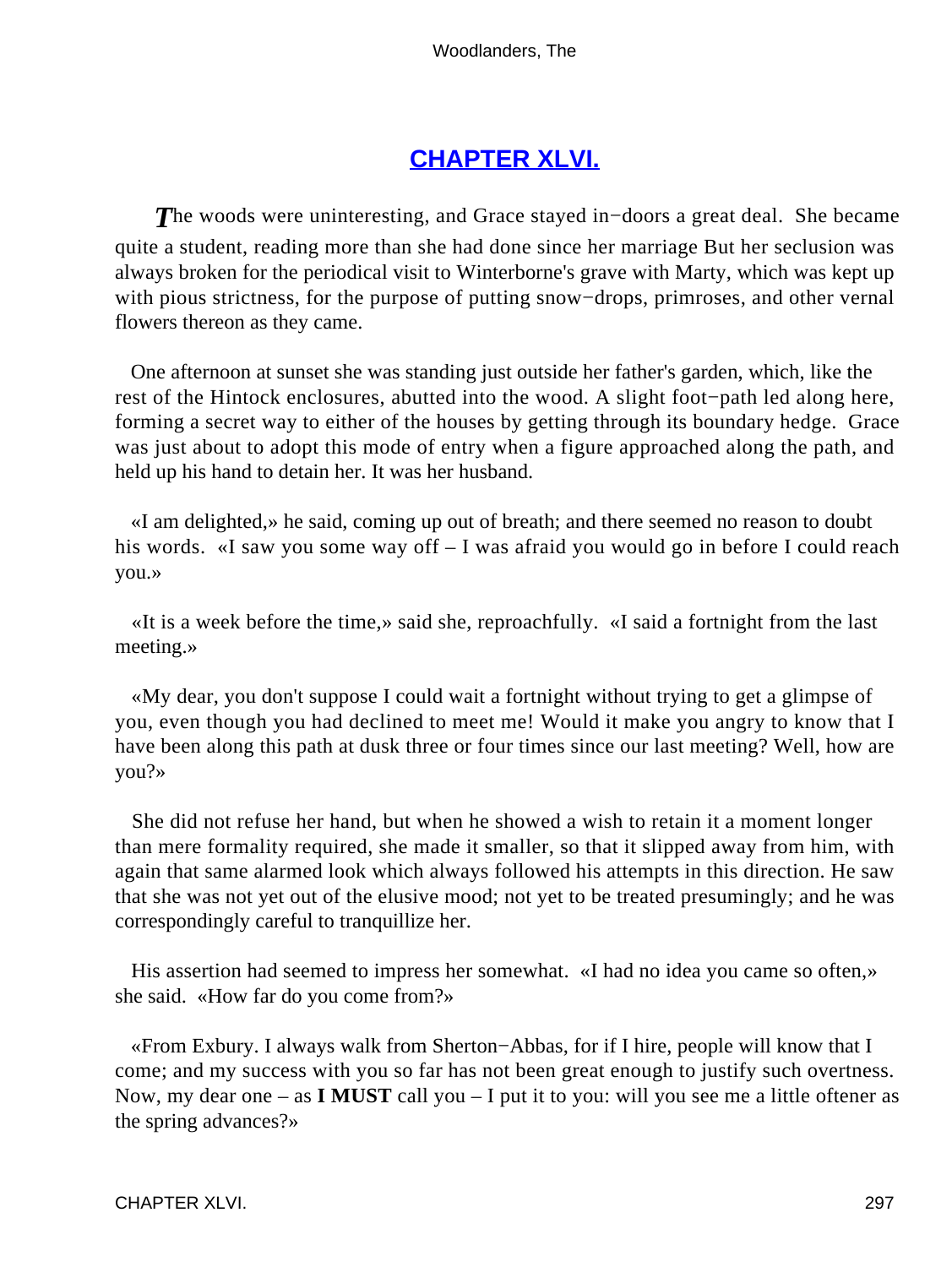Grace lapsed into unwonted sedateness, and avoiding the question, said, «I wish you would concentrate on your profession, and give up those strange studies that used to distract you so much. I am sure you would get on.»

«It is the very thing I am doing. I was going to ask you to burn – or, at least, get rid of  $$ all my philosophical literature. It is in the bookcases in your rooms. The fact is, I never cared much for abstruse studies.»

 «I am so glad to hear you say that. And those other books – those piles of old plays – what good are they to a medical man?»

 «None whatever!» he replied, cheerfully. «Sell them at Sherton for what they will fetch.»

 «And those dreadful old French romances, with their horrid spellings of 'filz' and 'ung' and 'ilz' and 'mary' and 'ma foy?'»

«You haven't been reading them, Grace?»

«Oh no – I just looked into them, that was all.»

 «Make a bonfire of 'em directly you get home. I meant to do it myself. I can't think what possessed me ever to collect them. I have only a few professional hand−books now, and am quite a practical man. I am in hopes of having some good news to tell you soon, and then do you think you could – come to me again?»

 «I would rather you did not press me on that just now,» she replied, with some feeling. «You have said you mean to lead a new, useful, effectual life; but I should like to see you put it in practice for a little while before you address that query to me. Besides – I could not live with you.»

«Why not?»

 Grace was silent a few instants. «I go with Marty to Giles's grave. We swore we would show him that devotion. And I mean to keep it up.»

 «Well, I wouldn't mind that at all. I have no right to expect anything else, and I will not wish you to keep away. I liked the man as well as any I ever knew. In short, I would accompany you a part of the way to the place, and smoke a cigar on the stile while I waited till you came back.»

«Then you haven't given up smoking?»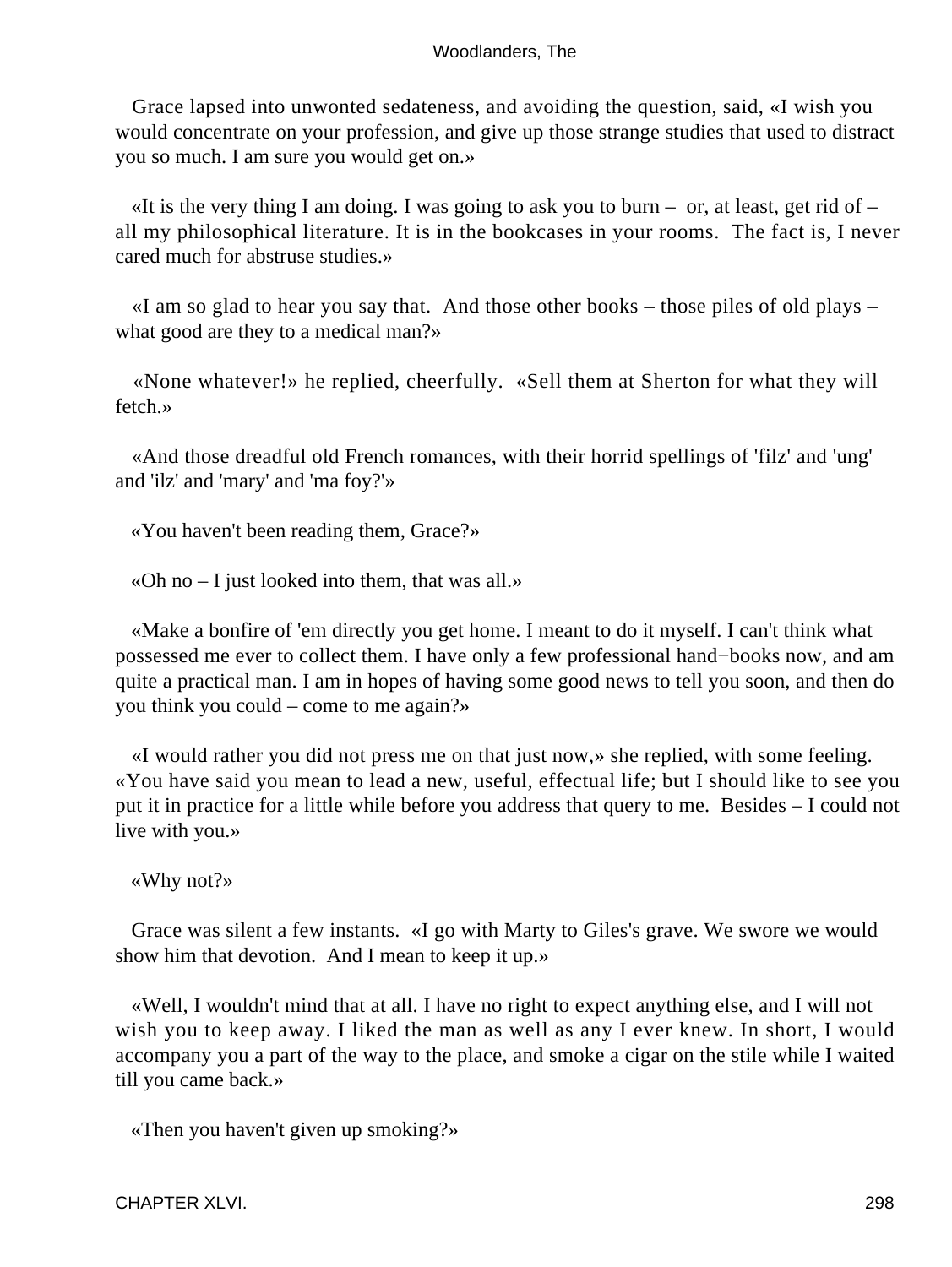«Well – ahem – no. I have thought of doing so, but – »

 His extreme complacence had rather disconcerted Grace, and the question about smoking had been to effect a diversion. Presently she said, firmly, and with a moisture in her eye that he could not see, as her mind returned to poor Giles's «frustrate ghost,» «I don't like you – to speak lightly on that subject, if you did speak lightly. To be frank with you – quite frank – I think of him as my betrothed lover still. I cannot help it. So that it would be wrong for me to join you.»

 Fitzpiers was now uneasy. «You say your betrothed lover still,» he rejoined. «When, then, were you betrothed to him, or engaged, as we common people say?»

«When you were away.»

«How could that be?»

 Grace would have avoided this; but her natural candor led her on. «It was when I was under the impression that my marriage with you was about to be annulled, and that he could then marry me. So I encouraged him to love me.»

 Fitzpiers winced visibly; and yet, upon the whole, she was right in telling it. Indeed, his perception that she was right in her absolute sincerity kept up his affectionate admiration for her under the pain of the rebuff. Time had been when the avowal that Grace had deliberately taken steps to replace him would have brought him no sorrow. But she so far dominated him now that he could not bear to hear her words, although the object of her high regard was no more.

 «It is rough upon me – that!» he said, bitterly. «Oh, Grace – I did not know you – tried to get rid of me! I suppose it is of no use, but I ask, cannot you hope to – find a little love in your heart for me again?»

 «If I could I would oblige you; but I fear I cannot!» she replied, with illogical ruefulness. «And I don't see why you should mind my having had one lover besides yourself in my life, when you have had so many.»

 «But I can tell you honestly that I love you better than all of them put together, and that's what you will not tell me!»

«I am sorry; but I fear I cannot,» she said, sighing again.

 «I wonder if you ever will?» He looked musingly into her indistinct face, as if he would read the future there. «Now have pity, and tell me: will you try?»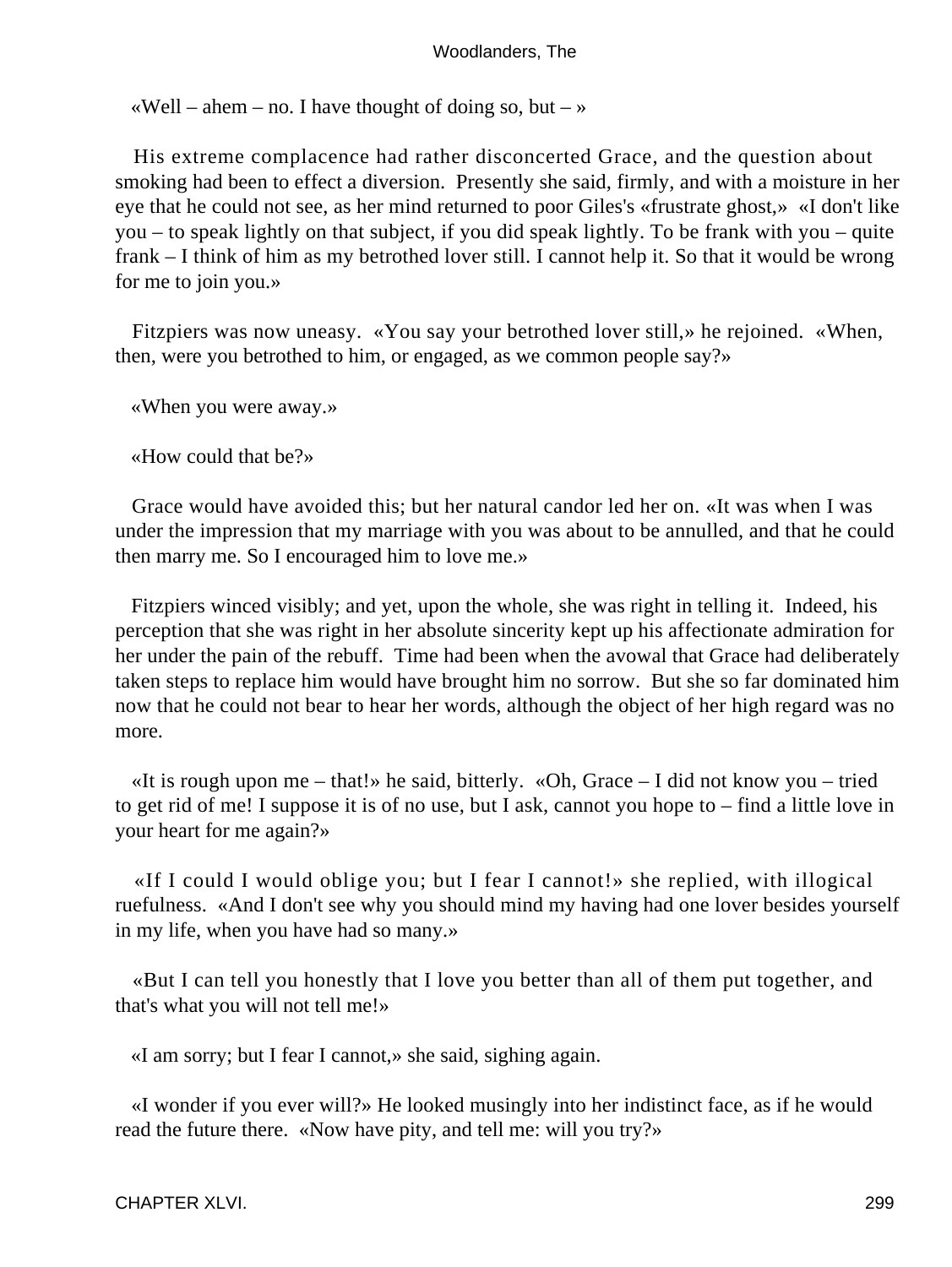«To love you again?»

«Yes; if you can.»

 «I don't know how to reply,» she answered, her embarrassment proving her truth. «Will you promise to leave me quite free as to seeing you or not seeing you?»

«Certainly. Have I given any ground for you to doubt my first promise in that respect?»

She was obliged to admit that he had not.

 «Then I think that you might get your heart out of that grave,» said he, with playful sadness. «It has been there a long time.»

She faintly shook her head, but said, «I'll try to think of you more – if I can.»

 With this Fitzpiers was compelled to be satisfied, and he asked her when she would meet him again.

«As we arranged – in a fortnight.»

«If it must be a fortnight it must!»

«This time at least. I'll consider by the day I see you again if I can shorten the interval.»

«Well, be that as it may, I shall come at least twice a week to look at your window.»

«You must do as you like about that. Good−night.»

«Say 'husband.'»

 She seemed almost inclined to give him the word; but exclaiming, «No, no; I cannot,» slipped through the garden−hedge and disappeared.

 Fitzpiers did not exaggerate when he told her that he should haunt the precincts of the dwelling. But his persistence in this course did not result in his seeing her much oftener than at the fortnightly interval which she had herself marked out as proper. At these times, however, she punctually appeared, and as the spring wore on the meetings were kept up, though their character changed but little with the increase in their number.

 The small garden of the cottage occupied by the Tangs family – father, son, and now son's wife – aligned with the larger one of the timber−dealer at its upper end; and when young Tim, after leaving work at Melbury's, stood at dusk in the little bower at the corner of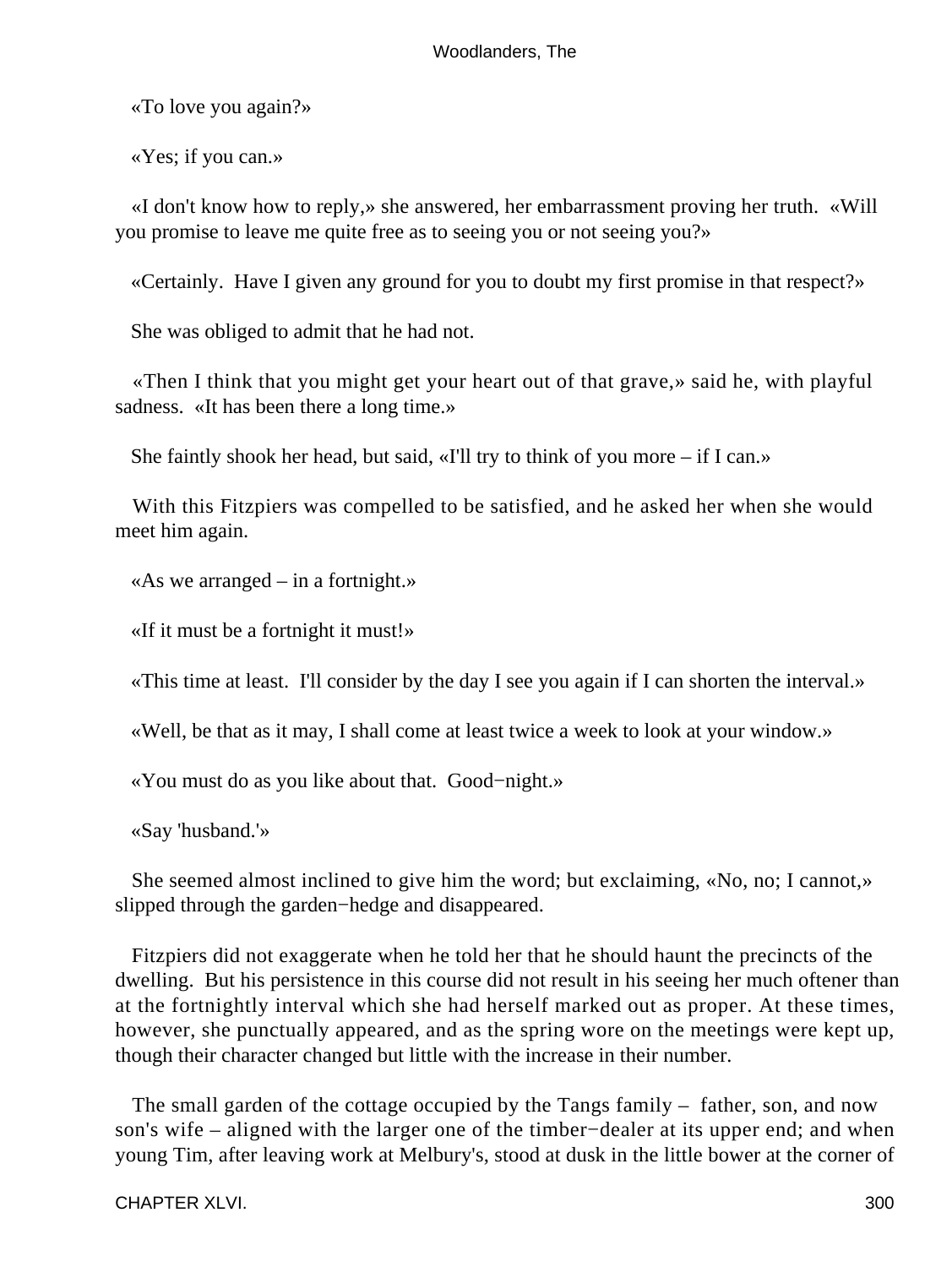his enclosure to smoke a pipe, he frequently observed the surgeon pass along the outside track before− mentioned. Fitzpiers always walked loiteringly, pensively, looking with a sharp eye into the gardens one after another as he proceeded; for Fitzpiers did not wish to leave the now absorbing spot too quickly, after travelling so far to reach it; hoping always for a glimpse of her whom he passionately desired to take to his arms anew.

 Now Tim began to be struck with these loitering progresses along the garden boundaries in the gloaming, and wondered what they boded. It was, naturally, quite out of his power to divine the singular, sentimental revival in Fitzpiers's heart; the fineness of tissue which could take a deep, emotional – almost also an artistic – pleasure in being the yearning inamorato of a woman he once had deserted, would have seemed an absurdity to the young sawyer. Mr. and Mrs. Fitzpiers were separated; therefore the question of affection as between them was settled. But his Suke had, since that meeting on their marriage−day, repentantly admitted, to the urgency of his questioning, a good deal concerning her past levities. Putting all things together, he could hardly avoid connecting Fitzpiers's mysterious visits to this spot with Suke's residence under his roof. But he made himself fairly easy: the vessel in which they were about to emigrate sailed that month; and then Suke would be out of Fitzpiers's way forever.

 The interval at last expired, and the eve of their departure arrived. They were pausing in the room of the cottage allotted to them by Tim's father, after a busy day of preparation, which left them weary. In a corner stood their boxes, crammed and corded, their large case for the hold having already been sent away. The firelight shone upon Suke's fine face and form as she stood looking into it, and upon the face of Tim seated in a corner, and upon the walls of his father's house, which he was beholding that night almost for the last time.

 Tim Tangs was not happy. This scheme of emigration was dividing him from his father – for old Tangs would on no account leave Hintock – and had it not been for Suke's reputation and his own dignity, Tim would at the last moment have abandoned the project. As he sat in the back part of the room he regarded her moodily, and the fire and the boxes. One thing he had particularly noticed this evening – she was very restless; fitful in her actions, unable to remain seated, and in a marked degree depressed.

«Sorry that you be going, after all, Suke?» he said.

 She sighed involuntarily. «I don't know but that I be,» she answered. «'Tis natural, isn't it, when one is going away?»

«But you wasn't born here as I was.»

«No.»

«There's folk left behind that you'd fain have with 'ee, I reckon?»

CHAPTER XLVI. 301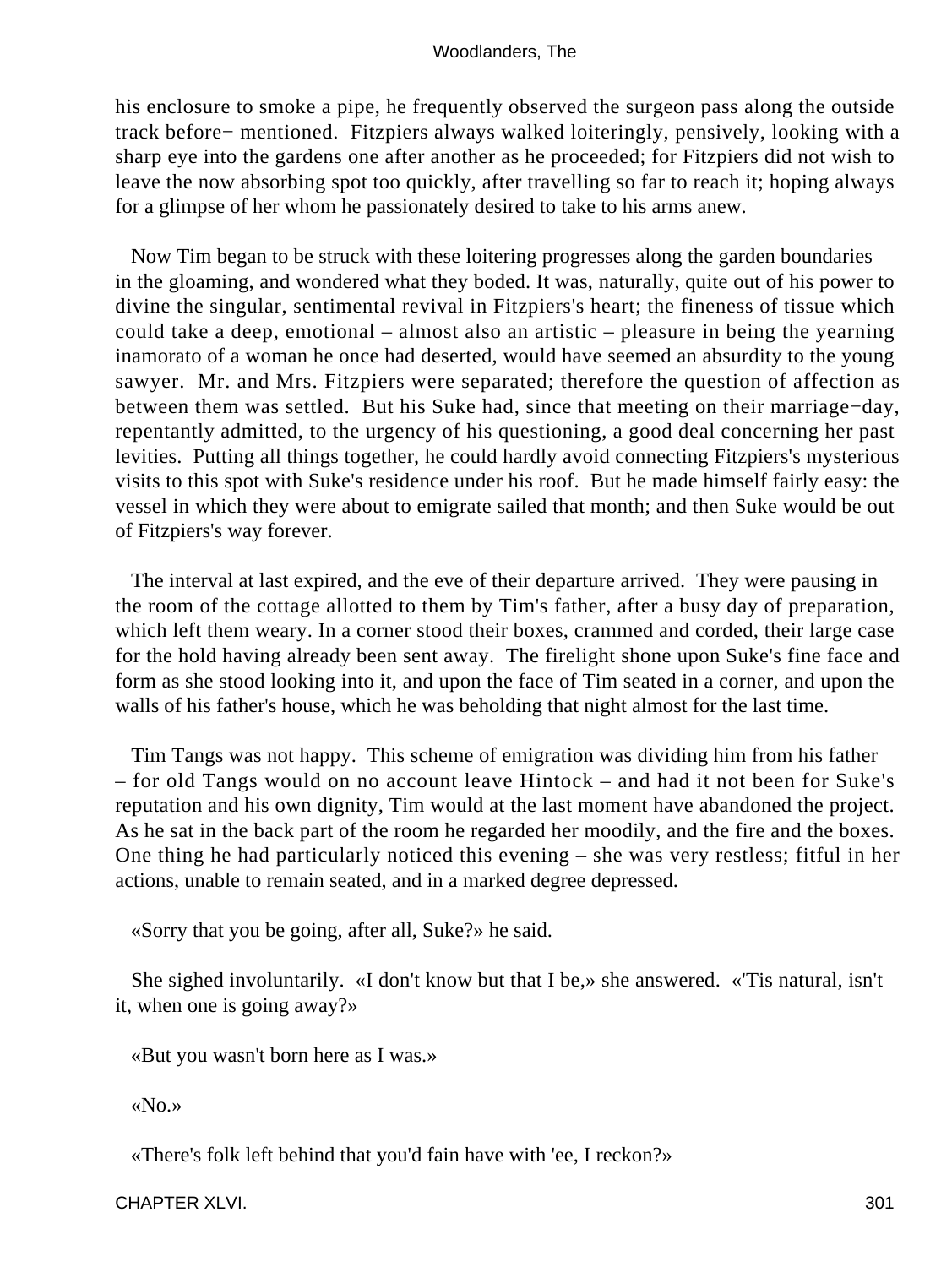«Why do you think that?»

 «I've seen things and I've heard things; and, Suke, I say 'twill be a good move for me to get 'ee away. I don't mind his leavings abroad, but I do mind 'em at home.»

 Suke's face was not changed from its aspect of listless indifference by the words. She answered nothing; and shortly after he went out for his customary pipe of tobacco at the top of the garden.

 The restlessness of Suke had indeed owed its presence to the gentleman of Tim's suspicions, but in a different – and it must be added in justice to her – more innocent sense than he supposed, judging from former doings. She had accidentally discovered that Fitzpiers was in the habit of coming secretly once or twice a week to Hintock, and knew that this evening was a favorite one of the seven for his journey. As she was going next day to leave the country, Suke thought there could be no great harm in giving way to a little sentimentality by obtaining a glimpse of him quite unknown to himself or to anybody, and thus taking a silent last farewell. Aware that Fitzpiers's time for passing was at hand she thus betrayed her feeling. No sooner, therefore, had Tim left the room than she let herself noiselessly out of the house, and hastened to the corner of the garden, whence she could witness the surgeon's transit across the scene – if he had not already gone by.

 Her light cotton dress was visible to Tim lounging in the arbor of the opposite corner, though he was hidden from her. He saw her stealthily climb into the hedge, and so ensconce herself there that nobody could have the least doubt her purpose was to watch unseen for a passer−by.

 He went across to the spot and stood behind her. Suke started, having in her blundering way forgotten that he might be near. She at once descended from the hedge.

 «So he's coming to−night,» said Tim, laconically. «And we be always anxious to see our dears.»

 «He IS coming to−night,» she replied, with defiance. «And we BE anxious for our dears.»

 «Then will you step in−doors, where your dear will soon jine 'ee? We've to mouster by half−past three to−morrow, and if we don't get to bed by eight at latest our faces will be as long as clock−cases all day.»

 She hesitated for a minute, but ultimately obeyed, going slowly down the garden to the house, where he heard the door−latch click behind her.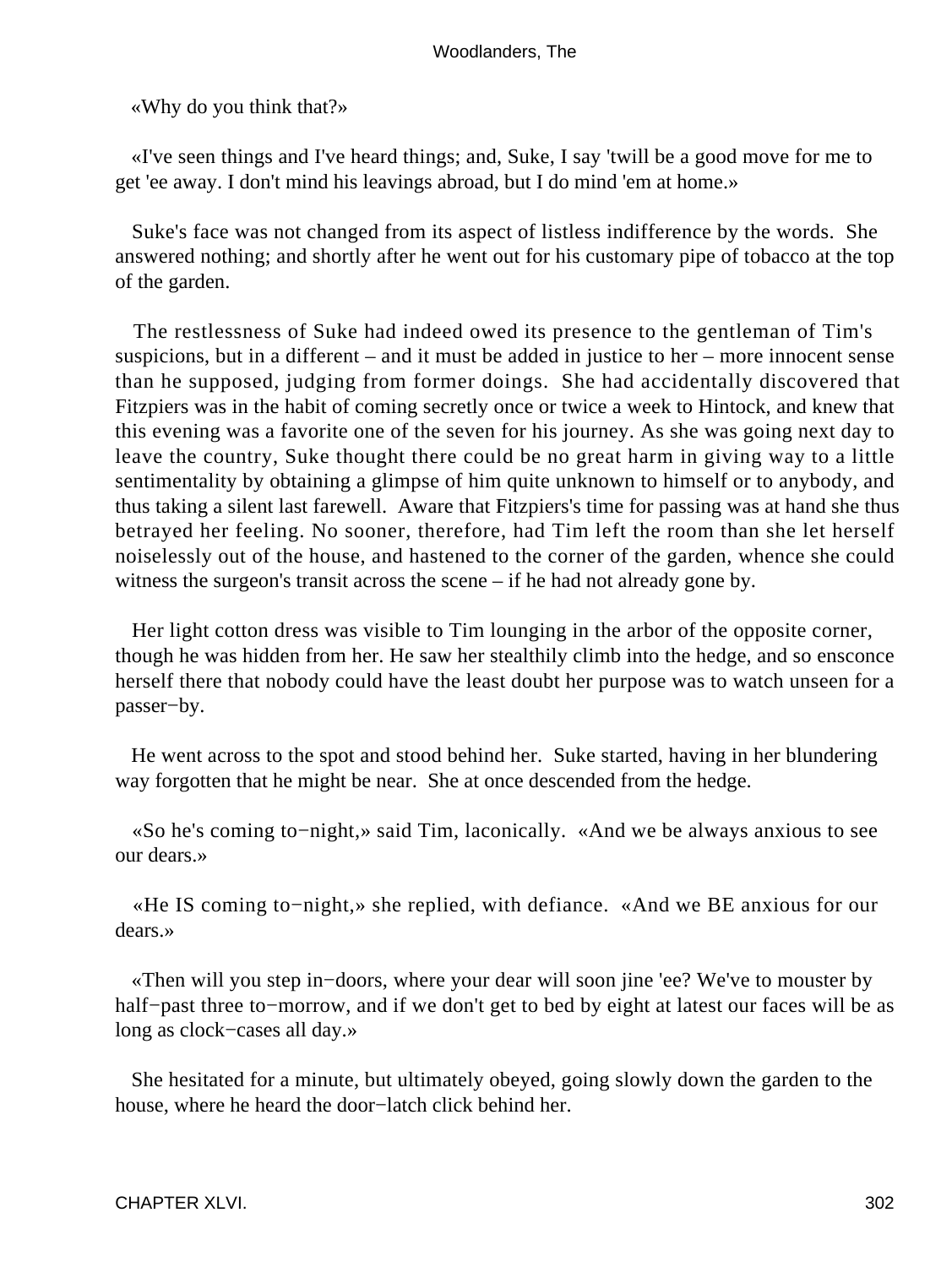Tim was incensed beyond measure. His marriage had so far been a total failure, a source of bitter regret; and the only course for improving his case, that of leaving the country, was a sorry, and possibly might not be a very effectual one. Do what he would, his domestic sky was likely to be overcast to the end of the day. Thus he brooded, and his resentment gathered force. He craved a means of striking one blow back at the cause of his cheerless plight, while he was still on the scene of his discomfiture. For some minutes no method suggested itself, and then he had an idea.

 Coming to a sudden resolution, he hastened along the garden, and entered the one attached to the next cottage, which had formerly been the dwelling of a game−keeper. Tim descended the path to the back of the house, where only an old woman lived at present, and reaching the wall he stopped. Owing to the slope of the ground the roof−eaves of the linhay were here within touch, and he thrust his arm up under them, feeling about in the space on the top of the wall−plate.

«Ah, I thought my memory didn't deceive me!» he lipped silently.

With some exertion he drew down a cobwebbed object curiously framed in iron, which clanked as he moved it. It was about three feet in length and half as wide. Tim contemplated it as well as he could in the dying light of day, and raked off the cobwebs with his hand.

«That will spoil his pretty shins for'n, I reckon!» he said.

It was a man−trap.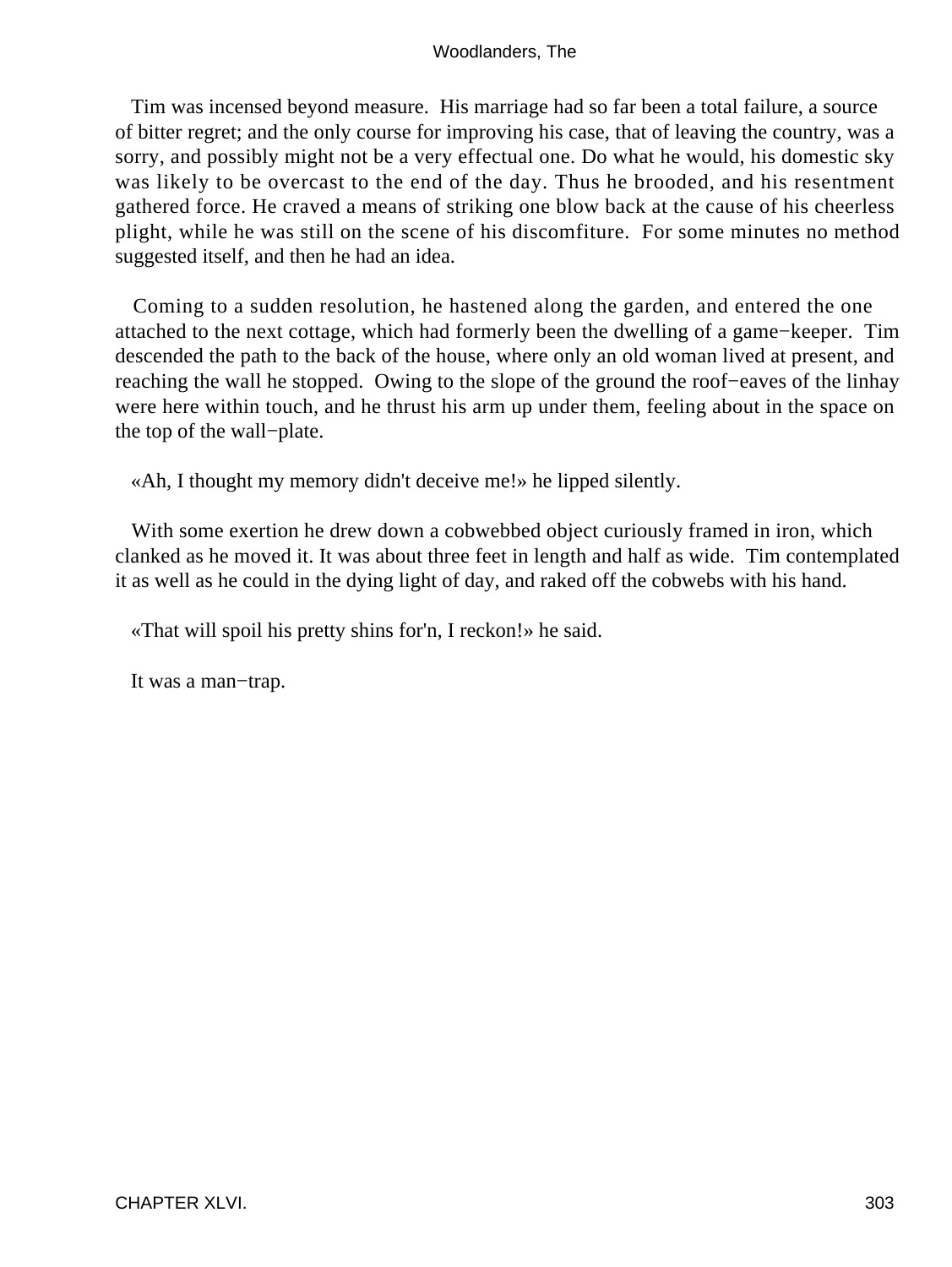## **[CHAPTER XLVII.](#page-321-0)**

<span id="page-304-0"></span>**W**ere the inventors of automatic machines to be ranged according to the excellence of their devices for producing sound artistic torture, the creator of the man−trap would occupy a very respectable if not a very high place.

 It should rather, however, be said, the inventor of the particular form of man−trap of which this found in the keeper's out−house was a specimen. For there were other shapes and other sizes, instruments which, if placed in a row beside one of the type disinterred by Tim, would have worn the subordinate aspect of the bears, wild boars, or wolves in a travelling menagerie, as compared with the leading lion or tiger. In short, though many varieties had been in use during those centuries which we are accustomed to look back upon as the true and only period of merry England – in the rural districts more especially – and onward down to the third decade of the nineteenth century, this model had borne the palm, and had been most usually followed when the orchards and estates required new ones.

 There had been the toothless variety used by the softer−hearted landlords – quite contemptible in their clemency. The jaws of these resembled the jaws of an old woman to whom time has left nothing but gums. There were also the intermediate or half− toothed sorts, probably devised by the middle−natured squires, or those under the influence of their wives: two inches of mercy, two inches of cruelty, two inches of mere nip, two inches of probe, and so on, through the whole extent of the jaws. There were also, as a class apart, the bruisers, which did not lacerate the flesh, but only crushed the bone

 The sight of one of these gins when set produced a vivid impression that it was endowed with life. It exhibited the combined aspects of a shark, a crocodile, and a scorpion. Each tooth was in the form of a tapering spine, two and a quarter inches long, which, when the jaws were closed, stood in alternation from this side and from that. When they were open, the two halves formed a complete circle between two and three feet in diameter, the plate or treading−place in the midst being about a foot square, while from beneath extended in opposite directions the soul of the apparatus, the pair of springs, each one being of a stiffness to render necessary a lever or the whole weight of the body when forcing it down.

 There were men at this time still living at Hintock who remembered when the gin and others like it were in use. Tim Tangs's great− uncle had endured a night of six hours in this very trap, which lamed him for life. Once a keeper of Hintock woods set it on the track of a poacher, and afterwards, coming back that way, forgetful of what he had done, walked into it himself. The wound brought on lockjaw, of which he died. This event occurred during the thirties, and by the year 1840 the use of such implements was well−nigh discontinued in the neighborhood. But being made entirely of iron, they by no means disappeared, and in almost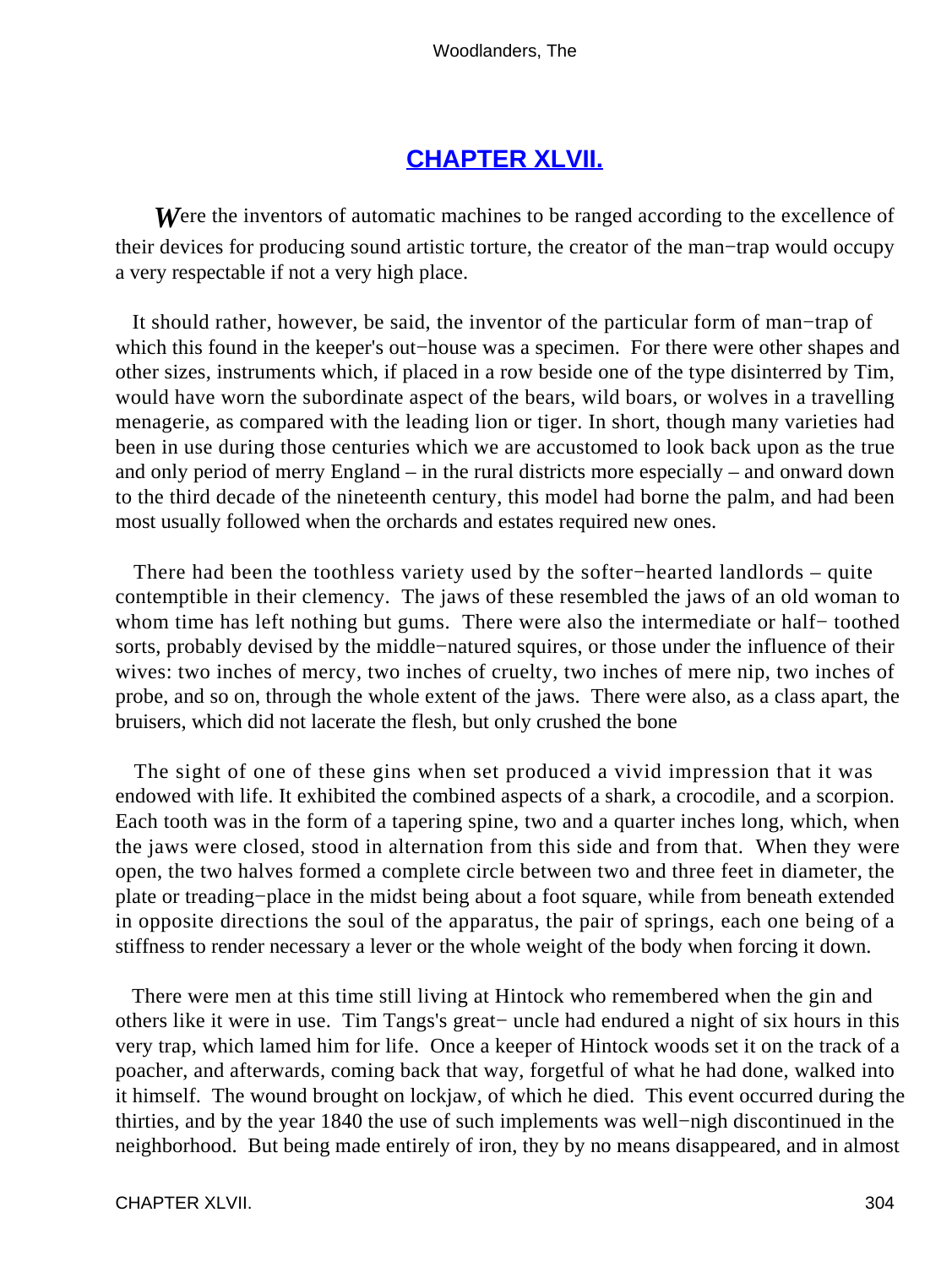every village one could be found in some nook or corner as readily as this was found by Tim. It had, indeed, been a fearful amusement of Tim and other Hintock lads – especially those who had a dim sense of becoming renowned poachers when they reached their prime – to drag out this trap from its hiding, set it, and throw it with billets of wood, which were penetrated by the teeth to the depth of near an inch.

 As soon as he had examined the trap, and found that the hinges and springs were still perfect, he shouldered it without more ado, and returned with his burden to his own garden, passing on through the hedge to the path immediately outside the boundary. Here, by the help of a stout stake, he set the trap, and laid it carefully behind a bush while he went forward to reconnoitre. As has been stated, nobody passed this way for days together sometimes; but there was just a possibility that some other pedestrian than the one in request might arrive, and it behooved Tim to be careful as to the identity of his victim.

 Going about a hundred yards along the rising ground to the right, he reached a ridge whereon a large and thick holly grew. Beyond this for some distance the wood was more open, and the course which Fitzpiers must pursue to reach the point, if he came to− night, was visible a long way forward.

 For some time there was no sign of him or of anybody. Then there shaped itself a spot out of the dim mid−distance, between the masses of brushwood on either hand. And it enlarged, and Tim could hear the brushing of feet over the tufts of sour−grass. The airy gait revealed Fitzpiers even before his exact outline could be seen.

 Tim Tangs turned about, and ran down the opposite side of the hill, till he was again at the head of his own garden. It was the work of a few moments to drag out the man−trap, very gently – that the plate might not be disturbed sufficiently to throw it – to a space between a pair of young oaks which, rooted in contiguity, grew apart upward, forming a V−shaped opening between; and, being backed up by bushes, left this as the only course for a foot− passenger. In it he laid the trap with the same gentleness of handling, locked the chain round one of the trees, and finally slid back the guard which was placed to keep the gin from accidentally catching the arms of him who set it, or, to use the local and better word, «toiled» it.

 Having completed these arrangements, Tim sprang through the adjoining hedge of his father's garden, ran down the path, and softly entered the house.

 Obedient to his order, Suke had gone to bed; and as soon as he had bolted the door, Tim unlaced and kicked off his boots at the foot of the stairs, and retired likewise, without lighting a candle. His object seemed to be to undress as soon as possible. Before, however, he had completed the operation, a long cry resounded without – penetrating, but indescribable.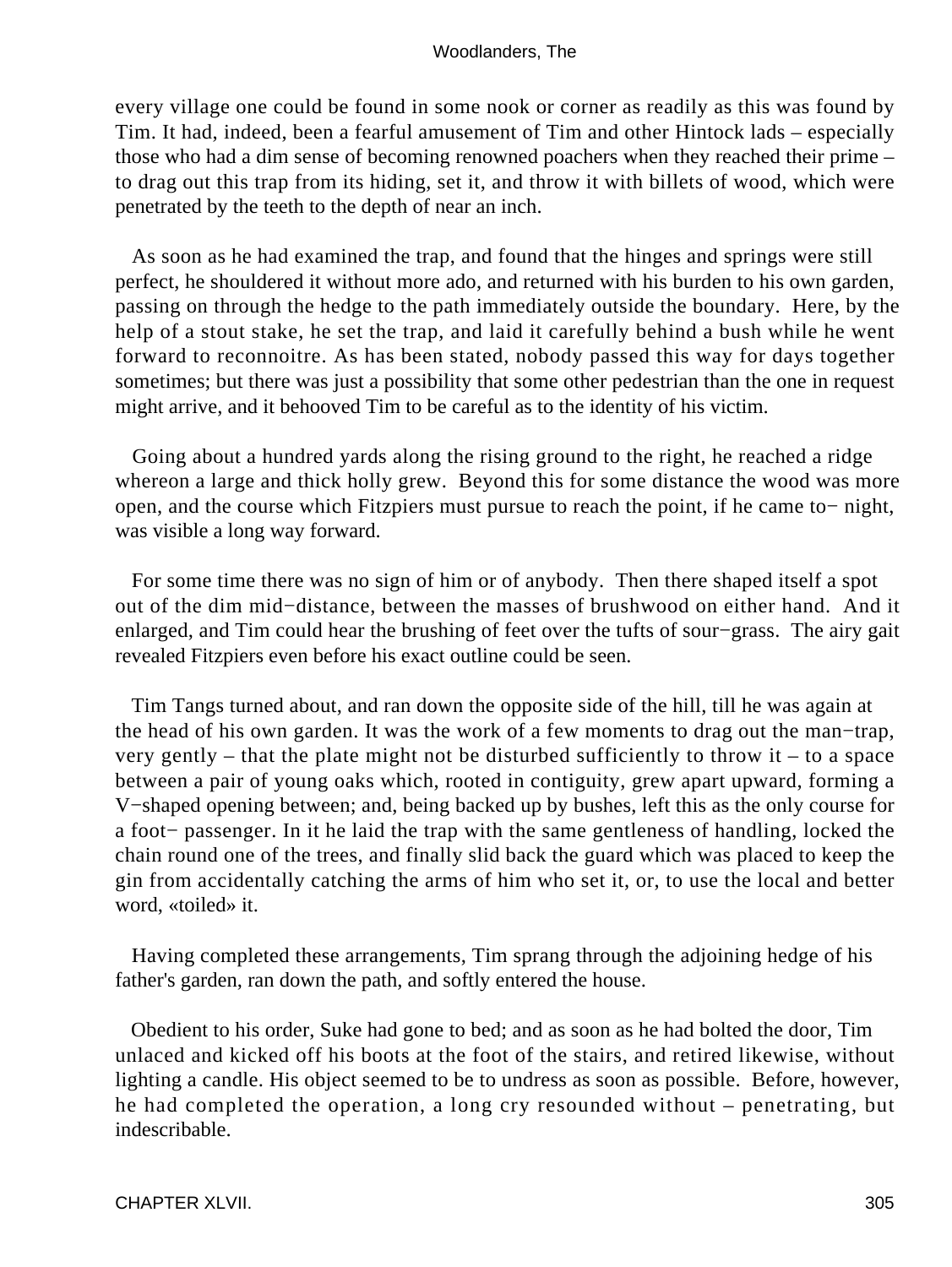«What's that?» said Suke, starting up in bed.

«Sounds as if somebody had caught a hare in his gin.»

«Oh no,» said she. «It was not a hare, 'twas louder. Hark!»

«Do 'ee get to sleep,» said Tim. «How be you going to wake at half−past three else?»

 She lay down and was silent. Tim stealthily opened the window and listened. Above the low harmonies produced by the instrumentation of the various species of trees around the premises he could hear the twitching of a chain from the spot whereon he had set the man− trap. But further human sound there was none.

 Tim was puzzled. In the haste of his project he had not calculated upon a cry; but if one, why not more? He soon ceased to essay an answer, for Hintock was dead to him already. In half a dozen hours he would be out of its precincts for life, on his way to the antipodes. He closed the window and lay down.

 The hour which had brought these movements of Tim to birth had been operating actively elsewhere. Awaiting in her father's house the minute of her appointment with her husband, Grace Fitzpiers deliberated on many things. Should she inform her father before going out that the estrangement of herself and Edgar was not so complete as he had imagined, and deemed desirable for her happiness? If she did so she must in some measure become the apologist of her husband, and she was not prepared to go so far.

 As for him, he kept her in a mood of considerate gravity. He certainly had changed. He had at his worst times always been gentle in his manner towards her. Could it be that she might make of him a true and worthy husband yet? She had married him; there was no getting over that; and ought she any longer to keep him at a distance? His suave deference to her lightest whim on the question of his comings and goings, when as her lawful husband he might show a little independence, was a trait in his character as unexpected as it was engaging. If she had been his empress, and he her thrall, he could not have exhibited a more sensitive care to avoid intruding upon her against her will.

 Impelled by a remembrance she took down a prayer−book and turned to the marriage−service. Reading it slowly through, she became quite appalled at her recent off−handedness, when she rediscovered what awfully solemn promises she had made him at those chancel steps not so very long ago.

 She became lost in long ponderings on how far a person's conscience might be bound by vows made without at the time a full recognition of their force. That particular sentence, beginning «Whom God hath joined together,» was a staggerer for a gentlewoman of strong devotional sentiment. She wondered whether God really did join them together. Before she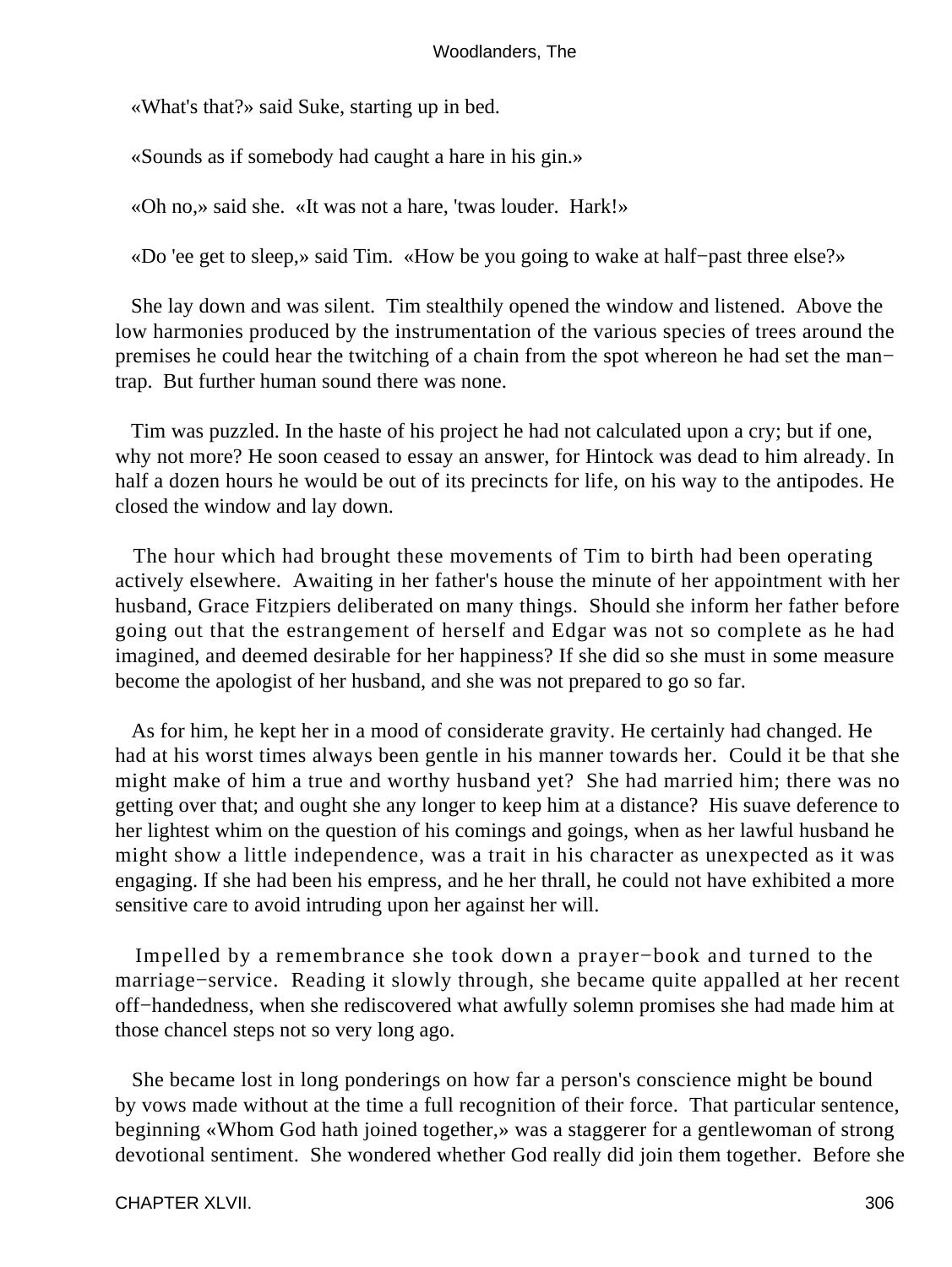had done deliberating the time of her engagement drew near, and she went out of the house almost at the moment that Tim Tangs retired to his own.

The position of things at that critical juncture was briefly as follows.

 Two hundred yards to the right of the upper end of Tangs's garden Fitzpiers was still advancing, having now nearly reached the summit of the wood−clothed ridge, the path being the actual one which further on passed between the two young oaks. Thus far it was according to Tim's conjecture. But about two hundred yards to the left, or rather less, was arising a condition which he had not divined, the emergence of Grace as aforesaid from the upper corner of her father's garden, with the view of meeting Tim's intended victim. Midway between husband and wife was the diabolical trap, silent, open, ready.

 Fitzpiers's walk that night had been cheerful, for he was convinced that the slow and gentle method he had adopted was promising success. The very restraint that he was obliged to exercise upon himself, so as not to kill the delicate bud of returning confidence, fed his flame. He walked so much more rapidly than Grace that, if they continued advancing as they had begun, he would reach the trap a good half−minute before she could reach the same spot.

 But here a new circumstance came in; to escape the unpleasantness of being watched or listened to by lurkers – naturally curious by reason of their strained relations – they had arranged that their meeting for to−night should be at the holm−tree on the ridge above named. So soon, accordingly, as Fitzpiers reached the tree he stood still to await her.

 He had not paused under the prickly foliage more than two minutes when he thought he heard a scream from the other side of the ridge. Fitzpiers wondered what it could mean; but such wind as there was just now blew in an adverse direction, and his mood was light. He set down the origin of the sound to one of the superstitious freaks or frolicsome scrimmages between sweethearts that still survived in Hintock from old−English times; and waited on where he stood till ten minutes had passed. Feeling then a little uneasy, his mind reverted to the scream; and he went forward over the summit and down the embowered incline, till he reached the pair of sister oaks with the narrow opening between them.

 Fitzpiers stumbled and all but fell. Stretching down his hand to ascertain the obstruction, it came in contact with a confused mass of silken drapery and iron−work that conveyed absolutely no explanatory idea to his mind at all. It was but the work of a moment to strike a match; and then he saw a sight which congealed his blood.

 The man−trap was thrown; and between its jaws was part of a woman's clothing – a patterned silk skirt – gripped with such violence that the iron teeth had passed through it, skewering its tissue in a score of places. He immediately recognized the skirt as that of one of his wife's gowns – the gown that she had worn when she met him on the very last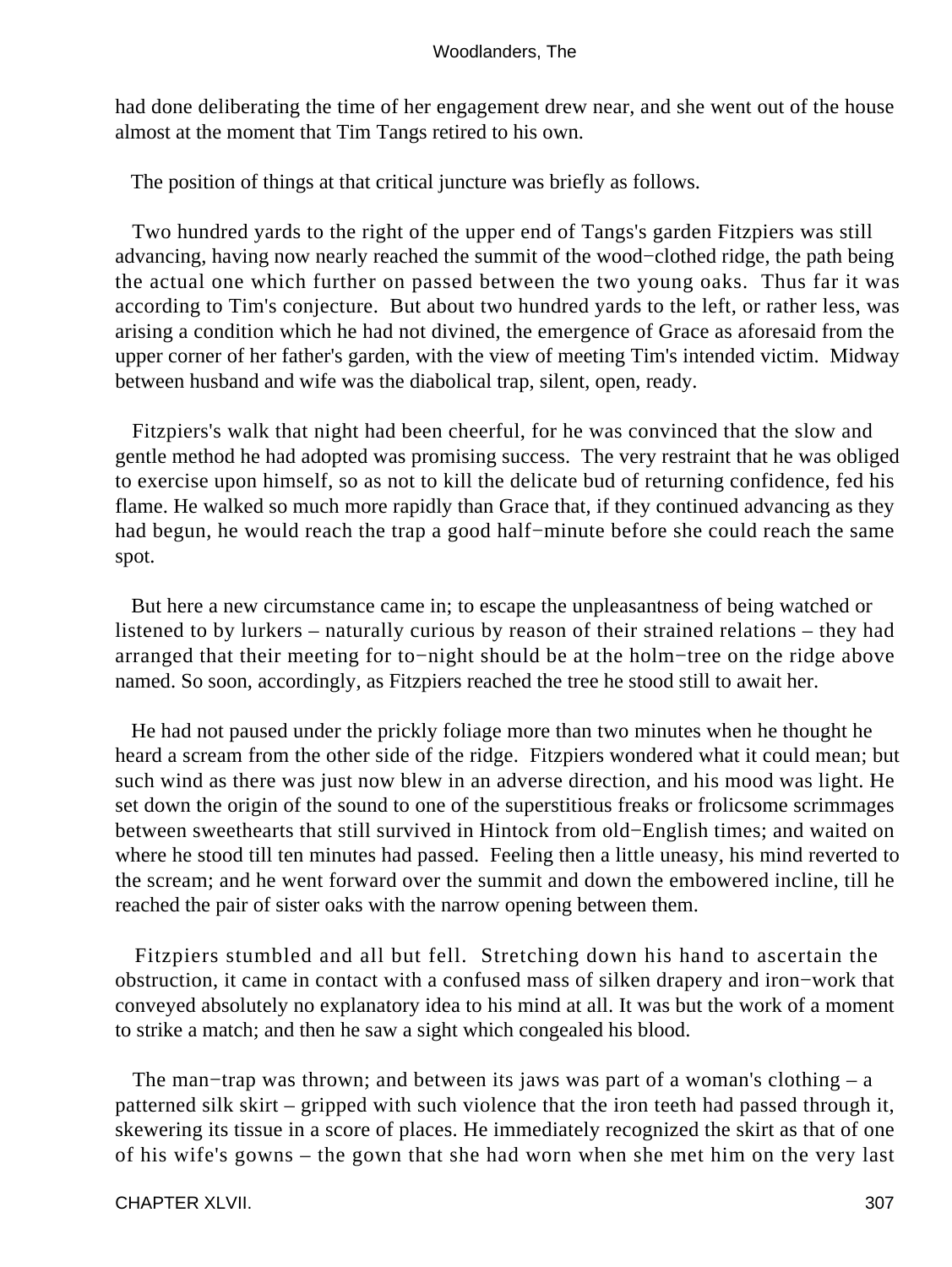occasion.

 Fitzpiers had often studied the effect of these instruments when examining the collection at Hintock House, and the conception instantly flashed through him that Grace had been caught, taken out mangled by some chance passer, and carried home, some of her clothes being left behind in the difficulty of getting her free. The shock of this conviction, striking into the very current of high hope, was so great that he cried out like one in corporal agony, and in his misery bowed himself down to the ground.

 Of all the degrees and qualities of punishment that Fitzpiers had undergone since his sins against Grace first began, not any even approximated in intensity to this.

«Oh, my own – my darling! Oh, cruel Heaven – it is too much, this!» he cried, writhing and rocking himself over the sorry accessaries of her he deplored.

 The voice of his distress was sufficiently loud to be audible to any one who might have been there to hear it; and one there was. Right and left of the narrow pass between the oaks were dense bushes; and now from behind these a female figure glided, whose appearance even in the gloom was, though graceful in outline, noticeably strange.

 She was in white up to the waist, and figured above. She was, in short, Grace, his wife, lacking the portion of her dress which the gin retained.

 «Don't be grieved about me – don't, dear Edgar!» she exclaimed, rushing up and bending over him. «I am not hurt a bit! I was coming on to find you after I had released myself, but I heard footsteps; and I hid away, because I was without some of my clothing, and I did not know who the person might be.»

 Fitzpiers had sprung to his feet, and his next act was no less unpremeditated by him than it was irresistible by her, and would have been so by any woman not of Amazonian strength. He clasped his arms completely round, pressed her to his breast, and kissed her passionately.

 «You are not dead! – you are not hurt! Thank God – thank God!» he said, almost sobbing in his delight and relief from the horror of his apprehension. «Grace, my wife, my love, how is this – what has happened?»

 «I was coming on to you,» she said as distinctly as she could in the half−smothered state of her face against his. «I was trying to be as punctual as possible, and as I had started a minute late I ran along the path very swiftly – fortunately for myself. Just when I had passed between these trees I felt something clutch at my dress from behind with a noise, and the next moment I was pulled backward by it, and fell to the ground. I screamed with terror, thinking it was a man lying down there to murder me, but the next moment I discovered it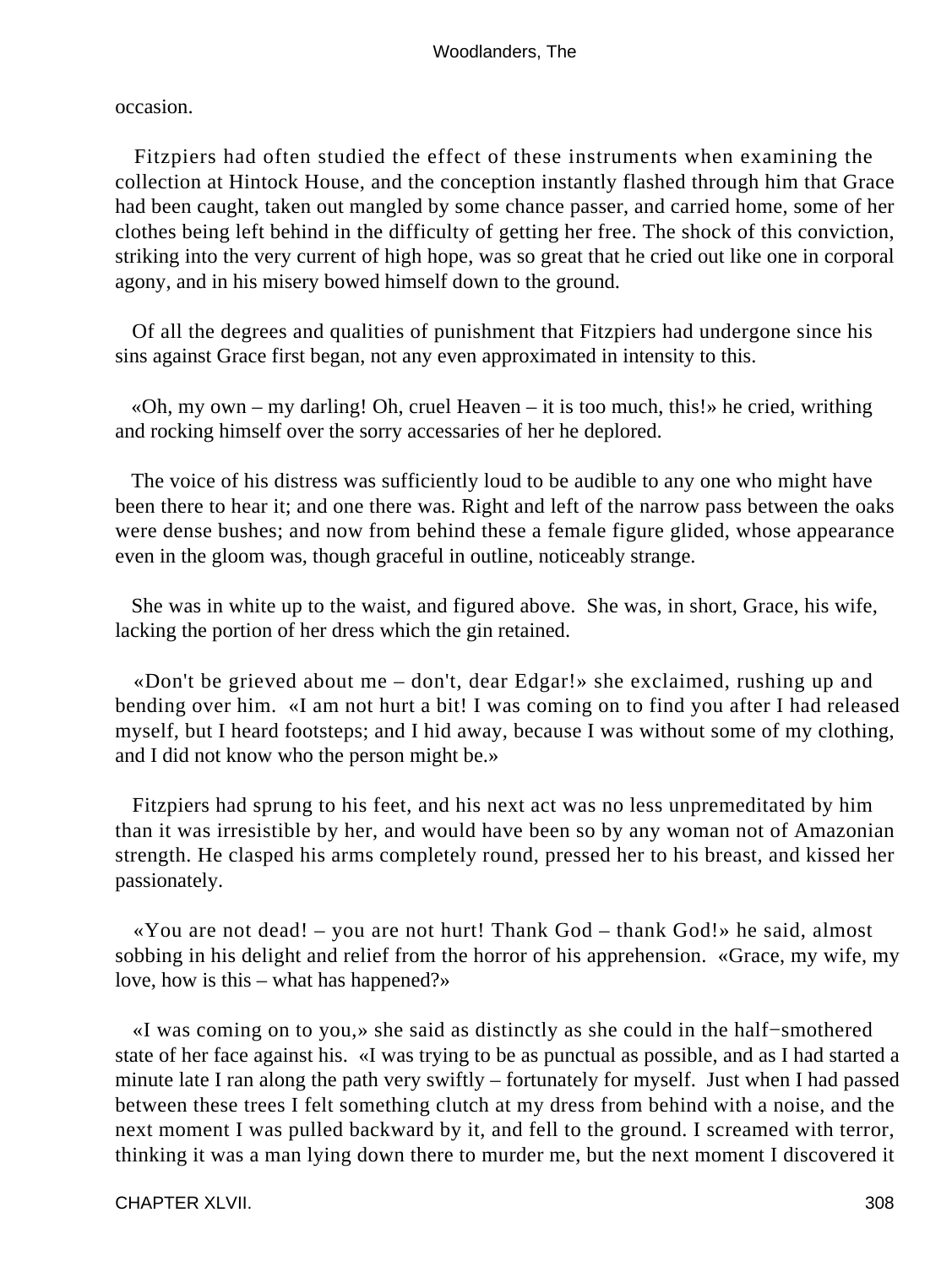was iron, and that my clothes were caught in a trap. I pulled this way and that, but the thing would not let go, drag it as I would, and I did not know what to do. I did not want to alarm my father or anybody, as I wished nobody to know of these meetings with you; so I could think of no other plan than slipping off my skirt, meaning to run on and tell you what a strange accident had happened to me. But when I had just freed myself by leaving the dress behind, I heard steps, and not being sure it was you, I did not like to be seen in such a pickle, so I hid away.»

 «It was only your speed that saved you! One or both of your legs would have been broken if you had come at ordinary walking pace.»

 «Or yours, if you had got here first,» said she, beginning to realize the whole ghastliness of the possibility. «Oh, Edgar, there has been an Eye watching over us to−night, and we should be thankful indeed!»

He continued to press his face to hers. «You are mine – mine again now.»

 She gently owned that she supposed she was. «I heard what you said when you thought I was injured,» she went on, shyly, «and I know that a man who could suffer as you were suffering must have a tender regard for me. But how does this awful thing come here?»

 «I suppose it has something to do with poachers.» Fitzpiers was still so shaken by the sense of her danger that he was obliged to sit awhile, and it was not until Grace said, «If I could only get my skirt out nobody would know anything about it,» that he bestirred himself.

 By their united efforts, each standing on one of the springs of the trap, they pressed them down sufficiently to insert across the jaws a billet which they dragged from a faggot near at hand; and it was then possible to extract the silk mouthful from the monster's bite, creased and pierced with many holes, but not torn. Fitzpiers assisted her to put it on again; and when her customary contours were thus restored they walked on together, Grace taking his arm, till he effected an improvement by clasping it round her waist.

 The ice having been broken in this unexpected manner, she made no further attempt at reserve. «I would ask you to come into the house,» she said, «but my meetings with you have been kept secret from my father, and I should like to prepare him.»

 «Never mind, dearest. I could not very well have accepted the invitation. I shall never live here again – as much for your sake as for mine. I have news to tell you on this very point, but my alarm had put it out of my head. I have bought a practice, or rather a partnership, in the Midlands, and I must go there in a week to take up permanent residence. My poor old great−aunt died about eight months ago, and left me enough to do this. I have taken a little furnished house for a time, till we can get one of our own.»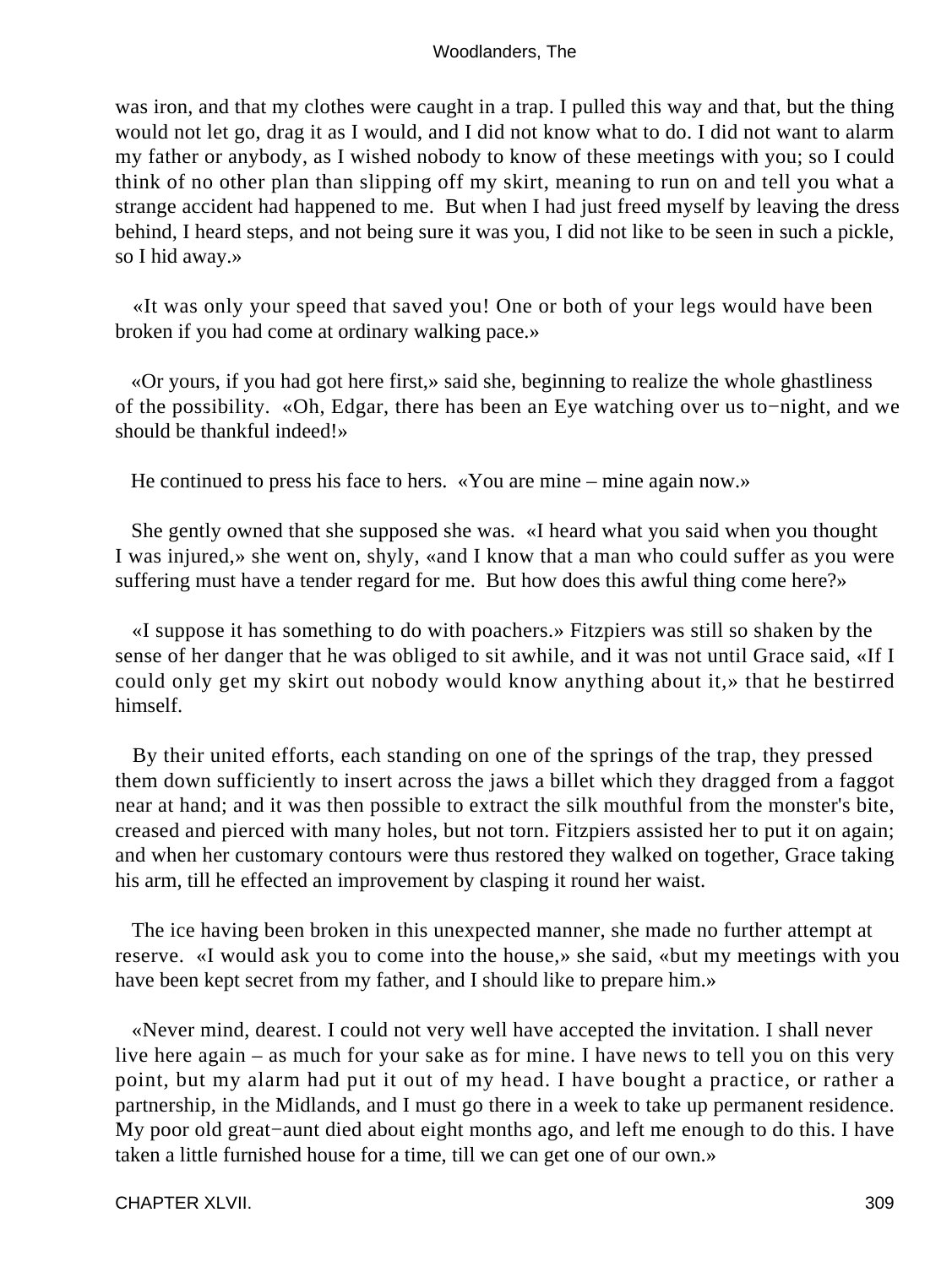He described the place, and the surroundings, and the view from the windows, and Grace became much interested. «But why are you not there now?» she said.

 «Because I cannot tear myself away from here till I have your promise. Now, darling, you will accompany me there – will you not? To−night has settled that.»

Grace's tremblings had gone off, and she did not say nay. They went on together.

 The adventure, and the emotions consequent upon the reunion which that event had forced on, combined to render Grace oblivious of the direction of their desultory ramble, till she noticed they were in an encircled glade in the densest part of the wood, whereon the moon, that had imperceptibly added its rays to the scene, shone almost vertically. It was an exceptionally soft, balmy evening for the time of year, which was just that transient period in the May month when beech−trees have suddenly unfolded large limp young leaves of the softness of butterflies' wings. Boughs bearing such leaves hung low around, and completely enclosed them, so that it was as if they were in a great green vase, which had moss for its bottom and leaf sides.

 The clouds having been packed in the west that evening so as to retain the departing glare a long while, the hour had seemed much earlier than it was. But suddenly the question of time occurred to her.

 «I must go back,» she said; and without further delay they set their faces towards Hintock. As they walked he examined his watch by the aid of the now strong moonlight.

«By the gods, I think I have lost my train!» said Fitzpiers.

«Dear me – whereabouts are we?» said she.

«Two miles in the direction of Sherton.»

 «Then do you hasten on, Edgar. I am not in the least afraid. I recognize now the part of the wood we are in and I can find my way back quite easily. I'll tell my father that we have made it up. I wish I had not kept our meetings so private, for it may vex him a little to know I have been seeing you. He is getting old and irritable, that was why I did not. Good−by.»

 «But, as I must stay at the Earl of Wessex to−night, for I cannot possibly catch the train, I think it would be safer for you to let me take care of you.»

 «But what will my father think has become of me? He does not know in the least where I am – he thinks I only went into the garden for a few minutes.»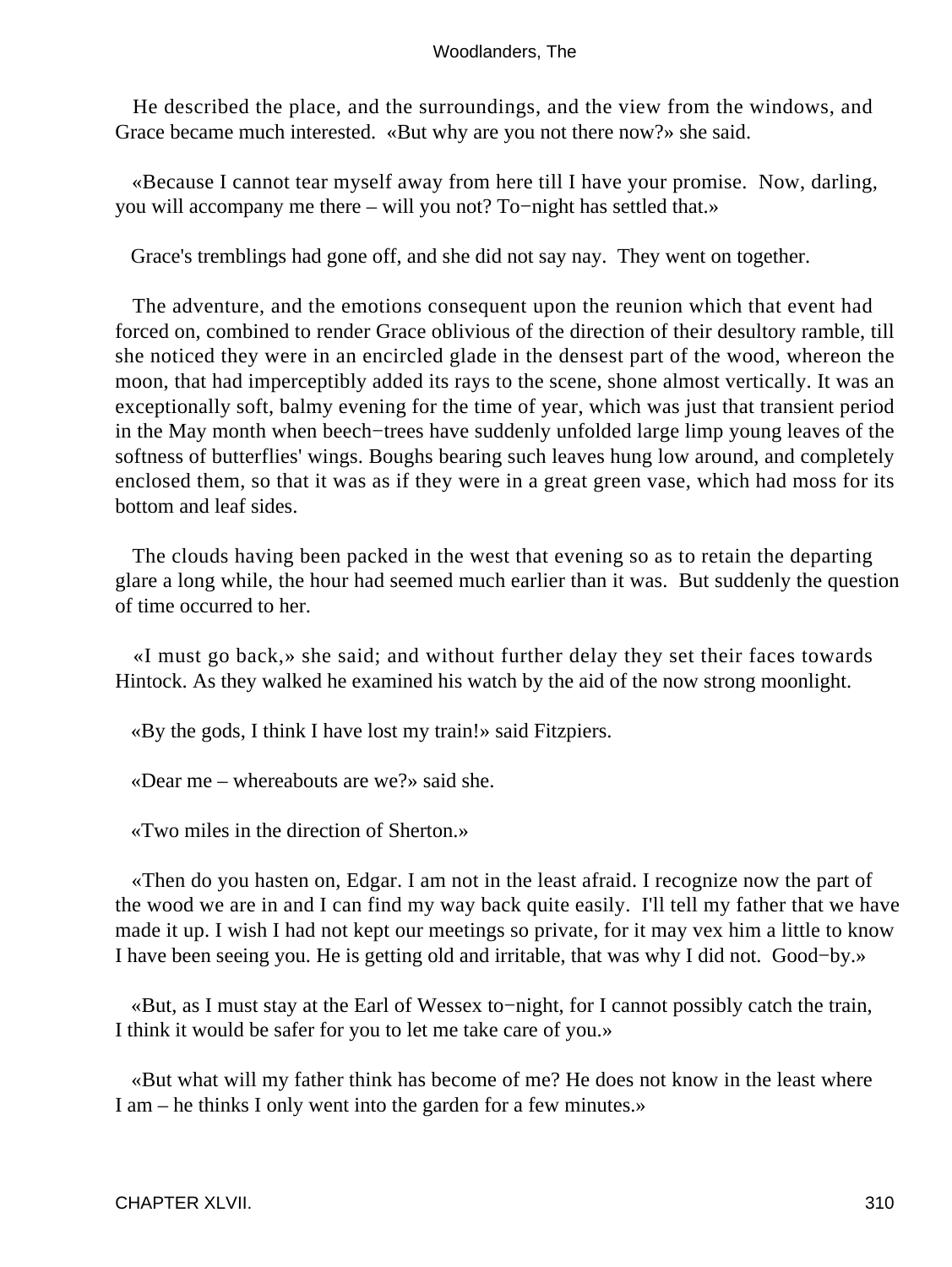«He will surely guess – somebody has seen me for certain. I'll go all the way back with you to−morrow.»

«But that newly done−up place – the Earl of Wessex!»

«If you are so very particular about the publicity I will stay at the Three Tuns.»

«Oh no – it is not that I am particular – but I haven't a brush or comb or anything!»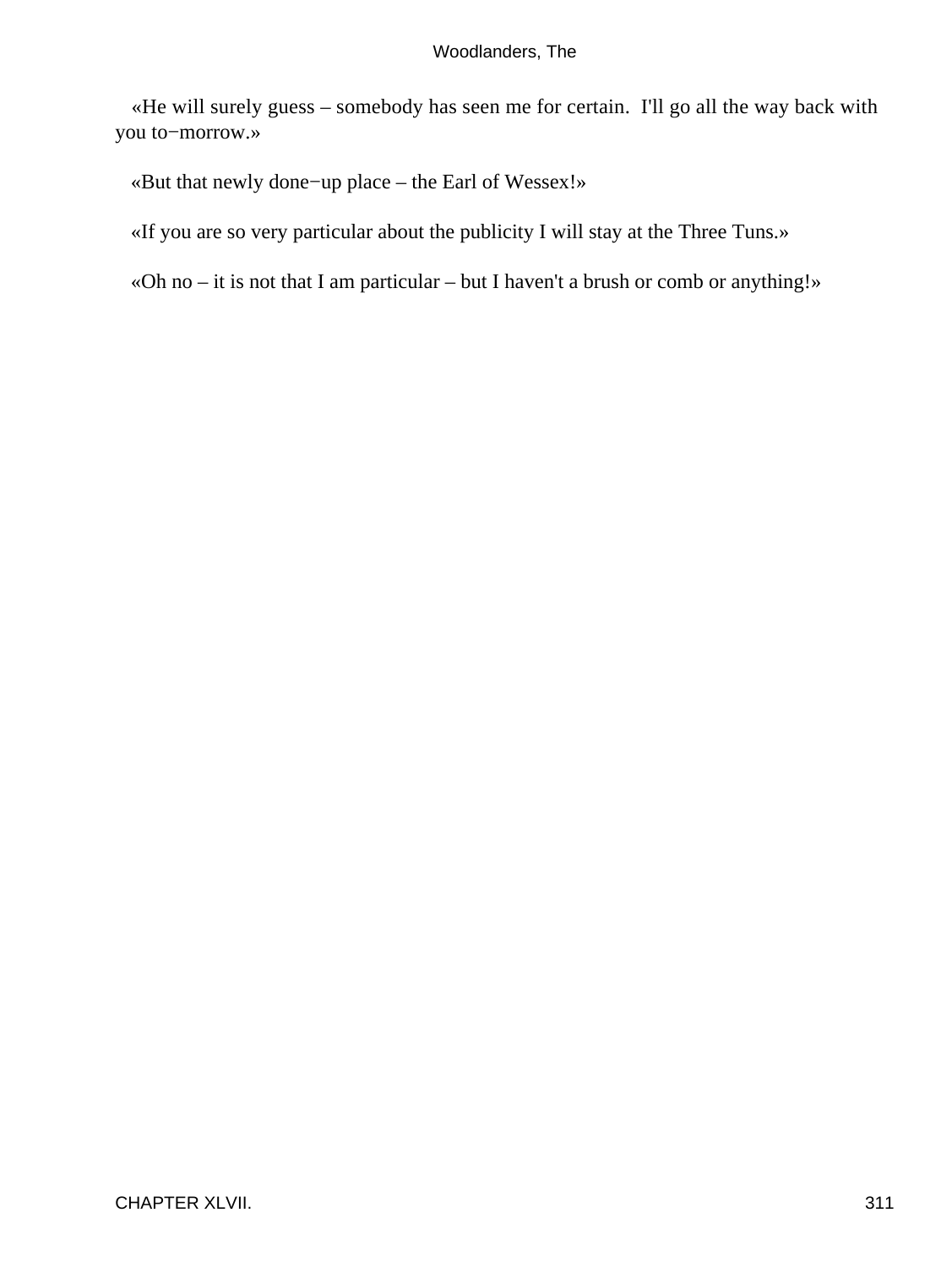## **[CHAPTER XLVIII](#page-321-0)**

<span id="page-312-0"></span>*A*ll the evening Melbury had been coming to his door, saying, «I wonder where in the world that girl is! Never in all my born days did I know her bide out like this! She surely said she was going into the garden to get some parsley.»

 Melbury searched the garden, the parsley−bed, and the orchard, but could find no trace of her, and then he made inquiries at the cottages of such of his workmen as had not gone to bed, avoiding Tangs's because he knew the young people were to rise early to leave. In these inquiries one of the men's wives somewhat incautiously let out the fact that she had heard a scream in the wood, though from which direction she could not say.

 This set Melbury's fears on end. He told the men to light lanterns, and headed by himself they started, Creedle following at the last moment with quite a burden of grapnels and ropes, which he could not be persuaded to leave behind, and the company being joined by the hollow−turner and the man who kept the cider−house as they went along.

 They explored the precincts of the village, and in a short time lighted upon the man−trap. Its discovery simply added an item of fact without helping their conjectures; but Melbury's indefinite alarm was greatly increased when, holding a candle to the ground, he saw in the teeth of the instrument some frayings from Grace's clothing. No intelligence of any kind was gained till they met a woodman of Delborough, who said that he had seen a lady answering to the description her father gave of Grace, walking through the wood on a gentleman's arm in the direction of Sherton.

«Was he clutching her tight?» said Melbury.

«Well – rather,» said the man.

«Did she walk lame?»

«Well, 'tis true her head hung over towards him a bit.»

Creedle groaned tragically.

 Melbury, not suspecting the presence of Fitzpiers, coupled this account with the man–trap and the scream; he could not understand what it all meant; but the sinister event of the trap made him follow on. Accordingly, they bore away towards the town, shouting as they went, and in due course emerged upon the highway.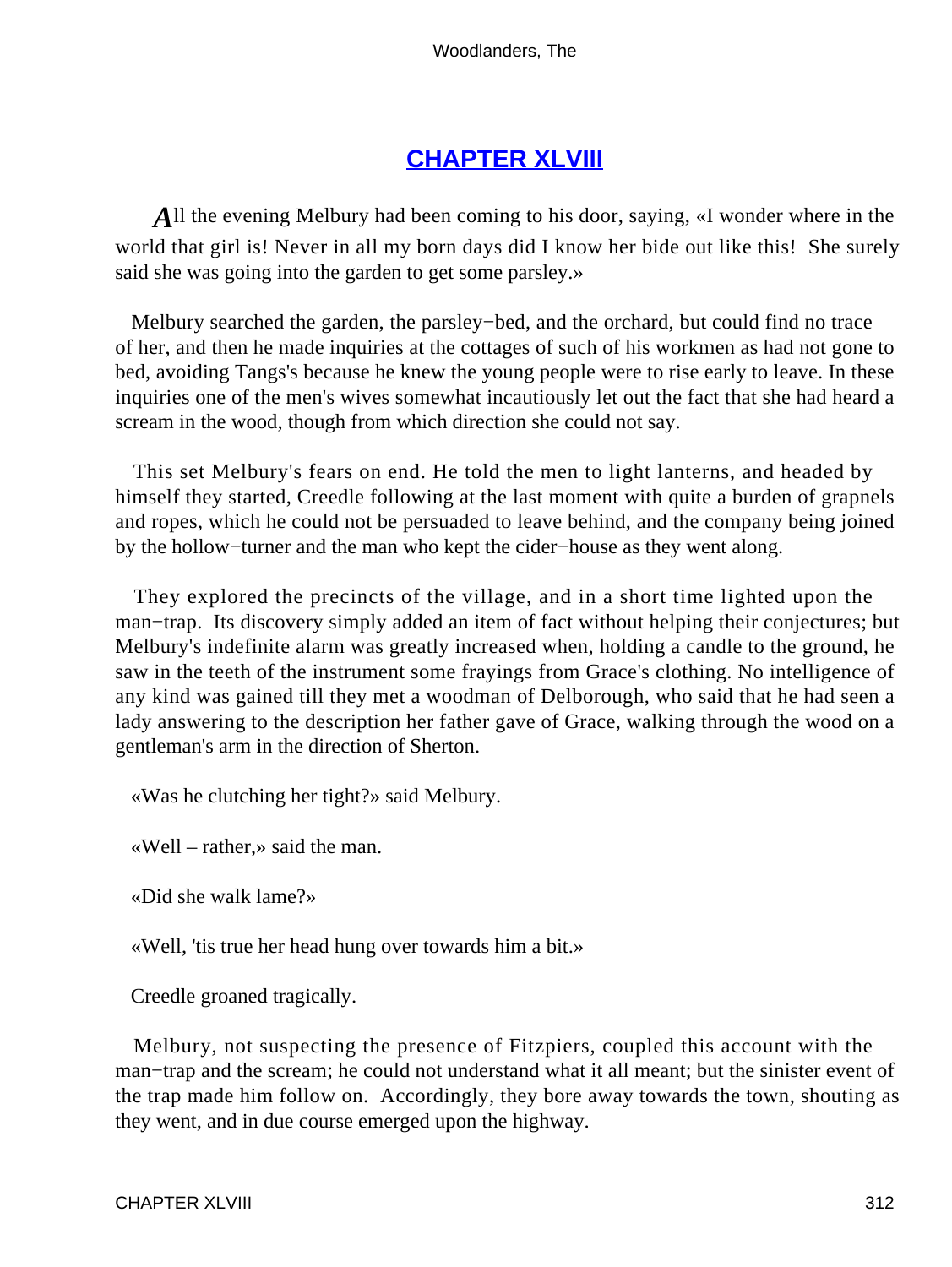Nearing Sherton−Abbas, the previous information was confirmed by other strollers, though the gentleman's supporting arm had disappeared from these later accounts. At last they were so near Sherton that Melbury informed his faithful followers that he did not wish to drag them farther at so late an hour, since he could go on alone and inquire if the woman who had been seen were really Grace. But they would not leave him alone in his anxiety, and trudged onward till the lamplight from the town began to illuminate their fronts. At the entrance to the High Street they got fresh scent of the pursued, but coupled with the new condition that the lady in the costume described had been going up the street alone.

«Faith! – I believe she's mesmerized, or walking in her sleep,» said Melbury.

 However, the identity of this woman with Grace was by no means certain; but they plodded along the street. Percombe, the hair− dresser, who had despoiled Marty of her tresses, was standing at his door, and they duly put inquiries to him.

 «Ah – how's Little Hintock folk by now?» he said, before replying. «Never have I been over there since one winter night some three year ago – and then I lost myself finding it. How can ye live in such a one−eyed place? Great Hintock is bad enough – hut Little Hintock – the bats and owls would drive me melancholy−mad! It took two days to raise my sperrits to their true pitch again after that night I went there. Mr. Melbury, sir, as a man's that put by money, why not retire and live here, and see something of the world?»

 The responses at last given by him to their queries guided them to the building that offered the best accommodation in Sherton – having been enlarged contemporaneously with the construction of the railway – namely, the Earl of Wessex Hotel.

 Leaving the others without, Melbury made prompt inquiry here. His alarm was lessened, though his perplexity was increased, when he received a brief reply that such a lady was in the house.

«Do you know if it is my daughter?» asked Melbury.

The waiter did not.

«Do you know the lady's name?»

 Of this, too, the household was ignorant, the hotel having been taken by brand−new people from a distance. They knew the gentleman very well by sight, and had not thought it necessary to ask him to enter his name.

 «Oh, the gentleman appears again now,» said Melbury to himself. «Well, I want to see the lady,» he declared.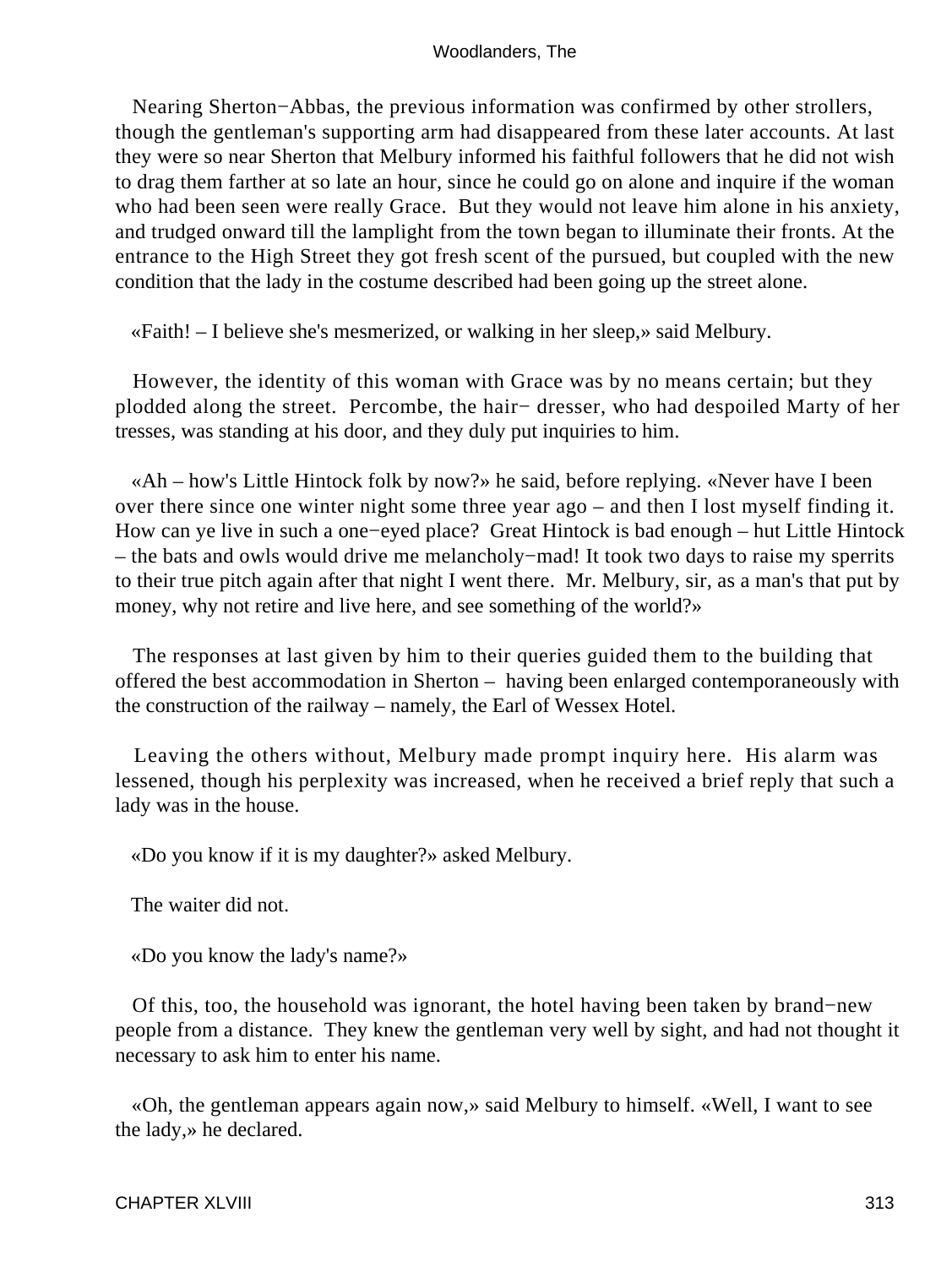A message was taken up, and after some delay the shape of Grace appeared descending round the bend of the stair−case, looking as if she lived there, but in other respects rather guilty and frightened.

«Why – what the name – » began her father. «I thought you went out to get parsley!»

 «Oh, yes – I did – but it is all right,» said Grace, in a flurried whisper. «I am not alone here. I am here with Edgar. It is entirely owing to an accident, father.»

«Edgar! An accident! How does he come here? I thought he was two hundred mile off.»

 «Yes, so he is – I mean he has got a beautiful practice two hundred miles off; he has bought it with his own money, some that came to him. But he travelled here, and I was nearly caught in a man− trap, and that's how it is I am here. We were just thinking of sending a messenger to let you know.»

Melbury did not seem to be particularly enlightened by this explanation.

«You were caught in a man−trap?»

 «Yes; my dress was. That's how it arose. Edgar is up−stairs in his own sitting−room,» she went on. «He would not mind seeing you, I am sure.»

 «Oh, faith, I don't want to see him! I have seen him too often a'ready. I'll see him another time, perhaps, if 'tis to oblige 'ee.»

 «He came to see me; he wanted to consult me about this large partnership I speak of, as it is very promising.»

«Oh, I am glad to hear it,» said Melbury, dryly.

 A pause ensued, during which the inquiring faces and whity−brown clothes of Melbury's companions appeared in the door−way.

«Then bain't you coming home with us?» he asked.

 $\ll$ I – I think not,» said Grace, blushing.

 «H'm – very well – you are your own mistress,» he returned, in tones which seemed to assert otherwise. «Good−night;» and Melbury retreated towards the door.

 «Don't be angry, father,» she said, following him a few steps. «I have done it for the best.»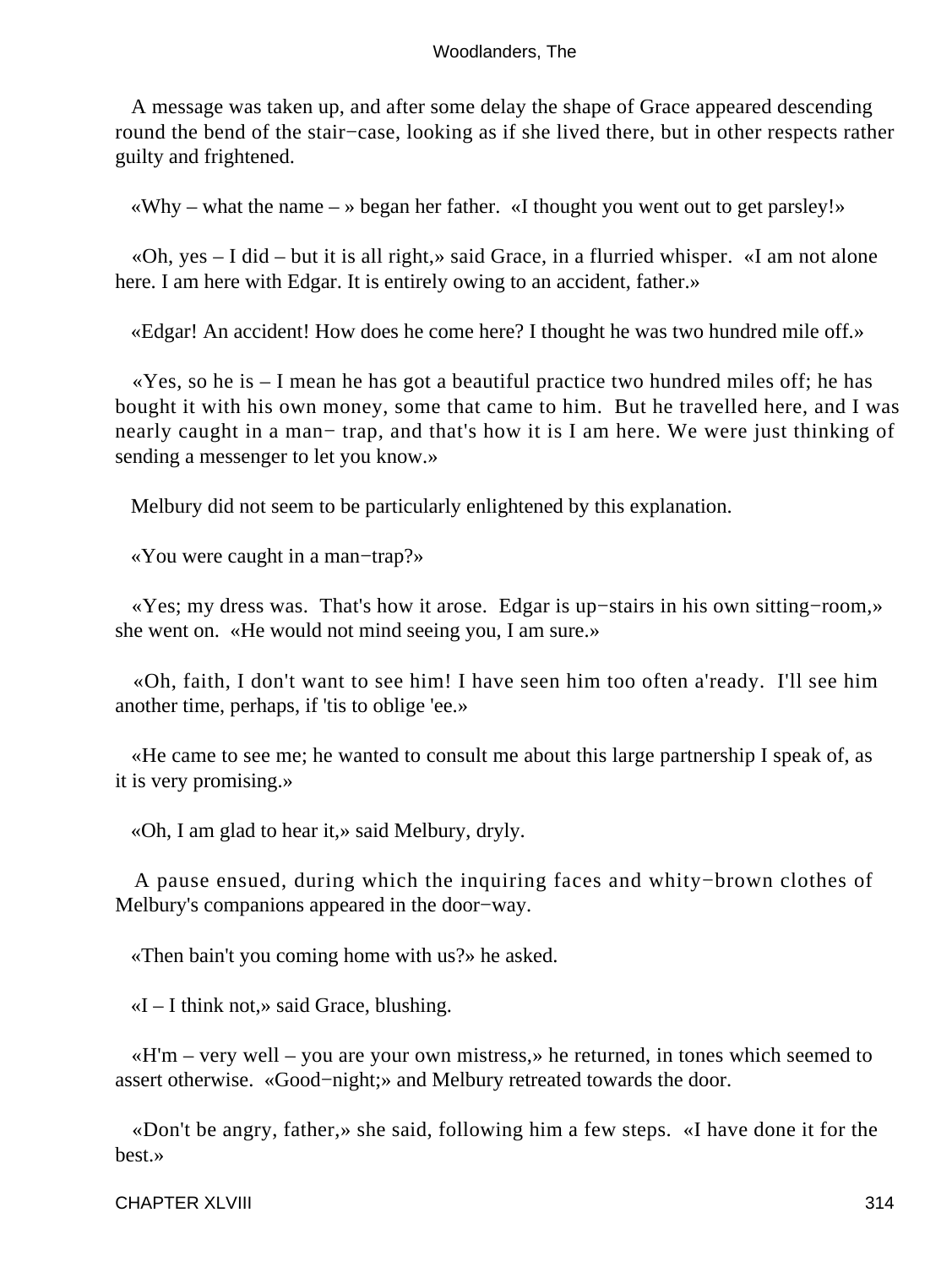«I am not angry, though it is true I have been a little misled in this. However, good−night. I must get home along.»

 He left the hotel, not without relief, for to be under the eyes of strangers while he conversed with his lost child had embarrassed him much. His search−party, too, had looked awkward there, having rushed to the task of investigation – some in their shirt sleeves, others in their leather aprons, and all much stained – just as they had come from their work of barking, and not in their Sherton marketing attire; while Creedle, with his ropes and grapnels and air of impending tragedy, had added melancholy to gawkiness.

 «Now, neighbors,» said Melbury, on joining them, «as it is getting late, we'll leg it home again as fast as we can. I ought to tell you that there has been some mistake – some arrangement entered into between Mr. and Mrs. Fitzpiers which I didn't quite understand – an important practice in the Midland counties has come to him, which made it necessary for her to join him to−night – so she says. That's all it was – and I'm sorry I dragged you out.»

 «Well,» said the hollow−turner, «here be we six mile from home, and night−time, and not a hoss or four−footed creeping thing to our name. I say, we'll have a mossel and a drop o' summat to strengthen our nerves afore we vamp all the way back again? My throat's as dry as a kex. What d'ye say so's?»

 They all concurred in the need for this course, and proceeded to the antique and lampless back street, in which the red curtain of the Three Tuns was the only radiant object. As soon as they had stumbled down into the room Melbury ordered them to be served, when they made themselves comfortable by the long table, and stretched out their legs upon the herring−boned sand of the floor. Melbury himself, restless as usual, walked to the door while he waited for them, and looked up and down the street.

 «I'd gie her a good shaking if she were my maid; pretending to go out in the garden, and leading folk a twelve−mile traipse that have got to get up at five o'clock to morrow,» said a bark−ripper; who, not working regularly for Melbury, could afford to indulge in strong opinions.

 «I don't speak so warm as that,» said the hollow−turner, «but if 'tis right for couples to make a country talk about their separating, and excite the neighbors, and then make fools of 'em like this, why, I haven't stood upon one leg for five−and−twenty year.»

 All his listeners knew that when he alluded to his foot−lathe in these enigmatic terms, the speaker meant to be impressive; and Creedle chimed in with, «Ah, young women do wax wanton in these days! Why couldn't she ha' bode with her father, and been faithful?» Poor Creedle was thinking of his old employer.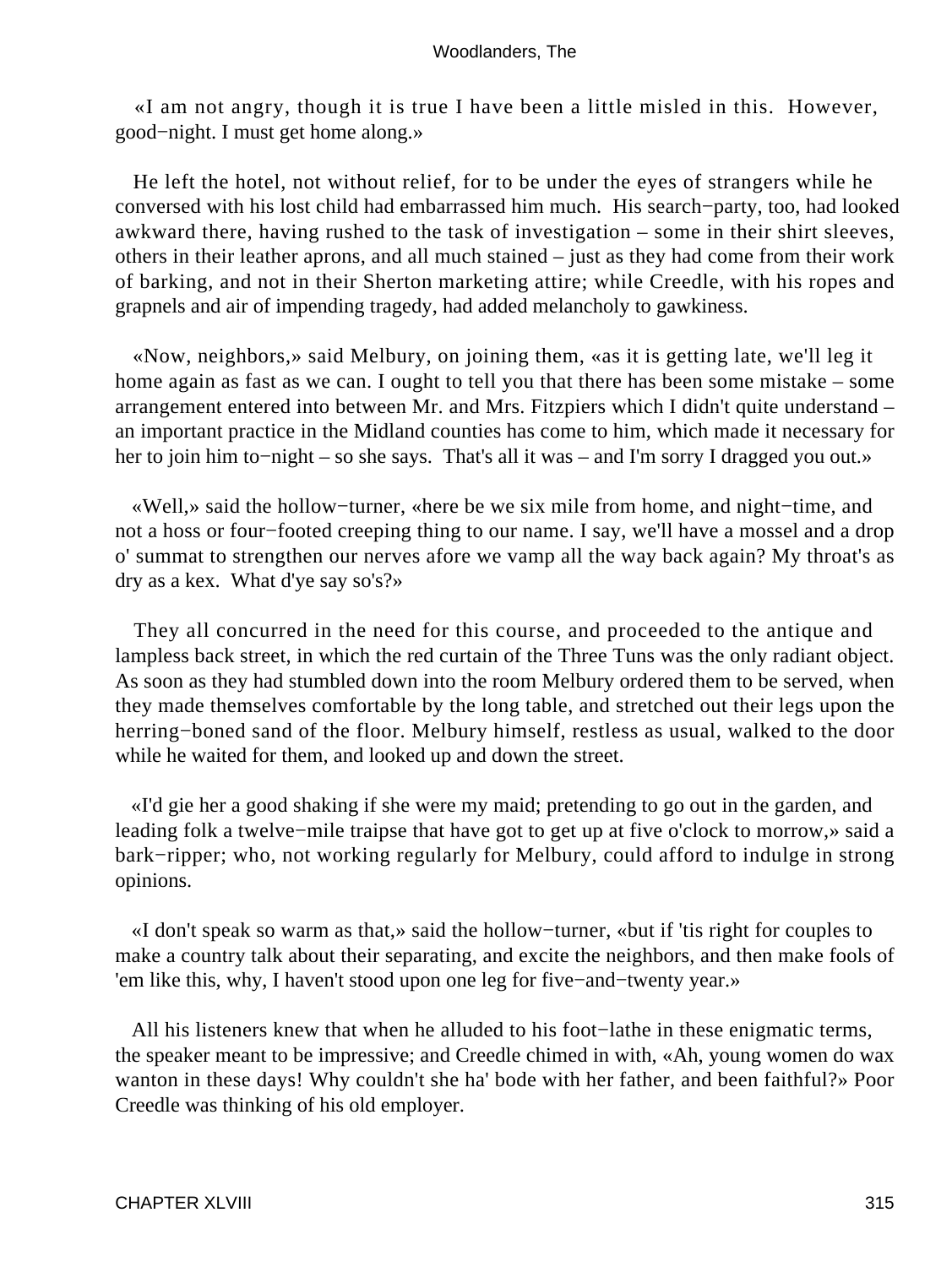«But this deceiving of folks is nothing unusual in matrimony,» said Farmer Bawtree. «I knowed a man and wife – faith, I don't mind owning, as there's no strangers here, that the pair were my own relations – they'd be at it that hot one hour that you'd hear the poker and the tongs and the bellows and the warming−pan flee across the house with the movements of their vengeance; and the next hour you'd hear 'em singing 'The Spotted Cow' together as peaceable as two holy twins; yes – and very good voices they had, and would strike in like professional ballet−singers to one another's support in the high notes.»

 «And I knowed a woman, and the husband o' her went away for four− and−twenty year,» said the bark−ripper. «And one night he came home when she was sitting by the fire, and thereupon he sat down himself on the other side of the chimney−corner. 'Well,' says she, 'have ye got any news?' 'Don't know as I have,' says he; 'have you?' 'No,' says she, 'except that my daughter by my second husband was married last month, which was a year after I was made a widow by him.' 'Oh! Anything else?' he says. 'No,' says she. And there they sat, one on each side of that chimney−corner, and were found by their neighbors sound asleep in their chairs, not having known what to talk about at all.»

 «Well, I don't care who the man is,» said Creedle, «they required a good deal to talk about, and that's true. It won't be the same with these.»

«No. He is such a projick, you see. And she is a wonderful scholar too!»

 «What women do know nowadays!» observed the hollow−turner. «You can't deceive 'em as you could in my time.»

 «What they knowed then was not small,» said John Upjohn. «Always a good deal more than the men! Why, when I went courting my wife that is now, the skilfulness that she would show in keeping me on her pretty side as she walked was beyond all belief. Perhaps you've noticed that she's got a pretty side to her face as well as a plain one?»

«I can't say I've noticed it particular much,» said the hollow− turner, blandly.

 «Well,» continued Upjohn, not disconcerted, «she has. All women under the sun be prettier one side than t'other. And, as I was saying, the pains she would take to make me walk on the pretty side were unending! I warrant that whether we were going with the sun or against the sun, uphill or downhill, in wind or in lewth, that wart of hers was always towards the hedge, and that dimple towards me. There was I, too simple to see her wheelings and turnings; and she so artful, though two years younger, that she could lead me with a cotton thread, like a blind ram; for that was in the third climate of our courtship. No; I don't think the women have got cleverer, for they was never otherwise.»

 «How many climates may there be in courtship, Mr. Upjohn?» inquired a youth – the same who had assisted at Winterborne's Christmas party.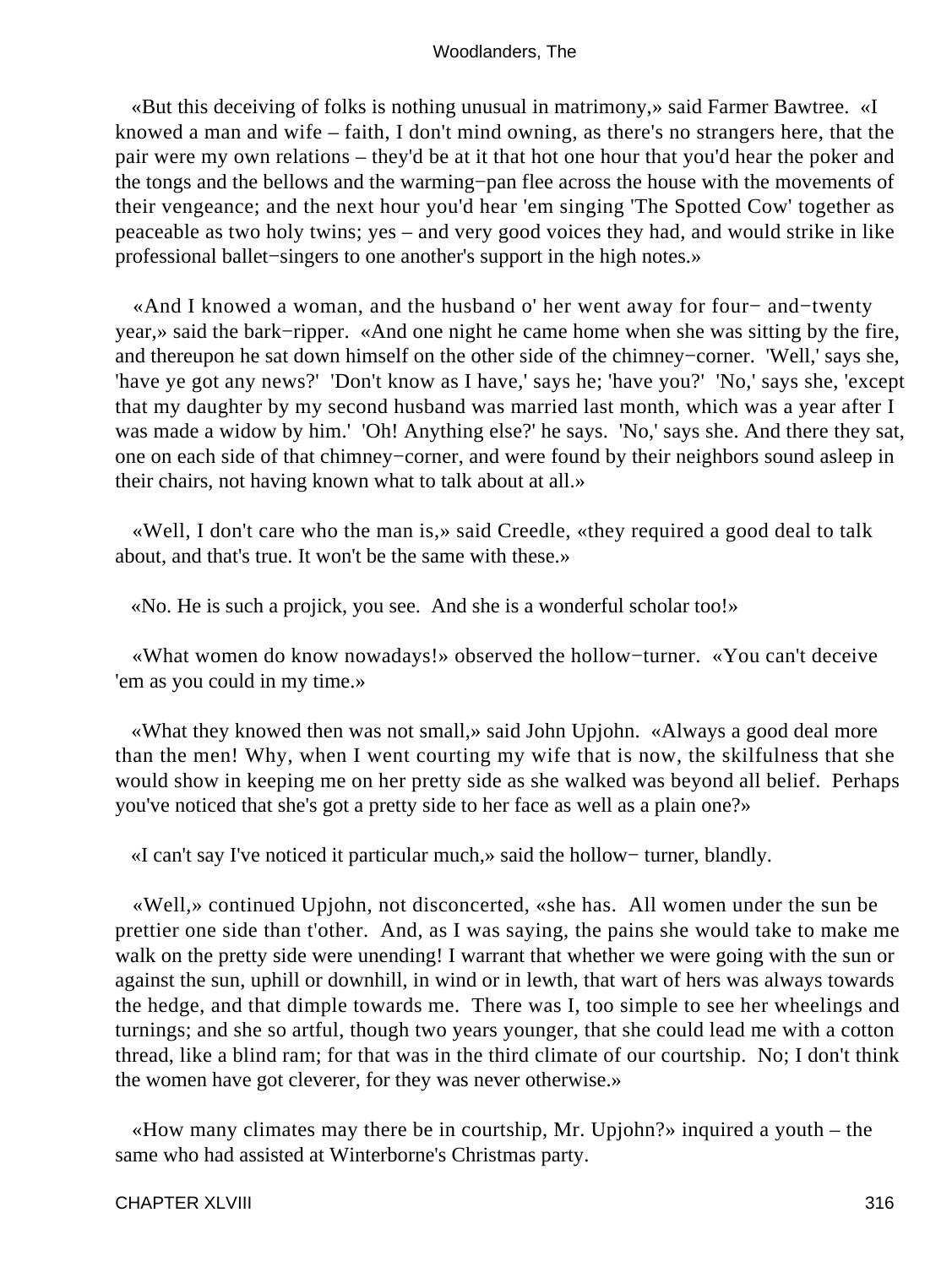«Five – from the coolest to the hottest – leastwise there was five in mine.»

«Can ye give us the chronicle of 'em, Mr. Upjohn?»

 «Yes – I could. I could certainly. But 'tis quite unnecessary. They'll come to ye by nater, young man, too soon for your good.»

 «At present Mrs. Fitzpiers can lead the doctor as your mis'ess could lead you,» the hollow−turner remarked. «She's got him quite tame. But how long 'twill last I can't say. I happened to be setting a wire on the top of my garden one night when he met her on the other side of the hedge; and the way she queened it, and fenced, and kept that poor feller at a distance, was enough to freeze yer blood. I should never have supposed it of such a girl.»

 Melbury now returned to the room, and the men having declared themselves refreshed, they all started on the homeward journey, which was by no means cheerless under the rays of the high moon. Having to walk the whole distance they came by a foot−path rather shorter than the highway, though difficult except to those who knew the country well. This brought them by way of Great Hintock; and passing the church−yard they observed, as they talked, a motionless figure standing by the gate.

«I think it was Marty South,» said the hollow−turner, parenthetically.

 «I think 'twas; 'a was always a lonely maid,» said Upjohn. And they passed on homeward, and thought of the matter no more.

 It was Marty, as they had supposed. That evening had been the particular one of the week upon which Grace and herself had been accustomed to privately deposit flowers on Giles's grave, and this was the first occasion since his death, eight months earlier, on which Grace had failed to keep her appointment. Marty had waited in the road just outside Little Hintock, where her fellow−pilgrim had been wont to join her, till she was weary; and at last, thinking that Grace had missed her and gone on alone, she followed the way to Great Hintock, but saw no Grace in front of her. It got later, and Marty continued her walk till she reached the church−yard gate; but still no Grace. Yet her sense of comradeship would not allow her to go on to the grave alone, and still thinking the delay had been unavoidable, she stood there with her little basket of flowers in her clasped hands, and her feet chilled by the damp ground, till more than two hours had passed.

 She then heard the footsteps of Melbury's men, who presently passed on their return from the search. In the silence of the night Marty could not help hearing fragments of their conversation, from which she acquired a general idea of what had occurred, and where Mrs. Fitzpiers then was.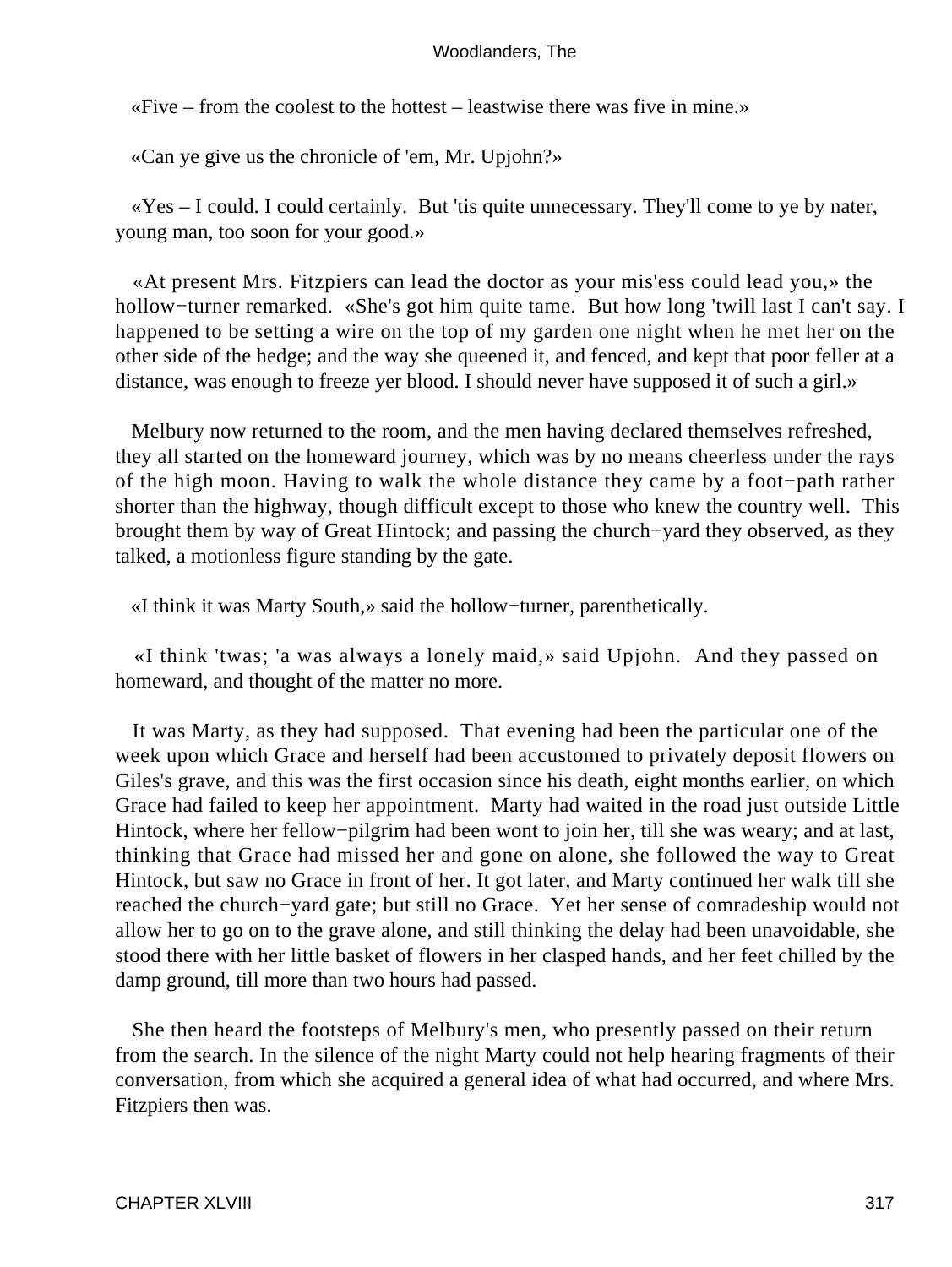Immediately they had dropped down the hill she entered the church− yard, going to a secluded corner behind the bushes, where rose the unadorned stone that marked the last bed of Giles Winterborne. As this solitary and silent girl stood there in the moonlight, a straight slim figure, clothed in a plaitless gown, the contours of womanhood so undeveloped as to be scarcely perceptible, the marks of poverty and toil effaced by the misty hour, she touched sublimity at points, and looked almost like a being who had rejected with indifference the attribute of sex for the loftier quality of abstract humanism. She stooped down and cleared away the withered flowers that Grace and herself had laid there the previous week, and put her fresh ones in their place.

 «Now, my own, own love,» she whispered, «you are mine, and on'y mine; for she has forgot 'ee at last, although for her you died. But I – whenever I get up I'll think of 'ee, and whenever I lie down I'll think of 'ee. Whenever I plant the young larches I'll think that none can plant as you planted; and whenever I split a gad, and whenever I turn the cider−wring, I'll say none could do it like you. If ever I forget your name, let me forget home and Heaven! – But no, no, my love, I never can forget 'ee; for you was a GOOD man, and did good things!»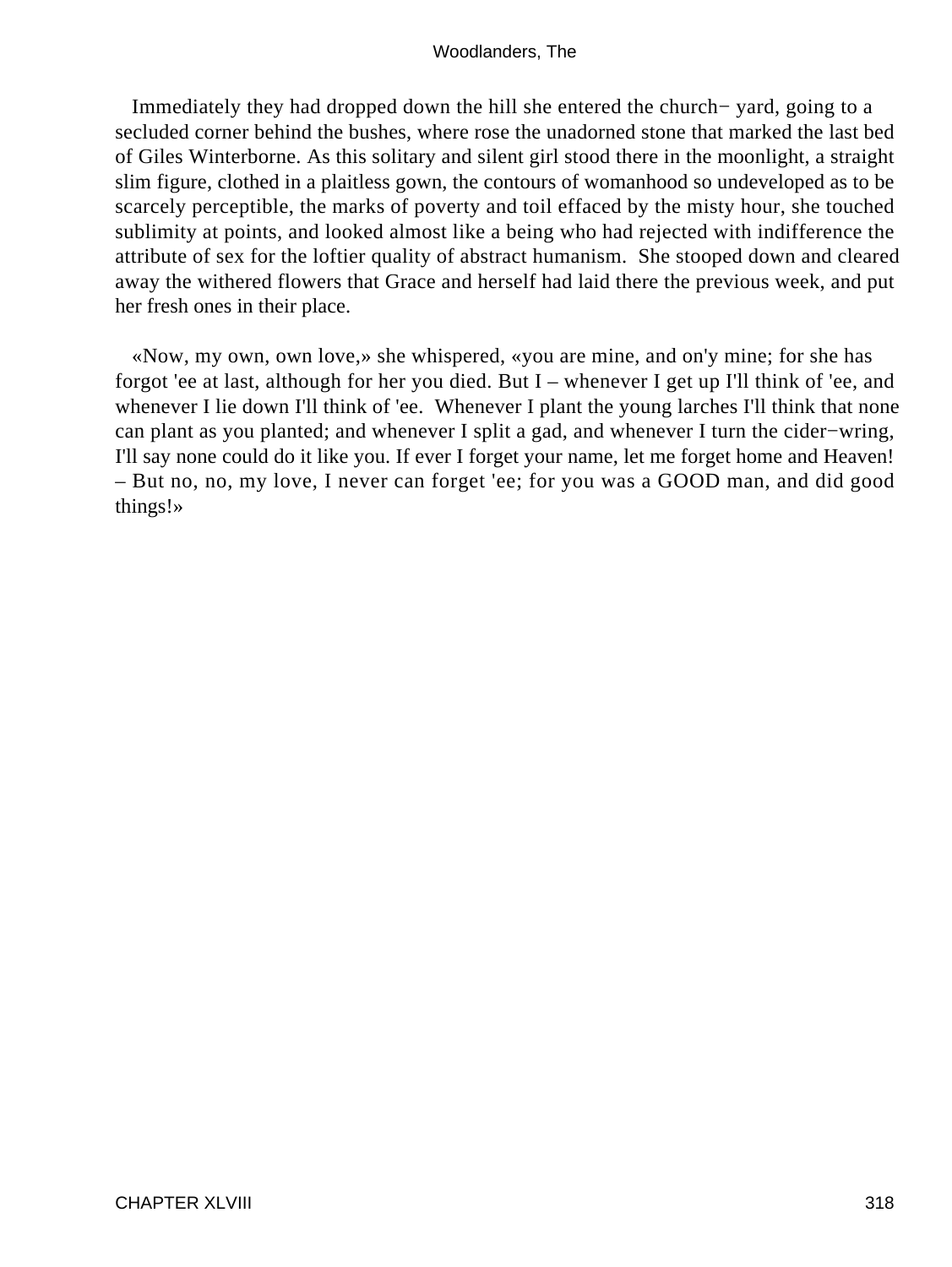# **Table Of Content**

**[CHAPTER I.](#page-3-0)**

**[CHAPTER II.](#page-7-0)**

**[CHAPTER III.](#page-12-0)**

**[CHAPTER IV.](#page-19-0)**

**[CHAPTER V.](#page-28-0)**

**[CHAPTER VI.](#page-35-0)**

**[CHAPTER VII.](#page-44-0)**

**[CHAPTER VIII.](#page-49-0)**

**[CHAPTER IX.](#page-57-0)**

**[CHAPTER X.](#page-64-0)**

**[CHAPTER XI.](#page-69-0)**

**[CHAPTER XII.](#page-74-0)**

**[CHAPTER XIII.](#page-79-0)**

**[CHAPTER XIV.](#page-86-0)**

**[CHAPTER XV.](#page-91-0)**

**[CHAPTER XVI.](#page-98-0)**

**[CHAPTER XVII.](#page-104-0)**

**[CHAPTER XVIII.](#page-110-0)**

**[CHAPTER XIX.](#page-116-0)**

**[CHAPTER XX.](#page-125-0)**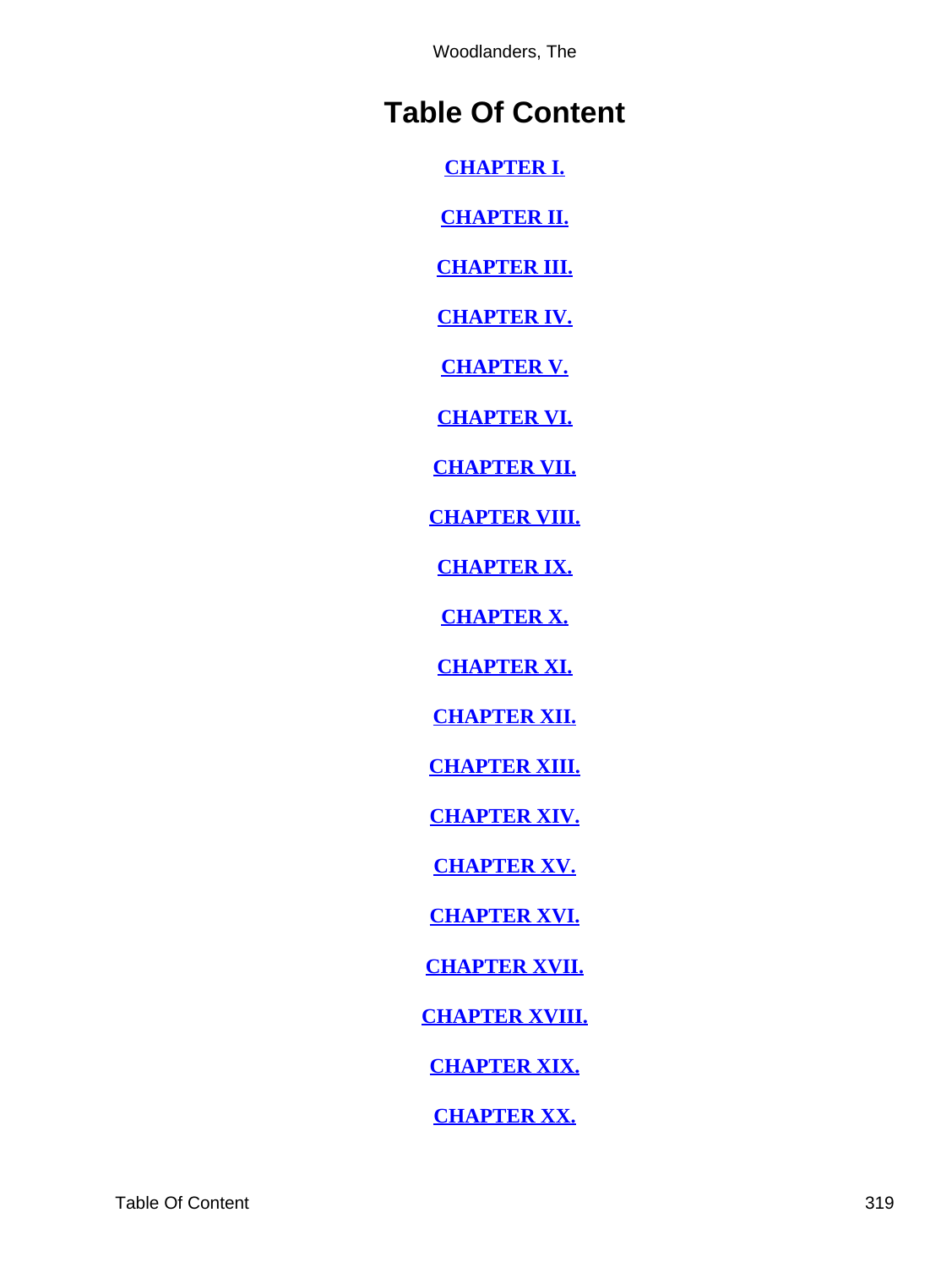**[CHAPTER XXI.](#page-131-0)**

**[CHAPTER XXII.](#page-134-0)**

**[CHAPTER XXIII.](#page-140-0)**

**[CHAPTER XXIV.](#page-145-0)**

**[CHAPTER XXV.](#page-151-0)**

**[CHAPTER XXVI.](#page-160-0)**

**[CHAPTER XXVII.](#page-167-0)**

**[CHAPTER XXVIII.](#page-174-0)**

**[CHAPTER XXIX.](#page-180-0)**

**[CHAPTER XXX.](#page-187-0)**

**[CHAPTER XXXI.](#page-194-0)**

**[CHAPTER XXXII.](#page-199-0)**

**[CHAPTER XXXIII.](#page-204-0)**

**[CHAPTER XXXIV.](#page-213-0)**

**[CHAPTER XXXV.](#page-219-0)**

**[CHAPTER XXXVI.](#page-227-0)**

**[CHAPTER XXXVII.](#page-232-0)**

**[CHAPTER XXXVIII.](#page-238-0)**

**[CHAPTER XXXIX.](#page-247-0)**

**[CHAPTER XL.](#page-254-0)**

**[CHAPTER XLI.](#page-260-0)**

**[CHAPTER XLII.](#page-268-0)**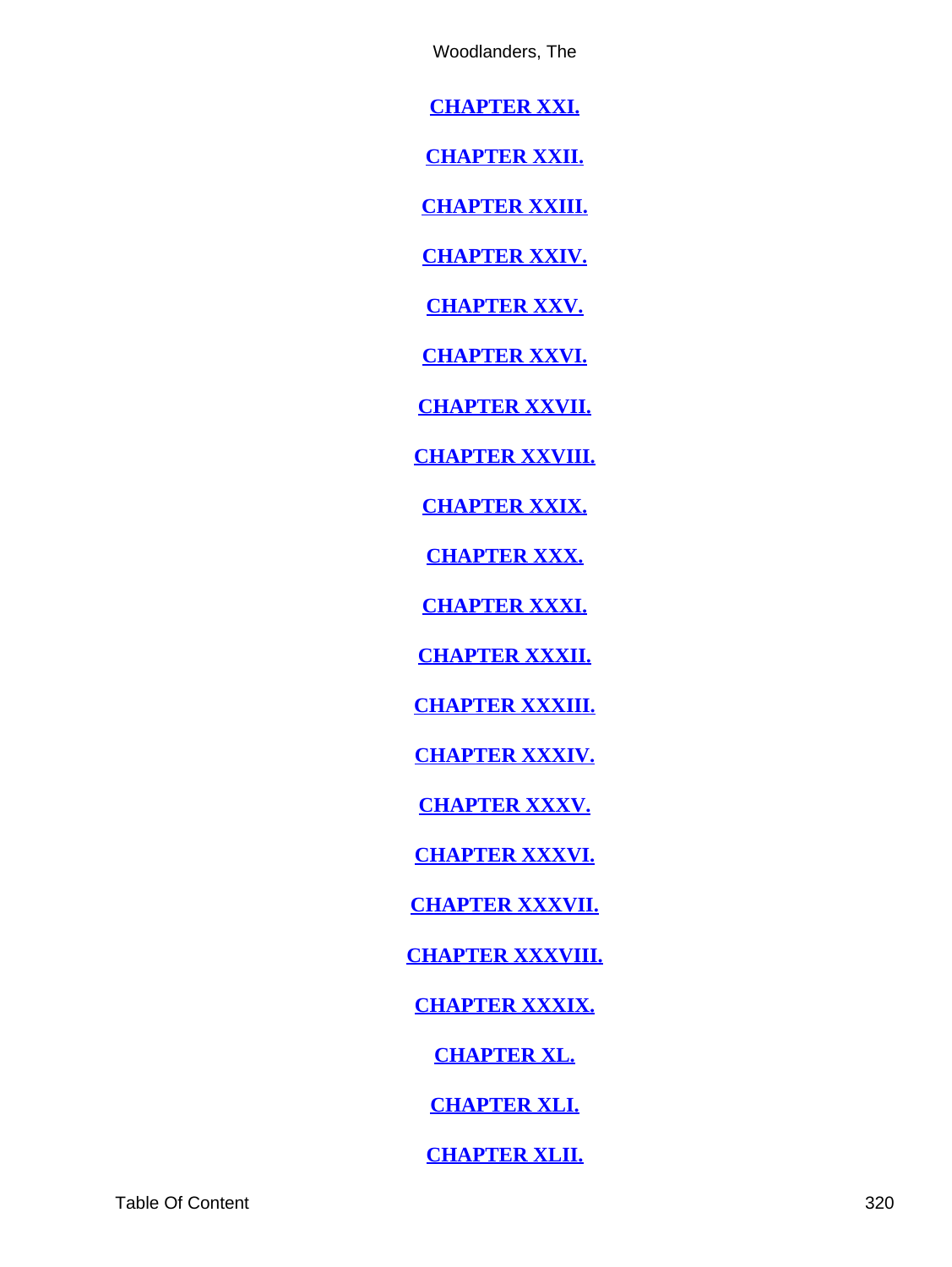<span id="page-321-0"></span>**[CHAPTER XLIII.](#page-275-0)**

**[CHAPTER XLIV.](#page-284-0)**

**[CHAPTER XLV.](#page-289-0)**

**[CHAPTER XLVI.](#page-297-0)**

**[CHAPTER XLVII.](#page-304-0)**

**[CHAPTER XLVIII](#page-312-0)**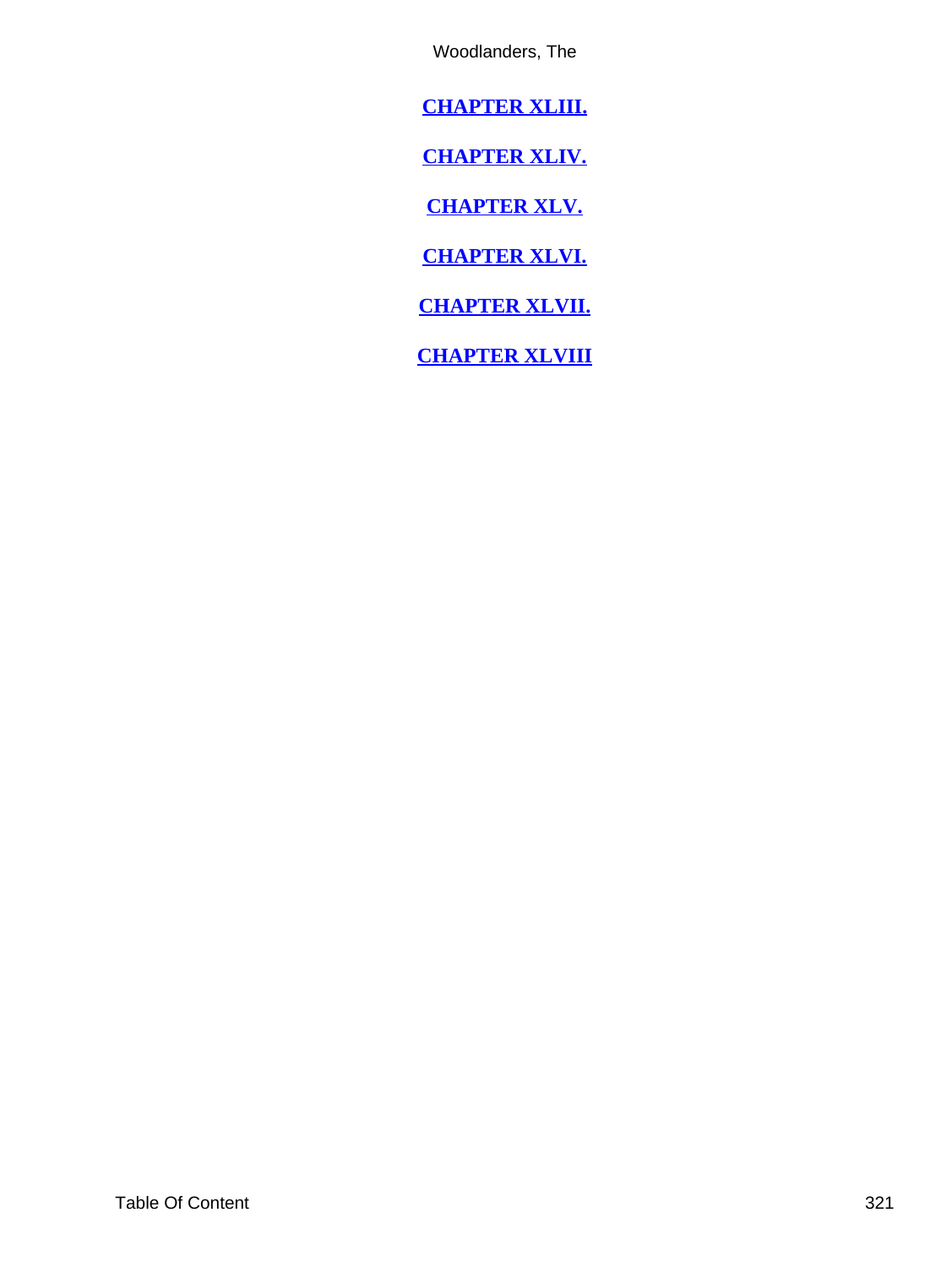## **You are reading a Phoenix Edition:**

It was converted from clean and standard xhtml/xml files. It uses metatags to identify content, and other data. The available resources specific to each ebook format were used to give the reader a pleasant reading experience.

More detais available at Phoenix−Library.org website.

Any suggestion that helps us to improve these editions are welcome.

**The Phoenix−Library Team**